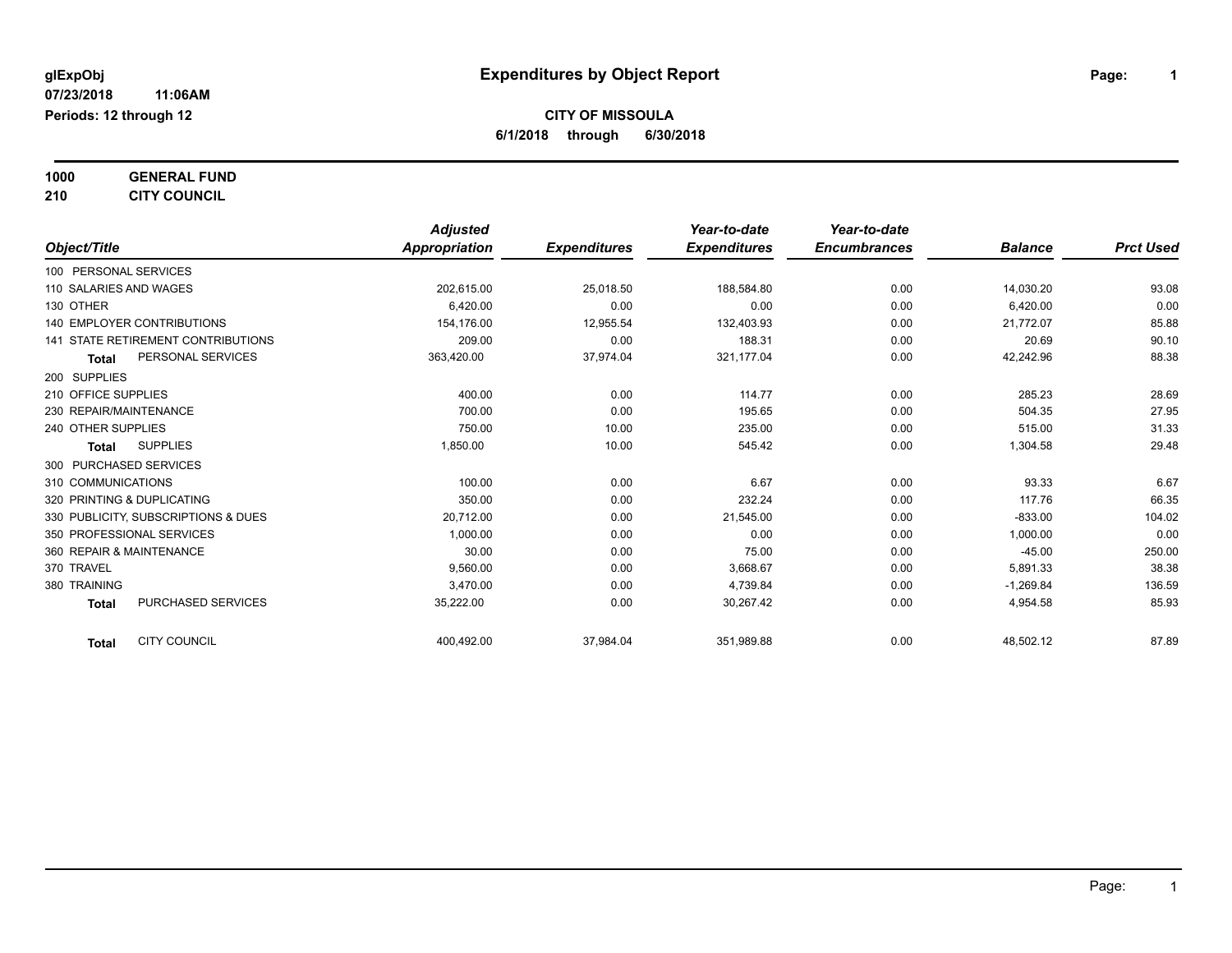**1000 GENERAL FUND**

**220 MAYOR**

|                                           | <b>Adjusted</b> |                     | Year-to-date        | Year-to-date        |                |                  |
|-------------------------------------------|-----------------|---------------------|---------------------|---------------------|----------------|------------------|
| Object/Title                              | Appropriation   | <b>Expenditures</b> | <b>Expenditures</b> | <b>Encumbrances</b> | <b>Balance</b> | <b>Prct Used</b> |
| 100 PERSONAL SERVICES                     |                 |                     |                     |                     |                |                  |
| 110 SALARIES AND WAGES                    | 404,429.00      | 55,258.75           | 410,377.34          | 0.00                | $-5,948.34$    | 101.47           |
| 120 OVERTIME                              | 500.00          | 0.00                | 0.00                | 0.00                | 500.00         | 0.00             |
| 130 OTHER                                 | 7.800.00        | 0.00                | 0.00                | 0.00                | 7,800.00       | 0.00             |
| 140 EMPLOYER CONTRIBUTIONS                | 124,828.00      | 14,141.66           | 127,692.26          | 0.00                | $-2,864.26$    | 102.29           |
| <b>141 STATE RETIREMENT CONTRIBUTIONS</b> | 412.00          | 0.00                | 408.76              | 0.00                | 3.24           | 99.21            |
| PERSONAL SERVICES<br><b>Total</b>         | 537,969.00      | 69,400.41           | 538,478.36          | 0.00                | $-509.36$      | 100.09           |
| 200 SUPPLIES                              |                 |                     |                     |                     |                |                  |
| 210 OFFICE SUPPLIES                       | 1.004.00        | 66.38               | 663.59              | 0.00                | 340.41         | 66.09            |
| 220 OPERATING SUPPLIES                    | 1,120.00        | 0.00                | 579.14              | 0.00                | 540.86         | 51.71            |
| 230 REPAIR/MAINTENANCE                    | 100.00          | 0.00                | 0.00                | 0.00                | 100.00         | 0.00             |
| 231 GASOLINE                              | 108.00          | 0.00                | 21.50               | 0.00                | 86.50          | 19.91            |
| 240 OTHER SUPPLIES                        | 400.00          | 0.00                | 0.00                | 0.00                | 400.00         | 0.00             |
| <b>SUPPLIES</b><br><b>Total</b>           | 2,732.00        | 66.38               | 1,264.23            | 0.00                | 1,467.77       | 46.27            |
| 300 PURCHASED SERVICES                    |                 |                     |                     |                     |                |                  |
| 310 COMMUNICATIONS                        | 890.00          | 0.00                | 151.10              | 0.00                | 738.90         | 16.98            |
| 320 PRINTING & DUPLICATING                | 3,056.00        | 0.00                | 0.00                | 0.00                | 3,056.00       | 0.00             |
| 330 PUBLICITY, SUBSCRIPTIONS & DUES       | 10,617.00       | 290.00              | 10,451.58           | 0.00                | 165.42         | 98.44            |
| 344 TELEPHONE SERVICE                     | 6,076.00        | 623.10              | 3,764.20            | 0.00                | 2,311.80       | 61.95            |
| 350 PROFESSIONAL SERVICES                 | 3,307.00        | 0.00                | 0.00                | 0.00                | 3,307.00       | 0.00             |
| 360 REPAIR & MAINTENANCE                  | 605.00          | 48.22               | 374.40              | 0.00                | 230.60         | 61.88            |
| 370 TRAVEL                                | 2,508.00        | 380.96              | 2,225.12            | 0.00                | 282.88         | 88.72            |
| 380 TRAINING                              | 2,320.00        | 0.00                | 952.58              | 0.00                | 1,367.42       | 41.06            |
| 390 OTHER PURCHASED SERVICES              | 1,250.00        | 0.00                | 0.00                | 0.00                | 1,250.00       | 0.00             |
| PURCHASED SERVICES<br><b>Total</b>        | 30,629.00       | 1,342.28            | 17,918.98           | 0.00                | 12,710.02      | 58.50            |
| <b>MAYOR</b><br><b>Total</b>              | 571,330.00      | 70,809.07           | 557,661.57          | 0.00                | 13,668.43      | 97.61            |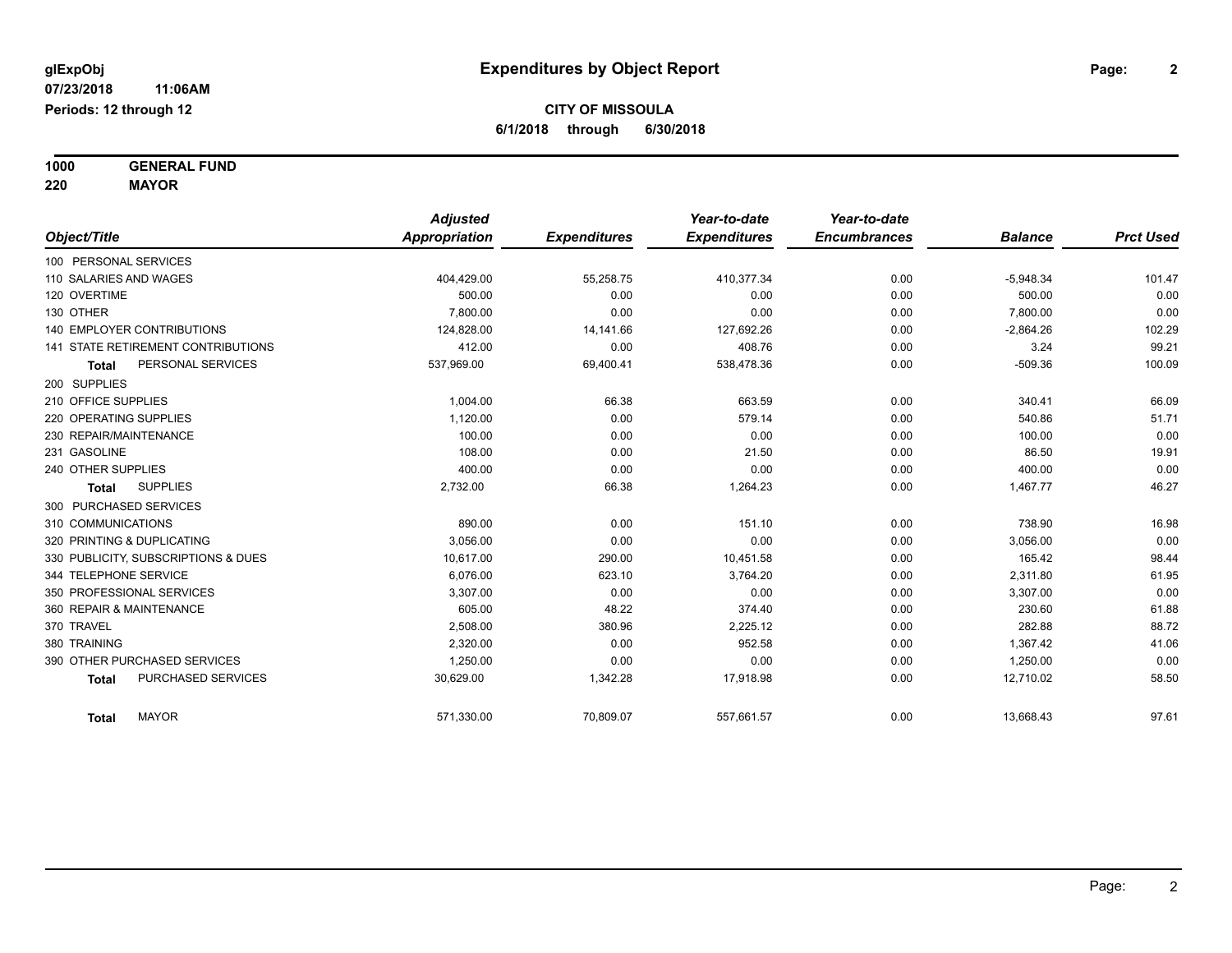# **1000 GENERAL FUND**

**221 HUMAN RESOURCES**

|                                           | <b>Adjusted</b> |                     | Year-to-date        | Year-to-date        |                |                  |
|-------------------------------------------|-----------------|---------------------|---------------------|---------------------|----------------|------------------|
| Object/Title                              | Appropriation   | <b>Expenditures</b> | <b>Expenditures</b> | <b>Encumbrances</b> | <b>Balance</b> | <b>Prct Used</b> |
| 100 PERSONAL SERVICES                     |                 |                     |                     |                     |                |                  |
| 110 SALARIES AND WAGES                    | 264,686.00      | 31,525.41           | 219,154.54          | 0.00                | 45,531.46      | 82.80            |
| 120 OVERTIME                              | 0.00            | 0.00                | 0.00                | 0.00                | 0.00           | 0.00             |
| <b>140 EMPLOYER CONTRIBUTIONS</b>         | 97,500.00       | 9,093.97            | 81,924.98           | 0.00                | 15,575.02      | 84.03            |
| <b>141 STATE RETIREMENT CONTRIBUTIONS</b> | 264.00          | 0.00                | 216.18              | 0.00                | 47.82          | 81.89            |
| PERSONAL SERVICES<br><b>Total</b>         | 362,450.00      | 40,619.38           | 301,295.70          | 0.00                | 61,154.30      | 83.13            |
| 200 SUPPLIES                              |                 |                     |                     |                     |                |                  |
| 210 OFFICE SUPPLIES                       | 3,315.00        | 69.36               | 3,358.34            | 0.00                | $-43.34$       | 101.31           |
| 220 OPERATING SUPPLIES                    | 300.00          | 0.00                | 0.00                | 0.00                | 300.00         | 0.00             |
| 231 GASOLINE                              | 172.00          | 0.00                | 0.00                | 0.00                | 172.00         | 0.00             |
| <b>SUPPLIES</b><br><b>Total</b>           | 3,787.00        | 69.36               | 3,358.34            | 0.00                | 428.66         | 88.68            |
| 300 PURCHASED SERVICES                    |                 |                     |                     |                     |                |                  |
| 310 COMMUNICATIONS                        | 550.00          | 0.00                | 381.83              | 0.00                | 168.17         | 69.42            |
| 320 PRINTING & DUPLICATING                | 1,732.00        | 574.15              | 2,033.96            | 0.00                | $-301.96$      | 117.43           |
| 330 PUBLICITY, SUBSCRIPTIONS & DUES       | 2.241.00        | 299.00              | 942.00              | 0.00                | 1,299.00       | 42.03            |
| 344 TELEPHONE SERVICE                     | 335.00          | 0.00                | 25.14               | 0.00                | 309.86         | 7.50             |
| 350 PROFESSIONAL SERVICES                 | 11,000.00       | 1,942.95            | 3,692.95            | 0.00                | 7,307.05       | 33.57            |
| 360 REPAIR & MAINTENANCE                  | 3,992.00        | 189.00              | 2,384.33            | 0.00                | 1,607.67       | 59.73            |
| 370 TRAVEL                                | 3,088.00        | 0.00                | 2,675.39            | 0.00                | 412.61         | 86.64            |
| 380 TRAINING                              | 3,050.00        | 0.00                | 3,003.14            | 0.00                | 46.86          | 98.46            |
| 390 OTHER PURCHASED SERVICES              | 17.490.00       | 111.98              | 16.876.87           | 0.00                | 613.13         | 96.49            |
| PURCHASED SERVICES<br>Total               | 43,478.00       | 3,117.08            | 32,015.61           | 0.00                | 11,462.39      | 73.64            |
| 900 CAPITAL OUTLAY                        |                 |                     |                     |                     |                |                  |
| 940 MACHINERY & EQUIPMENT                 | 0.00            | 0.00                | 0.00                | 0.00                | 0.00           | 0.00             |
| <b>CAPITAL OUTLAY</b><br>Total            | 0.00            | 0.00                | 0.00                | 0.00                | 0.00           | 0.00             |
| <b>HUMAN RESOURCES</b><br><b>Total</b>    | 409,715.00      | 43,805.82           | 336,669.65          | 0.00                | 73,045.35      | 82.17            |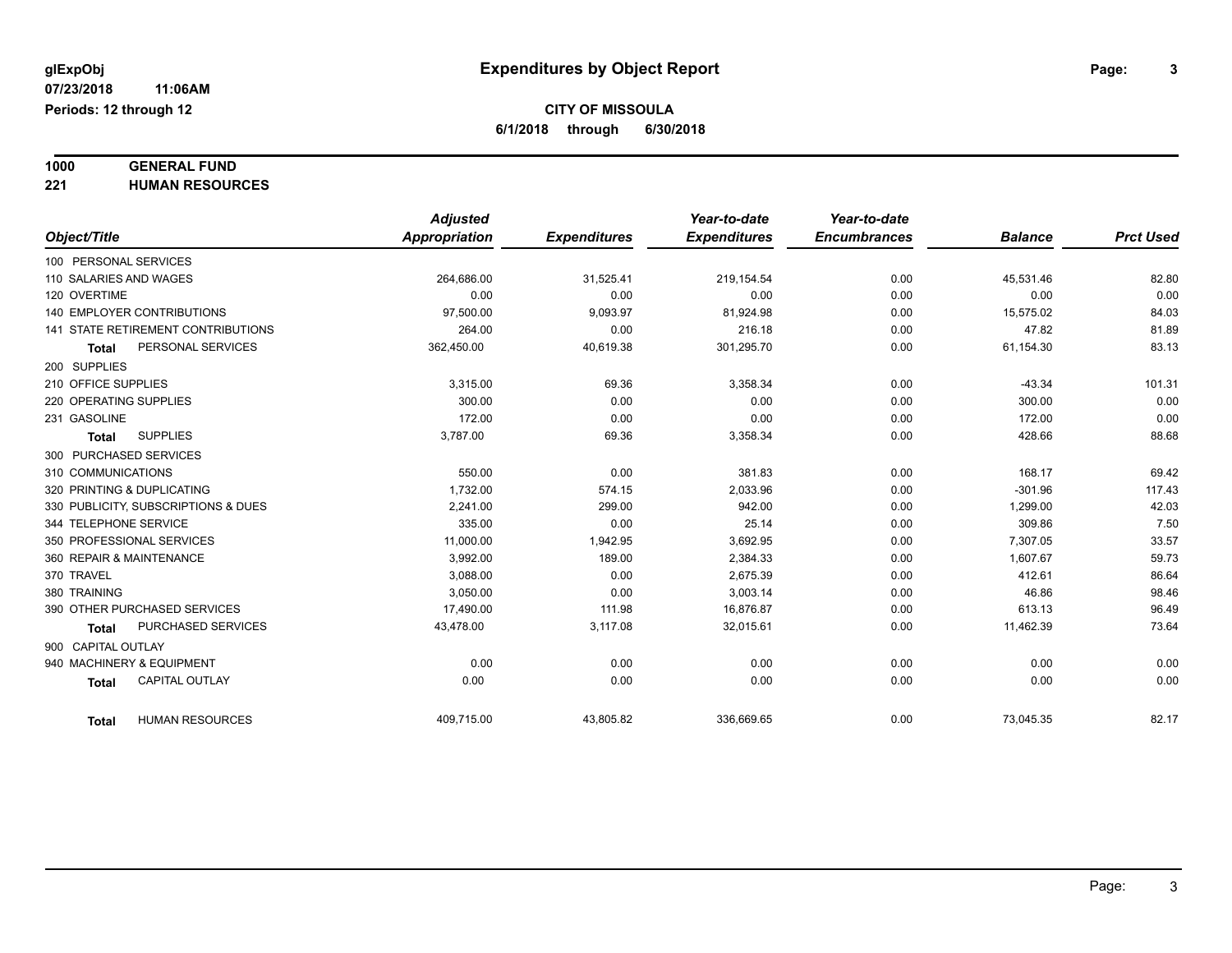# **1000 GENERAL FUND**

**223 CITY CLERK**

|                                                   | <b>Adjusted</b>      |                     | Year-to-date        | Year-to-date        |                |                  |
|---------------------------------------------------|----------------------|---------------------|---------------------|---------------------|----------------|------------------|
| Object/Title                                      | <b>Appropriation</b> | <b>Expenditures</b> | <b>Expenditures</b> | <b>Encumbrances</b> | <b>Balance</b> | <b>Prct Used</b> |
| 100 PERSONAL SERVICES                             |                      |                     |                     |                     |                |                  |
| 110 SALARIES AND WAGES                            | 245,641.00           | 33,025.89           | 244,659.36          | 0.00                | 981.64         | 99.60            |
| 120 OVERTIME                                      | 0.00                 | 0.00                | 0.00                | 0.00                | 0.00           | 0.00             |
| 130 OTHER                                         | 0.00                 | 0.00                | 0.00                | 0.00                | 0.00           | 0.00             |
| 140 EMPLOYER CONTRIBUTIONS                        | 94,987.00            | 10,211.13           | 98,399.75           | 0.00                | $-3,412.75$    | 103.59           |
| 141 STATE RETIREMENT CONTRIBUTIONS                | 246.00               | 0.00                | 243.85              | 0.00                | 2.15           | 99.13            |
| PERSONAL SERVICES<br>Total                        | 340,874.00           | 43,237.02           | 343,302.96          | 0.00                | $-2,428.96$    | 100.71           |
| 200 SUPPLIES                                      |                      |                     |                     |                     |                |                  |
| 210 OFFICE SUPPLIES                               | 2,710.00             | 12.42               | 873.13              | 0.00                | 1,836.87       | 32.22            |
| 220 OPERATING SUPPLIES                            | 250.00               | 0.00                | 193.82              | 0.00                | 56.18          | 77.53            |
| 230 REPAIR/MAINTENANCE                            | 0.00                 | 0.00                | 0.00                | 0.00                | 0.00           | 0.00             |
| 231 GASOLINE                                      | 250.00               | 63.90               | 166.62              | 0.00                | 83.38          | 66.65            |
| 240 OTHER SUPPLIES                                | 225.00               | 73.97               | 160.87              | 0.00                | 64.13          | 71.50            |
| <b>SUPPLIES</b><br><b>Total</b>                   | 3,435.00             | 150.29              | 1,394.44            | 0.00                | 2,040.56       | 40.60            |
| 300 PURCHASED SERVICES                            |                      |                     |                     |                     |                |                  |
| 310 COMMUNICATIONS                                | 20,156.00            | 8,400.70            | 10,266.13           | 0.00                | 9,889.87       | 50.93            |
| 320 PRINTING & DUPLICATING                        | 700.00               | 493.56              | 573.46              | 0.00                | 126.54         | 81.92            |
| 330 PUBLICITY, SUBSCRIPTIONS & DUES               | 1,925.00             | 146.75              | 2,048.58            | 0.00                | $-123.58$      | 106.42           |
| 344 TELEPHONE SERVICE                             | 200.00               | 0.00                | 7.84                | 0.00                | 192.16         | 3.92             |
| 350 PROFESSIONAL SERVICES                         | 116,100.00           | 724.01              | 86,074.03           | 0.00                | 30,025.97      | 74.14            |
| 360 REPAIR & MAINTENANCE                          | 1,450.00             | 131.56              | 1,335.44            | 0.00                | 114.56         | 92.10            |
| 370 TRAVEL                                        | 5,150.00             | 30.25               | 2,351.49            | 0.00                | 2,798.51       | 45.66            |
| 380 TRAINING                                      | 4,620.00             | 0.00                | 2,899.40            | 0.00                | 1,720.60       | 62.76            |
| 390 OTHER PURCHASED SERVICES                      | 3,500.00             | 1,321.00            | 5,306.00            | 0.00                | $-1,806.00$    | 151.60           |
| PURCHASED SERVICES<br>Total                       | 153,801.00           | 11,247.83           | 110,862.37          | 0.00                | 42,938.63      | 72.08            |
| 500 FIXED CHARGES                                 |                      |                     |                     |                     |                |                  |
| 500 FIXED CHARGES                                 | 0.00                 | 0.00                | 0.00                | 0.00                | 0.00           | 0.00             |
| <b>FIXED CHARGES</b><br><b>Total</b>              | 0.00                 | 0.00                | 0.00                | 0.00                | 0.00           | 0.00             |
| 700 GRANTS & CONTRIBUTIONS                        |                      |                     |                     |                     |                |                  |
| 700 GRANTS & CONTRIBUTIONS                        | 108,049.00           | 972.65              | 59,158.68           | 0.00                | 48,890.32      | 54.75            |
| <b>GRANTS &amp; CONTRIBUTIONS</b><br><b>Total</b> | 108,049.00           | 972.65              | 59,158.68           | 0.00                | 48,890.32      | 54.75            |
| 800 OTHER OBJECTS                                 |                      |                     |                     |                     |                |                  |
| 845 CONTINGENCY                                   | 0.00                 | 0.00                | 0.00                | 0.00                | 0.00           | 0.00             |
|                                                   |                      |                     |                     |                     |                |                  |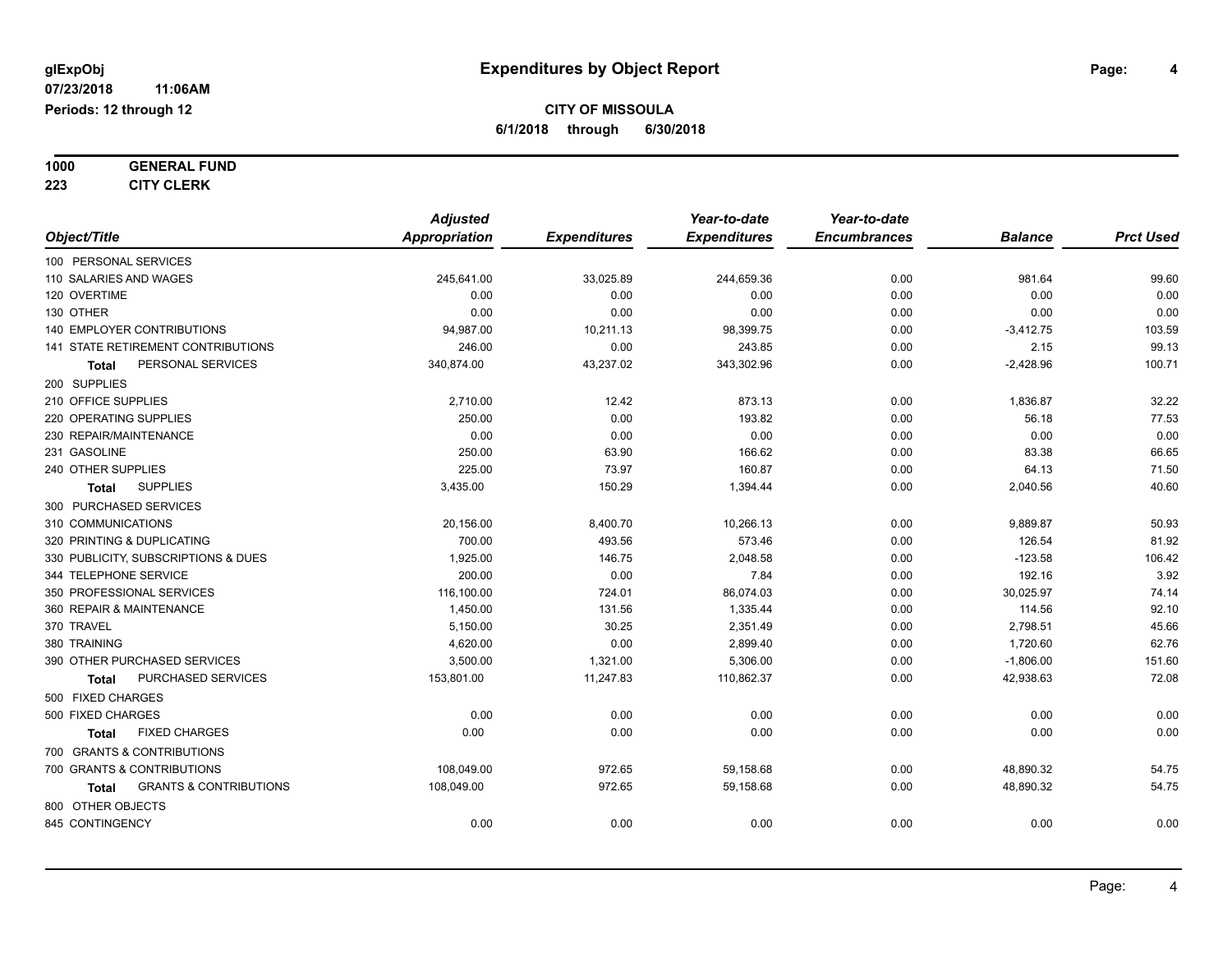### **07/23/2018 11:06AM Periods: 12 through 12**

# **CITY OF MISSOULA 6/1/2018 through 6/30/2018**

**1000 GENERAL FUND 223 CITY CLERK**

|                                       | <b>Adjusted</b>      |                     | Year-to-date        | Year-to-date        |                |                  |
|---------------------------------------|----------------------|---------------------|---------------------|---------------------|----------------|------------------|
| Object/Title                          | <b>Appropriation</b> | <b>Expenditures</b> | <b>Expenditures</b> | <b>Encumbrances</b> | <b>Balance</b> | <b>Prct Used</b> |
| OTHER OBJECTS<br><b>Total</b>         | 0.00                 | 0.00                | 0.00                | 0.00                | 0.00           | 0.00             |
| 900 CAPITAL OUTLAY                    |                      |                     |                     |                     |                |                  |
| 930 IMPROVEMENTS                      | 0.00                 | 0.00                | 0.00                | 0.00                | 0.00           | 0.00             |
| 940 MACHINERY & EQUIPMENT             | 0.00                 | 0.00                | 0.00                | 0.00                | 0.00           | 0.00             |
| <b>CAPITAL OUTLAY</b><br><b>Total</b> | 0.00                 | 0.00                | 0.00                | 0.00                | 0.00           | 0.00             |
| <b>CITY CLERK</b><br>Total            | 606.159.00           | 55.607.79           | 514.718.45          | 0.00                | 91.440.55      | 84.91            |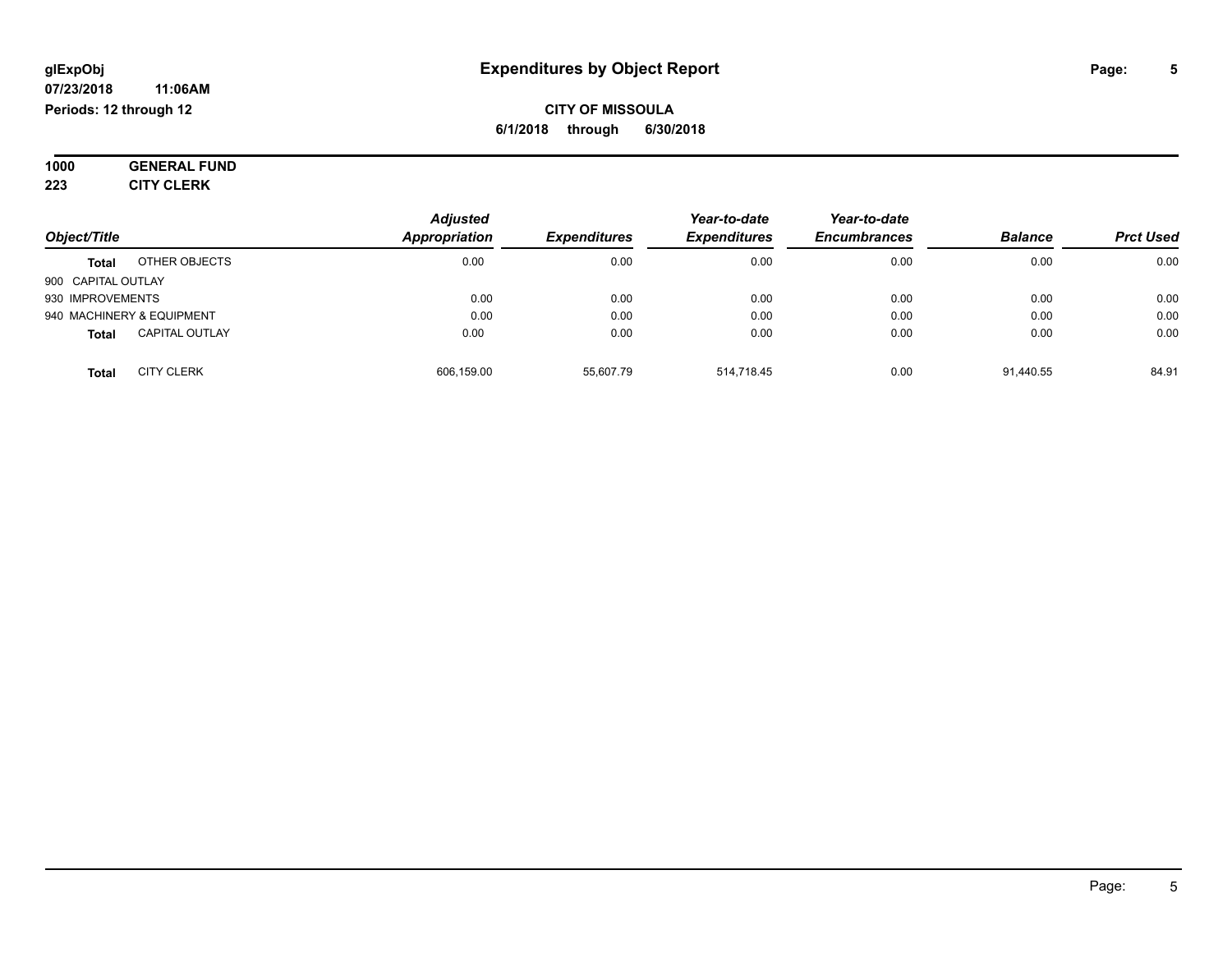**1000 GENERAL FUND 224 INFORMATION TECHNOLOGIES**

|                                                 | <b>Adjusted</b>      |                     | Year-to-date        | Year-to-date        |                |                  |
|-------------------------------------------------|----------------------|---------------------|---------------------|---------------------|----------------|------------------|
| Object/Title                                    | <b>Appropriation</b> | <b>Expenditures</b> | <b>Expenditures</b> | <b>Encumbrances</b> | <b>Balance</b> | <b>Prct Used</b> |
| 100 PERSONAL SERVICES                           |                      |                     |                     |                     |                |                  |
| 110 SALARIES AND WAGES                          | 466,920.00           | 65,015.65           | 460,587.39          | 0.00                | 6,332.61       | 98.64            |
| 120 OVERTIME                                    | 0.00                 | 325.75              | 1,565.29            | 0.00                | $-1,565.29$    | 0.00             |
| 130 OTHER                                       | 5,400.00             | 0.00                | 0.00                | 0.00                | 5,400.00       | 0.00             |
| 140 EMPLOYER CONTRIBUTIONS                      | 168,412.00           | 19,281.62           | 169,316.14          | 0.00                | $-904.14$      | 100.54           |
| 141 STATE RETIREMENT CONTRIBUTIONS              | 471.00               | 0.00                | 449.90              | 0.00                | 21.10          | 95.52            |
| PERSONAL SERVICES<br>Total                      | 641,203.00           | 84,623.02           | 631,918.72          | 0.00                | 9,284.28       | 98.55            |
| 200 SUPPLIES                                    |                      |                     |                     |                     |                |                  |
| 210 OFFICE SUPPLIES                             | 5,235.00             | 2,174.57            | 7,480.28            | 0.00                | $-2,245.28$    | 142.89           |
| 220 OPERATING SUPPLIES                          | 13,209.00            | 0.00                | 11,647.42           | 0.00                | 1,561.58       | 88.18            |
| 230 REPAIR/MAINTENANCE                          | 5,140.00             | 0.00                | 363.23              | 0.00                | 4,776.77       | 7.07             |
| 231 GASOLINE                                    | 750.00               | 43.15               | 182.70              | 0.00                | 567.30         | 24.36            |
| 240 OTHER SUPPLIES                              | 2,900.00             | 0.00                | 1,115.35            | 0.00                | 1,784.65       | 38.46            |
| <b>SUPPLIES</b><br><b>Total</b>                 | 27,234.00            | 2,217.72            | 20,788.98           | 0.00                | 6,445.02       | 76.33            |
| 300 PURCHASED SERVICES                          |                      |                     |                     |                     |                |                  |
| 310 COMMUNICATIONS                              | 156.00               | 0.00                | 107.20              | 0.00                | 48.80          | 68.72            |
| 320 PRINTING & DUPLICATING                      | 350.00               | 0.00                | 50.65               | 0.00                | 299.35         | 14.47            |
| 330 PUBLICITY, SUBSCRIPTIONS & DUES             | 500.00               | 0.00                | 0.00                | 0.00                | 500.00         | 0.00             |
| 344 TELEPHONE SERVICE                           | 161,230.00           | 6,374.59            | 180,586.19          | 0.00                | $-19,356.19$   | 112.01           |
| 350 PROFESSIONAL SERVICES                       | 4,380.00             | 0.00                | 1,876.42            | 0.00                | 2,503.58       | 42.84            |
| 360 REPAIR & MAINTENANCE                        | 417,800.00           | 5,836.50            | 378,986.16          | 0.00                | 38,813.84      | 90.71            |
| 370 TRAVEL                                      | 9,259.00             | 0.00                | 3,676.40            | 0.00                | 5,582.60       | 39.71            |
| 380 TRAINING                                    | 14,406.00            | 0.00                | 4,575.00            | 0.00                | 9,831.00       | 31.76            |
| 390 OTHER PURCHASED SERVICES                    | 3,700.00             | 400.00              | 2,085.82            | 0.00                | 1,614.18       | 56.37            |
| <b>PURCHASED SERVICES</b><br>Total              | 611,781.00           | 12,611.09           | 571,943.84          | 0.00                | 39,837.16      | 93.49            |
| 500 FIXED CHARGES                               |                      |                     |                     |                     |                |                  |
| 500 FIXED CHARGES                               | 0.00                 | 0.00                | 0.00                | 0.00                | 0.00           | 0.00             |
| <b>FIXED CHARGES</b><br><b>Total</b>            | 0.00                 | 0.00                | 0.00                | 0.00                | 0.00           | 0.00             |
| 900 CAPITAL OUTLAY                              |                      |                     |                     |                     |                |                  |
| 940 MACHINERY & EQUIPMENT                       | 0.00                 | 0.00                | 0.00                | 0.00                | 0.00           | 0.00             |
| <b>CAPITAL OUTLAY</b><br><b>Total</b>           | 0.00                 | 0.00                | 0.00                | 0.00                | 0.00           | 0.00             |
|                                                 |                      |                     |                     |                     |                |                  |
| <b>INFORMATION TECHNOLOGIES</b><br><b>Total</b> | 1,280,218.00         | 99,451.83           | 1,224,651.54        | 0.00                | 55,566.46      | 95.66            |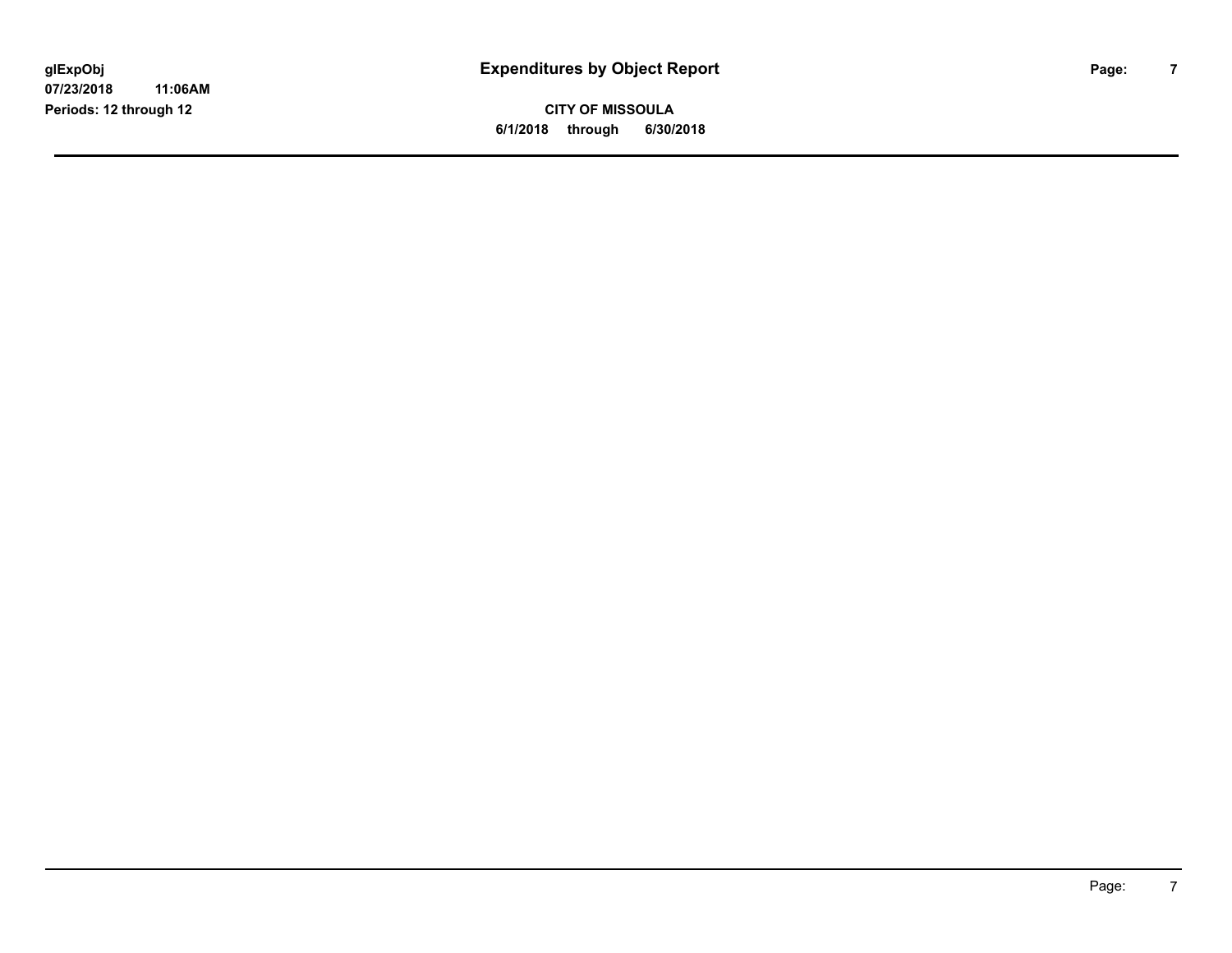**1000 GENERAL FUND**

**230 MUNICIPAL COURT**

| Appropriation<br>Object/Title<br><b>Expenditures</b><br><b>Expenditures</b><br><b>Encumbrances</b><br><b>Balance</b><br>100 PERSONAL SERVICES<br>110 SALARIES AND WAGES<br>836,369.00<br>853,583.36<br>0.00<br>$-17,214.36$<br>106,746.91<br>120 OVERTIME<br>30.503.00<br>2,229.39<br>7.625.95<br>22,877.05<br>0.00<br><b>140 EMPLOYER CONTRIBUTIONS</b><br>330,734.00<br>32,329.99<br>338,797.74<br>0.00<br>$-8,063.74$<br>141 STATE RETIREMENT CONTRIBUTIONS<br>847.00<br>858.08<br>$-11.08$<br>0.00<br>0.00<br>PERSONAL SERVICES<br>1,198,453.00<br>141,306.29<br>1,200,865.13<br>$-2,412.13$<br>0.00<br>Total<br>200 SUPPLIES<br>210 OFFICE SUPPLIES<br>1,375.34<br>7,276.06<br>0.00<br>$-2,520.06$<br>4,756.00<br>9,576.00<br>3,965.45<br>220 OPERATING SUPPLIES<br>4,995.00<br>5,610.55<br>0.00<br>230 REPAIR/MAINTENANCE<br>0.00<br>0.00<br>$-646.50$<br>646.50<br>0.00<br>240 OTHER SUPPLIES<br>4,090.00<br>0.00<br>68.31<br>4,021.69<br>0.00<br><b>SUPPLIES</b><br>18,422.00<br>6,370.34<br>13,601.42<br>0.00<br>4,820.58<br>Total<br>300 PURCHASED SERVICES<br>310 COMMUNICATIONS<br>11,500.00<br>15,972.06<br>0.00<br>35.00<br>$-4,472.06$<br>1,187.00<br>437.99<br>312.97<br>320 PRINTING & DUPLICATING<br>874.03<br>0.00<br>10,196.00<br>$-1,127.71$<br>330 PUBLICITY, SUBSCRIPTIONS & DUES<br>242.00<br>11,323.71<br>0.00<br>344 TELEPHONE SERVICE<br>1,584.00<br>0.00<br>885.17<br>698.83<br>0.00<br>350 PROFESSIONAL SERVICES<br>206,822.00<br>225,116.11<br>$-18,294.11$<br>55,800.74<br>0.00<br>360 REPAIR & MAINTENANCE<br>34,673.00<br>0.00<br>281.70<br>34,391.30<br>0.00<br>2,972.64<br>370 TRAVEL<br>5,174.00<br>2,159.65<br>2,201.36<br>0.00<br>380 TRAINING<br>9,000.00<br>0.00<br>5,639.50<br>0.00<br>3,360.50<br>390 OTHER PURCHASED SERVICES<br>6,263.00<br>17,394.41<br>36,181.28<br>$-29,918.28$<br>0.00<br>PURCHASED SERVICES<br>286,399.00<br>76,069.79<br>299,059.86<br>0.00<br>$-12,660.86$<br>Total<br>500 FIXED CHARGES<br>31,361.00<br>33,997.94<br>33,997.94<br>$-2,636.94$<br>500 FIXED CHARGES<br>0.00<br><b>FIXED CHARGES</b><br>31,361.00<br>33,997.94<br>33,997.94<br>0.00<br>$-2,636.94$<br><b>Total</b><br>600 DEBT SERVICE<br>0.00<br>610 PRINCIPAL<br>27,333.00<br>0.00<br>0.00<br>0.00<br>27,333.00 |                              | <b>Adjusted</b> |      | Year-to-date | Year-to-date |           |                  |
|-----------------------------------------------------------------------------------------------------------------------------------------------------------------------------------------------------------------------------------------------------------------------------------------------------------------------------------------------------------------------------------------------------------------------------------------------------------------------------------------------------------------------------------------------------------------------------------------------------------------------------------------------------------------------------------------------------------------------------------------------------------------------------------------------------------------------------------------------------------------------------------------------------------------------------------------------------------------------------------------------------------------------------------------------------------------------------------------------------------------------------------------------------------------------------------------------------------------------------------------------------------------------------------------------------------------------------------------------------------------------------------------------------------------------------------------------------------------------------------------------------------------------------------------------------------------------------------------------------------------------------------------------------------------------------------------------------------------------------------------------------------------------------------------------------------------------------------------------------------------------------------------------------------------------------------------------------------------------------------------------------------------------------------------------------------------------------------------------------------------------------------------------------------------------------------------------------------------------------------------------------|------------------------------|-----------------|------|--------------|--------------|-----------|------------------|
|                                                                                                                                                                                                                                                                                                                                                                                                                                                                                                                                                                                                                                                                                                                                                                                                                                                                                                                                                                                                                                                                                                                                                                                                                                                                                                                                                                                                                                                                                                                                                                                                                                                                                                                                                                                                                                                                                                                                                                                                                                                                                                                                                                                                                                                     |                              |                 |      |              |              |           | <b>Prct Used</b> |
|                                                                                                                                                                                                                                                                                                                                                                                                                                                                                                                                                                                                                                                                                                                                                                                                                                                                                                                                                                                                                                                                                                                                                                                                                                                                                                                                                                                                                                                                                                                                                                                                                                                                                                                                                                                                                                                                                                                                                                                                                                                                                                                                                                                                                                                     |                              |                 |      |              |              |           |                  |
|                                                                                                                                                                                                                                                                                                                                                                                                                                                                                                                                                                                                                                                                                                                                                                                                                                                                                                                                                                                                                                                                                                                                                                                                                                                                                                                                                                                                                                                                                                                                                                                                                                                                                                                                                                                                                                                                                                                                                                                                                                                                                                                                                                                                                                                     |                              |                 |      |              |              |           | 102.06           |
|                                                                                                                                                                                                                                                                                                                                                                                                                                                                                                                                                                                                                                                                                                                                                                                                                                                                                                                                                                                                                                                                                                                                                                                                                                                                                                                                                                                                                                                                                                                                                                                                                                                                                                                                                                                                                                                                                                                                                                                                                                                                                                                                                                                                                                                     |                              |                 |      |              |              |           | 25.00            |
|                                                                                                                                                                                                                                                                                                                                                                                                                                                                                                                                                                                                                                                                                                                                                                                                                                                                                                                                                                                                                                                                                                                                                                                                                                                                                                                                                                                                                                                                                                                                                                                                                                                                                                                                                                                                                                                                                                                                                                                                                                                                                                                                                                                                                                                     |                              |                 |      |              |              |           | 102.44           |
|                                                                                                                                                                                                                                                                                                                                                                                                                                                                                                                                                                                                                                                                                                                                                                                                                                                                                                                                                                                                                                                                                                                                                                                                                                                                                                                                                                                                                                                                                                                                                                                                                                                                                                                                                                                                                                                                                                                                                                                                                                                                                                                                                                                                                                                     |                              |                 |      |              |              |           | 101.31           |
|                                                                                                                                                                                                                                                                                                                                                                                                                                                                                                                                                                                                                                                                                                                                                                                                                                                                                                                                                                                                                                                                                                                                                                                                                                                                                                                                                                                                                                                                                                                                                                                                                                                                                                                                                                                                                                                                                                                                                                                                                                                                                                                                                                                                                                                     |                              |                 |      |              |              |           | 100.20           |
|                                                                                                                                                                                                                                                                                                                                                                                                                                                                                                                                                                                                                                                                                                                                                                                                                                                                                                                                                                                                                                                                                                                                                                                                                                                                                                                                                                                                                                                                                                                                                                                                                                                                                                                                                                                                                                                                                                                                                                                                                                                                                                                                                                                                                                                     |                              |                 |      |              |              |           |                  |
|                                                                                                                                                                                                                                                                                                                                                                                                                                                                                                                                                                                                                                                                                                                                                                                                                                                                                                                                                                                                                                                                                                                                                                                                                                                                                                                                                                                                                                                                                                                                                                                                                                                                                                                                                                                                                                                                                                                                                                                                                                                                                                                                                                                                                                                     |                              |                 |      |              |              |           | 152.99           |
|                                                                                                                                                                                                                                                                                                                                                                                                                                                                                                                                                                                                                                                                                                                                                                                                                                                                                                                                                                                                                                                                                                                                                                                                                                                                                                                                                                                                                                                                                                                                                                                                                                                                                                                                                                                                                                                                                                                                                                                                                                                                                                                                                                                                                                                     |                              |                 |      |              |              |           | 58.59            |
|                                                                                                                                                                                                                                                                                                                                                                                                                                                                                                                                                                                                                                                                                                                                                                                                                                                                                                                                                                                                                                                                                                                                                                                                                                                                                                                                                                                                                                                                                                                                                                                                                                                                                                                                                                                                                                                                                                                                                                                                                                                                                                                                                                                                                                                     |                              |                 |      |              |              |           | 0.00             |
|                                                                                                                                                                                                                                                                                                                                                                                                                                                                                                                                                                                                                                                                                                                                                                                                                                                                                                                                                                                                                                                                                                                                                                                                                                                                                                                                                                                                                                                                                                                                                                                                                                                                                                                                                                                                                                                                                                                                                                                                                                                                                                                                                                                                                                                     |                              |                 |      |              |              |           | 1.67             |
|                                                                                                                                                                                                                                                                                                                                                                                                                                                                                                                                                                                                                                                                                                                                                                                                                                                                                                                                                                                                                                                                                                                                                                                                                                                                                                                                                                                                                                                                                                                                                                                                                                                                                                                                                                                                                                                                                                                                                                                                                                                                                                                                                                                                                                                     |                              |                 |      |              |              |           | 73.83            |
|                                                                                                                                                                                                                                                                                                                                                                                                                                                                                                                                                                                                                                                                                                                                                                                                                                                                                                                                                                                                                                                                                                                                                                                                                                                                                                                                                                                                                                                                                                                                                                                                                                                                                                                                                                                                                                                                                                                                                                                                                                                                                                                                                                                                                                                     |                              |                 |      |              |              |           |                  |
|                                                                                                                                                                                                                                                                                                                                                                                                                                                                                                                                                                                                                                                                                                                                                                                                                                                                                                                                                                                                                                                                                                                                                                                                                                                                                                                                                                                                                                                                                                                                                                                                                                                                                                                                                                                                                                                                                                                                                                                                                                                                                                                                                                                                                                                     |                              |                 |      |              |              |           | 138.89           |
|                                                                                                                                                                                                                                                                                                                                                                                                                                                                                                                                                                                                                                                                                                                                                                                                                                                                                                                                                                                                                                                                                                                                                                                                                                                                                                                                                                                                                                                                                                                                                                                                                                                                                                                                                                                                                                                                                                                                                                                                                                                                                                                                                                                                                                                     |                              |                 |      |              |              |           | 73.63            |
|                                                                                                                                                                                                                                                                                                                                                                                                                                                                                                                                                                                                                                                                                                                                                                                                                                                                                                                                                                                                                                                                                                                                                                                                                                                                                                                                                                                                                                                                                                                                                                                                                                                                                                                                                                                                                                                                                                                                                                                                                                                                                                                                                                                                                                                     |                              |                 |      |              |              |           | 111.06           |
|                                                                                                                                                                                                                                                                                                                                                                                                                                                                                                                                                                                                                                                                                                                                                                                                                                                                                                                                                                                                                                                                                                                                                                                                                                                                                                                                                                                                                                                                                                                                                                                                                                                                                                                                                                                                                                                                                                                                                                                                                                                                                                                                                                                                                                                     |                              |                 |      |              |              |           | 44.12            |
|                                                                                                                                                                                                                                                                                                                                                                                                                                                                                                                                                                                                                                                                                                                                                                                                                                                                                                                                                                                                                                                                                                                                                                                                                                                                                                                                                                                                                                                                                                                                                                                                                                                                                                                                                                                                                                                                                                                                                                                                                                                                                                                                                                                                                                                     |                              |                 |      |              |              |           | 108.85           |
|                                                                                                                                                                                                                                                                                                                                                                                                                                                                                                                                                                                                                                                                                                                                                                                                                                                                                                                                                                                                                                                                                                                                                                                                                                                                                                                                                                                                                                                                                                                                                                                                                                                                                                                                                                                                                                                                                                                                                                                                                                                                                                                                                                                                                                                     |                              |                 |      |              |              |           | 0.81             |
|                                                                                                                                                                                                                                                                                                                                                                                                                                                                                                                                                                                                                                                                                                                                                                                                                                                                                                                                                                                                                                                                                                                                                                                                                                                                                                                                                                                                                                                                                                                                                                                                                                                                                                                                                                                                                                                                                                                                                                                                                                                                                                                                                                                                                                                     |                              |                 |      |              |              |           | 57.45            |
|                                                                                                                                                                                                                                                                                                                                                                                                                                                                                                                                                                                                                                                                                                                                                                                                                                                                                                                                                                                                                                                                                                                                                                                                                                                                                                                                                                                                                                                                                                                                                                                                                                                                                                                                                                                                                                                                                                                                                                                                                                                                                                                                                                                                                                                     |                              |                 |      |              |              |           | 62.66            |
|                                                                                                                                                                                                                                                                                                                                                                                                                                                                                                                                                                                                                                                                                                                                                                                                                                                                                                                                                                                                                                                                                                                                                                                                                                                                                                                                                                                                                                                                                                                                                                                                                                                                                                                                                                                                                                                                                                                                                                                                                                                                                                                                                                                                                                                     |                              |                 |      |              |              |           | 577.70           |
|                                                                                                                                                                                                                                                                                                                                                                                                                                                                                                                                                                                                                                                                                                                                                                                                                                                                                                                                                                                                                                                                                                                                                                                                                                                                                                                                                                                                                                                                                                                                                                                                                                                                                                                                                                                                                                                                                                                                                                                                                                                                                                                                                                                                                                                     |                              |                 |      |              |              |           | 104.42           |
|                                                                                                                                                                                                                                                                                                                                                                                                                                                                                                                                                                                                                                                                                                                                                                                                                                                                                                                                                                                                                                                                                                                                                                                                                                                                                                                                                                                                                                                                                                                                                                                                                                                                                                                                                                                                                                                                                                                                                                                                                                                                                                                                                                                                                                                     |                              |                 |      |              |              |           |                  |
|                                                                                                                                                                                                                                                                                                                                                                                                                                                                                                                                                                                                                                                                                                                                                                                                                                                                                                                                                                                                                                                                                                                                                                                                                                                                                                                                                                                                                                                                                                                                                                                                                                                                                                                                                                                                                                                                                                                                                                                                                                                                                                                                                                                                                                                     |                              |                 |      |              |              |           | 108.41           |
|                                                                                                                                                                                                                                                                                                                                                                                                                                                                                                                                                                                                                                                                                                                                                                                                                                                                                                                                                                                                                                                                                                                                                                                                                                                                                                                                                                                                                                                                                                                                                                                                                                                                                                                                                                                                                                                                                                                                                                                                                                                                                                                                                                                                                                                     |                              |                 |      |              |              |           | 108.41           |
|                                                                                                                                                                                                                                                                                                                                                                                                                                                                                                                                                                                                                                                                                                                                                                                                                                                                                                                                                                                                                                                                                                                                                                                                                                                                                                                                                                                                                                                                                                                                                                                                                                                                                                                                                                                                                                                                                                                                                                                                                                                                                                                                                                                                                                                     |                              |                 |      |              |              |           |                  |
|                                                                                                                                                                                                                                                                                                                                                                                                                                                                                                                                                                                                                                                                                                                                                                                                                                                                                                                                                                                                                                                                                                                                                                                                                                                                                                                                                                                                                                                                                                                                                                                                                                                                                                                                                                                                                                                                                                                                                                                                                                                                                                                                                                                                                                                     |                              |                 |      |              |              |           |                  |
|                                                                                                                                                                                                                                                                                                                                                                                                                                                                                                                                                                                                                                                                                                                                                                                                                                                                                                                                                                                                                                                                                                                                                                                                                                                                                                                                                                                                                                                                                                                                                                                                                                                                                                                                                                                                                                                                                                                                                                                                                                                                                                                                                                                                                                                     | <b>DEBT SERVICE</b><br>Total | 27,333.00       | 0.00 | 0.00         | 0.00         | 27,333.00 | 0.00             |
| 700 GRANTS & CONTRIBUTIONS                                                                                                                                                                                                                                                                                                                                                                                                                                                                                                                                                                                                                                                                                                                                                                                                                                                                                                                                                                                                                                                                                                                                                                                                                                                                                                                                                                                                                                                                                                                                                                                                                                                                                                                                                                                                                                                                                                                                                                                                                                                                                                                                                                                                                          |                              |                 |      |              |              |           |                  |
| 700 GRANTS & CONTRIBUTIONS<br>78,932.00<br>34,200.00<br>0.00<br>44,732.00<br>0.00                                                                                                                                                                                                                                                                                                                                                                                                                                                                                                                                                                                                                                                                                                                                                                                                                                                                                                                                                                                                                                                                                                                                                                                                                                                                                                                                                                                                                                                                                                                                                                                                                                                                                                                                                                                                                                                                                                                                                                                                                                                                                                                                                                   |                              |                 |      |              |              |           | 43.33            |
| <b>GRANTS &amp; CONTRIBUTIONS</b><br>78,932.00<br>0.00<br>34,200.00<br>0.00<br>44,732.00<br>Total                                                                                                                                                                                                                                                                                                                                                                                                                                                                                                                                                                                                                                                                                                                                                                                                                                                                                                                                                                                                                                                                                                                                                                                                                                                                                                                                                                                                                                                                                                                                                                                                                                                                                                                                                                                                                                                                                                                                                                                                                                                                                                                                                   |                              |                 |      |              |              |           | 43.33            |
| 800 OTHER OBJECTS                                                                                                                                                                                                                                                                                                                                                                                                                                                                                                                                                                                                                                                                                                                                                                                                                                                                                                                                                                                                                                                                                                                                                                                                                                                                                                                                                                                                                                                                                                                                                                                                                                                                                                                                                                                                                                                                                                                                                                                                                                                                                                                                                                                                                                   |                              |                 |      |              |              |           |                  |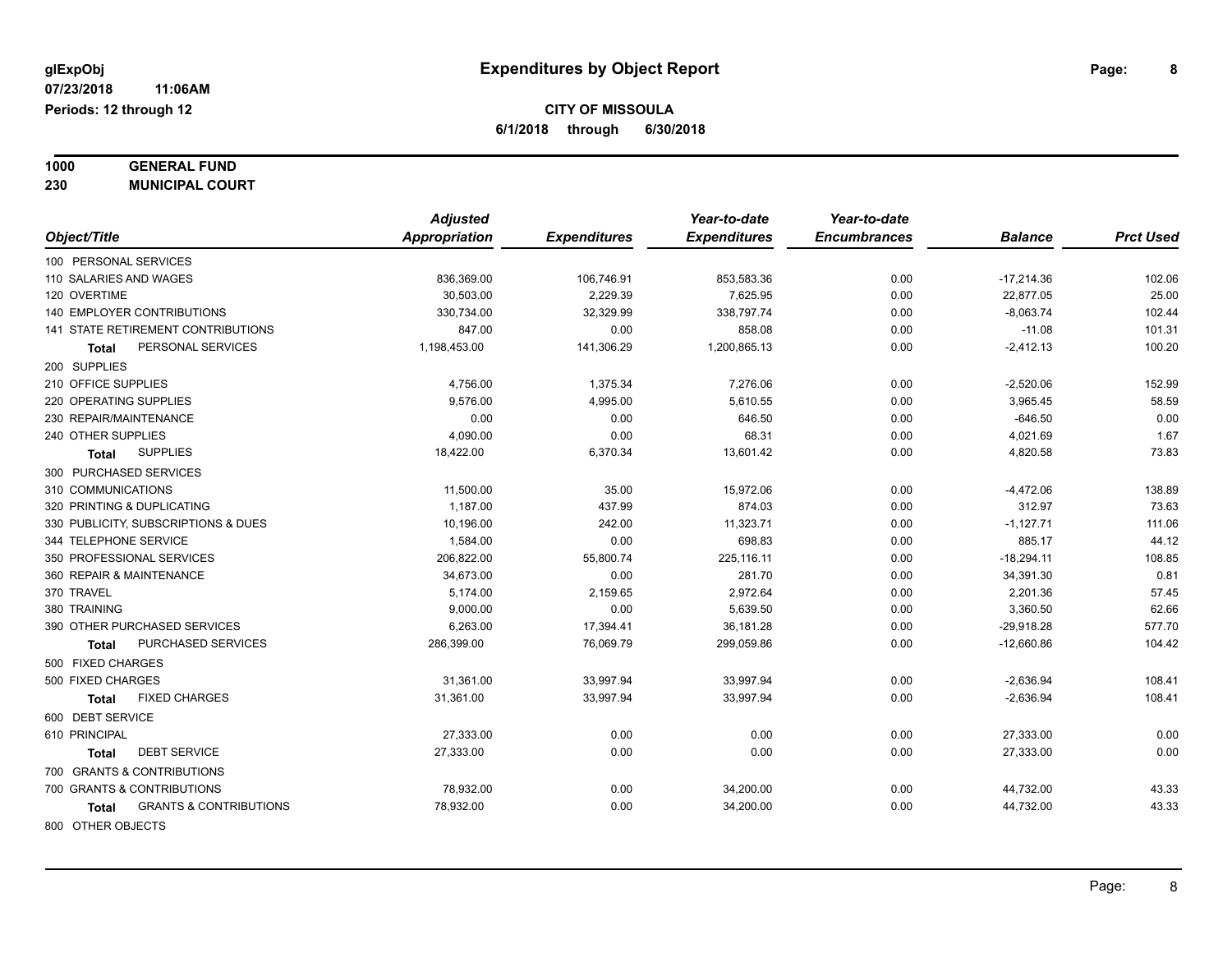| 1000 | <b>GENERAL FUND</b>    |
|------|------------------------|
| 230  | <b>MUNICIPAL COURT</b> |

|                              |                        | <b>Adjusted</b>     |                     | Year-to-date        | Year-to-date   |                  |        |
|------------------------------|------------------------|---------------------|---------------------|---------------------|----------------|------------------|--------|
| Object/Title                 | Appropriation          | <b>Expenditures</b> | <b>Expenditures</b> | <b>Encumbrances</b> | <b>Balance</b> | <b>Prct Used</b> |        |
| 820 TRANSFERS TO OTHER FUNDS |                        | 2,500.00            | 1,250.00            | 2,500.00            | 0.00           | 0.00             | 100.00 |
| <b>Total</b>                 | OTHER OBJECTS          | 2.500.00            | 1.250.00            | 2,500.00            | 0.00           | 0.00             | 100.00 |
| 900 CAPITAL OUTLAY           |                        |                     |                     |                     |                |                  |        |
| 940 MACHINERY & EQUIPMENT    |                        | 0.00                | 0.00                | 0.00                | 0.00           | 0.00             | 0.00   |
| <b>Total</b>                 | <b>CAPITAL OUTLAY</b>  | 0.00                | 0.00                | 0.00                | 0.00           | 0.00             | 0.00   |
| Total                        | <b>MUNICIPAL COURT</b> | 1.643.400.00        | 258.994.36          | 1.584.224.35        | 0.00           | 59.175.65        | 96.40  |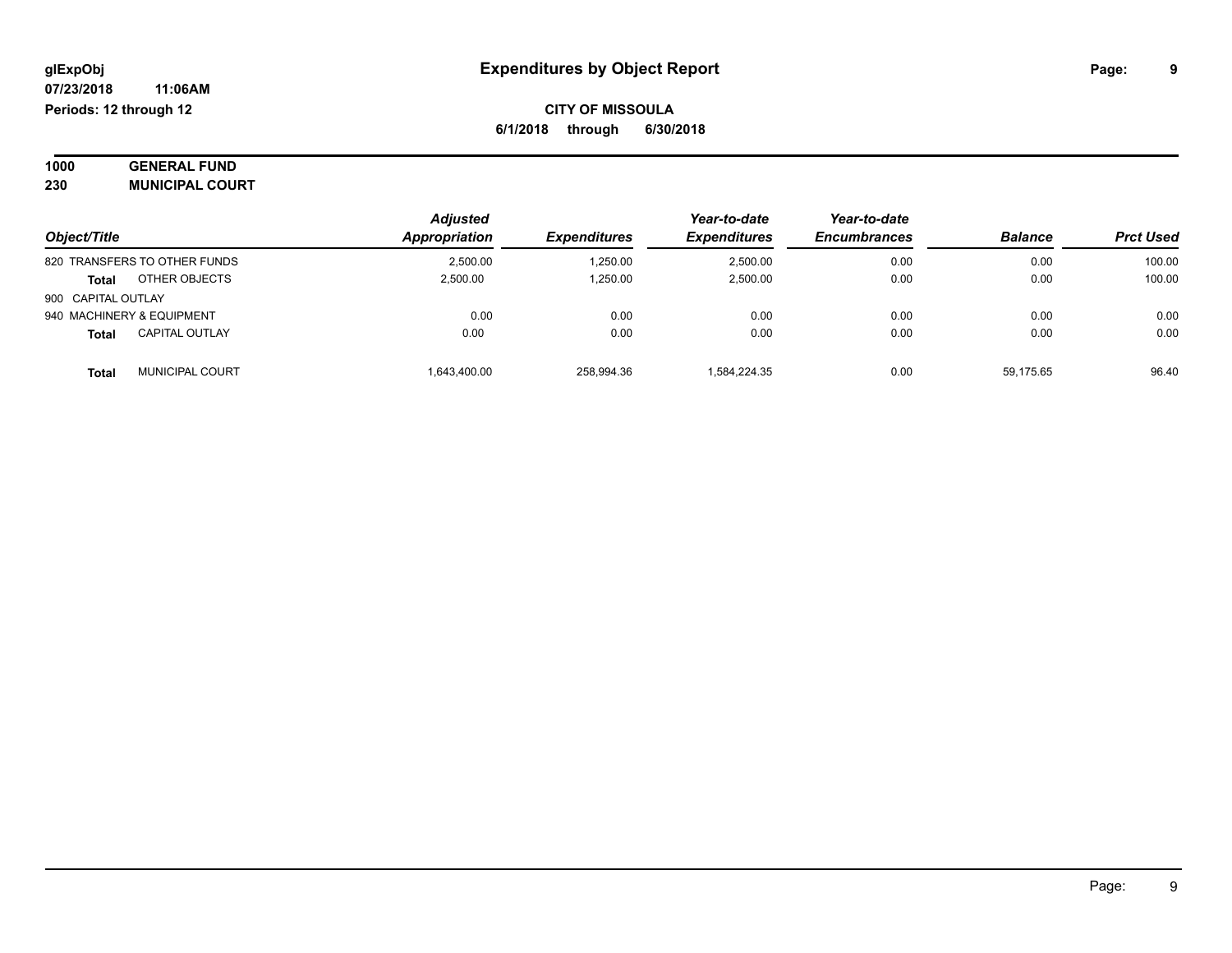**1000 GENERAL FUND**

**240 FINANCE**

|                            |                                     | <b>Adjusted</b>      |                     | Year-to-date        | Year-to-date        |                |                  |
|----------------------------|-------------------------------------|----------------------|---------------------|---------------------|---------------------|----------------|------------------|
| Object/Title               |                                     | <b>Appropriation</b> | <b>Expenditures</b> | <b>Expenditures</b> | <b>Encumbrances</b> | <b>Balance</b> | <b>Prct Used</b> |
| 100 PERSONAL SERVICES      |                                     |                      |                     |                     |                     |                |                  |
| 110 SALARIES AND WAGES     |                                     | 735,554.00           | 96,665.75           | 699,503.40          | 0.00                | 36,050.60      | 95.10            |
| 120 OVERTIME               |                                     | 1,000.00             | 1,017.11            | 2,188.26            | 0.00                | $-1,188.26$    | 218.83           |
|                            | 140 EMPLOYER CONTRIBUTIONS          | 282,873.00           | 29,017.64           | 265,856.08          | 0.00                | 17,016.92      | 93.98            |
|                            | 141 STATE RETIREMENT CONTRIBUTIONS  | 741.00               | 0.00                | 702.68              | 0.00                | 38.32          | 94.83            |
| <b>Total</b>               | PERSONAL SERVICES                   | 1,020,168.00         | 126,700.50          | 968,250.42          | 0.00                | 51,917.58      | 94.91            |
| 200 SUPPLIES               |                                     |                      |                     |                     |                     |                |                  |
| 210 OFFICE SUPPLIES        |                                     | 5,765.00             | 442.48              | 5,174.42            | 0.00                | 590.58         | 89.76            |
| 220 OPERATING SUPPLIES     |                                     | 3,043.00             | 0.00                | 2,081.37            | 0.00                | 961.63         | 68.40            |
| 230 REPAIR/MAINTENANCE     |                                     | 50.00                | 0.00                | 0.00                | 0.00                | 50.00          | 0.00             |
| 231 GASOLINE               |                                     | 92.00                | 0.00                | 0.00                | 0.00                | 92.00          | 0.00             |
| 240 OTHER SUPPLIES         |                                     | 0.00                 | 0.00                | 0.00                | 0.00                | 0.00           | 0.00             |
| <b>Total</b>               | <b>SUPPLIES</b>                     | 8,950.00             | 442.48              | 7,255.79            | 0.00                | 1,694.21       | 81.07            |
| 300 PURCHASED SERVICES     |                                     |                      |                     |                     |                     |                |                  |
| 310 COMMUNICATIONS         |                                     | 43,893.00            | 18,151.08           | 60,001.39           | 0.00                | $-16, 108.39$  | 136.70           |
| 320 PRINTING & DUPLICATING |                                     | 5,480.00             | 251.46              | 3,033.13            | 0.00                | 2,446.87       | 55.35            |
|                            | 330 PUBLICITY, SUBSCRIPTIONS & DUES | 3,410.00             | 162.00              | 7,771.48            | 0.00                | $-4,361.48$    | 227.90           |
| 344 TELEPHONE SERVICE      |                                     | 325.00               | 0.00                | 43.14               | 0.00                | 281.86         | 13.27            |
|                            | 350 PROFESSIONAL SERVICES           | 113,956.00           | 4,679.28            | 180,330.97          | 0.00                | $-66,374.97$   | 158.25           |
| 360 REPAIR & MAINTENANCE   |                                     | 66,424.00            | 0.00                | 30,498.26           | 0.00                | 35,925.74      | 45.91            |
| 370 TRAVEL                 |                                     | 8,245.00             | 4.73                | 2,226.66            | 0.00                | 6,018.34       | 27.01            |
| 380 TRAINING               |                                     | 7,330.00             | 703.00              | 2,283.75            | 0.00                | 5,046.25       | 31.16            |
|                            | 390 OTHER PURCHASED SERVICES        | 0.00                 | 0.00                | 0.00                | 0.00                | 0.00           | 0.00             |
| Total                      | PURCHASED SERVICES                  | 249,063.00           | 23,951.55           | 286,188.78          | 0.00                | $-37,125.78$   | 114.91           |
| 500 FIXED CHARGES          |                                     |                      |                     |                     |                     |                |                  |
| 500 FIXED CHARGES          |                                     | 500.00               | 0.00                | 0.00                | 0.00                | 500.00         | 0.00             |
| Total                      | <b>FIXED CHARGES</b>                | 500.00               | 0.00                | 0.00                | 0.00                | 500.00         | 0.00             |
| 900 CAPITAL OUTLAY         |                                     |                      |                     |                     |                     |                |                  |
|                            | 940 MACHINERY & EQUIPMENT           | 0.00                 | 0.00                | 0.00                | 0.00                | 0.00           | 0.00             |
| <b>Total</b>               | <b>CAPITAL OUTLAY</b>               | 0.00                 | 0.00                | 0.00                | 0.00                | 0.00           | 0.00             |
| <b>Total</b>               | <b>FINANCE</b>                      | 1,278,681.00         | 151,094.53          | 1,261,694.99        | 0.00                | 16,986.01      | 98.67            |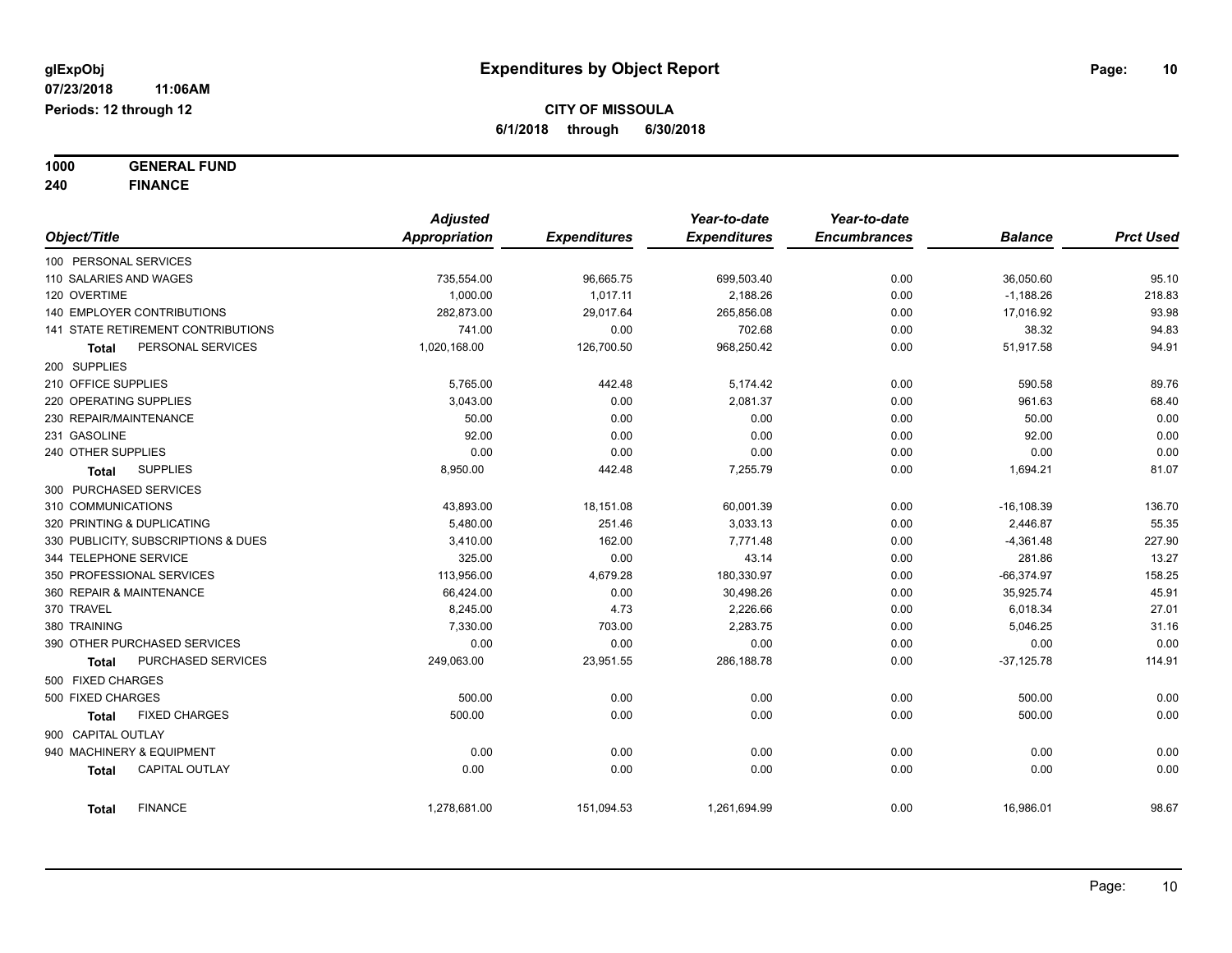**CITY OF MISSOULA**

**6/1/2018 through 6/30/2018**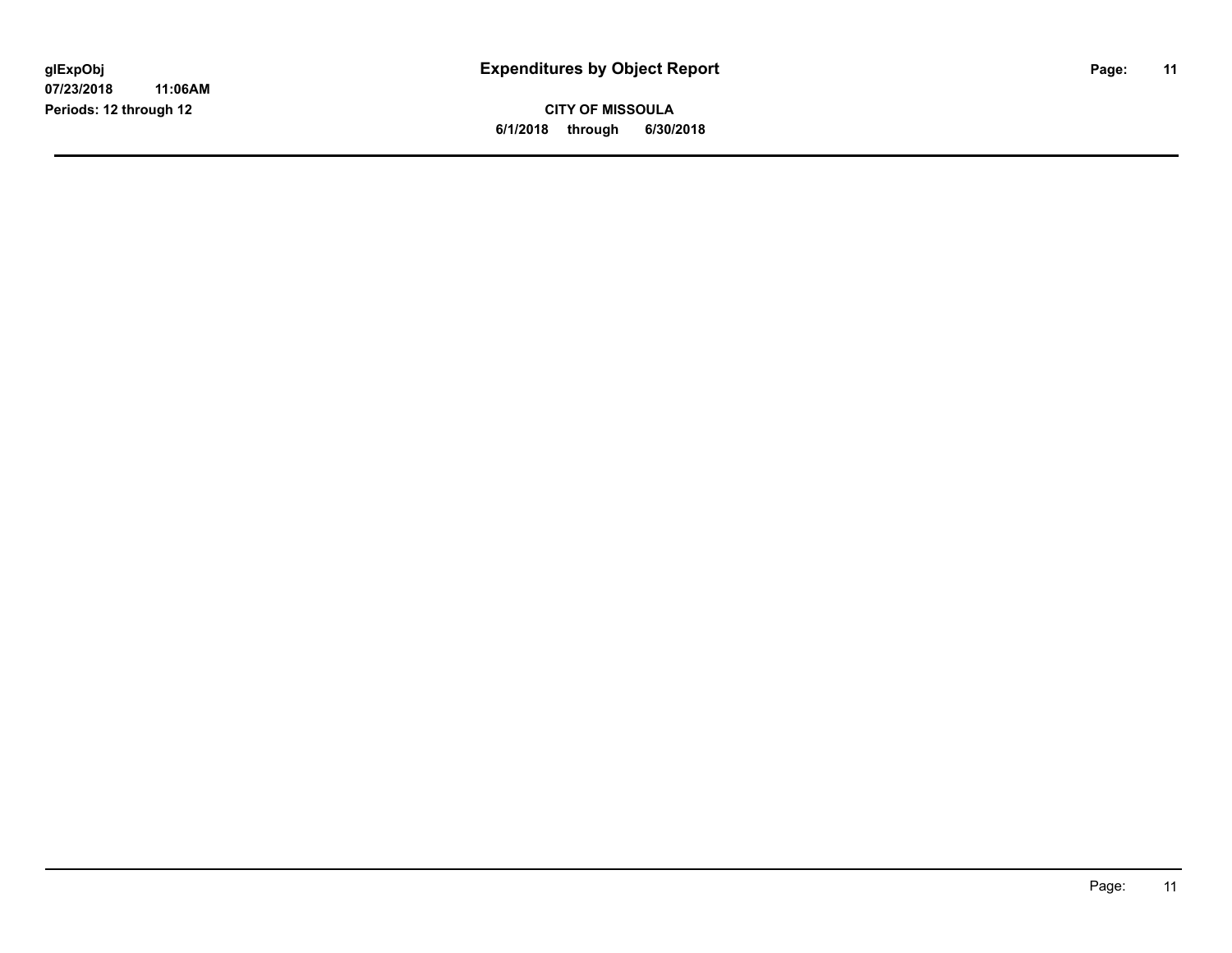# **1000 GENERAL FUND**

**245 CENTRAL SERVICES**

|                                                   | <b>Adjusted</b> |                     | Year-to-date        | Year-to-date        |                |                  |
|---------------------------------------------------|-----------------|---------------------|---------------------|---------------------|----------------|------------------|
| Object/Title                                      | Appropriation   | <b>Expenditures</b> | <b>Expenditures</b> | <b>Encumbrances</b> | <b>Balance</b> | <b>Prct Used</b> |
| 100 PERSONAL SERVICES                             |                 |                     |                     |                     |                |                  |
| 110 SALARIES AND WAGES                            | 181,276.00      | 24,302.34           | 180,498.46          | 0.00                | 777.54         | 99.57            |
| <b>140 EMPLOYER CONTRIBUTIONS</b>                 | 58,169.00       | 6,715.59            | 58,881.33           | 0.00                | $-712.33$      | 101.22           |
| 141 STATE RETIREMENT CONTRIBUTIONS                | 181.00          | 0.00                | 164.38              | 0.00                | 16.62          | 90.82            |
| PERSONAL SERVICES<br><b>Total</b>                 | 239,626.00      | 31,017.93           | 239,544.17          | 0.00                | 81.83          | 99.97            |
| 200 SUPPLIES                                      |                 |                     |                     |                     |                |                  |
| 210 OFFICE SUPPLIES                               | 1,000.00        | 61.12               | 61.12               | 0.00                | 938.88         | 6.11             |
| 220 OPERATING SUPPLIES                            | 700.00          | 56.52               | 270.24              | 0.00                | 429.76         | 38.61            |
| 231 GASOLINE                                      | 350.00          | 137.20              | 324.80              | 0.00                | 25.20          | 92.80            |
| <b>SUPPLIES</b><br><b>Total</b>                   | 2,050.00        | 254.84              | 656.16              | 0.00                | 1,393.84       | 32.01            |
| 300 PURCHASED SERVICES                            |                 |                     |                     |                     |                |                  |
| 310 COMMUNICATIONS                                | 300.00          | 0.00                | 0.00                | 0.00                | 300.00         | 0.00             |
| 320 PRINTING & DUPLICATING                        | 450.00          | 38.17               | 363.24              | 0.00                | 86.76          | 80.72            |
| 330 PUBLICITY, SUBSCRIPTIONS & DUES               | 400.00          | 0.00                | 1,320.00            | 0.00                | $-920.00$      | 330.00           |
| 344 TELEPHONE SERVICE                             | 700.00          | 0.00                | 31.55               | 0.00                | 668.45         | 4.51             |
| 350 PROFESSIONAL SERVICES                         | 51,500.00       | 0.00                | 11,500.00           | 0.00                | 40,000.00      | 22.33            |
| 370 TRAVEL                                        | 2,000.00        | 0.00                | 1,174.93            | 0.00                | 825.07         | 58.75            |
| 380 TRAINING                                      | 3,000.00        | 0.00                | 300.00              | 0.00                | 2,700.00       | 10.00            |
| 390 OTHER PURCHASED SERVICES                      | 0.00            | 0.00                | 0.00                | 0.00                | 0.00           | 0.00             |
| PURCHASED SERVICES<br><b>Total</b>                | 58,350.00       | 38.17               | 14,689.72           | 0.00                | 43,660.28      | 25.18            |
| 500 FIXED CHARGES                                 |                 |                     |                     |                     |                |                  |
| 550 MERCHANT SERVICE FEES                         | 0.00            | 0.00                | 0.00                | 0.00                | 0.00           | 0.00             |
| <b>FIXED CHARGES</b><br><b>Total</b>              | 0.00            | 0.00                | 0.00                | 0.00                | 0.00           | 0.00             |
| 700 GRANTS & CONTRIBUTIONS                        |                 |                     |                     |                     |                |                  |
| 700 GRANTS & CONTRIBUTIONS                        | 0.00            | 0.00                | 0.00                | 0.00                | 0.00           | 0.00             |
| <b>GRANTS &amp; CONTRIBUTIONS</b><br><b>Total</b> | 0.00            | 0.00                | 0.00                | 0.00                | 0.00           | 0.00             |
| <b>CENTRAL SERVICES</b><br><b>Total</b>           | 300.026.00      | 31,310.94           | 254,890.05          | 0.00                | 45,135.95      | 84.96            |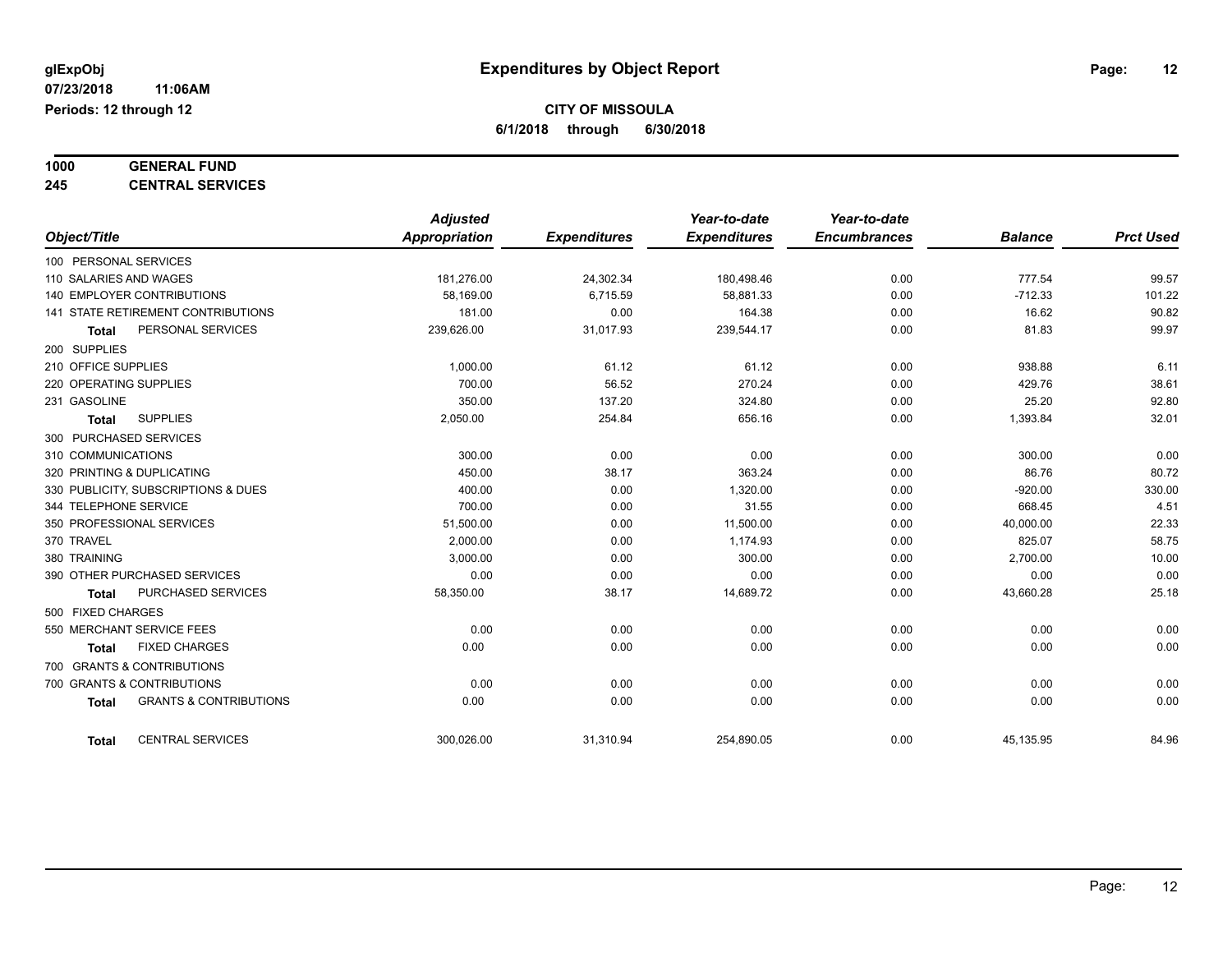### **1000 GENERAL FUND 246 FACILITY MAINTENANCE DEPARTMENT**

|                                            | <b>Adjusted</b>      |                     | Year-to-date        | Year-to-date        |                |                  |
|--------------------------------------------|----------------------|---------------------|---------------------|---------------------|----------------|------------------|
| Object/Title                               | <b>Appropriation</b> | <b>Expenditures</b> | <b>Expenditures</b> | <b>Encumbrances</b> | <b>Balance</b> | <b>Prct Used</b> |
| 100 PERSONAL SERVICES                      |                      |                     |                     |                     |                |                  |
| 110 SALARIES AND WAGES                     | 107,836.00           | 16,053.83           | 69,157.57           | 0.00                | 38,678.43      | 64.13            |
| 120 OVERTIME                               | 0.00                 | 0.00                | 105.58              | 0.00                | $-105.58$      | 0.00             |
| 130 OTHER                                  | 9,230.00             | 0.00                | 0.00                | 0.00                | 9,230.00       | 0.00             |
| <b>140 EMPLOYER CONTRIBUTIONS</b>          | 46,543.00            | 5,390.97            | 30,955.77           | 0.00                | 15,587.23      | 66.51            |
| 141 STATE RETIREMENT CONTRIBUTIONS         | 0.00                 | 0.00                | 52.97               | 0.00                | $-52.97$       | 0.00             |
| <b>150 STATE RETIREMENT</b>                | 119.00               | 0.00                | 0.00                | 0.00                | 119.00         | 0.00             |
| PERSONAL SERVICES<br><b>Total</b>          | 163,728.00           | 21,444.80           | 100,271.89          | 0.00                | 63,456.11      | 61.24            |
| 200 SUPPLIES                               |                      |                     |                     |                     |                |                  |
| 220 OPERATING SUPPLIES                     | 7,142.00             | 2,233.77            | 3,177.31            | 0.00                | 3,964.69       | 44.49            |
| 230 REPAIR/MAINTENANCE                     | 3,863.00             | 1,390.54            | 5,606.61            | 0.00                | $-1,743.61$    | 145.14           |
| 231 GASOLINE                               | 170.00               | 474.53              | 2,795.06            | 0.00                | $-2,625.06$    | 1,644.15         |
| 240 OTHER SUPPLIES                         | 8,410.00             | 120.10              | 1,072.34            | 0.00                | 7,337.66       | 12.75            |
| <b>SUPPLIES</b><br><b>Total</b>            | 19,585.00            | 4,218.94            | 12,651.32           | 0.00                | 6,933.68       | 64.60            |
| 300 PURCHASED SERVICES                     |                      |                     |                     |                     |                |                  |
| 330 PUBLICITY, SUBSCRIPTIONS & DUES        | 0.00                 | 90.00               | 338.74              | 0.00                | $-338.74$      | 0.00             |
| 340 SEWER                                  | 2.873.00             | 0.00                | 1.997.96            | 0.00                | 875.04         | 69.54            |
| 341 ELECTRICITY & NATURAL GAS              | 239,166.00           | 28,002.74           | 191,133.53          | 0.00                | 48,032.47      | 79.92            |
| 342 STORM WATER                            | 0.00                 | 0.00                | 0.00                | 0.00                | 0.00           | 0.00             |
| 343 WATER CHARGES                          | 12,356.00            | 990.21              | 6,365.87            | 0.00                | 5,990.13       | 51.52            |
| 344 TELEPHONE SERVICE                      | 1.295.00             | 120.52              | 1.282.42            | 0.00                | 12.58          | 99.03            |
| 345 GARBAGE                                | 14,901.00            | 848.43              | 10,028.76           | 0.00                | 4,872.24       | 67.30            |
| 350 PROFESSIONAL SERVICES                  | 2,720.00             | 580.00              | 1,018.00            | 0.00                | 1,702.00       | 37.43            |
| 360 REPAIR & MAINTENANCE                   | 184,678.00           | 39,295.99           | 198,594.47          | 0.00                | $-13,916.47$   | 107.54           |
| 370 TRAVEL                                 | 150.00               | 0.00                | 0.00                | 0.00                | 150.00         | 0.00             |
| 380 TRAINING                               | 0.00                 | 0.00                | 0.00                | 0.00                | 0.00           | 0.00             |
| PURCHASED SERVICES<br>Total                | 458,139.00           | 69,927.89           | 410,759.75          | 0.00                | 47,379.25      | 89.66            |
| 700 GRANTS & CONTRIBUTIONS                 |                      |                     |                     |                     |                |                  |
| 700 GRANTS & CONTRIBUTIONS                 | 45,862.00            | 3,950.00            | 40,282.00           | 0.00                | 5,580.00       | 87.83            |
| <b>GRANTS &amp; CONTRIBUTIONS</b><br>Total | 45,862.00            | 3,950.00            | 40,282.00           | 0.00                | 5,580.00       | 87.83            |
| 900 CAPITAL OUTLAY                         |                      |                     |                     |                     |                |                  |
| 940 MACHINERY & EQUIPMENT                  | 0.00                 | 0.00                | 0.00                | 0.00                | 0.00           | 0.00             |
| CAPITAL OUTLAY<br><b>Total</b>             | 0.00                 | 0.00                | 0.00                | 0.00                | 0.00           | 0.00             |
|                                            |                      |                     |                     |                     |                |                  |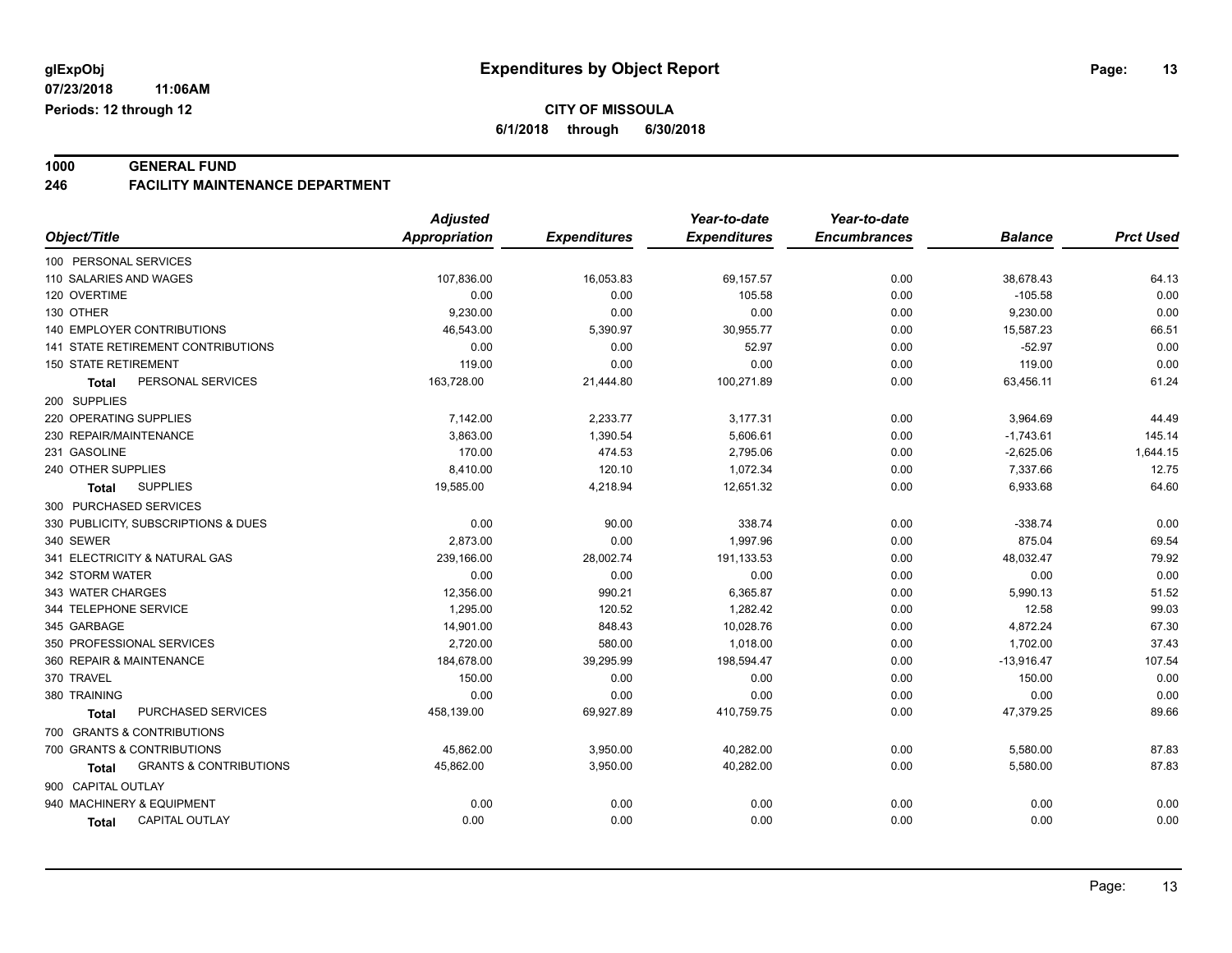| glExpObj<br>07/23/2018 | 11:06AM                         | <b>Expenditures by Object Report</b> |                                                 |            |      |            | Page: | 14    |
|------------------------|---------------------------------|--------------------------------------|-------------------------------------------------|------------|------|------------|-------|-------|
| Periods: 12 through 12 |                                 | 6/1/2018                             | <b>CITY OF MISSOULA</b><br>6/30/2018<br>through |            |      |            |       |       |
| 1000                   | <b>GENERAL FUND</b>             |                                      |                                                 |            |      |            |       |       |
| <b>Total</b>           | FACILITY MAINTENANCE DEPARTMENT | 687,314.00                           | 99,541.63                                       | 563.964.96 | 0.00 | 123.349.04 |       | 82.05 |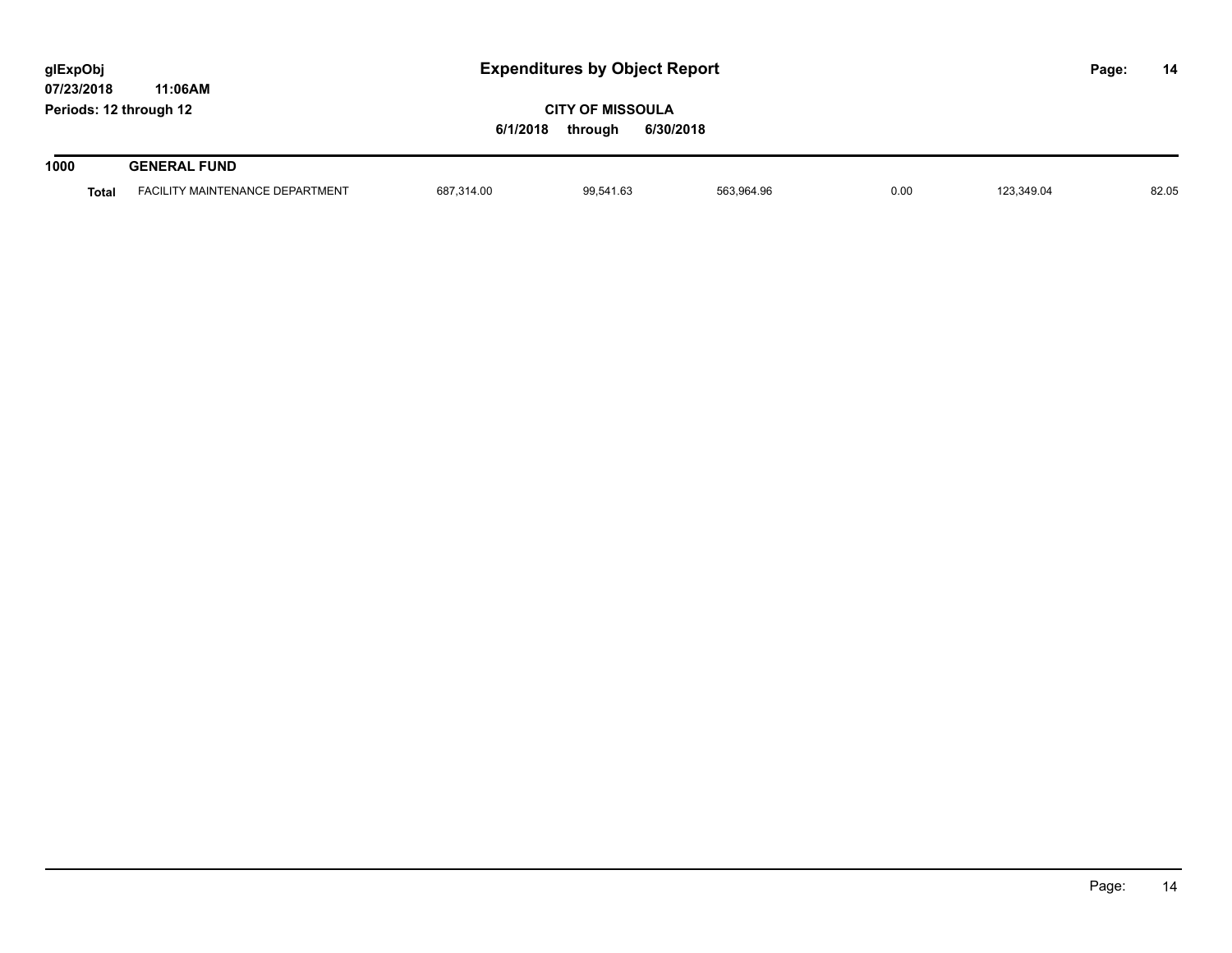# **1000 GENERAL FUND**

**250 DEVELOPMENT SERVICES**

|                                                   | <b>Adjusted</b>      |                     | Year-to-date        | Year-to-date        |                |                  |
|---------------------------------------------------|----------------------|---------------------|---------------------|---------------------|----------------|------------------|
| Object/Title                                      | <b>Appropriation</b> | <b>Expenditures</b> | <b>Expenditures</b> | <b>Encumbrances</b> | <b>Balance</b> | <b>Prct Used</b> |
| 100 PERSONAL SERVICES                             |                      |                     |                     |                     |                |                  |
| 110 SALARIES AND WAGES                            | 1,386,269.00         | 220,915.47          | 1,439,676.15        | 0.00                | $-53,407.15$   | 103.85           |
| 120 OVERTIME                                      | 4,276.00             | 0.00                | 22.08               | 0.00                | 4,253.92       | 0.52             |
| 130 OTHER                                         | 0.00                 | 0.00                | 0.00                | 0.00                | 0.00           | 0.00             |
| <b>140 EMPLOYER CONTRIBUTIONS</b>                 | 491,224.00           | 64,849.13           | 533,367.04          | 0.00                | $-42, 143.04$  | 108.58           |
| 141 STATE RETIREMENT CONTRIBUTIONS                | 1,290.00             | 0.00                | 1,451.61            | 0.00                | $-161.61$      | 112.53           |
| PERSONAL SERVICES<br>Total                        | 1,883,059.00         | 285,764.60          | 1,974,516.88        | 0.00                | $-91,457.88$   | 104.86           |
| 200 SUPPLIES                                      |                      |                     |                     |                     |                |                  |
| 210 OFFICE SUPPLIES                               | 20,524.00            | 2,557.97            | 19,092.94           | 0.00                | 1,431.06       | 93.03            |
| 220 OPERATING SUPPLIES                            | 2,756.00             | 52.05               | 1,814.92            | 0.00                | 941.08         | 65.85            |
| 230 REPAIR/MAINTENANCE                            | 3,850.00             | 697.21              | 4,087.52            | 0.00                | $-237.52$      | 106.17           |
| 231 GASOLINE                                      | 12,899.00            | 1,567.01            | 7,752.00            | 0.00                | 5,147.00       | 60.10            |
| 240 OTHER SUPPLIES                                | 1,155.00             | 0.00                | 1,244.86            | 0.00                | $-89.86$       | 107.78           |
| <b>SUPPLIES</b><br><b>Total</b>                   | 41,184.00            | 4,874.24            | 33,992.24           | 0.00                | 7,191.76       | 82.54            |
| 300 PURCHASED SERVICES                            |                      |                     |                     |                     |                |                  |
| 310 COMMUNICATIONS                                | 11,853.00            | 317.91              | 7,377.95            | 0.00                | 4,475.05       | 62.25            |
| 320 PRINTING & DUPLICATING                        | 8,459.00             | 623.57              | 2,780.86            | 0.00                | 5,678.14       | 32.87            |
| 330 PUBLICITY, SUBSCRIPTIONS & DUES               | 11,505.00            | 448.00              | 8,309.04            | 0.00                | 3,195.96       | 72.22            |
| 344 TELEPHONE SERVICE                             | 15,535.00            | 2,519.06            | 12,081.59           | 0.00                | 3,453.41       | 77.77            |
| 350 PROFESSIONAL SERVICES                         | 223,866.00           | 53,272.58           | 139,604.68          | 0.00                | 84,261.32      | 62.36            |
| 360 REPAIR & MAINTENANCE                          | 25,359.00            | 0.00                | 28,509.38           | 0.00                | $-3,150.38$    | 112.42           |
| 370 TRAVEL                                        | 14,723.00            | 0.00                | 10,031.96           | 0.00                | 4,691.04       | 68.14            |
| 380 TRAINING                                      | 14,439.00            | 1,095.00            | 5,998.74            | 0.00                | 8,440.26       | 41.55            |
| 390 OTHER PURCHASED SERVICES                      | 950.00               | 0.00                | 3,064.37            | 0.00                | $-2,114.37$    | 322.57           |
| PURCHASED SERVICES<br><b>Total</b>                | 326,689.00           | 58,276.12           | 217,758.57          | 0.00                | 108,930.43     | 66.66            |
| 500 FIXED CHARGES                                 |                      |                     |                     |                     |                |                  |
| 550 MERCHANT SERVICE FEES                         | 0.00                 | 0.00                | 0.00                | 0.00                | 0.00           | 0.00             |
| <b>FIXED CHARGES</b><br><b>Total</b>              | 0.00                 | 0.00                | 0.00                | 0.00                | 0.00           | 0.00             |
| 700 GRANTS & CONTRIBUTIONS                        |                      |                     |                     |                     |                |                  |
| 700 GRANTS & CONTRIBUTIONS                        | 110,780.00           | 0.00                | 110,780.00          | 0.00                | 0.00           | 100.00           |
| <b>GRANTS &amp; CONTRIBUTIONS</b><br><b>Total</b> | 110,780.00           | 0.00                | 110,780.00          | 0.00                | 0.00           | 100.00           |
| 800 OTHER OBJECTS                                 |                      |                     |                     |                     |                |                  |
| 820 TRANSFERS TO OTHER FUNDS                      | 213,975.00           | 102,037.50          | 213,975.00          | 0.00                | 0.00           | 100.00           |
|                                                   |                      |                     |                     |                     |                |                  |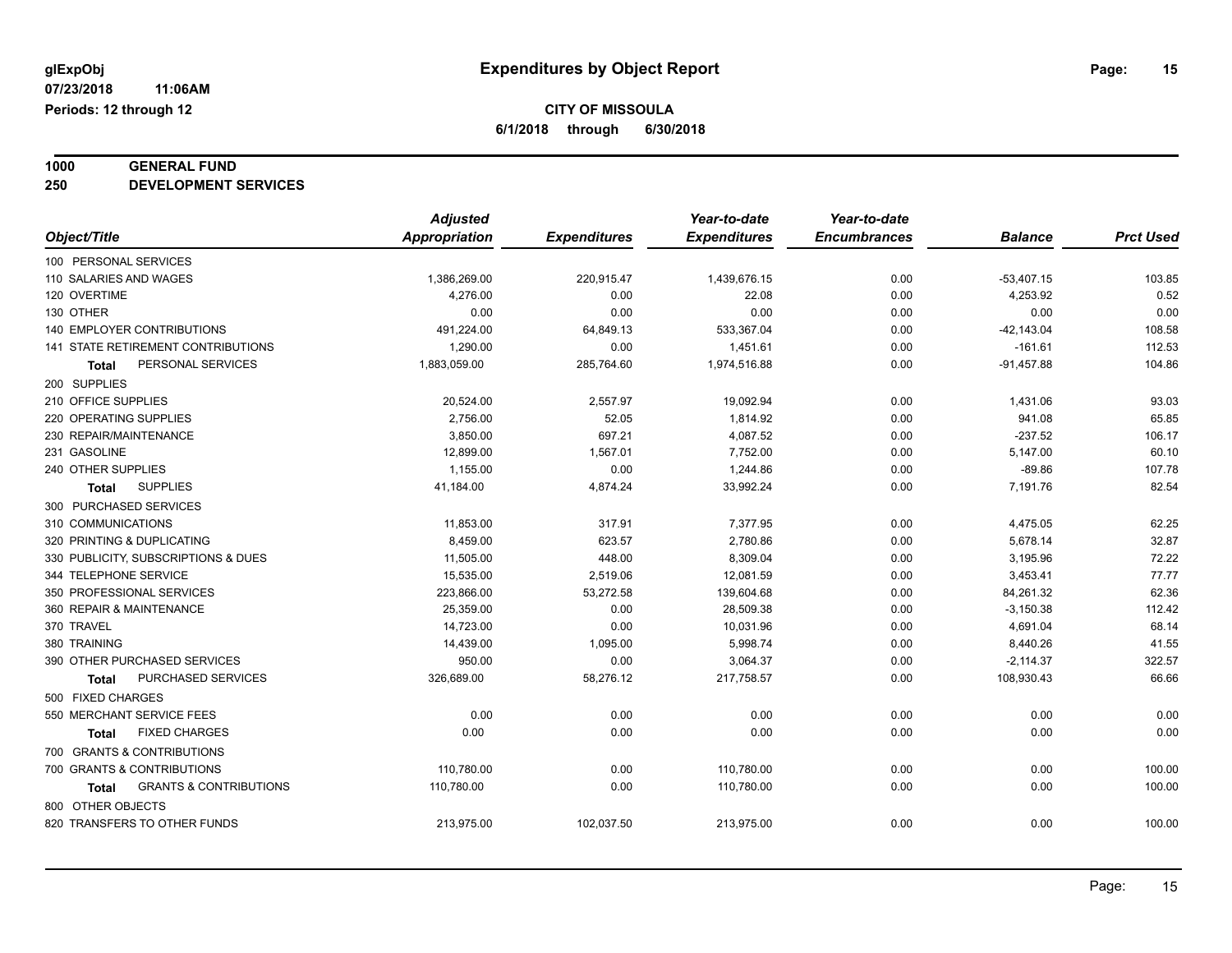### **1000 GENERAL FUND 250 DEVELOPMENT SERVICES**

| Object/Title       |                           | <b>Adjusted</b> | <b>Expenditures</b> | Year-to-date<br><b>Expenditures</b> | Year-to-date<br><b>Encumbrances</b> | <b>Balance</b> |                  |
|--------------------|---------------------------|-----------------|---------------------|-------------------------------------|-------------------------------------|----------------|------------------|
|                    |                           | Appropriation   |                     |                                     |                                     |                | <b>Prct Used</b> |
| Total              | OTHER OBJECTS             | 213.975.00      | 102,037.50          | 213.975.00                          | 0.00                                | 0.00           | 100.00           |
| 900 CAPITAL OUTLAY |                           |                 |                     |                                     |                                     |                |                  |
|                    | 940 MACHINERY & EQUIPMENT | 0.00            | 0.00                | 0.00                                | 0.00                                | 0.00           | 0.00             |
| <b>Total</b>       | <b>CAPITAL OUTLAY</b>     | 0.00            | 0.00                | 0.00                                | 0.00                                | 0.00           | 0.00             |
| <b>Total</b>       | DEVELOPMENT SERVICES      | 2.575.687.00    | 450,952.46          | 2,551,022.69                        | 0.00                                | 24,664.31      | 99.04            |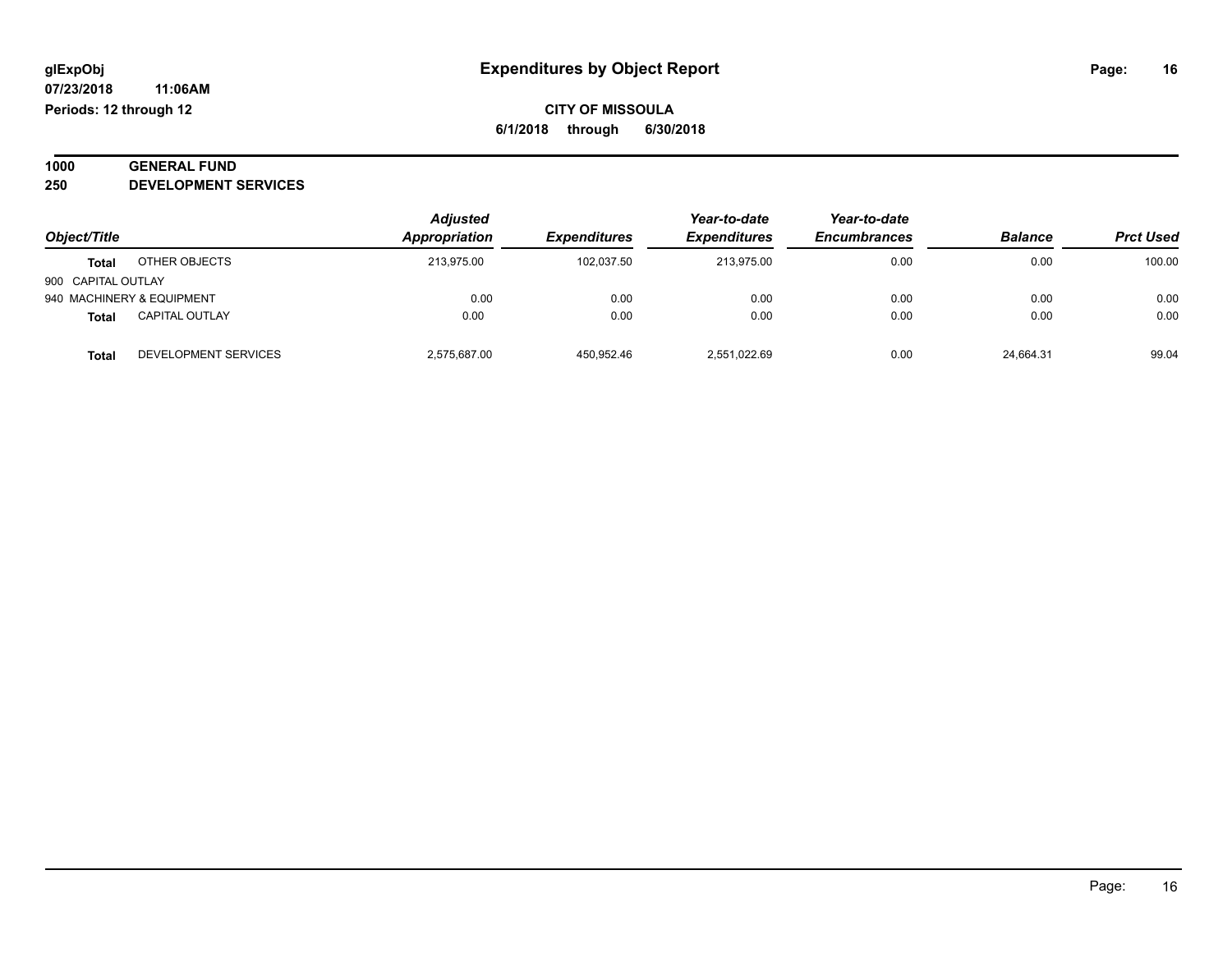**1000 GENERAL FUND 255 HOUSING & COMMUNITY DEVELOPMENT**

|                                            | <b>Adjusted</b>      |                     | Year-to-date        | Year-to-date        |                |                  |
|--------------------------------------------|----------------------|---------------------|---------------------|---------------------|----------------|------------------|
| Object/Title                               | <b>Appropriation</b> | <b>Expenditures</b> | <b>Expenditures</b> | <b>Encumbrances</b> | <b>Balance</b> | <b>Prct Used</b> |
| 100 PERSONAL SERVICES                      |                      |                     |                     |                     |                |                  |
| 110 SALARIES AND WAGES                     | 263,853.00           | 33,823.11           | 246,483.40          | 0.00                | 17,369.60      | 93.42            |
| 120 OVERTIME                               | 0.00                 | 0.00                | 0.00                | 0.00                | 0.00           | 0.00             |
| 140 EMPLOYER CONTRIBUTIONS                 | 89,699.00            | 8,624.02            | 79,348.63           | 0.00                | 10,350.37      | 88.46            |
| <b>141 STATE RETIREMENT CONTRIBUTIONS</b>  | 264.00               | 0.00                | 209.20              | 0.00                | 54.80          | 79.24            |
| PERSONAL SERVICES<br>Total                 | 353,816.00           | 42,447.13           | 326,041.23          | 0.00                | 27,774.77      | 92.15            |
| 200 SUPPLIES                               |                      |                     |                     |                     |                |                  |
| 210 OFFICE SUPPLIES                        | 16,237.00            | 1,783.92            | 13,498.68           | 0.00                | 2,738.32       | 83.14            |
| 220 OPERATING SUPPLIES                     | 200.00               | 64.25               | 260.59              | 0.00                | $-60.59$       | 130.30           |
| 230 REPAIR/MAINTENANCE                     | 0.00                 | 0.00                | 0.00                | 0.00                | 0.00           | 0.00             |
| 231 GASOLINE                               | 0.00                 | 0.00                | 0.00                | 0.00                | 0.00           | 0.00             |
| 240 OTHER SUPPLIES                         | 0.00                 | 0.00                | 0.00                | 0.00                | 0.00           | 0.00             |
| <b>SUPPLIES</b><br>Total                   | 16,437.00            | 1,848.17            | 13,759.27           | 0.00                | 2,677.73       | 83.71            |
| 300 PURCHASED SERVICES                     |                      |                     |                     |                     |                |                  |
| 310 COMMUNICATIONS                         | 320.00               | 0.00                | 53.23               | 0.00                | 266.77         | 16.63            |
| 320 PRINTING & DUPLICATING                 | 4,535.00             | 139.67              | 1,602.11            | 0.00                | 2,932.89       | 35.33            |
| 330 PUBLICITY, SUBSCRIPTIONS & DUES        | 1,700.00             | 545.00              | 1,537.84            | 0.00                | 162.16         | 90.46            |
| 344 TELEPHONE SERVICE                      | 2,150.00             | 0.00                | 225.20              | 0.00                | 1,924.80       | 10.47            |
| 350 PROFESSIONAL SERVICES                  | 14,075.00            | 4,637.50            | 14,228.50           | 0.00                | $-153.50$      | 101.09           |
| 360 REPAIR & MAINTENANCE                   | 2,350.00             | 0.00                | 971.25              | 0.00                | 1,378.75       | 41.33            |
| 370 TRAVEL                                 | 8,077.00             | 0.00                | 4,209.24            | 0.00                | 3,867.76       | 52.11            |
| 380 TRAINING                               | 2,500.00             | 400.00              | 3,298.55            | 0.00                | $-798.55$      | 131.94           |
| 390 OTHER PURCHASED SERVICES               | 2,822.00             | 0.00                | 5,107.15            | 0.00                | $-2,285.15$    | 180.98           |
| PURCHASED SERVICES<br><b>Total</b>         | 38,529.00            | 5,722.17            | 31,233.07           | 0.00                | 7,295.93       | 81.06            |
| 500 FIXED CHARGES                          |                      |                     |                     |                     |                |                  |
| 500 FIXED CHARGES                          | 0.00                 | 0.00                | 39,075.00           | 0.00                | $-39,075.00$   | 0.00             |
| <b>530 RENT</b>                            | 46,000.00            | 0.00                | 0.00                | 0.00                | 46,000.00      | 0.00             |
| <b>FIXED CHARGES</b><br>Total              | 46,000.00            | 0.00                | 39,075.00           | 0.00                | 6,925.00       | 84.95            |
| 700 GRANTS & CONTRIBUTIONS                 |                      |                     |                     |                     |                |                  |
| 700 GRANTS & CONTRIBUTIONS                 | 339,956.00           | 0.00                | 304,956.00          | 0.00                | 35,000.00      | 89.70            |
| <b>GRANTS &amp; CONTRIBUTIONS</b><br>Total | 339,956.00           | 0.00                | 304,956.00          | 0.00                | 35,000.00      | 89.70            |
| 900 CAPITAL OUTLAY                         |                      |                     |                     |                     |                |                  |
| 940 MACHINERY & EQUIPMENT                  | 4,000.00             | 0.00                | 172.49              | 0.00                | 3,827.51       | 4.31             |
|                                            |                      |                     |                     |                     |                |                  |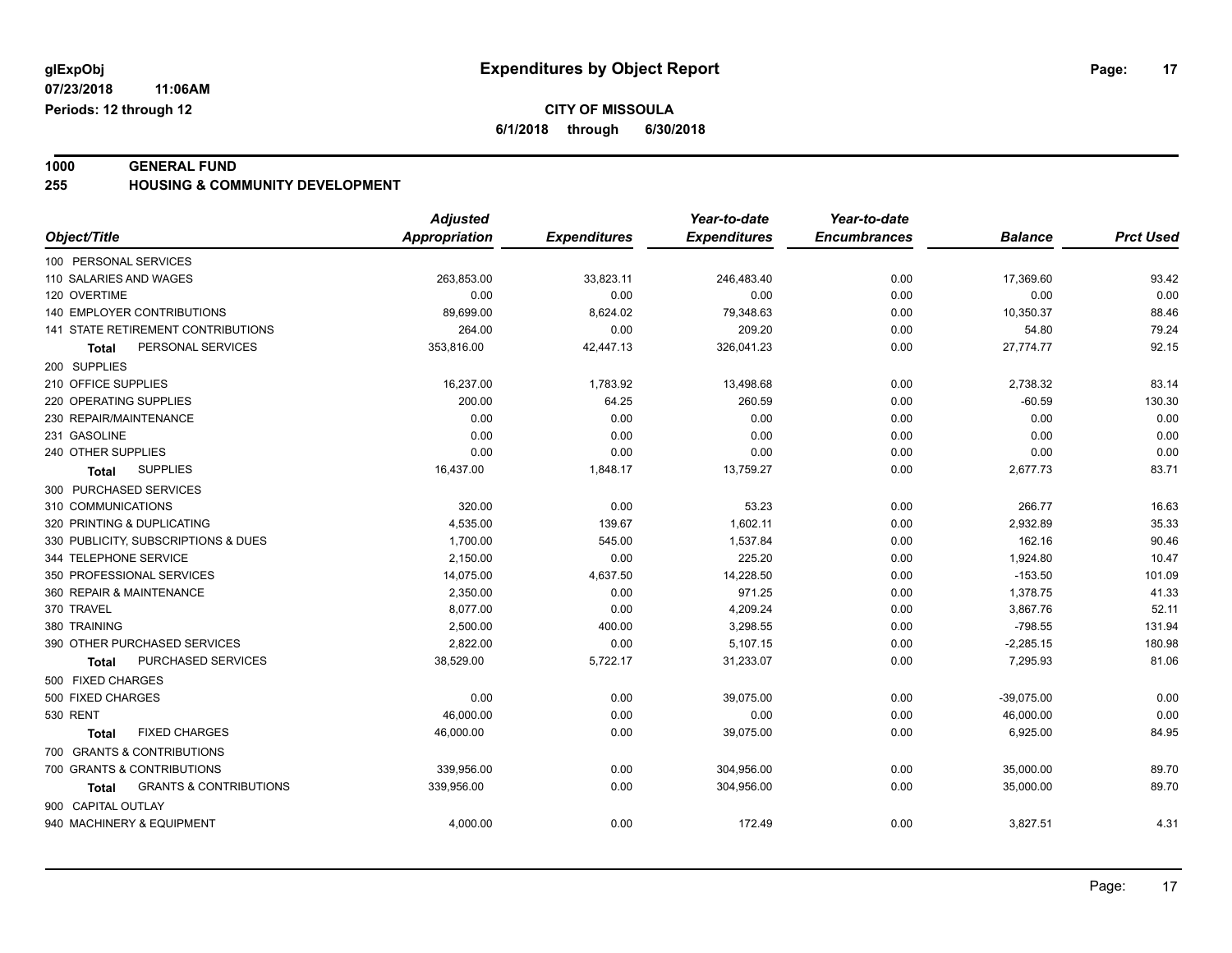# **1000 GENERAL FUND**

**255 HOUSING & COMMUNITY DEVELOPMENT**

|              |                                           | <b>Adjusted</b>      |              | Year-to-date        | Year-to-date<br><b>Encumbrances</b> |                | <b>Prct Used</b> |
|--------------|-------------------------------------------|----------------------|--------------|---------------------|-------------------------------------|----------------|------------------|
| Object/Title |                                           | <b>Appropriation</b> | Expenditures | <b>Expenditures</b> |                                     | <b>Balance</b> |                  |
| Total        | CAPITAL OUTLAY                            | 4,000.00             | 0.00         | 172.49              | 0.00                                | 3,827.51       | 4.31             |
| Total        | <b>HOUSING &amp; COMMUNITY DEVELOPMEN</b> | 798,738.00           | 50,017.47    | 715.237.06          | 0.00                                | 83,500.94      | 89.55            |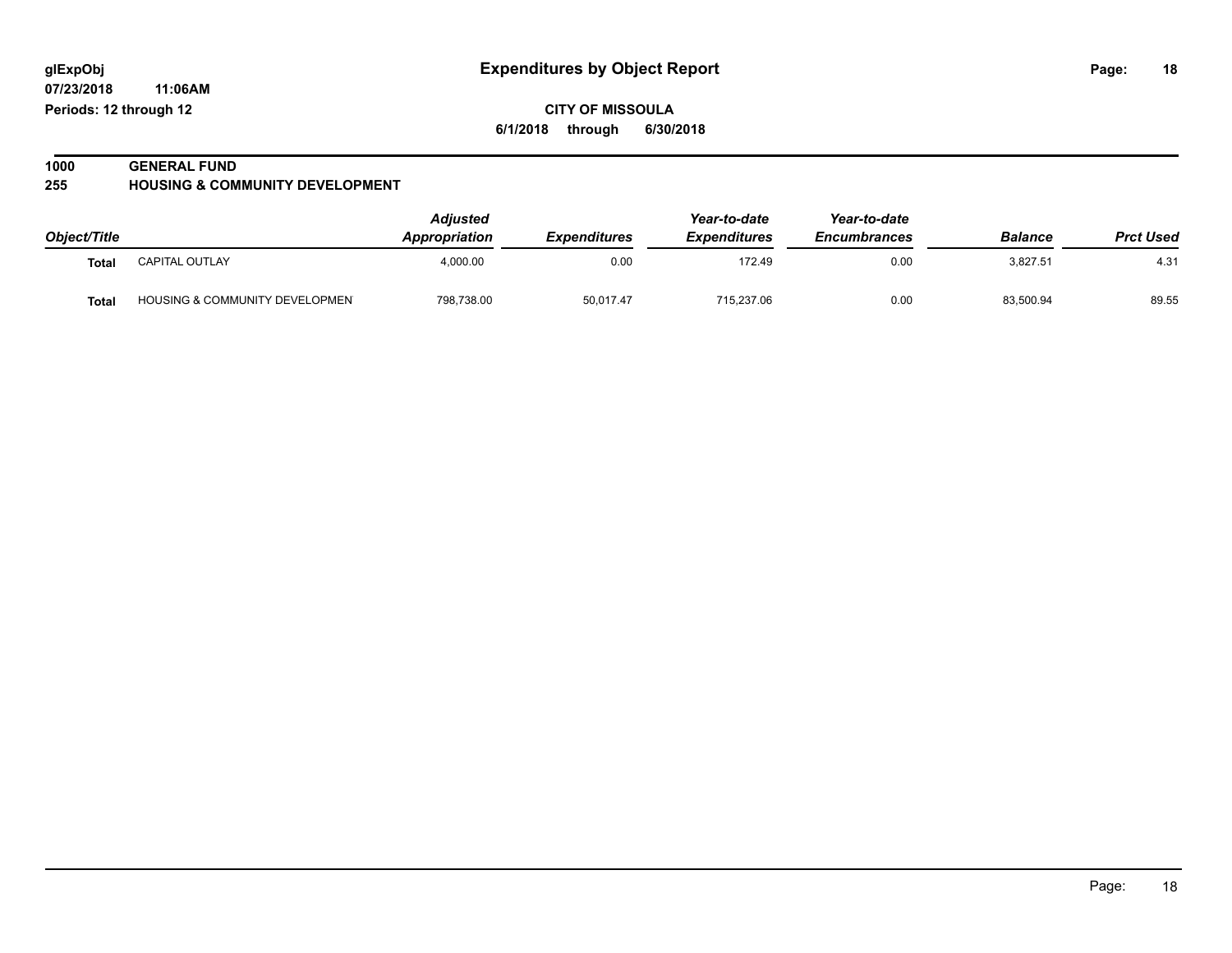**1000 GENERAL FUND 270 CITY ATTORNEY**

|                                            | <b>Adjusted</b> |                     | Year-to-date        | Year-to-date        |                |                  |
|--------------------------------------------|-----------------|---------------------|---------------------|---------------------|----------------|------------------|
| Object/Title                               | Appropriation   | <b>Expenditures</b> | <b>Expenditures</b> | <b>Encumbrances</b> | <b>Balance</b> | <b>Prct Used</b> |
| 100 PERSONAL SERVICES                      |                 |                     |                     |                     |                |                  |
| 110 SALARIES AND WAGES                     | 1,043,559.00    | 137,689.41          | 1,020,577.63        | 0.00                | 22,981.37      | 97.80            |
| 120 OVERTIME                               | 5,000.00        | 0.00                | 5,122.04            | 0.00                | $-122.04$      | 102.44           |
| 140 EMPLOYER CONTRIBUTIONS                 | 353,413.00      | 36,375.10           | 350,180.85          | 0.00                | 3,232.15       | 99.09            |
| 141 STATE RETIREMENT CONTRIBUTIONS         | 1.049.00        | 0.00                | 1,014.30            | 0.00                | 34.70          | 96.69            |
| PERSONAL SERVICES<br>Total                 | 1,403,021.00    | 174,064.51          | 1,376,894.82        | 0.00                | 26,126.18      | 98.14            |
| 200 SUPPLIES                               |                 |                     |                     |                     |                |                  |
| 210 OFFICE SUPPLIES                        | 6,118.00        | 619.09              | 5,686.61            | 0.00                | 431.39         | 92.95            |
| 220 OPERATING SUPPLIES                     | 1,250.00        | 0.00                | 2,213.45            | 0.00                | $-963.45$      | 177.08           |
| 231 GASOLINE                               | 263.00          | 0.00                | 143.27              | 0.00                | 119.73         | 54.48            |
| <b>SUPPLIES</b><br>Total                   | 7,631.00        | 619.09              | 8,043.33            | 0.00                | $-412.33$      | 105.40           |
| 300 PURCHASED SERVICES                     |                 |                     |                     |                     |                |                  |
| 310 COMMUNICATIONS                         | 1,350.00        | 0.00                | 1,256.99            | 0.00                | 93.01          | 93.11            |
| 320 PRINTING & DUPLICATING                 | 550.00          | 0.00                | 718.36              | 0.00                | $-168.36$      | 130.61           |
| 330 PUBLICITY, SUBSCRIPTIONS & DUES        | 13,000.00       | 616.03              | 9,282.87            | 0.00                | 3,717.13       | 71.41            |
| 344 TELEPHONE SERVICE                      | 264.00          | 0.00                | 53.02               | 0.00                | 210.98         | 20.08            |
| 350 PROFESSIONAL SERVICES                  | 3,250.00        | 32.40               | 2,193.04            | 0.00                | 1,056.96       | 67.48            |
| 360 REPAIR & MAINTENANCE                   | 19,930.00       | 118.57              | 19,626.19           | 0.00                | 303.81         | 98.48            |
| 370 TRAVEL                                 | 6,000.00        | 706.40              | 8,023.33            | 0.00                | $-2,023.33$    | 133.72           |
| 380 TRAINING                               | 9,000.00        | 169.00              | 5,067.01            | 0.00                | 3,932.99       | 56.30            |
| 390 OTHER PURCHASED SERVICES               | 0.00            | 0.00                | 0.00                | 0.00                | 0.00           | 0.00             |
| PURCHASED SERVICES<br><b>Total</b>         | 53,344.00       | 1,642.40            | 46,220.81           | 0.00                | 7,123.19       | 86.65            |
| 500 FIXED CHARGES                          |                 |                     |                     |                     |                |                  |
| 500 FIXED CHARGES                          | 0.00            | 0.00                | 0.00                | 0.00                | 0.00           | 0.00             |
| <b>FIXED CHARGES</b><br>Total              | 0.00            | 0.00                | 0.00                | 0.00                | 0.00           | 0.00             |
| 700 GRANTS & CONTRIBUTIONS                 |                 |                     |                     |                     |                |                  |
| 700 GRANTS & CONTRIBUTIONS                 | 167,818.00      | 40,154.50           | 167,818.00          | 0.00                | 0.00           | 100.00           |
| <b>GRANTS &amp; CONTRIBUTIONS</b><br>Total | 167,818.00      | 40,154.50           | 167,818.00          | 0.00                | 0.00           | 100.00           |
| 800 OTHER OBJECTS                          |                 |                     |                     |                     |                |                  |
| 845 CONTINGENCY                            | 0.00            | 0.00                | 0.00                | 0.00                | 0.00           | 0.00             |
| <b>OTHER OBJECTS</b><br>Total              | 0.00            | 0.00                | 0.00                | 0.00                | 0.00           | 0.00             |
| 900 CAPITAL OUTLAY                         |                 |                     |                     |                     |                |                  |
| 920 BUILDINGS                              | 0.00            | 0.00                | 0.00                | 0.00                | 0.00           | 0.00             |
|                                            |                 |                     |                     |                     |                |                  |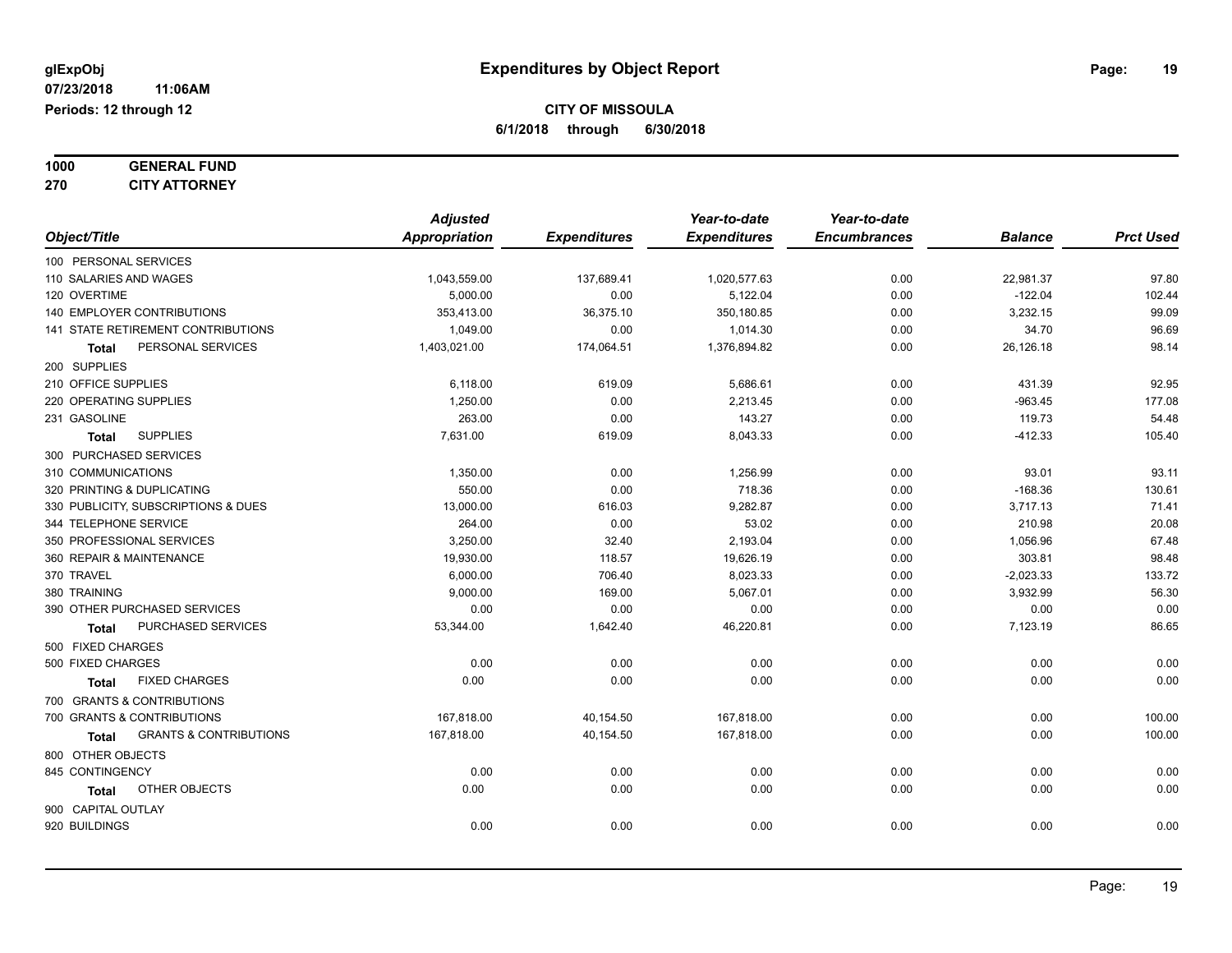### **07/23/2018 11:06AM Periods: 12 through 12**

**CITY OF MISSOULA 6/1/2018 through 6/30/2018**

**1000 GENERAL FUND 270 CITY ATTORNEY**

| Object/Title |                           | <b>Adjusted</b> |                            | Year-to-date        | Year-to-date        |                |                  |
|--------------|---------------------------|-----------------|----------------------------|---------------------|---------------------|----------------|------------------|
|              |                           | Appropriation   | <i><b>Expenditures</b></i> | <b>Expenditures</b> | <b>Encumbrances</b> | <b>Balance</b> | <b>Prct Used</b> |
|              | 940 MACHINERY & EQUIPMENT | 4.289.00        | 0.00                       | 4.331.79            | 0.00                | $-42.79$       | 101.00           |
| <b>Total</b> | <b>CAPITAL OUTLAY</b>     | 4.289.00        | 0.00                       | 4.331.79            | 0.00                | $-42.79$       | 101.00           |
| Total        | <b>CITY ATTORNEY</b>      | 1,636,103.00    | 216,480.50                 | 1,603,308.75        | 0.00                | 32,794.25      | 98.00            |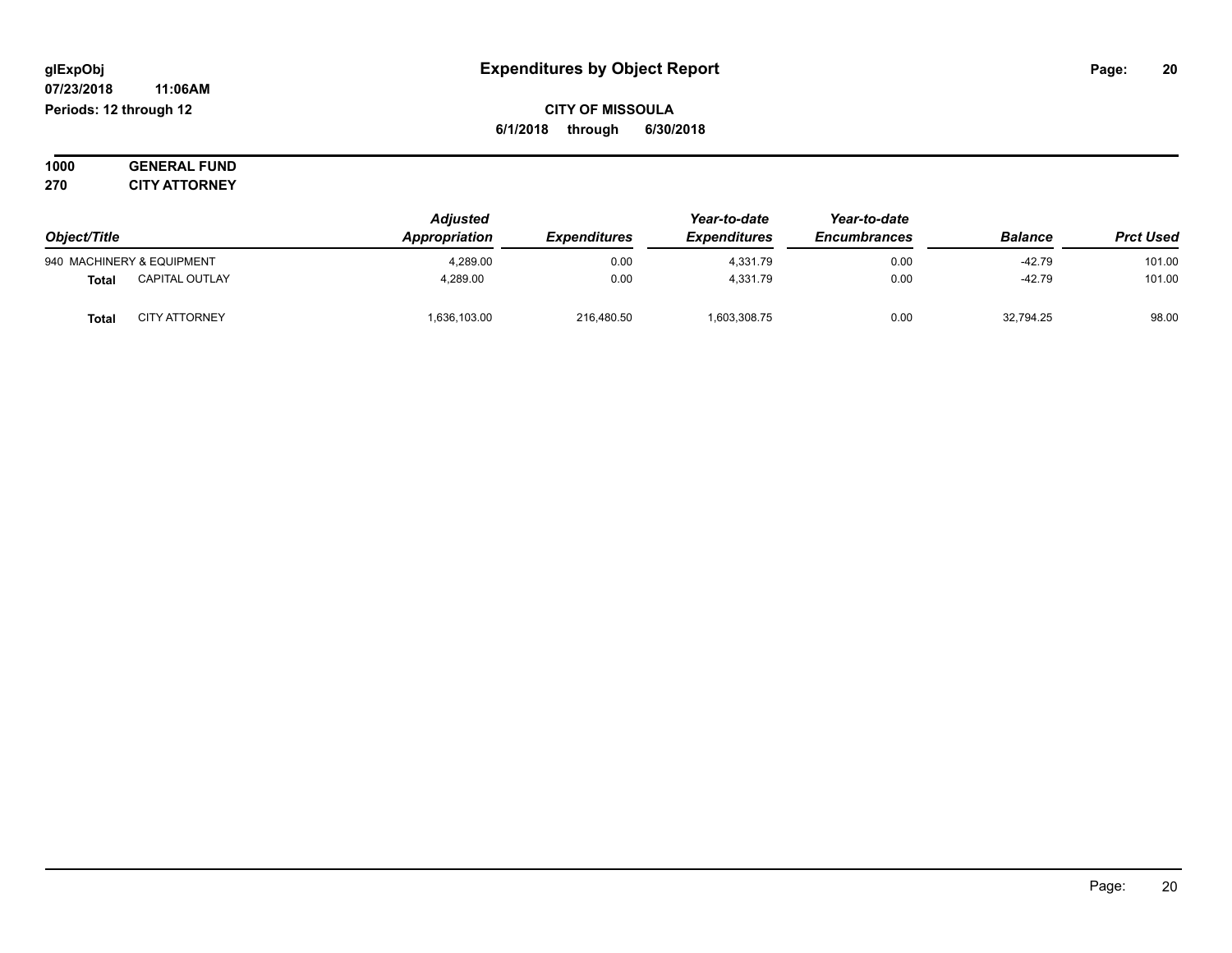# **1000 GENERAL FUND<br>280 PUBLIC WORKS /**

**280 PUBLIC WORKS ADMINISTRATION**

|                                     | <b>Adjusted</b>      |                     | Year-to-date        | Year-to-date        |                |                  |
|-------------------------------------|----------------------|---------------------|---------------------|---------------------|----------------|------------------|
| Object/Title                        | <b>Appropriation</b> | <b>Expenditures</b> | <b>Expenditures</b> | <b>Encumbrances</b> | <b>Balance</b> | <b>Prct Used</b> |
| 100 PERSONAL SERVICES               |                      |                     |                     |                     |                |                  |
| 110 SALARIES AND WAGES              | 506,928.00           | 74,700.85           | 512,869.27          | 0.00                | $-5,941.27$    | 101.17           |
| 120 OVERTIME                        | 3.669.00             | 16.55               | 1,337.44            | 0.00                | 2,331.56       | 36.45            |
| 130 OTHER                           | 2,330.00             | 60.00               | 640.00              | 0.00                | 1,690.00       | 27.47            |
| <b>140 EMPLOYER CONTRIBUTIONS</b>   | 239,428.00           | 27,551.44           | 226,256.72          | 0.00                | 13,171.28      | 94.50            |
| 141 STATE RETIREMENT CONTRIBUTIONS  | 512.00               | 0.00                | 481.07              | 0.00                | 30.93          | 93.96            |
| PERSONAL SERVICES<br>Total          | 752,867.00           | 102,328.84          | 741,584.50          | 0.00                | 11,282.50      | 98.50            |
| 200 SUPPLIES                        |                      |                     |                     |                     |                |                  |
| 210 OFFICE SUPPLIES                 | 1,150.00             | 0.00                | 807.19              | 0.00                | 342.81         | 70.19            |
| 220 OPERATING SUPPLIES              | 1,935.00             | 313.70              | 3,422.11            | 0.00                | $-1,487.11$    | 176.85           |
| 230 REPAIR/MAINTENANCE              | 59,860.00            | 396.28              | 53,846.42           | 0.00                | 6,013.58       | 89.95            |
| 231 GASOLINE                        | 9,280.00             | 917.73              | 6,397.28            | 0.00                | 2,882.72       | 68.94            |
| 240 OTHER SUPPLIES                  | 31,090.00            | 14,464.17           | 45,362.41           | 0.00                | $-14,272.41$   | 145.91           |
| <b>SUPPLIES</b><br>Total            | 103,315.00           | 16,091.88           | 109,835.41          | 0.00                | $-6,520.41$    | 106.31           |
| 300 PURCHASED SERVICES              |                      |                     |                     |                     |                |                  |
| 310 COMMUNICATIONS                  | 300.00               | 0.00                | 45.54               | 0.00                | 254.46         | 15.18            |
| 320 PRINTING & DUPLICATING          | 200.00               | 69.73               | 376.72              | 0.00                | $-176.72$      | 188.36           |
| 330 PUBLICITY, SUBSCRIPTIONS & DUES | 1,100.00             | 0.00                | 501.00              | 0.00                | 599.00         | 45.55            |
| 341 ELECTRICITY & NATURAL GAS       | 149,399.00           | 23,158.70           | 150,827.66          | 0.00                | $-1,428.66$    | 100.96           |
| 344 TELEPHONE SERVICE               | 1,854.00             | 413.27              | 3,101.62            | 0.00                | $-1,247.62$    | 167.29           |
| 345 GARBAGE                         | 489.00               | 15.60               | 187.20              | 0.00                | 301.80         | 38.28            |
| 350 PROFESSIONAL SERVICES           | 757.00               | 0.00                | 573.39              | 0.00                | 183.61         | 75.75            |
| 360 REPAIR & MAINTENANCE            | 15,900.00            | 646.27              | 25,572.45           | 0.00                | $-9,672.45$    | 160.83           |
| 370 TRAVEL                          | 1,550.00             | 0.00                | 775.77              | 0.00                | 774.23         | 50.05            |
| 380 TRAINING                        | 2,200.00             | 0.00                | 1,560.28            | 0.00                | 639.72         | 70.92            |
| PURCHASED SERVICES<br>Total         | 173,749.00           | 24,303.57           | 183,521.63          | 0.00                | $-9,772.63$    | 105.62           |
| 500 FIXED CHARGES                   |                      |                     |                     |                     |                |                  |
| 500 FIXED CHARGES                   | 0.00                 | 0.00                | 0.00                | 0.00                | 0.00           | 0.00             |
| <b>FIXED CHARGES</b><br>Total       | 0.00                 | 0.00                | 0.00                | 0.00                | 0.00           | 0.00             |
| 800 OTHER OBJECTS                   |                      |                     |                     |                     |                |                  |
| 850 SALARY SAVINGS                  | 0.00                 | 0.00                | 0.00                | 0.00                | 0.00           | 0.00             |
| OTHER OBJECTS<br>Total              | 0.00                 | 0.00                | 0.00                | 0.00                | 0.00           | 0.00             |
|                                     |                      |                     |                     |                     |                |                  |
| 900 CAPITAL OUTLAY                  |                      |                     |                     |                     |                |                  |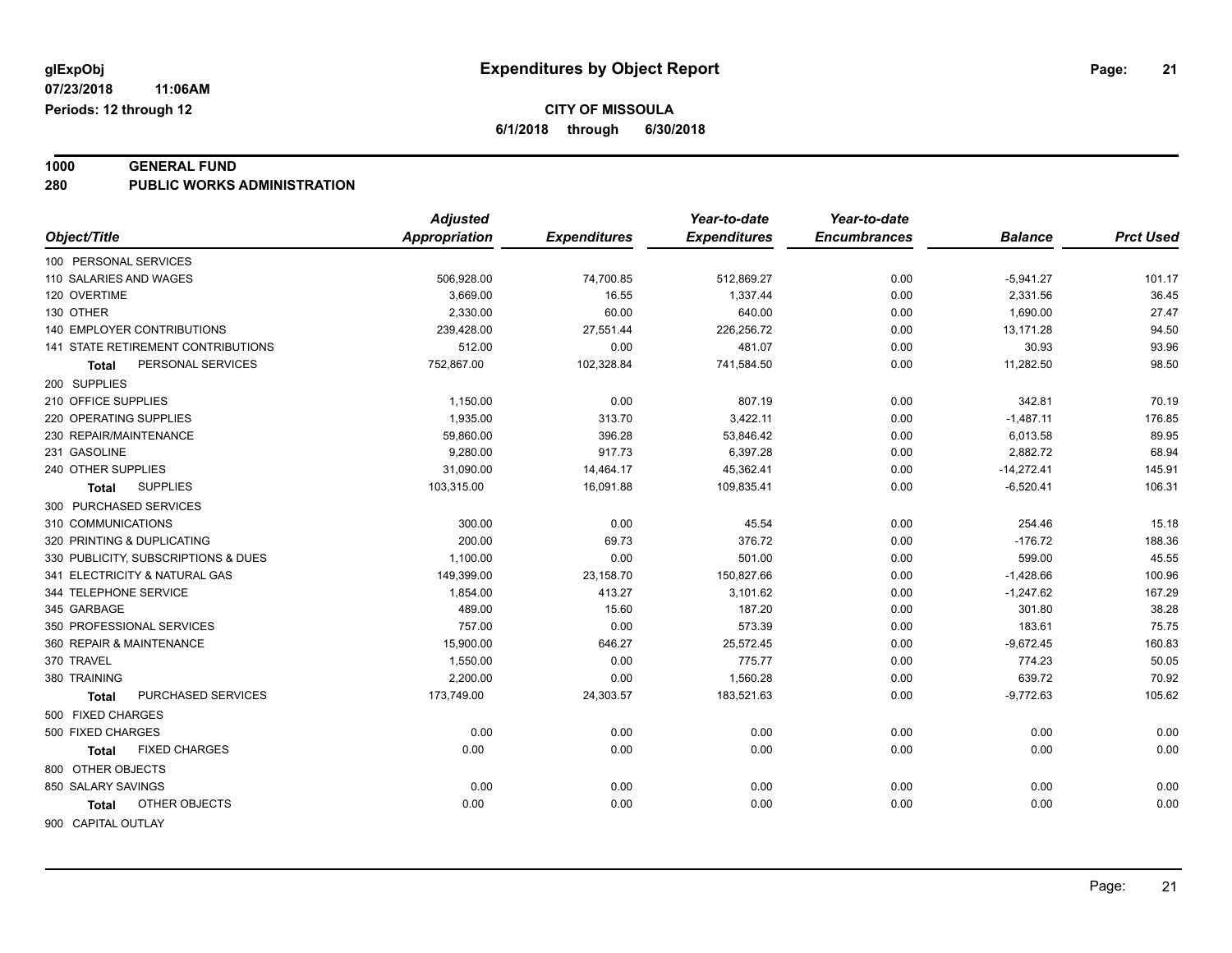**07/23/2018 11:06AM Periods: 12 through 12**

### **1000 GENERAL FUND<br>280 PUBLIC WORKS / 280 PUBLIC WORKS ADMINISTRATION**

| Object/Title |                             | <b>Adjusted</b><br>Appropriation | <b>Expenditures</b> | Year-to-date<br><b>Expenditures</b> | Year-to-date<br><b>Encumbrances</b> | <b>Balance</b> | <b>Prct Used</b> |
|--------------|-----------------------------|----------------------------------|---------------------|-------------------------------------|-------------------------------------|----------------|------------------|
|              | 940 MACHINERY & EQUIPMENT   | 0.00                             | 0.00                | 0.00                                | 0.00                                | 0.00           | 0.00             |
| Total        | <b>CAPITAL OUTLAY</b>       | 0.00                             | 0.00                | 0.00                                | 0.00                                | 0.00           | 0.00             |
| Total        | PUBLIC WORKS ADMINISTRATION | 1,029,931.00                     | 142,724.29          | 1,034,941.54                        | 0.00                                | $-5,010.54$    | 100.49           |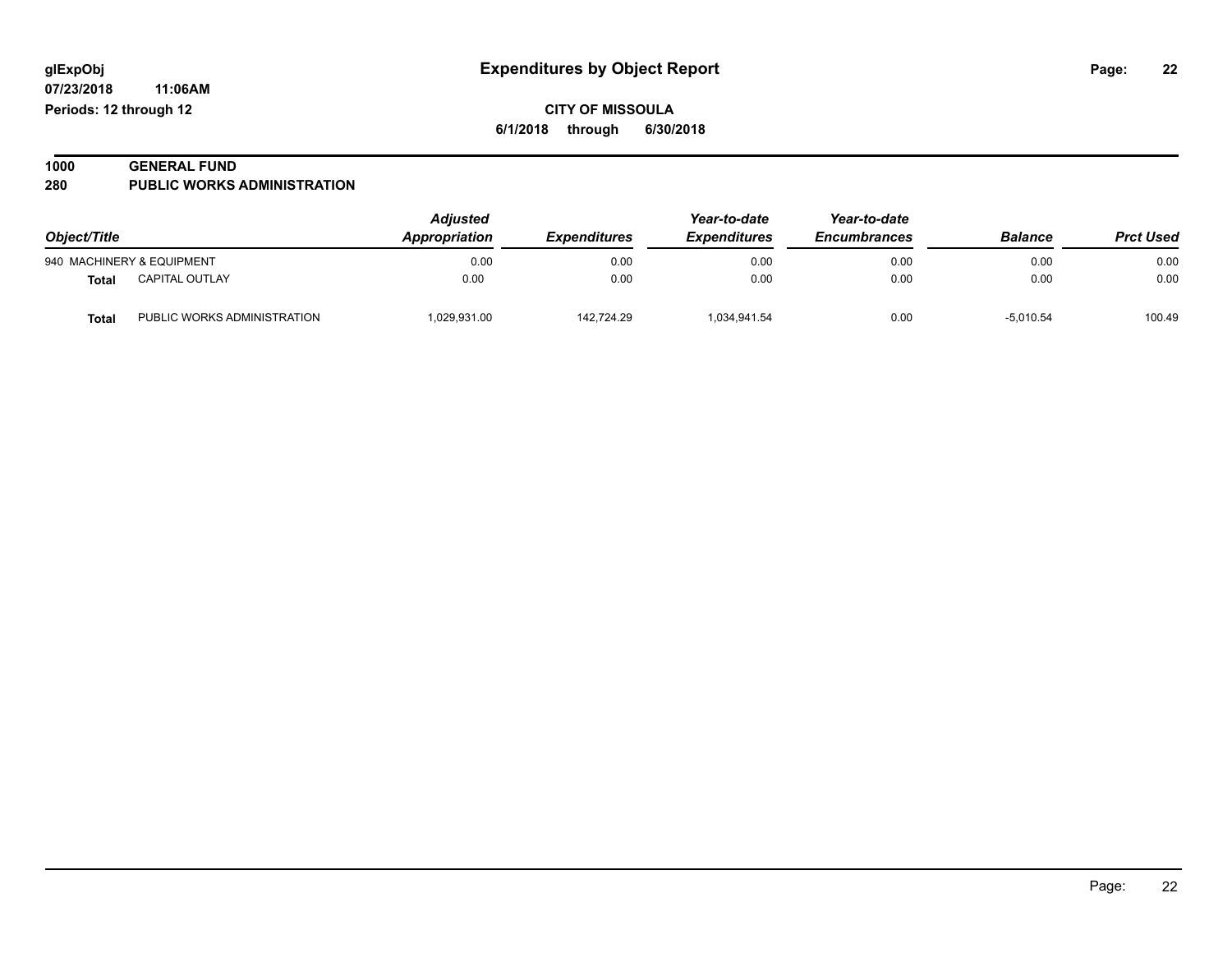**1000 GENERAL FUND 290 POLICE**

|                                       | <b>Adjusted</b> |                     | Year-to-date        | Year-to-date        |                |                  |
|---------------------------------------|-----------------|---------------------|---------------------|---------------------|----------------|------------------|
| Object/Title                          | Appropriation   | <b>Expenditures</b> | <b>Expenditures</b> | <b>Encumbrances</b> | <b>Balance</b> | <b>Prct Used</b> |
| 100 PERSONAL SERVICES                 |                 |                     |                     |                     |                |                  |
| 110 SALARIES AND WAGES                | 8,854,698.00    | 1,122,152.20        | 8,637,590.76        | 0.00                | 217,107.24     | 97.55            |
| 115 SALARIES/HEALTH INSURANCE BENEFIT | 980,562.00      | 94,080.00           | 938.880.00          | 0.00                | 41,682.00      | 95.75            |
| 120 OVERTIME                          | 270,768.00      | 46,075.72           | 279,218.09          | 0.00                | $-8,450.09$    | 103.12           |
| 121 OUTSIDE HIRE OVERTIME             | 75,000.00       | 21,960.09           | 149,225.03          | 0.00                | $-74,225.03$   | 198.97           |
| 122 COURT OVERTIME                    | 23,364.00       | 7,976.83            | 50,783.55           | 0.00                | $-27,419.55$   | 217.36           |
| 123 CELL PHONE OVERTIME               | 60,690.00       | 0.00                | 9,971.71            | 0.00                | 50,718.29      | 16.43            |
| 130 OTHER                             | 73,140.00       | 0.00                | 69.510.96           | 0.00                | 3,629.04       | 95.04            |
| 133 EDUCATION COMPENSATION            | 0.00            | 2,380.00            | 18,147.50           | 0.00                | $-18,147.50$   | 0.00             |
| 140 EMPLOYER CONTRIBUTIONS            | 2,460,436.00    | 287,068.03          | 2,337,223.12        | 0.00                | 123,212.88     | 94.99            |
| 141 STATE RETIREMENT CONTRIBUTIONS    | 2,569,388.00    | 0.00                | 2,235,029.00        | 0.00                | 334,359.00     | 86.99            |
| PERSONAL SERVICES<br>Total            | 15,368,046.00   | 1,581,692.87        | 14,725,579.72       | 0.00                | 642,466.28     | 95.82            |
| 200 SUPPLIES                          |                 |                     |                     |                     |                |                  |
| 210 OFFICE SUPPLIES                   | 21,524.00       | 2,360.03            | 11,523.08           | 0.00                | 10,000.92      | 53.54            |
| 220 OPERATING SUPPLIES                | 100,457.00      | 20,917.15           | 91,564.00           | 0.00                | 8,893.00       | 91.15            |
| 230 REPAIR/MAINTENANCE                | 50,735.00       | 9,443.08            | 45,244.79           | 0.00                | 5,490.21       | 89.18            |
| 231 GASOLINE                          | 185,919.00      | 34,997.56           | 176,831.80          | 0.00                | 9,087.20       | 95.11            |
| <b>SUPPLIES</b><br><b>Total</b>       | 358,635.00      | 67,717.82           | 325, 163.67         | 0.00                | 33,471.33      | 90.67            |
| 300 PURCHASED SERVICES                |                 |                     |                     |                     |                |                  |
| 310 COMMUNICATIONS                    | 21,896.00       | 755.76              | 23,318.08           | 0.00                | $-1,422.08$    | 106.49           |
| 320 PRINTING & DUPLICATING            | 11,364.00       | 251.68              | 2,134.56            | 0.00                | 9,229.44       | 18.78            |
| 330 PUBLICITY, SUBSCRIPTIONS & DUES   | 14,938.00       | 434.70              | 14,725.42           | 0.00                | 212.58         | 98.58            |
| 344 TELEPHONE SERVICE                 | 48,772.00       | 7,835.87            | 43,126.54           | 0.00                | 5,645.46       | 88.42            |
| 350 PROFESSIONAL SERVICES             | 71,155.00       | 11,389.88           | 65,706.39           | 0.00                | 5,448.61       | 92.34            |
| 360 REPAIR & MAINTENANCE              | 125,340.00      | 12,540.23           | 158,598.67          | 0.00                | $-33,258.67$   | 126.53           |
| 370 TRAVEL                            | 29,500.00       | 3,576.31            | 35,597.11           | 0.00                | $-6,097.11$    | 120.67           |
| 380 TRAINING                          | 37,150.00       | 6,628.00            | 30,814.39           | 0.00                | 6,335.61       | 82.95            |
| 390 OTHER PURCHASED SERVICES          | 25,000.00       | 0.00                | 12,088.34           | 0.00                | 12,911.66      | 48.35            |
| 392 DONATIONS AND SALES               | 0.00            | 661.85              | 7,278.30            | 0.00                | $-7,278.30$    | 0.00             |
| PURCHASED SERVICES<br>Total           | 385,115.00      | 44,074.28           | 393,387.80          | 0.00                | $-8,272.80$    | 102.15           |
| 500 FIXED CHARGES                     |                 |                     |                     |                     |                |                  |
| 500 FIXED CHARGES                     | 650.00          | 0.00                | 71,391.09           | 0.00                | $-70,741.09$   | 10,983.24        |
| 530 RENT                              | 71,214.00       | 0.00                | 0.00                | 0.00                | 71,214.00      | 0.00             |
|                                       |                 |                     |                     |                     |                |                  |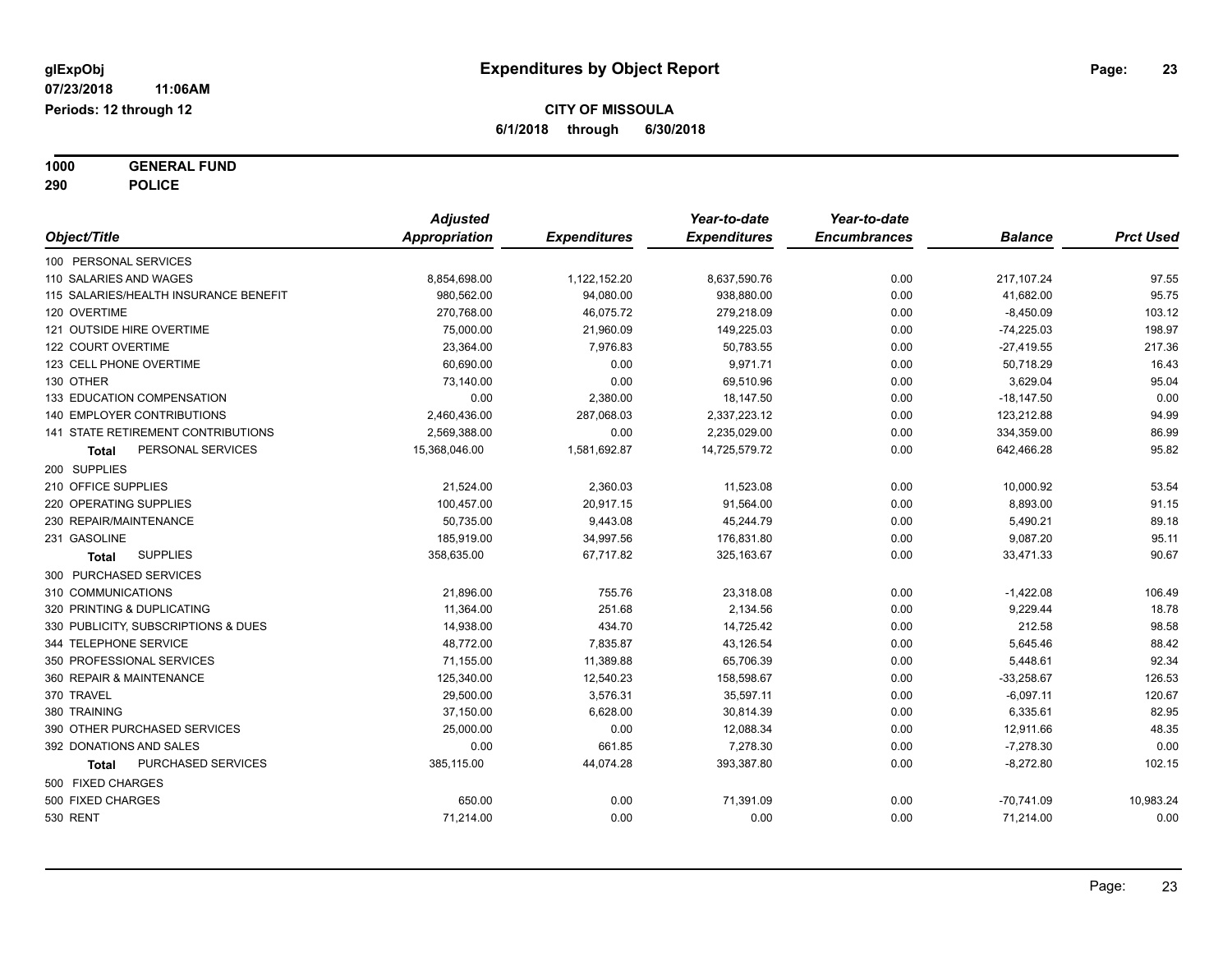**1000 GENERAL FUND 290 POLICE**

| Object/Title                  |                                   | <b>Adjusted</b><br><b>Appropriation</b> | <b>Expenditures</b> | Year-to-date<br><b>Expenditures</b> | Year-to-date<br><b>Encumbrances</b> | <b>Balance</b> | <b>Prct Used</b> |
|-------------------------------|-----------------------------------|-----------------------------------------|---------------------|-------------------------------------|-------------------------------------|----------------|------------------|
| <b>Total</b>                  | <b>FIXED CHARGES</b>              | 71,864.00                               | 0.00                | 71,391.09                           | 0.00                                | 472.91         | 99.34            |
| 700 GRANTS & CONTRIBUTIONS    |                                   |                                         |                     |                                     |                                     |                |                  |
| 700 GRANTS & CONTRIBUTIONS    |                                   | 4,000.00                                | 0.00                | 0.00                                | 0.00                                | 4,000.00       | 0.00             |
| <b>Total</b>                  | <b>GRANTS &amp; CONTRIBUTIONS</b> | 4,000.00                                | 0.00                | 0.00                                | 0.00                                | 4,000.00       | 0.00             |
| 800 OTHER OBJECTS             |                                   |                                         |                     |                                     |                                     |                |                  |
| 820 TRANSFERS TO OTHER FUNDS  |                                   | 6,000.00                                | 0.00                | 6,000.00                            | 0.00                                | 0.00           | 100.00           |
| 850 SALARY SAVINGS            |                                   | 0.00                                    | 0.00                | 0.00                                | 0.00                                | 0.00           | 0.00             |
| <b>Total</b>                  | OTHER OBJECTS                     | 6,000.00                                | 0.00                | 6,000.00                            | 0.00                                | 0.00           | 100.00           |
| 900 CAPITAL OUTLAY            |                                   |                                         |                     |                                     |                                     |                |                  |
| 940 MACHINERY & EQUIPMENT     |                                   | 40.950.00                               | 16.617.56           | 31,121.84                           | 0.00                                | 9,828.16       | 76.00            |
| <b>Total</b>                  | <b>CAPITAL OUTLAY</b>             | 40,950.00                               | 16,617.56           | 31,121.84                           | 0.00                                | 9,828.16       | 76.00            |
| <b>POLICE</b><br><b>Total</b> |                                   | 16,234,610.00                           | 1,710,102.53        | 15,552,644.12                       | 0.00                                | 681,965.88     | 95.80            |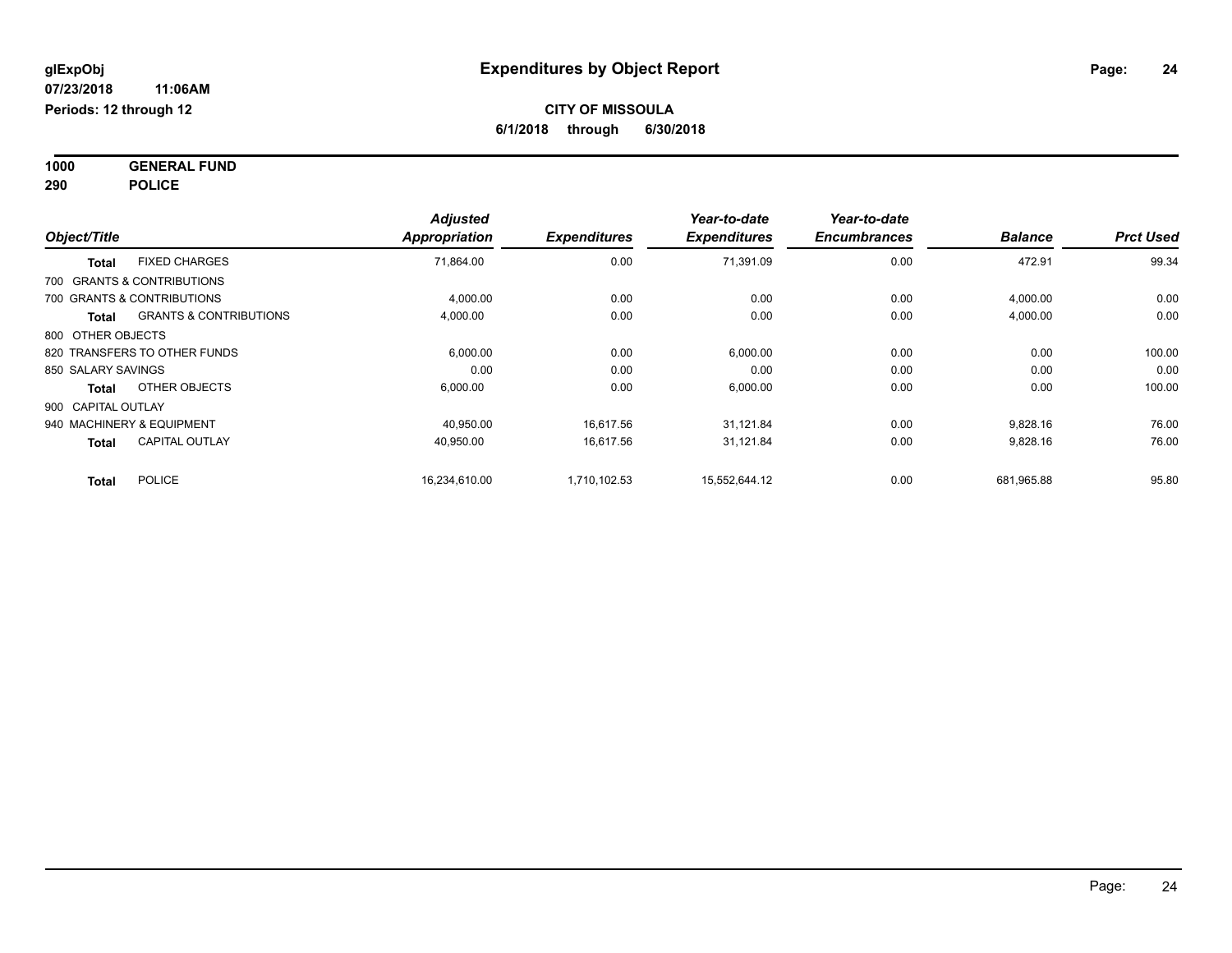**1000 GENERAL FUND 300 FIRE**

|                                       | <b>Adjusted</b>      |                     | Year-to-date        | Year-to-date        |                |                  |
|---------------------------------------|----------------------|---------------------|---------------------|---------------------|----------------|------------------|
| Object/Title                          | <b>Appropriation</b> | <b>Expenditures</b> | <b>Expenditures</b> | <b>Encumbrances</b> | <b>Balance</b> | <b>Prct Used</b> |
| 100 PERSONAL SERVICES                 |                      |                     |                     |                     |                |                  |
| 110 SALARIES AND WAGES                | 7,095,844.00         | 949,278.32          | 6,988,686.83        | 0.00                | 107, 157. 17   | 98.49            |
| 115 SALARIES/HEALTH INSURANCE BENEFIT | 847,872.00           | 84,864.00           | 832,386.00          | 0.00                | 15,486.00      | 98.17            |
| 120 OVERTIME                          | 846,810.00           | 135,158.88          | 1,221,986.55        | 0.00                | $-375,176.55$  | 144.30           |
| 121 OUTSIDE HIRE OVERTIME             | 529,665.00           | 0.00                | 0.00                | 0.00                | 529,665.00     | 0.00             |
| 130 OTHER                             | 60,950.00            | 0.00                | 60,044.28           | 0.00                | 905.72         | 98.51            |
| <b>140 EMPLOYER CONTRIBUTIONS</b>     | 1,738,955.00         | 221,754.03          | 1,710,675.44        | 0.00                | 28,279.56      | 98.37            |
| 141 STATE RETIREMENT CONTRIBUTIONS    | 2,538,910.00         | 500.88              | 2,220,787.29        | 0.00                | 318,122.71     | 87.47            |
| PERSONAL SERVICES<br><b>Total</b>     | 13,659,006.00        | 1,391,556.11        | 13,034,566.39       | 0.00                | 624,439.61     | 95.43            |
| 200 SUPPLIES                          |                      |                     |                     |                     |                |                  |
| 210 OFFICE SUPPLIES                   | 16,004.00            | 975.37              | 8,466.01            | 0.00                | 7,537.99       | 52.90            |
| 220 OPERATING SUPPLIES                | 216,944.00           | 54,727.99           | 159,008.89          | 0.00                | 57,935.11      | 73.29            |
| 230 REPAIR/MAINTENANCE                | 61,500.00            | 9,473.00            | 44,508.08           | 0.00                | 16,991.92      | 72.37            |
| 231 GASOLINE                          | 61,827.00            | 8,427.81            | 49,452.73           | 0.00                | 12,374.27      | 79.99            |
| 240 OTHER SUPPLIES                    | 593.00               | 323.98              | 669.24              | 0.00                | $-76.24$       | 112.86           |
| <b>SUPPLIES</b><br>Total              | 356,868.00           | 73,928.15           | 262,104.95          | 0.00                | 94,763.05      | 73.45            |
| 300 PURCHASED SERVICES                |                      |                     |                     |                     |                |                  |
| 310 COMMUNICATIONS                    | 577.00               | 20.86               | 545.38              | 0.00                | 31.62          | 94.52            |
| 320 PRINTING & DUPLICATING            | 1,488.00             | 0.00                | 607.20              | 0.00                | 880.80         | 40.81            |
| 330 PUBLICITY, SUBSCRIPTIONS & DUES   | 13,563.00            | 520.00              | 8,681.28            | 0.00                | 4,881.72       | 64.01            |
| 340 SEWER                             | 1,465.00             | 0.00                | 1,199.00            | 0.00                | 266.00         | 81.84            |
| 341 ELECTRICITY & NATURAL GAS         | 76,723.00            | 5,054.19            | 72,169.89           | 0.00                | 4,553.11       | 94.07            |
| 342 STORM WATER                       | 0.00                 | 0.00                | 0.00                | 0.00                | 0.00           | 0.00             |
| 343 WATER CHARGES                     | 14,677.00            | 1,236.45            | 11,723.53           | 0.00                | 2,953.47       | 79.88            |
| 344 TELEPHONE SERVICE                 | 20,088.00            | 2,482.46            | 16,722.20           | 0.00                | 3,365.80       | 83.24            |
| 345 GARBAGE                           | 5,850.00             | 631.85              | 7,461.11            | 0.00                | $-1,611.11$    | 127.54           |
| 350 PROFESSIONAL SERVICES             | 39,272.00            | 8,320.49            | 36,950.33           | 0.00                | 2,321.67       | 94.09            |
| 360 REPAIR & MAINTENANCE              | 73,044.00            | 3,008.98            | 83,531.86           | 0.00                | $-10,487.86$   | 114.36           |
| 370 TRAVEL                            | 32,358.00            | 4,668.99            | 25,097.43           | 0.00                | 7,260.57       | 77.56            |
| 380 TRAINING                          | 23,796.00            | 262.72              | 17,220.11           | 0.00                | 6,575.89       | 72.37            |
| 390 OTHER PURCHASED SERVICES          | 11,580.00            | 1,386.72            | 4,578.30            | 0.00                | 7,001.70       | 39.54            |
| PURCHASED SERVICES<br><b>Total</b>    | 314,481.00           | 27,593.71           | 286,487.62          | 0.00                | 27,993.38      | 91.10            |
|                                       |                      |                     |                     |                     |                |                  |

500 FIXED CHARGES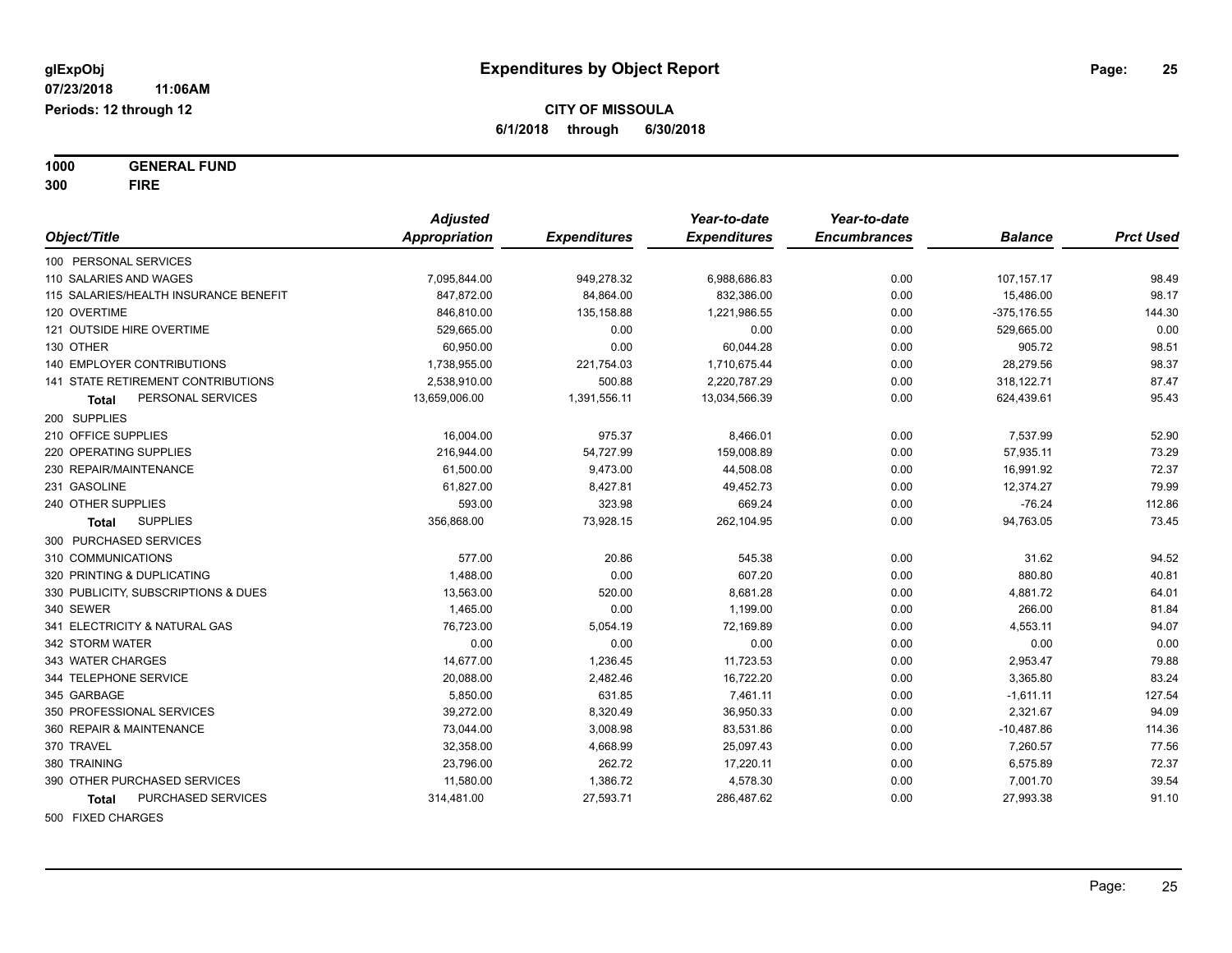**1000 GENERAL FUND 300 FIRE**

|                                                   | <b>Adjusted</b>      |                     | Year-to-date        | Year-to-date<br><b>Encumbrances</b> | <b>Balance</b> | <b>Prct Used</b> |
|---------------------------------------------------|----------------------|---------------------|---------------------|-------------------------------------|----------------|------------------|
| Object/Title                                      | <b>Appropriation</b> | <b>Expenditures</b> | <b>Expenditures</b> |                                     |                |                  |
| 500 FIXED CHARGES                                 | 308.00               | 0.00                | 0.00                | 0.00                                | 308.00         | 0.00             |
| 530 RENT                                          | 0.00                 | 0.00                | 320.00              | 0.00                                | $-320.00$      | 0.00             |
| <b>FIXED CHARGES</b><br><b>Total</b>              | 308.00               | 0.00                | 320.00              | 0.00                                | $-12.00$       | 103.90           |
| 700 GRANTS & CONTRIBUTIONS                        |                      |                     |                     |                                     |                |                  |
| 700 GRANTS & CONTRIBUTIONS                        | 2,700.00             | 0.00                | 2,700.00            | 0.00                                | 0.00           | 100.00           |
| <b>GRANTS &amp; CONTRIBUTIONS</b><br><b>Total</b> | 2,700.00             | 0.00                | 2,700.00            | 0.00                                | 0.00           | 100.00           |
| 800 OTHER OBJECTS                                 |                      |                     |                     |                                     |                |                  |
| 820 TRANSFERS TO OTHER FUNDS                      | 0.00                 | 0.00                | 0.00                | 0.00                                | 0.00           | 0.00             |
| 850 SALARY SAVINGS                                | 0.00                 | 0.00                | 0.00                | 0.00                                | 0.00           | 0.00             |
| OTHER OBJECTS<br><b>Total</b>                     | 0.00                 | 0.00                | 0.00                | 0.00                                | 0.00           | 0.00             |
| 900 CAPITAL OUTLAY                                |                      |                     |                     |                                     |                |                  |
| 940 MACHINERY & EQUIPMENT                         | 0.00                 | 0.00                | 10.47               | 0.00                                | $-10.47$       | 0.00             |
| <b>CAPITAL OUTLAY</b><br><b>Total</b>             | 0.00                 | 0.00                | 10.47               | 0.00                                | $-10.47$       | 0.00             |
| <b>FIRE</b><br><b>Total</b>                       | 14,333,363.00        | 1,493,077.97        | 13,586,189.43       | 0.00                                | 747.173.57     | 94.79            |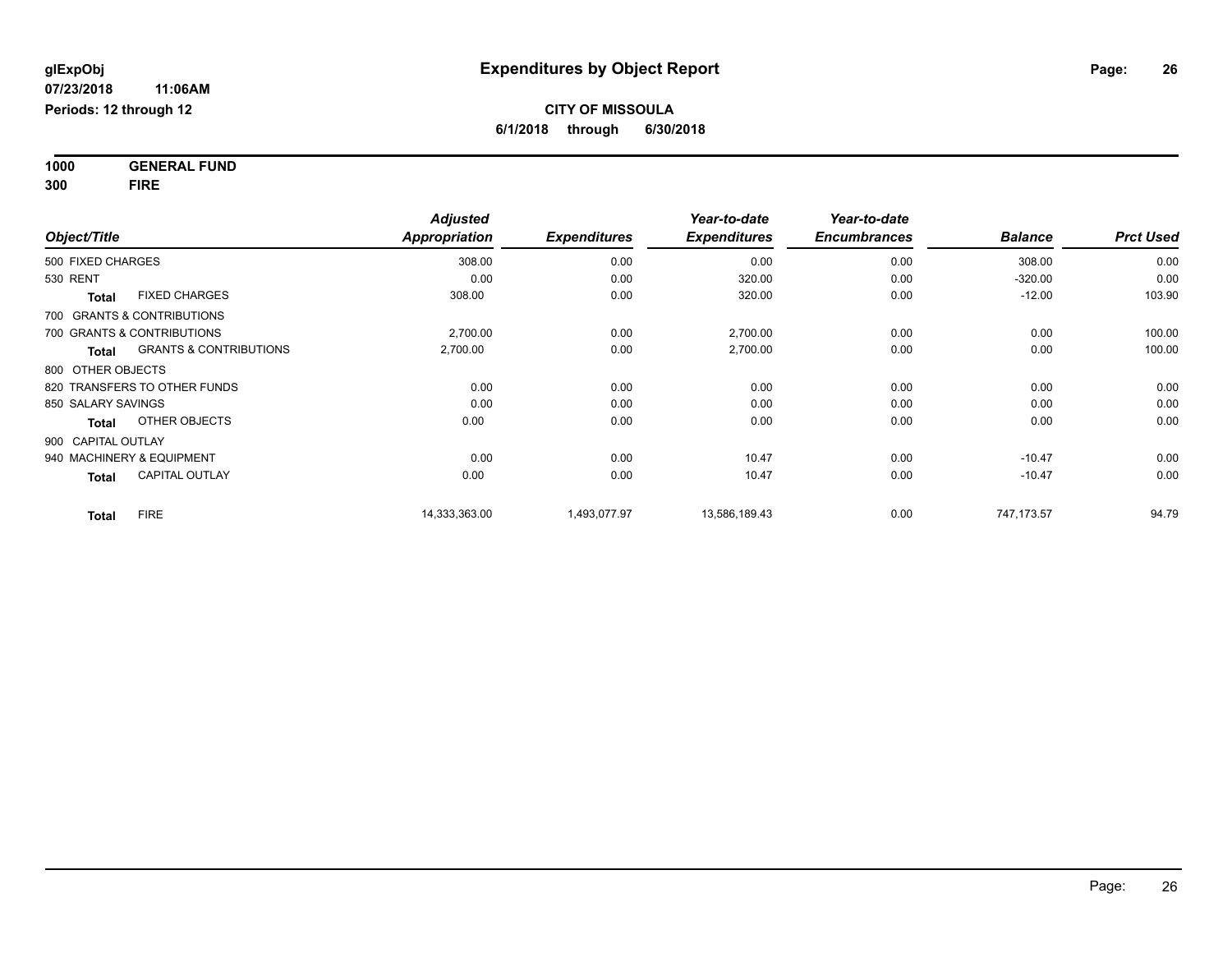# **1000 GENERAL FUND**

**320 STREET MAINTENANCE**

|                                     | <b>Adjusted</b>      |                     | Year-to-date        | Year-to-date        |                |                  |
|-------------------------------------|----------------------|---------------------|---------------------|---------------------|----------------|------------------|
| Object/Title                        | <b>Appropriation</b> | <b>Expenditures</b> | <b>Expenditures</b> | <b>Encumbrances</b> | <b>Balance</b> | <b>Prct Used</b> |
| 100 PERSONAL SERVICES               |                      |                     |                     |                     |                |                  |
| 110 SALARIES AND WAGES              | 1,442,102.00         | 203,669.95          | 1,495,771.11        | 0.00                | $-53,669.11$   | 103.72           |
| 120 OVERTIME                        | 15,000.00            | 1,513.56            | 36,497.54           | 0.00                | $-21,497.54$   | 243.32           |
| 130 OTHER                           | 6,000.00             | 540.00              | 6,400.00            | 0.00                | $-400.00$      | 106.67           |
| 140 EMPLOYER CONTRIBUTIONS          | 792,093.00           | 101,602.76          | 885,052.14          | 0.00                | $-92,959.14$   | 111.74           |
| 141 STATE RETIREMENT CONTRIBUTIONS  | 1,465.00             | 0.00                | 1,395.97            | 0.00                | 69.03          | 95.29            |
| PERSONAL SERVICES<br><b>Total</b>   | 2,256,660.00         | 307,326.27          | 2,425,116.76        | 0.00                | $-168,456.76$  | 107.46           |
| 200 SUPPLIES                        |                      |                     |                     |                     |                |                  |
| 210 OFFICE SUPPLIES                 | 1,600.00             | 0.00                | 798.31              | 0.00                | 801.69         | 49.89            |
| 220 OPERATING SUPPLIES              | 170,318.00           | $-41,617.55$        | 378,805.42          | 0.00                | $-208,487.42$  | 222.41           |
| 230 REPAIR/MAINTENANCE              | 84,215.00            | 22,268.97           | 188,381.23          | 0.00                | $-104, 166.23$ | 223.69           |
| 231 GASOLINE                        | 218,603.00           | 34,549.33           | 191,431.87          | 0.00                | 27, 171.13     | 87.57            |
| 240 OTHER SUPPLIES                  | 0.00                 | 0.00                | 0.00                | 0.00                | 0.00           | 0.00             |
| 250 SUPPLIES FOR RESALE             | 0.00                 | 0.00                | 0.00                | 0.00                | 0.00           | 0.00             |
| <b>SUPPLIES</b><br><b>Total</b>     | 474,736.00           | 15,200.75           | 759,416.83          | 0.00                | $-284,680.83$  | 159.97           |
| 300 PURCHASED SERVICES              |                      |                     |                     |                     |                |                  |
| 310 COMMUNICATIONS                  | 0.00                 | 0.00                | 44.64               | 0.00                | $-44.64$       | 0.00             |
| 320 PRINTING & DUPLICATING          | 7,000.00             | 0.00                | 7,505.59            | 0.00                | $-505.59$      | 107.22           |
| 330 PUBLICITY, SUBSCRIPTIONS & DUES | 3,000.00             | 1,640.00            | 2,346.58            | 0.00                | 653.42         | 78.22            |
| 341 ELECTRICITY & NATURAL GAS       | 0.00                 | 0.00                | 0.00                | 0.00                | 0.00           | 0.00             |
| 343 WATER CHARGES                   | 7,000.00             | 6,154.00            | 17,259.17           | 0.00                | $-10,259.17$   | 246.56           |
| 344 TELEPHONE SERVICE               | 1,821.00             | 637.04              | 2,275.66            | 0.00                | $-454.66$      | 124.97           |
| 345 GARBAGE                         | 7,798.00             | 222.00              | 1,477.10            | 0.00                | 6,320.90       | 18.94            |
| 350 PROFESSIONAL SERVICES           | 5,150.00             | 405.00              | 1,050.50            | 0.00                | 4,099.50       | 20.40            |
| 360 REPAIR & MAINTENANCE            | 21,000.00            | 37.00               | 9,750.27            | 0.00                | 11,249.73      | 46.43            |
| 370 TRAVEL                          | 2,300.00             | 0.00                | 80.00               | 0.00                | 2,220.00       | 3.48             |
| 380 TRAINING                        | 1,500.00             | 0.00                | 355.00              | 0.00                | 1,145.00       | 23.67            |
| PURCHASED SERVICES<br><b>Total</b>  | 56,569.00            | 9,095.04            | 42,144.51           | 0.00                | 14,424.49      | 74.50            |
| 400 BUILDING MATERIALS              |                      |                     |                     |                     |                |                  |
| <b>400 BUILDING MATERIALS</b>       | 62,263.00            | 318.08              | 13,908.82           | 0.00                | 48,354.18      | 22.34            |
| <b>BUILDING MATERIALS</b><br>Total  | 62,263.00            | 318.08              | 13,908.82           | 0.00                | 48,354.18      | 22.34            |
| 500 FIXED CHARGES                   |                      |                     |                     |                     |                |                  |
| 500 FIXED CHARGES                   | 30,500.00            | 10,100.00           | 30,753.90           | 0.00                | $-253.90$      | 100.83           |
|                                     |                      |                     |                     |                     |                |                  |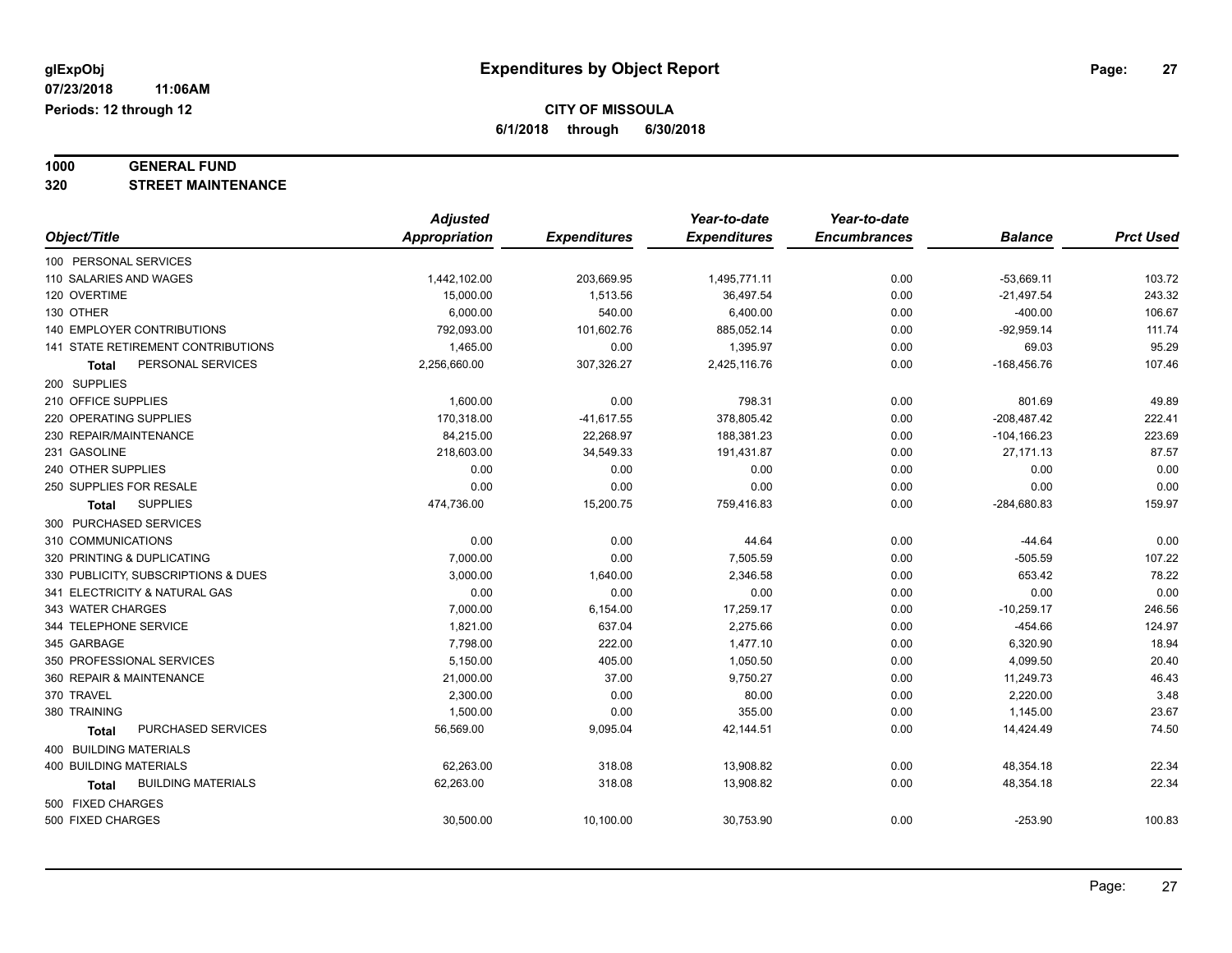#### **1000 GENERAL FUND 320 STREET MAINTENANCE**

| JZU | <b>SINELI MAINILIVANUE</b> |  |
|-----|----------------------------|--|
|     |                            |  |
|     |                            |  |

|                                            | <b>Adjusted</b>      |                     | Year-to-date        | Year-to-date        |                |                  |
|--------------------------------------------|----------------------|---------------------|---------------------|---------------------|----------------|------------------|
| Object/Title                               | <b>Appropriation</b> | <b>Expenditures</b> | <b>Expenditures</b> | <b>Encumbrances</b> | <b>Balance</b> | <b>Prct Used</b> |
| <b>FIXED CHARGES</b><br>Total              | 30.500.00            | 10.100.00           | 30.753.90           | 0.00                | $-253.90$      | 100.83           |
| 700 GRANTS & CONTRIBUTIONS                 |                      |                     |                     |                     |                |                  |
| 700 GRANTS & CONTRIBUTIONS                 | 0.00                 | 0.00                | 0.00                | 0.00                | 0.00           | 0.00             |
| <b>GRANTS &amp; CONTRIBUTIONS</b><br>Total | 0.00                 | 0.00                | 0.00                | 0.00                | 0.00           | 0.00             |
| 900 CAPITAL OUTLAY                         |                      |                     |                     |                     |                |                  |
| 930 IMPROVEMENTS                           | 104.814.00           | 0.00                | 18.860.74           | 0.00                | 85,953.26      | 17.99            |
| 940 MACHINERY & EQUIPMENT                  | 0.00                 | 0.00                | 0.00                | 0.00                | 0.00           | 0.00             |
| <b>CAPITAL OUTLAY</b><br><b>Total</b>      | 104.814.00           | 0.00                | 18.860.74           | 0.00                | 85,953.26      | 17.99            |
| <b>STREET MAINTENANCE</b><br><b>Total</b>  | 2.985.542.00         | 342.040.14          | 3.290.201.56        | 0.00                | -304.659.56    | 110.20           |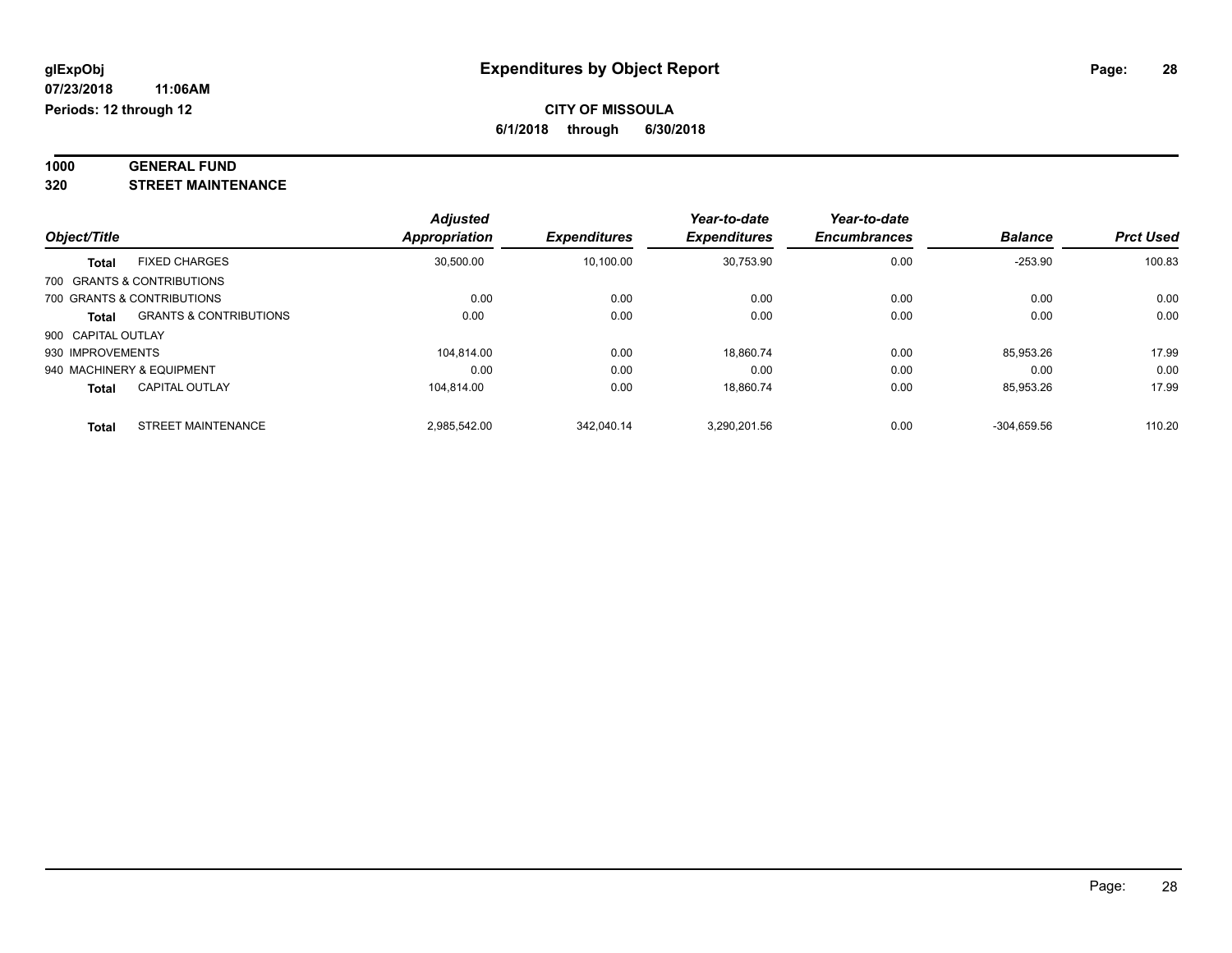# **1000 GENERAL FUND**

**321 FLEET MAINTENANCE**

|                          |                                           | <b>Adjusted</b> |                     | Year-to-date        | Year-to-date        |                |                  |
|--------------------------|-------------------------------------------|-----------------|---------------------|---------------------|---------------------|----------------|------------------|
| Object/Title             |                                           | Appropriation   | <b>Expenditures</b> | <b>Expenditures</b> | <b>Encumbrances</b> | <b>Balance</b> | <b>Prct Used</b> |
| 100 PERSONAL SERVICES    |                                           |                 |                     |                     |                     |                |                  |
| 110 SALARIES AND WAGES   |                                           | 508,806.00      | 76,164.14           | 577,142.34          | 0.00                | $-68,336.34$   | 113.43           |
| 120 OVERTIME             |                                           | 2,000.00        | 0.00                | 1,094.27            | 0.00                | 905.73         | 54.71            |
| 130 OTHER                |                                           | 168,960.00      | 220.00              | 1,760.00            | 0.00                | 167,200.00     | 1.04             |
|                          | 140 EMPLOYER CONTRIBUTIONS                | 297,318.00      | 29,836.86           | 258,385.07          | 0.00                | 38,932.93      | 86.91            |
|                          | <b>141 STATE RETIREMENT CONTRIBUTIONS</b> | 679.00          | 0.00                | 687.89              | 0.00                | $-8.89$        | 101.31           |
| Total                    | PERSONAL SERVICES                         | 977,763.00      | 106,221.00          | 839,069.57          | 0.00                | 138,693.43     | 85.82            |
| 200 SUPPLIES             |                                           |                 |                     |                     |                     |                |                  |
| 210 OFFICE SUPPLIES      |                                           | 1,000.00        | 600.96              | 884.52              | 0.00                | 115.48         | 88.45            |
| 220 OPERATING SUPPLIES   |                                           | 35,750.00       | 6,447.63            | 21,824.38           | 0.00                | 13,925.62      | 61.05            |
| 230 REPAIR/MAINTENANCE   |                                           | 39,399.00       | 4,752.31            | 48,633.66           | 0.00                | $-9,234.66$    | 123.44           |
| 231 GASOLINE             |                                           | 3,032.00        | 339.49              | 2,295.15            | 0.00                | 736.85         | 75.70            |
| 240 OTHER SUPPLIES       |                                           | 2,600.00        | 5.50                | 411.98              | 0.00                | 2,188.02       | 15.85            |
| Total                    | <b>SUPPLIES</b>                           | 81,781.00       | 12,145.89           | 74,049.69           | 0.00                | 7,731.31       | 90.55            |
| 300 PURCHASED SERVICES   |                                           |                 |                     |                     |                     |                |                  |
| 310 COMMUNICATIONS       |                                           | 156.00          | 0.00                | 340.80              | 0.00                | $-184.80$      | 218.46           |
|                          | 320 PRINTING & DUPLICATING                | 350.00          | 136.33              | 136.33              | 0.00                | 213.67         | 38.95            |
|                          | 330 PUBLICITY, SUBSCRIPTIONS & DUES       | 230.00          | 0.00                | 463.74              | 0.00                | $-233.74$      | 201.63           |
| 344 TELEPHONE SERVICE    |                                           | 1,295.00        | 69.25               | 821.19              | 0.00                | 473.81         | 63.41            |
|                          | 350 PROFESSIONAL SERVICES                 | 11,924.00       | 45.00               | 7,092.54            | 0.00                | 4,831.46       | 59.48            |
| 360 REPAIR & MAINTENANCE |                                           | 7,920.00        | 0.00                | 1,197.00            | 0.00                | 6,723.00       | 15.11            |
| 370 TRAVEL               |                                           | 900.00          | 0.00                | 0.00                | 0.00                | 900.00         | 0.00             |
| 380 TRAINING             |                                           | 850.00          | 0.00                | 350.00              | 0.00                | 500.00         | 41.18            |
| <b>Total</b>             | PURCHASED SERVICES                        | 23,625.00       | 250.58              | 10,401.60           | 0.00                | 13,223.40      | 44.03            |
| 800 OTHER OBJECTS        |                                           |                 |                     |                     |                     |                |                  |
| 845 CONTINGENCY          |                                           | 0.00            | 0.00                | 0.00                | 0.00                | 0.00           | 0.00             |
| Total                    | OTHER OBJECTS                             | 0.00            | 0.00                | 0.00                | 0.00                | 0.00           | 0.00             |
| 900 CAPITAL OUTLAY       |                                           |                 |                     |                     |                     |                |                  |
|                          | 940 MACHINERY & EQUIPMENT                 | 0.00            | 0.00                | 0.00                | 0.00                | 0.00           | 0.00             |
| Total                    | <b>CAPITAL OUTLAY</b>                     | 0.00            | 0.00                | 0.00                | 0.00                | 0.00           | 0.00             |
|                          |                                           |                 |                     |                     |                     |                |                  |
| Total                    | <b>FLEET MAINTENANCE</b>                  | 1,083,169.00    | 118,617.47          | 923,520.86          | 0.00                | 159,648.14     | 85.26            |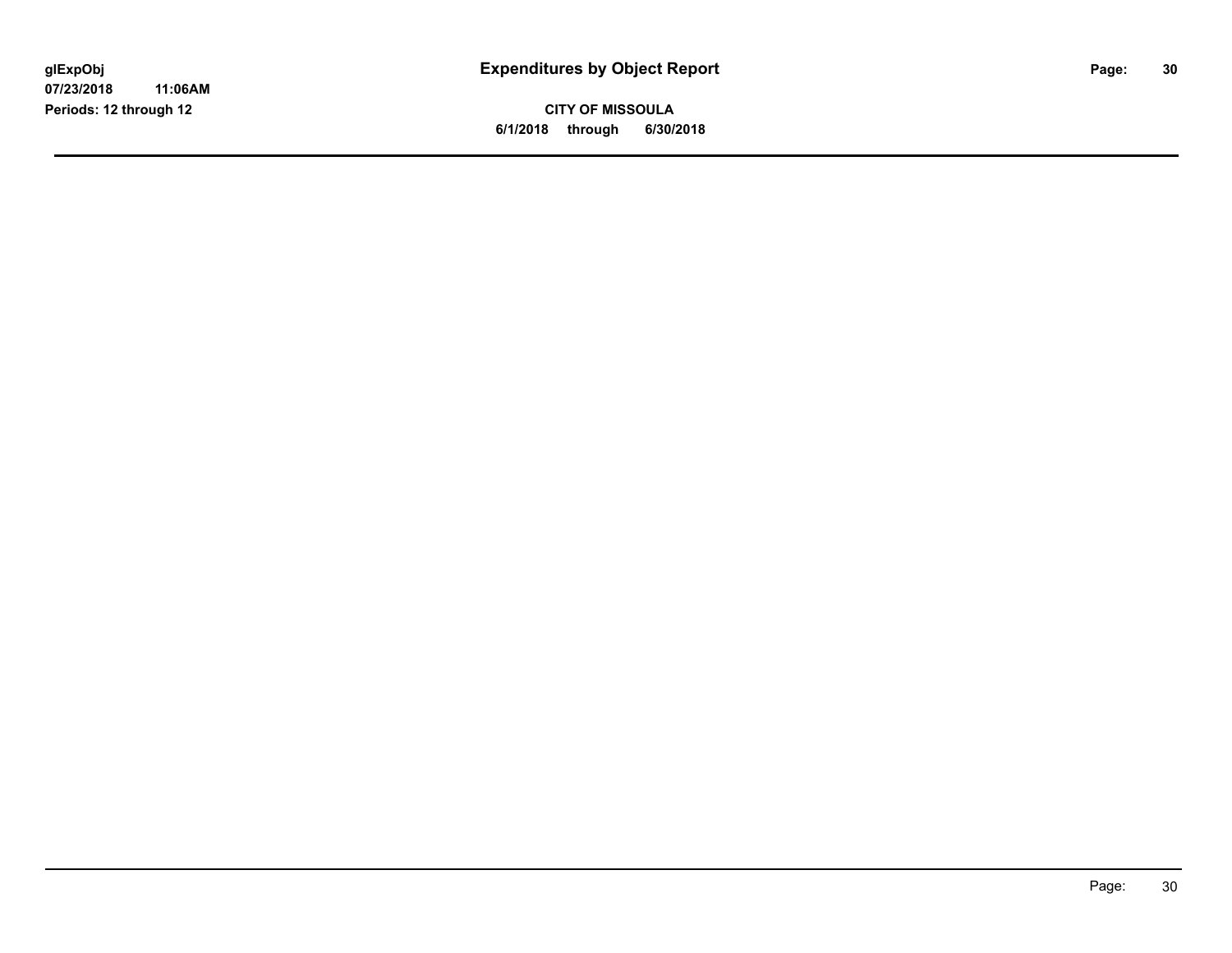**1000 GENERAL FUND**

**340 CEMETERY**

|                                     | <b>Adjusted</b>      |                     | Year-to-date        | Year-to-date        |                |                  |
|-------------------------------------|----------------------|---------------------|---------------------|---------------------|----------------|------------------|
| Object/Title                        | <b>Appropriation</b> | <b>Expenditures</b> | <b>Expenditures</b> | <b>Encumbrances</b> | <b>Balance</b> | <b>Prct Used</b> |
| 100 PERSONAL SERVICES               |                      |                     |                     |                     |                |                  |
| 110 SALARIES AND WAGES              | 388,452.00           | 51,627.46           | 352,452.11          | 0.00                | 35,999.89      | 90.73            |
| 120 OVERTIME                        | 5.000.00             | 1,606.29            | 4,768.10            | 0.00                | 231.90         | 95.36            |
| 140 EMPLOYER CONTRIBUTIONS          | 169,869.00           | 15,852.08           | 149,270.60          | 0.00                | 20,598.40      | 87.87            |
| 141 STATE RETIREMENT CONTRIBUTIONS  | 389.00               | 0.00                | 352.94              | 0.00                | 36.06          | 90.73            |
| PERSONAL SERVICES<br><b>Total</b>   | 563,710.00           | 69,085.83           | 506,843.75          | 0.00                | 56,866.25      | 89.91            |
| 200 SUPPLIES                        |                      |                     |                     |                     |                |                  |
| 210 OFFICE SUPPLIES                 | 2,770.00             | 574.16              | 2,096.96            | 0.00                | 673.04         | 75.70            |
| 220 OPERATING SUPPLIES              | 40,802.00            | 2,885.54            | 36,807.63           | 0.00                | 3,994.37       | 90.21            |
| 230 REPAIR/MAINTENANCE              | 20,120.00            | 6,671.42            | 20,931.96           | 0.00                | $-811.96$      | 104.04           |
| 231 GASOLINE                        | 14,398.00            | 1,780.75            | 9,305.88            | 0.00                | 5,092.12       | 64.63            |
| 240 OTHER SUPPLIES                  | 0.00                 | 0.00                | 0.00                | 0.00                | 0.00           | 0.00             |
| 250 SUPPLIES FOR RESALE             | 0.00                 | 0.00                | 0.00                | 0.00                | 0.00           | 0.00             |
| <b>SUPPLIES</b><br><b>Total</b>     | 78,090.00            | 11,911.87           | 69,142.43           | 0.00                | 8,947.57       | 88.54            |
| 300 PURCHASED SERVICES              |                      |                     |                     |                     |                |                  |
| 310 COMMUNICATIONS                  | 2,015.00             | 131.08              | 2,181.17            | 0.00                | $-166.17$      | 108.25           |
| 320 PRINTING & DUPLICATING          | 775.00               | 0.00                | 40.00               | 0.00                | 735.00         | 5.16             |
| 330 PUBLICITY, SUBSCRIPTIONS & DUES | 813.00               | 248.74              | 478.20              | 0.00                | 334.80         | 58.82            |
| 341 ELECTRICITY & NATURAL GAS       | 19,552.00            | 2,450.74            | 15,130.09           | 0.00                | 4,421.91       | 77.38            |
| 343 WATER CHARGES                   | 1,082.00             | 132.38              | 733.00              | 0.00                | 349.00         | 67.74            |
| 344 TELEPHONE SERVICE               | 2,400.00             | 241.64              | 1,491.89            | 0.00                | 908.11         | 62.16            |
| 345 GARBAGE                         | 1,325.00             | 83.60               | 1,731.70            | 0.00                | $-406.70$      | 130.69           |
| 350 PROFESSIONAL SERVICES           | 1,000.00             | 0.00                | 0.00                | 0.00                | 1,000.00       | 0.00             |
| 360 REPAIR & MAINTENANCE            | 3,700.00             | 159.35              | 2,947.65            | 0.00                | 752.35         | 79.67            |
| 370 TRAVEL                          | 500.00               | 0.00                | 0.00                | 0.00                | 500.00         | 0.00             |
| 380 TRAINING                        | 2,006.00             | 0.00                | 797.51              | 0.00                | 1,208.49       | 39.76            |
| 390 OTHER PURCHASED SERVICES        | 3,342.00             | 276.50              | 2,430.10            | 0.00                | 911.90         | 72.71            |
| PURCHASED SERVICES<br>Total         | 38,510.00            | 3,724.03            | 27,961.31           | 0.00                | 10,548.69      | 72.61            |
| 400 BUILDING MATERIALS              |                      |                     |                     |                     |                |                  |
| <b>400 BUILDING MATERIALS</b>       | 0.00                 | 0.00                | 0.00                | 0.00                | 0.00           | 0.00             |
| <b>BUILDING MATERIALS</b><br>Total  | 0.00                 | 0.00                | 0.00                | 0.00                | 0.00           | 0.00             |
| 500 FIXED CHARGES                   |                      |                     |                     |                     |                |                  |
| 500 FIXED CHARGES                   | 0.00                 | 0.00                | 0.00                | 0.00                | 0.00           | 0.00             |
|                                     |                      |                     |                     |                     |                |                  |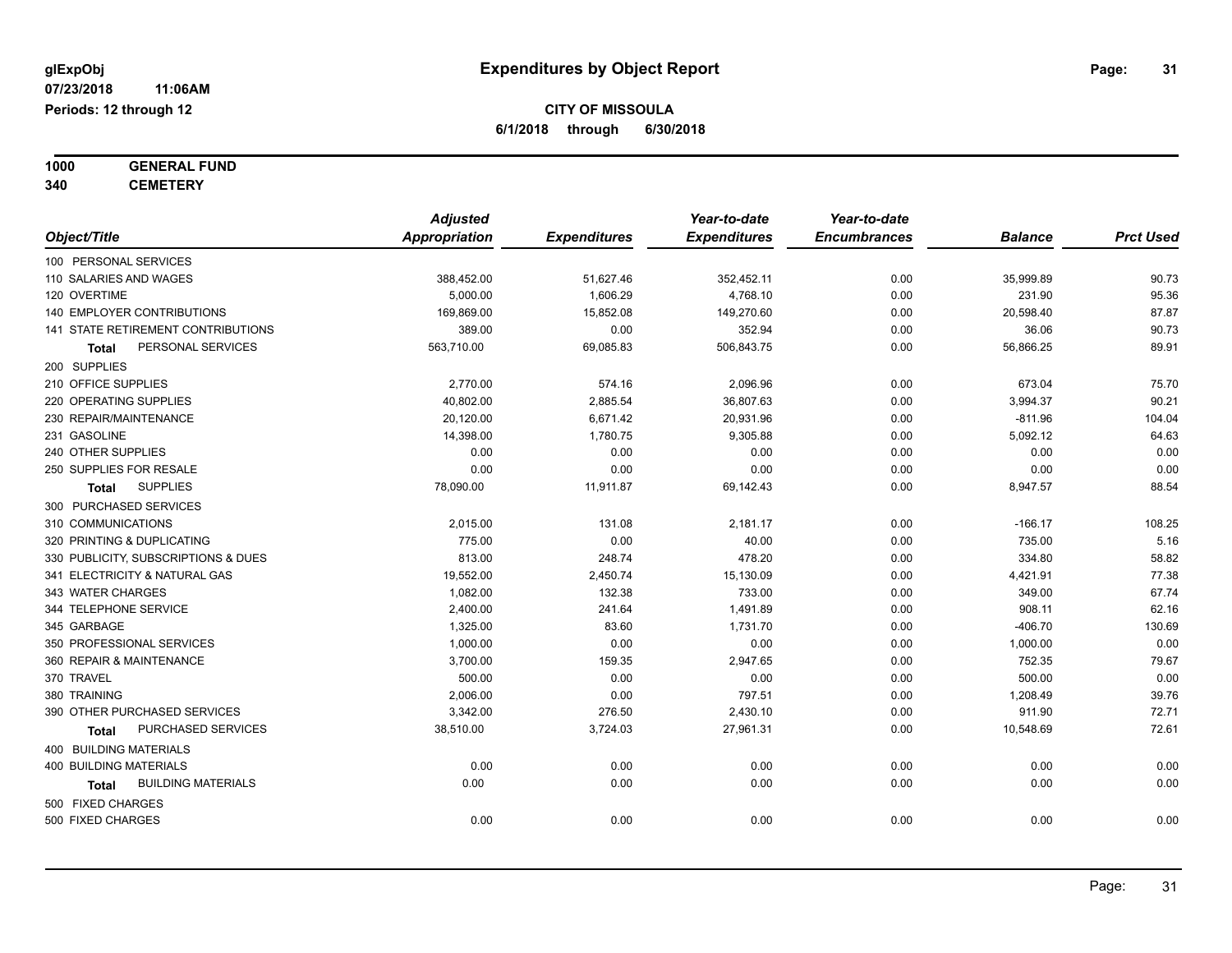**1000 GENERAL FUND 340 CEMETERY**

|                           |                       | <b>Adjusted</b>      |                     | Year-to-date        | Year-to-date        |                |                  |
|---------------------------|-----------------------|----------------------|---------------------|---------------------|---------------------|----------------|------------------|
| Object/Title              |                       | <b>Appropriation</b> | <b>Expenditures</b> | <b>Expenditures</b> | <b>Encumbrances</b> | <b>Balance</b> | <b>Prct Used</b> |
| <b>530 RENT</b>           |                       | 500.00               | 21.00               | 512.28              | 0.00                | $-12.28$       | 102.46           |
| <b>Total</b>              | <b>FIXED CHARGES</b>  | 500.00               | 21.00               | 512.28              | 0.00                | $-12.28$       | 102.46           |
| 800 OTHER OBJECTS         |                       |                      |                     |                     |                     |                |                  |
| 845 CONTINGENCY           |                       | 8,185.00             | 0.00                | 5,128.00            | 0.00                | 3,057.00       | 62.65            |
| 850 SALARY SAVINGS        |                       | 0.00                 | 0.00                | 0.00                | 0.00                | 0.00           | 0.00             |
| <b>Total</b>              | OTHER OBJECTS         | 8,185.00             | 0.00                | 5,128.00            | 0.00                | 3,057.00       | 62.65            |
| 900 CAPITAL OUTLAY        |                       |                      |                     |                     |                     |                |                  |
| 920 BUILDINGS             |                       | 0.00                 | 0.00                | 0.00                | 0.00                | 0.00           | 0.00             |
| 930 IMPROVEMENTS          |                       | 0.00                 | 0.00                | 0.00                | 0.00                | 0.00           | 0.00             |
| 940 MACHINERY & EQUIPMENT |                       | 0.00                 | 0.00                | 0.00                | 0.00                | 0.00           | 0.00             |
| <b>Total</b>              | <b>CAPITAL OUTLAY</b> | 0.00                 | 0.00                | 0.00                | 0.00                | 0.00           | 0.00             |
| <b>Total</b>              | <b>CEMETERY</b>       | 688,995.00           | 84,742.73           | 609,587.77          | 0.00                | 79.407.23      | 88.47            |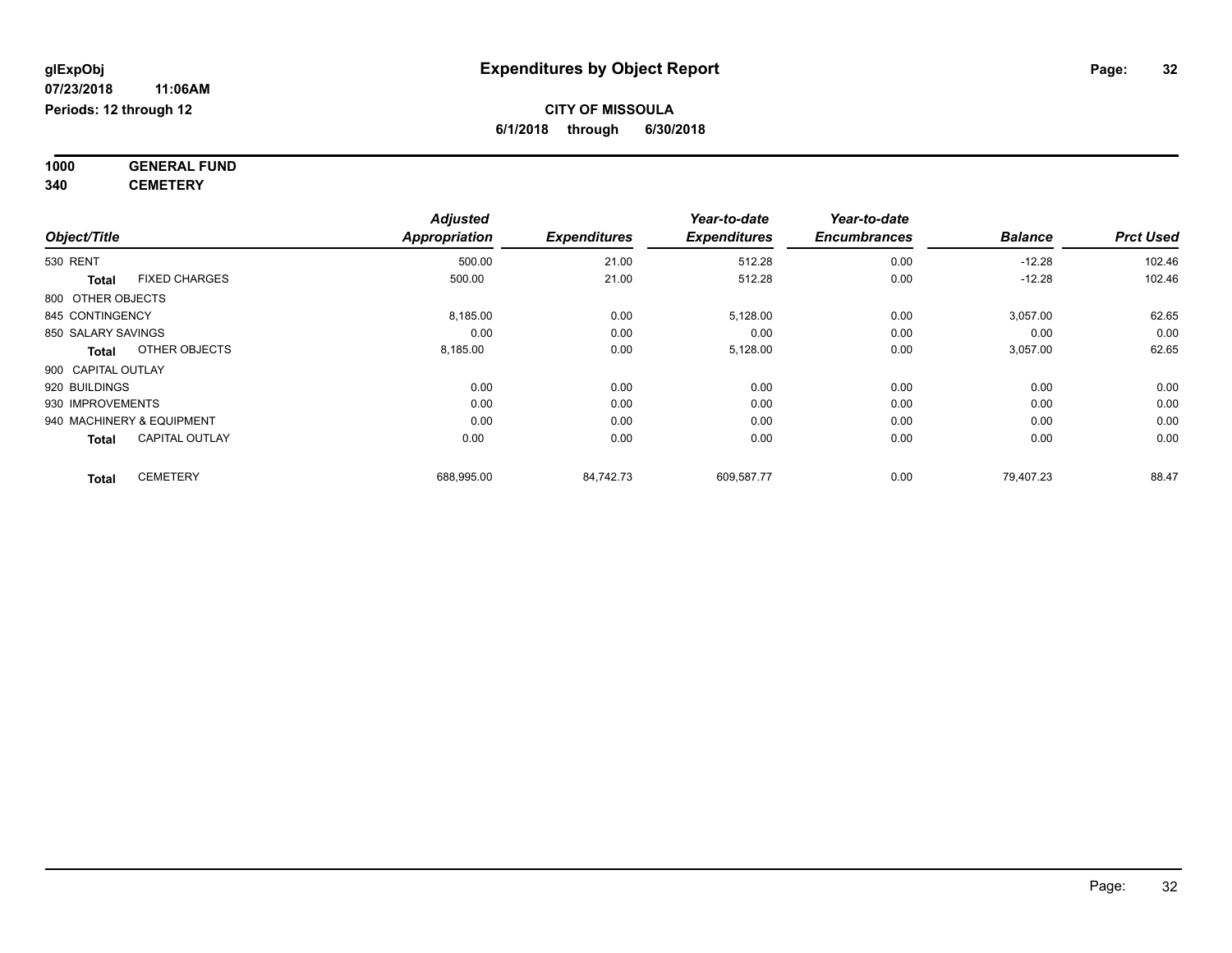# **1000 GENERAL FUND**

**370 PARKS & RECREATION**

|                                         | <b>Adjusted</b>      |                     | Year-to-date        | Year-to-date        |                |                  |
|-----------------------------------------|----------------------|---------------------|---------------------|---------------------|----------------|------------------|
| Object/Title                            | <b>Appropriation</b> | <b>Expenditures</b> | <b>Expenditures</b> | <b>Encumbrances</b> | <b>Balance</b> | <b>Prct Used</b> |
| 100 PERSONAL SERVICES                   |                      |                     |                     |                     |                |                  |
| 110 SALARIES AND WAGES                  | 2,352,807.00         | 374,584.82          | 2,283,370.01        | 0.00                | 69,436.99      | 97.05            |
| 111 INTERMITTENT SALARY & WAGES         | 0.00                 | 325.00              | 325.00              | 0.00                | $-325.00$      | 0.00             |
| 120 OVERTIME                            | 7,000.00             | 1,334.58            | 8,112.70            | 0.00                | $-1,112.70$    | 115.90           |
| 130 OTHER                               | 12,760.00            | 0.00                | 0.00                | 0.00                | 12,760.00      | 0.00             |
| <b>140 EMPLOYER CONTRIBUTIONS</b>       | 828,026.00           | 95,207.79           | 836,589.13          | 0.00                | $-8,563.13$    | 101.03           |
| 141 STATE RETIREMENT CONTRIBUTIONS      | 1,962.00             | $-36.00$            | 2,284.49            | 0.00                | $-322.49$      | 116.44           |
| 143 INTERMITTENT EMPLOYER CONTRIBUTIONS | 0.00                 | 0.00                | 0.00                | 0.00                | 0.00           | 0.00             |
| PERSONAL SERVICES<br>Total              | 3,202,555.00         | 471,416.19          | 3,130,681.33        | 0.00                | 71,873.67      | 97.76            |
| 200 SUPPLIES                            |                      |                     |                     |                     |                |                  |
| 210 OFFICE SUPPLIES                     | 5,465.00             | 308.94              | 4,387.54            | 0.00                | 1,077.46       | 80.28            |
| 220 OPERATING SUPPLIES                  | 139,127.00           | 25,106.51           | 100,643.70          | 0.00                | 38,483.30      | 72.34            |
| 230 REPAIR/MAINTENANCE                  | 68.649.00            | 11,597.59           | 53,612.44           | 0.00                | 15,036.56      | 78.10            |
| 231 GASOLINE                            | 79,836.00            | 15,223.09           | 56,278.19           | 0.00                | 23,557.81      | 70.49            |
| 240 OTHER SUPPLIES                      | 0.00                 | 0.00                | 0.00                | 0.00                | 0.00           | 0.00             |
| <b>SUPPLIES</b><br><b>Total</b>         | 293,077.00           | 52,236.13           | 214,921.87          | 0.00                | 78,155.13      | 73.33            |
| 300 PURCHASED SERVICES                  |                      |                     |                     |                     |                |                  |
| 310 COMMUNICATIONS                      | 4,553.00             | 11.28               | 2,924.12            | 0.00                | 1,628.88       | 64.22            |
| 320 PRINTING & DUPLICATING              | 8,700.00             | 291.27              | 3,338.44            | 0.00                | 5,361.56       | 38.37            |
| 330 PUBLICITY, SUBSCRIPTIONS & DUES     | 9,140.00             | 2,020.00            | 10,699.30           | 0.00                | $-1,559.30$    | 117.06           |
| 340 SEWER                               | 2,263.00             | 0.00                | 2,557.37            | 0.00                | $-294.37$      | 113.01           |
| 341 ELECTRICITY & NATURAL GAS           | 120,045.00           | 28,490.16           | 78,495.49           | 0.00                | 41,549.51      | 65.39            |
| 342 STORM WATER                         | 0.00                 | 0.00                | 0.00                | 0.00                | 0.00           | 0.00             |
| 343 WATER CHARGES                       | 156,800.00           | 29,692.28           | 170,554.44          | 0.00                | $-13,754.44$   | 108.77           |
| 344 TELEPHONE SERVICE                   | 20,021.00            | 3,978.16            | 17,008.44           | 0.00                | 3,012.56       | 84.95            |
| 345 GARBAGE                             | 30,296.00            | 3,581.19            | 29,770.92           | 0.00                | 525.08         | 98.27            |
| 350 PROFESSIONAL SERVICES               | 69,250.00            | 16,012.03           | 49,442.10           | 0.00                | 19,807.90      | 71.40            |
| 360 REPAIR & MAINTENANCE                | 57,756.00            | 7,258.36            | 31,226.72           | 0.00                | 26,529.28      | 54.07            |
| 370 TRAVEL                              | 6,194.00             | 603.75              | 3,297.47            | 0.00                | 2,896.53       | 53.24            |
| 380 TRAINING                            | 5,236.00             | 2,525.00            | 5,114.68            | 0.00                | 121.32         | 97.68            |
| 390 OTHER PURCHASED SERVICES            | 26,371.00            | 7,507.09            | 38,780.87           | 0.00                | $-12,409.87$   | 147.06           |
| <b>PURCHASED SERVICES</b><br>Total      | 516,625.00           | 101,970.57          | 443,210.36          | 0.00                | 73,414.64      | 85.79            |
|                                         |                      |                     |                     |                     |                |                  |

500 FIXED CHARGES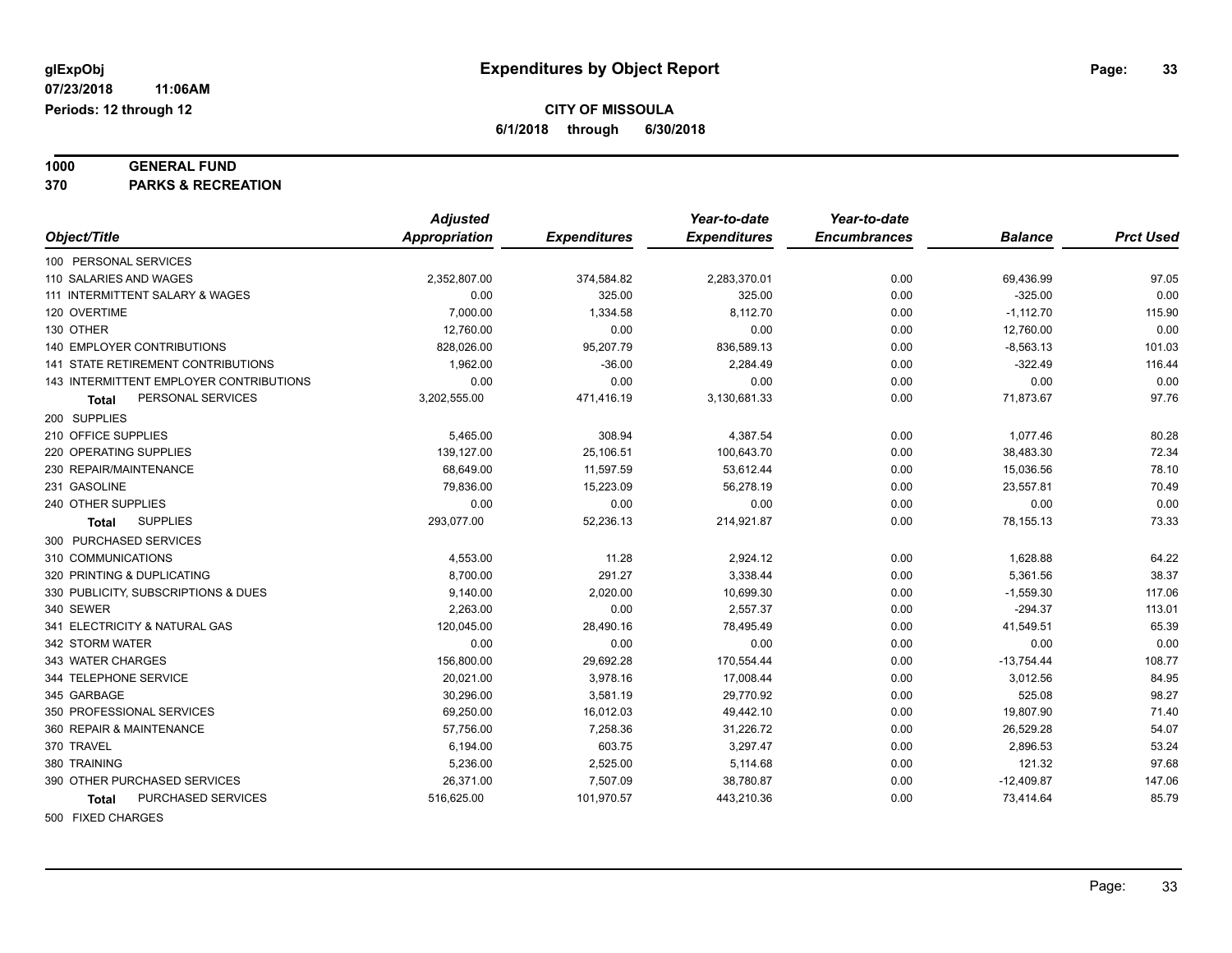# **1000 GENERAL FUND**

**370 PARKS & RECREATION**

| Object/Title       |                                   | <b>Adjusted</b><br>Appropriation | <b>Expenditures</b> | Year-to-date<br><b>Expenditures</b> | Year-to-date<br><b>Encumbrances</b> | <b>Balance</b> | <b>Prct Used</b> |
|--------------------|-----------------------------------|----------------------------------|---------------------|-------------------------------------|-------------------------------------|----------------|------------------|
| 500 FIXED CHARGES  |                                   | 1,300.00                         | 0.00                | 972.60                              | 0.00                                | 327.40         | 74.82            |
| 530 RENT           |                                   | 0.00                             | 0.00                | 5,410.00                            | 0.00                                | $-5,410.00$    | 0.00             |
| <b>Total</b>       | <b>FIXED CHARGES</b>              | 1,300.00                         | 0.00                | 6,382.60                            | 0.00                                | $-5,082.60$    | 490.97           |
|                    | 700 GRANTS & CONTRIBUTIONS        |                                  |                     |                                     |                                     |                |                  |
|                    | 700 GRANTS & CONTRIBUTIONS        | 0.00                             | 0.00                | 0.00                                | 0.00                                | 0.00           | 0.00             |
| Total              | <b>GRANTS &amp; CONTRIBUTIONS</b> | 0.00                             | 0.00                | 0.00                                | 0.00                                | 0.00           | 0.00             |
| 800 OTHER OBJECTS  |                                   |                                  |                     |                                     |                                     |                |                  |
|                    | 820 TRANSFERS TO OTHER FUNDS      | 17,810.00                        | 10,000.00           | 17,810.00                           | 0.00                                | 0.00           | 100.00           |
| Total              | OTHER OBJECTS                     | 17,810.00                        | 10,000.00           | 17,810.00                           | 0.00                                | 0.00           | 100.00           |
| 900 CAPITAL OUTLAY |                                   |                                  |                     |                                     |                                     |                |                  |
| 930 IMPROVEMENTS   |                                   | 0.00                             | 1,650.75            | 3,548.09                            | 0.00                                | $-3,548.09$    | 0.00             |
|                    | 940 MACHINERY & EQUIPMENT         | 0.00                             | 0.00                | 0.00                                | 0.00                                | 0.00           | 0.00             |
| Total              | <b>CAPITAL OUTLAY</b>             | 0.00                             | 1,650.75            | 3,548.09                            | 0.00                                | $-3,548.09$    | 0.00             |
| <b>Total</b>       | PARKS & RECREATION                | 4,031,367.00                     | 637.273.64          | 3,816,554.25                        | 0.00                                | 214.812.75     | 94.67            |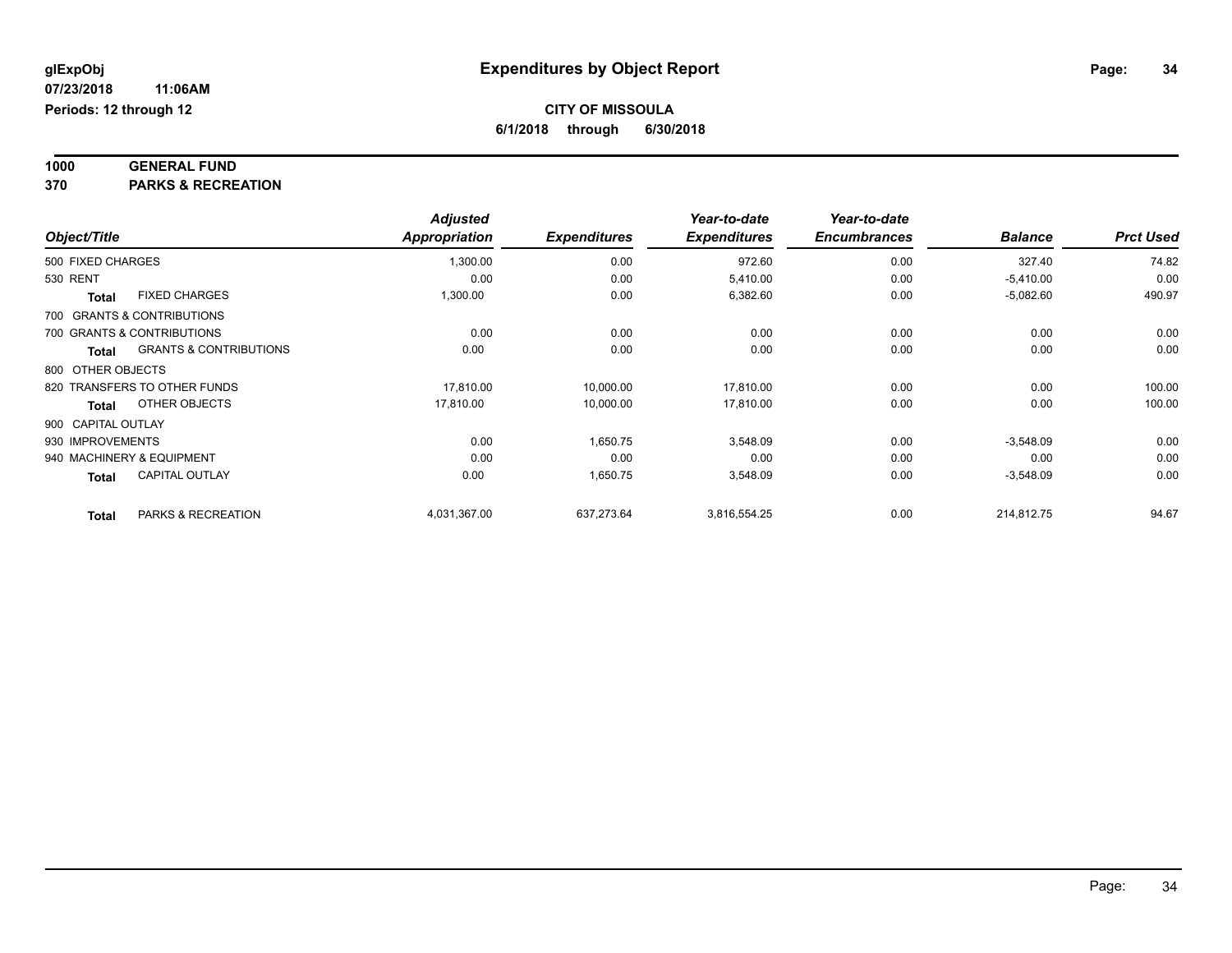# **1000 GENERAL FUND**

**390 NON-DEPARTMENTAL**

|                                                   | <b>Adjusted</b>      |                     | Year-to-date        | Year-to-date        |                |                  |
|---------------------------------------------------|----------------------|---------------------|---------------------|---------------------|----------------|------------------|
| Object/Title                                      | <b>Appropriation</b> | <b>Expenditures</b> | <b>Expenditures</b> | <b>Encumbrances</b> | <b>Balance</b> | <b>Prct Used</b> |
| 100 PERSONAL SERVICES                             |                      |                     |                     |                     |                |                  |
| 110 SALARIES AND WAGES                            | 84,455.00            | 0.00                | 0.00                | 0.00                | 84,455.00      | 0.00             |
| 120 OVERTIME                                      | 25,000.00            | 0.00                | 0.00                | 0.00                | 25,000.00      | 0.00             |
| 140 EMPLOYER CONTRIBUTIONS                        | $-72,940.00$         | 17.57               | 663.03              | 0.00                | $-73,603.03$   | $-0.91$          |
| 141 STATE RETIREMENT CONTRIBUTIONS                | 2,379.00             | 0.00                | 0.00                | 0.00                | 2,379.00       | 0.00             |
| PERSONAL SERVICES<br>Total                        | 38,894.00            | 17.57               | 663.03              | 0.00                | 38,230.97      | 1.70             |
| 200 SUPPLIES                                      |                      |                     |                     |                     |                |                  |
| 220 OPERATING SUPPLIES                            | 0.00                 | 0.00                | 87,242.00           | 0.00                | $-87,242.00$   | 0.00             |
| 230 REPAIR/MAINTENANCE                            | 50,000.00            | 0.00                | 0.00                | 0.00                | 50,000.00      | 0.00             |
| 240 OTHER SUPPLIES                                | 0.00                 | 0.00                | 0.00                | 0.00                | 0.00           | 0.00             |
| <b>SUPPLIES</b><br><b>Total</b>                   | 50,000.00            | 0.00                | 87,242.00           | 0.00                | $-37,242.00$   | 174.48           |
| 300 PURCHASED SERVICES                            |                      |                     |                     |                     |                |                  |
| 341 ELECTRICITY & NATURAL GAS                     | 0.00                 | 0.00                | 912.50              | 0.00                | $-912.50$      | 0.00             |
| 342 STORM WATER                                   | 22,023.00            | 0.00                | 0.00                | 0.00                | 22,023.00      | 0.00             |
| 350 PROFESSIONAL SERVICES                         | 0.00                 | 4,800.00            | 37,586.07           | 0.00                | $-37,586.07$   | 0.00             |
| 360 REPAIR & MAINTENANCE                          | 0.00                 | 5,855.50            | 14,476.06           | 0.00                | $-14,476.06$   | 0.00             |
| 390 OTHER PURCHASED SERVICES                      | 0.00                 | 0.00                | 0.00                | 0.00                | 0.00           | 0.00             |
| PURCHASED SERVICES<br><b>Total</b>                | 22,023.00            | 10,655.50           | 52,974.63           | 0.00                | $-30,951.63$   | 240.54           |
| 500 FIXED CHARGES                                 |                      |                     |                     |                     |                |                  |
| 500 FIXED CHARGES                                 | 1,058,263.00         | 11,381.61           | 746,740.89          | 0.00                | 311,522.11     | 70.56            |
| 550 MERCHANT SERVICE FEES                         | 0.00                 | 0.00                | 0.00                | 0.00                | 0.00           | 0.00             |
| <b>FIXED CHARGES</b><br><b>Total</b>              | 1,058,263.00         | 11,381.61           | 746,740.89          | 0.00                | 311,522.11     | 70.56            |
| 600 DEBT SERVICE                                  |                      |                     |                     |                     |                |                  |
| 610 PRINCIPAL                                     | 220,478.00           | 0.00                | 220,477.92          | 0.00                | 0.08           | 100.00           |
| 620 INTEREST / SERVICE FEES                       | 7,409.00             | 0.00                | 7,326.14            | 0.00                | 82.86          | 98.88            |
| <b>DEBT SERVICE</b><br><b>Total</b>               | 227,887.00           | 0.00                | 227,804.06          | 0.00                | 82.94          | 99.96            |
| 700 GRANTS & CONTRIBUTIONS                        |                      |                     |                     |                     |                |                  |
| 700 GRANTS & CONTRIBUTIONS                        | 2,066,269.00         | 945,634.50          | 2,066,269.00        | 0.00                | 0.00           | 100.00           |
| <b>GRANTS &amp; CONTRIBUTIONS</b><br><b>Total</b> | 2,066,269.00         | 945,634.50          | 2,066,269.00        | 0.00                | 0.00           | 100.00           |
| 800 OTHER OBJECTS                                 |                      |                     |                     |                     |                |                  |
| 820 TRANSFERS TO OTHER FUNDS                      | 2,046,503.00         | 737,584.83          | 2,117,934.49        | 0.00                | $-71,431.49$   | 103.49           |
| 845 CONTINGENCY                                   | 132,225.00           | 6,014.10            | 25,232.87           | 0.00                | 106,992.13     | 19.08            |
| 850 SALARY SAVINGS                                | 0.00                 | 0.00                | 0.00                | 0.00                | 0.00           | 0.00             |
|                                                   |                      |                     |                     |                     |                |                  |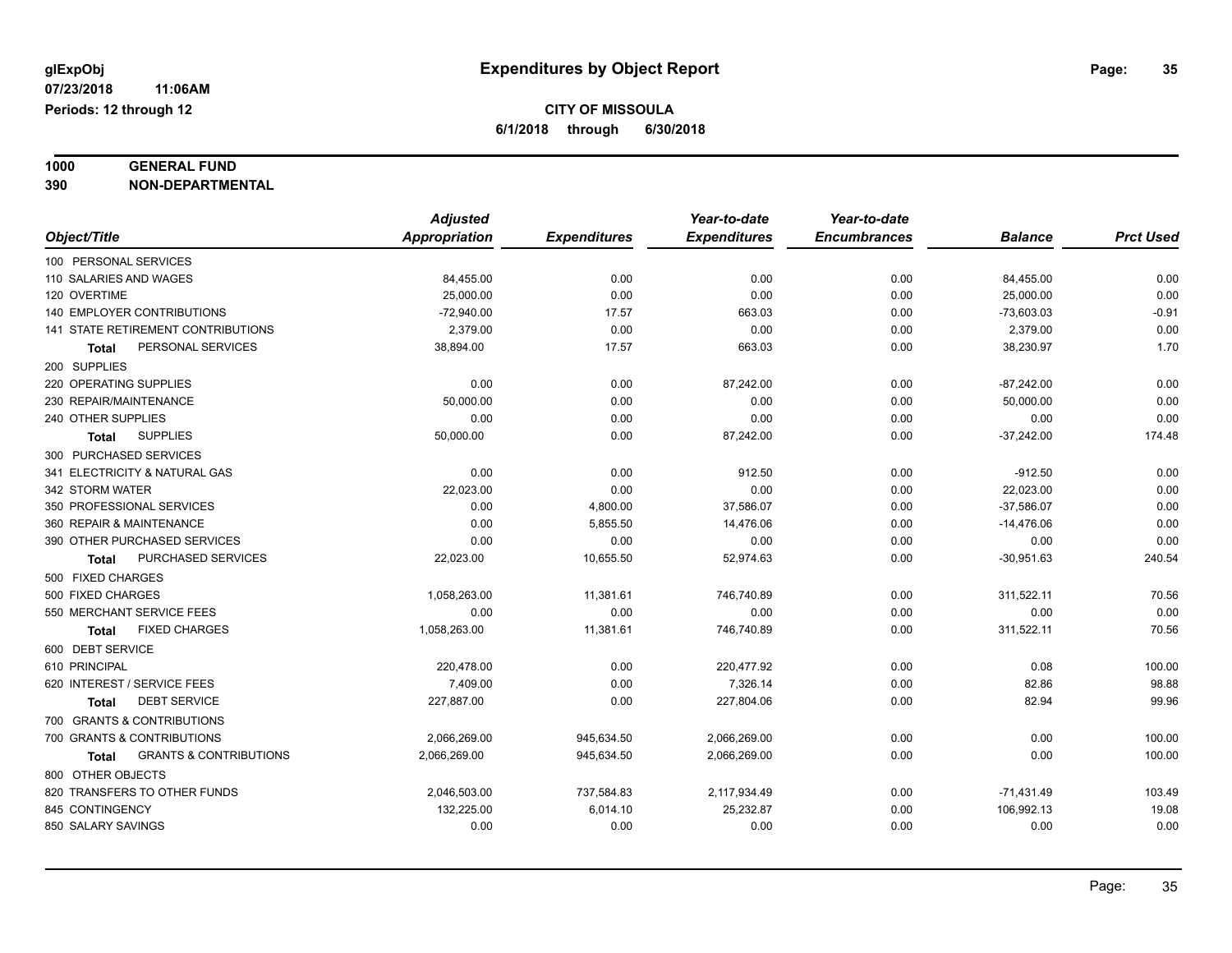#### **1000 GENERAL FUND 390 NON-DEPARTMENTAL**

| $\bm\sim$ |  |
|-----------|--|
|           |  |
|           |  |
|           |  |

|                    |                           | <b>Adjusted</b> |                     | Year-to-date        | Year-to-date        |                |                  |
|--------------------|---------------------------|-----------------|---------------------|---------------------|---------------------|----------------|------------------|
| Object/Title       |                           | Appropriation   | <b>Expenditures</b> | <b>Expenditures</b> | <b>Encumbrances</b> | <b>Balance</b> | <b>Prct Used</b> |
| <b>Total</b>       | OTHER OBJECTS             | 2.178.728.00    | 743,598.93          | 2,143,167.36        | 0.00                | 35,560.64      | 98.37            |
| 900 CAPITAL OUTLAY |                           |                 |                     |                     |                     |                |                  |
|                    | 940 MACHINERY & EQUIPMENT | 0.00            | 0.00                | 0.00                | 0.00                | 0.00           | 0.00             |
| <b>Total</b>       | <b>CAPITAL OUTLAY</b>     | 0.00            | 0.00                | 0.00                | 0.00                | 0.00           | 0.00             |
| <b>Total</b>       | NON-DEPARTMENTAL          | 5,642,064.00    | 1,711,288.11        | 5,324,860.97        | 0.00                | 317,203.03     | 94.38            |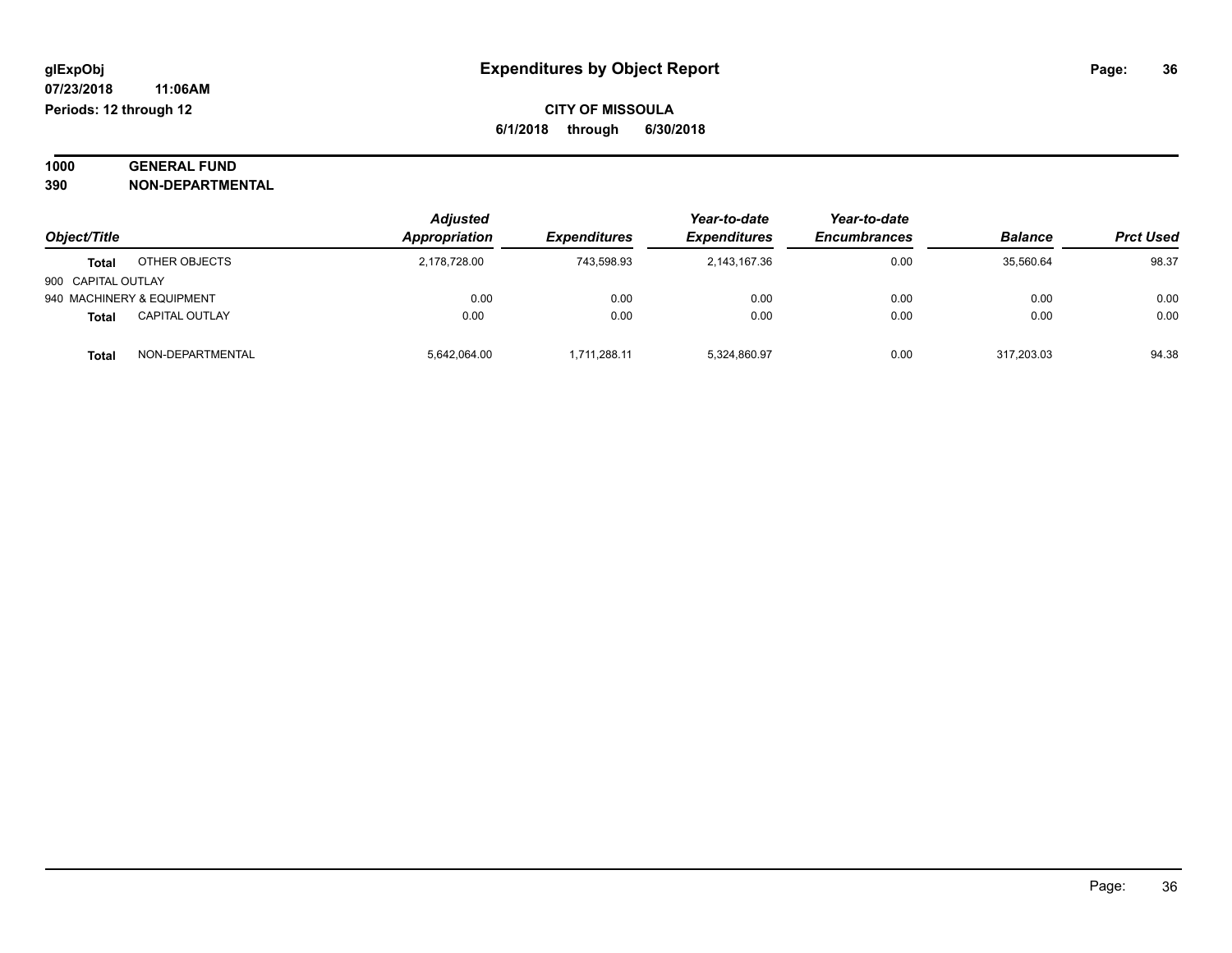**1000 GENERAL FUND**

|                                         | <b>Adjusted</b> |                     | Year-to-date        | Year-to-date        |                |                  |
|-----------------------------------------|-----------------|---------------------|---------------------|---------------------|----------------|------------------|
| Object/Title                            | Appropriation   | <b>Expenditures</b> | <b>Expenditures</b> | <b>Encumbrances</b> | <b>Balance</b> | <b>Prct Used</b> |
| 100 PERSONAL SERVICES                   |                 |                     |                     |                     |                |                  |
| 110 SALARIES AND WAGES                  | 27,373,099.00   | 3,698,218.76        | 26,880,725.83       | 0.00                | 492,373.17     | 98.20            |
| 111 INTERMITTENT SALARY & WAGES         | 0.00            | 325.00              | 325.00              | 0.00                | $-325.00$      | 0.00             |
| 115 SALARIES/HEALTH INSURANCE BENEFIT   | 1,828,434.00    | 178,944.00          | 1,771,266.00        | 0.00                | 57,168.00      | 96.87            |
| 120 OVERTIME                            | 1,216,526.00    | 189,277.83          | 1,569,643.89        | 0.00                | $-353,117.89$  | 129.03           |
| 121 OUTSIDE HIRE OVERTIME               | 604,665.00      | 21,960.09           | 149,225.03          | 0.00                | 455,439.97     | 24.68            |
| 122 COURT OVERTIME                      | 23,364.00       | 7,976.83            | 50,783.55           | 0.00                | $-27,419.55$   | 217.36           |
| 123 CELL PHONE OVERTIME                 | 60,690.00       | 0.00                | 9,971.71            | 0.00                | 50,718.29      | 16.43            |
| 130 OTHER                               | 352,990.00      | 820.00              | 138,355.24          | 0.00                | 214,634.76     | 39.20            |
| 133 EDUCATION COMPENSATION              | 0.00            | 2,380.00            | 18,147.50           | 0.00                | $-18,147.50$   | 0.00             |
| 140 EMPLOYER CONTRIBUTIONS              | 8,745,743.00    | 1,027,876.92        | 8,671,239.75        | 0.00                | 74,503.25      | 99.15            |
| 141 STATE RETIREMENT CONTRIBUTIONS      | 5,121,658.00    | 464.88              | 4,466,978.87        | 0.00                | 654,679.13     | 87.22            |
| 143 INTERMITTENT EMPLOYER CONTRIBUTIONS | 0.00            | 0.00                | 0.00                | 0.00                | 0.00           | 0.00             |
| <b>150 STATE RETIREMENT</b>             | 119.00          | 0.00                | 0.00                | 0.00                | 119.00         | 0.00             |
| PERSONAL SERVICES<br>Total              | 45,327,288.00   | 5,128,244.31        | 43,726,662.37       | 0.00                | 1,600,625.63   | 96.47            |
| 200 SUPPLIES                            |                 |                     |                     |                     |                |                  |
| 210 OFFICE SUPPLIES                     | 116,577.00      | 13,982.11           | 92,243.55           | 0.00                | 24,333.45      | 79.13            |
| 220 OPERATING SUPPLIES                  | 744,879.00      | 76,182.56           | 907,166.94          | 0.00                | $-162,287.94$  | 121.79           |
| 230 REPAIR/MAINTENANCE                  | 448,181.00      | 66,690.40           | 466,058.09          | 0.00                | $-17,877.09$   | 103.99           |
| 231 GASOLINE                            | 587,949.00      | 98,521.55           | 503,378.85          | 0.00                | 84,570.15      | 85.62            |
| 240 OTHER SUPPLIES                      | 52,213.00       | 14,997.72           | 50,340.36           | 0.00                | 1,872.64       | 96.41            |
| 250 SUPPLIES FOR RESALE                 | 0.00            | 0.00                | 0.00                | 0.00                | 0.00           | 0.00             |
| <b>SUPPLIES</b><br><b>Total</b>         | 1,949,799.00    | 270,374.34          | 2,019,187.79        | 0.00                | $-69,388.79$   | 103.56           |
| 300 PURCHASED SERVICES                  |                 |                     |                     |                     |                |                  |
| 310 COMMUNICATIONS                      | 120,565.00      | 27,823.67           | 124,974.28          | 0.00                | $-4,409.28$    | 103.66           |
| 320 PRINTING & DUPLICATING              | 56,726.00       | 3,307.58            | 26,400.88           | 0.00                | 30,325.12      | 46.54            |
| 330 PUBLICITY, SUBSCRIPTIONS & DUES     | 118,990.00      | 7,702.22            | 112,766.36          | 0.00                | 6,223.64       | 94.77            |
| 340 SEWER                               | 6,601.00        | 0.00                | 5,754.33            | 0.00                | 846.67         | 87.17            |
| 341 ELECTRICITY & NATURAL GAS           | 604,885.00      | 87,156.53           | 508,669.16          | 0.00                | 96,215.84      | 84.09            |
| 342 STORM WATER                         | 22,023.00       | 0.00                | 0.00                | 0.00                | 22,023.00      | 0.00             |
| 343 WATER CHARGES                       | 191,915.00      | 38,205.32           | 206,636.01          | 0.00                | $-14,721.01$   | 107.67           |
| 344 TELEPHONE SERVICE                   | 285,945.00      | 25,294.96           | 283,346.66          | 0.00                | 2,598.34       | 99.09            |
| 345 GARBAGE                             | 60,659.00       | 5,382.67            | 50,656.79           | 0.00                | 10,002.21      | 83.51            |
| 350 PROFESSIONAL SERVICES               | 950,484.00      | 162,641.86          | 864,036.02          | 0.00                | 86,447.98      | 90.90            |
| 360 REPAIR & MAINTENANCE                | 1,061,951.00    | 75,125.53           | 988,937.26          | 0.00                | 73,013.74      | 93.12            |
|                                         |                 |                     |                     |                     |                |                  |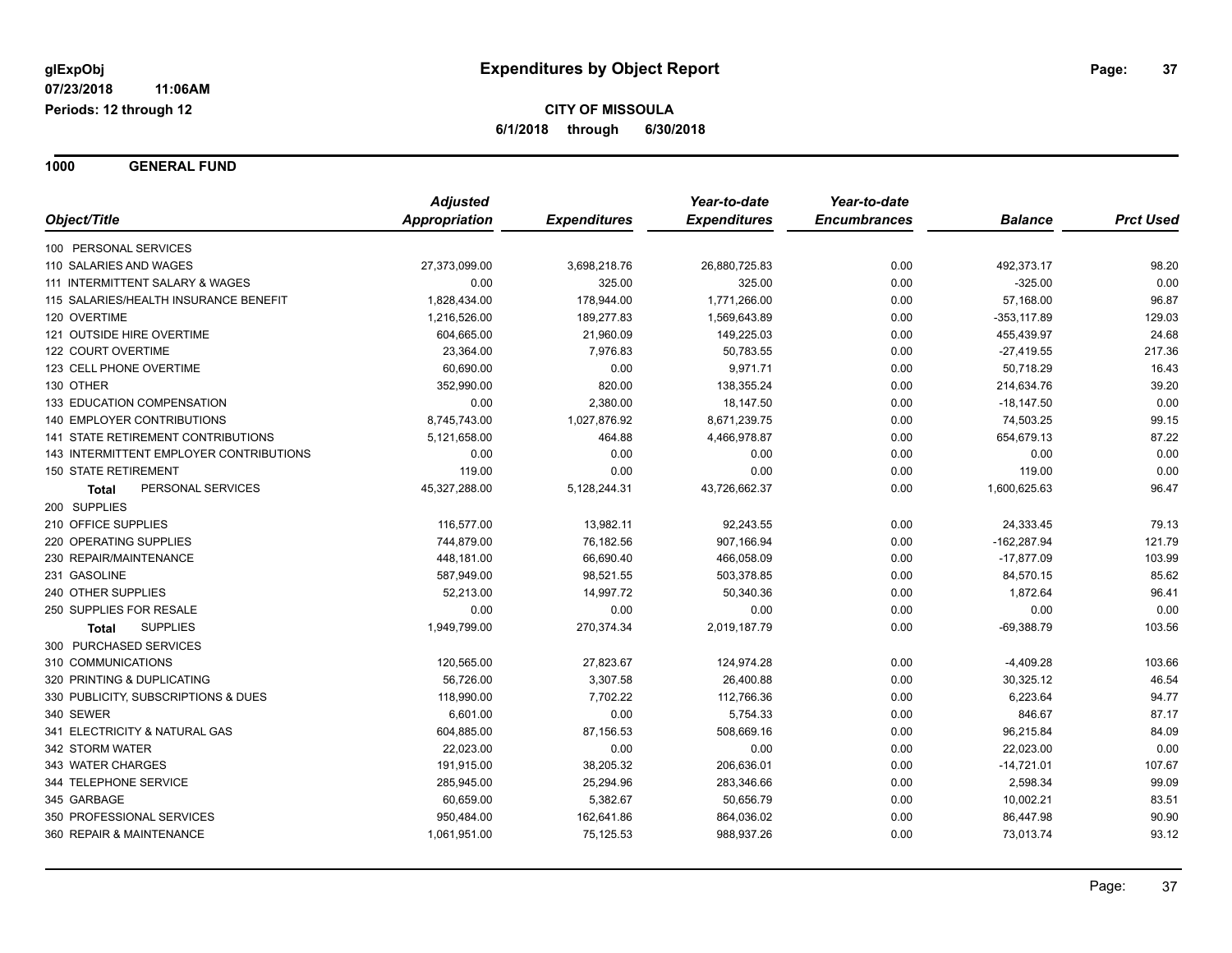**1000 GENERAL FUND**

|                               |                                   | <b>Adjusted</b>      |                     | Year-to-date        | Year-to-date        |                |                  |
|-------------------------------|-----------------------------------|----------------------|---------------------|---------------------|---------------------|----------------|------------------|
| Object/Title                  |                                   | <b>Appropriation</b> | <b>Expenditures</b> | <b>Expenditures</b> | <b>Encumbrances</b> | <b>Balance</b> | <b>Prct Used</b> |
| 370 TRAVEL                    |                                   | 147,236.00           | 12,131.04           | 108,083.61          | 0.00                | 39,152.39      | 73.41            |
| 380 TRAINING                  |                                   | 145,873.00           | 11,782.72           | 94,969.48           | 0.00                | 50,903.52      | 65.10            |
|                               | 390 OTHER PURCHASED SERVICES      | 102,268.00           | 28,397.70           | 126,499.10          | 0.00                | $-24,231.10$   | 123.69           |
| 392 DONATIONS AND SALES       |                                   | 0.00                 | 661.85              | 7,278.30            | 0.00                | $-7,278.30$    | 0.00             |
| <b>Total</b>                  | <b>PURCHASED SERVICES</b>         | 3,876,121.00         | 485,613.65          | 3,509,008.24        | 0.00                | 367,112.76     | 90.53            |
| <b>400 BUILDING MATERIALS</b> |                                   |                      |                     |                     |                     |                |                  |
| <b>400 BUILDING MATERIALS</b> |                                   | 62,263.00            | 318.08              | 13,908.82           | 0.00                | 48,354.18      | 22.34            |
| <b>Total</b>                  | <b>BUILDING MATERIALS</b>         | 62,263.00            | 318.08              | 13,908.82           | 0.00                | 48,354.18      | 22.34            |
| 500 FIXED CHARGES             |                                   |                      |                     |                     |                     |                |                  |
| 500 FIXED CHARGES             |                                   | 1,122,882.00         | 55,479.55           | 922,931.42          | 0.00                | 199,950.58     | 82.19            |
| <b>530 RENT</b>               |                                   | 117,714.00           | 21.00               | 6,242.28            | 0.00                | 111,471.72     | 5.30             |
|                               | 550 MERCHANT SERVICE FEES         | 0.00                 | 0.00                | 0.00                | 0.00                | 0.00           | 0.00             |
| Total                         | <b>FIXED CHARGES</b>              | 1,240,596.00         | 55,500.55           | 929,173.70          | 0.00                | 311,422.30     | 74.90            |
| 600 DEBT SERVICE              |                                   |                      |                     |                     |                     |                |                  |
| 610 PRINCIPAL                 |                                   | 247,811.00           | 0.00                | 220,477.92          | 0.00                | 27,333.08      | 88.97            |
|                               | 620 INTEREST / SERVICE FEES       | 7,409.00             | 0.00                | 7,326.14            | 0.00                | 82.86          | 98.88            |
| <b>Total</b>                  | <b>DEBT SERVICE</b>               | 255.220.00           | 0.00                | 227,804.06          | 0.00                | 27,415.94      | 89.26            |
|                               | 700 GRANTS & CONTRIBUTIONS        |                      |                     |                     |                     |                |                  |
|                               | 700 GRANTS & CONTRIBUTIONS        | 2,924,366.00         | 990,711.65          | 2,786,163.68        | 0.00                | 138,202.32     | 95.27            |
| Total                         | <b>GRANTS &amp; CONTRIBUTIONS</b> | 2,924,366.00         | 990,711.65          | 2,786,163.68        | 0.00                | 138,202.32     | 95.27            |
| 800 OTHER OBJECTS             |                                   |                      |                     |                     |                     |                |                  |
|                               | 820 TRANSFERS TO OTHER FUNDS      | 2,286,788.00         | 850,872.33          | 2,358,219.49        | 0.00                | $-71,431.49$   | 103.12           |
| 845 CONTINGENCY               |                                   | 140,410.00           | 6,014.10            | 30,360.87           | 0.00                | 110,049.13     | 21.62            |
| 850 SALARY SAVINGS            |                                   | 0.00                 | 0.00                | 0.00                | 0.00                | 0.00           | 0.00             |
| Total                         | OTHER OBJECTS                     | 2,427,198.00         | 856,886.43          | 2,388,580.36        | 0.00                | 38,617.64      | 98.41            |
| 900 CAPITAL OUTLAY            |                                   |                      |                     |                     |                     |                |                  |
| 920 BUILDINGS                 |                                   | 0.00                 | 0.00                | 0.00                | 0.00                | 0.00           | 0.00             |
| 930 IMPROVEMENTS              |                                   | 104,814.00           | 1,650.75            | 22,408.83           | 0.00                | 82,405.17      | 21.38            |
|                               | 940 MACHINERY & EQUIPMENT         | 49,239.00            | 16,617.56           | 35,636.59           | 0.00                | 13,602.41      | 72.37            |
| <b>Total</b>                  | <b>CAPITAL OUTLAY</b>             | 154,053.00           | 18,268.31           | 58,045.42           | 0.00                | 96,007.58      | 37.68            |
| <b>Total</b>                  | <b>GENERAL FUND</b>               | 58,216,904.00        | 7,805,917.32        | 55,658,534.44       | 0.00                | 2,558,369.56   | 95.61            |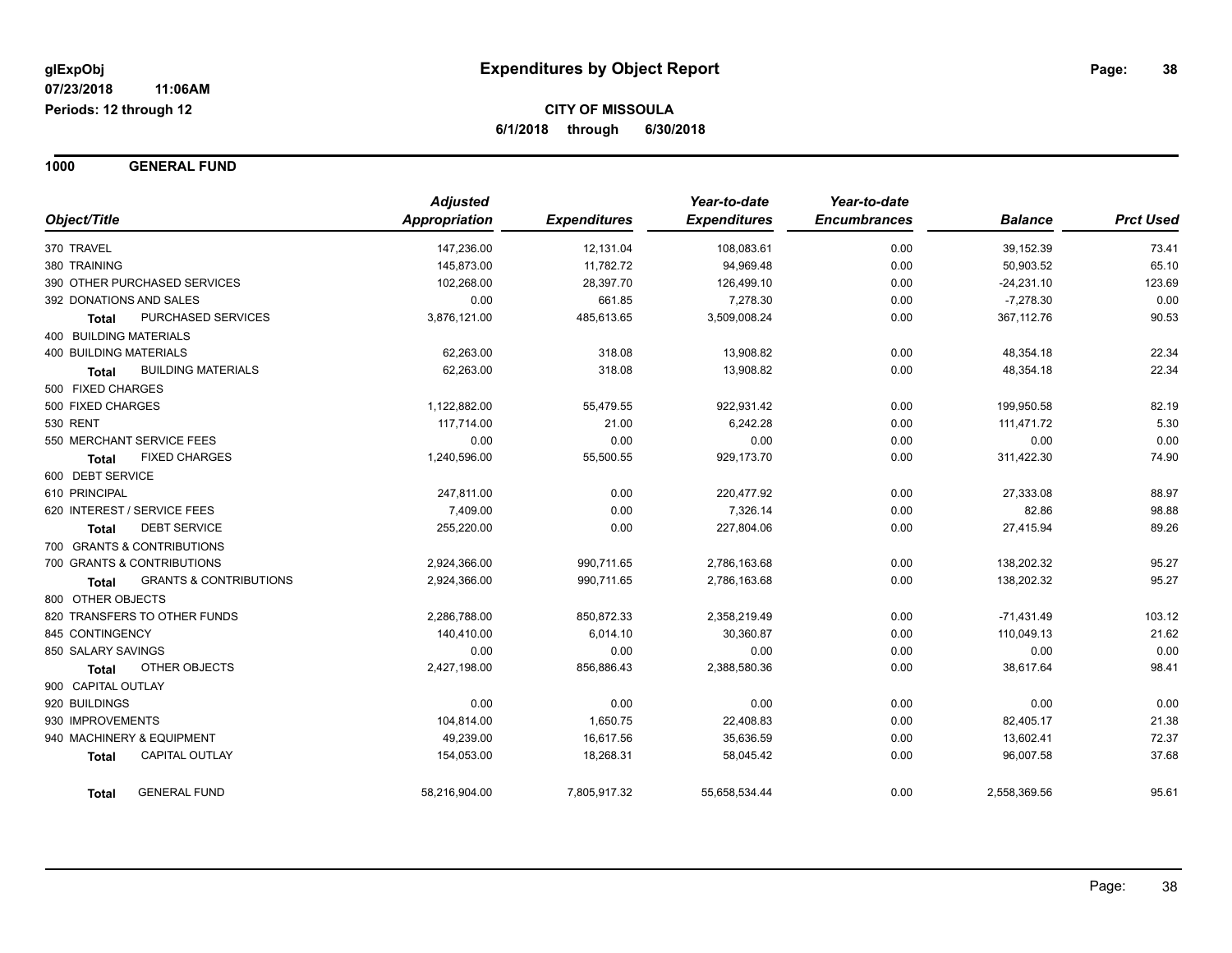**CITY OF MISSOULA**

**6/1/2018 through 6/30/2018**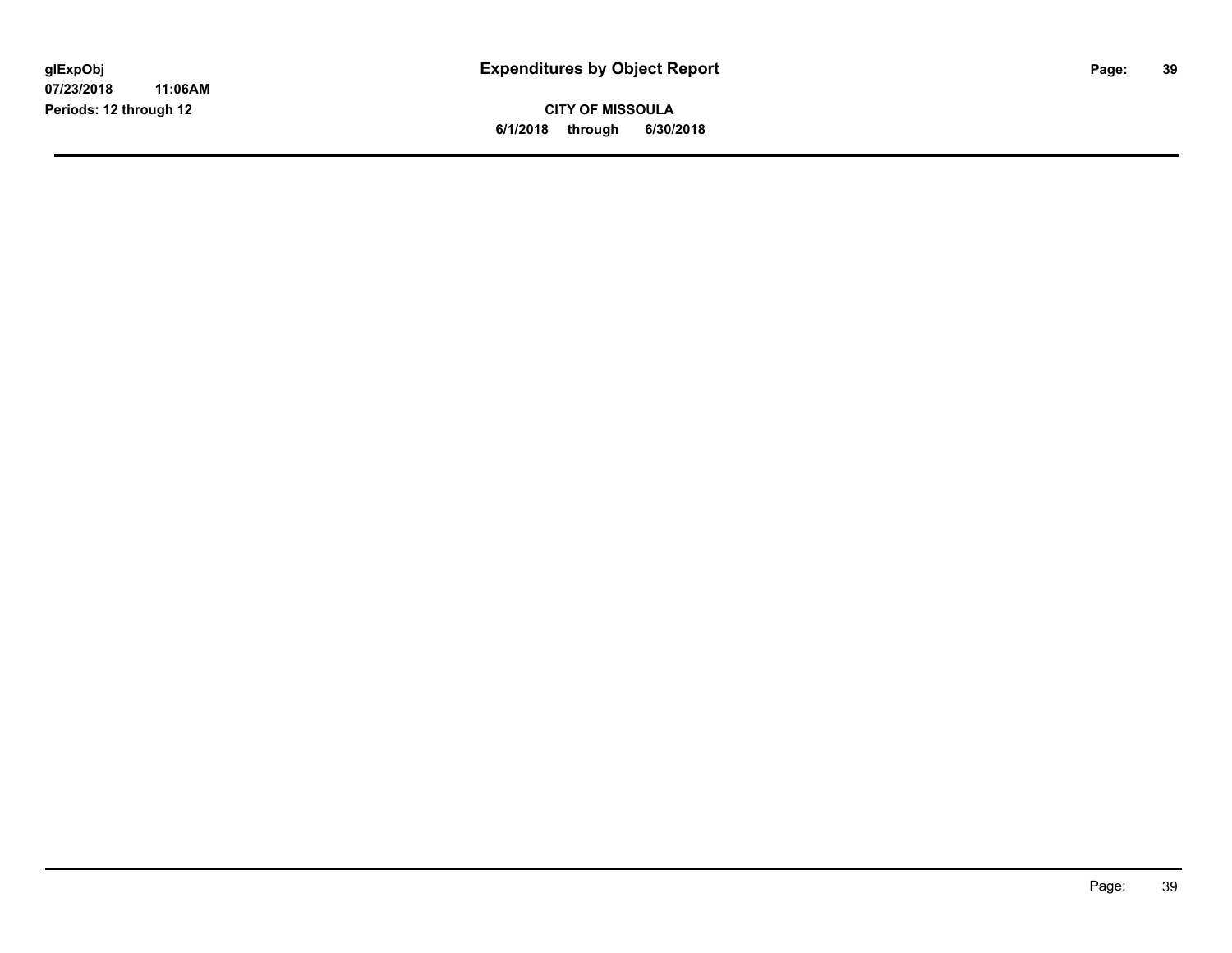# **1211 PARK ACQUISITION & DEVELOPMENT**

## **370 PARKS & RECREATION**

|                              |                       | <b>Adjusted</b>      |                     | Year-to-date        | Year-to-date        |                |                  |
|------------------------------|-----------------------|----------------------|---------------------|---------------------|---------------------|----------------|------------------|
| Object/Title                 |                       | <b>Appropriation</b> | <b>Expenditures</b> | <b>Expenditures</b> | <b>Encumbrances</b> | <b>Balance</b> | <b>Prct Used</b> |
| 200 SUPPLIES                 |                       |                      |                     |                     |                     |                |                  |
| 220 OPERATING SUPPLIES       |                       | 10,000.00            | 0.00                | 0.00                | 0.00                | 10,000.00      | 0.00             |
| <b>Total</b>                 | <b>SUPPLIES</b>       | 10,000.00            | 0.00                | 0.00                | 0.00                | 10,000.00      | 0.00             |
| 300 PURCHASED SERVICES       |                       |                      |                     |                     |                     |                |                  |
| 350 PROFESSIONAL SERVICES    |                       | 25,000.00            | 0.00                | 0.00                | 0.00                | 25,000.00      | 0.00             |
| 360 REPAIR & MAINTENANCE     |                       | 0.00                 | 0.00                | 0.00                | 0.00                | 0.00           | 0.00             |
| 390 OTHER PURCHASED SERVICES |                       | 10,000.00            | 0.00                | 0.00                | 0.00                | 10,000.00      | 0.00             |
| <b>Total</b>                 | PURCHASED SERVICES    | 35,000.00            | 0.00                | 0.00                | 0.00                | 35,000.00      | 0.00             |
| 500 FIXED CHARGES            |                       |                      |                     |                     |                     |                |                  |
| 550 MERCHANT SERVICE FEES    |                       | 0.00                 | 0.00                | 0.00                | 0.00                | 0.00           | 0.00             |
| <b>Total</b>                 | <b>FIXED CHARGES</b>  | 0.00                 | 0.00                | 0.00                | 0.00                | 0.00           | 0.00             |
| 800 OTHER OBJECTS            |                       |                      |                     |                     |                     |                |                  |
| 820 TRANSFERS TO OTHER FUNDS |                       | 0.00                 | 0.00                | 24,779.00           | 0.00                | $-24,779.00$   | 0.00             |
| <b>Total</b>                 | OTHER OBJECTS         | 0.00                 | 0.00                | 24.779.00           | 0.00                | $-24,779.00$   | 0.00             |
| 900 CAPITAL OUTLAY           |                       |                      |                     |                     |                     |                |                  |
| 930 IMPROVEMENTS             |                       | 200,309.00           | 0.00                | 0.00                | 0.00                | 200,309.00     | 0.00             |
| 940 MACHINERY & EQUIPMENT    |                       | 29,650.00            | 0.00                | 17,948.00           | 0.00                | 11,702.00      | 60.53            |
| <b>Total</b>                 | <b>CAPITAL OUTLAY</b> | 229,959.00           | 0.00                | 17.948.00           | 0.00                | 212,011.00     | 7.80             |
| <b>Total</b>                 | PARKS & RECREATION    | 274,959.00           | 0.00                | 42,727.00           | 0.00                | 232,232.00     | 15.54            |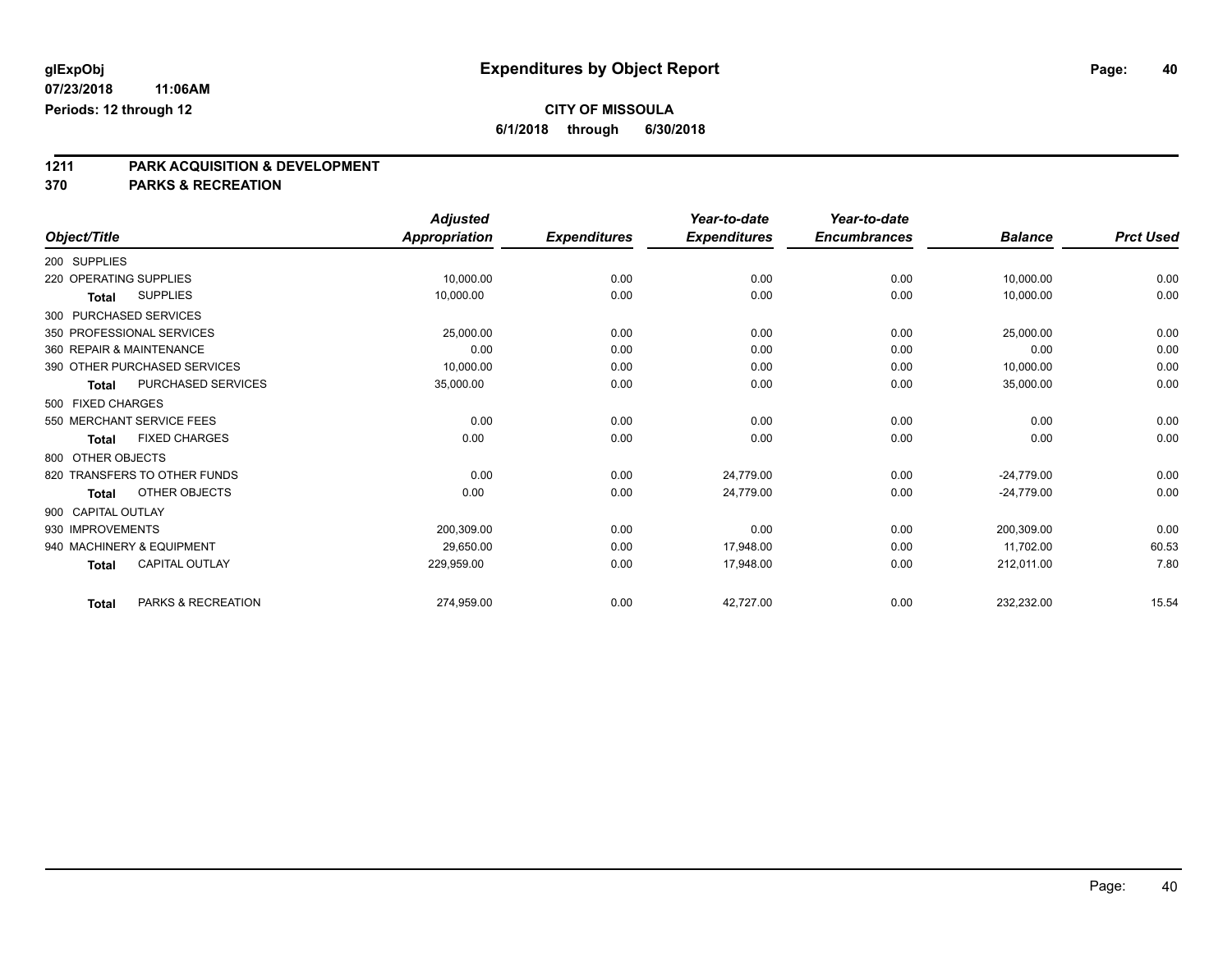# **CITY OF MISSOULA 6/1/2018 through 6/30/2018**

## **1211 PARK ACQUISITION & DEVELOPMENT**

|                                                | <b>Adjusted</b> |                     | Year-to-date        | Year-to-date        |                |                  |
|------------------------------------------------|-----------------|---------------------|---------------------|---------------------|----------------|------------------|
| Object/Title                                   | Appropriation   | <b>Expenditures</b> | <b>Expenditures</b> | <b>Encumbrances</b> | <b>Balance</b> | <b>Prct Used</b> |
| 200 SUPPLIES                                   |                 |                     |                     |                     |                |                  |
| 220 OPERATING SUPPLIES                         | 10,000.00       | 0.00                | 0.00                | 0.00                | 10,000.00      | 0.00             |
| <b>SUPPLIES</b><br><b>Total</b>                | 10,000.00       | 0.00                | 0.00                | 0.00                | 10,000.00      | 0.00             |
| 300 PURCHASED SERVICES                         |                 |                     |                     |                     |                |                  |
| 350 PROFESSIONAL SERVICES                      | 25,000.00       | 0.00                | 0.00                | 0.00                | 25,000.00      | 0.00             |
| 360 REPAIR & MAINTENANCE                       | 0.00            | 0.00                | 0.00                | 0.00                | 0.00           | 0.00             |
| 390 OTHER PURCHASED SERVICES                   | 10,000.00       | 0.00                | 0.00                | 0.00                | 10,000.00      | 0.00             |
| PURCHASED SERVICES<br><b>Total</b>             | 35,000.00       | 0.00                | 0.00                | 0.00                | 35,000.00      | 0.00             |
| 500 FIXED CHARGES                              |                 |                     |                     |                     |                |                  |
| 550 MERCHANT SERVICE FEES                      | 0.00            | 0.00                | 0.00                | 0.00                | 0.00           | 0.00             |
| <b>FIXED CHARGES</b><br><b>Total</b>           | 0.00            | 0.00                | 0.00                | 0.00                | 0.00           | 0.00             |
| 800 OTHER OBJECTS                              |                 |                     |                     |                     |                |                  |
| 820 TRANSFERS TO OTHER FUNDS                   | 0.00            | 0.00                | 24,779.00           | 0.00                | $-24,779.00$   | 0.00             |
| <b>OTHER OBJECTS</b><br><b>Total</b>           | 0.00            | 0.00                | 24,779.00           | 0.00                | $-24,779.00$   | 0.00             |
| 900 CAPITAL OUTLAY                             |                 |                     |                     |                     |                |                  |
| 930 IMPROVEMENTS                               | 200,309.00      | 0.00                | 0.00                | 0.00                | 200,309.00     | 0.00             |
| 940 MACHINERY & EQUIPMENT                      | 29.650.00       | 0.00                | 17,948.00           | 0.00                | 11,702.00      | 60.53            |
| <b>CAPITAL OUTLAY</b><br><b>Total</b>          | 229,959.00      | 0.00                | 17,948.00           | 0.00                | 212,011.00     | 7.80             |
| PARK ACQUISITION & DEVELOPMENT<br><b>Total</b> | 274,959.00      | 0.00                | 42,727.00           | 0.00                | 232,232.00     | 15.54            |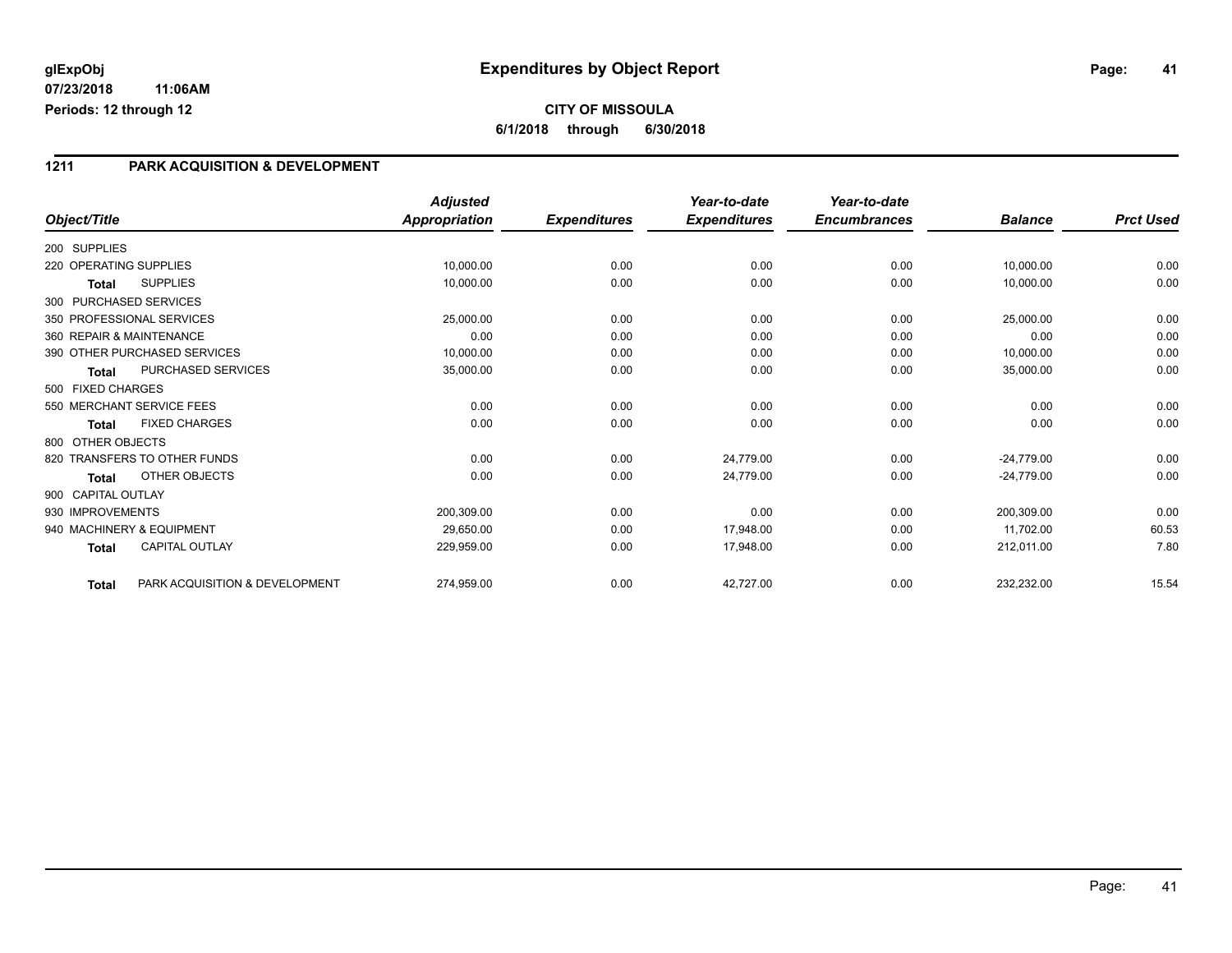# **1212 PARK ENTERPRISE FUND**

**370 PARKS & RECREATION**

|                                       | <b>Adjusted</b>      |                     | Year-to-date        | Year-to-date        |                |                  |
|---------------------------------------|----------------------|---------------------|---------------------|---------------------|----------------|------------------|
| Object/Title                          | <b>Appropriation</b> | <b>Expenditures</b> | <b>Expenditures</b> | <b>Encumbrances</b> | <b>Balance</b> | <b>Prct Used</b> |
| 200 SUPPLIES                          |                      |                     |                     |                     |                |                  |
| 210 OFFICE SUPPLIES                   | 0.00                 | 0.00                | 0.00                | 0.00                | 0.00           | 0.00             |
| 220 OPERATING SUPPLIES                | 20,000.00            | 1,450.00            | 6,524.91            | 0.00                | 13,475.09      | 32.62            |
| 230 REPAIR/MAINTENANCE                | 15,000.00            | 0.00                | 68.83               | 0.00                | 14,931.17      | 0.46             |
| 240 OTHER SUPPLIES                    | 0.00                 | 0.00                | 0.00                | 0.00                | 0.00           | 0.00             |
| <b>SUPPLIES</b><br><b>Total</b>       | 35,000.00            | 1,450.00            | 6,593.74            | 0.00                | 28,406.26      | 18.84            |
| 300 PURCHASED SERVICES                |                      |                     |                     |                     |                |                  |
| 350 PROFESSIONAL SERVICES             | 10,000.00            | 0.00                | 0.00                | 0.00                | 10,000.00      | 0.00             |
| 360 REPAIR & MAINTENANCE              | 0.00                 | 0.00                | 0.00                | 0.00                | 0.00           | 0.00             |
| 390 OTHER PURCHASED SERVICES          | 20,000.00            | 0.00                | 0.00                | 0.00                | 20,000.00      | 0.00             |
| PURCHASED SERVICES<br><b>Total</b>    | 30,000.00            | 0.00                | 0.00                | 0.00                | 30,000.00      | 0.00             |
| 500 FIXED CHARGES                     |                      |                     |                     |                     |                |                  |
| 550 MERCHANT SERVICE FEES             | 0.00                 | 0.00                | 0.00                | 0.00                | 0.00           | 0.00             |
| <b>FIXED CHARGES</b><br><b>Total</b>  | 0.00                 | 0.00                | 0.00                | 0.00                | 0.00           | 0.00             |
| 800 OTHER OBJECTS                     |                      |                     |                     |                     |                |                  |
| 820 TRANSFERS TO OTHER FUNDS          | 0.00                 | 0.00                | 0.00                | 0.00                | 0.00           | 0.00             |
| OTHER OBJECTS<br><b>Total</b>         | 0.00                 | 0.00                | 0.00                | 0.00                | 0.00           | 0.00             |
| 900 CAPITAL OUTLAY                    |                      |                     |                     |                     |                |                  |
| 930 IMPROVEMENTS                      | 181,945.00           | 0.00                | 53,130.56           | 0.00                | 128,814.44     | 29.20            |
| 940 MACHINERY & EQUIPMENT             | 85.415.00            | 0.00                | 0.00                | 0.00                | 85,415.00      | 0.00             |
| <b>CAPITAL OUTLAY</b><br><b>Total</b> | 267,360.00           | 0.00                | 53,130.56           | 0.00                | 214,229.44     | 19.87            |
|                                       |                      |                     |                     |                     |                |                  |
| PARKS & RECREATION<br><b>Total</b>    | 332,360.00           | 1,450.00            | 59,724.30           | 0.00                | 272,635.70     | 17.97            |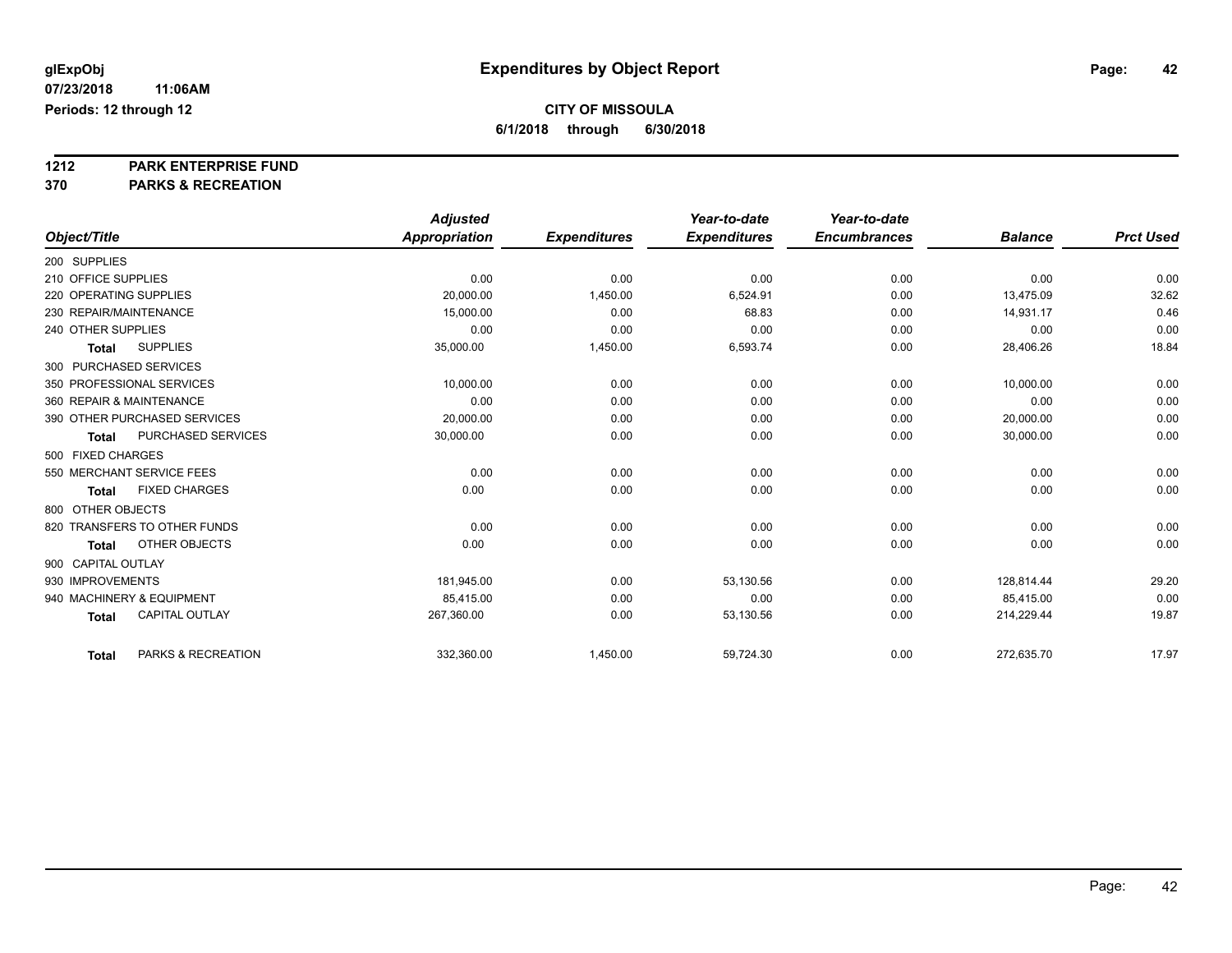### **1212 PARK ENTERPRISE FUND**

|                                       | <b>Adjusted</b>      |                     | Year-to-date        | Year-to-date        |                |                  |
|---------------------------------------|----------------------|---------------------|---------------------|---------------------|----------------|------------------|
| Object/Title                          | <b>Appropriation</b> | <b>Expenditures</b> | <b>Expenditures</b> | <b>Encumbrances</b> | <b>Balance</b> | <b>Prct Used</b> |
| 200 SUPPLIES                          |                      |                     |                     |                     |                |                  |
| 210 OFFICE SUPPLIES                   | 0.00                 | 0.00                | 0.00                | 0.00                | 0.00           | 0.00             |
| 220 OPERATING SUPPLIES                | 20,000.00            | 1,450.00            | 6,524.91            | 0.00                | 13,475.09      | 32.62            |
| 230 REPAIR/MAINTENANCE                | 15,000.00            | 0.00                | 68.83               | 0.00                | 14,931.17      | 0.46             |
| 240 OTHER SUPPLIES                    | 0.00                 | 0.00                | 0.00                | 0.00                | 0.00           | 0.00             |
| <b>SUPPLIES</b><br><b>Total</b>       | 35,000.00            | 1,450.00            | 6,593.74            | 0.00                | 28,406.26      | 18.84            |
| 300 PURCHASED SERVICES                |                      |                     |                     |                     |                |                  |
| 350 PROFESSIONAL SERVICES             | 10,000.00            | 0.00                | 0.00                | 0.00                | 10,000.00      | 0.00             |
| 360 REPAIR & MAINTENANCE              | 0.00                 | 0.00                | 0.00                | 0.00                | 0.00           | 0.00             |
| 390 OTHER PURCHASED SERVICES          | 20,000.00            | 0.00                | 0.00                | 0.00                | 20,000.00      | 0.00             |
| PURCHASED SERVICES<br>Total           | 30,000.00            | 0.00                | 0.00                | 0.00                | 30,000.00      | 0.00             |
| 500 FIXED CHARGES                     |                      |                     |                     |                     |                |                  |
| 550 MERCHANT SERVICE FEES             | 0.00                 | 0.00                | 0.00                | 0.00                | 0.00           | 0.00             |
| <b>FIXED CHARGES</b><br><b>Total</b>  | 0.00                 | 0.00                | 0.00                | 0.00                | 0.00           | 0.00             |
| 800 OTHER OBJECTS                     |                      |                     |                     |                     |                |                  |
| 820 TRANSFERS TO OTHER FUNDS          | 0.00                 | 0.00                | 0.00                | 0.00                | 0.00           | 0.00             |
| OTHER OBJECTS<br><b>Total</b>         | 0.00                 | 0.00                | 0.00                | 0.00                | 0.00           | 0.00             |
| 900 CAPITAL OUTLAY                    |                      |                     |                     |                     |                |                  |
| 930 IMPROVEMENTS                      | 181,945.00           | 0.00                | 53,130.56           | 0.00                | 128,814.44     | 29.20            |
| 940 MACHINERY & EQUIPMENT             | 85.415.00            | 0.00                | 0.00                | 0.00                | 85,415.00      | 0.00             |
| <b>CAPITAL OUTLAY</b><br><b>Total</b> | 267,360.00           | 0.00                | 53,130.56           | 0.00                | 214,229.44     | 19.87            |
| PARK ENTERPRISE FUND<br>Total         | 332,360.00           | 1,450.00            | 59,724.30           | 0.00                | 272,635.70     | 17.97            |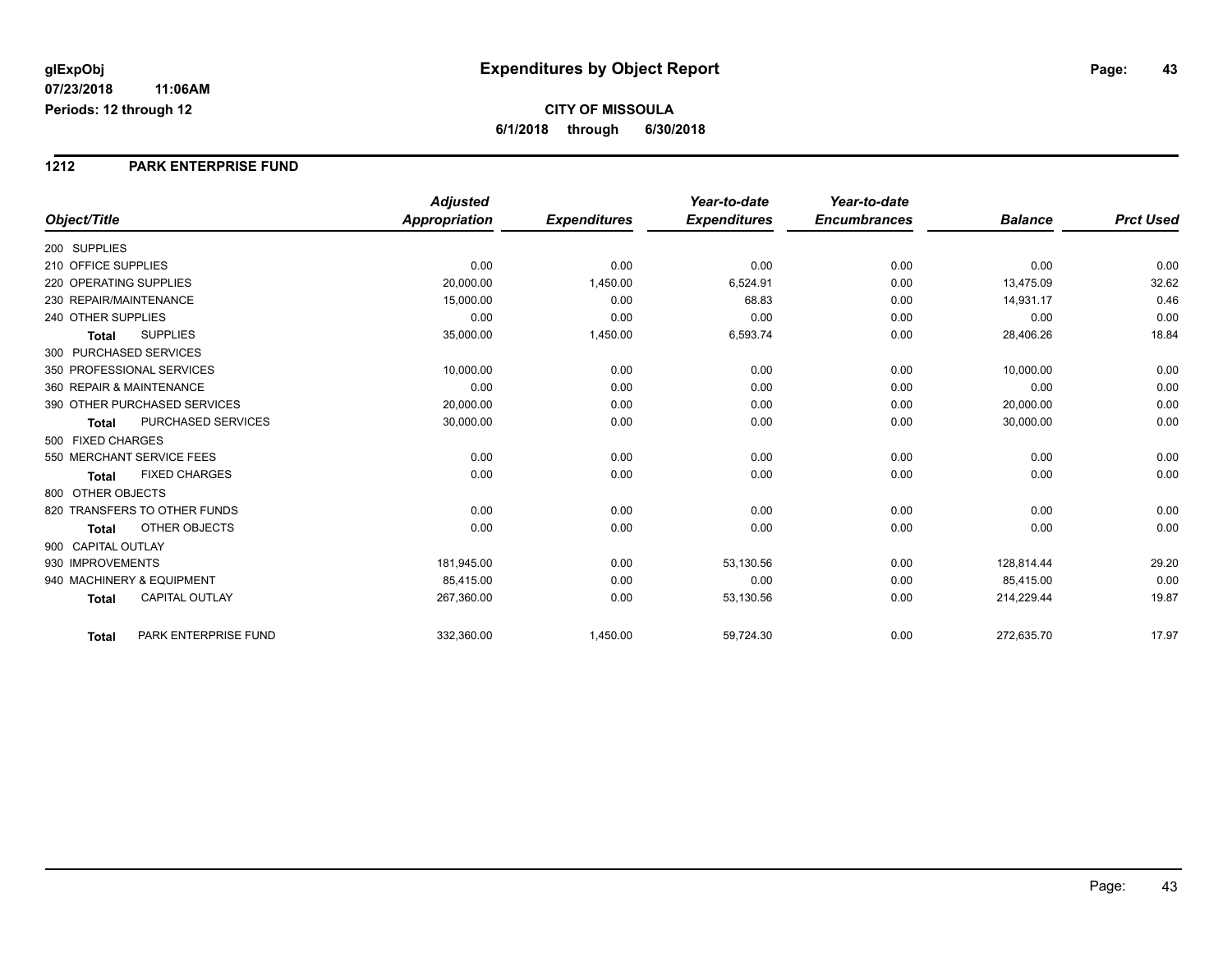**1216 PARKS & REC TRAILS, DEV**

**370 PARKS & RECREATION**

|                                            | <b>Adjusted</b> |                     | Year-to-date        | Year-to-date        |                |                  |
|--------------------------------------------|-----------------|---------------------|---------------------|---------------------|----------------|------------------|
| Object/Title                               | Appropriation   | <b>Expenditures</b> | <b>Expenditures</b> | <b>Encumbrances</b> | <b>Balance</b> | <b>Prct Used</b> |
| 100 PERSONAL SERVICES                      |                 |                     |                     |                     |                |                  |
| 110 SALARIES AND WAGES                     | 11,291.00       | 0.00                | 848.35              | 0.00                | 10,442.65      | 7.51             |
| 120 OVERTIME                               | 0.00            | 0.00                | 0.00                | 0.00                | 0.00           | 0.00             |
| 140 EMPLOYER CONTRIBUTIONS                 | 1,909.00        | 0.00                | 192.09              | 0.00                | 1,716.91       | 10.06            |
| 141 STATE RETIREMENT CONTRIBUTIONS         | 0.00            | 0.00                | 0.85                | 0.00                | $-0.85$        | 0.00             |
| PERSONAL SERVICES<br><b>Total</b>          | 13,200.00       | 0.00                | 1,041.29            | 0.00                | 12,158.71      | 7.89             |
| 200 SUPPLIES                               |                 |                     |                     |                     |                |                  |
| 220 OPERATING SUPPLIES                     | 60,000.00       | 7,269.61            | 50,679.99           | 0.00                | 9,320.01       | 84.47            |
| 230 REPAIR/MAINTENANCE                     | 35.000.00       | 0.00                | 2,883.77            | 0.00                | 32,116.23      | 8.24             |
| 240 OTHER SUPPLIES                         | 1,100.00        | 0.00                | 0.00                | 0.00                | 1,100.00       | 0.00             |
| <b>SUPPLIES</b><br>Total                   | 96,100.00       | 7,269.61            | 53,563.76           | 0.00                | 42,536.24      | 55.74            |
| 300 PURCHASED SERVICES                     |                 |                     |                     |                     |                |                  |
| 310 COMMUNICATIONS                         | 0.00            | 0.00                | 0.00                | 0.00                | 0.00           | 0.00             |
| 320 PRINTING & DUPLICATING                 | 0.00            | 0.00                | 0.00                | 0.00                | 0.00           | 0.00             |
| 330 PUBLICITY, SUBSCRIPTIONS & DUES        | 0.00            | 0.00                | 235.03              | 0.00                | $-235.03$      | 0.00             |
| 350 PROFESSIONAL SERVICES                  | 157,150.00      | 14,032.58           | 78,466.34           | 0.00                | 78,683.66      | 49.93            |
| 360 REPAIR & MAINTENANCE                   | 10,000.00       | 0.00                | 616.50              | 0.00                | 9,383.50       | 6.17             |
| 370 TRAVEL                                 | 150.00          | 0.00                | 0.00                | 0.00                | 150.00         | 0.00             |
| 380 TRAINING                               | 150.00          | 0.00                | 0.00                | 0.00                | 150.00         | 0.00             |
| 390 OTHER PURCHASED SERVICES               | 100,000.00      | 195.00              | 4,350.00            | 0.00                | 95,650.00      | 4.35             |
| PURCHASED SERVICES<br>Total                | 267,450.00      | 14,227.58           | 83,667.87           | 0.00                | 183,782.13     | 31.28            |
| 500 FIXED CHARGES                          |                 |                     |                     |                     |                |                  |
| 550 MERCHANT SERVICE FEES                  | 0.00            | 0.00                | 0.00                | 0.00                | 0.00           | 0.00             |
| <b>FIXED CHARGES</b><br><b>Total</b>       | 0.00            | 0.00                | 0.00                | 0.00                | 0.00           | 0.00             |
| 700 GRANTS & CONTRIBUTIONS                 |                 |                     |                     |                     |                |                  |
| 700 GRANTS & CONTRIBUTIONS                 | 100,000.00      | 0.00                | 0.00                | 0.00                | 100,000.00     | 0.00             |
| <b>GRANTS &amp; CONTRIBUTIONS</b><br>Total | 100,000.00      | 0.00                | 0.00                | 0.00                | 100,000.00     | 0.00             |
| 800 OTHER OBJECTS                          |                 |                     |                     |                     |                |                  |
| 820 TRANSFERS TO OTHER FUNDS               | 0.00            | 0.00                | 51,136.55           | 0.00                | $-51,136.55$   | 0.00             |
| 845 CONTINGENCY                            | 25,000.00       | 0.00                | 0.00                | 0.00                | 25,000.00      | 0.00             |
| OTHER OBJECTS<br><b>Total</b>              | 25,000.00       | 0.00                | 51,136.55           | 0.00                | $-26, 136.55$  | 204.55           |
| 900 CAPITAL OUTLAY                         |                 |                     |                     |                     |                |                  |
| 920 BUILDINGS                              | 100,000.00      | 0.00                | 0.00                | 0.00                | 100,000.00     | 0.00             |
|                                            |                 |                     |                     |                     |                |                  |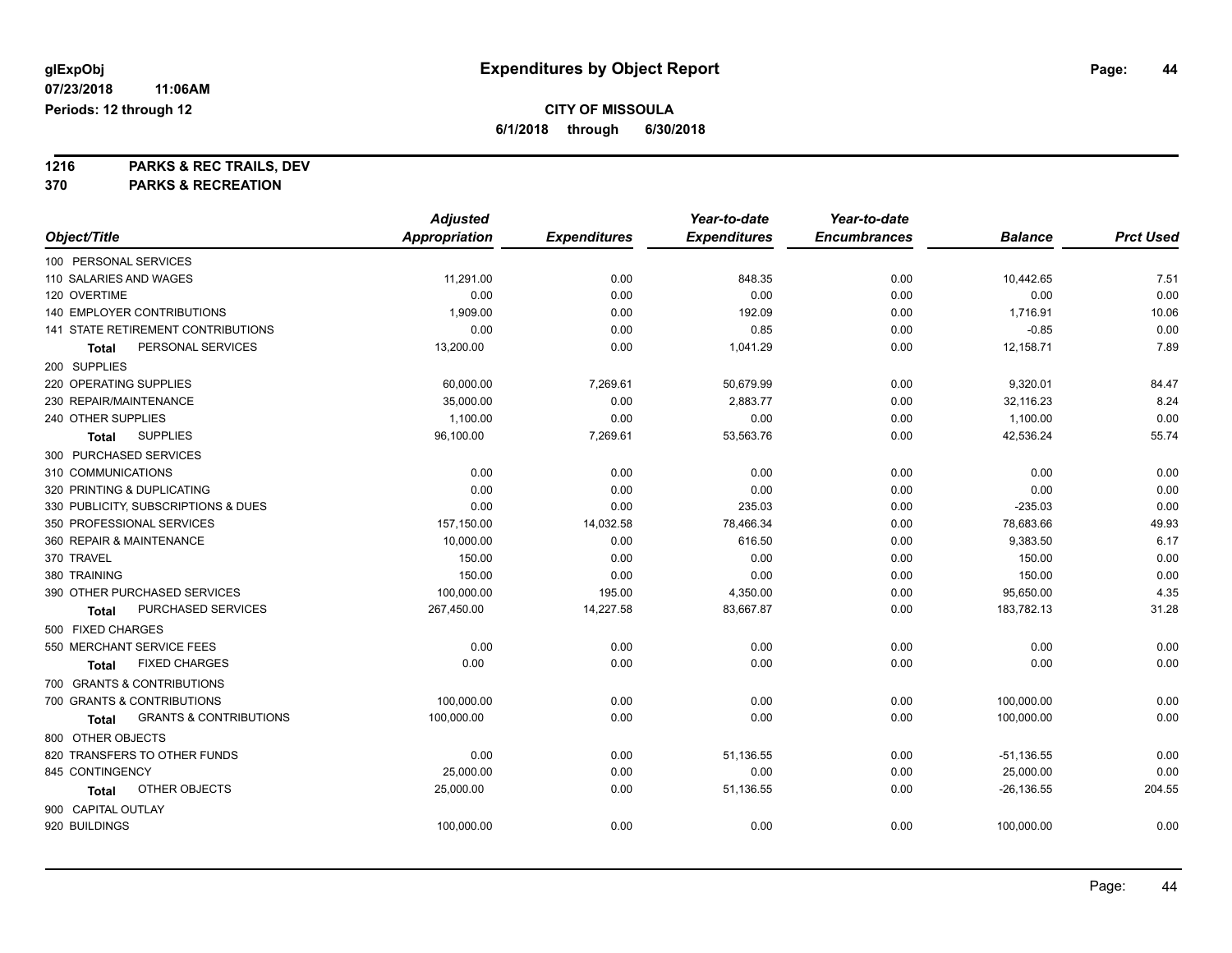**1216 PARKS & REC TRAILS, DEV 370 PARKS & RECREATION**

| Object/Title              |                               | <b>Adjusted</b><br>Appropriation |                     | Year-to-date<br><b>Expenditures</b> | Year-to-date<br><b>Encumbrances</b> | <b>Balance</b> | <b>Prct Used</b> |
|---------------------------|-------------------------------|----------------------------------|---------------------|-------------------------------------|-------------------------------------|----------------|------------------|
|                           |                               |                                  | <b>Expenditures</b> |                                     |                                     |                |                  |
| 930 IMPROVEMENTS          |                               | 256.450.00                       | 0.00                | 22.778.00                           | 0.00                                | 233.672.00     | 8.88             |
| 940 MACHINERY & EQUIPMENT |                               | 0.00                             | 0.00                | 0.00                                | 0.00                                | 0.00           | 0.00             |
| Total                     | <b>CAPITAL OUTLAY</b>         | 356.450.00                       | 0.00                | 22,778.00                           | 0.00                                | 333.672.00     | 6.39             |
| Total                     | <b>PARKS &amp; RECREATION</b> | 858.200.00                       | 21.497.19           | 212.187.47                          | 0.00                                | 646.012.53     | 24.72            |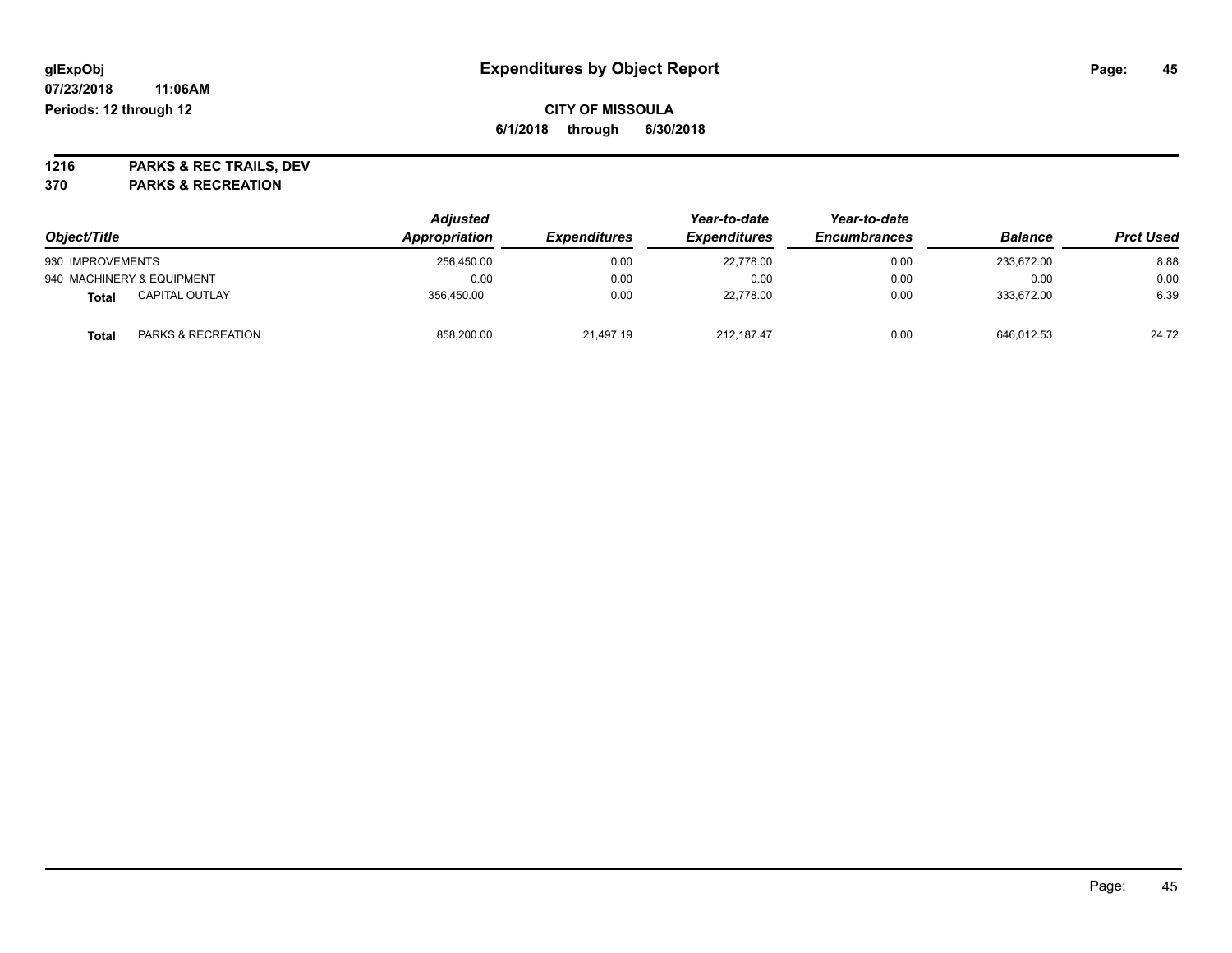## **1216 PARKS & REC TRAILS, DEV**

|                                            | <b>Adjusted</b>      |                     | Year-to-date        | Year-to-date        |                |                  |
|--------------------------------------------|----------------------|---------------------|---------------------|---------------------|----------------|------------------|
| Object/Title                               | <b>Appropriation</b> | <b>Expenditures</b> | <b>Expenditures</b> | <b>Encumbrances</b> | <b>Balance</b> | <b>Prct Used</b> |
| 100 PERSONAL SERVICES                      |                      |                     |                     |                     |                |                  |
| 110 SALARIES AND WAGES                     | 11,291.00            | 0.00                | 848.35              | 0.00                | 10,442.65      | 7.51             |
| 120 OVERTIME                               | 0.00                 | 0.00                | 0.00                | 0.00                | 0.00           | 0.00             |
| 140 EMPLOYER CONTRIBUTIONS                 | 1,909.00             | 0.00                | 192.09              | 0.00                | 1,716.91       | 10.06            |
| 141 STATE RETIREMENT CONTRIBUTIONS         | 0.00                 | 0.00                | 0.85                | 0.00                | $-0.85$        | 0.00             |
| PERSONAL SERVICES<br>Total                 | 13,200.00            | 0.00                | 1,041.29            | 0.00                | 12,158.71      | 7.89             |
| 200 SUPPLIES                               |                      |                     |                     |                     |                |                  |
| 220 OPERATING SUPPLIES                     | 60,000.00            | 7,269.61            | 50,679.99           | 0.00                | 9,320.01       | 84.47            |
| 230 REPAIR/MAINTENANCE                     | 35,000.00            | 0.00                | 2,883.77            | 0.00                | 32,116.23      | 8.24             |
| 240 OTHER SUPPLIES                         | 1,100.00             | 0.00                | 0.00                | 0.00                | 1,100.00       | 0.00             |
| <b>SUPPLIES</b><br><b>Total</b>            | 96,100.00            | 7,269.61            | 53,563.76           | 0.00                | 42,536.24      | 55.74            |
| 300 PURCHASED SERVICES                     |                      |                     |                     |                     |                |                  |
| 310 COMMUNICATIONS                         | 0.00                 | 0.00                | 0.00                | 0.00                | 0.00           | 0.00             |
| 320 PRINTING & DUPLICATING                 | 0.00                 | 0.00                | 0.00                | 0.00                | 0.00           | 0.00             |
| 330 PUBLICITY, SUBSCRIPTIONS & DUES        | 0.00                 | 0.00                | 235.03              | 0.00                | $-235.03$      | 0.00             |
| 350 PROFESSIONAL SERVICES                  | 157,150.00           | 14,032.58           | 78,466.34           | 0.00                | 78,683.66      | 49.93            |
| 360 REPAIR & MAINTENANCE                   | 10,000.00            | 0.00                | 616.50              | 0.00                | 9,383.50       | 6.17             |
| 370 TRAVEL                                 | 150.00               | 0.00                | 0.00                | 0.00                | 150.00         | 0.00             |
| 380 TRAINING                               | 150.00               | 0.00                | 0.00                | 0.00                | 150.00         | 0.00             |
| 390 OTHER PURCHASED SERVICES               | 100,000.00           | 195.00              | 4,350.00            | 0.00                | 95,650.00      | 4.35             |
| PURCHASED SERVICES<br><b>Total</b>         | 267,450.00           | 14,227.58           | 83,667.87           | 0.00                | 183,782.13     | 31.28            |
| 500 FIXED CHARGES                          |                      |                     |                     |                     |                |                  |
| 550 MERCHANT SERVICE FEES                  | 0.00                 | 0.00                | 0.00                | 0.00                | 0.00           | 0.00             |
| <b>FIXED CHARGES</b><br>Total              | 0.00                 | 0.00                | 0.00                | 0.00                | 0.00           | 0.00             |
| 700 GRANTS & CONTRIBUTIONS                 |                      |                     |                     |                     |                |                  |
| 700 GRANTS & CONTRIBUTIONS                 | 100,000.00           | 0.00                | 0.00                | 0.00                | 100,000.00     | 0.00             |
| <b>GRANTS &amp; CONTRIBUTIONS</b><br>Total | 100,000.00           | 0.00                | 0.00                | 0.00                | 100,000.00     | 0.00             |
| 800 OTHER OBJECTS                          |                      |                     |                     |                     |                |                  |
| 820 TRANSFERS TO OTHER FUNDS               | 0.00                 | 0.00                | 51,136.55           | 0.00                | $-51,136.55$   | 0.00             |
| 845 CONTINGENCY                            | 25,000.00            | 0.00                | 0.00                | 0.00                | 25,000.00      | 0.00             |
| OTHER OBJECTS<br><b>Total</b>              | 25,000.00            | 0.00                | 51,136.55           | 0.00                | $-26, 136.55$  | 204.55           |
| 900 CAPITAL OUTLAY                         |                      |                     |                     |                     |                |                  |
| 920 BUILDINGS                              | 100,000.00           | 0.00                | 0.00                | 0.00                | 100,000.00     | 0.00             |
| 930 IMPROVEMENTS                           | 256,450.00           | 0.00                | 22,778.00           | 0.00                | 233,672.00     | 8.88             |
|                                            |                      |                     |                     |                     |                |                  |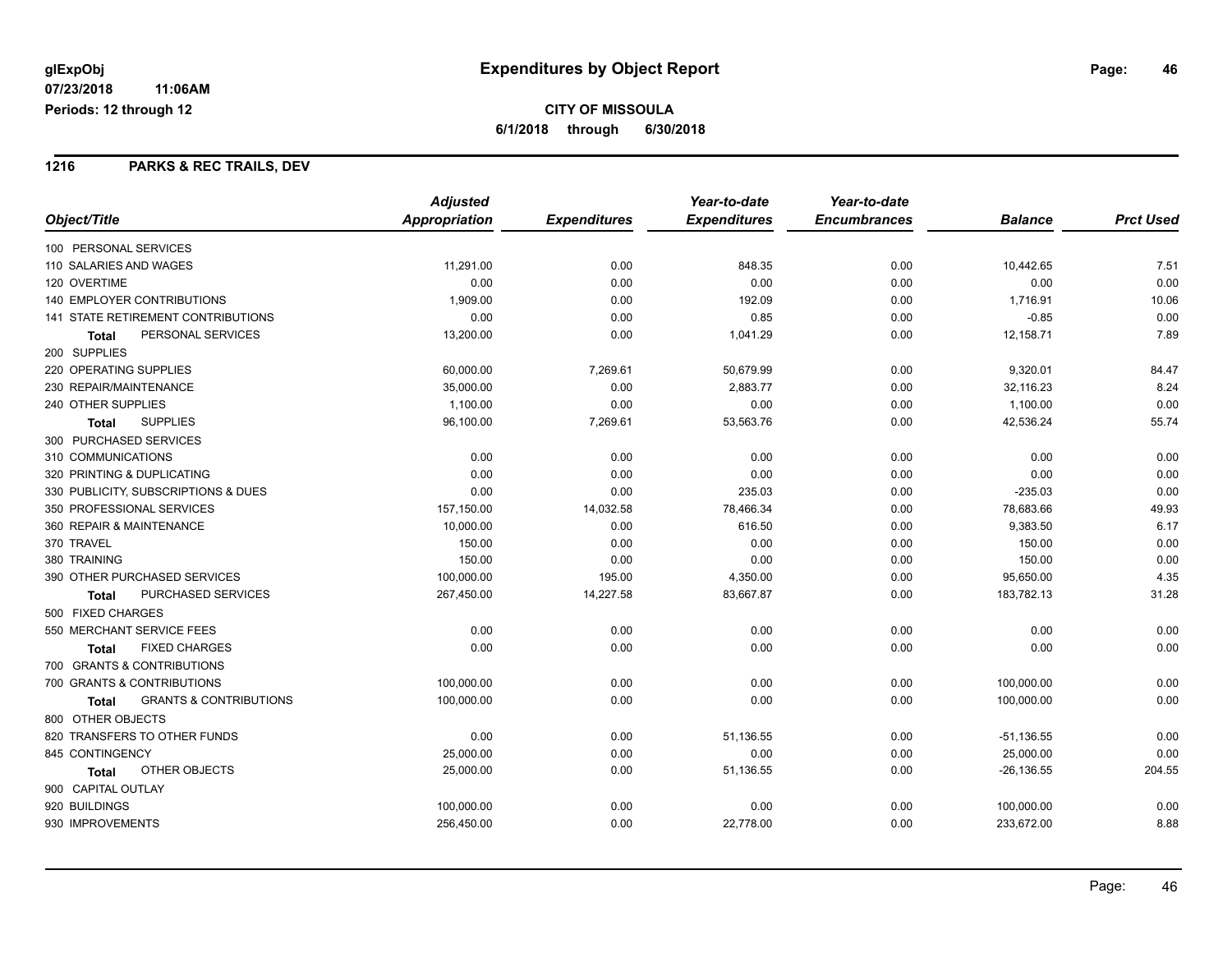**CITY OF MISSOULA 6/1/2018 through 6/30/2018**

## **1216 PARKS & REC TRAILS, DEV**

|                                       | <b>Adjusted</b> |                            | Year-to-date               | Year-to-date        |                |                  |
|---------------------------------------|-----------------|----------------------------|----------------------------|---------------------|----------------|------------------|
| Object/Title                          | Appropriation   | <i><b>Expenditures</b></i> | <i><b>Expenditures</b></i> | <b>Encumbrances</b> | <b>Balance</b> | <b>Prct Used</b> |
| 940 MACHINERY & EQUIPMENT             | 0.00            | 0.00                       | 0.00                       | 0.00                | 0.00           | 0.00             |
| <b>CAPITAL OUTLAY</b><br><b>Total</b> | 356,450.00      | 0.00                       | 22,778.00                  | 0.00                | 333,672.00     | 6.39             |
| PARKS & REC TRAILS, DEV<br>Total      | 858,200.00      | 21,497.19                  | 212,187.47                 | 0.00                | 646,012.53     | 24.72            |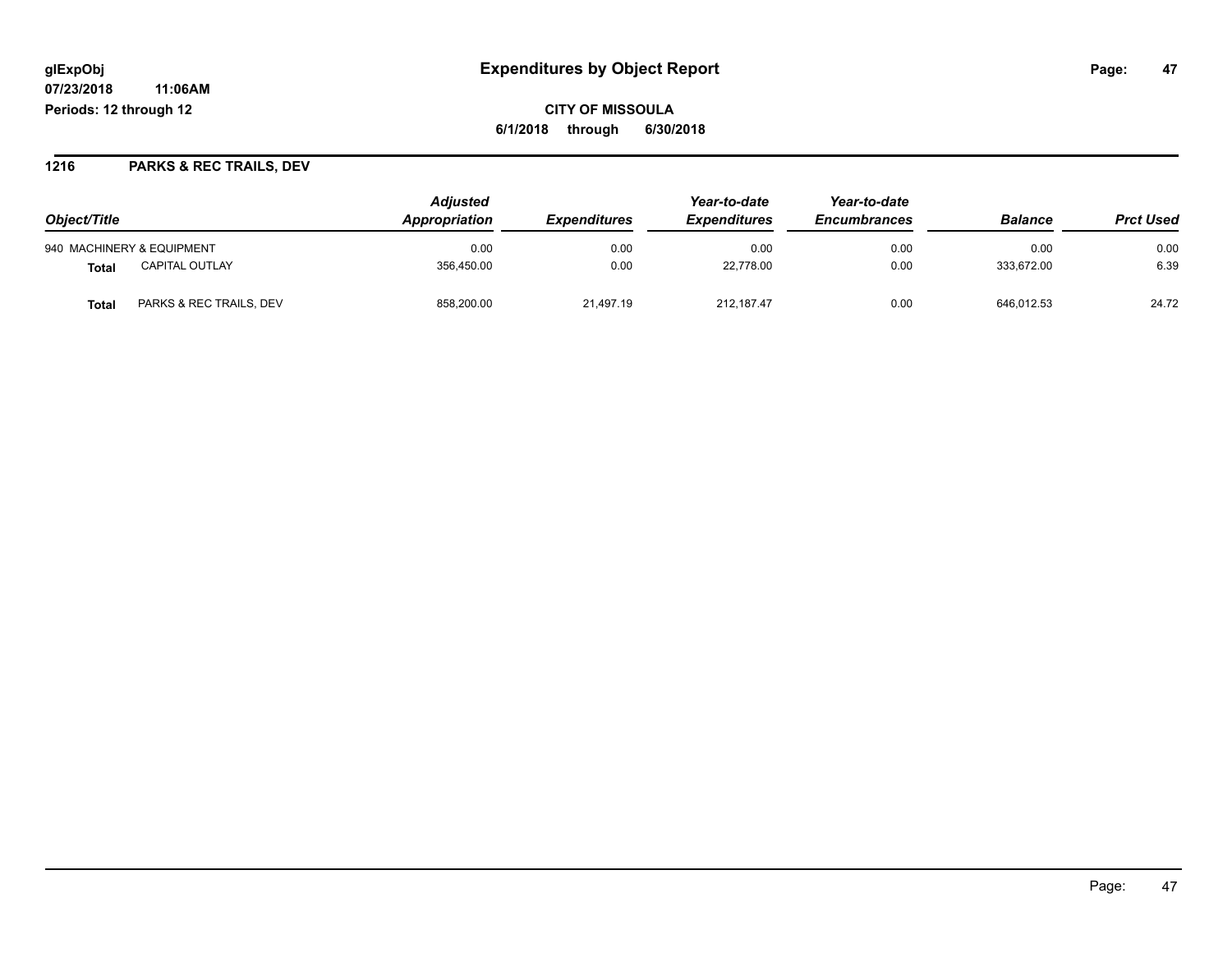**1217 PARKS CITY LIFE GYM LEASE**

**370 PARKS & RECREATION**

|                                           | <b>Adjusted</b>      |                     | Year-to-date        | Year-to-date        |                |                  |
|-------------------------------------------|----------------------|---------------------|---------------------|---------------------|----------------|------------------|
| Object/Title                              | <b>Appropriation</b> | <b>Expenditures</b> | <b>Expenditures</b> | <b>Encumbrances</b> | <b>Balance</b> | <b>Prct Used</b> |
| 100 PERSONAL SERVICES                     |                      |                     |                     |                     |                |                  |
| 110 SALARIES AND WAGES                    | 16,000.00            | 0.00                | 7,616.92            | 0.00                | 8,383.08       | 47.61            |
| 120 OVERTIME                              | 0.00                 | 0.00                | 0.00                | 0.00                | 0.00           | 0.00             |
| 140 EMPLOYER CONTRIBUTIONS                | 1,000.00             | 0.00                | 1,066.37            | 0.00                | $-66.37$       | 106.64           |
| <b>141 STATE RETIREMENT CONTRIBUTIONS</b> | 0.00                 | 0.00                | 7.03                | 0.00                | $-7.03$        | 0.00             |
| PERSONAL SERVICES<br><b>Total</b>         | 17,000.00            | 0.00                | 8,690.32            | 0.00                | 8,309.68       | 51.12            |
| 200 SUPPLIES                              |                      |                     |                     |                     |                |                  |
| 210 OFFICE SUPPLIES                       | 0.00                 | 0.00                | 0.00                | 0.00                | 0.00           | 0.00             |
| 220 OPERATING SUPPLIES                    | 1,500.00             | 38.00               | 2,132.20            | 0.00                | $-632.20$      | 142.15           |
| 230 REPAIR/MAINTENANCE                    | 1,000.00             | 0.00                | 1,032.00            | 0.00                | $-32.00$       | 103.20           |
| <b>SUPPLIES</b><br><b>Total</b>           | 2,500.00             | 38.00               | 3,164.20            | 0.00                | $-664.20$      | 126.57           |
| 300 PURCHASED SERVICES                    |                      |                     |                     |                     |                |                  |
| 320 PRINTING & DUPLICATING                | 1,000.00             | 0.00                | 15.00               | 0.00                | 985.00         | 1.50             |
| 330 PUBLICITY, SUBSCRIPTIONS & DUES       | 1,000.00             | 0.00                | 0.00                | 0.00                | 1,000.00       | 0.00             |
| 360 REPAIR & MAINTENANCE                  | 0.00                 | 0.00                | 1,002.00            | 0.00                | $-1,002.00$    | 0.00             |
| 390 OTHER PURCHASED SERVICES              | 0.00                 | 0.00                | 0.00                | 0.00                | 0.00           | 0.00             |
| PURCHASED SERVICES<br><b>Total</b>        | 2,000.00             | 0.00                | 1,017.00            | 0.00                | 983.00         | 50.85            |
| 500 FIXED CHARGES                         |                      |                     |                     |                     |                |                  |
| 500 FIXED CHARGES                         | 24,000.00            | 2,200.00            | 26,400.00           | 0.00                | $-2,400.00$    | 110.00           |
| 550 MERCHANT SERVICE FEES                 | 0.00                 | 0.00                | 0.00                | 0.00                | 0.00           | 0.00             |
| <b>FIXED CHARGES</b><br><b>Total</b>      | 24,000.00            | 2,200.00            | 26,400.00           | 0.00                | $-2,400.00$    | 110.00           |
| 900 CAPITAL OUTLAY                        |                      |                     |                     |                     |                |                  |
| 930 IMPROVEMENTS                          | 5,000.00             | 0.00                | 0.00                | 0.00                | 5,000.00       | 0.00             |
| CAPITAL OUTLAY<br><b>Total</b>            | 5,000.00             | 0.00                | 0.00                | 0.00                | 5,000.00       | 0.00             |
| PARKS & RECREATION<br><b>Total</b>        | 50,500.00            | 2,238.00            | 39,271.52           | 0.00                | 11,228.48      | 77.77            |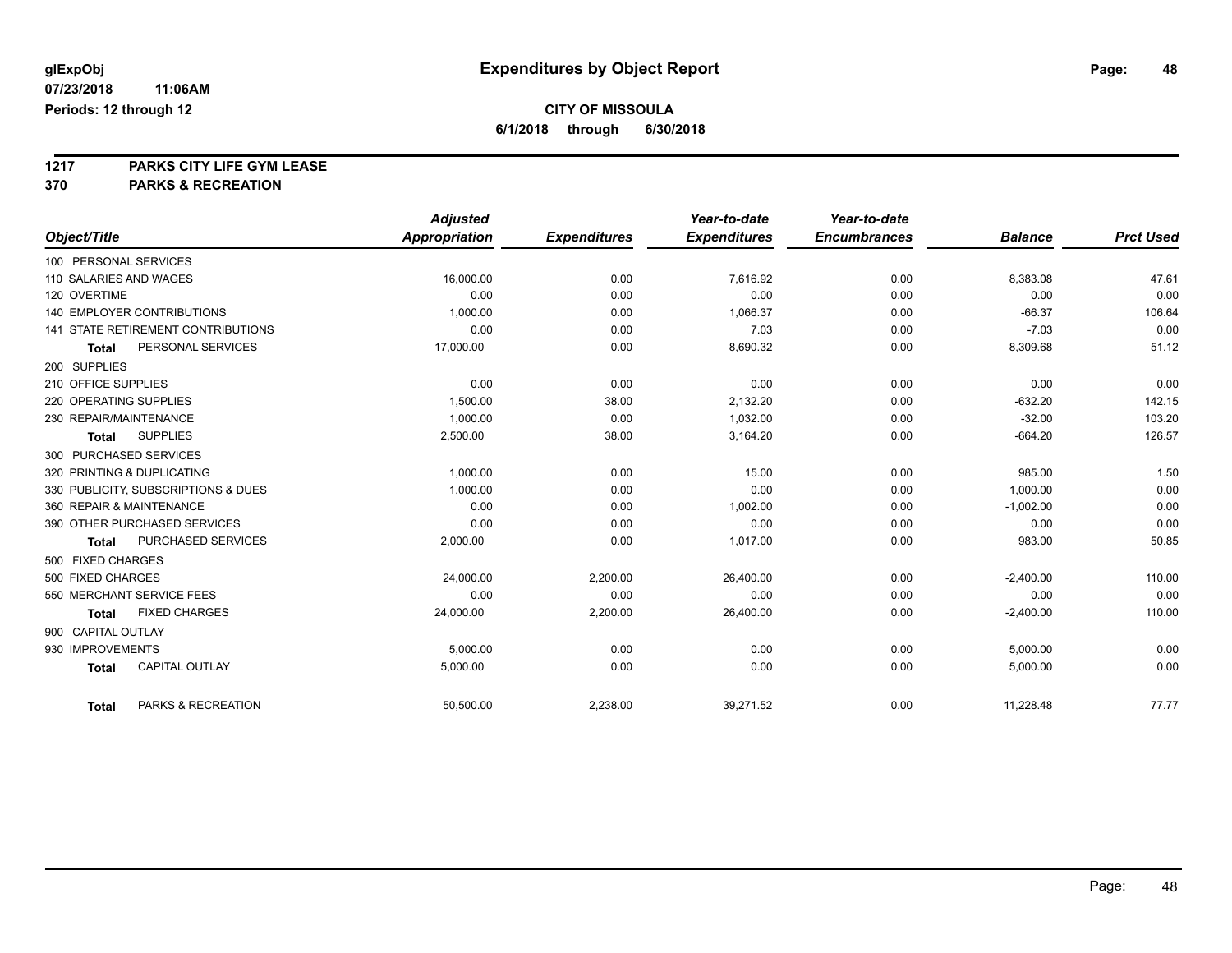### **1217 PARKS CITY LIFE GYM LEASE**

|                                     |                                           | <b>Adjusted</b>      |                     | Year-to-date        | Year-to-date        |                |                  |
|-------------------------------------|-------------------------------------------|----------------------|---------------------|---------------------|---------------------|----------------|------------------|
| Object/Title                        |                                           | <b>Appropriation</b> | <b>Expenditures</b> | <b>Expenditures</b> | <b>Encumbrances</b> | <b>Balance</b> | <b>Prct Used</b> |
| 100 PERSONAL SERVICES               |                                           |                      |                     |                     |                     |                |                  |
| 110 SALARIES AND WAGES              |                                           | 16,000.00            | 0.00                | 7.616.92            | 0.00                | 8,383.08       | 47.61            |
| 120 OVERTIME                        |                                           | 0.00                 | 0.00                | 0.00                | 0.00                | 0.00           | 0.00             |
| <b>140 EMPLOYER CONTRIBUTIONS</b>   |                                           | 1,000.00             | 0.00                | 1,066.37            | 0.00                | $-66.37$       | 106.64           |
|                                     | <b>141 STATE RETIREMENT CONTRIBUTIONS</b> | 0.00                 | 0.00                | 7.03                | 0.00                | $-7.03$        | 0.00             |
| Total                               | PERSONAL SERVICES                         | 17,000.00            | 0.00                | 8,690.32            | 0.00                | 8,309.68       | 51.12            |
| 200 SUPPLIES                        |                                           |                      |                     |                     |                     |                |                  |
| 210 OFFICE SUPPLIES                 |                                           | 0.00                 | 0.00                | 0.00                | 0.00                | 0.00           | 0.00             |
| 220 OPERATING SUPPLIES              |                                           | 1,500.00             | 38.00               | 2,132.20            | 0.00                | $-632.20$      | 142.15           |
| 230 REPAIR/MAINTENANCE              |                                           | 1,000.00             | 0.00                | 1,032.00            | 0.00                | $-32.00$       | 103.20           |
| Total                               | <b>SUPPLIES</b>                           | 2,500.00             | 38.00               | 3,164.20            | 0.00                | $-664.20$      | 126.57           |
| 300 PURCHASED SERVICES              |                                           |                      |                     |                     |                     |                |                  |
| 320 PRINTING & DUPLICATING          |                                           | 1,000.00             | 0.00                | 15.00               | 0.00                | 985.00         | 1.50             |
| 330 PUBLICITY, SUBSCRIPTIONS & DUES |                                           | 1,000.00             | 0.00                | 0.00                | 0.00                | 1.000.00       | 0.00             |
| 360 REPAIR & MAINTENANCE            |                                           | 0.00                 | 0.00                | 1,002.00            | 0.00                | $-1,002.00$    | 0.00             |
| 390 OTHER PURCHASED SERVICES        |                                           | 0.00                 | 0.00                | 0.00                | 0.00                | 0.00           | 0.00             |
| <b>Total</b>                        | PURCHASED SERVICES                        | 2,000.00             | 0.00                | 1,017.00            | 0.00                | 983.00         | 50.85            |
| 500 FIXED CHARGES                   |                                           |                      |                     |                     |                     |                |                  |
| 500 FIXED CHARGES                   |                                           | 24,000.00            | 2,200.00            | 26,400.00           | 0.00                | $-2,400.00$    | 110.00           |
| 550 MERCHANT SERVICE FEES           |                                           | 0.00                 | 0.00                | 0.00                | 0.00                | 0.00           | 0.00             |
| <b>Total</b>                        | <b>FIXED CHARGES</b>                      | 24,000.00            | 2,200.00            | 26,400.00           | 0.00                | $-2,400.00$    | 110.00           |
| 900 CAPITAL OUTLAY                  |                                           |                      |                     |                     |                     |                |                  |
| 930 IMPROVEMENTS                    |                                           | 5,000.00             | 0.00                | 0.00                | 0.00                | 5,000.00       | 0.00             |
| <b>Total</b>                        | <b>CAPITAL OUTLAY</b>                     | 5,000.00             | 0.00                | 0.00                | 0.00                | 5,000.00       | 0.00             |
| <b>Total</b>                        | PARKS CITY LIFE GYM LEASE                 | 50,500.00            | 2,238.00            | 39,271.52           | 0.00                | 11,228.48      | 77.77            |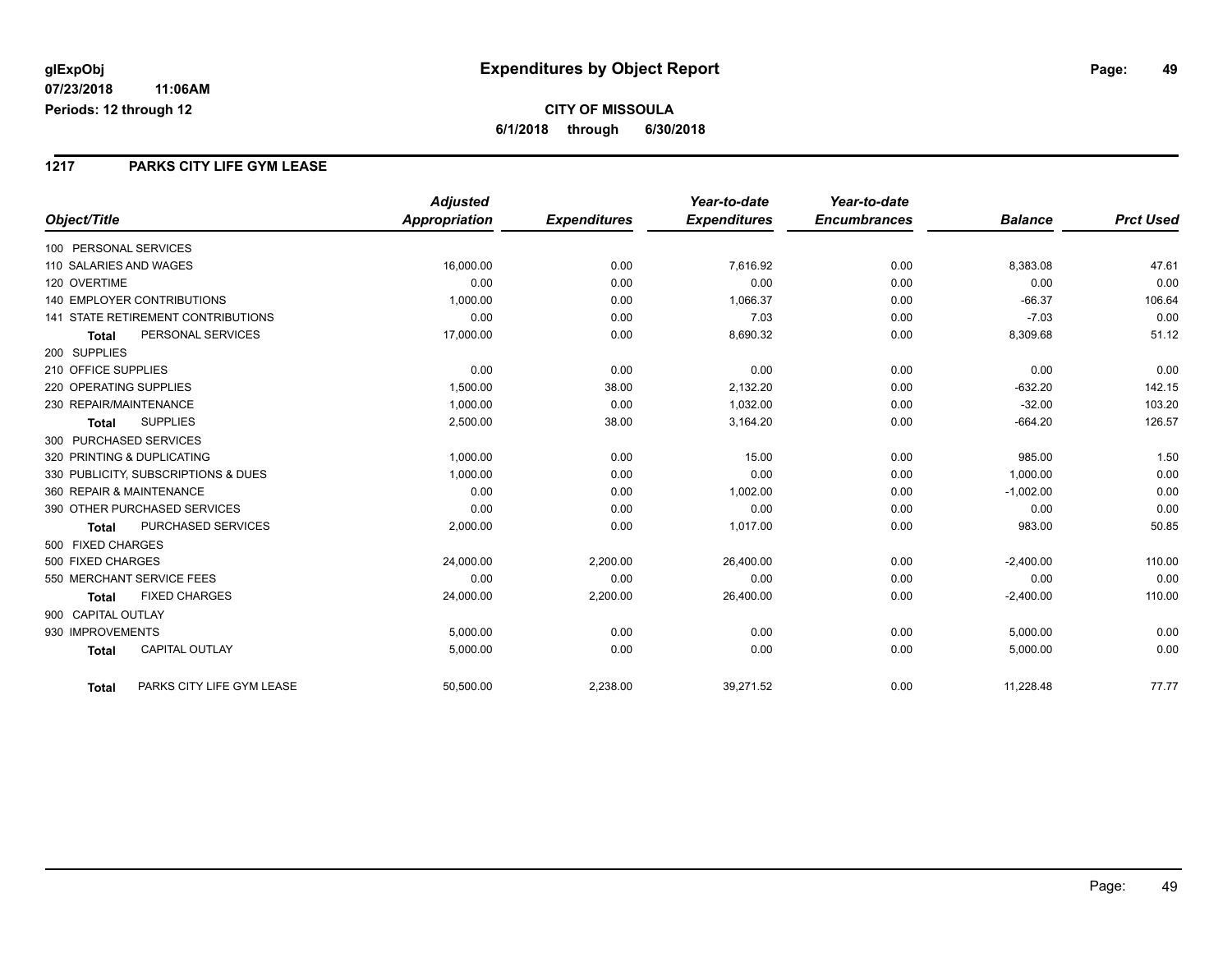**1218 ALL ABILITIES PLAYGROUND**

**370 PARKS & RECREATION**

|                                       | <b>Adjusted</b>      |                     | Year-to-date        | Year-to-date        |                |                  |
|---------------------------------------|----------------------|---------------------|---------------------|---------------------|----------------|------------------|
| Object/Title                          | <b>Appropriation</b> | <b>Expenditures</b> | <b>Expenditures</b> | <b>Encumbrances</b> | <b>Balance</b> | <b>Prct Used</b> |
| 300 PURCHASED SERVICES                |                      |                     |                     |                     |                |                  |
| 350 PROFESSIONAL SERVICES             | 0.00                 | 0.00                | 0.00                | 0.00                | 0.00           | 0.00             |
| 360 REPAIR & MAINTENANCE              | 0.00                 | 0.00                | 0.00                | 0.00                | 0.00           | 0.00             |
| PURCHASED SERVICES<br>Total           | 0.00                 | 0.00                | 0.00                | 0.00                | 0.00           | 0.00             |
| 500 FIXED CHARGES                     |                      |                     |                     |                     |                |                  |
| 550 MERCHANT SERVICE FEES             | 0.00                 | 0.00                | 0.00                | 0.00                | 0.00           | 0.00             |
| <b>FIXED CHARGES</b><br><b>Total</b>  | 0.00                 | 0.00                | 0.00                | 0.00                | 0.00           | 0.00             |
| 900 CAPITAL OUTLAY                    |                      |                     |                     |                     |                |                  |
| 930 IMPROVEMENTS                      | 0.00                 | 0.00                | 0.00                | 0.00                | 0.00           | 0.00             |
| <b>CAPITAL OUTLAY</b><br><b>Total</b> | 0.00                 | 0.00                | 0.00                | 0.00                | 0.00           | 0.00             |
|                                       |                      |                     |                     |                     |                |                  |
| PARKS & RECREATION<br><b>Total</b>    | 0.00                 | 0.00                | 0.00                | 0.00                | 0.00           | 0.00             |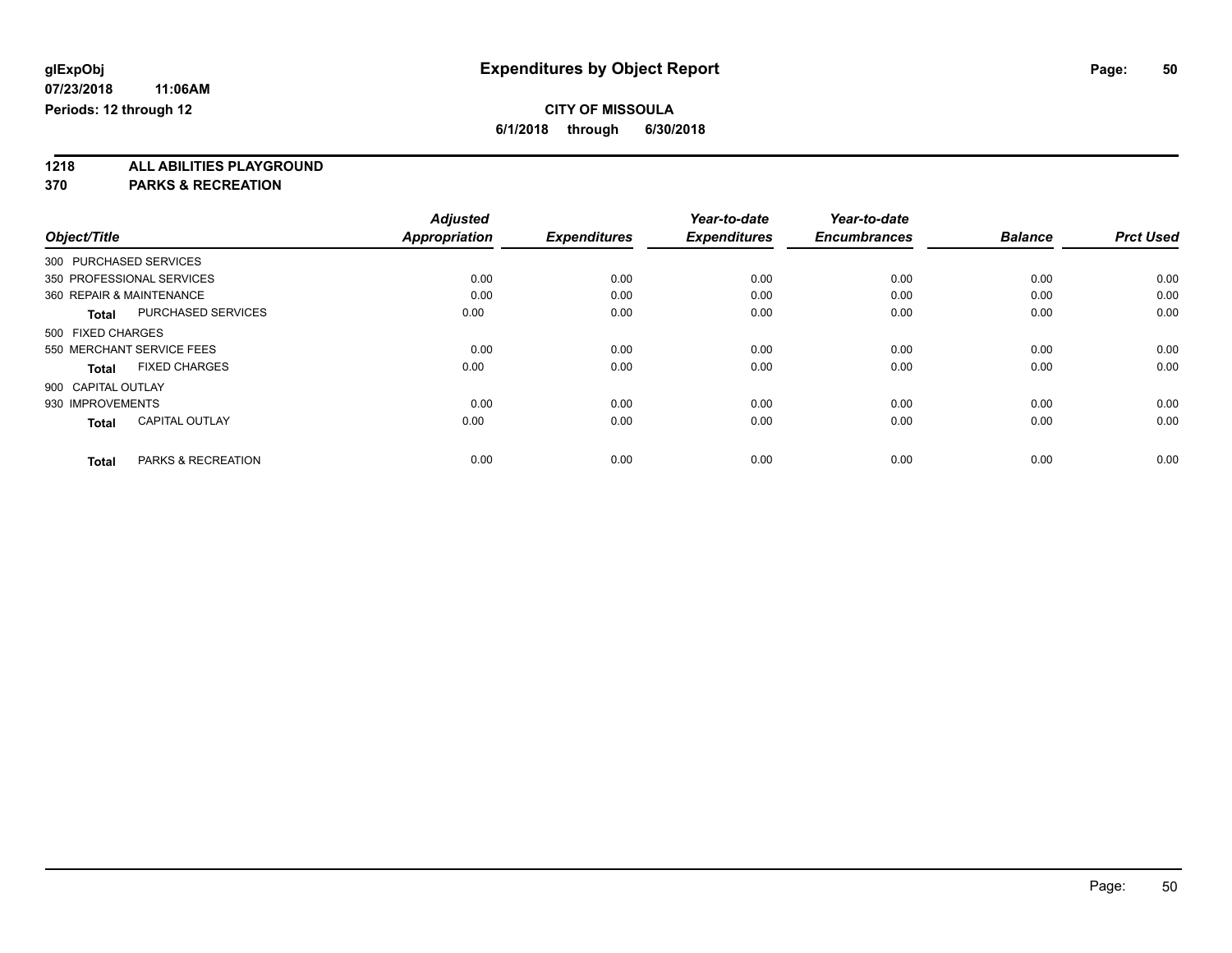# **CITY OF MISSOULA 6/1/2018 through 6/30/2018**

### **1218 ALL ABILITIES PLAYGROUND**

|                           |                           | <b>Adjusted</b>      |                     | Year-to-date        | Year-to-date        |                |                  |
|---------------------------|---------------------------|----------------------|---------------------|---------------------|---------------------|----------------|------------------|
| Object/Title              |                           | <b>Appropriation</b> | <b>Expenditures</b> | <b>Expenditures</b> | <b>Encumbrances</b> | <b>Balance</b> | <b>Prct Used</b> |
| 300 PURCHASED SERVICES    |                           |                      |                     |                     |                     |                |                  |
| 350 PROFESSIONAL SERVICES |                           | 0.00                 | 0.00                | 0.00                | 0.00                | 0.00           | 0.00             |
| 360 REPAIR & MAINTENANCE  |                           | 0.00                 | 0.00                | 0.00                | 0.00                | 0.00           | 0.00             |
| <b>Total</b>              | <b>PURCHASED SERVICES</b> | 0.00                 | 0.00                | 0.00                | 0.00                | 0.00           | 0.00             |
| 500 FIXED CHARGES         |                           |                      |                     |                     |                     |                |                  |
| 550 MERCHANT SERVICE FEES |                           | 0.00                 | 0.00                | 0.00                | 0.00                | 0.00           | 0.00             |
| <b>Total</b>              | <b>FIXED CHARGES</b>      | 0.00                 | 0.00                | 0.00                | 0.00                | 0.00           | 0.00             |
| 900 CAPITAL OUTLAY        |                           |                      |                     |                     |                     |                |                  |
| 930 IMPROVEMENTS          |                           | 0.00                 | 0.00                | 0.00                | 0.00                | 0.00           | 0.00             |
| <b>Total</b>              | <b>CAPITAL OUTLAY</b>     | 0.00                 | 0.00                | 0.00                | 0.00                | 0.00           | 0.00             |
| <b>Total</b>              | ALL ABILITIES PLAYGROUND  | 0.00                 | 0.00                | 0.00                | 0.00                | 0.00           | 0.00             |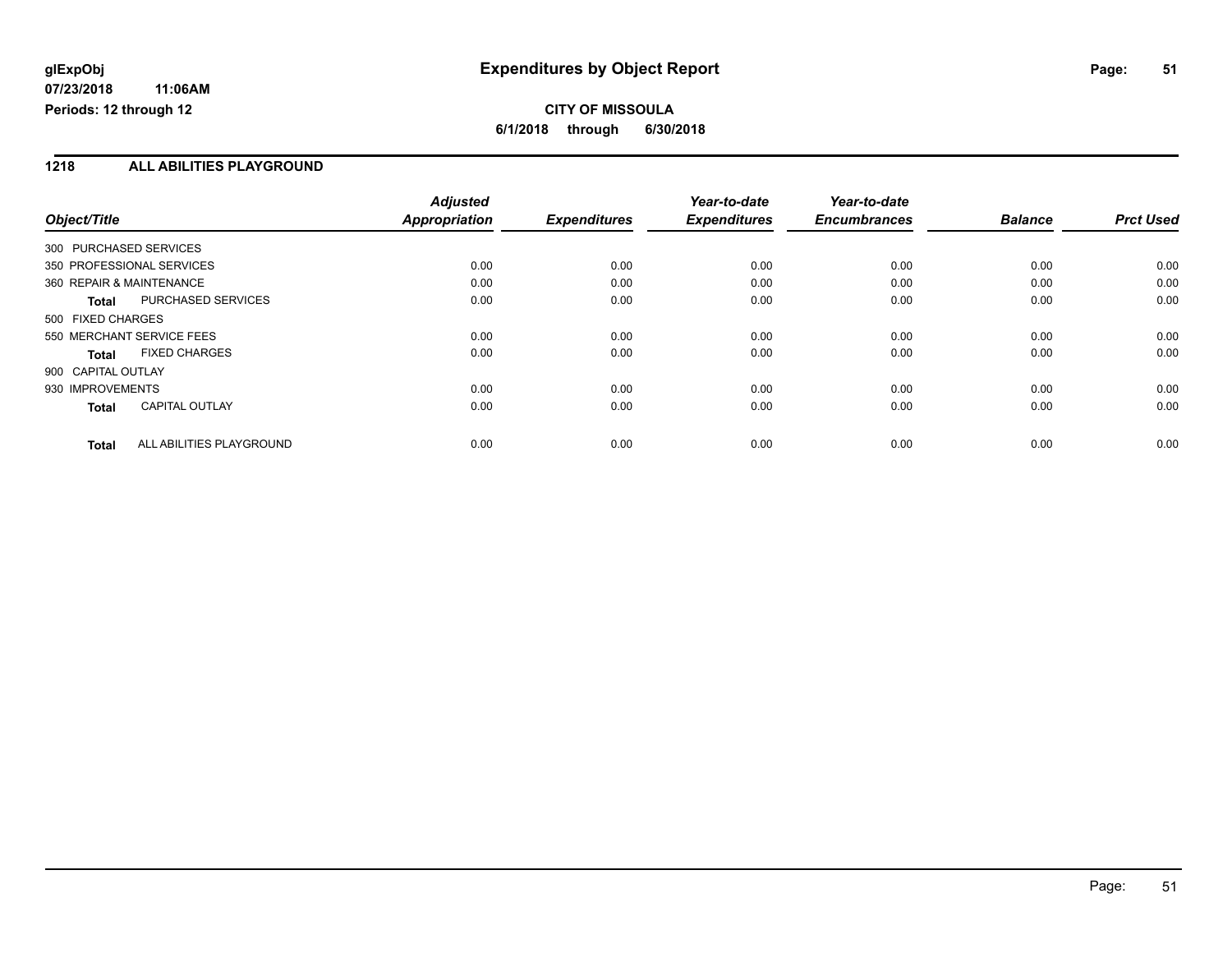# **1219 FT MISSOULA REGIONAL PARK**

**370 PARKS & RECREATION**

|                                         | <b>Adjusted</b>      |                     | Year-to-date        | Year-to-date        |                |                  |
|-----------------------------------------|----------------------|---------------------|---------------------|---------------------|----------------|------------------|
| Object/Title                            | <b>Appropriation</b> | <b>Expenditures</b> | <b>Expenditures</b> | <b>Encumbrances</b> | <b>Balance</b> | <b>Prct Used</b> |
| 100 PERSONAL SERVICES                   |                      |                     |                     |                     |                |                  |
| 110 SALARIES AND WAGES                  | 227,794.00           | $-48,497.65$        | 123,185.76          | 0.00                | 104,608.24     | 54.08            |
| 111 INTERMITTENT SALARY & WAGES         | 0.00                 | 0.00                | 0.00                | 0.00                | 0.00           | 0.00             |
| 120 OVERTIME                            | 0.00                 | $-264.20$           | 279.10              | 0.00                | $-279.10$      | 0.00             |
| <b>140 EMPLOYER CONTRIBUTIONS</b>       | 77,786.00            | $-20,229.95$        | 49,201.03           | 0.00                | 28,584.97      | 63.25            |
| 141 STATE RETIREMENT CONTRIBUTIONS      | 36.00                | 0.00                | 189.91              | 0.00                | $-153.91$      | 527.53           |
| 143 INTERMITTENT EMPLOYER CONTRIBUTIONS | 0.00                 | 0.00                | 0.00                | 0.00                | 0.00           | 0.00             |
| PERSONAL SERVICES<br><b>Total</b>       | 305,616.00           | $-68,991.80$        | 172,855.80          | 0.00                | 132,760.20     | 56.56            |
| 200 SUPPLIES                            |                      |                     |                     |                     |                |                  |
| 210 OFFICE SUPPLIES                     | 0.00                 | 0.00                | 138.37              | 0.00                | $-138.37$      | 0.00             |
| 220 OPERATING SUPPLIES                  | 108,200.00           | $-28,072.59$        | 19,431.37           | 0.00                | 88,768.63      | 17.96            |
| 230 REPAIR/MAINTENANCE                  | 5,850.00             | $-3,194.49$         | 298.68              | 0.00                | 5,551.32       | 5.11             |
| 231 GASOLINE                            | 3,777.00             | $-1,291.71$         | 0.00                | 0.00                | 3,777.00       | 0.00             |
| 240 OTHER SUPPLIES                      | 25,000.00            | 14,768.14           | 16,742.28           | 0.00                | 8,257.72       | 66.97            |
| 250 SUPPLIES FOR RESALE                 | 1,000.00             | 0.00                | 0.00                | 0.00                | 1,000.00       | 0.00             |
| <b>SUPPLIES</b><br>Total                | 143,827.00           | $-17,790.65$        | 36,610.70           | 0.00                | 107,216.30     | 25.45            |
| 300 PURCHASED SERVICES                  |                      |                     |                     |                     |                |                  |
| 310 COMMUNICATIONS                      | 2,000.00             | 0.00                | 0.00                | 0.00                | 2,000.00       | 0.00             |
| 320 PRINTING & DUPLICATING              | 5,750.00             | 272.66              | 1,269.12            | 0.00                | 4,480.88       | 22.07            |
| 330 PUBLICITY, SUBSCRIPTIONS & DUES     | 10,000.00            | 355.00              | 4,485.43            | 0.00                | 5,514.57       | 44.85            |
| 340 SEWER                               | 1,000.00             | 0.00                | 0.00                | 0.00                | 1,000.00       | 0.00             |
| 341 ELECTRICITY & NATURAL GAS           | 19,078.00            | $-10,387.74$        | 1,513.57            | 0.00                | 17,564.43      | 7.93             |
| 342 STORM WATER                         | 0.00                 | 0.00                | 0.00                | 0.00                | 0.00           | 0.00             |
| 343 WATER CHARGES                       | 3,069.00             | $-415.10$           | 255.00              | 0.00                | 2,814.00       | 8.31             |
| 344 TELEPHONE SERVICE                   | 3,437.00             | 157.30              | 1,047.84            | 0.00                | 2,389.16       | 30.49            |
| 345 GARBAGE                             | 850.00               | $-10,047.82$        | 587.70              | 0.00                | 262.30         | 69.14            |
| 350 PROFESSIONAL SERVICES               | 25,136.00            | $-2,335.07$         | 0.00                | 0.00                | 25,136.00      | 0.00             |
| 360 REPAIR & MAINTENANCE                | 18,794.00            | $-12,884.45$        | 5,070.00            | 0.00                | 13,724.00      | 26.98            |
| 370 TRAVEL                              | 2,500.00             | 0.00                | 392.88              | 0.00                | 2,107.12       | 15.72            |
| 380 TRAINING                            | 2,500.00             | 0.00                | 0.00                | 0.00                | 2,500.00       | 0.00             |
| 390 OTHER PURCHASED SERVICES            | 5,790.00             | 0.00                | 8,777.18            | 0.00                | $-2,987.18$    | 151.59           |
| PURCHASED SERVICES<br><b>Total</b>      | 99,904.00            | $-35,285.22$        | 23,398.72           | 0.00                | 76,505.28      | 23.42            |

500 FIXED CHARGES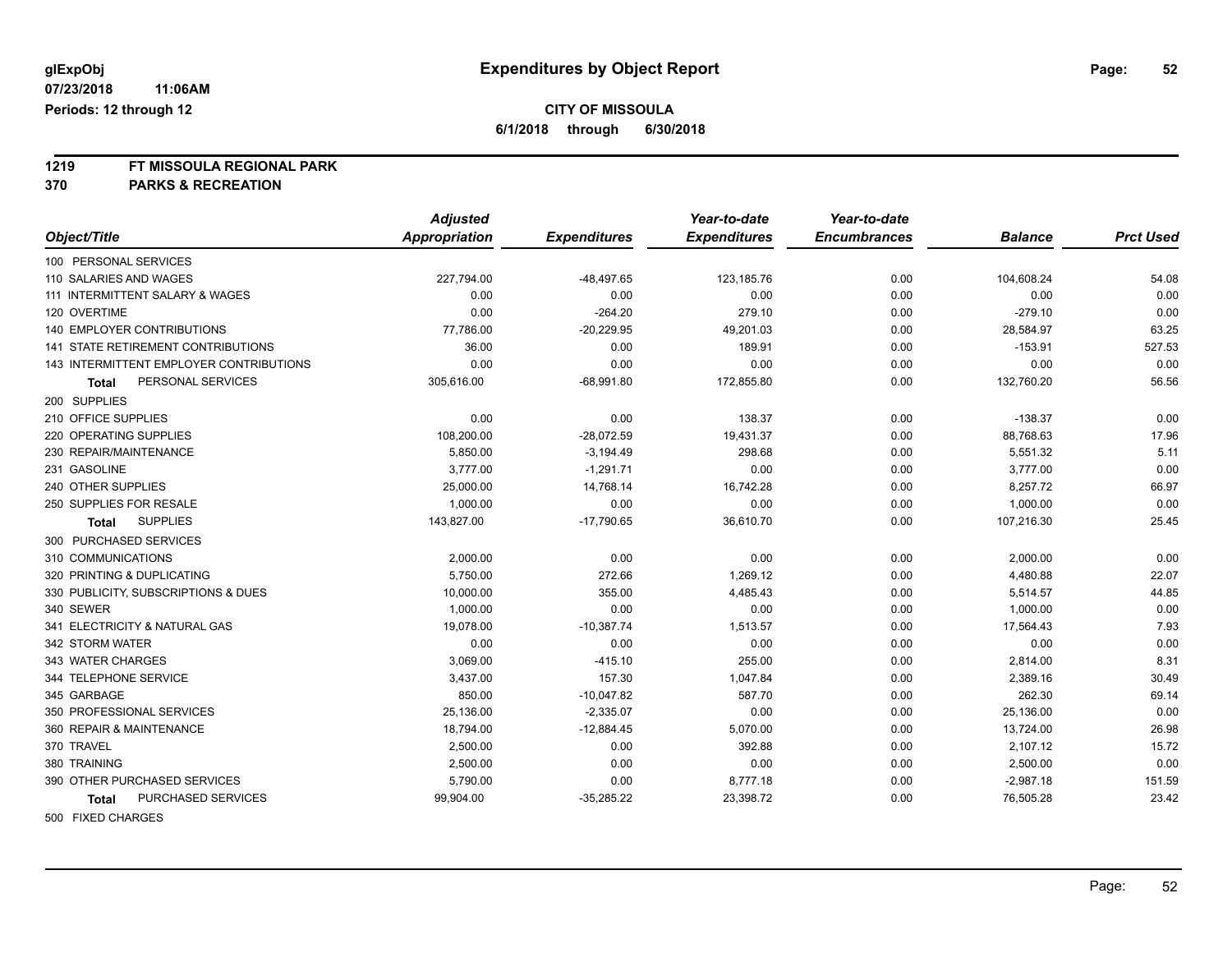**1219 FT MISSOULA REGIONAL PARK**

**370 PARKS & RECREATION**

|                                       | <b>Adjusted</b>      |                     | Year-to-date        | Year-to-date        |                |                  |
|---------------------------------------|----------------------|---------------------|---------------------|---------------------|----------------|------------------|
| Object/Title                          | <b>Appropriation</b> | <b>Expenditures</b> | <b>Expenditures</b> | <b>Encumbrances</b> | <b>Balance</b> | <b>Prct Used</b> |
| 500 FIXED CHARGES                     | 5,000.00             | 0.00                | 0.00                | 0.00                | 5,000.00       | 0.00             |
| 550 MERCHANT SERVICE FEES             | 0.00                 | 0.00                | 0.00                | 0.00                | 0.00           | 0.00             |
| <b>FIXED CHARGES</b><br><b>Total</b>  | 5.000.00             | 0.00                | 0.00                | 0.00                | 5,000.00       | 0.00             |
| 900 CAPITAL OUTLAY                    |                      |                     |                     |                     |                |                  |
| 930 IMPROVEMENTS                      | 15,000.00            | 40.589.45           | 133.469.10          | 0.00                | $-118.469.10$  | 889.79           |
| 940 MACHINERY & EQUIPMENT             | 26,400.00            | 0.00                | 0.00                | 0.00                | 26.400.00      | 0.00             |
| <b>CAPITAL OUTLAY</b><br><b>Total</b> | 41.400.00            | 40.589.45           | 133.469.10          | 0.00                | $-92.069.10$   | 322.39           |
| PARKS & RECREATION<br><b>Total</b>    | 595.747.00           | $-81.478.22$        | 366.334.32          | 0.00                | 229.412.68     | 61.49            |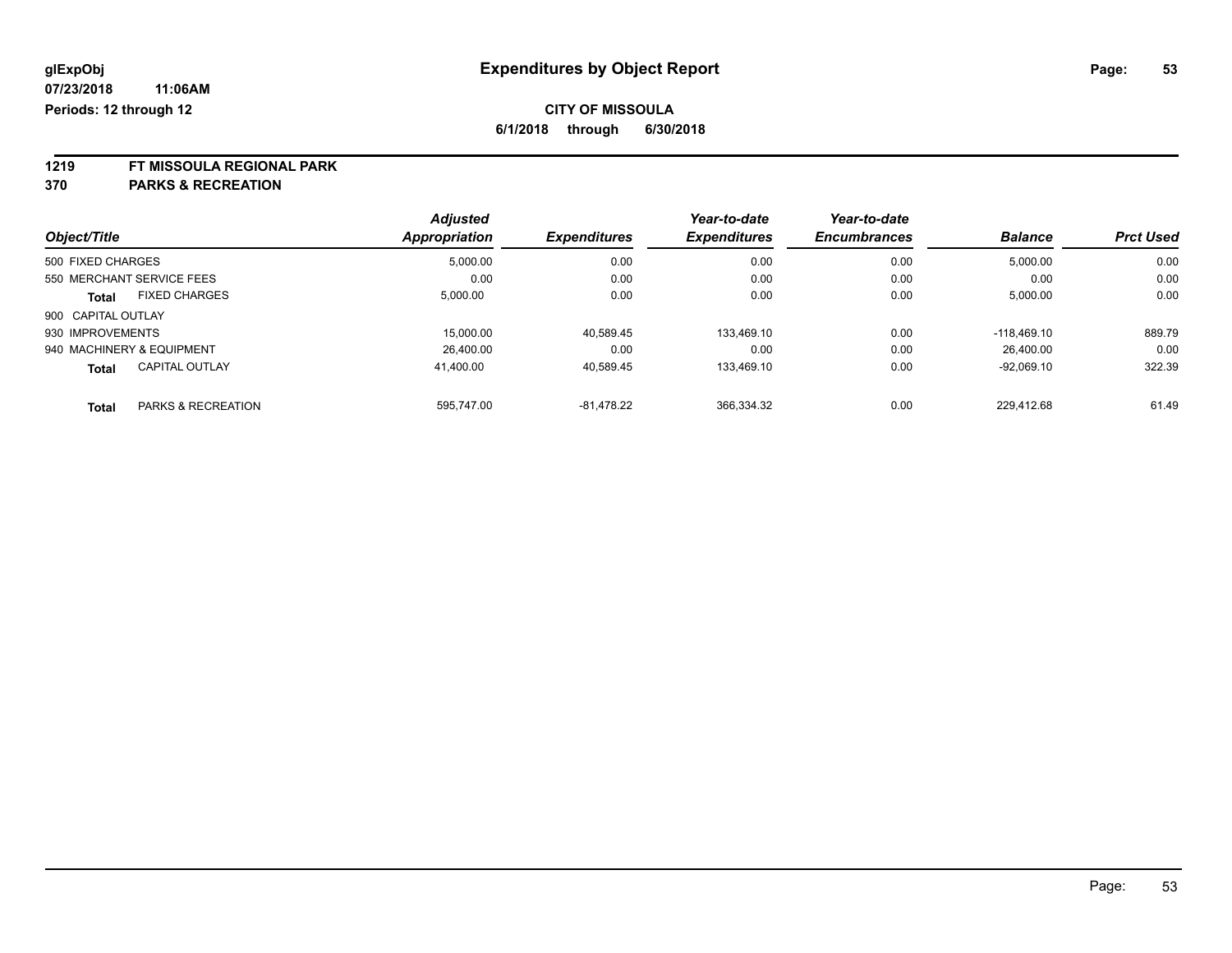### **1219 FT MISSOULA REGIONAL PARK**

| Object/Title<br>Appropriation<br><b>Expenditures</b><br><b>Expenditures</b><br><b>Encumbrances</b><br><b>Balance</b> | <b>Prct Used</b> |
|----------------------------------------------------------------------------------------------------------------------|------------------|
|                                                                                                                      |                  |
| 100 PERSONAL SERVICES                                                                                                |                  |
| 110 SALARIES AND WAGES<br>227,794.00<br>$-48,497.65$<br>123, 185. 76<br>0.00<br>104,608.24                           | 54.08            |
| 0.00<br>111 INTERMITTENT SALARY & WAGES<br>0.00<br>0.00<br>0.00<br>0.00                                              | 0.00             |
| 120 OVERTIME<br>$-264.20$<br>279.10<br>$-279.10$<br>0.00<br>0.00                                                     | 0.00             |
| <b>140 EMPLOYER CONTRIBUTIONS</b><br>77,786.00<br>$-20,229.95$<br>49,201.03<br>28,584.97<br>0.00                     | 63.25            |
| <b>141 STATE RETIREMENT CONTRIBUTIONS</b><br>36.00<br>$-153.91$<br>0.00<br>189.91<br>0.00                            | 527.53           |
| 143 INTERMITTENT EMPLOYER CONTRIBUTIONS<br>0.00<br>0.00<br>0.00<br>0.00<br>0.00                                      | 0.00             |
| PERSONAL SERVICES<br>305,616.00<br>$-68,991.80$<br>172,855.80<br>0.00<br>132,760.20<br>Total                         | 56.56            |
| 200 SUPPLIES                                                                                                         |                  |
| 210 OFFICE SUPPLIES<br>0.00<br>0.00<br>138.37<br>$-138.37$<br>0.00                                                   | 0.00             |
| <b>220 OPERATING SUPPLIES</b><br>108,200.00<br>$-28,072.59$<br>19,431.37<br>0.00<br>88,768.63                        | 17.96            |
| 230 REPAIR/MAINTENANCE<br>5,850.00<br>5,551.32<br>$-3,194.49$<br>298.68<br>0.00                                      | 5.11             |
| 231 GASOLINE<br>3,777.00<br>0.00<br>3,777.00<br>$-1,291.71$<br>0.00                                                  | 0.00             |
| 240 OTHER SUPPLIES<br>25,000.00<br>14,768.14<br>16,742.28<br>0.00<br>8,257.72                                        | 66.97            |
| 1,000.00<br>0.00<br>0.00<br>1,000.00<br>250 SUPPLIES FOR RESALE<br>0.00                                              | 0.00             |
| <b>SUPPLIES</b><br>143,827.00<br>$-17,790.65$<br>36,610.70<br>0.00<br>107,216.30<br>Total                            | 25.45            |
| 300 PURCHASED SERVICES                                                                                               |                  |
| 310 COMMUNICATIONS<br>2,000.00<br>0.00<br>0.00<br>0.00<br>2,000.00                                                   | 0.00             |
| 5,750.00<br>272.66<br>320 PRINTING & DUPLICATING<br>1,269.12<br>0.00<br>4,480.88                                     | 22.07            |
| 330 PUBLICITY, SUBSCRIPTIONS & DUES<br>10,000.00<br>355.00<br>4,485.43<br>0.00<br>5,514.57                           | 44.85            |
| 1,000.00<br>0.00<br>0.00<br>340 SEWER<br>0.00<br>1,000.00                                                            | 0.00             |
| 19,078.00<br>341 ELECTRICITY & NATURAL GAS<br>$-10,387.74$<br>1,513.57<br>0.00<br>17,564.43                          | 7.93             |
| 0.00<br>0.00<br>0.00<br>0.00<br>0.00<br>342 STORM WATER                                                              | 0.00             |
| 3,069.00<br>$-415.10$<br>255.00<br>0.00<br>2,814.00<br>343 WATER CHARGES                                             | 8.31             |
| 3,437.00<br>157.30<br>2,389.16<br>344 TELEPHONE SERVICE<br>1,047.84<br>0.00                                          | 30.49            |
| 850.00<br>345 GARBAGE<br>$-10,047.82$<br>587.70<br>262.30<br>0.00                                                    | 69.14            |
| 25,136.00<br>$-2,335.07$<br>25,136.00<br>350 PROFESSIONAL SERVICES<br>0.00<br>0.00                                   | 0.00             |
| 360 REPAIR & MAINTENANCE<br>18,794.00<br>$-12,884.45$<br>5,070.00<br>0.00<br>13,724.00                               | 26.98            |
| 2,500.00<br>392.88<br>2,107.12<br>370 TRAVEL<br>0.00<br>0.00                                                         | 15.72            |
| 0.00<br>380 TRAINING<br>2,500.00<br>0.00<br>0.00<br>2,500.00                                                         | 0.00             |
| 390 OTHER PURCHASED SERVICES<br>5,790.00<br>0.00<br>8,777.18<br>0.00<br>$-2,987.18$                                  | 151.59           |
| PURCHASED SERVICES<br>23,398.72<br>0.00<br>99,904.00<br>$-35,285.22$<br>76,505.28<br>Total                           | 23.42            |
| 500 FIXED CHARGES                                                                                                    |                  |
| 500 FIXED CHARGES<br>5,000.00<br>0.00<br>0.00<br>0.00<br>5,000.00                                                    | 0.00             |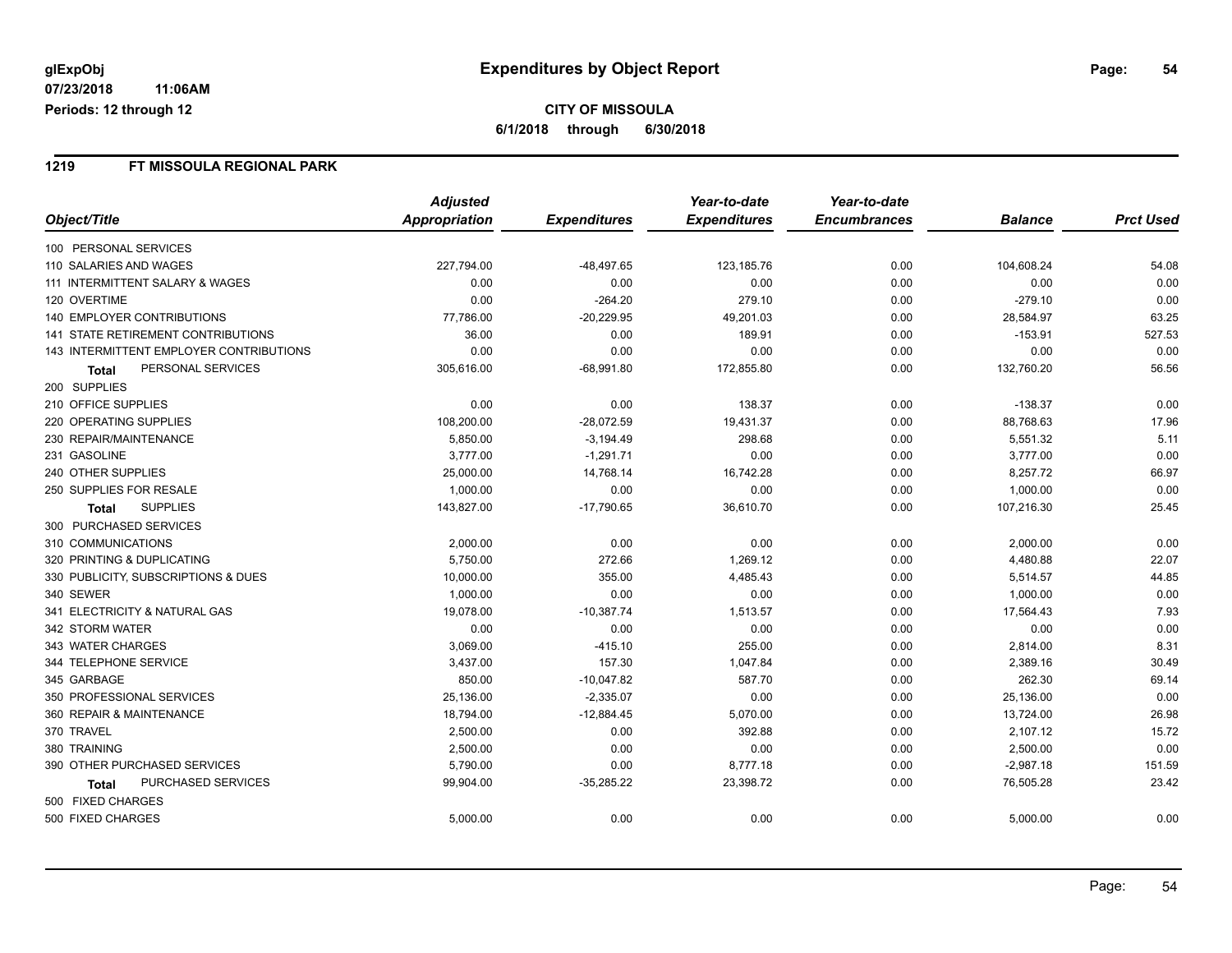### **1219 FT MISSOULA REGIONAL PARK**

| Object/Title                              | <b>Adjusted</b><br>Appropriation | <b>Expenditures</b> | Year-to-date<br><b>Expenditures</b> | Year-to-date<br><b>Encumbrances</b> | <b>Balance</b> | <b>Prct Used</b> |
|-------------------------------------------|----------------------------------|---------------------|-------------------------------------|-------------------------------------|----------------|------------------|
| 550 MERCHANT SERVICE FEES                 | 0.00                             | 0.00                | 0.00                                | 0.00                                | 0.00           | 0.00             |
| <b>FIXED CHARGES</b><br><b>Total</b>      | 5,000.00                         | 0.00                | 0.00                                | 0.00                                | 5,000.00       | 0.00             |
| 900 CAPITAL OUTLAY                        |                                  |                     |                                     |                                     |                |                  |
| 930 IMPROVEMENTS                          | 15,000.00                        | 40,589.45           | 133.469.10                          | 0.00                                | $-118.469.10$  | 889.79           |
| 940 MACHINERY & EQUIPMENT                 | 26,400.00                        | 0.00                | 0.00                                | 0.00                                | 26,400.00      | 0.00             |
| <b>CAPITAL OUTLAY</b><br><b>Total</b>     | 41.400.00                        | 40.589.45           | 133.469.10                          | 0.00                                | $-92.069.10$   | 322.39           |
| FT MISSOULA REGIONAL PARK<br><b>Total</b> | 595.747.00                       | $-81.478.22$        | 366,334.32                          | 0.00                                | 229.412.68     | 61.49            |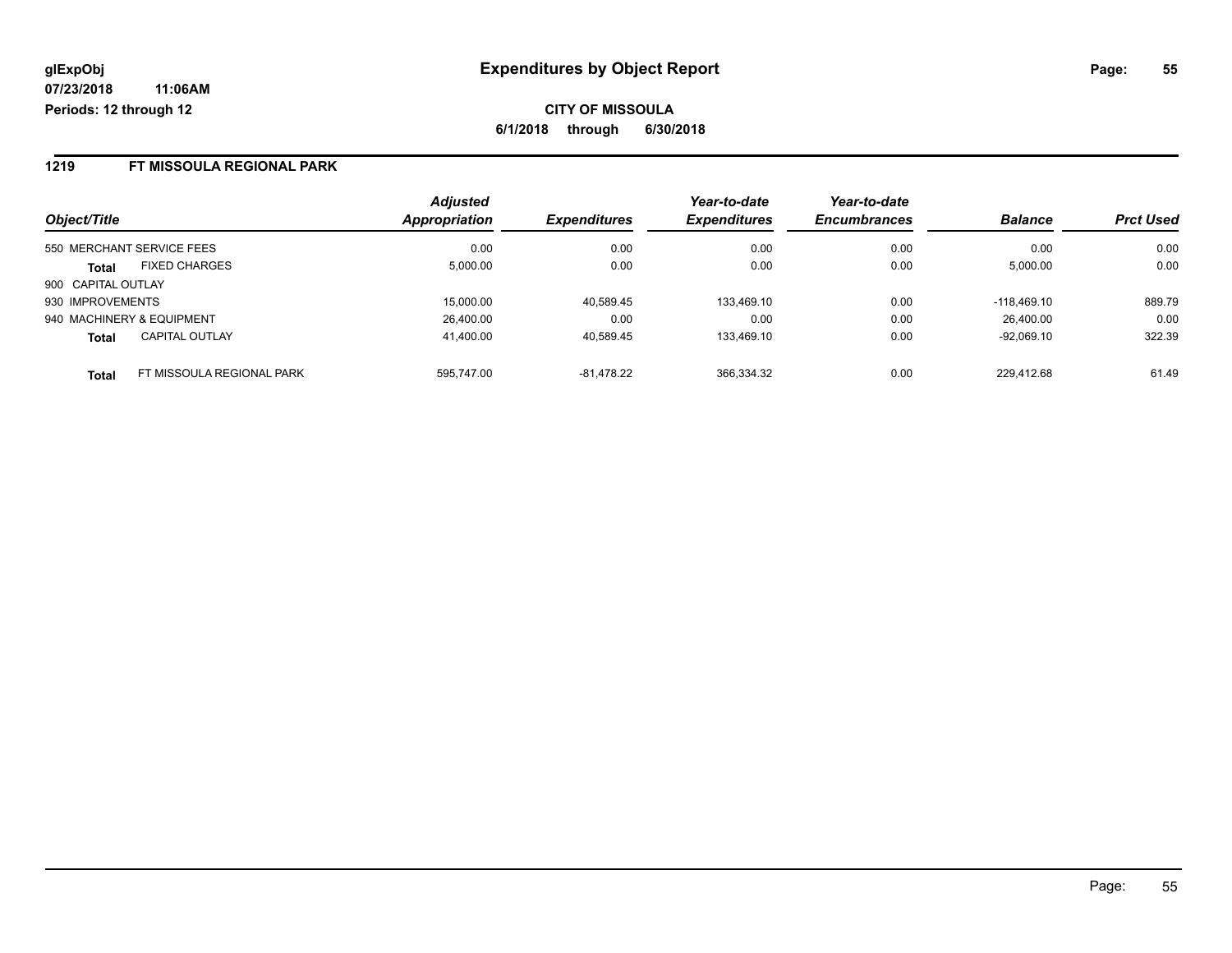**1221 FMRP - MAINTENANCE**

**370 PARKS & RECREATION**

|                                         | <b>Adjusted</b>      |                     | Year-to-date        | Year-to-date        |                |                  |
|-----------------------------------------|----------------------|---------------------|---------------------|---------------------|----------------|------------------|
| Object/Title                            | <b>Appropriation</b> | <b>Expenditures</b> | <b>Expenditures</b> | <b>Encumbrances</b> | <b>Balance</b> | <b>Prct Used</b> |
| 100 PERSONAL SERVICES                   |                      |                     |                     |                     |                |                  |
| 110 SALARIES AND WAGES                  | 64,444.00            | 100,343.36          | 102,039.36          | 0.00                | $-37,595.36$   | 158.34           |
| 111 INTERMITTENT SALARY & WAGES         | 0.00                 | 0.00                | 0.00                | 0.00                | 0.00           | 0.00             |
| 120 OVERTIME                            | 2,000.00             | 818.96              | 1,078.13            | 0.00                | 921.87         | 53.91            |
| <b>140 EMPLOYER CONTRIBUTIONS</b>       | 31,389.00            | 36,520.89           | 36,794.34           | 0.00                | $-5,405.34$    | 117.22           |
| 141 STATE RETIREMENT CONTRIBUTIONS      | 0.00                 | 36.00               | 36.00               | 0.00                | $-36.00$       | 0.00             |
| 143 INTERMITTENT EMPLOYER CONTRIBUTIONS | 0.00                 | 0.00                | 0.00                | 0.00                | 0.00           | 0.00             |
| PERSONAL SERVICES<br>Total              | 97,833.00            | 137,719.21          | 139,947.83          | 0.00                | $-42, 114.83$  | 143.05           |
| 200 SUPPLIES                            |                      |                     |                     |                     |                |                  |
| 220 OPERATING SUPPLIES                  | 128,300.00           | 36,076.37           | 56,281.00           | 0.00                | 72,019.00      | 43.87            |
| 230 REPAIR/MAINTENANCE                  | 10,691.00            | 3,194.49            | 3,237.94            | 0.00                | 7,453.06       | 30.29            |
| 231 GASOLINE                            | 12,055.00            | 2,214.30            | 2,239.63            | 0.00                | 9,815.37       | 18.58            |
| <b>SUPPLIES</b><br><b>Total</b>         | 151,046.00           | 41,485.16           | 61,758.57           | 0.00                | 89,287.43      | 40.89            |
| 300 PURCHASED SERVICES                  |                      |                     |                     |                     |                |                  |
| 310 COMMUNICATIONS                      | 0.00                 | 0.00                | 0.00                | 0.00                | 0.00           | 0.00             |
| 320 PRINTING & DUPLICATING              | 0.00                 | 0.00                | 0.00                | 0.00                | 0.00           | 0.00             |
| 330 PUBLICITY, SUBSCRIPTIONS & DUES     | 0.00                 | 0.00                | 0.00                | 0.00                | 0.00           | 0.00             |
| 340 SEWER                               | 0.00                 | 0.00                | 0.00                | 0.00                | 0.00           | 0.00             |
| 341 ELECTRICITY & NATURAL GAS           | 13,368.00            | 15,385.35           | 16,368.96           | 0.00                | $-3,000.96$    | 122.45           |
| 343 WATER CHARGES                       | 2,531.00             | 1,139.56            | 1,347.71            | 0.00                | 1,183.29       | 53.25            |
| 344 TELEPHONE SERVICE                   | 908.00               | 77.73               | 1,069.96            | 0.00                | $-161.96$      | 117.84           |
| 345 GARBAGE                             | 6,660.00             | 11,906.60           | 12,964.63           | 0.00                | $-6,304.63$    | 194.66           |
| 350 PROFESSIONAL SERVICES               | 38,115.00            | 7,417.58            | 9,611.59            | 0.00                | 28,503.41      | 25.22            |
| 360 REPAIR & MAINTENANCE                | 0.00                 | 13,154.45           | 13,594.45           | 0.00                | $-13,594.45$   | 0.00             |
| 370 TRAVEL                              | 0.00                 | 0.00                | 0.00                | 0.00                | 0.00           | 0.00             |
| 380 TRAINING                            | 0.00                 | 0.00                | 0.00                | 0.00                | 0.00           | 0.00             |
| PURCHASED SERVICES<br><b>Total</b>      | 61,582.00            | 49,081.27           | 54,957.30           | 0.00                | 6,624.70       | 89.24            |
| 900 CAPITAL OUTLAY                      |                      |                     |                     |                     |                |                  |
| 930 IMPROVEMENTS                        | 0.00                 | 0.00                | 0.00                | 0.00                | 0.00           | 0.00             |
| 940 MACHINERY & EQUIPMENT               | 26,400.00            | 0.00                | 0.00                | 0.00                | 26,400.00      | 0.00             |
| <b>CAPITAL OUTLAY</b><br><b>Total</b>   | 26,400.00            | 0.00                | 0.00                | 0.00                | 26,400.00      | 0.00             |
| PARKS & RECREATION<br><b>Total</b>      | 336,861.00           | 228,285.64          | 256,663.70          | 0.00                | 80,197.30      | 76.19            |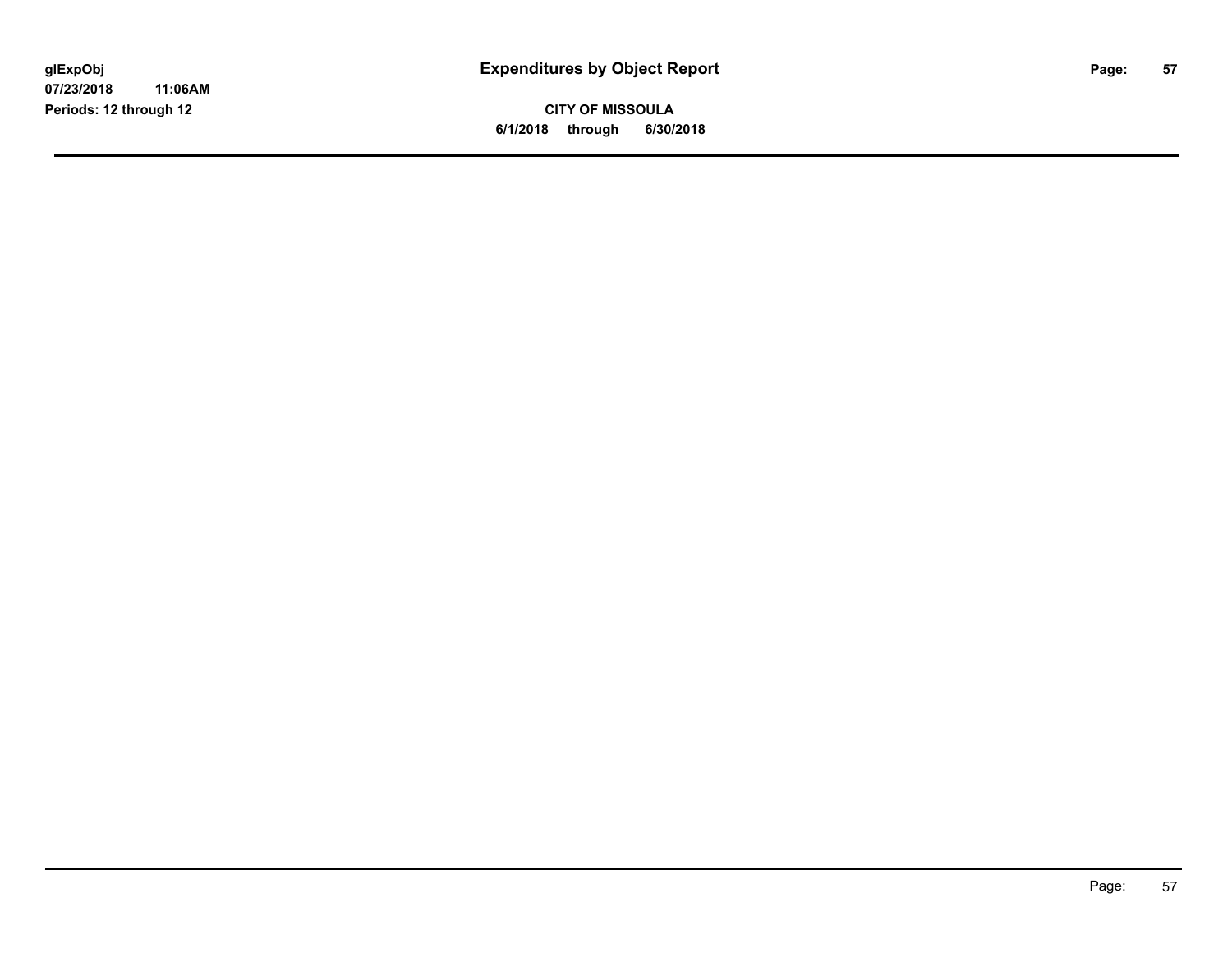#### **1221 FMRP - MAINTENANCE**

|                                         | <b>Adjusted</b> |                     | Year-to-date        | Year-to-date        |                |                  |
|-----------------------------------------|-----------------|---------------------|---------------------|---------------------|----------------|------------------|
| Object/Title                            | Appropriation   | <b>Expenditures</b> | <b>Expenditures</b> | <b>Encumbrances</b> | <b>Balance</b> | <b>Prct Used</b> |
| 100 PERSONAL SERVICES                   |                 |                     |                     |                     |                |                  |
| 110 SALARIES AND WAGES                  | 64,444.00       | 100,343.36          | 102,039.36          | 0.00                | $-37,595.36$   | 158.34           |
| 111 INTERMITTENT SALARY & WAGES         | 0.00            | 0.00                | 0.00                | 0.00                | 0.00           | 0.00             |
| 120 OVERTIME                            | 2,000.00        | 818.96              | 1,078.13            | 0.00                | 921.87         | 53.91            |
| 140 EMPLOYER CONTRIBUTIONS              | 31,389.00       | 36,520.89           | 36,794.34           | 0.00                | $-5,405.34$    | 117.22           |
| 141 STATE RETIREMENT CONTRIBUTIONS      | 0.00            | 36.00               | 36.00               | 0.00                | $-36.00$       | 0.00             |
| 143 INTERMITTENT EMPLOYER CONTRIBUTIONS | 0.00            | 0.00                | 0.00                | 0.00                | 0.00           | 0.00             |
| PERSONAL SERVICES<br><b>Total</b>       | 97,833.00       | 137,719.21          | 139,947.83          | 0.00                | $-42, 114.83$  | 143.05           |
| 200 SUPPLIES                            |                 |                     |                     |                     |                |                  |
| 220 OPERATING SUPPLIES                  | 128,300.00      | 36,076.37           | 56,281.00           | 0.00                | 72,019.00      | 43.87            |
| 230 REPAIR/MAINTENANCE                  | 10,691.00       | 3,194.49            | 3,237.94            | 0.00                | 7,453.06       | 30.29            |
| 231 GASOLINE                            | 12,055.00       | 2,214.30            | 2,239.63            | 0.00                | 9,815.37       | 18.58            |
| <b>SUPPLIES</b><br><b>Total</b>         | 151,046.00      | 41,485.16           | 61,758.57           | 0.00                | 89,287.43      | 40.89            |
| 300 PURCHASED SERVICES                  |                 |                     |                     |                     |                |                  |
| 310 COMMUNICATIONS                      | 0.00            | 0.00                | 0.00                | 0.00                | 0.00           | 0.00             |
| 320 PRINTING & DUPLICATING              | 0.00            | 0.00                | 0.00                | 0.00                | 0.00           | 0.00             |
| 330 PUBLICITY, SUBSCRIPTIONS & DUES     | 0.00            | 0.00                | 0.00                | 0.00                | 0.00           | 0.00             |
| 340 SEWER                               | 0.00            | 0.00                | 0.00                | 0.00                | 0.00           | 0.00             |
| 341 ELECTRICITY & NATURAL GAS           | 13,368.00       | 15,385.35           | 16,368.96           | 0.00                | $-3,000.96$    | 122.45           |
| 343 WATER CHARGES                       | 2,531.00        | 1,139.56            | 1,347.71            | 0.00                | 1,183.29       | 53.25            |
| 344 TELEPHONE SERVICE                   | 908.00          | 77.73               | 1,069.96            | 0.00                | $-161.96$      | 117.84           |
| 345 GARBAGE                             | 6,660.00        | 11,906.60           | 12,964.63           | 0.00                | $-6,304.63$    | 194.66           |
| 350 PROFESSIONAL SERVICES               | 38,115.00       | 7,417.58            | 9,611.59            | 0.00                | 28,503.41      | 25.22            |
| 360 REPAIR & MAINTENANCE                | 0.00            | 13,154.45           | 13,594.45           | 0.00                | $-13,594.45$   | 0.00             |
| 370 TRAVEL                              | 0.00            | 0.00                | 0.00                | 0.00                | 0.00           | 0.00             |
| 380 TRAINING                            | 0.00            | 0.00                | 0.00                | 0.00                | 0.00           | 0.00             |
| PURCHASED SERVICES<br><b>Total</b>      | 61,582.00       | 49,081.27           | 54,957.30           | 0.00                | 6,624.70       | 89.24            |
| 900 CAPITAL OUTLAY                      |                 |                     |                     |                     |                |                  |
| 930 IMPROVEMENTS                        | 0.00            | 0.00                | 0.00                | 0.00                | 0.00           | 0.00             |
| 940 MACHINERY & EQUIPMENT               | 26,400.00       | 0.00                | 0.00                | 0.00                | 26,400.00      | 0.00             |
| CAPITAL OUTLAY<br><b>Total</b>          | 26,400.00       | 0.00                | 0.00                | 0.00                | 26,400.00      | 0.00             |
| <b>FMRP - MAINTENANCE</b><br>Total      | 336,861.00      | 228,285.64          | 256,663.70          | 0.00                | 80,197.30      | 76.19            |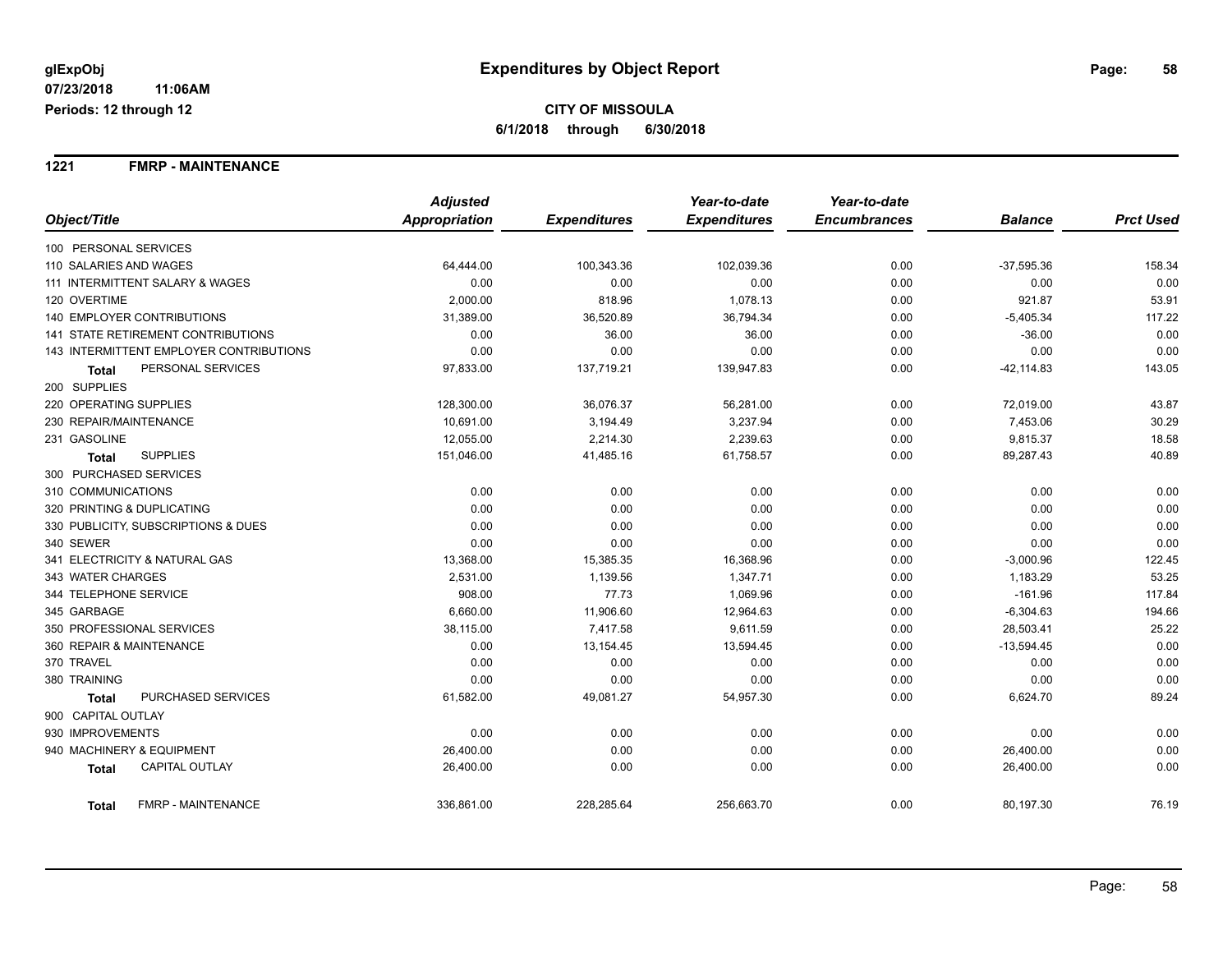Page: 59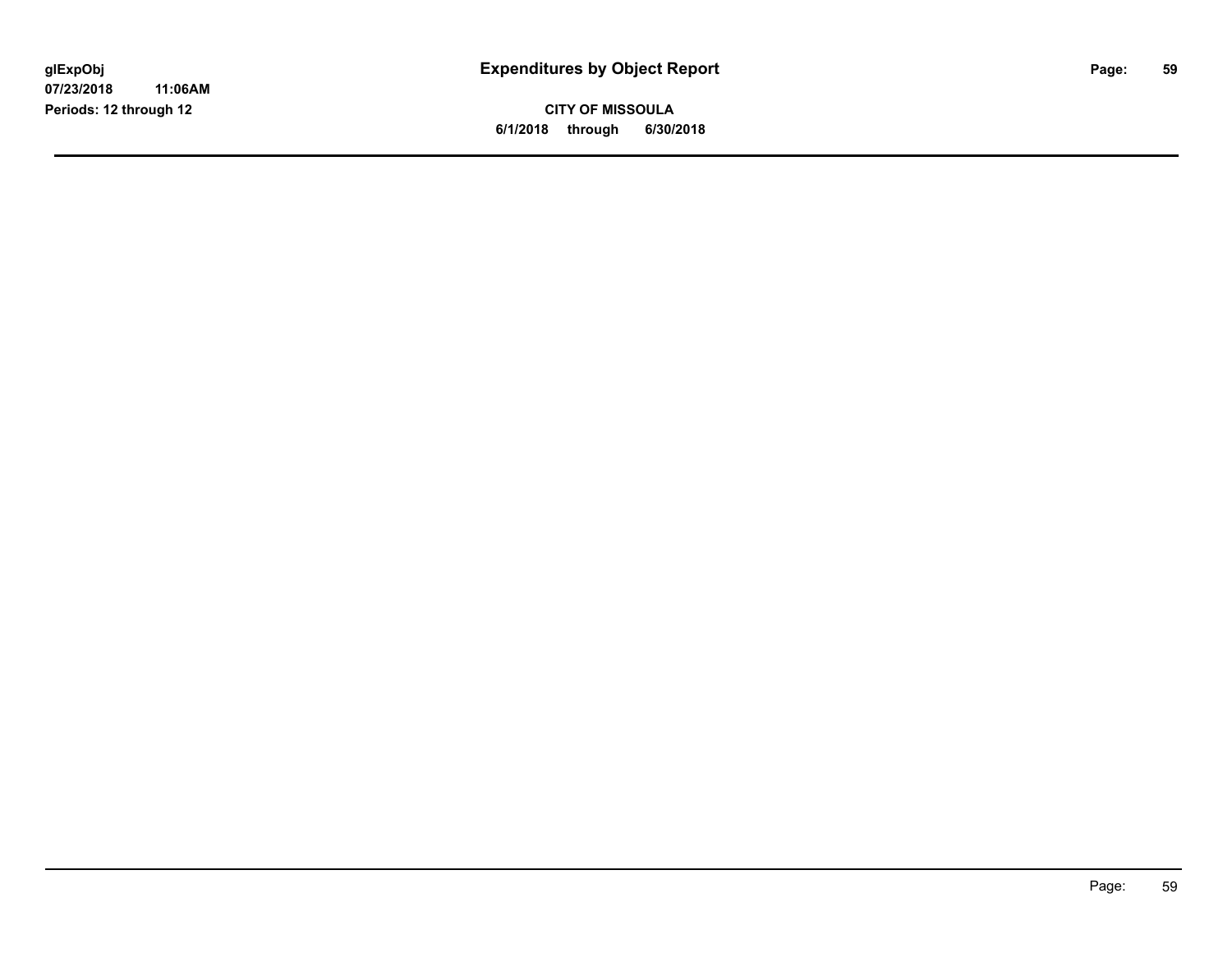# **1241 CEMETERY CREMAIN WALL FUND**

**340 CEMETERY**

| Object/Title                          | <b>Adjusted</b><br><b>Appropriation</b> | <b>Expenditures</b> | Year-to-date<br><b>Expenditures</b> | Year-to-date<br><b>Encumbrances</b> | <b>Balance</b> | <b>Prct Used</b> |
|---------------------------------------|-----------------------------------------|---------------------|-------------------------------------|-------------------------------------|----------------|------------------|
| 500 FIXED CHARGES                     |                                         |                     |                                     |                                     |                |                  |
| 550 MERCHANT SERVICE FEES             | 0.00                                    | 0.00                | 0.00                                | 0.00                                | 0.00           | 0.00             |
| <b>FIXED CHARGES</b><br><b>Total</b>  | 0.00                                    | 0.00                | 0.00                                | 0.00                                | 0.00           | 0.00             |
| 900 CAPITAL OUTLAY                    |                                         |                     |                                     |                                     |                |                  |
| 930 IMPROVEMENTS                      | 10,000.00                               | 0.00                | 183.00                              | 0.00                                | 9,817.00       | 1.83             |
| <b>CAPITAL OUTLAY</b><br><b>Total</b> | 10,000.00                               | 0.00                | 183.00                              | 0.00                                | 9,817.00       | 1.83             |
| <b>CEMETERY</b><br><b>Total</b>       | 10,000.00                               | 0.00                | 183.00                              | 0.00                                | 9,817.00       | 1.83             |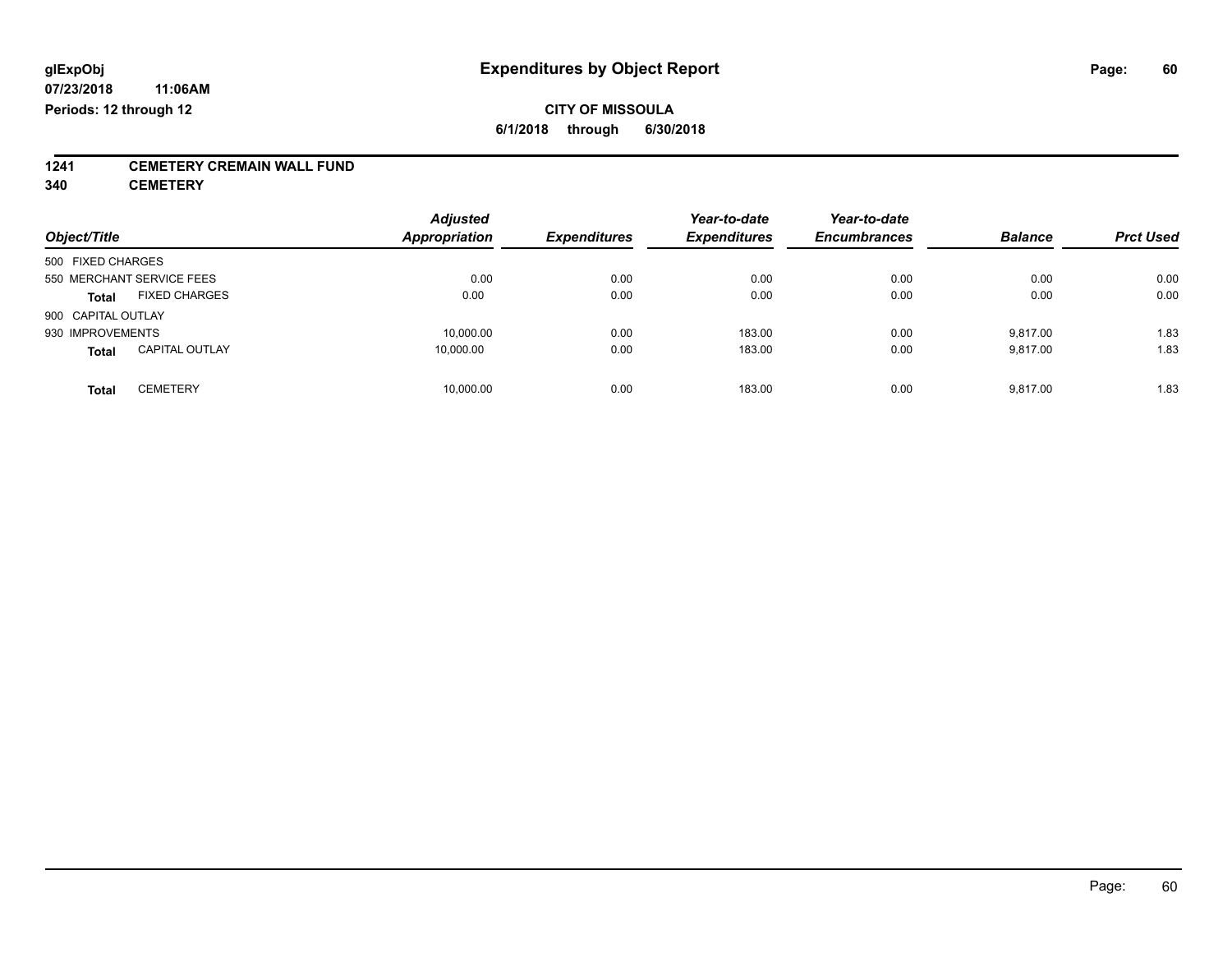**CITY OF MISSOULA 6/1/2018 through 6/30/2018**

### **1241 CEMETERY CREMAIN WALL FUND**

| Object/Title              |                                   | <b>Adjusted</b>      |                     | Year-to-date        | Year-to-date<br><b>Encumbrances</b> | <b>Balance</b> | <b>Prct Used</b> |
|---------------------------|-----------------------------------|----------------------|---------------------|---------------------|-------------------------------------|----------------|------------------|
|                           |                                   | <b>Appropriation</b> | <b>Expenditures</b> | <b>Expenditures</b> |                                     |                |                  |
| 500 FIXED CHARGES         |                                   |                      |                     |                     |                                     |                |                  |
| 550 MERCHANT SERVICE FEES |                                   | 0.00                 | 0.00                | 0.00                | 0.00                                | 0.00           | 0.00             |
| <b>Total</b>              | <b>FIXED CHARGES</b>              | 0.00                 | 0.00                | 0.00                | 0.00                                | 0.00           | 0.00             |
| 900 CAPITAL OUTLAY        |                                   |                      |                     |                     |                                     |                |                  |
| 930 IMPROVEMENTS          |                                   | 10,000.00            | 0.00                | 183.00              | 0.00                                | 9.817.00       | 1.83             |
| <b>Total</b>              | <b>CAPITAL OUTLAY</b>             | 10,000.00            | 0.00                | 183.00              | 0.00                                | 9.817.00       | 1.83             |
| <b>Total</b>              | <b>CEMETERY CREMAIN WALL FUND</b> | 10,000.00            | 0.00                | 183.00              | 0.00                                | 9,817.00       | 1.83             |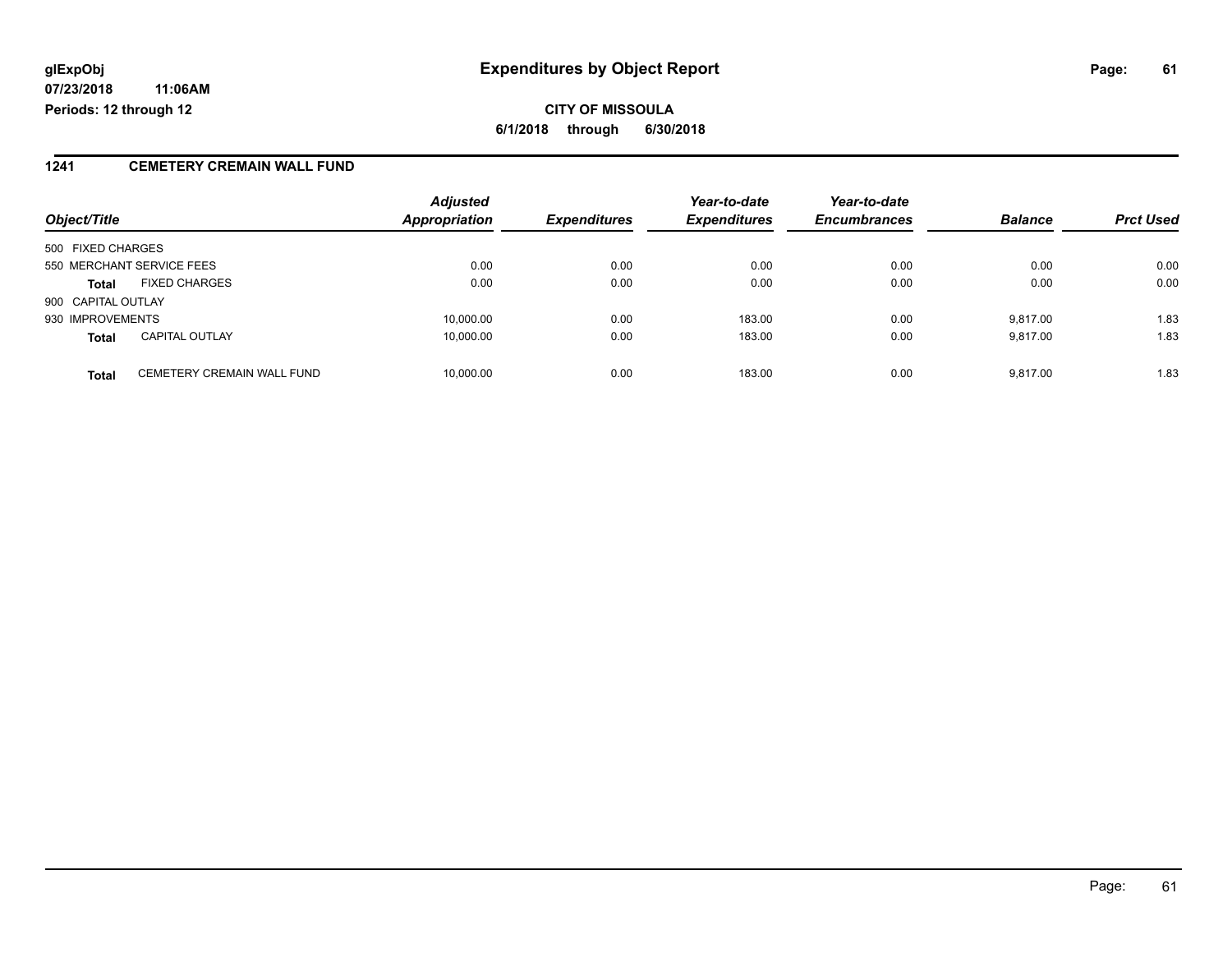# **1242 CEMETERY CAPITAL RESERVE FUND**

**340 CEMETERY**

|                    |                              | <b>Adjusted</b>      |                     | Year-to-date        | Year-to-date        |                |                  |
|--------------------|------------------------------|----------------------|---------------------|---------------------|---------------------|----------------|------------------|
| Object/Title       |                              | <b>Appropriation</b> | <b>Expenditures</b> | <b>Expenditures</b> | <b>Encumbrances</b> | <b>Balance</b> | <b>Prct Used</b> |
|                    | 300 PURCHASED SERVICES       |                      |                     |                     |                     |                |                  |
| 370 TRAVEL         |                              | 0.00                 | 0.00                | 0.00                | 0.00                | 0.00           | 0.00             |
| 380 TRAINING       |                              | 0.00                 | 0.00                | 0.00                | 0.00                | 0.00           | 0.00             |
| <b>Total</b>       | PURCHASED SERVICES           | 0.00                 | 0.00                | 0.00                | 0.00                | 0.00           | 0.00             |
| 500 FIXED CHARGES  |                              |                      |                     |                     |                     |                |                  |
|                    | 550 MERCHANT SERVICE FEES    | 0.00                 | 0.00                | 0.00                | 0.00                | 0.00           | 0.00             |
| <b>Total</b>       | <b>FIXED CHARGES</b>         | 0.00                 | 0.00                | 0.00                | 0.00                | 0.00           | 0.00             |
| 800 OTHER OBJECTS  |                              |                      |                     |                     |                     |                |                  |
|                    | 820 TRANSFERS TO OTHER FUNDS | 0.00                 | 0.00                | 0.00                | 0.00                | 0.00           | 0.00             |
| 845 CONTINGENCY    |                              | 10,000.00            | 0.00                | 0.00                | 0.00                | 10,000.00      | 0.00             |
| <b>Total</b>       | OTHER OBJECTS                | 10,000.00            | 0.00                | 0.00                | 0.00                | 10,000.00      | 0.00             |
| 900 CAPITAL OUTLAY |                              |                      |                     |                     |                     |                |                  |
| 920 BUILDINGS      |                              | 30,000.00            | 0.00                | 0.00                | 0.00                | 30,000.00      | 0.00             |
| 930 IMPROVEMENTS   |                              | 20,000.00            | 0.00                | 8,783.54            | 0.00                | 11,216.46      | 43.92            |
|                    | 940 MACHINERY & EQUIPMENT    | 80,000.00            | 0.00                | 0.00                | 0.00                | 80,000.00      | 0.00             |
| <b>Total</b>       | <b>CAPITAL OUTLAY</b>        | 130,000.00           | 0.00                | 8,783.54            | 0.00                | 121,216.46     | 6.76             |
| <b>Total</b>       | <b>CEMETERY</b>              | 140,000.00           | 0.00                | 8,783.54            | 0.00                | 131,216.46     | 6.27             |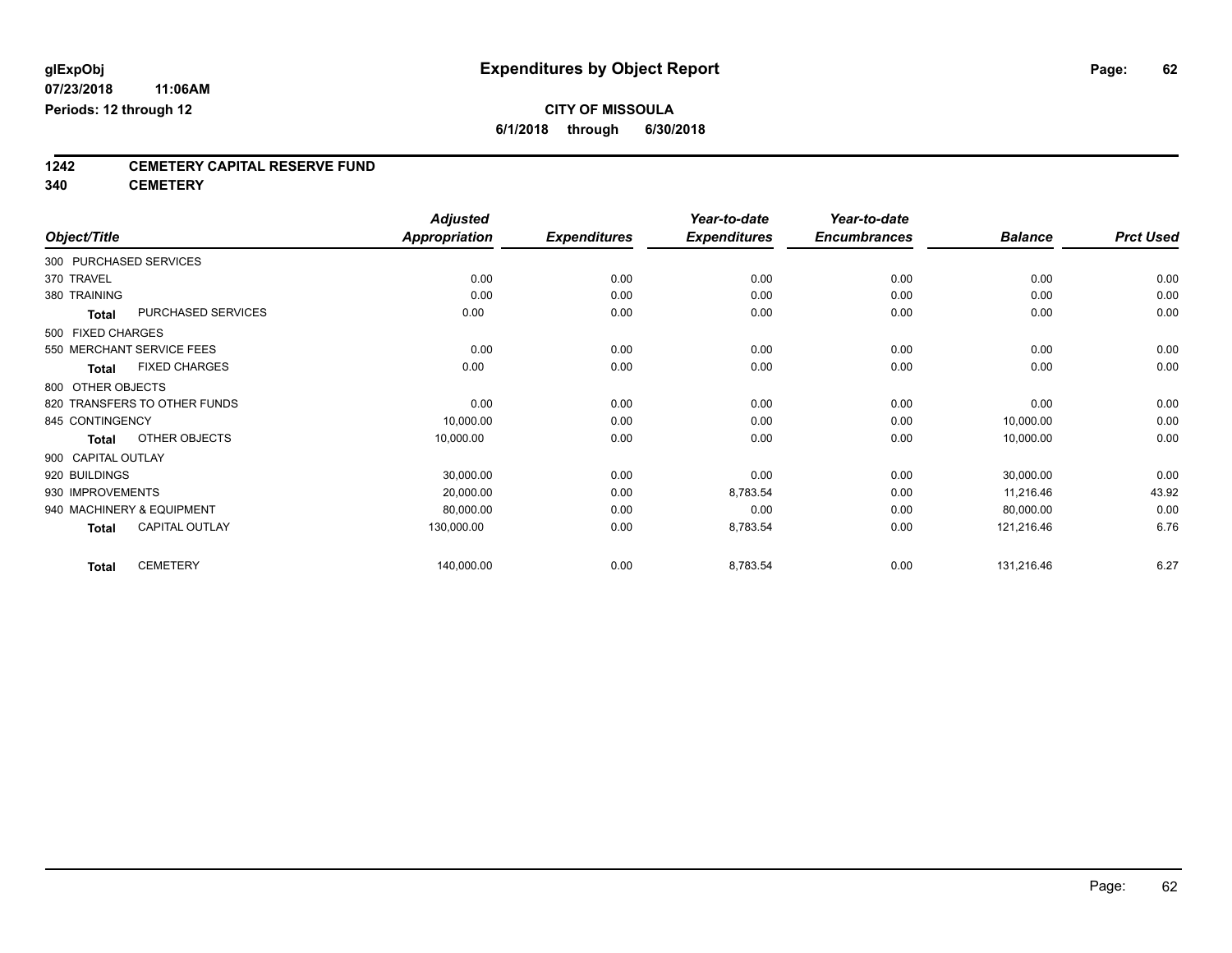## **1242 CEMETERY CAPITAL RESERVE FUND**

|                                               | <b>Adjusted</b>      | Year-to-date        | Year-to-date        |                     |                |                  |
|-----------------------------------------------|----------------------|---------------------|---------------------|---------------------|----------------|------------------|
| Object/Title                                  | <b>Appropriation</b> | <b>Expenditures</b> | <b>Expenditures</b> | <b>Encumbrances</b> | <b>Balance</b> | <b>Prct Used</b> |
| 300 PURCHASED SERVICES                        |                      |                     |                     |                     |                |                  |
| 370 TRAVEL                                    | 0.00                 | 0.00                | 0.00                | 0.00                | 0.00           | 0.00             |
| 380 TRAINING                                  | 0.00                 | 0.00                | 0.00                | 0.00                | 0.00           | 0.00             |
| PURCHASED SERVICES<br>Total                   | 0.00                 | 0.00                | 0.00                | 0.00                | 0.00           | 0.00             |
| 500 FIXED CHARGES                             |                      |                     |                     |                     |                |                  |
| 550 MERCHANT SERVICE FEES                     | 0.00                 | 0.00                | 0.00                | 0.00                | 0.00           | 0.00             |
| <b>FIXED CHARGES</b><br><b>Total</b>          | 0.00                 | 0.00                | 0.00                | 0.00                | 0.00           | 0.00             |
| 800 OTHER OBJECTS                             |                      |                     |                     |                     |                |                  |
| 820 TRANSFERS TO OTHER FUNDS                  | 0.00                 | 0.00                | 0.00                | 0.00                | 0.00           | 0.00             |
| 845 CONTINGENCY                               | 10,000.00            | 0.00                | 0.00                | 0.00                | 10,000.00      | 0.00             |
| <b>OTHER OBJECTS</b><br><b>Total</b>          | 10,000.00            | 0.00                | 0.00                | 0.00                | 10,000.00      | 0.00             |
| 900 CAPITAL OUTLAY                            |                      |                     |                     |                     |                |                  |
| 920 BUILDINGS                                 | 30,000.00            | 0.00                | 0.00                | 0.00                | 30,000.00      | 0.00             |
| 930 IMPROVEMENTS                              | 20,000.00            | 0.00                | 8,783.54            | 0.00                | 11,216.46      | 43.92            |
| 940 MACHINERY & EQUIPMENT                     | 80,000.00            | 0.00                | 0.00                | 0.00                | 80,000.00      | 0.00             |
| <b>CAPITAL OUTLAY</b><br><b>Total</b>         | 130,000.00           | 0.00                | 8,783.54            | 0.00                | 121,216.46     | 6.76             |
| CEMETERY CAPITAL RESERVE FUND<br><b>Total</b> | 140,000.00           | 0.00                | 8,783.54            | 0.00                | 131,216.46     | 6.27             |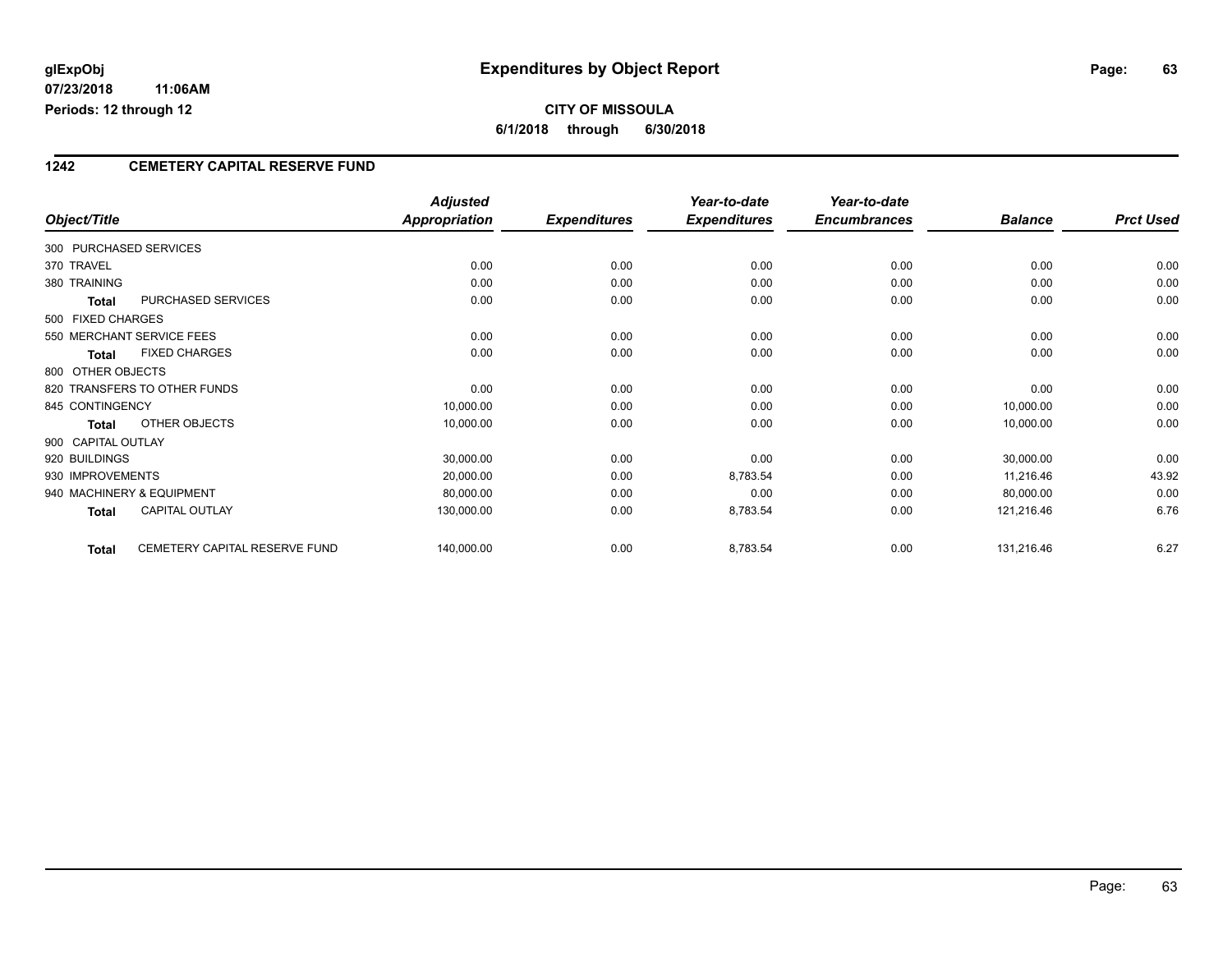**1243 CEMETERY MEMORIAL FUND**

**340 CEMETERY**

| Object/Title                          | <b>Adjusted</b><br><b>Appropriation</b> | <b>Expenditures</b> | Year-to-date<br><b>Expenditures</b> | Year-to-date<br><b>Encumbrances</b> | <b>Balance</b> | <b>Prct Used</b> |
|---------------------------------------|-----------------------------------------|---------------------|-------------------------------------|-------------------------------------|----------------|------------------|
| 500 FIXED CHARGES                     |                                         |                     |                                     |                                     |                |                  |
| 550 MERCHANT SERVICE FEES             | 0.00                                    | 0.00                | 0.00                                | 0.00                                | 0.00           | 0.00             |
| <b>FIXED CHARGES</b><br><b>Total</b>  | 0.00                                    | 0.00                | 0.00                                | 0.00                                | 0.00           | 0.00             |
| 900 CAPITAL OUTLAY                    |                                         |                     |                                     |                                     |                |                  |
| 930 IMPROVEMENTS                      | 8.000.00                                | 0.00                | 193.70                              | 0.00                                | 7.806.30       | 2.42             |
| <b>CAPITAL OUTLAY</b><br><b>Total</b> | 8.000.00                                | 0.00                | 193.70                              | 0.00                                | 7,806.30       | 2.42             |
| <b>CEMETERY</b><br>Total              | 8.000.00                                | 0.00                | 193.70                              | 0.00                                | 7.806.30       | 2.42             |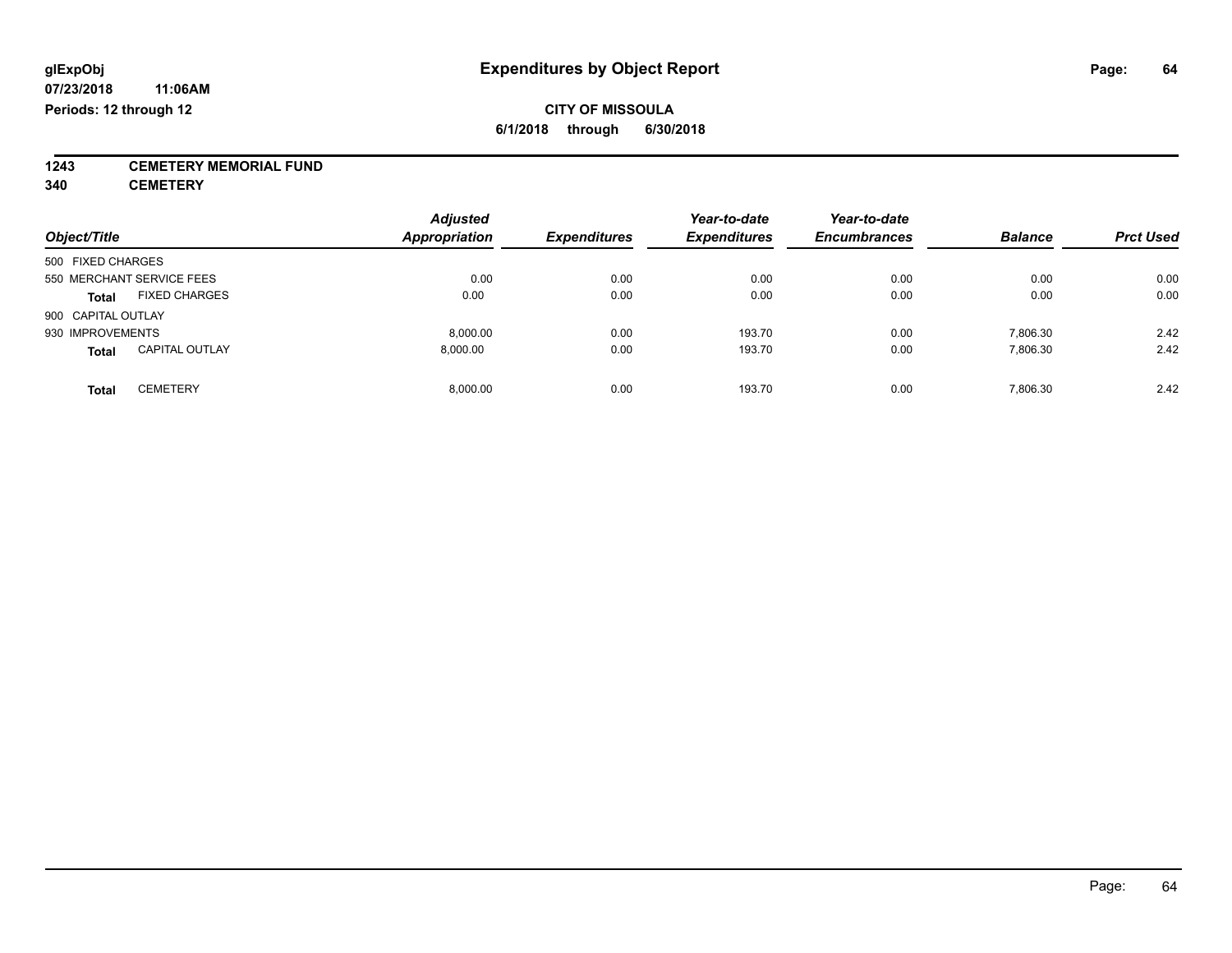### **1243 CEMETERY MEMORIAL FUND**

|                    |                               | <b>Adjusted</b>      |                     | Year-to-date        | Year-to-date        |                |                  |
|--------------------|-------------------------------|----------------------|---------------------|---------------------|---------------------|----------------|------------------|
| Object/Title       |                               | <b>Appropriation</b> | <b>Expenditures</b> | <b>Expenditures</b> | <b>Encumbrances</b> | <b>Balance</b> | <b>Prct Used</b> |
| 500 FIXED CHARGES  |                               |                      |                     |                     |                     |                |                  |
|                    | 550 MERCHANT SERVICE FEES     | 0.00                 | 0.00                | 0.00                | 0.00                | 0.00           | 0.00             |
| <b>Total</b>       | <b>FIXED CHARGES</b>          | 0.00                 | 0.00                | 0.00                | 0.00                | 0.00           | 0.00             |
| 900 CAPITAL OUTLAY |                               |                      |                     |                     |                     |                |                  |
| 930 IMPROVEMENTS   |                               | 8,000.00             | 0.00                | 193.70              | 0.00                | 7.806.30       | 2.42             |
| <b>Total</b>       | <b>CAPITAL OUTLAY</b>         | 8.000.00             | 0.00                | 193.70              | 0.00                | 7.806.30       | 2.42             |
| <b>Total</b>       | <b>CEMETERY MEMORIAL FUND</b> | 8,000.00             | 0.00                | 193.70              | 0.00                | 7,806.30       | 2.42             |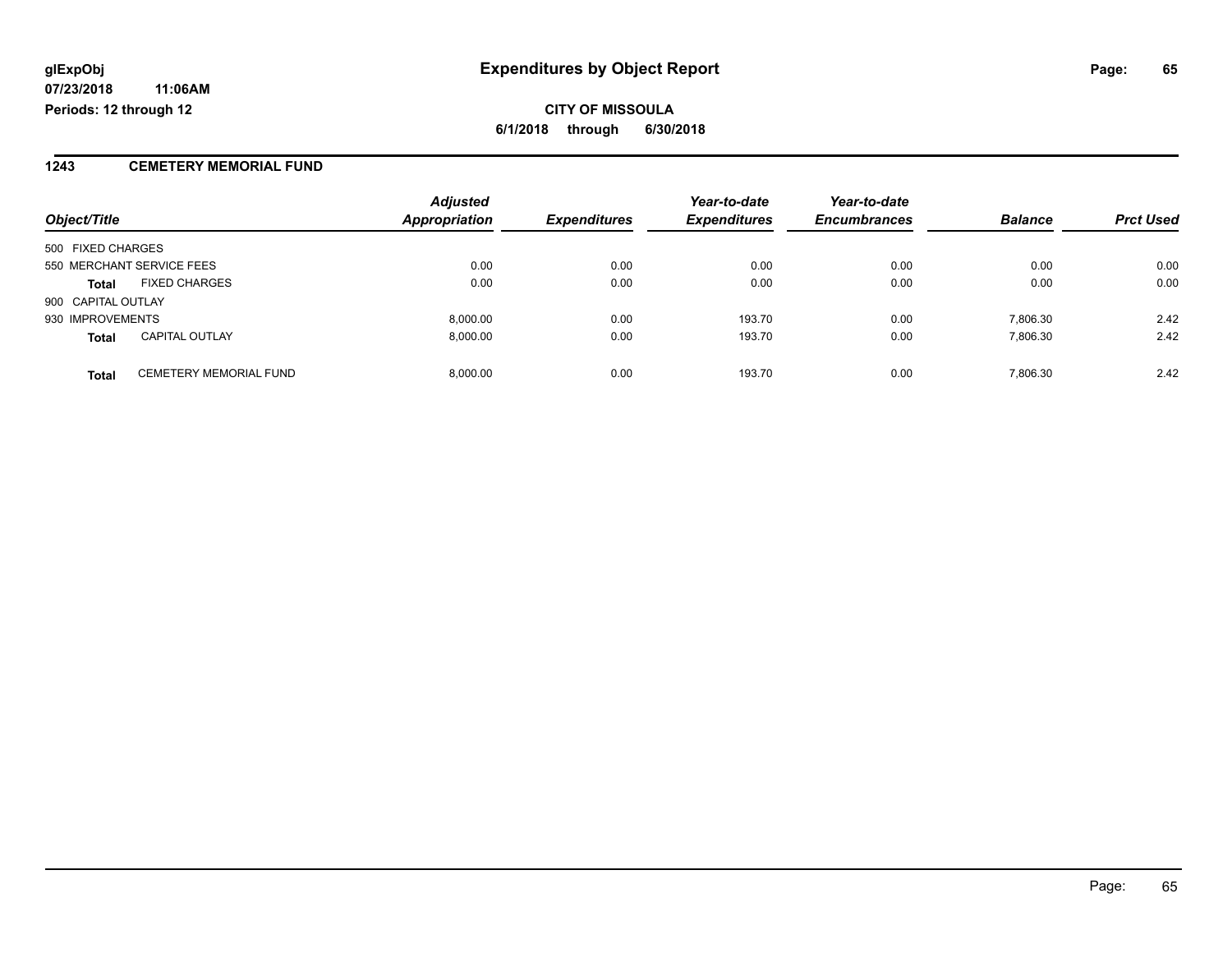## **CITY OF MISSOULA 6/1/2018 through 6/30/2018**

# **1251 JOHNSON ST PROPERTY RENTAL**

#### **246 FACILITY MAINTENANCE DEPARTMENT**

|                                                        | <b>Adjusted</b>      |                     | Year-to-date        | Year-to-date        |                |                  |
|--------------------------------------------------------|----------------------|---------------------|---------------------|---------------------|----------------|------------------|
| Object/Title                                           | <b>Appropriation</b> | <b>Expenditures</b> | <b>Expenditures</b> | <b>Encumbrances</b> | <b>Balance</b> | <b>Prct Used</b> |
| 200 SUPPLIES                                           |                      |                     |                     |                     |                |                  |
| 230 REPAIR/MAINTENANCE                                 | 0.00                 | 0.00                | 0.00                | 0.00                | 0.00           | 0.00             |
| <b>SUPPLIES</b><br><b>Total</b>                        | 0.00                 | 0.00                | 0.00                | 0.00                | 0.00           | 0.00             |
| 300 PURCHASED SERVICES                                 |                      |                     |                     |                     |                |                  |
| 350 PROFESSIONAL SERVICES                              | 0.00                 | 0.00                | 0.00                | 0.00                | 0.00           | 0.00             |
| 360 REPAIR & MAINTENANCE                               | 0.00                 | 0.00                | 920.00              | 0.00                | $-920.00$      | 0.00             |
| <b>PURCHASED SERVICES</b><br><b>Total</b>              | 0.00                 | 0.00                | 920.00              | 0.00                | $-920.00$      | 0.00             |
| 500 FIXED CHARGES                                      |                      |                     |                     |                     |                |                  |
| 500 FIXED CHARGES                                      | 0.00                 | 0.00                | 0.00                | 0.00                | 0.00           | 0.00             |
| <b>FIXED CHARGES</b><br><b>Total</b>                   | 0.00                 | 0.00                | 0.00                | 0.00                | 0.00           | 0.00             |
|                                                        |                      |                     |                     |                     |                |                  |
| <b>FACILITY MAINTENANCE DEPARTMENT</b><br><b>Total</b> | 0.00                 | 0.00                | 920.00              | 0.00                | $-920.00$      | 0.00             |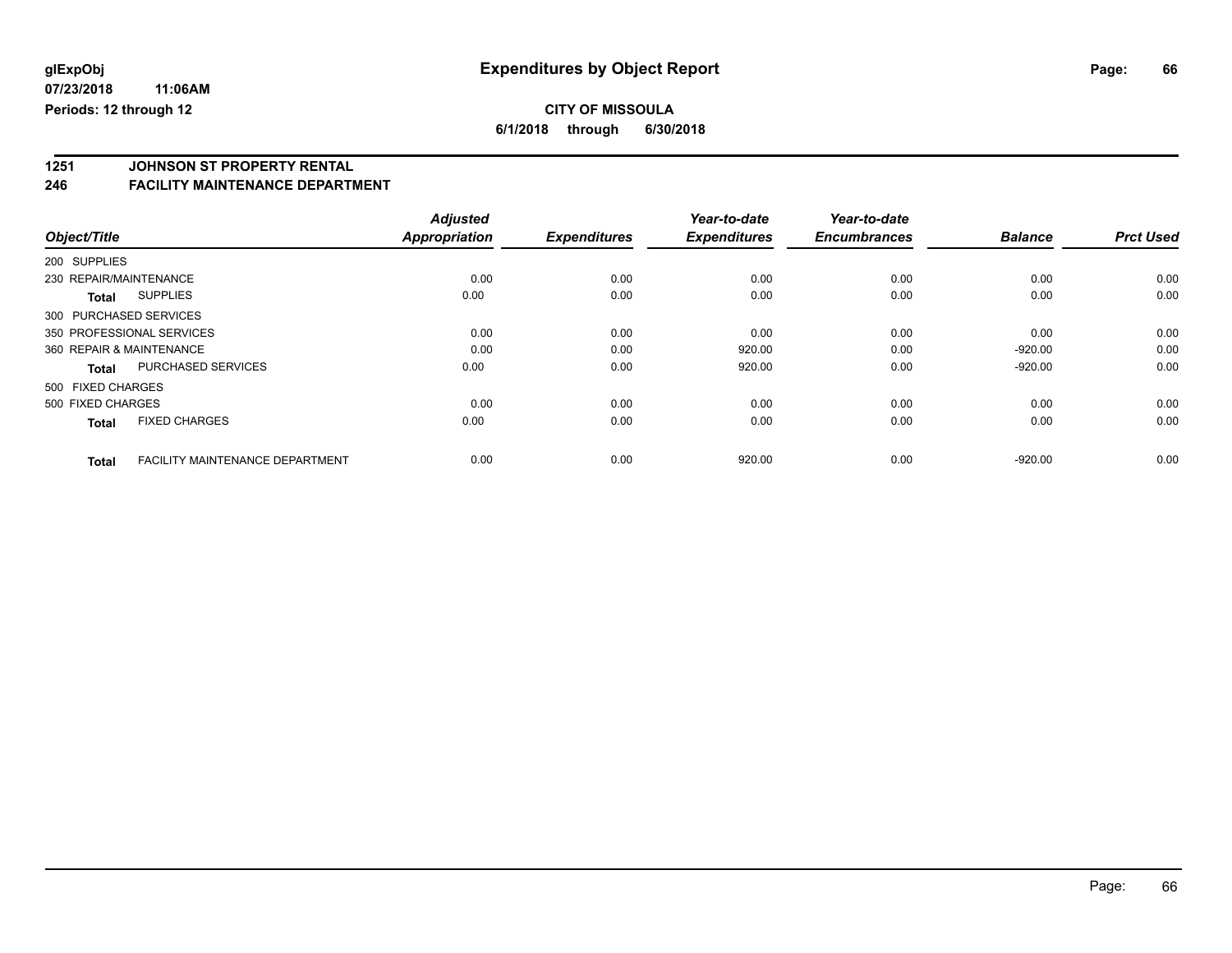# **CITY OF MISSOULA 6/1/2018 through 6/30/2018**

## **1251 JOHNSON ST PROPERTY RENTAL**

|                        |                            | <b>Adjusted</b> |                     | Year-to-date        | Year-to-date        |                |                  |
|------------------------|----------------------------|-----------------|---------------------|---------------------|---------------------|----------------|------------------|
| Object/Title           |                            | Appropriation   | <b>Expenditures</b> | <b>Expenditures</b> | <b>Encumbrances</b> | <b>Balance</b> | <b>Prct Used</b> |
| 200 SUPPLIES           |                            |                 |                     |                     |                     |                |                  |
| 230 REPAIR/MAINTENANCE |                            | 0.00            | 0.00                | 0.00                | 0.00                | 0.00           | 0.00             |
| <b>Total</b>           | <b>SUPPLIES</b>            | 0.00            | 0.00                | 0.00                | 0.00                | 0.00           | 0.00             |
| 300 PURCHASED SERVICES |                            |                 |                     |                     |                     |                |                  |
|                        | 350 PROFESSIONAL SERVICES  | 0.00            | 0.00                | 0.00                | 0.00                | 0.00           | 0.00             |
|                        | 360 REPAIR & MAINTENANCE   | 0.00            | 0.00                | 920.00              | 0.00                | $-920.00$      | 0.00             |
| <b>Total</b>           | PURCHASED SERVICES         | 0.00            | 0.00                | 920.00              | 0.00                | $-920.00$      | 0.00             |
| 500 FIXED CHARGES      |                            |                 |                     |                     |                     |                |                  |
| 500 FIXED CHARGES      |                            | 0.00            | 0.00                | 0.00                | 0.00                | 0.00           | 0.00             |
| <b>Total</b>           | <b>FIXED CHARGES</b>       | 0.00            | 0.00                | 0.00                | 0.00                | 0.00           | 0.00             |
| <b>Total</b>           | JOHNSON ST PROPERTY RENTAL | 0.00            | 0.00                | 920.00              | 0.00                | $-920.00$      | 0.00             |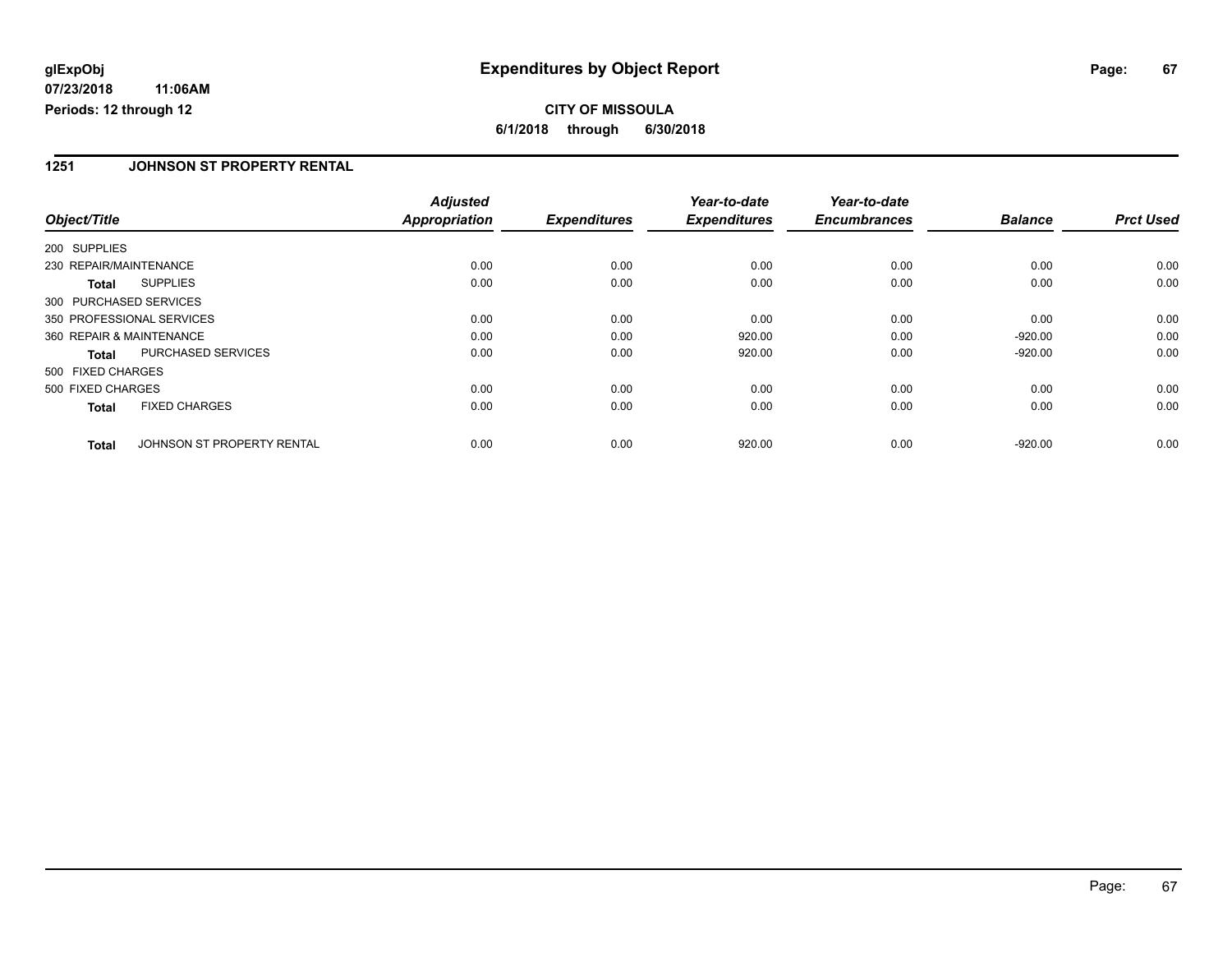**1265 TITLE 1 PROJECTS FUND**

**240 FINANCE**

|                   |                                   | <b>Adjusted</b>      |                     | Year-to-date        | Year-to-date        |                |                  |
|-------------------|-----------------------------------|----------------------|---------------------|---------------------|---------------------|----------------|------------------|
| Object/Title      |                                   | <b>Appropriation</b> | <b>Expenditures</b> | <b>Expenditures</b> | <b>Encumbrances</b> | <b>Balance</b> | <b>Prct Used</b> |
| 500 FIXED CHARGES |                                   |                      |                     |                     |                     |                |                  |
| 500 FIXED CHARGES |                                   | 0.00                 | 0.00                | 0.00                | 0.00                | 0.00           | 0.00             |
|                   | 550 MERCHANT SERVICE FEES         | 0.00                 | 0.00                | 0.00                | 0.00                | 0.00           | 0.00             |
| <b>Total</b>      | <b>FIXED CHARGES</b>              | 0.00                 | 0.00                | 0.00                | 0.00                | 0.00           | 0.00             |
|                   | 700 GRANTS & CONTRIBUTIONS        |                      |                     |                     |                     |                |                  |
|                   | 700 GRANTS & CONTRIBUTIONS        | 146,924.00           | 0.00                | 0.00                | 0.00                | 146,924.00     | 0.00             |
| Total             | <b>GRANTS &amp; CONTRIBUTIONS</b> | 146,924.00           | 0.00                | 0.00                | 0.00                | 146,924.00     | 0.00             |
| 800 OTHER OBJECTS |                                   |                      |                     |                     |                     |                |                  |
|                   | 820 TRANSFERS TO OTHER FUNDS      | 0.00                 | 0.00                | 0.00                | 0.00                | 0.00           | 0.00             |
| 845 CONTINGENCY   |                                   | 0.00                 | 0.00                | 0.00                | 0.00                | 0.00           | 0.00             |
| <b>Total</b>      | OTHER OBJECTS                     | 0.00                 | 0.00                | 0.00                | 0.00                | 0.00           | 0.00             |
| <b>Total</b>      | <b>FINANCE</b>                    | 146.924.00           | 0.00                | 0.00                | 0.00                | 146,924.00     | 0.00             |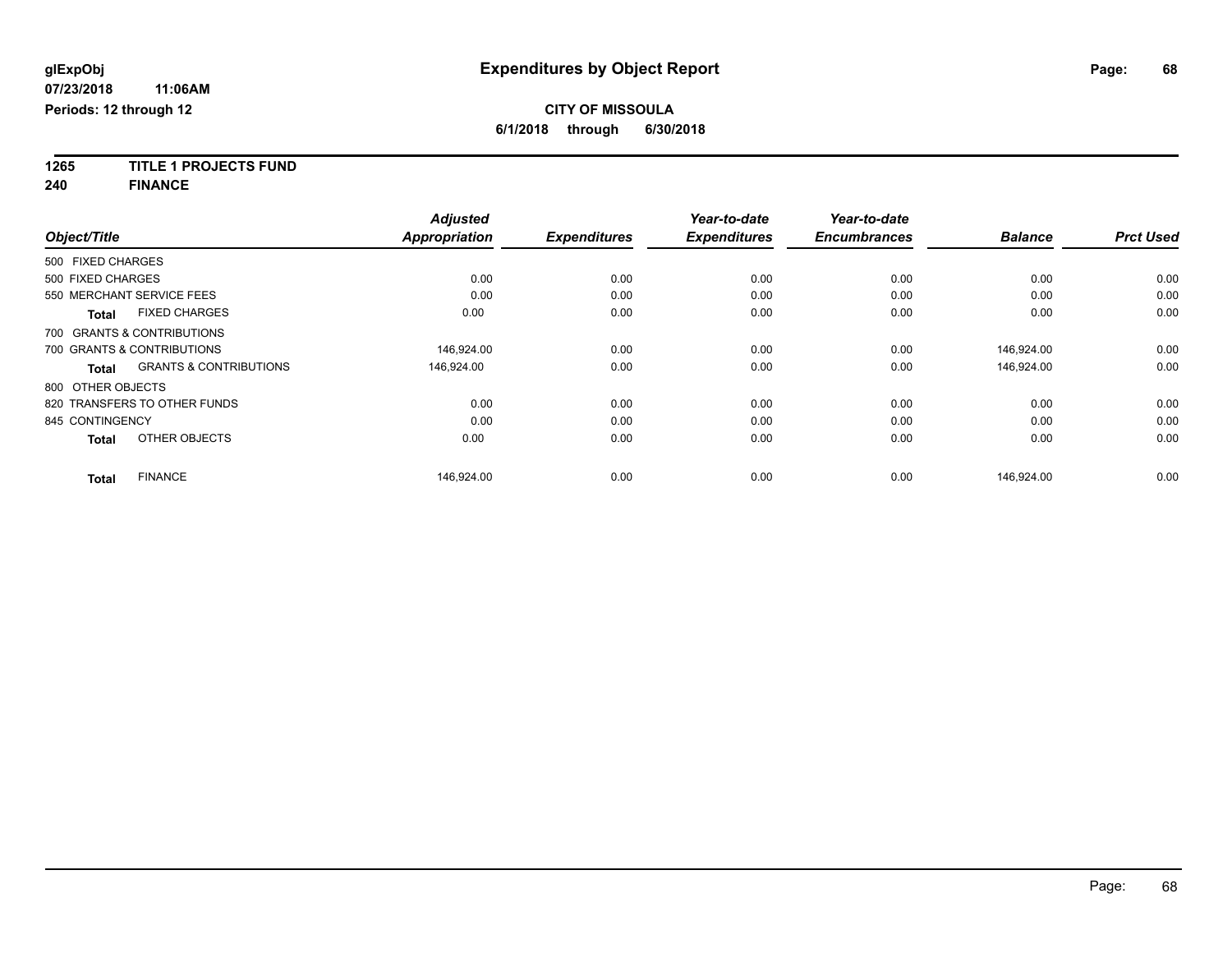### **1265 TITLE 1 PROJECTS FUND**

|                                                   | <b>Adjusted</b> |                     | Year-to-date        | Year-to-date        |                |                  |
|---------------------------------------------------|-----------------|---------------------|---------------------|---------------------|----------------|------------------|
| Object/Title                                      | Appropriation   | <b>Expenditures</b> | <b>Expenditures</b> | <b>Encumbrances</b> | <b>Balance</b> | <b>Prct Used</b> |
| 500 FIXED CHARGES                                 |                 |                     |                     |                     |                |                  |
| 500 FIXED CHARGES                                 | 0.00            | 0.00                | 0.00                | 0.00                | 0.00           | 0.00             |
| 550 MERCHANT SERVICE FEES                         | 0.00            | 0.00                | 0.00                | 0.00                | 0.00           | 0.00             |
| <b>FIXED CHARGES</b><br>Total                     | 0.00            | 0.00                | 0.00                | 0.00                | 0.00           | 0.00             |
| 700 GRANTS & CONTRIBUTIONS                        |                 |                     |                     |                     |                |                  |
| 700 GRANTS & CONTRIBUTIONS                        | 146.924.00      | 0.00                | 0.00                | 0.00                | 146.924.00     | 0.00             |
| <b>GRANTS &amp; CONTRIBUTIONS</b><br><b>Total</b> | 146,924.00      | 0.00                | 0.00                | 0.00                | 146,924.00     | 0.00             |
| 800 OTHER OBJECTS                                 |                 |                     |                     |                     |                |                  |
| 820 TRANSFERS TO OTHER FUNDS                      | 0.00            | 0.00                | 0.00                | 0.00                | 0.00           | 0.00             |
| 845 CONTINGENCY                                   | 0.00            | 0.00                | 0.00                | 0.00                | 0.00           | 0.00             |
| OTHER OBJECTS<br><b>Total</b>                     | 0.00            | 0.00                | 0.00                | 0.00                | 0.00           | 0.00             |
| TITLE 1 PROJECTS FUND<br><b>Total</b>             | 146,924.00      | 0.00                | 0.00                | 0.00                | 146.924.00     | 0.00             |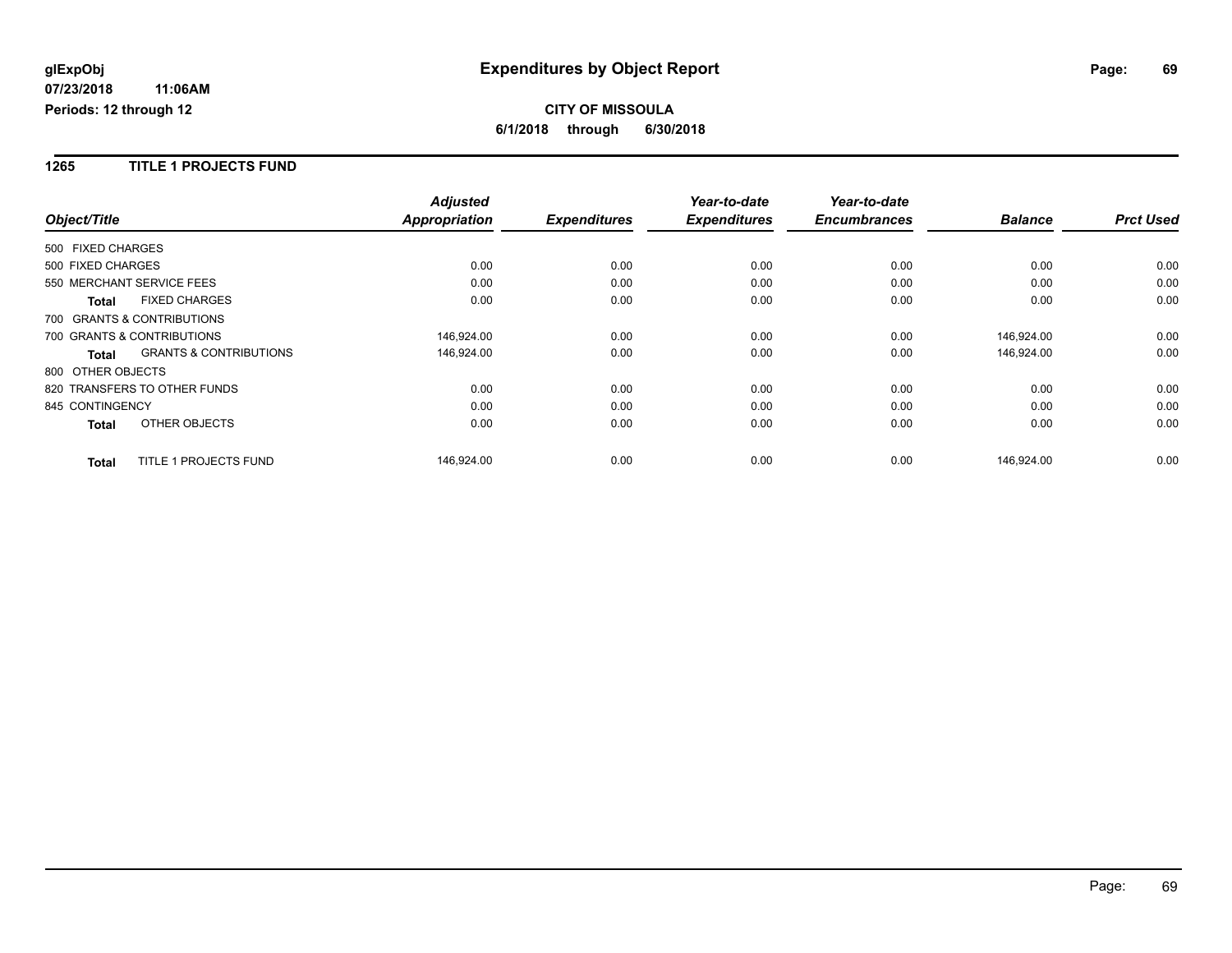## **CITY OF MISSOULA 6/1/2018 through 6/30/2018**

# **1396 PROGRAM INCOME REVOLVING LOAN PROGRAM**

**390 NON-DEPARTMENTAL**

| Object/Title      |                                   | <b>Adjusted</b><br><b>Appropriation</b> | <b>Expenditures</b> | Year-to-date<br><b>Expenditures</b> | Year-to-date<br><b>Encumbrances</b> | <b>Balance</b> | <b>Prct Used</b> |
|-------------------|-----------------------------------|-----------------------------------------|---------------------|-------------------------------------|-------------------------------------|----------------|------------------|
|                   |                                   |                                         |                     |                                     |                                     |                |                  |
|                   | 300 PURCHASED SERVICES            |                                         |                     |                                     |                                     |                |                  |
|                   | 350 PROFESSIONAL SERVICES         | 0.00                                    | 0.00                | 0.00                                | 0.00                                | 0.00           | 0.00             |
| <b>Total</b>      | <b>PURCHASED SERVICES</b>         | 0.00                                    | 0.00                | 0.00                                | 0.00                                | 0.00           | 0.00             |
| 500 FIXED CHARGES |                                   |                                         |                     |                                     |                                     |                |                  |
|                   | 550 MERCHANT SERVICE FEES         | 0.00                                    | 0.00                | 0.00                                | 0.00                                | 0.00           | 0.00             |
| <b>Total</b>      | <b>FIXED CHARGES</b>              | 0.00                                    | 0.00                | 0.00                                | 0.00                                | 0.00           | 0.00             |
|                   | 700 GRANTS & CONTRIBUTIONS        |                                         |                     |                                     |                                     |                |                  |
|                   | 700 GRANTS & CONTRIBUTIONS        | 62.439.00                               | 0.00                | 0.00                                | 0.00                                | 62.439.00      | 0.00             |
| <b>Total</b>      | <b>GRANTS &amp; CONTRIBUTIONS</b> | 62,439.00                               | 0.00                | 0.00                                | 0.00                                | 62,439.00      | 0.00             |
| <b>Total</b>      | NON-DEPARTMENTAL                  | 62,439.00                               | 0.00                | 0.00                                | 0.00                                | 62.439.00      | 0.00             |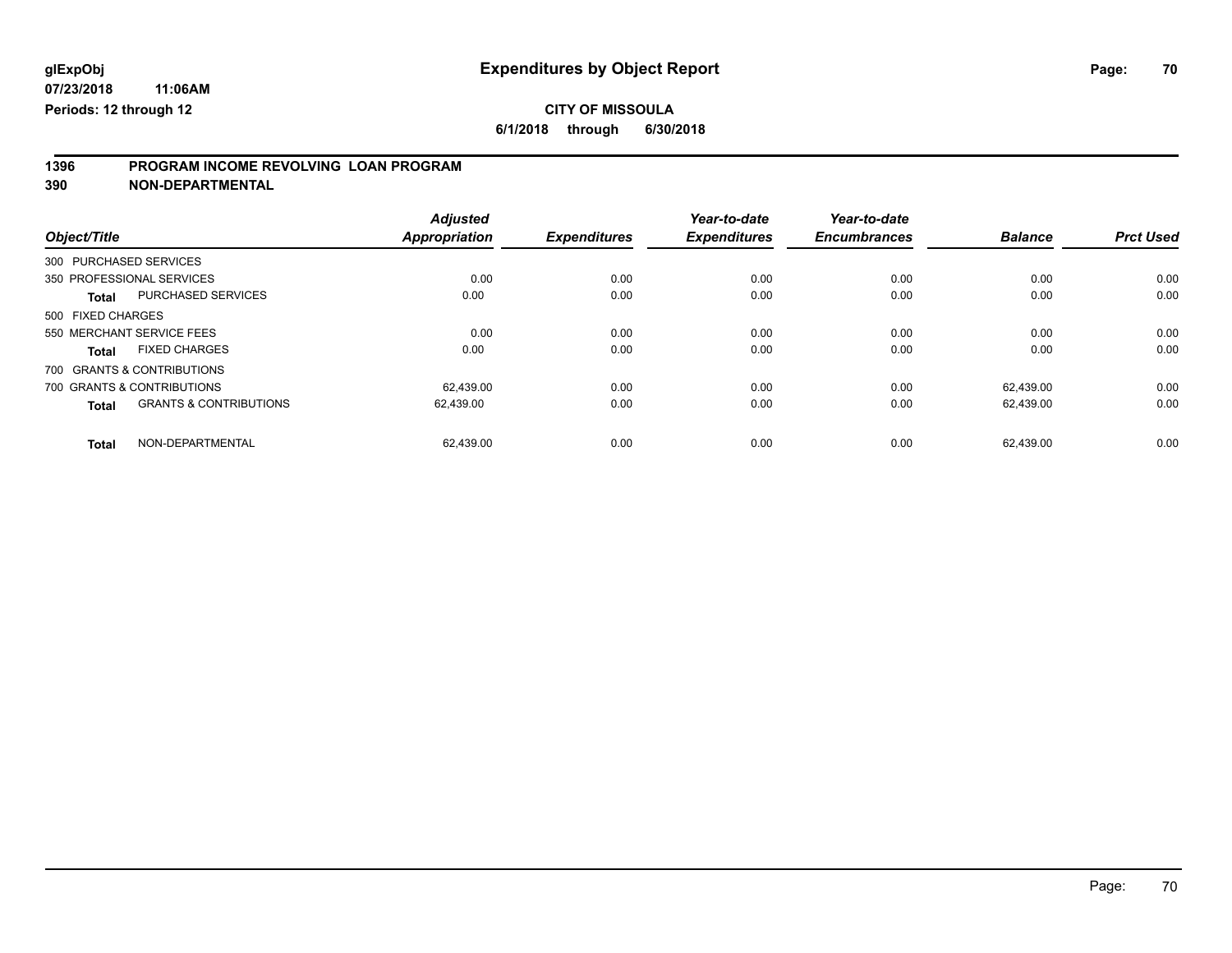### **1396 PROGRAM INCOME REVOLVING LOAN PROGRAM**

| Object/Title           |                                   | <b>Adjusted</b><br><b>Appropriation</b> | <b>Expenditures</b> | Year-to-date<br><b>Expenditures</b> | Year-to-date<br><b>Encumbrances</b> | <b>Balance</b> | <b>Prct Used</b> |
|------------------------|-----------------------------------|-----------------------------------------|---------------------|-------------------------------------|-------------------------------------|----------------|------------------|
| 300 PURCHASED SERVICES |                                   |                                         |                     |                                     |                                     |                |                  |
|                        | 350 PROFESSIONAL SERVICES         | 0.00                                    | 0.00                | 0.00                                | 0.00                                | 0.00           | 0.00             |
| Total                  | PURCHASED SERVICES                | 0.00                                    | 0.00                | 0.00                                | 0.00                                | 0.00           | 0.00             |
| 500 FIXED CHARGES      |                                   |                                         |                     |                                     |                                     |                |                  |
|                        | 550 MERCHANT SERVICE FEES         | 0.00                                    | 0.00                | 0.00                                | 0.00                                | 0.00           | 0.00             |
| Total                  | <b>FIXED CHARGES</b>              | 0.00                                    | 0.00                | 0.00                                | 0.00                                | 0.00           | 0.00             |
|                        | 700 GRANTS & CONTRIBUTIONS        |                                         |                     |                                     |                                     |                |                  |
|                        | 700 GRANTS & CONTRIBUTIONS        | 62.439.00                               | 0.00                | 0.00                                | 0.00                                | 62.439.00      | 0.00             |
| <b>Total</b>           | <b>GRANTS &amp; CONTRIBUTIONS</b> | 62,439.00                               | 0.00                | 0.00                                | 0.00                                | 62.439.00      | 0.00             |
| <b>Total</b>           | PROGRAM INCOME REVOLVING LOAN P   | 62.439.00                               | 0.00                | 0.00                                | 0.00                                | 62.439.00      | 0.00             |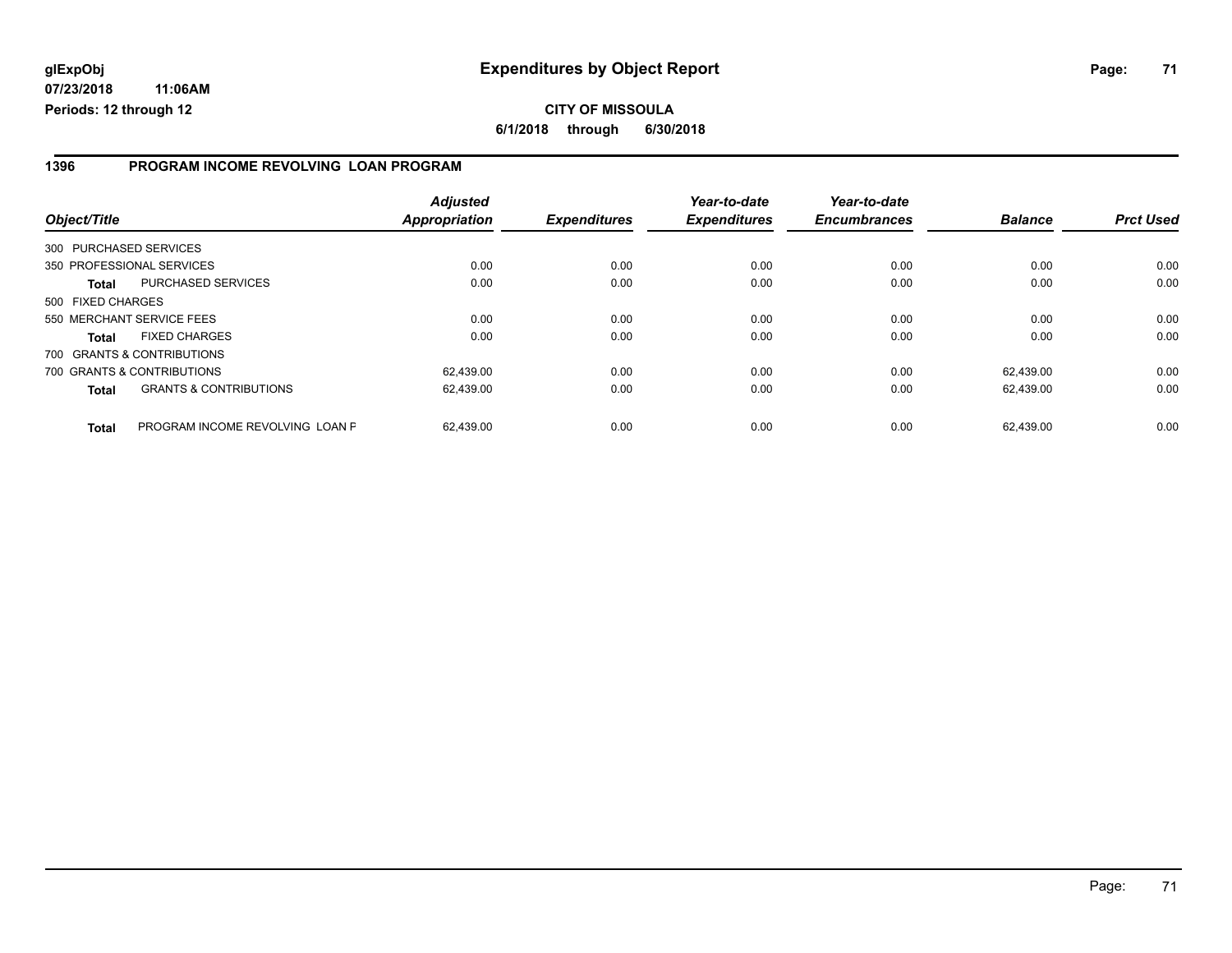# **1397 STATE HOME PROGRAM INCOME**

**390 NON-DEPARTMENTAL**

|                                                   | <b>Adjusted</b>      |                     | Year-to-date        | Year-to-date        |                |                  |
|---------------------------------------------------|----------------------|---------------------|---------------------|---------------------|----------------|------------------|
| Object/Title                                      | <b>Appropriation</b> | <b>Expenditures</b> | <b>Expenditures</b> | <b>Encumbrances</b> | <b>Balance</b> | <b>Prct Used</b> |
| 300 PURCHASED SERVICES                            |                      |                     |                     |                     |                |                  |
| 350 PROFESSIONAL SERVICES                         | 0.00                 | 0.00                | 0.00                | 0.00                | 0.00           | 0.00             |
| <b>PURCHASED SERVICES</b><br><b>Total</b>         | 0.00                 | 0.00                | 0.00                | 0.00                | 0.00           | 0.00             |
| 500 FIXED CHARGES                                 |                      |                     |                     |                     |                |                  |
| 550 MERCHANT SERVICE FEES                         | 0.00                 | 0.00                | 0.00                | 0.00                | 0.00           | 0.00             |
| <b>FIXED CHARGES</b><br><b>Total</b>              | 0.00                 | 0.00                | 0.00                | 0.00                | 0.00           | 0.00             |
| 700 GRANTS & CONTRIBUTIONS                        |                      |                     |                     |                     |                |                  |
| 700 GRANTS & CONTRIBUTIONS                        | 0.00                 | 0.00                | 45.396.96           | 0.00                | $-45.396.96$   | 0.00             |
| <b>GRANTS &amp; CONTRIBUTIONS</b><br><b>Total</b> | 0.00                 | 0.00                | 45,396.96           | 0.00                | -45.396.96     | 0.00             |
| NON-DEPARTMENTAL<br><b>Total</b>                  | 0.00                 | 0.00                | 45.396.96           | 0.00                | -45.396.96     | 0.00             |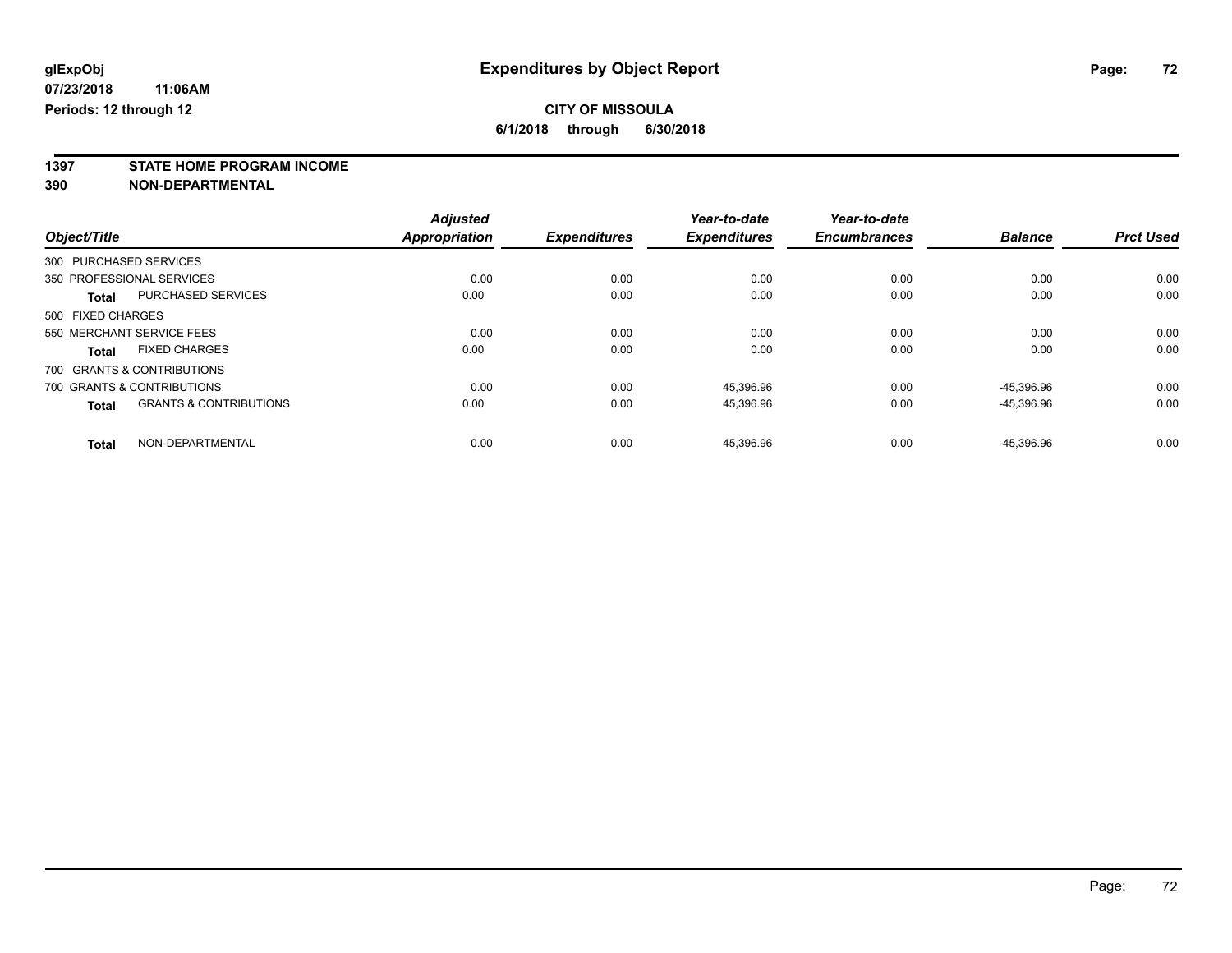# **CITY OF MISSOULA 6/1/2018 through 6/30/2018**

### **1397 STATE HOME PROGRAM INCOME**

|                   |                                   | <b>Adjusted</b> |                     | Year-to-date        | Year-to-date        |                |                  |
|-------------------|-----------------------------------|-----------------|---------------------|---------------------|---------------------|----------------|------------------|
| Object/Title      |                                   | Appropriation   | <b>Expenditures</b> | <b>Expenditures</b> | <b>Encumbrances</b> | <b>Balance</b> | <b>Prct Used</b> |
|                   | 300 PURCHASED SERVICES            |                 |                     |                     |                     |                |                  |
|                   | 350 PROFESSIONAL SERVICES         | 0.00            | 0.00                | 0.00                | 0.00                | 0.00           | 0.00             |
| Total             | PURCHASED SERVICES                | 0.00            | 0.00                | 0.00                | 0.00                | 0.00           | 0.00             |
| 500 FIXED CHARGES |                                   |                 |                     |                     |                     |                |                  |
|                   | 550 MERCHANT SERVICE FEES         | 0.00            | 0.00                | 0.00                | 0.00                | 0.00           | 0.00             |
| <b>Total</b>      | <b>FIXED CHARGES</b>              | 0.00            | 0.00                | 0.00                | 0.00                | 0.00           | 0.00             |
|                   | 700 GRANTS & CONTRIBUTIONS        |                 |                     |                     |                     |                |                  |
|                   | 700 GRANTS & CONTRIBUTIONS        | 0.00            | 0.00                | 45,396.96           | 0.00                | -45.396.96     | 0.00             |
| <b>Total</b>      | <b>GRANTS &amp; CONTRIBUTIONS</b> | 0.00            | 0.00                | 45,396.96           | 0.00                | $-45,396.96$   | 0.00             |
| <b>Total</b>      | STATE HOME PROGRAM INCOME         | 0.00            | 0.00                | 45.396.96           | 0.00                | -45.396.96     | 0.00             |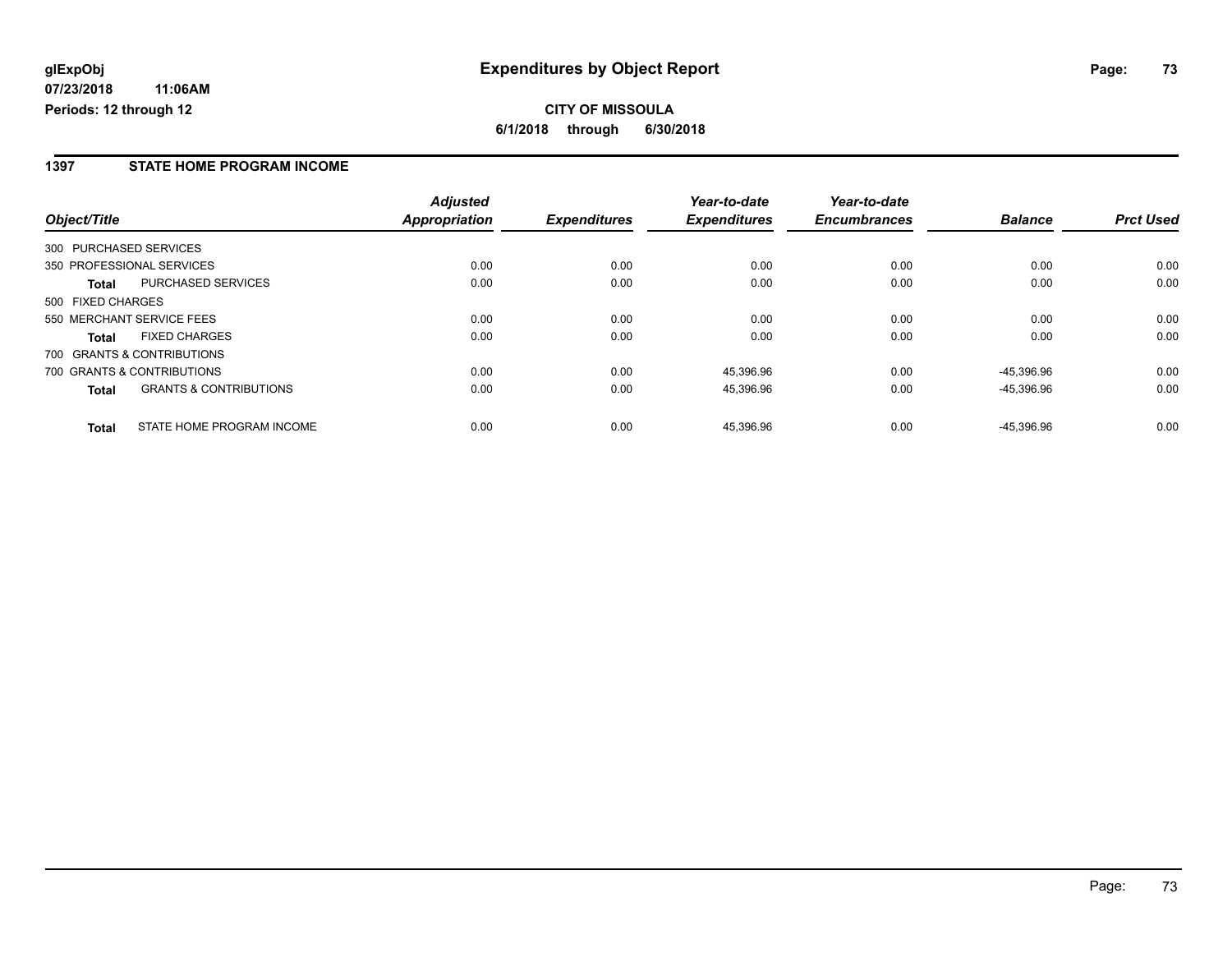**2250 PLANNING FUND 250 DEVELOPMENT SERVICES**

|                                            | <b>Adjusted</b>      |                     | Year-to-date        | Year-to-date        |                |                  |
|--------------------------------------------|----------------------|---------------------|---------------------|---------------------|----------------|------------------|
| Object/Title                               | <b>Appropriation</b> | <b>Expenditures</b> | <b>Expenditures</b> | <b>Encumbrances</b> | <b>Balance</b> | <b>Prct Used</b> |
| 100 PERSONAL SERVICES                      |                      |                     |                     |                     |                |                  |
| 110 SALARIES AND WAGES                     | 325,560.00           | 44,632.82           | 305,820.27          | 0.00                | 19,739.73      | 93.94            |
| <b>140 EMPLOYER CONTRIBUTIONS</b>          | 110,098.00           | 12,628.00           | 113,523.27          | 0.00                | $-3,425.27$    | 103.11           |
| 141 STATE RETIREMENT CONTRIBUTIONS         | 4.00                 | 0.00                | 296.14              | 0.00                | $-292.14$      | 7,403.50         |
| PERSONAL SERVICES<br>Total                 | 435,662.00           | 57,260.82           | 419,639.68          | 0.00                | 16,022.32      | 96.32            |
| 200 SUPPLIES                               |                      |                     |                     |                     |                |                  |
| 210 OFFICE SUPPLIES                        | 5,740.00             | 712.54              | 3,783.43            | 0.00                | 1,956.57       | 65.91            |
| 220 OPERATING SUPPLIES                     | 3,423.00             | 631.76              | 2,494.14            | 0.00                | 928.86         | 72.86            |
| 231 GASOLINE                               | 100.00               | 0.00                | 100.42              | 0.00                | $-0.42$        | 100.42           |
| 240 OTHER SUPPLIES                         | 0.00                 | 0.00                | 0.00                | 0.00                | 0.00           | 0.00             |
| <b>SUPPLIES</b><br><b>Total</b>            | 9,263.00             | 1,344.30            | 6,377.99            | 0.00                | 2,885.01       | 68.85            |
| 300 PURCHASED SERVICES                     |                      |                     |                     |                     |                |                  |
| 310 COMMUNICATIONS                         | 1,200.00             | 2.80                | 2,669.74            | 0.00                | $-1,469.74$    | 222.48           |
| 320 PRINTING & DUPLICATING                 | 3,000.00             | 132.87              | 1,877.55            | 0.00                | 1,122.45       | 62.59            |
| 330 PUBLICITY, SUBSCRIPTIONS & DUES        | 7,560.00             | 215.00              | 4,756.15            | 0.00                | 2,803.85       | 62.91            |
| 344 TELEPHONE SERVICE                      | 100.00               | 0.00                | 11.46               | 0.00                | 88.54          | 11.46            |
| 350 PROFESSIONAL SERVICES                  | 51,000.00            | 161.22              | 21,295.46           | 0.00                | 29,704.54      | 41.76            |
| 360 REPAIR & MAINTENANCE                   | 2,077.00             | 0.00                | 0.00                | 0.00                | 2,077.00       | 0.00             |
| 370 TRAVEL                                 | 5,500.00             | 0.00                | 4,339.21            | 0.00                | 1,160.79       | 78.89            |
| 380 TRAINING                               | 4,000.00             | 0.00                | 1,361.99            | 0.00                | 2,638.01       | 34.05            |
| 390 OTHER PURCHASED SERVICES               | 1,600.00             | 0.00                | 0.00                | 0.00                | 1,600.00       | 0.00             |
| <b>PURCHASED SERVICES</b><br>Total         | 76,037.00            | 511.89              | 36,311.56           | 0.00                | 39,725.44      | 47.76            |
| 500 FIXED CHARGES                          |                      |                     |                     |                     |                |                  |
| 500 FIXED CHARGES                          | 25,000.00            | 12,500.00           | 25,000.00           | 0.00                | 0.00           | 100.00           |
| 550 MERCHANT SERVICE FEES                  | 0.00                 | 0.00                | 0.00                | 0.00                | 0.00           | 0.00             |
| <b>FIXED CHARGES</b><br>Total              | 25,000.00            | 12,500.00           | 25,000.00           | 0.00                | 0.00           | 100.00           |
| 700 GRANTS & CONTRIBUTIONS                 |                      |                     |                     |                     |                |                  |
| 700 GRANTS & CONTRIBUTIONS                 | 0.00                 | 0.00                | 31,560.00           | 0.00                | $-31,560.00$   | 0.00             |
| <b>GRANTS &amp; CONTRIBUTIONS</b><br>Total | 0.00                 | 0.00                | 31,560.00           | 0.00                | $-31,560.00$   | 0.00             |
| 800 OTHER OBJECTS                          |                      |                     |                     |                     |                |                  |
| 820 TRANSFERS TO OTHER FUNDS               | 0.00                 | 0.00                | 0.00                | 0.00                | 0.00           | 0.00             |
| 845 CONTINGENCY                            | 0.00                 | 0.00                | 0.00                | 0.00                | 0.00           | 0.00             |
| OTHER OBJECTS<br><b>Total</b>              | 0.00                 | 0.00                | 0.00                | 0.00                | 0.00           | 0.00             |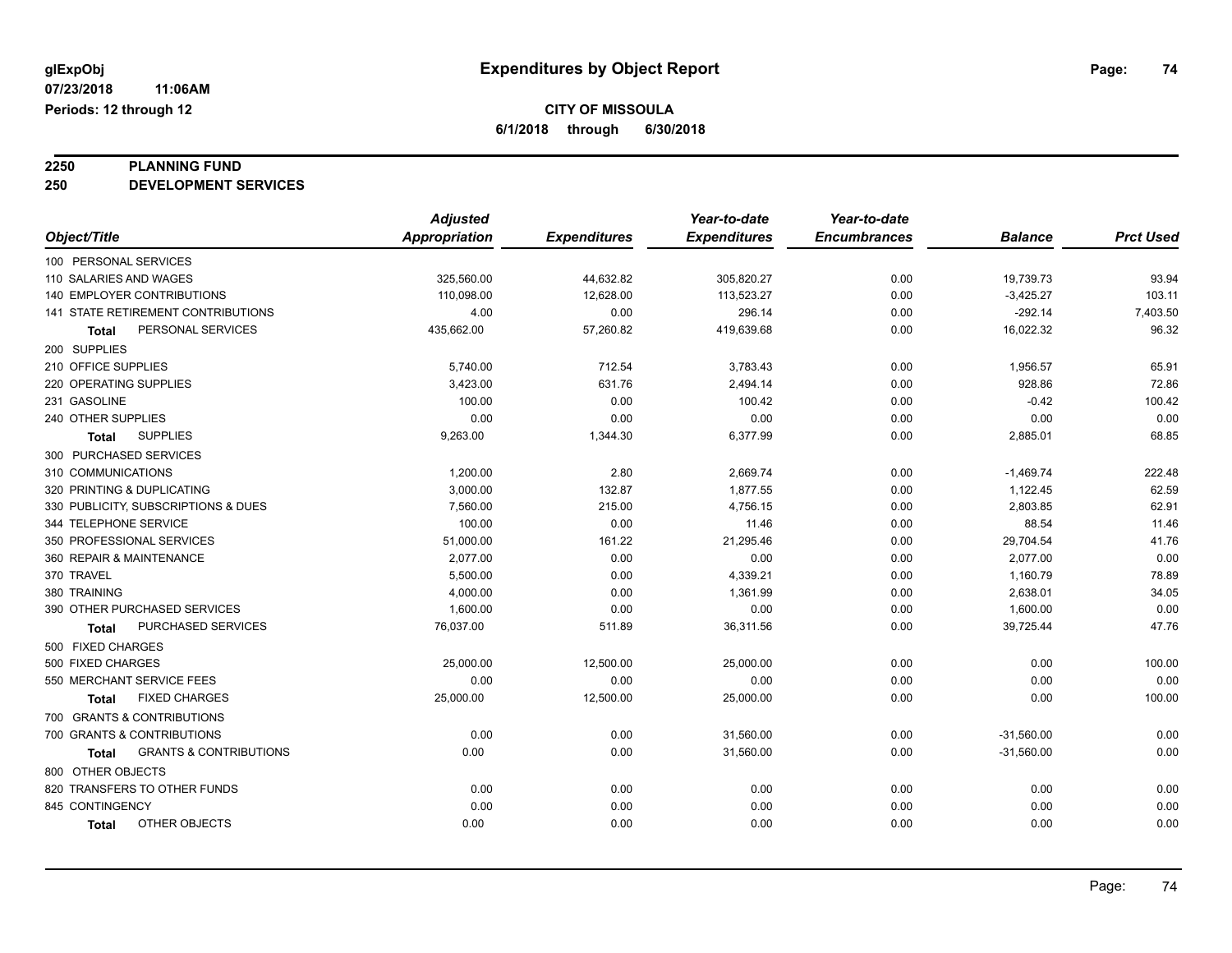| glExpObj<br>07/23/2018 | 11:06AM              |            | <b>Expenditures by Object Report</b>            |            |      |           |  |       |
|------------------------|----------------------|------------|-------------------------------------------------|------------|------|-----------|--|-------|
| Periods: 12 through 12 |                      | 6/1/2018   | <b>CITY OF MISSOULA</b><br>6/30/2018<br>through |            |      |           |  |       |
| 2250                   | <b>PLANNING FUND</b> |            |                                                 |            |      |           |  |       |
| <b>Total</b>           | DEVELOPMENT SERVICES | 545,962.00 | 71.617.01                                       | 518.889.23 | 0.00 | 27.072.77 |  | 95.04 |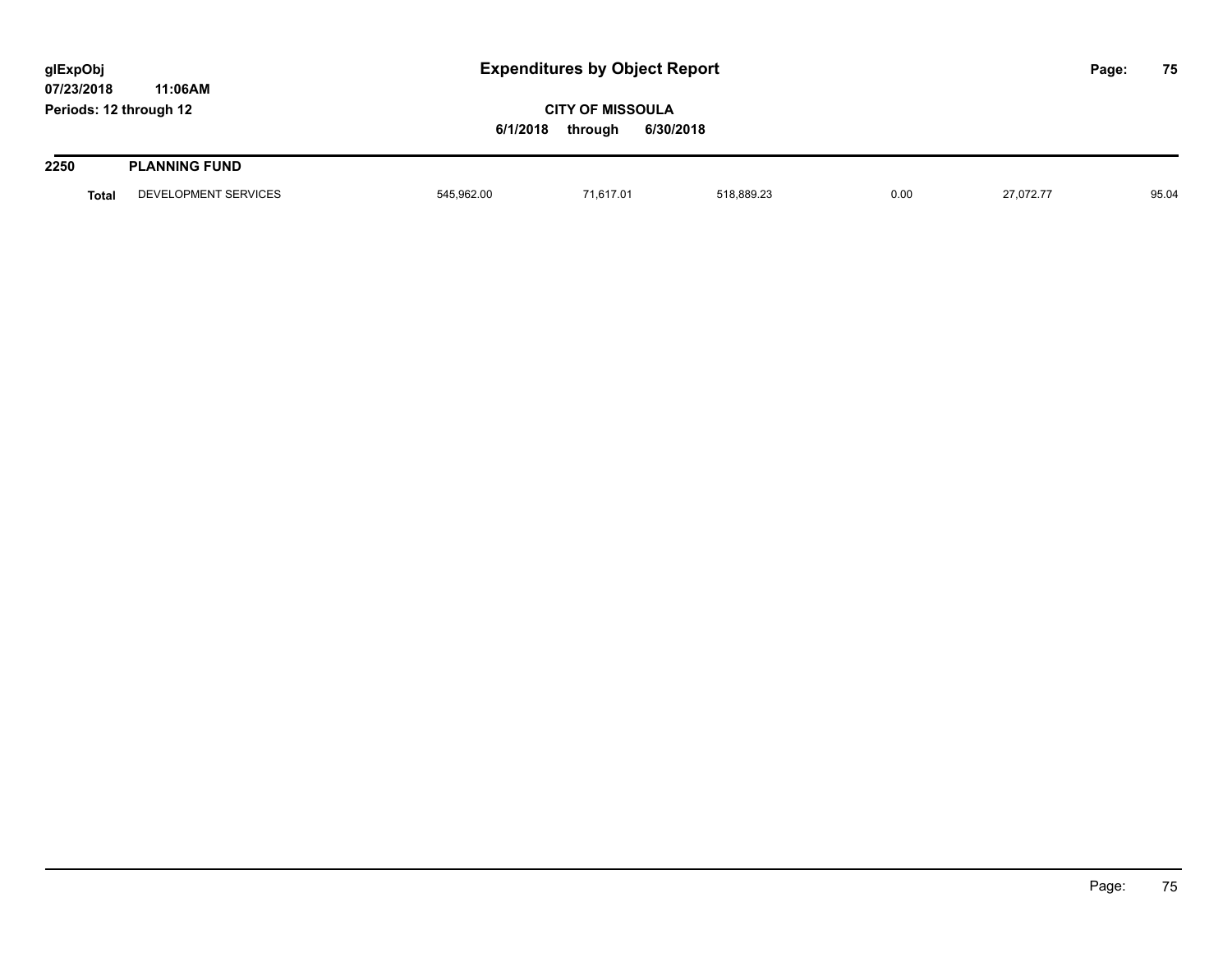**2250 PLANNING FUND**

|                                                   | <b>Adjusted</b>      |                     | Year-to-date        | Year-to-date        |                |                  |
|---------------------------------------------------|----------------------|---------------------|---------------------|---------------------|----------------|------------------|
| Object/Title                                      | <b>Appropriation</b> | <b>Expenditures</b> | <b>Expenditures</b> | <b>Encumbrances</b> | <b>Balance</b> | <b>Prct Used</b> |
| 100 PERSONAL SERVICES                             |                      |                     |                     |                     |                |                  |
| 110 SALARIES AND WAGES                            | 325,560.00           | 44,632.82           | 305,820.27          | 0.00                | 19,739.73      | 93.94            |
| <b>140 EMPLOYER CONTRIBUTIONS</b>                 | 110,098.00           | 12,628.00           | 113,523.27          | 0.00                | $-3,425.27$    | 103.11           |
| 141 STATE RETIREMENT CONTRIBUTIONS                | 4.00                 | 0.00                | 296.14              | 0.00                | $-292.14$      | 7,403.50         |
| PERSONAL SERVICES<br><b>Total</b>                 | 435,662.00           | 57,260.82           | 419,639.68          | 0.00                | 16,022.32      | 96.32            |
| 200 SUPPLIES                                      |                      |                     |                     |                     |                |                  |
| 210 OFFICE SUPPLIES                               | 5,740.00             | 712.54              | 3,783.43            | 0.00                | 1,956.57       | 65.91            |
| 220 OPERATING SUPPLIES                            | 3,423.00             | 631.76              | 2,494.14            | 0.00                | 928.86         | 72.86            |
| 231 GASOLINE                                      | 100.00               | 0.00                | 100.42              | 0.00                | $-0.42$        | 100.42           |
| 240 OTHER SUPPLIES                                | 0.00                 | 0.00                | 0.00                | 0.00                | 0.00           | 0.00             |
| <b>SUPPLIES</b><br><b>Total</b>                   | 9,263.00             | 1,344.30            | 6,377.99            | 0.00                | 2,885.01       | 68.85            |
| 300 PURCHASED SERVICES                            |                      |                     |                     |                     |                |                  |
| 310 COMMUNICATIONS                                | 1,200.00             | 2.80                | 2,669.74            | 0.00                | $-1,469.74$    | 222.48           |
| 320 PRINTING & DUPLICATING                        | 3,000.00             | 132.87              | 1,877.55            | 0.00                | 1,122.45       | 62.59            |
| 330 PUBLICITY, SUBSCRIPTIONS & DUES               | 7,560.00             | 215.00              | 4,756.15            | 0.00                | 2,803.85       | 62.91            |
| 344 TELEPHONE SERVICE                             | 100.00               | 0.00                | 11.46               | 0.00                | 88.54          | 11.46            |
| 350 PROFESSIONAL SERVICES                         | 51,000.00            | 161.22              | 21,295.46           | 0.00                | 29,704.54      | 41.76            |
| 360 REPAIR & MAINTENANCE                          | 2,077.00             | 0.00                | 0.00                | 0.00                | 2,077.00       | 0.00             |
| 370 TRAVEL                                        | 5,500.00             | 0.00                | 4,339.21            | 0.00                | 1,160.79       | 78.89            |
| 380 TRAINING                                      | 4,000.00             | 0.00                | 1,361.99            | 0.00                | 2,638.01       | 34.05            |
| 390 OTHER PURCHASED SERVICES                      | 1,600.00             | 0.00                | 0.00                | 0.00                | 1,600.00       | 0.00             |
| <b>PURCHASED SERVICES</b><br><b>Total</b>         | 76,037.00            | 511.89              | 36,311.56           | 0.00                | 39,725.44      | 47.76            |
| 500 FIXED CHARGES                                 |                      |                     |                     |                     |                |                  |
| 500 FIXED CHARGES                                 | 25,000.00            | 12,500.00           | 25,000.00           | 0.00                | 0.00           | 100.00           |
| 550 MERCHANT SERVICE FEES                         | 0.00                 | 0.00                | 0.00                | 0.00                | 0.00           | 0.00             |
| <b>FIXED CHARGES</b><br>Total                     | 25,000.00            | 12,500.00           | 25,000.00           | 0.00                | 0.00           | 100.00           |
| 700 GRANTS & CONTRIBUTIONS                        |                      |                     |                     |                     |                |                  |
| 700 GRANTS & CONTRIBUTIONS                        | 0.00                 | 0.00                | 31,560.00           | 0.00                | $-31,560.00$   | 0.00             |
| <b>GRANTS &amp; CONTRIBUTIONS</b><br><b>Total</b> | 0.00                 | 0.00                | 31,560.00           | 0.00                | $-31,560.00$   | 0.00             |
| 800 OTHER OBJECTS                                 |                      |                     |                     |                     |                |                  |
| 820 TRANSFERS TO OTHER FUNDS                      | 0.00                 | 0.00                | 0.00                | 0.00                | 0.00           | 0.00             |
| 845 CONTINGENCY                                   | 0.00                 | 0.00                | 0.00                | 0.00                | 0.00           | 0.00             |
| <b>OTHER OBJECTS</b><br><b>Total</b>              | 0.00                 | 0.00                | 0.00                | 0.00                | 0.00           | 0.00             |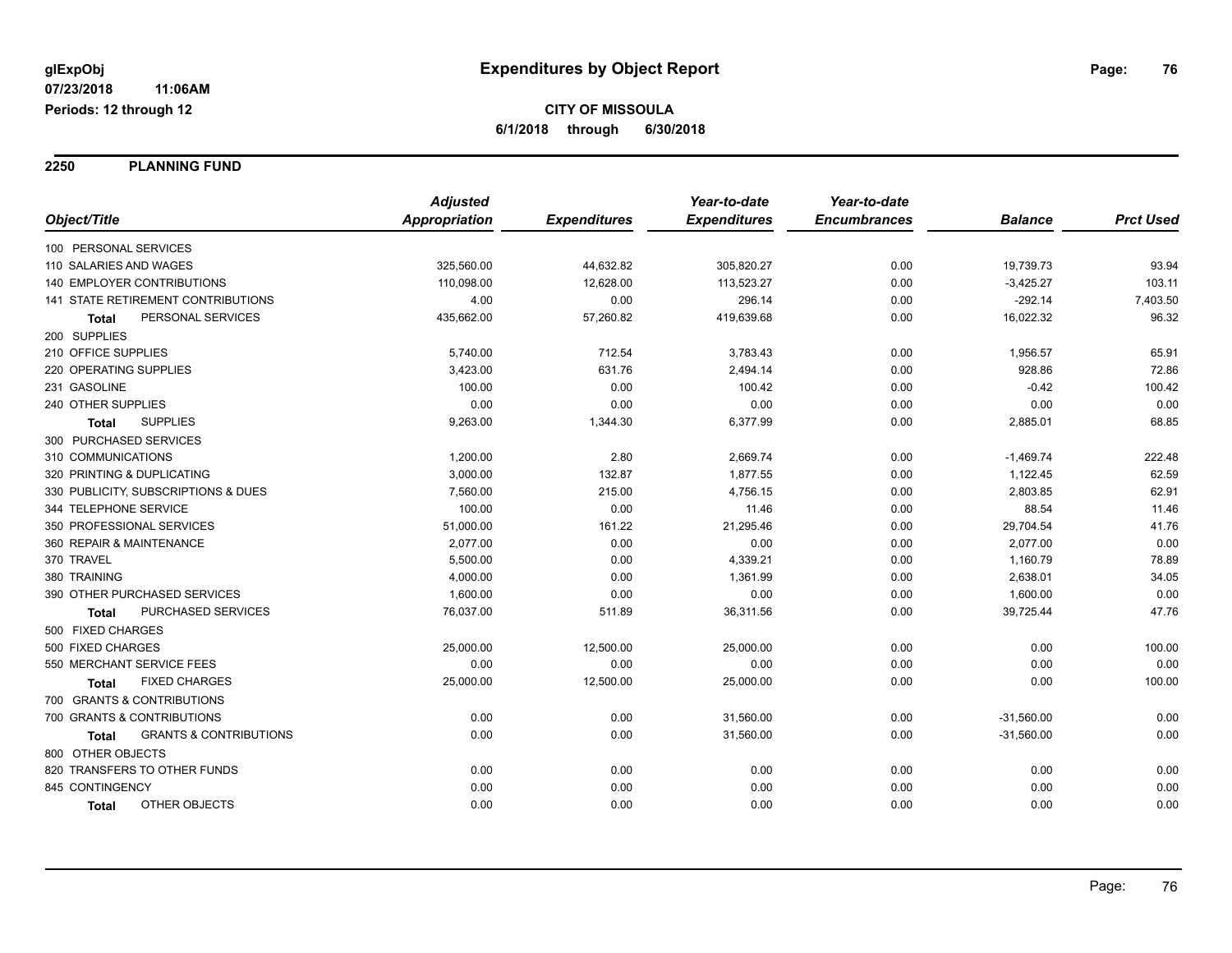| glExpObj<br>07/23/2018 | 11:06AM              |            | <b>Expenditures by Object Report</b>                        |            |      |           |  | 77    |
|------------------------|----------------------|------------|-------------------------------------------------------------|------------|------|-----------|--|-------|
| Periods: 12 through 12 |                      |            | <b>CITY OF MISSOULA</b><br>6/30/2018<br>6/1/2018<br>through |            |      |           |  |       |
| <b>Total</b>           | <b>PLANNING FUND</b> | 545,962.00 | 71.617.01                                                   | 518,889.23 | 0.00 | 27.072.77 |  | 95.04 |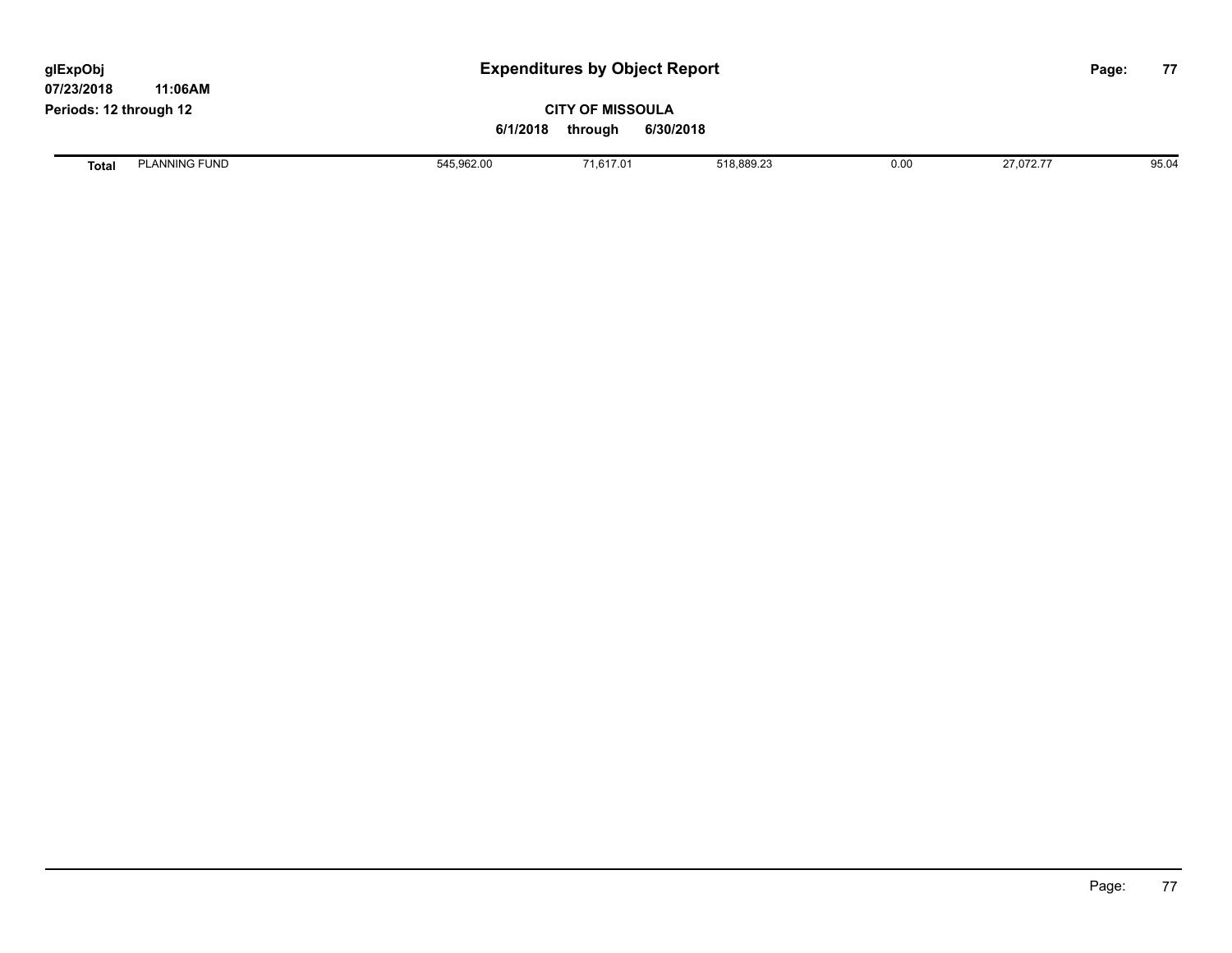# **2310 PUBLIC SAFETY INFORMATION SYSTEMS**

**310 BUILDING INSPECTION**

|                        |                            | <b>Adjusted</b>      |                     | Year-to-date        | Year-to-date        |                |                  |
|------------------------|----------------------------|----------------------|---------------------|---------------------|---------------------|----------------|------------------|
| Object/Title           |                            | <b>Appropriation</b> | <b>Expenditures</b> | <b>Expenditures</b> | <b>Encumbrances</b> | <b>Balance</b> | <b>Prct Used</b> |
| 200 SUPPLIES           |                            |                      |                     |                     |                     |                |                  |
| 210 OFFICE SUPPLIES    |                            | 0.00                 | 0.00                | 0.00                | 0.00                | 0.00           | 0.00             |
| 220 OPERATING SUPPLIES |                            | 0.00                 | 0.00                | 0.00                | 0.00                | 0.00           | 0.00             |
| <b>Total</b>           | <b>SUPPLIES</b>            | 0.00                 | 0.00                | 0.00                | 0.00                | 0.00           | 0.00             |
| 500 FIXED CHARGES      |                            |                      |                     |                     |                     |                |                  |
|                        | 550 MERCHANT SERVICE FEES  | 0.00                 | 0.00                | 0.00                | 0.00                | 0.00           | 0.00             |
| <b>Total</b>           | <b>FIXED CHARGES</b>       | 0.00                 | 0.00                | 0.00                | 0.00                | 0.00           | 0.00             |
| 800 OTHER OBJECTS      |                            |                      |                     |                     |                     |                |                  |
| 845 CONTINGENCY        |                            | 0.00                 | 0.00                | 0.00                | 0.00                | 0.00           | 0.00             |
| <b>Total</b>           | OTHER OBJECTS              | 0.00                 | 0.00                | 0.00                | 0.00                | 0.00           | 0.00             |
| 900 CAPITAL OUTLAY     |                            |                      |                     |                     |                     |                |                  |
|                        | 940 MACHINERY & EQUIPMENT  | 0.00                 | 0.00                | 0.00                | 0.00                | 0.00           | 0.00             |
| <b>Total</b>           | <b>CAPITAL OUTLAY</b>      | 0.00                 | 0.00                | 0.00                | 0.00                | 0.00           | 0.00             |
| <b>Total</b>           | <b>BUILDING INSPECTION</b> | 0.00                 | 0.00                | 0.00                | 0.00                | 0.00           | 0.00             |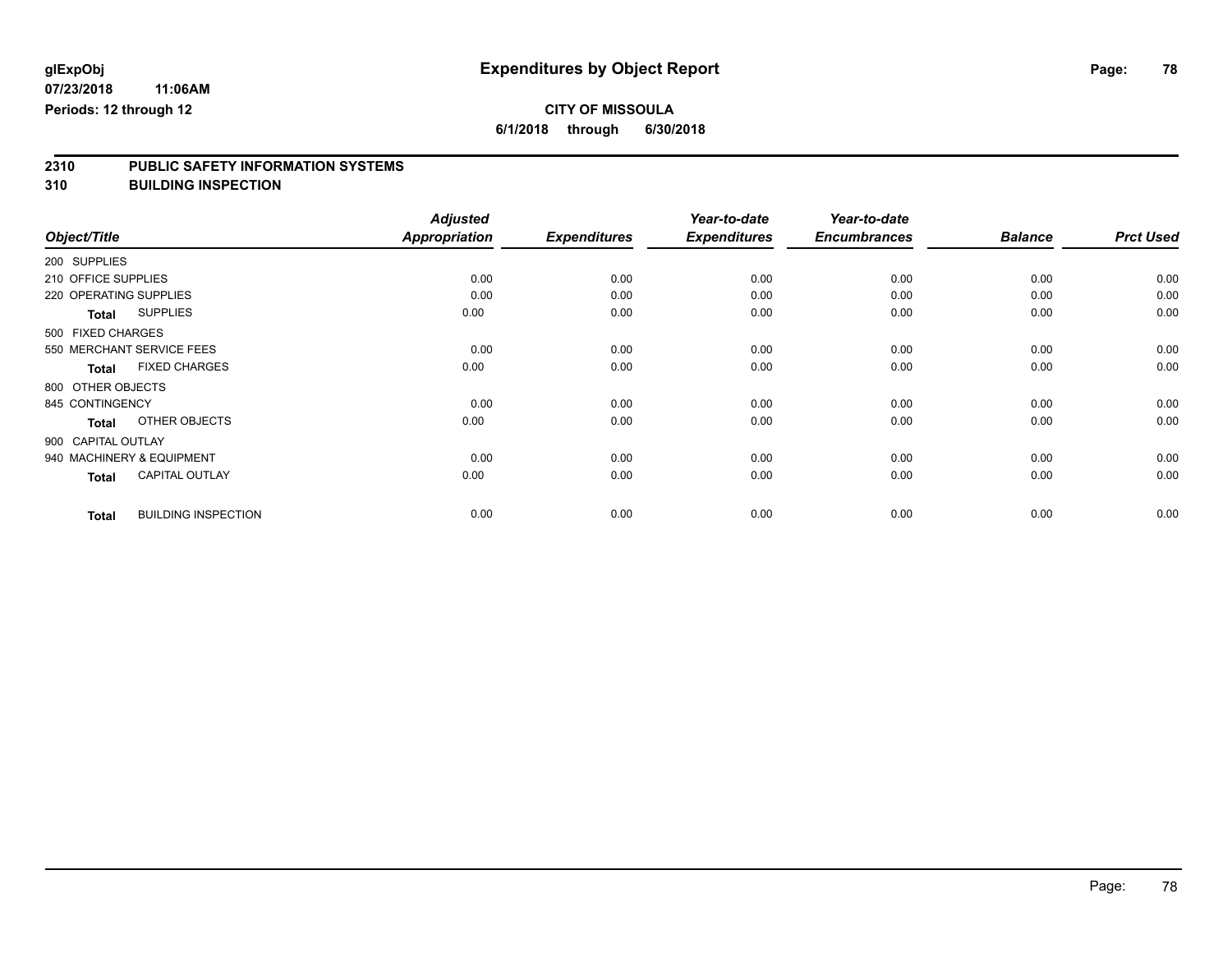**CITY OF MISSOULA 6/1/2018 through 6/30/2018**

#### **2310 PUBLIC SAFETY INFORMATION SYSTEMS**

|                        |                                   | <b>Adjusted</b> |                     | Year-to-date        | Year-to-date        |                |                  |
|------------------------|-----------------------------------|-----------------|---------------------|---------------------|---------------------|----------------|------------------|
| Object/Title           |                                   | Appropriation   | <b>Expenditures</b> | <b>Expenditures</b> | <b>Encumbrances</b> | <b>Balance</b> | <b>Prct Used</b> |
| 200 SUPPLIES           |                                   |                 |                     |                     |                     |                |                  |
| 210 OFFICE SUPPLIES    |                                   | 0.00            | 0.00                | 0.00                | 0.00                | 0.00           | 0.00             |
| 220 OPERATING SUPPLIES |                                   | 0.00            | 0.00                | 0.00                | 0.00                | 0.00           | 0.00             |
| Total                  | <b>SUPPLIES</b>                   | 0.00            | 0.00                | 0.00                | 0.00                | 0.00           | 0.00             |
| 500 FIXED CHARGES      |                                   |                 |                     |                     |                     |                |                  |
|                        | 550 MERCHANT SERVICE FEES         | 0.00            | 0.00                | 0.00                | 0.00                | 0.00           | 0.00             |
| <b>Total</b>           | <b>FIXED CHARGES</b>              | 0.00            | 0.00                | 0.00                | 0.00                | 0.00           | 0.00             |
| 800 OTHER OBJECTS      |                                   |                 |                     |                     |                     |                |                  |
| 845 CONTINGENCY        |                                   | 0.00            | 0.00                | 0.00                | 0.00                | 0.00           | 0.00             |
| <b>Total</b>           | OTHER OBJECTS                     | 0.00            | 0.00                | 0.00                | 0.00                | 0.00           | 0.00             |
| 900 CAPITAL OUTLAY     |                                   |                 |                     |                     |                     |                |                  |
|                        | 940 MACHINERY & EQUIPMENT         | 0.00            | 0.00                | 0.00                | 0.00                | 0.00           | 0.00             |
| Total                  | <b>CAPITAL OUTLAY</b>             | 0.00            | 0.00                | 0.00                | 0.00                | 0.00           | 0.00             |
| <b>Total</b>           | PUBLIC SAFETY INFORMATION SYSTEM! | 0.00            | 0.00                | 0.00                | 0.00                | 0.00           | 0.00             |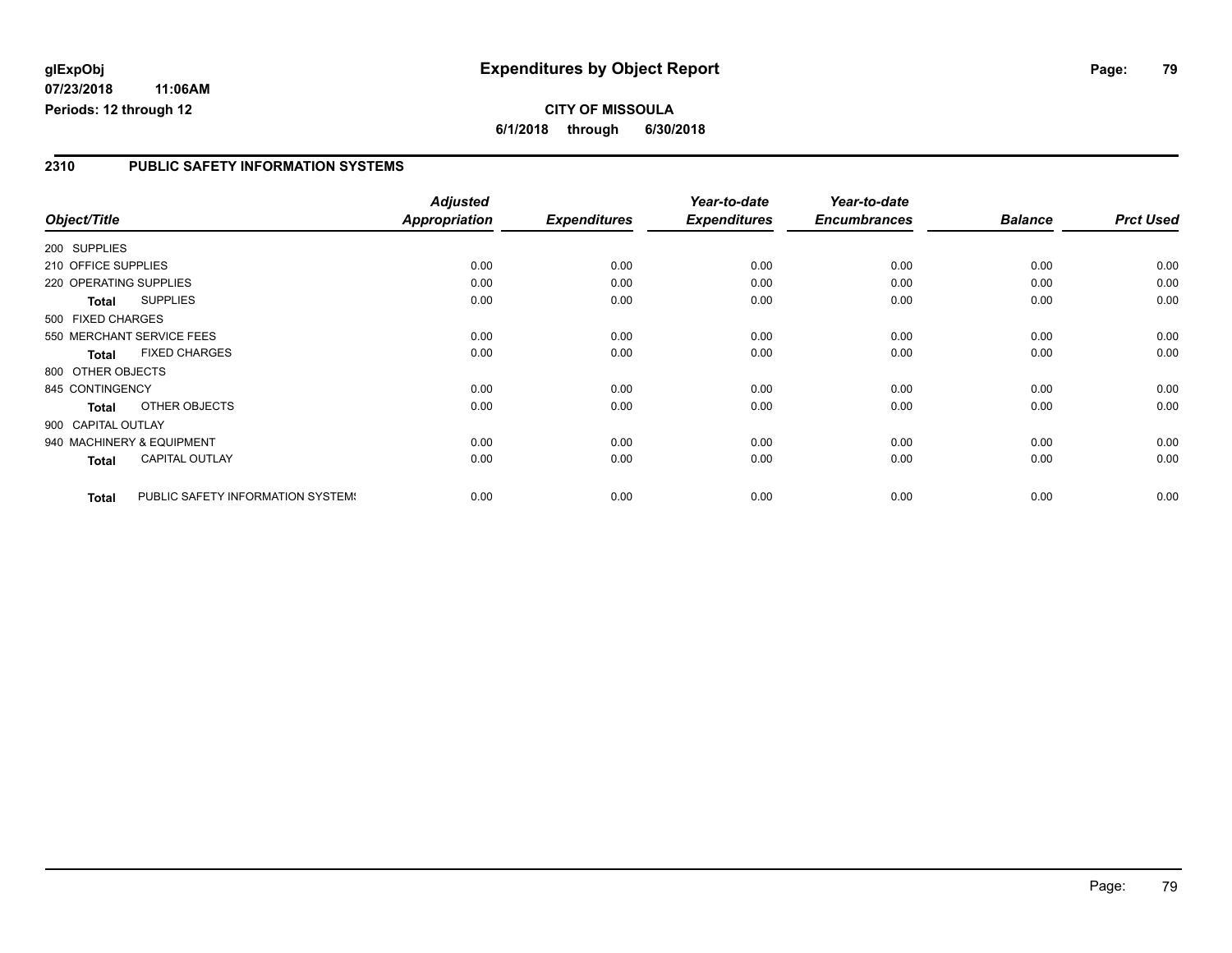# **2321 IMPACT FEE FUND**

|                        |                                         | <b>Adjusted</b>      |                     | Year-to-date        | Year-to-date        |                |                  |
|------------------------|-----------------------------------------|----------------------|---------------------|---------------------|---------------------|----------------|------------------|
| Object/Title           |                                         | <b>Appropriation</b> | <b>Expenditures</b> | <b>Expenditures</b> | <b>Encumbrances</b> | <b>Balance</b> | <b>Prct Used</b> |
| 300 PURCHASED SERVICES |                                         |                      |                     |                     |                     |                |                  |
|                        | 350 PROFESSIONAL SERVICES               | 0.00                 | 6,856.00            | 42,356.50           | 0.00                | $-42,356.50$   | 0.00             |
| <b>Total</b>           | PURCHASED SERVICES                      | 0.00                 | 6,856.00            | 42,356.50           | 0.00                | $-42,356.50$   | 0.00             |
| 500 FIXED CHARGES      |                                         |                      |                     |                     |                     |                |                  |
|                        | 550 MERCHANT SERVICE FEES               | 0.00                 | 0.00                | 0.00                | 0.00                | 0.00           | 0.00             |
| <b>Total</b>           | <b>FIXED CHARGES</b>                    | 0.00                 | 0.00                | 0.00                | 0.00                | 0.00           | 0.00             |
|                        | 700 GRANTS & CONTRIBUTIONS              |                      |                     |                     |                     |                |                  |
|                        | 700 GRANTS & CONTRIBUTIONS              | 0.00                 | 0.00                | 0.00                | 0.00                | 0.00           | 0.00             |
| <b>Total</b>           | <b>GRANTS &amp; CONTRIBUTIONS</b>       | 0.00                 | 0.00                | 0.00                | 0.00                | 0.00           | 0.00             |
| 800 OTHER OBJECTS      |                                         |                      |                     |                     |                     |                |                  |
|                        | 820 TRANSFERS TO OTHER FUNDS            | 0.00                 | 0.00                | 0.00                | 0.00                | 0.00           | 0.00             |
| Total                  | OTHER OBJECTS                           | 0.00                 | 0.00                | 0.00                | 0.00                | 0.00           | 0.00             |
| 900 CAPITAL OUTLAY     |                                         |                      |                     |                     |                     |                |                  |
| 930 IMPROVEMENTS       |                                         | 3,205,295.00         | 32,066.17           | 234,853.08          | 0.00                | 2,970,441.92   | 7.33             |
|                        | 940 CONFINED SPACE RESCUE TRAINING PROP | 0.00                 | 17,547.11           | 241,784.18          | 0.00                | $-241,784.18$  | 0.00             |
| <b>Total</b>           | <b>CAPITAL OUTLAY</b>                   | 3,205,295.00         | 49,613.28           | 476,637.26          | 0.00                | 2,728,657.74   | 14.87            |
| <b>Total</b>           | NON-DEPARTMENTAL                        | 3,205,295.00         | 56,469.28           | 518,993.76          | 0.00                | 2,686,301.24   | 16.19            |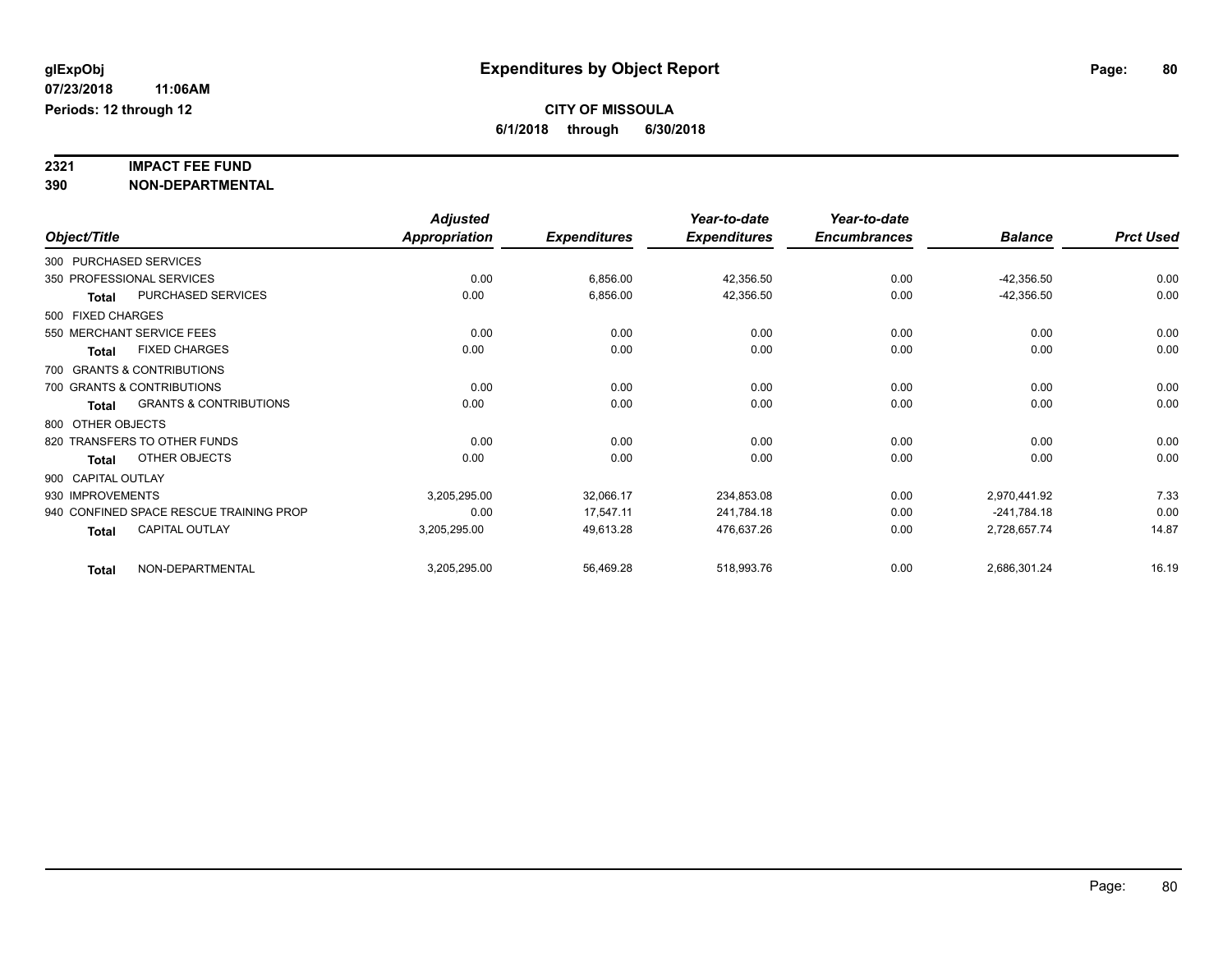**2321 IMPACT FEE FUND**

|                                                   | <b>Adjusted</b>      |                     | Year-to-date        | Year-to-date        |                |                  |
|---------------------------------------------------|----------------------|---------------------|---------------------|---------------------|----------------|------------------|
| Object/Title                                      | <b>Appropriation</b> | <b>Expenditures</b> | <b>Expenditures</b> | <b>Encumbrances</b> | <b>Balance</b> | <b>Prct Used</b> |
| 300 PURCHASED SERVICES                            |                      |                     |                     |                     |                |                  |
| 350 PROFESSIONAL SERVICES                         | 0.00                 | 6,856.00            | 42,356.50           | 0.00                | $-42,356.50$   | 0.00             |
| PURCHASED SERVICES<br>Total                       | 0.00                 | 6,856.00            | 42,356.50           | 0.00                | $-42,356.50$   | 0.00             |
| 500 FIXED CHARGES                                 |                      |                     |                     |                     |                |                  |
| 550 MERCHANT SERVICE FEES                         | 0.00                 | 0.00                | 0.00                | 0.00                | 0.00           | 0.00             |
| <b>FIXED CHARGES</b><br><b>Total</b>              | 0.00                 | 0.00                | 0.00                | 0.00                | 0.00           | 0.00             |
| 700 GRANTS & CONTRIBUTIONS                        |                      |                     |                     |                     |                |                  |
| 700 GRANTS & CONTRIBUTIONS                        | 0.00                 | 0.00                | 0.00                | 0.00                | 0.00           | 0.00             |
| <b>GRANTS &amp; CONTRIBUTIONS</b><br><b>Total</b> | 0.00                 | 0.00                | 0.00                | 0.00                | 0.00           | 0.00             |
| 800 OTHER OBJECTS                                 |                      |                     |                     |                     |                |                  |
| 820 TRANSFERS TO OTHER FUNDS                      | 0.00                 | 0.00                | 0.00                | 0.00                | 0.00           | 0.00             |
| <b>OTHER OBJECTS</b><br><b>Total</b>              | 0.00                 | 0.00                | 0.00                | 0.00                | 0.00           | 0.00             |
| 900 CAPITAL OUTLAY                                |                      |                     |                     |                     |                |                  |
| 930 IMPROVEMENTS                                  | 3,205,295.00         | 32,066.17           | 234,853.08          | 0.00                | 2,970,441.92   | 7.33             |
| 940 CONFINED SPACE RESCUE TRAINING PROP           | 0.00                 | 17,547.11           | 241,784.18          | 0.00                | $-241,784.18$  | 0.00             |
| CAPITAL OUTLAY<br><b>Total</b>                    | 3,205,295.00         | 49,613.28           | 476,637.26          | 0.00                | 2,728,657.74   | 14.87            |
| <b>IMPACT FEE FUND</b><br><b>Total</b>            | 3,205,295.00         | 56,469.28           | 518,993.76          | 0.00                | 2,686,301.24   | 16.19            |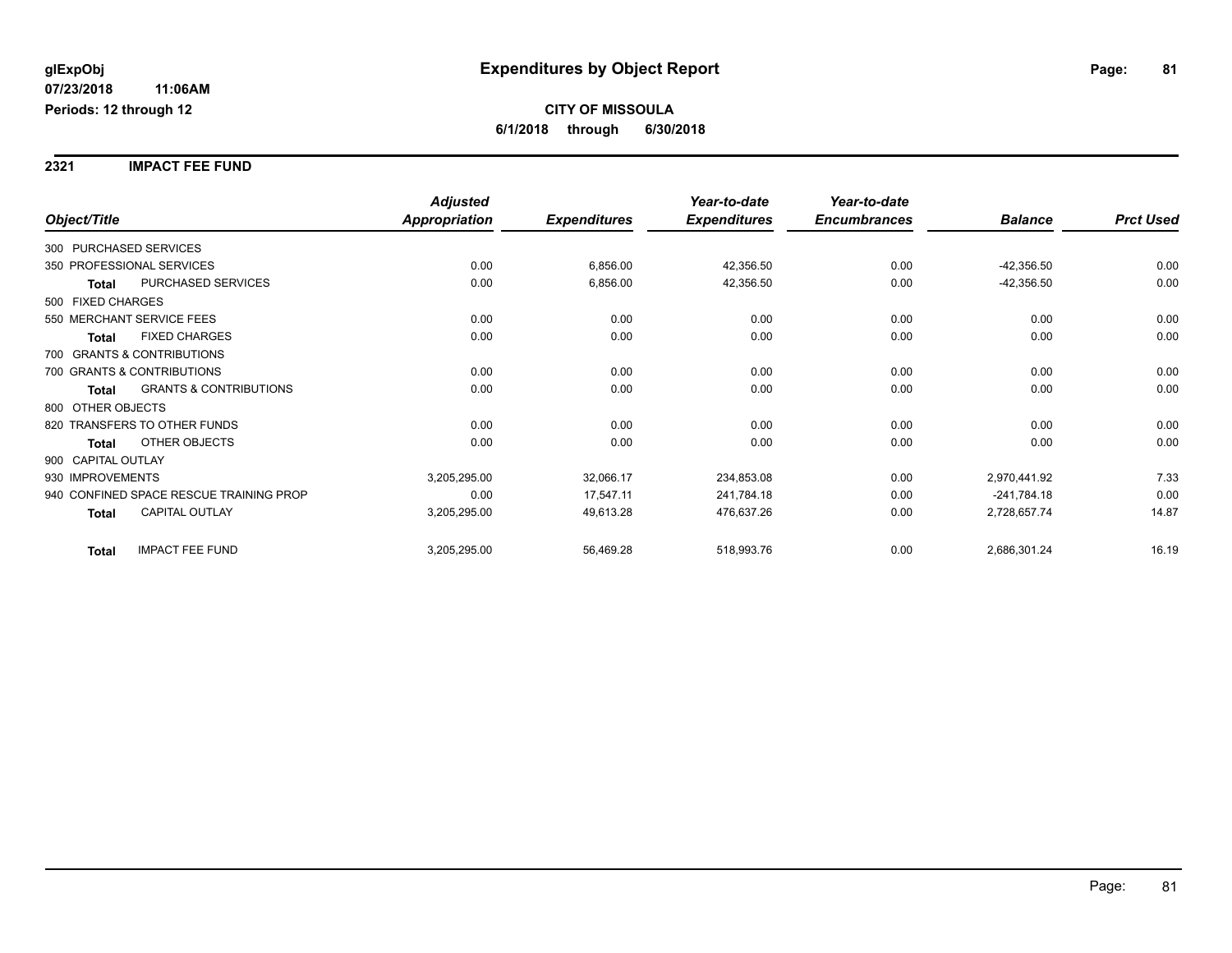# **2322 GEORGE ELMER/CATTLE DR INTERSECTION**

| Object/Title |                                       | <b>Adjusted</b><br><b>Appropriation</b> | <b>Expenditures</b> | Year-to-date<br><b>Expenditures</b> | Year-to-date<br><b>Encumbrances</b> | <b>Balance</b> | <b>Prct Used</b> |
|--------------|---------------------------------------|-----------------------------------------|---------------------|-------------------------------------|-------------------------------------|----------------|------------------|
|              | 300 PURCHASED SERVICES                |                                         |                     |                                     |                                     |                |                  |
|              |                                       |                                         |                     |                                     |                                     |                |                  |
|              | 350 PROFESSIONAL SERVICES             | 15,000.00                               | 0.00                | 0.00                                | 0.00                                | 15,000.00      | 0.00             |
|              | PURCHASED SERVICES<br><b>Total</b>    | 15,000.00                               | 0.00                | 0.00                                | 0.00                                | 15,000.00      | 0.00             |
|              | 500 FIXED CHARGES                     |                                         |                     |                                     |                                     |                |                  |
|              | 550 MERCHANT SERVICE FEES             | 0.00                                    | 0.00                | 0.00                                | 0.00                                | 0.00           | 0.00             |
|              | <b>FIXED CHARGES</b><br><b>Total</b>  | 0.00                                    | 0.00                | 0.00                                | 0.00                                | 0.00           | 0.00             |
|              | 800 OTHER OBJECTS                     |                                         |                     |                                     |                                     |                |                  |
|              | 820 TRANSFERS TO OTHER FUNDS          | 0.00                                    | 0.00                | 0.00                                | 0.00                                | 0.00           | 0.00             |
|              | OTHER OBJECTS<br><b>Total</b>         | 0.00                                    | 0.00                | 0.00                                | 0.00                                | 0.00           | 0.00             |
|              | 900 CAPITAL OUTLAY                    |                                         |                     |                                     |                                     |                |                  |
|              | 930 IMPROVEMENTS                      | 0.00                                    | 0.00                | 0.00                                | 0.00                                | 0.00           | 0.00             |
|              | <b>CAPITAL OUTLAY</b><br><b>Total</b> | 0.00                                    | 0.00                | 0.00                                | 0.00                                | 0.00           | 0.00             |
| <b>Total</b> | NON-DEPARTMENTAL                      | 15,000.00                               | 0.00                | 0.00                                | 0.00                                | 15,000.00      | 0.00             |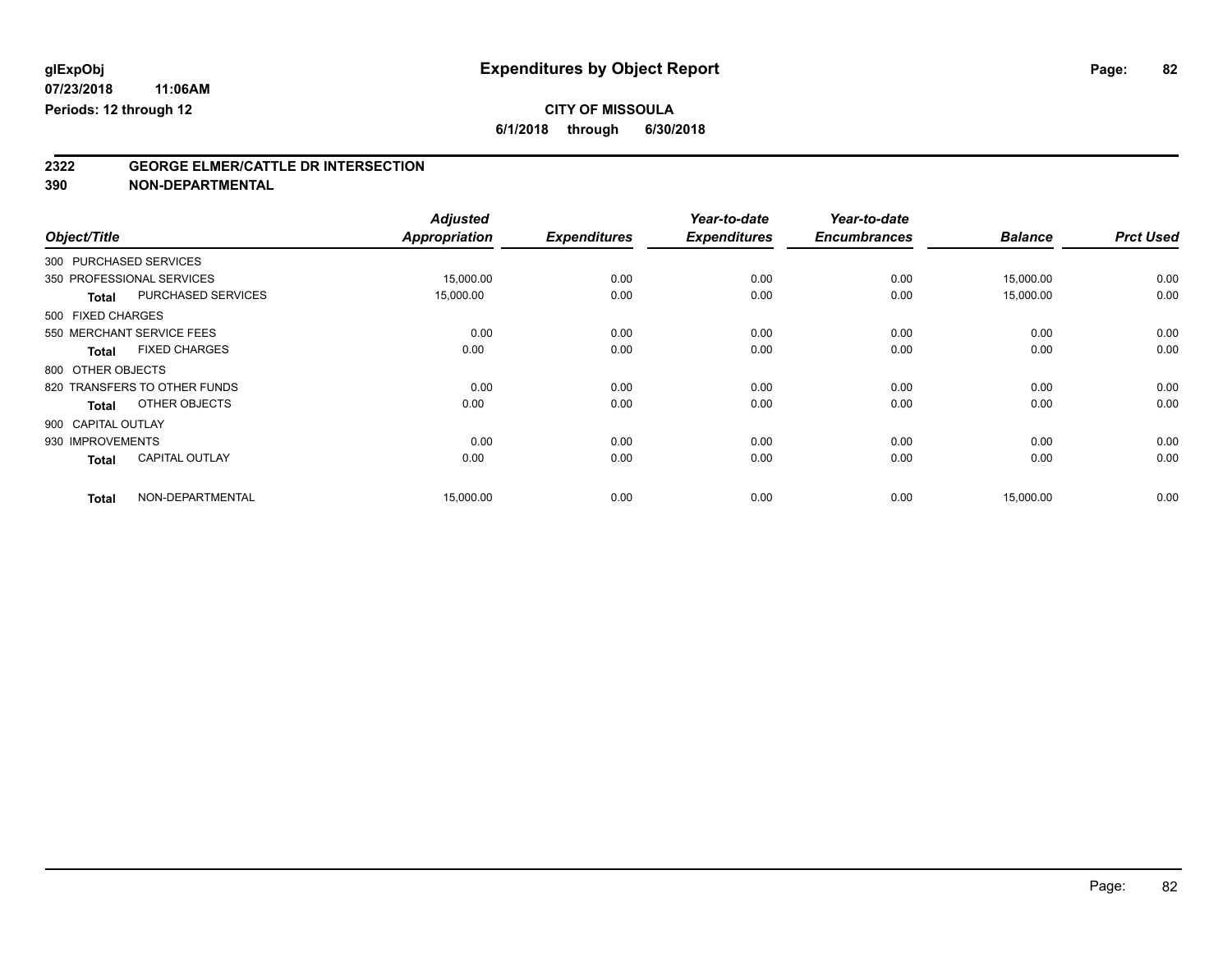### **2322 GEORGE ELMER/CATTLE DR INTERSECTION**

| Object/Title                                            | <b>Adjusted</b><br><b>Appropriation</b> | <b>Expenditures</b> | Year-to-date<br><b>Expenditures</b> | Year-to-date<br><b>Encumbrances</b> | <b>Balance</b> | <b>Prct Used</b> |
|---------------------------------------------------------|-----------------------------------------|---------------------|-------------------------------------|-------------------------------------|----------------|------------------|
|                                                         |                                         |                     |                                     |                                     |                |                  |
| 300 PURCHASED SERVICES                                  |                                         |                     |                                     |                                     |                |                  |
| 350 PROFESSIONAL SERVICES                               | 15,000.00                               | 0.00                | 0.00                                | 0.00                                | 15,000.00      | 0.00             |
| <b>PURCHASED SERVICES</b><br><b>Total</b>               | 15,000.00                               | 0.00                | 0.00                                | 0.00                                | 15,000.00      | 0.00             |
| 500 FIXED CHARGES                                       |                                         |                     |                                     |                                     |                |                  |
| 550 MERCHANT SERVICE FEES                               | 0.00                                    | 0.00                | 0.00                                | 0.00                                | 0.00           | 0.00             |
| <b>FIXED CHARGES</b><br><b>Total</b>                    | 0.00                                    | 0.00                | 0.00                                | 0.00                                | 0.00           | 0.00             |
| 800 OTHER OBJECTS                                       |                                         |                     |                                     |                                     |                |                  |
| 820 TRANSFERS TO OTHER FUNDS                            | 0.00                                    | 0.00                | 0.00                                | 0.00                                | 0.00           | 0.00             |
| OTHER OBJECTS<br>Total                                  | 0.00                                    | 0.00                | 0.00                                | 0.00                                | 0.00           | 0.00             |
| 900 CAPITAL OUTLAY                                      |                                         |                     |                                     |                                     |                |                  |
| 930 IMPROVEMENTS                                        | 0.00                                    | 0.00                | 0.00                                | 0.00                                | 0.00           | 0.00             |
| <b>CAPITAL OUTLAY</b><br><b>Total</b>                   | 0.00                                    | 0.00                | 0.00                                | 0.00                                | 0.00           | 0.00             |
|                                                         |                                         |                     |                                     |                                     |                |                  |
| <b>GEORGE ELMER/CATTLE DR INTERSECT</b><br><b>Total</b> | 15,000.00                               | 0.00                | 0.00                                | 0.00                                | 15,000.00      | 0.00             |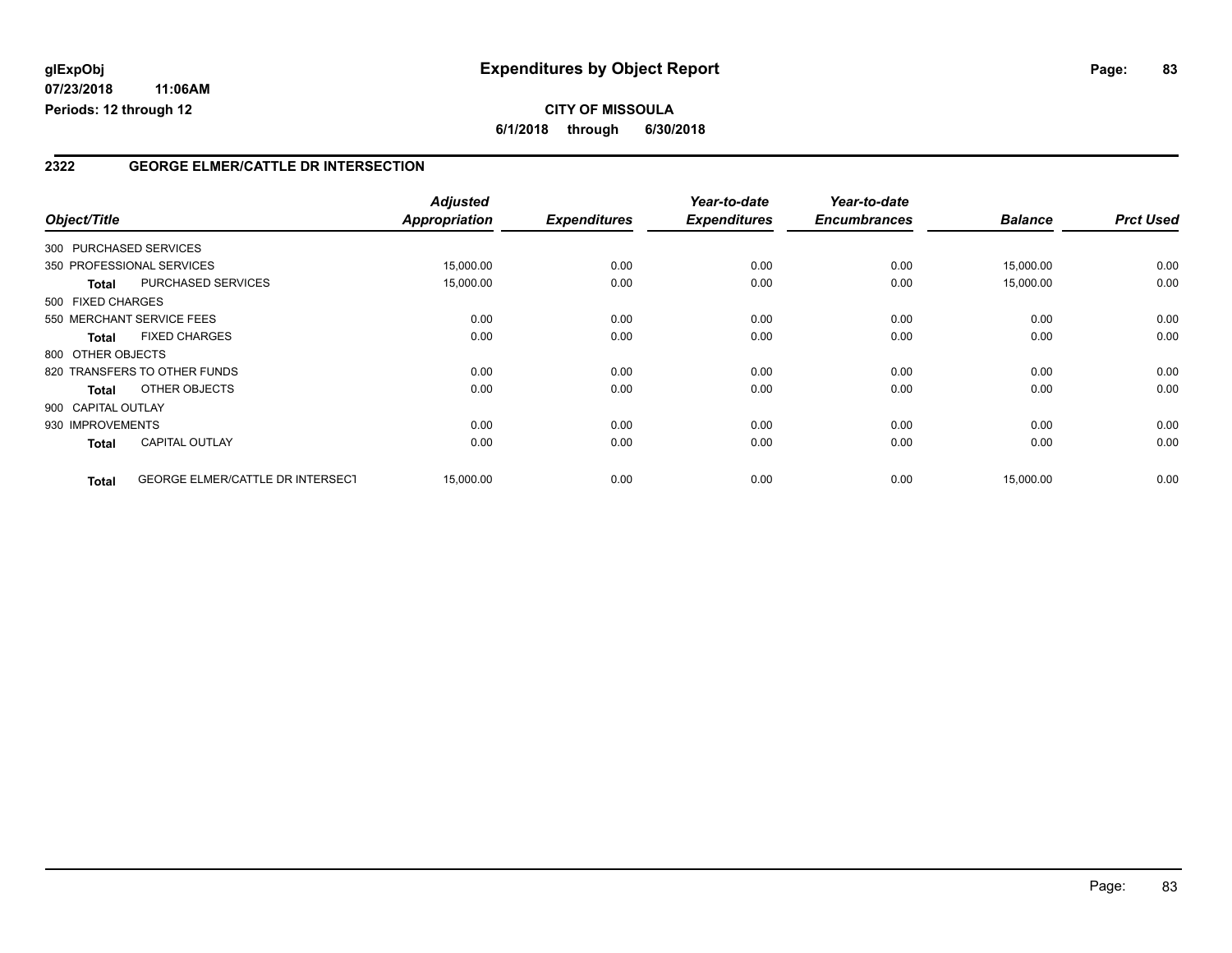**2365 PUBLIC ART FUND 220 MAYOR**

|                          |                              | <b>Adjusted</b>      |                     | Year-to-date        | Year-to-date        |                |                  |
|--------------------------|------------------------------|----------------------|---------------------|---------------------|---------------------|----------------|------------------|
| Object/Title             |                              | <b>Appropriation</b> | <b>Expenditures</b> | <b>Expenditures</b> | <b>Encumbrances</b> | <b>Balance</b> | <b>Prct Used</b> |
| 200 SUPPLIES             |                              |                      |                     |                     |                     |                |                  |
| 230 REPAIR/MAINTENANCE   |                              | 0.00                 | 0.00                | 0.00                | 0.00                | 0.00           | 0.00             |
| <b>Total</b>             | <b>SUPPLIES</b>              | 0.00                 | 0.00                | 0.00                | 0.00                | 0.00           | 0.00             |
| 300 PURCHASED SERVICES   |                              |                      |                     |                     |                     |                |                  |
|                          | 320 PRINTING & DUPLICATING   | 3,000.00             | 0.00                | 30.00               | 0.00                | 2,970.00       | 1.00             |
|                          | 350 PROFESSIONAL SERVICES    | 0.00                 | 0.00                | 4,500.00            | 0.00                | $-4,500.00$    | 0.00             |
| 360 REPAIR & MAINTENANCE |                              | 0.00                 | 0.00                | 0.00                | 0.00                | 0.00           | 0.00             |
|                          | 390 OTHER PURCHASED SERVICES | 12,943.00            | 0.00                | 0.00                | 0.00                | 12,943.00      | 0.00             |
| <b>Total</b>             | PURCHASED SERVICES           | 15,943.00            | 0.00                | 4,530.00            | 0.00                | 11,413.00      | 28.41            |
| 500 FIXED CHARGES        |                              |                      |                     |                     |                     |                |                  |
|                          | 550 MERCHANT SERVICE FEES    | 0.00                 | 0.00                | 0.00                | 0.00                | 0.00           | 0.00             |
| <b>Total</b>             | <b>FIXED CHARGES</b>         | 0.00                 | 0.00                | 0.00                | 0.00                | 0.00           | 0.00             |
| 800 OTHER OBJECTS        |                              |                      |                     |                     |                     |                |                  |
| 845 CONTINGENCY          |                              | 0.00                 | 0.00                | 0.00                | 0.00                | 0.00           | 0.00             |
| Total                    | OTHER OBJECTS                | 0.00                 | 0.00                | 0.00                | 0.00                | 0.00           | 0.00             |
| 900 CAPITAL OUTLAY       |                              |                      |                     |                     |                     |                |                  |
| 930 IMPROVEMENTS         |                              | 0.00                 | 0.00                | 0.00                | 0.00                | 0.00           | 0.00             |
| <b>Total</b>             | <b>CAPITAL OUTLAY</b>        | 0.00                 | 0.00                | 0.00                | 0.00                | 0.00           | 0.00             |
| <b>Total</b>             | <b>MAYOR</b>                 | 15,943.00            | 0.00                | 4,530.00            | 0.00                | 11,413.00      | 28.41            |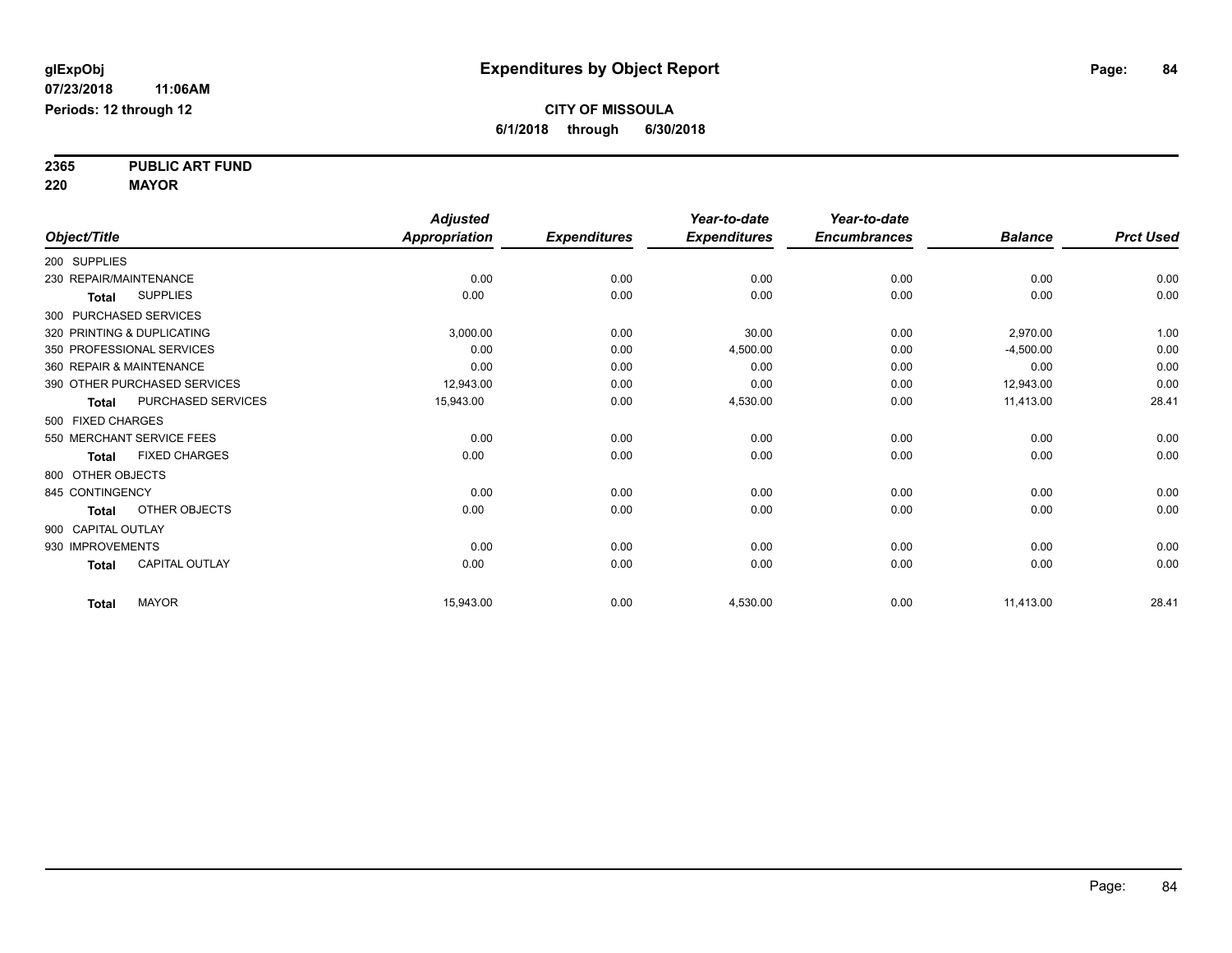#### **2365 PUBLIC ART FUND**

|                                       | <b>Adjusted</b>      |                     | Year-to-date        | Year-to-date        |                |                  |
|---------------------------------------|----------------------|---------------------|---------------------|---------------------|----------------|------------------|
| Object/Title                          | <b>Appropriation</b> | <b>Expenditures</b> | <b>Expenditures</b> | <b>Encumbrances</b> | <b>Balance</b> | <b>Prct Used</b> |
| 200 SUPPLIES                          |                      |                     |                     |                     |                |                  |
| 230 REPAIR/MAINTENANCE                | 0.00                 | 0.00                | 0.00                | 0.00                | 0.00           | 0.00             |
| <b>SUPPLIES</b><br><b>Total</b>       | 0.00                 | 0.00                | 0.00                | 0.00                | 0.00           | 0.00             |
| 300 PURCHASED SERVICES                |                      |                     |                     |                     |                |                  |
| 320 PRINTING & DUPLICATING            | 3,000.00             | 0.00                | 30.00               | 0.00                | 2,970.00       | 1.00             |
| 350 PROFESSIONAL SERVICES             | 0.00                 | 0.00                | 4,500.00            | 0.00                | $-4,500.00$    | 0.00             |
| 360 REPAIR & MAINTENANCE              | 0.00                 | 0.00                | 0.00                | 0.00                | 0.00           | 0.00             |
| 390 OTHER PURCHASED SERVICES          | 12,943.00            | 0.00                | 0.00                | 0.00                | 12,943.00      | 0.00             |
| PURCHASED SERVICES<br><b>Total</b>    | 15,943.00            | 0.00                | 4,530.00            | 0.00                | 11,413.00      | 28.41            |
| 500 FIXED CHARGES                     |                      |                     |                     |                     |                |                  |
| 550 MERCHANT SERVICE FEES             | 0.00                 | 0.00                | 0.00                | 0.00                | 0.00           | 0.00             |
| <b>FIXED CHARGES</b><br><b>Total</b>  | 0.00                 | 0.00                | 0.00                | 0.00                | 0.00           | 0.00             |
| 800 OTHER OBJECTS                     |                      |                     |                     |                     |                |                  |
| 845 CONTINGENCY                       | 0.00                 | 0.00                | 0.00                | 0.00                | 0.00           | 0.00             |
| OTHER OBJECTS<br><b>Total</b>         | 0.00                 | 0.00                | 0.00                | 0.00                | 0.00           | 0.00             |
| 900 CAPITAL OUTLAY                    |                      |                     |                     |                     |                |                  |
| 930 IMPROVEMENTS                      | 0.00                 | 0.00                | 0.00                | 0.00                | 0.00           | 0.00             |
| <b>CAPITAL OUTLAY</b><br><b>Total</b> | 0.00                 | 0.00                | 0.00                | 0.00                | 0.00           | 0.00             |
| PUBLIC ART FUND<br><b>Total</b>       | 15,943.00            | 0.00                | 4,530.00            | 0.00                | 11,413.00      | 28.41            |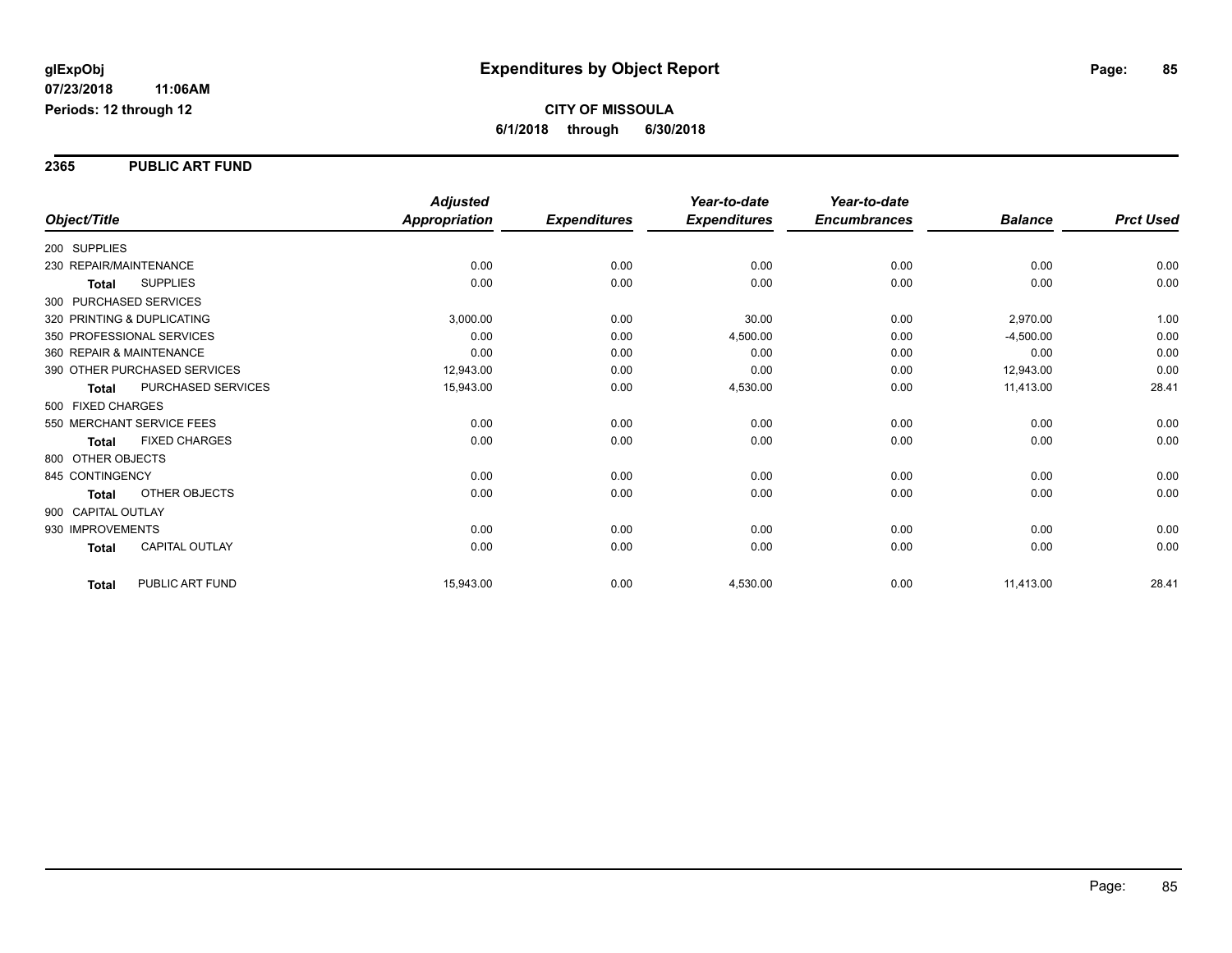# **2371 EMPLOYEE HEALTH INSURANCE LEVY FUND**

| Object/Title                         | <b>Adjusted</b><br><b>Appropriation</b> | <b>Expenditures</b> | Year-to-date<br><b>Expenditures</b> | Year-to-date<br><b>Encumbrances</b> | <b>Balance</b> | <b>Prct Used</b> |
|--------------------------------------|-----------------------------------------|---------------------|-------------------------------------|-------------------------------------|----------------|------------------|
| 500 FIXED CHARGES                    |                                         |                     |                                     |                                     |                |                  |
| 550 MERCHANT SERVICE FEES            | 0.00                                    | 0.00                | 0.00                                | 0.00                                | 0.00           | 0.00             |
| <b>FIXED CHARGES</b><br><b>Total</b> | 0.00                                    | 0.00                | 0.00                                | 0.00                                | 0.00           | 0.00             |
| 800 OTHER OBJECTS                    |                                         |                     |                                     |                                     |                |                  |
| 820 TRANSFERS TO OTHER FUNDS         | 0.00                                    | 0.00                | 0.00                                | 0.00                                | 0.00           | 0.00             |
| OTHER OBJECTS<br><b>Total</b>        | 0.00                                    | 0.00                | 0.00                                | 0.00                                | 0.00           | 0.00             |
| NON-DEPARTMENTAL<br>Total            | 0.00                                    | 0.00                | 0.00                                | 0.00                                | 0.00           | 0.00             |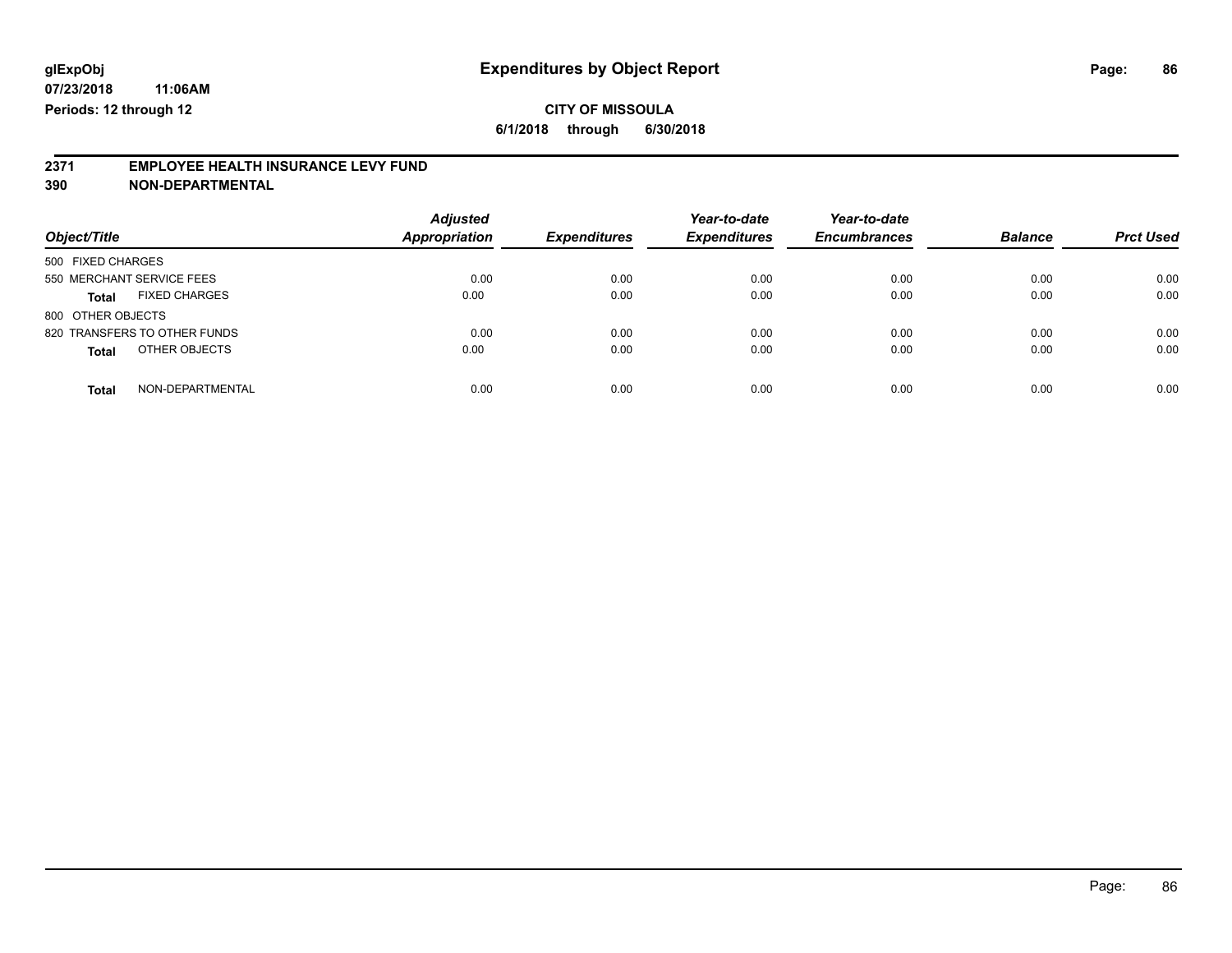**CITY OF MISSOULA 6/1/2018 through 6/30/2018**

#### **2371 EMPLOYEE HEALTH INSURANCE LEVY FUND**

|                   |                                  | <b>Adjusted</b>      |                     | Year-to-date        | Year-to-date        |                |                  |
|-------------------|----------------------------------|----------------------|---------------------|---------------------|---------------------|----------------|------------------|
| Object/Title      |                                  | <b>Appropriation</b> | <b>Expenditures</b> | <b>Expenditures</b> | <b>Encumbrances</b> | <b>Balance</b> | <b>Prct Used</b> |
| 500 FIXED CHARGES |                                  |                      |                     |                     |                     |                |                  |
|                   | 550 MERCHANT SERVICE FEES        | 0.00                 | 0.00                | 0.00                | 0.00                | 0.00           | 0.00             |
| <b>Total</b>      | <b>FIXED CHARGES</b>             | 0.00                 | 0.00                | 0.00                | 0.00                | 0.00           | 0.00             |
| 800 OTHER OBJECTS |                                  |                      |                     |                     |                     |                |                  |
|                   | 820 TRANSFERS TO OTHER FUNDS     | 0.00                 | 0.00                | 0.00                | 0.00                | 0.00           | 0.00             |
| <b>Total</b>      | OTHER OBJECTS                    | 0.00                 | 0.00                | 0.00                | 0.00                | 0.00           | 0.00             |
| <b>Total</b>      | EMPLOYEE HEALTH INSURANCE LEVY F | 0.00                 | 0.00                | 0.00                | 0.00                | 0.00           | 0.00             |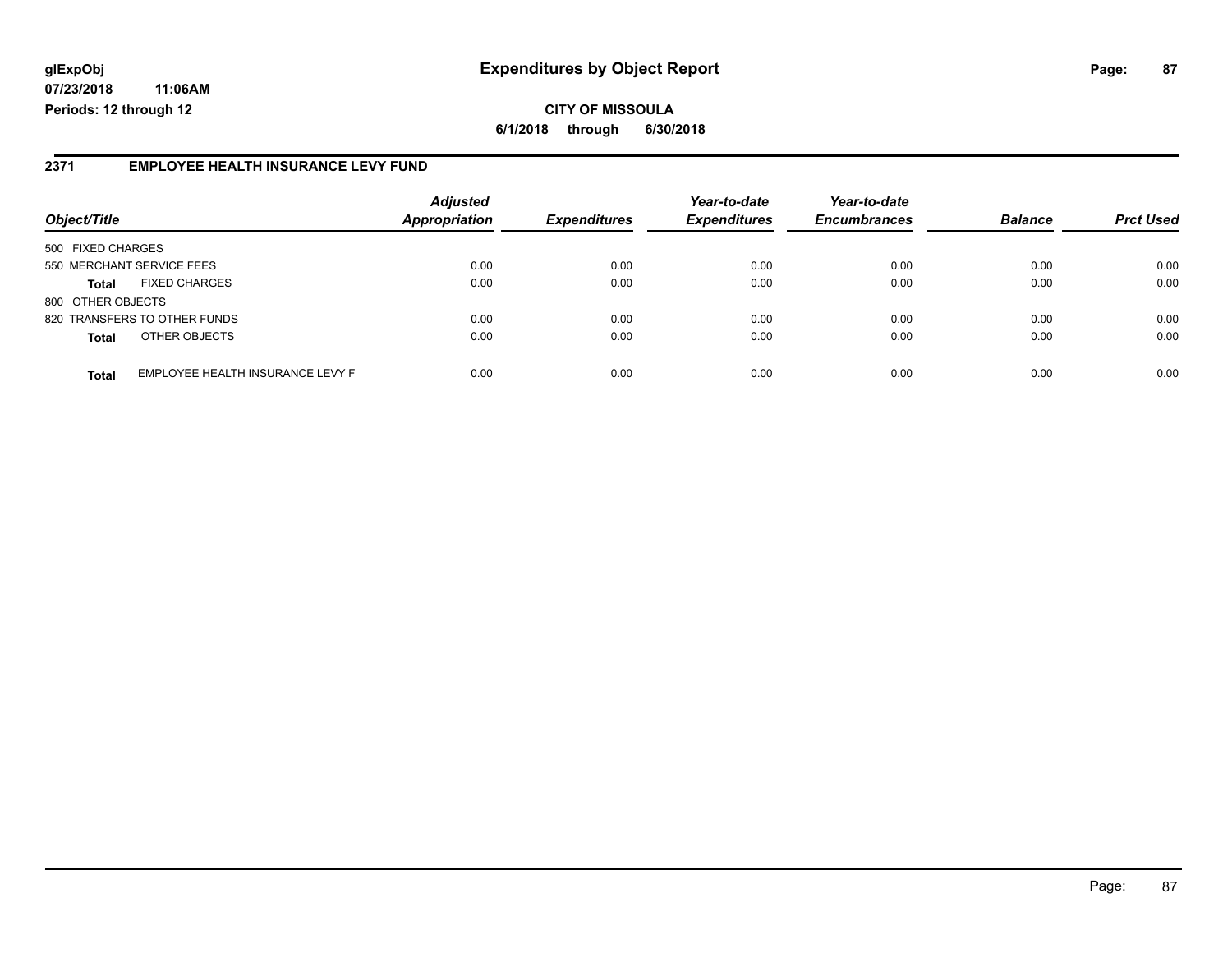**2372 PERMISSIVE MEDICAL LEVY**

| Object/Title                         | <b>Adjusted</b><br>Appropriation | <b>Expenditures</b> | Year-to-date<br><b>Expenditures</b> | Year-to-date<br><b>Encumbrances</b> | <b>Balance</b> | <b>Prct Used</b> |
|--------------------------------------|----------------------------------|---------------------|-------------------------------------|-------------------------------------|----------------|------------------|
| 500 FIXED CHARGES                    |                                  |                     |                                     |                                     |                |                  |
| 550 MERCHANT SERVICE FEES            | 0.00                             | 0.00                | 0.00                                | 0.00                                | 0.00           | 0.00             |
| <b>FIXED CHARGES</b><br><b>Total</b> | 0.00                             | 0.00                | 0.00                                | 0.00                                | 0.00           | 0.00             |
| 800 OTHER OBJECTS                    |                                  |                     |                                     |                                     |                |                  |
| 820 TRANSFERS TO OTHER FUNDS         | 5,101,004.00                     | 2,550,502.03        | 5,101,004.06                        | 0.00                                | $-0.06$        | 100.00           |
| OTHER OBJECTS<br><b>Total</b>        | 5,101,004.00                     | 2,550,502.03        | 5,101,004.06                        | 0.00                                | $-0.06$        | 100.00           |
| NON-DEPARTMENTAL<br><b>Total</b>     | 5,101,004.00                     | 2,550,502.03        | 5,101,004.06                        | 0.00                                | $-0.06$        | 100.00           |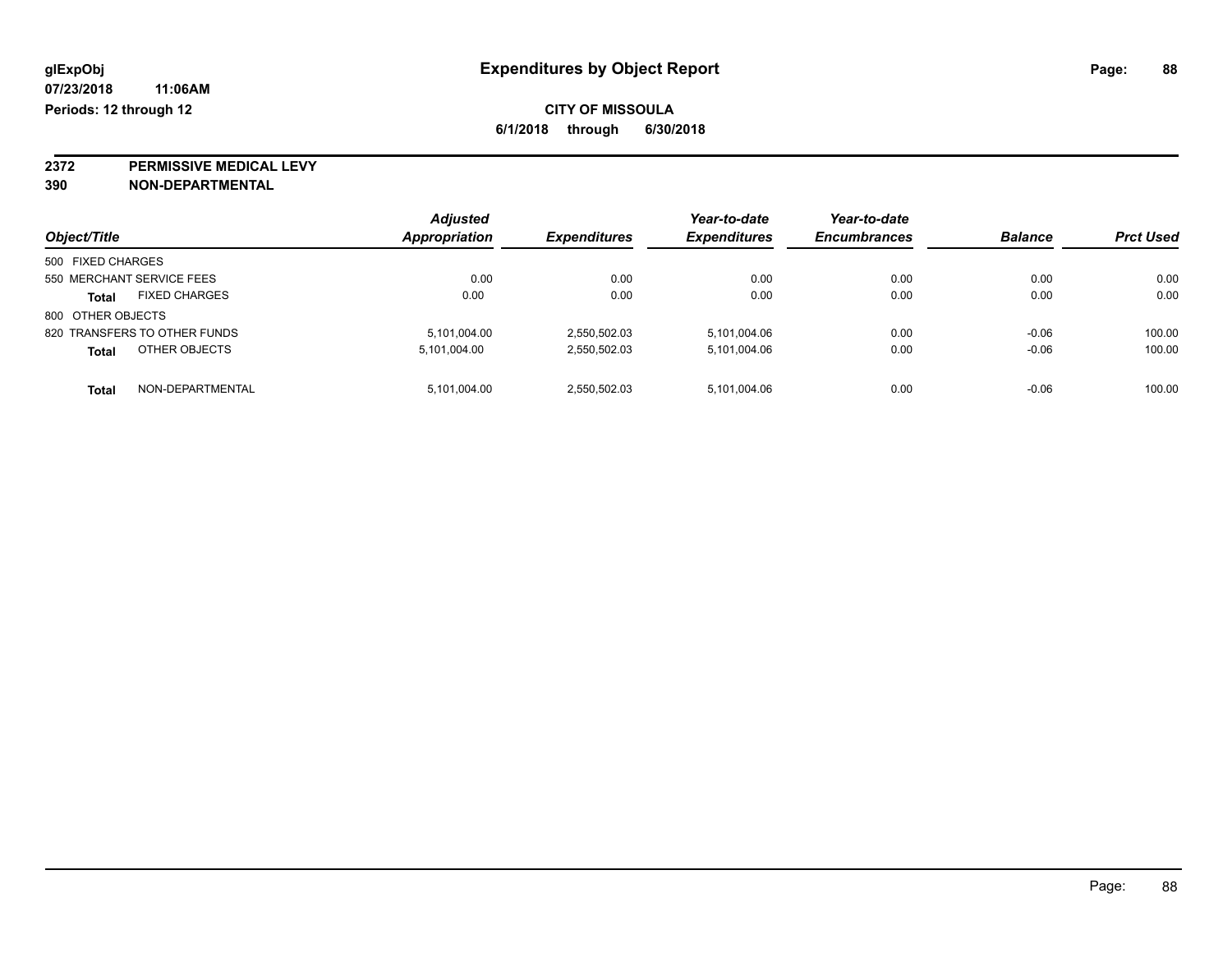### **2372 PERMISSIVE MEDICAL LEVY**

| Object/Title              |                              | <b>Adjusted</b><br><b>Appropriation</b> | <b>Expenditures</b> | Year-to-date<br><b>Expenditures</b> | Year-to-date        | <b>Balance</b> |                  |
|---------------------------|------------------------------|-----------------------------------------|---------------------|-------------------------------------|---------------------|----------------|------------------|
|                           |                              |                                         |                     |                                     | <b>Encumbrances</b> |                | <b>Prct Used</b> |
| 500 FIXED CHARGES         |                              |                                         |                     |                                     |                     |                |                  |
| 550 MERCHANT SERVICE FEES |                              | 0.00                                    | 0.00                | 0.00                                | 0.00                | 0.00           | 0.00             |
| <b>Total</b>              | <b>FIXED CHARGES</b>         | 0.00                                    | 0.00                | 0.00                                | 0.00                | 0.00           | 0.00             |
| 800 OTHER OBJECTS         |                              |                                         |                     |                                     |                     |                |                  |
|                           | 820 TRANSFERS TO OTHER FUNDS | 5,101,004.00                            | 2,550,502.03        | 5,101,004.06                        | 0.00                | $-0.06$        | 100.00           |
| <b>Total</b>              | OTHER OBJECTS                | 5,101,004.00                            | 2,550,502.03        | 5,101,004.06                        | 0.00                | $-0.06$        | 100.00           |
| <b>Total</b>              | PERMISSIVE MEDICAL LEVY      | 5,101,004.00                            | 2,550,502.03        | 5,101,004.06                        | 0.00                | $-0.06$        | 100.00           |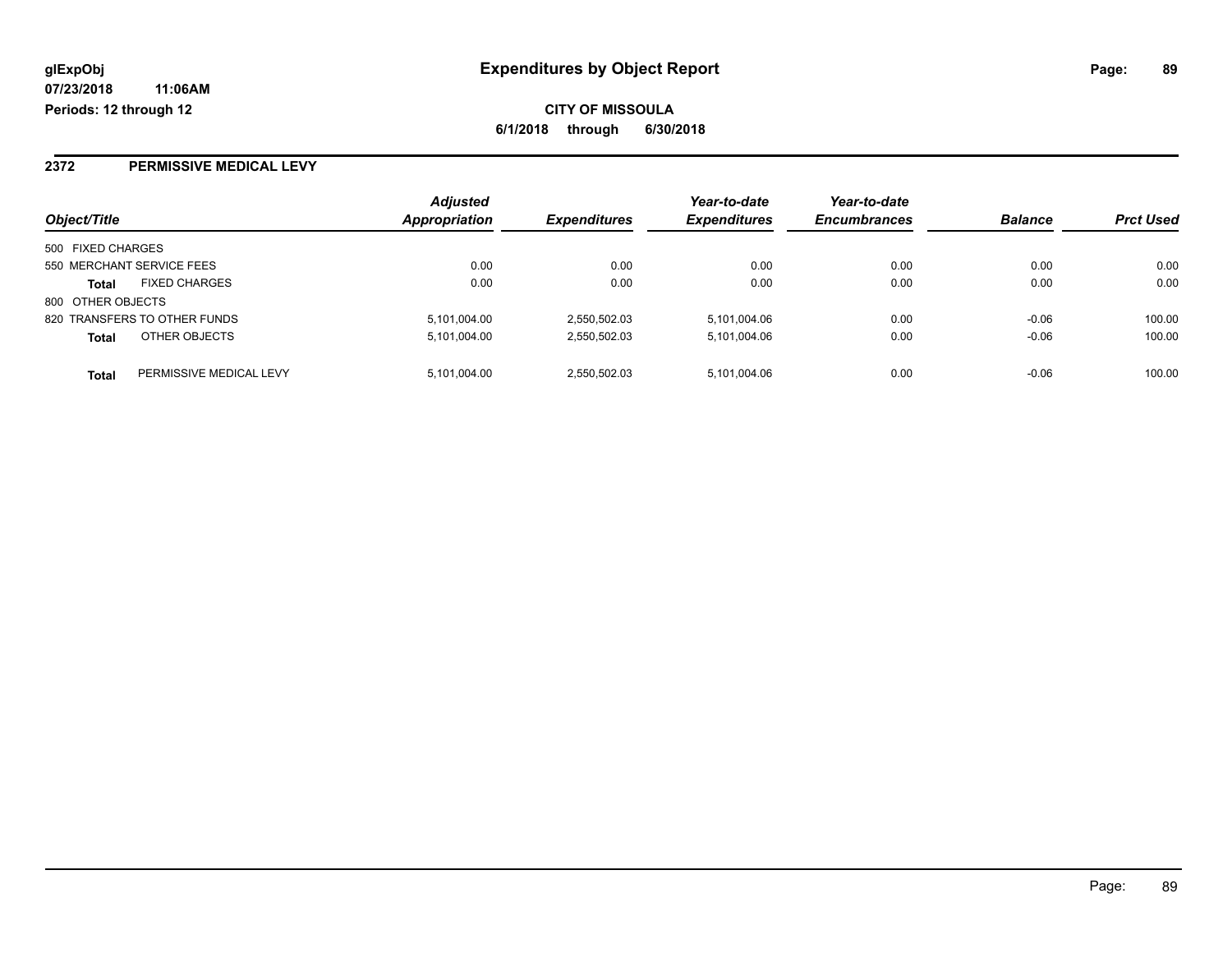# **2389 CABLE TELEVISION FRANCHISE FUND**

|                    |                                     | <b>Adjusted</b> |                     | Year-to-date        | Year-to-date        |                |                  |
|--------------------|-------------------------------------|-----------------|---------------------|---------------------|---------------------|----------------|------------------|
| Object/Title       |                                     | Appropriation   | <b>Expenditures</b> | <b>Expenditures</b> | <b>Encumbrances</b> | <b>Balance</b> | <b>Prct Used</b> |
|                    | 300 PURCHASED SERVICES              |                 |                     |                     |                     |                |                  |
|                    | 330 PUBLICITY, SUBSCRIPTIONS & DUES | 0.00            | 0.00                | 0.00                | 0.00                | 0.00           | 0.00             |
|                    | 350 PROFESSIONAL SERVICES           | 20,288.00       | 2,048.00            | 18,793.50           | 0.00                | 1,494.50       | 92.63            |
|                    | 360 REPAIR & MAINTENANCE            | 0.00            | 0.00                | 0.00                | 0.00                | 0.00           | 0.00             |
| 370 TRAVEL         |                                     | 1,000.00        | 0.00                | 0.00                | 0.00                | 1,000.00       | 0.00             |
| 380 TRAINING       |                                     | 1,000.00        | 0.00                | 0.00                | 0.00                | 1,000.00       | 0.00             |
| <b>Total</b>       | <b>PURCHASED SERVICES</b>           | 22,288.00       | 2,048.00            | 18,793.50           | 0.00                | 3,494.50       | 84.32            |
| 500 FIXED CHARGES  |                                     |                 |                     |                     |                     |                |                  |
|                    | 550 MERCHANT SERVICE FEES           | 0.00            | 0.00                | 0.00                | 0.00                | 0.00           | 0.00             |
| <b>Total</b>       | <b>FIXED CHARGES</b>                | 0.00            | 0.00                | 0.00                | 0.00                | 0.00           | 0.00             |
|                    | 700 GRANTS & CONTRIBUTIONS          |                 |                     |                     |                     |                |                  |
|                    | 700 GRANTS & CONTRIBUTIONS          | 440,000.00      | 120,000.00          | 481,923.16          | 0.00                | $-41,923.16$   | 109.53           |
| <b>Total</b>       | <b>GRANTS &amp; CONTRIBUTIONS</b>   | 440,000.00      | 120,000.00          | 481,923.16          | 0.00                | $-41,923.16$   | 109.53           |
| 800 OTHER OBJECTS  |                                     |                 |                     |                     |                     |                |                  |
|                    | 820 TRANSFERS TO OTHER FUNDS        | 221,433.00      | 150,716.50          | 301,433.00          | 0.00                | $-80,000.00$   | 136.13           |
| 845 CONTINGENCY    |                                     | 0.00            | 0.00                | 0.00                | 0.00                | 0.00           | 0.00             |
| <b>Total</b>       | OTHER OBJECTS                       | 221,433.00      | 150,716.50          | 301,433.00          | 0.00                | $-80,000.00$   | 136.13           |
| 900 CAPITAL OUTLAY |                                     |                 |                     |                     |                     |                |                  |
|                    | 940 MACHINERY & EQUIPMENT           | 37,567.00       | 6,464.00            | 40,654.38           | 0.00                | $-3,087.38$    | 108.22           |
| <b>Total</b>       | <b>CAPITAL OUTLAY</b>               | 37,567.00       | 6,464.00            | 40,654.38           | 0.00                | $-3,087.38$    | 108.22           |
| <b>Total</b>       | NON-DEPARTMENTAL                    | 721,288.00      | 279,228.50          | 842,804.04          | 0.00                | $-121,516.04$  | 116.85           |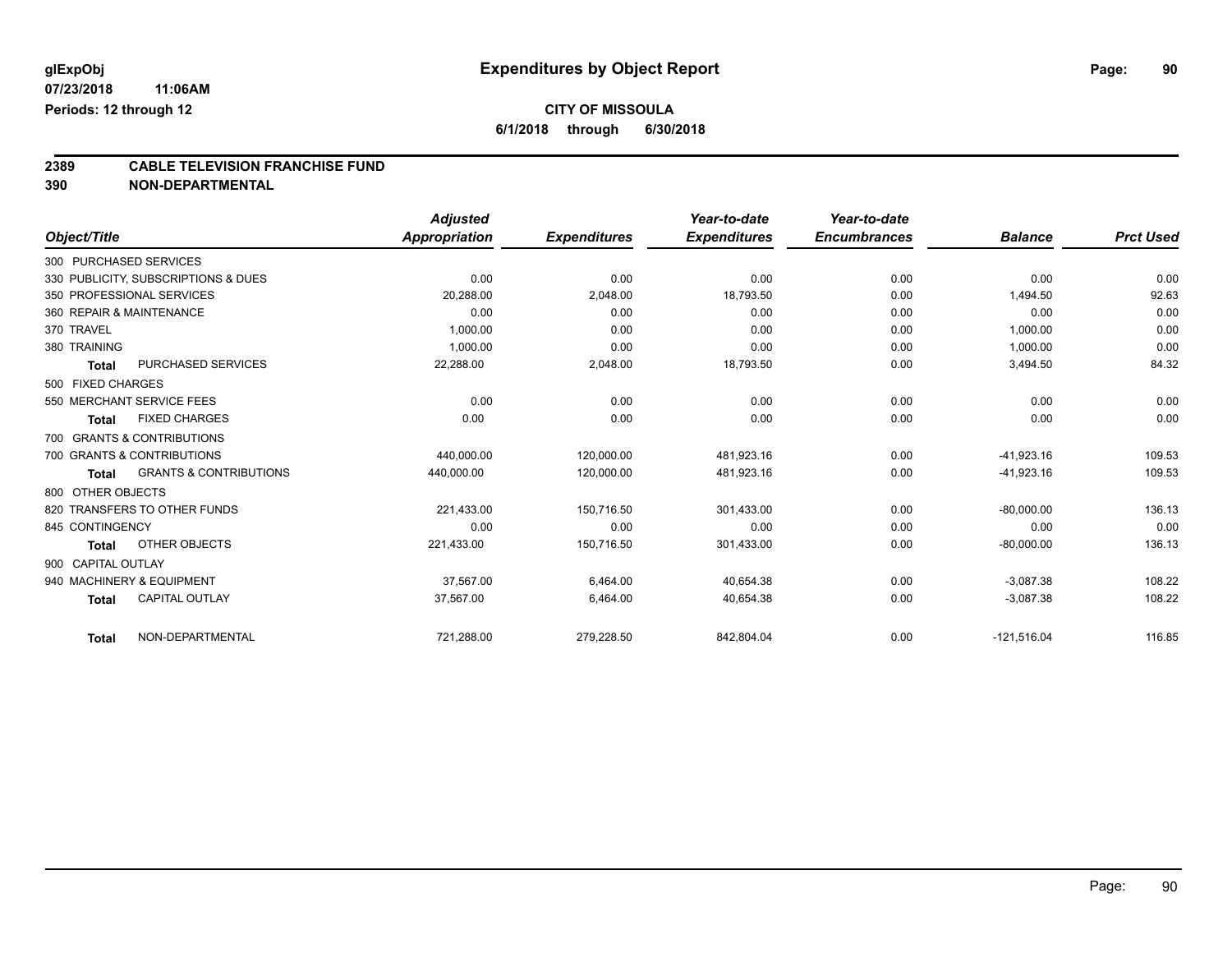### **2389 CABLE TELEVISION FRANCHISE FUND**

|                    |                                     | <b>Adjusted</b> |                     | Year-to-date        | Year-to-date        |                |                  |
|--------------------|-------------------------------------|-----------------|---------------------|---------------------|---------------------|----------------|------------------|
| Object/Title       |                                     | Appropriation   | <b>Expenditures</b> | <b>Expenditures</b> | <b>Encumbrances</b> | <b>Balance</b> | <b>Prct Used</b> |
|                    | 300 PURCHASED SERVICES              |                 |                     |                     |                     |                |                  |
|                    | 330 PUBLICITY, SUBSCRIPTIONS & DUES | 0.00            | 0.00                | 0.00                | 0.00                | 0.00           | 0.00             |
|                    | 350 PROFESSIONAL SERVICES           | 20,288.00       | 2,048.00            | 18,793.50           | 0.00                | 1,494.50       | 92.63            |
|                    | 360 REPAIR & MAINTENANCE            | 0.00            | 0.00                | 0.00                | 0.00                | 0.00           | 0.00             |
| 370 TRAVEL         |                                     | 1,000.00        | 0.00                | 0.00                | 0.00                | 1,000.00       | 0.00             |
| 380 TRAINING       |                                     | 1,000.00        | 0.00                | 0.00                | 0.00                | 1,000.00       | 0.00             |
| <b>Total</b>       | <b>PURCHASED SERVICES</b>           | 22,288.00       | 2,048.00            | 18,793.50           | 0.00                | 3,494.50       | 84.32            |
| 500 FIXED CHARGES  |                                     |                 |                     |                     |                     |                |                  |
|                    | 550 MERCHANT SERVICE FEES           | 0.00            | 0.00                | 0.00                | 0.00                | 0.00           | 0.00             |
| Total              | <b>FIXED CHARGES</b>                | 0.00            | 0.00                | 0.00                | 0.00                | 0.00           | 0.00             |
|                    | 700 GRANTS & CONTRIBUTIONS          |                 |                     |                     |                     |                |                  |
|                    | 700 GRANTS & CONTRIBUTIONS          | 440,000.00      | 120,000.00          | 481,923.16          | 0.00                | $-41,923.16$   | 109.53           |
| <b>Total</b>       | <b>GRANTS &amp; CONTRIBUTIONS</b>   | 440,000.00      | 120,000.00          | 481,923.16          | 0.00                | $-41,923.16$   | 109.53           |
| 800 OTHER OBJECTS  |                                     |                 |                     |                     |                     |                |                  |
|                    | 820 TRANSFERS TO OTHER FUNDS        | 221,433.00      | 150,716.50          | 301,433.00          | 0.00                | $-80,000.00$   | 136.13           |
| 845 CONTINGENCY    |                                     | 0.00            | 0.00                | 0.00                | 0.00                | 0.00           | 0.00             |
| <b>Total</b>       | OTHER OBJECTS                       | 221,433.00      | 150,716.50          | 301,433.00          | 0.00                | $-80,000.00$   | 136.13           |
| 900 CAPITAL OUTLAY |                                     |                 |                     |                     |                     |                |                  |
|                    | 940 MACHINERY & EQUIPMENT           | 37,567.00       | 6,464.00            | 40,654.38           | 0.00                | $-3,087.38$    | 108.22           |
| <b>Total</b>       | <b>CAPITAL OUTLAY</b>               | 37,567.00       | 6,464.00            | 40,654.38           | 0.00                | $-3,087.38$    | 108.22           |
| <b>Total</b>       | CABLE TELEVISION FRANCHISE FUND     | 721,288.00      | 279,228.50          | 842,804.04          | 0.00                | $-121,516.04$  | 116.85           |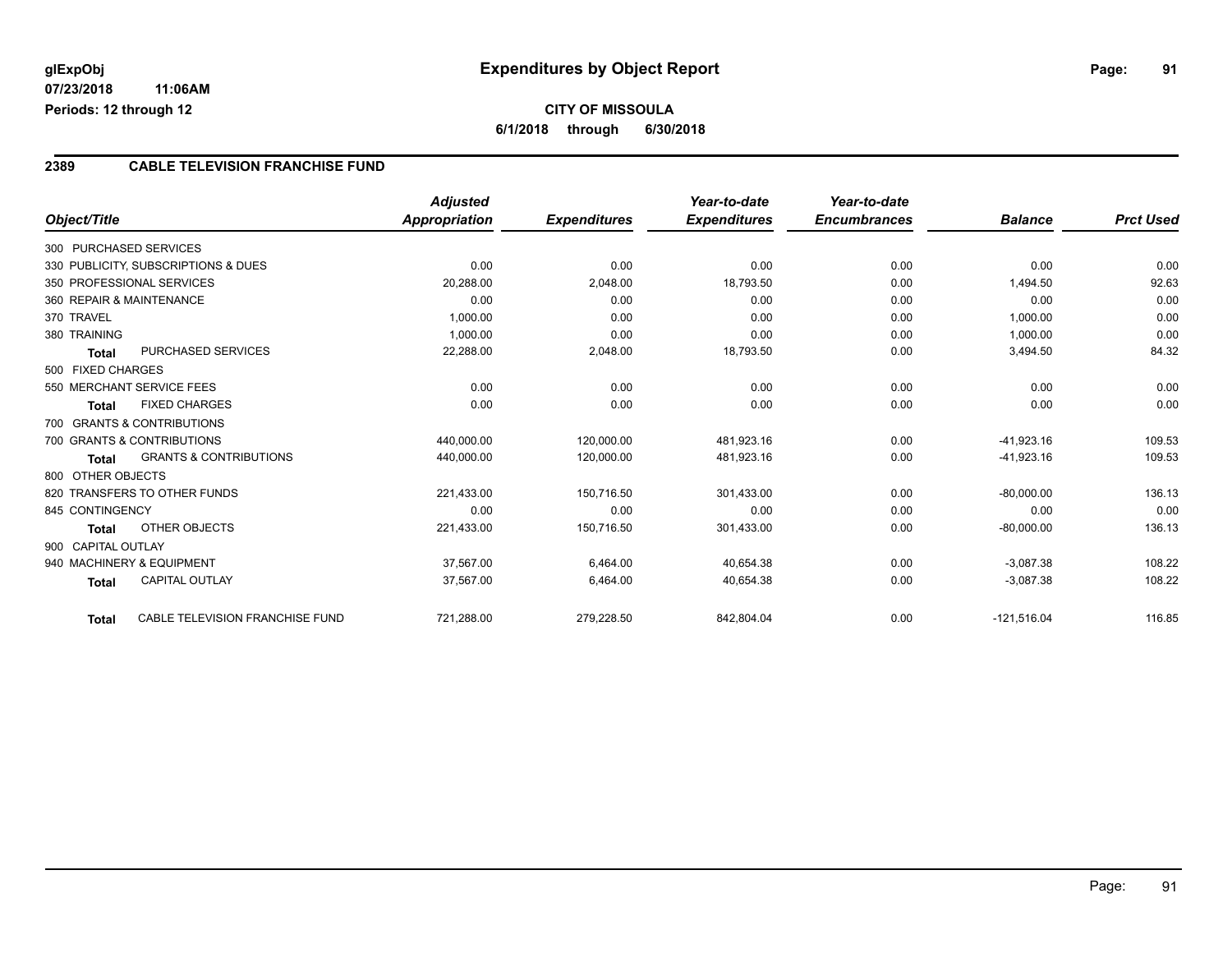**2390 DRUG FORFEITURE FUND**

**290 POLICE**

|                                                   | <b>Adjusted</b>      |                     | Year-to-date        | Year-to-date        |                |                  |
|---------------------------------------------------|----------------------|---------------------|---------------------|---------------------|----------------|------------------|
| Object/Title                                      | <b>Appropriation</b> | <b>Expenditures</b> | <b>Expenditures</b> | <b>Encumbrances</b> | <b>Balance</b> | <b>Prct Used</b> |
| 100 PERSONAL SERVICES                             |                      |                     |                     |                     |                |                  |
| 110 SALARIES AND WAGES                            | 0.00                 | 0.00                | 0.00                | 0.00                | 0.00           | 0.00             |
| 120 OVERTIME                                      | 0.00                 | 0.00                | 0.00                | 0.00                | 0.00           | 0.00             |
| 140 EMPLOYER CONTRIBUTIONS                        | 0.00                 | 0.00                | 0.00                | 0.00                | 0.00           | 0.00             |
| PERSONAL SERVICES<br>Total                        | 0.00                 | 0.00                | 0.00                | 0.00                | 0.00           | 0.00             |
| 200 SUPPLIES                                      |                      |                     |                     |                     |                |                  |
| 210 OFFICE SUPPLIES                               | 0.00                 | 0.00                | 0.00                | 0.00                | 0.00           | 0.00             |
| 220 OPERATING SUPPLIES                            | 3,000.00             | 349.88              | 2,385.09            | 0.00                | 614.91         | 79.50            |
| 230 REPAIR/MAINTENANCE                            | 3,000.00             | 0.00                | 0.00                | 0.00                | 3,000.00       | 0.00             |
| 231 GASOLINE                                      | 500.00               | 0.00                | 0.00                | 0.00                | 500.00         | 0.00             |
| 240 OTHER SUPPLIES                                | 0.00                 | 0.00                | 0.00                | 0.00                | 0.00           | 0.00             |
| <b>SUPPLIES</b><br>Total                          | 6,500.00             | 349.88              | 2,385.09            | 0.00                | 4,114.91       | 36.69            |
| 300 PURCHASED SERVICES                            |                      |                     |                     |                     |                |                  |
| 310 COMMUNICATIONS                                | 500.00               | 0.00                | 0.00                | 0.00                | 500.00         | 0.00             |
| 320 PRINTING & DUPLICATING                        | 300.00               | 0.00                | 0.00                | 0.00                | 300.00         | 0.00             |
| 330 PUBLICITY, SUBSCRIPTIONS & DUES               | 0.00                 | 0.00                | 0.00                | 0.00                | 0.00           | 0.00             |
| 344 TELEPHONE SERVICE                             | 0.00                 | 0.00                | 0.00                | 0.00                | 0.00           | 0.00             |
| 350 PROFESSIONAL SERVICES                         | 0.00                 | 0.00                | 4,242.54            | 0.00                | $-4,242.54$    | 0.00             |
| 360 REPAIR & MAINTENANCE                          | 500.00               | 0.00                | 0.00                | 0.00                | 500.00         | 0.00             |
| 370 TRAVEL                                        | 2,000.00             | 0.00                | 2,894.90            | 0.00                | $-894.90$      | 144.75           |
| 380 TRAINING                                      | 1,500.00             | 0.00                | 1,700.00            | 0.00                | $-200.00$      | 113.33           |
| 390 OTHER PURCHASED SERVICES                      | 500.00               | 0.00                | 0.00                | 0.00                | 500.00         | 0.00             |
| PURCHASED SERVICES<br><b>Total</b>                | 5,300.00             | 0.00                | 8,837.44            | 0.00                | $-3,537.44$    | 166.74           |
| 500 FIXED CHARGES                                 |                      |                     |                     |                     |                |                  |
| 500 FIXED CHARGES                                 | 1,000.00             | 0.00                | 0.00                | 0.00                | 1,000.00       | 0.00             |
| 550 MERCHANT SERVICE FEES                         | 0.00                 | 0.00                | 0.00                | 0.00                | 0.00           | 0.00             |
| <b>FIXED CHARGES</b><br>Total                     | 1,000.00             | 0.00                | 0.00                | 0.00                | 1,000.00       | 0.00             |
| 700 GRANTS & CONTRIBUTIONS                        |                      |                     |                     |                     |                |                  |
| 700 GRANTS & CONTRIBUTIONS                        | 0.00                 | 0.00                | 0.00                | 0.00                | 0.00           | 0.00             |
| <b>GRANTS &amp; CONTRIBUTIONS</b><br><b>Total</b> | 0.00                 | 0.00                | 0.00                | 0.00                | 0.00           | 0.00             |
| 800 OTHER OBJECTS                                 |                      |                     |                     |                     |                |                  |
| 820 TRANSFERS TO OTHER FUNDS                      | 0.00                 | 0.00                | 0.00                | 0.00                | 0.00           | 0.00             |
| 845 CONTINGENCY                                   | 0.00                 | 0.00                | 0.00                | 0.00                | 0.00           | 0.00             |
|                                                   |                      |                     |                     |                     |                |                  |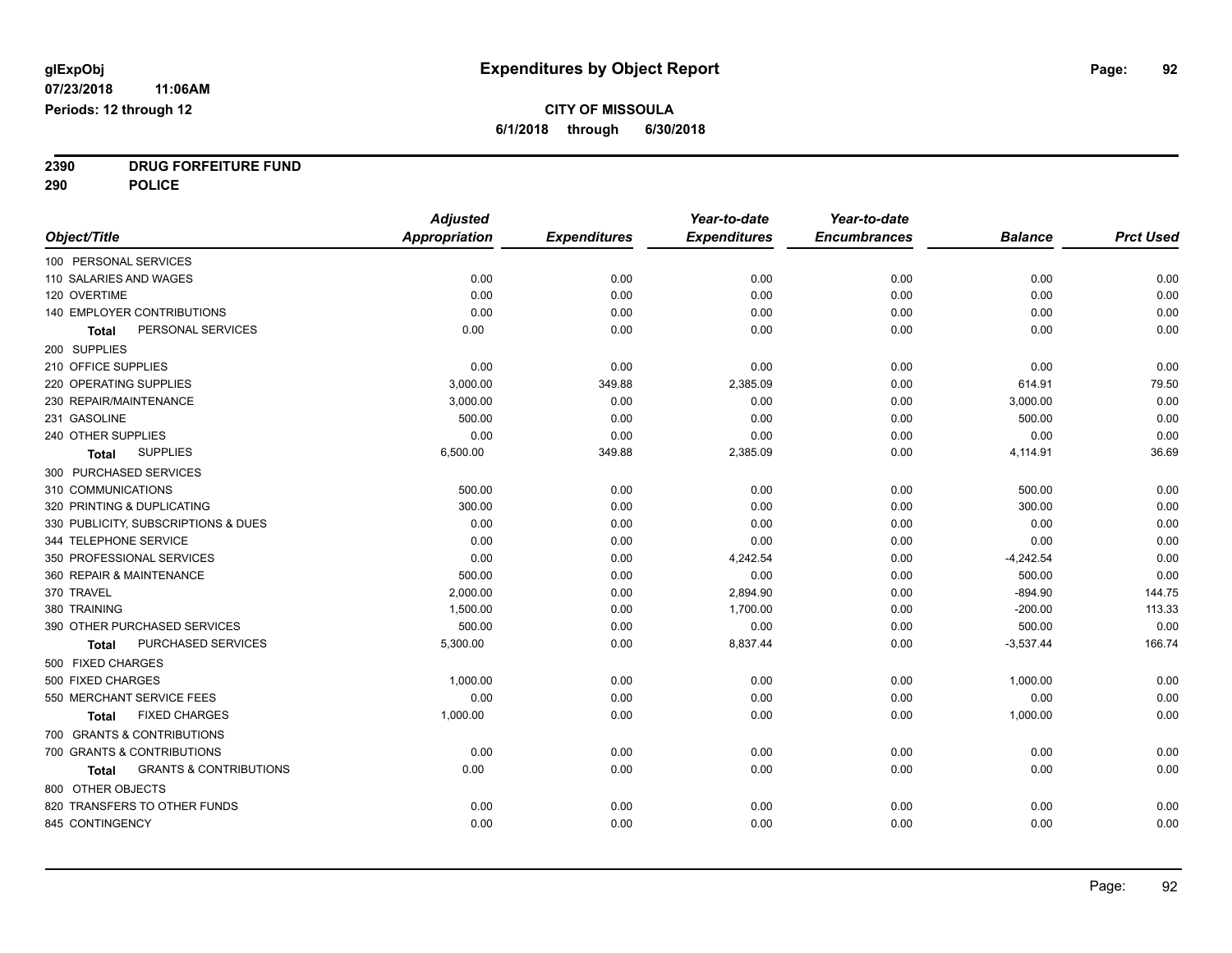# **CITY OF MISSOULA 6/1/2018 through 6/30/2018**

**2390 DRUG FORFEITURE FUND**

**290 POLICE**

|                    |                           | <b>Adjusted</b>     |                     | Year-to-date        | Year-to-date   |                  |       |
|--------------------|---------------------------|---------------------|---------------------|---------------------|----------------|------------------|-------|
| Object/Title       | Appropriation             | <b>Expenditures</b> | <b>Expenditures</b> | <b>Encumbrances</b> | <b>Balance</b> | <b>Prct Used</b> |       |
| <b>Total</b>       | OTHER OBJECTS             | 0.00                | 0.00                | 0.00                | 0.00           | 0.00             | 0.00  |
| 900 CAPITAL OUTLAY |                           |                     |                     |                     |                |                  |       |
| 930 IMPROVEMENTS   |                           | 0.00                | 0.00                | 0.00                | 0.00           | 0.00             | 0.00  |
|                    | 940 MACHINERY & EQUIPMENT | 5,000.00            | 0.00                | 0.00                | 0.00           | 5,000.00         | 0.00  |
| <b>Total</b>       | <b>CAPITAL OUTLAY</b>     | 5.000.00            | 0.00                | 0.00                | 0.00           | 5,000.00         | 0.00  |
| <b>Total</b>       | <b>POLICE</b>             | 17,800.00           | 349.88              | 11.222.53           | 0.00           | 6.577.47         | 63.05 |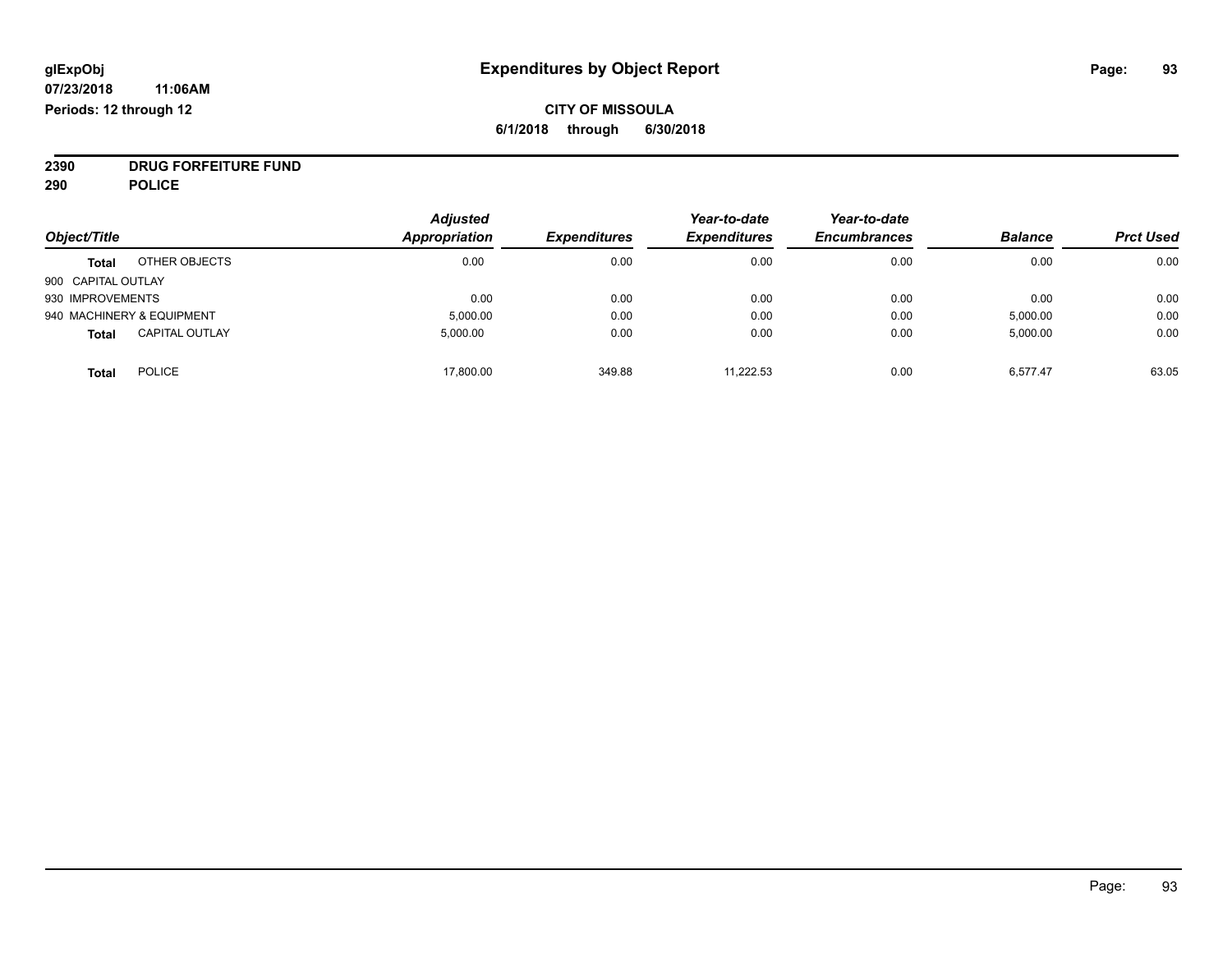#### **2390 DRUG FORFEITURE FUND**

|                                            | <b>Adjusted</b>      |                     | Year-to-date        | Year-to-date        |                |                  |
|--------------------------------------------|----------------------|---------------------|---------------------|---------------------|----------------|------------------|
| Object/Title                               | <b>Appropriation</b> | <b>Expenditures</b> | <b>Expenditures</b> | <b>Encumbrances</b> | <b>Balance</b> | <b>Prct Used</b> |
| 100 PERSONAL SERVICES                      |                      |                     |                     |                     |                |                  |
| 110 SALARIES AND WAGES                     | 0.00                 | 0.00                | 0.00                | 0.00                | 0.00           | 0.00             |
| 120 OVERTIME                               | 0.00                 | 0.00                | 0.00                | 0.00                | 0.00           | 0.00             |
| 140 EMPLOYER CONTRIBUTIONS                 | 0.00                 | 0.00                | 0.00                | 0.00                | 0.00           | 0.00             |
| PERSONAL SERVICES<br>Total                 | 0.00                 | 0.00                | 0.00                | 0.00                | 0.00           | 0.00             |
| 200 SUPPLIES                               |                      |                     |                     |                     |                |                  |
| 210 OFFICE SUPPLIES                        | 0.00                 | 0.00                | 0.00                | 0.00                | 0.00           | 0.00             |
| <b>220 OPERATING SUPPLIES</b>              | 3,000.00             | 349.88              | 2,385.09            | 0.00                | 614.91         | 79.50            |
| 230 REPAIR/MAINTENANCE                     | 3,000.00             | 0.00                | 0.00                | 0.00                | 3,000.00       | 0.00             |
| 231 GASOLINE                               | 500.00               | 0.00                | 0.00                | 0.00                | 500.00         | 0.00             |
| 240 OTHER SUPPLIES                         | 0.00                 | 0.00                | 0.00                | 0.00                | 0.00           | 0.00             |
| <b>SUPPLIES</b><br>Total                   | 6,500.00             | 349.88              | 2,385.09            | 0.00                | 4,114.91       | 36.69            |
| 300 PURCHASED SERVICES                     |                      |                     |                     |                     |                |                  |
| 310 COMMUNICATIONS                         | 500.00               | 0.00                | 0.00                | 0.00                | 500.00         | 0.00             |
| 320 PRINTING & DUPLICATING                 | 300.00               | 0.00                | 0.00                | 0.00                | 300.00         | 0.00             |
| 330 PUBLICITY, SUBSCRIPTIONS & DUES        | 0.00                 | 0.00                | 0.00                | 0.00                | 0.00           | 0.00             |
| 344 TELEPHONE SERVICE                      | 0.00                 | 0.00                | 0.00                | 0.00                | 0.00           | 0.00             |
| 350 PROFESSIONAL SERVICES                  | 0.00                 | 0.00                | 4,242.54            | 0.00                | $-4,242.54$    | 0.00             |
| 360 REPAIR & MAINTENANCE                   | 500.00               | 0.00                | 0.00                | 0.00                | 500.00         | 0.00             |
| 370 TRAVEL                                 | 2,000.00             | 0.00                | 2,894.90            | 0.00                | $-894.90$      | 144.75           |
| 380 TRAINING                               | 1,500.00             | 0.00                | 1,700.00            | 0.00                | $-200.00$      | 113.33           |
| 390 OTHER PURCHASED SERVICES               | 500.00               | 0.00                | 0.00                | 0.00                | 500.00         | 0.00             |
| PURCHASED SERVICES<br>Total                | 5,300.00             | 0.00                | 8,837.44            | 0.00                | $-3,537.44$    | 166.74           |
| 500 FIXED CHARGES                          |                      |                     |                     |                     |                |                  |
| 500 FIXED CHARGES                          | 1,000.00             | 0.00                | 0.00                | 0.00                | 1,000.00       | 0.00             |
| 550 MERCHANT SERVICE FEES                  | 0.00                 | 0.00                | 0.00                | 0.00                | 0.00           | 0.00             |
| <b>FIXED CHARGES</b><br>Total              | 1,000.00             | 0.00                | 0.00                | 0.00                | 1,000.00       | 0.00             |
| 700 GRANTS & CONTRIBUTIONS                 |                      |                     |                     |                     |                |                  |
| 700 GRANTS & CONTRIBUTIONS                 | 0.00                 | 0.00                | 0.00                | 0.00                | 0.00           | 0.00             |
| <b>GRANTS &amp; CONTRIBUTIONS</b><br>Total | 0.00                 | 0.00                | 0.00                | 0.00                | 0.00           | 0.00             |
| 800 OTHER OBJECTS                          |                      |                     |                     |                     |                |                  |
| 820 TRANSFERS TO OTHER FUNDS               | 0.00                 | 0.00                | 0.00                | 0.00                | 0.00           | 0.00             |
| 845 CONTINGENCY                            | 0.00                 | 0.00                | 0.00                | 0.00                | 0.00           | 0.00             |
| OTHER OBJECTS<br>Total                     | 0.00                 | 0.00                | 0.00                | 0.00                | 0.00           | 0.00             |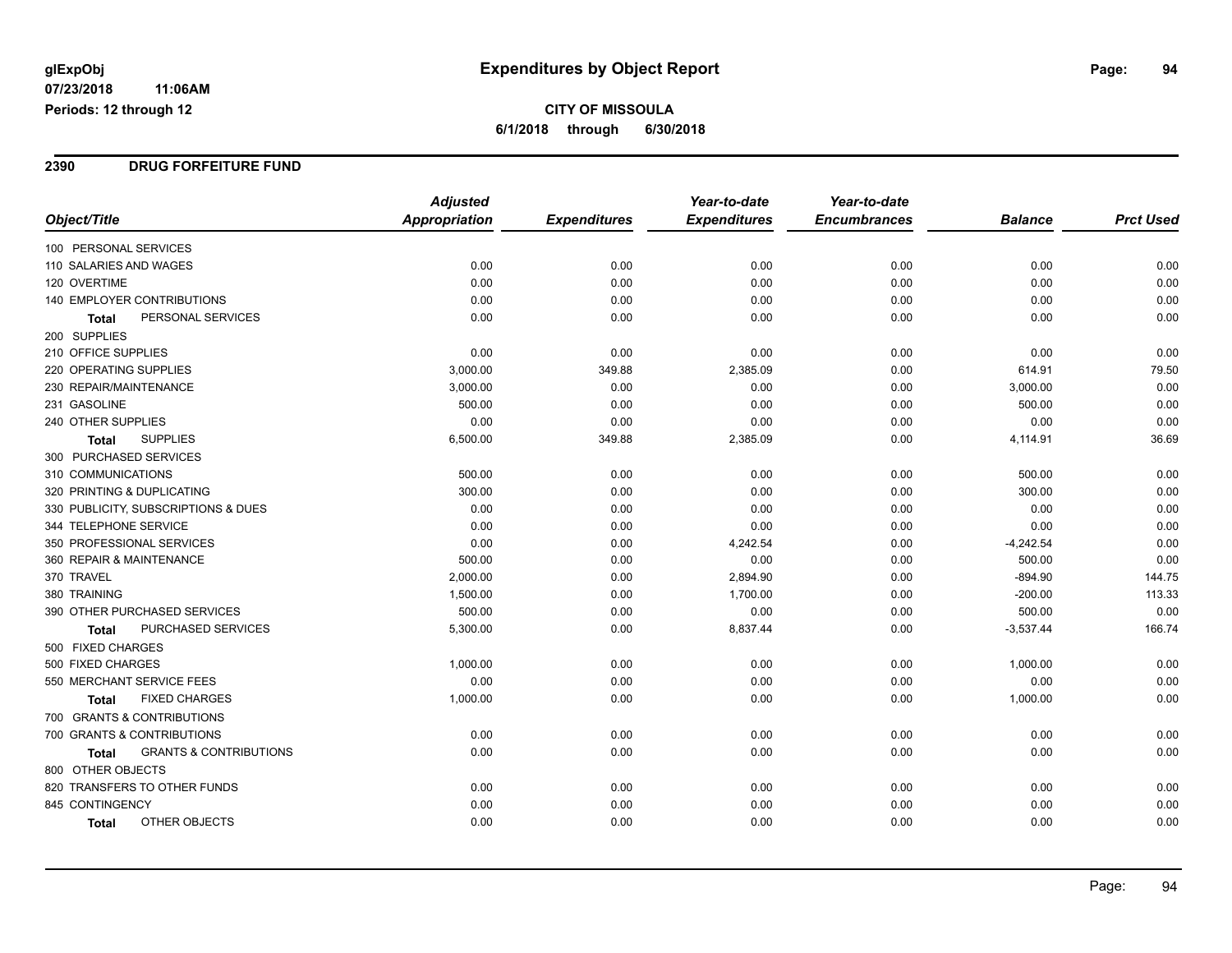**CITY OF MISSOULA 6/1/2018 through 6/30/2018**

#### **2390 DRUG FORFEITURE FUND**

| Object/Title                   | <b>Adjusted</b><br>Appropriation | <b>Expenditures</b> | Year-to-date<br><b>Expenditures</b> | Year-to-date<br><b>Encumbrances</b> | <b>Balance</b> | <b>Prct Used</b> |
|--------------------------------|----------------------------------|---------------------|-------------------------------------|-------------------------------------|----------------|------------------|
| 900 CAPITAL OUTLAY             |                                  |                     |                                     |                                     |                |                  |
| 930 IMPROVEMENTS               | 0.00                             | 0.00                | 0.00                                | 0.00                                | 0.00           | 0.00             |
| 940 MACHINERY & EQUIPMENT      | 5,000.00                         | 0.00                | 0.00                                | 0.00                                | 5,000.00       | 0.00             |
| <b>CAPITAL OUTLAY</b><br>Total | 5.000.00                         | 0.00                | 0.00                                | 0.00                                | 5,000.00       | 0.00             |
| DRUG FORFEITURE FUND<br>Total  | 17,800.00                        | 349.88              | 11.222.53                           | 0.00                                | 6.577.47       | 63.05            |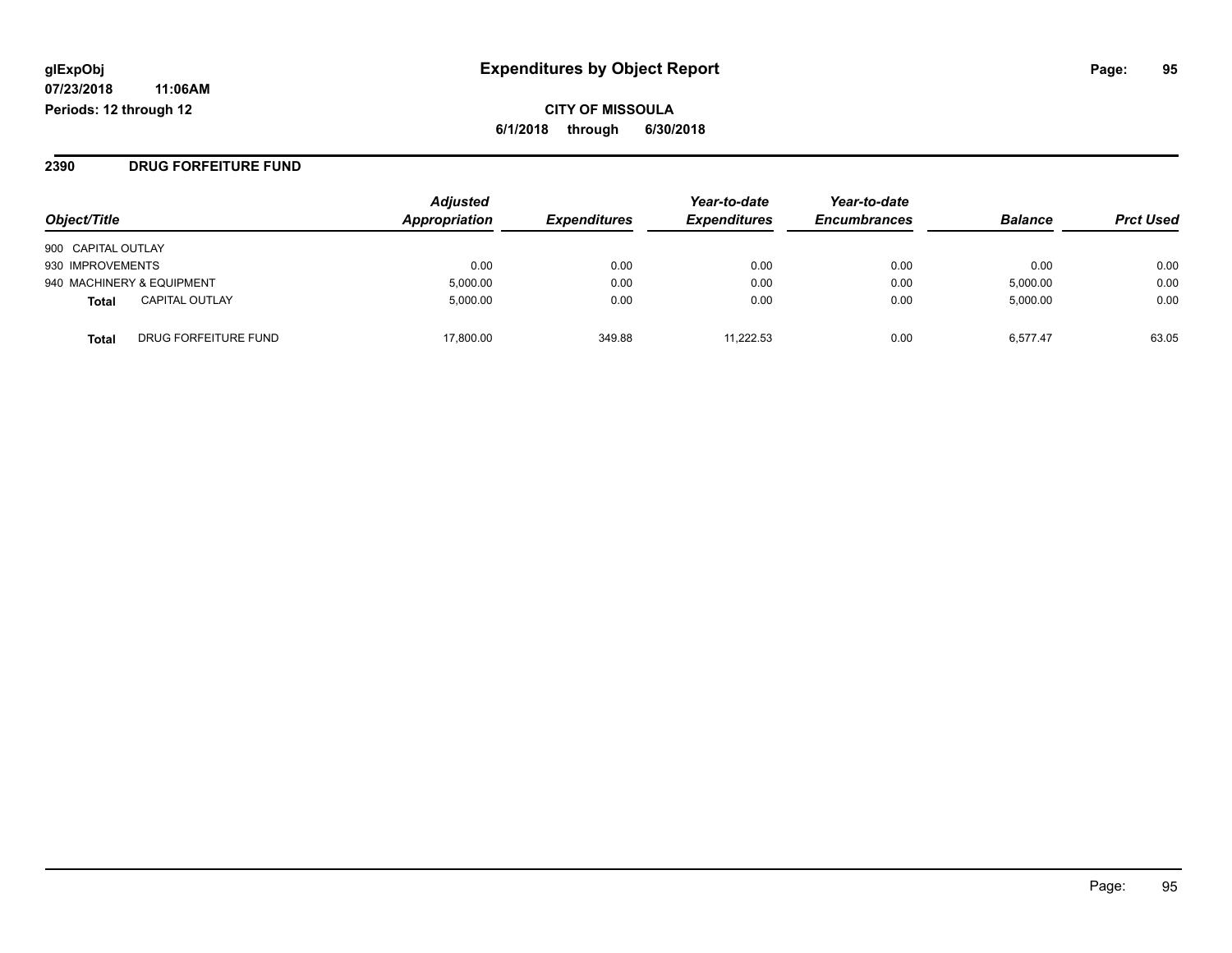**2394 BUILDING INSPECTION FUND**

**310 BUILDING INSPECTION**

|                                       | <b>Adjusted</b>      |                     | Year-to-date        | Year-to-date        |                |                  |
|---------------------------------------|----------------------|---------------------|---------------------|---------------------|----------------|------------------|
| Object/Title                          | <b>Appropriation</b> | <b>Expenditures</b> | <b>Expenditures</b> | <b>Encumbrances</b> | <b>Balance</b> | <b>Prct Used</b> |
| 100 PERSONAL SERVICES                 |                      |                     |                     |                     |                |                  |
| 110 SALARIES AND WAGES                | 811,835.00           | 68,341.99           | 755,592.87          | 0.00                | 56,242.13      | 93.07            |
| 115 SALARIES/HEALTH INSURANCE BENEFIT | 0.00                 | 0.00                | 0.00                | 0.00                | 0.00           | 0.00             |
| 120 OVERTIME                          | 500.00               | 0.00                | 2,310.93            | 0.00                | $-1,810.93$    | 462.19           |
| 130 OTHER                             | 0.00                 | 0.00                | 0.00                | 0.00                | 0.00           | 0.00             |
| <b>140 EMPLOYER CONTRIBUTIONS</b>     | 281,738.00           | 20,981.61           | 270,540.11          | 0.00                | 11,197.89      | 96.03            |
| 141 STATE RETIREMENT CONTRIBUTIONS    | 0.00                 | 0.00                | 728.52              | 0.00                | $-728.52$      | 0.00             |
| PERSONAL SERVICES<br>Total            | 1,094,073.00         | 89,323.60           | 1,029,172.43        | 0.00                | 64,900.57      | 94.07            |
| 200 SUPPLIES                          |                      |                     |                     |                     |                |                  |
| 210 OFFICE SUPPLIES                   | 2,200.00             | 10,135.99           | 39,341.08           | 0.00                | $-37,141.08$   | 1,788.23         |
| 220 OPERATING SUPPLIES                | 5,500.00             | 75.03               | 24,014.57           | 0.00                | $-18,514.57$   | 436.63           |
| 230 REPAIR/MAINTENANCE                | 3,000.00             | 43.94               | 1,131.35            | 0.00                | 1,868.65       | 37.71            |
| 231 GASOLINE                          | 11,475.00            | 1,232.93            | 6,202.77            | 0.00                | 5,272.23       | 54.05            |
| 250 SUPPLIES FOR RESALE               | 500.00               | 0.00                | 0.00                | 0.00                | 500.00         | 0.00             |
| <b>SUPPLIES</b><br><b>Total</b>       | 22,675.00            | 11,487.89           | 70,689.77           | 0.00                | $-48,014.77$   | 311.75           |
| 300 PURCHASED SERVICES                |                      |                     |                     |                     |                |                  |
| 310 COMMUNICATIONS                    | 1,000.00             | 5.28                | 291.71              | 0.00                | 708.29         | 29.17            |
| 320 PRINTING & DUPLICATING            | 7,600.00             | 49.00               | 6,658.21            | 0.00                | 941.79         | 87.61            |
| 330 PUBLICITY, SUBSCRIPTIONS & DUES   | 2,100.00             | 333.92              | 12,999.10           | 0.00                | $-10,899.10$   | 619.00           |
| 344 TELEPHONE SERVICE                 | 13,548.00            | 1,455.17            | 16,346.88           | 0.00                | $-2,798.88$    | 120.66           |
| 350 PROFESSIONAL SERVICES             | 14,600.00            | 11,028.83           | 64,530.13           | 0.00                | $-49,930.13$   | 441.99           |
| 360 REPAIR & MAINTENANCE              | 44,378.00            | 0.00                | 5,796.24            | 0.00                | 38,581.76      | 13.06            |
| 370 TRAVEL                            | 5,025.00             | 0.00                | 4,324.71            | 0.00                | 700.29         | 86.06            |
| 380 TRAINING                          | 6,500.00             | 559.00              | 4,377.43            | 0.00                | 2,122.57       | 67.35            |
| PURCHASED SERVICES<br><b>Total</b>    | 94,751.00            | 13,431.20           | 115,324.41          | 0.00                | $-20,573.41$   | 121.71           |
| 500 FIXED CHARGES                     |                      |                     |                     |                     |                |                  |
| 500 FIXED CHARGES                     | 416,338.00           | 221,645.50          | 408,771.54          | 0.00                | 7,566.46       | 98.18            |
| 550 MERCHANT SERVICE FEES             | 0.00                 | 0.00                | 0.00                | 0.00                | 0.00           | 0.00             |
| <b>FIXED CHARGES</b><br><b>Total</b>  | 416,338.00           | 221,645.50          | 408,771.54          | 0.00                | 7,566.46       | 98.18            |
| 600 DEBT SERVICE                      |                      |                     |                     |                     |                |                  |
| 610 PRINCIPAL                         | 0.00                 | 0.00                | 3,624.79            | 0.00                | $-3,624.79$    | 0.00             |
| 620 INTEREST / SERVICE FEES           | 0.00                 | 0.00                | 116.65              | 0.00                | $-116.65$      | 0.00             |
| <b>DEBT SERVICE</b><br><b>Total</b>   | 0.00                 | 0.00                | 3,741.44            | 0.00                | $-3,741.44$    | 0.00             |
|                                       |                      |                     |                     |                     |                |                  |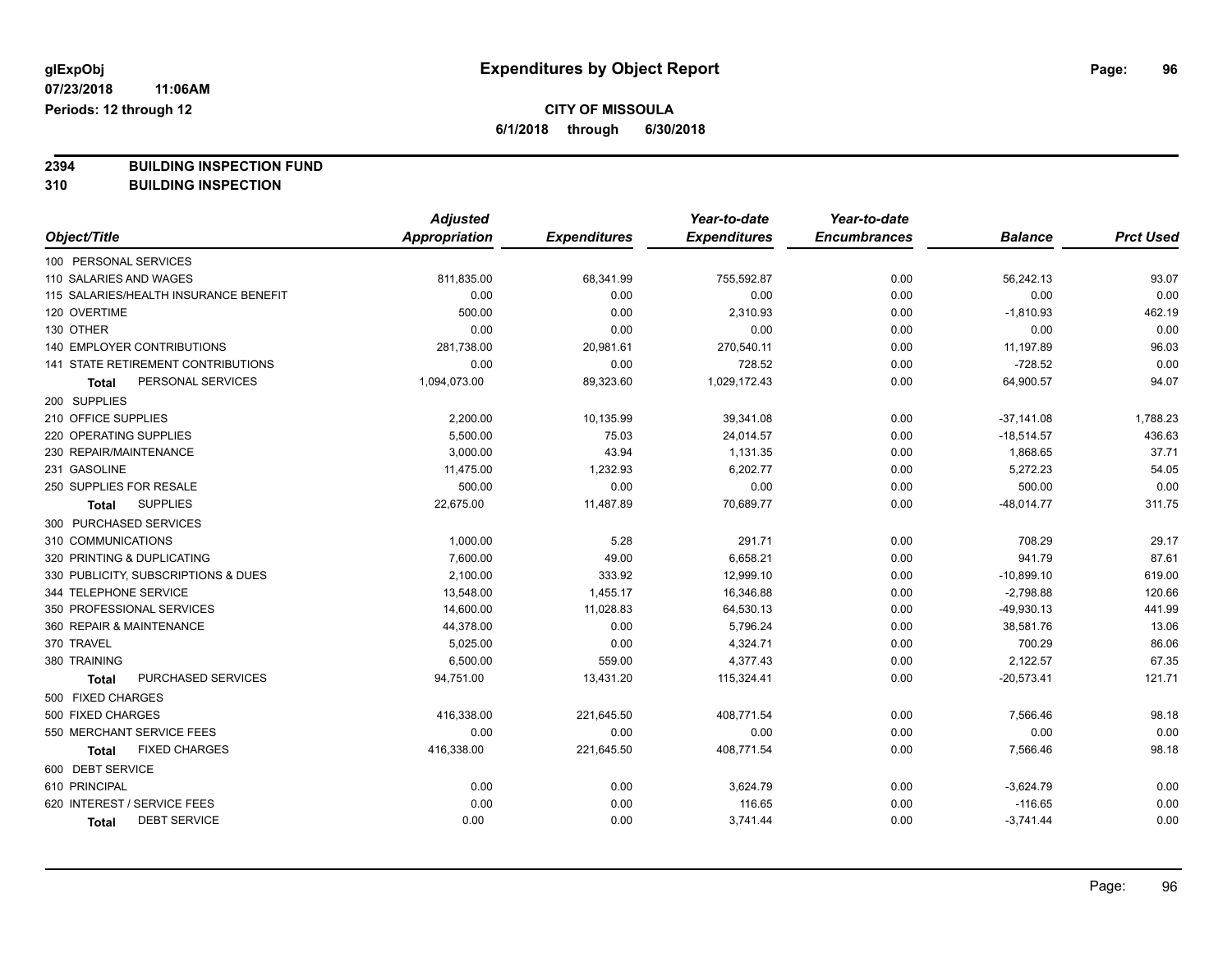**2394 BUILDING INSPECTION FUND**

**310 BUILDING INSPECTION**

|                                            | <b>Adjusted</b> |                            | Year-to-date        | Year-to-date        |                |                  |
|--------------------------------------------|-----------------|----------------------------|---------------------|---------------------|----------------|------------------|
| Object/Title                               | Appropriation   | <i><b>Expenditures</b></i> | <b>Expenditures</b> | <b>Encumbrances</b> | <b>Balance</b> | <b>Prct Used</b> |
| 800 OTHER OBJECTS                          |                 |                            |                     |                     |                |                  |
| 820 TRANSFERS TO OTHER FUNDS               | 0.00            | 0.00                       | 8.239.21            | 0.00                | $-8.239.21$    | 0.00             |
| OTHER OBJECTS<br><b>Total</b>              | 0.00            | 0.00                       | 8.239.21            | 0.00                | $-8.239.21$    | 0.00             |
| 900 CAPITAL OUTLAY                         |                 |                            |                     |                     |                |                  |
| 940 MACHINERY & EQUIPMENT                  | 0.00            | 0.00                       | 0.00                | 0.00                | 0.00           | 0.00             |
| <b>CAPITAL OUTLAY</b><br><b>Total</b>      | 0.00            | 0.00                       | 0.00                | 0.00                | 0.00           | 0.00             |
| <b>BUILDING INSPECTION</b><br><b>Total</b> | 1.627.837.00    | 335.888.19                 | 1.635.938.80        | 0.00                | $-8.101.80$    | 100.50           |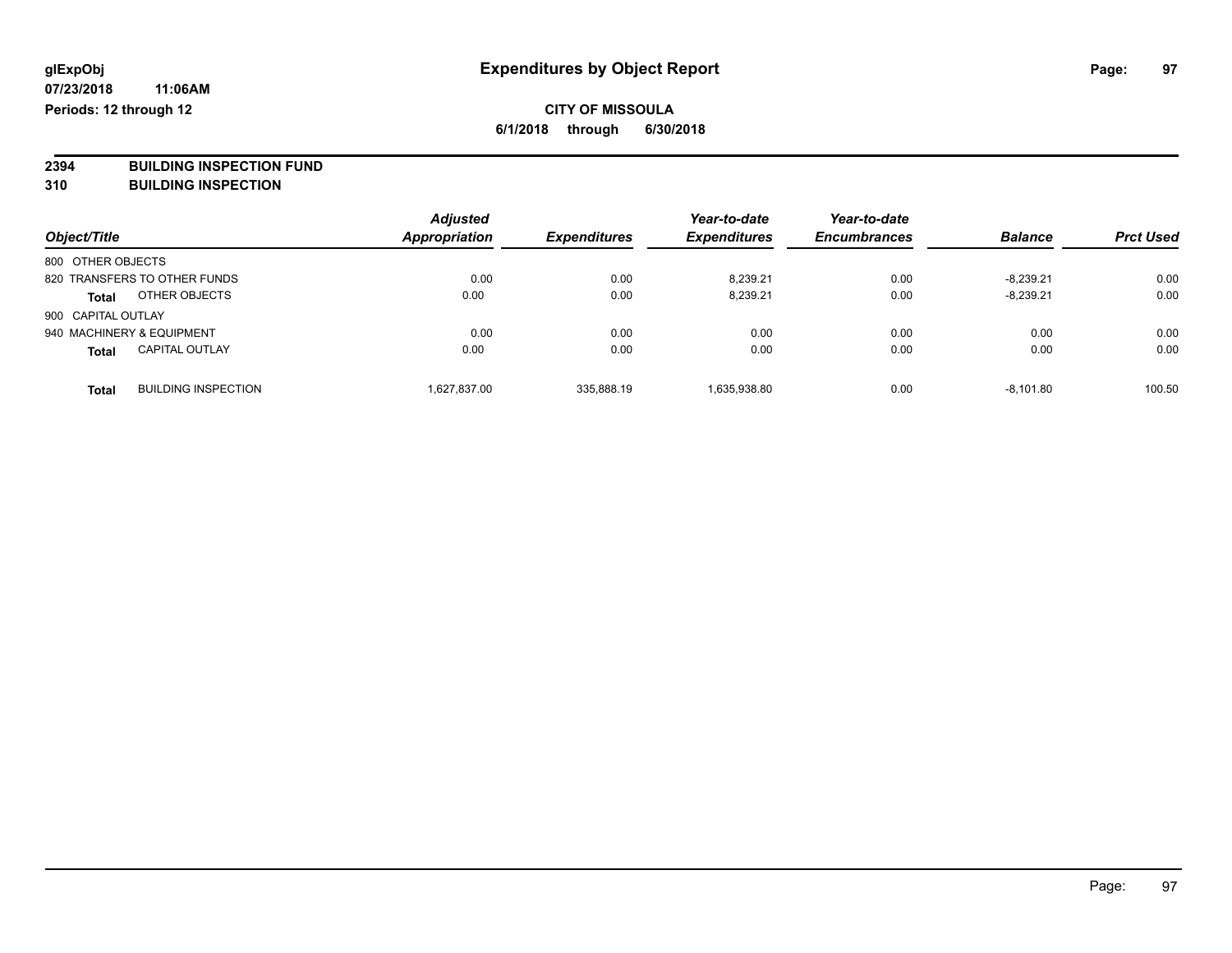#### **2394 BUILDING INSPECTION FUND**

|                                           | <b>Adjusted</b>      |                     | Year-to-date        | Year-to-date        |                |                  |
|-------------------------------------------|----------------------|---------------------|---------------------|---------------------|----------------|------------------|
| Object/Title                              | <b>Appropriation</b> | <b>Expenditures</b> | <b>Expenditures</b> | <b>Encumbrances</b> | <b>Balance</b> | <b>Prct Used</b> |
| 100 PERSONAL SERVICES                     |                      |                     |                     |                     |                |                  |
| 110 SALARIES AND WAGES                    | 811,835.00           | 68,341.99           | 755,592.87          | 0.00                | 56,242.13      | 93.07            |
| 115 SALARIES/HEALTH INSURANCE BENEFIT     | 0.00                 | 0.00                | 0.00                | 0.00                | 0.00           | 0.00             |
| 120 OVERTIME                              | 500.00               | 0.00                | 2,310.93            | 0.00                | $-1,810.93$    | 462.19           |
| 130 OTHER                                 | 0.00                 | 0.00                | 0.00                | 0.00                | 0.00           | 0.00             |
| 140 EMPLOYER CONTRIBUTIONS                | 281,738.00           | 20,981.61           | 270,540.11          | 0.00                | 11,197.89      | 96.03            |
| <b>141 STATE RETIREMENT CONTRIBUTIONS</b> | 0.00                 | 0.00                | 728.52              | 0.00                | $-728.52$      | 0.00             |
| PERSONAL SERVICES<br><b>Total</b>         | 1,094,073.00         | 89,323.60           | 1,029,172.43        | 0.00                | 64,900.57      | 94.07            |
| 200 SUPPLIES                              |                      |                     |                     |                     |                |                  |
| 210 OFFICE SUPPLIES                       | 2,200.00             | 10,135.99           | 39,341.08           | 0.00                | $-37,141.08$   | 1,788.23         |
| 220 OPERATING SUPPLIES                    | 5,500.00             | 75.03               | 24,014.57           | 0.00                | $-18,514.57$   | 436.63           |
| 230 REPAIR/MAINTENANCE                    | 3,000.00             | 43.94               | 1,131.35            | 0.00                | 1,868.65       | 37.71            |
| 231 GASOLINE                              | 11,475.00            | 1,232.93            | 6,202.77            | 0.00                | 5,272.23       | 54.05            |
| 250 SUPPLIES FOR RESALE                   | 500.00               | 0.00                | 0.00                | 0.00                | 500.00         | 0.00             |
| <b>SUPPLIES</b><br><b>Total</b>           | 22,675.00            | 11,487.89           | 70,689.77           | 0.00                | -48,014.77     | 311.75           |
| 300 PURCHASED SERVICES                    |                      |                     |                     |                     |                |                  |
| 310 COMMUNICATIONS                        | 1,000.00             | 5.28                | 291.71              | 0.00                | 708.29         | 29.17            |
| 320 PRINTING & DUPLICATING                | 7,600.00             | 49.00               | 6,658.21            | 0.00                | 941.79         | 87.61            |
| 330 PUBLICITY, SUBSCRIPTIONS & DUES       | 2,100.00             | 333.92              | 12,999.10           | 0.00                | $-10,899.10$   | 619.00           |
| 344 TELEPHONE SERVICE                     | 13,548.00            | 1,455.17            | 16,346.88           | 0.00                | $-2,798.88$    | 120.66           |
| 350 PROFESSIONAL SERVICES                 | 14,600.00            | 11,028.83           | 64,530.13           | 0.00                | $-49,930.13$   | 441.99           |
| 360 REPAIR & MAINTENANCE                  | 44,378.00            | 0.00                | 5,796.24            | 0.00                | 38,581.76      | 13.06            |
| 370 TRAVEL                                | 5,025.00             | 0.00                | 4,324.71            | 0.00                | 700.29         | 86.06            |
| 380 TRAINING                              | 6,500.00             | 559.00              | 4,377.43            | 0.00                | 2,122.57       | 67.35            |
| <b>PURCHASED SERVICES</b><br><b>Total</b> | 94,751.00            | 13,431.20           | 115,324.41          | 0.00                | $-20,573.41$   | 121.71           |
| 500 FIXED CHARGES                         |                      |                     |                     |                     |                |                  |
| 500 FIXED CHARGES                         | 416,338.00           | 221,645.50          | 408,771.54          | 0.00                | 7,566.46       | 98.18            |
| 550 MERCHANT SERVICE FEES                 | 0.00                 | 0.00                | 0.00                | 0.00                | 0.00           | 0.00             |
| <b>FIXED CHARGES</b><br><b>Total</b>      | 416,338.00           | 221,645.50          | 408,771.54          | 0.00                | 7,566.46       | 98.18            |
| 600 DEBT SERVICE                          |                      |                     |                     |                     |                |                  |
| 610 PRINCIPAL                             | 0.00                 | 0.00                | 3,624.79            | 0.00                | $-3,624.79$    | 0.00             |
| 620 INTEREST / SERVICE FEES               | 0.00                 | 0.00                | 116.65              | 0.00                | $-116.65$      | 0.00             |
| <b>DEBT SERVICE</b><br><b>Total</b>       | 0.00                 | 0.00                | 3,741.44            | 0.00                | $-3,741.44$    | 0.00             |
| 800 OTHER OBJECTS                         |                      |                     |                     |                     |                |                  |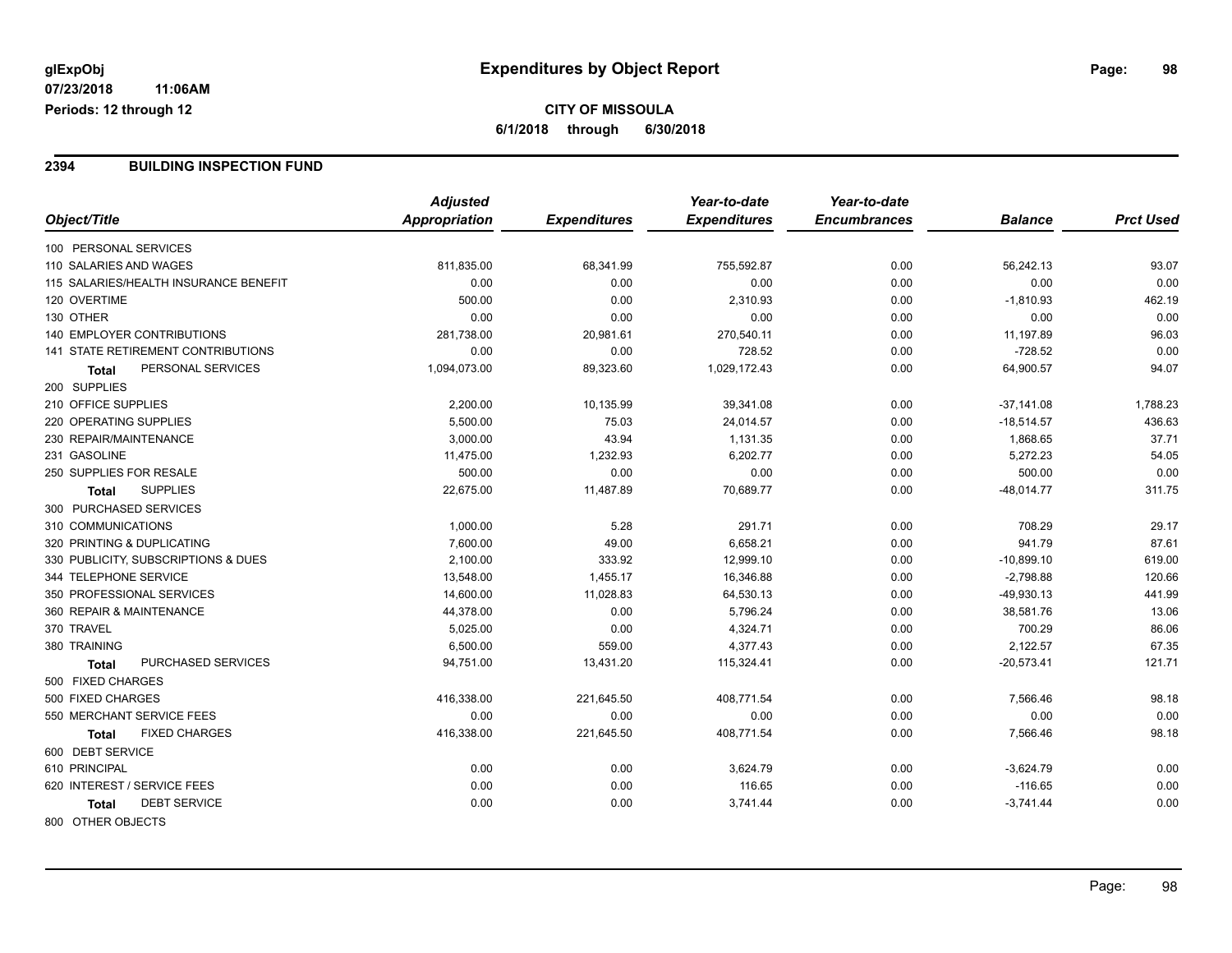#### **2394 BUILDING INSPECTION FUND**

| Object/Title       |                                 | <b>Adjusted</b><br>Appropriation | <b>Expenditures</b> | Year-to-date<br><b>Expenditures</b> | Year-to-date<br><b>Encumbrances</b> | <b>Balance</b> | <b>Prct Used</b> |
|--------------------|---------------------------------|----------------------------------|---------------------|-------------------------------------|-------------------------------------|----------------|------------------|
|                    | 820 TRANSFERS TO OTHER FUNDS    | 0.00                             | 0.00                | 8.239.21                            | 0.00                                | $-8.239.21$    | 0.00             |
| <b>Total</b>       | OTHER OBJECTS                   | 0.00                             | 0.00                | 8,239.21                            | 0.00                                | $-8,239.21$    | 0.00             |
| 900 CAPITAL OUTLAY |                                 |                                  |                     |                                     |                                     |                |                  |
|                    | 940 MACHINERY & EQUIPMENT       | 0.00                             | 0.00                | 0.00                                | 0.00                                | 0.00           | 0.00             |
| <b>Total</b>       | <b>CAPITAL OUTLAY</b>           | 0.00                             | 0.00                | 0.00                                | 0.00                                | 0.00           | 0.00             |
| <b>Total</b>       | <b>BUILDING INSPECTION FUND</b> | 1.627.837.00                     | 335,888.19          | 1.635.938.80                        | 0.00                                | $-8,101.80$    | 100.50           |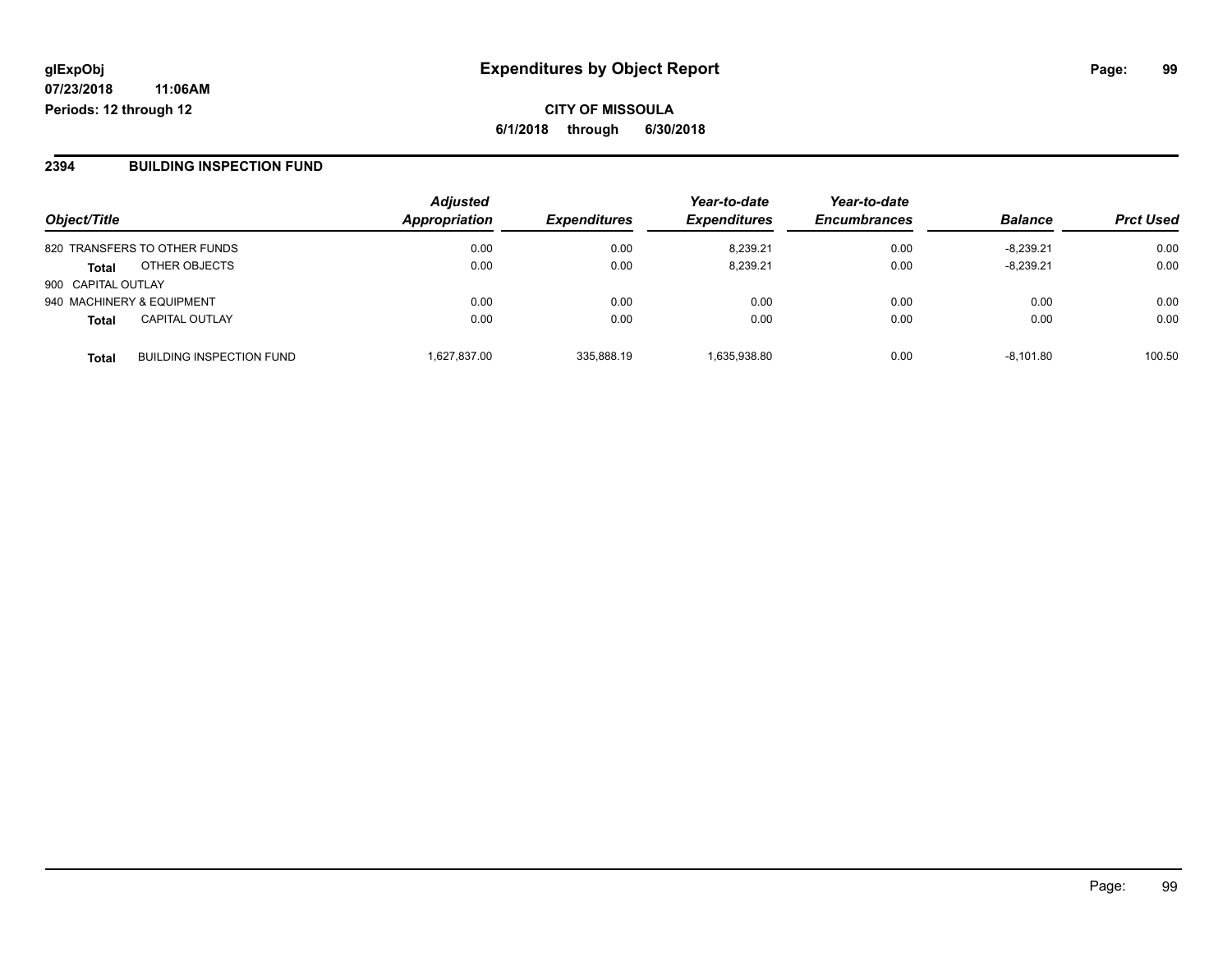# **2395 CITY GRANTS & PROGRAM INCOME FUND**

|                                            | <b>Adjusted</b> |                     | Year-to-date        | Year-to-date        |                |                  |
|--------------------------------------------|-----------------|---------------------|---------------------|---------------------|----------------|------------------|
| Object/Title                               | Appropriation   | <b>Expenditures</b> | <b>Expenditures</b> | <b>Encumbrances</b> | <b>Balance</b> | <b>Prct Used</b> |
| 300 PURCHASED SERVICES                     |                 |                     |                     |                     |                |                  |
| 350 PROFESSIONAL SERVICES                  | 0.00            | 0.00                | 0.00                | 0.00                | 0.00           | 0.00             |
| PURCHASED SERVICES<br><b>Total</b>         | 0.00            | 0.00                | 0.00                | 0.00                | 0.00           | 0.00             |
| 500 FIXED CHARGES                          |                 |                     |                     |                     |                |                  |
| 550 MERCHANT SERVICE FEES                  | 0.00            | 0.00                | 0.00                | 0.00                | 0.00           | 0.00             |
| <b>FIXED CHARGES</b><br><b>Total</b>       | 0.00            | 0.00                | 0.00                | 0.00                | 0.00           | 0.00             |
| 700 GRANTS & CONTRIBUTIONS                 |                 |                     |                     |                     |                |                  |
| 700 GRANTS & CONTRIBUTIONS                 | 0.00            | 0.00                | 0.00                | 0.00                | 0.00           | 0.00             |
| <b>GRANTS &amp; CONTRIBUTIONS</b><br>Total | 0.00            | 0.00                | 0.00                | 0.00                | 0.00           | 0.00             |
| 800 OTHER OBJECTS                          |                 |                     |                     |                     |                |                  |
| 820 TRANSFERS TO OTHER FUNDS               | 0.00            | 0.00                | 0.00                | 0.00                | 0.00           | 0.00             |
| 845 CONTINGENCY                            | 0.00            | 0.00                | 0.00                | 0.00                | 0.00           | 0.00             |
| OTHER OBJECTS<br><b>Total</b>              | 0.00            | 0.00                | 0.00                | 0.00                | 0.00           | 0.00             |
| NON-DEPARTMENTAL<br><b>Total</b>           | 0.00            | 0.00                | 0.00                | 0.00                | 0.00           | 0.00             |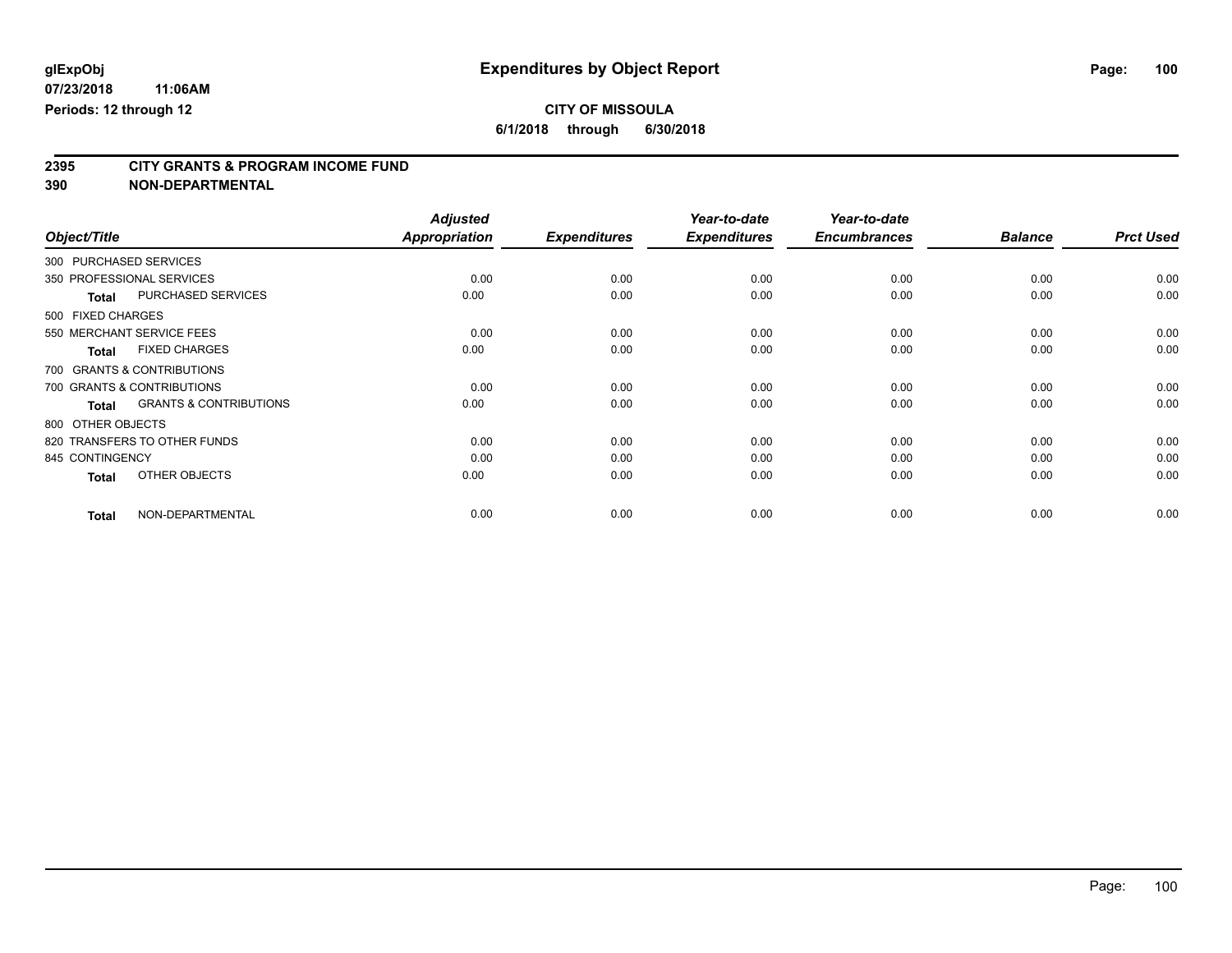**CITY OF MISSOULA 6/1/2018 through 6/30/2018**

#### **2395 CITY GRANTS & PROGRAM INCOME FUND**

|                        |                                   | <b>Adjusted</b>      |                     | Year-to-date        | Year-to-date        |                |                  |
|------------------------|-----------------------------------|----------------------|---------------------|---------------------|---------------------|----------------|------------------|
| Object/Title           |                                   | <b>Appropriation</b> | <b>Expenditures</b> | <b>Expenditures</b> | <b>Encumbrances</b> | <b>Balance</b> | <b>Prct Used</b> |
| 300 PURCHASED SERVICES |                                   |                      |                     |                     |                     |                |                  |
|                        | 350 PROFESSIONAL SERVICES         | 0.00                 | 0.00                | 0.00                | 0.00                | 0.00           | 0.00             |
| <b>Total</b>           | PURCHASED SERVICES                | 0.00                 | 0.00                | 0.00                | 0.00                | 0.00           | 0.00             |
| 500 FIXED CHARGES      |                                   |                      |                     |                     |                     |                |                  |
|                        | 550 MERCHANT SERVICE FEES         | 0.00                 | 0.00                | 0.00                | 0.00                | 0.00           | 0.00             |
| <b>Total</b>           | <b>FIXED CHARGES</b>              | 0.00                 | 0.00                | 0.00                | 0.00                | 0.00           | 0.00             |
|                        | 700 GRANTS & CONTRIBUTIONS        |                      |                     |                     |                     |                |                  |
|                        | 700 GRANTS & CONTRIBUTIONS        | 0.00                 | 0.00                | 0.00                | 0.00                | 0.00           | 0.00             |
| <b>Total</b>           | <b>GRANTS &amp; CONTRIBUTIONS</b> | 0.00                 | 0.00                | 0.00                | 0.00                | 0.00           | 0.00             |
| 800 OTHER OBJECTS      |                                   |                      |                     |                     |                     |                |                  |
|                        | 820 TRANSFERS TO OTHER FUNDS      | 0.00                 | 0.00                | 0.00                | 0.00                | 0.00           | 0.00             |
| 845 CONTINGENCY        |                                   | 0.00                 | 0.00                | 0.00                | 0.00                | 0.00           | 0.00             |
| <b>Total</b>           | OTHER OBJECTS                     | 0.00                 | 0.00                | 0.00                | 0.00                | 0.00           | 0.00             |
| <b>Total</b>           | CITY GRANTS & PROGRAM INCOME FUN  | 0.00                 | 0.00                | 0.00                | 0.00                | 0.00           | 0.00             |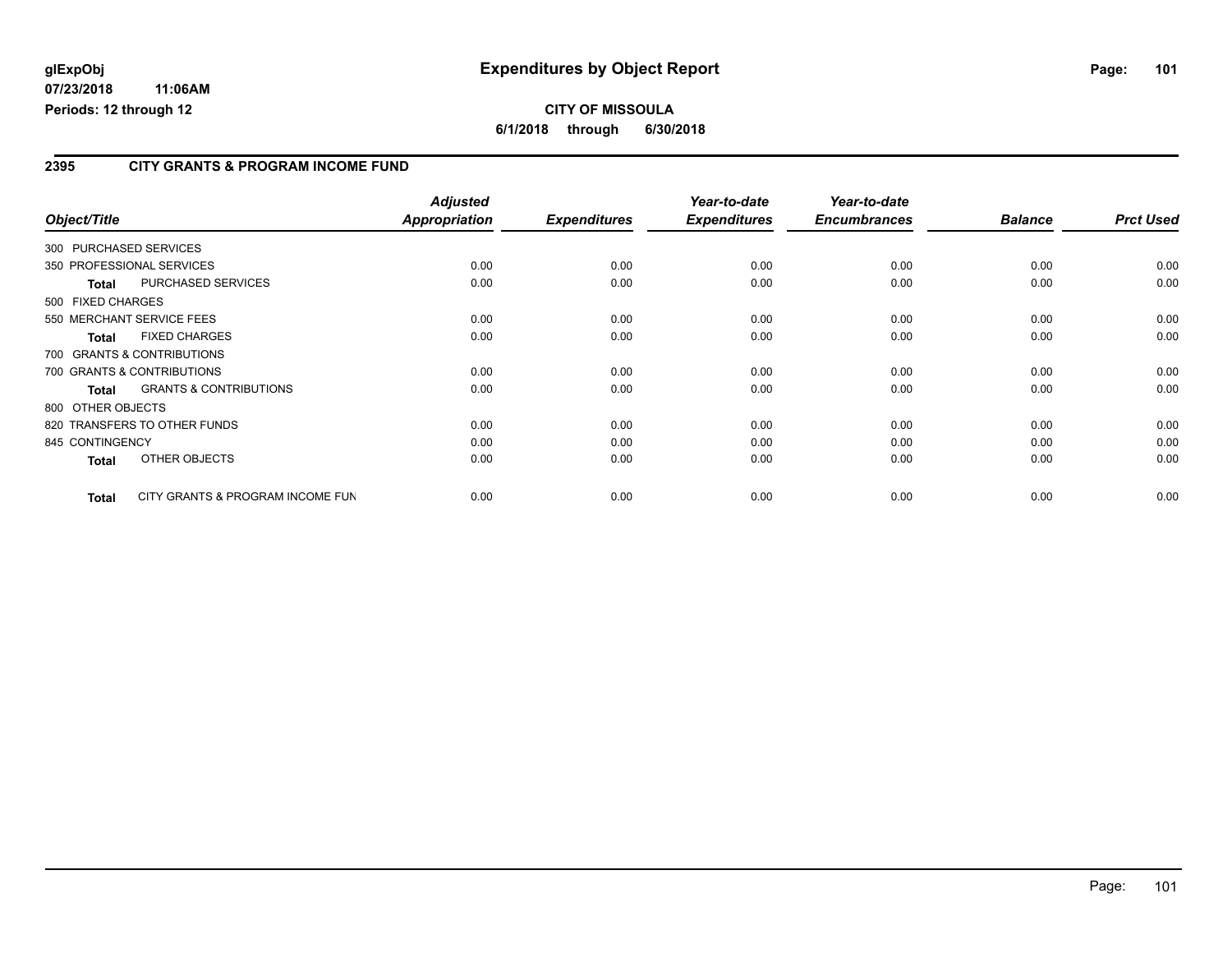# **2396 ENERGY EFFICIENCY REVOLVING LOAN FUND**

|                                                   | <b>Adjusted</b> |                     | Year-to-date        | Year-to-date        |                |                  |
|---------------------------------------------------|-----------------|---------------------|---------------------|---------------------|----------------|------------------|
| Object/Title                                      | Appropriation   | <b>Expenditures</b> | <b>Expenditures</b> | <b>Encumbrances</b> | <b>Balance</b> | <b>Prct Used</b> |
| 700 GRANTS & CONTRIBUTIONS                        |                 |                     |                     |                     |                |                  |
| 700 GRANTS & CONTRIBUTIONS                        | 0.00            | 0.00                | 0.00                | 0.00                | 0.00           | 0.00             |
| <b>GRANTS &amp; CONTRIBUTIONS</b><br><b>Total</b> | 0.00            | 0.00                | 0.00                | 0.00                | 0.00           | 0.00             |
| NON-DEPARTMENTAL<br>Total                         | 0.00            | 0.00                | 0.00                | 0.00                | 0.00           | 0.00             |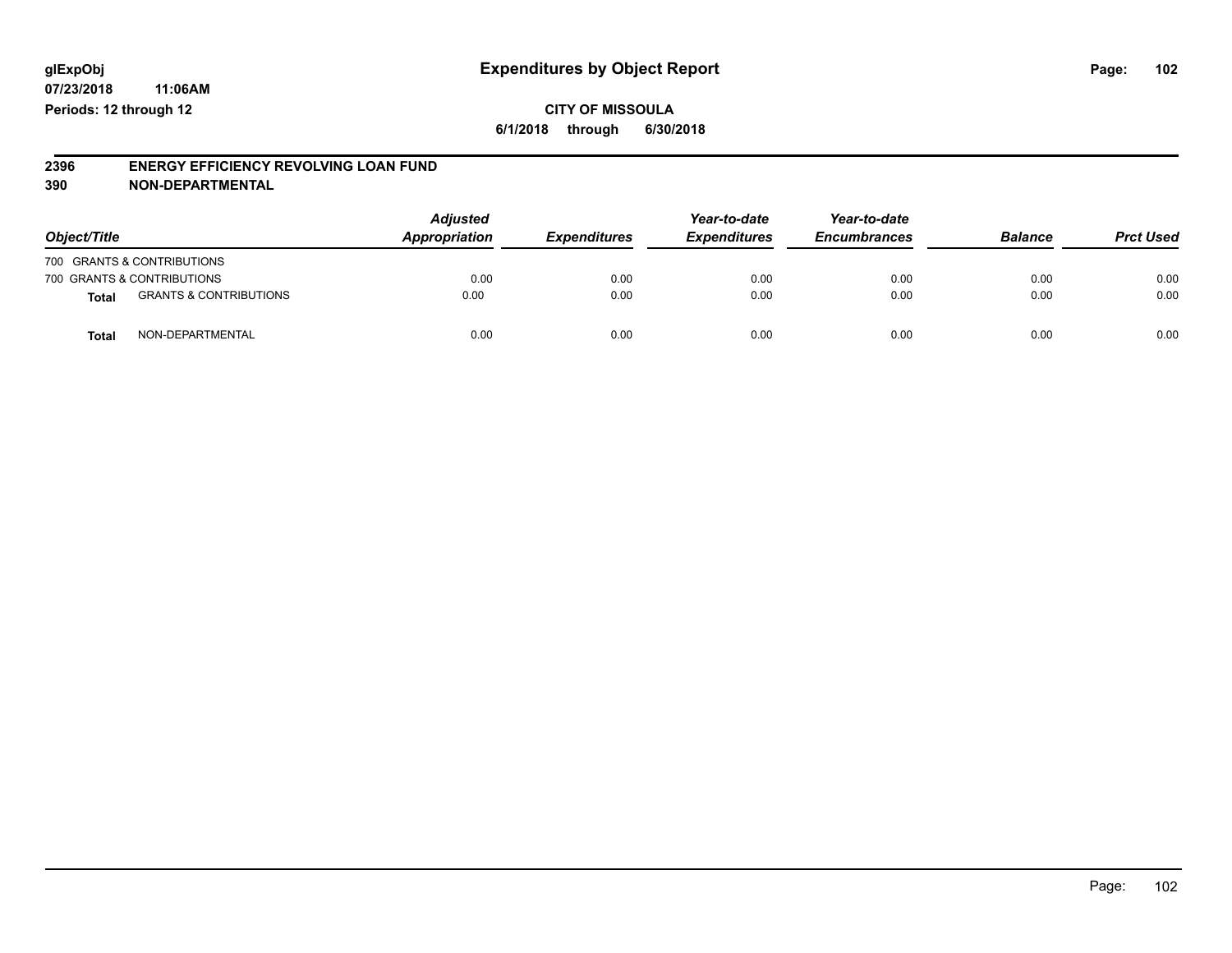# **glExpObj Expenditures by Object Report Page: 103**

**07/23/2018 11:06AM Periods: 12 through 12**

**CITY OF MISSOULA 6/1/2018 through 6/30/2018**

#### **2396 ENERGY EFFICIENCY REVOLVING LOAN FUND**

| Object/Title                                     | <b>Adjusted</b><br>Appropriation | <b>Expenditures</b> | Year-to-date<br><b>Expenditures</b> | Year-to-date<br><b>Encumbrances</b> | <b>Balance</b> | <b>Prct Used</b> |
|--------------------------------------------------|----------------------------------|---------------------|-------------------------------------|-------------------------------------|----------------|------------------|
|                                                  |                                  |                     |                                     |                                     |                |                  |
| 700 GRANTS & CONTRIBUTIONS                       |                                  |                     |                                     |                                     |                |                  |
| 700 GRANTS & CONTRIBUTIONS                       | 0.00                             | 0.00                | 0.00                                | 0.00                                | 0.00           | 0.00             |
| <b>GRANTS &amp; CONTRIBUTIONS</b><br>Total       | 0.00                             | 0.00                | 0.00                                | 0.00                                | 0.00           | 0.00             |
| ENERGY EFFICIENCY REVOLVING LOAN<br><b>Total</b> | 0.00                             | 0.00                | 0.00                                | 0.00                                | 0.00           | 0.00             |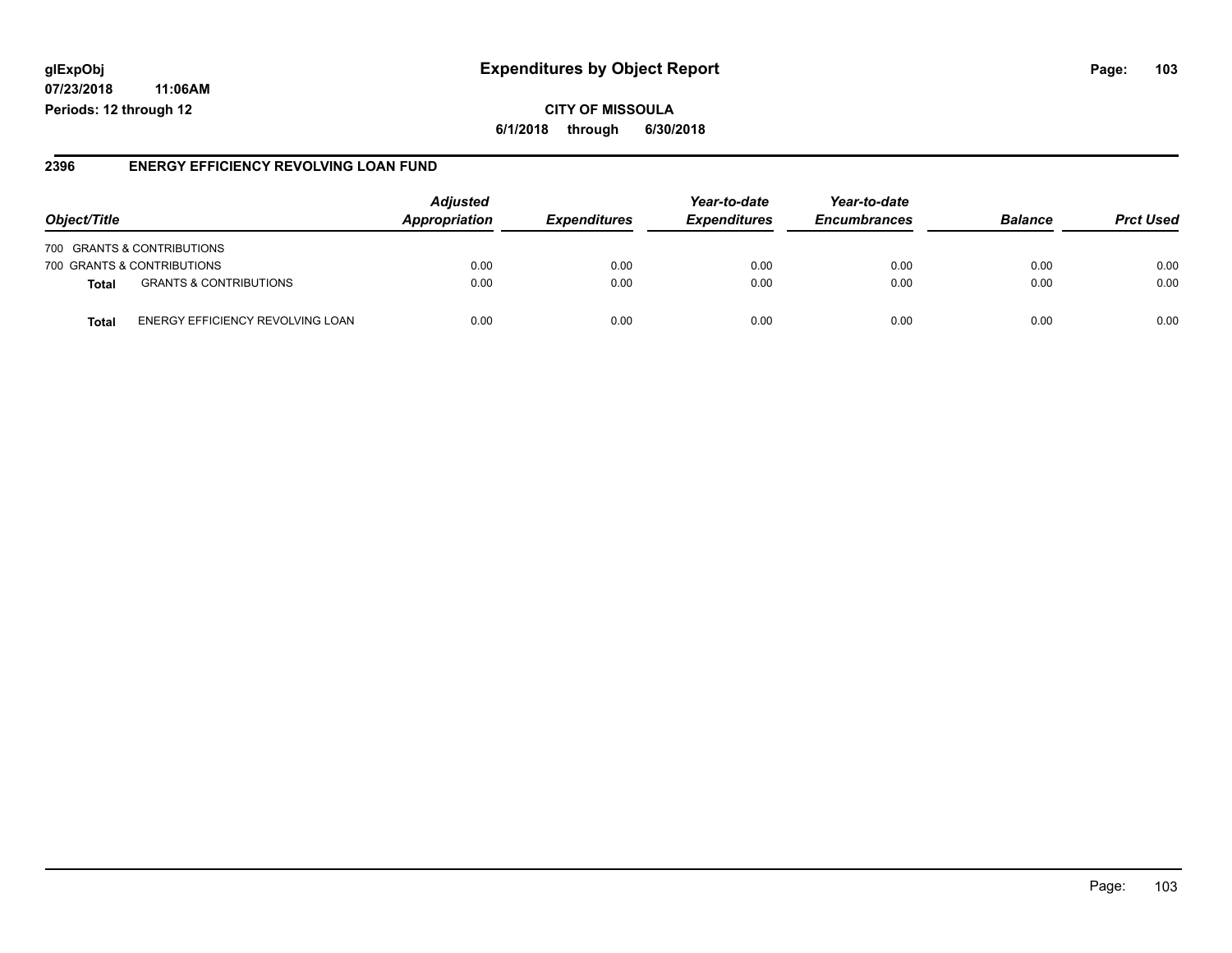# **2399 DANGEROUS BUILDING DEMOLITION & REPAIR F**

**310 BUILDING INSPECTION**

| Object/Title                               | <b>Adjusted</b><br>Appropriation | <b>Expenditures</b> | Year-to-date<br><b>Expenditures</b> | Year-to-date<br><b>Encumbrances</b> | <b>Balance</b> | <b>Prct Used</b> |
|--------------------------------------------|----------------------------------|---------------------|-------------------------------------|-------------------------------------|----------------|------------------|
| 500 FIXED CHARGES                          |                                  |                     |                                     |                                     |                |                  |
| 550 MERCHANT SERVICE FEES                  | 0.00                             | 0.00                | 0.00                                | 0.00                                | 0.00           | 0.00             |
| <b>FIXED CHARGES</b><br><b>Total</b>       | 0.00                             | 0.00                | 0.00                                | 0.00                                | 0.00           | 0.00             |
| 800 OTHER OBJECTS                          |                                  |                     |                                     |                                     |                |                  |
| 845 CONTINGENCY                            | 15,000.00                        | 0.00                | 0.00                                | 0.00                                | 15.000.00      | 0.00             |
| OTHER OBJECTS<br><b>Total</b>              | 15,000.00                        | 0.00                | 0.00                                | 0.00                                | 15,000.00      | 0.00             |
| <b>BUILDING INSPECTION</b><br><b>Total</b> | 15,000.00                        | 0.00                | 0.00                                | 0.00                                | 15,000.00      | 0.00             |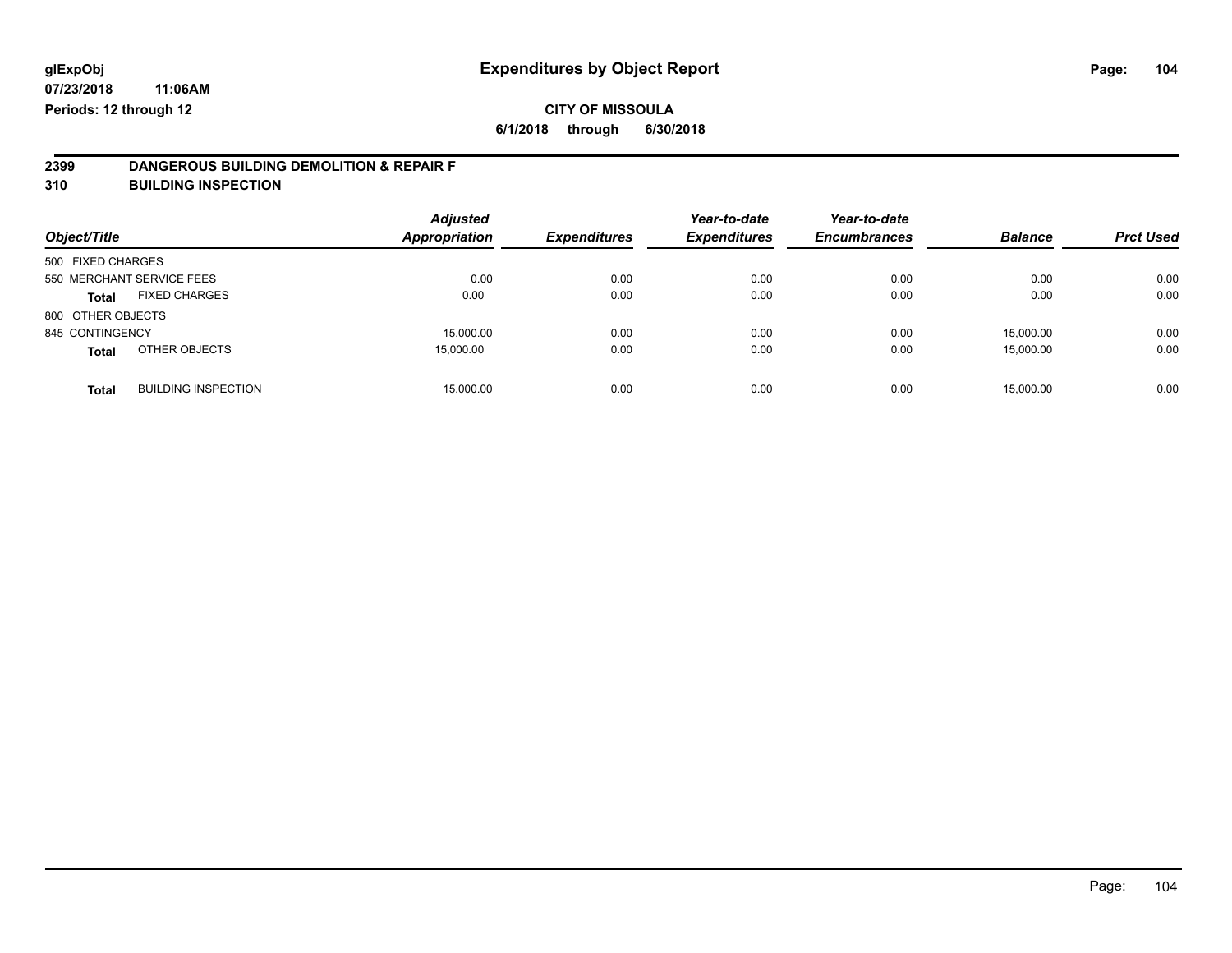**CITY OF MISSOULA 6/1/2018 through 6/30/2018**

#### **2399 DANGEROUS BUILDING DEMOLITION & REPAIR F**

| Object/Title      |                                   | <b>Adjusted</b><br><b>Appropriation</b> | <b>Expenditures</b> | Year-to-date<br><b>Expenditures</b> | Year-to-date<br><b>Encumbrances</b> | <b>Balance</b> | <b>Prct Used</b> |
|-------------------|-----------------------------------|-----------------------------------------|---------------------|-------------------------------------|-------------------------------------|----------------|------------------|
| 500 FIXED CHARGES |                                   |                                         |                     |                                     |                                     |                |                  |
|                   | 550 MERCHANT SERVICE FEES         | 0.00                                    | 0.00                | 0.00                                | 0.00                                | 0.00           | 0.00             |
| <b>Total</b>      | <b>FIXED CHARGES</b>              | 0.00                                    | 0.00                | 0.00                                | 0.00                                | 0.00           | 0.00             |
| 800 OTHER OBJECTS |                                   |                                         |                     |                                     |                                     |                |                  |
| 845 CONTINGENCY   |                                   | 15,000.00                               | 0.00                | 0.00                                | 0.00                                | 15.000.00      | 0.00             |
| <b>Total</b>      | OTHER OBJECTS                     | 15,000.00                               | 0.00                | 0.00                                | 0.00                                | 15,000.00      | 0.00             |
| <b>Total</b>      | DANGEROUS BUILDING DEMOLITION & F | 15,000.00                               | 0.00                | 0.00                                | 0.00                                | 15,000.00      | 0.00             |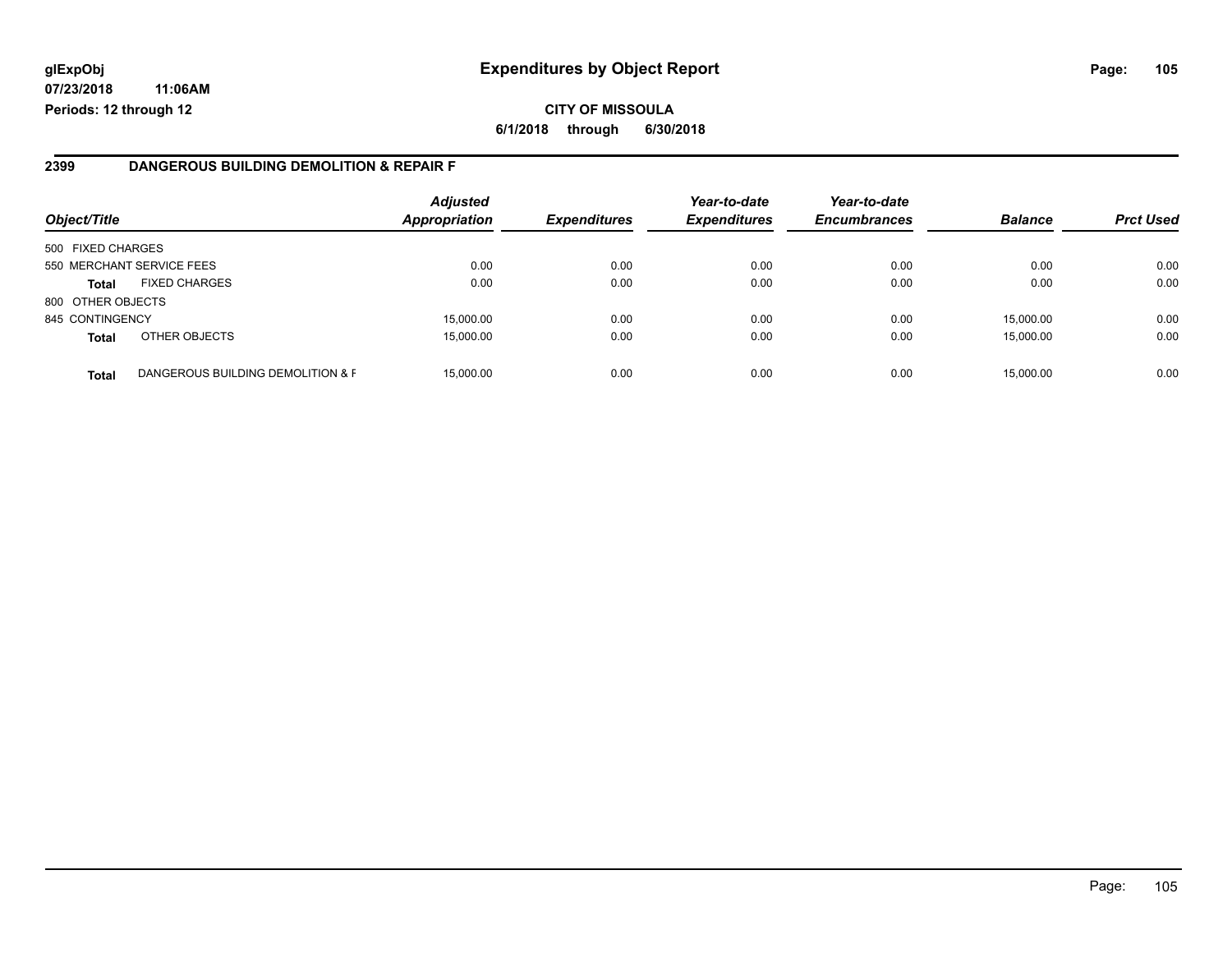# **2400 STREET LIGHTING ASSESSMENTS FUND**

#### **280 PUBLIC WORKS ADMINISTRATION**

|                          |                               | <b>Adjusted</b> |                     | Year-to-date        | Year-to-date        |                | <b>Prct Used</b> |
|--------------------------|-------------------------------|-----------------|---------------------|---------------------|---------------------|----------------|------------------|
| Object/Title             |                               | Appropriation   | <b>Expenditures</b> | <b>Expenditures</b> | <b>Encumbrances</b> | <b>Balance</b> |                  |
| 300 PURCHASED SERVICES   |                               |                 |                     |                     |                     |                |                  |
|                          | 341 ELECTRICITY & NATURAL GAS | 353.271.00      | 55.702.36           | 336.993.14          | 0.00                | 16.277.86      | 95.39            |
|                          | 350 PROFESSIONAL SERVICES     | 11.743.00       | 7,625.00            | 15.250.00           | 0.00                | $-3.507.00$    | 129.86           |
| 360 REPAIR & MAINTENANCE |                               | 0.00            | 0.00                | 0.00                | 0.00                | 0.00           | 0.00             |
| <b>Total</b>             | <b>PURCHASED SERVICES</b>     | 365.014.00      | 63.327.36           | 352.243.14          | 0.00                | 12.770.86      | 96.50            |
| 500 FIXED CHARGES        |                               |                 |                     |                     |                     |                |                  |
|                          | 550 MERCHANT SERVICE FEES     | 0.00            | 0.00                | 0.00                | 0.00                | 0.00           | 0.00             |
| <b>Total</b>             | <b>FIXED CHARGES</b>          | 0.00            | 0.00                | 0.00                | 0.00                | 0.00           | 0.00             |
| <b>Total</b>             | PUBLIC WORKS ADMINISTRATION   | 365.014.00      | 63.327.36           | 352.243.14          | 0.00                | 12,770.86      | 96.50            |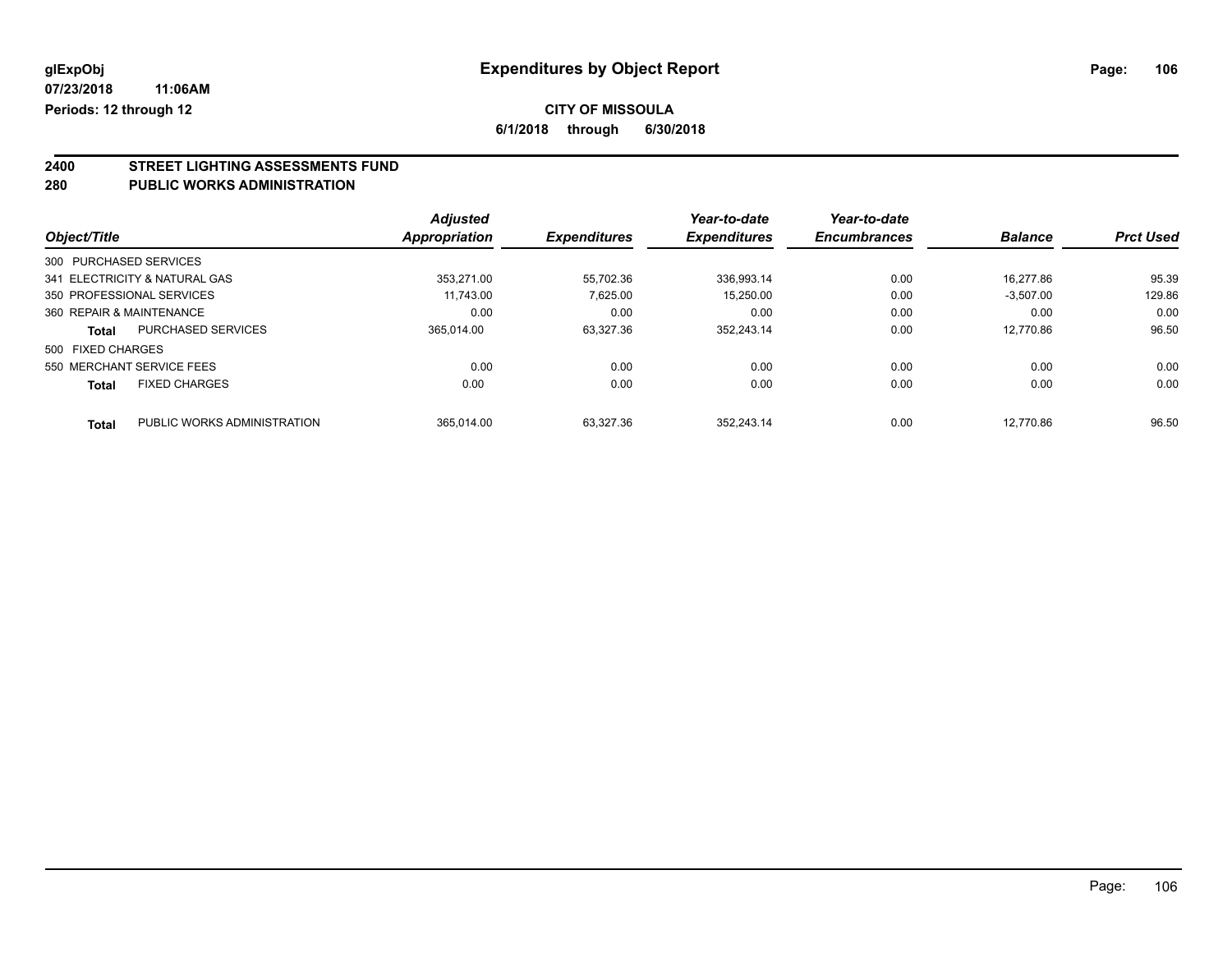**CITY OF MISSOULA 6/1/2018 through 6/30/2018**

#### **2400 STREET LIGHTING ASSESSMENTS FUND**

|                          |                                  | <b>Adjusted</b>      |                     | Year-to-date        | Year-to-date        |                |                  |
|--------------------------|----------------------------------|----------------------|---------------------|---------------------|---------------------|----------------|------------------|
| Object/Title             |                                  | <b>Appropriation</b> | <b>Expenditures</b> | <b>Expenditures</b> | <b>Encumbrances</b> | <b>Balance</b> | <b>Prct Used</b> |
| 300 PURCHASED SERVICES   |                                  |                      |                     |                     |                     |                |                  |
|                          | 341 ELECTRICITY & NATURAL GAS    | 353.271.00           | 55,702.36           | 336.993.14          | 0.00                | 16.277.86      | 95.39            |
|                          | 350 PROFESSIONAL SERVICES        | 11.743.00            | 7,625.00            | 15,250.00           | 0.00                | $-3,507.00$    | 129.86           |
| 360 REPAIR & MAINTENANCE |                                  | 0.00                 | 0.00                | 0.00                | 0.00                | 0.00           | 0.00             |
| <b>Total</b>             | <b>PURCHASED SERVICES</b>        | 365.014.00           | 63,327.36           | 352.243.14          | 0.00                | 12.770.86      | 96.50            |
| 500 FIXED CHARGES        |                                  |                      |                     |                     |                     |                |                  |
|                          | 550 MERCHANT SERVICE FEES        | 0.00                 | 0.00                | 0.00                | 0.00                | 0.00           | 0.00             |
| <b>Total</b>             | <b>FIXED CHARGES</b>             | 0.00                 | 0.00                | 0.00                | 0.00                | 0.00           | 0.00             |
| <b>Total</b>             | STREET LIGHTING ASSESSMENTS FUND | 365.014.00           | 63.327.36           | 352.243.14          | 0.00                | 12.770.86      | 96.50            |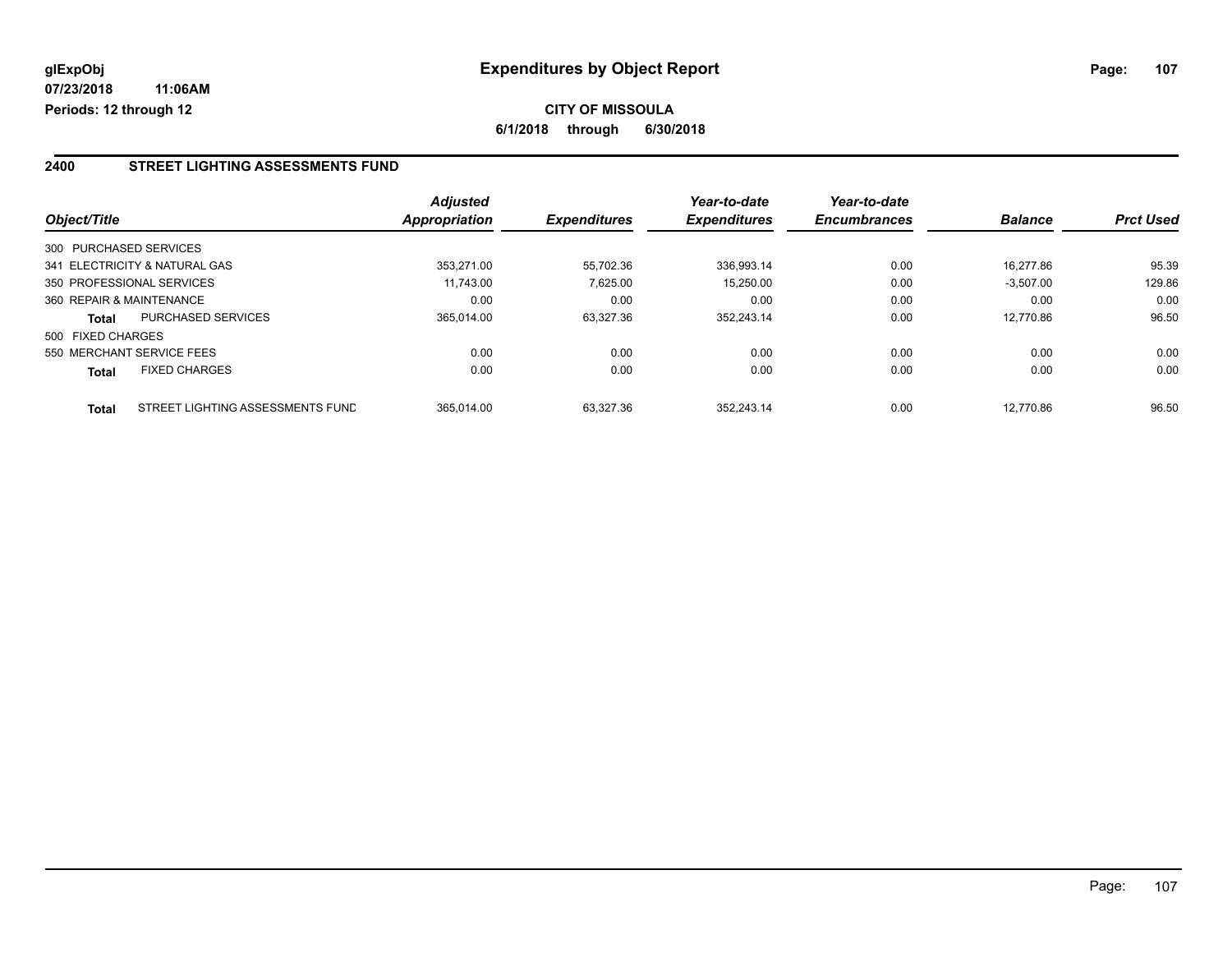# **2500 STREET MAINTENANCE ASSESSMENT FUND**

|                        |                              | <b>Adjusted</b>      |                     | Year-to-date        | Year-to-date        |                |                  |
|------------------------|------------------------------|----------------------|---------------------|---------------------|---------------------|----------------|------------------|
| Object/Title           |                              | <b>Appropriation</b> | <b>Expenditures</b> | <b>Expenditures</b> | <b>Encumbrances</b> | <b>Balance</b> | <b>Prct Used</b> |
| 300 PURCHASED SERVICES |                              |                      |                     |                     |                     |                |                  |
| 345 GARBAGE            |                              | 61.854.00            | 5,083.33            | 58,378.40           | 0.00                | 3,475.60       | 94.38            |
| <b>Total</b>           | <b>PURCHASED SERVICES</b>    | 61.854.00            | 5,083.33            | 58,378.40           | 0.00                | 3,475.60       | 94.38            |
| 500 FIXED CHARGES      |                              |                      |                     |                     |                     |                |                  |
|                        | 550 MERCHANT SERVICE FEES    | 0.00                 | 0.00                | 0.00                | 0.00                | 0.00           | 0.00             |
| Total                  | <b>FIXED CHARGES</b>         | 0.00                 | 0.00                | 0.00                | 0.00                | 0.00           | 0.00             |
| 800 OTHER OBJECTS      |                              |                      |                     |                     |                     |                |                  |
|                        | 820 TRANSFERS TO OTHER FUNDS | 41.000.00            | 23.000.00           | 43.500.00           | 0.00                | $-2.500.00$    | 106.10           |
| <b>Total</b>           | OTHER OBJECTS                | 41,000.00            | 23,000.00           | 43,500.00           | 0.00                | $-2,500.00$    | 106.10           |
| <b>Total</b>           | NON-DEPARTMENTAL             | 102.854.00           | 28.083.33           | 101.878.40          | 0.00                | 975.60         | 99.05            |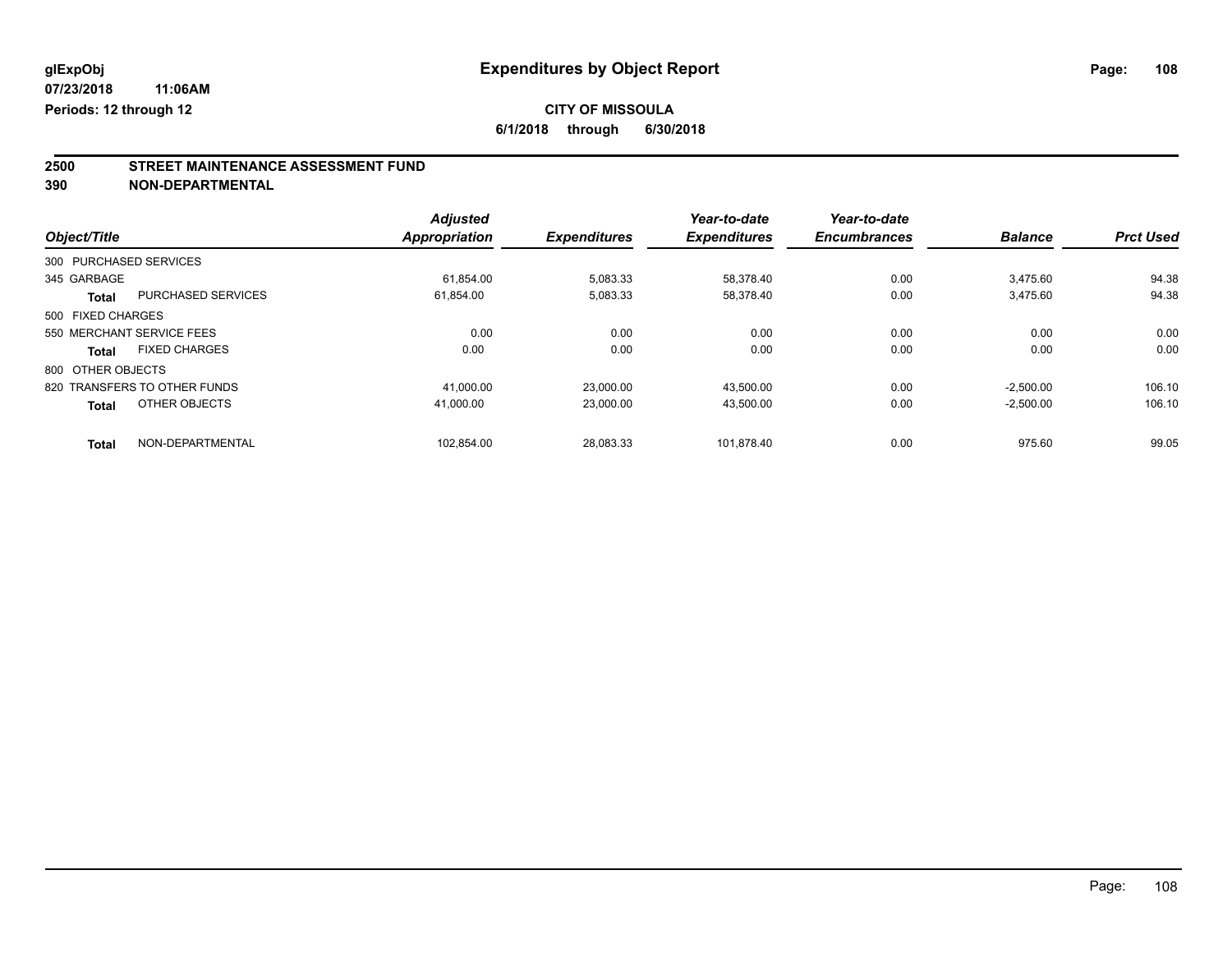#### **07/23/2018 11:06AM Periods: 12 through 12**

**CITY OF MISSOULA 6/1/2018 through 6/30/2018**

#### **2500 STREET MAINTENANCE ASSESSMENT FUND**

|                        |                                  | <b>Adjusted</b>      |                     | Year-to-date        | Year-to-date        |                |                  |
|------------------------|----------------------------------|----------------------|---------------------|---------------------|---------------------|----------------|------------------|
| Object/Title           |                                  | <b>Appropriation</b> | <b>Expenditures</b> | <b>Expenditures</b> | <b>Encumbrances</b> | <b>Balance</b> | <b>Prct Used</b> |
| 300 PURCHASED SERVICES |                                  |                      |                     |                     |                     |                |                  |
| 345 GARBAGE            |                                  | 61.854.00            | 5,083.33            | 58.378.40           | 0.00                | 3.475.60       | 94.38            |
| <b>Total</b>           | PURCHASED SERVICES               | 61,854.00            | 5,083.33            | 58,378.40           | 0.00                | 3.475.60       | 94.38            |
| 500 FIXED CHARGES      |                                  |                      |                     |                     |                     |                |                  |
|                        | 550 MERCHANT SERVICE FEES        | 0.00                 | 0.00                | 0.00                | 0.00                | 0.00           | 0.00             |
| <b>Total</b>           | <b>FIXED CHARGES</b>             | 0.00                 | 0.00                | 0.00                | 0.00                | 0.00           | 0.00             |
| 800 OTHER OBJECTS      |                                  |                      |                     |                     |                     |                |                  |
|                        | 820 TRANSFERS TO OTHER FUNDS     | 41,000.00            | 23,000.00           | 43,500.00           | 0.00                | $-2,500.00$    | 106.10           |
| <b>Total</b>           | OTHER OBJECTS                    | 41,000.00            | 23,000.00           | 43,500.00           | 0.00                | $-2,500.00$    | 106.10           |
| <b>Total</b>           | STREET MAINTENANCE ASSESSMENT FI | 102.854.00           | 28,083.33           | 101.878.40          | 0.00                | 975.60         | 99.05            |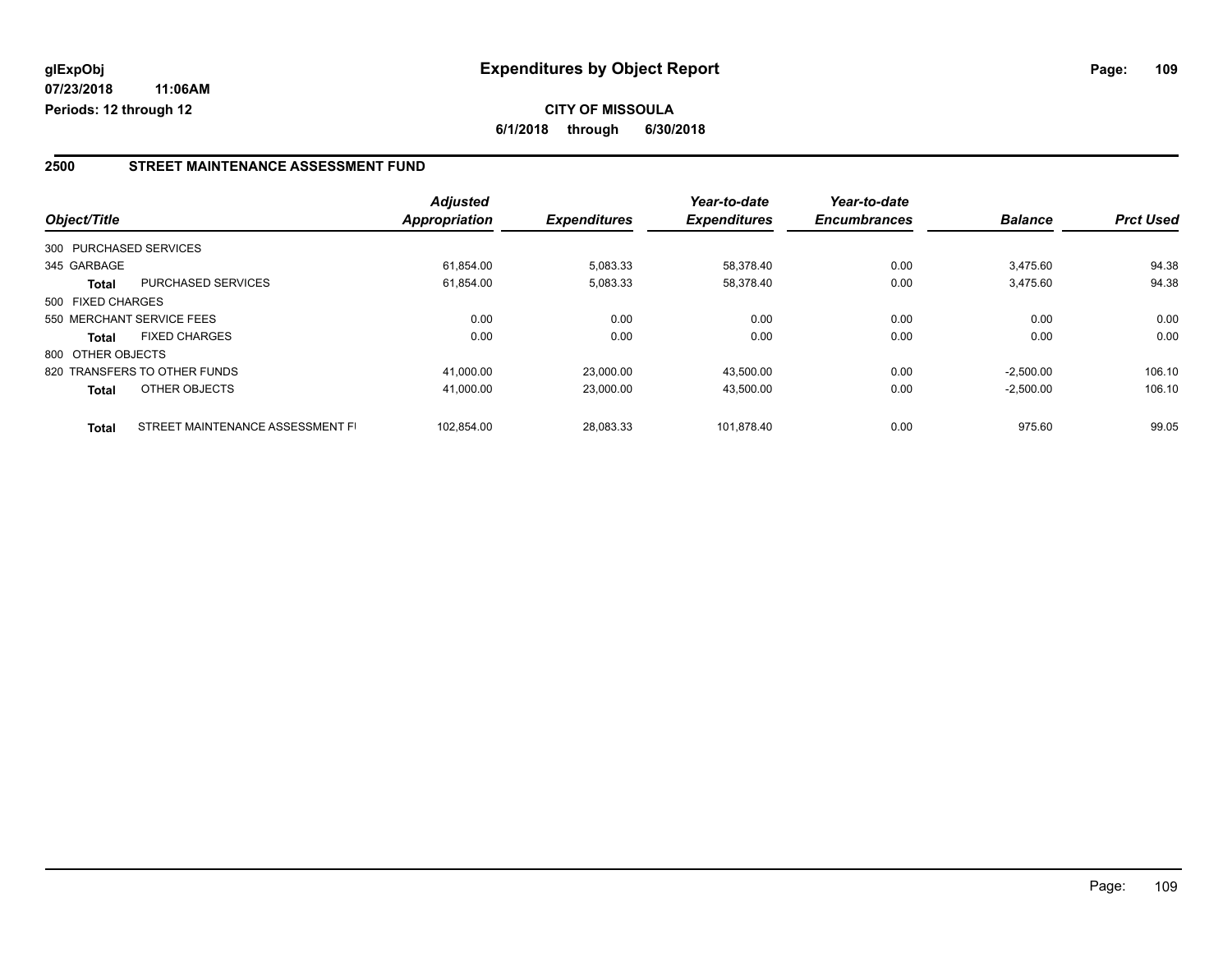## **2512 ROAD DISTRICT #1**

#### **320 STREET MAINTENANCE**

|                                      | <b>Adjusted</b>      |                     | Year-to-date        | Year-to-date        |                |                  |
|--------------------------------------|----------------------|---------------------|---------------------|---------------------|----------------|------------------|
| Object/Title                         | <b>Appropriation</b> | <b>Expenditures</b> | <b>Expenditures</b> | <b>Encumbrances</b> | <b>Balance</b> | <b>Prct Used</b> |
| 100 PERSONAL SERVICES                |                      |                     |                     |                     |                |                  |
| 110 SALARIES AND WAGES               | 148,100.00           | 7,328.26            | 65,556.07           | 0.00                | 82,543.93      | 44.26            |
| 130 OTHER                            | 0.00                 | 0.00                | 0.00                | 0.00                | 0.00           | 0.00             |
| 140 EMPLOYER CONTRIBUTIONS           | 69,039.00            | 1,267.96            | 17,650.30           | 0.00                | 51,388.70      | 25.57            |
| 141 STATE RETIREMENT CONTRIBUTIONS   | 147.00               | 0.00                | 74.47               | 0.00                | 72.53          | 50.66            |
| PERSONAL SERVICES<br>Total           | 217,286.00           | 8,596.22            | 83,280.84           | 0.00                | 134,005.16     | 38.33            |
| 200 SUPPLIES                         |                      |                     |                     |                     |                |                  |
| 210 OFFICE SUPPLIES                  | 6,185.00             | 0.00                | 443.34              | 0.00                | 5,741.66       | 7.17             |
| 220 OPERATING SUPPLIES               | 91,014.00            | 0.00                | 94,375.65           | 0.00                | $-3,361.65$    | 103.69           |
| 230 REPAIR/MAINTENANCE               | 92,478.00            | 0.00                | 100,106.96          | 0.00                | $-7,628.96$    | 108.25           |
| 231 GASOLINE                         | 1,135.00             | 0.00                | 1,345.06            | 0.00                | $-210.06$      | 118.51           |
| 240 OTHER SUPPLIES                   | 549.00               | 0.00                | 0.00                | 0.00                | 549.00         | 0.00             |
| <b>SUPPLIES</b><br><b>Total</b>      | 191,361.00           | 0.00                | 196,271.01          | 0.00                | $-4,910.01$    | 102.57           |
| 300 PURCHASED SERVICES               |                      |                     |                     |                     |                |                  |
| 310 COMMUNICATIONS                   | 0.00                 | 0.00                | 1.62                | 0.00                | $-1.62$        | 0.00             |
| 330 PUBLICITY, SUBSCRIPTIONS & DUES  | 0.00                 | 0.00                | 0.00                | 0.00                | 0.00           | 0.00             |
| 350 PROFESSIONAL SERVICES            | 129,500.00           | 0.00                | 36,586.17           | 0.00                | 92,913.83      | 28.25            |
| 360 REPAIR & MAINTENANCE             | 2,500.00             | 848.00              | 2,424.18            | 0.00                | 75.82          | 96.97            |
| 370 TRAVEL                           | 1,450.00             | 0.00                | 21.00               | 0.00                | 1,429.00       | 1.45             |
| 380 TRAINING                         | 350.00               | 0.00                | 0.00                | 0.00                | 350.00         | 0.00             |
| PURCHASED SERVICES<br><b>Total</b>   | 133,800.00           | 848.00              | 39,032.97           | 0.00                | 94,767.03      | 29.17            |
| <b>400 BUILDING MATERIALS</b>        |                      |                     |                     |                     |                |                  |
| <b>400 BUILDING MATERIALS</b>        | 275,201.00           | 0.00                | 254,813.85          | 0.00                | 20,387.15      | 92.59            |
| <b>BUILDING MATERIALS</b><br>Total   | 275,201.00           | 0.00                | 254,813.85          | 0.00                | 20,387.15      | 92.59            |
| 500 FIXED CHARGES                    |                      |                     |                     |                     |                |                  |
| 500 FIXED CHARGES                    | 101,949.00           | 0.00                | 13,023.50           | 0.00                | 88,925.50      | 12.77            |
| 550 MERCHANT SERVICE FEES            | 0.00                 | 0.00                | 0.00                | 0.00                | 0.00           | 0.00             |
| <b>FIXED CHARGES</b><br><b>Total</b> | 101,949.00           | 0.00                | 13,023.50           | 0.00                | 88,925.50      | 12.77            |
| 600 DEBT SERVICE                     |                      |                     |                     |                     |                |                  |
| 610 PRINCIPAL                        | 605,289.00           | 0.00                | 546,871.00          | 0.00                | 58,418.00      | 90.35            |
| 620 INTEREST / SERVICE FEES          | 46,121.00            | 0.00                | 50,833.70           | 0.00                | $-4,712.70$    | 110.22           |
| <b>DEBT SERVICE</b><br><b>Total</b>  | 651,410.00           | 0.00                | 597,704.70          | 0.00                | 53,705.30      | 91.76            |
| 700 GRANTS & CONTRIBUTIONS           |                      |                     |                     |                     |                |                  |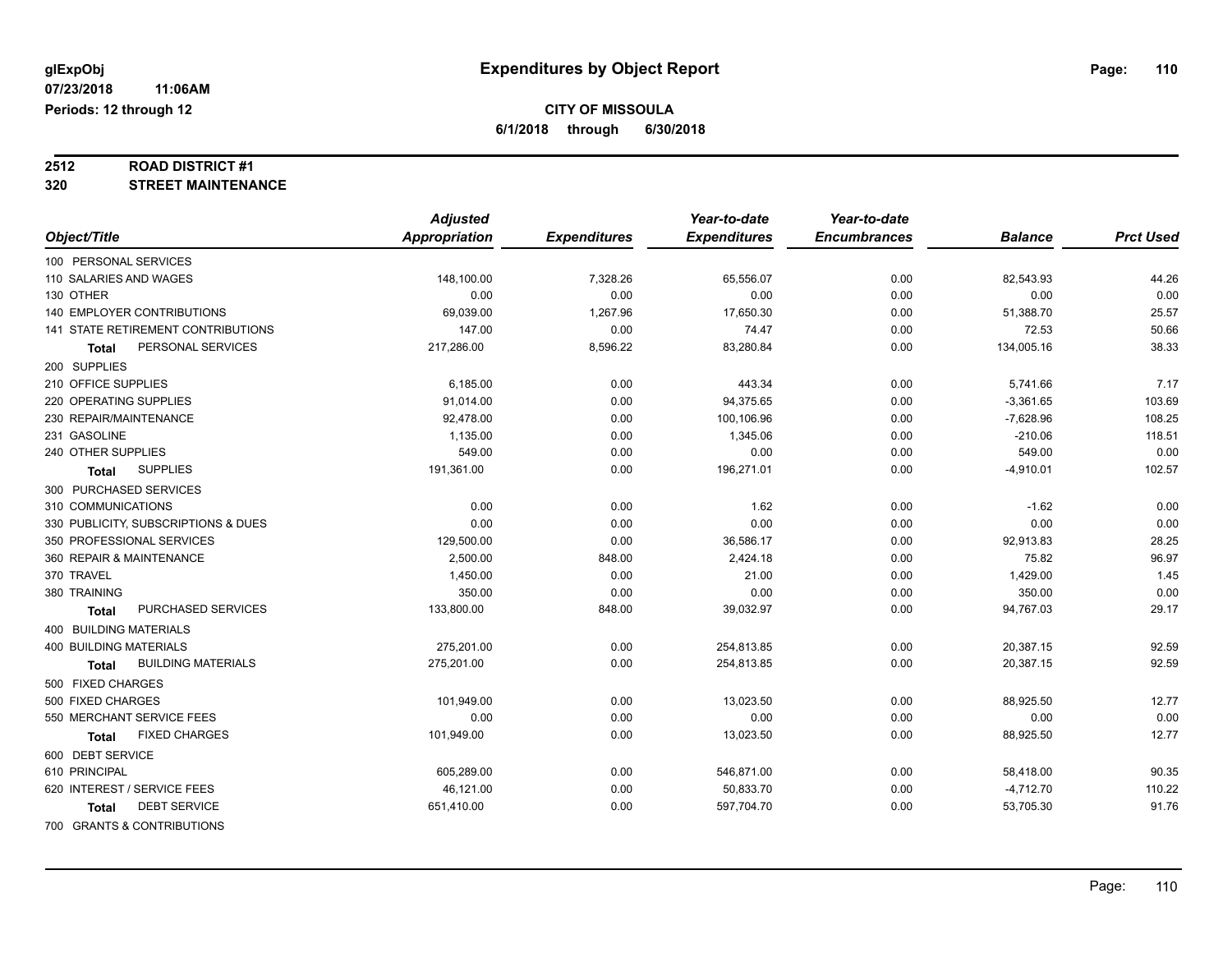## **2512 ROAD DISTRICT #1**

**320 STREET MAINTENANCE**

|                    |                                   | <b>Adjusted</b>      |                     | Year-to-date        | Year-to-date        |                |                  |
|--------------------|-----------------------------------|----------------------|---------------------|---------------------|---------------------|----------------|------------------|
| Object/Title       |                                   | <b>Appropriation</b> | <b>Expenditures</b> | <b>Expenditures</b> | <b>Encumbrances</b> | <b>Balance</b> | <b>Prct Used</b> |
|                    | 700 GRANTS & CONTRIBUTIONS        | 0.00                 | 0.00                | 6.400.00            | 0.00                | $-6.400.00$    | 0.00             |
| Total              | <b>GRANTS &amp; CONTRIBUTIONS</b> | 0.00                 | 0.00                | 6,400.00            | 0.00                | $-6,400.00$    | 0.00             |
| 800 OTHER OBJECTS  |                                   |                      |                     |                     |                     |                |                  |
|                    | 820 TRANSFERS TO OTHER FUNDS      | 104.057.00           | 52,028.50           | 104.057.00          | 0.00                | 0.00           | 100.00           |
| 845 CONTINGENCY    |                                   | 0.00                 | 0.00                | 0.00                | 0.00                | 0.00           | 0.00             |
| Total              | OTHER OBJECTS                     | 104.057.00           | 52,028.50           | 104,057.00          | 0.00                | 0.00           | 100.00           |
| 900 CAPITAL OUTLAY |                                   |                      |                     |                     |                     |                |                  |
| 930 IMPROVEMENTS   |                                   | 455.802.00           | -445.298.98         | -365.521.86         | 0.00                | 821.323.86     | $-80.19$         |
| <b>Total</b>       | <b>CAPITAL OUTLAY</b>             | 455,802.00           | -445,298.98         | $-365,521.86$       | 0.00                | 821,323.86     | $-80.19$         |
| Total              | <b>STREET MAINTENANCE</b>         | 2.130.866.00         | -383.826.26         | 929.062.01          | 0.00                | 1.201.803.99   | 43.60            |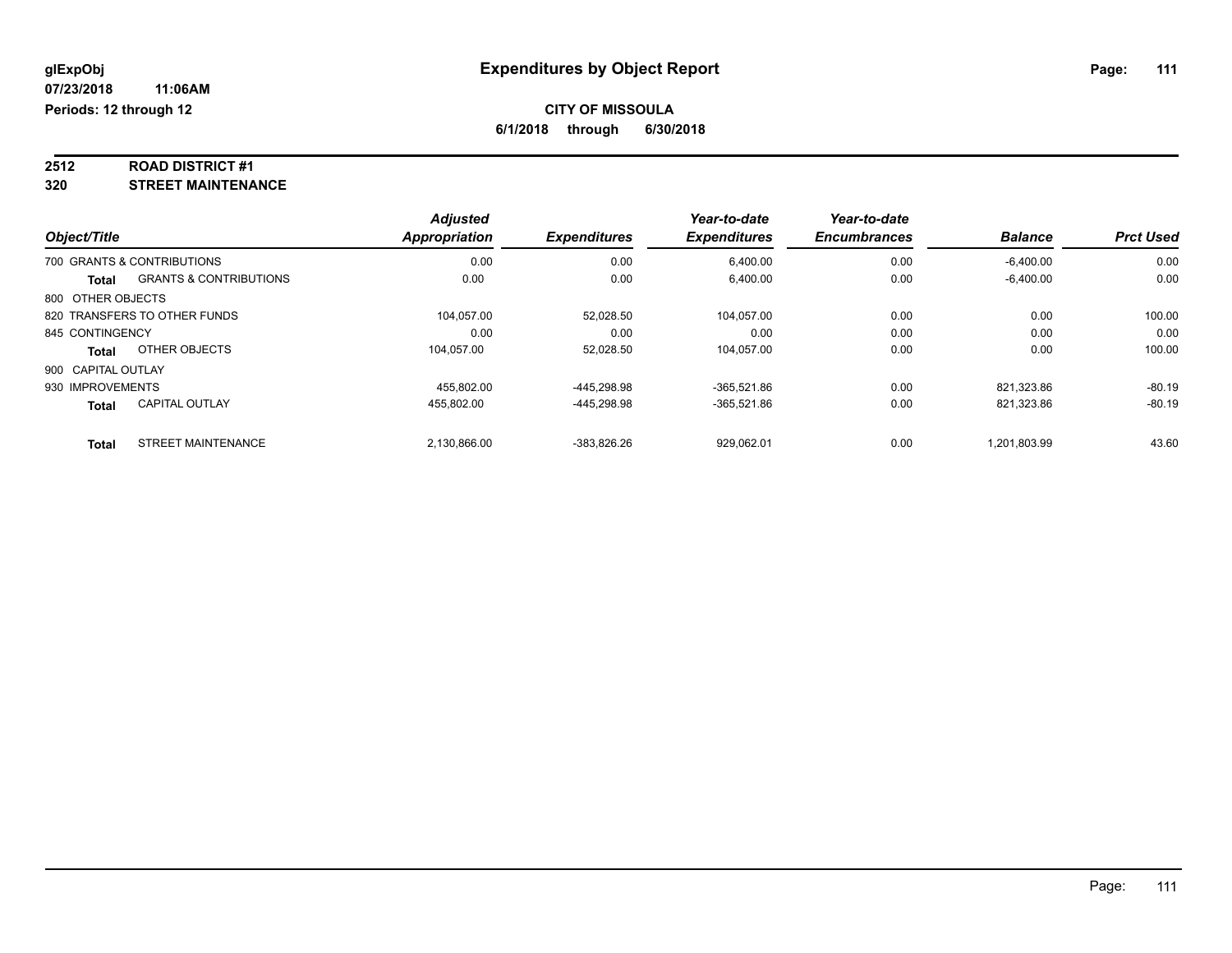## **2512 ROAD DISTRICT #1**

**390 NON-DEPARTMENTAL**

| Object/Title      |                      | <b>Adjusted</b><br>Appropriation | <b>Expenditures</b> | Year-to-date<br><b>Expenditures</b> | Year-to-date<br><b>Encumbrances</b> | <b>Balance</b> | <b>Prct Used</b> |
|-------------------|----------------------|----------------------------------|---------------------|-------------------------------------|-------------------------------------|----------------|------------------|
| 500 FIXED CHARGES |                      |                                  |                     |                                     |                                     |                |                  |
| 500 FIXED CHARGES |                      | 0.00                             | 0.00                | 0.00                                | 0.00                                | 0.00           | 0.00             |
| <b>Total</b>      | <b>FIXED CHARGES</b> | 0.00                             | 0.00                | 0.00                                | 0.00                                | 0.00           | 0.00             |
| <b>Total</b>      | NON-DEPARTMENTAL     | 0.00                             | 0.00                | 0.00                                | 0.00                                | 0.00           | 0.00             |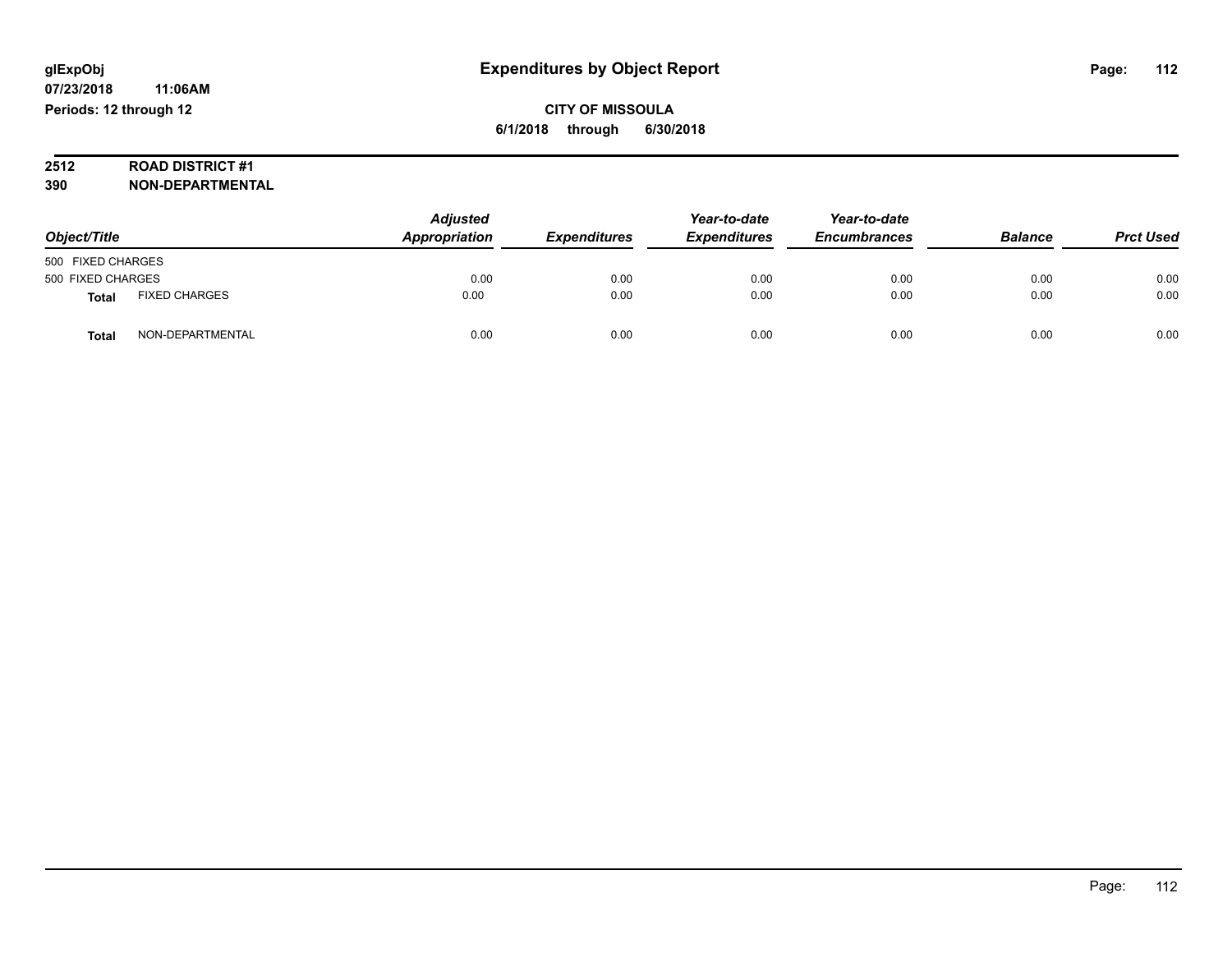#### **2512 ROAD DISTRICT #1**

|                                      | <b>Adjusted</b> |                     | Year-to-date        | Year-to-date        |                |                  |
|--------------------------------------|-----------------|---------------------|---------------------|---------------------|----------------|------------------|
| Object/Title                         | Appropriation   | <b>Expenditures</b> | <b>Expenditures</b> | <b>Encumbrances</b> | <b>Balance</b> | <b>Prct Used</b> |
| 100 PERSONAL SERVICES                |                 |                     |                     |                     |                |                  |
| 110 SALARIES AND WAGES               | 148,100.00      | 7,328.26            | 65,556.07           | 0.00                | 82,543.93      | 44.26            |
| 130 OTHER                            | 0.00            | 0.00                | 0.00                | 0.00                | 0.00           | 0.00             |
| 140 EMPLOYER CONTRIBUTIONS           | 69,039.00       | 1,267.96            | 17,650.30           | 0.00                | 51,388.70      | 25.57            |
| 141 STATE RETIREMENT CONTRIBUTIONS   | 147.00          | 0.00                | 74.47               | 0.00                | 72.53          | 50.66            |
| PERSONAL SERVICES<br>Total           | 217,286.00      | 8,596.22            | 83,280.84           | 0.00                | 134,005.16     | 38.33            |
| 200 SUPPLIES                         |                 |                     |                     |                     |                |                  |
| 210 OFFICE SUPPLIES                  | 6,185.00        | 0.00                | 443.34              | 0.00                | 5,741.66       | 7.17             |
| 220 OPERATING SUPPLIES               | 91,014.00       | 0.00                | 94,375.65           | 0.00                | $-3,361.65$    | 103.69           |
| 230 REPAIR/MAINTENANCE               | 92,478.00       | 0.00                | 100,106.96          | 0.00                | $-7,628.96$    | 108.25           |
| 231 GASOLINE                         | 1,135.00        | 0.00                | 1,345.06            | 0.00                | $-210.06$      | 118.51           |
| 240 OTHER SUPPLIES                   | 549.00          | 0.00                | 0.00                | 0.00                | 549.00         | 0.00             |
| <b>SUPPLIES</b><br><b>Total</b>      | 191,361.00      | 0.00                | 196,271.01          | 0.00                | $-4,910.01$    | 102.57           |
| 300 PURCHASED SERVICES               |                 |                     |                     |                     |                |                  |
| 310 COMMUNICATIONS                   | 0.00            | 0.00                | 1.62                | 0.00                | $-1.62$        | 0.00             |
| 330 PUBLICITY, SUBSCRIPTIONS & DUES  | 0.00            | 0.00                | 0.00                | 0.00                | 0.00           | 0.00             |
| 350 PROFESSIONAL SERVICES            | 129,500.00      | 0.00                | 36,586.17           | 0.00                | 92,913.83      | 28.25            |
| 360 REPAIR & MAINTENANCE             | 2,500.00        | 848.00              | 2,424.18            | 0.00                | 75.82          | 96.97            |
| 370 TRAVEL                           | 1,450.00        | 0.00                | 21.00               | 0.00                | 1,429.00       | 1.45             |
| 380 TRAINING                         | 350.00          | 0.00                | 0.00                | 0.00                | 350.00         | 0.00             |
| PURCHASED SERVICES<br><b>Total</b>   | 133,800.00      | 848.00              | 39,032.97           | 0.00                | 94,767.03      | 29.17            |
| <b>400 BUILDING MATERIALS</b>        |                 |                     |                     |                     |                |                  |
| <b>400 BUILDING MATERIALS</b>        | 275,201.00      | 0.00                | 254,813.85          | 0.00                | 20,387.15      | 92.59            |
| <b>BUILDING MATERIALS</b><br>Total   | 275,201.00      | 0.00                | 254,813.85          | 0.00                | 20,387.15      | 92.59            |
| 500 FIXED CHARGES                    |                 |                     |                     |                     |                |                  |
| 500 FIXED CHARGES                    | 101,949.00      | 0.00                | 13,023.50           | 0.00                | 88,925.50      | 12.77            |
| 550 MERCHANT SERVICE FEES            | 0.00            | 0.00                | 0.00                | 0.00                | 0.00           | 0.00             |
| <b>FIXED CHARGES</b><br><b>Total</b> | 101,949.00      | 0.00                | 13,023.50           | 0.00                | 88,925.50      | 12.77            |
| 600 DEBT SERVICE                     |                 |                     |                     |                     |                |                  |
| 610 PRINCIPAL                        | 605,289.00      | 0.00                | 546,871.00          | 0.00                | 58,418.00      | 90.35            |
| 620 INTEREST / SERVICE FEES          | 46,121.00       | 0.00                | 50,833.70           | 0.00                | $-4,712.70$    | 110.22           |
| <b>DEBT SERVICE</b><br><b>Total</b>  | 651,410.00      | 0.00                | 597,704.70          | 0.00                | 53,705.30      | 91.76            |
| 700 GRANTS & CONTRIBUTIONS           |                 |                     |                     |                     |                |                  |
| 700 GRANTS & CONTRIBUTIONS           | 0.00            | 0.00                | 6,400.00            | 0.00                | $-6,400.00$    | 0.00             |
|                                      |                 |                     |                     |                     |                |                  |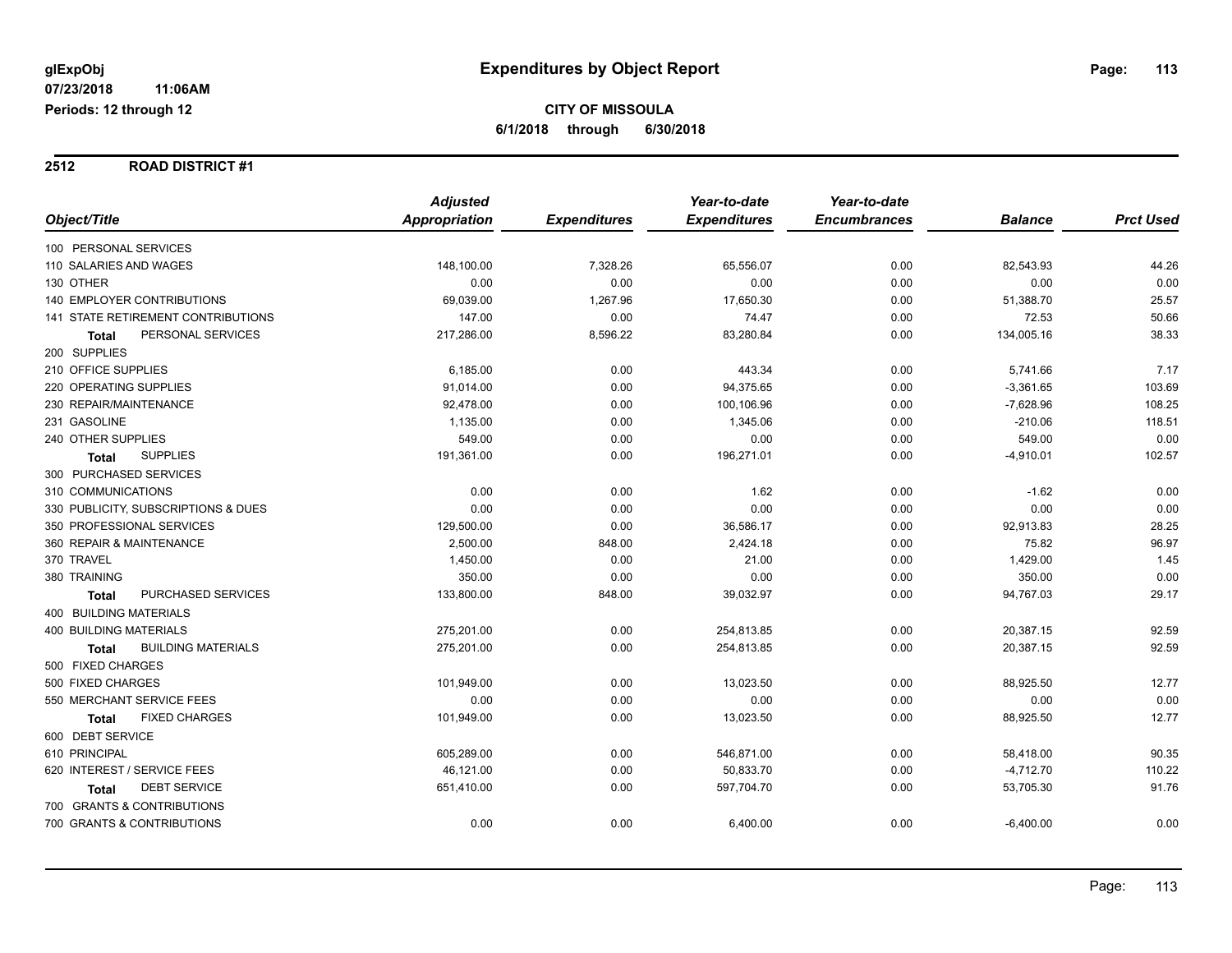#### **2512 ROAD DISTRICT #1**

|                                                   |  | <b>Adjusted</b>      |                     | Year-to-date        | Year-to-date        |                |                  |
|---------------------------------------------------|--|----------------------|---------------------|---------------------|---------------------|----------------|------------------|
| Object/Title                                      |  | <b>Appropriation</b> | <b>Expenditures</b> | <b>Expenditures</b> | <b>Encumbrances</b> | <b>Balance</b> | <b>Prct Used</b> |
| <b>GRANTS &amp; CONTRIBUTIONS</b><br><b>Total</b> |  | 0.00                 | 0.00                | 6,400.00            | 0.00                | $-6,400.00$    | 0.00             |
| 800 OTHER OBJECTS                                 |  |                      |                     |                     |                     |                |                  |
| 820 TRANSFERS TO OTHER FUNDS                      |  | 104.057.00           | 52.028.50           | 104.057.00          | 0.00                | 0.00           | 100.00           |
| 845 CONTINGENCY                                   |  | 0.00                 | 0.00                | 0.00                | 0.00                | 0.00           | 0.00             |
| OTHER OBJECTS<br>Total                            |  | 104.057.00           | 52.028.50           | 104.057.00          | 0.00                | 0.00           | 100.00           |
| 900 CAPITAL OUTLAY                                |  |                      |                     |                     |                     |                |                  |
| 930 IMPROVEMENTS                                  |  | 455.802.00           | -445.298.98         | $-365.521.86$       | 0.00                | 821.323.86     | $-80.19$         |
| <b>CAPITAL OUTLAY</b><br><b>Total</b>             |  | 455,802.00           | -445,298.98         | $-365,521.86$       | 0.00                | 821,323.86     | $-80.19$         |
| <b>ROAD DISTRICT #1</b><br><b>Total</b>           |  | 2.130.866.00         | -383.826.26         | 929.062.01          | 0.00                | 1.201.803.99   | 43.60            |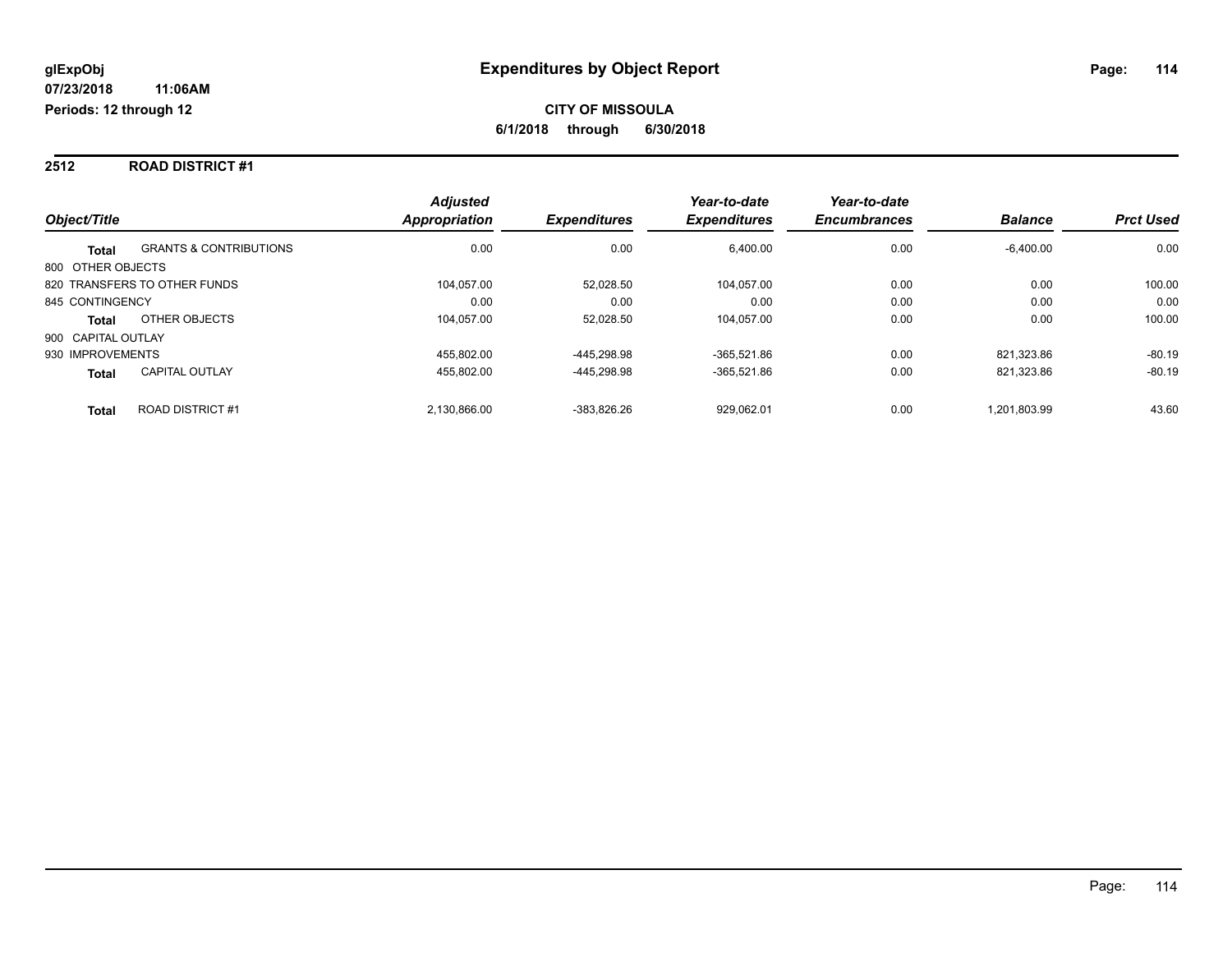## **2513 PARK DISTRICT #1**

**370 PARKS & RECREATION**

|                                           | <b>Adjusted</b> |                     | Year-to-date        | Year-to-date        |                |                  |
|-------------------------------------------|-----------------|---------------------|---------------------|---------------------|----------------|------------------|
| Object/Title                              | Appropriation   | <b>Expenditures</b> | <b>Expenditures</b> | <b>Encumbrances</b> | <b>Balance</b> | <b>Prct Used</b> |
| 100 PERSONAL SERVICES                     |                 |                     |                     |                     |                |                  |
| 110 SALARIES AND WAGES                    | 261,724.00      | 45,582.55           | 253,037.54          | 0.00                | 8,686.46       | 96.68            |
| 111 INTERMITTENT SALARY & WAGES           | 0.00            | 0.00                | 0.00                | 0.00                | 0.00           | 0.00             |
| 120 OVERTIME                              | 0.00            | 84.25               | 1,461.07            | 0.00                | $-1,461.07$    | 0.00             |
| 140 EMPLOYER CONTRIBUTIONS                | 112,375.00      | 14,925.09           | 107,658.16          | 0.00                | 4,716.84       | 95.80            |
| <b>141 STATE RETIREMENT CONTRIBUTIONS</b> | 227.00          | 0.00                | 239.25              | 0.00                | $-12.25$       | 105.40           |
| 143 INTERMITTENT EMPLOYER CONTRIBUTIONS   | 0.00            | 0.00                | 0.00                | 0.00                | 0.00           | 0.00             |
| PERSONAL SERVICES<br>Total                | 374,326.00      | 60,591.89           | 362,396.02          | 0.00                | 11,929.98      | 96.81            |
| 200 SUPPLIES                              |                 |                     |                     |                     |                |                  |
| 220 OPERATING SUPPLIES                    | 76,916.00       | 38,433.75           | 141,075.06          | 0.00                | $-64, 159.06$  | 183.41           |
| 230 REPAIR/MAINTENANCE                    | 98,266.00       | 9,365.57            | 33,812.35           | 0.00                | 64,453.65      | 34.41            |
| 231 GASOLINE                              | 10,144.00       | 0.00                | 10,937.16           | 0.00                | $-793.16$      | 107.82           |
| <b>SUPPLIES</b><br><b>Total</b>           | 185,326.00      | 47,799.32           | 185,824.57          | 0.00                | $-498.57$      | 100.27           |
| 300 PURCHASED SERVICES                    |                 |                     |                     |                     |                |                  |
| 300 PURCHASED SERVICES                    | 0.00            | 0.00                | 0.00                | 0.00                | 0.00           | 0.00             |
| 310 COMMUNICATIONS                        | 0.00            | 0.00                | 65.60               | 0.00                | $-65.60$       | 0.00             |
| 320 PRINTING & DUPLICATING                | 0.00            | 0.00                | 0.00                | 0.00                | 0.00           | 0.00             |
| 330 PUBLICITY, SUBSCRIPTIONS & DUES       | 3,000.00        | 125.18              | 2,625.18            | 0.00                | 374.82         | 87.51            |
| 341 ELECTRICITY & NATURAL GAS             | 47,924.00       | $-4,064.03$         | 45,682.89           | 0.00                | 2,241.11       | 95.32            |
| 343 WATER CHARGES                         | 7,685.00        | $-5,282.35$         | 7,685.00            | 0.00                | 0.00           | 100.00           |
| 344 TELEPHONE SERVICE                     | 900.00          | 0.00                | 0.00                | 0.00                | 900.00         | 0.00             |
| 345 GARBAGE                               | 3,310.00        | 327.69              | 4,844.47            | 0.00                | $-1,534.47$    | 146.36           |
| 350 PROFESSIONAL SERVICES                 | 77,344.00       | 21,385.46           | 70,566.57           | 0.00                | 6,777.43       | 91.24            |
| 360 REPAIR & MAINTENANCE                  | 130,640.00      | 15,688.65           | 107,657.31          | 0.00                | 22,982.69      | 82.41            |
| 370 TRAVEL                                | 500.00          | 0.00                | 641.59              | 0.00                | $-141.59$      | 128.32           |
| 380 TRAINING                              | 983.00          | 0.00                | 768.30              | 0.00                | 214.70         | 78.16            |
| PURCHASED SERVICES<br><b>Total</b>        | 272,286.00      | 28,180.60           | 240,536.91          | 0.00                | 31,749.09      | 88.34            |
| 500 FIXED CHARGES                         |                 |                     |                     |                     |                |                  |
| 550 MERCHANT SERVICE FEES                 | 0.00            | 0.00                | 0.00                | 0.00                | 0.00           | 0.00             |
| <b>FIXED CHARGES</b><br><b>Total</b>      | 0.00            | 0.00                | 0.00                | 0.00                | 0.00           | 0.00             |
| 600 DEBT SERVICE                          |                 |                     |                     |                     |                |                  |
| 610 PRINCIPAL                             | 199,023.00      | 0.00                | 220,572.03          | 0.00                | $-21,549.03$   | 110.83           |
| 620 INTEREST / SERVICE FEES               | 6,711.00        | 0.00                | 8,762.34            | 0.00                | $-2,051.34$    | 130.57           |
|                                           |                 |                     |                     |                     |                |                  |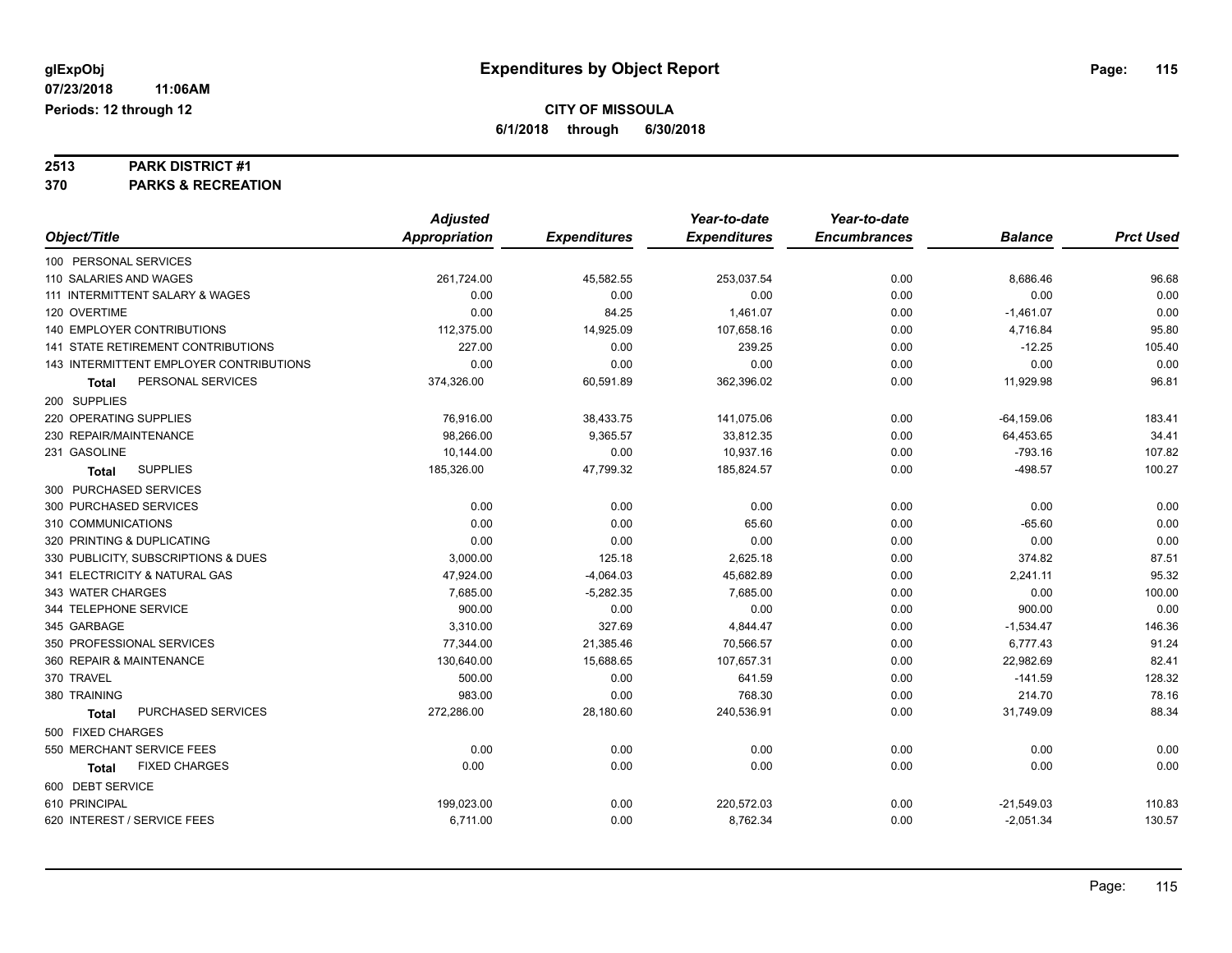## **2513 PARK DISTRICT #1**

**370 PARKS & RECREATION**

|                    |                                   | <b>Adjusted</b>      |                     | Year-to-date        | Year-to-date        |                |                  |
|--------------------|-----------------------------------|----------------------|---------------------|---------------------|---------------------|----------------|------------------|
| Object/Title       |                                   | <b>Appropriation</b> | <b>Expenditures</b> | <b>Expenditures</b> | <b>Encumbrances</b> | <b>Balance</b> | <b>Prct Used</b> |
| <b>Total</b>       | <b>DEBT SERVICE</b>               | 205,734.00           | 0.00                | 229,334.37          | 0.00                | $-23,600.37$   | 111.47           |
|                    | 700 GRANTS & CONTRIBUTIONS        |                      |                     |                     |                     |                |                  |
|                    | 700 GRANTS & CONTRIBUTIONS        | 0.00                 | 0.00                | 0.00                | 0.00                | 0.00           | 0.00             |
| Total              | <b>GRANTS &amp; CONTRIBUTIONS</b> | 0.00                 | 0.00                | 0.00                | 0.00                | 0.00           | 0.00             |
| 800 OTHER OBJECTS  |                                   |                      |                     |                     |                     |                |                  |
|                    | 820 TRANSFERS TO OTHER FUNDS      | 483,890.00           | 241,945.00          | 483,890.00          | 0.00                | 0.00           | 100.00           |
| <b>Total</b>       | OTHER OBJECTS                     | 483,890.00           | 241,945.00          | 483,890.00          | 0.00                | 0.00           | 100.00           |
| 900 CAPITAL OUTLAY |                                   |                      |                     |                     |                     |                |                  |
| 930 IMPROVEMENTS   |                                   | 30,000.00            | 0.00                | 47.864.43           | 0.00                | $-17.864.43$   | 159.55           |
|                    | 940 MACHINERY & EQUIPMENT         | 40.000.00            | 0.00                | 0.00                | 0.00                | 40.000.00      | 0.00             |
| <b>Total</b>       | <b>CAPITAL OUTLAY</b>             | 70.000.00            | 0.00                | 47,864.43           | 0.00                | 22,135.57      | 68.38            |
| <b>Total</b>       | PARKS & RECREATION                | 1,591,562.00         | 378.516.81          | 1,549,846.30        | 0.00                | 41.715.70      | 97.38            |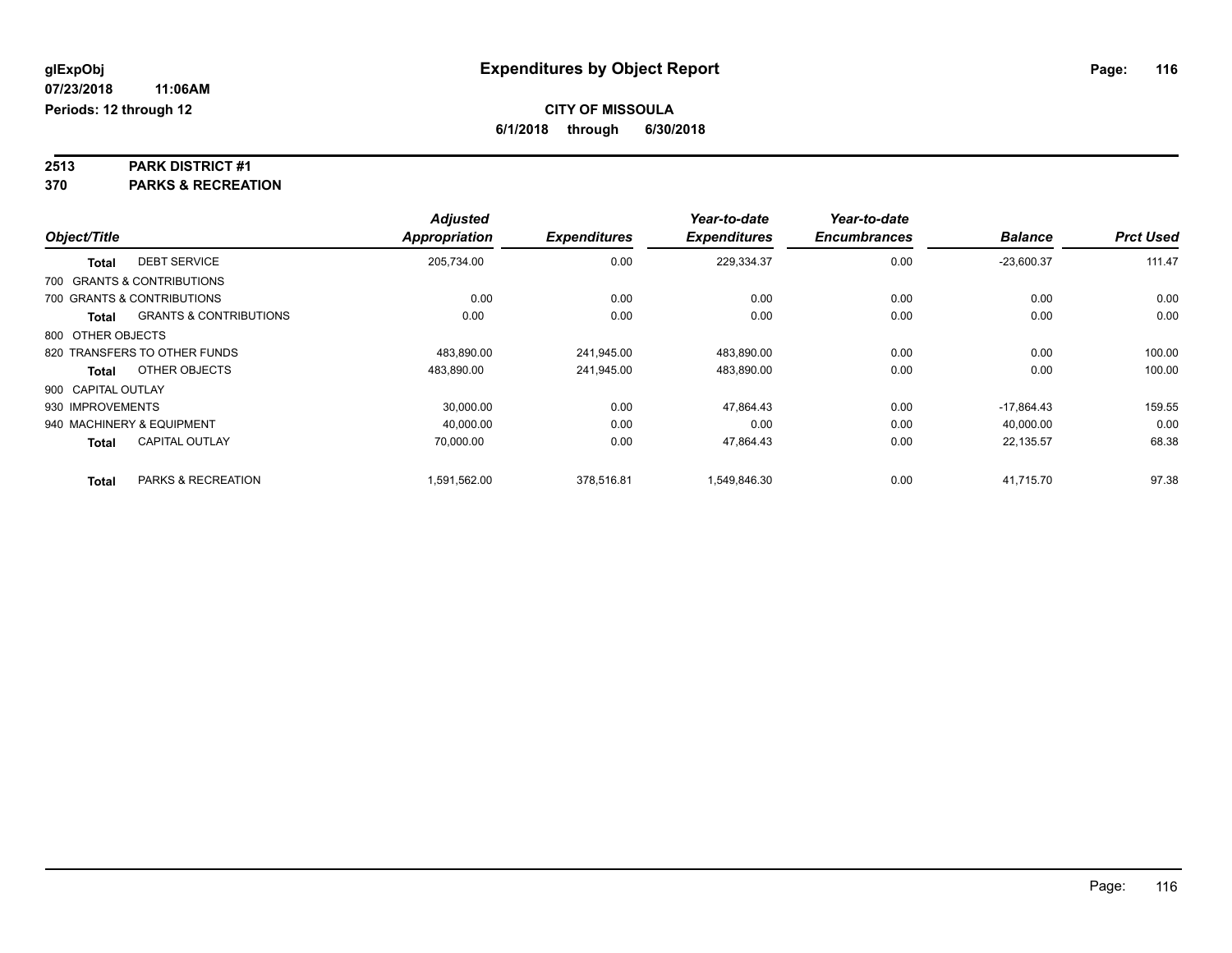**2513 PARK DISTRICT #1**

|                                         | <b>Adjusted</b> |                     | Year-to-date        | Year-to-date        |                |                  |
|-----------------------------------------|-----------------|---------------------|---------------------|---------------------|----------------|------------------|
| Object/Title                            | Appropriation   | <b>Expenditures</b> | <b>Expenditures</b> | <b>Encumbrances</b> | <b>Balance</b> | <b>Prct Used</b> |
| 100 PERSONAL SERVICES                   |                 |                     |                     |                     |                |                  |
| 110 SALARIES AND WAGES                  | 261,724.00      | 45,582.55           | 253,037.54          | 0.00                | 8,686.46       | 96.68            |
| 111 INTERMITTENT SALARY & WAGES         | 0.00            | 0.00                | 0.00                | 0.00                | 0.00           | 0.00             |
| 120 OVERTIME                            | 0.00            | 84.25               | 1,461.07            | 0.00                | $-1,461.07$    | 0.00             |
| 140 EMPLOYER CONTRIBUTIONS              | 112,375.00      | 14,925.09           | 107,658.16          | 0.00                | 4,716.84       | 95.80            |
| 141 STATE RETIREMENT CONTRIBUTIONS      | 227.00          | 0.00                | 239.25              | 0.00                | $-12.25$       | 105.40           |
| 143 INTERMITTENT EMPLOYER CONTRIBUTIONS | 0.00            | 0.00                | 0.00                | 0.00                | 0.00           | 0.00             |
| PERSONAL SERVICES<br><b>Total</b>       | 374,326.00      | 60,591.89           | 362,396.02          | 0.00                | 11,929.98      | 96.81            |
| 200 SUPPLIES                            |                 |                     |                     |                     |                |                  |
| 220 OPERATING SUPPLIES                  | 76,916.00       | 38,433.75           | 141,075.06          | 0.00                | $-64, 159.06$  | 183.41           |
| 230 REPAIR/MAINTENANCE                  | 98,266.00       | 9,365.57            | 33,812.35           | 0.00                | 64,453.65      | 34.41            |
| 231 GASOLINE                            | 10,144.00       | 0.00                | 10,937.16           | 0.00                | $-793.16$      | 107.82           |
| <b>SUPPLIES</b><br><b>Total</b>         | 185,326.00      | 47,799.32           | 185,824.57          | 0.00                | $-498.57$      | 100.27           |
| 300 PURCHASED SERVICES                  |                 |                     |                     |                     |                |                  |
| 300 PURCHASED SERVICES                  | 0.00            | 0.00                | 0.00                | 0.00                | 0.00           | 0.00             |
| 310 COMMUNICATIONS                      | 0.00            | 0.00                | 65.60               | 0.00                | $-65.60$       | 0.00             |
| 320 PRINTING & DUPLICATING              | 0.00            | 0.00                | 0.00                | 0.00                | 0.00           | 0.00             |
| 330 PUBLICITY, SUBSCRIPTIONS & DUES     | 3,000.00        | 125.18              | 2,625.18            | 0.00                | 374.82         | 87.51            |
| 341 ELECTRICITY & NATURAL GAS           | 47,924.00       | $-4,064.03$         | 45,682.89           | 0.00                | 2,241.11       | 95.32            |
| 343 WATER CHARGES                       | 7,685.00        | $-5,282.35$         | 7,685.00            | 0.00                | 0.00           | 100.00           |
| 344 TELEPHONE SERVICE                   | 900.00          | 0.00                | 0.00                | 0.00                | 900.00         | 0.00             |
| 345 GARBAGE                             | 3,310.00        | 327.69              | 4,844.47            | 0.00                | $-1,534.47$    | 146.36           |
| 350 PROFESSIONAL SERVICES               | 77,344.00       | 21,385.46           | 70,566.57           | 0.00                | 6,777.43       | 91.24            |
| 360 REPAIR & MAINTENANCE                | 130,640.00      | 15,688.65           | 107,657.31          | 0.00                | 22,982.69      | 82.41            |
| 370 TRAVEL                              | 500.00          | 0.00                | 641.59              | 0.00                | $-141.59$      | 128.32           |
| 380 TRAINING                            | 983.00          | 0.00                | 768.30              | 0.00                | 214.70         | 78.16            |
| PURCHASED SERVICES<br><b>Total</b>      | 272,286.00      | 28,180.60           | 240,536.91          | 0.00                | 31,749.09      | 88.34            |
| 500 FIXED CHARGES                       |                 |                     |                     |                     |                |                  |
| 550 MERCHANT SERVICE FEES               | 0.00            | 0.00                | 0.00                | 0.00                | 0.00           | 0.00             |
| <b>FIXED CHARGES</b><br>Total           | 0.00            | 0.00                | 0.00                | 0.00                | 0.00           | 0.00             |
| 600 DEBT SERVICE                        |                 |                     |                     |                     |                |                  |
| 610 PRINCIPAL                           | 199,023.00      | 0.00                | 220,572.03          | 0.00                | $-21,549.03$   | 110.83           |
| 620 INTEREST / SERVICE FEES             | 6,711.00        | 0.00                | 8,762.34            | 0.00                | $-2,051.34$    | 130.57           |
| <b>DEBT SERVICE</b><br><b>Total</b>     | 205,734.00      | 0.00                | 229,334.37          | 0.00                | $-23,600.37$   | 111.47           |
|                                         |                 |                     |                     |                     |                |                  |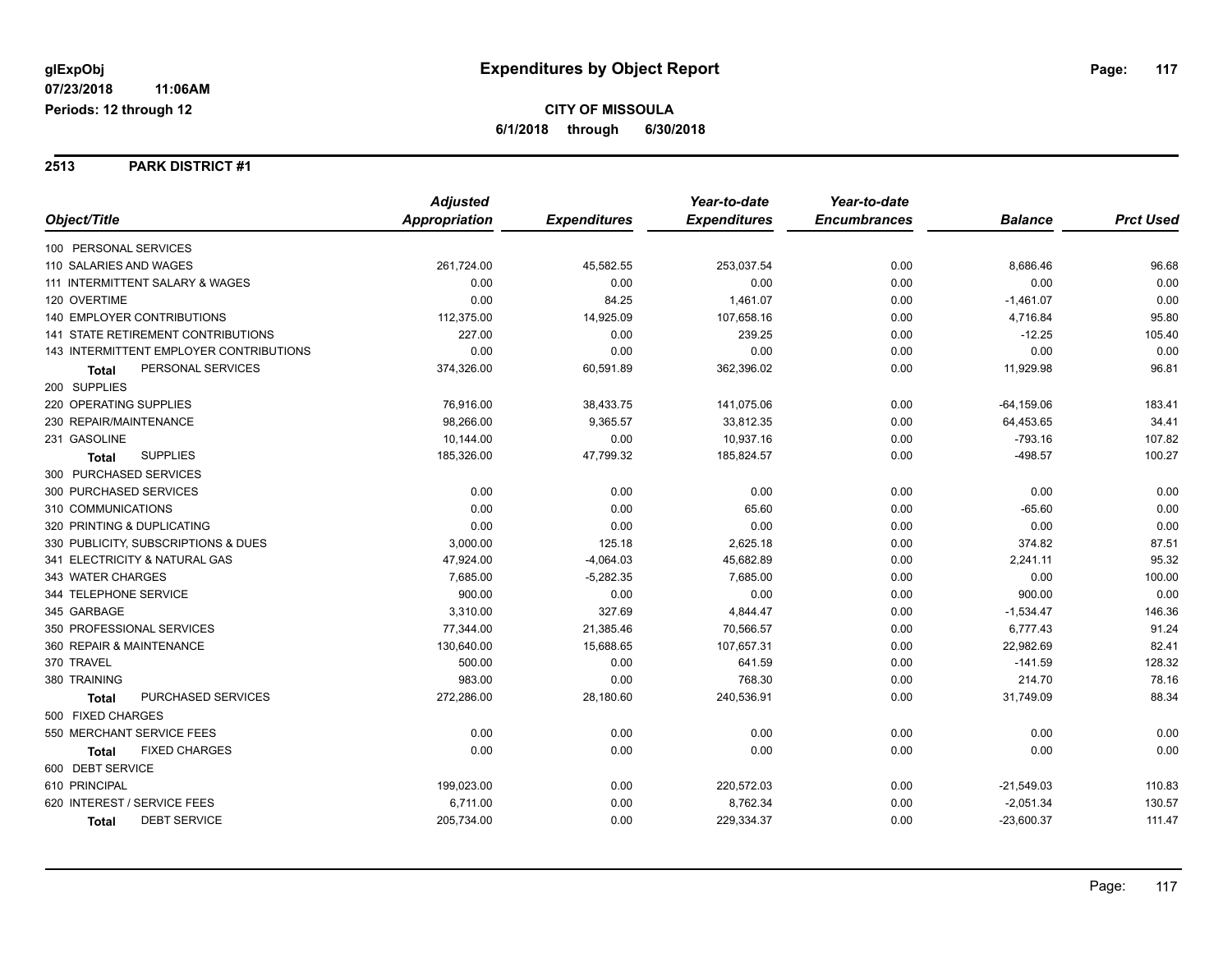#### **2513 PARK DISTRICT #1**

|                    |                                   | <b>Adjusted</b>      |                     | Year-to-date        | Year-to-date        |                |                  |
|--------------------|-----------------------------------|----------------------|---------------------|---------------------|---------------------|----------------|------------------|
| Object/Title       |                                   | <b>Appropriation</b> | <b>Expenditures</b> | <b>Expenditures</b> | <b>Encumbrances</b> | <b>Balance</b> | <b>Prct Used</b> |
|                    | 700 GRANTS & CONTRIBUTIONS        |                      |                     |                     |                     |                |                  |
|                    | 700 GRANTS & CONTRIBUTIONS        | 0.00                 | 0.00                | 0.00                | 0.00                | 0.00           | 0.00             |
| Total              | <b>GRANTS &amp; CONTRIBUTIONS</b> | 0.00                 | 0.00                | 0.00                | 0.00                | 0.00           | 0.00             |
| 800 OTHER OBJECTS  |                                   |                      |                     |                     |                     |                |                  |
|                    | 820 TRANSFERS TO OTHER FUNDS      | 483.890.00           | 241.945.00          | 483.890.00          | 0.00                | 0.00           | 100.00           |
| Total              | OTHER OBJECTS                     | 483,890.00           | 241,945.00          | 483,890.00          | 0.00                | 0.00           | 100.00           |
| 900 CAPITAL OUTLAY |                                   |                      |                     |                     |                     |                |                  |
| 930 IMPROVEMENTS   |                                   | 30,000.00            | 0.00                | 47,864.43           | 0.00                | $-17.864.43$   | 159.55           |
|                    | 940 MACHINERY & EQUIPMENT         | 40,000.00            | 0.00                | 0.00                | 0.00                | 40,000.00      | 0.00             |
| <b>Total</b>       | <b>CAPITAL OUTLAY</b>             | 70.000.00            | 0.00                | 47,864.43           | 0.00                | 22,135.57      | 68.38            |
| <b>Total</b>       | PARK DISTRICT #1                  | 1.591.562.00         | 378.516.81          | 1.549.846.30        | 0.00                | 41.715.70      | 97.38            |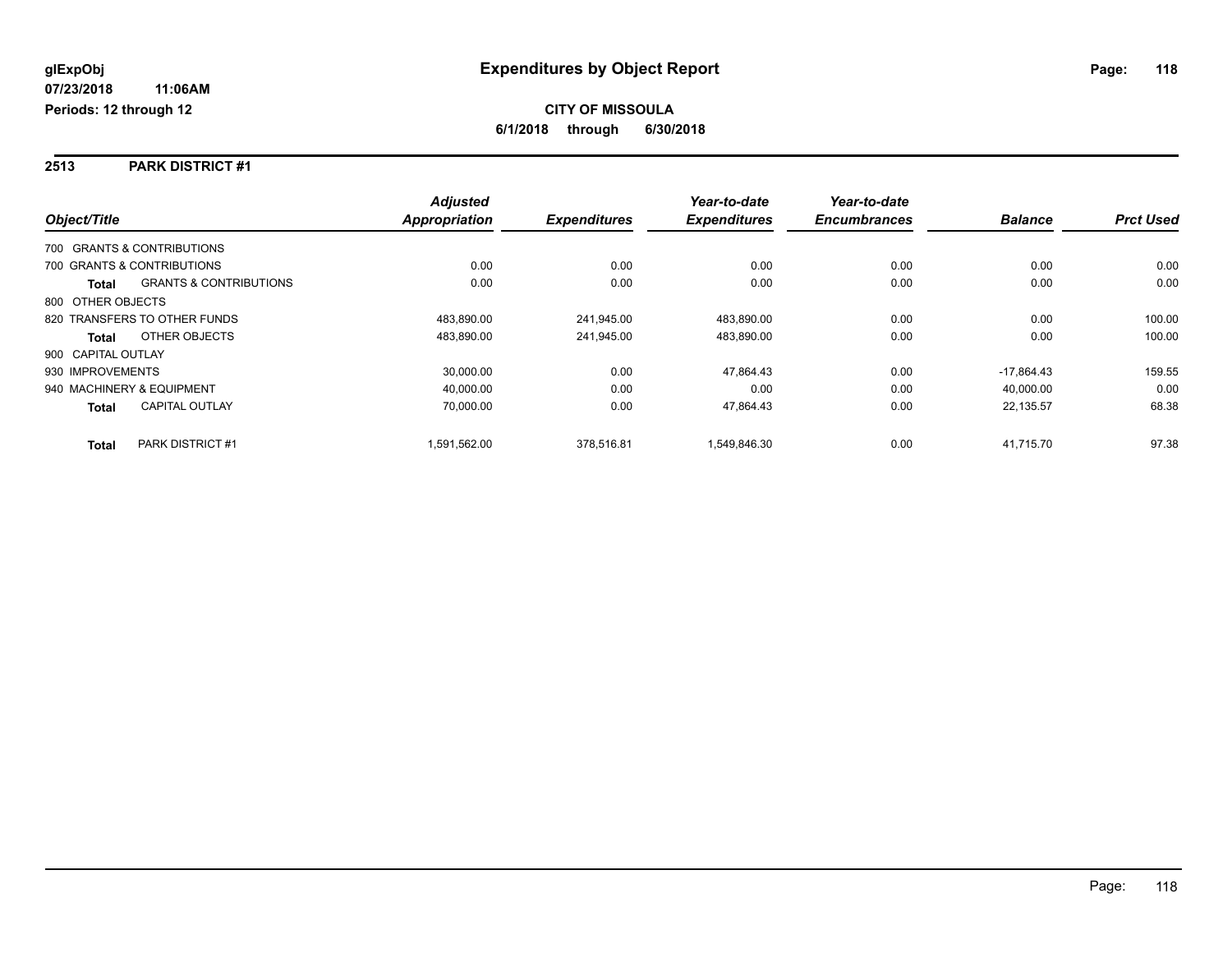## **2820 STATE GAS TAX FUND**

**280 PUBLIC WORKS ADMINISTRATION**

|                    |                              | <b>Adjusted</b>      |                     | Year-to-date        | Year-to-date        |                |                  |
|--------------------|------------------------------|----------------------|---------------------|---------------------|---------------------|----------------|------------------|
| Object/Title       |                              | <b>Appropriation</b> | <b>Expenditures</b> | <b>Expenditures</b> | <b>Encumbrances</b> | <b>Balance</b> | <b>Prct Used</b> |
| 200 SUPPLIES       |                              |                      |                     |                     |                     |                |                  |
|                    | 220 OPERATING SUPPLIES       | 0.00                 | 49,568.78           | 49,568.78           | 0.00                | $-49,568.78$   | 0.00             |
| <b>Total</b>       | <b>SUPPLIES</b>              | 0.00                 | 49,568.78           | 49,568.78           | 0.00                | $-49,568.78$   | 0.00             |
|                    | 300 PURCHASED SERVICES       |                      |                     |                     |                     |                |                  |
|                    | 350 PROFESSIONAL SERVICES    | 0.00                 | 0.00                | 0.00                | 0.00                | 0.00           | 0.00             |
| <b>Total</b>       | PURCHASED SERVICES           | 0.00                 | 0.00                | 0.00                | 0.00                | 0.00           | 0.00             |
| 500 FIXED CHARGES  |                              |                      |                     |                     |                     |                |                  |
| 500 FIXED CHARGES  |                              | 0.00                 | 0.00                | 0.00                | 0.00                | 0.00           | 0.00             |
|                    | 550 MERCHANT SERVICE FEES    | 0.00                 | 0.00                | 0.00                | 0.00                | 0.00           | 0.00             |
| <b>Total</b>       | <b>FIXED CHARGES</b>         | 0.00                 | 0.00                | 0.00                | 0.00                | 0.00           | 0.00             |
| 800 OTHER OBJECTS  |                              |                      |                     |                     |                     |                |                  |
|                    | 820 TRANSFERS TO OTHER FUNDS | 564,000.00           | 282,000.00          | 564,000.00          | 0.00                | 0.00           | 100.00           |
| <b>Total</b>       | OTHER OBJECTS                | 564,000.00           | 282,000.00          | 564,000.00          | 0.00                | 0.00           | 100.00           |
| 900 CAPITAL OUTLAY |                              |                      |                     |                     |                     |                |                  |
| 930 IMPROVEMENTS   |                              | 408,500.00           | 375,189.96          | 755,310.38          | 0.00                | $-346,810.38$  | 184.90           |
| <b>Total</b>       | <b>CAPITAL OUTLAY</b>        | 408,500.00           | 375,189.96          | 755,310.38          | 0.00                | $-346,810.38$  | 184.90           |
| <b>Total</b>       | PUBLIC WORKS ADMINISTRATION  | 972,500.00           | 706,758.74          | 1,368,879.16        | 0.00                | $-396,379.16$  | 140.76           |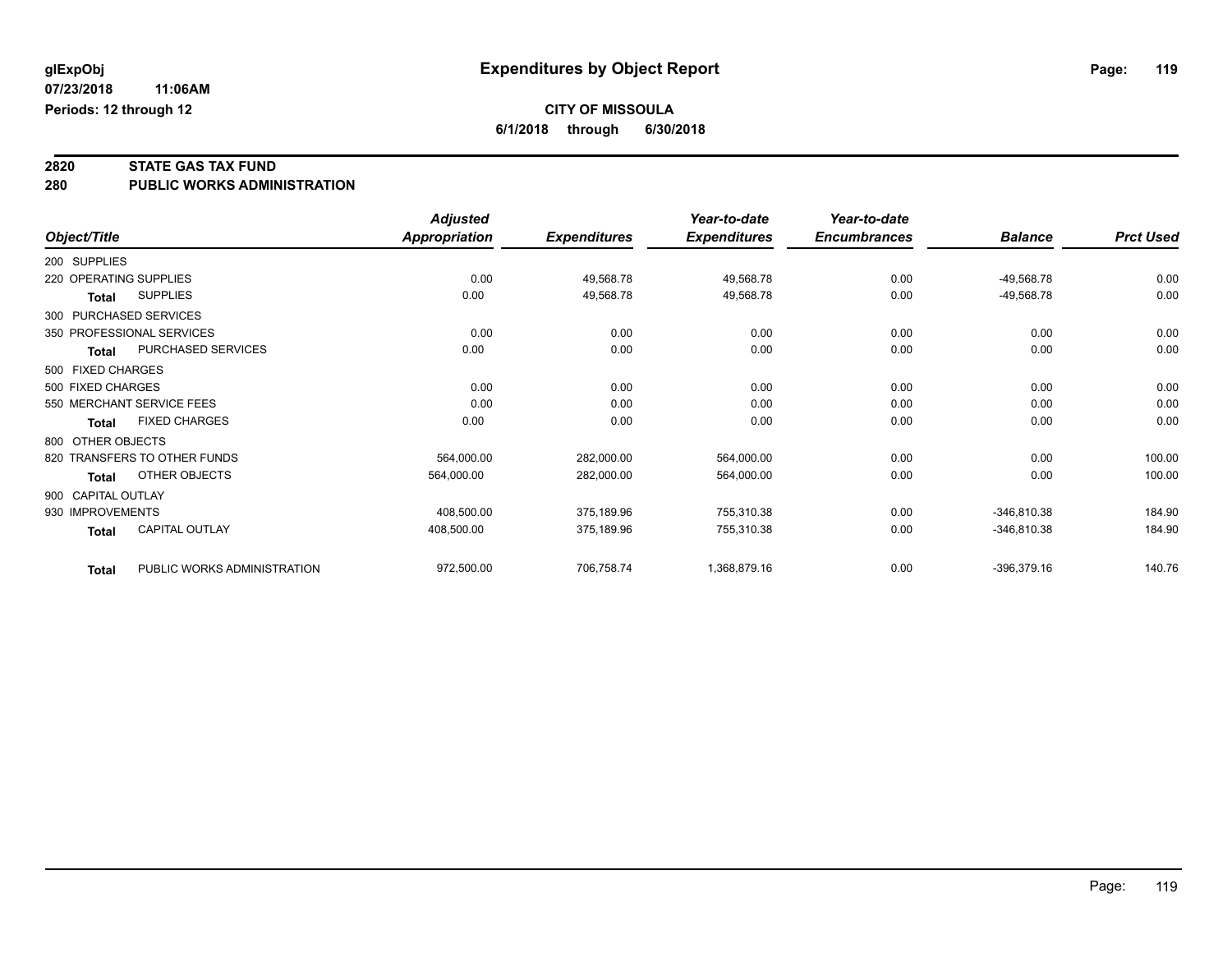#### **2820 STATE GAS TAX FUND**

|                        |                              | <b>Adjusted</b>      |                     | Year-to-date        | Year-to-date        |                |                  |
|------------------------|------------------------------|----------------------|---------------------|---------------------|---------------------|----------------|------------------|
| Object/Title           |                              | <b>Appropriation</b> | <b>Expenditures</b> | <b>Expenditures</b> | <b>Encumbrances</b> | <b>Balance</b> | <b>Prct Used</b> |
| 200 SUPPLIES           |                              |                      |                     |                     |                     |                |                  |
| 220 OPERATING SUPPLIES |                              | 0.00                 | 49,568.78           | 49,568.78           | 0.00                | $-49,568.78$   | 0.00             |
| Total                  | <b>SUPPLIES</b>              | 0.00                 | 49,568.78           | 49,568.78           | 0.00                | -49,568.78     | 0.00             |
| 300 PURCHASED SERVICES |                              |                      |                     |                     |                     |                |                  |
|                        | 350 PROFESSIONAL SERVICES    | 0.00                 | 0.00                | 0.00                | 0.00                | 0.00           | 0.00             |
| Total                  | PURCHASED SERVICES           | 0.00                 | 0.00                | 0.00                | 0.00                | 0.00           | 0.00             |
| 500 FIXED CHARGES      |                              |                      |                     |                     |                     |                |                  |
| 500 FIXED CHARGES      |                              | 0.00                 | 0.00                | 0.00                | 0.00                | 0.00           | 0.00             |
|                        | 550 MERCHANT SERVICE FEES    | 0.00                 | 0.00                | 0.00                | 0.00                | 0.00           | 0.00             |
| <b>Total</b>           | <b>FIXED CHARGES</b>         | 0.00                 | 0.00                | 0.00                | 0.00                | 0.00           | 0.00             |
| 800 OTHER OBJECTS      |                              |                      |                     |                     |                     |                |                  |
|                        | 820 TRANSFERS TO OTHER FUNDS | 564,000.00           | 282,000.00          | 564,000.00          | 0.00                | 0.00           | 100.00           |
| Total                  | OTHER OBJECTS                | 564,000.00           | 282,000.00          | 564,000.00          | 0.00                | 0.00           | 100.00           |
| 900 CAPITAL OUTLAY     |                              |                      |                     |                     |                     |                |                  |
| 930 IMPROVEMENTS       |                              | 408,500.00           | 375,189.96          | 755,310.38          | 0.00                | $-346,810.38$  | 184.90           |
| <b>Total</b>           | <b>CAPITAL OUTLAY</b>        | 408,500.00           | 375,189.96          | 755,310.38          | 0.00                | $-346,810.38$  | 184.90           |
| <b>Total</b>           | STATE GAS TAX FUND           | 972,500.00           | 706,758.74          | 1,368,879.16        | 0.00                | $-396,379.16$  | 140.76           |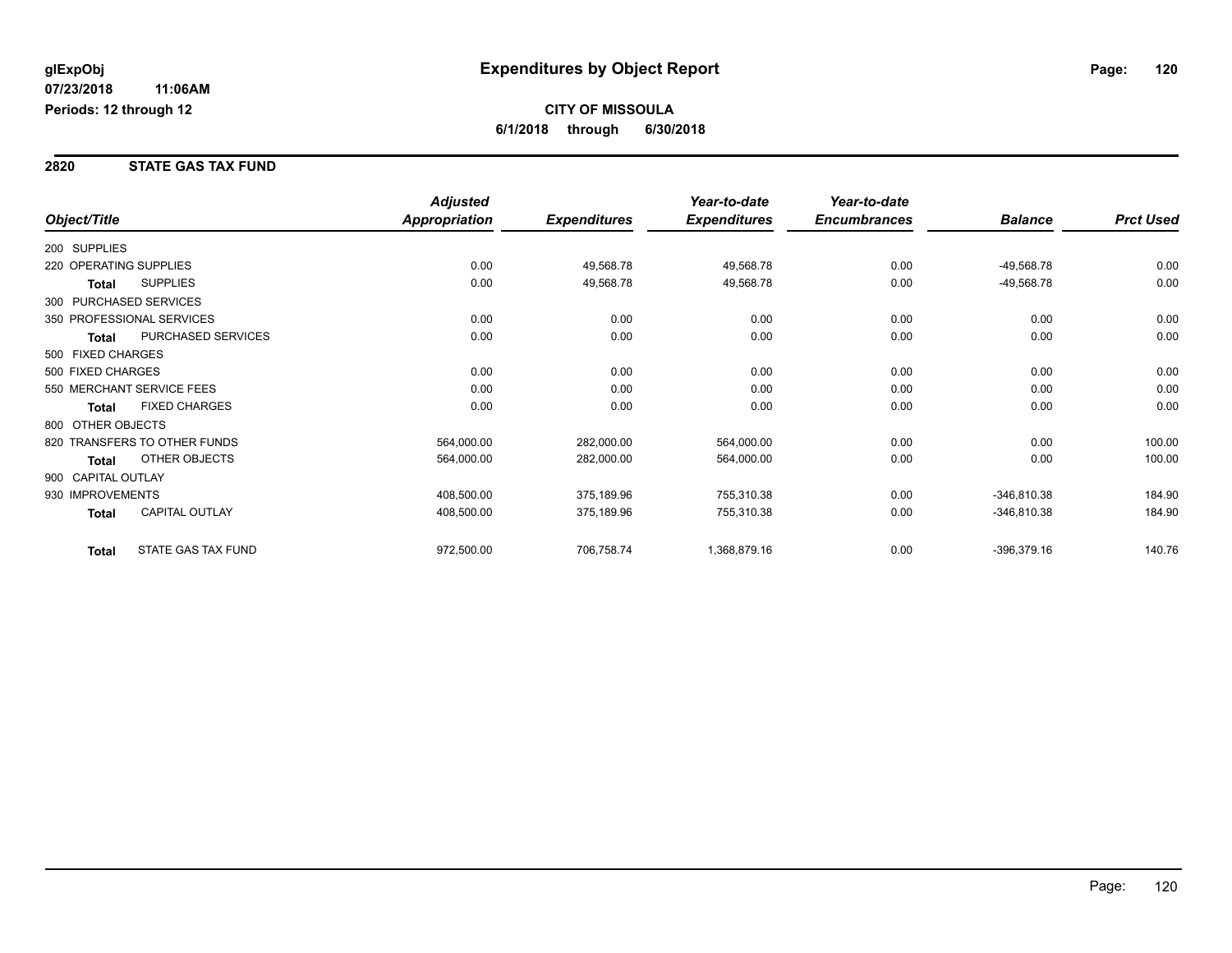## **2917 CRIME VICTIM SURCHARGE**

**390 NON-DEPARTMENTAL**

| Object/Title                         |                  | <b>Adjusted</b><br>Appropriation | <b>Expenditures</b> | Year-to-date<br><b>Expenditures</b> | Year-to-date<br><b>Encumbrances</b> | <b>Balance</b> | <b>Prct Used</b> |
|--------------------------------------|------------------|----------------------------------|---------------------|-------------------------------------|-------------------------------------|----------------|------------------|
| 500 FIXED CHARGES                    |                  |                                  |                     |                                     |                                     |                |                  |
| 550 MERCHANT SERVICE FEES            |                  | 0.00                             | 0.00                | 0.00                                | 0.00                                | 0.00           | 0.00             |
| <b>FIXED CHARGES</b><br><b>Total</b> |                  | 0.00                             | 0.00                | 0.00                                | 0.00                                | 0.00           | 0.00             |
| <b>Total</b>                         | NON-DEPARTMENTAL | 0.00                             | 0.00                | 0.00                                | 0.00                                | 0.00           | 0.00             |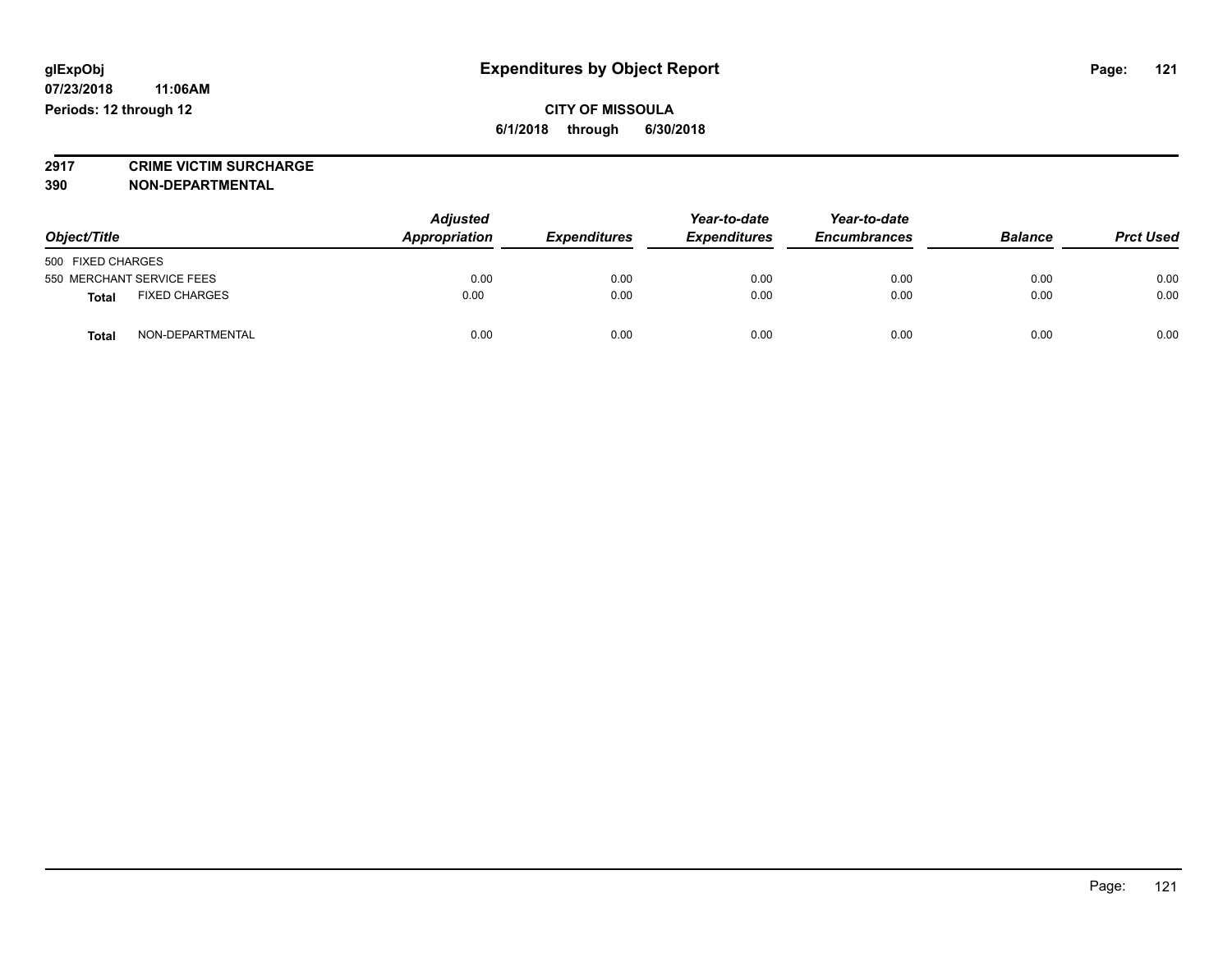#### **07/23/2018 11:06AM Periods: 12 through 12**

**CITY OF MISSOULA 6/1/2018 through 6/30/2018**

#### **2917 CRIME VICTIM SURCHARGE**

|                                               | <b>Adjusted</b> |                     | Year-to-date        | Year-to-date        |                |                  |
|-----------------------------------------------|-----------------|---------------------|---------------------|---------------------|----------------|------------------|
| Object/Title                                  | Appropriation   | <b>Expenditures</b> | <b>Expenditures</b> | <b>Encumbrances</b> | <b>Balance</b> | <b>Prct Used</b> |
| 500 FIXED CHARGES                             |                 |                     |                     |                     |                |                  |
| 550 MERCHANT SERVICE FEES                     | 0.00            | 0.00                | 0.00                | 0.00                | 0.00           | 0.00             |
| <b>FIXED CHARGES</b><br>Total                 | 0.00            | 0.00                | 0.00                | 0.00                | 0.00           | 0.00             |
| <b>CRIME VICTIM SURCHARGE</b><br><b>Total</b> | 0.00            | 0.00                | 0.00                | 0.00                | 0.00           | 0.00             |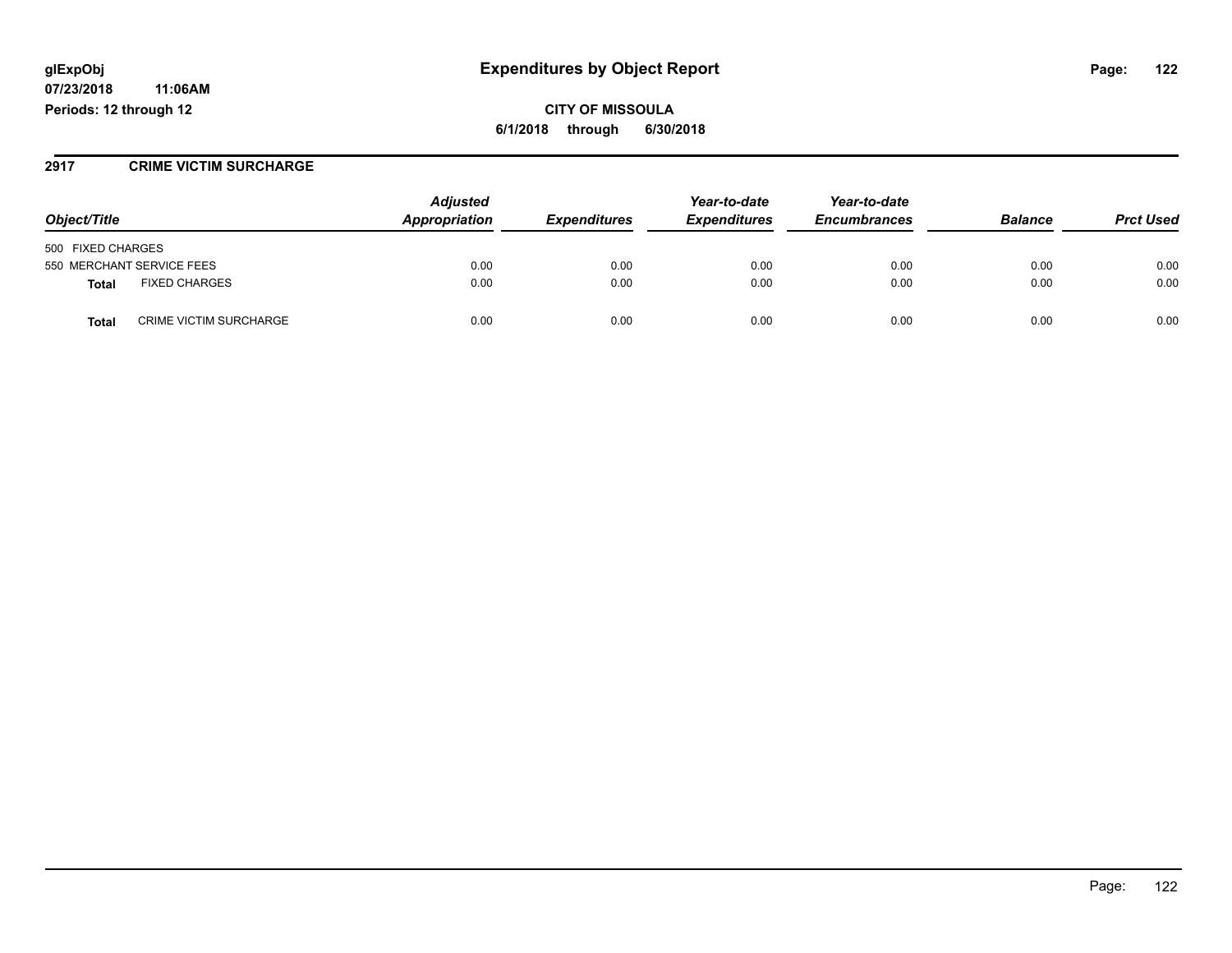## **2918 LAW ENFORCEMENT BLOCK GRANT FUND**

**290 POLICE**

|                                                   | <b>Adjusted</b>      |                     | Year-to-date        | Year-to-date        |                |                  |
|---------------------------------------------------|----------------------|---------------------|---------------------|---------------------|----------------|------------------|
| Object/Title                                      | <b>Appropriation</b> | <b>Expenditures</b> | <b>Expenditures</b> | <b>Encumbrances</b> | <b>Balance</b> | <b>Prct Used</b> |
| 200 SUPPLIES                                      |                      |                     |                     |                     |                |                  |
| 220 OPERATING SUPPLIES                            | 43,124.00            | 0.00                | 0.00                | 0.00                | 43,124.00      | 0.00             |
| <b>SUPPLIES</b><br><b>Total</b>                   | 43,124.00            | 0.00                | 0.00                | 0.00                | 43.124.00      | 0.00             |
| 300 PURCHASED SERVICES                            |                      |                     |                     |                     |                |                  |
| 350 PROFESSIONAL SERVICES                         | 0.00                 | 0.00                | 0.00                | 0.00                | 0.00           | 0.00             |
| 370 TRAVEL                                        | 0.00                 | 0.00                | 0.00                | 0.00                | 0.00           | 0.00             |
| <b>PURCHASED SERVICES</b><br><b>Total</b>         | 0.00                 | 0.00                | 0.00                | 0.00                | 0.00           | 0.00             |
| 700 GRANTS & CONTRIBUTIONS                        |                      |                     |                     |                     |                |                  |
| 700 GRANTS & CONTRIBUTIONS                        | 17.249.00            | 0.00                | 0.00                | 0.00                | 17.249.00      | 0.00             |
| <b>GRANTS &amp; CONTRIBUTIONS</b><br><b>Total</b> | 17,249.00            | 0.00                | 0.00                | 0.00                | 17,249.00      | 0.00             |
| <b>POLICE</b><br><b>Total</b>                     | 60,373.00            | 0.00                | 0.00                | 0.00                | 60,373.00      | 0.00             |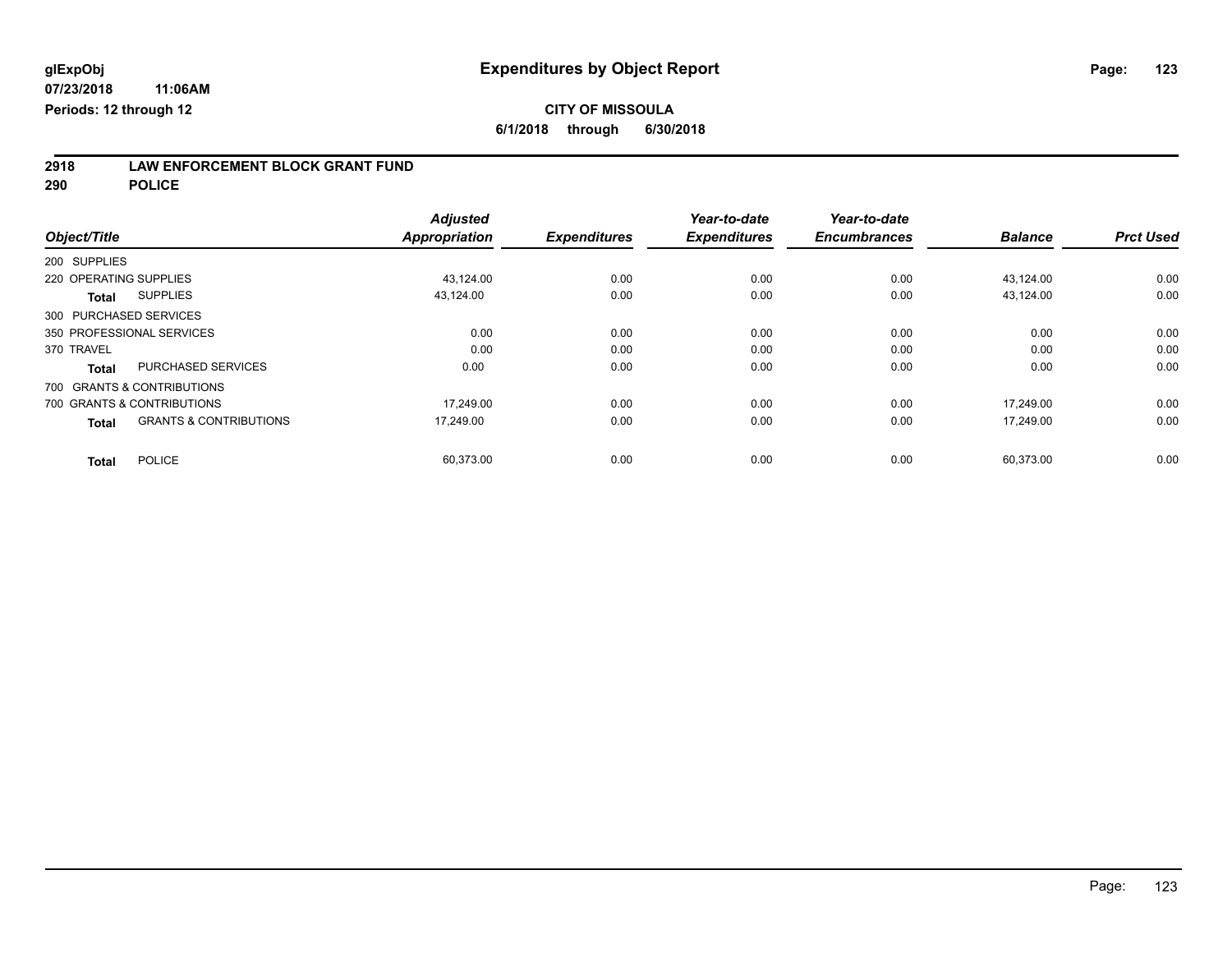#### **07/23/2018 11:06AM Periods: 12 through 12**

## **CITY OF MISSOULA 6/1/2018 through 6/30/2018**

#### **2918 LAW ENFORCEMENT BLOCK GRANT FUND**

|                                                   | <b>Adjusted</b> |                     | Year-to-date        | Year-to-date        |                |                  |
|---------------------------------------------------|-----------------|---------------------|---------------------|---------------------|----------------|------------------|
| Object/Title                                      | Appropriation   | <b>Expenditures</b> | <b>Expenditures</b> | <b>Encumbrances</b> | <b>Balance</b> | <b>Prct Used</b> |
| 200 SUPPLIES                                      |                 |                     |                     |                     |                |                  |
| 220 OPERATING SUPPLIES                            | 43,124.00       | 0.00                | 0.00                | 0.00                | 43,124.00      | 0.00             |
| <b>SUPPLIES</b><br>Total                          | 43,124.00       | 0.00                | 0.00                | 0.00                | 43,124.00      | 0.00             |
| 300 PURCHASED SERVICES                            |                 |                     |                     |                     |                |                  |
| 350 PROFESSIONAL SERVICES                         | 0.00            | 0.00                | 0.00                | 0.00                | 0.00           | 0.00             |
| 370 TRAVEL                                        | 0.00            | 0.00                | 0.00                | 0.00                | 0.00           | 0.00             |
| <b>PURCHASED SERVICES</b><br><b>Total</b>         | 0.00            | 0.00                | 0.00                | 0.00                | 0.00           | 0.00             |
| 700 GRANTS & CONTRIBUTIONS                        |                 |                     |                     |                     |                |                  |
| 700 GRANTS & CONTRIBUTIONS                        | 17.249.00       | 0.00                | 0.00                | 0.00                | 17.249.00      | 0.00             |
| <b>GRANTS &amp; CONTRIBUTIONS</b><br><b>Total</b> | 17,249.00       | 0.00                | 0.00                | 0.00                | 17,249.00      | 0.00             |
| LAW ENFORCEMENT BLOCK GRANT FUN<br><b>Total</b>   | 60.373.00       | 0.00                | 0.00                | 0.00                | 60.373.00      | 0.00             |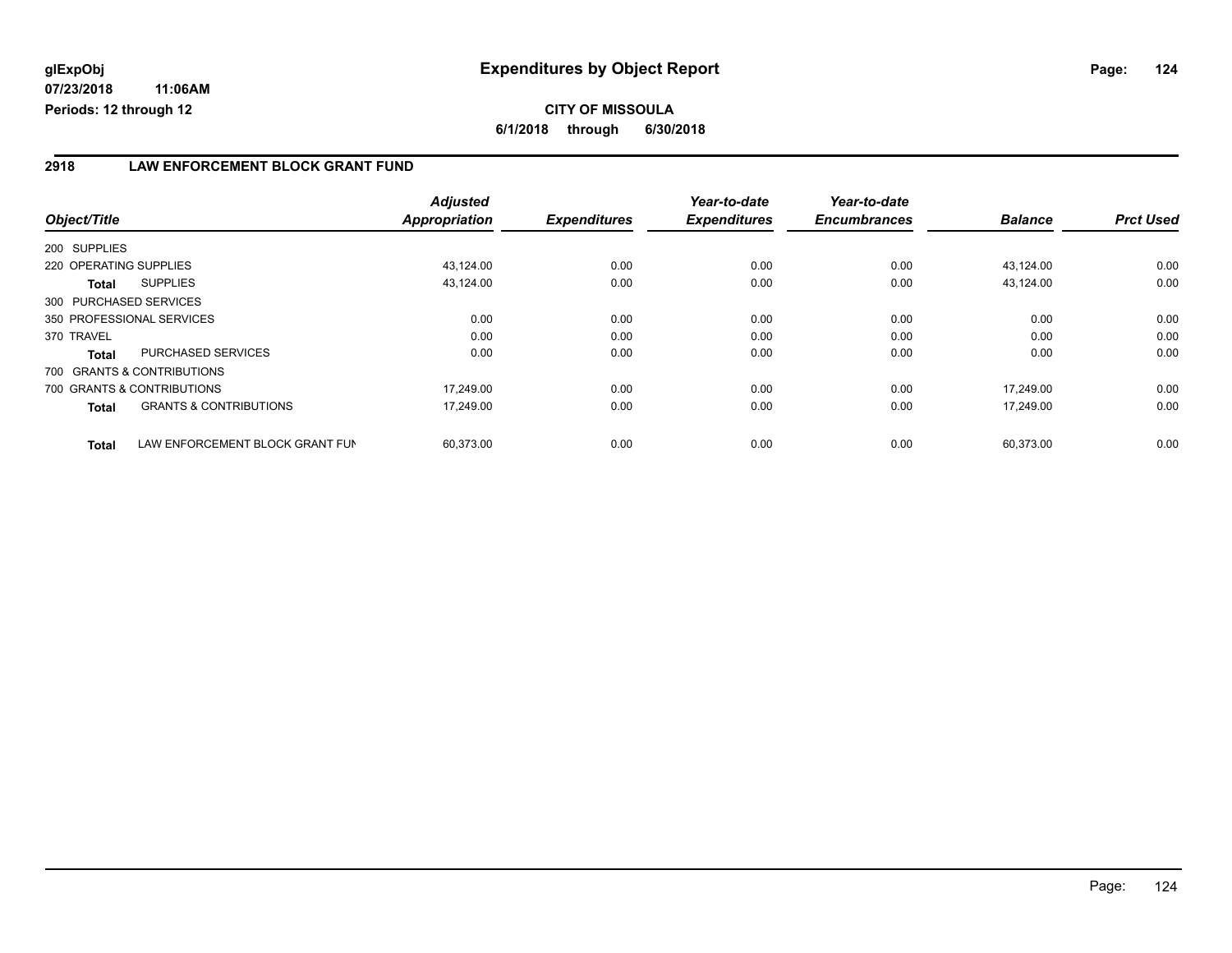# **2919 HIDTA FUND**

**290 POLICE**

|                                                   | <b>Adjusted</b>      |                     | Year-to-date        | Year-to-date        |                |                  |
|---------------------------------------------------|----------------------|---------------------|---------------------|---------------------|----------------|------------------|
| Object/Title                                      | <b>Appropriation</b> | <b>Expenditures</b> | <b>Expenditures</b> | <b>Encumbrances</b> | <b>Balance</b> | <b>Prct Used</b> |
| 100 PERSONAL SERVICES                             |                      |                     |                     |                     |                |                  |
| 120 OVERTIME                                      | 13,321.00            | 0.00                | 0.00                | 0.00                | 13,321.00      | 0.00             |
| <b>140 EMPLOYER CONTRIBUTIONS</b>                 | 1,350.00             | 0.00                | 0.00                | 0.00                | 1,350.00       | 0.00             |
| 141 STATE RETIREMENT CONTRIBUTIONS                | 0.00                 | 0.00                | 0.00                | 0.00                | 0.00           | 0.00             |
| PERSONAL SERVICES<br>Total                        | 14,671.00            | 0.00                | 0.00                | 0.00                | 14,671.00      | 0.00             |
| 200 SUPPLIES                                      |                      |                     |                     |                     |                |                  |
| 210 OFFICE SUPPLIES                               | 3,500.00             | 0.00                | 0.00                | 0.00                | 3,500.00       | 0.00             |
| 220 OPERATING SUPPLIES                            | 3,500.00             | 13,682.40           | 19,958.22           | 0.00                | $-16,458.22$   | 570.23           |
| <b>SUPPLIES</b><br><b>Total</b>                   | 7,000.00             | 13,682.40           | 19,958.22           | 0.00                | $-12,958.22$   | 285.12           |
| 300 PURCHASED SERVICES                            |                      |                     |                     |                     |                |                  |
| 320 PRINTING & DUPLICATING                        | 2,400.00             | 0.00                | 0.00                | 0.00                | 2,400.00       | 0.00             |
| 341 ELECTRICITY & NATURAL GAS                     | 5,000.00             | 794.80              | 3,020.75            | 0.00                | 1,979.25       | 60.42            |
| 344 TELEPHONE SERVICE                             | 250.00               | 0.00                | 0.00                | 0.00                | 250.00         | 0.00             |
| 350 PROFESSIONAL SERVICES                         | 6,000.00             | 1,339.90            | 6,371.64            | 0.00                | $-371.64$      | 106.19           |
| 360 REPAIR & MAINTENANCE                          | 5,000.00             | 0.00                | 4,502.00            | 0.00                | 498.00         | 90.04            |
| 370 TRAVEL                                        | 5,500.00             | 81.00               | 982.87              | 0.00                | 4,517.13       | 17.87            |
| 380 TRAINING                                      | 5,500.00             | 0.00                | 0.00                | 0.00                | 5,500.00       | 0.00             |
| 390 OTHER PURCHASED SERVICES                      | 200.00               | 0.00                | 0.00                | 0.00                | 200.00         | 0.00             |
| PURCHASED SERVICES<br>Total                       | 29,850.00            | 2,215.70            | 14,877.26           | 0.00                | 14,972.74      | 49.84            |
| 500 FIXED CHARGES                                 |                      |                     |                     |                     |                |                  |
| 500 FIXED CHARGES                                 | 24,079.00            | 0.00                | 24,079.16           | 0.00                | $-0.16$        | 100.00           |
| 550 MERCHANT SERVICE FEES                         | 0.00                 | 0.00                | 0.00                | 0.00                | 0.00           | 0.00             |
| <b>FIXED CHARGES</b><br><b>Total</b>              | 24,079.00            | 0.00                | 24,079.16           | 0.00                | $-0.16$        | 100.00           |
| 700 GRANTS & CONTRIBUTIONS                        |                      |                     |                     |                     |                |                  |
| 700 GRANTS & CONTRIBUTIONS                        | 65,000.00            | 0.00                | 0.00                | 0.00                | 65,000.00      | 0.00             |
| <b>GRANTS &amp; CONTRIBUTIONS</b><br><b>Total</b> | 65,000.00            | 0.00                | 0.00                | 0.00                | 65,000.00      | 0.00             |
| 900 CAPITAL OUTLAY                                |                      |                     |                     |                     |                |                  |
| 920 BUILDINGS                                     | 0.00                 | 0.00                | 0.00                | 0.00                | 0.00           | 0.00             |
| 940 MACHINERY & EQUIPMENT                         | 0.00                 | 0.00                | 0.00                | 0.00                | 0.00           | 0.00             |
| <b>CAPITAL OUTLAY</b><br><b>Total</b>             | 0.00                 | 0.00                | 0.00                | 0.00                | 0.00           | 0.00             |
| <b>POLICE</b><br><b>Total</b>                     | 140,600.00           | 15,898.10           | 58,914.64           | 0.00                | 81,685.36      | 41.90            |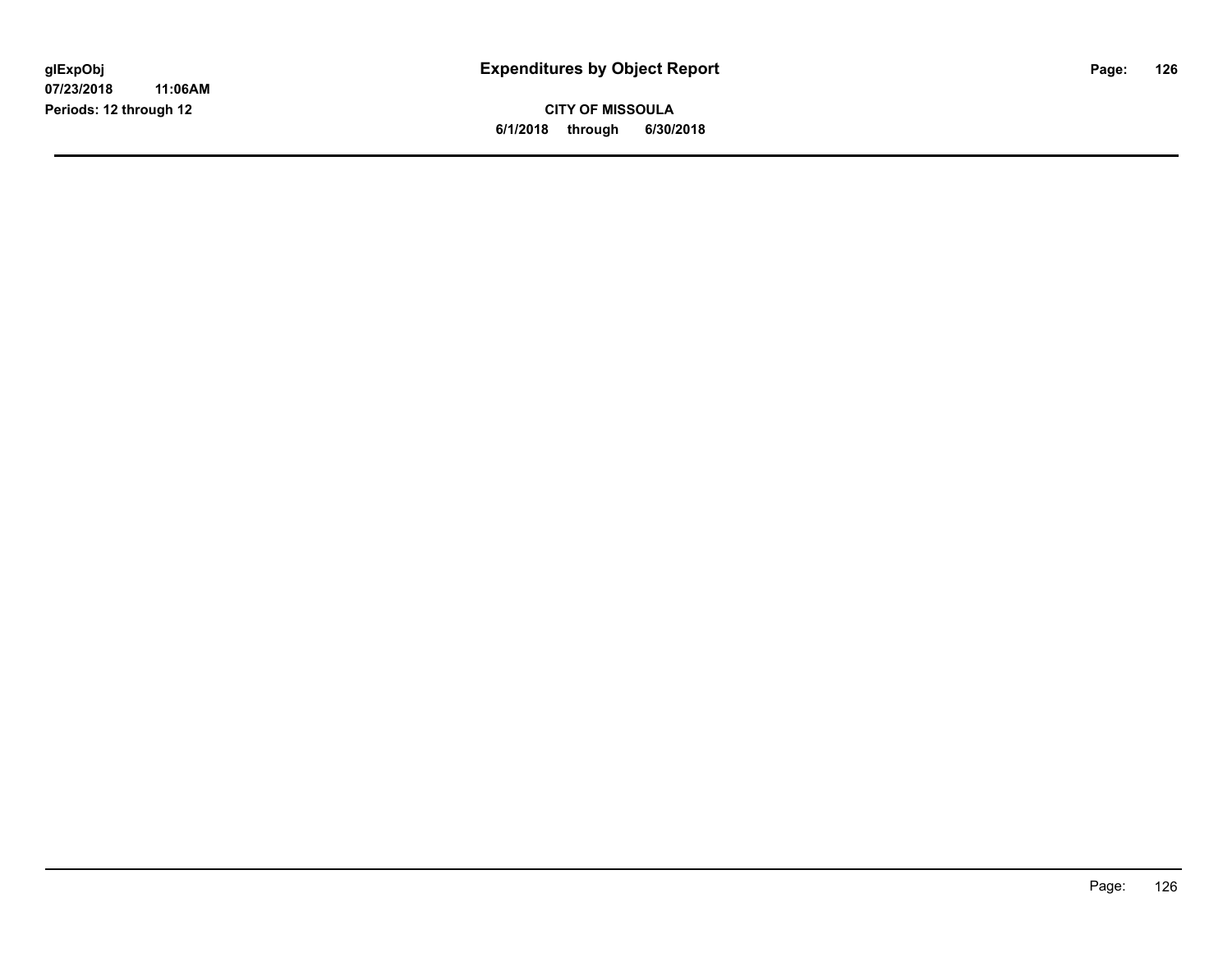**2919 HIDTA FUND**

|                                                   | <b>Adjusted</b>      |                     | Year-to-date        | Year-to-date        |                |                  |
|---------------------------------------------------|----------------------|---------------------|---------------------|---------------------|----------------|------------------|
| Object/Title                                      | <b>Appropriation</b> | <b>Expenditures</b> | <b>Expenditures</b> | <b>Encumbrances</b> | <b>Balance</b> | <b>Prct Used</b> |
| 100 PERSONAL SERVICES                             |                      |                     |                     |                     |                |                  |
| 120 OVERTIME                                      | 13,321.00            | 0.00                | 0.00                | 0.00                | 13,321.00      | 0.00             |
| <b>140 EMPLOYER CONTRIBUTIONS</b>                 | 1,350.00             | 0.00                | 0.00                | 0.00                | 1,350.00       | 0.00             |
| 141 STATE RETIREMENT CONTRIBUTIONS                | 0.00                 | 0.00                | 0.00                | 0.00                | 0.00           | 0.00             |
| PERSONAL SERVICES<br><b>Total</b>                 | 14,671.00            | 0.00                | 0.00                | 0.00                | 14,671.00      | 0.00             |
| 200 SUPPLIES                                      |                      |                     |                     |                     |                |                  |
| 210 OFFICE SUPPLIES                               | 3,500.00             | 0.00                | 0.00                | 0.00                | 3,500.00       | 0.00             |
| 220 OPERATING SUPPLIES                            | 3,500.00             | 13,682.40           | 19,958.22           | 0.00                | $-16,458.22$   | 570.23           |
| <b>SUPPLIES</b><br>Total                          | 7,000.00             | 13,682.40           | 19,958.22           | 0.00                | $-12,958.22$   | 285.12           |
| 300 PURCHASED SERVICES                            |                      |                     |                     |                     |                |                  |
| 320 PRINTING & DUPLICATING                        | 2,400.00             | 0.00                | 0.00                | 0.00                | 2,400.00       | 0.00             |
| 341 ELECTRICITY & NATURAL GAS                     | 5,000.00             | 794.80              | 3,020.75            | 0.00                | 1,979.25       | 60.42            |
| 344 TELEPHONE SERVICE                             | 250.00               | 0.00                | 0.00                | 0.00                | 250.00         | 0.00             |
| 350 PROFESSIONAL SERVICES                         | 6,000.00             | 1,339.90            | 6,371.64            | 0.00                | $-371.64$      | 106.19           |
| 360 REPAIR & MAINTENANCE                          | 5,000.00             | 0.00                | 4,502.00            | 0.00                | 498.00         | 90.04            |
| 370 TRAVEL                                        | 5,500.00             | 81.00               | 982.87              | 0.00                | 4,517.13       | 17.87            |
| 380 TRAINING                                      | 5,500.00             | 0.00                | 0.00                | 0.00                | 5,500.00       | 0.00             |
| 390 OTHER PURCHASED SERVICES                      | 200.00               | 0.00                | 0.00                | 0.00                | 200.00         | 0.00             |
| PURCHASED SERVICES<br><b>Total</b>                | 29,850.00            | 2,215.70            | 14,877.26           | 0.00                | 14,972.74      | 49.84            |
| 500 FIXED CHARGES                                 |                      |                     |                     |                     |                |                  |
| 500 FIXED CHARGES                                 | 24,079.00            | 0.00                | 24,079.16           | 0.00                | $-0.16$        | 100.00           |
| 550 MERCHANT SERVICE FEES                         | 0.00                 | 0.00                | 0.00                | 0.00                | 0.00           | 0.00             |
| <b>FIXED CHARGES</b><br>Total                     | 24,079.00            | 0.00                | 24,079.16           | 0.00                | $-0.16$        | 100.00           |
| 700 GRANTS & CONTRIBUTIONS                        |                      |                     |                     |                     |                |                  |
| 700 GRANTS & CONTRIBUTIONS                        | 65,000.00            | 0.00                | 0.00                | 0.00                | 65,000.00      | 0.00             |
| <b>GRANTS &amp; CONTRIBUTIONS</b><br><b>Total</b> | 65,000.00            | 0.00                | 0.00                | 0.00                | 65,000.00      | 0.00             |
| 900 CAPITAL OUTLAY                                |                      |                     |                     |                     |                |                  |
| 920 BUILDINGS                                     | 0.00                 | 0.00                | 0.00                | 0.00                | 0.00           | 0.00             |
| 940 MACHINERY & EQUIPMENT                         | 0.00                 | 0.00                | 0.00                | 0.00                | 0.00           | 0.00             |
| <b>CAPITAL OUTLAY</b><br><b>Total</b>             | 0.00                 | 0.00                | 0.00                | 0.00                | 0.00           | 0.00             |
| <b>HIDTA FUND</b><br><b>Total</b>                 | 140,600.00           | 15,898.10           | 58,914.64           | 0.00                | 81,685.36      | 41.90            |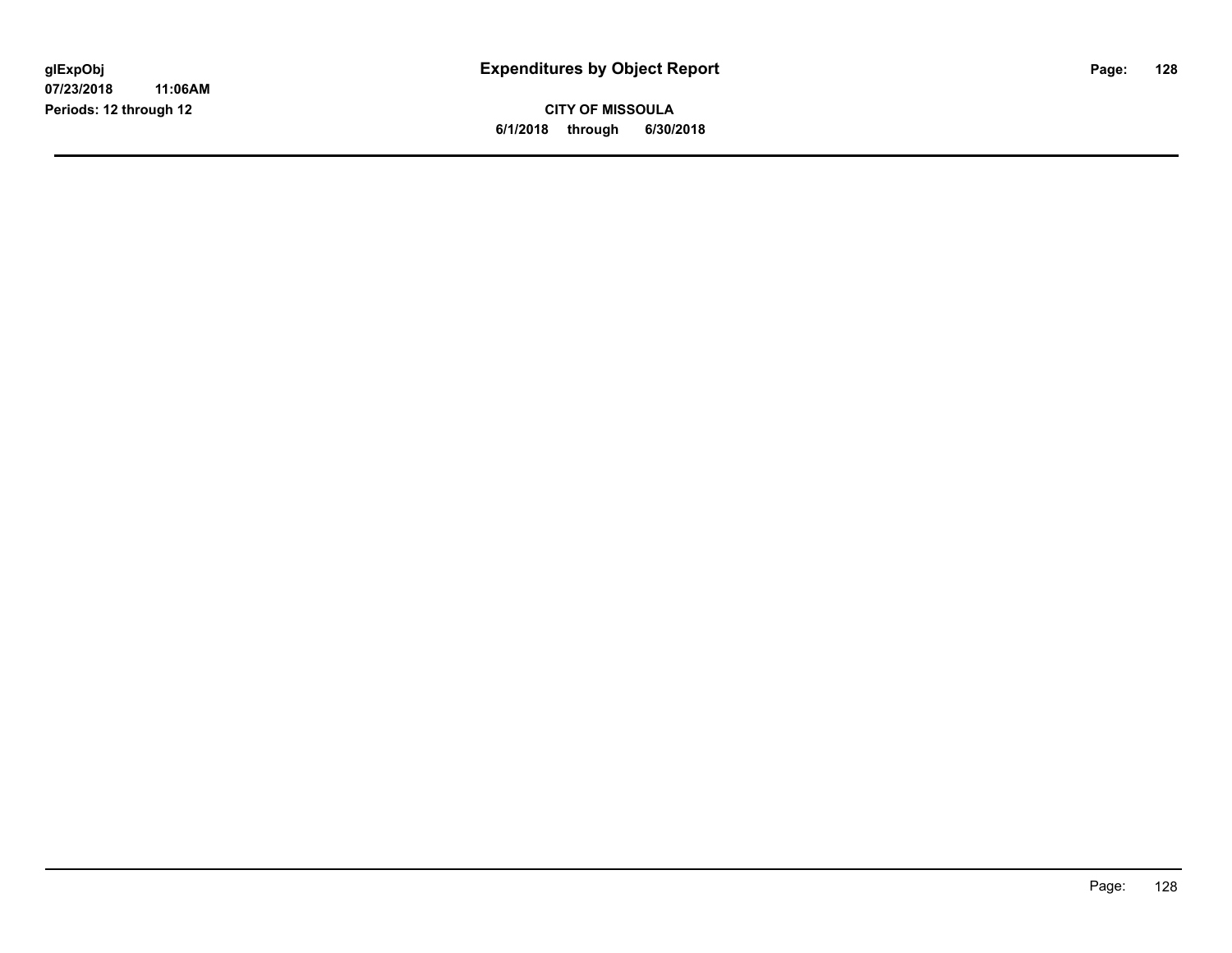## **2939 CDBG PROGRAM INCOME ACCOUNT**

**400 ENTITLEMENT GRANTS**

|                   |                                   | <b>Adjusted</b> |                     | Year-to-date        | Year-to-date        |                |                  |
|-------------------|-----------------------------------|-----------------|---------------------|---------------------|---------------------|----------------|------------------|
| Object/Title      |                                   | Appropriation   | <b>Expenditures</b> | <b>Expenditures</b> | <b>Encumbrances</b> | <b>Balance</b> | <b>Prct Used</b> |
|                   | 300 PURCHASED SERVICES            |                 |                     |                     |                     |                |                  |
|                   | 350 PROFESSIONAL SERVICES         | 29,463.00       | 0.00                | 0.00                | 0.00                | 29,463.00      | 0.00             |
| <b>Total</b>      | <b>PURCHASED SERVICES</b>         | 29,463.00       | 0.00                | 0.00                | 0.00                | 29,463.00      | 0.00             |
| 500 FIXED CHARGES |                                   |                 |                     |                     |                     |                |                  |
|                   | 550 MERCHANT SERVICE FEES         | 0.00            | 0.00                | 0.00                | 0.00                | 0.00           | 0.00             |
| <b>Total</b>      | <b>FIXED CHARGES</b>              | 0.00            | 0.00                | 0.00                | 0.00                | 0.00           | 0.00             |
|                   | 700 GRANTS & CONTRIBUTIONS        |                 |                     |                     |                     |                |                  |
|                   | 700 GRANTS & CONTRIBUTIONS        | 0.00            | 0.00                | 22,577.05           | 0.00                | $-22,577.05$   | 0.00             |
| <b>Total</b>      | <b>GRANTS &amp; CONTRIBUTIONS</b> | 0.00            | 0.00                | 22,577.05           | 0.00                | $-22,577.05$   | 0.00             |
| 800 OTHER OBJECTS |                                   |                 |                     |                     |                     |                |                  |
|                   | 820 TRANSFERS TO OTHER FUNDS      | 0.00            | 0.00                | 0.00                | 0.00                | 0.00           | 0.00             |
| <b>Total</b>      | OTHER OBJECTS                     | 0.00            | 0.00                | 0.00                | 0.00                | 0.00           | 0.00             |
| <b>Total</b>      | <b>ENTITLEMENT GRANTS</b>         | 29,463.00       | 0.00                | 22,577.05           | 0.00                | 6,885.95       | 76.63            |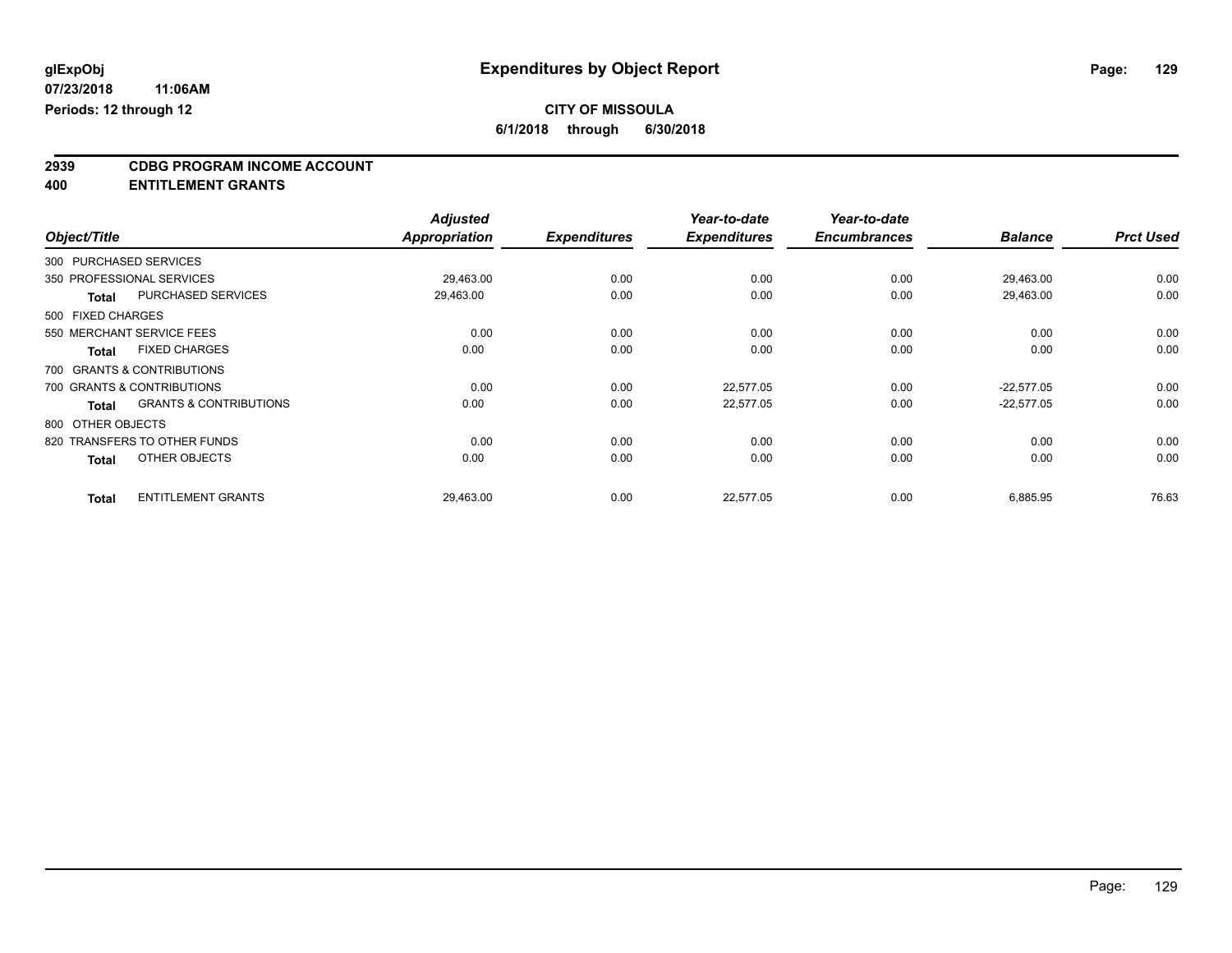#### **07/23/2018 11:06AM Periods: 12 through 12**

## **CITY OF MISSOULA 6/1/2018 through 6/30/2018**

#### **2939 CDBG PROGRAM INCOME ACCOUNT**

| Object/Title                                | <b>Adjusted</b><br>Appropriation | <b>Expenditures</b> | Year-to-date<br><b>Expenditures</b> | Year-to-date<br><b>Encumbrances</b> | <b>Balance</b> | <b>Prct Used</b> |
|---------------------------------------------|----------------------------------|---------------------|-------------------------------------|-------------------------------------|----------------|------------------|
|                                             |                                  |                     |                                     |                                     |                |                  |
| 300 PURCHASED SERVICES                      |                                  |                     |                                     |                                     |                |                  |
| 350 PROFESSIONAL SERVICES                   | 29,463.00                        | 0.00                | 0.00                                | 0.00                                | 29,463.00      | 0.00             |
| PURCHASED SERVICES<br><b>Total</b>          | 29,463.00                        | 0.00                | 0.00                                | 0.00                                | 29,463.00      | 0.00             |
| 500 FIXED CHARGES                           |                                  |                     |                                     |                                     |                |                  |
| 550 MERCHANT SERVICE FEES                   | 0.00                             | 0.00                | 0.00                                | 0.00                                | 0.00           | 0.00             |
| <b>FIXED CHARGES</b><br><b>Total</b>        | 0.00                             | 0.00                | 0.00                                | 0.00                                | 0.00           | 0.00             |
| 700 GRANTS & CONTRIBUTIONS                  |                                  |                     |                                     |                                     |                |                  |
| 700 GRANTS & CONTRIBUTIONS                  | 0.00                             | 0.00                | 22,577.05                           | 0.00                                | $-22,577.05$   | 0.00             |
| <b>GRANTS &amp; CONTRIBUTIONS</b><br>Total  | 0.00                             | 0.00                | 22,577.05                           | 0.00                                | $-22,577.05$   | 0.00             |
| 800 OTHER OBJECTS                           |                                  |                     |                                     |                                     |                |                  |
| 820 TRANSFERS TO OTHER FUNDS                | 0.00                             | 0.00                | 0.00                                | 0.00                                | 0.00           | 0.00             |
| OTHER OBJECTS<br><b>Total</b>               | 0.00                             | 0.00                | 0.00                                | 0.00                                | 0.00           | 0.00             |
|                                             |                                  |                     |                                     |                                     |                |                  |
| CDBG PROGRAM INCOME ACCOUNT<br><b>Total</b> | 29,463.00                        | 0.00                | 22,577.05                           | 0.00                                | 6,885.95       | 76.63            |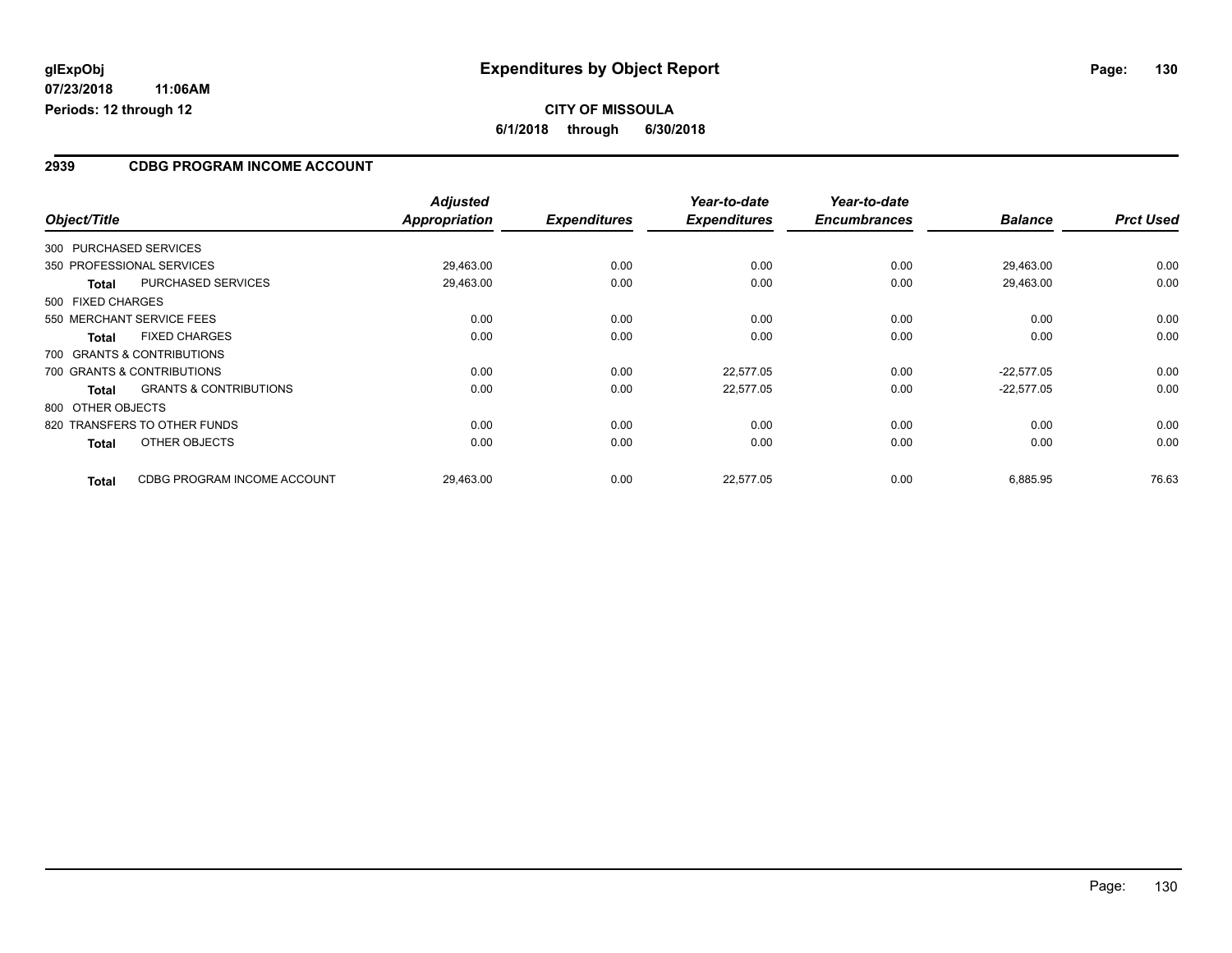#### **2940 CDBG FUND 400 ENTITLEMENT GRANTS**

|              |                                                   | <b>Adjusted</b> |                     | Year-to-date        | Year-to-date        |                |                  |
|--------------|---------------------------------------------------|-----------------|---------------------|---------------------|---------------------|----------------|------------------|
| Object/Title |                                                   | Appropriation   | <b>Expenditures</b> | <b>Expenditures</b> | <b>Encumbrances</b> | <b>Balance</b> | <b>Prct Used</b> |
|              | 300 PURCHASED SERVICES                            |                 |                     |                     |                     |                |                  |
|              | 350 PROFESSIONAL SERVICES                         | 0.00            | 0.00                | 1,983.14            | 0.00                | $-1,983.14$    | 0.00             |
|              | <b>PURCHASED SERVICES</b><br>Total                | 0.00            | 0.00                | 1,983.14            | 0.00                | $-1,983.14$    | 0.00             |
|              | 500 FIXED CHARGES                                 |                 |                     |                     |                     |                |                  |
|              | 550 MERCHANT SERVICE FEES                         | 0.00            | 0.00                | 0.00                | 0.00                | 0.00           | 0.00             |
|              | <b>FIXED CHARGES</b><br><b>Total</b>              | 0.00            | 0.00                | 0.00                | 0.00                | 0.00           | 0.00             |
|              | 700 GRANTS & CONTRIBUTIONS                        |                 |                     |                     |                     |                |                  |
|              | 700 GRANTS & CONTRIBUTIONS                        | 471,117.00      | 43,181.74           | 278,056.45          | 0.00                | 193,060.55     | 59.02            |
|              | <b>GRANTS &amp; CONTRIBUTIONS</b><br><b>Total</b> | 471.117.00      | 43,181.74           | 278,056.45          | 0.00                | 193.060.55     | 59.02            |
|              | 800 OTHER OBJECTS                                 |                 |                     |                     |                     |                |                  |
|              | 820 TRANSFERS TO OTHER FUNDS                      | 104,130.00      | 0.00                | 0.00                | 0.00                | 104,130.00     | 0.00             |
|              | OTHER OBJECTS<br><b>Total</b>                     | 104,130.00      | 0.00                | 0.00                | 0.00                | 104,130.00     | 0.00             |
|              | <b>ENTITLEMENT GRANTS</b><br><b>Total</b>         | 575,247.00      | 43,181.74           | 280,039.59          | 0.00                | 295,207.41     | 48.68            |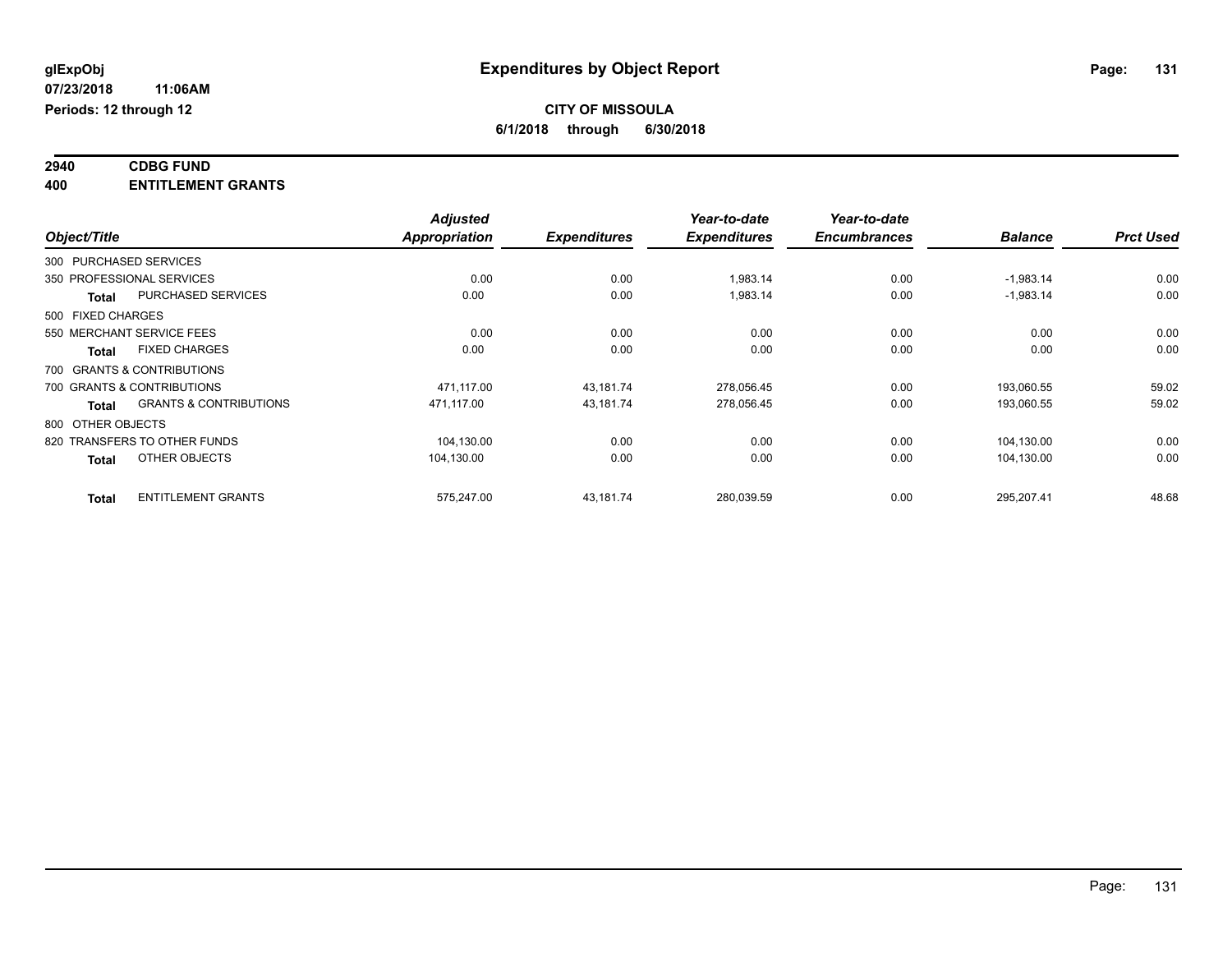**2940 CDBG FUND**

|                   |                                   | <b>Adjusted</b>      |                     | Year-to-date        | Year-to-date        |                |                  |
|-------------------|-----------------------------------|----------------------|---------------------|---------------------|---------------------|----------------|------------------|
| Object/Title      |                                   | <b>Appropriation</b> | <b>Expenditures</b> | <b>Expenditures</b> | <b>Encumbrances</b> | <b>Balance</b> | <b>Prct Used</b> |
|                   | 300 PURCHASED SERVICES            |                      |                     |                     |                     |                |                  |
|                   | 350 PROFESSIONAL SERVICES         | 0.00                 | 0.00                | 1,983.14            | 0.00                | $-1,983.14$    | 0.00             |
| <b>Total</b>      | <b>PURCHASED SERVICES</b>         | 0.00                 | 0.00                | 1,983.14            | 0.00                | $-1,983.14$    | 0.00             |
| 500 FIXED CHARGES |                                   |                      |                     |                     |                     |                |                  |
|                   | 550 MERCHANT SERVICE FEES         | 0.00                 | 0.00                | 0.00                | 0.00                | 0.00           | 0.00             |
| <b>Total</b>      | <b>FIXED CHARGES</b>              | 0.00                 | 0.00                | 0.00                | 0.00                | 0.00           | 0.00             |
|                   | 700 GRANTS & CONTRIBUTIONS        |                      |                     |                     |                     |                |                  |
|                   | 700 GRANTS & CONTRIBUTIONS        | 471,117.00           | 43,181.74           | 278,056.45          | 0.00                | 193,060.55     | 59.02            |
| <b>Total</b>      | <b>GRANTS &amp; CONTRIBUTIONS</b> | 471,117.00           | 43,181.74           | 278,056.45          | 0.00                | 193,060.55     | 59.02            |
| 800 OTHER OBJECTS |                                   |                      |                     |                     |                     |                |                  |
|                   | 820 TRANSFERS TO OTHER FUNDS      | 104,130.00           | 0.00                | 0.00                | 0.00                | 104,130.00     | 0.00             |
| <b>Total</b>      | OTHER OBJECTS                     | 104,130.00           | 0.00                | 0.00                | 0.00                | 104,130.00     | 0.00             |
| <b>Total</b>      | <b>CDBG FUND</b>                  | 575,247.00           | 43,181.74           | 280,039.59          | 0.00                | 295,207.41     | 48.68            |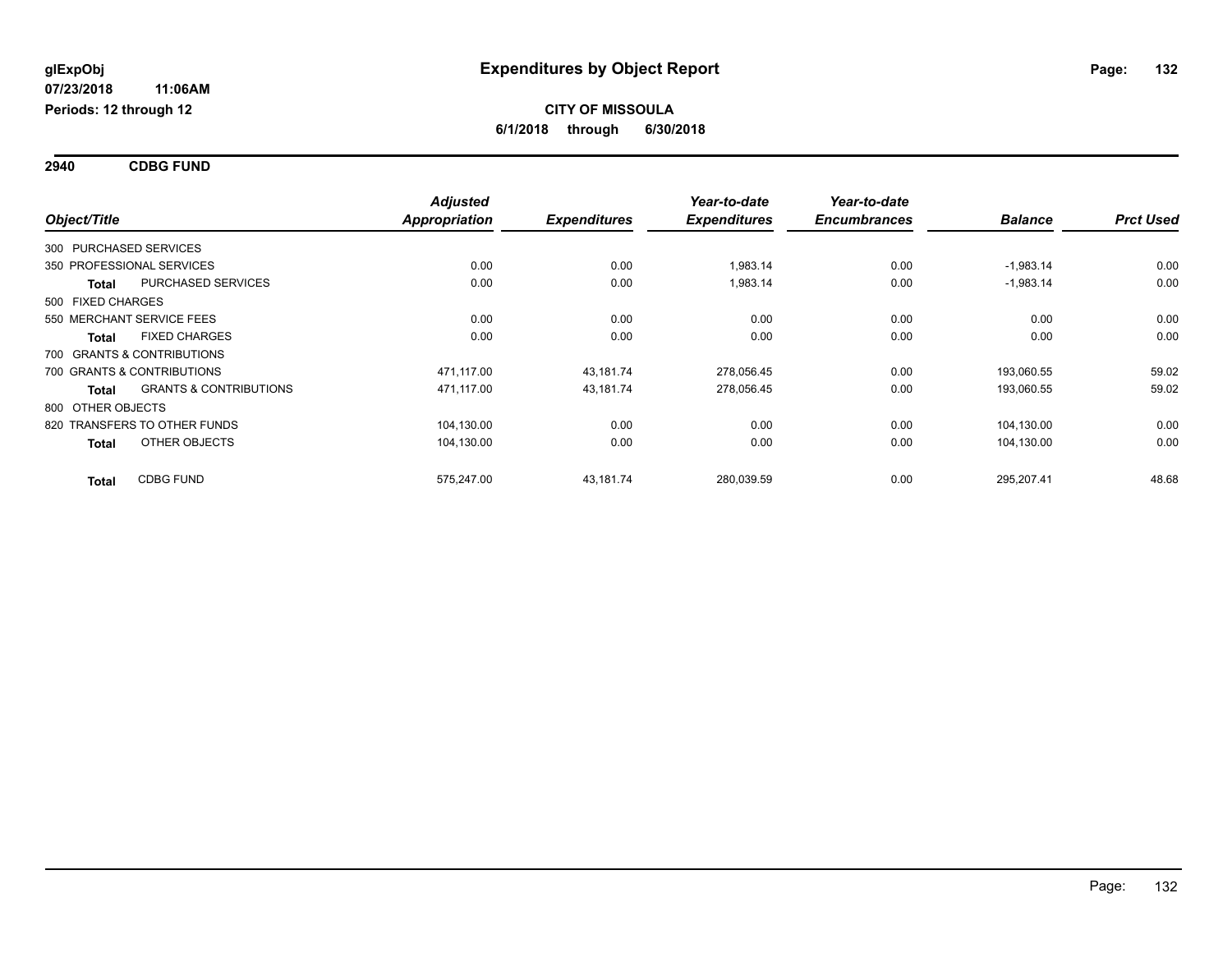# **2941 HOME FUND<br>390 NON-DEPART**

**390 NON-DEPARTMENTAL**

| Object/Title                              | <b>Adjusted</b><br>Appropriation | <b>Expenditures</b> | Year-to-date<br><b>Expenditures</b> | Year-to-date<br><b>Encumbrances</b> | <b>Balance</b> | <b>Prct Used</b> |
|-------------------------------------------|----------------------------------|---------------------|-------------------------------------|-------------------------------------|----------------|------------------|
|                                           |                                  |                     |                                     |                                     |                |                  |
| 300 PURCHASED SERVICES                    |                                  |                     |                                     |                                     |                |                  |
| 350 PROFESSIONAL SERVICES                 | 0.00                             | 0.00                | 0.00                                | 0.00                                | 0.00           | 0.00             |
| <b>PURCHASED SERVICES</b><br><b>Total</b> | 0.00                             | 0.00                | 0.00                                | 0.00                                | 0.00           | 0.00             |
| NON-DEPARTMENTAL<br>Total                 | 0.00                             | 0.00                | 0.00                                | 0.00                                | 0.00           | 0.00             |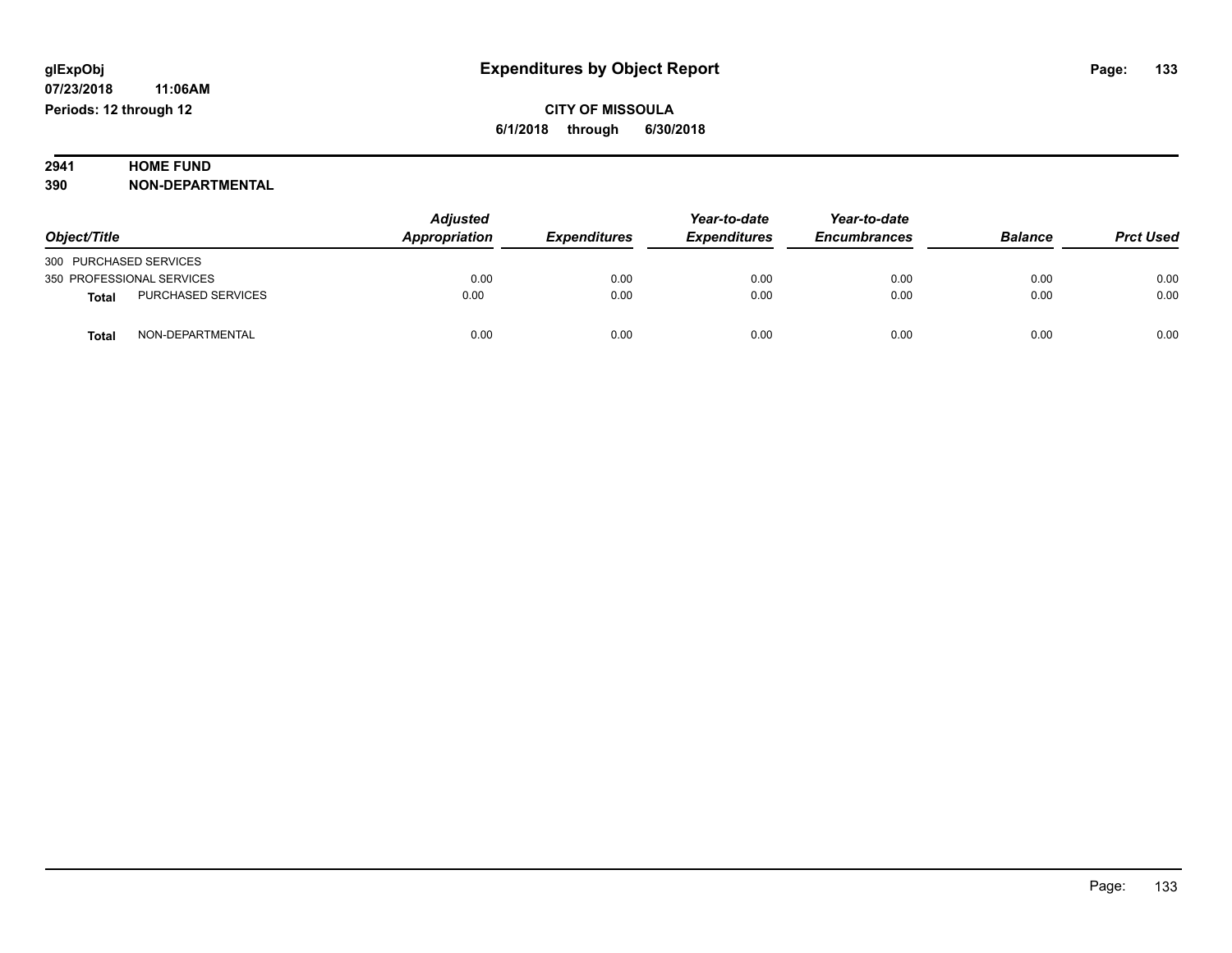## **2941 HOME FUND**

**400 ENTITLEMENT GRANTS**

|                   |                                     | <b>Adjusted</b>      |                     | Year-to-date        | Year-to-date        |                |                  |
|-------------------|-------------------------------------|----------------------|---------------------|---------------------|---------------------|----------------|------------------|
| Object/Title      |                                     | <b>Appropriation</b> | <b>Expenditures</b> | <b>Expenditures</b> | <b>Encumbrances</b> | <b>Balance</b> | <b>Prct Used</b> |
|                   | 300 PURCHASED SERVICES              |                      |                     |                     |                     |                |                  |
|                   | 330 PUBLICITY, SUBSCRIPTIONS & DUES | 0.00                 | 0.00                | 38.50               | 0.00                | $-38.50$       | 0.00             |
|                   | 350 PROFESSIONAL SERVICES           | 0.00                 | 0.00                | 283.38              | 0.00                | $-283.38$      | 0.00             |
| Total             | PURCHASED SERVICES                  | 0.00                 | 0.00                | 321.88              | 0.00                | $-321.88$      | 0.00             |
| 500 FIXED CHARGES |                                     |                      |                     |                     |                     |                |                  |
|                   | 550 MERCHANT SERVICE FEES           | 0.00                 | 0.00                | 0.00                | 0.00                | 0.00           | 0.00             |
| Total             | <b>FIXED CHARGES</b>                | 0.00                 | 0.00                | 0.00                | 0.00                | 0.00           | 0.00             |
|                   | 700 GRANTS & CONTRIBUTIONS          |                      |                     |                     |                     |                |                  |
|                   | 700 GRANTS & CONTRIBUTIONS          | 374,753.00           | 84,033.80           | 300,154.27          | 0.00                | 74,598.73      | 80.09            |
| <b>Total</b>      | <b>GRANTS &amp; CONTRIBUTIONS</b>   | 374,753.00           | 84,033.80           | 300,154.27          | 0.00                | 74,598.73      | 80.09            |
| 800 OTHER OBJECTS |                                     |                      |                     |                     |                     |                |                  |
|                   | 820 TRANSFERS TO OTHER FUNDS        | 32,000.00            | 0.00                | 0.00                | 0.00                | 32,000.00      | 0.00             |
| 845 CONTINGENCY   |                                     | 0.00                 | 0.00                | 0.00                | 0.00                | 0.00           | 0.00             |
| <b>Total</b>      | OTHER OBJECTS                       | 32,000.00            | 0.00                | 0.00                | 0.00                | 32,000.00      | 0.00             |
| <b>Total</b>      | <b>ENTITLEMENT GRANTS</b>           | 406,753.00           | 84,033.80           | 300,476.15          | 0.00                | 106,276.85     | 73.87            |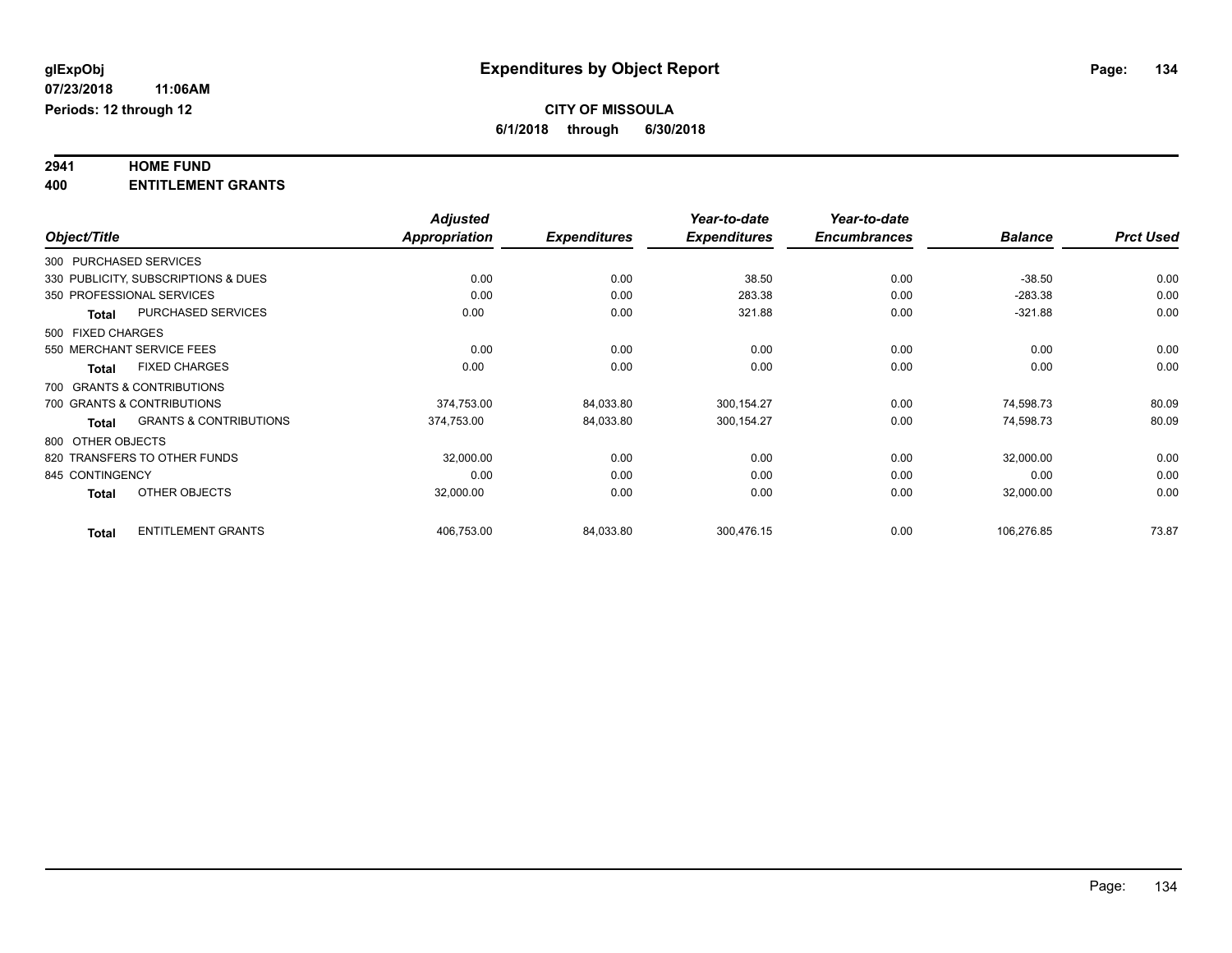**2941 HOME FUND**

|                        |                                     | <b>Adjusted</b> |                     | Year-to-date        | Year-to-date        |                |                  |
|------------------------|-------------------------------------|-----------------|---------------------|---------------------|---------------------|----------------|------------------|
| Object/Title           |                                     | Appropriation   | <b>Expenditures</b> | <b>Expenditures</b> | <b>Encumbrances</b> | <b>Balance</b> | <b>Prct Used</b> |
| 300 PURCHASED SERVICES |                                     |                 |                     |                     |                     |                |                  |
|                        | 330 PUBLICITY, SUBSCRIPTIONS & DUES | 0.00            | 0.00                | 38.50               | 0.00                | $-38.50$       | 0.00             |
|                        | 350 PROFESSIONAL SERVICES           | 0.00            | 0.00                | 283.38              | 0.00                | $-283.38$      | 0.00             |
| <b>Total</b>           | PURCHASED SERVICES                  | 0.00            | 0.00                | 321.88              | 0.00                | $-321.88$      | 0.00             |
| 500 FIXED CHARGES      |                                     |                 |                     |                     |                     |                |                  |
|                        | 550 MERCHANT SERVICE FEES           | 0.00            | 0.00                | 0.00                | 0.00                | 0.00           | 0.00             |
| <b>Total</b>           | <b>FIXED CHARGES</b>                | 0.00            | 0.00                | 0.00                | 0.00                | 0.00           | 0.00             |
|                        | 700 GRANTS & CONTRIBUTIONS          |                 |                     |                     |                     |                |                  |
|                        | 700 GRANTS & CONTRIBUTIONS          | 374,753.00      | 84,033.80           | 300,154.27          | 0.00                | 74,598.73      | 80.09            |
| <b>Total</b>           | <b>GRANTS &amp; CONTRIBUTIONS</b>   | 374,753.00      | 84,033.80           | 300,154.27          | 0.00                | 74,598.73      | 80.09            |
| 800 OTHER OBJECTS      |                                     |                 |                     |                     |                     |                |                  |
|                        | 820 TRANSFERS TO OTHER FUNDS        | 32,000.00       | 0.00                | 0.00                | 0.00                | 32,000.00      | 0.00             |
| 845 CONTINGENCY        |                                     | 0.00            | 0.00                | 0.00                | 0.00                | 0.00           | 0.00             |
| <b>Total</b>           | OTHER OBJECTS                       | 32,000.00       | 0.00                | 0.00                | 0.00                | 32,000.00      | 0.00             |
| <b>Total</b>           | <b>HOME FUND</b>                    | 406,753.00      | 84,033.80           | 300,476.15          | 0.00                | 106,276.85     | 73.87            |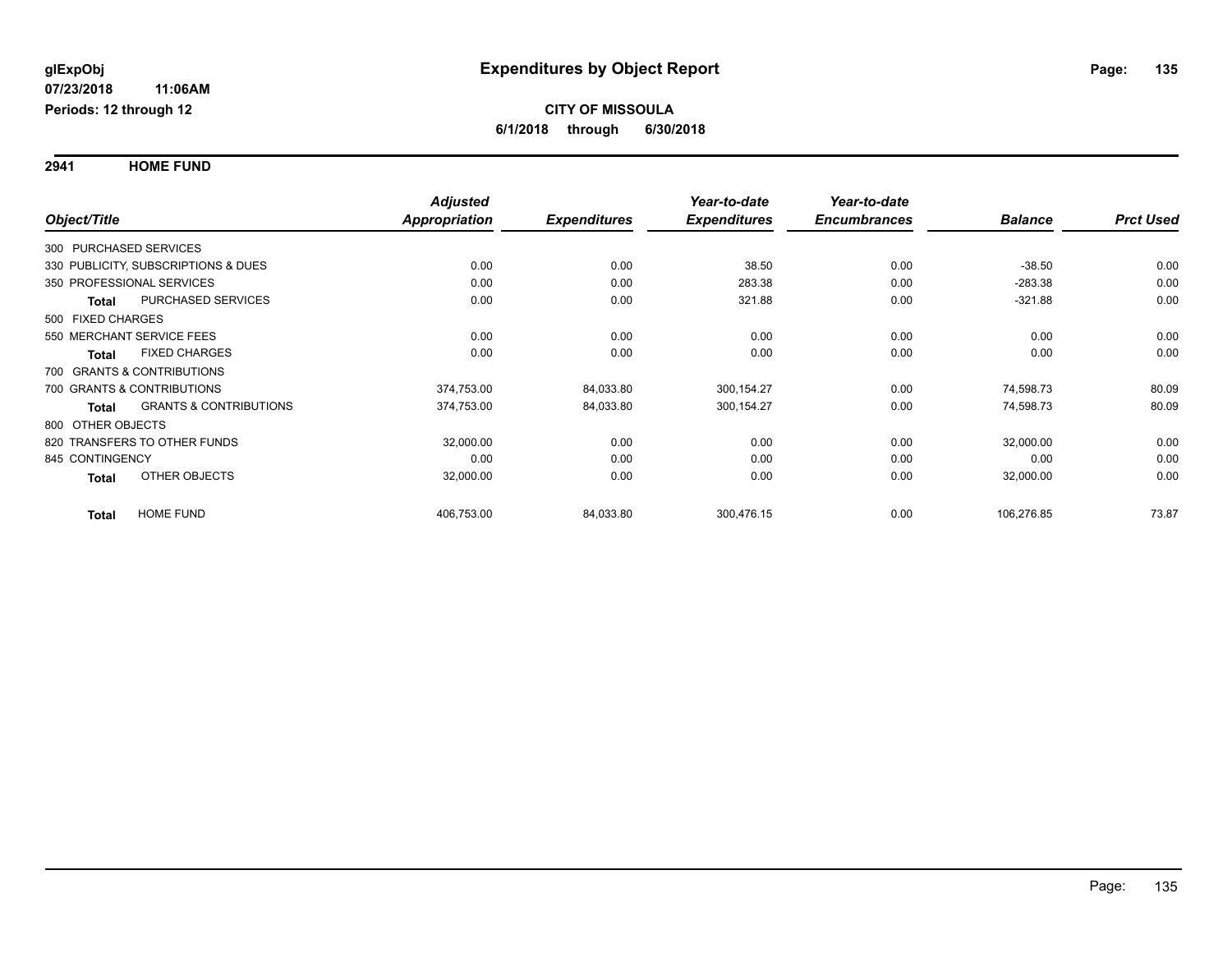**2943 CITY HOME PROGRAM INCOME**

**400 ENTITLEMENT GRANTS**

|                              |                                   | <b>Adjusted</b> |                     | Year-to-date        | Year-to-date        |                |                  |
|------------------------------|-----------------------------------|-----------------|---------------------|---------------------|---------------------|----------------|------------------|
| Object/Title                 |                                   | Appropriation   | <b>Expenditures</b> | <b>Expenditures</b> | <b>Encumbrances</b> | <b>Balance</b> | <b>Prct Used</b> |
| 300 PURCHASED SERVICES       |                                   |                 |                     |                     |                     |                |                  |
| 350 PROFESSIONAL SERVICES    |                                   | 25,000.00       | 0.00                | 0.00                | 0.00                | 25.000.00      | 0.00             |
| <b>Total</b>                 | <b>PURCHASED SERVICES</b>         | 25,000.00       | 0.00                | 0.00                | 0.00                | 25,000.00      | 0.00             |
| 700 GRANTS & CONTRIBUTIONS   |                                   |                 |                     |                     |                     |                |                  |
| 700 GRANTS & CONTRIBUTIONS   |                                   | 20.112.00       | 0.00                | 17.323.40           | 0.00                | 2.788.60       | 86.13            |
| <b>Total</b>                 | <b>GRANTS &amp; CONTRIBUTIONS</b> | 20,112.00       | 0.00                | 17,323.40           | 0.00                | 2,788.60       | 86.13            |
| 800 OTHER OBJECTS            |                                   |                 |                     |                     |                     |                |                  |
| 820 TRANSFERS TO OTHER FUNDS |                                   | 0.00            | 0.00                | 0.00                | 0.00                | 0.00           | 0.00             |
| <b>Total</b>                 | OTHER OBJECTS                     | 0.00            | 0.00                | 0.00                | 0.00                | 0.00           | 0.00             |
| <b>Total</b>                 | <b>ENTITLEMENT GRANTS</b>         | 45,112.00       | 0.00                | 17.323.40           | 0.00                | 27.788.60      | 38.40            |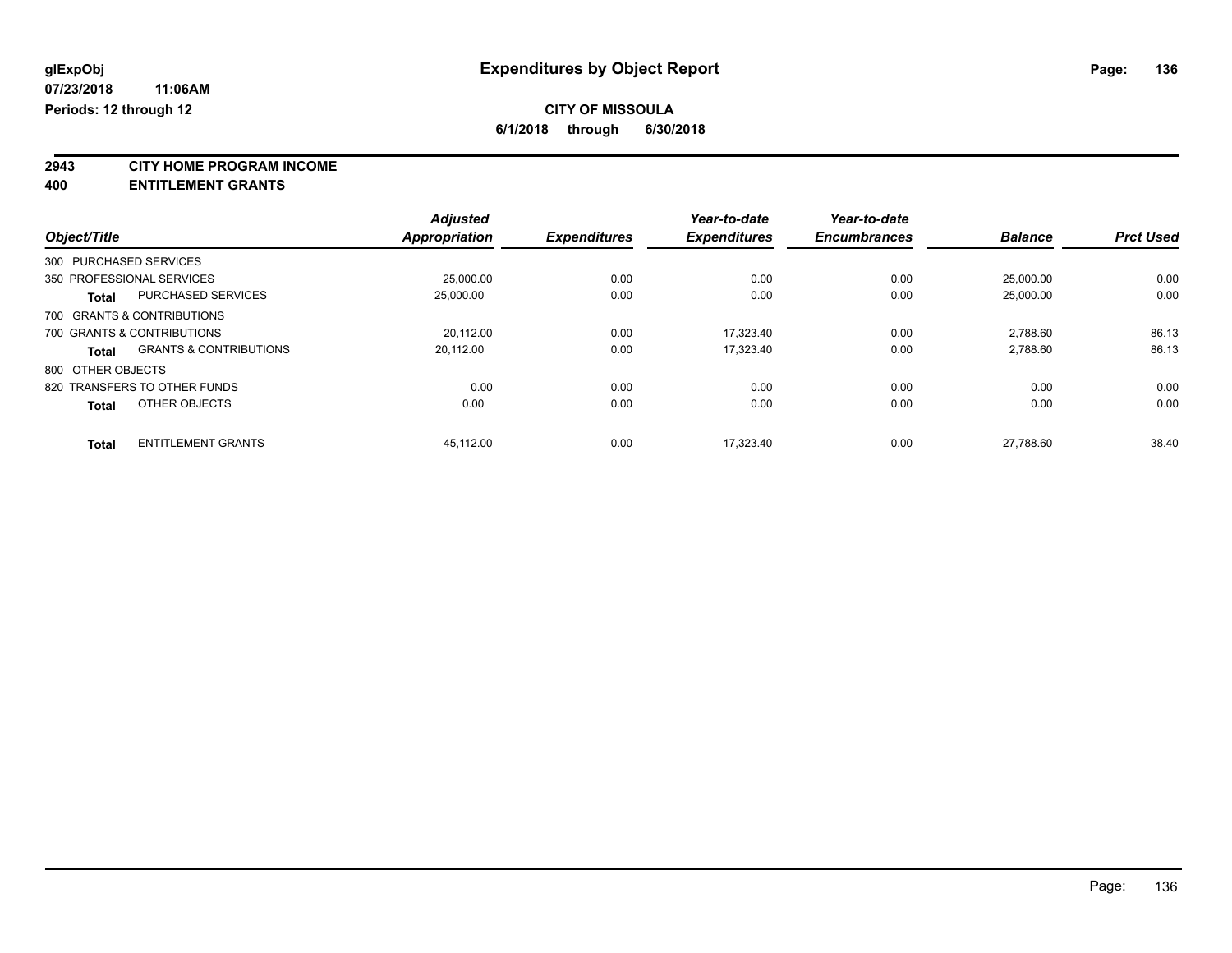#### **2943 CITY HOME PROGRAM INCOME**

|                                                   | <b>Adjusted</b>      |                     | Year-to-date        | Year-to-date        |                |                  |
|---------------------------------------------------|----------------------|---------------------|---------------------|---------------------|----------------|------------------|
| Object/Title                                      | <b>Appropriation</b> | <b>Expenditures</b> | <b>Expenditures</b> | <b>Encumbrances</b> | <b>Balance</b> | <b>Prct Used</b> |
| 300 PURCHASED SERVICES                            |                      |                     |                     |                     |                |                  |
| 350 PROFESSIONAL SERVICES                         | 25.000.00            | 0.00                | 0.00                | 0.00                | 25.000.00      | 0.00             |
| <b>PURCHASED SERVICES</b><br>Total                | 25,000.00            | 0.00                | 0.00                | 0.00                | 25,000.00      | 0.00             |
| 700 GRANTS & CONTRIBUTIONS                        |                      |                     |                     |                     |                |                  |
| 700 GRANTS & CONTRIBUTIONS                        | 20.112.00            | 0.00                | 17.323.40           | 0.00                | 2.788.60       | 86.13            |
| <b>GRANTS &amp; CONTRIBUTIONS</b><br><b>Total</b> | 20,112.00            | 0.00                | 17.323.40           | 0.00                | 2.788.60       | 86.13            |
| 800 OTHER OBJECTS                                 |                      |                     |                     |                     |                |                  |
| 820 TRANSFERS TO OTHER FUNDS                      | 0.00                 | 0.00                | 0.00                | 0.00                | 0.00           | 0.00             |
| OTHER OBJECTS<br><b>Total</b>                     | 0.00                 | 0.00                | 0.00                | 0.00                | 0.00           | 0.00             |
| CITY HOME PROGRAM INCOME<br><b>Total</b>          | 45.112.00            | 0.00                | 17.323.40           | 0.00                | 27.788.60      | 38.40            |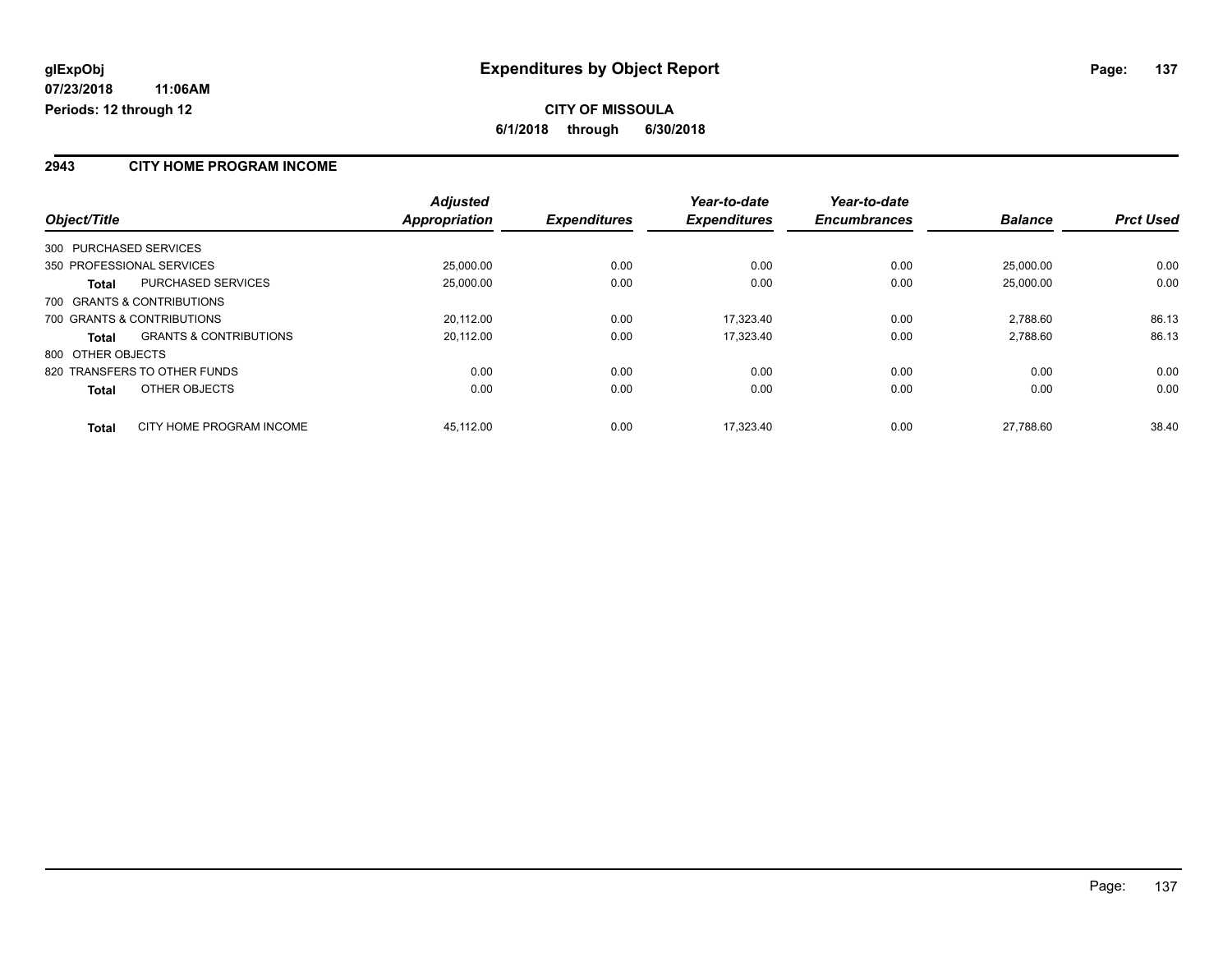## **2955 TRANSPORTATION**

**250 DEVELOPMENT SERVICES**

|                                            | <b>Adjusted</b>      |                     | Year-to-date        | Year-to-date        |                |                  |
|--------------------------------------------|----------------------|---------------------|---------------------|---------------------|----------------|------------------|
| Object/Title                               | <b>Appropriation</b> | <b>Expenditures</b> | <b>Expenditures</b> | <b>Encumbrances</b> | <b>Balance</b> | <b>Prct Used</b> |
| 100 PERSONAL SERVICES                      |                      |                     |                     |                     |                |                  |
| 110 SALARIES AND WAGES                     | 467,018.00           | 50,509.48           | 396,224.49          | 0.00                | 70,793.51      | 84.84            |
| 120 OVERTIME                               | 0.00                 | 0.00                | 33.00               | 0.00                | $-33.00$       | 0.00             |
| 140 EMPLOYER CONTRIBUTIONS                 | 173,075.00           | 14,038.13           | 140,490.71          | 0.00                | 32,584.29      | 81.17            |
| <b>141 STATE RETIREMENT CONTRIBUTIONS</b>  | 0.00                 | 0.00                | 406.31              | 0.00                | $-406.31$      | 0.00             |
| PERSONAL SERVICES<br>Total                 | 640,093.00           | 64,547.61           | 537, 154.51         | 0.00                | 102,938.49     | 83.92            |
| 200 SUPPLIES                               |                      |                     |                     |                     |                |                  |
| 210 OFFICE SUPPLIES                        | 8,500.00             | 156.84              | 7,549.91            | 0.00                | 950.09         | 88.82            |
| 220 OPERATING SUPPLIES                     | 26,800.00            | 4,480.00            | 30,736.01           | 0.00                | $-3,936.01$    | 114.69           |
| 230 REPAIR/MAINTENANCE                     | 0.00                 | $-140.00$           | 0.00                | 0.00                | 0.00           | 0.00             |
| 231 GASOLINE                               | 0.00                 | 0.00                | 0.00                | 0.00                | 0.00           | 0.00             |
| 240 OTHER SUPPLIES                         | 360.00               | 0.00                | 0.00                | 0.00                | 360.00         | 0.00             |
| <b>SUPPLIES</b><br>Total                   | 35,660.00            | 4,496.84            | 38,285.92           | 0.00                | $-2,625.92$    | 107.36           |
| 300 PURCHASED SERVICES                     |                      |                     |                     |                     |                |                  |
| 310 COMMUNICATIONS                         | 3,100.00             | 291.52              | 3,350.23            | 0.00                | $-250.23$      | 108.07           |
| 320 PRINTING & DUPLICATING                 | 7,125.00             | 1,590.07            | 6,905.20            | 0.00                | 219.80         | 96.92            |
| 330 PUBLICITY, SUBSCRIPTIONS & DUES        | 37,725.00            | 2,250.92            | 24,148.09           | 0.00                | 13,576.91      | 64.01            |
| 344 TELEPHONE SERVICE                      | 579.00               | 0.00                | 20.75               | 0.00                | 558.25         | 3.58             |
| 350 PROFESSIONAL SERVICES                  | 55,004.00            | 7,525.06            | 30,237.51           | 0.00                | 24,766.49      | 54.97            |
| 360 REPAIR & MAINTENANCE                   | 8,900.00             | 425.15              | 10,395.79           | 0.00                | $-1,495.79$    | 116.81           |
| 370 TRAVEL                                 | 13,500.00            | 668.86              | 8,023.83            | 0.00                | 5,476.17       | 59.44            |
| 380 TRAINING                               | 11,300.00            | 557.00              | 2,353.97            | 0.00                | 8,946.03       | 20.83            |
| 390 OTHER PURCHASED SERVICES               | 16,050.00            | 0.00                | 3,590.00            | 0.00                | 12,460.00      | 22.37            |
| PURCHASED SERVICES<br><b>Total</b>         | 153,283.00           | 13,308.58           | 89,025.37           | 0.00                | 64,257.63      | 58.08            |
| 500 FIXED CHARGES                          |                      |                     |                     |                     |                |                  |
| 500 FIXED CHARGES                          | 38,592.00            | 19,526.50           | 37,087.43           | 0.00                | 1,504.57       | 96.10            |
| 550 MERCHANT SERVICE FEES                  | 0.00                 | 0.00                | 0.00                | 0.00                | 0.00           | 0.00             |
| <b>FIXED CHARGES</b><br>Total              | 38,592.00            | 19,526.50           | 37,087.43           | 0.00                | 1,504.57       | 96.10            |
| 700 GRANTS & CONTRIBUTIONS                 |                      |                     |                     |                     |                |                  |
| 700 GRANTS & CONTRIBUTIONS                 | 148,133.00           | 2,000.00            | 97,268.40           | 0.00                | 50,864.60      | 65.66            |
| <b>GRANTS &amp; CONTRIBUTIONS</b><br>Total | 148,133.00           | 2,000.00            | 97,268.40           | 0.00                | 50,864.60      | 65.66            |
| 800 OTHER OBJECTS                          |                      |                     |                     |                     |                |                  |
| 820 TRANSFERS TO OTHER FUNDS               | 20,000.00            | 0.00                | 0.00                | 0.00                | 20,000.00      | 0.00             |
|                                            |                      |                     |                     |                     |                |                  |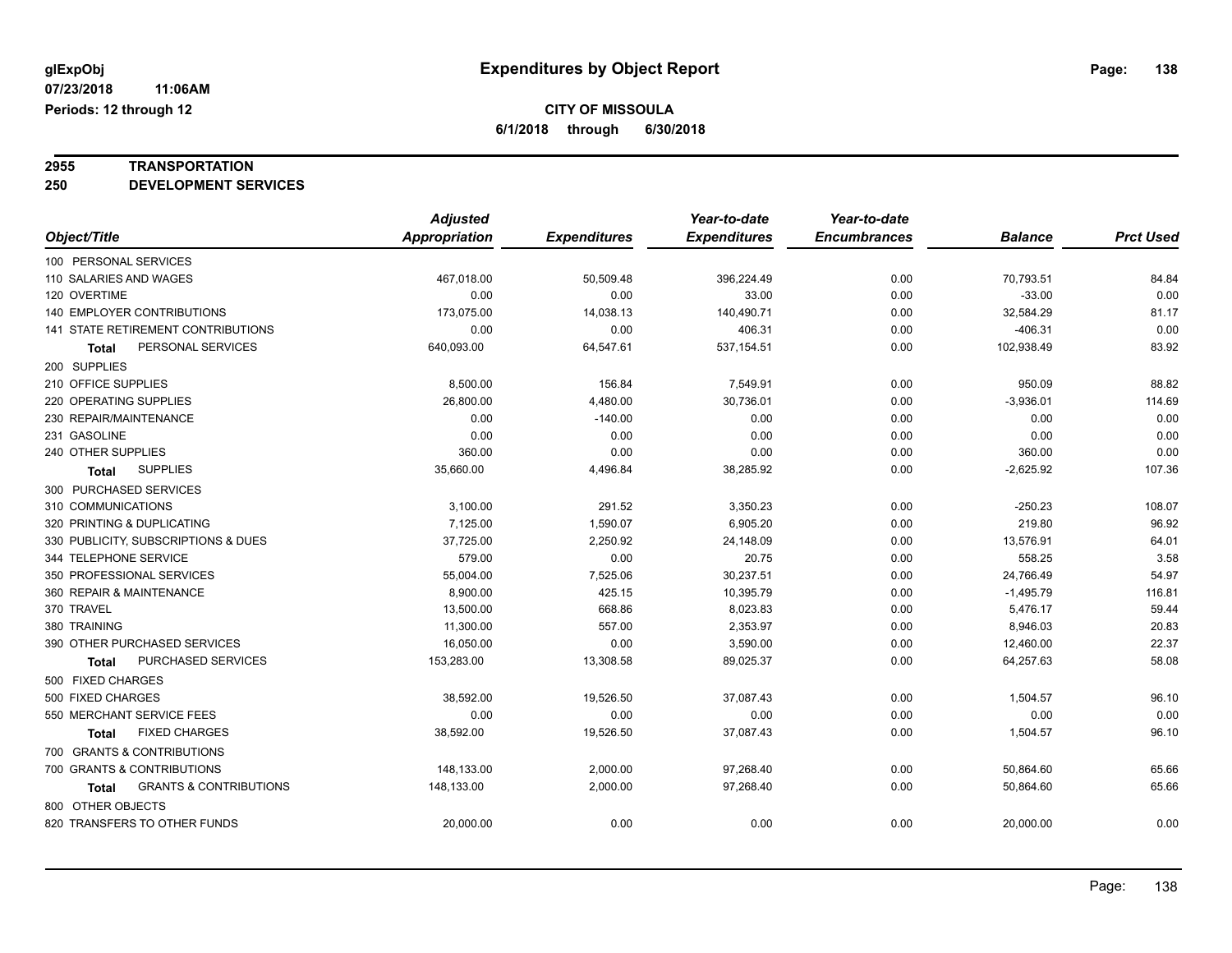## **2955 TRANSPORTATION**

**250 DEVELOPMENT SERVICES**

|                    |                           | <b>Adjusted</b> |                     | Year-to-date        | Year-to-date        |                |                  |
|--------------------|---------------------------|-----------------|---------------------|---------------------|---------------------|----------------|------------------|
| Object/Title       |                           | Appropriation   | <b>Expenditures</b> | <b>Expenditures</b> | <b>Encumbrances</b> | <b>Balance</b> | <b>Prct Used</b> |
| 845 CONTINGENCY    |                           | 290,230.00      | 0.00                | 0.00                | 0.00                | 290.230.00     | 0.00             |
| <b>Total</b>       | OTHER OBJECTS             | 310.230.00      | 0.00                | 0.00                | 0.00                | 310.230.00     | 0.00             |
| 900 CAPITAL OUTLAY |                           |                 |                     |                     |                     |                |                  |
|                    | 940 MACHINERY & EQUIPMENT | 0.00            | 0.00                | 0.00                | 0.00                | 0.00           | 0.00             |
| <b>Total</b>       | <b>CAPITAL OUTLAY</b>     | 0.00            | 0.00                | 0.00                | 0.00                | 0.00           | 0.00             |
| <b>Total</b>       | DEVELOPMENT SERVICES      | 1.325.991.00    | 103.879.53          | 798.821.63          | 0.00                | 527.169.37     | 60.24            |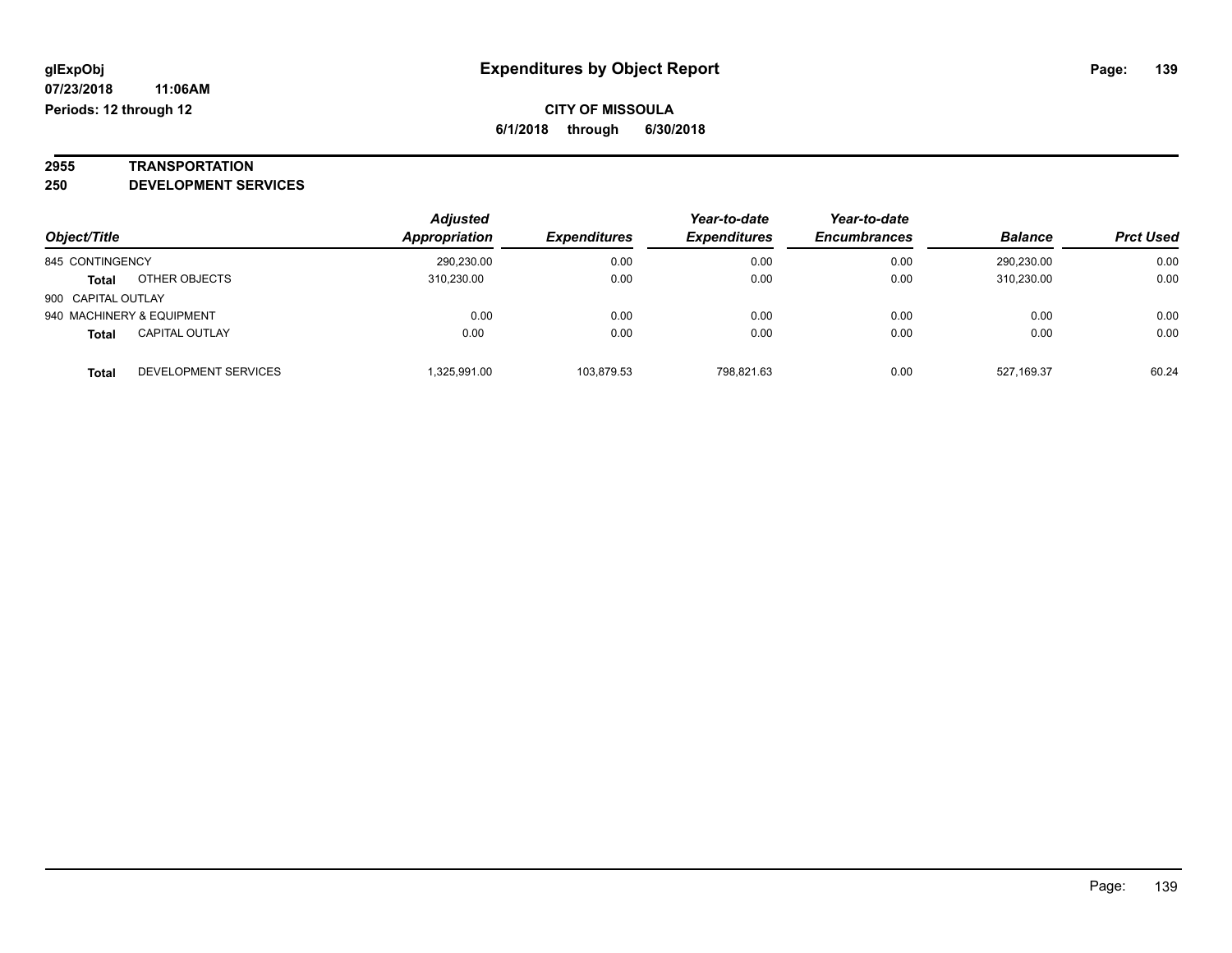**2955 TRANSPORTATION**

|                                                   | <b>Adjusted</b> |                     | Year-to-date        | Year-to-date        |                |                  |
|---------------------------------------------------|-----------------|---------------------|---------------------|---------------------|----------------|------------------|
| Object/Title                                      | Appropriation   | <b>Expenditures</b> | <b>Expenditures</b> | <b>Encumbrances</b> | <b>Balance</b> | <b>Prct Used</b> |
| 100 PERSONAL SERVICES                             |                 |                     |                     |                     |                |                  |
| 110 SALARIES AND WAGES                            | 467,018.00      | 50,509.48           | 396,224.49          | 0.00                | 70,793.51      | 84.84            |
| 120 OVERTIME                                      | 0.00            | 0.00                | 33.00               | 0.00                | $-33.00$       | 0.00             |
| <b>140 EMPLOYER CONTRIBUTIONS</b>                 | 173,075.00      | 14,038.13           | 140,490.71          | 0.00                | 32,584.29      | 81.17            |
| 141 STATE RETIREMENT CONTRIBUTIONS                | 0.00            | 0.00                | 406.31              | 0.00                | $-406.31$      | 0.00             |
| PERSONAL SERVICES<br>Total                        | 640,093.00      | 64,547.61           | 537, 154.51         | 0.00                | 102,938.49     | 83.92            |
| 200 SUPPLIES                                      |                 |                     |                     |                     |                |                  |
| 210 OFFICE SUPPLIES                               | 8,500.00        | 156.84              | 7,549.91            | 0.00                | 950.09         | 88.82            |
| 220 OPERATING SUPPLIES                            | 26,800.00       | 4,480.00            | 30,736.01           | 0.00                | $-3,936.01$    | 114.69           |
| 230 REPAIR/MAINTENANCE                            | 0.00            | $-140.00$           | 0.00                | 0.00                | 0.00           | 0.00             |
| 231 GASOLINE                                      | 0.00            | 0.00                | 0.00                | 0.00                | 0.00           | 0.00             |
| 240 OTHER SUPPLIES                                | 360.00          | 0.00                | 0.00                | 0.00                | 360.00         | 0.00             |
| <b>SUPPLIES</b><br><b>Total</b>                   | 35,660.00       | 4,496.84            | 38,285.92           | 0.00                | $-2,625.92$    | 107.36           |
| 300 PURCHASED SERVICES                            |                 |                     |                     |                     |                |                  |
| 310 COMMUNICATIONS                                | 3,100.00        | 291.52              | 3,350.23            | 0.00                | $-250.23$      | 108.07           |
| 320 PRINTING & DUPLICATING                        | 7,125.00        | 1,590.07            | 6,905.20            | 0.00                | 219.80         | 96.92            |
| 330 PUBLICITY, SUBSCRIPTIONS & DUES               | 37,725.00       | 2,250.92            | 24,148.09           | 0.00                | 13,576.91      | 64.01            |
| 344 TELEPHONE SERVICE                             | 579.00          | 0.00                | 20.75               | 0.00                | 558.25         | 3.58             |
| 350 PROFESSIONAL SERVICES                         | 55,004.00       | 7,525.06            | 30,237.51           | 0.00                | 24,766.49      | 54.97            |
| 360 REPAIR & MAINTENANCE                          | 8,900.00        | 425.15              | 10,395.79           | 0.00                | $-1,495.79$    | 116.81           |
| 370 TRAVEL                                        | 13,500.00       | 668.86              | 8,023.83            | 0.00                | 5,476.17       | 59.44            |
| 380 TRAINING                                      | 11,300.00       | 557.00              | 2,353.97            | 0.00                | 8,946.03       | 20.83            |
| 390 OTHER PURCHASED SERVICES                      | 16,050.00       | 0.00                | 3,590.00            | 0.00                | 12,460.00      | 22.37            |
| PURCHASED SERVICES<br>Total                       | 153,283.00      | 13,308.58           | 89,025.37           | 0.00                | 64,257.63      | 58.08            |
| 500 FIXED CHARGES                                 |                 |                     |                     |                     |                |                  |
| 500 FIXED CHARGES                                 | 38,592.00       | 19,526.50           | 37,087.43           | 0.00                | 1,504.57       | 96.10            |
| 550 MERCHANT SERVICE FEES                         | 0.00            | 0.00                | 0.00                | 0.00                | 0.00           | 0.00             |
| <b>FIXED CHARGES</b><br>Total                     | 38,592.00       | 19,526.50           | 37,087.43           | 0.00                | 1,504.57       | 96.10            |
| 700 GRANTS & CONTRIBUTIONS                        |                 |                     |                     |                     |                |                  |
| 700 GRANTS & CONTRIBUTIONS                        | 148,133.00      | 2,000.00            | 97,268.40           | 0.00                | 50,864.60      | 65.66            |
| <b>GRANTS &amp; CONTRIBUTIONS</b><br><b>Total</b> | 148,133.00      | 2,000.00            | 97,268.40           | 0.00                | 50,864.60      | 65.66            |
| 800 OTHER OBJECTS                                 |                 |                     |                     |                     |                |                  |
| 820 TRANSFERS TO OTHER FUNDS                      | 20,000.00       | 0.00                | 0.00                | 0.00                | 20,000.00      | 0.00             |
| 845 CONTINGENCY                                   | 290,230.00      | 0.00                | 0.00                | 0.00                | 290,230.00     | 0.00             |
|                                                   |                 |                     |                     |                     |                |                  |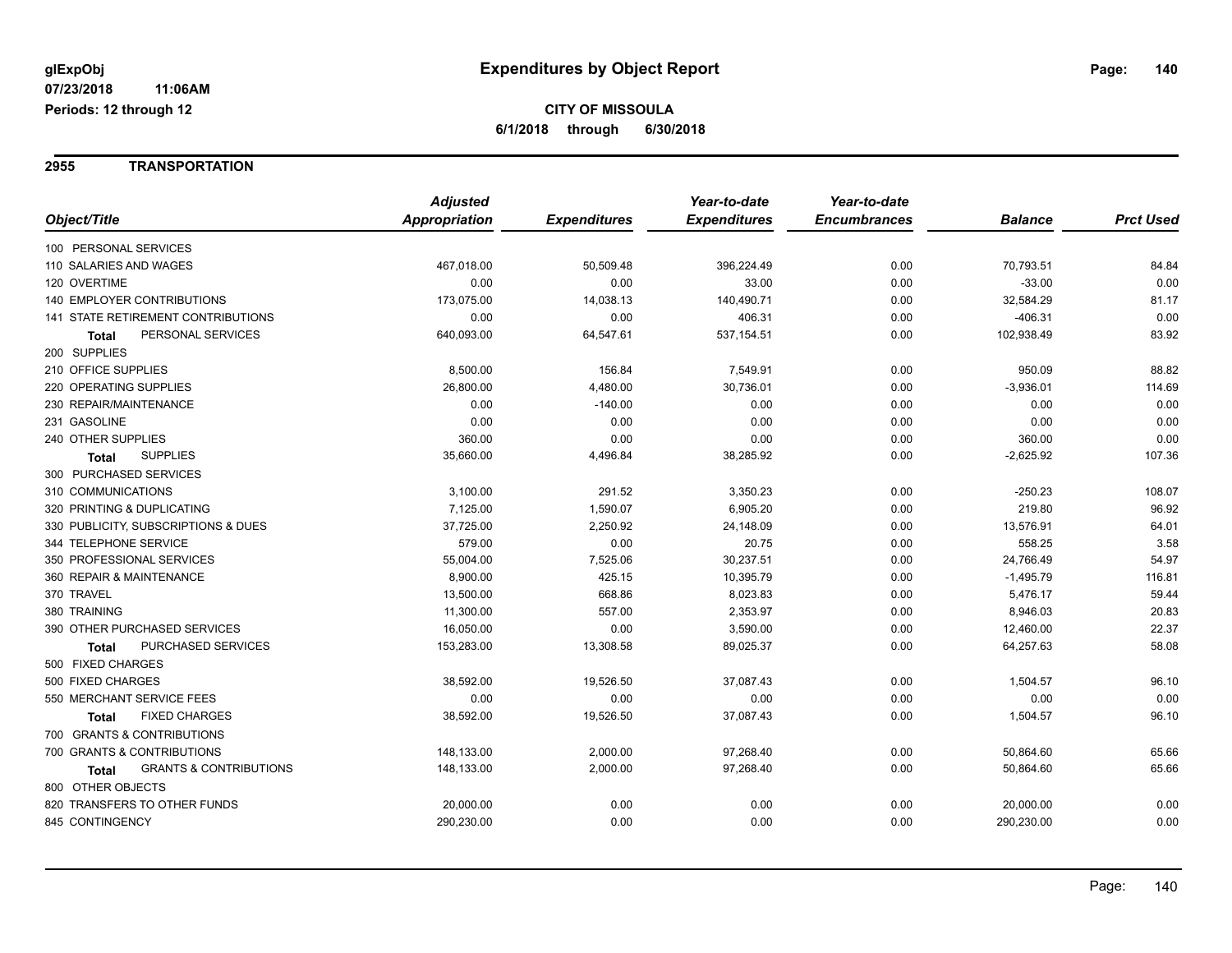#### **2955 TRANSPORTATION**

| Object/Title              |                       | <b>Adjusted</b> |                     | Year-to-date        | Year-to-date<br><b>Encumbrances</b> |                |                  |
|---------------------------|-----------------------|-----------------|---------------------|---------------------|-------------------------------------|----------------|------------------|
|                           |                       | Appropriation   | <b>Expenditures</b> | <b>Expenditures</b> |                                     | <b>Balance</b> | <b>Prct Used</b> |
| <b>Total</b>              | OTHER OBJECTS         | 310,230.00      | 0.00                | 0.00                | 0.00                                | 310.230.00     | 0.00             |
| 900 CAPITAL OUTLAY        |                       |                 |                     |                     |                                     |                |                  |
| 940 MACHINERY & EQUIPMENT |                       | 0.00            | 0.00                | 0.00                | 0.00                                | 0.00           | 0.00             |
| <b>Total</b>              | <b>CAPITAL OUTLAY</b> | 0.00            | 0.00                | 0.00                | 0.00                                | 0.00           | 0.00             |
| Total                     | TRANSPORTATION        | .325.991.00     | 103.879.53          | 798.821.63          | 0.00                                | 527.169.37     | 60.24            |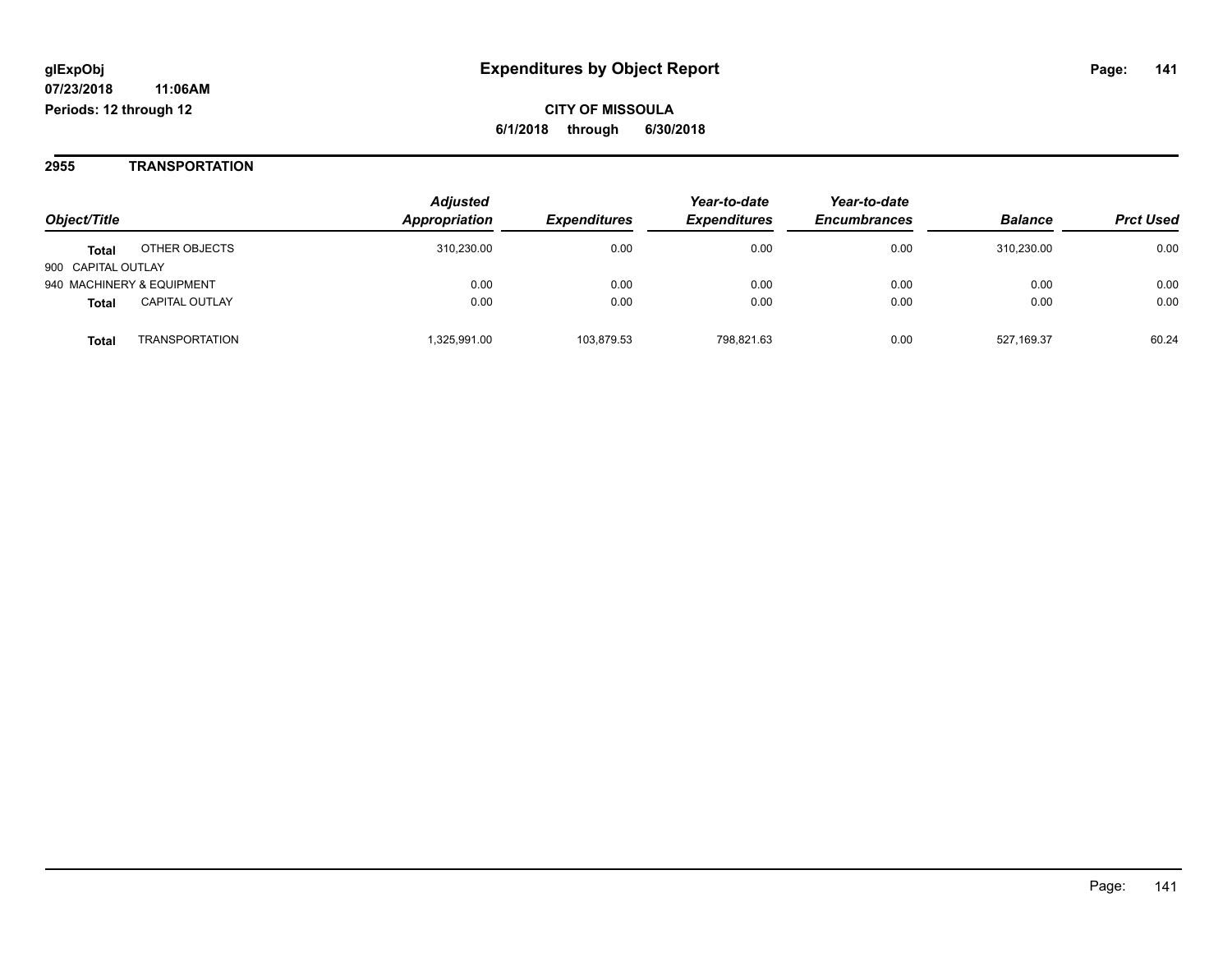## **2987 FEDERAL TRANSPORTATION FUND**

**390 NON-DEPARTMENTAL**

| Object/Title                          | <b>Adjusted</b><br>Appropriation | <b>Expenditures</b> | Year-to-date<br><b>Expenditures</b> | Year-to-date<br><b>Encumbrances</b> | <b>Balance</b> | <b>Prct Used</b> |
|---------------------------------------|----------------------------------|---------------------|-------------------------------------|-------------------------------------|----------------|------------------|
|                                       |                                  |                     |                                     |                                     |                |                  |
| 800 OTHER OBJECTS                     |                                  |                     |                                     |                                     |                |                  |
| 820 TRANSFERS TO OTHER FUNDS          | 0.00                             | 0.00                | 0.00                                | 0.00                                | 0.00           | 0.00             |
| OTHER OBJECTS<br><b>Total</b>         | 0.00                             | 0.00                | 0.00                                | 0.00                                | 0.00           | 0.00             |
| 900 CAPITAL OUTLAY                    |                                  |                     |                                     |                                     |                |                  |
| 930 IMPROVEMENTS                      | 208,379.00                       | 0.00                | 213,867.22                          | 0.00                                | $-5,488.22$    | 102.63           |
| <b>CAPITAL OUTLAY</b><br><b>Total</b> | 208.379.00                       | 0.00                | 213,867.22                          | 0.00                                | $-5,488.22$    | 102.63           |
| NON-DEPARTMENTAL<br><b>Total</b>      | 208,379.00                       | 0.00                | 213,867.22                          | 0.00                                | $-5,488.22$    | 102.63           |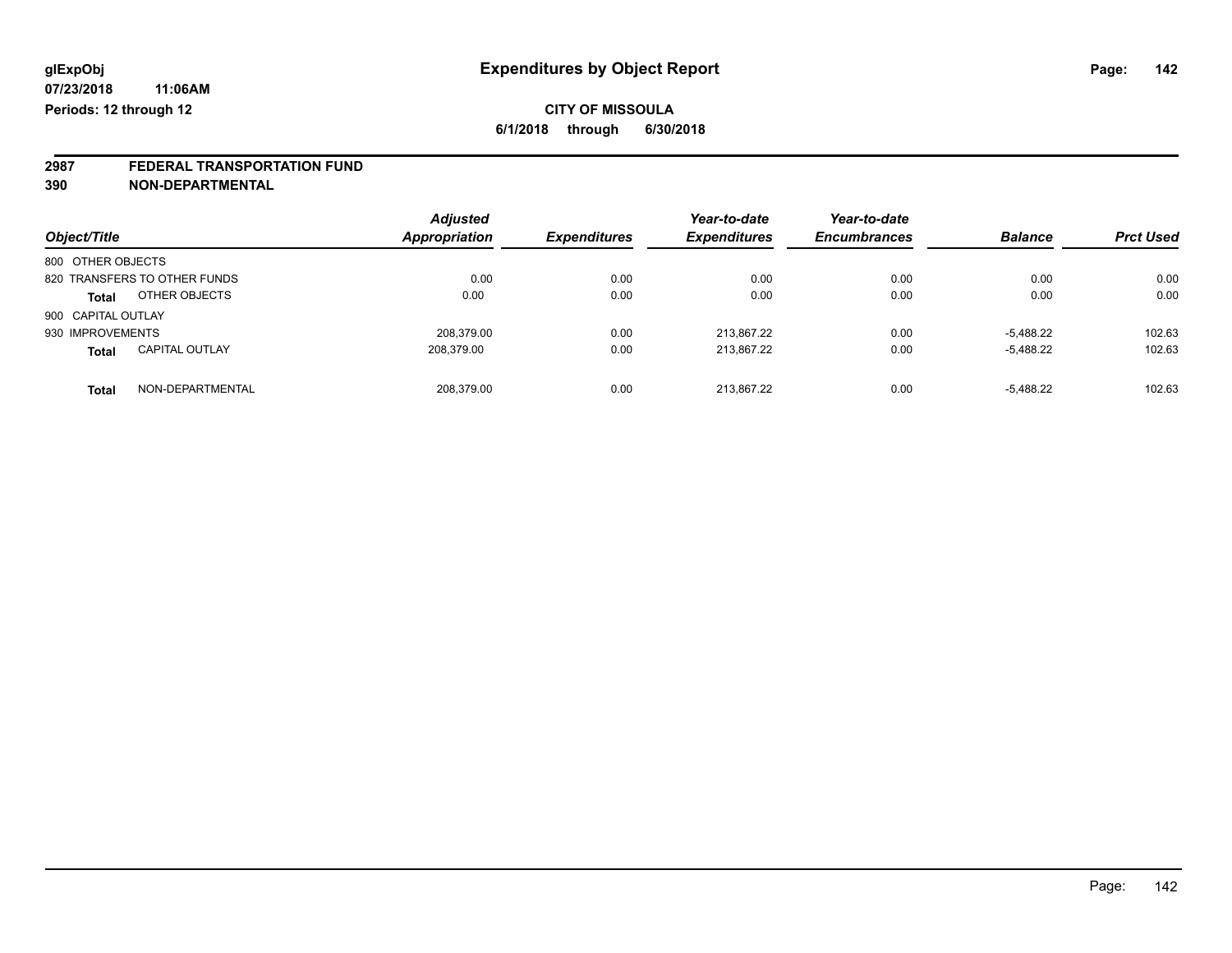#### **07/23/2018 11:06AM Periods: 12 through 12**

**CITY OF MISSOULA 6/1/2018 through 6/30/2018**

#### **2987 FEDERAL TRANSPORTATION FUND**

|                    |                              | <b>Adjusted</b> |                     | Year-to-date        | Year-to-date        |                |                  |
|--------------------|------------------------------|-----------------|---------------------|---------------------|---------------------|----------------|------------------|
| Object/Title       |                              | Appropriation   | <b>Expenditures</b> | <b>Expenditures</b> | <b>Encumbrances</b> | <b>Balance</b> | <b>Prct Used</b> |
| 800 OTHER OBJECTS  |                              |                 |                     |                     |                     |                |                  |
|                    | 820 TRANSFERS TO OTHER FUNDS | 0.00            | 0.00                | 0.00                | 0.00                | 0.00           | 0.00             |
| <b>Total</b>       | OTHER OBJECTS                | 0.00            | 0.00                | 0.00                | 0.00                | 0.00           | 0.00             |
| 900 CAPITAL OUTLAY |                              |                 |                     |                     |                     |                |                  |
| 930 IMPROVEMENTS   |                              | 208.379.00      | 0.00                | 213.867.22          | 0.00                | $-5.488.22$    | 102.63           |
| <b>Total</b>       | <b>CAPITAL OUTLAY</b>        | 208.379.00      | 0.00                | 213.867.22          | 0.00                | $-5.488.22$    | 102.63           |
| <b>Total</b>       | FEDERAL TRANSPORTATION FUND  | 208.379.00      | 0.00                | 213.867.22          | 0.00                | $-5,488.22$    | 102.63           |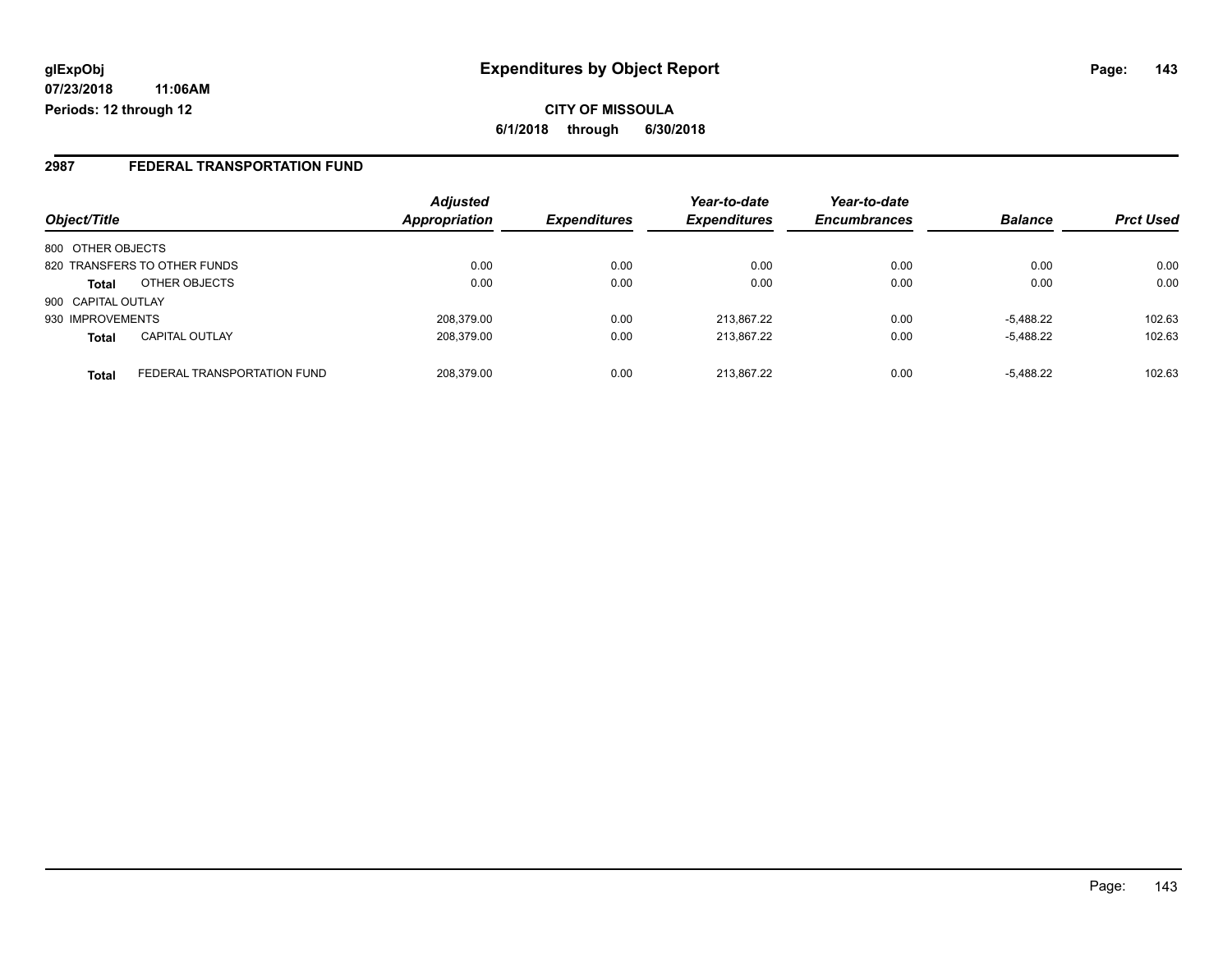#### **07/23/2018 11:06AM Periods: 12 through 12**

## **CITY OF MISSOULA 6/1/2018 through 6/30/2018**

## **2988 GRANTS & DONATIONS FUND**

**223 CITY CLERK**

| Object/Title                         | <b>Adjusted</b><br>Appropriation | <b>Expenditures</b> | Year-to-date<br><b>Expenditures</b> | Year-to-date<br><b>Encumbrances</b> | <b>Balance</b> | <b>Prct Used</b> |
|--------------------------------------|----------------------------------|---------------------|-------------------------------------|-------------------------------------|----------------|------------------|
| 500 FIXED CHARGES                    |                                  |                     |                                     |                                     |                |                  |
| 550 MERCHANT SERVICE FEES            | 0.00                             | 0.00                | 0.00                                | 0.00                                | 0.00           | 0.00             |
| <b>FIXED CHARGES</b><br><b>Total</b> | 0.00                             | 0.00                | 0.00                                | 0.00                                | 0.00           | 0.00             |
| <b>CITY CLERK</b><br>Total           | 0.00                             | 0.00                | 0.00                                | 0.00                                | 0.00           | 0.00             |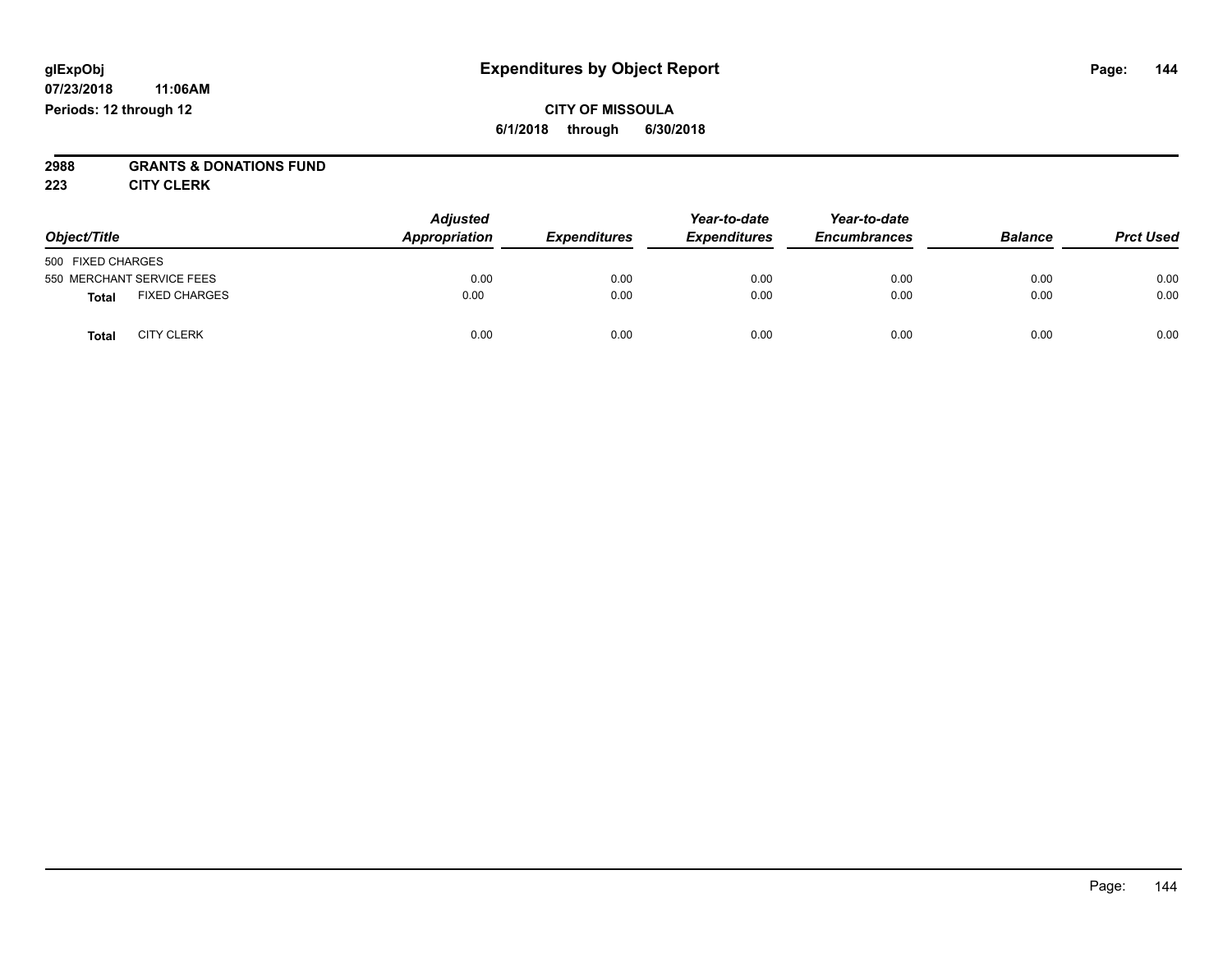# **CITY OF MISSOULA 6/1/2018 through 6/30/2018**

# **2988 GRANTS & DONATIONS FUND**

**300 FIRE**

| Object/Title              | <b>Adjusted</b><br>Appropriation |      | <b>Expenditures</b> | Year-to-date<br><b>Expenditures</b> | Year-to-date<br><b>Encumbrances</b> | <b>Balance</b> | <b>Prct Used</b> |
|---------------------------|----------------------------------|------|---------------------|-------------------------------------|-------------------------------------|----------------|------------------|
| 900 CAPITAL OUTLAY        |                                  |      |                     |                                     |                                     |                |                  |
| 940 MACHINERY & EQUIPMENT |                                  | 0.00 | 0.00                | 90,000.00                           | 0.00                                | $-90,000.00$   | 0.00             |
| CAPITAL OUTLAY<br>Total   |                                  | 0.00 | 0.00                | 90,000.00                           | 0.00                                | $-90,000.00$   | 0.00             |
| <b>FIRE</b><br>Total      |                                  | 0.00 | 0.00                | 90,000.00                           | 0.00                                | $-90,000.00$   | 0.00             |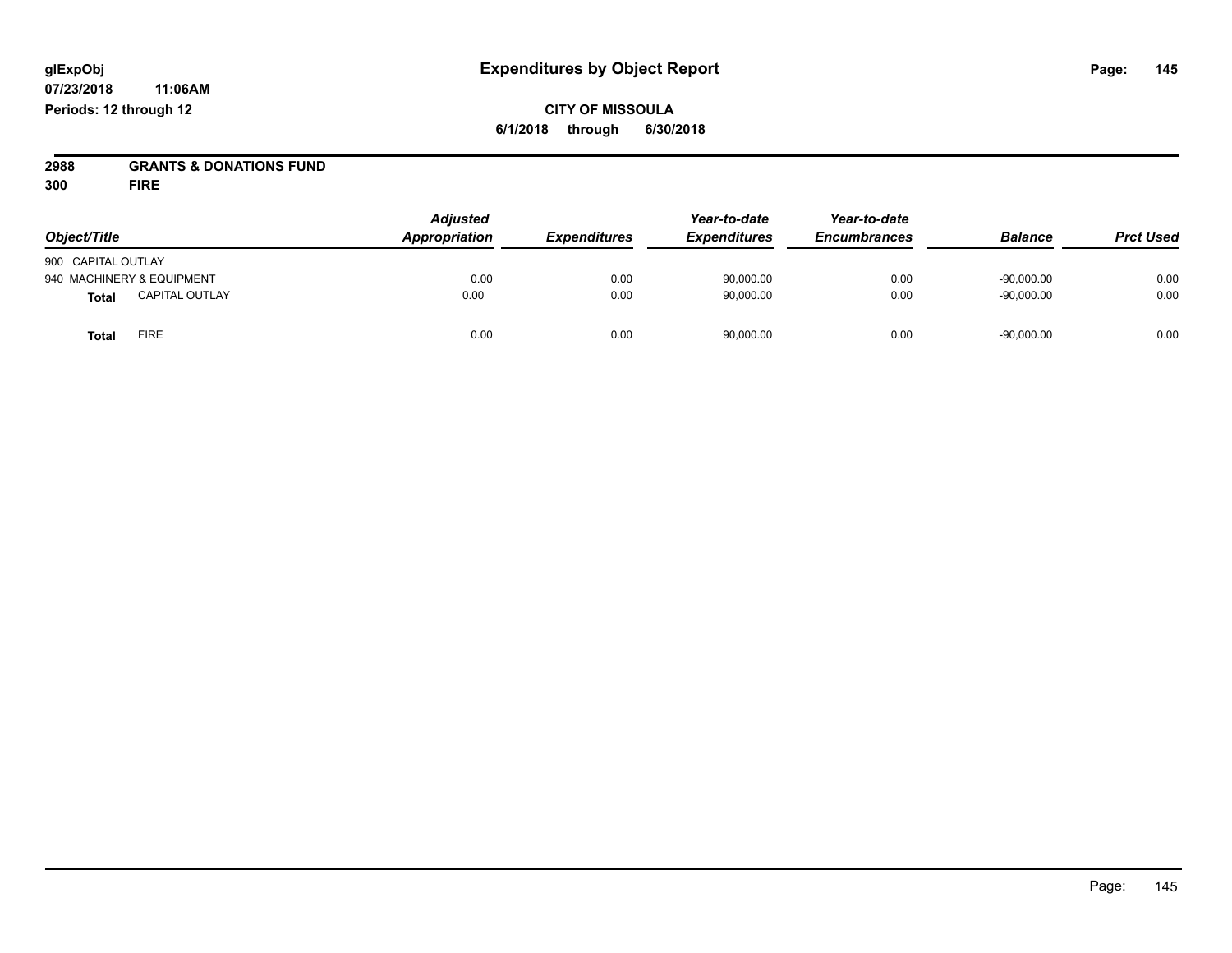**2988 GRANTS & DONATIONS FUND**

|                        |                                   | <b>Adjusted</b>      |                     | Year-to-date        | Year-to-date        |                |                  |
|------------------------|-----------------------------------|----------------------|---------------------|---------------------|---------------------|----------------|------------------|
| Object/Title           |                                   | <b>Appropriation</b> | <b>Expenditures</b> | <b>Expenditures</b> | <b>Encumbrances</b> | <b>Balance</b> | <b>Prct Used</b> |
| 200 SUPPLIES           |                                   |                      |                     |                     |                     |                |                  |
| 210 OFFICE SUPPLIES    |                                   | 0.00                 | 0.00                | 0.00                | 0.00                | 0.00           | 0.00             |
| 220 OPERATING SUPPLIES |                                   | 0.00                 | 0.00                | 0.00                | 0.00                | 0.00           | 0.00             |
| Total                  | <b>SUPPLIES</b>                   | 0.00                 | 0.00                | 0.00                | 0.00                | 0.00           | 0.00             |
| 300 PURCHASED SERVICES |                                   |                      |                     |                     |                     |                |                  |
| 310 COMMUNICATIONS     |                                   | 0.00                 | 0.00                | 0.00                | 0.00                | 0.00           | 0.00             |
|                        | 350 PROFESSIONAL SERVICES         | 59,760.00            | 10,380.30           | 11.714.44           | 0.00                | 48,045.56      | 19.60            |
| 370 TRAVEL             |                                   | 0.00                 | 0.00                | 1,517.74            | 0.00                | $-1,517.74$    | 0.00             |
| 380 TRAINING           |                                   | 0.00                 | 0.00                | 0.00                | 0.00                | 0.00           | 0.00             |
| <b>Total</b>           | <b>PURCHASED SERVICES</b>         | 59,760.00            | 10,380.30           | 13,232.18           | 0.00                | 46,527.82      | 22.14            |
|                        | 700 GRANTS & CONTRIBUTIONS        |                      |                     |                     |                     |                |                  |
|                        | 700 GRANTS & CONTRIBUTIONS        | 62.271.00            | 0.00                | 14,710.59           | 0.00                | 47,560.41      | 23.62            |
| Total                  | <b>GRANTS &amp; CONTRIBUTIONS</b> | 62,271.00            | 0.00                | 14,710.59           | 0.00                | 47,560.41      | 23.62            |
| 800 OTHER OBJECTS      |                                   |                      |                     |                     |                     |                |                  |
|                        | 820 TRANSFERS TO OTHER FUNDS      | 29,639.00            | 0.00                | 0.00                | 0.00                | 29,639.00      | 0.00             |
| 845 CONTINGENCY        |                                   | 0.00                 | 0.00                | 0.00                | 0.00                | 0.00           | 0.00             |
| Total                  | OTHER OBJECTS                     | 29,639.00            | 0.00                | 0.00                | 0.00                | 29,639.00      | 0.00             |
| 900 CAPITAL OUTLAY     |                                   |                      |                     |                     |                     |                |                  |
| 930 IMPROVEMENTS       |                                   | 24,822.00            | 0.00                | 0.00                | 0.00                | 24,822.00      | 0.00             |
| <b>Total</b>           | <b>CAPITAL OUTLAY</b>             | 24,822.00            | 0.00                | 0.00                | 0.00                | 24,822.00      | 0.00             |
| <b>Total</b>           | NON-DEPARTMENTAL                  | 176,492.00           | 10,380.30           | 27,942.77           | 0.00                | 148,549.23     | 15.83            |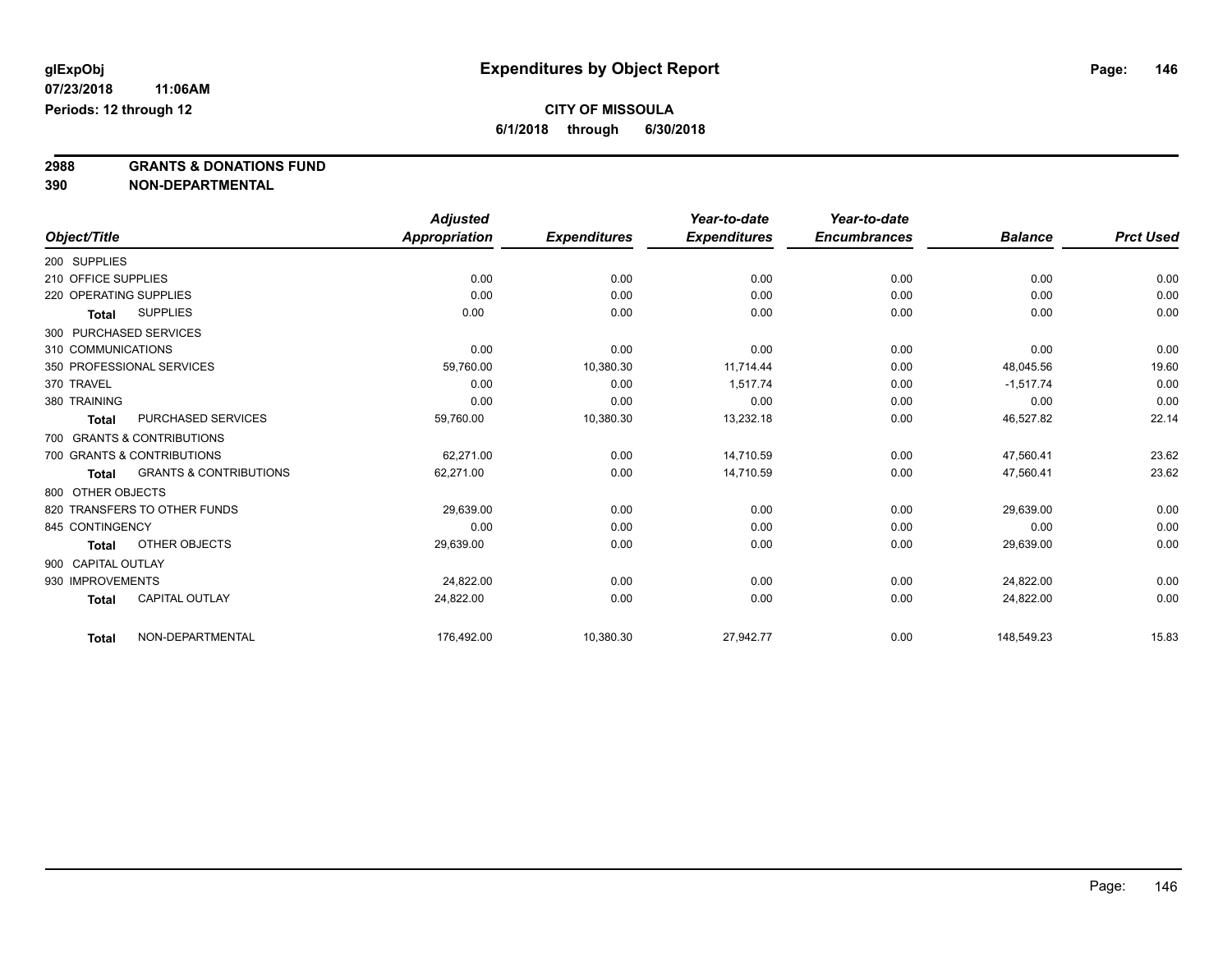#### **2988 GRANTS & DONATIONS FUND**

|                        |                                    | <b>Adjusted</b> |                     | Year-to-date        | Year-to-date        |                |                  |
|------------------------|------------------------------------|-----------------|---------------------|---------------------|---------------------|----------------|------------------|
| Object/Title           |                                    | Appropriation   | <b>Expenditures</b> | <b>Expenditures</b> | <b>Encumbrances</b> | <b>Balance</b> | <b>Prct Used</b> |
| 200 SUPPLIES           |                                    |                 |                     |                     |                     |                |                  |
| 210 OFFICE SUPPLIES    |                                    | 0.00            | 0.00                | 0.00                | 0.00                | 0.00           | 0.00             |
| 220 OPERATING SUPPLIES |                                    | 0.00            | 0.00                | 0.00                | 0.00                | 0.00           | 0.00             |
| <b>Total</b>           | <b>SUPPLIES</b>                    | 0.00            | 0.00                | 0.00                | 0.00                | 0.00           | 0.00             |
| 300 PURCHASED SERVICES |                                    |                 |                     |                     |                     |                |                  |
| 310 COMMUNICATIONS     |                                    | 0.00            | 0.00                | 0.00                | 0.00                | 0.00           | 0.00             |
|                        | 350 PROFESSIONAL SERVICES          | 59,760.00       | 10,380.30           | 11,714.44           | 0.00                | 48,045.56      | 19.60            |
| 370 TRAVEL             |                                    | 0.00            | 0.00                | 1.517.74            | 0.00                | $-1,517.74$    | 0.00             |
| 380 TRAINING           |                                    | 0.00            | 0.00                | 0.00                | 0.00                | 0.00           | 0.00             |
| <b>Total</b>           | PURCHASED SERVICES                 | 59,760.00       | 10,380.30           | 13,232.18           | 0.00                | 46,527.82      | 22.14            |
| 500 FIXED CHARGES      |                                    |                 |                     |                     |                     |                |                  |
|                        | 550 MERCHANT SERVICE FEES          | 0.00            | 0.00                | 0.00                | 0.00                | 0.00           | 0.00             |
| <b>Total</b>           | <b>FIXED CHARGES</b>               | 0.00            | 0.00                | 0.00                | 0.00                | 0.00           | 0.00             |
|                        | 700 GRANTS & CONTRIBUTIONS         |                 |                     |                     |                     |                |                  |
|                        | 700 GRANTS & CONTRIBUTIONS         | 62,271.00       | 0.00                | 14,710.59           | 0.00                | 47,560.41      | 23.62            |
| Total                  | <b>GRANTS &amp; CONTRIBUTIONS</b>  | 62,271.00       | 0.00                | 14,710.59           | 0.00                | 47,560.41      | 23.62            |
| 800 OTHER OBJECTS      |                                    |                 |                     |                     |                     |                |                  |
|                        | 820 TRANSFERS TO OTHER FUNDS       | 29,639.00       | 0.00                | 0.00                | 0.00                | 29,639.00      | 0.00             |
| 845 CONTINGENCY        |                                    | 0.00            | 0.00                | 0.00                | 0.00                | 0.00           | 0.00             |
| <b>Total</b>           | OTHER OBJECTS                      | 29,639.00       | 0.00                | 0.00                | 0.00                | 29,639.00      | 0.00             |
| 900 CAPITAL OUTLAY     |                                    |                 |                     |                     |                     |                |                  |
| 930 IMPROVEMENTS       |                                    | 24,822.00       | 0.00                | 0.00                | 0.00                | 24,822.00      | 0.00             |
|                        | 940 MACHINERY & EQUIPMENT          | 0.00            | 0.00                | 90,000.00           | 0.00                | $-90,000.00$   | 0.00             |
| <b>Total</b>           | CAPITAL OUTLAY                     | 24,822.00       | 0.00                | 90,000.00           | 0.00                | $-65,178.00$   | 362.58           |
| <b>Total</b>           | <b>GRANTS &amp; DONATIONS FUND</b> | 176,492.00      | 10,380.30           | 117,942.77          | 0.00                | 58,549.23      | 66.83            |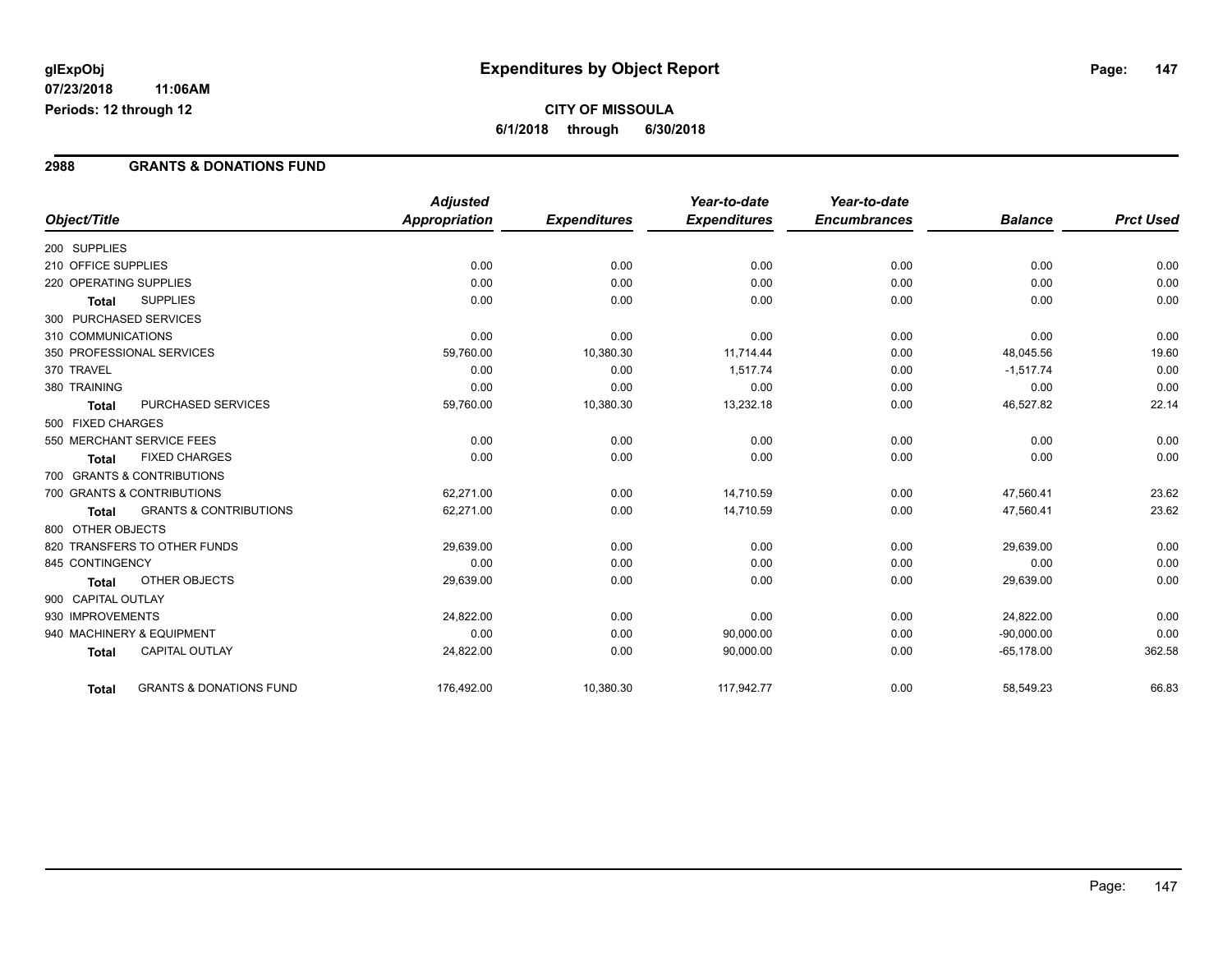# **2989 POLICE GRANTS & DONATIONS**

**290 POLICE**

| Object/Title                                      | <b>Adjusted</b><br>Appropriation | <b>Expenditures</b> | Year-to-date<br><b>Expenditures</b> | Year-to-date<br><b>Encumbrances</b> | <b>Balance</b> | <b>Prct Used</b> |
|---------------------------------------------------|----------------------------------|---------------------|-------------------------------------|-------------------------------------|----------------|------------------|
|                                                   |                                  |                     |                                     |                                     |                |                  |
| 100 PERSONAL SERVICES                             |                                  |                     |                                     |                                     |                |                  |
| 110 SALARIES AND WAGES                            | 65,418.00                        | 10,176.23           | 76,385.71                           | 0.00                                | $-10,967.71$   | 116.77           |
| 115 SALARIES/HEALTH INSURANCE BENEFIT             | 0.00                             | 960.00              | 9.216.00                            | 0.00                                | $-9,216.00$    | 0.00             |
| 120 OVERTIME                                      | 72,700.00                        | 11,757.63           | 67,713.10                           | 0.00                                | 4,986.90       | 93.14            |
| 130 OTHER                                         | 0.00                             | 0.00                | 700.00                              | 0.00                                | $-700.00$      | 0.00             |
| 133 EDUCATION COMPENSATION                        | 0.00                             | 35.00               | 260.00                              | 0.00                                | $-260.00$      | 0.00             |
| 140 EMPLOYER CONTRIBUTIONS                        | 33,961.00                        | 3,148.41            | 22,782.42                           | 0.00                                | 11,178.58      | 67.08            |
| PERSONAL SERVICES<br><b>Total</b>                 | 172,079.00                       | 26,077.27           | 177,057.23                          | 0.00                                | $-4,978.23$    | 102.89           |
| 200 SUPPLIES                                      |                                  |                     |                                     |                                     |                |                  |
| 210 OFFICE SUPPLIES                               | 6.376.00                         | 778.13              | 1,825.36                            | 0.00                                | 4,550.64       | 28.63            |
| 220 OPERATING SUPPLIES                            | 77,456.00                        | 21,084.53           | 47,752.08                           | 0.00                                | 29,703.92      | 61.65            |
| 230 REPAIR/MAINTENANCE                            | 0.00                             | 0.00                | 0.00                                | 0.00                                | 0.00           | 0.00             |
| <b>SUPPLIES</b><br><b>Total</b>                   | 83,832.00                        | 21,862.66           | 49,577.44                           | 0.00                                | 34,254.56      | 59.14            |
| 300 PURCHASED SERVICES                            |                                  |                     |                                     |                                     |                |                  |
| 344 TELEPHONE SERVICE                             | 10.012.00                        | 452.13              | 7,623.70                            | 0.00                                | 2,388.30       | 76.15            |
| 350 PROFESSIONAL SERVICES                         | 81,443.00                        | 249.94              | 63,674.33                           | 0.00                                | 17,768.67      | 78.18            |
| 360 REPAIR & MAINTENANCE                          | 4,798.00                         | 0.00                | 7,565.25                            | 0.00                                | $-2,767.25$    | 157.68           |
| 370 TRAVEL                                        | 9.572.00                         | 984.85              | 5,721.92                            | 0.00                                | 3,850.08       | 59.78            |
| PURCHASED SERVICES<br><b>Total</b>                | 105,825.00                       | 1,686.92            | 84,585.20                           | 0.00                                | 21,239.80      | 79.93            |
| 500 FIXED CHARGES                                 |                                  |                     |                                     |                                     |                |                  |
| 500 FIXED CHARGES                                 | 115,012.00                       | 952.00              | 79,316.84                           | 0.00                                | 35,695.16      | 68.96            |
| <b>FIXED CHARGES</b><br><b>Total</b>              | 115.012.00                       | 952.00              | 79,316.84                           | 0.00                                | 35,695.16      | 68.96            |
| 700 GRANTS & CONTRIBUTIONS                        |                                  |                     |                                     |                                     |                |                  |
| 700 GRANTS & CONTRIBUTIONS                        | 20,000.00                        | 0.00                | 2,900.00                            | 0.00                                | 17,100.00      | 14.50            |
| <b>GRANTS &amp; CONTRIBUTIONS</b><br><b>Total</b> | 20.000.00                        | 0.00                | 2,900.00                            | 0.00                                | 17.100.00      | 14.50            |
| <b>POLICE</b><br><b>Total</b>                     | 496,748.00                       | 50,578.85           | 393,436.71                          | 0.00                                | 103,311.29     | 79.20            |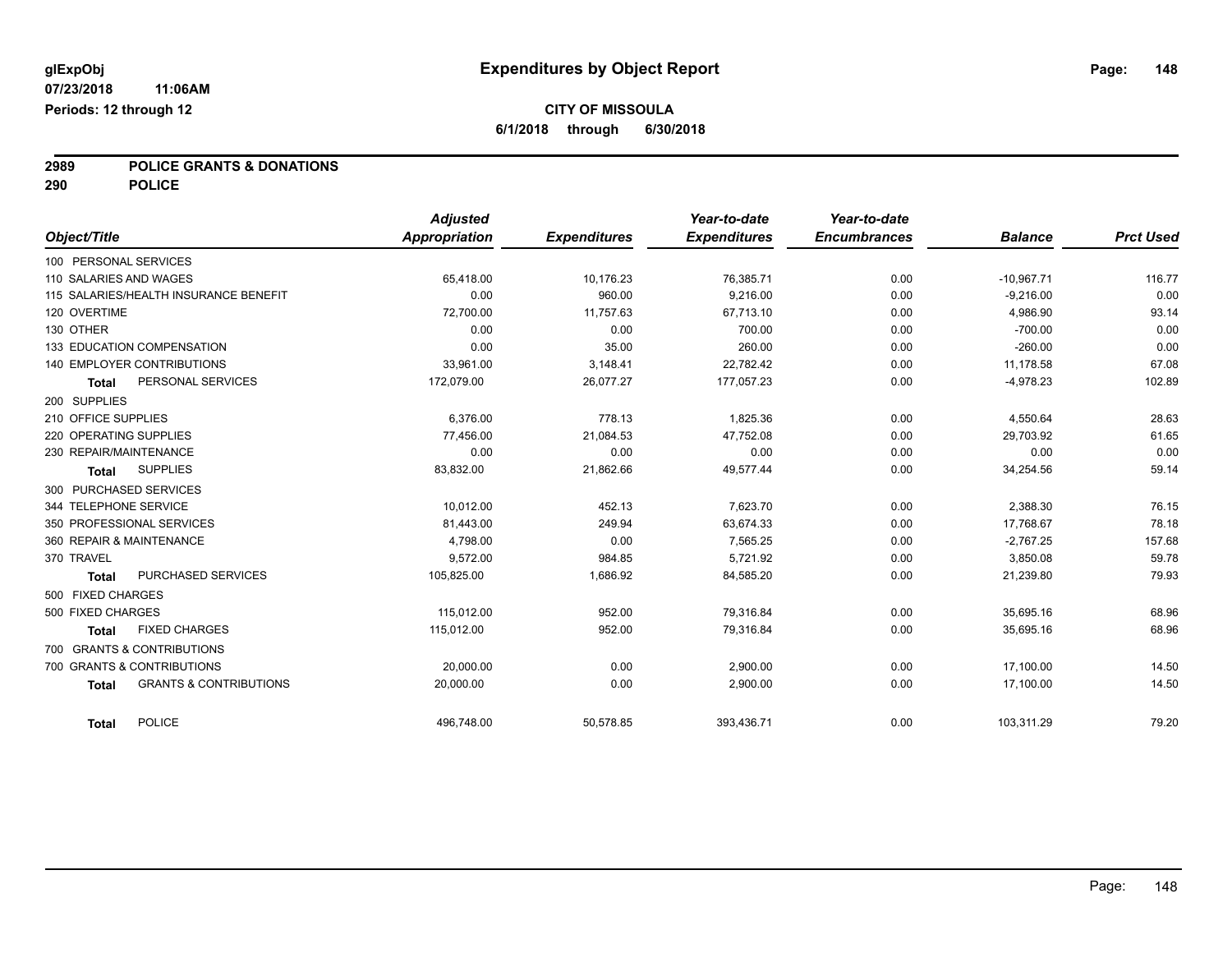#### **2989 POLICE GRANTS & DONATIONS**

|                                                   | <b>Adjusted</b> |                     | Year-to-date        | Year-to-date        |                |                  |
|---------------------------------------------------|-----------------|---------------------|---------------------|---------------------|----------------|------------------|
| Object/Title                                      | Appropriation   | <b>Expenditures</b> | <b>Expenditures</b> | <b>Encumbrances</b> | <b>Balance</b> | <b>Prct Used</b> |
| 100 PERSONAL SERVICES                             |                 |                     |                     |                     |                |                  |
| 110 SALARIES AND WAGES                            | 65,418.00       | 10,176.23           | 76,385.71           | 0.00                | $-10,967.71$   | 116.77           |
| 115 SALARIES/HEALTH INSURANCE BENEFIT             | 0.00            | 960.00              | 9,216.00            | 0.00                | $-9,216.00$    | 0.00             |
| 120 OVERTIME                                      | 72,700.00       | 11,757.63           | 67,713.10           | 0.00                | 4,986.90       | 93.14            |
| 130 OTHER                                         | 0.00            | 0.00                | 700.00              | 0.00                | $-700.00$      | 0.00             |
| 133 EDUCATION COMPENSATION                        | 0.00            | 35.00               | 260.00              | 0.00                | $-260.00$      | 0.00             |
| <b>140 EMPLOYER CONTRIBUTIONS</b>                 | 33,961.00       | 3,148.41            | 22,782.42           | 0.00                | 11,178.58      | 67.08            |
| PERSONAL SERVICES<br><b>Total</b>                 | 172,079.00      | 26,077.27           | 177,057.23          | 0.00                | $-4,978.23$    | 102.89           |
| 200 SUPPLIES                                      |                 |                     |                     |                     |                |                  |
| 210 OFFICE SUPPLIES                               | 6,376.00        | 778.13              | 1,825.36            | 0.00                | 4,550.64       | 28.63            |
| 220 OPERATING SUPPLIES                            | 77,456.00       | 21,084.53           | 47,752.08           | 0.00                | 29,703.92      | 61.65            |
| 230 REPAIR/MAINTENANCE                            | 0.00            | 0.00                | 0.00                | 0.00                | 0.00           | 0.00             |
| <b>SUPPLIES</b><br><b>Total</b>                   | 83,832.00       | 21,862.66           | 49,577.44           | 0.00                | 34,254.56      | 59.14            |
| 300 PURCHASED SERVICES                            |                 |                     |                     |                     |                |                  |
| 344 TELEPHONE SERVICE                             | 10,012.00       | 452.13              | 7,623.70            | 0.00                | 2,388.30       | 76.15            |
| 350 PROFESSIONAL SERVICES                         | 81,443.00       | 249.94              | 63.674.33           | 0.00                | 17.768.67      | 78.18            |
| 360 REPAIR & MAINTENANCE                          | 4,798.00        | 0.00                | 7,565.25            | 0.00                | $-2,767.25$    | 157.68           |
| 370 TRAVEL                                        | 9,572.00        | 984.85              | 5,721.92            | 0.00                | 3,850.08       | 59.78            |
| <b>PURCHASED SERVICES</b><br><b>Total</b>         | 105,825.00      | 1,686.92            | 84,585.20           | 0.00                | 21,239.80      | 79.93            |
| 500 FIXED CHARGES                                 |                 |                     |                     |                     |                |                  |
| 500 FIXED CHARGES                                 | 115,012.00      | 952.00              | 79,316.84           | 0.00                | 35,695.16      | 68.96            |
| <b>FIXED CHARGES</b><br><b>Total</b>              | 115,012.00      | 952.00              | 79,316.84           | 0.00                | 35,695.16      | 68.96            |
| 700 GRANTS & CONTRIBUTIONS                        |                 |                     |                     |                     |                |                  |
| 700 GRANTS & CONTRIBUTIONS                        | 20,000.00       | 0.00                | 2,900.00            | 0.00                | 17,100.00      | 14.50            |
| <b>GRANTS &amp; CONTRIBUTIONS</b><br><b>Total</b> | 20,000.00       | 0.00                | 2,900.00            | 0.00                | 17,100.00      | 14.50            |
| POLICE GRANTS & DONATIONS<br><b>Total</b>         | 496,748.00      | 50,578.85           | 393,436.71          | 0.00                | 103,311.29     | 79.20            |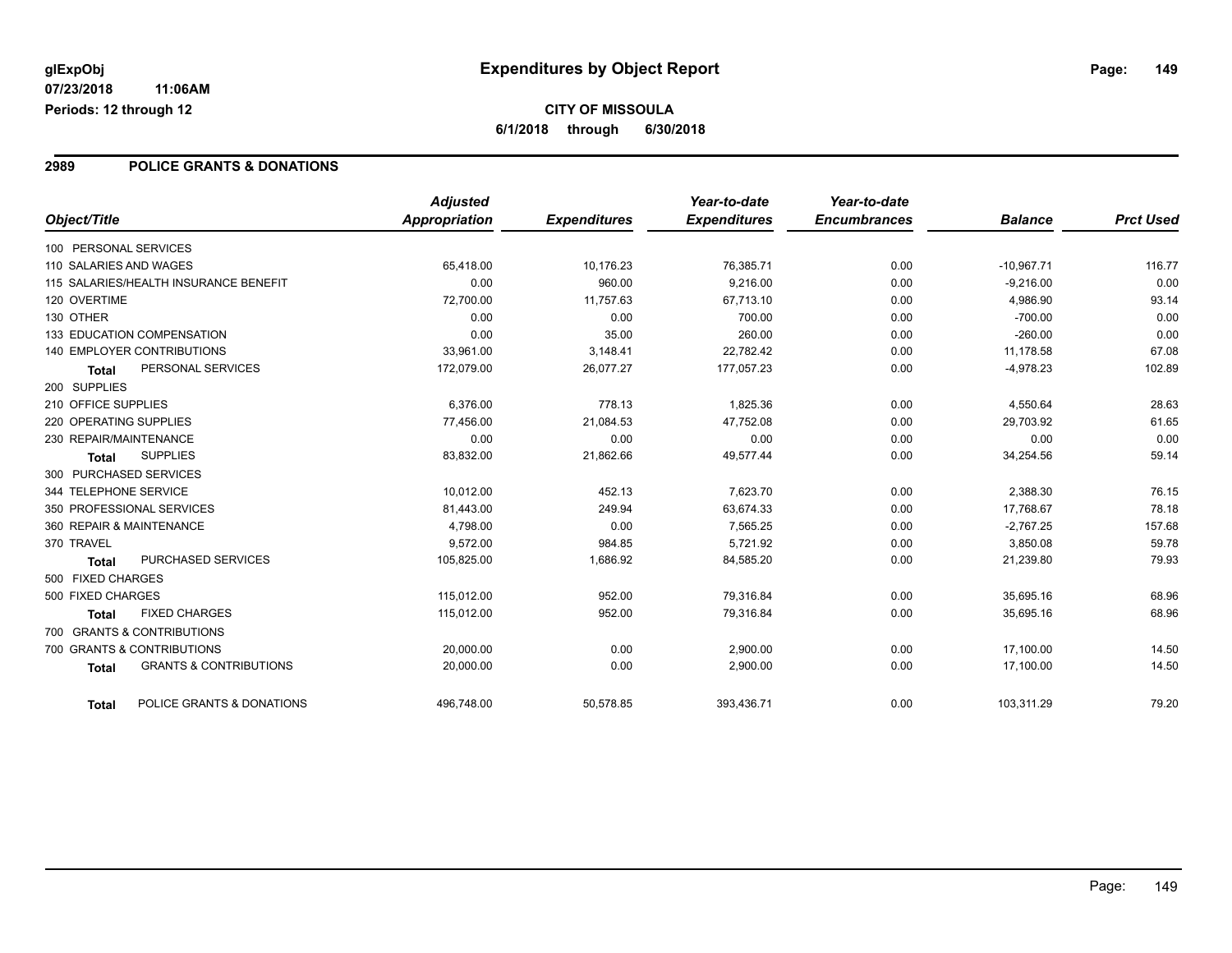# **2991 BROWNFIELDS**

**400 ENTITLEMENT GRANTS**

|                   |                                   | <b>Adjusted</b> |                     | Year-to-date        | Year-to-date        |                |                  |
|-------------------|-----------------------------------|-----------------|---------------------|---------------------|---------------------|----------------|------------------|
| Object/Title      |                                   | Appropriation   | <b>Expenditures</b> | <b>Expenditures</b> | <b>Encumbrances</b> | <b>Balance</b> | <b>Prct Used</b> |
|                   | 700 GRANTS & CONTRIBUTIONS        |                 |                     |                     |                     |                |                  |
|                   | 700 GRANTS & CONTRIBUTIONS        | 837.224.00      | 30,883.06           | 61.692.08           | 0.00                | 775.531.92     | 7.37             |
| <b>Total</b>      | <b>GRANTS &amp; CONTRIBUTIONS</b> | 837.224.00      | 30,883.06           | 61,692.08           | 0.00                | 775.531.92     | 7.37             |
| 800 OTHER OBJECTS |                                   |                 |                     |                     |                     |                |                  |
|                   | 820 TRANSFERS TO OTHER FUNDS      | 50.454.00       | 0.00                | 0.00                | 0.00                | 50.454.00      | 0.00             |
| <b>Total</b>      | OTHER OBJECTS                     | 50.454.00       | 0.00                | 0.00                | 0.00                | 50.454.00      | 0.00             |
| <b>Total</b>      | <b>ENTITLEMENT GRANTS</b>         | 887.678.00      | 30,883.06           | 61.692.08           | 0.00                | 825.985.92     | 6.95             |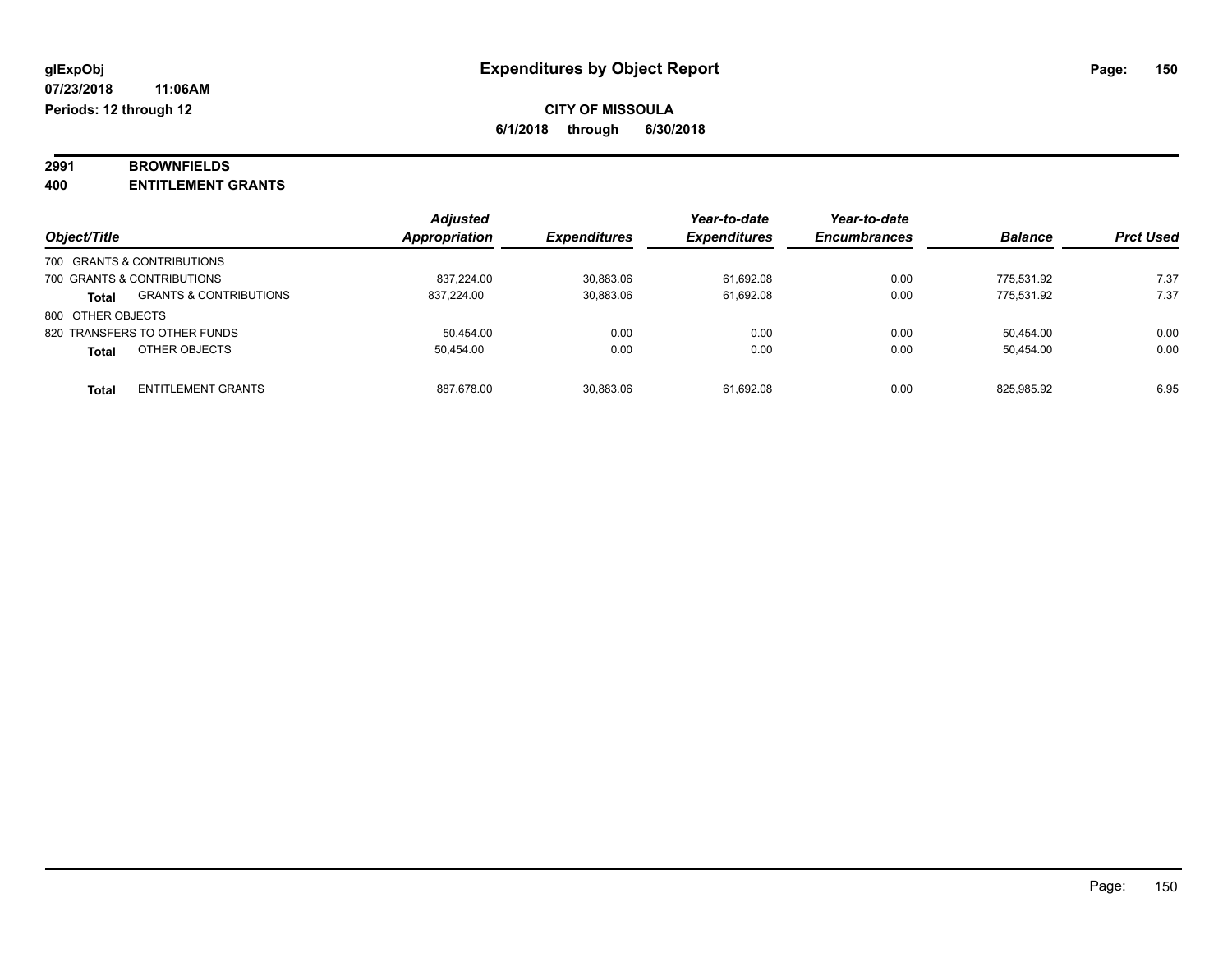**2991 BROWNFIELDS**

|                   |                                   | <b>Adjusted</b>      |                     | Year-to-date        | Year-to-date        |                |                  |
|-------------------|-----------------------------------|----------------------|---------------------|---------------------|---------------------|----------------|------------------|
| Object/Title      |                                   | <b>Appropriation</b> | <b>Expenditures</b> | <b>Expenditures</b> | <b>Encumbrances</b> | <b>Balance</b> | <b>Prct Used</b> |
|                   | 700 GRANTS & CONTRIBUTIONS        |                      |                     |                     |                     |                |                  |
|                   | 700 GRANTS & CONTRIBUTIONS        | 837.224.00           | 30,883.06           | 61,692.08           | 0.00                | 775.531.92     | 7.37             |
| <b>Total</b>      | <b>GRANTS &amp; CONTRIBUTIONS</b> | 837.224.00           | 30,883.06           | 61,692.08           | 0.00                | 775.531.92     | 7.37             |
| 800 OTHER OBJECTS |                                   |                      |                     |                     |                     |                |                  |
|                   | 820 TRANSFERS TO OTHER FUNDS      | 50,454.00            | 0.00                | 0.00                | 0.00                | 50.454.00      | 0.00             |
| <b>Total</b>      | OTHER OBJECTS                     | 50.454.00            | 0.00                | 0.00                | 0.00                | 50.454.00      | 0.00             |
| Total             | <b>BROWNFIELDS</b>                | 887.678.00           | 30,883.06           | 61.692.08           | 0.00                | 825.985.92     | 6.95             |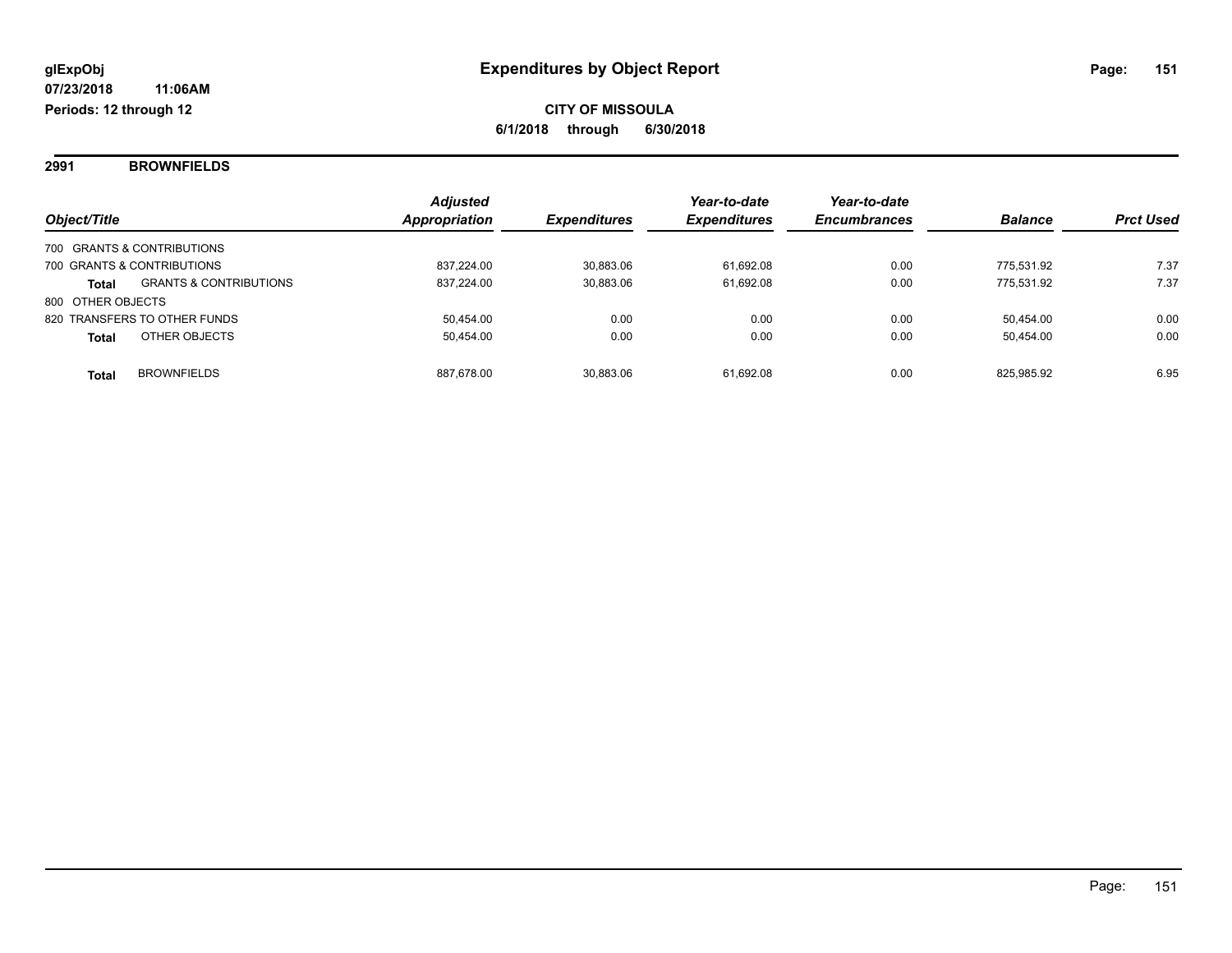# **3000 SID REVOLVING FUND**

|                                      | <b>Adjusted</b>      |                     | Year-to-date        | Year-to-date        |                |                  |
|--------------------------------------|----------------------|---------------------|---------------------|---------------------|----------------|------------------|
| Object/Title                         | <b>Appropriation</b> | <b>Expenditures</b> | <b>Expenditures</b> | <b>Encumbrances</b> | <b>Balance</b> | <b>Prct Used</b> |
| 500 FIXED CHARGES                    |                      |                     |                     |                     |                |                  |
| 550 MERCHANT SERVICE FEES            | 0.00                 | 0.00                | 0.00                | 0.00                | 0.00           | 0.00             |
| <b>FIXED CHARGES</b><br><b>Total</b> | 0.00                 | 0.00                | 0.00                | 0.00                | 0.00           | 0.00             |
| 800 OTHER OBJECTS                    |                      |                     |                     |                     |                |                  |
| 820 TRANSFERS TO OTHER FUNDS         | 100,000.00           | 0.00                | 0.00                | 0.00                | 100.000.00     | 0.00             |
| OTHER OBJECTS<br><b>Total</b>        | 100.000.00           | 0.00                | 0.00                | 0.00                | 100.000.00     | 0.00             |
| NON-DEPARTMENTAL<br>Total            | 100,000.00           | 0.00                | 0.00                | 0.00                | 100.000.00     | 0.00             |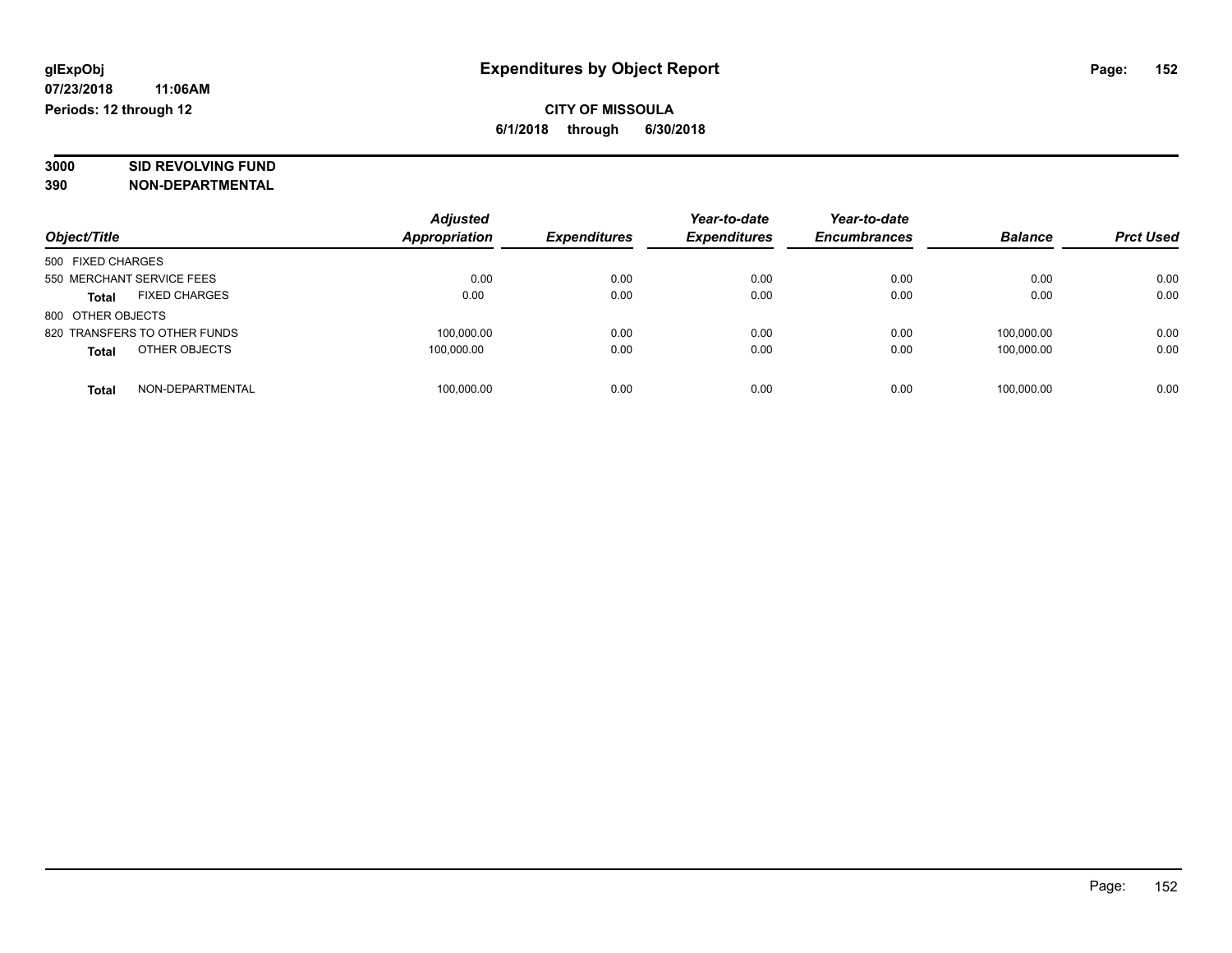**3000 SID REVOLVING FUND**

|                                      | <b>Adjusted</b><br><b>Appropriation</b> | <b>Expenditures</b> | Year-to-date<br><b>Expenditures</b> | Year-to-date<br><b>Encumbrances</b> | <b>Balance</b> | <b>Prct Used</b> |
|--------------------------------------|-----------------------------------------|---------------------|-------------------------------------|-------------------------------------|----------------|------------------|
| Object/Title                         |                                         |                     |                                     |                                     |                |                  |
| 500 FIXED CHARGES                    |                                         |                     |                                     |                                     |                |                  |
| 550 MERCHANT SERVICE FEES            | 0.00                                    | 0.00                | 0.00                                | 0.00                                | 0.00           | 0.00             |
| <b>FIXED CHARGES</b><br><b>Total</b> | 0.00                                    | 0.00                | 0.00                                | 0.00                                | 0.00           | 0.00             |
| 800 OTHER OBJECTS                    |                                         |                     |                                     |                                     |                |                  |
| 820 TRANSFERS TO OTHER FUNDS         | 100,000.00                              | 0.00                | 0.00                                | 0.00                                | 100.000.00     | 0.00             |
| OTHER OBJECTS<br><b>Total</b>        | 100,000.00                              | 0.00                | 0.00                                | 0.00                                | 100.000.00     | 0.00             |
|                                      |                                         |                     |                                     |                                     |                |                  |
| SID REVOLVING FUND<br><b>Total</b>   | 100,000.00                              | 0.00                | 0.00                                | 0.00                                | 100,000.00     | 0.00             |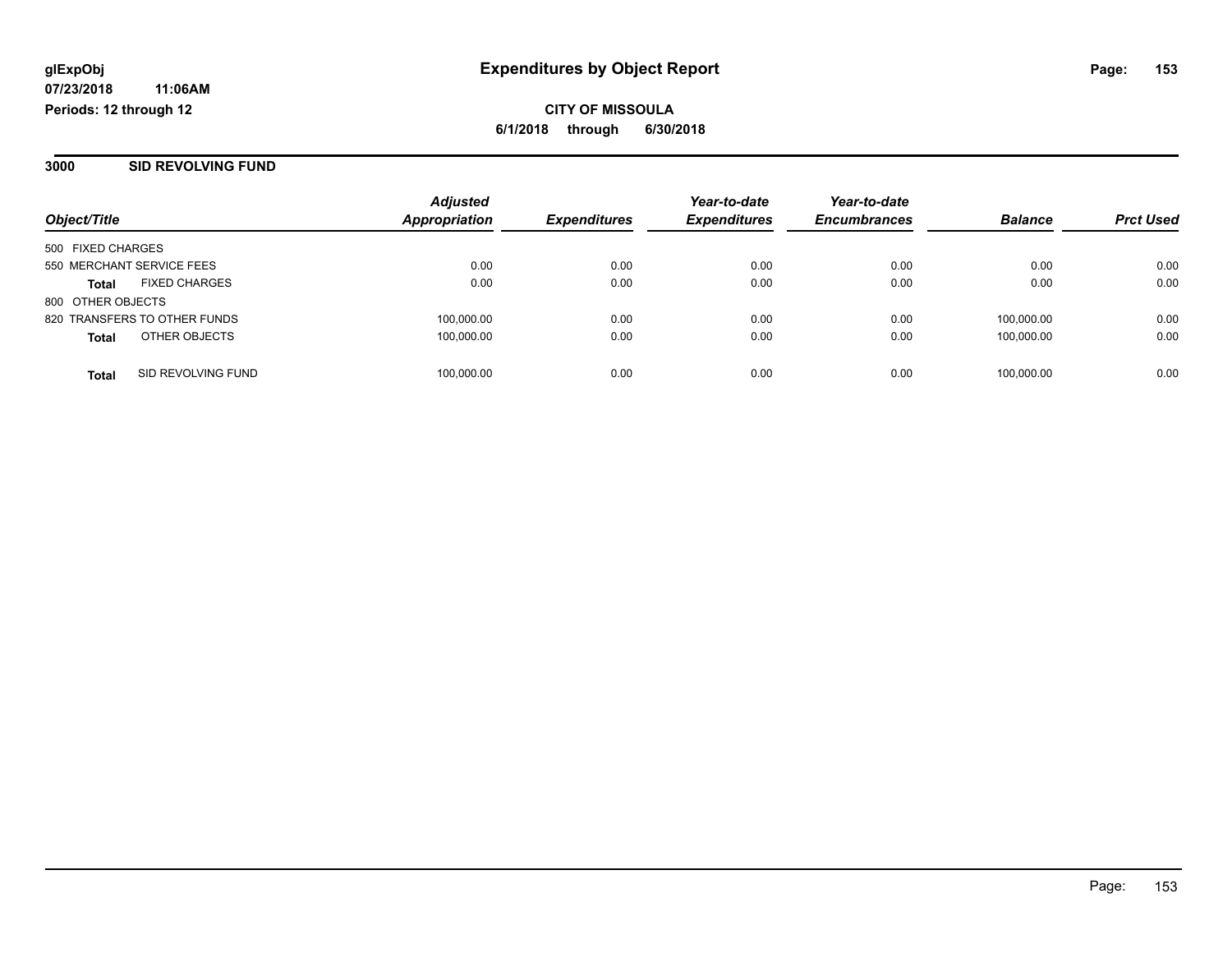| 3005 | <b>REBATES</b><br>SID   |
|------|-------------------------|
| 390  | <b>NON-DEPARTMENTAL</b> |

|                               | <b>Adjusted</b> | Year-to-date        |                     | Year-to-date        |                |                  |
|-------------------------------|-----------------|---------------------|---------------------|---------------------|----------------|------------------|
| Object/Title                  | Appropriation   | <b>Expenditures</b> | <b>Expenditures</b> | <b>Encumbrances</b> | <b>Balance</b> | <b>Prct Used</b> |
| 500 FIXED CHARGES             |                 |                     |                     |                     |                |                  |
| 550 MERCHANT SERVICE FEES     | 0.00            | 0.00                | 0.00                | 0.00                | 0.00           | 0.00             |
| <b>FIXED CHARGES</b><br>Total | 0.00            | 0.00                | 0.00                | 0.00                | 0.00           | 0.00             |
| NON-DEPARTMENTAL<br>Tota.     | 0.00            | 0.00                | 0.00                | 0.00                | 0.00           | 0.00             |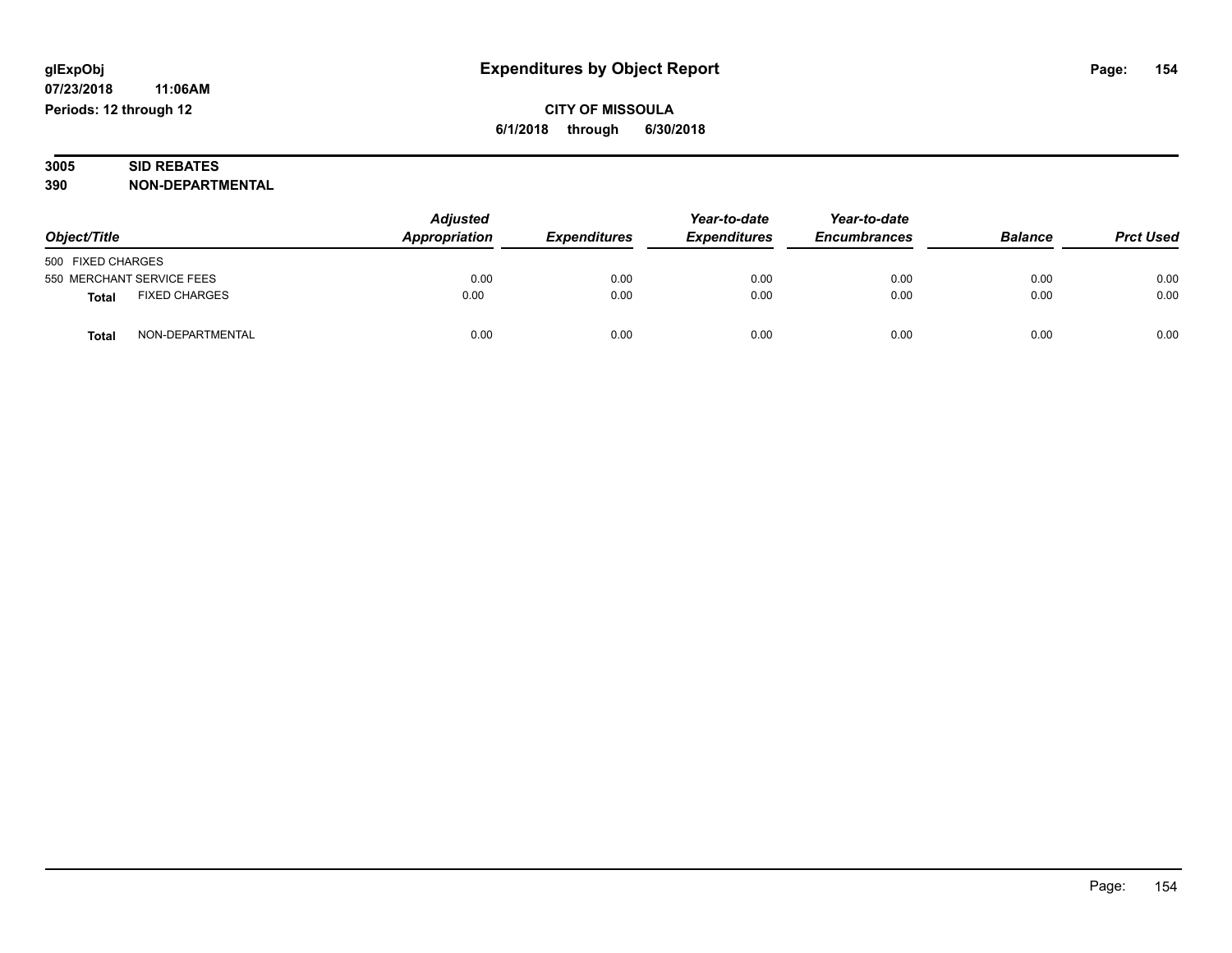**CITY OF MISSOULA 6/1/2018 through 6/30/2018**

**3005 SID REBATES**

|                                      | <b>Adjusted</b> | Year-to-date        |                     | Year-to-date        |                |                  |
|--------------------------------------|-----------------|---------------------|---------------------|---------------------|----------------|------------------|
| Object/Title                         | Appropriation   | <b>Expenditures</b> | <b>Expenditures</b> | <b>Encumbrances</b> | <b>Balance</b> | <b>Prct Used</b> |
| 500 FIXED CHARGES                    |                 |                     |                     |                     |                |                  |
| 550 MERCHANT SERVICE FEES            | 0.00            | 0.00                | 0.00                | 0.00                | 0.00           | 0.00             |
| <b>FIXED CHARGES</b><br><b>Total</b> | 0.00            | 0.00                | 0.00                | 0.00                | 0.00           | 0.00             |
| SID REBATES<br>Total                 | 0.00            | 0.00                | 0.00                | 0.00                | 0.00           | 0.00             |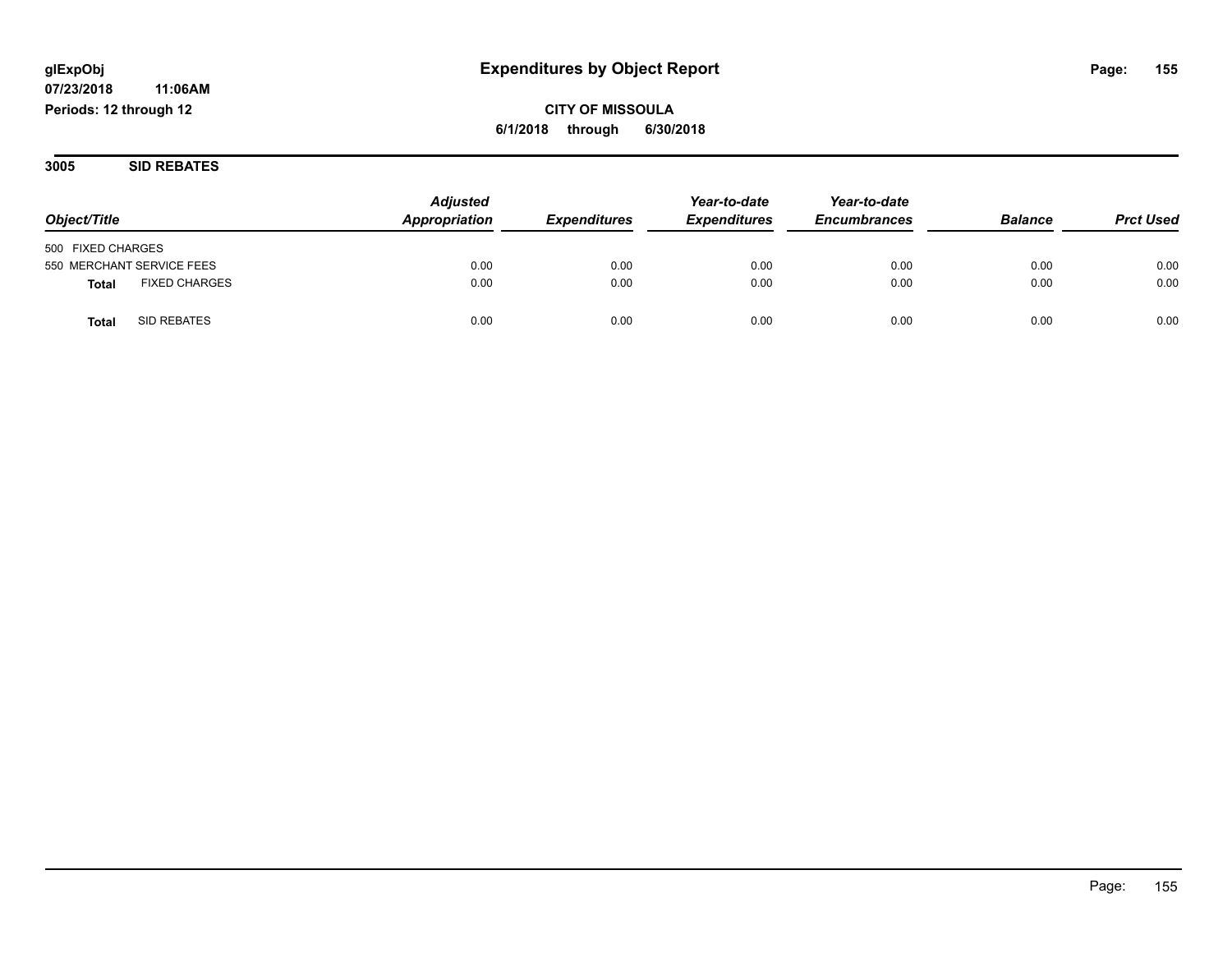# **glExpObj Expenditures by Object Report Page: 156**

**07/23/2018 11:06AM Periods: 12 through 12**

#### **3065 1998 PUBLIC SAFETY G O BONDS FUND**

**000 \*\*\* Title Not Found \*\*\***

| Object/Title                     | <b>Adjusted</b><br>Appropriation | <b>Expenditures</b> | Year-to-date<br><b>Expenditures</b> | Year-to-date<br><b>Encumbrances</b> | <b>Balance</b> | <b>Prct Used</b> |
|----------------------------------|----------------------------------|---------------------|-------------------------------------|-------------------------------------|----------------|------------------|
| 800 OTHER OBJECTS                |                                  |                     |                                     |                                     |                |                  |
| 820 TRANSFERS TO OTHER FUNDS     | 0.00                             | 0.00                | 0.00                                | 0.00                                | 0.00           | 0.00             |
| OTHER OBJECTS<br><b>Total</b>    | 0.00                             | 0.00                | 0.00                                | 0.00                                | 0.00           | 0.00             |
| *** Title Not Found ***<br>Total | 0.00                             | 0.00                | 0.00                                | 0.00                                | 0.00           | 0.00             |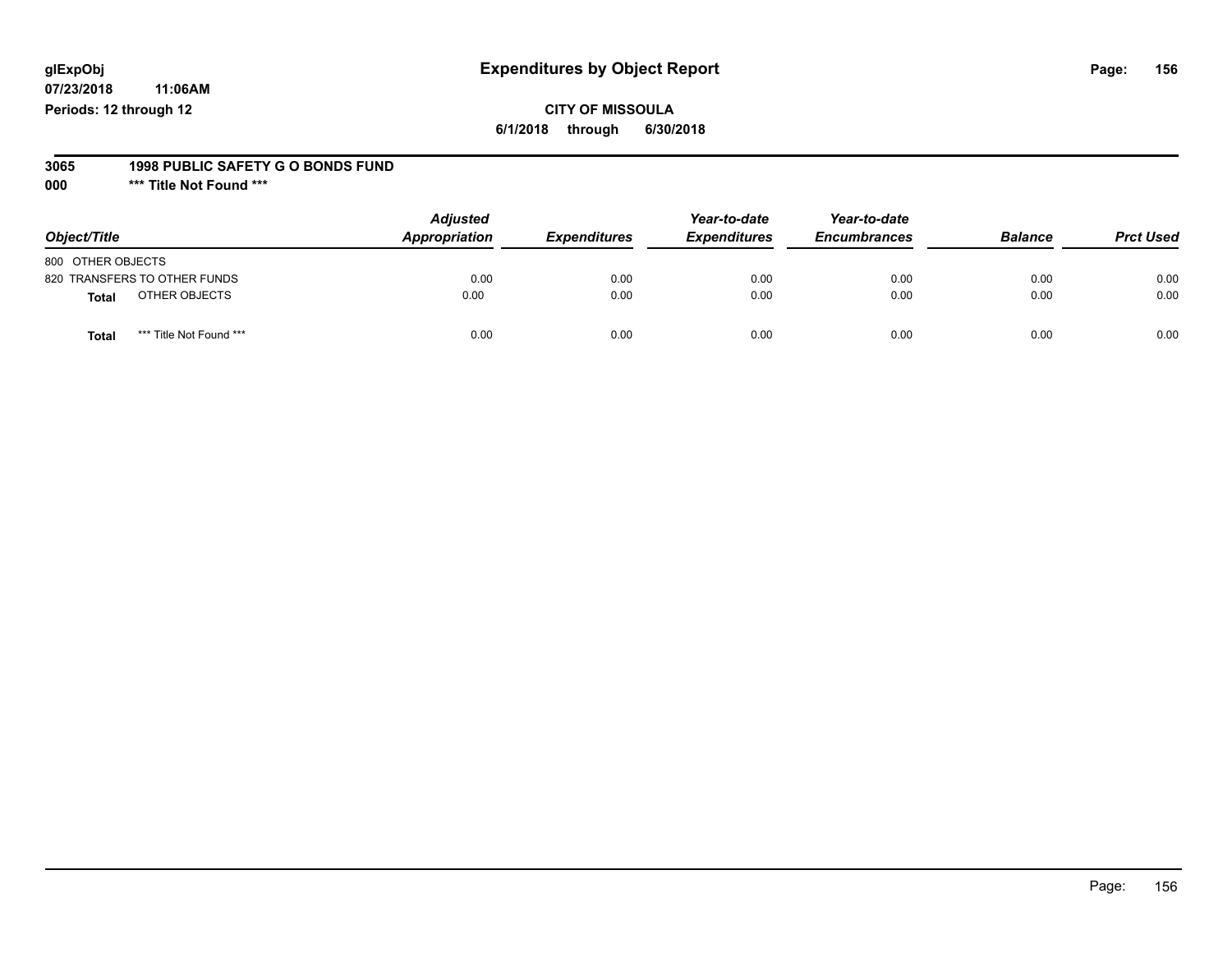# **CITY OF MISSOULA 6/1/2018 through 6/30/2018**

# **3065 1998 PUBLIC SAFETY G O BONDS FUND**

| Object/Title      |                           | <b>Adjusted</b><br>Appropriation | <b>Expenditures</b> | Year-to-date<br><b>Expenditures</b> | Year-to-date<br><b>Encumbrances</b> | <b>Balance</b> | <b>Prct Used</b> |
|-------------------|---------------------------|----------------------------------|---------------------|-------------------------------------|-------------------------------------|----------------|------------------|
| 500 FIXED CHARGES |                           |                                  |                     |                                     |                                     |                |                  |
|                   | 550 MERCHANT SERVICE FEES | 0.00                             | 0.00                | 0.00                                | 0.00                                | 0.00           | 0.00             |
| <b>Total</b>      | <b>FIXED CHARGES</b>      | 0.00                             | 0.00                | 0.00                                | 0.00                                | 0.00           | 0.00             |
| <b>Total</b>      | NON-DEPARTMENTAL          | 0.00                             | 0.00                | 0.00                                | 0.00                                | 0.00           | 0.00             |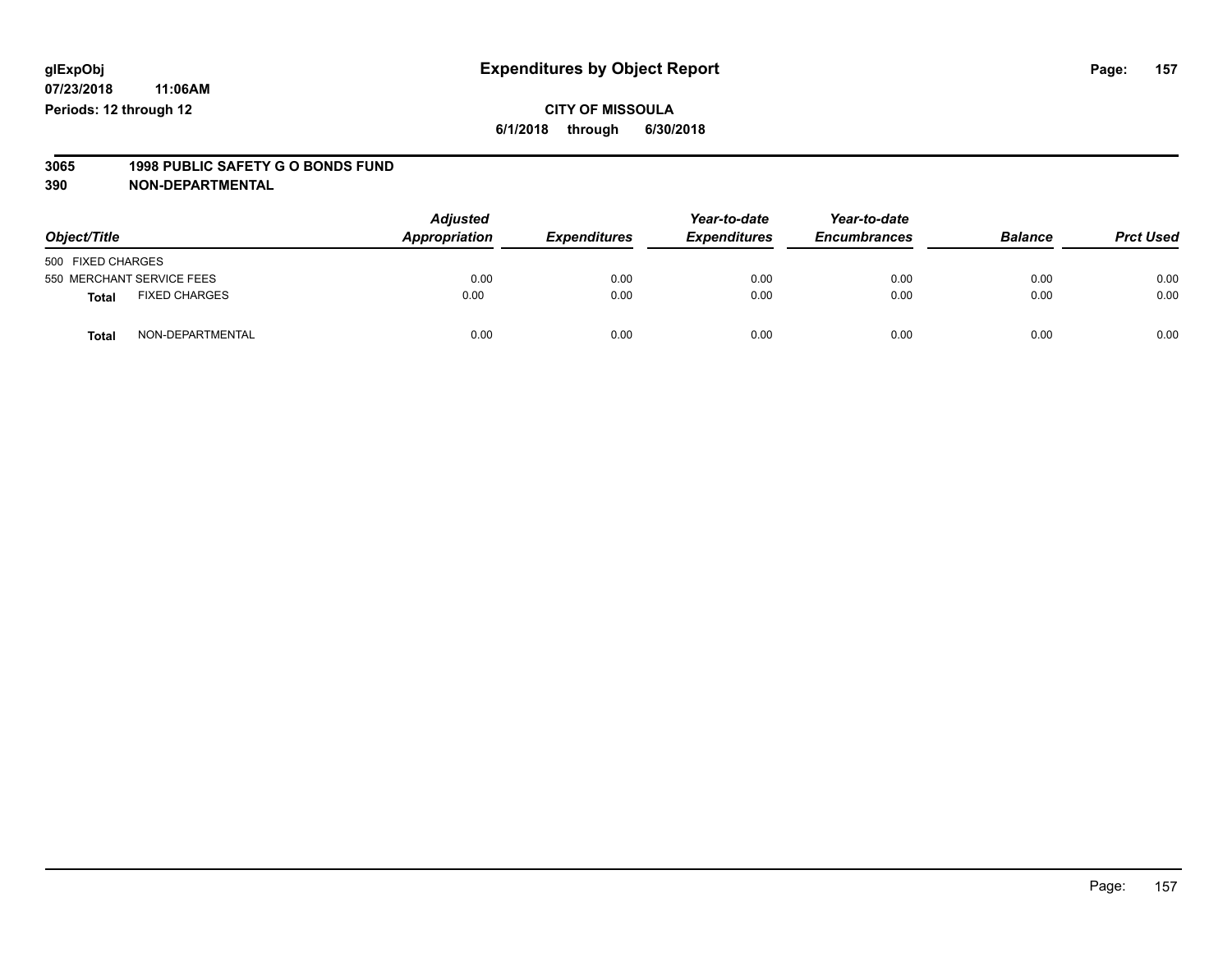**CITY OF MISSOULA 6/1/2018 through 6/30/2018**

#### **3065 1998 PUBLIC SAFETY G O BONDS FUND**

|                           |                                   | <b>Adjusted</b>      |                     | Year-to-date        | Year-to-date        |                |                  |
|---------------------------|-----------------------------------|----------------------|---------------------|---------------------|---------------------|----------------|------------------|
| Object/Title              |                                   | <b>Appropriation</b> | <b>Expenditures</b> | <b>Expenditures</b> | <b>Encumbrances</b> | <b>Balance</b> | <b>Prct Used</b> |
| 500 FIXED CHARGES         |                                   |                      |                     |                     |                     |                |                  |
| 550 MERCHANT SERVICE FEES |                                   | 0.00                 | 0.00                | 0.00                | 0.00                | 0.00           | 0.00             |
| <b>Total</b>              | <b>FIXED CHARGES</b>              | 0.00                 | 0.00                | 0.00                | 0.00                | 0.00           | 0.00             |
| 800 OTHER OBJECTS         |                                   |                      |                     |                     |                     |                |                  |
|                           | 820 TRANSFERS TO OTHER FUNDS      | 0.00                 | 0.00                | 0.00                | 0.00                | 0.00           | 0.00             |
| <b>Total</b>              | OTHER OBJECTS                     | 0.00                 | 0.00                | 0.00                | 0.00                | 0.00           | 0.00             |
| <b>Total</b>              | 1998 PUBLIC SAFETY G O BONDS FUND | 0.00                 | 0.00                | 0.00                | 0.00                | 0.00           | 0.00             |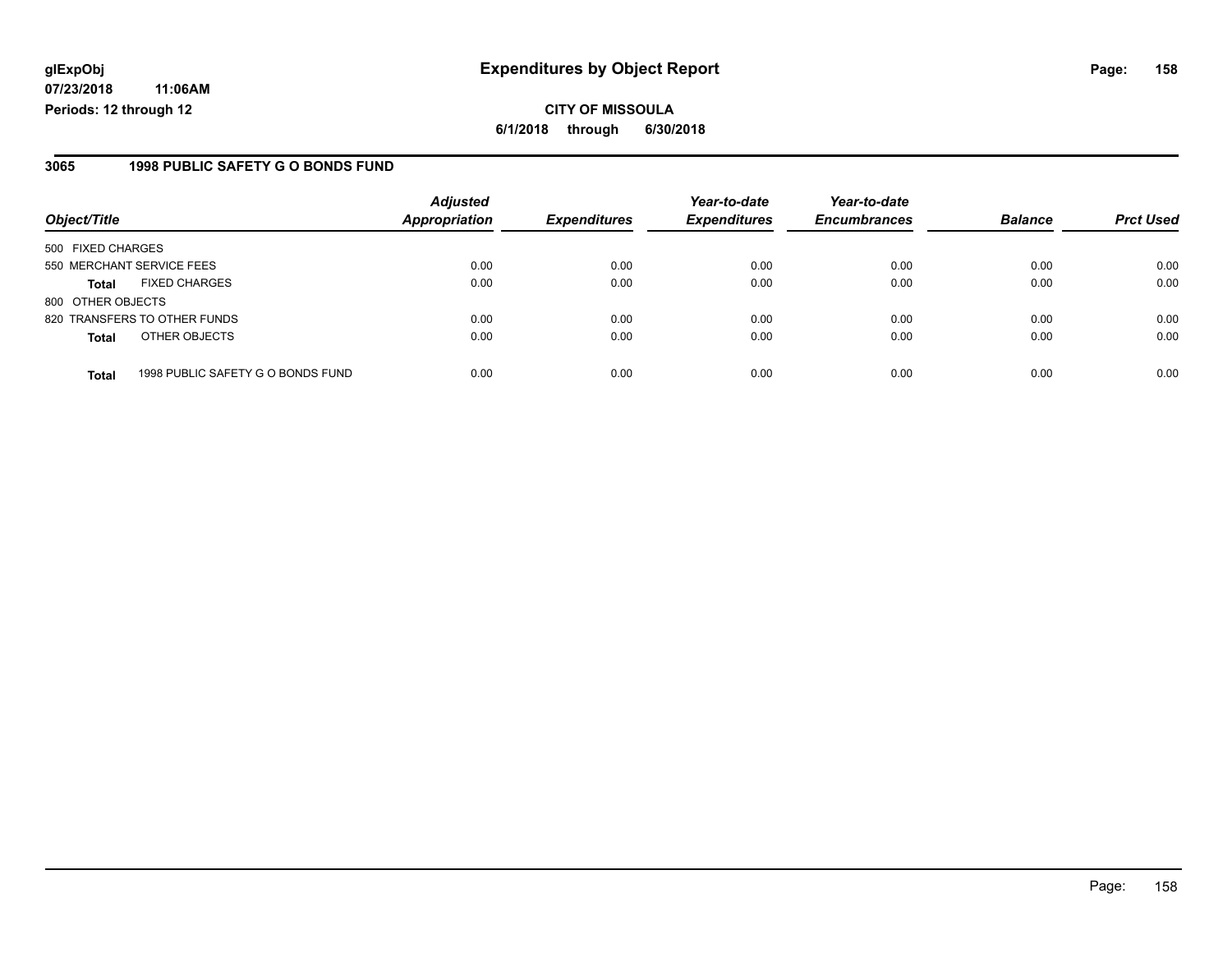**3070 1996 OPEN SPACE GO BONDS**

| Object/Title                         | <b>Adjusted</b><br><b>Appropriation</b> | <b>Expenditures</b> | Year-to-date<br><b>Expenditures</b> | Year-to-date<br><b>Encumbrances</b> | <b>Balance</b> | <b>Prct Used</b> |
|--------------------------------------|-----------------------------------------|---------------------|-------------------------------------|-------------------------------------|----------------|------------------|
| 500 FIXED CHARGES                    |                                         |                     |                                     |                                     |                |                  |
| 550 MERCHANT SERVICE FEES            | 0.00                                    | 0.00                | 0.00                                | 0.00                                | 0.00           | 0.00             |
| <b>FIXED CHARGES</b><br><b>Total</b> | 0.00                                    | 0.00                | 0.00                                | 0.00                                | 0.00           | 0.00             |
| 800 OTHER OBJECTS                    |                                         |                     |                                     |                                     |                |                  |
| 820 TRANSFERS TO OTHER FUNDS         | 0.00                                    | 0.00                | 0.00                                | 0.00                                | 0.00           | 0.00             |
| OTHER OBJECTS<br><b>Total</b>        | 0.00                                    | 0.00                | 0.00                                | 0.00                                | 0.00           | 0.00             |
| NON-DEPARTMENTAL<br><b>Total</b>     | 0.00                                    | 0.00                | 0.00                                | 0.00                                | 0.00           | 0.00             |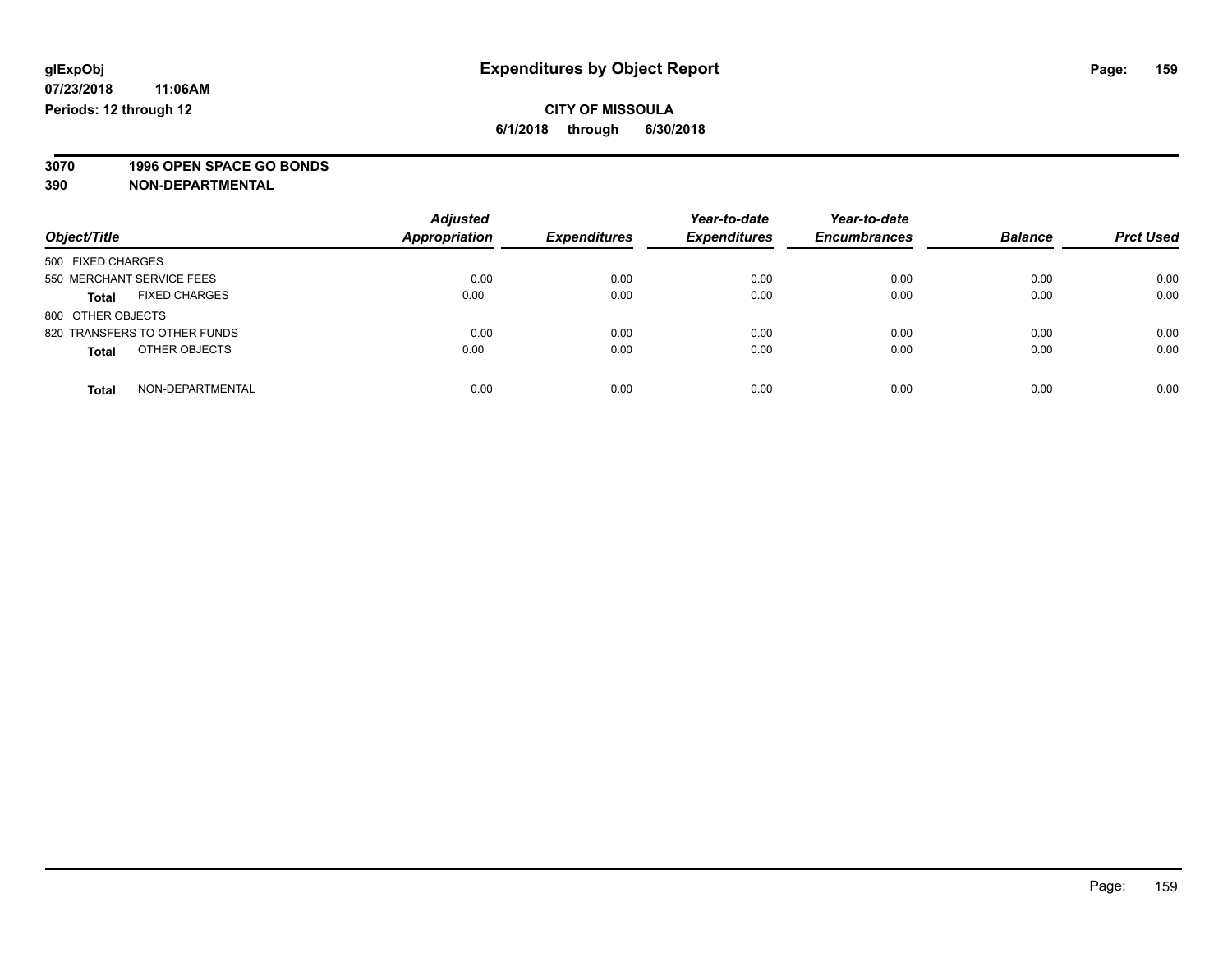**CITY OF MISSOULA 6/1/2018 through 6/30/2018**

#### **3070 1996 OPEN SPACE GO BONDS**

|                                          | <b>Adjusted</b>      |                     | Year-to-date        | Year-to-date        |                |                  |
|------------------------------------------|----------------------|---------------------|---------------------|---------------------|----------------|------------------|
| Object/Title                             | <b>Appropriation</b> | <b>Expenditures</b> | <b>Expenditures</b> | <b>Encumbrances</b> | <b>Balance</b> | <b>Prct Used</b> |
| 500 FIXED CHARGES                        |                      |                     |                     |                     |                |                  |
| 550 MERCHANT SERVICE FEES                | 0.00                 | 0.00                | 0.00                | 0.00                | 0.00           | 0.00             |
| <b>FIXED CHARGES</b><br><b>Total</b>     | 0.00                 | 0.00                | 0.00                | 0.00                | 0.00           | 0.00             |
| 800 OTHER OBJECTS                        |                      |                     |                     |                     |                |                  |
| 820 TRANSFERS TO OTHER FUNDS             | 0.00                 | 0.00                | 0.00                | 0.00                | 0.00           | 0.00             |
| OTHER OBJECTS<br><b>Total</b>            | 0.00                 | 0.00                | 0.00                | 0.00                | 0.00           | 0.00             |
| 1996 OPEN SPACE GO BONDS<br><b>Total</b> | 0.00                 | 0.00                | 0.00                | 0.00                | 0.00           | 0.00             |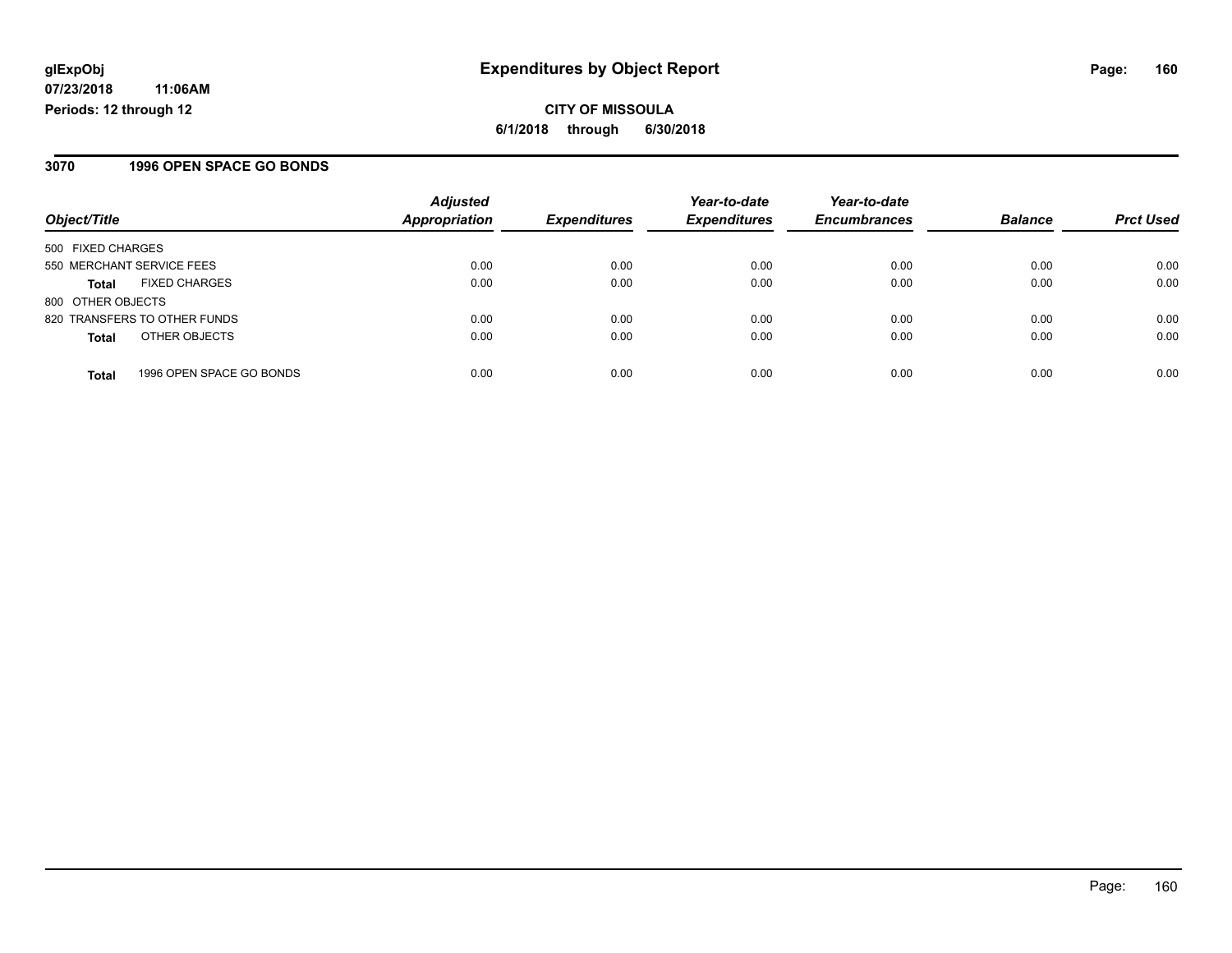# **3075 1997 OPEN SPACE G O BOND FUND**

|                                      | <b>Adjusted</b>      |                     | Year-to-date        | Year-to-date        |                |                  |
|--------------------------------------|----------------------|---------------------|---------------------|---------------------|----------------|------------------|
| Object/Title                         | <b>Appropriation</b> | <b>Expenditures</b> | <b>Expenditures</b> | <b>Encumbrances</b> | <b>Balance</b> | <b>Prct Used</b> |
| 500 FIXED CHARGES                    |                      |                     |                     |                     |                |                  |
| 550 MERCHANT SERVICE FEES            | 0.00                 | 0.00                | 0.00                | 0.00                | 0.00           | 0.00             |
| <b>FIXED CHARGES</b><br><b>Total</b> | 0.00                 | 0.00                | 0.00                | 0.00                | 0.00           | 0.00             |
| 800 OTHER OBJECTS                    |                      |                     |                     |                     |                |                  |
| 820 TRANSFERS TO OTHER FUNDS         | 0.00                 | 0.00                | 0.00                | 0.00                | 0.00           | 0.00             |
| OTHER OBJECTS<br><b>Total</b>        | 0.00                 | 0.00                | 0.00                | 0.00                | 0.00           | 0.00             |
| NON-DEPARTMENTAL<br><b>Total</b>     | 0.00                 | 0.00                | 0.00                | 0.00                | 0.00           | 0.00             |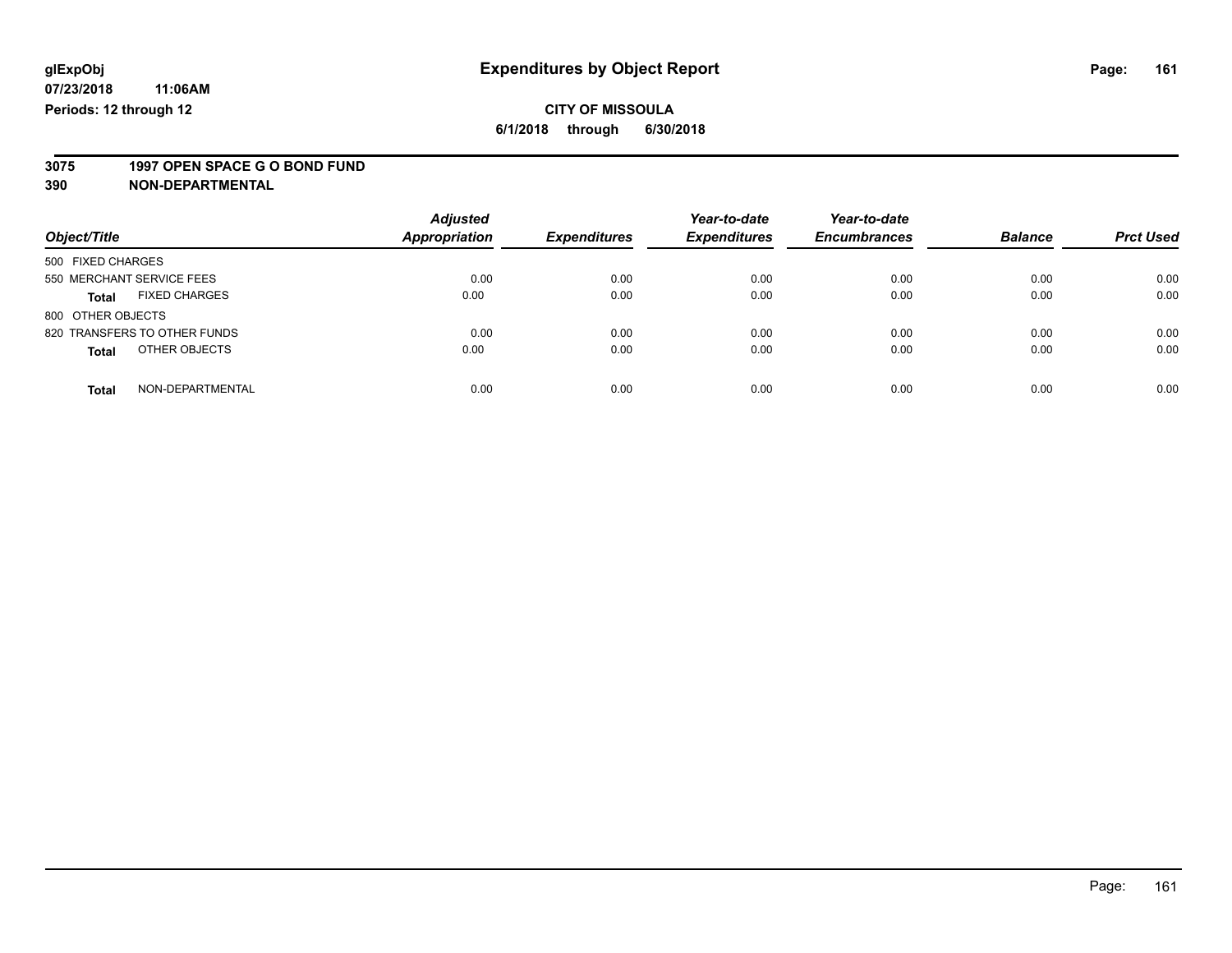**CITY OF MISSOULA 6/1/2018 through 6/30/2018**

#### **3075 1997 OPEN SPACE G O BOND FUND**

| Object/Title              |                               | <b>Adjusted</b>      | <b>Expenditures</b> | Year-to-date        | Year-to-date<br><b>Encumbrances</b> | <b>Balance</b> | <b>Prct Used</b> |
|---------------------------|-------------------------------|----------------------|---------------------|---------------------|-------------------------------------|----------------|------------------|
|                           |                               | <b>Appropriation</b> |                     | <b>Expenditures</b> |                                     |                |                  |
| 500 FIXED CHARGES         |                               |                      |                     |                     |                                     |                |                  |
| 550 MERCHANT SERVICE FEES |                               | 0.00                 | 0.00                | 0.00                | 0.00                                | 0.00           | 0.00             |
| <b>Total</b>              | <b>FIXED CHARGES</b>          | 0.00                 | 0.00                | 0.00                | 0.00                                | 0.00           | 0.00             |
| 800 OTHER OBJECTS         |                               |                      |                     |                     |                                     |                |                  |
|                           | 820 TRANSFERS TO OTHER FUNDS  | 0.00                 | 0.00                | 0.00                | 0.00                                | 0.00           | 0.00             |
| <b>Total</b>              | OTHER OBJECTS                 | 0.00                 | 0.00                | 0.00                | 0.00                                | 0.00           | 0.00             |
| <b>Total</b>              | 1997 OPEN SPACE G O BOND FUND | 0.00                 | 0.00                | 0.00                | 0.00                                | 0.00           | 0.00             |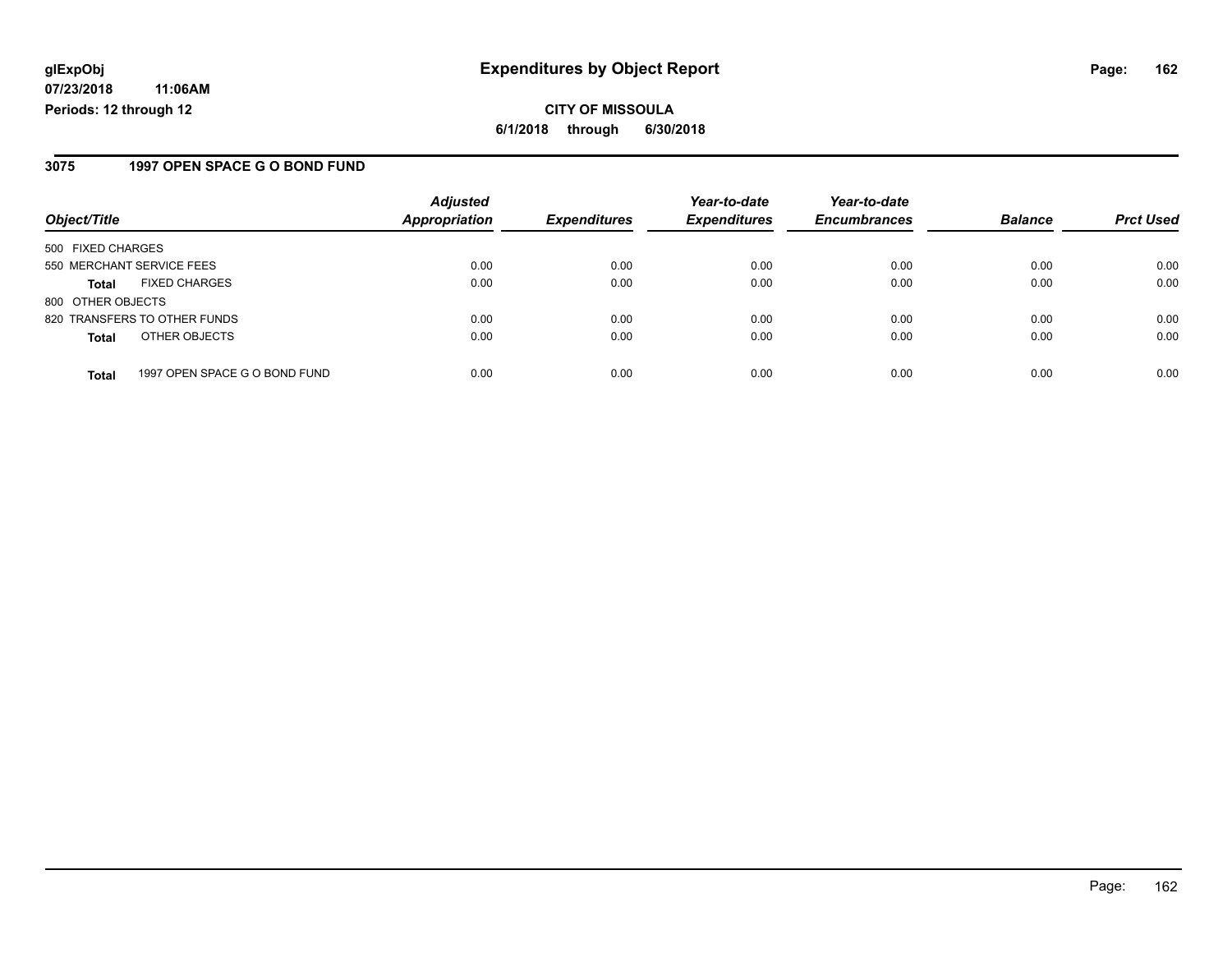# **3080 1994 FIRE EQUIP/CITY HALLS REFUND BOND F**

| Object/Title                         | <b>Adjusted</b><br><b>Appropriation</b> | <b>Expenditures</b> | Year-to-date<br><b>Expenditures</b> | Year-to-date<br><b>Encumbrances</b> | <b>Balance</b> | <b>Prct Used</b> |
|--------------------------------------|-----------------------------------------|---------------------|-------------------------------------|-------------------------------------|----------------|------------------|
|                                      |                                         |                     |                                     |                                     |                |                  |
| 500 FIXED CHARGES                    |                                         |                     |                                     |                                     |                |                  |
| 550 MERCHANT SERVICE FEES            | 0.00                                    | 0.00                | 0.00                                | 0.00                                | 0.00           | 0.00             |
| <b>FIXED CHARGES</b><br><b>Total</b> | 0.00                                    | 0.00                | 0.00                                | 0.00                                | 0.00           | 0.00             |
| 600 DEBT SERVICE                     |                                         |                     |                                     |                                     |                |                  |
| 620 INTEREST / SERVICE FEES          | 0.00                                    | 0.00                | 0.00                                | 0.00                                | 0.00           | 0.00             |
| <b>DEBT SERVICE</b><br>Total         | 0.00                                    | 0.00                | 0.00                                | 0.00                                | 0.00           | 0.00             |
| 800 OTHER OBJECTS                    |                                         |                     |                                     |                                     |                |                  |
| 820 TRANSFERS TO OTHER FUNDS         | 0.00                                    | 0.00                | 0.00                                | 0.00                                | 0.00           | 0.00             |
| OTHER OBJECTS<br><b>Total</b>        | 0.00                                    | 0.00                | 0.00                                | 0.00                                | 0.00           | 0.00             |
|                                      |                                         |                     |                                     |                                     |                | 0.00             |
| NON-DEPARTMENTAL<br><b>Total</b>     | 0.00                                    | 0.00                | 0.00                                | 0.00                                | 0.00           |                  |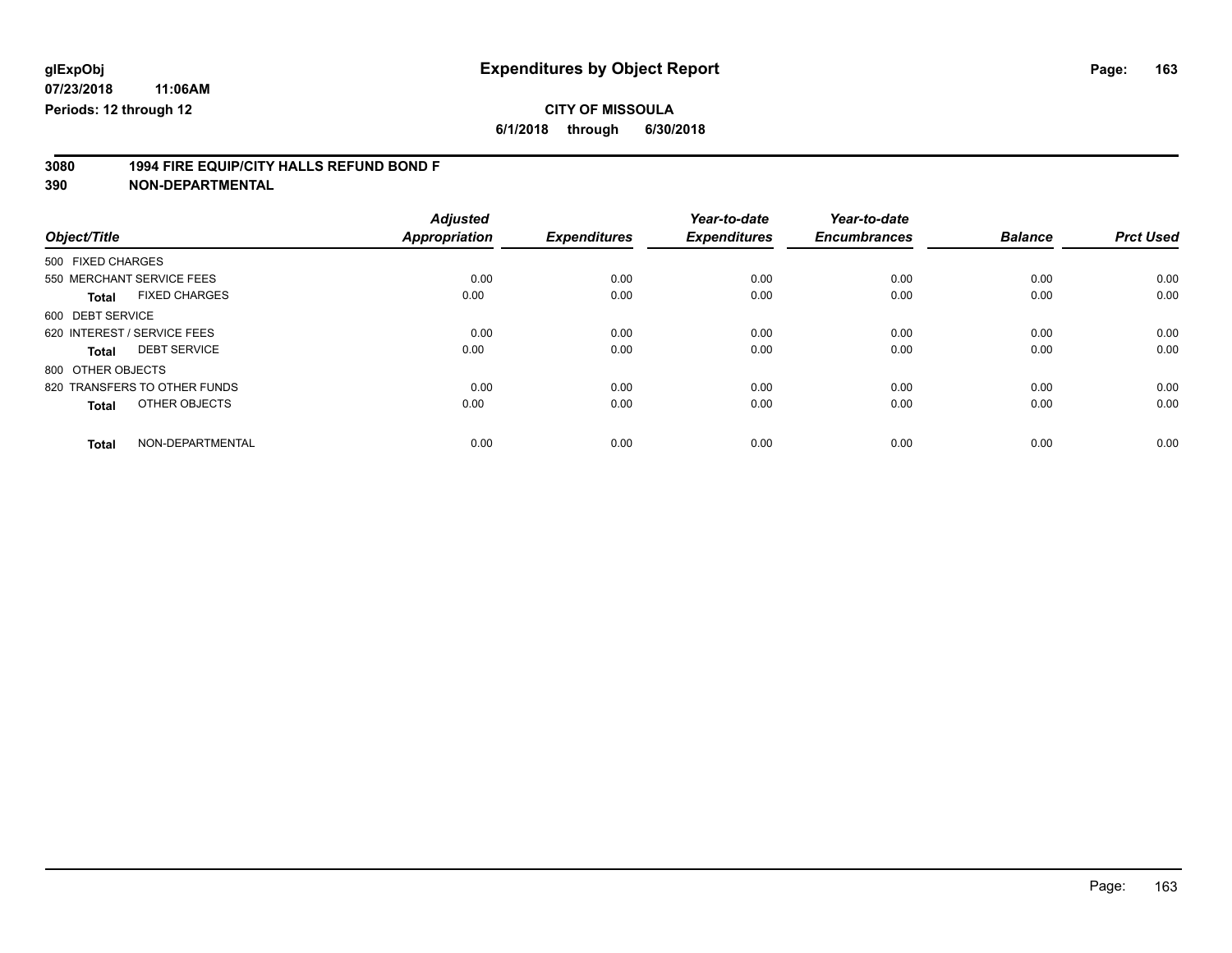### **glExpObj Expenditures by Object Report Page: 164**

**07/23/2018 11:06AM Periods: 12 through 12**

#### **3080 1994 FIRE EQUIP/CITY HALLS REFUND BOND F**

| Object/Title      |                                     | <b>Adjusted</b><br><b>Appropriation</b> | <b>Expenditures</b> | Year-to-date<br><b>Expenditures</b> | Year-to-date<br><b>Encumbrances</b> | <b>Balance</b> | <b>Prct Used</b> |
|-------------------|-------------------------------------|-----------------------------------------|---------------------|-------------------------------------|-------------------------------------|----------------|------------------|
| 500 FIXED CHARGES |                                     |                                         |                     |                                     |                                     |                |                  |
|                   | 550 MERCHANT SERVICE FEES           | 0.00                                    | 0.00                | 0.00                                | 0.00                                | 0.00           | 0.00             |
| <b>Total</b>      | <b>FIXED CHARGES</b>                | 0.00                                    | 0.00                | 0.00                                | 0.00                                | 0.00           | 0.00             |
| 600 DEBT SERVICE  |                                     |                                         |                     |                                     |                                     |                |                  |
|                   | 620 INTEREST / SERVICE FEES         | 0.00                                    | 0.00                | 0.00                                | 0.00                                | 0.00           | 0.00             |
| <b>Total</b>      | <b>DEBT SERVICE</b>                 | 0.00                                    | 0.00                | 0.00                                | 0.00                                | 0.00           | 0.00             |
| 800 OTHER OBJECTS |                                     |                                         |                     |                                     |                                     |                |                  |
|                   | 820 TRANSFERS TO OTHER FUNDS        | 0.00                                    | 0.00                | 0.00                                | 0.00                                | 0.00           | 0.00             |
| <b>Total</b>      | OTHER OBJECTS                       | 0.00                                    | 0.00                | 0.00                                | 0.00                                | 0.00           | 0.00             |
| <b>Total</b>      | 1994 FIRE EQUIP/CITY HALLS REFUND B | 0.00                                    | 0.00                | 0.00                                | 0.00                                | 0.00           | 0.00             |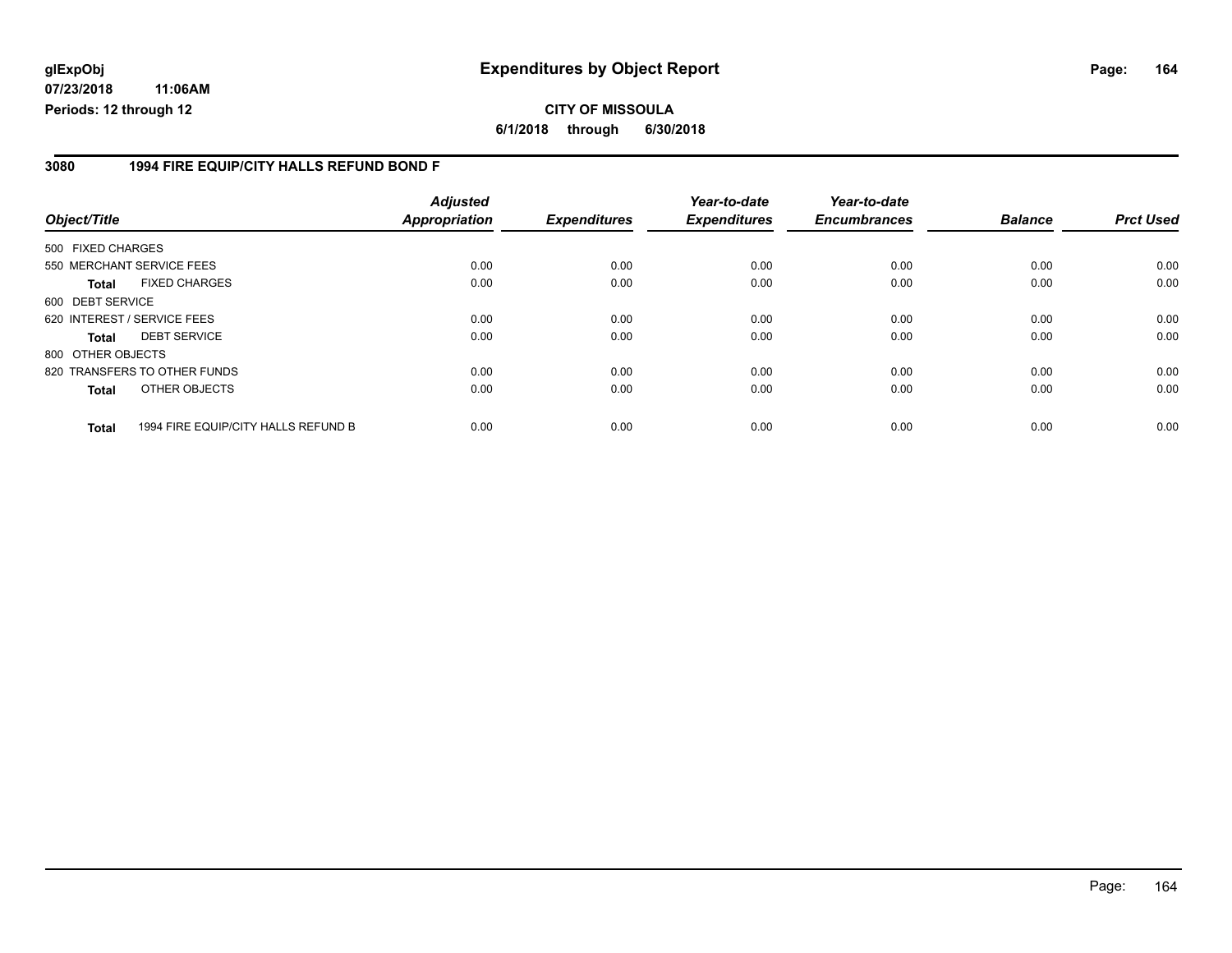# **3085 1993 FIRE STATION G O BOND FUND**

|                                      | <b>Adjusted</b>      |                     | Year-to-date        | Year-to-date        |                |                  |
|--------------------------------------|----------------------|---------------------|---------------------|---------------------|----------------|------------------|
| Object/Title                         | <b>Appropriation</b> | <b>Expenditures</b> | <b>Expenditures</b> | <b>Encumbrances</b> | <b>Balance</b> | <b>Prct Used</b> |
| 500 FIXED CHARGES                    |                      |                     |                     |                     |                |                  |
| 550 MERCHANT SERVICE FEES            | 0.00                 | 0.00                | 0.00                | 0.00                | 0.00           | 0.00             |
| <b>FIXED CHARGES</b><br><b>Total</b> | 0.00                 | 0.00                | 0.00                | 0.00                | 0.00           | 0.00             |
| 800 OTHER OBJECTS                    |                      |                     |                     |                     |                |                  |
| 820 TRANSFERS TO OTHER FUNDS         | 0.00                 | 0.00                | 0.00                | 0.00                | 0.00           | 0.00             |
| OTHER OBJECTS<br><b>Total</b>        | 0.00                 | 0.00                | 0.00                | 0.00                | 0.00           | 0.00             |
| NON-DEPARTMENTAL<br>Total            | 0.00                 | 0.00                | 0.00                | 0.00                | 0.00           | 0.00             |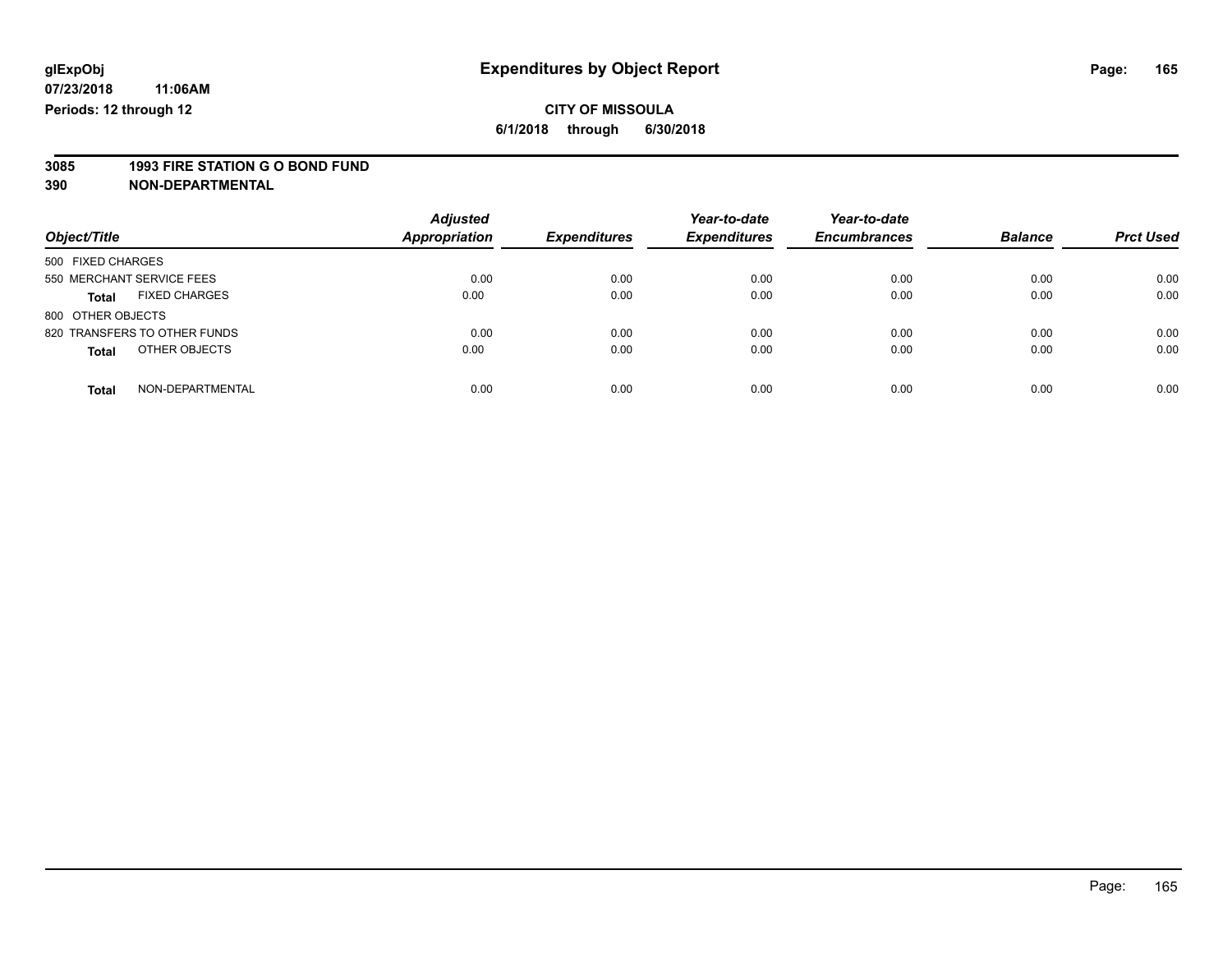# **CITY OF MISSOULA 6/1/2018 through 6/30/2018**

#### **3085 1993 FIRE STATION G O BOND FUND**

| Object/Title              |                                 | <b>Adjusted</b><br><b>Appropriation</b> | <b>Expenditures</b> | Year-to-date<br><b>Expenditures</b> | Year-to-date<br><b>Encumbrances</b> | <b>Balance</b> | <b>Prct Used</b> |
|---------------------------|---------------------------------|-----------------------------------------|---------------------|-------------------------------------|-------------------------------------|----------------|------------------|
| 500 FIXED CHARGES         |                                 |                                         |                     |                                     |                                     |                |                  |
| 550 MERCHANT SERVICE FEES |                                 | 0.00                                    | 0.00                | 0.00                                | 0.00                                | 0.00           | 0.00             |
| <b>Total</b>              | <b>FIXED CHARGES</b>            | 0.00                                    | 0.00                | 0.00                                | 0.00                                | 0.00           | 0.00             |
| 800 OTHER OBJECTS         |                                 |                                         |                     |                                     |                                     |                |                  |
|                           | 820 TRANSFERS TO OTHER FUNDS    | 0.00                                    | 0.00                | 0.00                                | 0.00                                | 0.00           | 0.00             |
| <b>Total</b>              | OTHER OBJECTS                   | 0.00                                    | 0.00                | 0.00                                | 0.00                                | 0.00           | 0.00             |
|                           |                                 |                                         |                     |                                     |                                     |                |                  |
| <b>Total</b>              | 1993 FIRE STATION G O BOND FUND | 0.00                                    | 0.00                | 0.00                                | 0.00                                | 0.00           | 0.00             |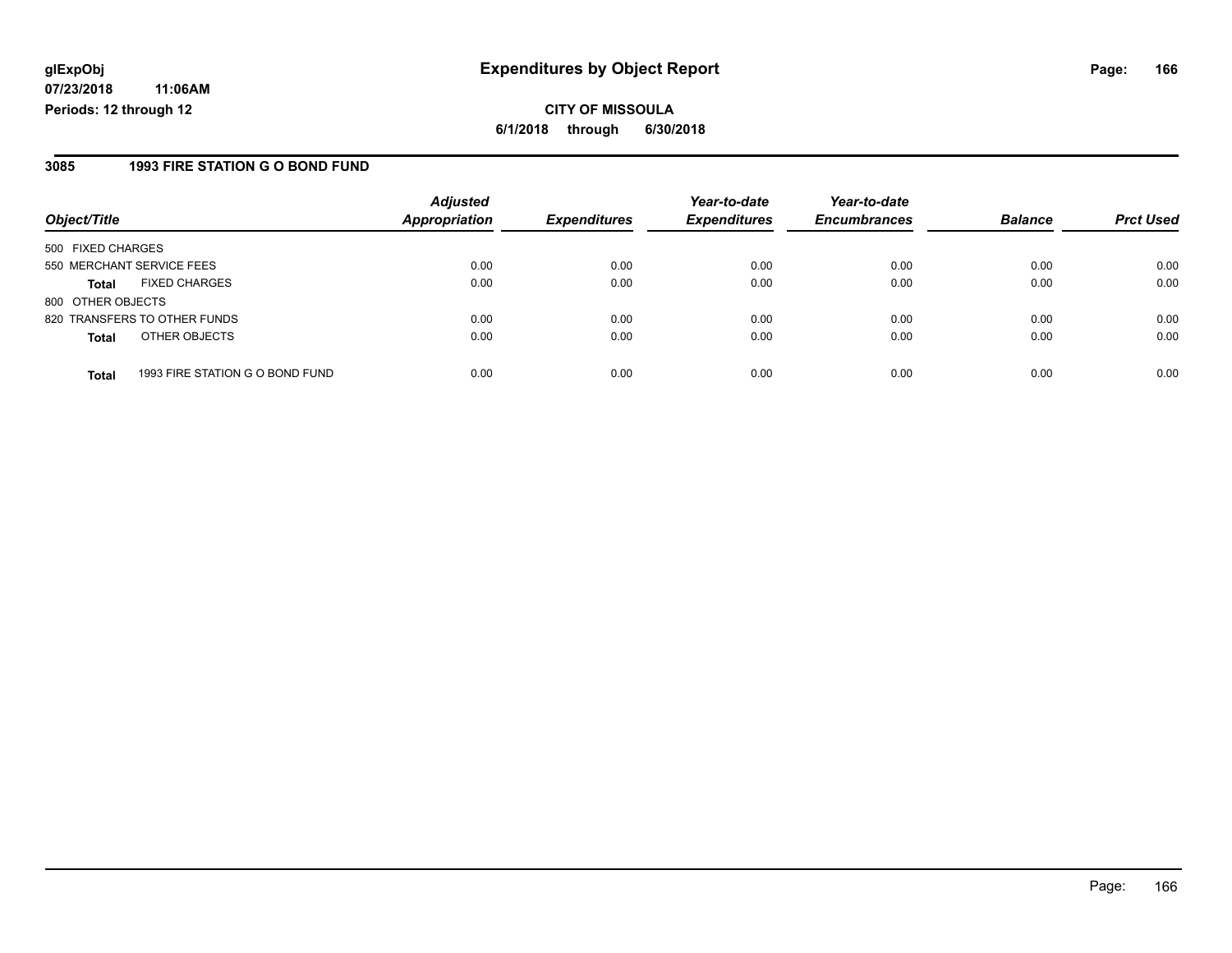# **3090 2004 AQUATICS BOND**

|                   |                              | <b>Adjusted</b>      |                     | Year-to-date        | Year-to-date        |                |                  |
|-------------------|------------------------------|----------------------|---------------------|---------------------|---------------------|----------------|------------------|
| Object/Title      |                              | <b>Appropriation</b> | <b>Expenditures</b> | <b>Expenditures</b> | <b>Encumbrances</b> | <b>Balance</b> | <b>Prct Used</b> |
| 500 FIXED CHARGES |                              |                      |                     |                     |                     |                |                  |
|                   | 550 MERCHANT SERVICE FEES    | 0.00                 | 0.00                | 0.00                | 0.00                | 0.00           | 0.00             |
| <b>Total</b>      | <b>FIXED CHARGES</b>         | 0.00                 | 0.00                | 0.00                | 0.00                | 0.00           | 0.00             |
| 600 DEBT SERVICE  |                              |                      |                     |                     |                     |                |                  |
| 610 PRINCIPAL     |                              | 0.00                 | 0.00                | 0.00                | 0.00                | 0.00           | 0.00             |
|                   | 620 INTEREST / SERVICE FEES  | 0.00                 | 0.00                | 0.00                | 0.00                | 0.00           | 0.00             |
| <b>Total</b>      | <b>DEBT SERVICE</b>          | 0.00                 | 0.00                | 0.00                | 0.00                | 0.00           | 0.00             |
| 800 OTHER OBJECTS |                              |                      |                     |                     |                     |                |                  |
|                   | 820 TRANSFERS TO OTHER FUNDS | 0.00                 | 0.00                | 0.00                | 0.00                | 0.00           | 0.00             |
| <b>Total</b>      | OTHER OBJECTS                | 0.00                 | 0.00                | 0.00                | 0.00                | 0.00           | 0.00             |
|                   |                              |                      |                     |                     |                     |                |                  |
| <b>Total</b>      | NON-DEPARTMENTAL             | 0.00                 | 0.00                | 0.00                | 0.00                | 0.00           | 0.00             |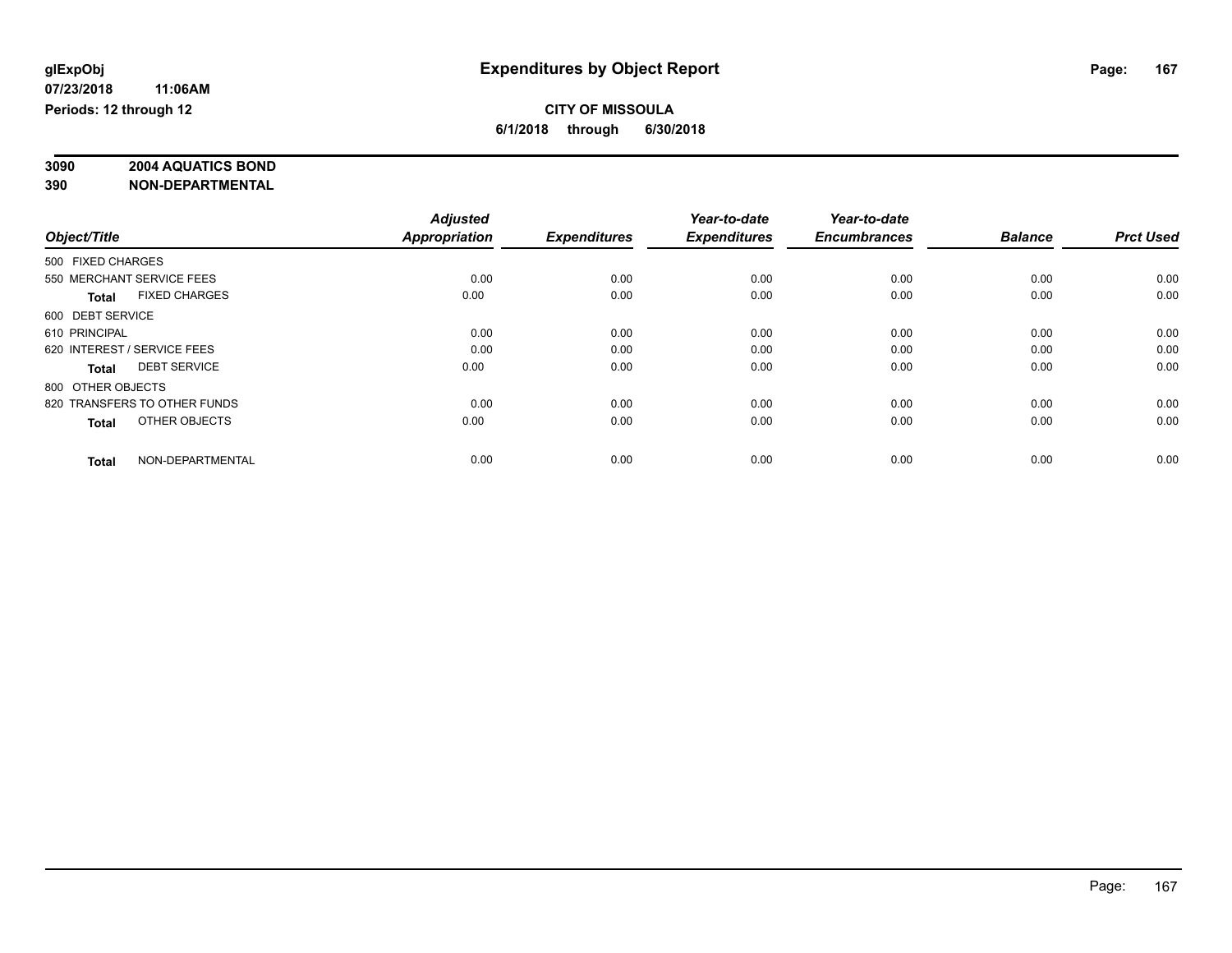#### **3090 2004 AQUATICS BOND**

|                                      | <b>Adjusted</b> |                     | Year-to-date        | Year-to-date        |                |                  |
|--------------------------------------|-----------------|---------------------|---------------------|---------------------|----------------|------------------|
| Object/Title                         | Appropriation   | <b>Expenditures</b> | <b>Expenditures</b> | <b>Encumbrances</b> | <b>Balance</b> | <b>Prct Used</b> |
| 500 FIXED CHARGES                    |                 |                     |                     |                     |                |                  |
| 550 MERCHANT SERVICE FEES            | 0.00            | 0.00                | 0.00                | 0.00                | 0.00           | 0.00             |
| <b>FIXED CHARGES</b><br><b>Total</b> | 0.00            | 0.00                | 0.00                | 0.00                | 0.00           | 0.00             |
| 600 DEBT SERVICE                     |                 |                     |                     |                     |                |                  |
| 610 PRINCIPAL                        | 0.00            | 0.00                | 0.00                | 0.00                | 0.00           | 0.00             |
| 620 INTEREST / SERVICE FEES          | 0.00            | 0.00                | 0.00                | 0.00                | 0.00           | 0.00             |
| <b>DEBT SERVICE</b><br><b>Total</b>  | 0.00            | 0.00                | 0.00                | 0.00                | 0.00           | 0.00             |
| 800 OTHER OBJECTS                    |                 |                     |                     |                     |                |                  |
| 820 TRANSFERS TO OTHER FUNDS         | 0.00            | 0.00                | 0.00                | 0.00                | 0.00           | 0.00             |
| OTHER OBJECTS<br><b>Total</b>        | 0.00            | 0.00                | 0.00                | 0.00                | 0.00           | 0.00             |
| 2004 AQUATICS BOND<br><b>Total</b>   | 0.00            | 0.00                | 0.00                | 0.00                | 0.00           | 0.00             |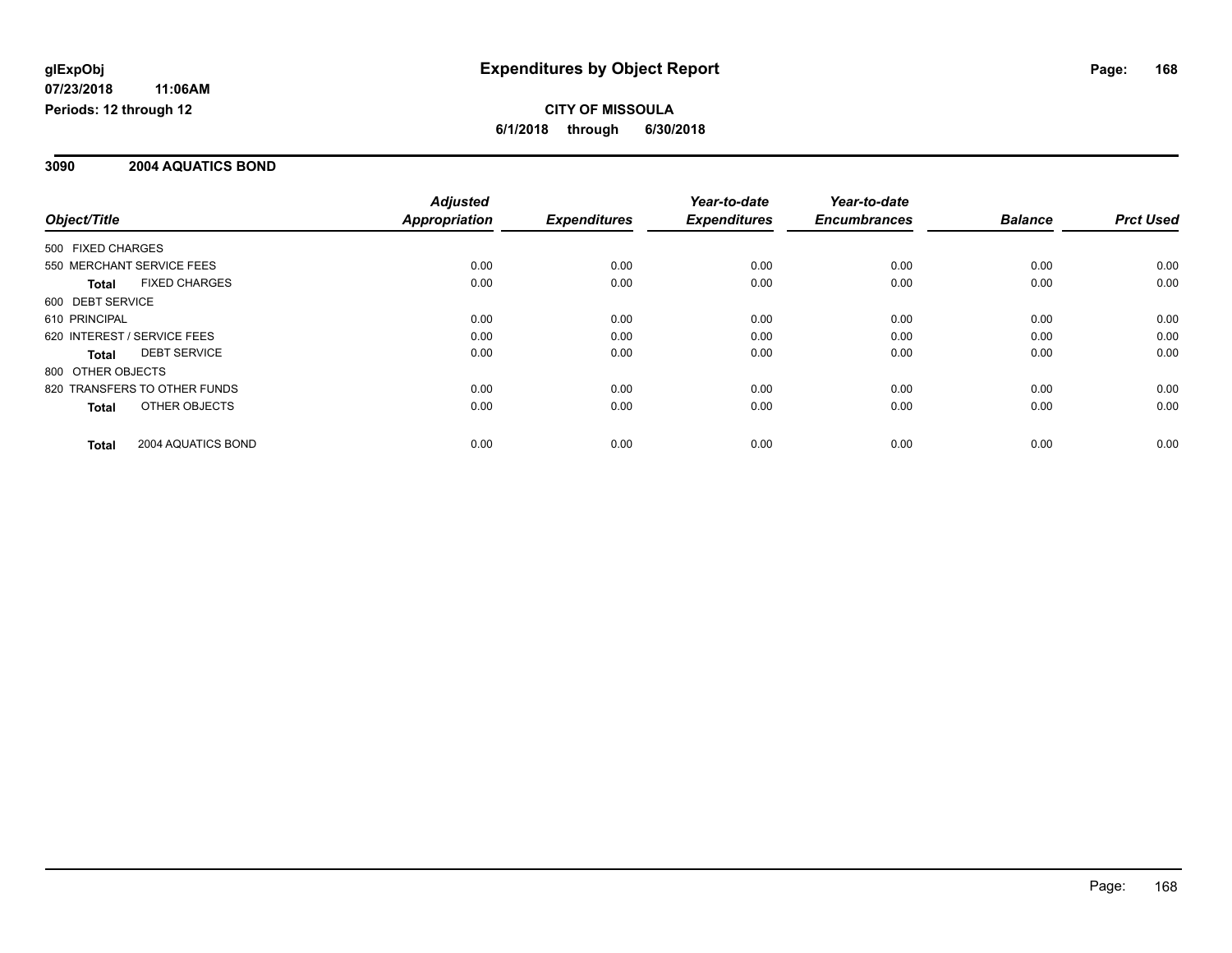# **3091 SERIES 2012A AQUATICS REFUNDING BOND**

|                                      |                  | <b>Adjusted</b>      |                     | Year-to-date        | Year-to-date        |                |                  |
|--------------------------------------|------------------|----------------------|---------------------|---------------------|---------------------|----------------|------------------|
| Object/Title                         |                  | <b>Appropriation</b> | <b>Expenditures</b> | <b>Expenditures</b> | <b>Encumbrances</b> | <b>Balance</b> | <b>Prct Used</b> |
| 500 FIXED CHARGES                    |                  |                      |                     |                     |                     |                |                  |
| 550 MERCHANT SERVICE FEES            |                  | 0.00                 | 0.00                | 0.00                | 0.00                | 0.00           | 0.00             |
| <b>FIXED CHARGES</b><br><b>Total</b> |                  | 0.00                 | 0.00                | 0.00                | 0.00                | 0.00           | 0.00             |
| 600 DEBT SERVICE                     |                  |                      |                     |                     |                     |                |                  |
| 610 PRINCIPAL                        |                  | 525,000.00           | 0.00                | 525,000.00          | 0.00                | 0.00           | 100.00           |
| 620 INTEREST / SERVICE FEES          |                  | 66.848.00            | 350.00              | 70.647.50           | 0.00                | $-3.799.50$    | 105.68           |
| <b>DEBT SERVICE</b><br><b>Total</b>  |                  | 591,848.00           | 350.00              | 595,647.50          | 0.00                | $-3,799.50$    | 100.64           |
| 800 OTHER OBJECTS                    |                  |                      |                     |                     |                     |                |                  |
| 820 TRANSFERS TO OTHER FUNDS         |                  | 0.00                 | 0.00                | 0.00                | 0.00                | 0.00           | 0.00             |
| OTHER OBJECTS<br><b>Total</b>        |                  | 0.00                 | 0.00                | 0.00                | 0.00                | 0.00           | 0.00             |
| <b>Total</b>                         | NON-DEPARTMENTAL | 591,848.00           | 350.00              | 595,647.50          | 0.00                | $-3,799.50$    | 100.64           |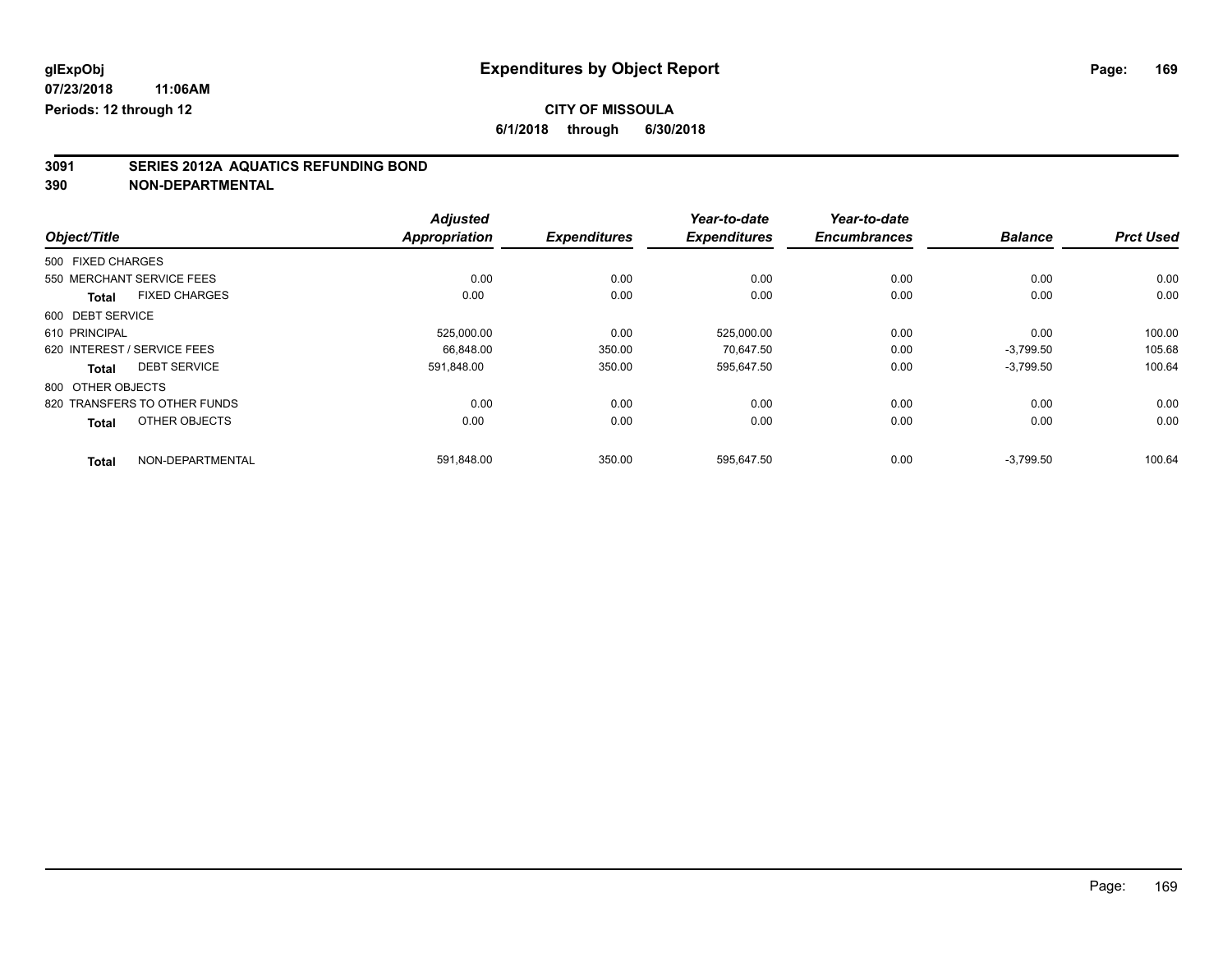**CITY OF MISSOULA 6/1/2018 through 6/30/2018**

#### **3091 SERIES 2012A AQUATICS REFUNDING BOND**

|                   |                                   | <b>Adjusted</b>      |                     | Year-to-date        | Year-to-date        |                |                  |
|-------------------|-----------------------------------|----------------------|---------------------|---------------------|---------------------|----------------|------------------|
| Object/Title      |                                   | <b>Appropriation</b> | <b>Expenditures</b> | <b>Expenditures</b> | <b>Encumbrances</b> | <b>Balance</b> | <b>Prct Used</b> |
| 500 FIXED CHARGES |                                   |                      |                     |                     |                     |                |                  |
|                   | 550 MERCHANT SERVICE FEES         | 0.00                 | 0.00                | 0.00                | 0.00                | 0.00           | 0.00             |
| <b>Total</b>      | <b>FIXED CHARGES</b>              | 0.00                 | 0.00                | 0.00                | 0.00                | 0.00           | 0.00             |
| 600 DEBT SERVICE  |                                   |                      |                     |                     |                     |                |                  |
| 610 PRINCIPAL     |                                   | 525.000.00           | 0.00                | 525.000.00          | 0.00                | 0.00           | 100.00           |
|                   | 620 INTEREST / SERVICE FEES       | 66,848.00            | 350.00              | 70,647.50           | 0.00                | $-3,799.50$    | 105.68           |
| <b>Total</b>      | <b>DEBT SERVICE</b>               | 591,848.00           | 350.00              | 595,647.50          | 0.00                | $-3,799.50$    | 100.64           |
| 800 OTHER OBJECTS |                                   |                      |                     |                     |                     |                |                  |
|                   | 820 TRANSFERS TO OTHER FUNDS      | 0.00                 | 0.00                | 0.00                | 0.00                | 0.00           | 0.00             |
| <b>Total</b>      | OTHER OBJECTS                     | 0.00                 | 0.00                | 0.00                | 0.00                | 0.00           | 0.00             |
| <b>Total</b>      | SERIES 2012A AQUATICS REFUNDING B | 591,848.00           | 350.00              | 595.647.50          | 0.00                | $-3.799.50$    | 100.64           |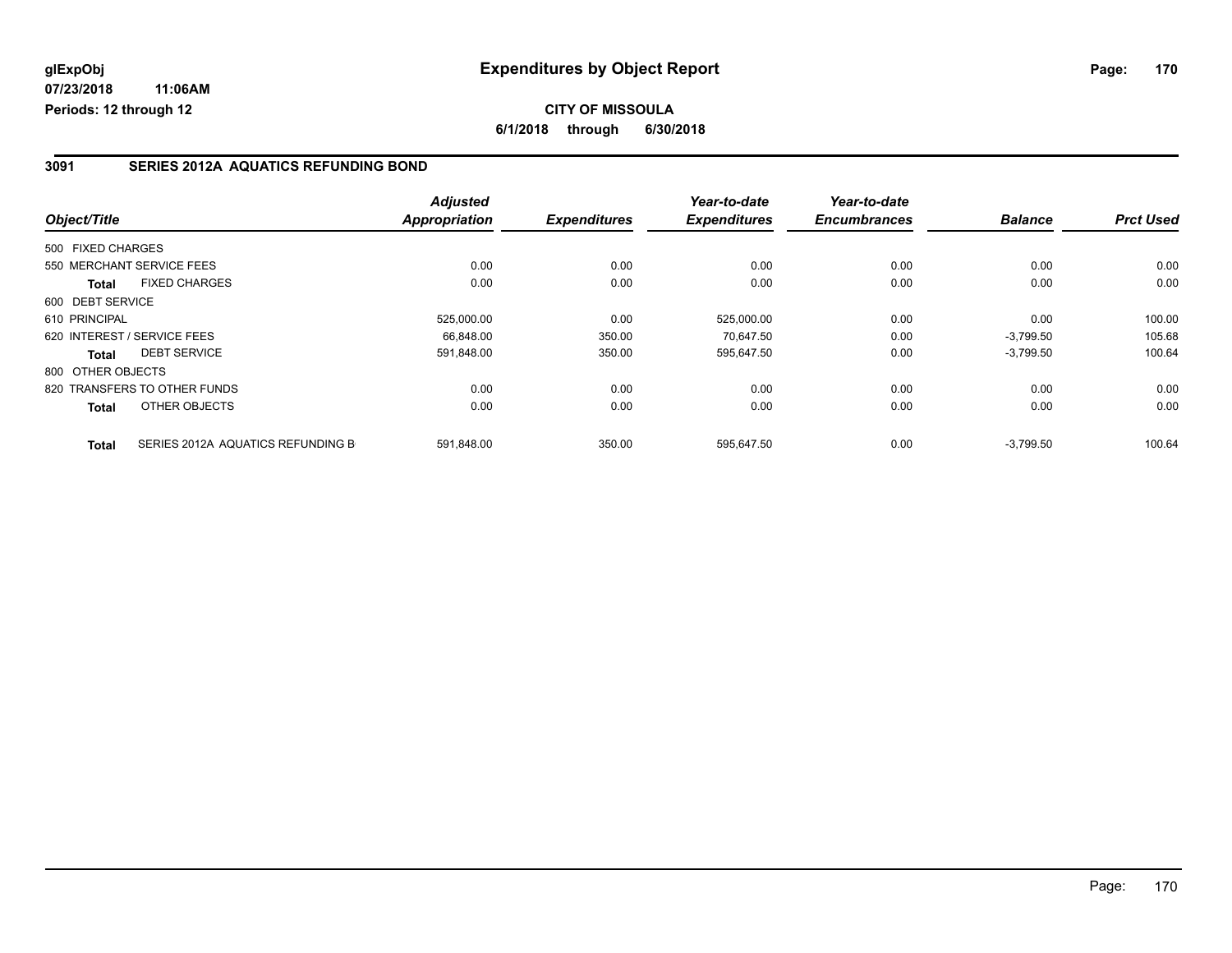# **3092 Series 2013A GO REFUNDING BONDS**

|                              |                      | <b>Adjusted</b>      |                     | Year-to-date        | Year-to-date        |                |                  |
|------------------------------|----------------------|----------------------|---------------------|---------------------|---------------------|----------------|------------------|
| Object/Title                 |                      | <b>Appropriation</b> | <b>Expenditures</b> | <b>Expenditures</b> | <b>Encumbrances</b> | <b>Balance</b> | <b>Prct Used</b> |
| 500 FIXED CHARGES            |                      |                      |                     |                     |                     |                |                  |
| 550 MERCHANT SERVICE FEES    |                      | 0.00                 | 0.00                | 0.00                | 0.00                | 0.00           | 0.00             |
| <b>Total</b>                 | <b>FIXED CHARGES</b> | 0.00                 | 0.00                | 0.00                | 0.00                | 0.00           | 0.00             |
| 600 DEBT SERVICE             |                      |                      |                     |                     |                     |                |                  |
| 610 PRINCIPAL                |                      | 465,000.00           | 465,000.00          | 465,000.00          | 0.00                | 0.00           | 100.00           |
| 620 INTEREST / SERVICE FEES  |                      | 81.780.00            | 40,890.00           | 82.130.00           | 0.00                | $-350.00$      | 100.43           |
| <b>Total</b>                 | <b>DEBT SERVICE</b>  | 546.780.00           | 505.890.00          | 547,130.00          | 0.00                | $-350.00$      | 100.06           |
| 800 OTHER OBJECTS            |                      |                      |                     |                     |                     |                |                  |
| 820 TRANSFERS TO OTHER FUNDS |                      | 0.00                 | 0.00                | 0.00                | 0.00                | 0.00           | 0.00             |
| <b>Total</b>                 | OTHER OBJECTS        | 0.00                 | 0.00                | 0.00                | 0.00                | 0.00           | 0.00             |
| <b>Total</b>                 | NON-DEPARTMENTAL     | 546.780.00           | 505.890.00          | 547.130.00          | 0.00                | $-350.00$      | 100.06           |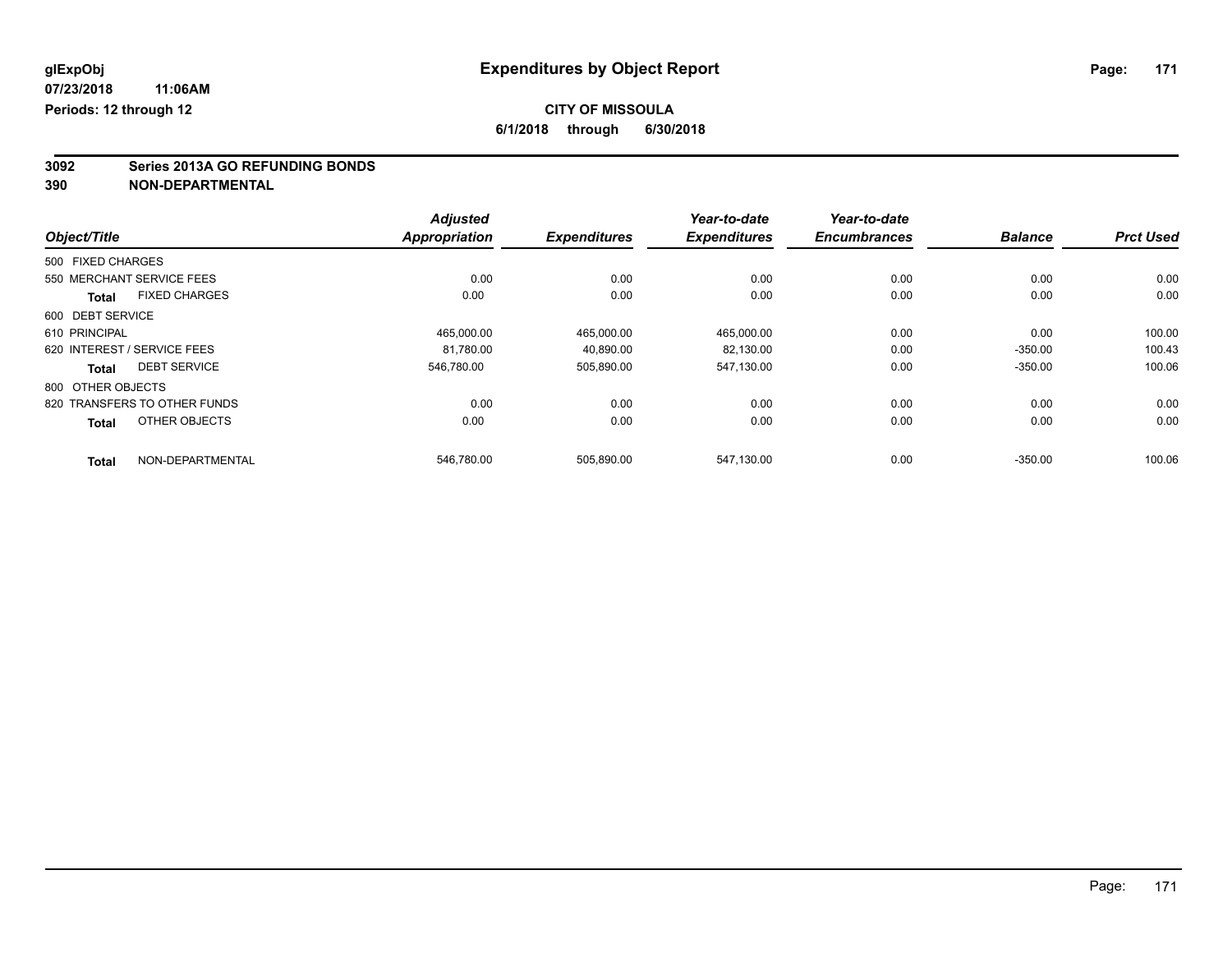# **CITY OF MISSOULA 6/1/2018 through 6/30/2018**

### **3092 Series 2013A GO REFUNDING BONDS**

|                   |                                 | <b>Adjusted</b>      |                     | Year-to-date        | Year-to-date        |                |                  |
|-------------------|---------------------------------|----------------------|---------------------|---------------------|---------------------|----------------|------------------|
| Object/Title      |                                 | <b>Appropriation</b> | <b>Expenditures</b> | <b>Expenditures</b> | <b>Encumbrances</b> | <b>Balance</b> | <b>Prct Used</b> |
| 500 FIXED CHARGES |                                 |                      |                     |                     |                     |                |                  |
|                   | 550 MERCHANT SERVICE FEES       | 0.00                 | 0.00                | 0.00                | 0.00                | 0.00           | 0.00             |
| <b>Total</b>      | <b>FIXED CHARGES</b>            | 0.00                 | 0.00                | 0.00                | 0.00                | 0.00           | 0.00             |
| 600 DEBT SERVICE  |                                 |                      |                     |                     |                     |                |                  |
| 610 PRINCIPAL     |                                 | 465,000.00           | 465.000.00          | 465,000.00          | 0.00                | 0.00           | 100.00           |
|                   | 620 INTEREST / SERVICE FEES     | 81.780.00            | 40,890.00           | 82,130.00           | 0.00                | $-350.00$      | 100.43           |
| <b>Total</b>      | <b>DEBT SERVICE</b>             | 546,780.00           | 505,890.00          | 547,130.00          | 0.00                | $-350.00$      | 100.06           |
| 800 OTHER OBJECTS |                                 |                      |                     |                     |                     |                |                  |
|                   | 820 TRANSFERS TO OTHER FUNDS    | 0.00                 | 0.00                | 0.00                | 0.00                | 0.00           | 0.00             |
| Total             | OTHER OBJECTS                   | 0.00                 | 0.00                | 0.00                | 0.00                | 0.00           | 0.00             |
| <b>Total</b>      | Series 2013A GO REFUNDING BONDS | 546,780.00           | 505.890.00          | 547.130.00          | 0.00                | $-350.00$      | 100.06           |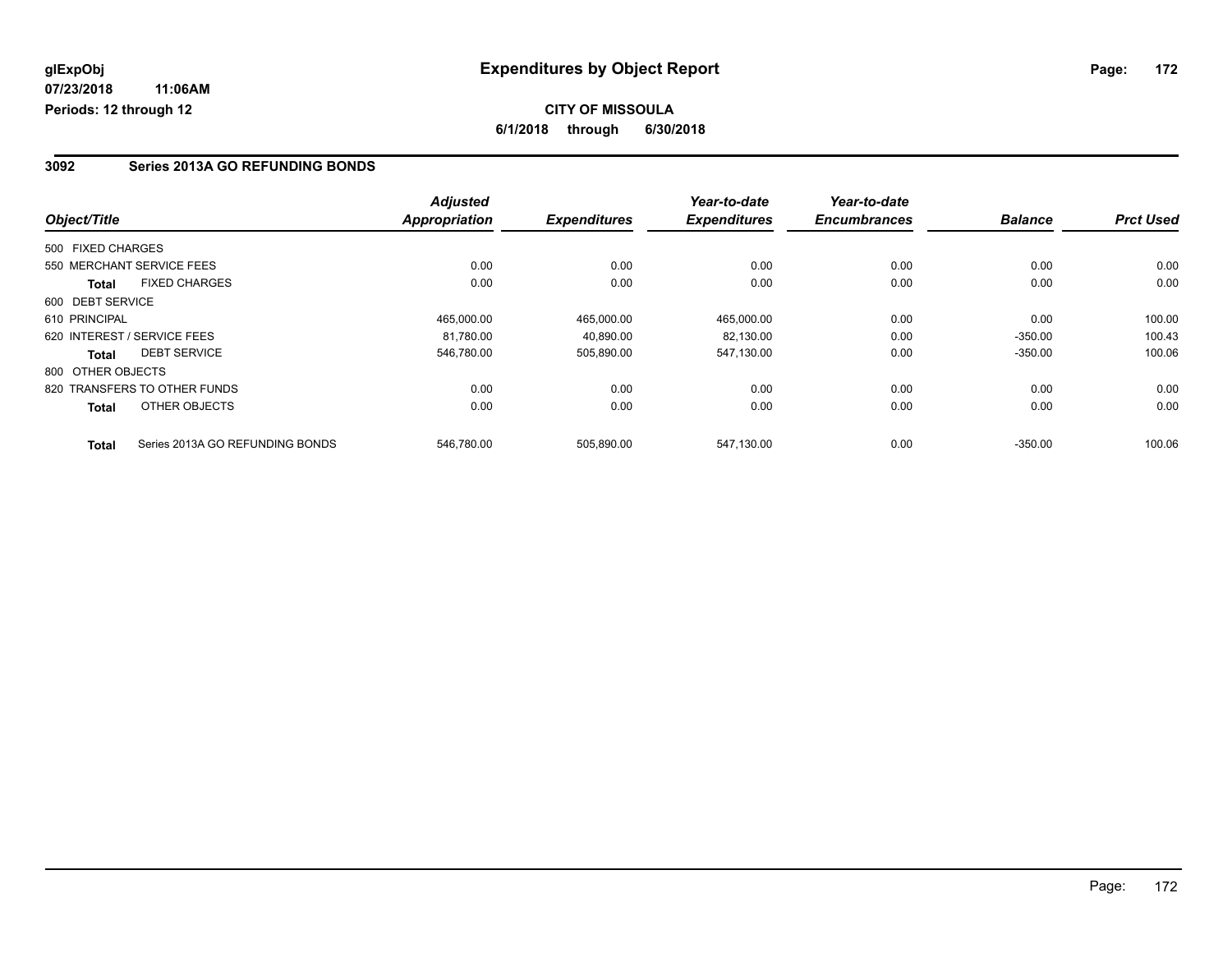# **3095 2004 REFUNDING BONDS DEBT SERVICE**

|                             |                      | <b>Adjusted</b>      |                     | Year-to-date        | Year-to-date        |                |                  |
|-----------------------------|----------------------|----------------------|---------------------|---------------------|---------------------|----------------|------------------|
| Object/Title                |                      | <b>Appropriation</b> | <b>Expenditures</b> | <b>Expenditures</b> | <b>Encumbrances</b> | <b>Balance</b> | <b>Prct Used</b> |
| 500 FIXED CHARGES           |                      |                      |                     |                     |                     |                |                  |
| 550 MERCHANT SERVICE FEES   |                      | 0.00                 | 0.00                | 0.00                | 0.00                | 0.00           | 0.00             |
| <b>Total</b>                | <b>FIXED CHARGES</b> | 0.00                 | 0.00                | 0.00                | 0.00                | 0.00           | 0.00             |
| 600 DEBT SERVICE            |                      |                      |                     |                     |                     |                |                  |
| 610 PRINCIPAL               |                      | 0.00                 | 0.00                | 0.00                | 0.00                | 0.00           | 0.00             |
| 620 INTEREST / SERVICE FEES |                      | 0.00                 | 0.00                | 0.00                | 0.00                | 0.00           | 0.00             |
| <b>Total</b>                | <b>DEBT SERVICE</b>  | 0.00                 | 0.00                | 0.00                | 0.00                | 0.00           | 0.00             |
| <b>Total</b>                | NON-DEPARTMENTAL     | 0.00                 | 0.00                | 0.00                | 0.00                | 0.00           | 0.00             |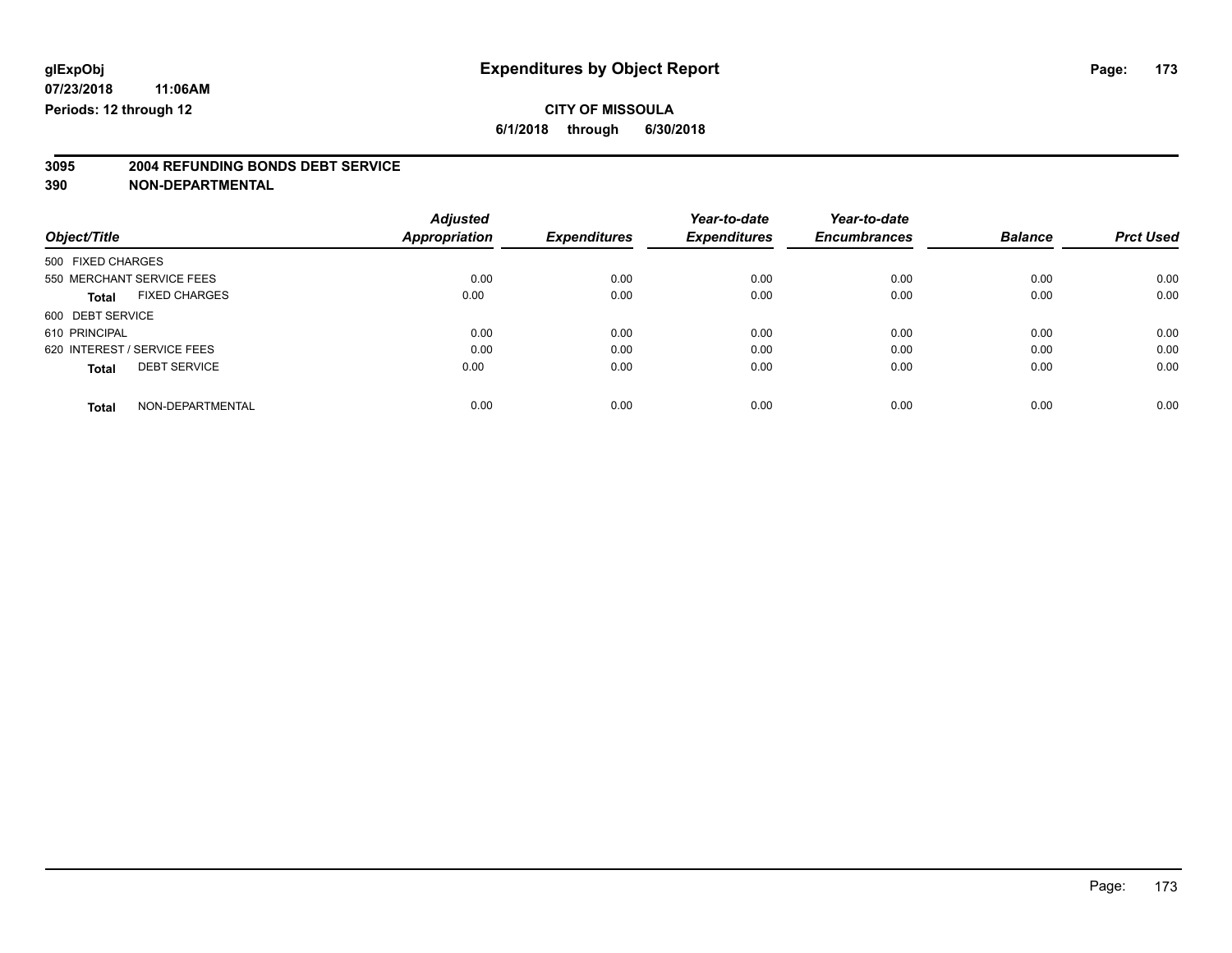# **glExpObj Expenditures by Object Report Page: 174**

**07/23/2018 11:06AM Periods: 12 through 12**

#### **3095 2004 REFUNDING BONDS DEBT SERVICE**

| Object/Title      |                                   | <b>Adjusted</b><br><b>Appropriation</b> | <b>Expenditures</b> | Year-to-date<br><b>Expenditures</b> | Year-to-date<br><b>Encumbrances</b> | <b>Balance</b> | <b>Prct Used</b> |
|-------------------|-----------------------------------|-----------------------------------------|---------------------|-------------------------------------|-------------------------------------|----------------|------------------|
|                   |                                   |                                         |                     |                                     |                                     |                |                  |
| 500 FIXED CHARGES |                                   |                                         |                     |                                     |                                     |                |                  |
|                   | 550 MERCHANT SERVICE FEES         | 0.00                                    | 0.00                | 0.00                                | 0.00                                | 0.00           | 0.00             |
| <b>Total</b>      | <b>FIXED CHARGES</b>              | 0.00                                    | 0.00                | 0.00                                | 0.00                                | 0.00           | 0.00             |
| 600 DEBT SERVICE  |                                   |                                         |                     |                                     |                                     |                |                  |
| 610 PRINCIPAL     |                                   | 0.00                                    | 0.00                | 0.00                                | 0.00                                | 0.00           | 0.00             |
|                   | 620 INTEREST / SERVICE FEES       | 0.00                                    | 0.00                | 0.00                                | 0.00                                | 0.00           | 0.00             |
| <b>Total</b>      | <b>DEBT SERVICE</b>               | 0.00                                    | 0.00                | 0.00                                | 0.00                                | 0.00           | 0.00             |
| <b>Total</b>      | 2004 REFUNDING BONDS DEBT SERVICE | 0.00                                    | 0.00                | 0.00                                | 0.00                                | 0.00           | 0.00             |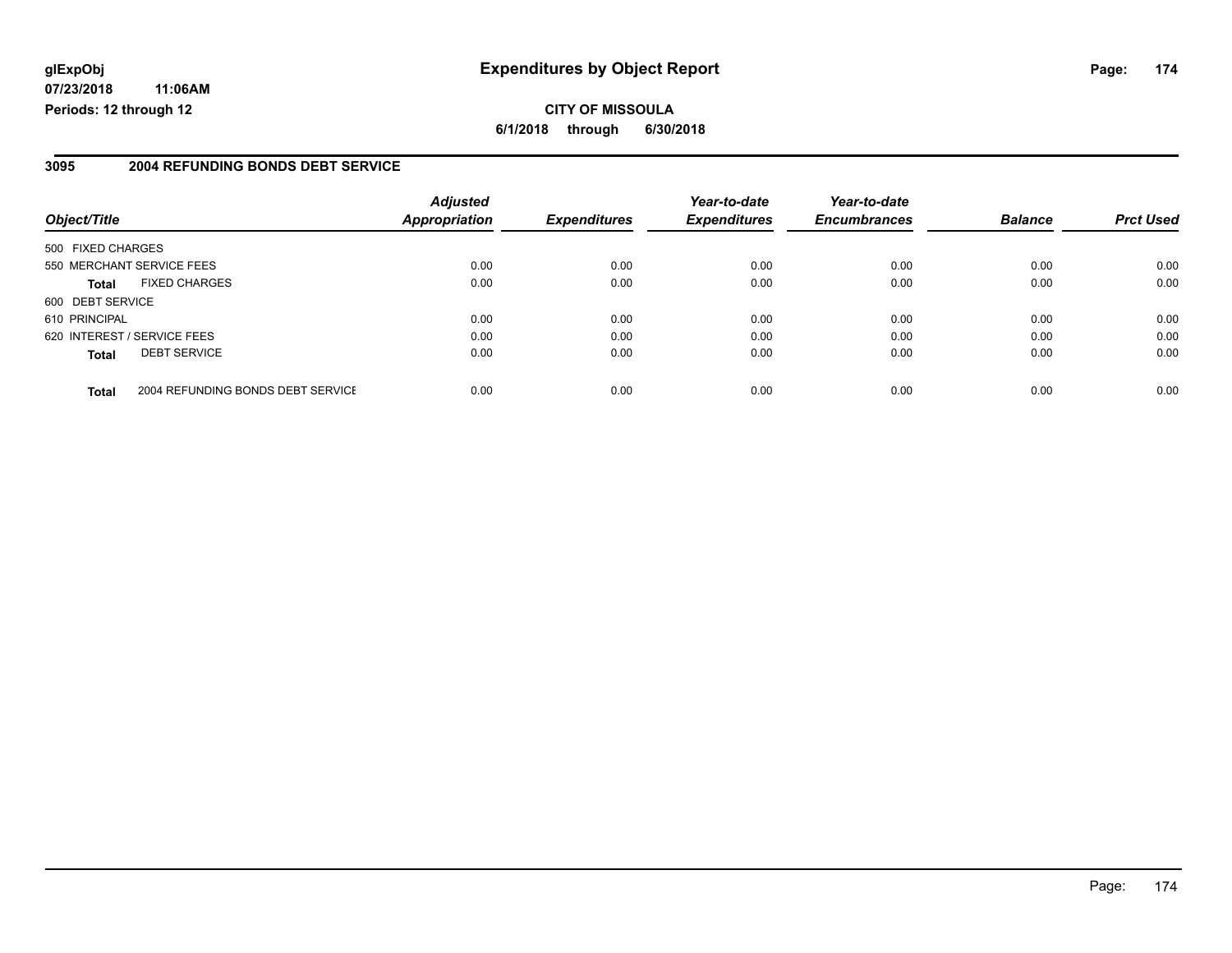**3096 NEW FIRE STATION GO BOND**

|                                      | <b>Adjusted</b>      |                     | Year-to-date        | Year-to-date        |                |                  |
|--------------------------------------|----------------------|---------------------|---------------------|---------------------|----------------|------------------|
| Object/Title                         | <b>Appropriation</b> | <b>Expenditures</b> | <b>Expenditures</b> | <b>Encumbrances</b> | <b>Balance</b> | <b>Prct Used</b> |
| 500 FIXED CHARGES                    |                      |                     |                     |                     |                |                  |
| 550 MERCHANT SERVICE FEES            | 0.00                 | 0.00                | 0.00                | 0.00                | 0.00           | 0.00             |
| <b>FIXED CHARGES</b><br><b>Total</b> | 0.00                 | 0.00                | 0.00                | 0.00                | 0.00           | 0.00             |
| 600 DEBT SERVICE                     |                      |                     |                     |                     |                |                  |
| 610 PRINCIPAL                        | 0.00                 | 0.00                | 0.00                | 0.00                | 0.00           | 0.00             |
| 620 INTEREST / SERVICE FEES          | 0.00                 | 0.00                | 0.00                | 0.00                | 0.00           | 0.00             |
| <b>DEBT SERVICE</b><br><b>Total</b>  | 0.00                 | 0.00                | 0.00                | 0.00                | 0.00           | 0.00             |
| 800 OTHER OBJECTS                    |                      |                     |                     |                     |                |                  |
| 820 TRANSFERS TO OTHER FUNDS         | 0.00                 | 0.00                | 0.00                | 0.00                | 0.00           | 0.00             |
| OTHER OBJECTS<br><b>Total</b>        | 0.00                 | 0.00                | 0.00                | 0.00                | 0.00           | 0.00             |
|                                      |                      |                     |                     |                     |                |                  |
| NON-DEPARTMENTAL<br><b>Total</b>     | 0.00                 | 0.00                | 0.00                | 0.00                | 0.00           | 0.00             |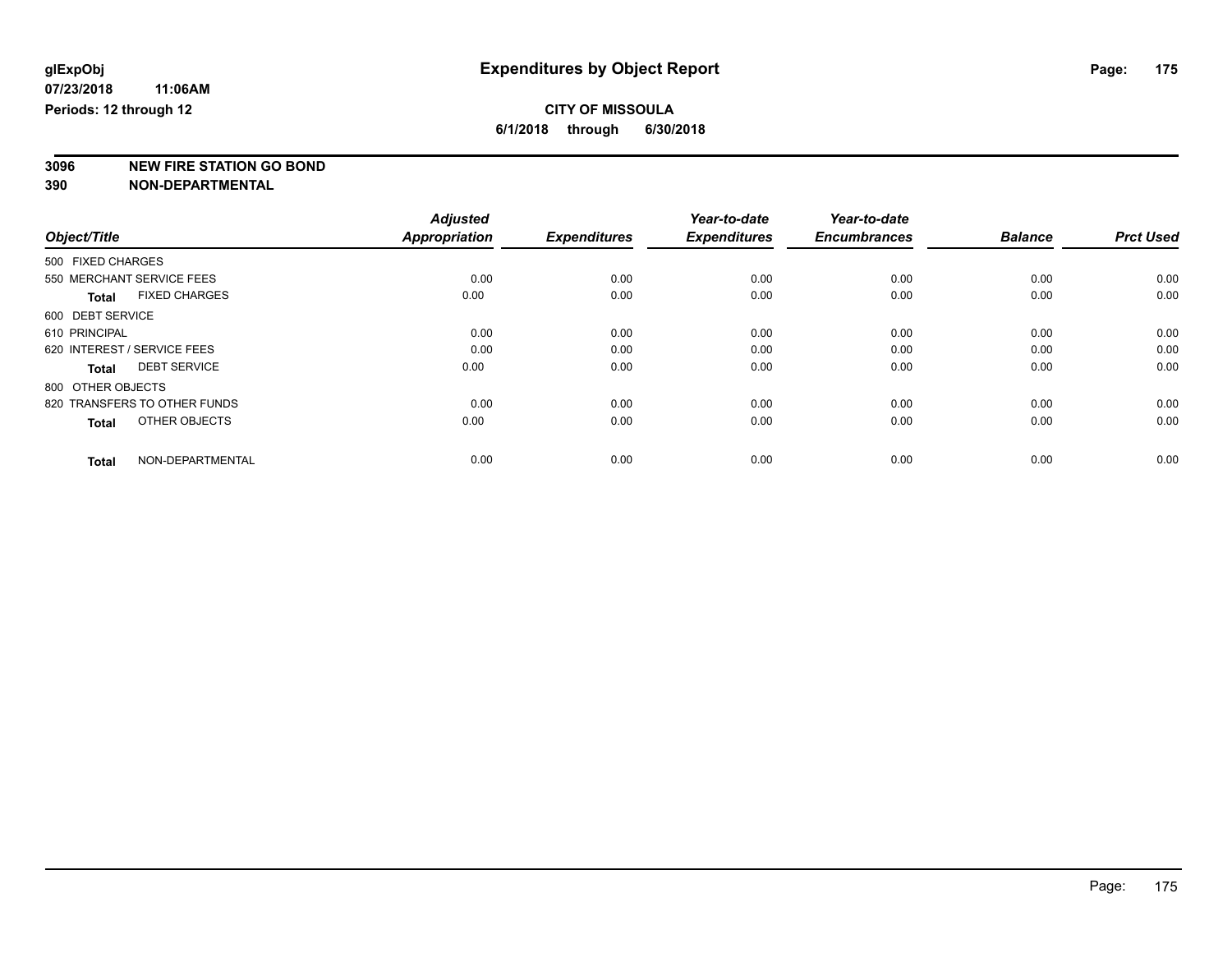# **CITY OF MISSOULA 6/1/2018 through 6/30/2018**

#### **3096 NEW FIRE STATION GO BOND**

|                   |                              | <b>Adjusted</b>      |                     | Year-to-date        | Year-to-date        |                |                  |
|-------------------|------------------------------|----------------------|---------------------|---------------------|---------------------|----------------|------------------|
| Object/Title      |                              | <b>Appropriation</b> | <b>Expenditures</b> | <b>Expenditures</b> | <b>Encumbrances</b> | <b>Balance</b> | <b>Prct Used</b> |
| 500 FIXED CHARGES |                              |                      |                     |                     |                     |                |                  |
|                   | 550 MERCHANT SERVICE FEES    | 0.00                 | 0.00                | 0.00                | 0.00                | 0.00           | 0.00             |
| <b>Total</b>      | <b>FIXED CHARGES</b>         | 0.00                 | 0.00                | 0.00                | 0.00                | 0.00           | 0.00             |
| 600 DEBT SERVICE  |                              |                      |                     |                     |                     |                |                  |
| 610 PRINCIPAL     |                              | 0.00                 | 0.00                | 0.00                | 0.00                | 0.00           | 0.00             |
|                   | 620 INTEREST / SERVICE FEES  | 0.00                 | 0.00                | 0.00                | 0.00                | 0.00           | 0.00             |
| <b>Total</b>      | <b>DEBT SERVICE</b>          | 0.00                 | 0.00                | 0.00                | 0.00                | 0.00           | 0.00             |
| 800 OTHER OBJECTS |                              |                      |                     |                     |                     |                |                  |
|                   | 820 TRANSFERS TO OTHER FUNDS | 0.00                 | 0.00                | 0.00                | 0.00                | 0.00           | 0.00             |
| <b>Total</b>      | OTHER OBJECTS                | 0.00                 | 0.00                | 0.00                | 0.00                | 0.00           | 0.00             |
| <b>Total</b>      | NEW FIRE STATION GO BOND     | 0.00                 | 0.00                | 0.00                | 0.00                | 0.00           | 0.00             |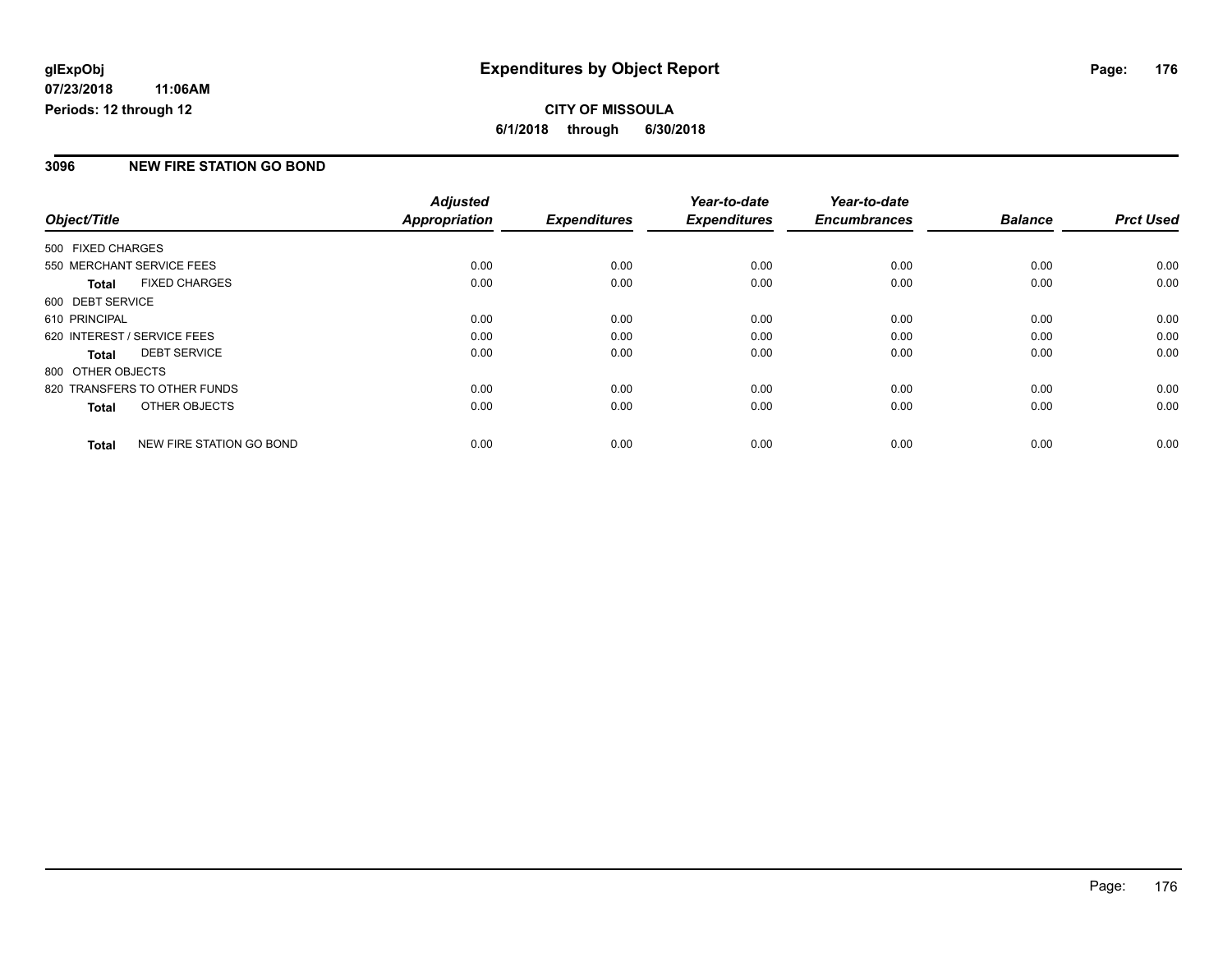**3097 2007 REFUNDING BONDS**

| Object/Title                         | <b>Adjusted</b><br><b>Appropriation</b> | <b>Expenditures</b> | Year-to-date<br><b>Expenditures</b> | Year-to-date<br><b>Encumbrances</b> | <b>Balance</b> | <b>Prct Used</b> |
|--------------------------------------|-----------------------------------------|---------------------|-------------------------------------|-------------------------------------|----------------|------------------|
| 500 FIXED CHARGES                    |                                         |                     |                                     |                                     |                |                  |
| 500 FIXED CHARGES                    | 0.00                                    | 0.00                | 0.00                                | 0.00                                | 0.00           | 0.00             |
| 550 MERCHANT SERVICE FEES            | 0.00                                    | 0.00                | 0.00                                | 0.00                                | 0.00           | 0.00             |
| <b>FIXED CHARGES</b><br><b>Total</b> | 0.00                                    | 0.00                | 0.00                                | 0.00                                | 0.00           | 0.00             |
| 600 DEBT SERVICE                     |                                         |                     |                                     |                                     |                |                  |
| 610 PRINCIPAL                        | 0.00                                    | 0.00                | 0.00                                | 0.00                                | 0.00           | 0.00             |
| 620 INTEREST / SERVICE FEES          | 0.00                                    | 0.00                | 0.00                                | 0.00                                | 0.00           | 0.00             |
| <b>DEBT SERVICE</b><br><b>Total</b>  | 0.00                                    | 0.00                | 0.00                                | 0.00                                | 0.00           | 0.00             |
| NON-DEPARTMENTAL<br><b>Total</b>     | 0.00                                    | 0.00                | 0.00                                | 0.00                                | 0.00           | 0.00             |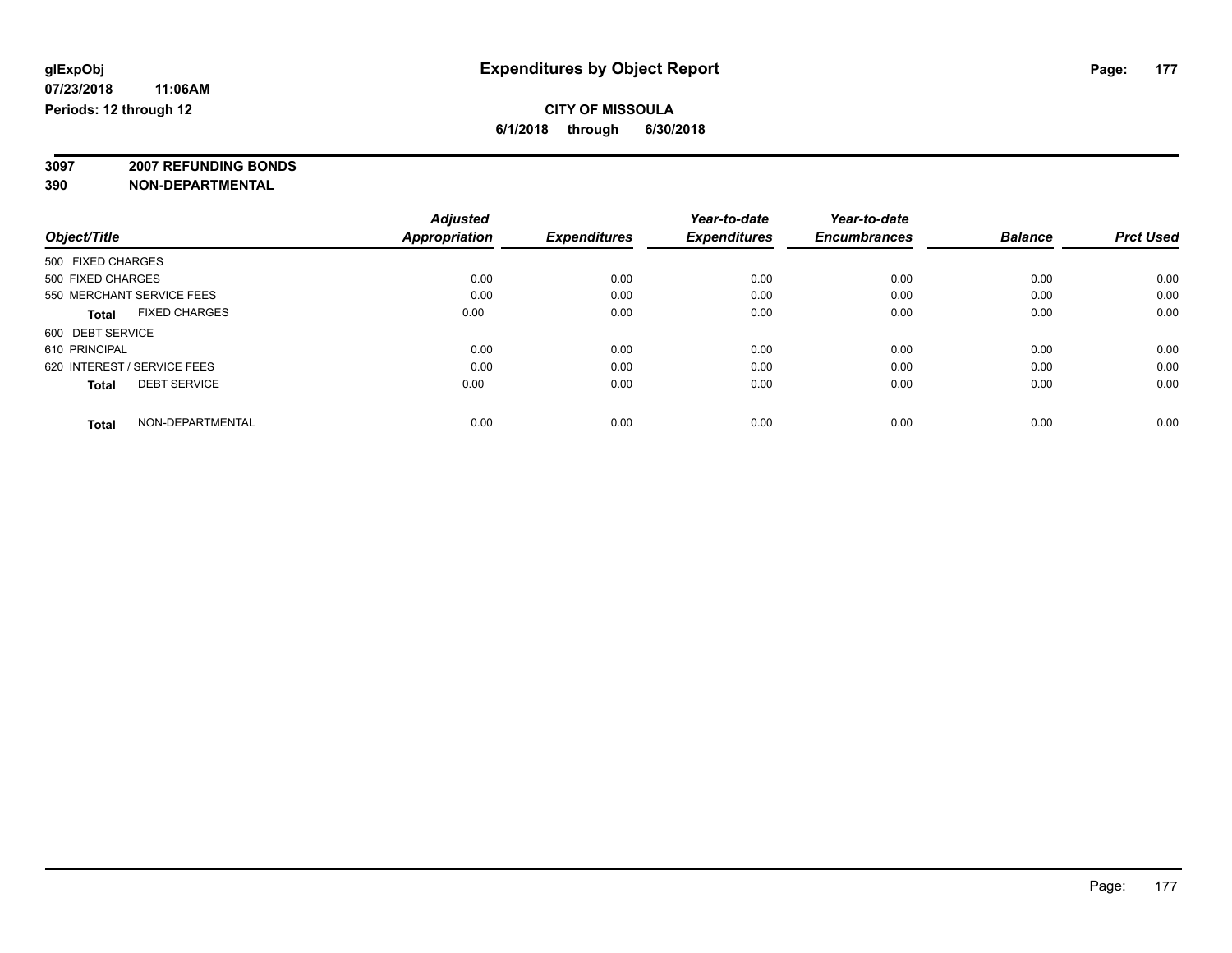#### **3097 2007 REFUNDING BONDS**

| Object/Title                |                      | <b>Adjusted</b><br><b>Appropriation</b> | <b>Expenditures</b> | Year-to-date<br><b>Expenditures</b> | Year-to-date<br><b>Encumbrances</b> | <b>Balance</b> | <b>Prct Used</b> |
|-----------------------------|----------------------|-----------------------------------------|---------------------|-------------------------------------|-------------------------------------|----------------|------------------|
| 500 FIXED CHARGES           |                      |                                         |                     |                                     |                                     |                |                  |
| 500 FIXED CHARGES           |                      | 0.00                                    | 0.00                | 0.00                                | 0.00                                | 0.00           | 0.00             |
| 550 MERCHANT SERVICE FEES   |                      | 0.00                                    | 0.00                | 0.00                                | 0.00                                | 0.00           | 0.00             |
| <b>Total</b>                | <b>FIXED CHARGES</b> | 0.00                                    | 0.00                | 0.00                                | 0.00                                | 0.00           | 0.00             |
| 600 DEBT SERVICE            |                      |                                         |                     |                                     |                                     |                |                  |
| 610 PRINCIPAL               |                      | 0.00                                    | 0.00                | 0.00                                | 0.00                                | 0.00           | 0.00             |
| 620 INTEREST / SERVICE FEES |                      | 0.00                                    | 0.00                | 0.00                                | 0.00                                | 0.00           | 0.00             |
| <b>Total</b>                | <b>DEBT SERVICE</b>  | 0.00                                    | 0.00                | 0.00                                | 0.00                                | 0.00           | 0.00             |
| <b>Total</b>                | 2007 REFUNDING BONDS | 0.00                                    | 0.00                | 0.00                                | 0.00                                | 0.00           | 0.00             |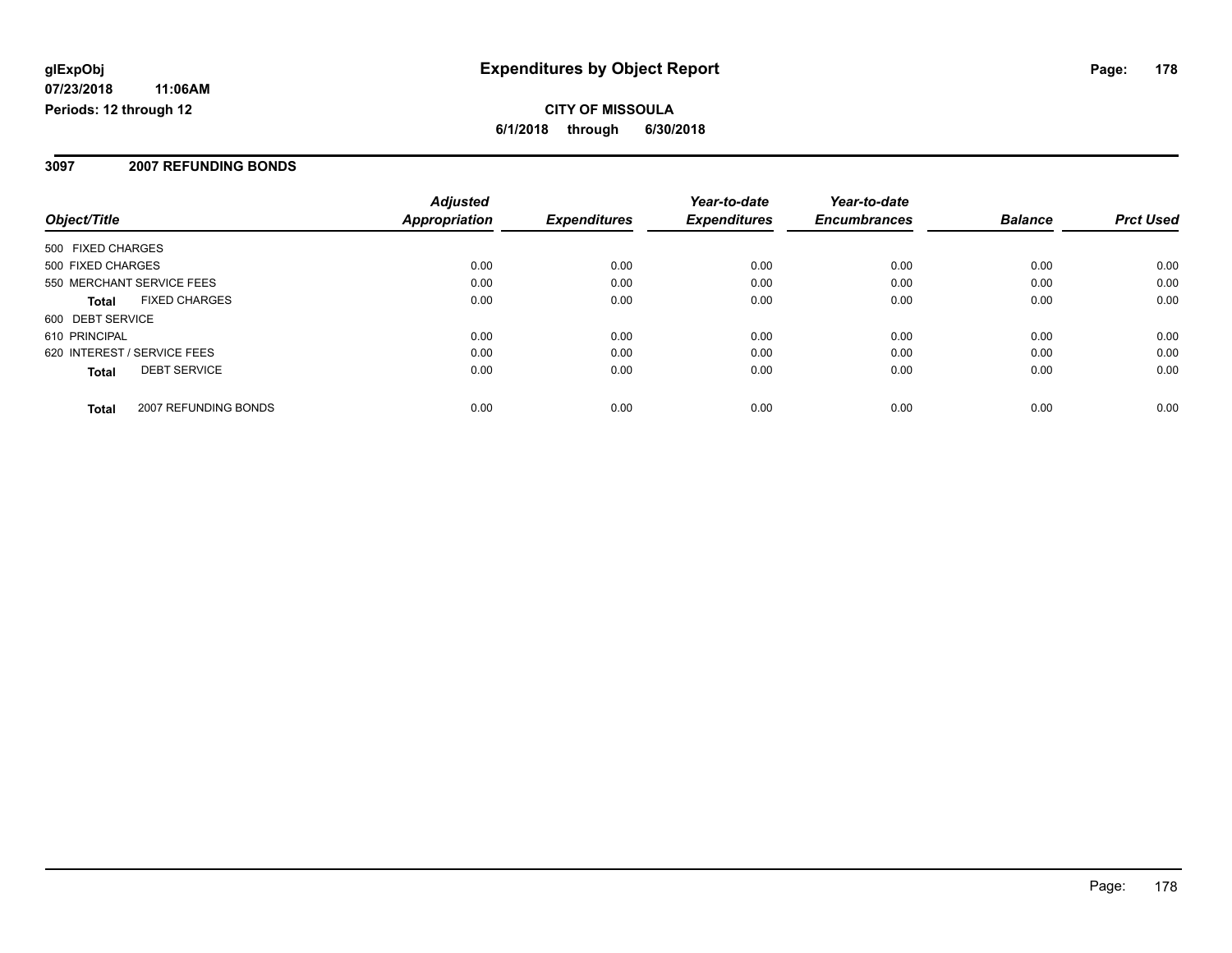# **3100 SIDEWALK & CURB WARRANTS FUND**

|                                      | <b>Adjusted</b>      |                     | Year-to-date        | Year-to-date        |                |                  |
|--------------------------------------|----------------------|---------------------|---------------------|---------------------|----------------|------------------|
| Object/Title                         | <b>Appropriation</b> | <b>Expenditures</b> | <b>Expenditures</b> | <b>Encumbrances</b> | <b>Balance</b> | <b>Prct Used</b> |
| 500 FIXED CHARGES                    |                      |                     |                     |                     |                |                  |
| 550 MERCHANT SERVICE FEES            | 0.00                 | 0.00                | 0.00                | 0.00                | 0.00           | 0.00             |
| <b>FIXED CHARGES</b><br><b>Total</b> | 0.00                 | 0.00                | 0.00                | 0.00                | 0.00           | 0.00             |
| 600 DEBT SERVICE                     |                      |                     |                     |                     |                |                  |
| 610 PRINCIPAL                        | 0.00                 | 0.00                | 0.00                | 0.00                | 0.00           | 0.00             |
| 620 INTEREST / SERVICE FEES          | 0.00                 | 0.00                | 0.00                | 0.00                | 0.00           | 0.00             |
| <b>DEBT SERVICE</b><br><b>Total</b>  | 0.00                 | 0.00                | 0.00                | 0.00                | 0.00           | 0.00             |
| 800 OTHER OBJECTS                    |                      |                     |                     |                     |                |                  |
| 820 TRANSFERS TO OTHER FUNDS         | 0.00                 | 0.00                | 0.00                | 0.00                | 0.00           | 0.00             |
| OTHER OBJECTS<br><b>Total</b>        | 0.00                 | 0.00                | 0.00                | 0.00                | 0.00           | 0.00             |
|                                      |                      |                     |                     |                     |                |                  |
| NON-DEPARTMENTAL<br><b>Total</b>     | 0.00                 | 0.00                | 0.00                | 0.00                | 0.00           | 0.00             |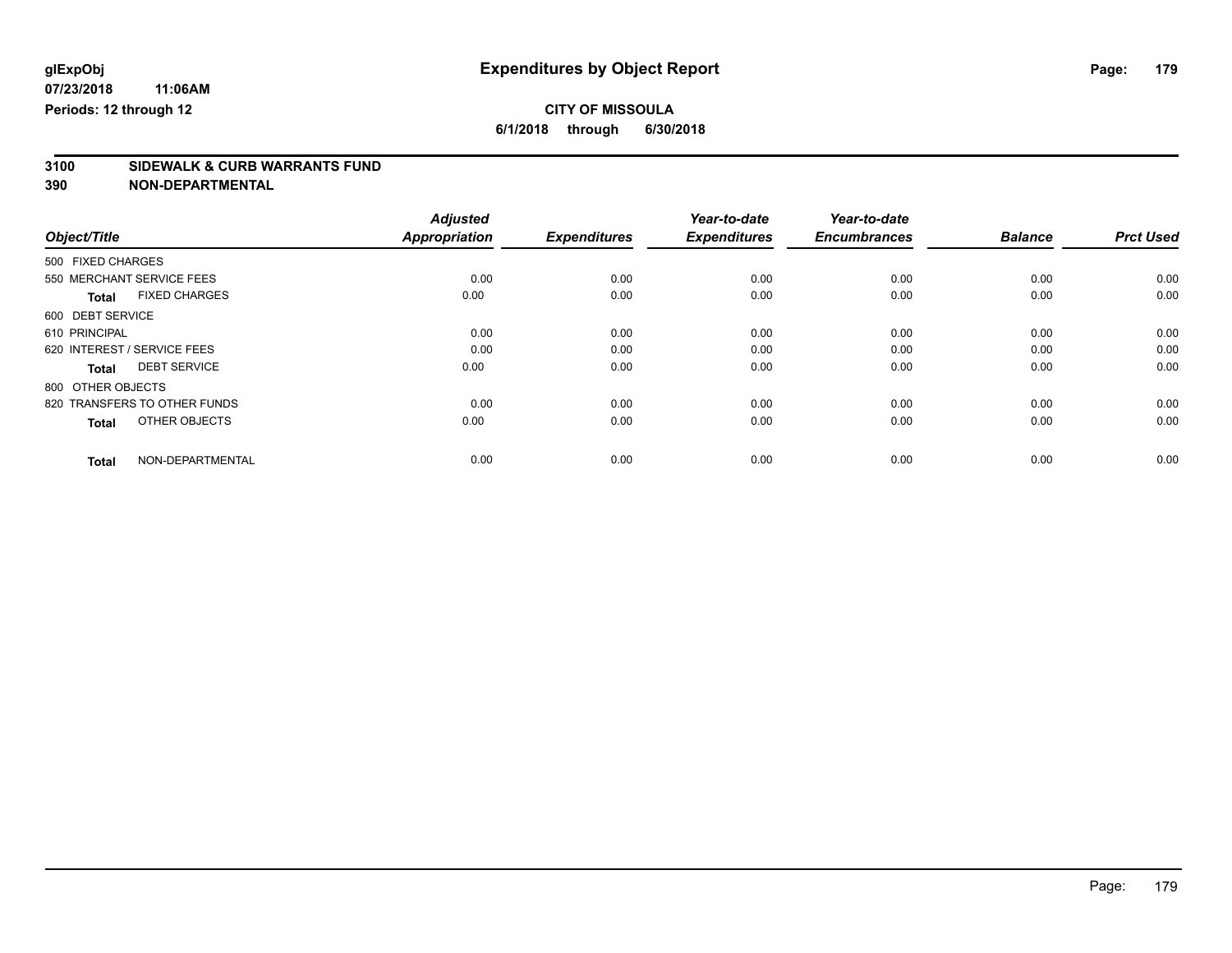# **CITY OF MISSOULA 6/1/2018 through 6/30/2018**

#### **3100 SIDEWALK & CURB WARRANTS FUND**

| Object/Title                 |                               | <b>Adjusted</b><br><b>Appropriation</b> | <b>Expenditures</b> | Year-to-date<br><b>Expenditures</b> | Year-to-date<br><b>Encumbrances</b> | <b>Balance</b> | <b>Prct Used</b> |
|------------------------------|-------------------------------|-----------------------------------------|---------------------|-------------------------------------|-------------------------------------|----------------|------------------|
|                              |                               |                                         |                     |                                     |                                     |                |                  |
| 550 MERCHANT SERVICE FEES    |                               | 0.00                                    | 0.00                | 0.00                                | 0.00                                | 0.00           | 0.00             |
| <b>Total</b>                 | <b>FIXED CHARGES</b>          | 0.00                                    | 0.00                | 0.00                                | 0.00                                | 0.00           | 0.00             |
| 600 DEBT SERVICE             |                               |                                         |                     |                                     |                                     |                |                  |
| 610 PRINCIPAL                |                               | 0.00                                    | 0.00                | 0.00                                | 0.00                                | 0.00           | 0.00             |
| 620 INTEREST / SERVICE FEES  |                               | 0.00                                    | 0.00                | 0.00                                | 0.00                                | 0.00           | 0.00             |
| <b>Total</b>                 | <b>DEBT SERVICE</b>           | 0.00                                    | 0.00                | 0.00                                | 0.00                                | 0.00           | 0.00             |
| 800 OTHER OBJECTS            |                               |                                         |                     |                                     |                                     |                |                  |
| 820 TRANSFERS TO OTHER FUNDS |                               | 0.00                                    | 0.00                | 0.00                                | 0.00                                | 0.00           | 0.00             |
| <b>Total</b>                 | OTHER OBJECTS                 | 0.00                                    | 0.00                | 0.00                                | 0.00                                | 0.00           | 0.00             |
| <b>Total</b>                 | SIDEWALK & CURB WARRANTS FUND | 0.00                                    | 0.00                | 0.00                                | 0.00                                | 0.00           | 0.00             |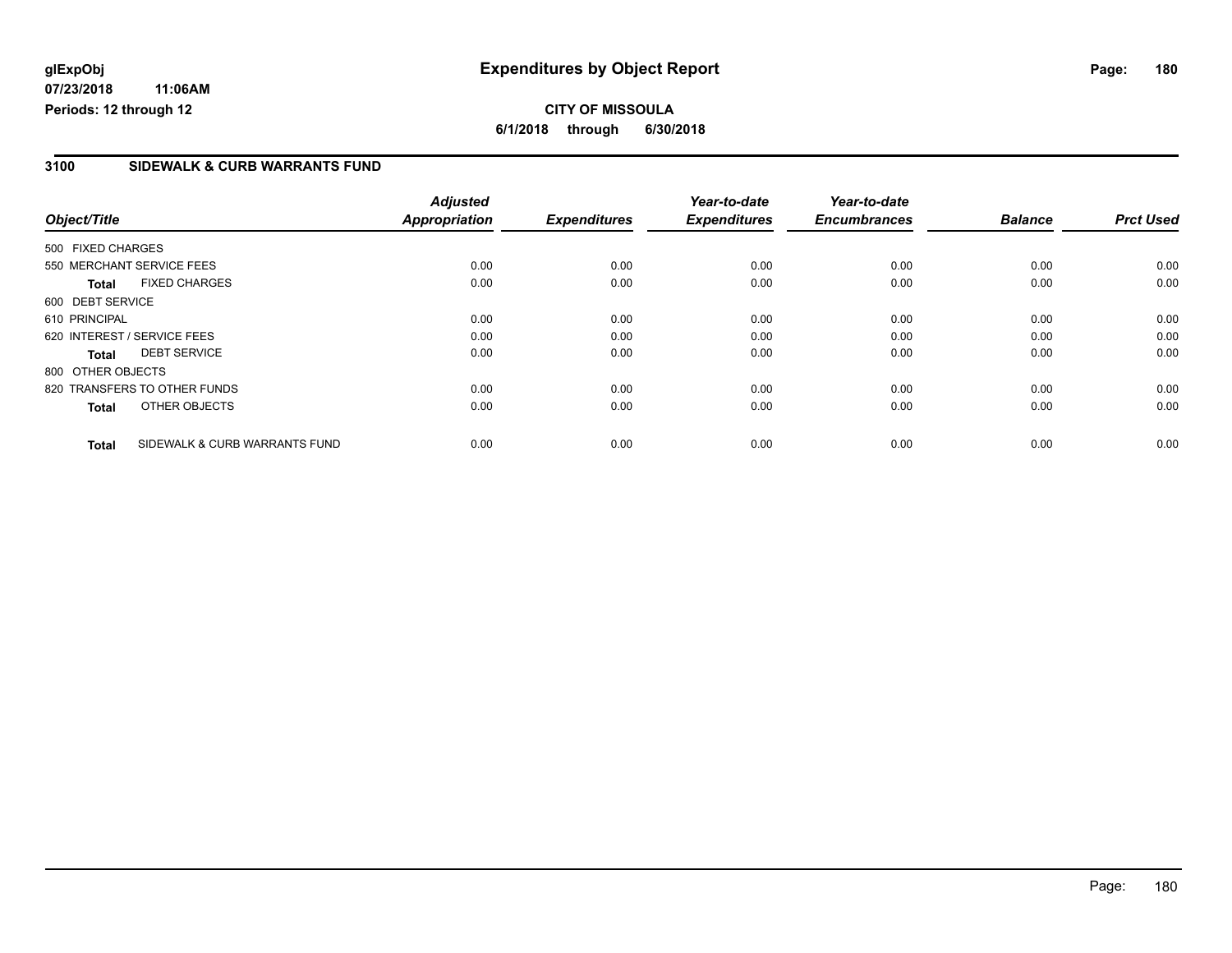# **3200 FY99 SIDEWALK & CURB DEBT SERVICE FUND**

|                                      | <b>Adjusted</b>      |                     | Year-to-date        | Year-to-date        |                |                  |
|--------------------------------------|----------------------|---------------------|---------------------|---------------------|----------------|------------------|
| Object/Title                         | <b>Appropriation</b> | <b>Expenditures</b> | <b>Expenditures</b> | <b>Encumbrances</b> | <b>Balance</b> | <b>Prct Used</b> |
| 500 FIXED CHARGES                    |                      |                     |                     |                     |                |                  |
| 550 MERCHANT SERVICE FEES            | 0.00                 | 0.00                | 0.00                | 0.00                | 0.00           | 0.00             |
| <b>FIXED CHARGES</b><br><b>Total</b> | 0.00                 | 0.00                | 0.00                | 0.00                | 0.00           | 0.00             |
| 600 DEBT SERVICE                     |                      |                     |                     |                     |                |                  |
| 610 PRINCIPAL                        | 0.00                 | 0.00                | 0.00                | 0.00                | 0.00           | 0.00             |
| 620 INTEREST / SERVICE FEES          | 0.00                 | 0.00                | 0.00                | 0.00                | 0.00           | 0.00             |
| <b>DEBT SERVICE</b><br><b>Total</b>  | 0.00                 | 0.00                | 0.00                | 0.00                | 0.00           | 0.00             |
| 800 OTHER OBJECTS                    |                      |                     |                     |                     |                |                  |
| 820 TRANSFERS TO OTHER FUNDS         | 0.00                 | 0.00                | 0.00                | 0.00                | 0.00           | 0.00             |
| OTHER OBJECTS<br><b>Total</b>        | 0.00                 | 0.00                | 0.00                | 0.00                | 0.00           | 0.00             |
| NON-DEPARTMENTAL<br><b>Total</b>     | 0.00                 | 0.00                | 0.00                | 0.00                | 0.00           | 0.00             |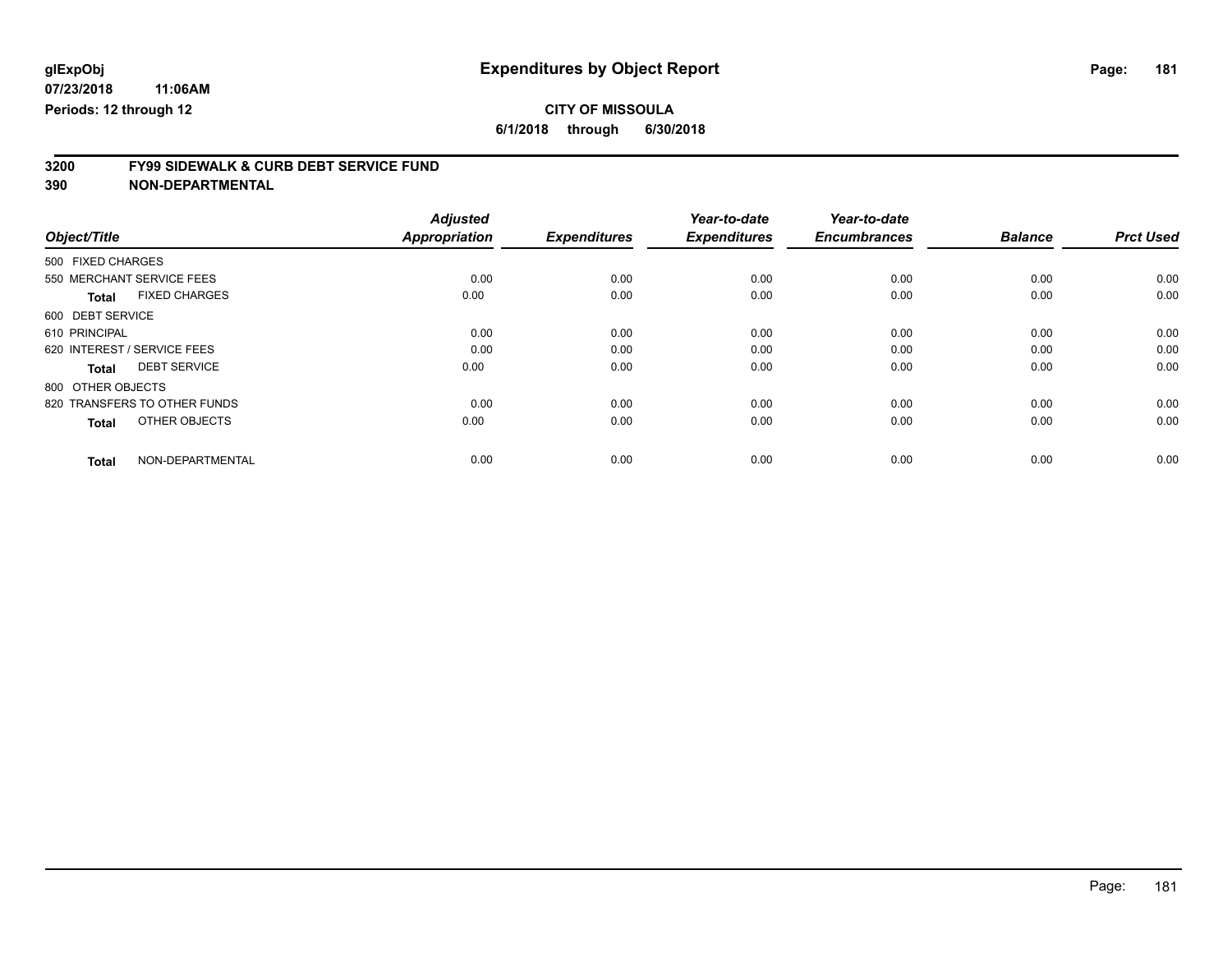**CITY OF MISSOULA 6/1/2018 through 6/30/2018**

#### **3200 FY99 SIDEWALK & CURB DEBT SERVICE FUND**

|                                                              | <b>Adjusted</b>      |                     | Year-to-date        | Year-to-date        |                |                  |
|--------------------------------------------------------------|----------------------|---------------------|---------------------|---------------------|----------------|------------------|
| Object/Title                                                 | <b>Appropriation</b> | <b>Expenditures</b> | <b>Expenditures</b> | <b>Encumbrances</b> | <b>Balance</b> | <b>Prct Used</b> |
| 500 FIXED CHARGES                                            |                      |                     |                     |                     |                |                  |
| 550 MERCHANT SERVICE FEES                                    | 0.00                 | 0.00                | 0.00                | 0.00                | 0.00           | 0.00             |
| <b>FIXED CHARGES</b><br><b>Total</b>                         | 0.00                 | 0.00                | 0.00                | 0.00                | 0.00           | 0.00             |
| 600 DEBT SERVICE                                             |                      |                     |                     |                     |                |                  |
| 610 PRINCIPAL                                                | 0.00                 | 0.00                | 0.00                | 0.00                | 0.00           | 0.00             |
| 620 INTEREST / SERVICE FEES                                  | 0.00                 | 0.00                | 0.00                | 0.00                | 0.00           | 0.00             |
| <b>DEBT SERVICE</b><br><b>Total</b>                          | 0.00                 | 0.00                | 0.00                | 0.00                | 0.00           | 0.00             |
| 800 OTHER OBJECTS                                            |                      |                     |                     |                     |                |                  |
| 820 TRANSFERS TO OTHER FUNDS                                 | 0.00                 | 0.00                | 0.00                | 0.00                | 0.00           | 0.00             |
| OTHER OBJECTS<br><b>Total</b>                                | 0.00                 | 0.00                | 0.00                | 0.00                | 0.00           | 0.00             |
| <b>FY99 SIDEWALK &amp; CURB DEBT SERVICE</b><br><b>Total</b> | 0.00                 | 0.00                | 0.00                | 0.00                | 0.00           | 0.00             |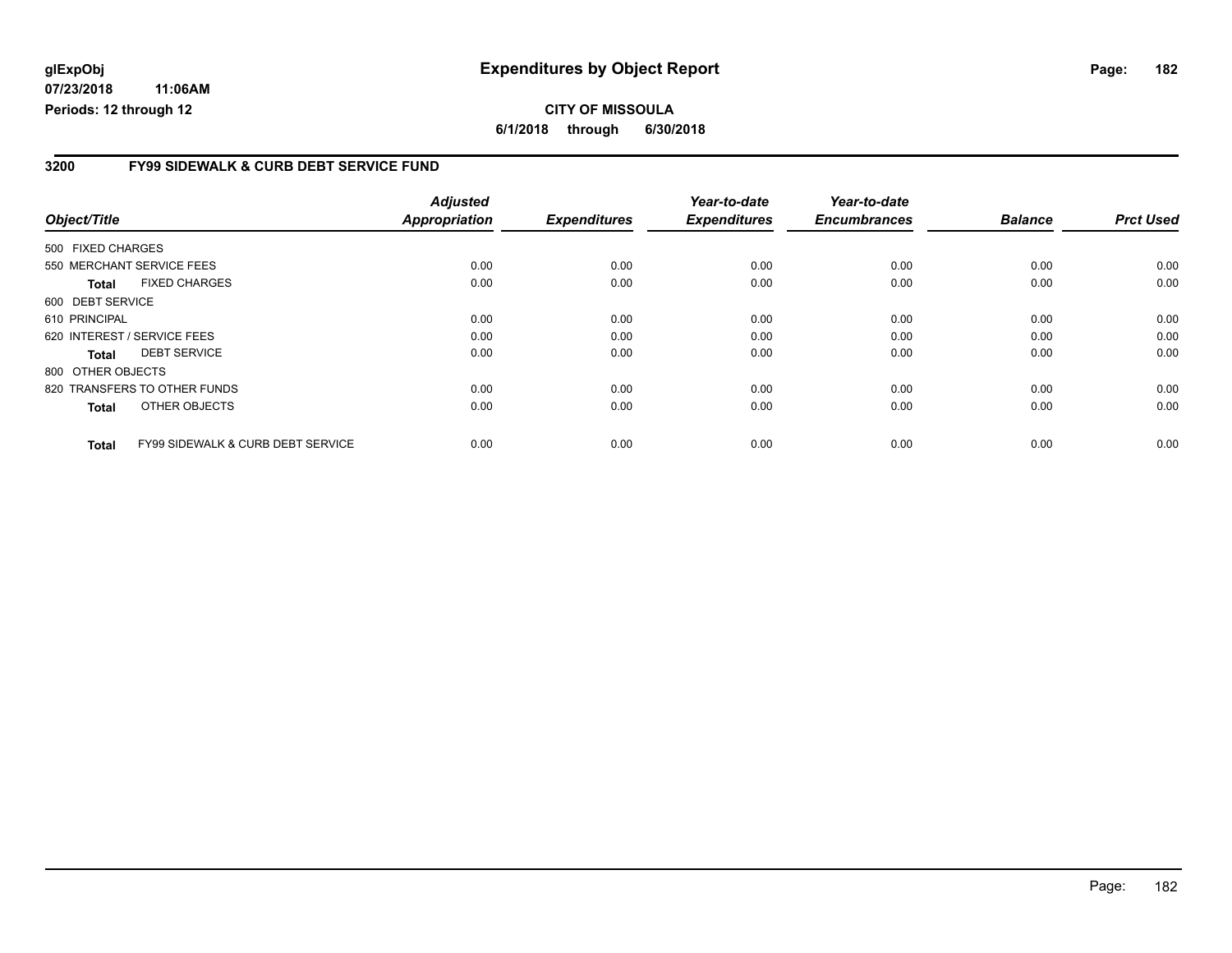### **CITY OF MISSOULA 6/1/2018 through 6/30/2018**

# **3300 FY00 SIDEWALK & CURB DEBT SERVICE FUND**

|                                      | <b>Adjusted</b>      |                     | Year-to-date        | Year-to-date        |                |                  |
|--------------------------------------|----------------------|---------------------|---------------------|---------------------|----------------|------------------|
| Object/Title                         | <b>Appropriation</b> | <b>Expenditures</b> | <b>Expenditures</b> | <b>Encumbrances</b> | <b>Balance</b> | <b>Prct Used</b> |
| 500 FIXED CHARGES                    |                      |                     |                     |                     |                |                  |
| 550 MERCHANT SERVICE FEES            | 0.00                 | 0.00                | 0.00                | 0.00                | 0.00           | 0.00             |
| <b>FIXED CHARGES</b><br><b>Total</b> | 0.00                 | 0.00                | 0.00                | 0.00                | 0.00           | 0.00             |
| 600 DEBT SERVICE                     |                      |                     |                     |                     |                |                  |
| 610 PRINCIPAL                        | 0.00                 | 0.00                | 0.00                | 0.00                | 0.00           | 0.00             |
| 620 INTEREST / SERVICE FEES          | 0.00                 | 0.00                | 0.00                | 0.00                | 0.00           | 0.00             |
| <b>DEBT SERVICE</b><br><b>Total</b>  | 0.00                 | 0.00                | 0.00                | 0.00                | 0.00           | 0.00             |
| NON-DEPARTMENTAL<br><b>Total</b>     | 0.00                 | 0.00                | 0.00                | 0.00                | 0.00           | 0.00             |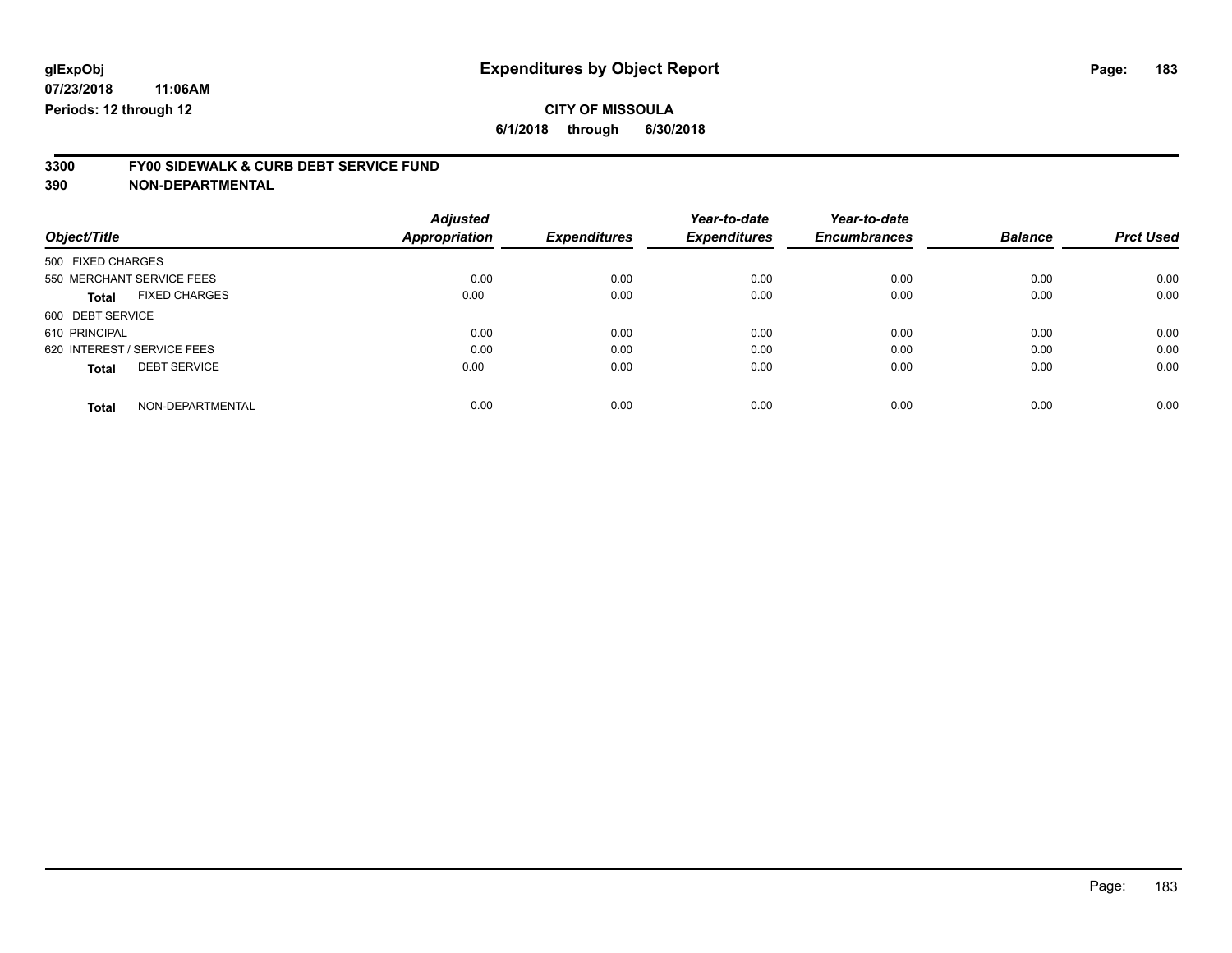## **glExpObj Expenditures by Object Report Page: 184**

**07/23/2018 11:06AM Periods: 12 through 12**

**CITY OF MISSOULA 6/1/2018 through 6/30/2018**

#### **3300 FY00 SIDEWALK & CURB DEBT SERVICE FUND**

| Object/Title                                      | <b>Adjusted</b><br><b>Appropriation</b> | <b>Expenditures</b> | Year-to-date<br><b>Expenditures</b> | Year-to-date<br><b>Encumbrances</b> | <b>Balance</b> | <b>Prct Used</b> |
|---------------------------------------------------|-----------------------------------------|---------------------|-------------------------------------|-------------------------------------|----------------|------------------|
| 500 FIXED CHARGES                                 |                                         |                     |                                     |                                     |                |                  |
| 550 MERCHANT SERVICE FEES                         | 0.00                                    | 0.00                | 0.00                                | 0.00                                | 0.00           | 0.00             |
| <b>FIXED CHARGES</b><br><b>Total</b>              | 0.00                                    | 0.00                | 0.00                                | 0.00                                | 0.00           | 0.00             |
| 600 DEBT SERVICE                                  |                                         |                     |                                     |                                     |                |                  |
| 610 PRINCIPAL                                     | 0.00                                    | 0.00                | 0.00                                | 0.00                                | 0.00           | 0.00             |
| 620 INTEREST / SERVICE FEES                       | 0.00                                    | 0.00                | 0.00                                | 0.00                                | 0.00           | 0.00             |
| <b>DEBT SERVICE</b><br><b>Total</b>               | 0.00                                    | 0.00                | 0.00                                | 0.00                                | 0.00           | 0.00             |
| FY00 SIDEWALK & CURB DEBT SERVICE<br><b>Total</b> | 0.00                                    | 0.00                | 0.00                                | 0.00                                | 0.00           | 0.00             |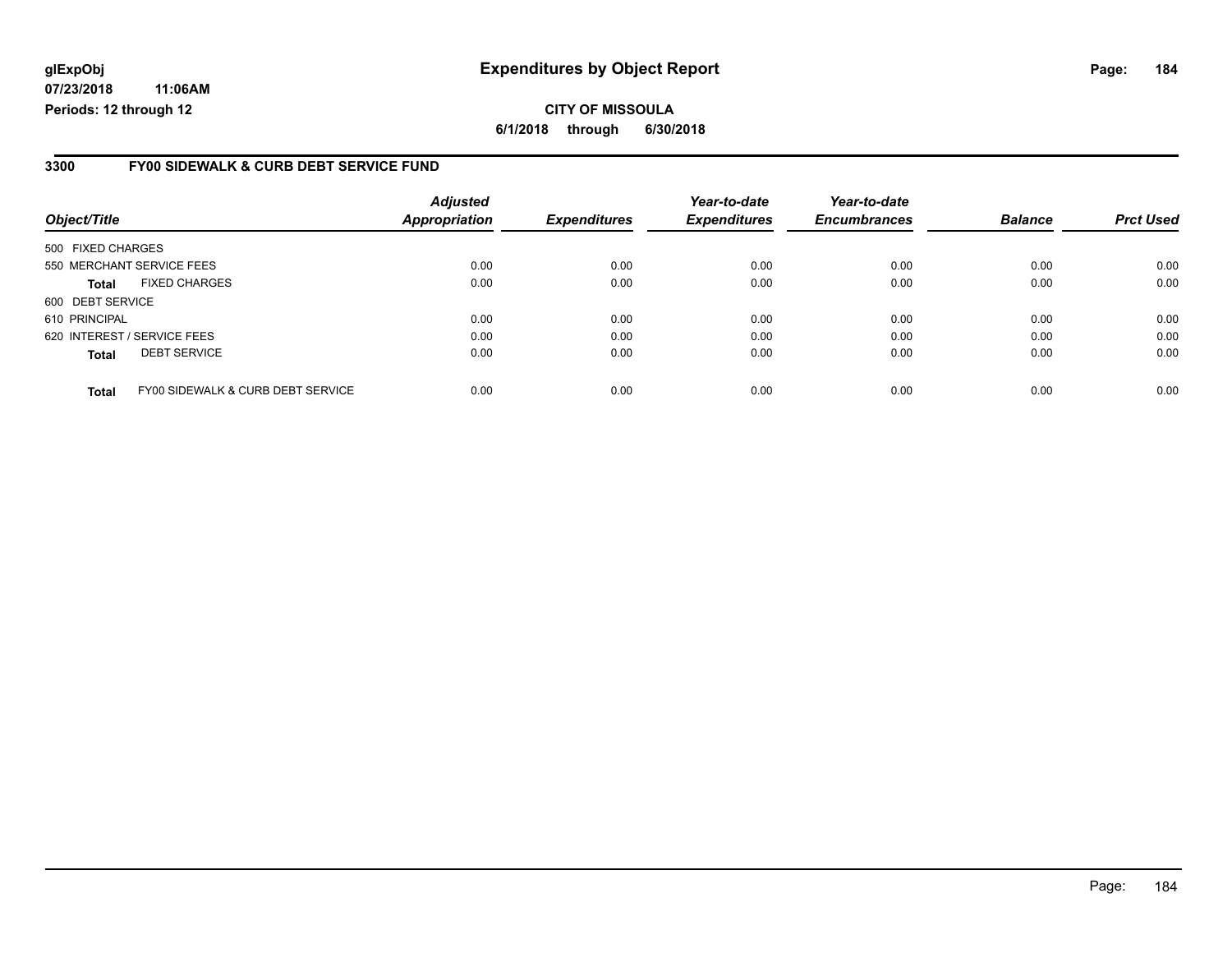#### **3305 JUDGMENT LEVIES 390 NON-DEPARTMENTAL**

|                                     | <b>Adjusted</b>      |                     | Year-to-date        | Year-to-date        |                |                  |
|-------------------------------------|----------------------|---------------------|---------------------|---------------------|----------------|------------------|
| Object/Title                        | <b>Appropriation</b> | <b>Expenditures</b> | <b>Expenditures</b> | <b>Encumbrances</b> | <b>Balance</b> | <b>Prct Used</b> |
| 600 DEBT SERVICE                    |                      |                     |                     |                     |                |                  |
| 615 JUDGMENT LEVY DEBT PAYMENT      | 0.00                 | 0.00                | 0.00                | 0.00                | 0.00           | 0.00             |
| <b>DEBT SERVICE</b><br><b>Total</b> | 0.00                 | 0.00                | 0.00                | 0.00                | 0.00           | 0.00             |
| 800 OTHER OBJECTS                   |                      |                     |                     |                     |                |                  |
| 820 TRANSFERS TO OTHER FUNDS        | 0.00                 | 0.00                | 0.00                | 0.00                | 0.00           | 0.00             |
| OTHER OBJECTS<br><b>Total</b>       | 0.00                 | 0.00                | 0.00                | 0.00                | 0.00           | 0.00             |
| NON-DEPARTMENTAL<br><b>Total</b>    | 0.00                 | 0.00                | 0.00                | 0.00                | 0.00           | 0.00             |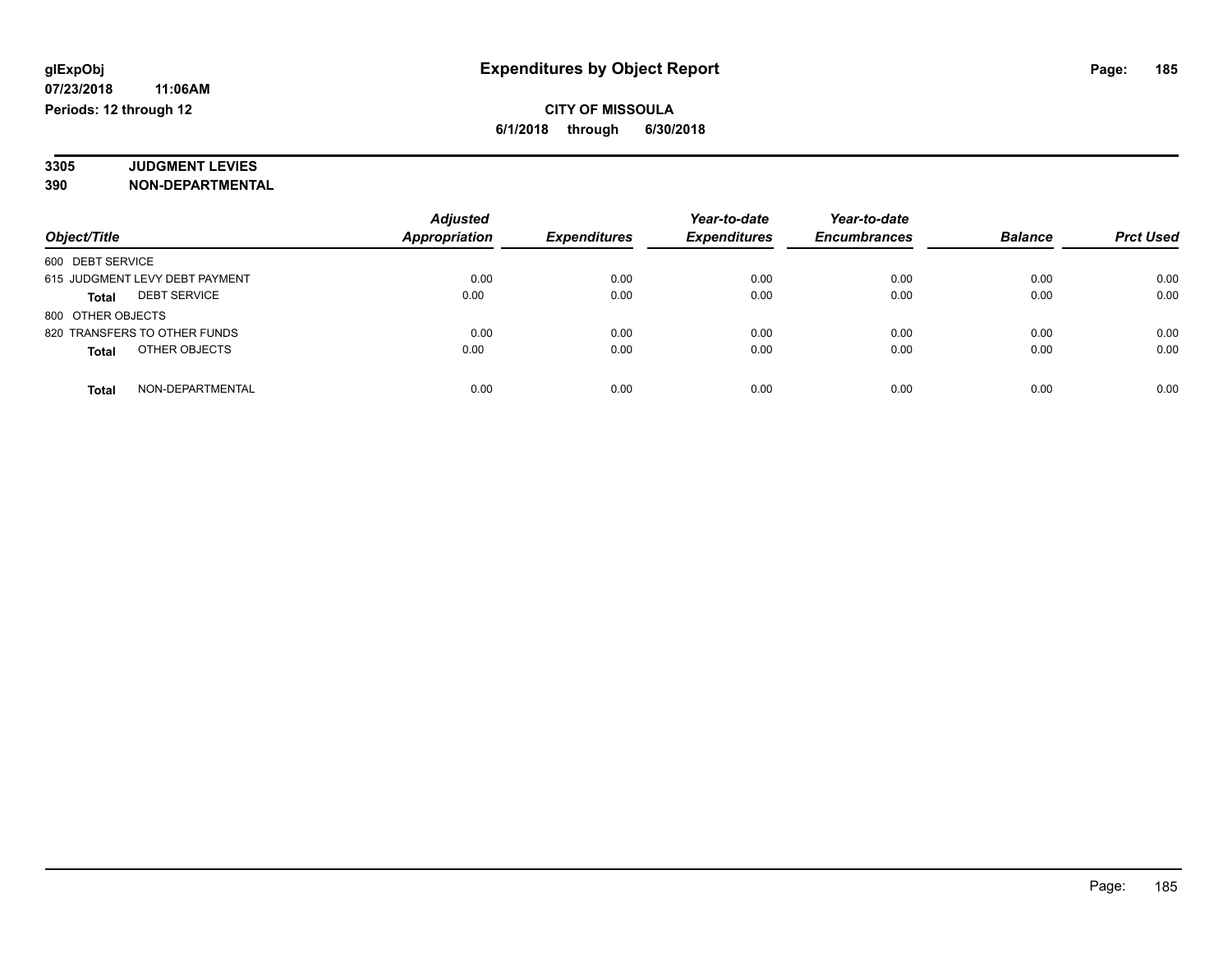**3305 JUDGMENT LEVIES**

|                                     | <b>Adjusted</b>      |                     | Year-to-date        | Year-to-date        |                |                  |
|-------------------------------------|----------------------|---------------------|---------------------|---------------------|----------------|------------------|
| Object/Title                        | <b>Appropriation</b> | <b>Expenditures</b> | <b>Expenditures</b> | <b>Encumbrances</b> | <b>Balance</b> | <b>Prct Used</b> |
| 600 DEBT SERVICE                    |                      |                     |                     |                     |                |                  |
| 615 JUDGMENT LEVY DEBT PAYMENT      | 0.00                 | 0.00                | 0.00                | 0.00                | 0.00           | 0.00             |
| <b>DEBT SERVICE</b><br><b>Total</b> | 0.00                 | 0.00                | 0.00                | 0.00                | 0.00           | 0.00             |
| 800 OTHER OBJECTS                   |                      |                     |                     |                     |                |                  |
| 820 TRANSFERS TO OTHER FUNDS        | 0.00                 | 0.00                | 0.00                | 0.00                | 0.00           | 0.00             |
| OTHER OBJECTS<br><b>Total</b>       | 0.00                 | 0.00                | 0.00                | 0.00                | 0.00           | 0.00             |
|                                     |                      |                     |                     |                     |                |                  |
| <b>JUDGMENT LEVIES</b><br>Total     | 0.00                 | 0.00                | 0.00                | 0.00                | 0.00           | 0.00             |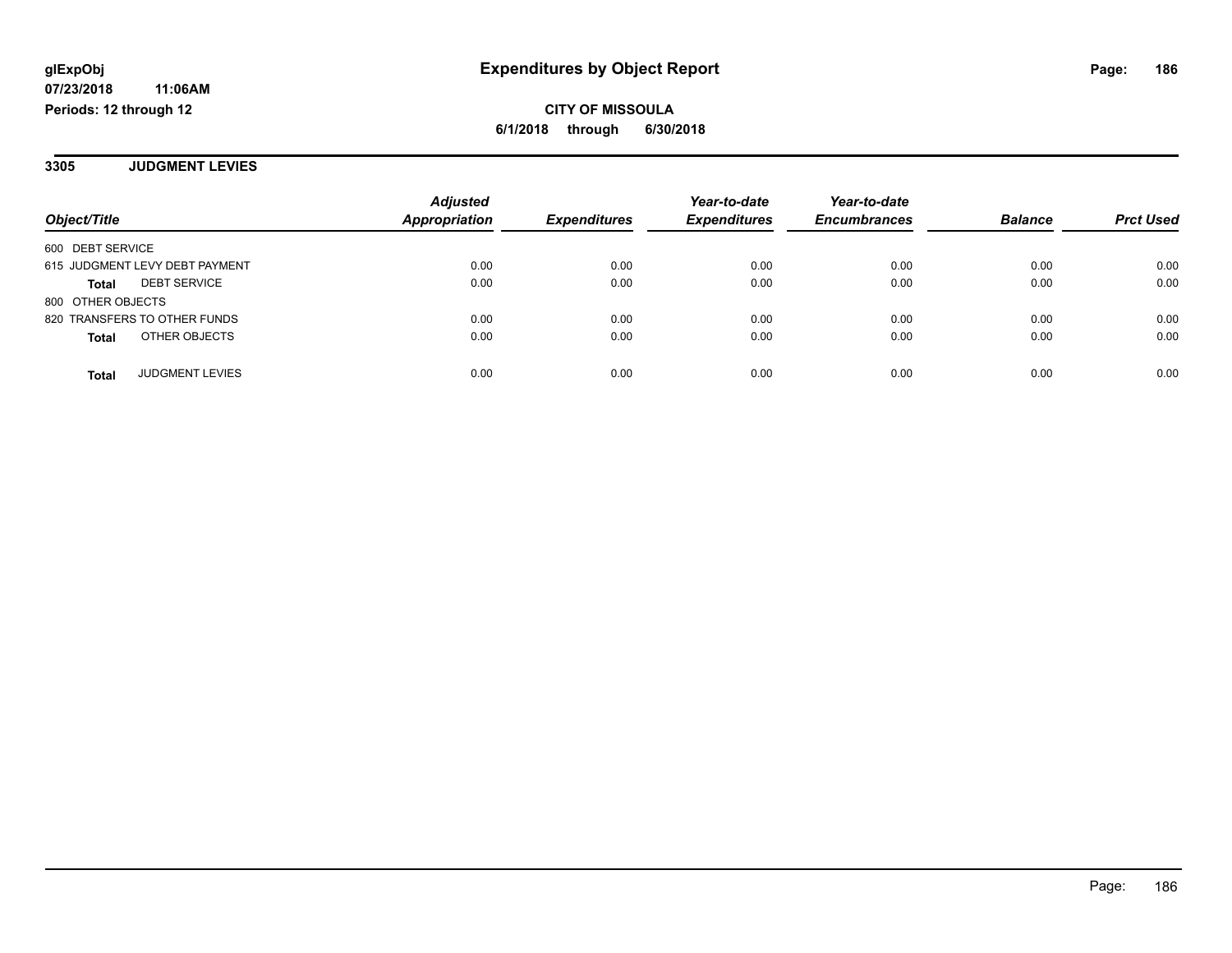## **glExpObj Expenditures by Object Report Page: 187**

**07/23/2018 11:06AM Periods: 12 through 12**

**6/1/2018 through 6/30/2018**

#### **3400 FY01 SIDEWALK & CURB DEBT SERVICE FUND**

**000 \*\*\* Title Not Found \*\*\***

| Object/Title                            | <b>Adjusted</b><br>Appropriation | <b>Expenditures</b> | Year-to-date<br><b>Expenditures</b> | Year-to-date<br><b>Encumbrances</b> | <b>Balance</b> | <b>Prct Used</b> |
|-----------------------------------------|----------------------------------|---------------------|-------------------------------------|-------------------------------------|----------------|------------------|
| 800 OTHER OBJECTS                       |                                  |                     |                                     |                                     |                |                  |
| 820 TRANSFERS TO OTHER FUNDS            | 0.00                             | 0.00                | 0.00                                | 0.00                                | 0.00           | 0.00             |
| OTHER OBJECTS<br><b>Total</b>           | 0.00                             | 0.00                | 0.00                                | 0.00                                | 0.00           | 0.00             |
| *** Title Not Found ***<br><b>Total</b> | 0.00                             | 0.00                | 0.00                                | 0.00                                | 0.00           | 0.00             |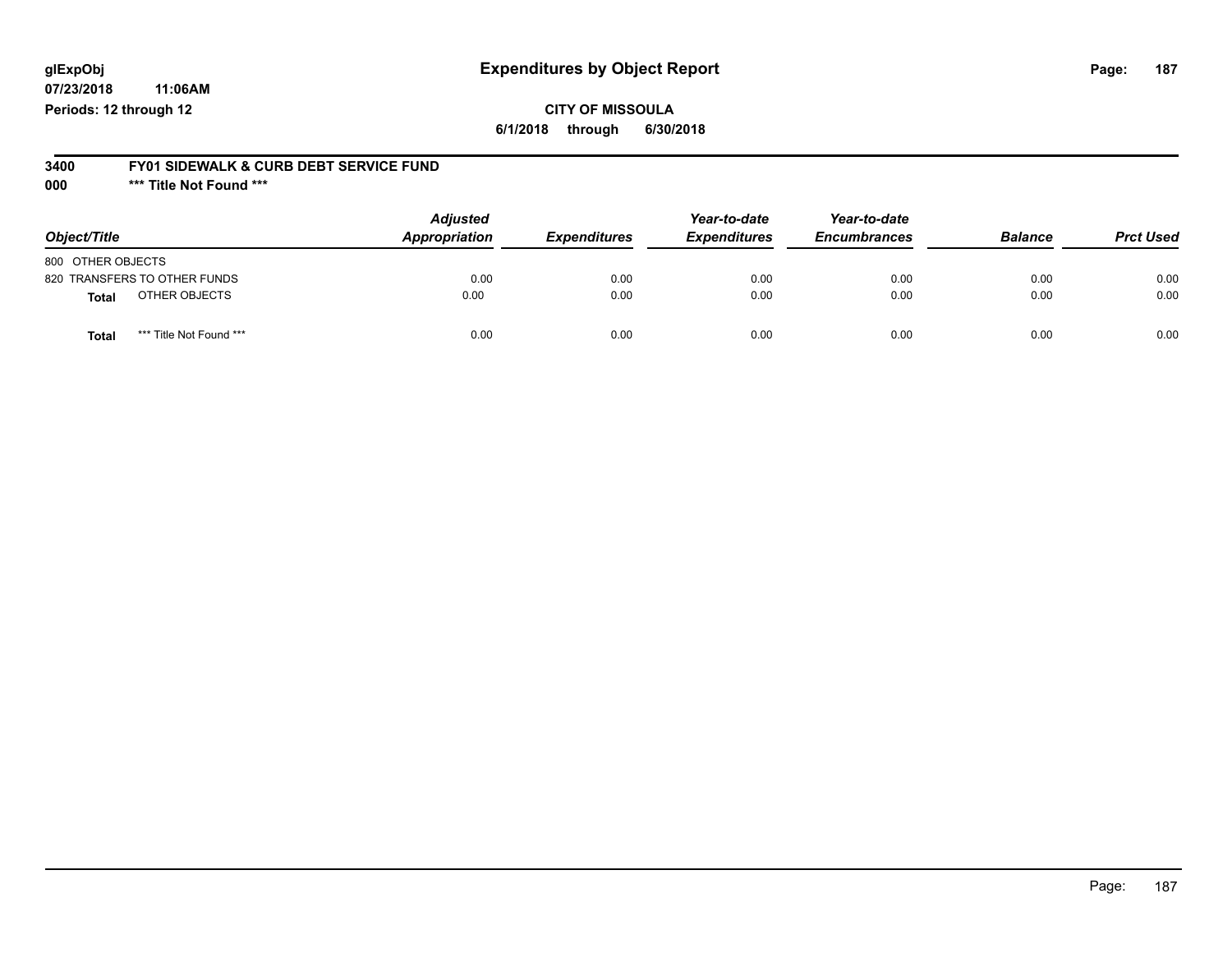# **3400 FY01 SIDEWALK & CURB DEBT SERVICE FUND**

|                                      | <b>Adjusted</b> |                     | Year-to-date        | Year-to-date        |                |                  |
|--------------------------------------|-----------------|---------------------|---------------------|---------------------|----------------|------------------|
| Object/Title                         | Appropriation   | <b>Expenditures</b> | <b>Expenditures</b> | <b>Encumbrances</b> | <b>Balance</b> | <b>Prct Used</b> |
| 500 FIXED CHARGES                    |                 |                     |                     |                     |                |                  |
| 550 MERCHANT SERVICE FEES            | 0.00            | 0.00                | 0.00                | 0.00                | 0.00           | 0.00             |
| <b>FIXED CHARGES</b><br><b>Total</b> | 0.00            | 0.00                | 0.00                | 0.00                | 0.00           | 0.00             |
| 600 DEBT SERVICE                     |                 |                     |                     |                     |                |                  |
| 610 PRINCIPAL                        | 0.00            | 0.00                | 0.00                | 0.00                | 0.00           | 0.00             |
| 620 INTEREST / SERVICE FEES          | 0.00            | 0.00                | 0.00                | 0.00                | 0.00           | 0.00             |
| <b>DEBT SERVICE</b><br><b>Total</b>  | 0.00            | 0.00                | 0.00                | 0.00                | 0.00           | 0.00             |
| 800 OTHER OBJECTS                    |                 |                     |                     |                     |                |                  |
| 820 TRANSFERS TO OTHER FUNDS         | 0.00            | 0.00                | 0.00                | 0.00                | 0.00           | 0.00             |
| OTHER OBJECTS<br><b>Total</b>        | 0.00            | 0.00                | 0.00                | 0.00                | 0.00           | 0.00             |
|                                      | 0.00            |                     |                     |                     | 0.00           | 0.00             |
| NON-DEPARTMENTAL<br><b>Total</b>     |                 | 0.00                | 0.00                | 0.00                |                |                  |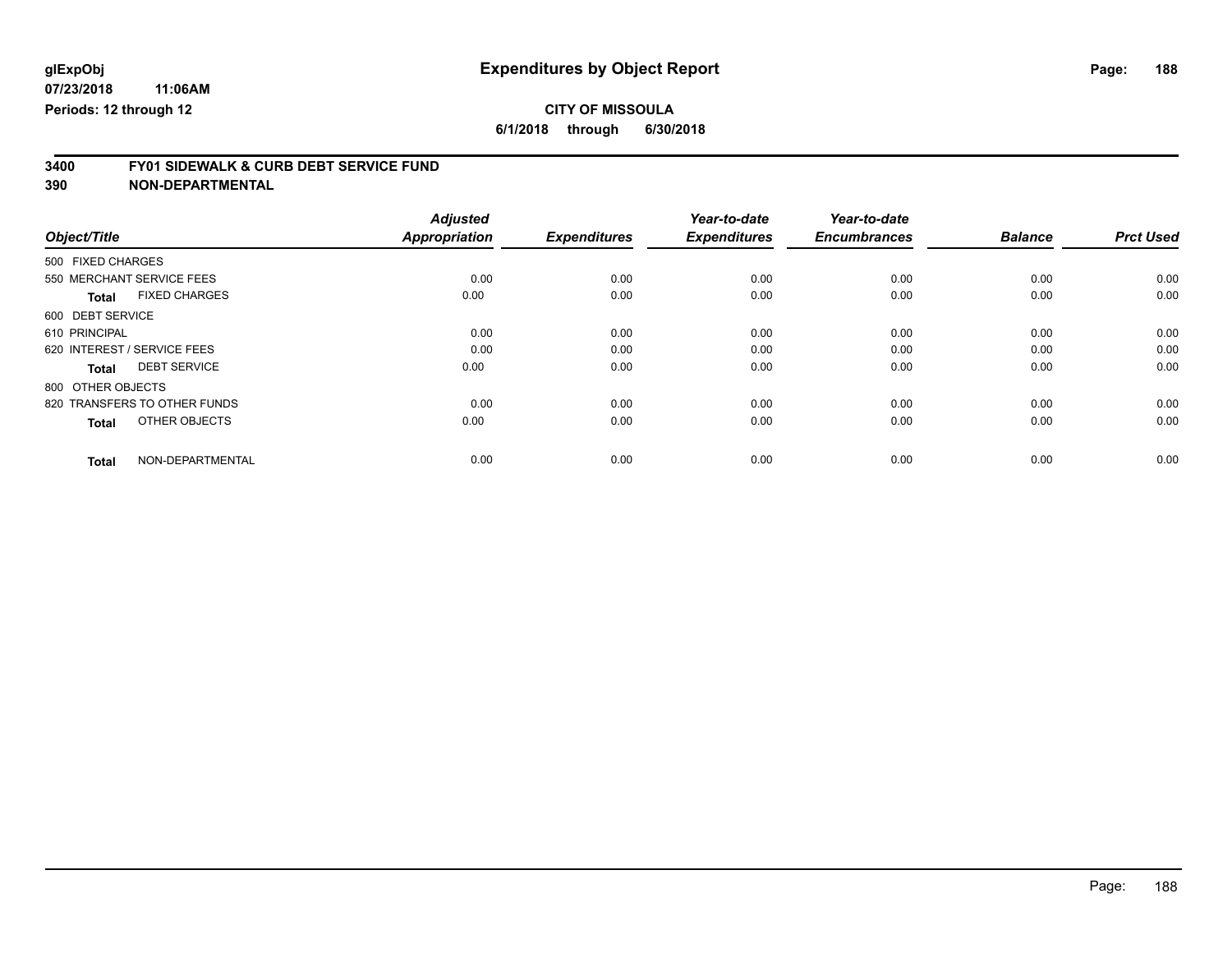**CITY OF MISSOULA 6/1/2018 through 6/30/2018**

#### **3400 FY01 SIDEWALK & CURB DEBT SERVICE FUND**

|                   |                                              | <b>Adjusted</b>      |                     | Year-to-date        | Year-to-date        |                |                  |
|-------------------|----------------------------------------------|----------------------|---------------------|---------------------|---------------------|----------------|------------------|
| Object/Title      |                                              | <b>Appropriation</b> | <b>Expenditures</b> | <b>Expenditures</b> | <b>Encumbrances</b> | <b>Balance</b> | <b>Prct Used</b> |
| 500 FIXED CHARGES |                                              |                      |                     |                     |                     |                |                  |
|                   | 550 MERCHANT SERVICE FEES                    | 0.00                 | 0.00                | 0.00                | 0.00                | 0.00           | 0.00             |
| <b>Total</b>      | <b>FIXED CHARGES</b>                         | 0.00                 | 0.00                | 0.00                | 0.00                | 0.00           | 0.00             |
| 600 DEBT SERVICE  |                                              |                      |                     |                     |                     |                |                  |
| 610 PRINCIPAL     |                                              | 0.00                 | 0.00                | 0.00                | 0.00                | 0.00           | 0.00             |
|                   | 620 INTEREST / SERVICE FEES                  | 0.00                 | 0.00                | 0.00                | 0.00                | 0.00           | 0.00             |
| <b>Total</b>      | <b>DEBT SERVICE</b>                          | 0.00                 | 0.00                | 0.00                | 0.00                | 0.00           | 0.00             |
| 800 OTHER OBJECTS |                                              |                      |                     |                     |                     |                |                  |
|                   | 820 TRANSFERS TO OTHER FUNDS                 | 0.00                 | 0.00                | 0.00                | 0.00                | 0.00           | 0.00             |
| <b>Total</b>      | OTHER OBJECTS                                | 0.00                 | 0.00                | 0.00                | 0.00                | 0.00           | 0.00             |
| <b>Total</b>      | <b>FY01 SIDEWALK &amp; CURB DEBT SERVICE</b> | 0.00                 | 0.00                | 0.00                | 0.00                | 0.00           | 0.00             |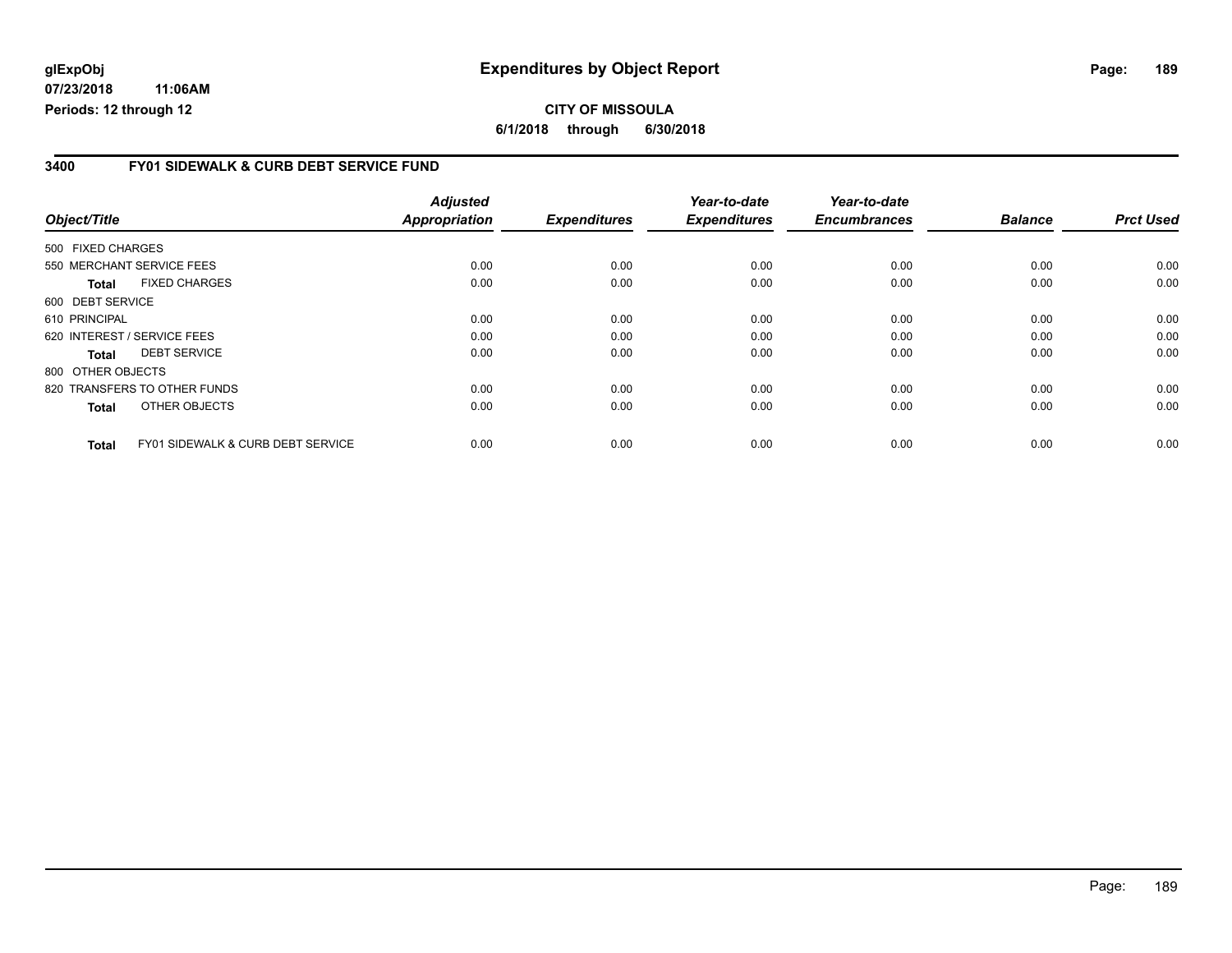## **glExpObj Expenditures by Object Report Page: 190**

**07/23/2018 11:06AM Periods: 12 through 12**

**6/1/2018 through 6/30/2018**

#### **3410 FY02 SIDEWALK & CURB DEBT SERVICE FUND**

**000 \*\*\* Title Not Found \*\*\***

| Object/Title                     | <b>Adjusted</b><br>Appropriation | <b>Expenditures</b> | Year-to-date<br><b>Expenditures</b> | Year-to-date<br><b>Encumbrances</b> | <b>Balance</b> | <b>Prct Used</b> |
|----------------------------------|----------------------------------|---------------------|-------------------------------------|-------------------------------------|----------------|------------------|
| 800 OTHER OBJECTS                |                                  |                     |                                     |                                     |                |                  |
| 820 TRANSFERS TO OTHER FUNDS     | 0.00                             | 0.00                | 0.00                                | 0.00                                | 0.00           | 0.00             |
| OTHER OBJECTS<br><b>Total</b>    | 0.00                             | 0.00                | 0.00                                | 0.00                                | 0.00           | 0.00             |
| *** Title Not Found ***<br>Total | 0.00                             | 0.00                | 0.00                                | 0.00                                | 0.00           | 0.00             |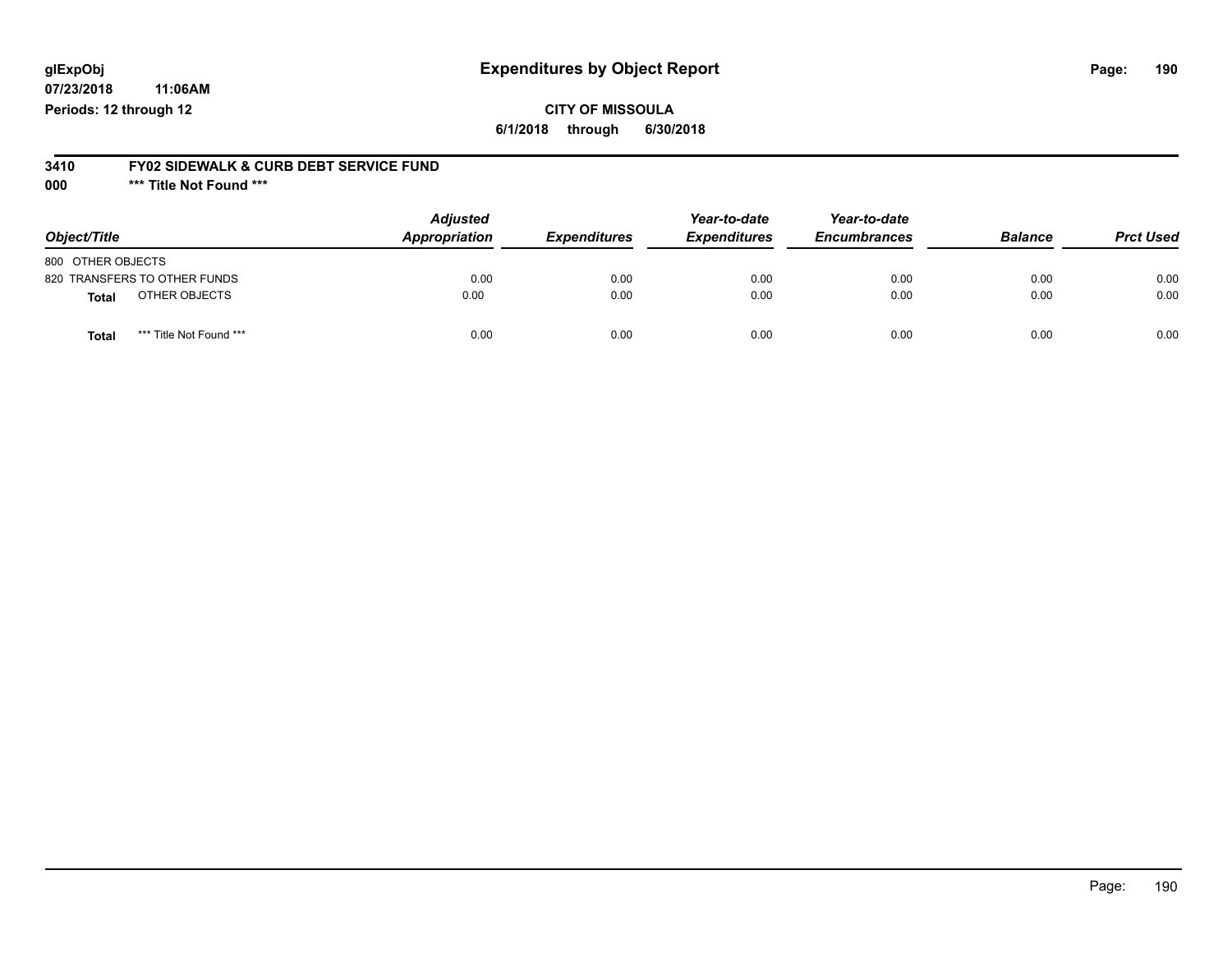### **CITY OF MISSOULA 6/1/2018 through 6/30/2018**

# **3410 FY02 SIDEWALK & CURB DEBT SERVICE FUND**

|                             |                      | <b>Adjusted</b> |                     | Year-to-date        | Year-to-date        |                |                  |
|-----------------------------|----------------------|-----------------|---------------------|---------------------|---------------------|----------------|------------------|
| Object/Title                |                      | Appropriation   | <b>Expenditures</b> | <b>Expenditures</b> | <b>Encumbrances</b> | <b>Balance</b> | <b>Prct Used</b> |
| 500 FIXED CHARGES           |                      |                 |                     |                     |                     |                |                  |
| 550 MERCHANT SERVICE FEES   |                      | 0.00            | 0.00                | 0.00                | 0.00                | 0.00           | 0.00             |
| <b>Total</b>                | <b>FIXED CHARGES</b> | 0.00            | 0.00                | 0.00                | 0.00                | 0.00           | 0.00             |
| 600 DEBT SERVICE            |                      |                 |                     |                     |                     |                |                  |
| 610 PRINCIPAL               |                      | 0.00            | 0.00                | 0.00                | 0.00                | 0.00           | 0.00             |
| 620 INTEREST / SERVICE FEES |                      | 0.00            | 0.00                | 0.00                | 0.00                | 0.00           | 0.00             |
| <b>Total</b>                | <b>DEBT SERVICE</b>  | 0.00            | 0.00                | 0.00                | 0.00                | 0.00           | 0.00             |
| <b>Total</b>                | NON-DEPARTMENTAL     | 0.00            | 0.00                | 0.00                | 0.00                | 0.00           | 0.00             |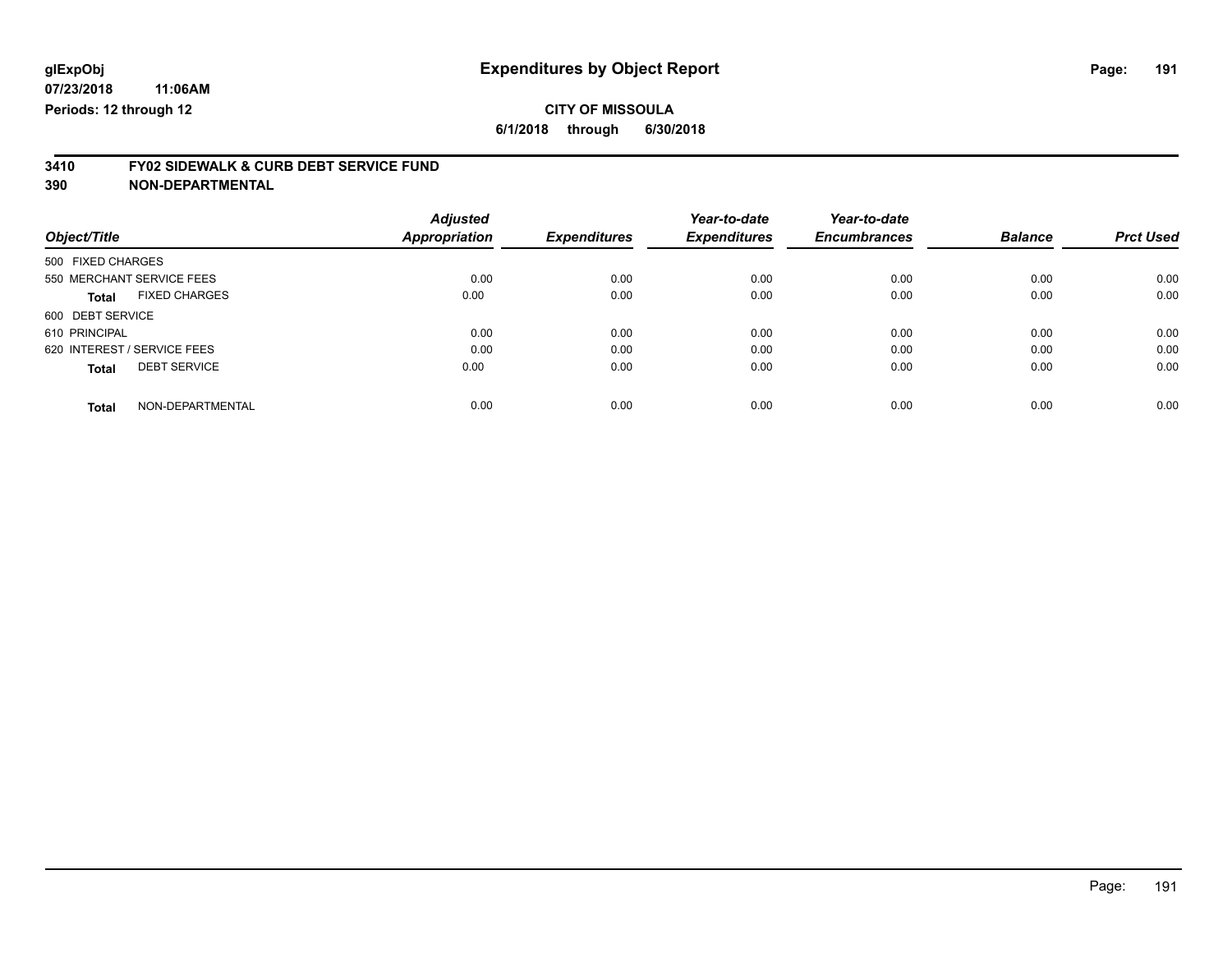**CITY OF MISSOULA 6/1/2018 through 6/30/2018**

#### **3410 FY02 SIDEWALK & CURB DEBT SERVICE FUND**

|                   |                                              | <b>Adjusted</b>      |                     | Year-to-date        | Year-to-date        |                |                  |
|-------------------|----------------------------------------------|----------------------|---------------------|---------------------|---------------------|----------------|------------------|
| Object/Title      |                                              | <b>Appropriation</b> | <b>Expenditures</b> | <b>Expenditures</b> | <b>Encumbrances</b> | <b>Balance</b> | <b>Prct Used</b> |
| 500 FIXED CHARGES |                                              |                      |                     |                     |                     |                |                  |
|                   | 550 MERCHANT SERVICE FEES                    | 0.00                 | 0.00                | 0.00                | 0.00                | 0.00           | 0.00             |
| <b>Total</b>      | <b>FIXED CHARGES</b>                         | 0.00                 | 0.00                | 0.00                | 0.00                | 0.00           | 0.00             |
| 600 DEBT SERVICE  |                                              |                      |                     |                     |                     |                |                  |
| 610 PRINCIPAL     |                                              | 0.00                 | 0.00                | 0.00                | 0.00                | 0.00           | 0.00             |
|                   | 620 INTEREST / SERVICE FEES                  | 0.00                 | 0.00                | 0.00                | 0.00                | 0.00           | 0.00             |
| <b>Total</b>      | <b>DEBT SERVICE</b>                          | 0.00                 | 0.00                | 0.00                | 0.00                | 0.00           | 0.00             |
| 800 OTHER OBJECTS |                                              |                      |                     |                     |                     |                |                  |
|                   | 820 TRANSFERS TO OTHER FUNDS                 | 0.00                 | 0.00                | 0.00                | 0.00                | 0.00           | 0.00             |
| <b>Total</b>      | OTHER OBJECTS                                | 0.00                 | 0.00                | 0.00                | 0.00                | 0.00           | 0.00             |
| <b>Total</b>      | <b>FY02 SIDEWALK &amp; CURB DEBT SERVICE</b> | 0.00                 | 0.00                | 0.00                | 0.00                | 0.00           | 0.00             |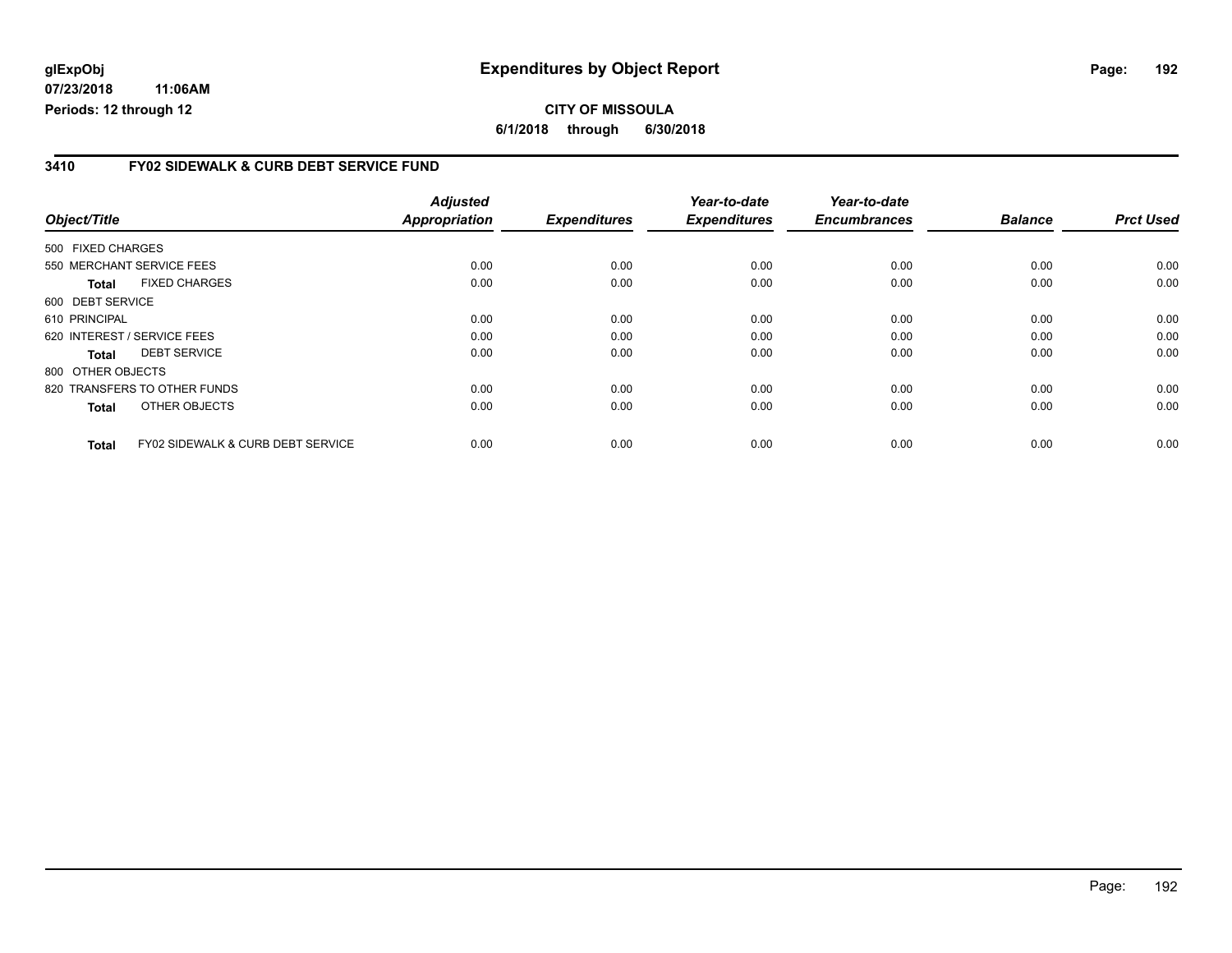# **3420 FY03 SIDEWALK & CURB DEBT SERVICE**

|                                      | <b>Adjusted</b>      | <b>Expenditures</b> | Year-to-date<br><b>Expenditures</b> | Year-to-date<br><b>Encumbrances</b> | <b>Balance</b> | <b>Prct Used</b> |
|--------------------------------------|----------------------|---------------------|-------------------------------------|-------------------------------------|----------------|------------------|
| Object/Title                         | <b>Appropriation</b> |                     |                                     |                                     |                |                  |
| 500 FIXED CHARGES                    |                      |                     |                                     |                                     |                |                  |
| 550 MERCHANT SERVICE FEES            | 0.00                 | 0.00                | 0.00                                | 0.00                                | 0.00           | 0.00             |
| <b>FIXED CHARGES</b><br><b>Total</b> | 0.00                 | 0.00                | 0.00                                | 0.00                                | 0.00           | 0.00             |
| 600 DEBT SERVICE                     |                      |                     |                                     |                                     |                |                  |
| 610 PRINCIPAL                        | 0.00                 | 0.00                | 0.00                                | 0.00                                | 0.00           | 0.00             |
| 620 INTEREST / SERVICE FEES          | 0.00                 | 0.00                | 0.00                                | 0.00                                | 0.00           | 0.00             |
| <b>DEBT SERVICE</b><br><b>Total</b>  | 0.00                 | 0.00                | 0.00                                | 0.00                                | 0.00           | 0.00             |
| NON-DEPARTMENTAL<br><b>Total</b>     | 0.00                 | 0.00                | 0.00                                | 0.00                                | 0.00           | 0.00             |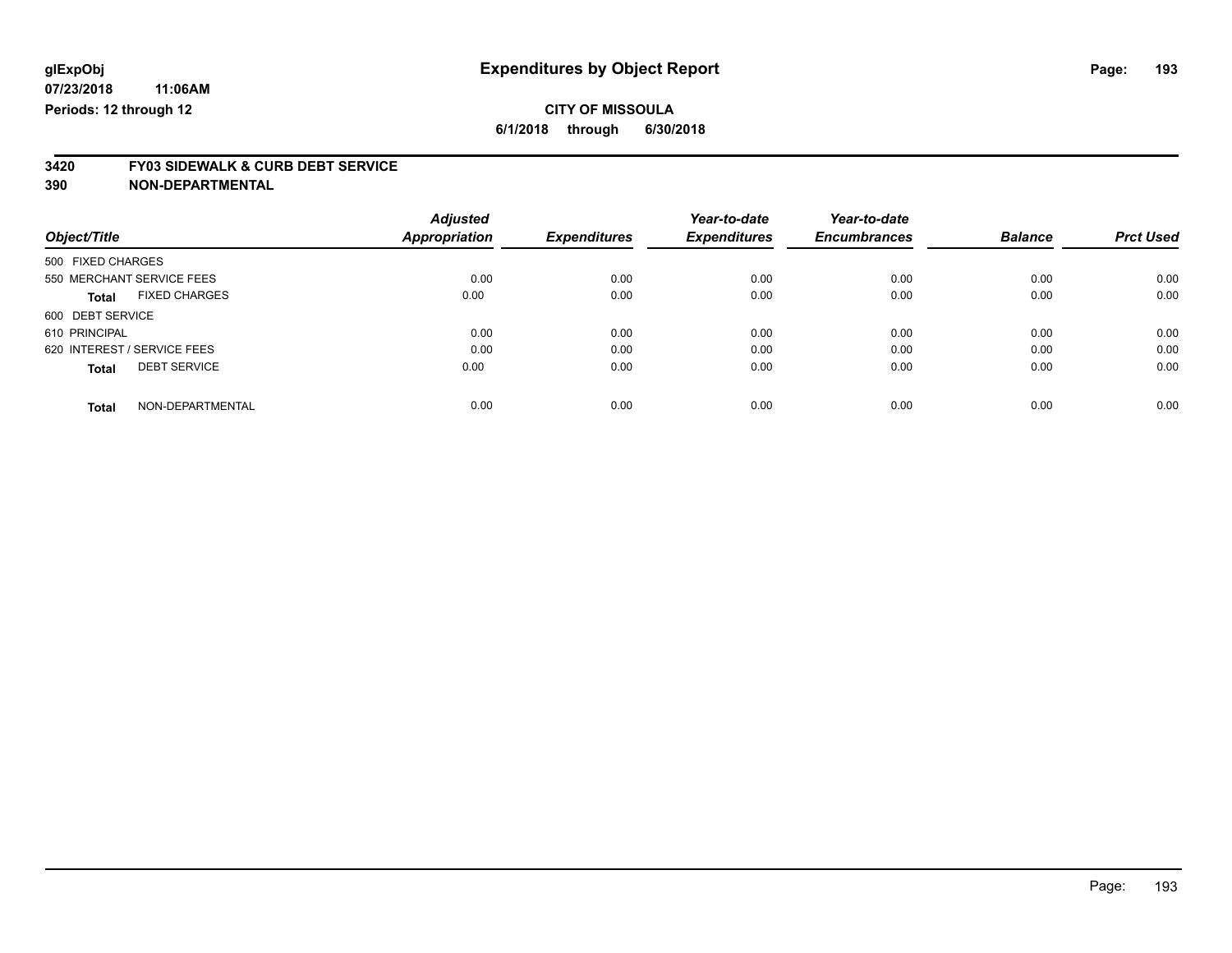## **CITY OF MISSOULA 6/1/2018 through 6/30/2018**

#### **3420 FY03 SIDEWALK & CURB DEBT SERVICE**

| Object/Title                |                                   | <b>Adjusted</b><br><b>Appropriation</b> | <b>Expenditures</b> | Year-to-date<br><b>Expenditures</b> | Year-to-date<br><b>Encumbrances</b> | <b>Balance</b> | <b>Prct Used</b> |
|-----------------------------|-----------------------------------|-----------------------------------------|---------------------|-------------------------------------|-------------------------------------|----------------|------------------|
| 500 FIXED CHARGES           |                                   |                                         |                     |                                     |                                     |                |                  |
| 550 MERCHANT SERVICE FEES   |                                   | 0.00                                    | 0.00                | 0.00                                | 0.00                                | 0.00           | 0.00             |
| <b>Total</b>                | <b>FIXED CHARGES</b>              | 0.00                                    | 0.00                | 0.00                                | 0.00                                | 0.00           | 0.00             |
| 600 DEBT SERVICE            |                                   |                                         |                     |                                     |                                     |                |                  |
| 610 PRINCIPAL               |                                   | 0.00                                    | 0.00                | 0.00                                | 0.00                                | 0.00           | 0.00             |
| 620 INTEREST / SERVICE FEES |                                   | 0.00                                    | 0.00                | 0.00                                | 0.00                                | 0.00           | 0.00             |
| <b>Total</b>                | <b>DEBT SERVICE</b>               | 0.00                                    | 0.00                | 0.00                                | 0.00                                | 0.00           | 0.00             |
| <b>Total</b>                | FY03 SIDEWALK & CURB DEBT SERVICE | 0.00                                    | 0.00                | 0.00                                | 0.00                                | 0.00           | 0.00             |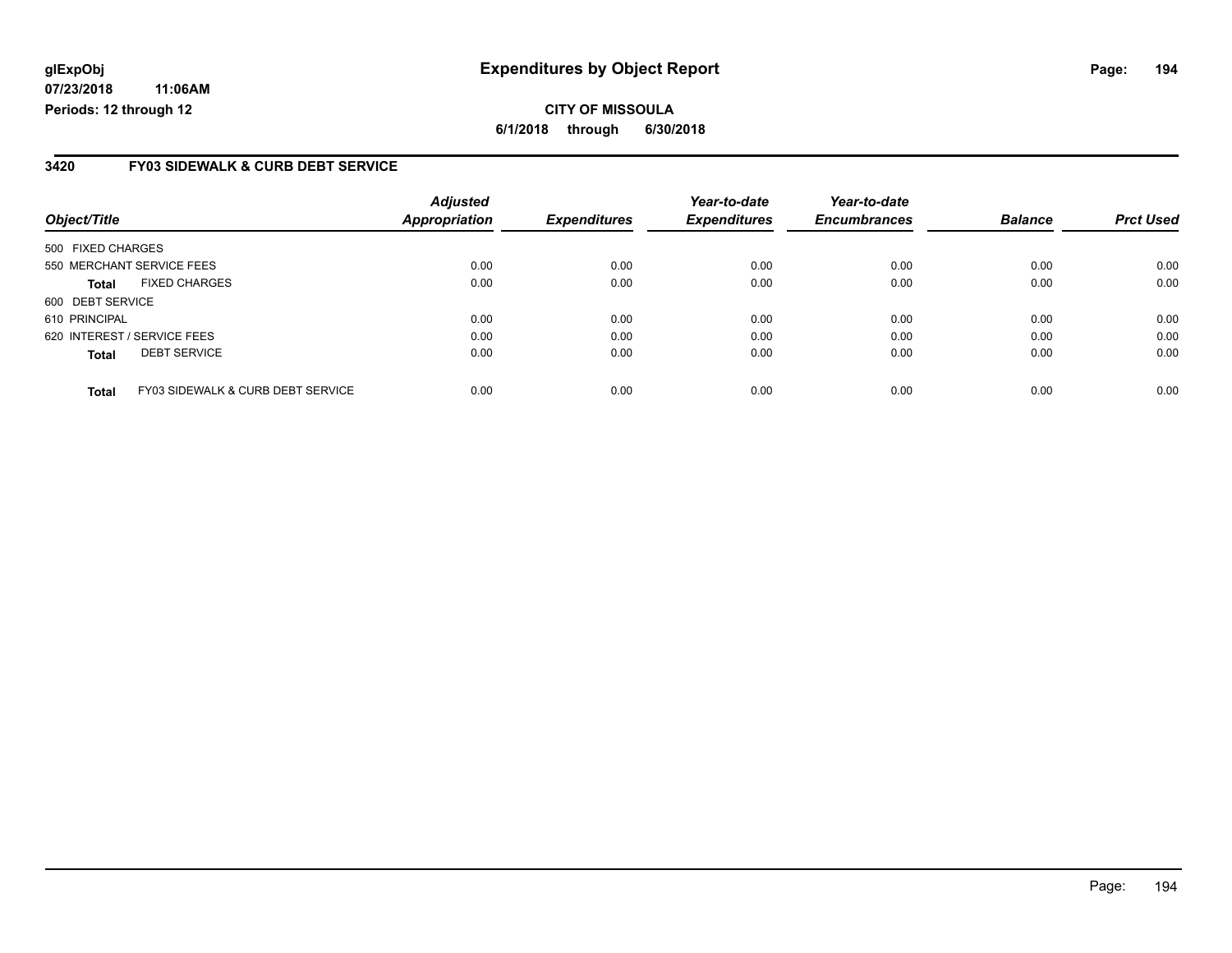# **3430 FY04 SIDEWALK CURB DEBT SERVICE**

|                                      | <b>Adjusted</b><br><b>Appropriation</b> | <b>Expenditures</b> | Year-to-date<br><b>Expenditures</b> | Year-to-date<br><b>Encumbrances</b> | <b>Balance</b> | <b>Prct Used</b> |
|--------------------------------------|-----------------------------------------|---------------------|-------------------------------------|-------------------------------------|----------------|------------------|
| Object/Title                         |                                         |                     |                                     |                                     |                |                  |
| 500 FIXED CHARGES                    |                                         |                     |                                     |                                     |                |                  |
| 550 MERCHANT SERVICE FEES            | 0.00                                    | 0.00                | 0.00                                | 0.00                                | 0.00           | 0.00             |
| <b>FIXED CHARGES</b><br><b>Total</b> | 0.00                                    | 0.00                | 0.00                                | 0.00                                | 0.00           | 0.00             |
| 600 DEBT SERVICE                     |                                         |                     |                                     |                                     |                |                  |
| 610 PRINCIPAL                        | 0.00                                    | 0.00                | 0.00                                | 0.00                                | 0.00           | 0.00             |
| 620 INTEREST / SERVICE FEES          | 0.00                                    | 0.00                | 3,100.00                            | 0.00                                | $-3,100.00$    | 0.00             |
| <b>DEBT SERVICE</b><br><b>Total</b>  | 0.00                                    | 0.00                | 3,100.00                            | 0.00                                | $-3,100.00$    | 0.00             |
| NON-DEPARTMENTAL<br><b>Total</b>     | 0.00                                    | 0.00                | 3.100.00                            | 0.00                                | $-3.100.00$    | 0.00             |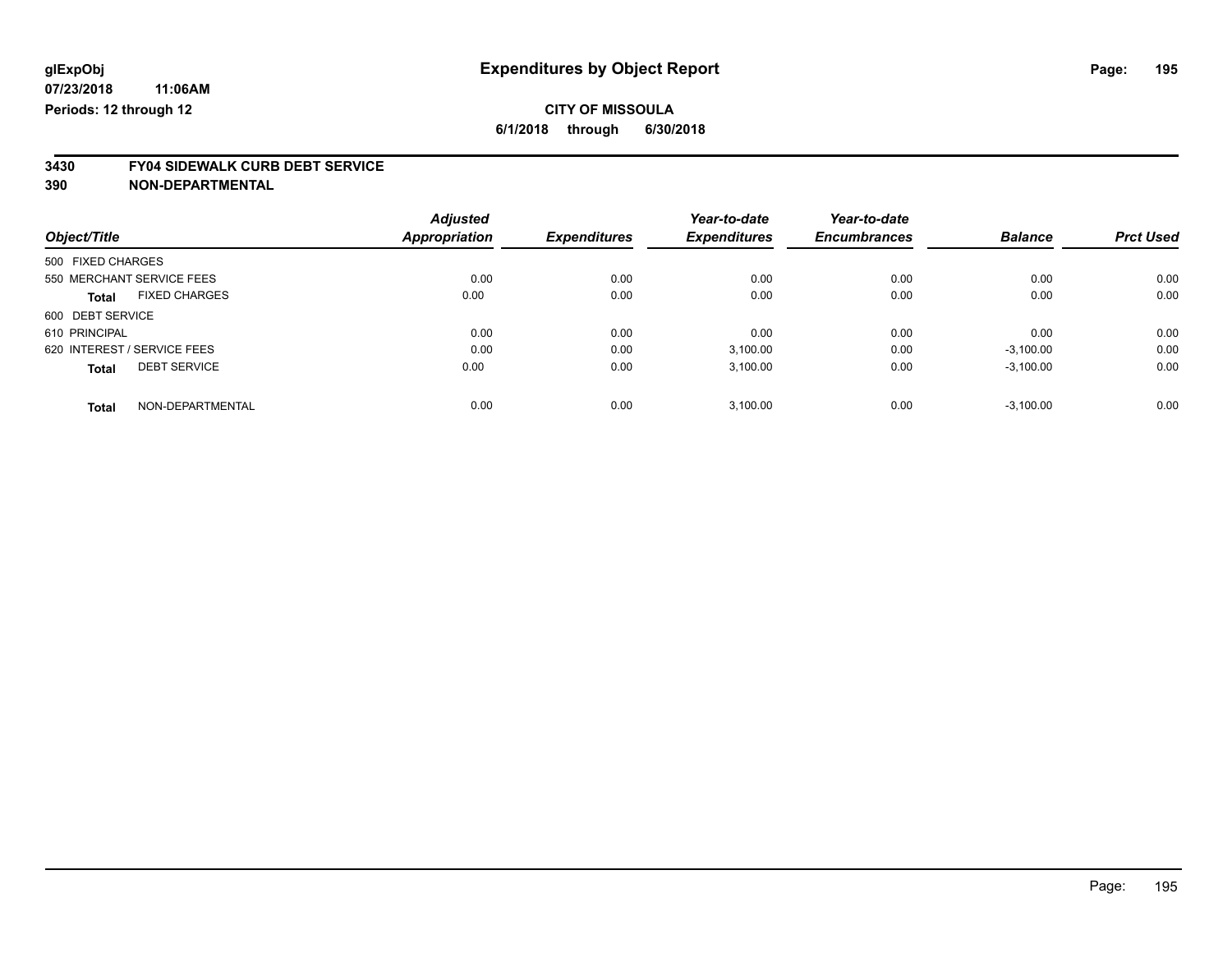## **CITY OF MISSOULA 6/1/2018 through 6/30/2018**

### **3430 FY04 SIDEWALK CURB DEBT SERVICE**

|                                                        | <b>Adjusted</b> | <b>Expenditures</b> | Year-to-date<br><b>Expenditures</b> | Year-to-date        | <b>Balance</b> |                  |
|--------------------------------------------------------|-----------------|---------------------|-------------------------------------|---------------------|----------------|------------------|
| Object/Title                                           | Appropriation   |                     |                                     | <b>Encumbrances</b> |                | <b>Prct Used</b> |
| 500 FIXED CHARGES                                      |                 |                     |                                     |                     |                |                  |
| 550 MERCHANT SERVICE FEES                              | 0.00            | 0.00                | 0.00                                | 0.00                | 0.00           | 0.00             |
| <b>FIXED CHARGES</b><br><b>Total</b>                   | 0.00            | 0.00                | 0.00                                | 0.00                | 0.00           | 0.00             |
| 600 DEBT SERVICE                                       |                 |                     |                                     |                     |                |                  |
| 610 PRINCIPAL                                          | 0.00            | 0.00                | 0.00                                | 0.00                | 0.00           | 0.00             |
| 620 INTEREST / SERVICE FEES                            | 0.00            | 0.00                | 3.100.00                            | 0.00                | $-3.100.00$    | 0.00             |
| <b>DEBT SERVICE</b><br><b>Total</b>                    | 0.00            | 0.00                | 3,100.00                            | 0.00                | $-3,100.00$    | 0.00             |
| <b>FY04 SIDEWALK CURB DEBT SERVICE</b><br><b>Total</b> | 0.00            | 0.00                | 3,100.00                            | 0.00                | $-3.100.00$    | 0.00             |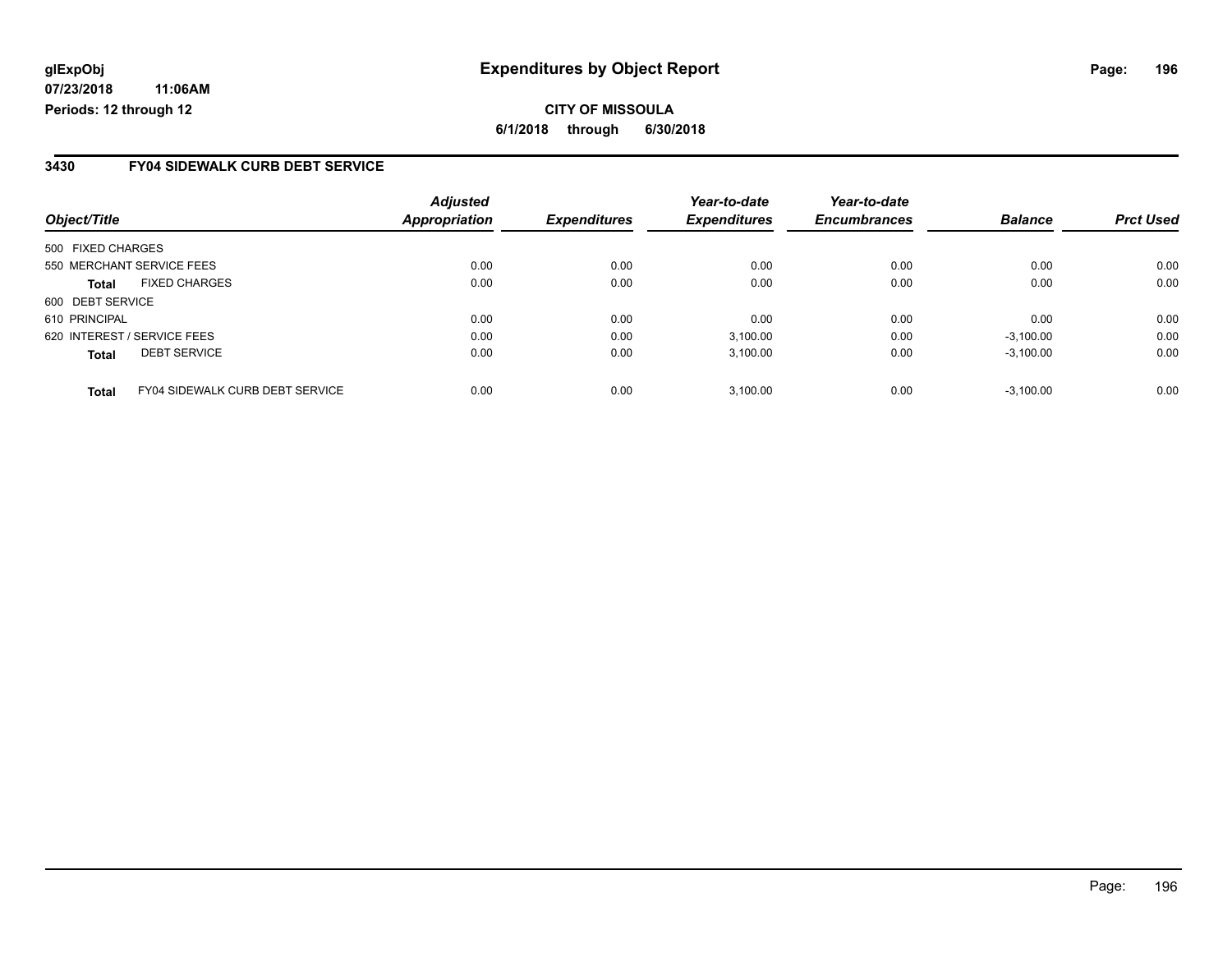**3440 FY05 SIDEWALK AND CURB**

|                                      | <b>Adjusted</b> | <b>Expenditures</b> | Year-to-date<br><b>Expenditures</b> | Year-to-date        | <b>Balance</b> | <b>Prct Used</b> |
|--------------------------------------|-----------------|---------------------|-------------------------------------|---------------------|----------------|------------------|
| Object/Title                         | Appropriation   |                     |                                     | <b>Encumbrances</b> |                |                  |
| 500 FIXED CHARGES                    |                 |                     |                                     |                     |                |                  |
| 550 MERCHANT SERVICE FEES            | 0.00            | 0.00                | 0.00                                | 0.00                | 0.00           | 0.00             |
| <b>FIXED CHARGES</b><br><b>Total</b> | 0.00            | 0.00                | 0.00                                | 0.00                | 0.00           | 0.00             |
| 600 DEBT SERVICE                     |                 |                     |                                     |                     |                |                  |
| 610 PRINCIPAL                        | 0.00            | 0.00                | 0.00                                | 0.00                | 0.00           | 0.00             |
| 620 INTEREST / SERVICE FEES          | 0.00            | 0.00                | 3,100.00                            | 0.00                | $-3,100.00$    | 0.00             |
| <b>DEBT SERVICE</b><br><b>Total</b>  | 0.00            | 0.00                | 3,100.00                            | 0.00                | $-3,100.00$    | 0.00             |
| NON-DEPARTMENTAL<br><b>Total</b>     | 0.00            | 0.00                | 3.100.00                            | 0.00                | $-3.100.00$    | 0.00             |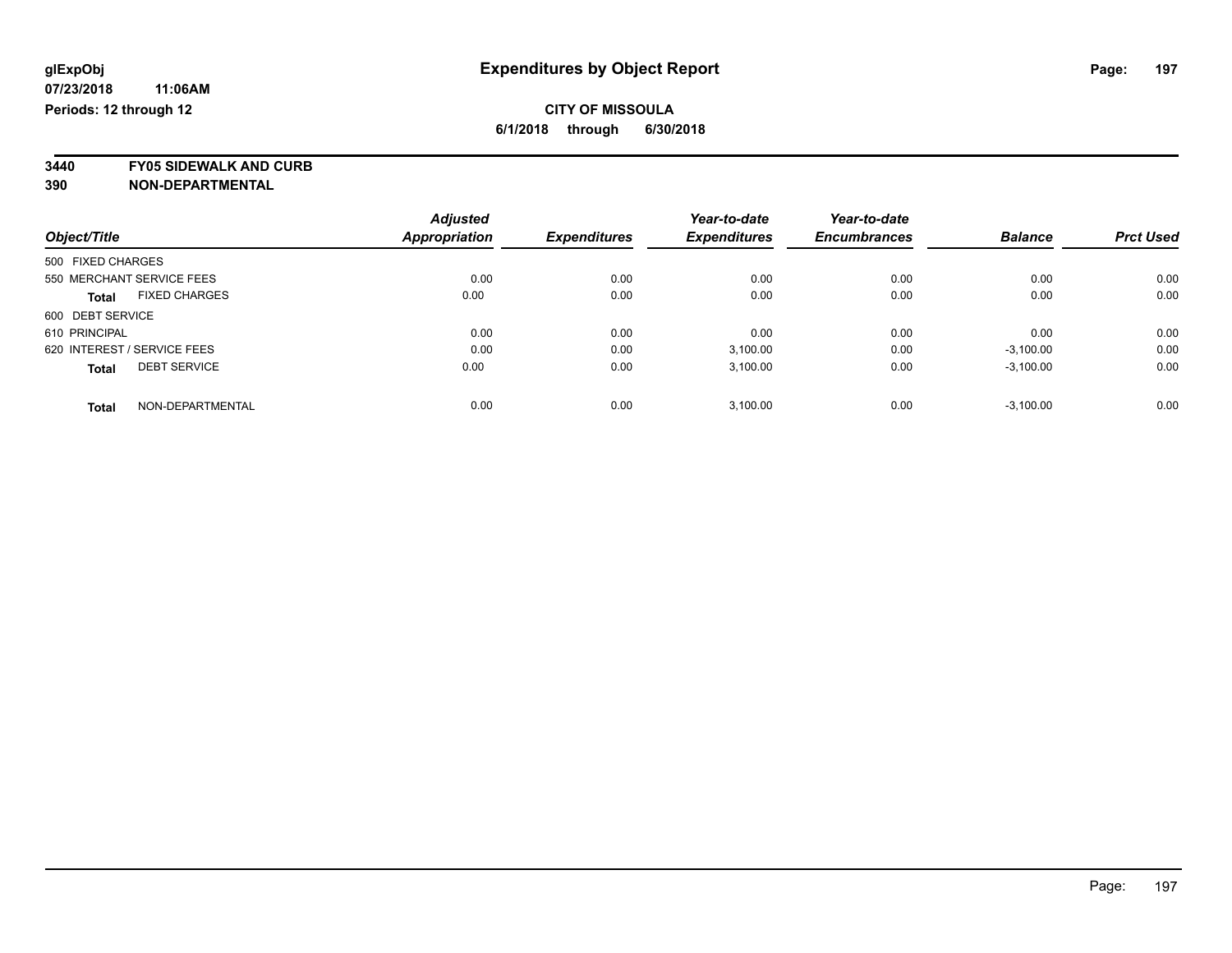**CITY OF MISSOULA 6/1/2018 through 6/30/2018**

#### **3440 FY05 SIDEWALK AND CURB**

| Object/Title                                  | <b>Adjusted</b><br><b>Appropriation</b> | <b>Expenditures</b> | Year-to-date<br><b>Expenditures</b> | Year-to-date<br><b>Encumbrances</b> | <b>Balance</b> | <b>Prct Used</b> |
|-----------------------------------------------|-----------------------------------------|---------------------|-------------------------------------|-------------------------------------|----------------|------------------|
| 500 FIXED CHARGES                             |                                         |                     |                                     |                                     |                |                  |
| 550 MERCHANT SERVICE FEES                     | 0.00                                    | 0.00                | 0.00                                | 0.00                                | 0.00           | 0.00             |
| <b>FIXED CHARGES</b><br><b>Total</b>          | 0.00                                    | 0.00                | 0.00                                | 0.00                                | 0.00           | 0.00             |
| 600 DEBT SERVICE                              |                                         |                     |                                     |                                     |                |                  |
| 610 PRINCIPAL                                 | 0.00                                    | 0.00                | 0.00                                | 0.00                                | 0.00           | 0.00             |
| 620 INTEREST / SERVICE FEES                   | 0.00                                    | 0.00                | 3.100.00                            | 0.00                                | $-3,100.00$    | 0.00             |
| <b>DEBT SERVICE</b><br><b>Total</b>           | 0.00                                    | 0.00                | 3.100.00                            | 0.00                                | $-3,100.00$    | 0.00             |
| <b>FY05 SIDEWALK AND CURB</b><br><b>Total</b> | 0.00                                    | 0.00                | 3.100.00                            | 0.00                                | $-3.100.00$    | 0.00             |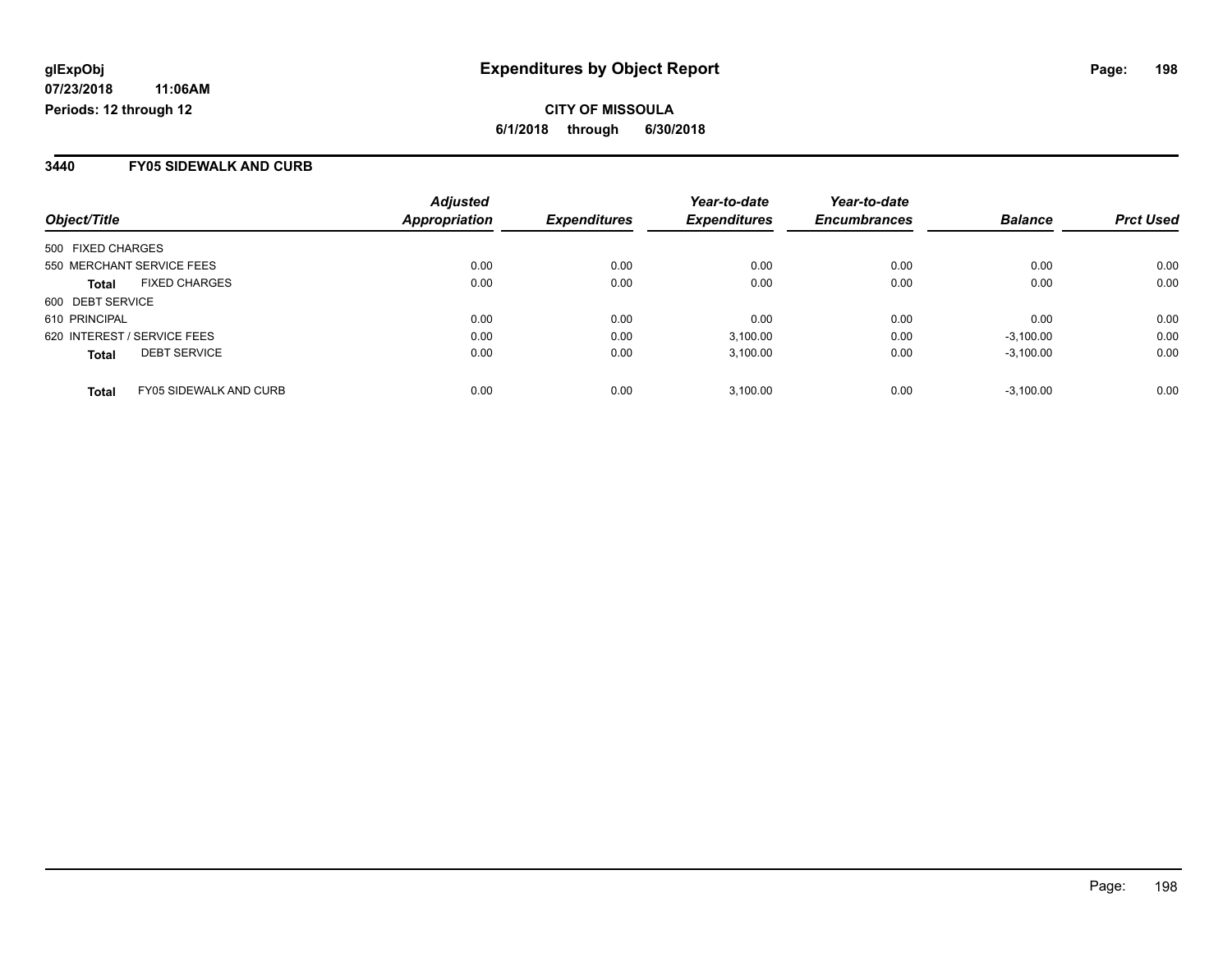**3450 FY06 SIDEWALK AND CURB**

| Object/Title                         |  | <b>Adjusted</b><br>Appropriation | <b>Expenditures</b> | Year-to-date<br><b>Expenditures</b> | Year-to-date<br><b>Encumbrances</b> | <b>Balance</b> | <b>Prct Used</b> |
|--------------------------------------|--|----------------------------------|---------------------|-------------------------------------|-------------------------------------|----------------|------------------|
|                                      |  |                                  |                     |                                     |                                     |                |                  |
| 550 MERCHANT SERVICE FEES            |  | 350.00                           | 0.00                | 0.00                                | 0.00                                | 350.00         | 0.00             |
| <b>FIXED CHARGES</b><br><b>Total</b> |  | 350.00                           | 0.00                | 0.00                                | 0.00                                | 350.00         | 0.00             |
| 600 DEBT SERVICE                     |  |                                  |                     |                                     |                                     |                |                  |
| 610 PRINCIPAL                        |  | 25,000.00                        | 25,000.00           | 25,000.00                           | 0.00                                | 0.00           | 100.00           |
| 620 INTEREST / SERVICE FEES          |  | 1,063.00                         | 1,181.25            | 1.712.50                            | 0.00                                | $-649.50$      | 161.10           |
| <b>DEBT SERVICE</b><br><b>Total</b>  |  | 26,063.00                        | 26,181.25           | 26.712.50                           | 0.00                                | $-649.50$      | 102.49           |
| NON-DEPARTMENTAL<br><b>Total</b>     |  | 26.413.00                        | 26.181.25           | 26.712.50                           | 0.00                                | $-299.50$      | 101.13           |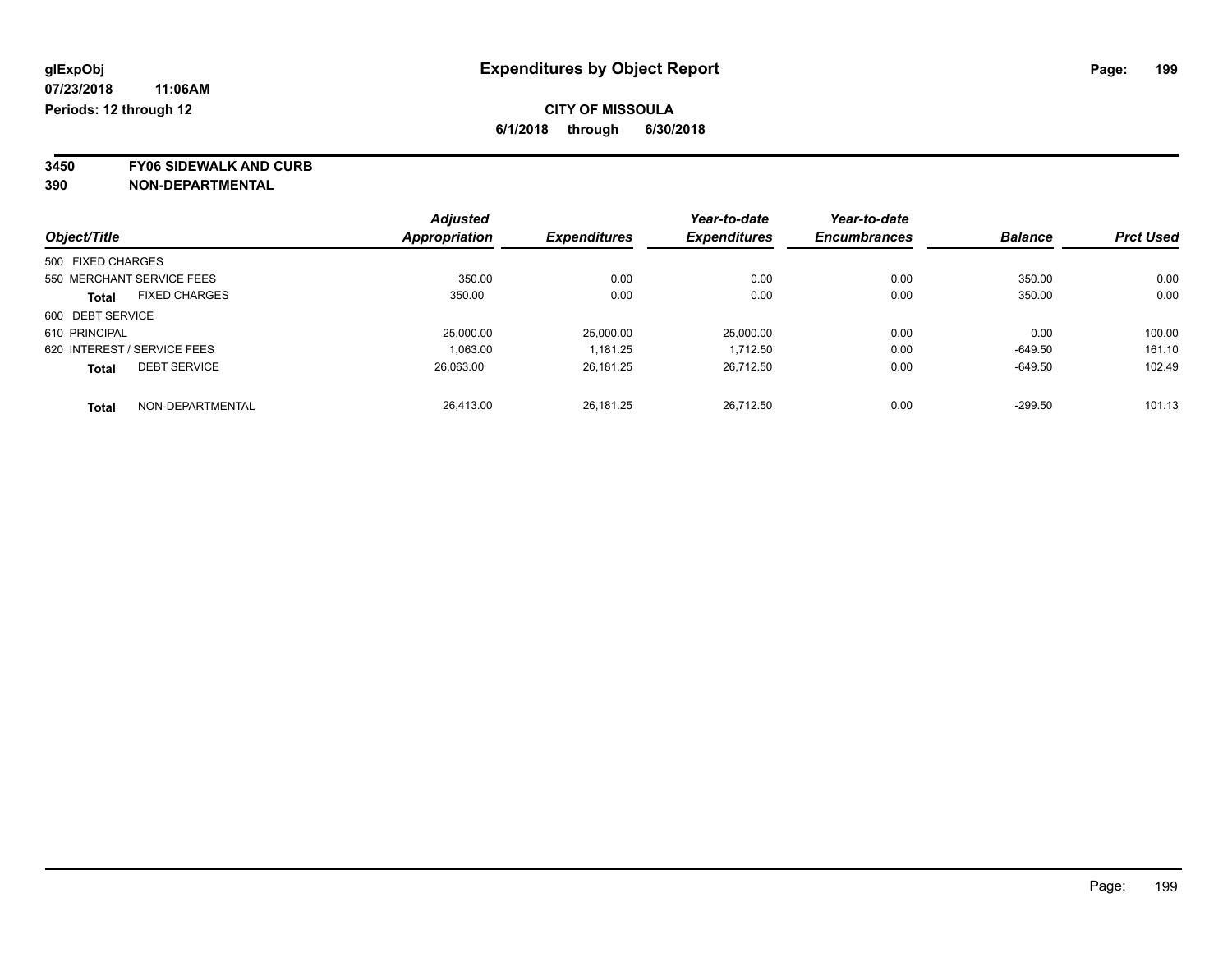#### **3450 FY06 SIDEWALK AND CURB**

| Object/Title                         |                               | <b>Adjusted</b>      | <b>Expenditures</b> | Year-to-date<br><b>Expenditures</b> | Year-to-date<br><b>Encumbrances</b> |                | <b>Prct Used</b> |
|--------------------------------------|-------------------------------|----------------------|---------------------|-------------------------------------|-------------------------------------|----------------|------------------|
|                                      |                               | <b>Appropriation</b> |                     |                                     |                                     | <b>Balance</b> |                  |
| 500 FIXED CHARGES                    |                               |                      |                     |                                     |                                     |                |                  |
| 550 MERCHANT SERVICE FEES            |                               | 350.00               | 0.00                | 0.00                                | 0.00                                | 350.00         | 0.00             |
| <b>FIXED CHARGES</b><br><b>Total</b> |                               | 350.00               | 0.00                | 0.00                                | 0.00                                | 350.00         | 0.00             |
| 600 DEBT SERVICE                     |                               |                      |                     |                                     |                                     |                |                  |
| 610 PRINCIPAL                        |                               | 25,000.00            | 25,000.00           | 25.000.00                           | 0.00                                | 0.00           | 100.00           |
| 620 INTEREST / SERVICE FEES          |                               | 1.063.00             | 1.181.25            | 1.712.50                            | 0.00                                | $-649.50$      | 161.10           |
| <b>DEBT SERVICE</b><br><b>Total</b>  |                               | 26.063.00            | 26.181.25           | 26.712.50                           | 0.00                                | $-649.50$      | 102.49           |
| <b>Total</b>                         | <b>FY06 SIDEWALK AND CURB</b> | 26.413.00            | 26.181.25           | 26.712.50                           | 0.00                                | $-299.50$      | 101.13           |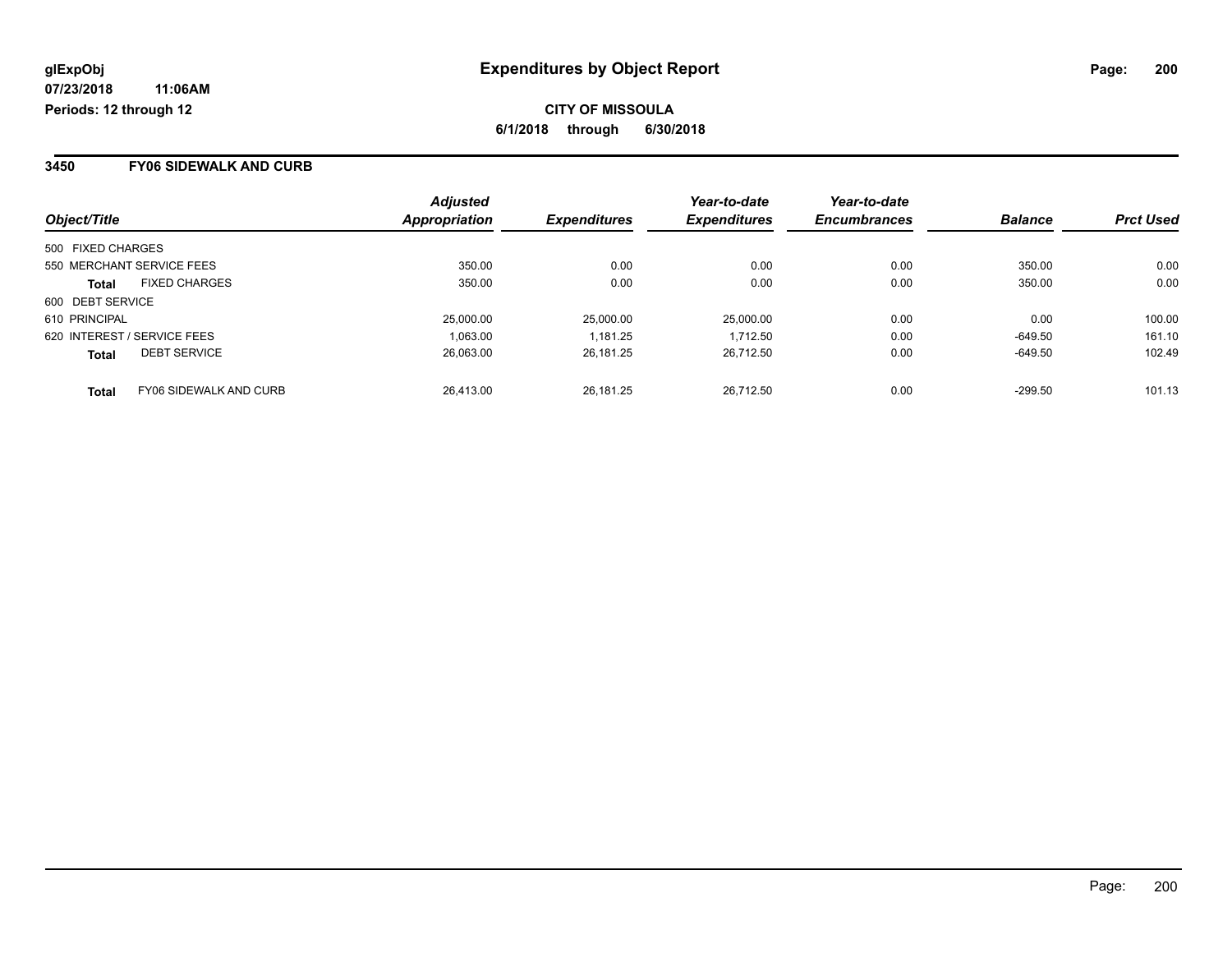**3460 FY07 SIDEWALK AND CURB DEBT**

|                             |                      | <b>Adjusted</b>     | <b>Expenditures</b> | Year-to-date<br><b>Expenditures</b> | Year-to-date | <b>Balance</b> | <b>Prct Used</b> |
|-----------------------------|----------------------|---------------------|---------------------|-------------------------------------|--------------|----------------|------------------|
| Object/Title                | Appropriation        | <b>Encumbrances</b> |                     |                                     |              |                |                  |
| 500 FIXED CHARGES           |                      |                     |                     |                                     |              |                |                  |
| 550 MERCHANT SERVICE FEES   |                      | 350.00              | 0.00                | 0.00                                | 0.00         | 350.00         | 0.00             |
| <b>Total</b>                | <b>FIXED CHARGES</b> | 350.00              | 0.00                | 0.00                                | 0.00         | 350.00         | 0.00             |
| 600 DEBT SERVICE            |                      |                     |                     |                                     |              |                |                  |
| 610 PRINCIPAL               |                      | 40,000.00           | 40,000.00           | 40,000.00                           | 0.00         | 0.00           | 100.00           |
| 620 INTEREST / SERVICE FEES |                      | 9.500.00            | 5.050.00            | 13.250.00                           | 0.00         | $-3.750.00$    | 139.47           |
| <b>Total</b>                | <b>DEBT SERVICE</b>  | 49.500.00           | 45.050.00           | 53,250.00                           | 0.00         | $-3,750.00$    | 107.58           |
| <b>Total</b>                | NON-DEPARTMENTAL     | 49.850.00           | 45.050.00           | 53.250.00                           | 0.00         | $-3.400.00$    | 106.82           |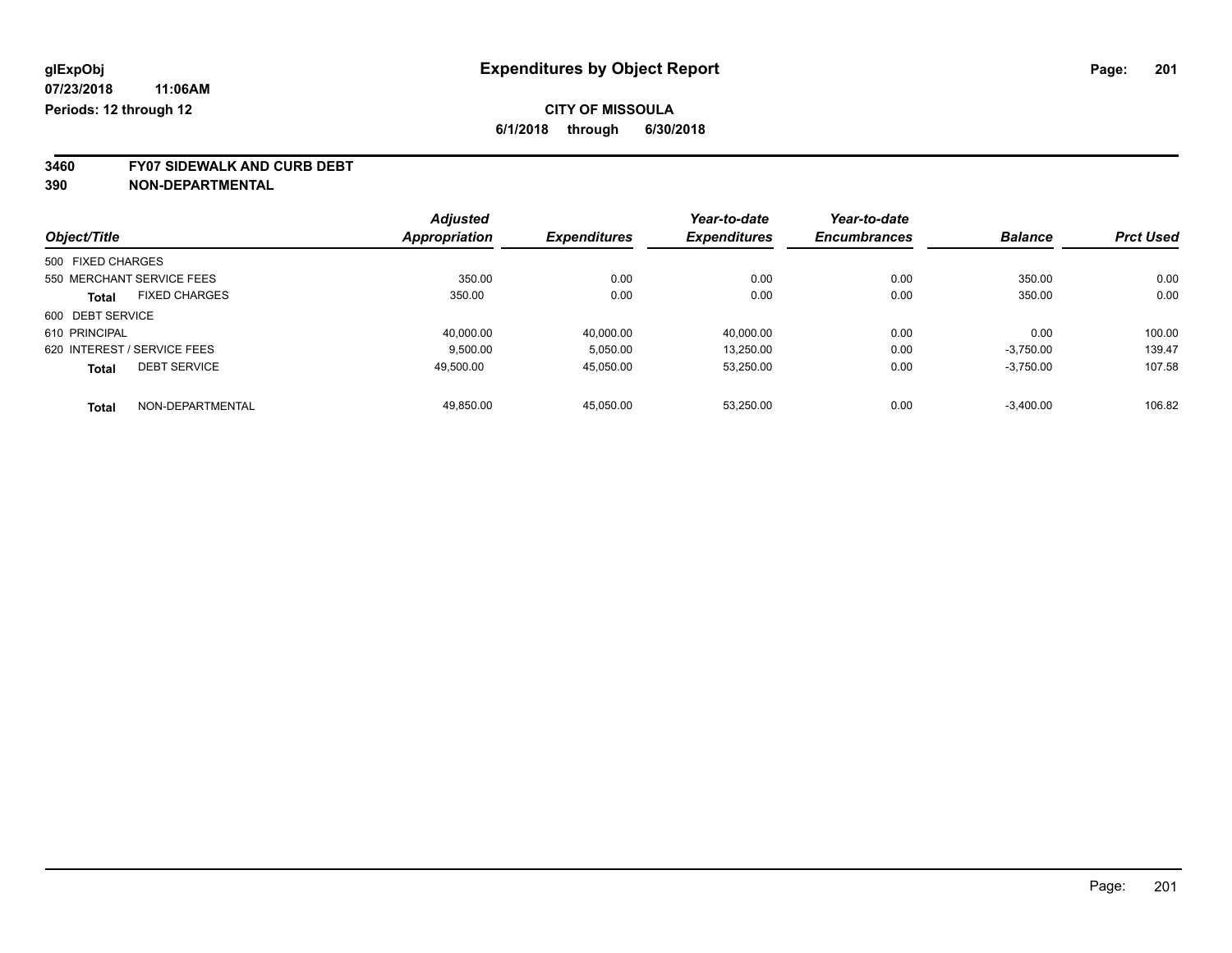#### **3460 FY07 SIDEWALK AND CURB DEBT**

|                                                    | <b>Adjusted</b> | <b>Expenditures</b> | Year-to-date<br><b>Expenditures</b> | Year-to-date<br><b>Encumbrances</b> | <b>Balance</b> | <b>Prct Used</b> |
|----------------------------------------------------|-----------------|---------------------|-------------------------------------|-------------------------------------|----------------|------------------|
| Object/Title                                       | Appropriation   |                     |                                     |                                     |                |                  |
| 500 FIXED CHARGES                                  |                 |                     |                                     |                                     |                |                  |
| 550 MERCHANT SERVICE FEES                          | 350.00          | 0.00                | 0.00                                | 0.00                                | 350.00         | 0.00             |
| <b>FIXED CHARGES</b><br>Total                      | 350.00          | 0.00                | 0.00                                | 0.00                                | 350.00         | 0.00             |
| 600 DEBT SERVICE                                   |                 |                     |                                     |                                     |                |                  |
| 610 PRINCIPAL                                      | 40,000.00       | 40.000.00           | 40.000.00                           | 0.00                                | 0.00           | 100.00           |
| 620 INTEREST / SERVICE FEES                        | 9.500.00        | 5,050.00            | 13,250.00                           | 0.00                                | $-3.750.00$    | 139.47           |
| <b>DEBT SERVICE</b><br><b>Total</b>                | 49.500.00       | 45.050.00           | 53,250.00                           | 0.00                                | $-3.750.00$    | 107.58           |
| <b>FY07 SIDEWALK AND CURB DEBT</b><br><b>Total</b> | 49.850.00       | 45.050.00           | 53.250.00                           | 0.00                                | $-3.400.00$    | 106.82           |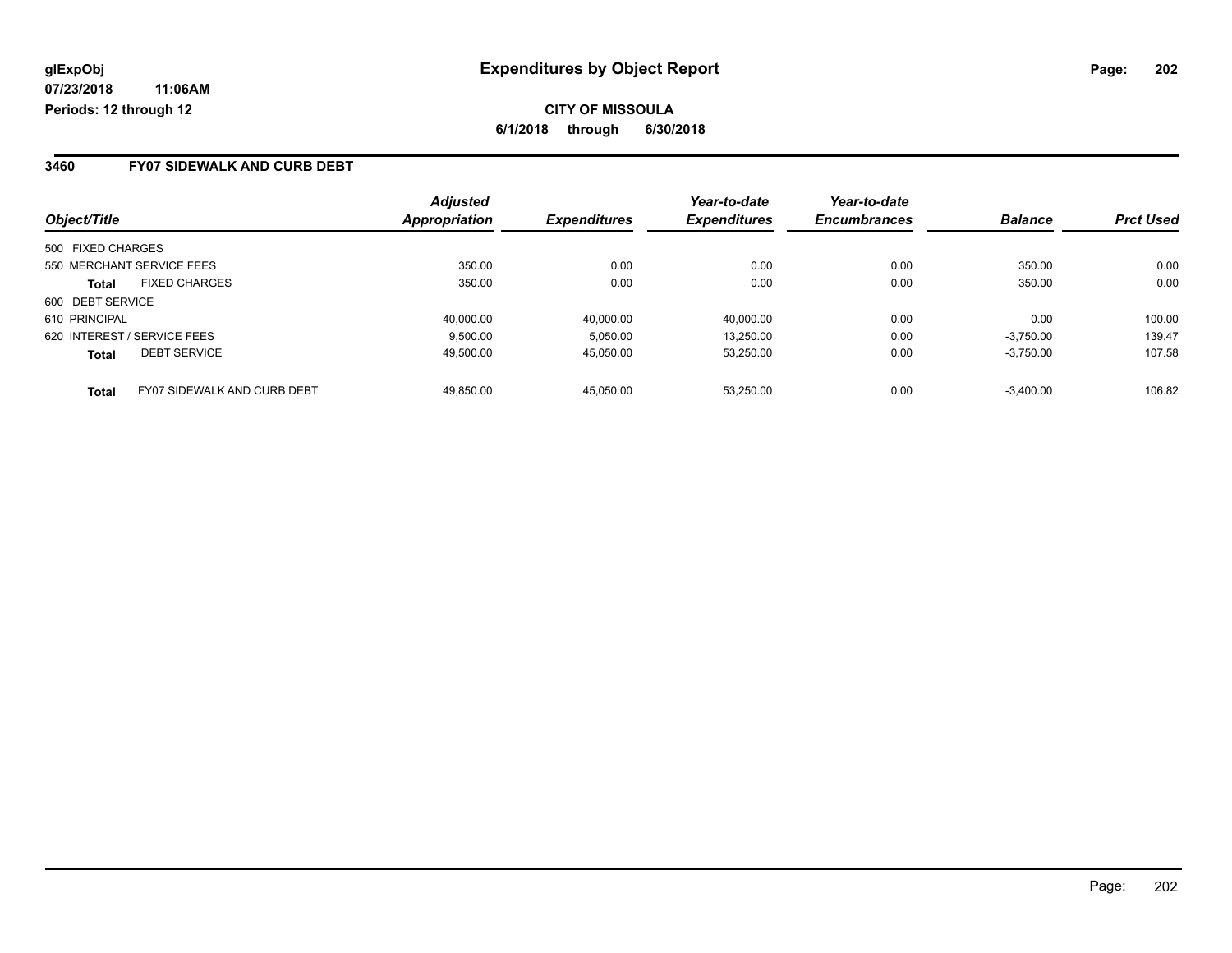## **CITY OF MISSOULA 6/1/2018 through 6/30/2018**

# **3461 SERIES 2008A SIDEWALK AND CURB**

#### **280 PUBLIC WORKS ADMINISTRATION**

| Object/Title                                | <b>Adjusted</b><br><b>Appropriation</b> | <b>Expenditures</b> | Year-to-date<br><b>Expenditures</b> | Year-to-date<br><b>Encumbrances</b> | <b>Balance</b> | <b>Prct Used</b> |
|---------------------------------------------|-----------------------------------------|---------------------|-------------------------------------|-------------------------------------|----------------|------------------|
| 500 FIXED CHARGES                           |                                         |                     |                                     |                                     |                |                  |
| 550 MERCHANT SERVICE FEES                   | 0.00                                    | 0.00                | 0.00                                | 0.00                                | 0.00           | 0.00             |
| <b>FIXED CHARGES</b><br><b>Total</b>        | 0.00                                    | 0.00                | 0.00                                | 0.00                                | 0.00           | 0.00             |
| 800 OTHER OBJECTS                           |                                         |                     |                                     |                                     |                |                  |
| 820 TRANSFERS TO OTHER FUNDS                | 0.00                                    | 0.00                | 0.00                                | 0.00                                | 0.00           | 0.00             |
| OTHER OBJECTS<br><b>Total</b>               | 0.00                                    | 0.00                | 0.00                                | 0.00                                | 0.00           | 0.00             |
| PUBLIC WORKS ADMINISTRATION<br><b>Total</b> | 0.00                                    | 0.00                | 0.00                                | 0.00                                | 0.00           | 0.00             |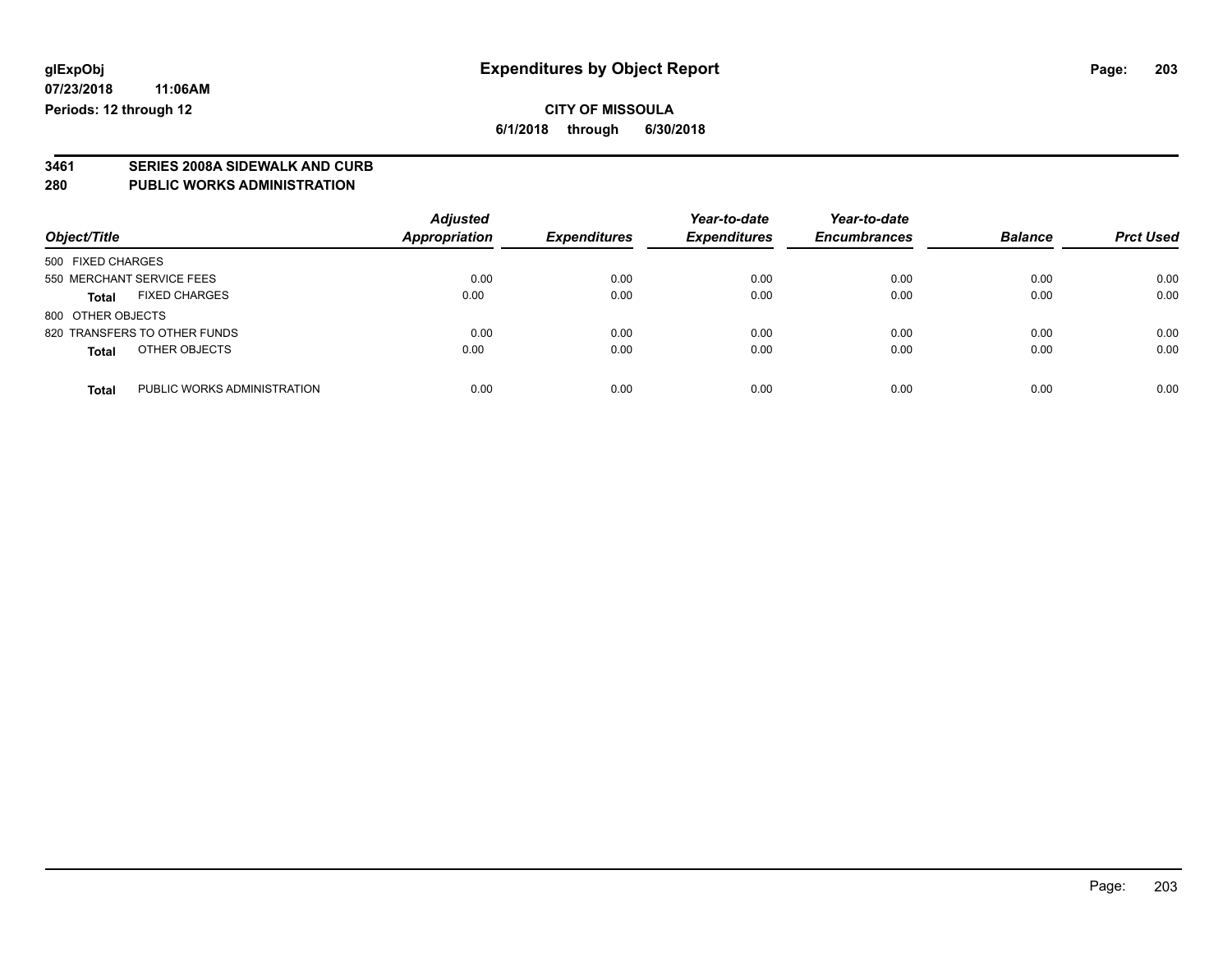## **3461 SERIES 2008A SIDEWALK AND CURB**

|                                      | <b>Adjusted</b>      |                     | Year-to-date<br><b>Expenditures</b> | Year-to-date<br><b>Encumbrances</b> |                |                  |
|--------------------------------------|----------------------|---------------------|-------------------------------------|-------------------------------------|----------------|------------------|
| Object/Title                         | <b>Appropriation</b> | <b>Expenditures</b> |                                     |                                     | <b>Balance</b> | <b>Prct Used</b> |
| 500 FIXED CHARGES                    |                      |                     |                                     |                                     |                |                  |
| 550 MERCHANT SERVICE FEES            | 350.00               | 0.00                | 0.00                                | 0.00                                | 350.00         | 0.00             |
| <b>FIXED CHARGES</b><br><b>Total</b> | 350.00               | 0.00                | 0.00                                | 0.00                                | 350.00         | 0.00             |
| 600 DEBT SERVICE                     |                      |                     |                                     |                                     |                |                  |
| 610 PRINCIPAL                        | 20,000.00            | 20,000.00           | 20,000.00                           | 0.00                                | 0.00           | 100.00           |
| 620 INTEREST / SERVICE FEES          | 6.538.00             | 3,918.75            | 10,287.50                           | 0.00                                | $-3.749.50$    | 157.35           |
| <b>DEBT SERVICE</b><br><b>Total</b>  | 26,538.00            | 23,918.75           | 30,287.50                           | 0.00                                | $-3,749.50$    | 114.13           |
| 800 OTHER OBJECTS                    |                      |                     |                                     |                                     |                |                  |
| 820 TRANSFERS TO OTHER FUNDS         | 0.00                 | 0.00                | 0.00                                | 0.00                                | 0.00           | 0.00             |
| OTHER OBJECTS<br><b>Total</b>        | 0.00                 | 0.00                | 0.00                                | 0.00                                | 0.00           | 0.00             |
| NON-DEPARTMENTAL<br><b>Total</b>     | 26,888.00            | 23,918.75           | 30,287.50                           | 0.00                                | $-3,399.50$    | 112.64           |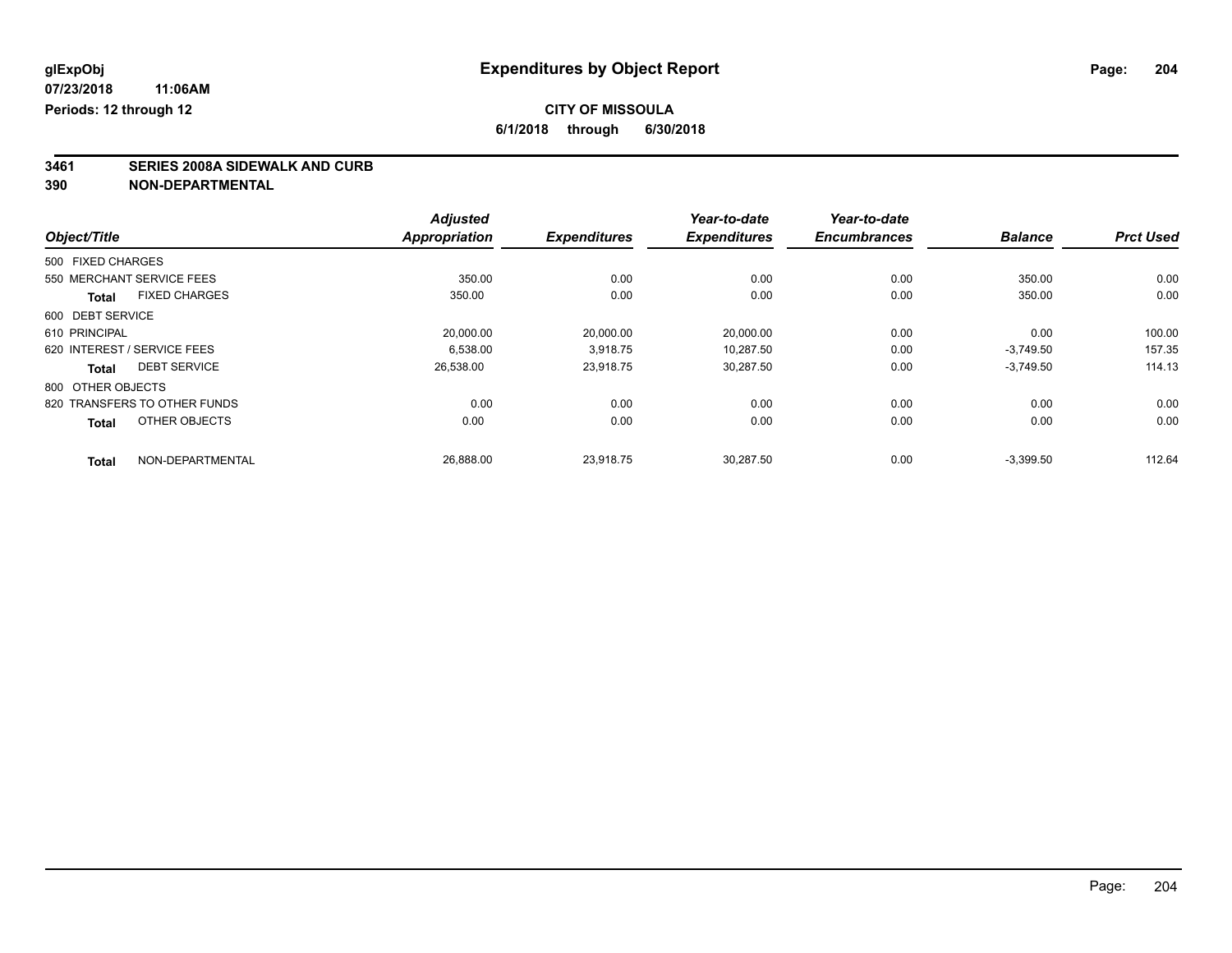## **CITY OF MISSOULA 6/1/2018 through 6/30/2018**

### **3461 SERIES 2008A SIDEWALK AND CURB**

|                   |                                | <b>Adjusted</b> |                     | Year-to-date        | Year-to-date        |                |                  |
|-------------------|--------------------------------|-----------------|---------------------|---------------------|---------------------|----------------|------------------|
| Object/Title      |                                | Appropriation   | <b>Expenditures</b> | <b>Expenditures</b> | <b>Encumbrances</b> | <b>Balance</b> | <b>Prct Used</b> |
| 500 FIXED CHARGES |                                |                 |                     |                     |                     |                |                  |
|                   | 550 MERCHANT SERVICE FEES      | 350.00          | 0.00                | 0.00                | 0.00                | 350.00         | 0.00             |
| <b>Total</b>      | <b>FIXED CHARGES</b>           | 350.00          | 0.00                | 0.00                | 0.00                | 350.00         | 0.00             |
| 600 DEBT SERVICE  |                                |                 |                     |                     |                     |                |                  |
| 610 PRINCIPAL     |                                | 20,000.00       | 20,000.00           | 20,000.00           | 0.00                | 0.00           | 100.00           |
|                   | 620 INTEREST / SERVICE FEES    | 6,538.00        | 3,918.75            | 10,287.50           | 0.00                | $-3.749.50$    | 157.35           |
| <b>Total</b>      | <b>DEBT SERVICE</b>            | 26,538.00       | 23,918.75           | 30,287.50           | 0.00                | $-3.749.50$    | 114.13           |
| 800 OTHER OBJECTS |                                |                 |                     |                     |                     |                |                  |
|                   | 820 TRANSFERS TO OTHER FUNDS   | 0.00            | 0.00                | 0.00                | 0.00                | 0.00           | 0.00             |
| Total             | OTHER OBJECTS                  | 0.00            | 0.00                | 0.00                | 0.00                | 0.00           | 0.00             |
| <b>Total</b>      | SERIES 2008A SIDEWALK AND CURB | 26,888.00       | 23.918.75           | 30.287.50           | 0.00                | $-3,399.50$    | 112.64           |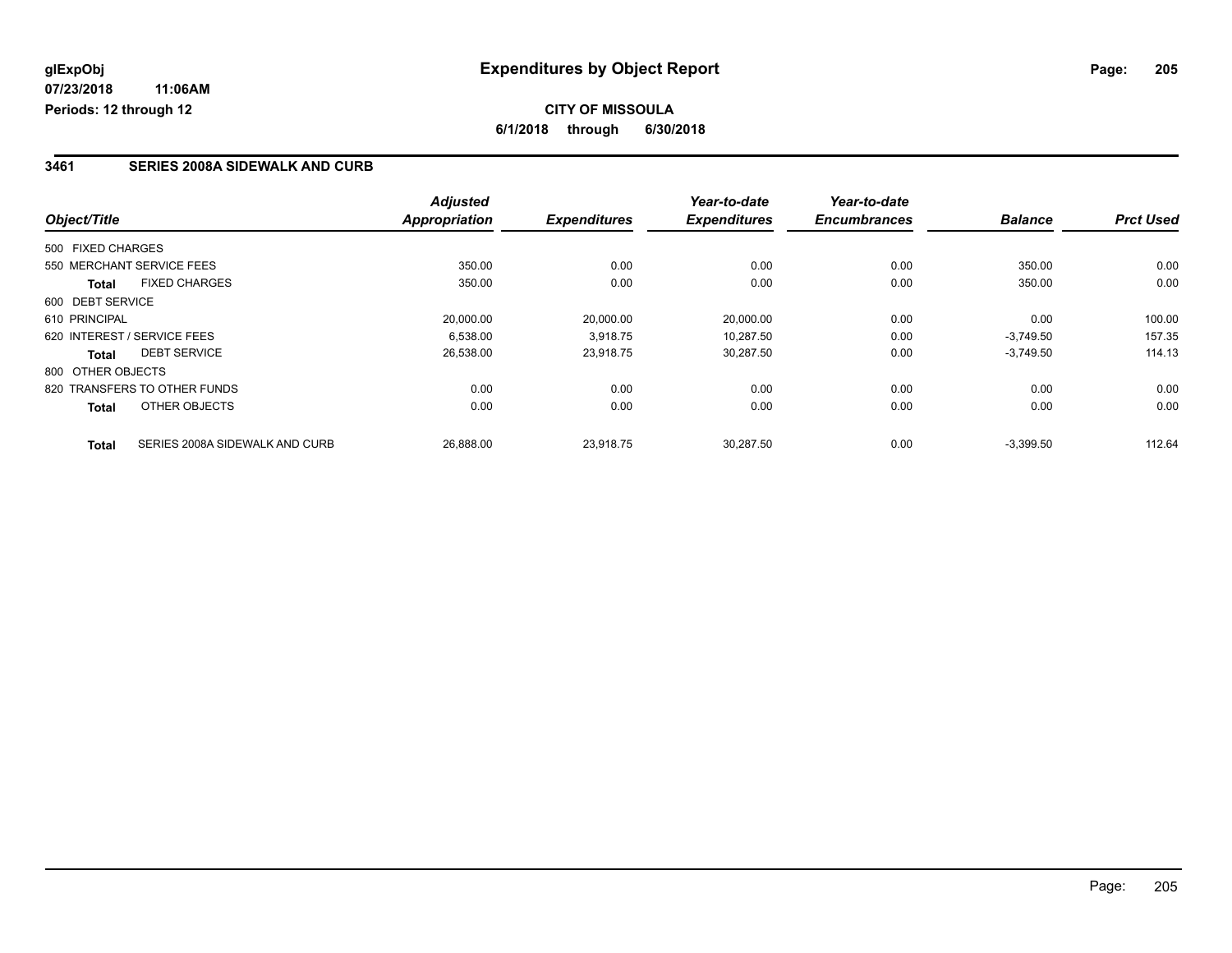## **3462 SERIES 2009 SIDEWALK AND CURB**

|                                      | <b>Adjusted</b>      |                     | Year-to-date        | Year-to-date        |                |                  |
|--------------------------------------|----------------------|---------------------|---------------------|---------------------|----------------|------------------|
| Object/Title                         | <b>Appropriation</b> | <b>Expenditures</b> | <b>Expenditures</b> | <b>Encumbrances</b> | <b>Balance</b> | <b>Prct Used</b> |
| 500 FIXED CHARGES                    |                      |                     |                     |                     |                |                  |
| 550 MERCHANT SERVICE FEES            | 0.00                 | 0.00                | 0.00                | 0.00                | 0.00           | 0.00             |
| <b>FIXED CHARGES</b><br><b>Total</b> | 0.00                 | 0.00                | 0.00                | 0.00                | 0.00           | 0.00             |
| 600 DEBT SERVICE                     |                      |                     |                     |                     |                |                  |
| 610 PRINCIPAL                        | 25,000.00            | 0.00                | 25,000.00           | 0.00                | 0.00           | 100.00           |
| 620 INTEREST / SERVICE FEES          | 11,018.00            | 300.00              | 14.717.50           | 0.00                | $-3,699.50$    | 133.58           |
| <b>DEBT SERVICE</b><br><b>Total</b>  | 36,018.00            | 300.00              | 39,717.50           | 0.00                | $-3,699.50$    | 110.27           |
| 800 OTHER OBJECTS                    |                      |                     |                     |                     |                |                  |
| 820 TRANSFERS TO OTHER FUNDS         | 0.00                 | 0.00                | 0.00                | 0.00                | 0.00           | 0.00             |
| OTHER OBJECTS<br><b>Total</b>        | 0.00                 | 0.00                | 0.00                | 0.00                | 0.00           | 0.00             |
| NON-DEPARTMENTAL<br><b>Total</b>     | 36,018.00            | 300.00              | 39,717.50           | 0.00                | $-3,699.50$    | 110.27           |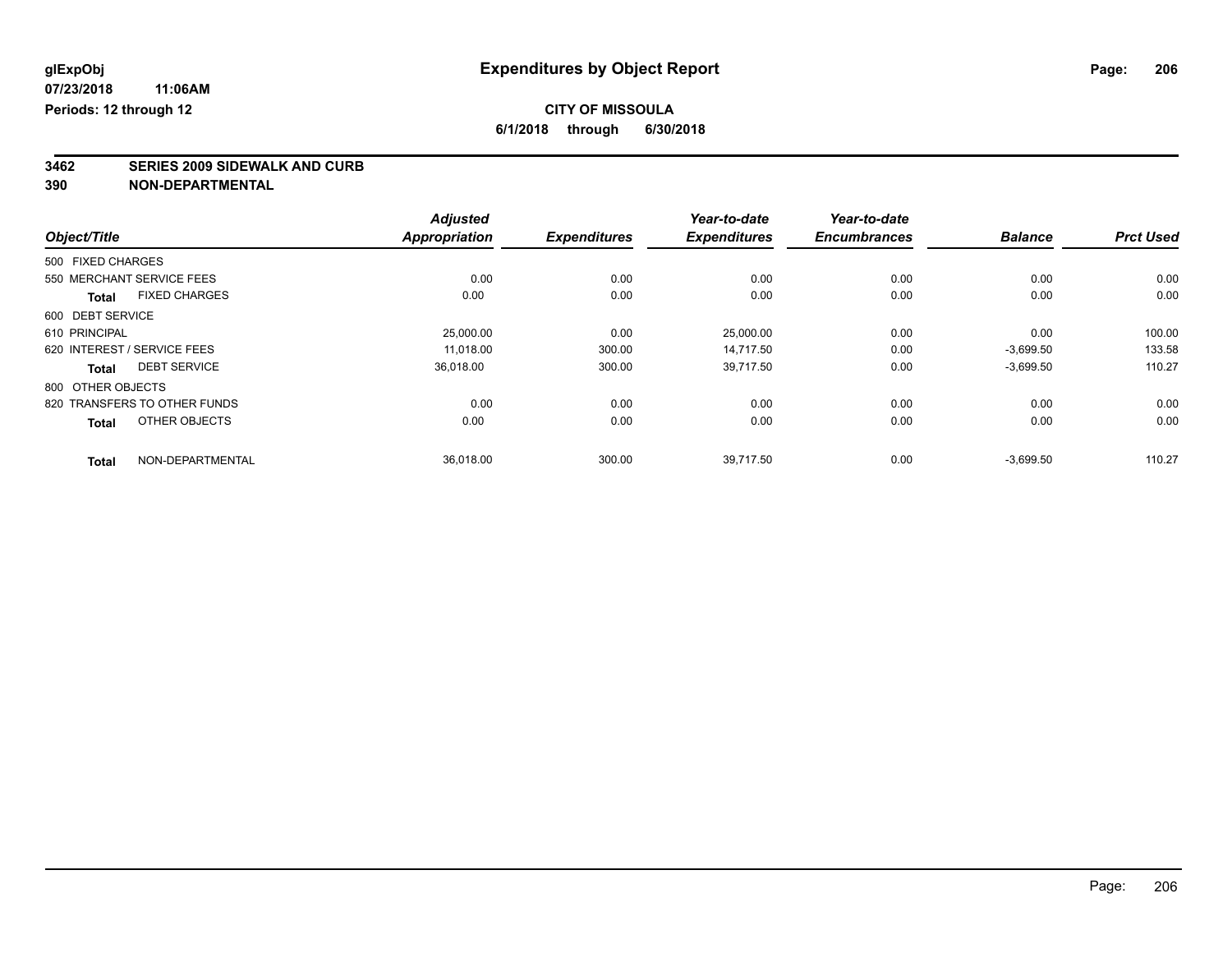## **CITY OF MISSOULA 6/1/2018 through 6/30/2018**

### **3462 SERIES 2009 SIDEWALK AND CURB**

|                   |                               | <b>Adjusted</b> |                     | Year-to-date        | Year-to-date        |                |                  |
|-------------------|-------------------------------|-----------------|---------------------|---------------------|---------------------|----------------|------------------|
| Object/Title      |                               | Appropriation   | <b>Expenditures</b> | <b>Expenditures</b> | <b>Encumbrances</b> | <b>Balance</b> | <b>Prct Used</b> |
| 500 FIXED CHARGES |                               |                 |                     |                     |                     |                |                  |
|                   | 550 MERCHANT SERVICE FEES     | 0.00            | 0.00                | 0.00                | 0.00                | 0.00           | 0.00             |
| <b>Total</b>      | <b>FIXED CHARGES</b>          | 0.00            | 0.00                | 0.00                | 0.00                | 0.00           | 0.00             |
| 600 DEBT SERVICE  |                               |                 |                     |                     |                     |                |                  |
| 610 PRINCIPAL     |                               | 25.000.00       | 0.00                | 25.000.00           | 0.00                | 0.00           | 100.00           |
|                   | 620 INTEREST / SERVICE FEES   | 11,018.00       | 300.00              | 14,717.50           | 0.00                | $-3,699.50$    | 133.58           |
| <b>Total</b>      | <b>DEBT SERVICE</b>           | 36,018.00       | 300.00              | 39,717.50           | 0.00                | $-3,699.50$    | 110.27           |
| 800 OTHER OBJECTS |                               |                 |                     |                     |                     |                |                  |
|                   | 820 TRANSFERS TO OTHER FUNDS  | 0.00            | 0.00                | 0.00                | 0.00                | 0.00           | 0.00             |
| <b>Total</b>      | OTHER OBJECTS                 | 0.00            | 0.00                | 0.00                | 0.00                | 0.00           | 0.00             |
| <b>Total</b>      | SERIES 2009 SIDEWALK AND CURB | 36,018.00       | 300.00              | 39,717.50           | 0.00                | $-3,699.50$    | 110.27           |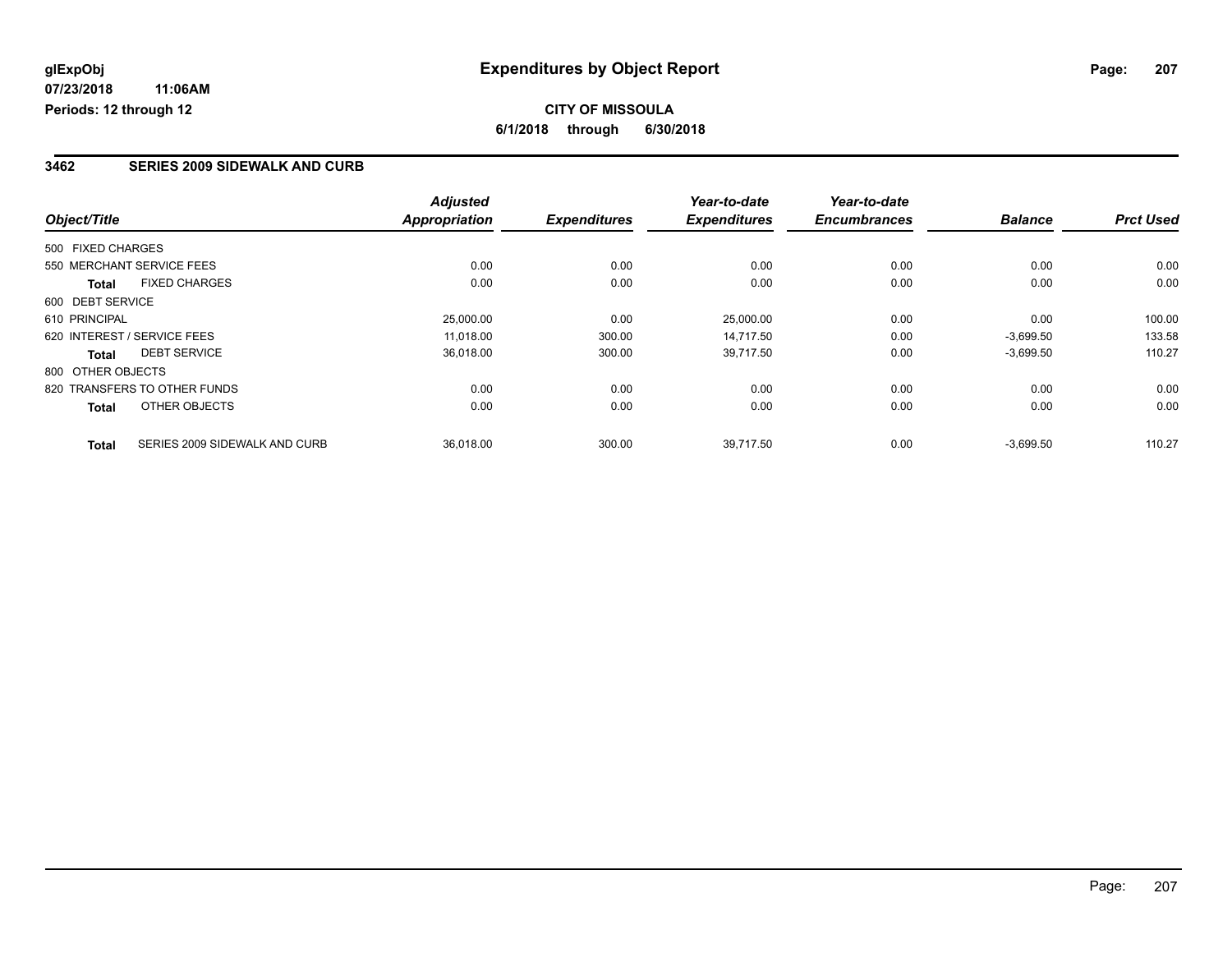# **3463 SERIES 2010 SIDEWALK AND CURB**

|                             |                      | <b>Adjusted</b> |                     | Year-to-date        | Year-to-date        |                |                  |
|-----------------------------|----------------------|-----------------|---------------------|---------------------|---------------------|----------------|------------------|
| Object/Title                |                      | Appropriation   | <b>Expenditures</b> | <b>Expenditures</b> | <b>Encumbrances</b> | <b>Balance</b> | <b>Prct Used</b> |
| 500 FIXED CHARGES           |                      |                 |                     |                     |                     |                |                  |
| 550 MERCHANT SERVICE FEES   |                      | 0.00            | 0.00                | 0.00                | 0.00                | 0.00           | 0.00             |
| <b>Total</b>                | <b>FIXED CHARGES</b> | 0.00            | 0.00                | 0.00                | 0.00                | 0.00           | 0.00             |
| 600 DEBT SERVICE            |                      |                 |                     |                     |                     |                |                  |
| 610 PRINCIPAL               |                      | 75.000.00       | 75.000.00           | 75,000.00           | 0.00                | 0.00           | 100.00           |
| 620 INTEREST / SERVICE FEES |                      | 17.938.00       | 9,268.75            | 21.687.50           | 0.00                | $-3.749.50$    | 120.90           |
| <b>Total</b>                | <b>DEBT SERVICE</b>  | 92.938.00       | 84.268.75           | 96.687.50           | 0.00                | $-3.749.50$    | 104.03           |
| <b>Total</b>                | NON-DEPARTMENTAL     | 92.938.00       | 84.268.75           | 96.687.50           | 0.00                | $-3.749.50$    | 104.03           |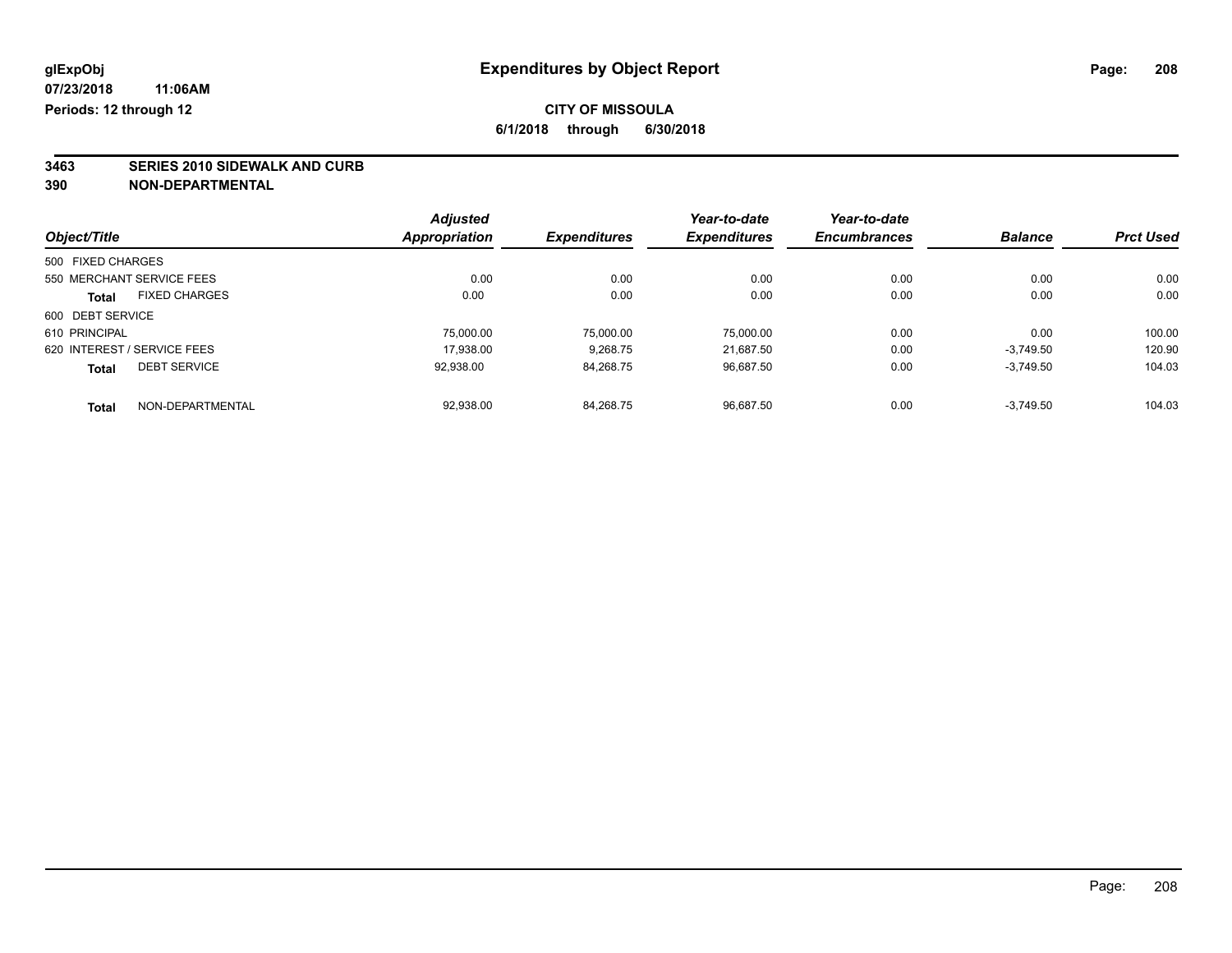**CITY OF MISSOULA 6/1/2018 through 6/30/2018**

#### **3463 SERIES 2010 SIDEWALK AND CURB**

|                             |                               | <b>Adjusted</b>      |                     | Year-to-date        | Year-to-date<br><b>Encumbrances</b> | <b>Balance</b> | <b>Prct Used</b> |
|-----------------------------|-------------------------------|----------------------|---------------------|---------------------|-------------------------------------|----------------|------------------|
| Object/Title                |                               | <b>Appropriation</b> | <b>Expenditures</b> | <b>Expenditures</b> |                                     |                |                  |
| 500 FIXED CHARGES           |                               |                      |                     |                     |                                     |                |                  |
|                             | 550 MERCHANT SERVICE FEES     | 0.00                 | 0.00                | 0.00                | 0.00                                | 0.00           | 0.00             |
| <b>Total</b>                | <b>FIXED CHARGES</b>          | 0.00                 | 0.00                | 0.00                | 0.00                                | 0.00           | 0.00             |
| 600 DEBT SERVICE            |                               |                      |                     |                     |                                     |                |                  |
| 610 PRINCIPAL               |                               | 75,000.00            | 75.000.00           | 75.000.00           | 0.00                                | 0.00           | 100.00           |
| 620 INTEREST / SERVICE FEES |                               | 17.938.00            | 9.268.75            | 21.687.50           | 0.00                                | $-3.749.50$    | 120.90           |
| <b>Total</b>                | <b>DEBT SERVICE</b>           | 92.938.00            | 84,268.75           | 96.687.50           | 0.00                                | $-3.749.50$    | 104.03           |
| <b>Total</b>                | SERIES 2010 SIDEWALK AND CURB | 92.938.00            | 84.268.75           | 96.687.50           | 0.00                                | $-3.749.50$    | 104.03           |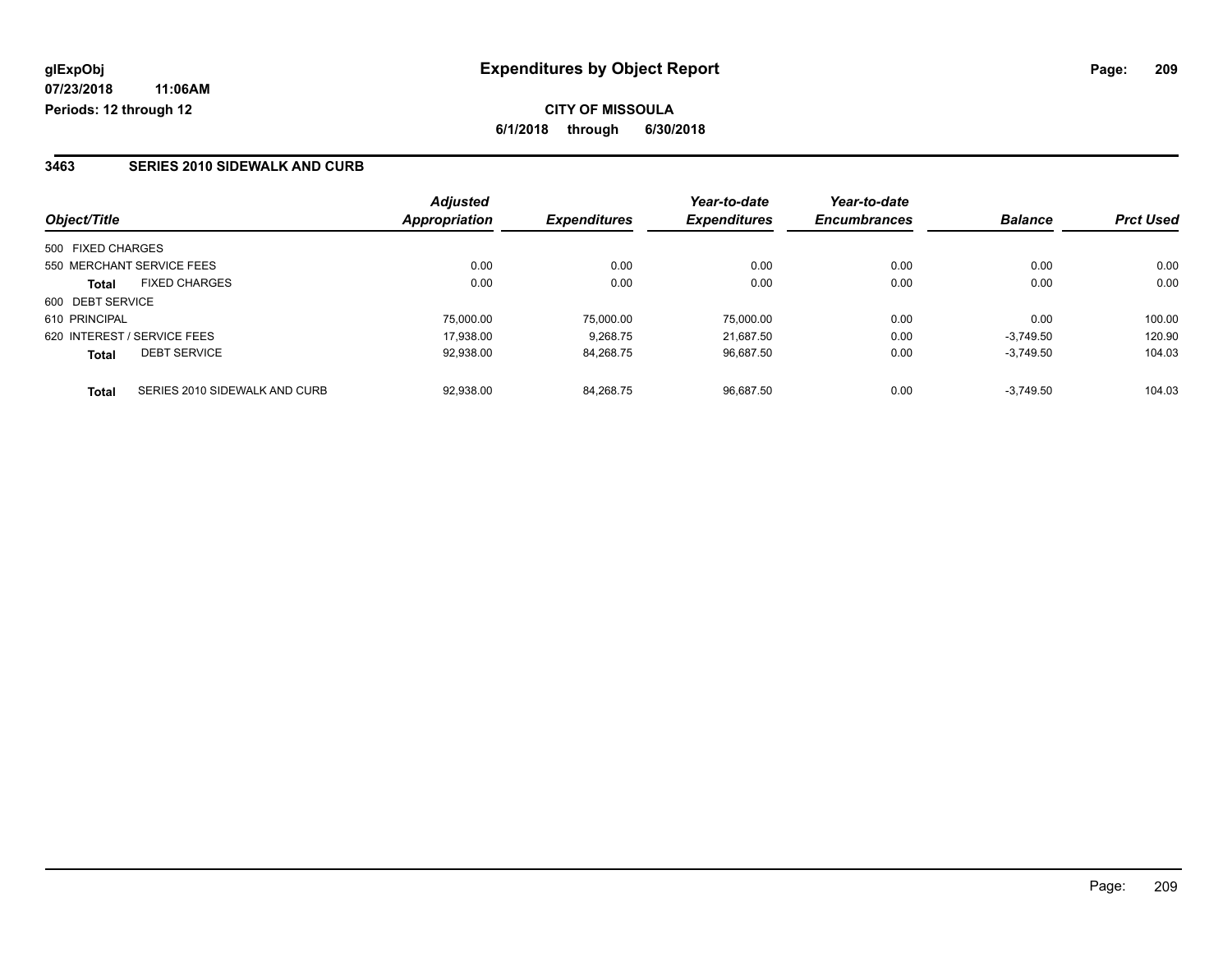**3464 FY12 S/C DEBT SERVICE**

|                                      | <b>Adjusted</b> |                     | Year-to-date        | Year-to-date        |                |                  |
|--------------------------------------|-----------------|---------------------|---------------------|---------------------|----------------|------------------|
| Object/Title                         | Appropriation   | <b>Expenditures</b> | <b>Expenditures</b> | <b>Encumbrances</b> | <b>Balance</b> | <b>Prct Used</b> |
| 500 FIXED CHARGES                    |                 |                     |                     |                     |                |                  |
| 550 MERCHANT SERVICE FEES            | 0.00            | 0.00                | 0.00                | 0.00                | 0.00           | 0.00             |
| <b>FIXED CHARGES</b><br><b>Total</b> | 0.00            | 0.00                | 0.00                | 0.00                | 0.00           | 0.00             |
| 600 DEBT SERVICE                     |                 |                     |                     |                     |                |                  |
| 610 PRINCIPAL                        | 45.000.00       | 45.000.00           | 45.000.00           | 0.00                | 0.00           | 100.00           |
| 620 INTEREST / SERVICE FEES          | 19.560.00       | 10,080.00           | 20,210.00           | 0.00                | $-650.00$      | 103.32           |
| <b>DEBT SERVICE</b><br><b>Total</b>  | 64,560.00       | 55,080.00           | 65,210.00           | 0.00                | $-650.00$      | 101.01           |
| NON-DEPARTMENTAL<br><b>Total</b>     | 64.560.00       | 55.080.00           | 65.210.00           | 0.00                | $-650.00$      | 101.01           |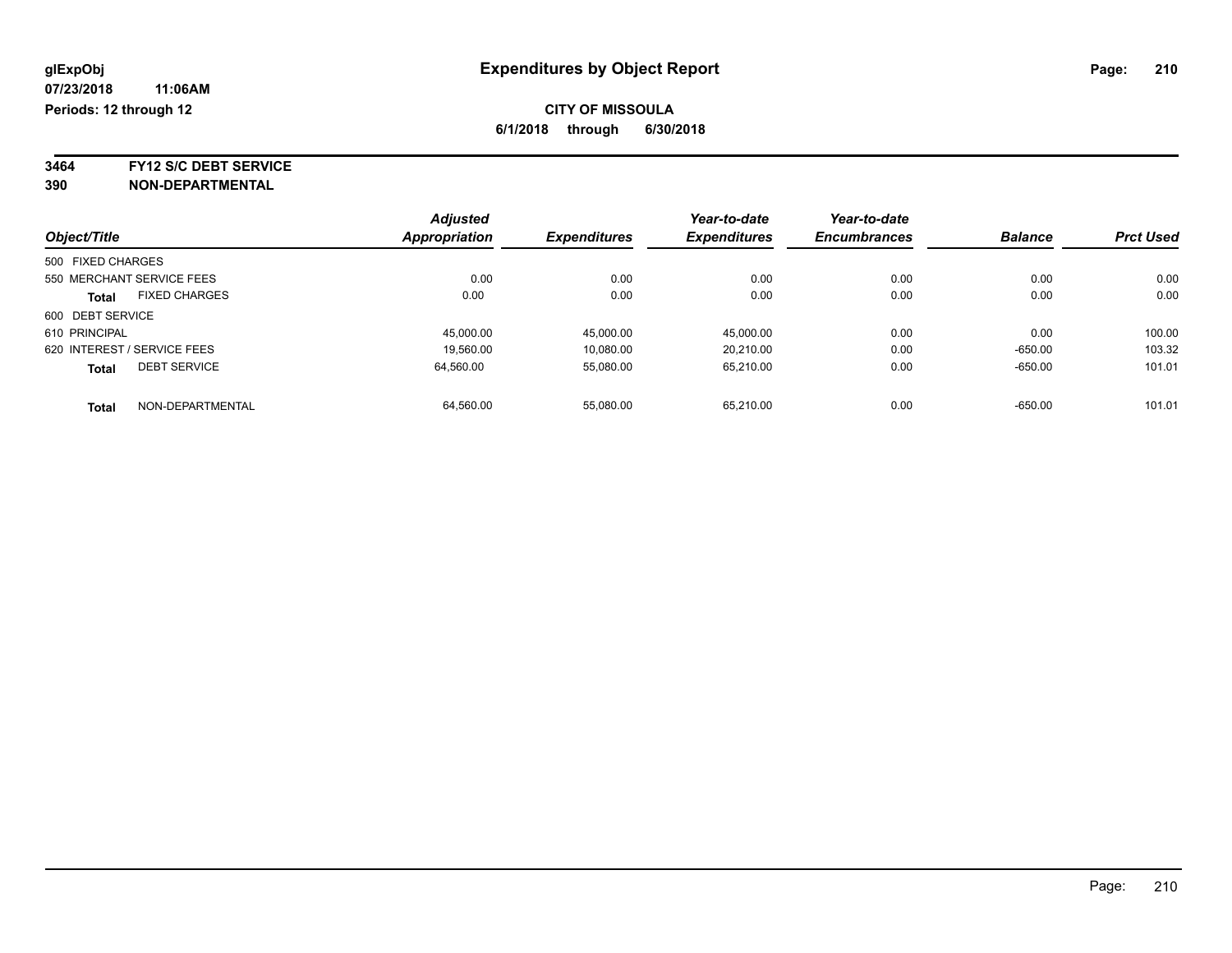**3464 FY12 S/C DEBT SERVICE**

| Object/Title                          | <b>Adjusted</b><br>Appropriation | <b>Expenditures</b> | Year-to-date<br><b>Expenditures</b> | Year-to-date<br><b>Encumbrances</b> | <b>Balance</b> | <b>Prct Used</b> |
|---------------------------------------|----------------------------------|---------------------|-------------------------------------|-------------------------------------|----------------|------------------|
| 500 FIXED CHARGES                     |                                  |                     |                                     |                                     |                |                  |
| 550 MERCHANT SERVICE FEES             | 0.00                             | 0.00                | 0.00                                | 0.00                                | 0.00           | 0.00             |
| <b>FIXED CHARGES</b><br><b>Total</b>  | 0.00                             | 0.00                | 0.00                                | 0.00                                | 0.00           | 0.00             |
| 600 DEBT SERVICE                      |                                  |                     |                                     |                                     |                |                  |
| 610 PRINCIPAL                         | 45.000.00                        | 45,000.00           | 45.000.00                           | 0.00                                | 0.00           | 100.00           |
| 620 INTEREST / SERVICE FEES           | 19,560.00                        | 10,080.00           | 20.210.00                           | 0.00                                | $-650.00$      | 103.32           |
| <b>DEBT SERVICE</b><br><b>Total</b>   | 64,560.00                        | 55,080.00           | 65.210.00                           | 0.00                                | $-650.00$      | 101.01           |
| FY12 S/C DEBT SERVICE<br><b>Total</b> | 64.560.00                        | 55,080.00           | 65.210.00                           | 0.00                                | $-650.00$      | 101.01           |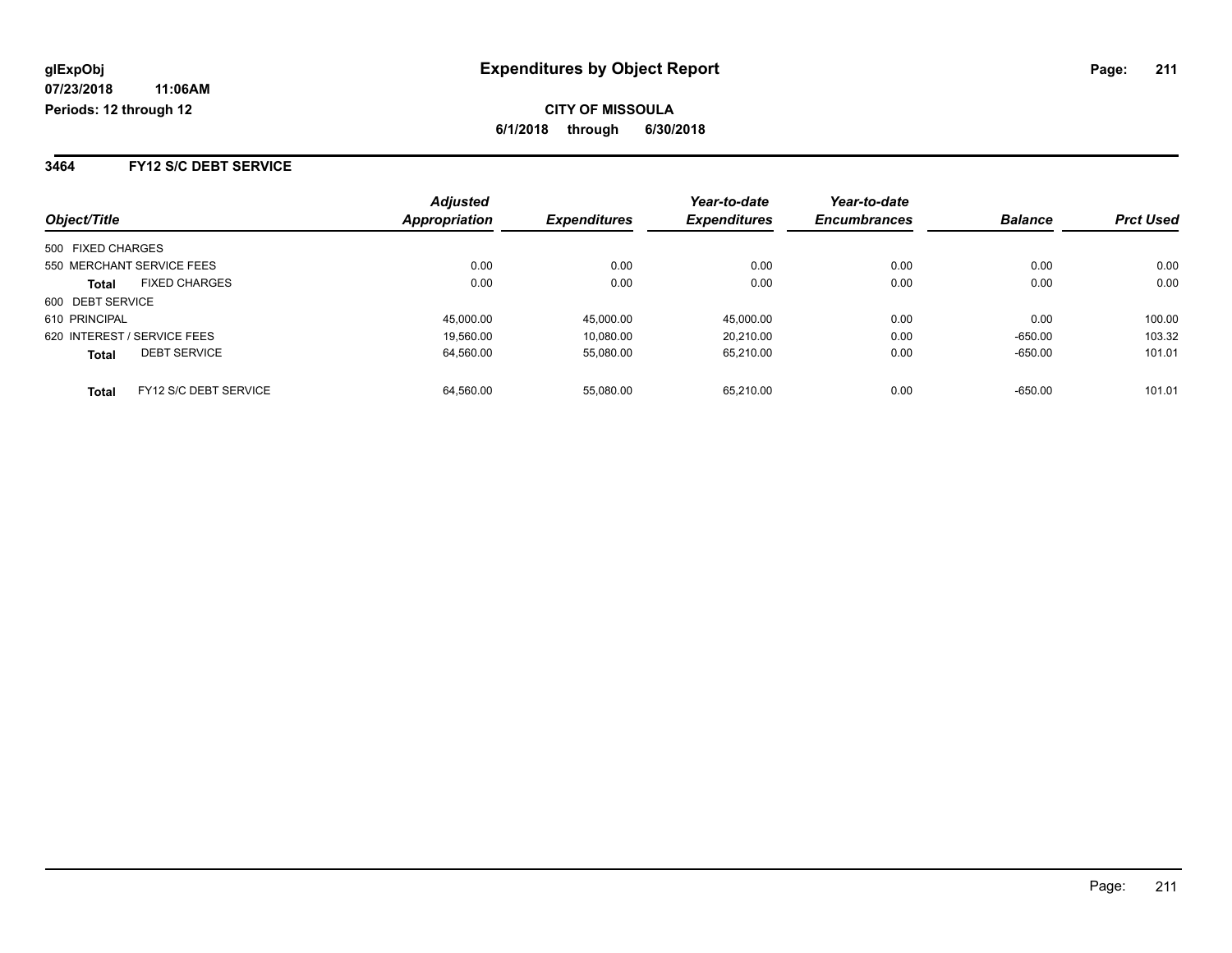# **3465 FY13 SIDEWALK/CURB DEBT SERVICE**

|                                      | <b>Adjusted</b> |                     | Year-to-date        | Year-to-date        |                |                  |
|--------------------------------------|-----------------|---------------------|---------------------|---------------------|----------------|------------------|
| Object/Title                         | Appropriation   | <b>Expenditures</b> | <b>Expenditures</b> | <b>Encumbrances</b> | <b>Balance</b> | <b>Prct Used</b> |
| 500 FIXED CHARGES                    |                 |                     |                     |                     |                |                  |
| 550 MERCHANT SERVICE FEES            | 0.00            | 0.00                | 0.00                | 0.00                | 0.00           | 0.00             |
| <b>FIXED CHARGES</b><br><b>Total</b> | 0.00            | 0.00                | 0.00                | 0.00                | 0.00           | 0.00             |
| 600 DEBT SERVICE                     |                 |                     |                     |                     |                |                  |
| 610 PRINCIPAL                        | 29.000.00       | 49,656.00           | 49.656.00           | 0.00                | $-20.656.00$   | 171.23           |
| 620 INTEREST / SERVICE FEES          | 9.113.00        | 11.743.54           | 16.287.23           | 0.00                | $-7.174.23$    | 178.73           |
| <b>DEBT SERVICE</b><br><b>Total</b>  | 38.113.00       | 61,399.54           | 65.943.23           | 0.00                | $-27.830.23$   | 173.02           |
| NON-DEPARTMENTAL<br><b>Total</b>     | 38.113.00       | 61.399.54           | 65.943.23           | 0.00                | $-27.830.23$   | 173.02           |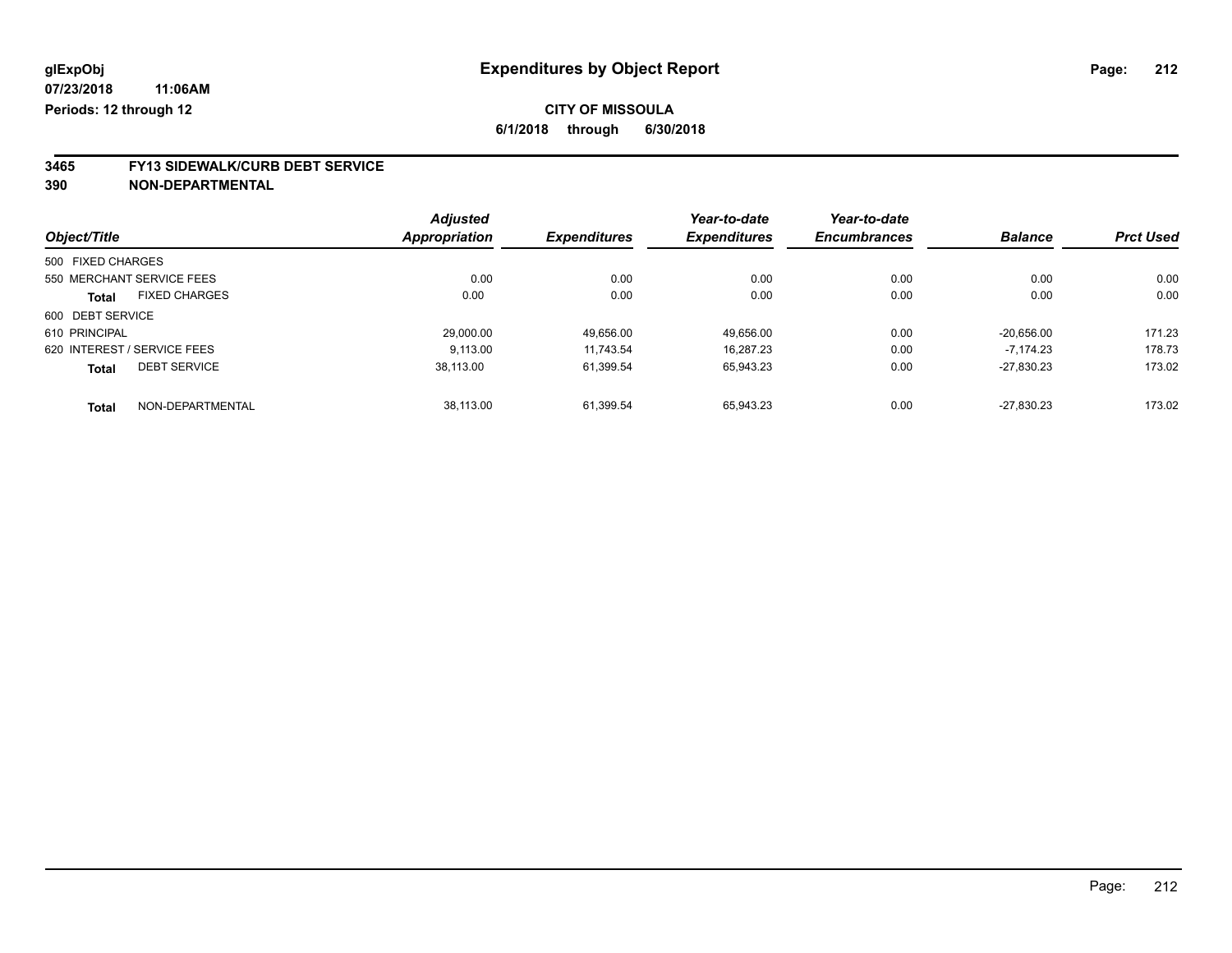### **3465 FY13 SIDEWALK/CURB DEBT SERVICE**

|                   |                                 | <b>Adjusted</b> |                     | Year-to-date        | Year-to-date        |                |                  |
|-------------------|---------------------------------|-----------------|---------------------|---------------------|---------------------|----------------|------------------|
| Object/Title      |                                 | Appropriation   | <b>Expenditures</b> | <b>Expenditures</b> | <b>Encumbrances</b> | <b>Balance</b> | <b>Prct Used</b> |
| 500 FIXED CHARGES |                                 |                 |                     |                     |                     |                |                  |
|                   | 550 MERCHANT SERVICE FEES       | 0.00            | 0.00                | 0.00                | 0.00                | 0.00           | 0.00             |
| <b>Total</b>      | <b>FIXED CHARGES</b>            | 0.00            | 0.00                | 0.00                | 0.00                | 0.00           | 0.00             |
| 600 DEBT SERVICE  |                                 |                 |                     |                     |                     |                |                  |
| 610 PRINCIPAL     |                                 | 29,000.00       | 49,656.00           | 49.656.00           | 0.00                | $-20.656.00$   | 171.23           |
|                   | 620 INTEREST / SERVICE FEES     | 9.113.00        | 11.743.54           | 16.287.23           | 0.00                | $-7.174.23$    | 178.73           |
| <b>Total</b>      | <b>DEBT SERVICE</b>             | 38.113.00       | 61.399.54           | 65.943.23           | 0.00                | $-27.830.23$   | 173.02           |
| <b>Total</b>      | FY13 SIDEWALK/CURB DEBT SERVICE | 38.113.00       | 61.399.54           | 65.943.23           | 0.00                | $-27.830.23$   | 173.02           |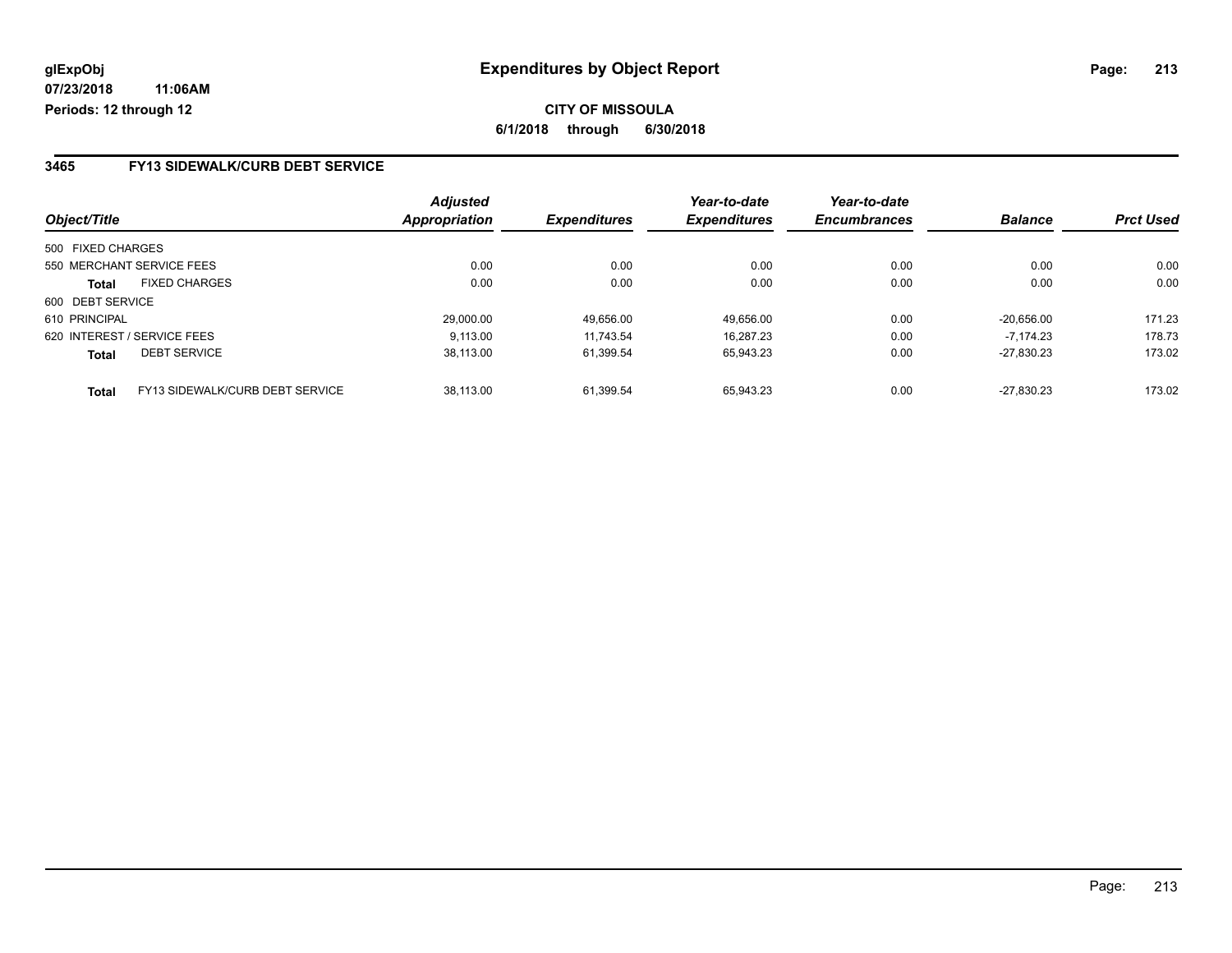# **3466 FY15 SIDEWALK/CURB DEBT SERVICE**

|                             |                      | <b>Adjusted</b>      |                     | Year-to-date        | Year-to-date        |                |                  |
|-----------------------------|----------------------|----------------------|---------------------|---------------------|---------------------|----------------|------------------|
| Object/Title                |                      | <b>Appropriation</b> | <b>Expenditures</b> | <b>Expenditures</b> | <b>Encumbrances</b> | <b>Balance</b> | <b>Prct Used</b> |
| 300 PURCHASED SERVICES      |                      |                      |                     |                     |                     |                |                  |
| 350 PROFESSIONAL SERVICES   |                      | 0.00                 | 0.00                | 0.00                | 0.00                | 0.00           | 0.00             |
| <b>Total</b>                | PURCHASED SERVICES   | 0.00                 | 0.00                | 0.00                | 0.00                | 0.00           | 0.00             |
| 500 FIXED CHARGES           |                      |                      |                     |                     |                     |                |                  |
| 550 MERCHANT SERVICE FEES   |                      | 350.00               | 0.00                | 0.00                | 0.00                | 350.00         | 0.00             |
| <b>Total</b>                | <b>FIXED CHARGES</b> | 350.00               | 0.00                | 0.00                | 0.00                | 350.00         | 0.00             |
| 600 DEBT SERVICE            |                      |                      |                     |                     |                     |                |                  |
| 610 PRINCIPAL               |                      | 65,721.00            | 33,100.00           | 33,100.00           | 0.00                | 32.621.00      | 50.36            |
| 620 INTEREST / SERVICE FEES |                      | 23.075.00            | 11.442.84           | 22,920.86           | 0.00                | 154.14         | 99.33            |
| <b>Total</b>                | <b>DEBT SERVICE</b>  | 88.796.00            | 44,542.84           | 56,020.86           | 0.00                | 32.775.14      | 63.09            |
| <b>Total</b>                | NON-DEPARTMENTAL     | 89,146.00            | 44,542.84           | 56,020.86           | 0.00                | 33,125.14      | 62.84            |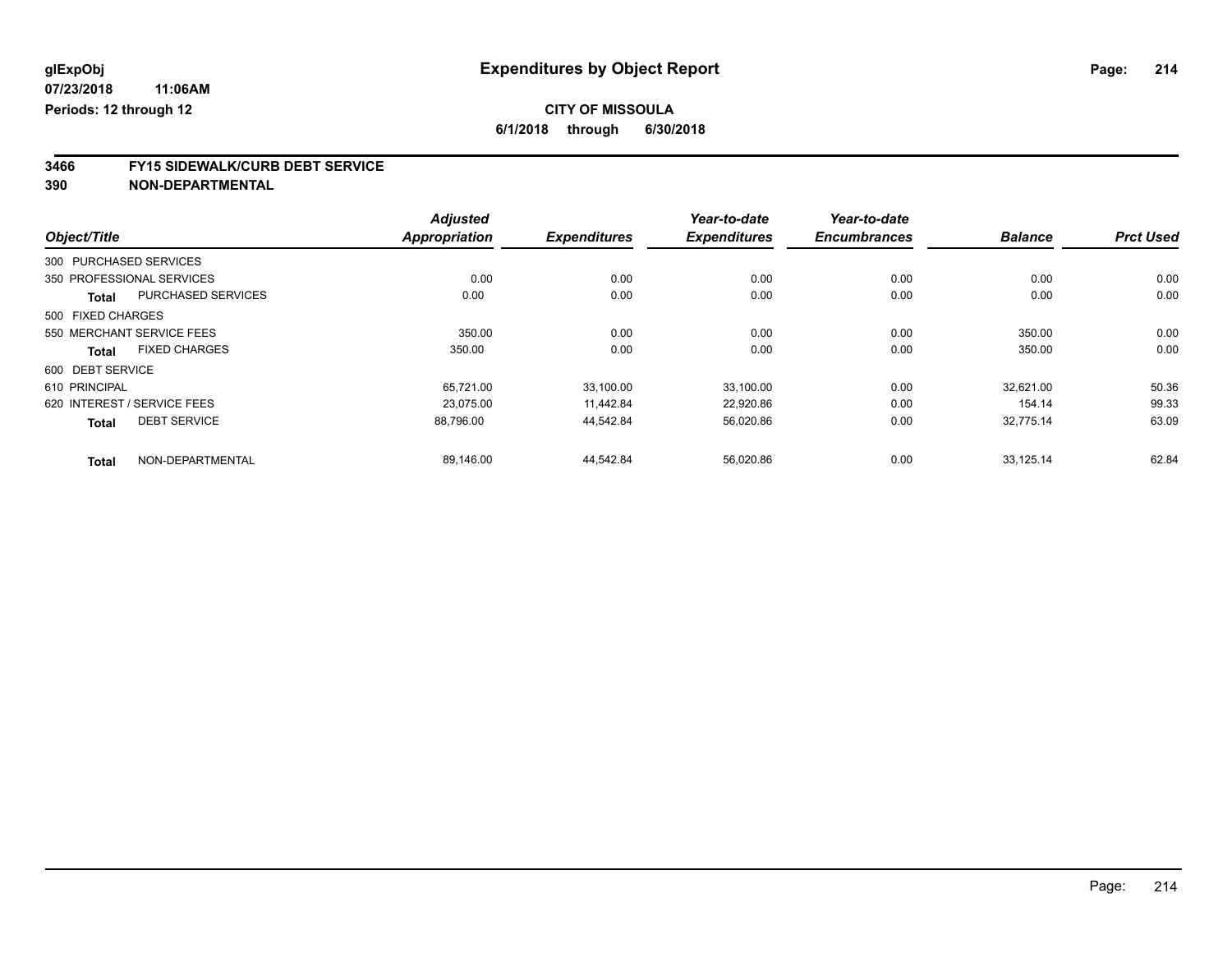### **3466 FY15 SIDEWALK/CURB DEBT SERVICE**

|                   |                                 | <b>Adjusted</b> |                     | Year-to-date        | Year-to-date        |                |                  |
|-------------------|---------------------------------|-----------------|---------------------|---------------------|---------------------|----------------|------------------|
| Object/Title      |                                 | Appropriation   | <b>Expenditures</b> | <b>Expenditures</b> | <b>Encumbrances</b> | <b>Balance</b> | <b>Prct Used</b> |
|                   | 300 PURCHASED SERVICES          |                 |                     |                     |                     |                |                  |
|                   | 350 PROFESSIONAL SERVICES       | 0.00            | 0.00                | 0.00                | 0.00                | 0.00           | 0.00             |
| Total             | <b>PURCHASED SERVICES</b>       | 0.00            | 0.00                | 0.00                | 0.00                | 0.00           | 0.00             |
| 500 FIXED CHARGES |                                 |                 |                     |                     |                     |                |                  |
|                   | 550 MERCHANT SERVICE FEES       | 350.00          | 0.00                | 0.00                | 0.00                | 350.00         | 0.00             |
| Total             | <b>FIXED CHARGES</b>            | 350.00          | 0.00                | 0.00                | 0.00                | 350.00         | 0.00             |
| 600 DEBT SERVICE  |                                 |                 |                     |                     |                     |                |                  |
| 610 PRINCIPAL     |                                 | 65.721.00       | 33,100.00           | 33,100.00           | 0.00                | 32.621.00      | 50.36            |
|                   | 620 INTEREST / SERVICE FEES     | 23.075.00       | 11.442.84           | 22.920.86           | 0.00                | 154.14         | 99.33            |
| <b>Total</b>      | <b>DEBT SERVICE</b>             | 88,796.00       | 44,542.84           | 56.020.86           | 0.00                | 32.775.14      | 63.09            |
| <b>Total</b>      | FY15 SIDEWALK/CURB DEBT SERVICE | 89,146.00       | 44.542.84           | 56,020.86           | 0.00                | 33.125.14      | 62.84            |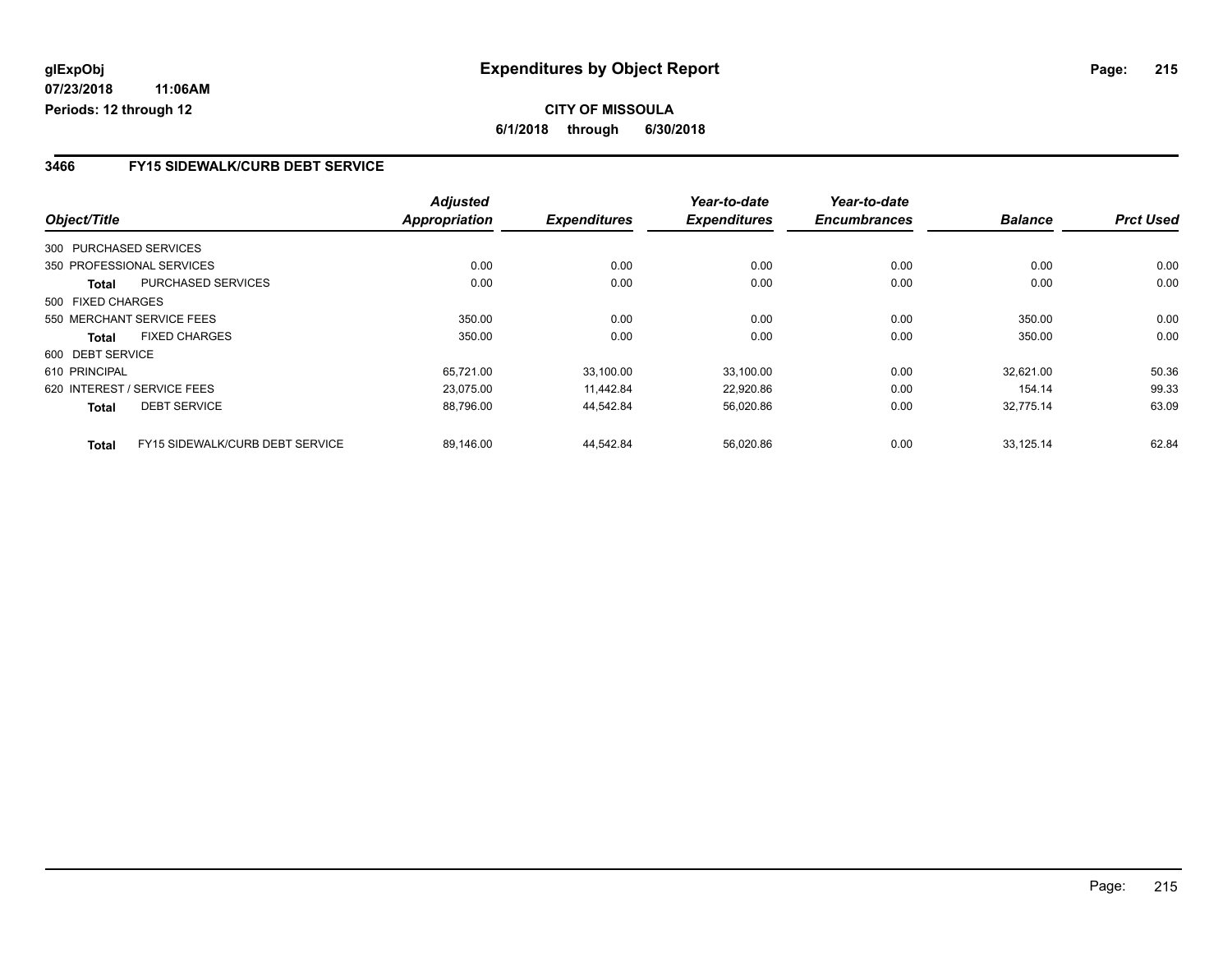# **3467 FY16 SIDEWALK/CURB DEBT SERVICE**

|                             |                      | <b>Adjusted</b>      |                     | Year-to-date        | Year-to-date        |                |                  |
|-----------------------------|----------------------|----------------------|---------------------|---------------------|---------------------|----------------|------------------|
| Object/Title                |                      | <b>Appropriation</b> | <b>Expenditures</b> | <b>Expenditures</b> | <b>Encumbrances</b> | <b>Balance</b> | <b>Prct Used</b> |
| 300 PURCHASED SERVICES      |                      |                      |                     |                     |                     |                |                  |
| 350 PROFESSIONAL SERVICES   |                      | 0.00                 | 0.00                | 0.00                | 0.00                | 0.00           | 0.00             |
| <b>Total</b>                | PURCHASED SERVICES   | 0.00                 | 0.00                | 0.00                | 0.00                | 0.00           | 0.00             |
| 500 FIXED CHARGES           |                      |                      |                     |                     |                     |                |                  |
| 550 MERCHANT SERVICE FEES   |                      | 350.00               | 0.00                | 0.00                | 0.00                | 350.00         | 0.00             |
| <b>Total</b>                | <b>FIXED CHARGES</b> | 350.00               | 0.00                | 0.00                | 0.00                | 350.00         | 0.00             |
| 600 DEBT SERVICE            |                      |                      |                     |                     |                     |                |                  |
| 610 PRINCIPAL               |                      | 21,872.00            | 21,872.00           | 21,872.00           | 0.00                | 0.00           | 100.00           |
| 620 INTEREST / SERVICE FEES |                      | 10.748.00            | 5,373.85            | 10,747.70           | 0.00                | 0.30           | 100.00           |
| <b>Total</b>                | <b>DEBT SERVICE</b>  | 32.620.00            | 27.245.85           | 32.619.70           | 0.00                | 0.30           | 100.00           |
| <b>Total</b>                | NON-DEPARTMENTAL     | 32,970.00            | 27,245.85           | 32,619.70           | 0.00                | 350.30         | 98.94            |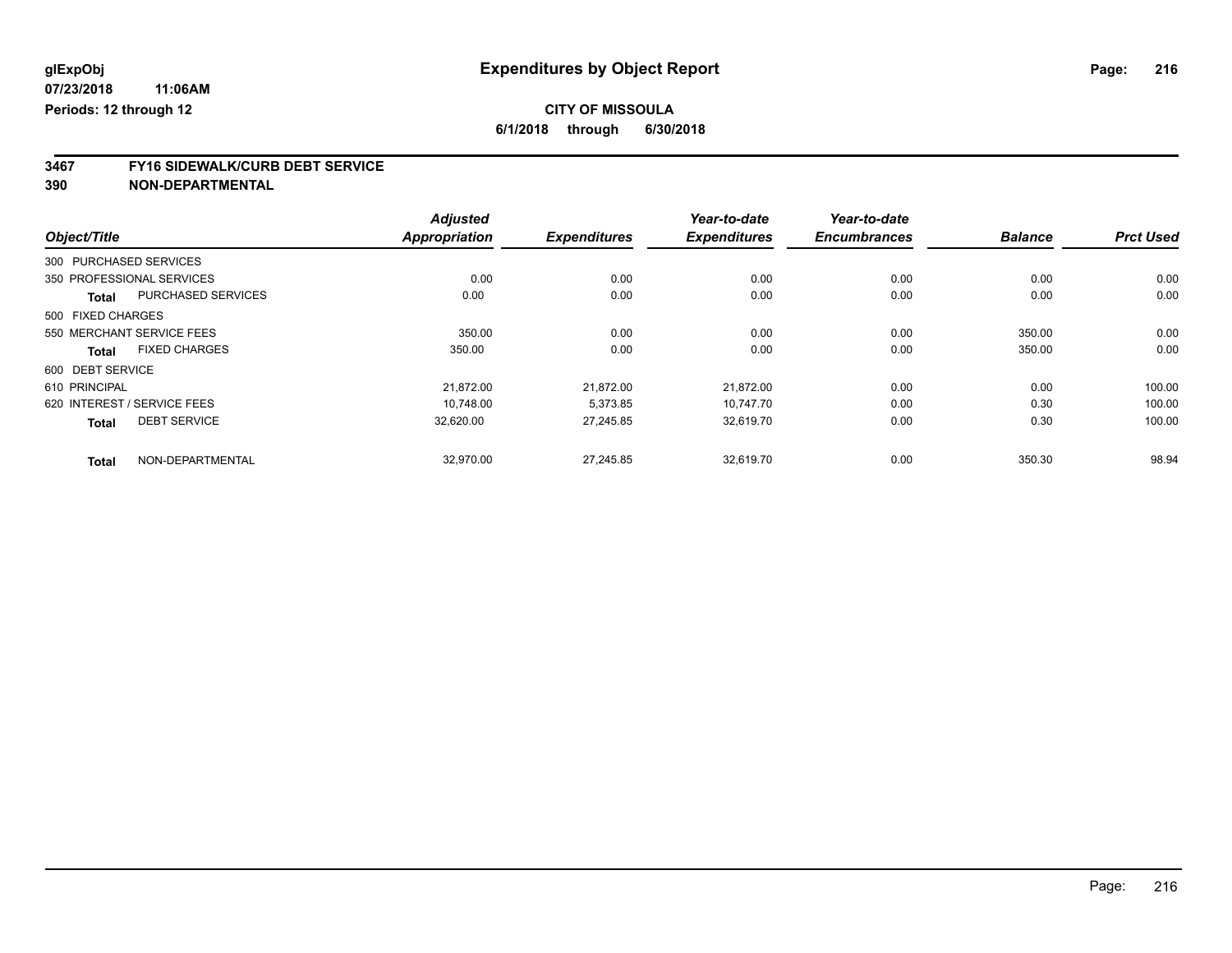### **3467 FY16 SIDEWALK/CURB DEBT SERVICE**

|                   |                                 | <b>Adjusted</b>      |                     | Year-to-date        | Year-to-date        |                |                  |
|-------------------|---------------------------------|----------------------|---------------------|---------------------|---------------------|----------------|------------------|
| Object/Title      |                                 | <b>Appropriation</b> | <b>Expenditures</b> | <b>Expenditures</b> | <b>Encumbrances</b> | <b>Balance</b> | <b>Prct Used</b> |
|                   | 300 PURCHASED SERVICES          |                      |                     |                     |                     |                |                  |
|                   | 350 PROFESSIONAL SERVICES       | 0.00                 | 0.00                | 0.00                | 0.00                | 0.00           | 0.00             |
| Total             | PURCHASED SERVICES              | 0.00                 | 0.00                | 0.00                | 0.00                | 0.00           | 0.00             |
| 500 FIXED CHARGES |                                 |                      |                     |                     |                     |                |                  |
|                   | 550 MERCHANT SERVICE FEES       | 350.00               | 0.00                | 0.00                | 0.00                | 350.00         | 0.00             |
| Total             | <b>FIXED CHARGES</b>            | 350.00               | 0.00                | 0.00                | 0.00                | 350.00         | 0.00             |
| 600 DEBT SERVICE  |                                 |                      |                     |                     |                     |                |                  |
| 610 PRINCIPAL     |                                 | 21.872.00            | 21.872.00           | 21.872.00           | 0.00                | 0.00           | 100.00           |
|                   | 620 INTEREST / SERVICE FEES     | 10.748.00            | 5,373.85            | 10.747.70           | 0.00                | 0.30           | 100.00           |
| Total             | <b>DEBT SERVICE</b>             | 32,620.00            | 27,245.85           | 32,619.70           | 0.00                | 0.30           | 100.00           |
| <b>Total</b>      | FY16 SIDEWALK/CURB DEBT SERVICE | 32,970.00            | 27.245.85           | 32.619.70           | 0.00                | 350.30         | 98.94            |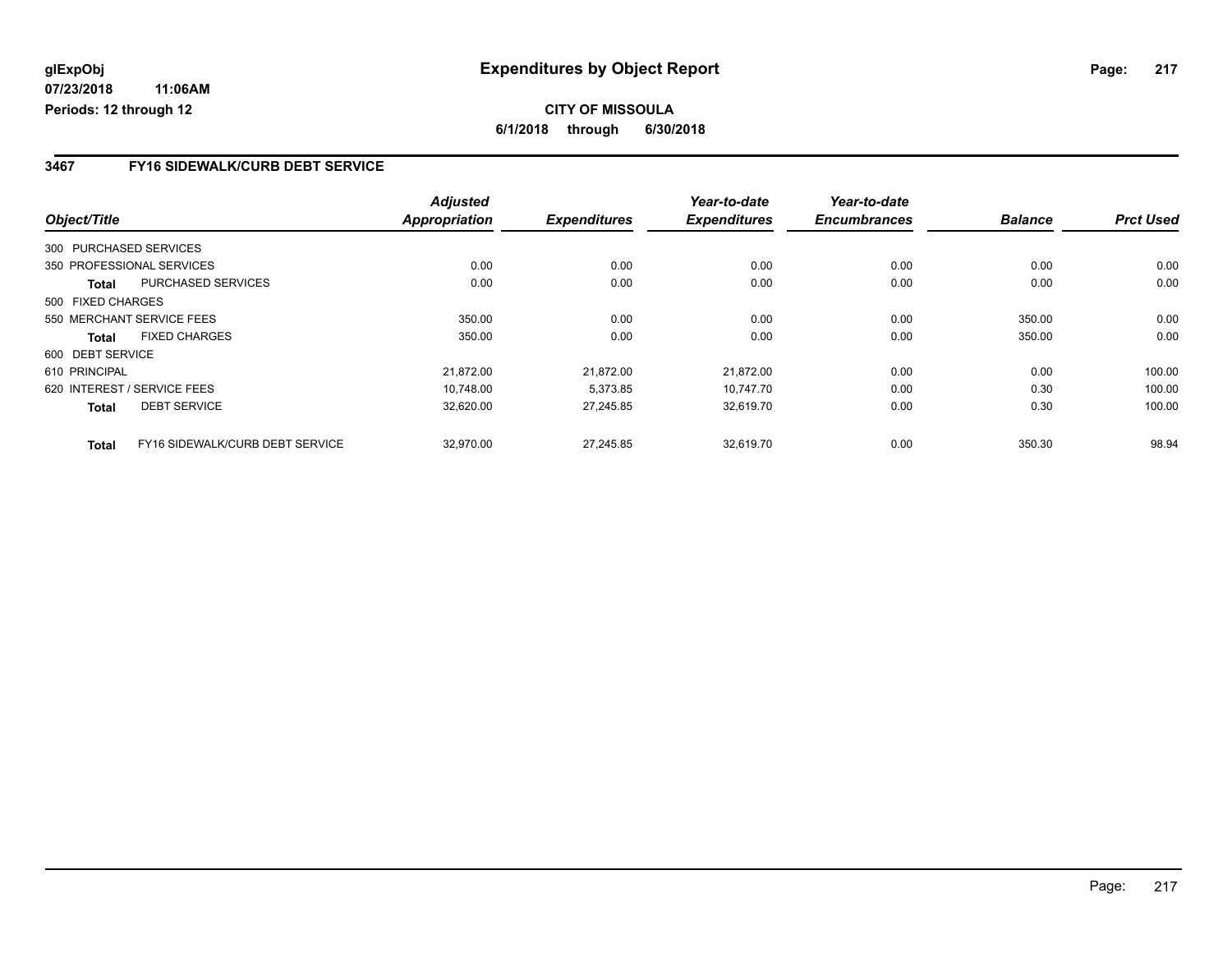# **3468 FY17 SIDEWALK/CURB DEBT SERVICE**

|                             |                      | <b>Adjusted</b>      |                     | Year-to-date        | Year-to-date        |                |                  |
|-----------------------------|----------------------|----------------------|---------------------|---------------------|---------------------|----------------|------------------|
| Object/Title                |                      | <b>Appropriation</b> | <b>Expenditures</b> | <b>Expenditures</b> | <b>Encumbrances</b> | <b>Balance</b> | <b>Prct Used</b> |
| 300 PURCHASED SERVICES      |                      |                      |                     |                     |                     |                |                  |
| 350 PROFESSIONAL SERVICES   |                      | 0.00                 | 0.00                | 0.00                | 0.00                | 0.00           | 0.00             |
| <b>Total</b>                | PURCHASED SERVICES   | 0.00                 | 0.00                | 0.00                | 0.00                | 0.00           | 0.00             |
| 500 FIXED CHARGES           |                      |                      |                     |                     |                     |                |                  |
| 550 MERCHANT SERVICE FEES   |                      | 0.00                 | 0.00                | 0.00                | 0.00                | 0.00           | 0.00             |
| <b>Total</b>                | <b>FIXED CHARGES</b> | 0.00                 | 0.00                | 0.00                | 0.00                | 0.00           | 0.00             |
| 600 DEBT SERVICE            |                      |                      |                     |                     |                     |                |                  |
| 610 PRINCIPAL               |                      | 0.00                 | 0.00                | 0.00                | 0.00                | 0.00           | 0.00             |
| 620 INTEREST / SERVICE FEES |                      | 0.00                 | 0.00                | 11,786.36           | 0.00                | $-11.786.36$   | 0.00             |
| <b>Total</b>                | <b>DEBT SERVICE</b>  | 0.00                 | 0.00                | 11,786.36           | 0.00                | $-11,786.36$   | 0.00             |
| <b>Total</b>                | NON-DEPARTMENTAL     | 0.00                 | 0.00                | 11,786.36           | 0.00                | $-11.786.36$   | 0.00             |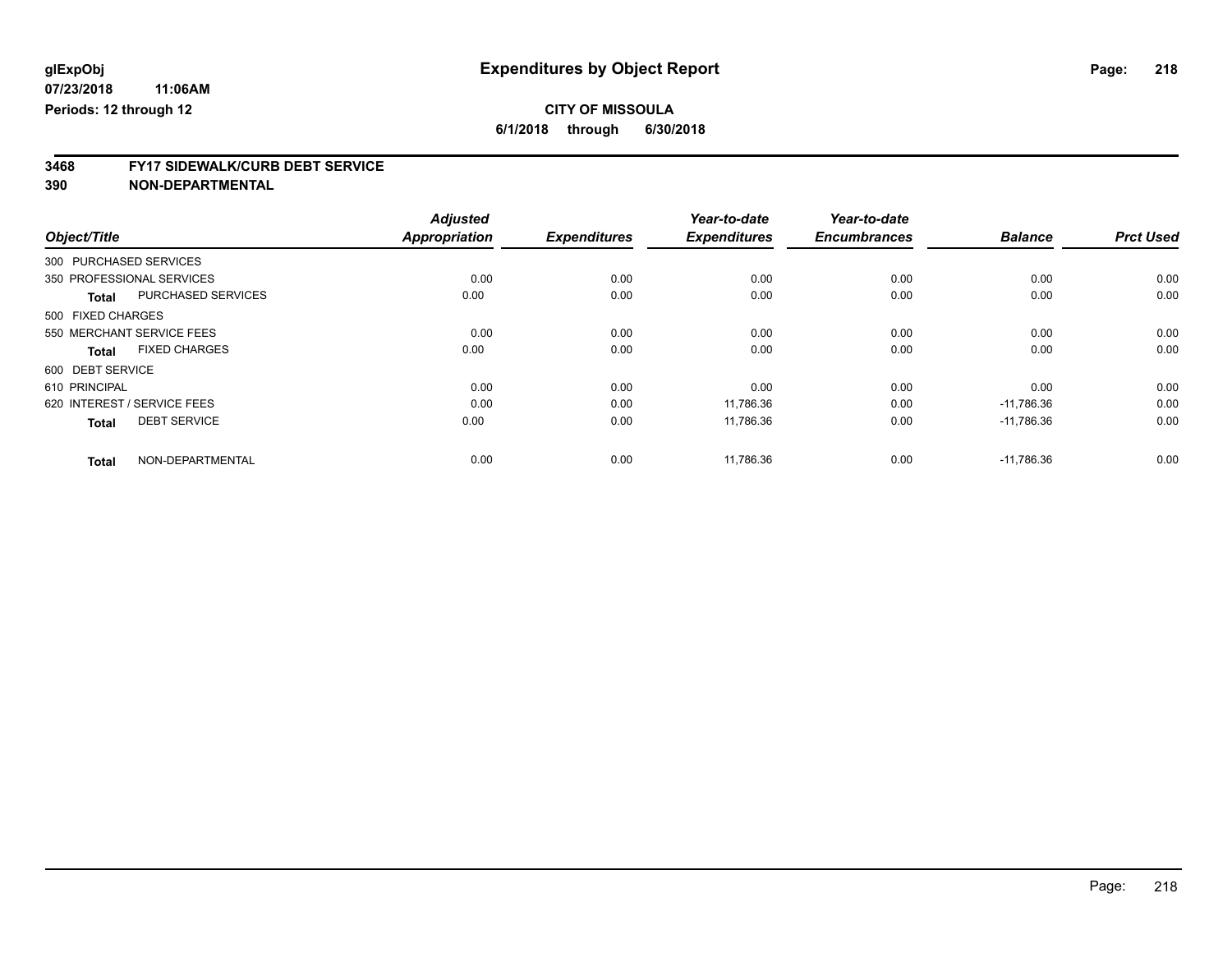# **CITY OF MISSOULA 6/1/2018 through 6/30/2018**

### **3468 FY17 SIDEWALK/CURB DEBT SERVICE**

|                   |                                        | <b>Adjusted</b> |                     | Year-to-date        | Year-to-date        |                |                  |
|-------------------|----------------------------------------|-----------------|---------------------|---------------------|---------------------|----------------|------------------|
| Object/Title      |                                        | Appropriation   | <b>Expenditures</b> | <b>Expenditures</b> | <b>Encumbrances</b> | <b>Balance</b> | <b>Prct Used</b> |
|                   | 300 PURCHASED SERVICES                 |                 |                     |                     |                     |                |                  |
|                   | 350 PROFESSIONAL SERVICES              | 0.00            | 0.00                | 0.00                | 0.00                | 0.00           | 0.00             |
| Total             | <b>PURCHASED SERVICES</b>              | 0.00            | 0.00                | 0.00                | 0.00                | 0.00           | 0.00             |
| 500 FIXED CHARGES |                                        |                 |                     |                     |                     |                |                  |
|                   | 550 MERCHANT SERVICE FEES              | 0.00            | 0.00                | 0.00                | 0.00                | 0.00           | 0.00             |
| <b>Total</b>      | <b>FIXED CHARGES</b>                   | 0.00            | 0.00                | 0.00                | 0.00                | 0.00           | 0.00             |
| 600 DEBT SERVICE  |                                        |                 |                     |                     |                     |                |                  |
| 610 PRINCIPAL     |                                        | 0.00            | 0.00                | 0.00                | 0.00                | 0.00           | 0.00             |
|                   | 620 INTEREST / SERVICE FEES            | 0.00            | 0.00                | 11,786.36           | 0.00                | $-11,786.36$   | 0.00             |
| <b>Total</b>      | <b>DEBT SERVICE</b>                    | 0.00            | 0.00                | 11,786.36           | 0.00                | $-11,786.36$   | 0.00             |
| Total             | <b>FY17 SIDEWALK/CURB DEBT SERVICE</b> | 0.00            | 0.00                | 11,786.36           | 0.00                | $-11,786.36$   | 0.00             |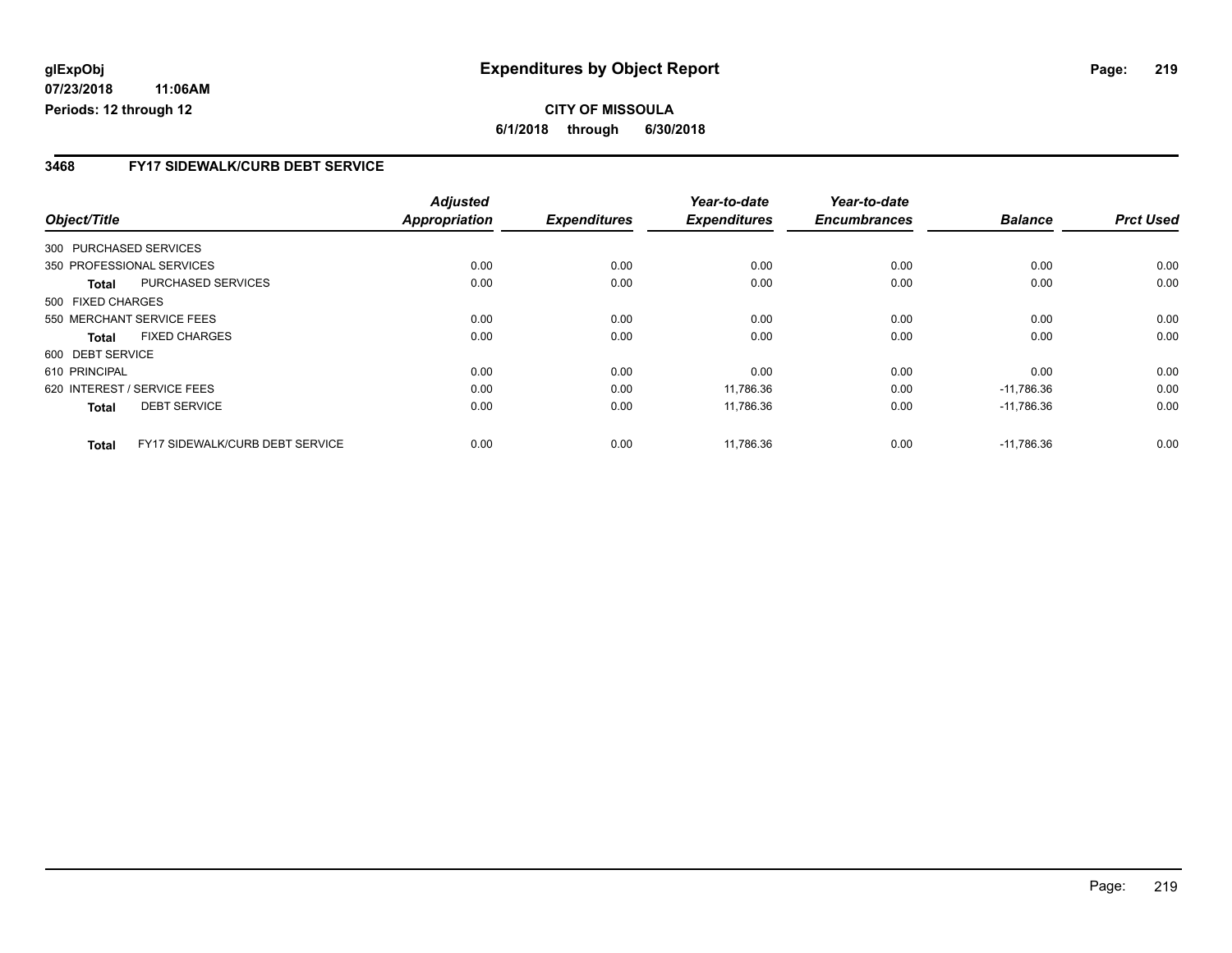# **3491 SID 491 DEBT SERVICE FUND**

| Object/Title                |                     | <b>Adjusted</b><br>Appropriation | <b>Expenditures</b> | Year-to-date<br><b>Expenditures</b> | Year-to-date<br><b>Encumbrances</b> | <b>Balance</b> | <b>Prct Used</b> |
|-----------------------------|---------------------|----------------------------------|---------------------|-------------------------------------|-------------------------------------|----------------|------------------|
| 600 DEBT SERVICE            |                     |                                  |                     |                                     |                                     |                |                  |
| 620 INTEREST / SERVICE FEES |                     | 0.00                             | 0.00                | 0.00                                | 0.00                                | 0.00           | 0.00             |
| <b>Total</b>                | <b>DEBT SERVICE</b> | 0.00                             | 0.00                | 0.00                                | 0.00                                | 0.00           | 0.00             |
| <b>Total</b>                | NON-DEPARTMENTAL    | 0.00                             | 0.00                | 0.00                                | 0.00                                | 0.00           | 0.00             |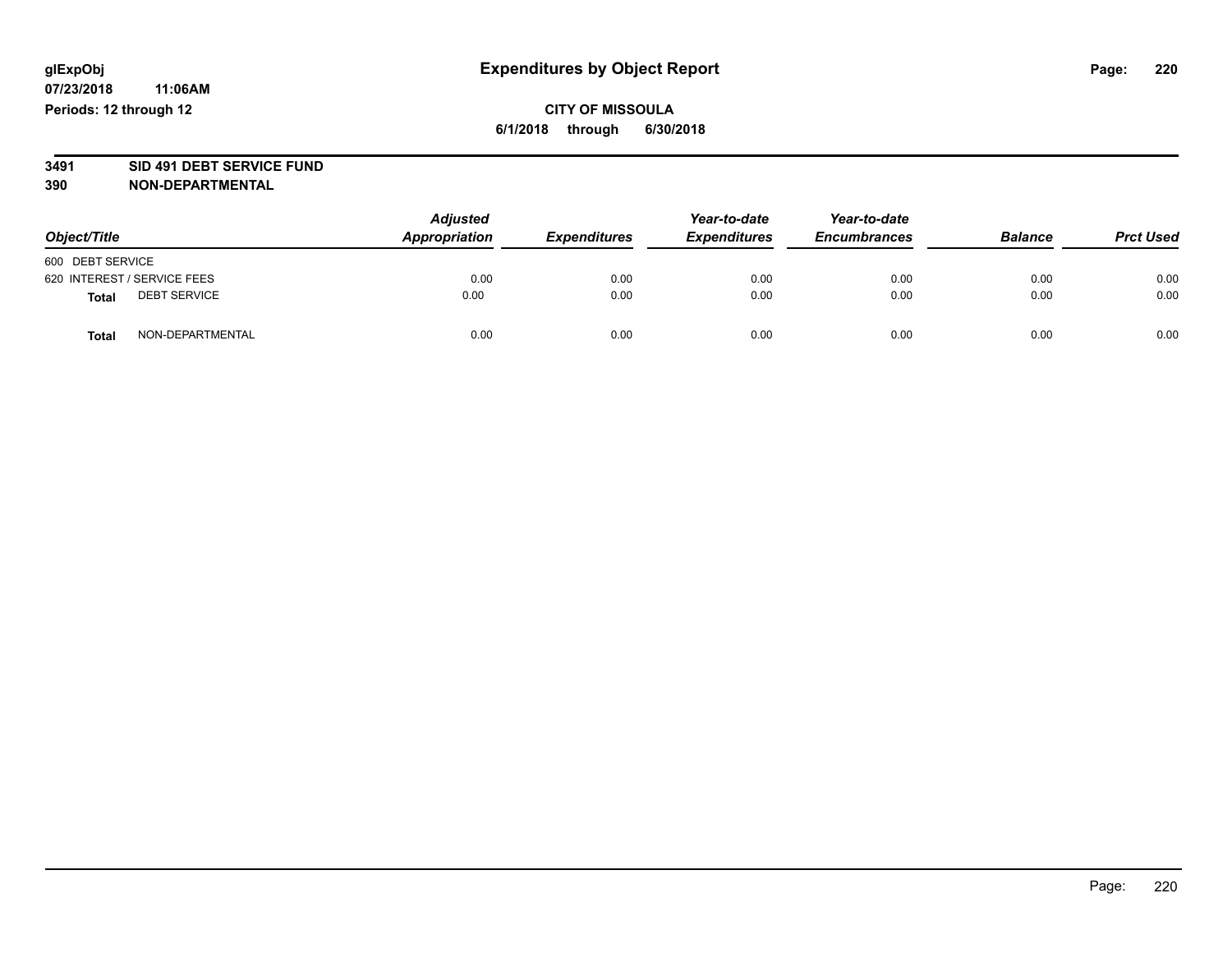**CITY OF MISSOULA 6/1/2018 through 6/30/2018**

#### **3491 SID 491 DEBT SERVICE FUND**

| Object/Title                       | <b>Adjusted</b><br>Appropriation | <i><b>Expenditures</b></i> | Year-to-date<br><b>Expenditures</b> | Year-to-date<br><b>Encumbrances</b> | <b>Balance</b> | <b>Prct Used</b> |
|------------------------------------|----------------------------------|----------------------------|-------------------------------------|-------------------------------------|----------------|------------------|
|                                    |                                  |                            |                                     |                                     |                |                  |
| 600 DEBT SERVICE                   |                                  |                            |                                     |                                     |                |                  |
| 620 INTEREST / SERVICE FEES        | 0.00                             | 0.00                       | 0.00                                | 0.00                                | 0.00           | 0.00             |
| <b>DEBT SERVICE</b><br>Total       | 0.00                             | 0.00                       | 0.00                                | 0.00                                | 0.00           | 0.00             |
| SID 491 DEBT SERVICE FUND<br>Total | 0.00                             | 0.00                       | 0.00                                | 0.00                                | 0.00           | 0.00             |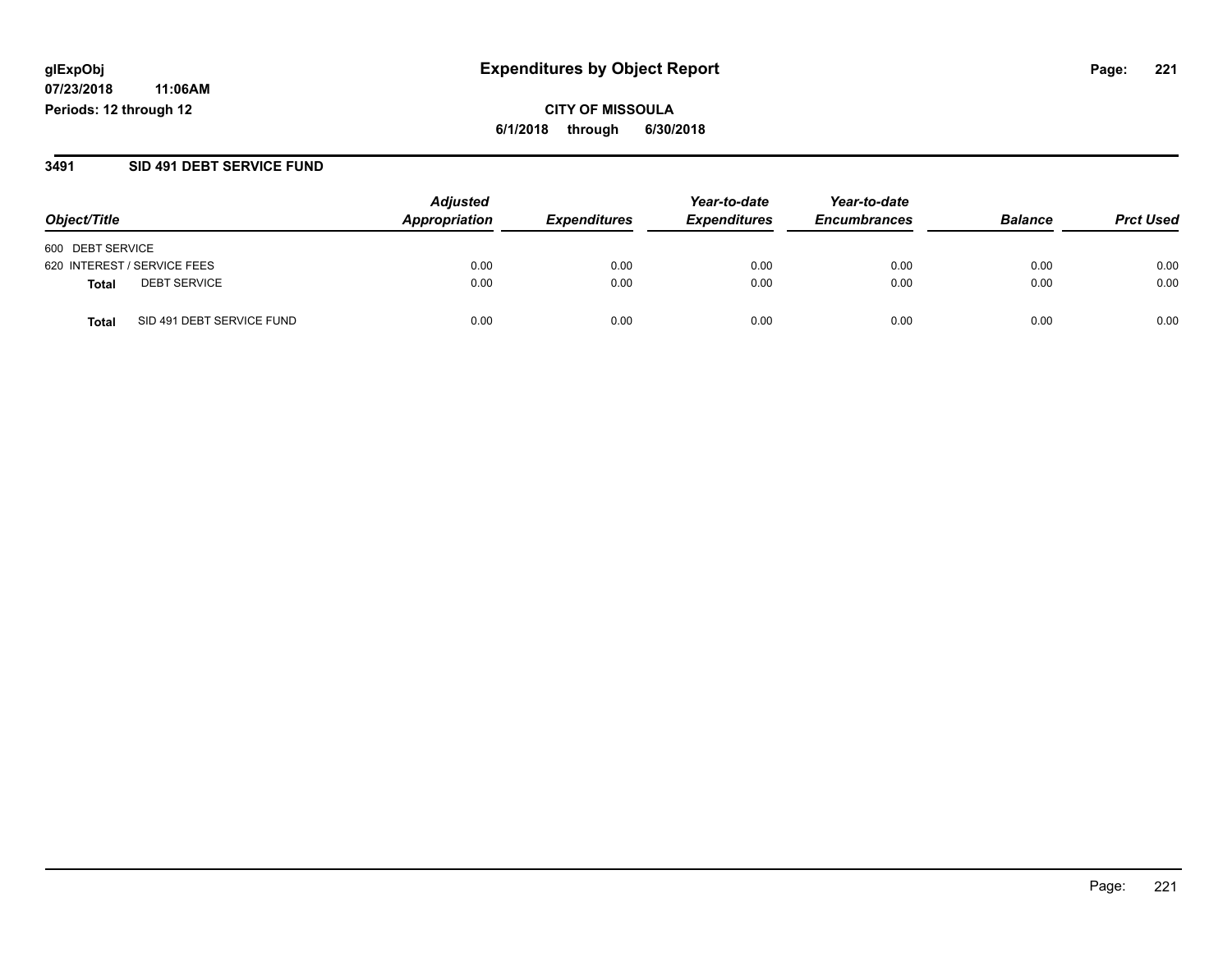#### **07/23/2018 11:06AM Periods: 12 through 12**

# **CITY OF MISSOULA 6/1/2018 through 6/30/2018**

#### **3495 SID 495 DEBT SERVICE FUND**

| Object/Title                    | <b>Adjusted</b><br>Appropriation | <b>Expenditures</b> | Year-to-date<br><b>Expenditures</b> | Year-to-date<br><b>Encumbrances</b> | <b>Balance</b> | <b>Prct Used</b> |
|---------------------------------|----------------------------------|---------------------|-------------------------------------|-------------------------------------|----------------|------------------|
| 800 OTHER OBJECTS               |                                  |                     |                                     |                                     |                |                  |
| 820 TRANSFERS TO OTHER FUNDS    | 0.00                             | 0.00                | 0.00                                | 0.00                                | 0.00           | 0.00             |
| OTHER OBJECTS<br>Total          | 0.00                             | 0.00                | 0.00                                | 0.00                                | 0.00           | 0.00             |
| *** Title Not Found ***<br>Tota | 0.00                             | 0.00                | 0.00                                | 0.00                                | 0.00           | 0.00             |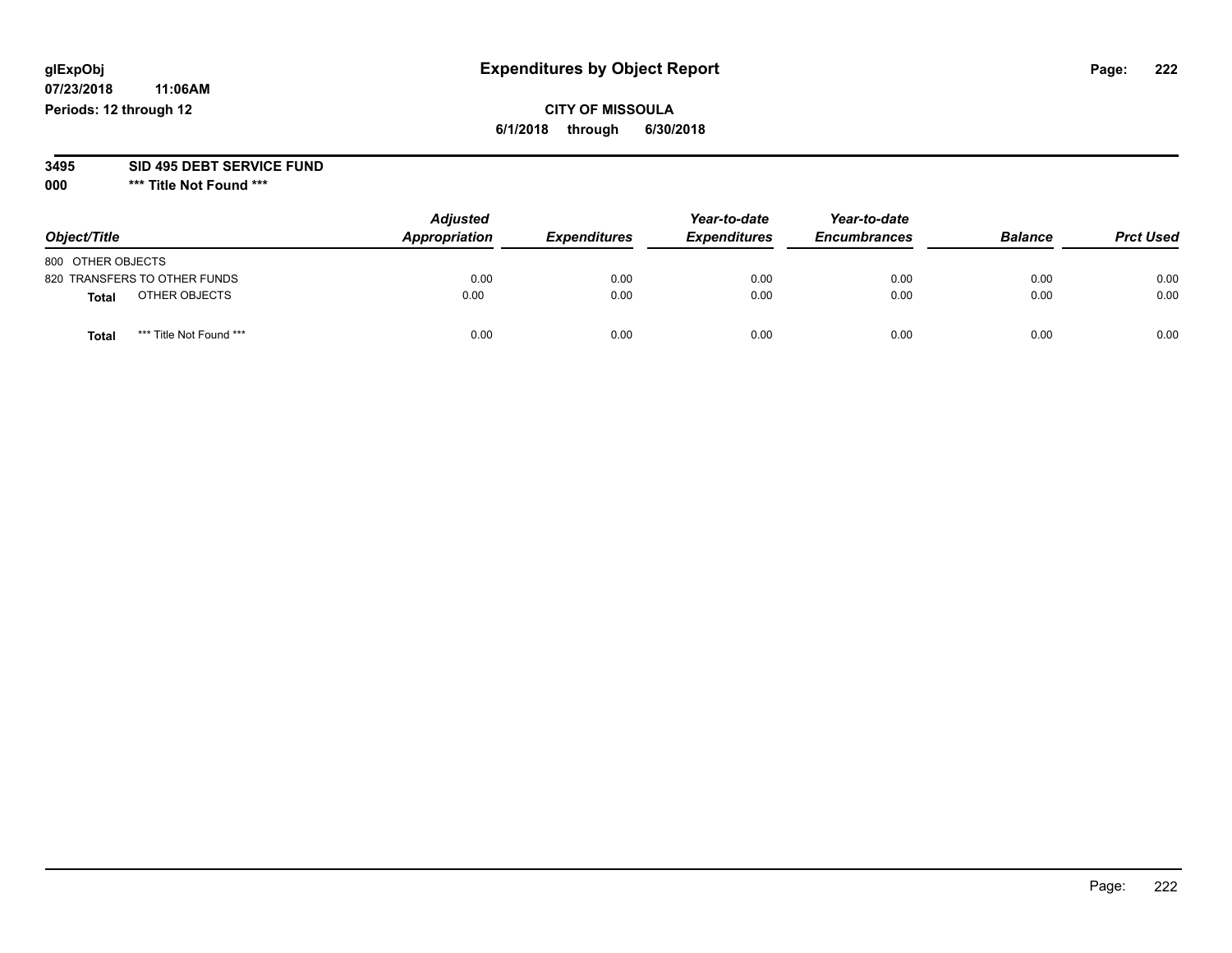**3495 SID 495 DEBT SERVICE FUND**

| Object/Title                         | <b>Adjusted</b><br><b>Appropriation</b> | <b>Expenditures</b> | Year-to-date<br><b>Expenditures</b> | Year-to-date<br><b>Encumbrances</b> | <b>Balance</b> | <b>Prct Used</b> |
|--------------------------------------|-----------------------------------------|---------------------|-------------------------------------|-------------------------------------|----------------|------------------|
| 500 FIXED CHARGES                    |                                         |                     |                                     |                                     |                |                  |
| 550 MERCHANT SERVICE FEES            | 0.00                                    | 0.00                | 0.00                                | 0.00                                | 0.00           | 0.00             |
| <b>FIXED CHARGES</b><br><b>Total</b> | 0.00                                    | 0.00                | 0.00                                | 0.00                                | 0.00           | 0.00             |
| 800 OTHER OBJECTS                    |                                         |                     |                                     |                                     |                |                  |
| 820 TRANSFERS TO OTHER FUNDS         | 0.00                                    | 0.00                | 0.00                                | 0.00                                | 0.00           | 0.00             |
| OTHER OBJECTS<br><b>Total</b>        | 0.00                                    | 0.00                | 0.00                                | 0.00                                | 0.00           | 0.00             |
| NON-DEPARTMENTAL<br><b>Total</b>     | 0.00                                    | 0.00                | 0.00                                | 0.00                                | 0.00           | 0.00             |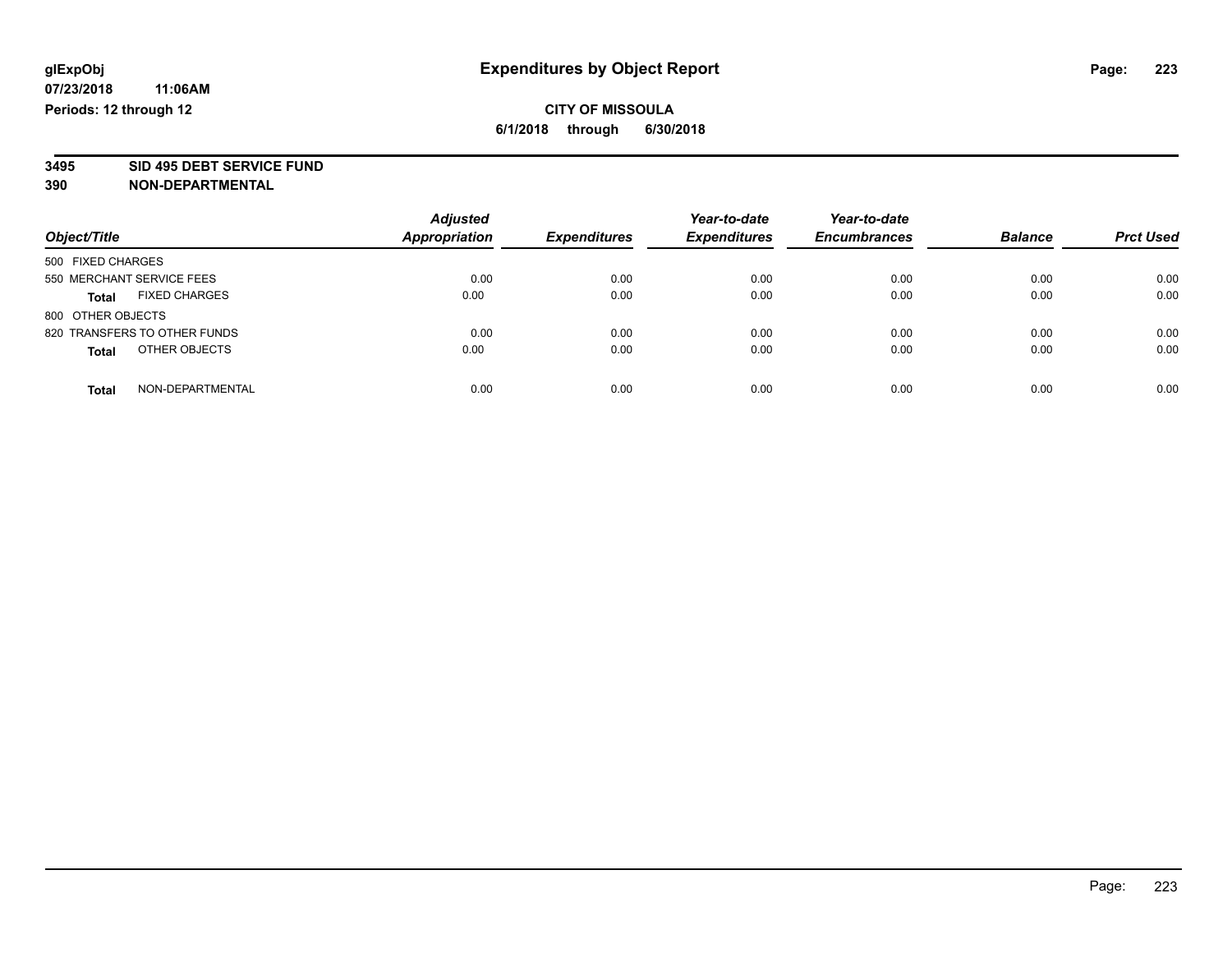**CITY OF MISSOULA 6/1/2018 through 6/30/2018**

#### **3495 SID 495 DEBT SERVICE FUND**

| Object/Title                              | <b>Adjusted</b><br><b>Appropriation</b> | <b>Expenditures</b> | Year-to-date<br><b>Expenditures</b> | Year-to-date<br><b>Encumbrances</b> | <b>Balance</b> | <b>Prct Used</b> |
|-------------------------------------------|-----------------------------------------|---------------------|-------------------------------------|-------------------------------------|----------------|------------------|
|                                           |                                         |                     |                                     |                                     |                |                  |
| 500 FIXED CHARGES                         |                                         |                     |                                     |                                     |                |                  |
| 550 MERCHANT SERVICE FEES                 | 0.00                                    | 0.00                | 0.00                                | 0.00                                | 0.00           | 0.00             |
| <b>FIXED CHARGES</b><br><b>Total</b>      | 0.00                                    | 0.00                | 0.00                                | 0.00                                | 0.00           | 0.00             |
| 800 OTHER OBJECTS                         |                                         |                     |                                     |                                     |                |                  |
| 820 TRANSFERS TO OTHER FUNDS              | 0.00                                    | 0.00                | 0.00                                | 0.00                                | 0.00           | 0.00             |
| OTHER OBJECTS<br><b>Total</b>             | 0.00                                    | 0.00                | 0.00                                | 0.00                                | 0.00           | 0.00             |
|                                           |                                         |                     |                                     |                                     |                |                  |
| SID 495 DEBT SERVICE FUND<br><b>Total</b> | 0.00                                    | 0.00                | 0.00                                | 0.00                                | 0.00           | 0.00             |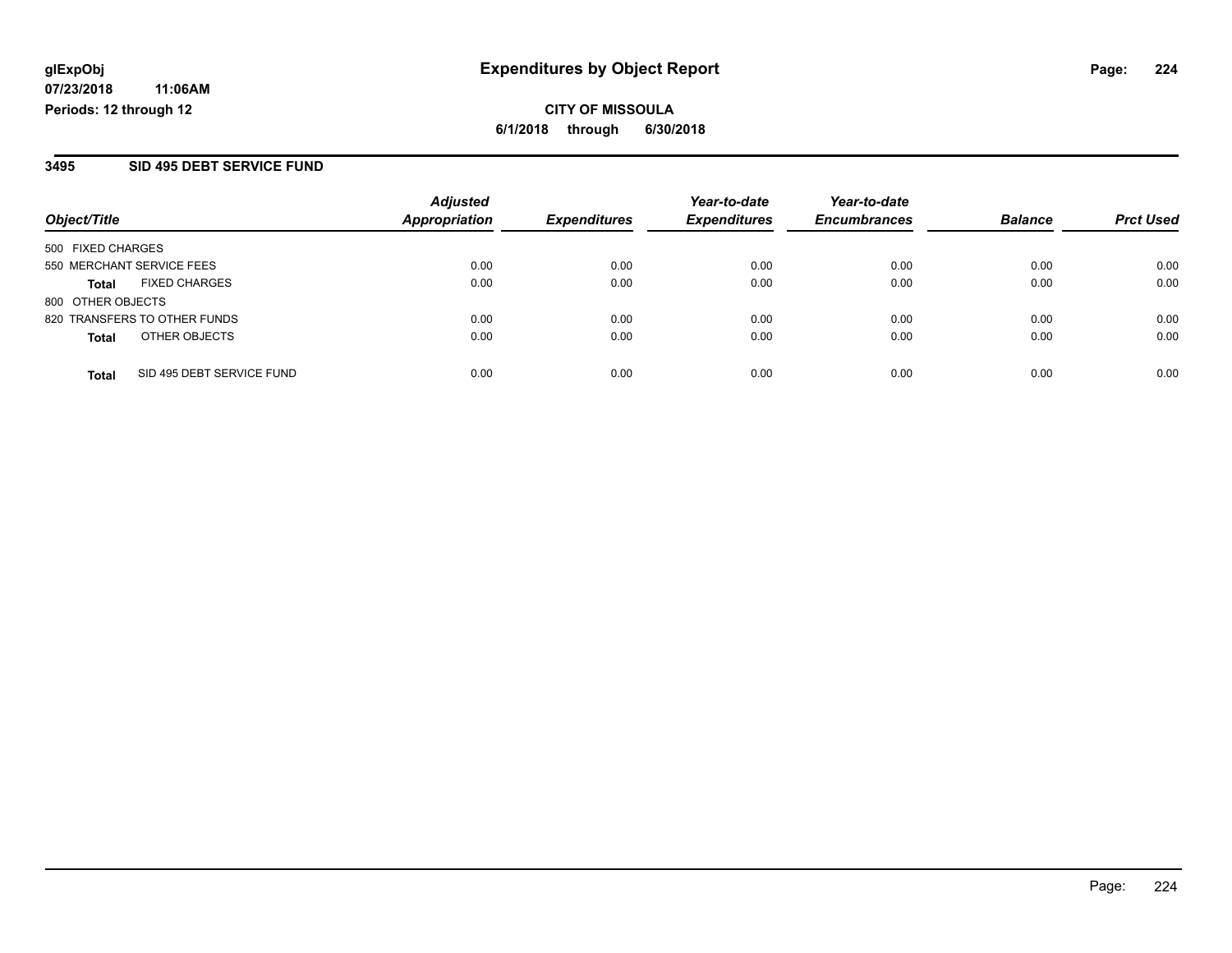#### **07/23/2018 11:06AM Periods: 12 through 12**

# **CITY OF MISSOULA 6/1/2018 through 6/30/2018**

#### **3497 SID 497 DEBT SERVICE FUND**

| Object/Title                     | <b>Adjusted</b><br>Appropriation | <b>Expenditures</b> | Year-to-date<br><b>Expenditures</b> | Year-to-date<br><b>Encumbrances</b> | <b>Balance</b> | <b>Prct Used</b> |
|----------------------------------|----------------------------------|---------------------|-------------------------------------|-------------------------------------|----------------|------------------|
| 800 OTHER OBJECTS                |                                  |                     |                                     |                                     |                |                  |
| 820 TRANSFERS TO OTHER FUNDS     | 0.00                             | 0.00                | 0.00                                | 0.00                                | 0.00           | 0.00             |
| OTHER OBJECTS<br><b>Total</b>    | 0.00                             | 0.00                | 0.00                                | 0.00                                | 0.00           | 0.00             |
| *** Title Not Found ***<br>Total | 0.00                             | 0.00                | 0.00                                | 0.00                                | 0.00           | 0.00             |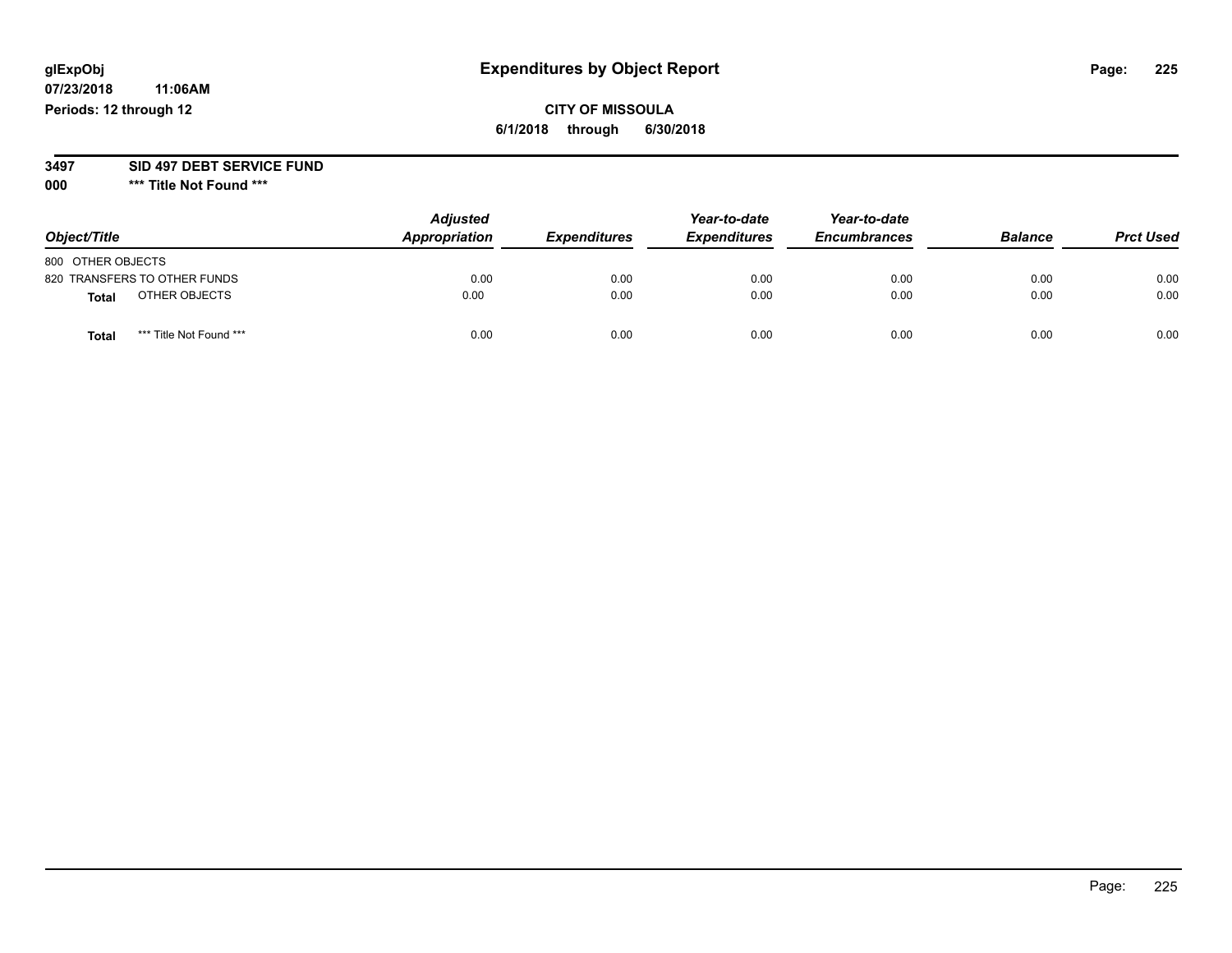**3497 SID 497 DEBT SERVICE FUND**

|                                      | <b>Adjusted</b>      |                     | Year-to-date        | Year-to-date        |                |                  |
|--------------------------------------|----------------------|---------------------|---------------------|---------------------|----------------|------------------|
| Object/Title                         | <b>Appropriation</b> | <b>Expenditures</b> | <b>Expenditures</b> | <b>Encumbrances</b> | <b>Balance</b> | <b>Prct Used</b> |
| 500 FIXED CHARGES                    |                      |                     |                     |                     |                |                  |
| 550 MERCHANT SERVICE FEES            | 0.00                 | 0.00                | 0.00                | 0.00                | 0.00           | 0.00             |
| <b>FIXED CHARGES</b><br><b>Total</b> | 0.00                 | 0.00                | 0.00                | 0.00                | 0.00           | 0.00             |
| 600 DEBT SERVICE                     |                      |                     |                     |                     |                |                  |
| 620 INTEREST / SERVICE FEES          | 0.00                 | 0.00                | 0.00                | 0.00                | 0.00           | 0.00             |
| <b>DEBT SERVICE</b><br><b>Total</b>  | 0.00                 | 0.00                | 0.00                | 0.00                | 0.00           | 0.00             |
| 800 OTHER OBJECTS                    |                      |                     |                     |                     |                |                  |
| 800 OTHER OBJECTS                    | 0.00                 | 0.00                | 0.00                | 0.00                | 0.00           | 0.00             |
| 820 TRANSFERS TO OTHER FUNDS         | 0.00                 | 0.00                | 0.00                | 0.00                | 0.00           | 0.00             |
| OTHER OBJECTS<br><b>Total</b>        | 0.00                 | 0.00                | 0.00                | 0.00                | 0.00           | 0.00             |
|                                      |                      |                     |                     |                     |                |                  |
| NON-DEPARTMENTAL<br><b>Total</b>     | 0.00                 | 0.00                | 0.00                | 0.00                | 0.00           | 0.00             |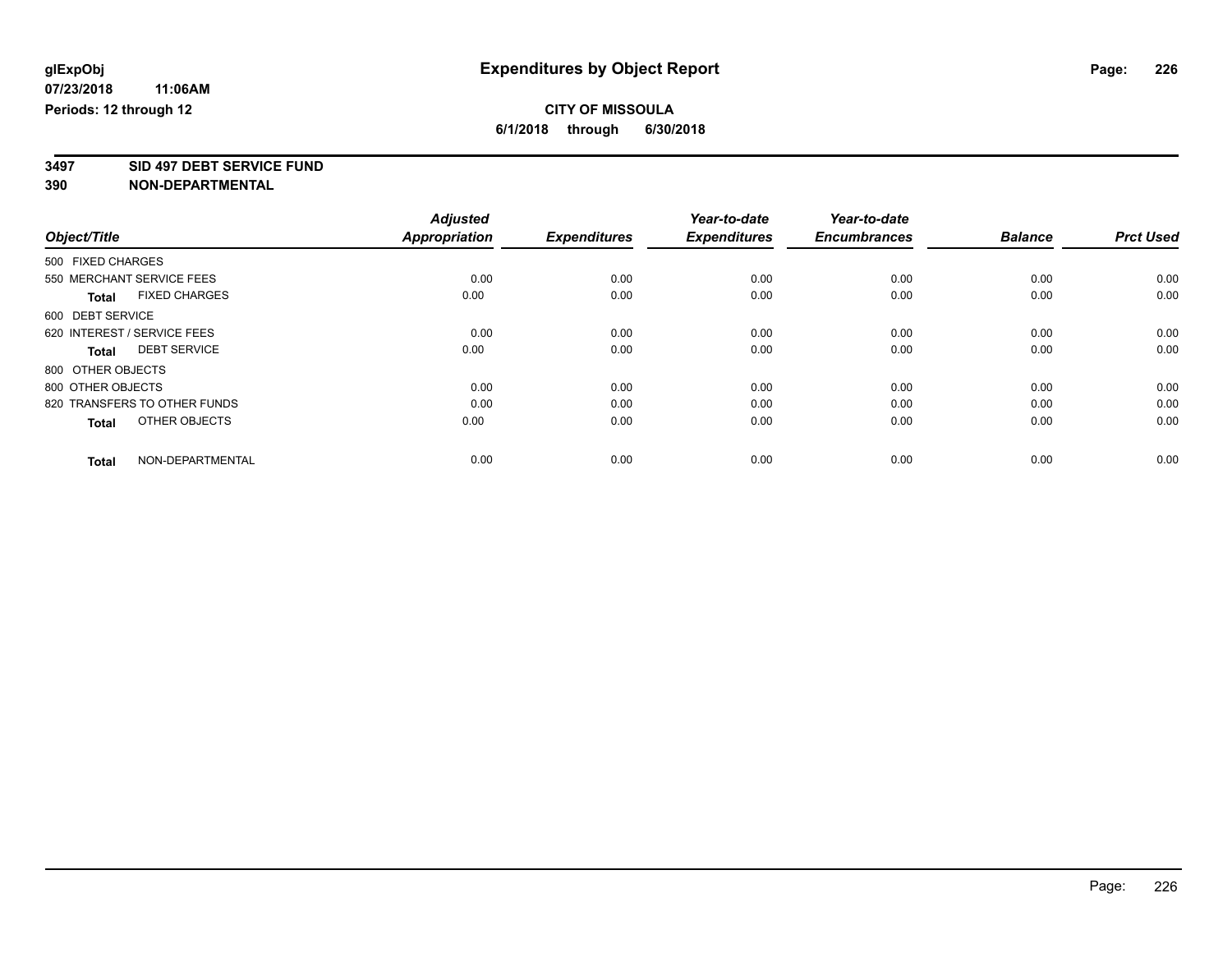**CITY OF MISSOULA 6/1/2018 through 6/30/2018**

#### **3497 SID 497 DEBT SERVICE FUND**

|                                           | <b>Adjusted</b> |                     | Year-to-date        | Year-to-date        |                |                  |
|-------------------------------------------|-----------------|---------------------|---------------------|---------------------|----------------|------------------|
| Object/Title                              | Appropriation   | <b>Expenditures</b> | <b>Expenditures</b> | <b>Encumbrances</b> | <b>Balance</b> | <b>Prct Used</b> |
| 500 FIXED CHARGES                         |                 |                     |                     |                     |                |                  |
| 550 MERCHANT SERVICE FEES                 | 0.00            | 0.00                | 0.00                | 0.00                | 0.00           | 0.00             |
| <b>FIXED CHARGES</b><br><b>Total</b>      | 0.00            | 0.00                | 0.00                | 0.00                | 0.00           | 0.00             |
| 600 DEBT SERVICE                          |                 |                     |                     |                     |                |                  |
| 620 INTEREST / SERVICE FEES               | 0.00            | 0.00                | 0.00                | 0.00                | 0.00           | 0.00             |
| <b>DEBT SERVICE</b><br><b>Total</b>       | 0.00            | 0.00                | 0.00                | 0.00                | 0.00           | 0.00             |
| 800 OTHER OBJECTS                         |                 |                     |                     |                     |                |                  |
| 800 OTHER OBJECTS                         | 0.00            | 0.00                | 0.00                | 0.00                | 0.00           | 0.00             |
| 820 TRANSFERS TO OTHER FUNDS              | 0.00            | 0.00                | 0.00                | 0.00                | 0.00           | 0.00             |
| OTHER OBJECTS<br><b>Total</b>             | 0.00            | 0.00                | 0.00                | 0.00                | 0.00           | 0.00             |
| SID 497 DEBT SERVICE FUND<br><b>Total</b> | 0.00            | 0.00                | 0.00                | 0.00                | 0.00           | 0.00             |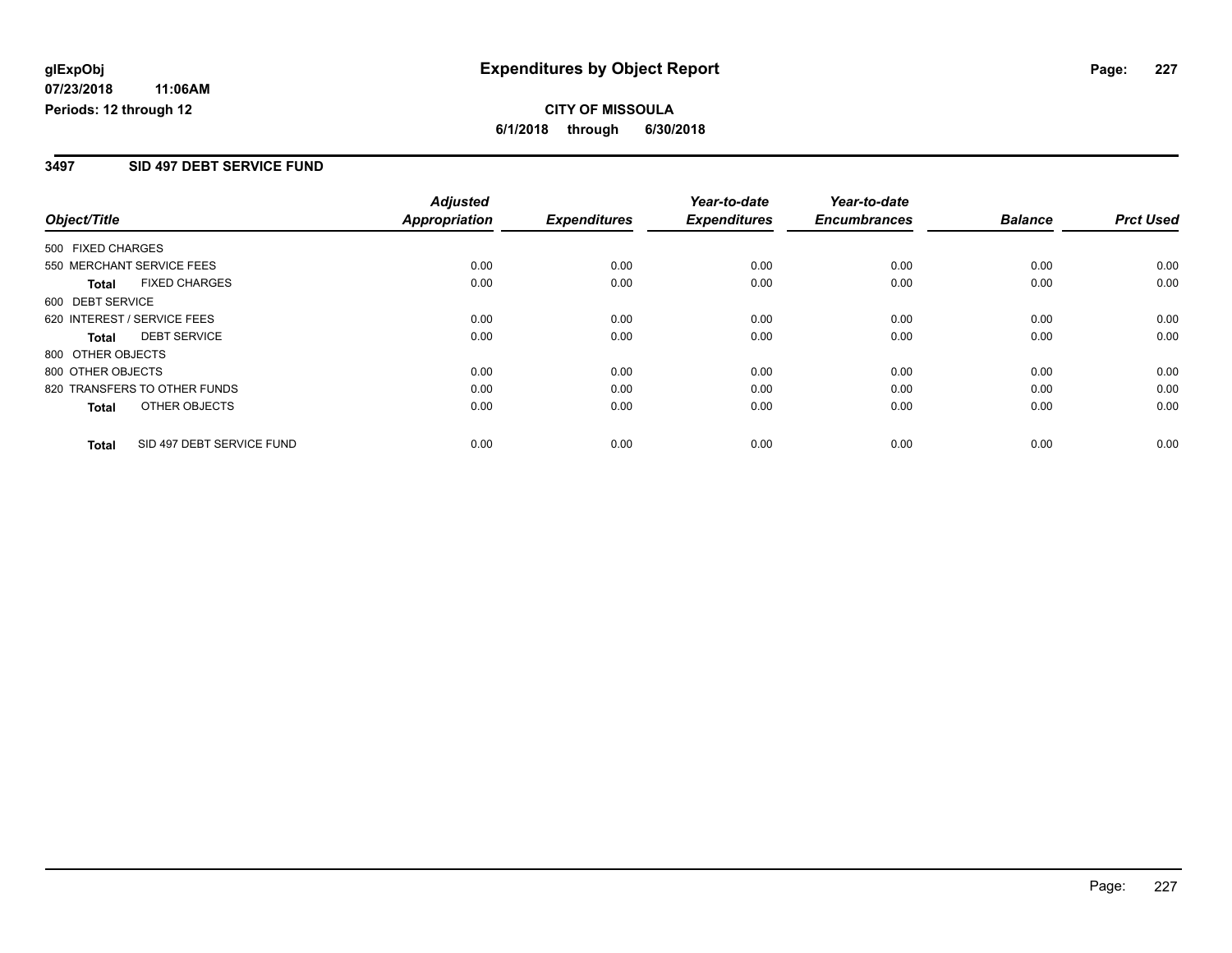# **11:06AM**

**Periods: 12 through 12**

**07/23/2018**

**CITY OF MISSOULA 6/1/2018 through 6/30/2018**

#### **3498 SID 498 DEBT SERVICE FUND**

| Object/Title                     |  | <b>Adjusted</b><br>Appropriation | <b>Expenditures</b> | Year-to-date<br><b>Expenditures</b> | Year-to-date<br><b>Encumbrances</b> | <b>Balance</b> | <b>Prct Used</b> |
|----------------------------------|--|----------------------------------|---------------------|-------------------------------------|-------------------------------------|----------------|------------------|
| 800 OTHER OBJECTS                |  |                                  |                     |                                     |                                     |                |                  |
| 820 TRANSFERS TO OTHER FUNDS     |  | 0.00                             | 0.00                | 0.00                                | 0.00                                | 0.00           | 0.00             |
| OTHER OBJECTS<br><b>Total</b>    |  | 0.00                             | 0.00                | 0.00                                | 0.00                                | 0.00           | 0.00             |
| *** Title Not Found ***<br>Total |  | 0.00                             | 0.00                | 0.00                                | 0.00                                | 0.00           | 0.00             |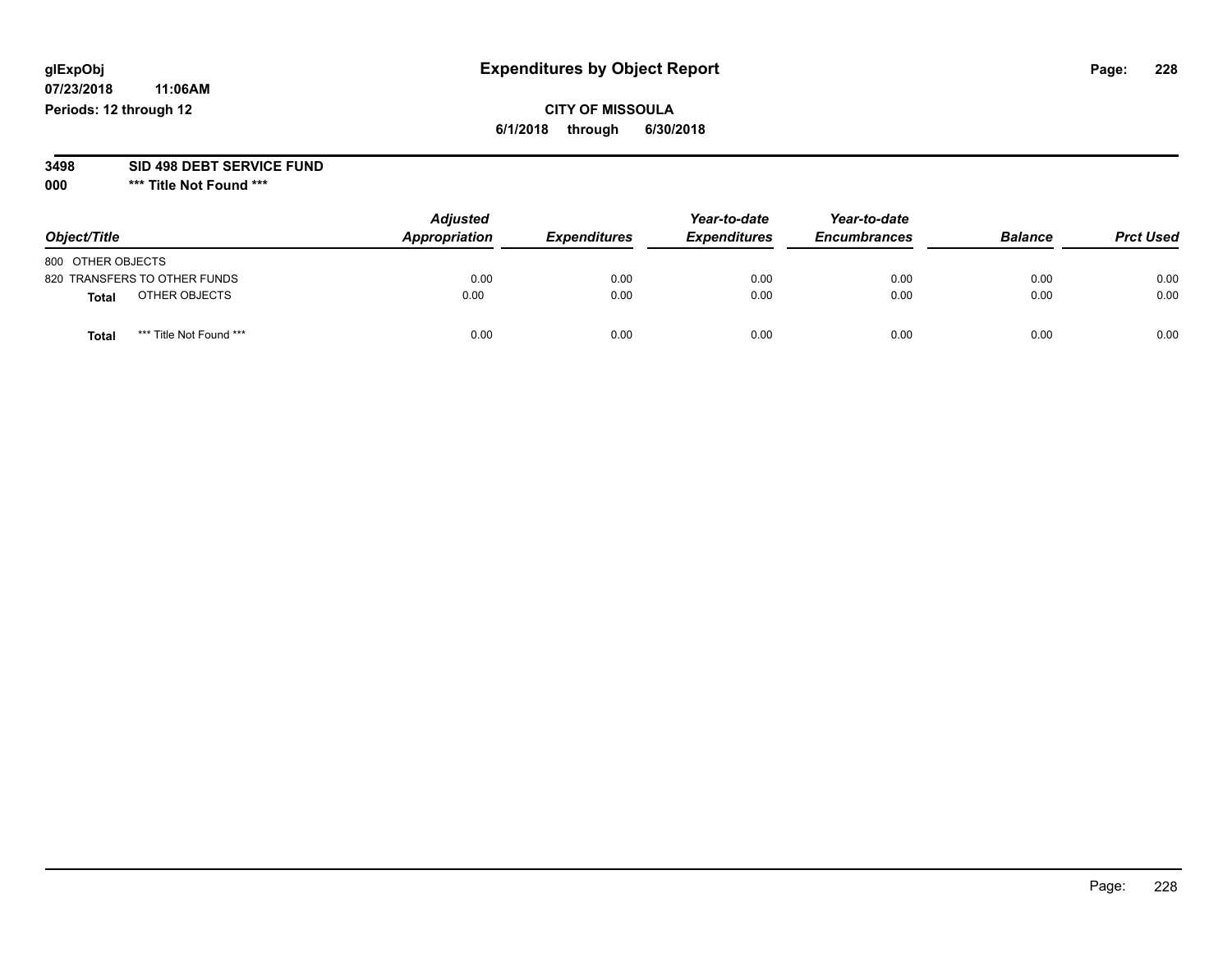**3498 SID 498 DEBT SERVICE FUND**

|                                      | <b>Adjusted</b>      |                     | Year-to-date        | Year-to-date        |                |                  |
|--------------------------------------|----------------------|---------------------|---------------------|---------------------|----------------|------------------|
| Object/Title                         | <b>Appropriation</b> | <b>Expenditures</b> | <b>Expenditures</b> | <b>Encumbrances</b> | <b>Balance</b> | <b>Prct Used</b> |
| 500 FIXED CHARGES                    |                      |                     |                     |                     |                |                  |
| 550 MERCHANT SERVICE FEES            | 0.00                 | 0.00                | 0.00                | 0.00                | 0.00           | 0.00             |
| <b>FIXED CHARGES</b><br><b>Total</b> | 0.00                 | 0.00                | 0.00                | 0.00                | 0.00           | 0.00             |
| 600 DEBT SERVICE                     |                      |                     |                     |                     |                |                  |
| 610 PRINCIPAL                        | 0.00                 | 0.00                | 0.00                | 0.00                | 0.00           | 0.00             |
| 620 INTEREST / SERVICE FEES          | 0.00                 | 0.00                | 0.00                | 0.00                | 0.00           | 0.00             |
| <b>DEBT SERVICE</b><br><b>Total</b>  | 0.00                 | 0.00                | 0.00                | 0.00                | 0.00           | 0.00             |
| NON-DEPARTMENTAL<br><b>Total</b>     | 0.00                 | 0.00                | 0.00                | 0.00                | 0.00           | 0.00             |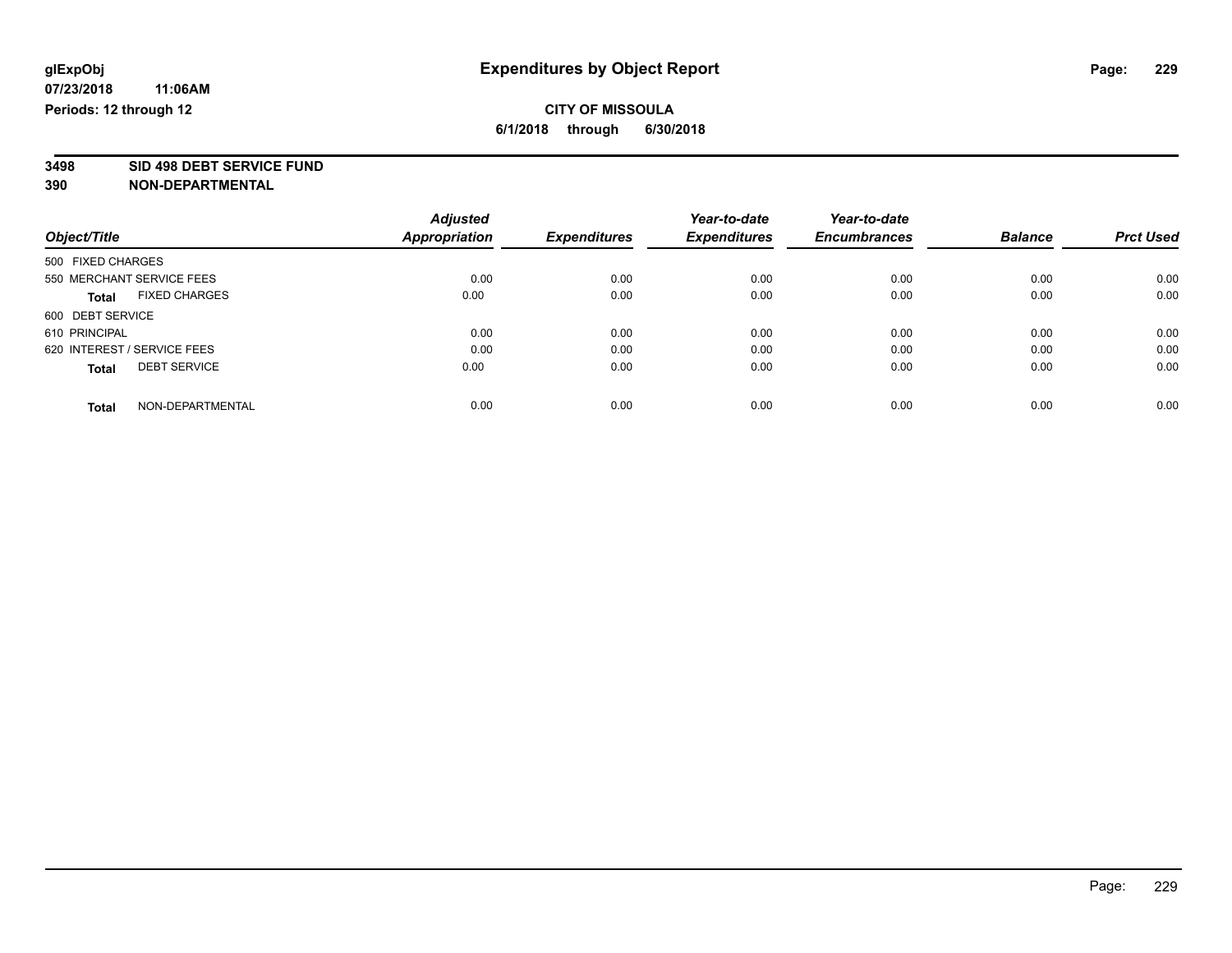# **CITY OF MISSOULA 6/1/2018 through 6/30/2018**

#### **3498 SID 498 DEBT SERVICE FUND**

|                              |                           | <b>Adjusted</b>      |                     | Year-to-date        | Year-to-date        |                |                  |
|------------------------------|---------------------------|----------------------|---------------------|---------------------|---------------------|----------------|------------------|
| Object/Title                 |                           | <b>Appropriation</b> | <b>Expenditures</b> | <b>Expenditures</b> | <b>Encumbrances</b> | <b>Balance</b> | <b>Prct Used</b> |
| 500 FIXED CHARGES            |                           |                      |                     |                     |                     |                |                  |
| 550 MERCHANT SERVICE FEES    |                           | 0.00                 | 0.00                | 0.00                | 0.00                | 0.00           | 0.00             |
| <b>Total</b>                 | <b>FIXED CHARGES</b>      | 0.00                 | 0.00                | 0.00                | 0.00                | 0.00           | 0.00             |
| 600 DEBT SERVICE             |                           |                      |                     |                     |                     |                |                  |
| 610 PRINCIPAL                |                           | 0.00                 | 0.00                | 0.00                | 0.00                | 0.00           | 0.00             |
| 620 INTEREST / SERVICE FEES  |                           | 0.00                 | 0.00                | 0.00                | 0.00                | 0.00           | 0.00             |
| <b>Total</b>                 | <b>DEBT SERVICE</b>       | 0.00                 | 0.00                | 0.00                | 0.00                | 0.00           | 0.00             |
| 800 OTHER OBJECTS            |                           |                      |                     |                     |                     |                |                  |
| 820 TRANSFERS TO OTHER FUNDS |                           | 0.00                 | 0.00                | 0.00                | 0.00                | 0.00           | 0.00             |
| <b>Total</b>                 | OTHER OBJECTS             | 0.00                 | 0.00                | 0.00                | 0.00                | 0.00           | 0.00             |
| <b>Total</b>                 | SID 498 DEBT SERVICE FUND | 0.00                 | 0.00                | 0.00                | 0.00                | 0.00           | 0.00             |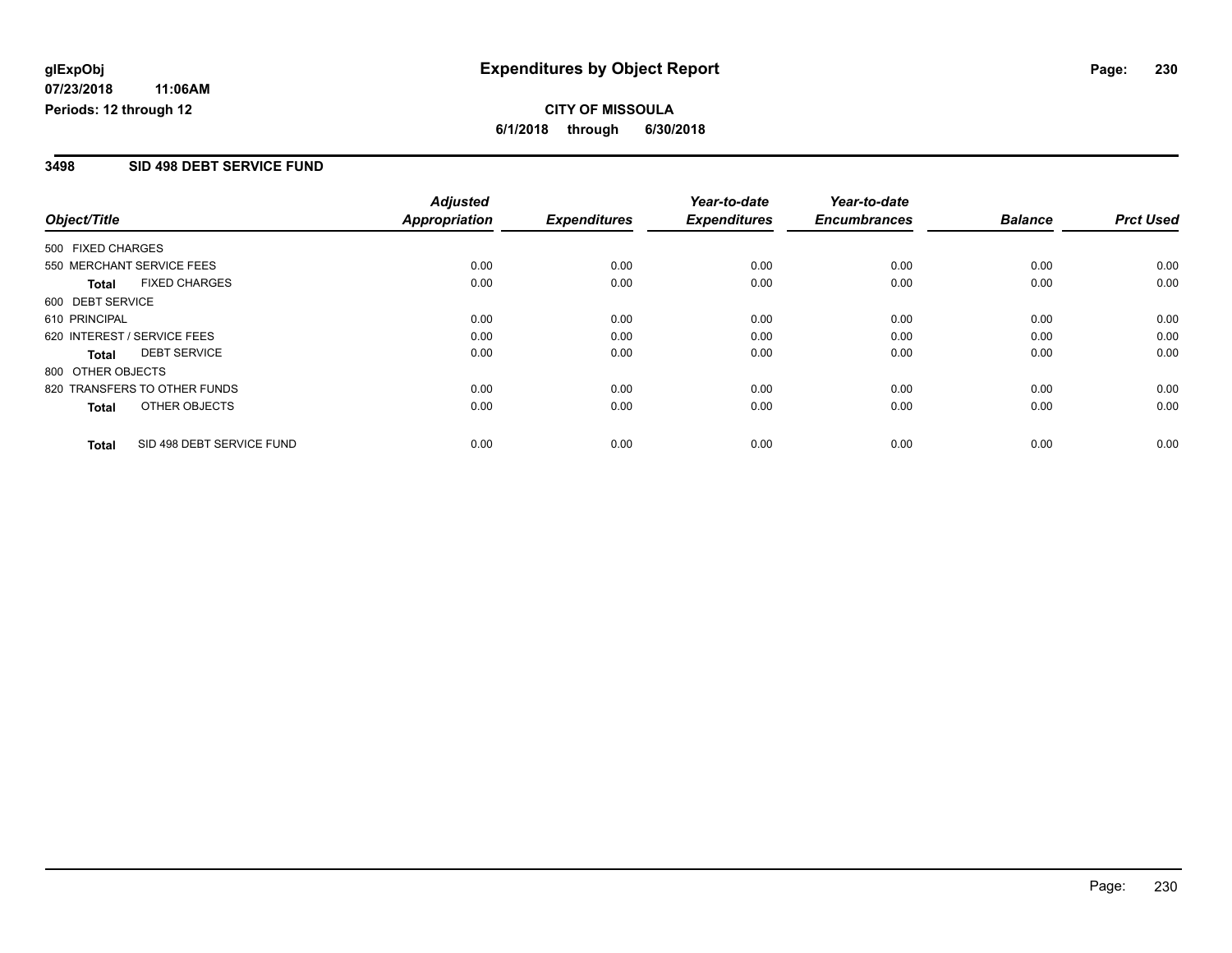**3500 SID 500 DEBT SERVICE FUND**

| Object/Title                        | <b>Adjusted</b><br><b>Appropriation</b> | <b>Expenditures</b> | Year-to-date<br><b>Expenditures</b> | Year-to-date<br><b>Encumbrances</b> | <b>Balance</b> | <b>Prct Used</b> |
|-------------------------------------|-----------------------------------------|---------------------|-------------------------------------|-------------------------------------|----------------|------------------|
| 600 DEBT SERVICE                    |                                         |                     |                                     |                                     |                |                  |
| 620 INTEREST / SERVICE FEES         | 0.00                                    | 0.00                | 0.00                                | 0.00                                | 0.00           | 0.00             |
| <b>DEBT SERVICE</b><br><b>Total</b> | 0.00                                    | 0.00                | 0.00                                | 0.00                                | 0.00           | 0.00             |
| 800 OTHER OBJECTS                   |                                         |                     |                                     |                                     |                |                  |
| 820 TRANSFERS TO OTHER FUNDS        | 0.00                                    | 0.00                | 0.00                                | 0.00                                | 0.00           | 0.00             |
| OTHER OBJECTS<br><b>Total</b>       | 0.00                                    | 0.00                | 0.00                                | 0.00                                | 0.00           | 0.00             |
| NON-DEPARTMENTAL<br><b>Total</b>    | 0.00                                    | 0.00                | 0.00                                | 0.00                                | 0.00           | 0.00             |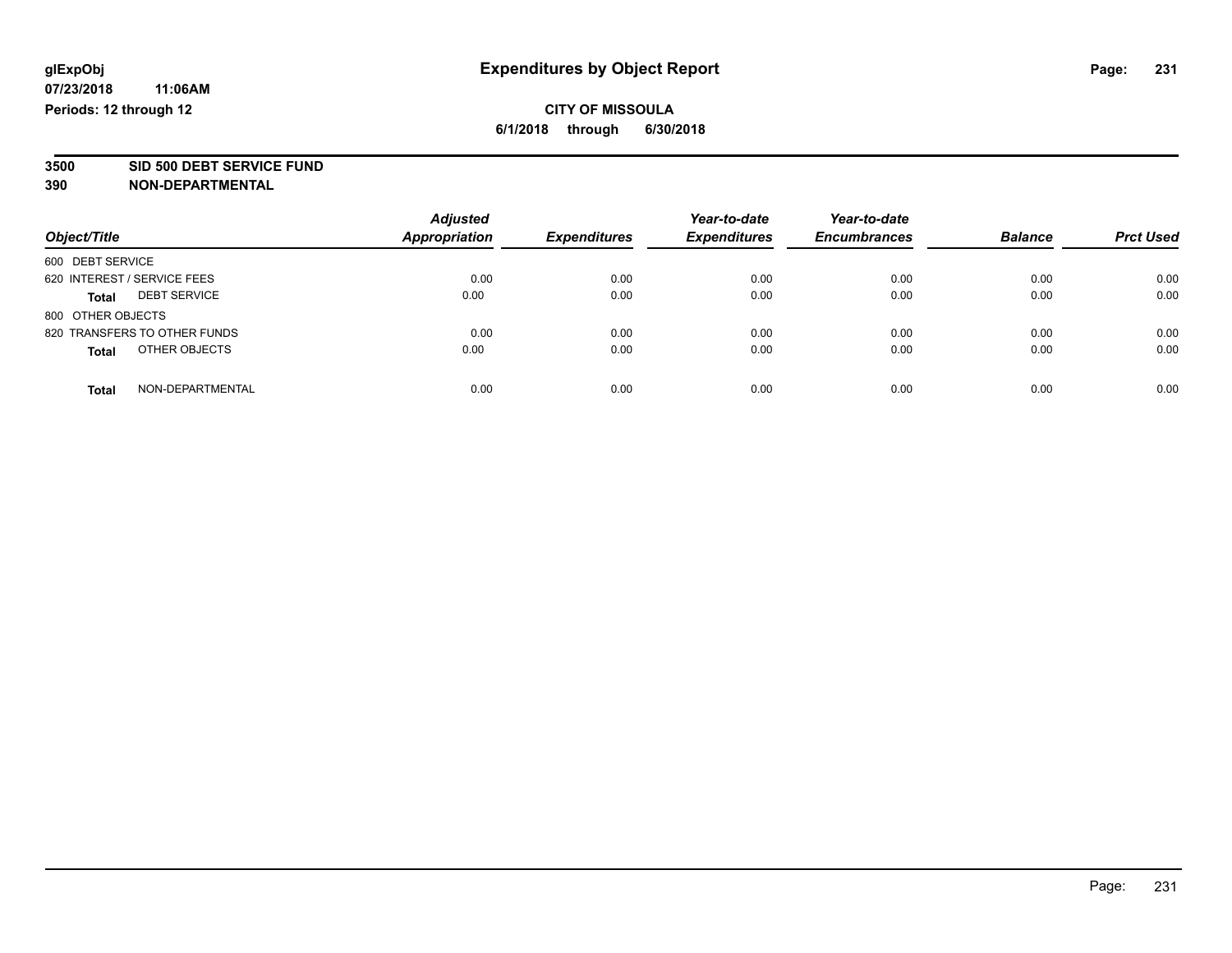**CITY OF MISSOULA 6/1/2018 through 6/30/2018**

#### **3500 SID 500 DEBT SERVICE FUND**

| Object/Title                |                              | <b>Adjusted</b><br>Appropriation | <b>Expenditures</b> | Year-to-date<br><b>Expenditures</b> | Year-to-date<br><b>Encumbrances</b> | <b>Balance</b> | <b>Prct Used</b> |
|-----------------------------|------------------------------|----------------------------------|---------------------|-------------------------------------|-------------------------------------|----------------|------------------|
| 600 DEBT SERVICE            |                              |                                  |                     |                                     |                                     |                |                  |
| 620 INTEREST / SERVICE FEES |                              | 0.00                             | 0.00                | 0.00                                | 0.00                                | 0.00           | 0.00             |
| <b>Total</b>                | <b>DEBT SERVICE</b>          | 0.00                             | 0.00                | 0.00                                | 0.00                                | 0.00           | 0.00             |
| 800 OTHER OBJECTS           |                              |                                  |                     |                                     |                                     |                |                  |
|                             | 820 TRANSFERS TO OTHER FUNDS | 0.00                             | 0.00                | 0.00                                | 0.00                                | 0.00           | 0.00             |
| <b>Total</b>                | OTHER OBJECTS                | 0.00                             | 0.00                | 0.00                                | 0.00                                | 0.00           | 0.00             |
| <b>Total</b>                | SID 500 DEBT SERVICE FUND    | 0.00                             | 0.00                | 0.00                                | 0.00                                | 0.00           | 0.00             |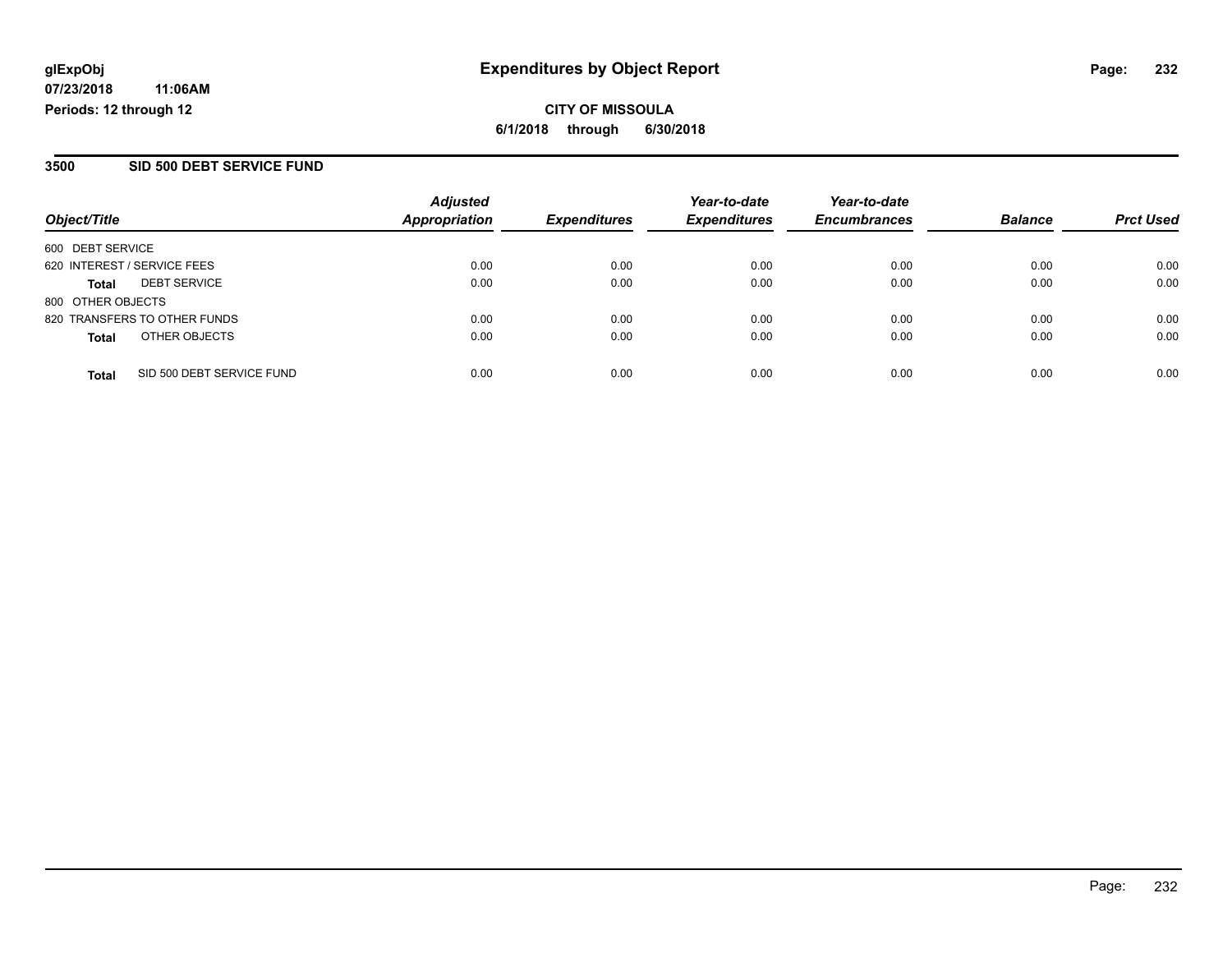#### **07/23/2018 11:06AM Periods: 12 through 12**

# **CITY OF MISSOULA 6/1/2018 through 6/30/2018**

#### **3501 SID 501 DEBT SERVICE FUND**

| Object/Title                            | <b>Adjusted</b><br>Appropriation | <b>Expenditures</b> | Year-to-date<br><b>Expenditures</b> | Year-to-date<br><b>Encumbrances</b> | <b>Balance</b> | <b>Prct Used</b> |
|-----------------------------------------|----------------------------------|---------------------|-------------------------------------|-------------------------------------|----------------|------------------|
| 800 OTHER OBJECTS                       |                                  |                     |                                     |                                     |                |                  |
| 820 TRANSFERS TO OTHER FUNDS            | 0.00                             | 0.00                | 0.00                                | 0.00                                | 0.00           | 0.00             |
| OTHER OBJECTS<br><b>Total</b>           | 0.00                             | 0.00                | 0.00                                | 0.00                                | 0.00           | 0.00             |
| *** Title Not Found ***<br><b>Total</b> | 0.00                             | 0.00                | 0.00                                | 0.00                                | 0.00           | 0.00             |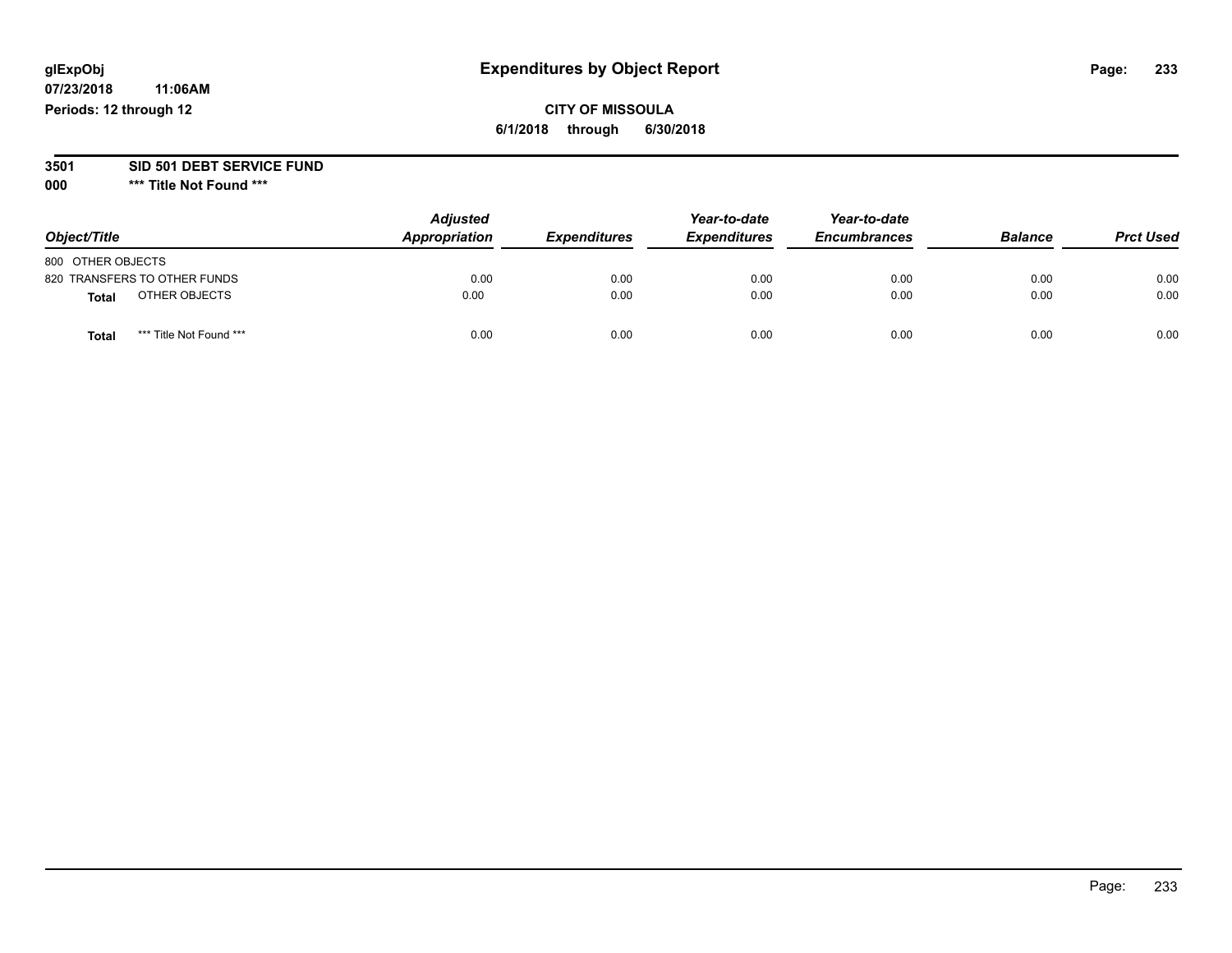# **3501 SID 501 DEBT SERVICE FUND**

|                                      | <b>Adjusted</b>      |                     | Year-to-date        | Year-to-date        |                |                  |
|--------------------------------------|----------------------|---------------------|---------------------|---------------------|----------------|------------------|
| Object/Title                         | <b>Appropriation</b> | <b>Expenditures</b> | <b>Expenditures</b> | <b>Encumbrances</b> | <b>Balance</b> | <b>Prct Used</b> |
| 500 FIXED CHARGES                    |                      |                     |                     |                     |                |                  |
| 550 MERCHANT SERVICE FEES            | 0.00                 | 0.00                | 0.00                | 0.00                | 0.00           | 0.00             |
| <b>FIXED CHARGES</b><br><b>Total</b> | 0.00                 | 0.00                | 0.00                | 0.00                | 0.00           | 0.00             |
| 600 DEBT SERVICE                     |                      |                     |                     |                     |                |                  |
| 610 PRINCIPAL                        | 0.00                 | 0.00                | 0.00                | 0.00                | 0.00           | 0.00             |
| 620 INTEREST / SERVICE FEES          | 0.00                 | 0.00                | 0.00                | 0.00                | 0.00           | 0.00             |
| <b>DEBT SERVICE</b><br><b>Total</b>  | 0.00                 | 0.00                | 0.00                | 0.00                | 0.00           | 0.00             |
| NON-DEPARTMENTAL<br><b>Total</b>     | 0.00                 | 0.00                | 0.00                | 0.00                | 0.00           | 0.00             |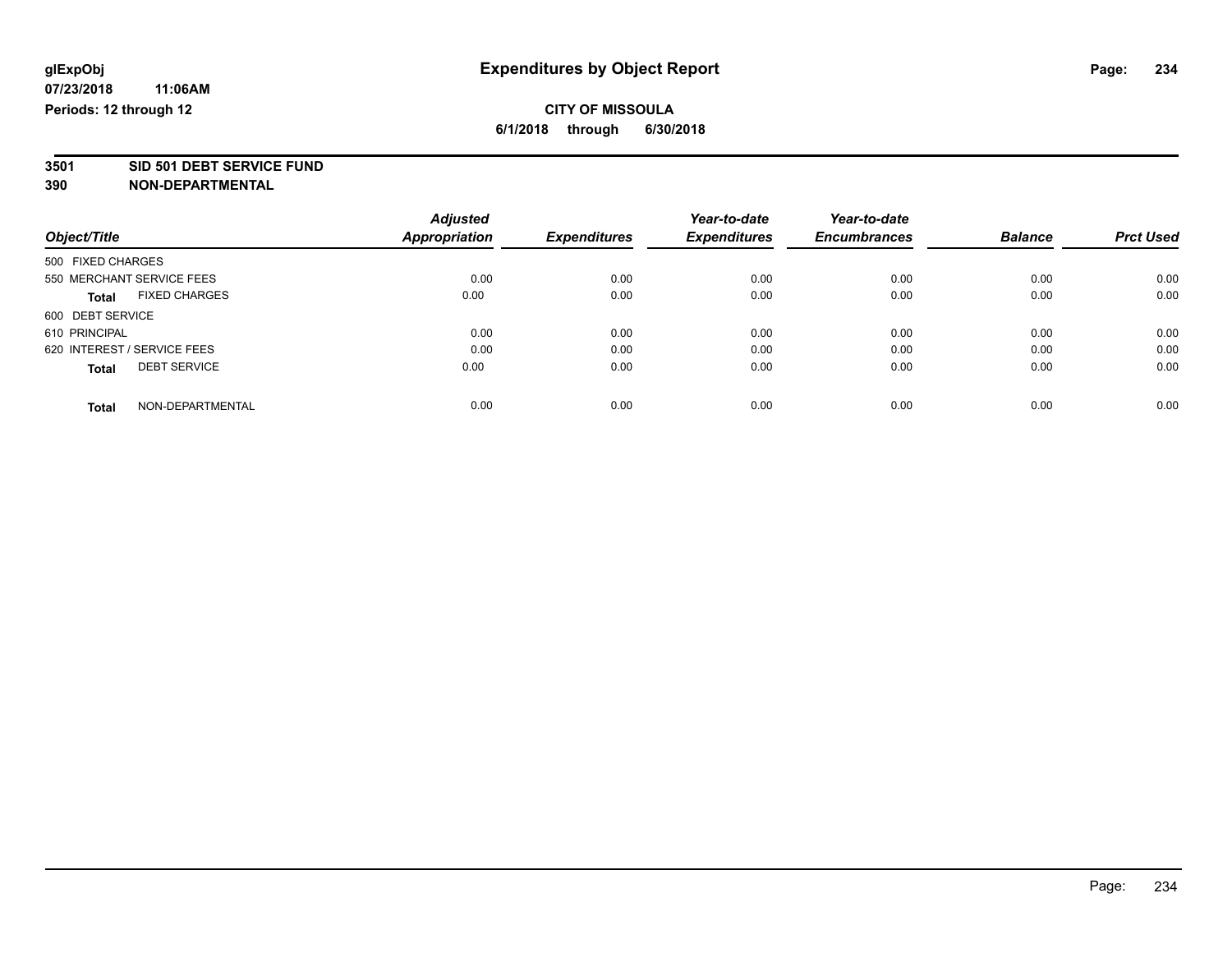**CITY OF MISSOULA 6/1/2018 through 6/30/2018**

#### **3501 SID 501 DEBT SERVICE FUND**

|                   |                              | <b>Adjusted</b>      |                     | Year-to-date        | Year-to-date        |                |                  |
|-------------------|------------------------------|----------------------|---------------------|---------------------|---------------------|----------------|------------------|
| Object/Title      |                              | <b>Appropriation</b> | <b>Expenditures</b> | <b>Expenditures</b> | <b>Encumbrances</b> | <b>Balance</b> | <b>Prct Used</b> |
| 500 FIXED CHARGES |                              |                      |                     |                     |                     |                |                  |
|                   | 550 MERCHANT SERVICE FEES    | 0.00                 | 0.00                | 0.00                | 0.00                | 0.00           | 0.00             |
| <b>Total</b>      | <b>FIXED CHARGES</b>         | 0.00                 | 0.00                | 0.00                | 0.00                | 0.00           | 0.00             |
| 600 DEBT SERVICE  |                              |                      |                     |                     |                     |                |                  |
| 610 PRINCIPAL     |                              | 0.00                 | 0.00                | 0.00                | 0.00                | 0.00           | 0.00             |
|                   | 620 INTEREST / SERVICE FEES  | 0.00                 | 0.00                | 0.00                | 0.00                | 0.00           | 0.00             |
| Total             | <b>DEBT SERVICE</b>          | 0.00                 | 0.00                | 0.00                | 0.00                | 0.00           | 0.00             |
| 800 OTHER OBJECTS |                              |                      |                     |                     |                     |                |                  |
|                   | 820 TRANSFERS TO OTHER FUNDS | 0.00                 | 0.00                | 0.00                | 0.00                | 0.00           | 0.00             |
| Total             | OTHER OBJECTS                | 0.00                 | 0.00                | 0.00                | 0.00                | 0.00           | 0.00             |
| <b>Total</b>      | SID 501 DEBT SERVICE FUND    | 0.00                 | 0.00                | 0.00                | 0.00                | 0.00           | 0.00             |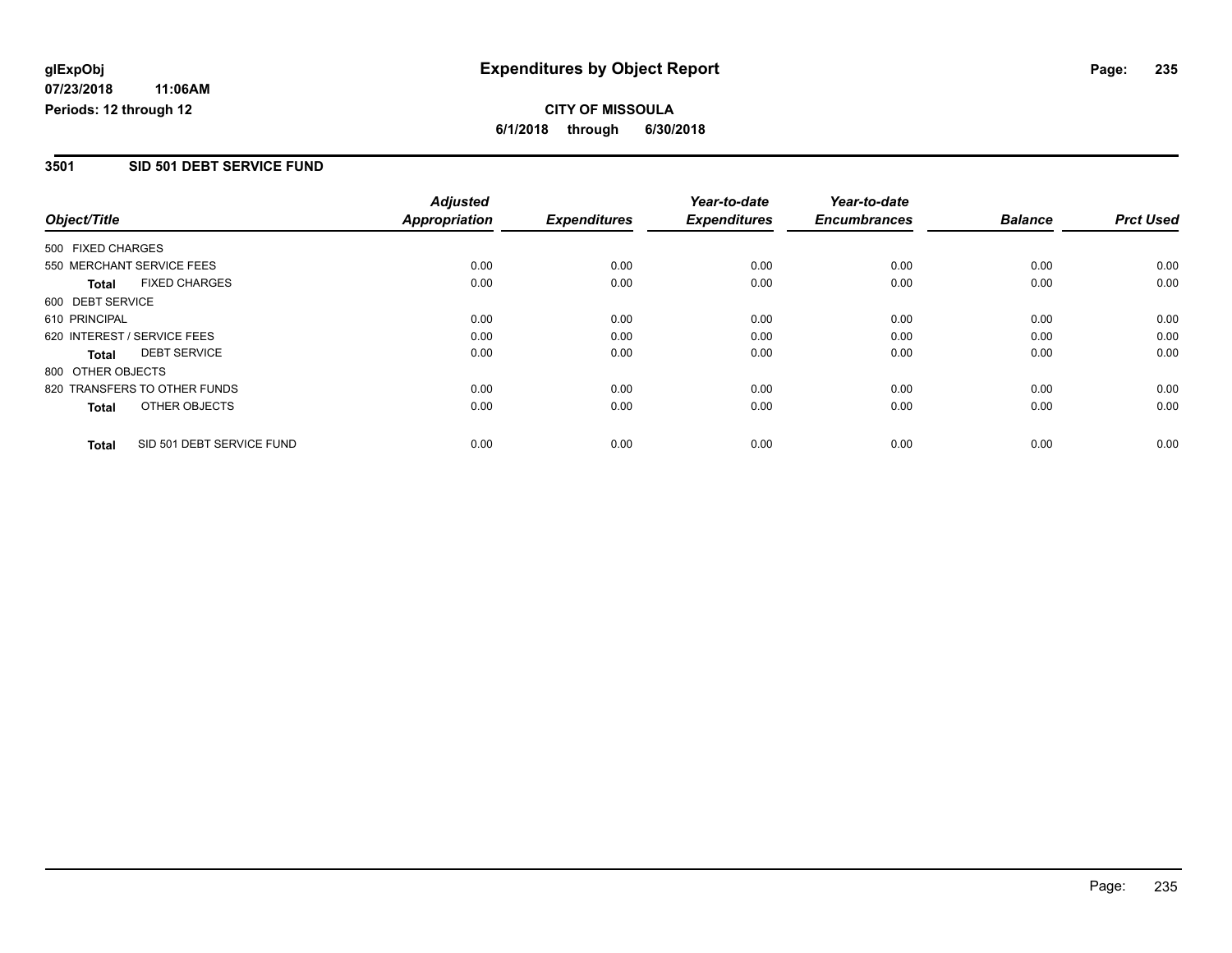#### **07/23/2018 11:06AM Periods: 12 through 12**

# **CITY OF MISSOULA 6/1/2018 through 6/30/2018**

#### **3503 SID 503 DEBT SERVICE FUND**

| Object/Title                     | <b>Adjusted</b><br>Appropriation | <b>Expenditures</b> | Year-to-date<br><b>Expenditures</b> | Year-to-date<br><b>Encumbrances</b> | <b>Balance</b> | <b>Prct Used</b> |
|----------------------------------|----------------------------------|---------------------|-------------------------------------|-------------------------------------|----------------|------------------|
| 800 OTHER OBJECTS                |                                  |                     |                                     |                                     |                |                  |
| 820 TRANSFERS TO OTHER FUNDS     | 0.00                             | 0.00                | 0.00                                | 0.00                                | 0.00           | 0.00             |
| OTHER OBJECTS<br><b>Total</b>    | 0.00                             | 0.00                | 0.00                                | 0.00                                | 0.00           | 0.00             |
| *** Title Not Found ***<br>Total | 0.00                             | 0.00                | 0.00                                | 0.00                                | 0.00           | 0.00             |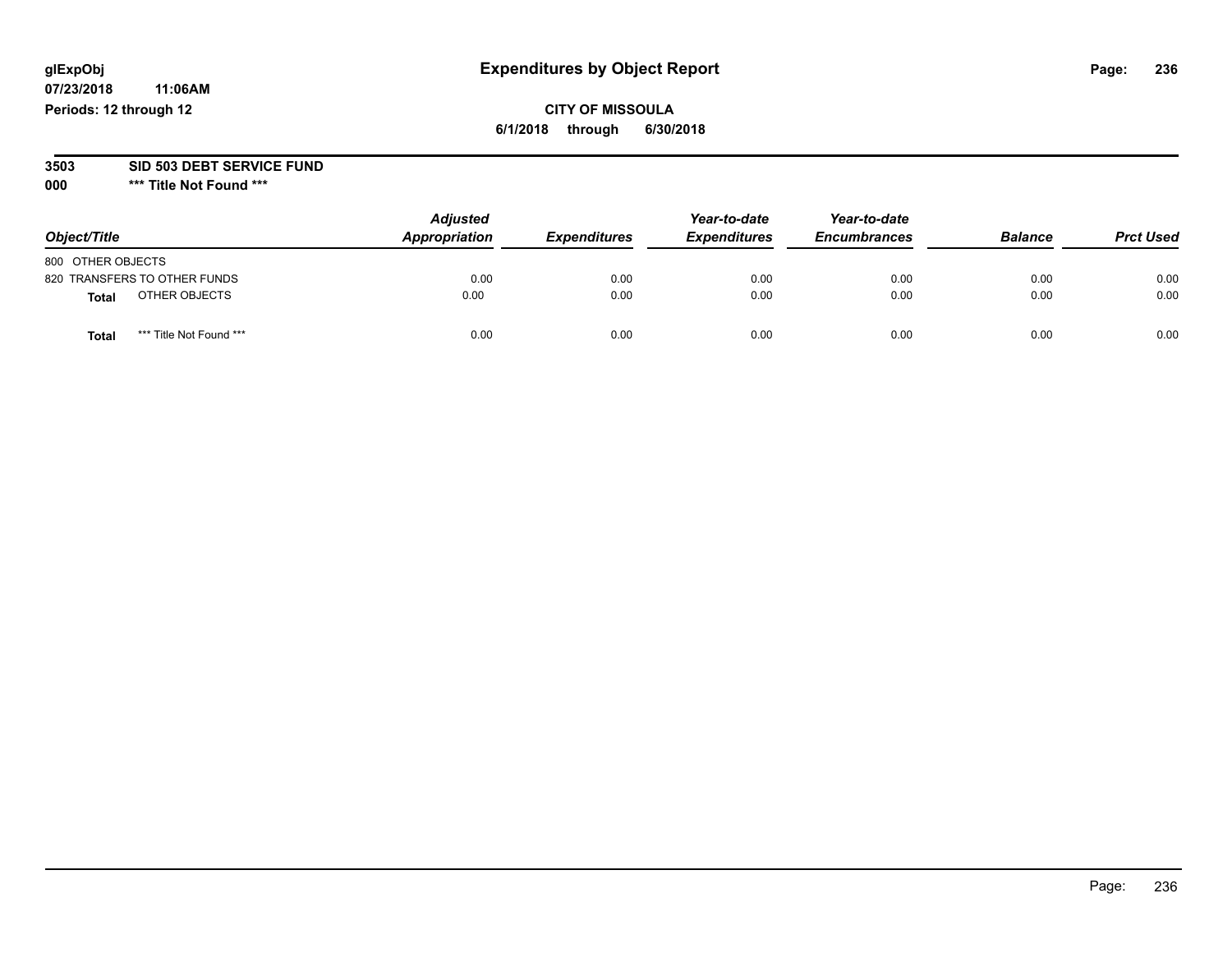**3503 SID 503 DEBT SERVICE FUND**

|                                      | <b>Adjusted</b>      |                     | Year-to-date        | Year-to-date        |                |                  |
|--------------------------------------|----------------------|---------------------|---------------------|---------------------|----------------|------------------|
| Object/Title                         | <b>Appropriation</b> | <b>Expenditures</b> | <b>Expenditures</b> | <b>Encumbrances</b> | <b>Balance</b> | <b>Prct Used</b> |
| 500 FIXED CHARGES                    |                      |                     |                     |                     |                |                  |
| 550 MERCHANT SERVICE FEES            | 0.00                 | 0.00                | 0.00                | 0.00                | 0.00           | 0.00             |
| <b>FIXED CHARGES</b><br><b>Total</b> | 0.00                 | 0.00                | 0.00                | 0.00                | 0.00           | 0.00             |
| 600 DEBT SERVICE                     |                      |                     |                     |                     |                |                  |
| 610 PRINCIPAL                        | 0.00                 | 0.00                | 0.00                | 0.00                | 0.00           | 0.00             |
| 620 INTEREST / SERVICE FEES          | 0.00                 | 0.00                | 0.00                | 0.00                | 0.00           | 0.00             |
| <b>DEBT SERVICE</b><br><b>Total</b>  | 0.00                 | 0.00                | 0.00                | 0.00                | 0.00           | 0.00             |
| NON-DEPARTMENTAL<br><b>Total</b>     | 0.00                 | 0.00                | 0.00                | 0.00                | 0.00           | 0.00             |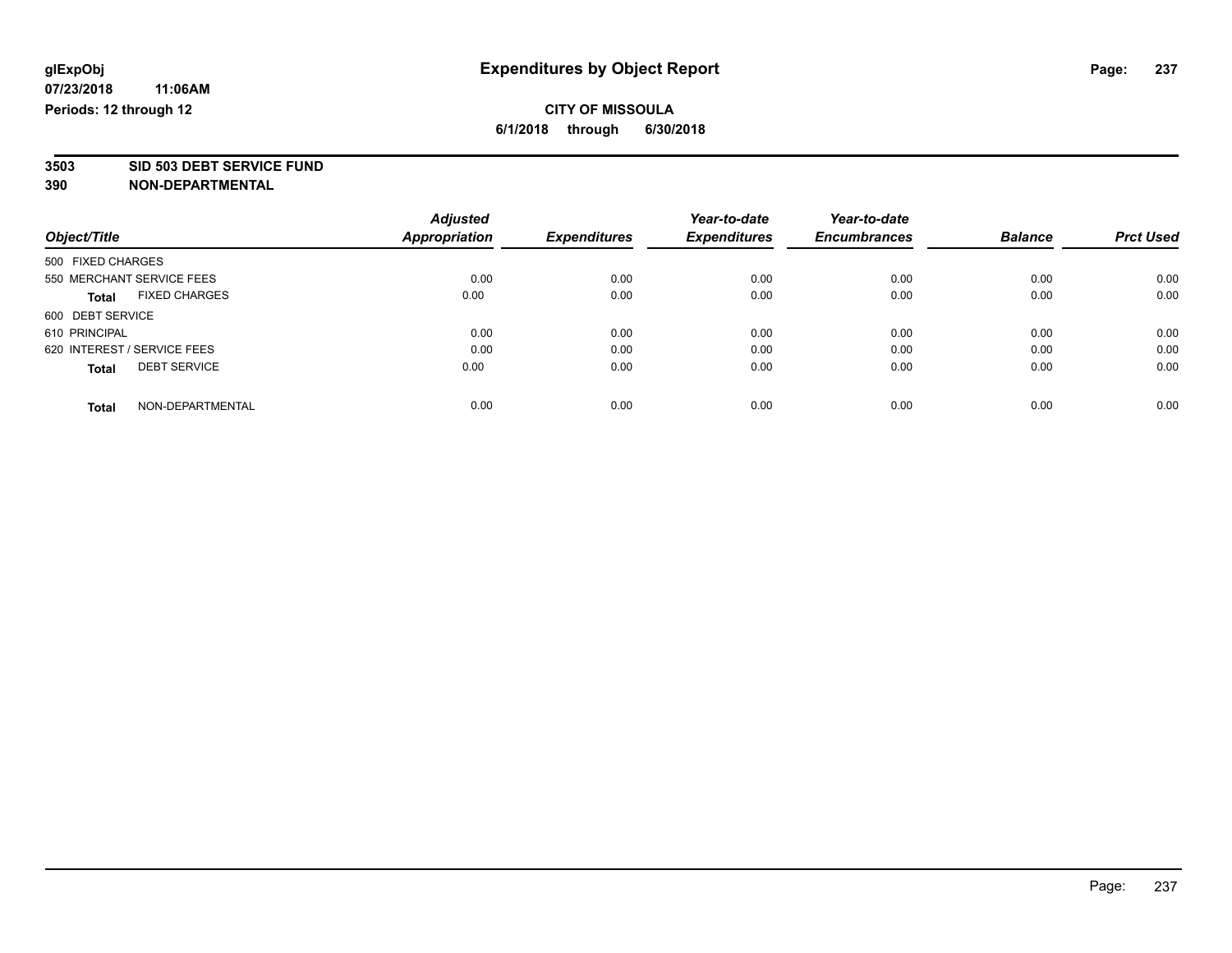# **CITY OF MISSOULA 6/1/2018 through 6/30/2018**

### **3503 SID 503 DEBT SERVICE FUND**

|                   |                              | <b>Adjusted</b>      |                     | Year-to-date        | Year-to-date        |                |                  |
|-------------------|------------------------------|----------------------|---------------------|---------------------|---------------------|----------------|------------------|
| Object/Title      |                              | <b>Appropriation</b> | <b>Expenditures</b> | <b>Expenditures</b> | <b>Encumbrances</b> | <b>Balance</b> | <b>Prct Used</b> |
| 500 FIXED CHARGES |                              |                      |                     |                     |                     |                |                  |
|                   | 550 MERCHANT SERVICE FEES    | 0.00                 | 0.00                | 0.00                | 0.00                | 0.00           | 0.00             |
| <b>Total</b>      | <b>FIXED CHARGES</b>         | 0.00                 | 0.00                | 0.00                | 0.00                | 0.00           | 0.00             |
| 600 DEBT SERVICE  |                              |                      |                     |                     |                     |                |                  |
| 610 PRINCIPAL     |                              | 0.00                 | 0.00                | 0.00                | 0.00                | 0.00           | 0.00             |
|                   | 620 INTEREST / SERVICE FEES  | 0.00                 | 0.00                | 0.00                | 0.00                | 0.00           | 0.00             |
| <b>Total</b>      | <b>DEBT SERVICE</b>          | 0.00                 | 0.00                | 0.00                | 0.00                | 0.00           | 0.00             |
| 800 OTHER OBJECTS |                              |                      |                     |                     |                     |                |                  |
|                   | 820 TRANSFERS TO OTHER FUNDS | 0.00                 | 0.00                | 0.00                | 0.00                | 0.00           | 0.00             |
| <b>Total</b>      | OTHER OBJECTS                | 0.00                 | 0.00                | 0.00                | 0.00                | 0.00           | 0.00             |
| <b>Total</b>      | SID 503 DEBT SERVICE FUND    | 0.00                 | 0.00                | 0.00                | 0.00                | 0.00           | 0.00             |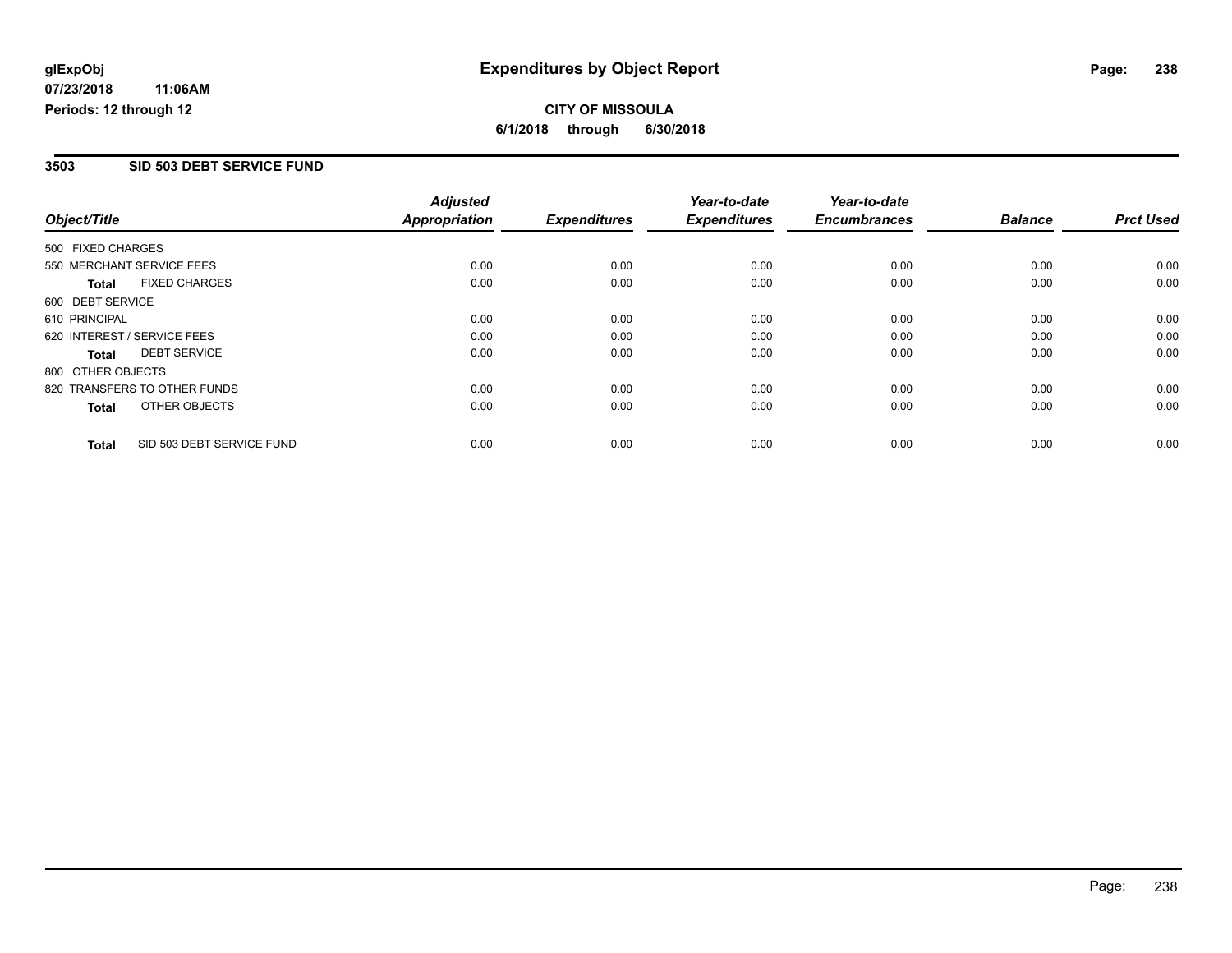#### **07/23/2018 11:06AM Periods: 12 through 12**

# **CITY OF MISSOULA 6/1/2018 through 6/30/2018**

#### **3505 SID 505 DEBT SERVICE FUND**

| Object/Title                            | <b>Adjusted</b><br>Appropriation | <b>Expenditures</b> | Year-to-date<br><b>Expenditures</b> | Year-to-date<br><b>Encumbrances</b> | <b>Balance</b> | <b>Prct Used</b> |
|-----------------------------------------|----------------------------------|---------------------|-------------------------------------|-------------------------------------|----------------|------------------|
| 800 OTHER OBJECTS                       |                                  |                     |                                     |                                     |                |                  |
| 820 TRANSFERS TO OTHER FUNDS            | 0.00                             | 0.00                | 0.00                                | 0.00                                | 0.00           | 0.00             |
| OTHER OBJECTS<br>Total                  | 0.00                             | 0.00                | 0.00                                | 0.00                                | 0.00           | 0.00             |
| *** Title Not Found ***<br><b>Total</b> | 0.00                             | 0.00                | 0.00                                | 0.00                                | 0.00           | 0.00             |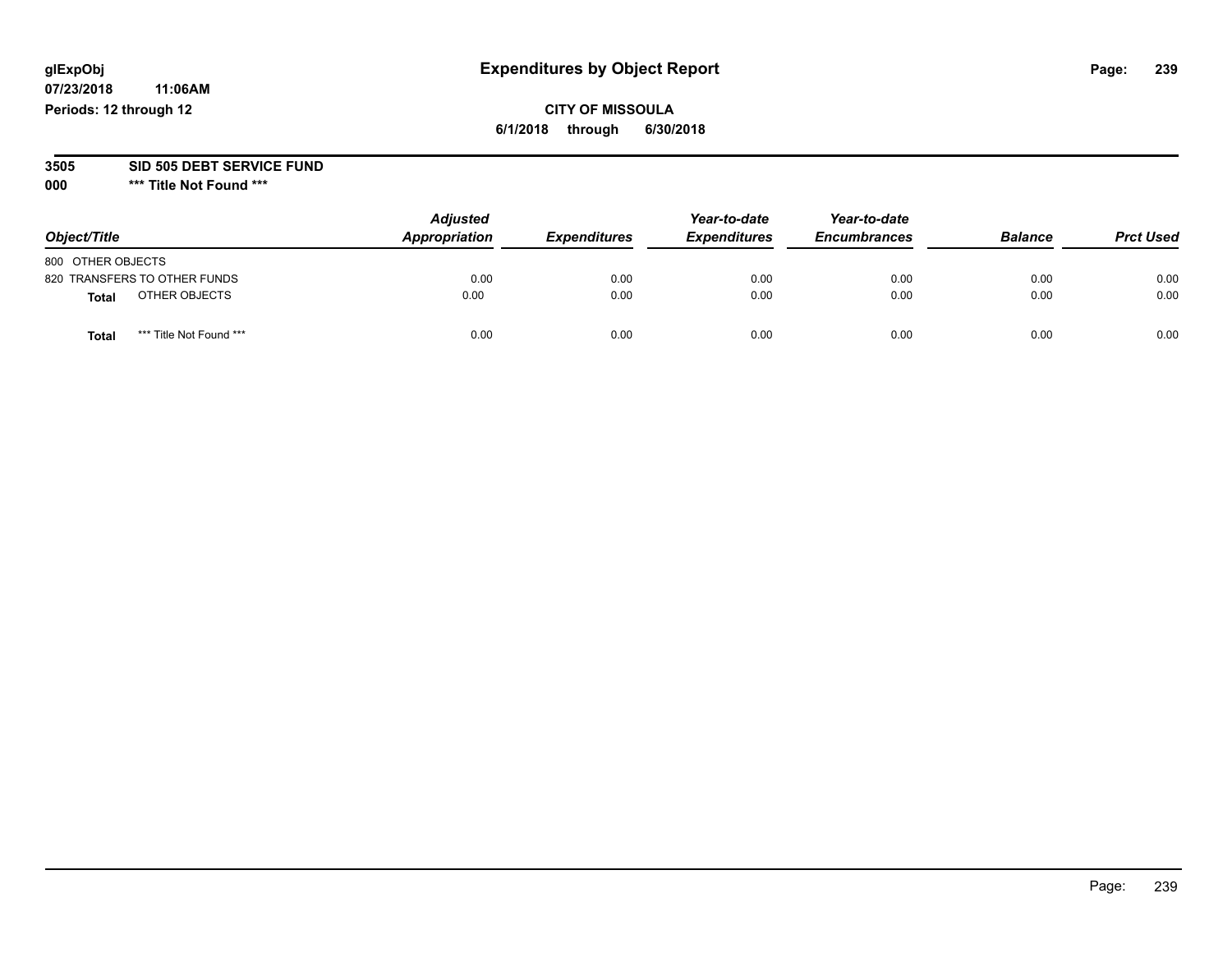# **3505 SID 505 DEBT SERVICE FUND**

|                                      | <b>Adjusted</b>      |                     | Year-to-date        | Year-to-date        |                |                  |
|--------------------------------------|----------------------|---------------------|---------------------|---------------------|----------------|------------------|
| Object/Title                         | <b>Appropriation</b> | <b>Expenditures</b> | <b>Expenditures</b> | <b>Encumbrances</b> | <b>Balance</b> | <b>Prct Used</b> |
| 500 FIXED CHARGES                    |                      |                     |                     |                     |                |                  |
| 550 MERCHANT SERVICE FEES            | 0.00                 | 0.00                | 0.00                | 0.00                | 0.00           | 0.00             |
| <b>FIXED CHARGES</b><br><b>Total</b> | 0.00                 | 0.00                | 0.00                | 0.00                | 0.00           | 0.00             |
| 600 DEBT SERVICE                     |                      |                     |                     |                     |                |                  |
| 610 PRINCIPAL                        | 0.00                 | 0.00                | 0.00                | 0.00                | 0.00           | 0.00             |
| 620 INTEREST / SERVICE FEES          | 0.00                 | 0.00                | 0.00                | 0.00                | 0.00           | 0.00             |
| <b>DEBT SERVICE</b><br><b>Total</b>  | 0.00                 | 0.00                | 0.00                | 0.00                | 0.00           | 0.00             |
| NON-DEPARTMENTAL<br><b>Total</b>     | 0.00                 | 0.00                | 0.00                | 0.00                | 0.00           | 0.00             |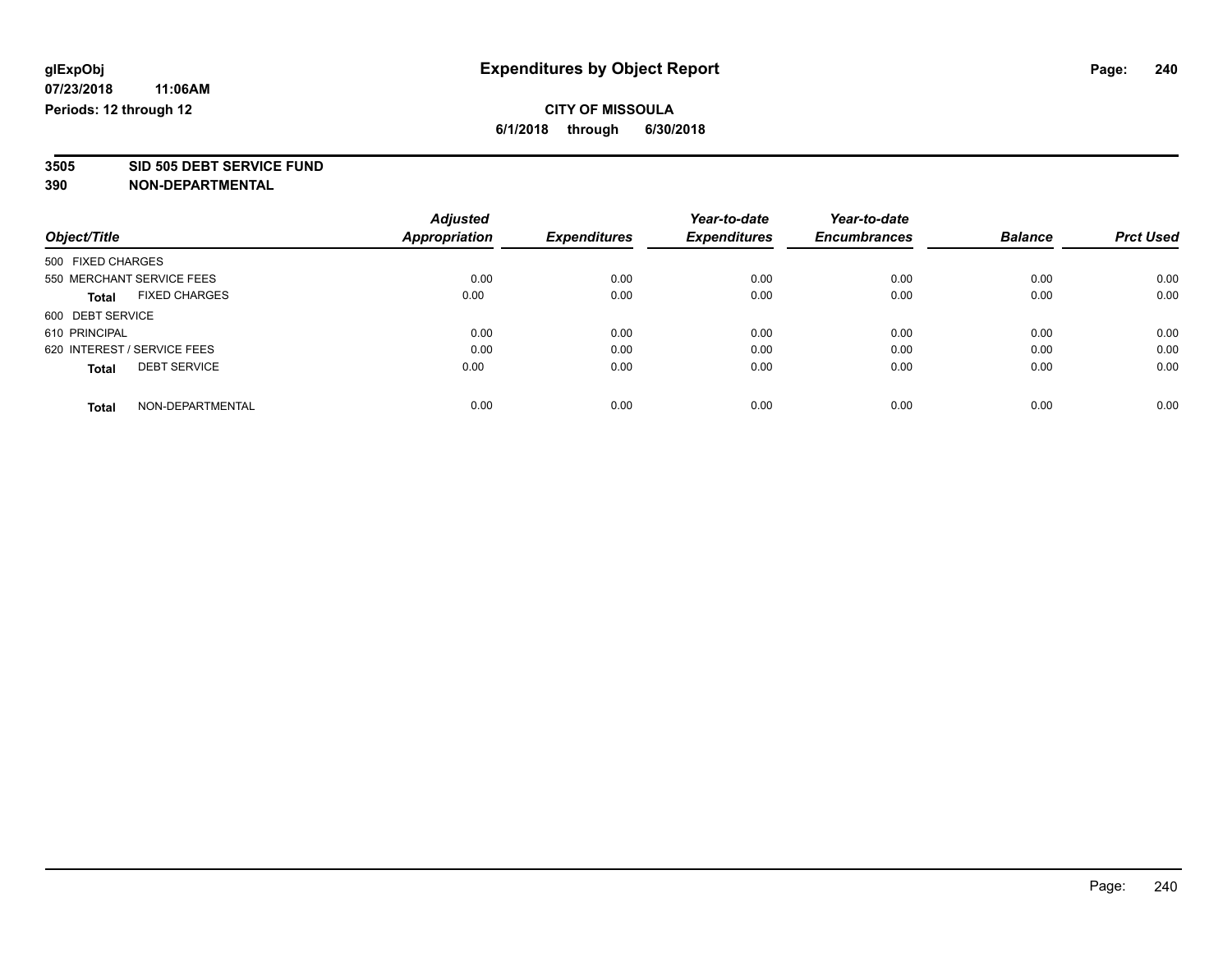**CITY OF MISSOULA 6/1/2018 through 6/30/2018**

### **3505 SID 505 DEBT SERVICE FUND**

|                   |                              | <b>Adjusted</b>      |                     | Year-to-date        | Year-to-date        |                |                  |
|-------------------|------------------------------|----------------------|---------------------|---------------------|---------------------|----------------|------------------|
| Object/Title      |                              | <b>Appropriation</b> | <b>Expenditures</b> | <b>Expenditures</b> | <b>Encumbrances</b> | <b>Balance</b> | <b>Prct Used</b> |
| 500 FIXED CHARGES |                              |                      |                     |                     |                     |                |                  |
|                   | 550 MERCHANT SERVICE FEES    | 0.00                 | 0.00                | 0.00                | 0.00                | 0.00           | 0.00             |
| <b>Total</b>      | <b>FIXED CHARGES</b>         | 0.00                 | 0.00                | 0.00                | 0.00                | 0.00           | 0.00             |
| 600 DEBT SERVICE  |                              |                      |                     |                     |                     |                |                  |
| 610 PRINCIPAL     |                              | 0.00                 | 0.00                | 0.00                | 0.00                | 0.00           | 0.00             |
|                   | 620 INTEREST / SERVICE FEES  | 0.00                 | 0.00                | 0.00                | 0.00                | 0.00           | 0.00             |
| Total             | <b>DEBT SERVICE</b>          | 0.00                 | 0.00                | 0.00                | 0.00                | 0.00           | 0.00             |
| 800 OTHER OBJECTS |                              |                      |                     |                     |                     |                |                  |
|                   | 820 TRANSFERS TO OTHER FUNDS | 0.00                 | 0.00                | 0.00                | 0.00                | 0.00           | 0.00             |
| Total             | OTHER OBJECTS                | 0.00                 | 0.00                | 0.00                | 0.00                | 0.00           | 0.00             |
| <b>Total</b>      | SID 505 DEBT SERVICE FUND    | 0.00                 | 0.00                | 0.00                | 0.00                | 0.00           | 0.00             |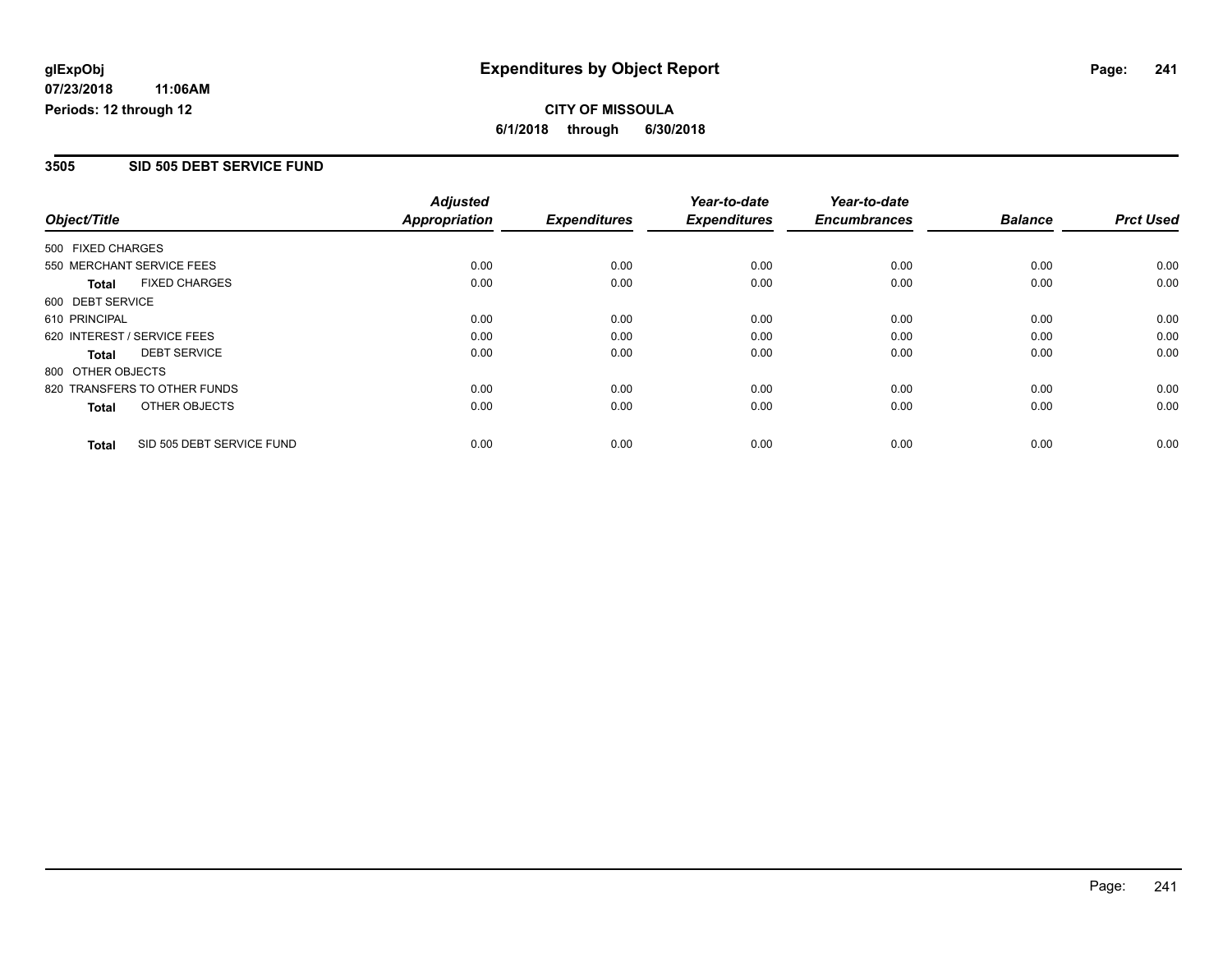#### **07/23/2018 11:06AM Periods: 12 through 12**

# **CITY OF MISSOULA 6/1/2018 through 6/30/2018**

#### **3506 SID 506 DEBT SERVICE FUND**

| Object/Title                            | <b>Adjusted</b><br>Appropriation | <b>Expenditures</b> | Year-to-date<br><b>Expenditures</b> | Year-to-date<br><b>Encumbrances</b> | <b>Balance</b> | <b>Prct Used</b> |
|-----------------------------------------|----------------------------------|---------------------|-------------------------------------|-------------------------------------|----------------|------------------|
| 800 OTHER OBJECTS                       |                                  |                     |                                     |                                     |                |                  |
| 820 TRANSFERS TO OTHER FUNDS            | 0.00                             | 0.00                | 0.00                                | 0.00                                | 0.00           | 0.00             |
| OTHER OBJECTS<br><b>Total</b>           | 0.00                             | 0.00                | 0.00                                | 0.00                                | 0.00           | 0.00             |
| *** Title Not Found ***<br><b>Total</b> | 0.00                             | 0.00                | 0.00                                | 0.00                                | 0.00           | 0.00             |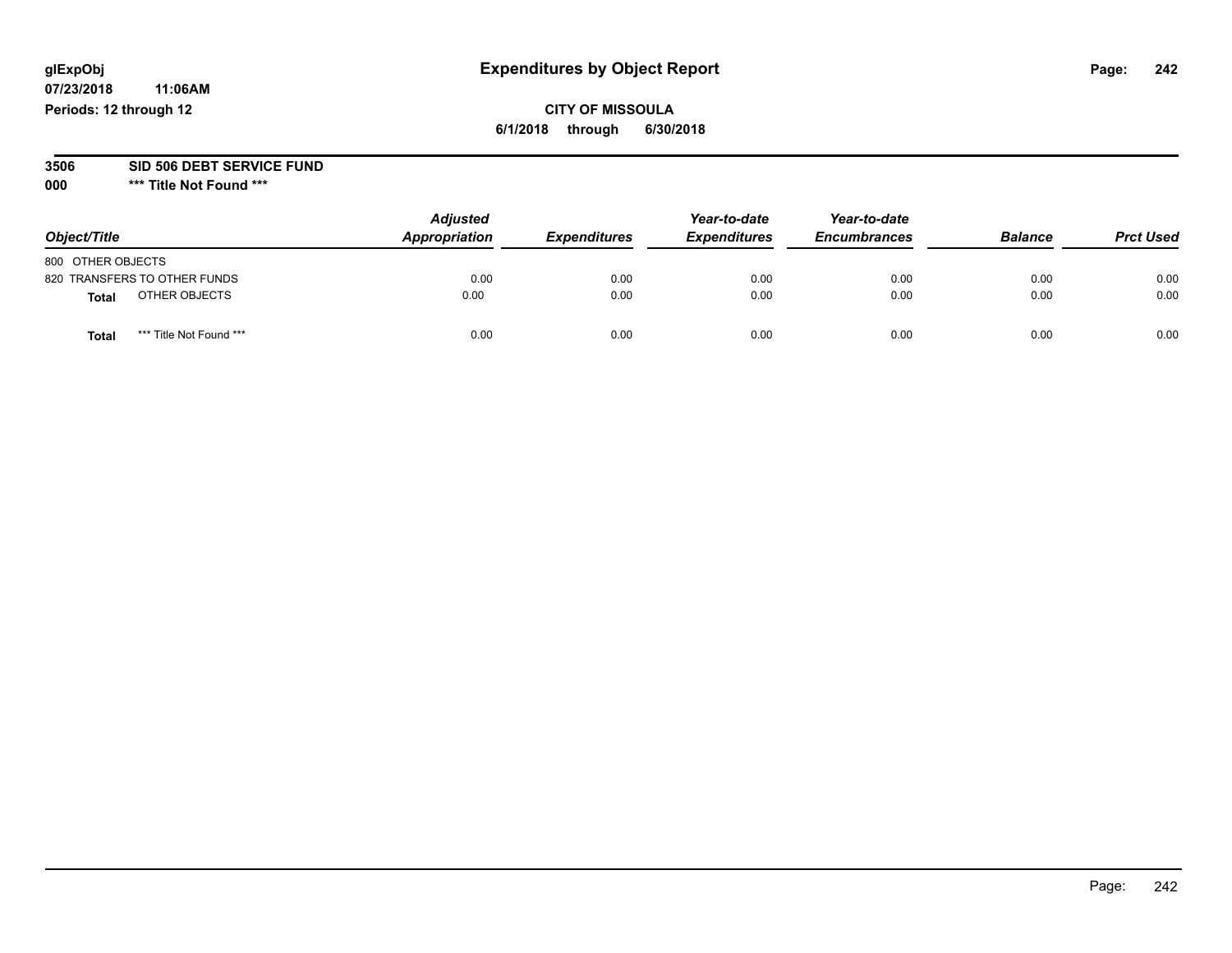**3506 SID 506 DEBT SERVICE FUND**

|                                      | <b>Adjusted</b>      |                     | Year-to-date        | Year-to-date        |                |                  |
|--------------------------------------|----------------------|---------------------|---------------------|---------------------|----------------|------------------|
| Object/Title                         | <b>Appropriation</b> | <b>Expenditures</b> | <b>Expenditures</b> | <b>Encumbrances</b> | <b>Balance</b> | <b>Prct Used</b> |
| 500 FIXED CHARGES                    |                      |                     |                     |                     |                |                  |
| 550 MERCHANT SERVICE FEES            | 0.00                 | 0.00                | 0.00                | 0.00                | 0.00           | 0.00             |
| <b>FIXED CHARGES</b><br><b>Total</b> | 0.00                 | 0.00                | 0.00                | 0.00                | 0.00           | 0.00             |
| 600 DEBT SERVICE                     |                      |                     |                     |                     |                |                  |
| 610 PRINCIPAL                        | 0.00                 | 0.00                | 0.00                | 0.00                | 0.00           | 0.00             |
| 620 INTEREST / SERVICE FEES          | 0.00                 | 0.00                | 0.00                | 0.00                | 0.00           | 0.00             |
| <b>DEBT SERVICE</b><br><b>Total</b>  | 0.00                 | 0.00                | 0.00                | 0.00                | 0.00           | 0.00             |
| NON-DEPARTMENTAL<br><b>Total</b>     | 0.00                 | 0.00                | 0.00                | 0.00                | 0.00           | 0.00             |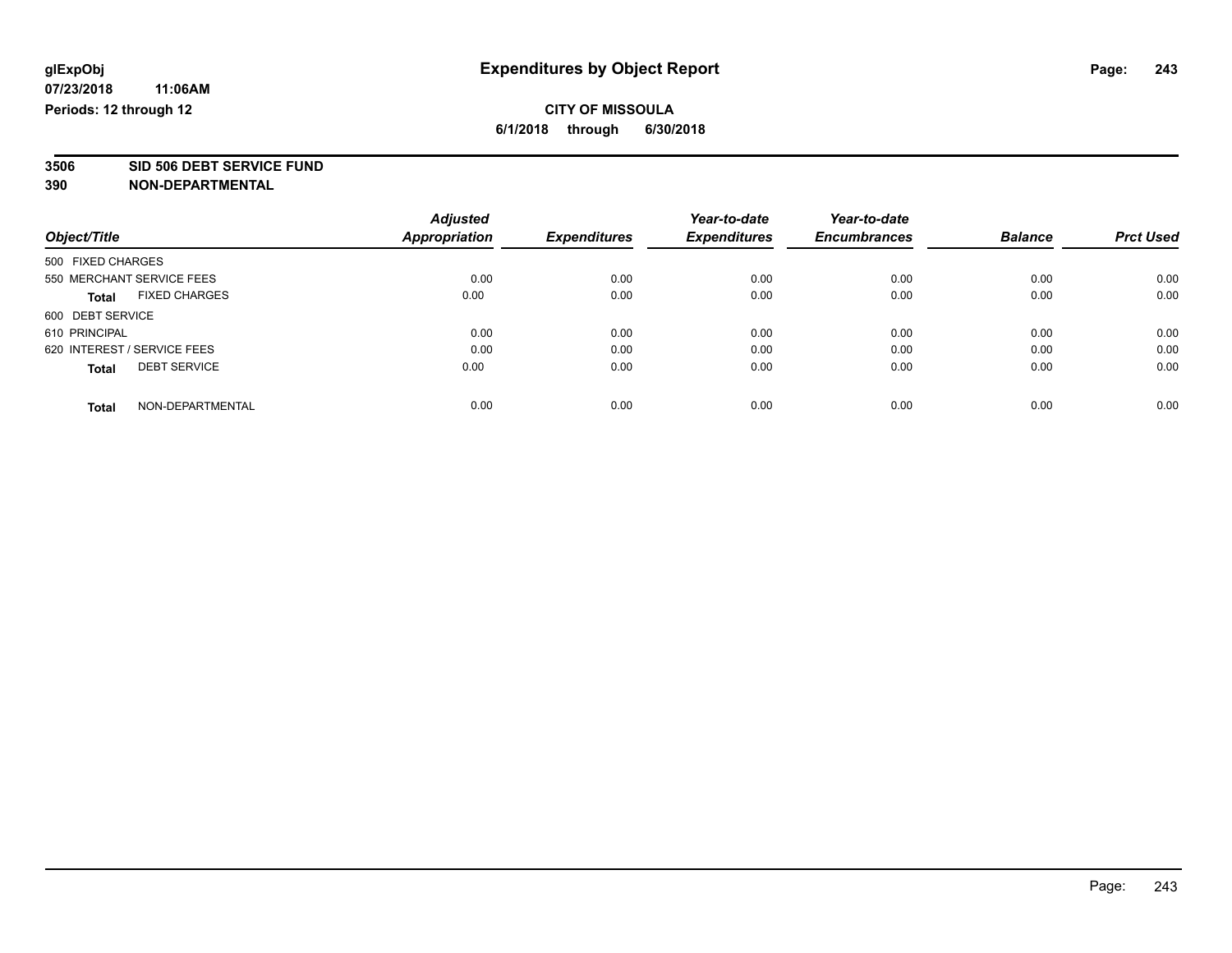**CITY OF MISSOULA 6/1/2018 through 6/30/2018**

#### **3506 SID 506 DEBT SERVICE FUND**

|                                           | <b>Adjusted</b>      |                     | Year-to-date        | Year-to-date        |                |                  |
|-------------------------------------------|----------------------|---------------------|---------------------|---------------------|----------------|------------------|
| Object/Title                              | <b>Appropriation</b> | <b>Expenditures</b> | <b>Expenditures</b> | <b>Encumbrances</b> | <b>Balance</b> | <b>Prct Used</b> |
| 500 FIXED CHARGES                         |                      |                     |                     |                     |                |                  |
| 550 MERCHANT SERVICE FEES                 | 0.00                 | 0.00                | 0.00                | 0.00                | 0.00           | 0.00             |
| <b>FIXED CHARGES</b><br><b>Total</b>      | 0.00                 | 0.00                | 0.00                | 0.00                | 0.00           | 0.00             |
| 600 DEBT SERVICE                          |                      |                     |                     |                     |                |                  |
| 610 PRINCIPAL                             | 0.00                 | 0.00                | 0.00                | 0.00                | 0.00           | 0.00             |
| 620 INTEREST / SERVICE FEES               | 0.00                 | 0.00                | 0.00                | 0.00                | 0.00           | 0.00             |
| <b>DEBT SERVICE</b><br><b>Total</b>       | 0.00                 | 0.00                | 0.00                | 0.00                | 0.00           | 0.00             |
| 800 OTHER OBJECTS                         |                      |                     |                     |                     |                |                  |
| 820 TRANSFERS TO OTHER FUNDS              | 0.00                 | 0.00                | 0.00                | 0.00                | 0.00           | 0.00             |
| OTHER OBJECTS<br><b>Total</b>             | 0.00                 | 0.00                | 0.00                | 0.00                | 0.00           | 0.00             |
| SID 506 DEBT SERVICE FUND<br><b>Total</b> | 0.00                 | 0.00                | 0.00                | 0.00                | 0.00           | 0.00             |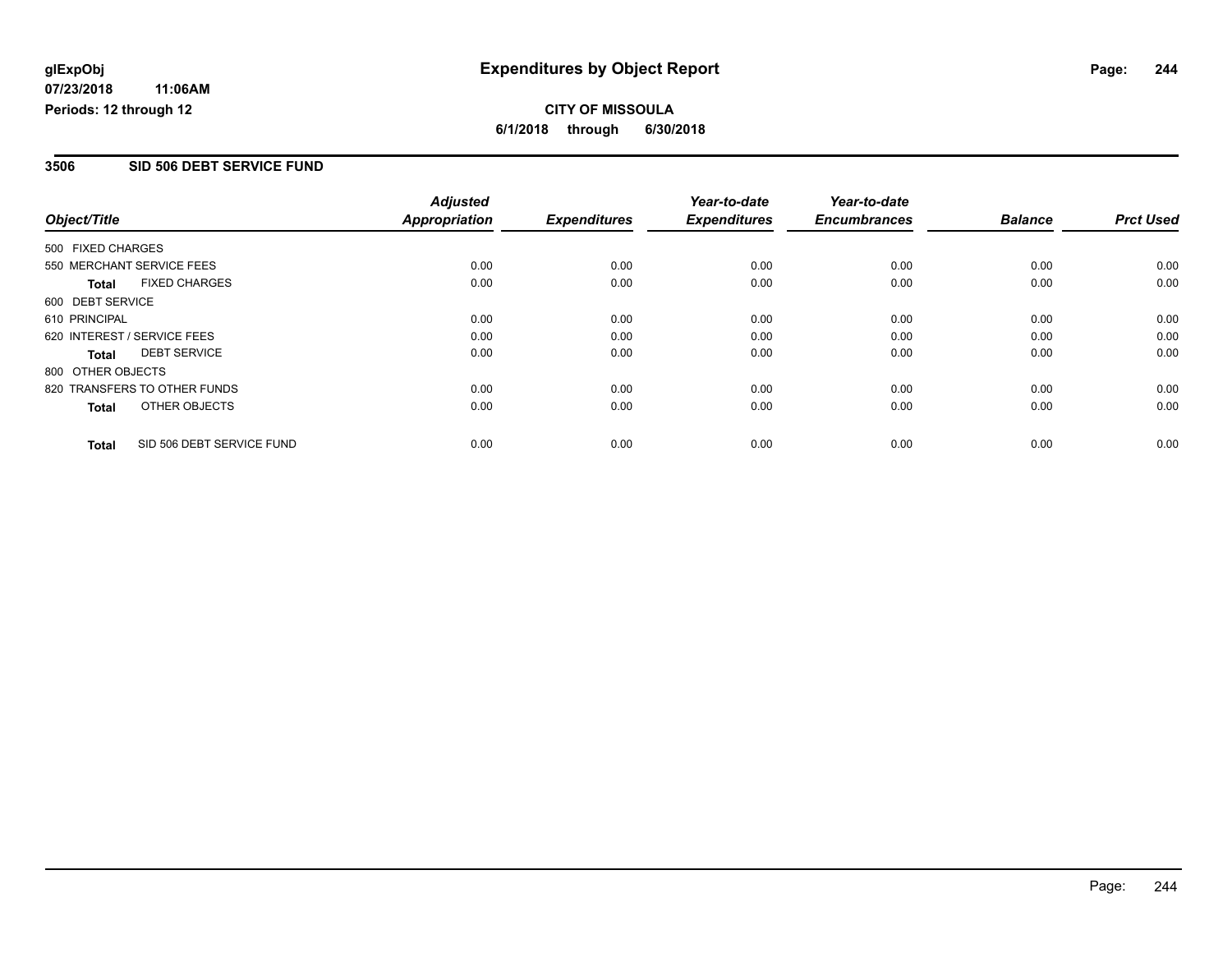# **CITY OF MISSOULA 6/1/2018 through 6/30/2018**

#### **3507 SID 507 DEBT SERVICE FUND**

| Object/Title                     | <b>Adjusted</b><br>Appropriation | <b>Expenditures</b> | Year-to-date<br><b>Expenditures</b> | Year-to-date<br><b>Encumbrances</b> | <b>Balance</b> | <b>Prct Used</b> |
|----------------------------------|----------------------------------|---------------------|-------------------------------------|-------------------------------------|----------------|------------------|
| 800 OTHER OBJECTS                |                                  |                     |                                     |                                     |                |                  |
| 820 TRANSFERS TO OTHER FUNDS     | 0.00                             | 0.00                | 0.00                                | 0.00                                | 0.00           | 0.00             |
| OTHER OBJECTS<br><b>Total</b>    | 0.00                             | 0.00                | 0.00                                | 0.00                                | 0.00           | 0.00             |
| *** Title Not Found ***<br>Total | 0.00                             | 0.00                | 0.00                                | 0.00                                | 0.00           | 0.00             |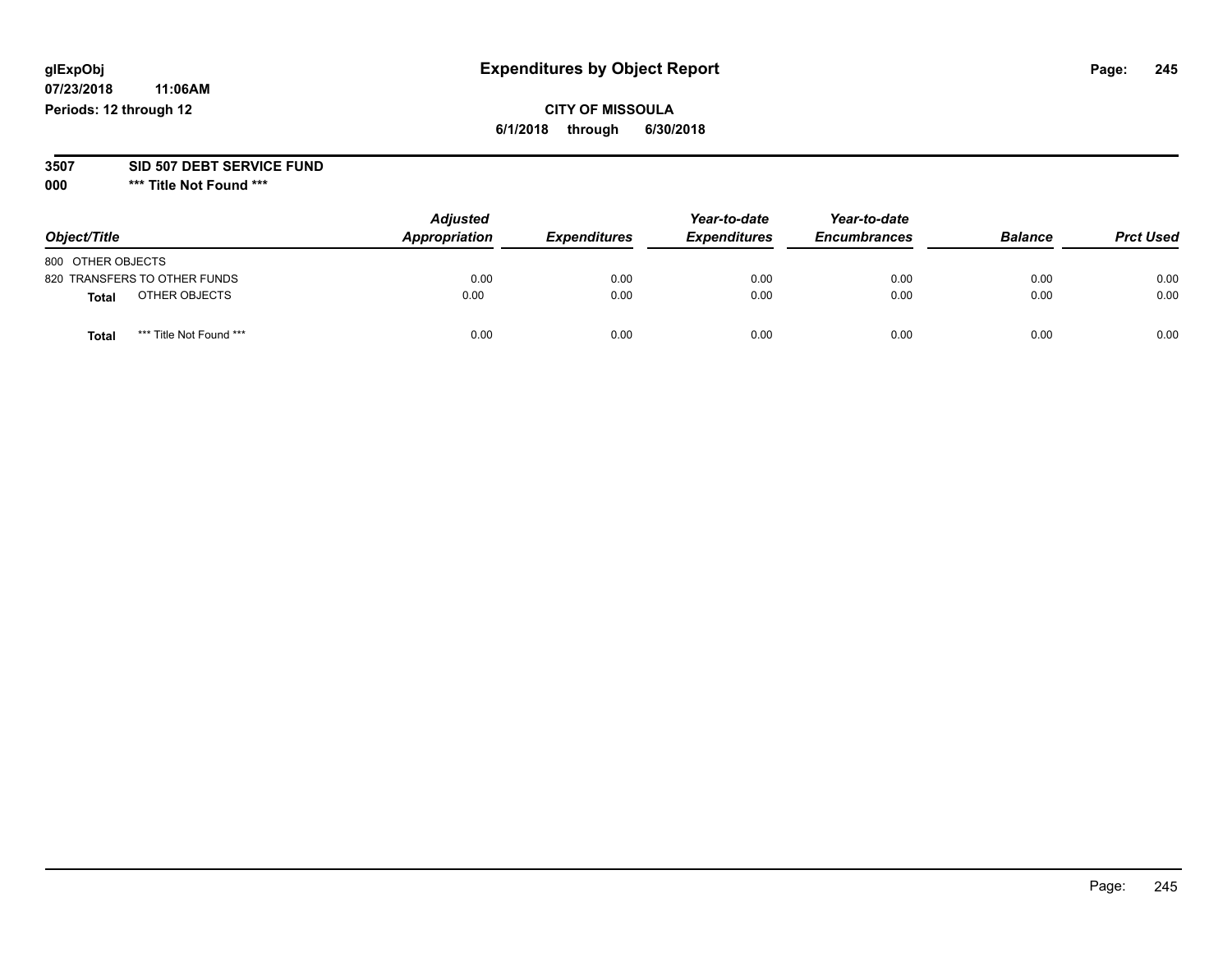# **3507 SID 507 DEBT SERVICE FUND**

| Object/Title                         |                  | <b>Adjusted</b><br>Appropriation | <b>Expenditures</b> | Year-to-date<br><b>Expenditures</b> | Year-to-date<br><b>Encumbrances</b> | <b>Balance</b> | <b>Prct Used</b> |
|--------------------------------------|------------------|----------------------------------|---------------------|-------------------------------------|-------------------------------------|----------------|------------------|
| 500 FIXED CHARGES                    |                  |                                  |                     |                                     |                                     |                |                  |
| 550 MERCHANT SERVICE FEES            |                  | 0.00                             | 0.00                | 0.00                                | 0.00                                | 0.00           | 0.00             |
| <b>FIXED CHARGES</b><br><b>Total</b> |                  | 0.00                             | 0.00                | 0.00                                | 0.00                                | 0.00           | 0.00             |
| <b>Total</b>                         | NON-DEPARTMENTAL | 0.00                             | 0.00                | 0.00                                | 0.00                                | 0.00           | 0.00             |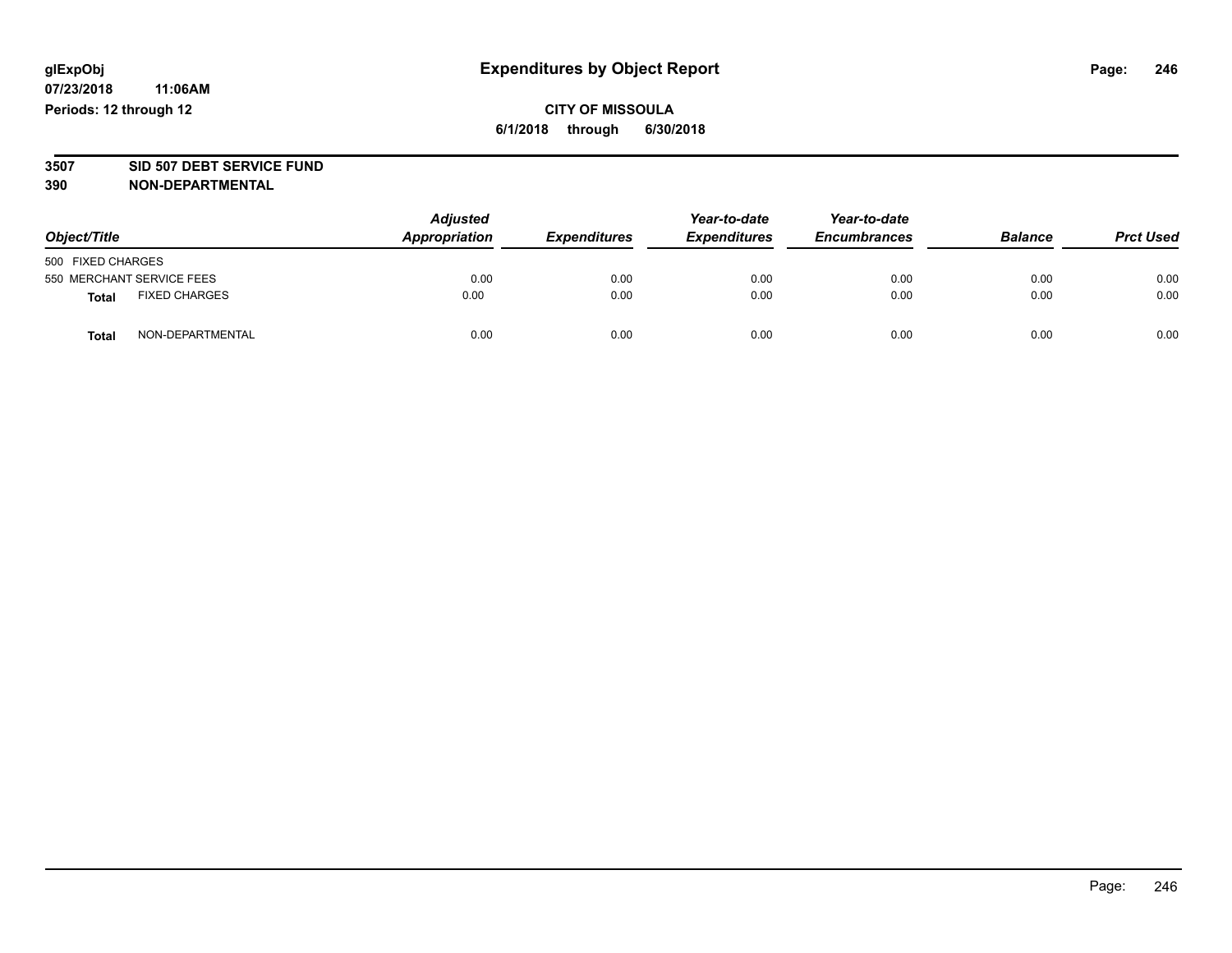**CITY OF MISSOULA 6/1/2018 through 6/30/2018**

### **3507 SID 507 DEBT SERVICE FUND**

|                           |                              | <b>Adjusted</b>      |                     | Year-to-date        | Year-to-date        |                |                  |
|---------------------------|------------------------------|----------------------|---------------------|---------------------|---------------------|----------------|------------------|
| Object/Title              |                              | <b>Appropriation</b> | <b>Expenditures</b> | <b>Expenditures</b> | <b>Encumbrances</b> | <b>Balance</b> | <b>Prct Used</b> |
| 500 FIXED CHARGES         |                              |                      |                     |                     |                     |                |                  |
| 550 MERCHANT SERVICE FEES |                              | 0.00                 | 0.00                | 0.00                | 0.00                | 0.00           | 0.00             |
| <b>Total</b>              | <b>FIXED CHARGES</b>         | 0.00                 | 0.00                | 0.00                | 0.00                | 0.00           | 0.00             |
| 800 OTHER OBJECTS         |                              |                      |                     |                     |                     |                |                  |
|                           | 820 TRANSFERS TO OTHER FUNDS | 0.00                 | 0.00                | 0.00                | 0.00                | 0.00           | 0.00             |
| <b>Total</b>              | OTHER OBJECTS                | 0.00                 | 0.00                | 0.00                | 0.00                | 0.00           | 0.00             |
| <b>Total</b>              | SID 507 DEBT SERVICE FUND    | 0.00                 | 0.00                | 0.00                | 0.00                | 0.00           | 0.00             |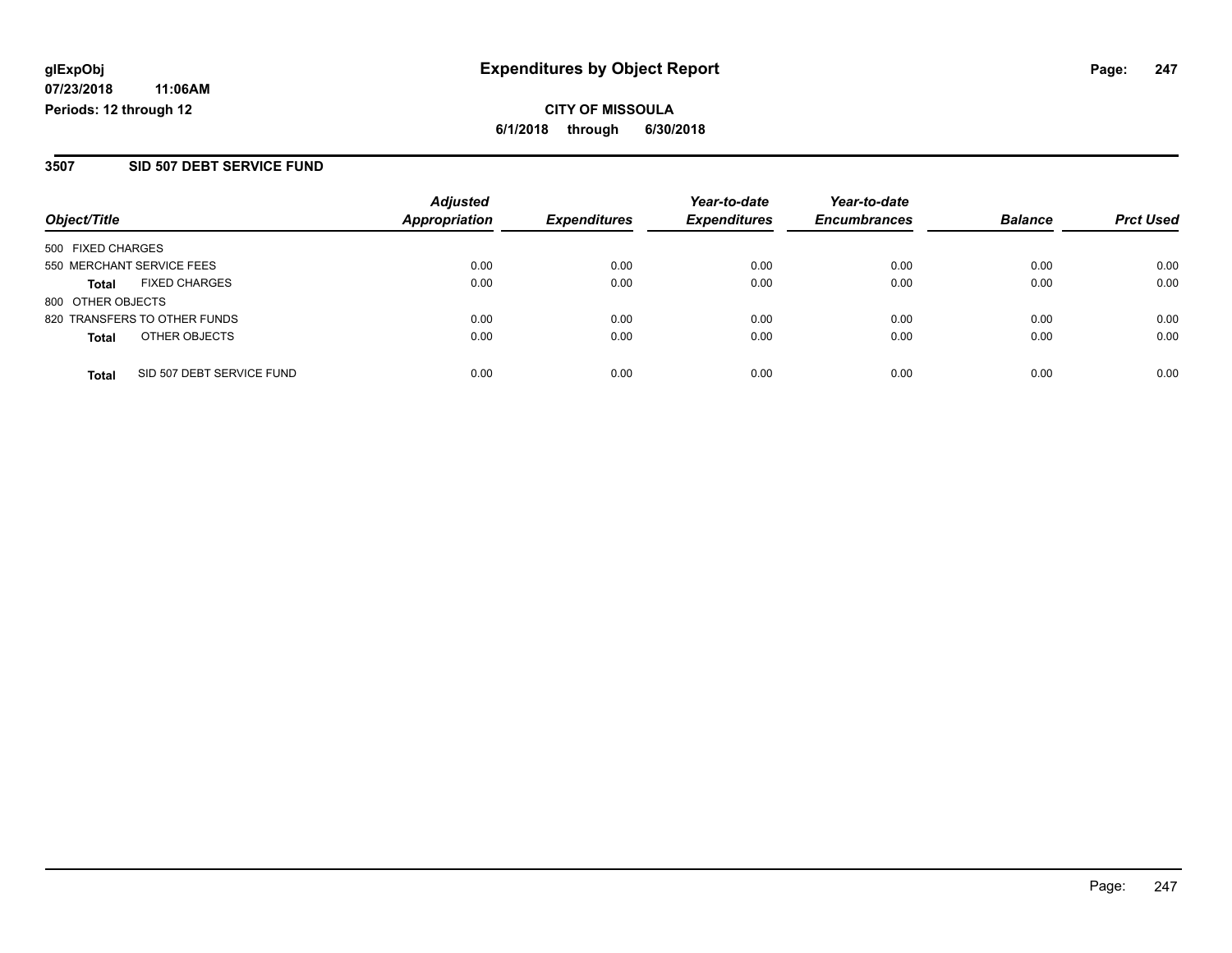#### **07/23/2018 11:06AM Periods: 12 through 12**

# **CITY OF MISSOULA 6/1/2018 through 6/30/2018**

#### **3508 SID 508 DEBT SERVICE FUND**

| Object/Title                            | <b>Adjusted</b><br>Appropriation | <b>Expenditures</b> | Year-to-date<br><b>Expenditures</b> | Year-to-date<br><b>Encumbrances</b> | <b>Balance</b> | <b>Prct Used</b> |
|-----------------------------------------|----------------------------------|---------------------|-------------------------------------|-------------------------------------|----------------|------------------|
| 800 OTHER OBJECTS                       |                                  |                     |                                     |                                     |                |                  |
| 820 TRANSFERS TO OTHER FUNDS            | 0.00                             | 0.00                | 0.00                                | 0.00                                | 0.00           | 0.00             |
| OTHER OBJECTS<br><b>Total</b>           | 0.00                             | 0.00                | 0.00                                | 0.00                                | 0.00           | 0.00             |
| *** Title Not Found ***<br><b>Total</b> | 0.00                             | 0.00                | 0.00                                | 0.00                                | 0.00           | 0.00             |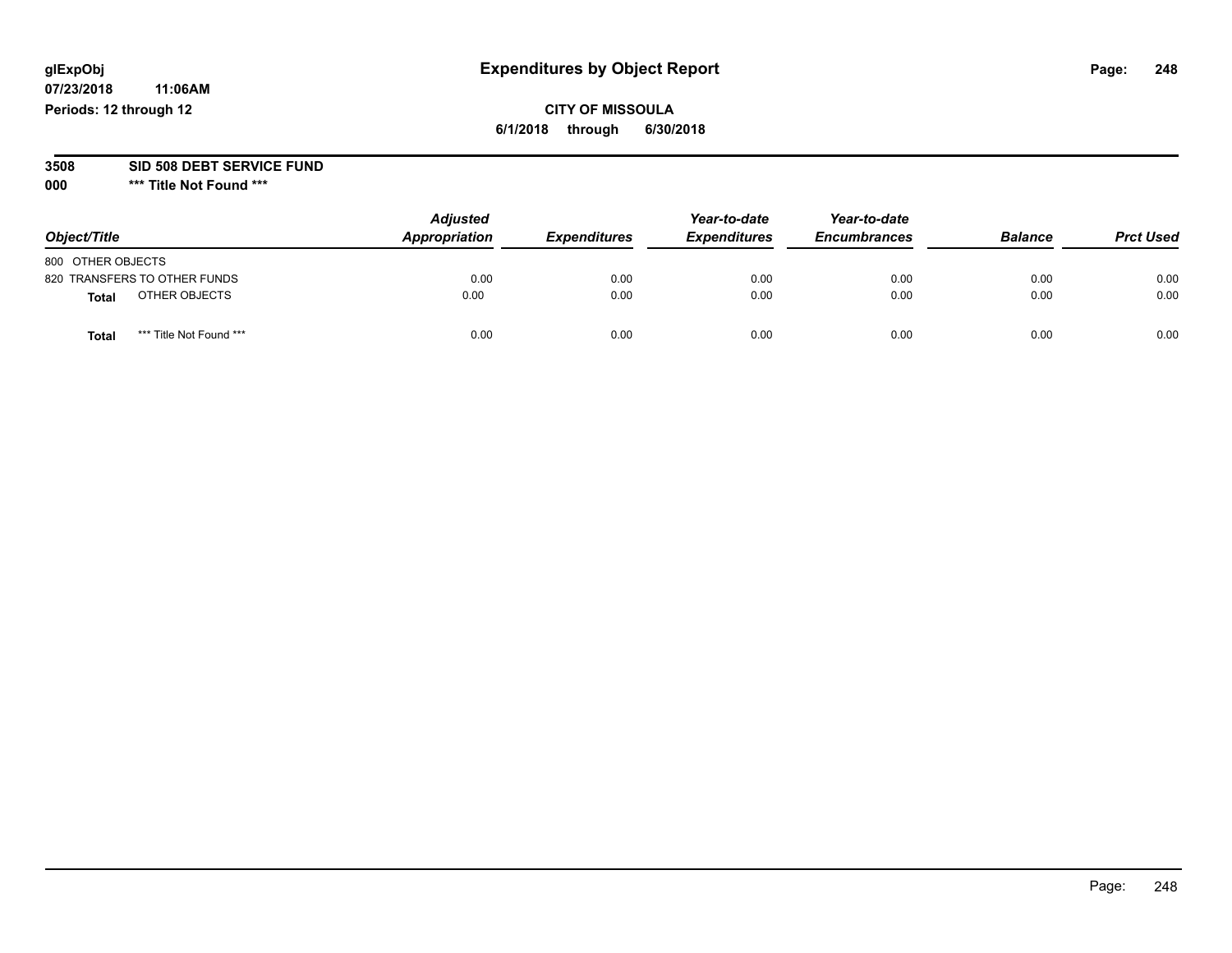# **3508 SID 508 DEBT SERVICE FUND**

| Object/Title                         |                  | <b>Adjusted</b><br>Appropriation | <b>Expenditures</b> | Year-to-date<br><b>Expenditures</b> | Year-to-date<br><b>Encumbrances</b> | <b>Balance</b> | <b>Prct Used</b> |
|--------------------------------------|------------------|----------------------------------|---------------------|-------------------------------------|-------------------------------------|----------------|------------------|
| 500 FIXED CHARGES                    |                  |                                  |                     |                                     |                                     |                |                  |
| 550 MERCHANT SERVICE FEES            |                  | 0.00                             | 0.00                | 0.00                                | 0.00                                | 0.00           | 0.00             |
| <b>FIXED CHARGES</b><br><b>Total</b> |                  | 0.00                             | 0.00                | 0.00                                | 0.00                                | 0.00           | 0.00             |
| <b>Total</b>                         | NON-DEPARTMENTAL | 0.00                             | 0.00                | 0.00                                | 0.00                                | 0.00           | 0.00             |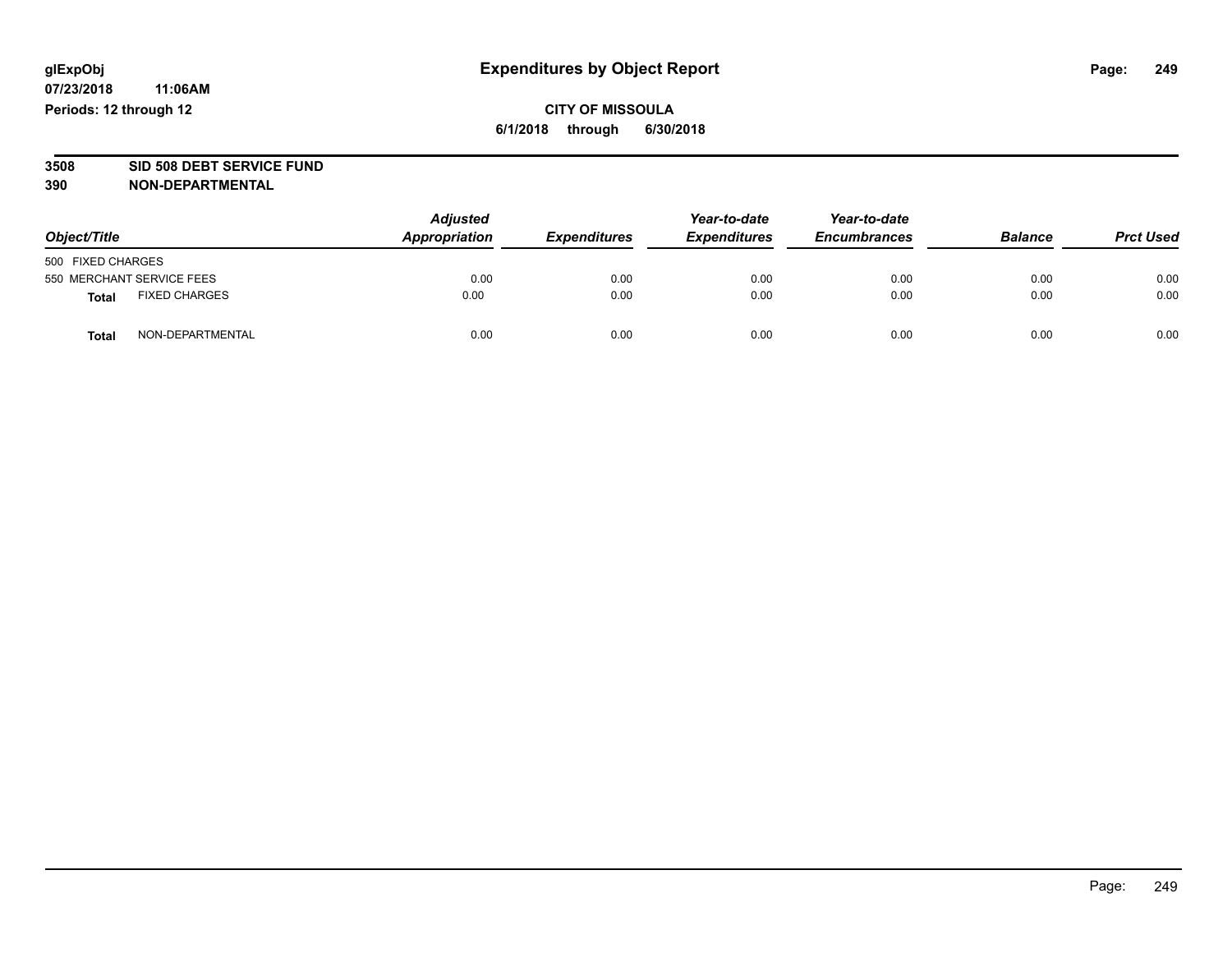**CITY OF MISSOULA 6/1/2018 through 6/30/2018**

#### **3508 SID 508 DEBT SERVICE FUND**

|      | <b>Expenditures</b>   | <b>Expenditures</b> | <b>Encumbrances</b> | <b>Balance</b> | <b>Prct Used</b> |
|------|-----------------------|---------------------|---------------------|----------------|------------------|
|      |                       |                     |                     |                |                  |
|      |                       |                     |                     |                |                  |
| 0.00 | 0.00                  | 0.00                | 0.00                | 0.00           | 0.00             |
| 0.00 | 0.00                  | 0.00                | 0.00                | 0.00           | 0.00             |
|      |                       |                     |                     |                |                  |
| 0.00 | 0.00                  | 0.00                | 0.00                | 0.00           | 0.00             |
| 0.00 | 0.00                  | 0.00                | 0.00                | 0.00           | 0.00             |
|      |                       |                     |                     |                | 0.00             |
|      | Appropriation<br>0.00 | 0.00                | 0.00                | 0.00           | 0.00             |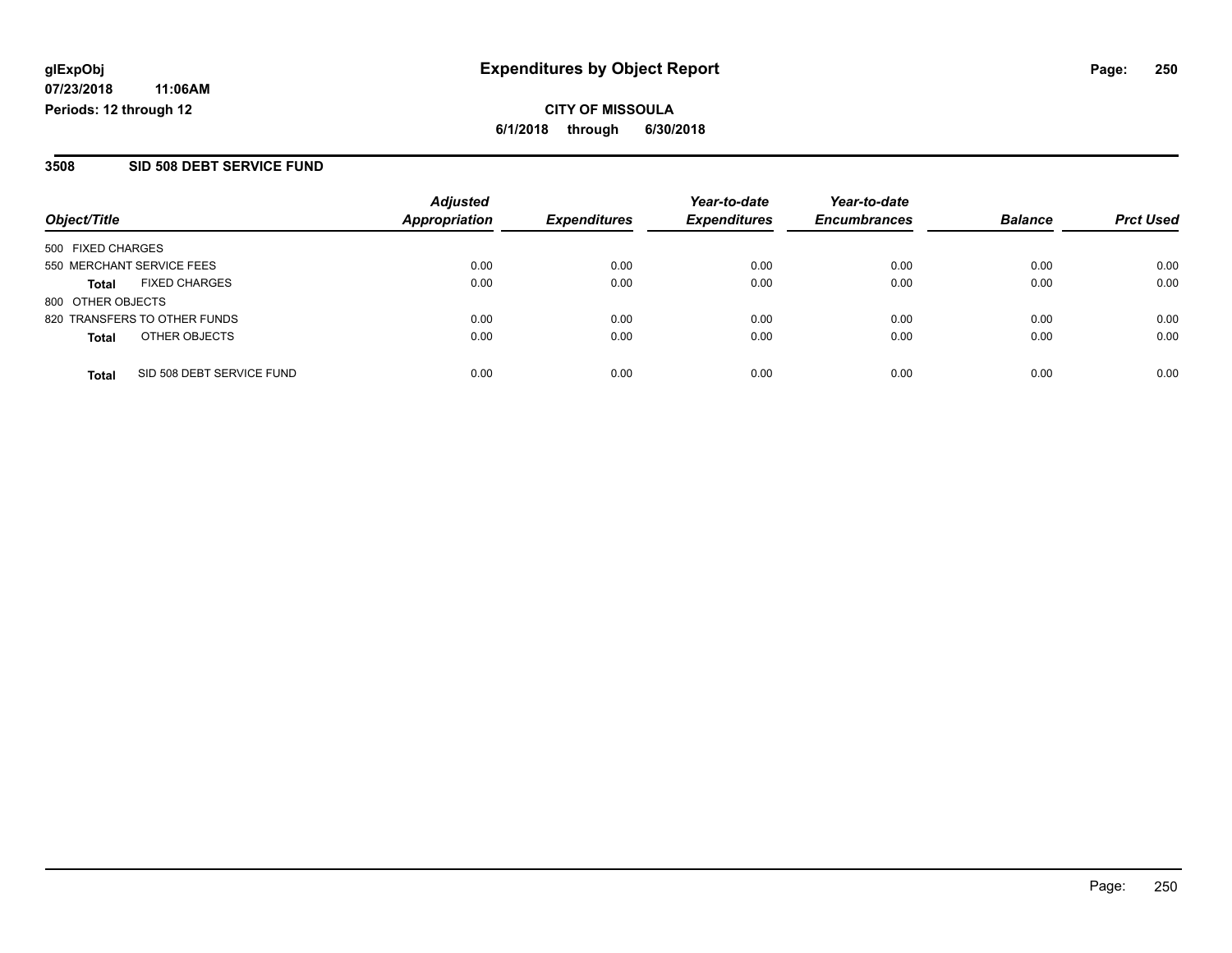#### **07/23/2018 11:06AM Periods: 12 through 12**

# **CITY OF MISSOULA 6/1/2018 through 6/30/2018**

# **3510 SID 510 DEBT SERVICE FUND**

| Object/Title                            | <b>Adjusted</b><br>Appropriation | <b>Expenditures</b> | Year-to-date<br><b>Expenditures</b> | Year-to-date<br><b>Encumbrances</b> | <b>Balance</b> | <b>Prct Used</b> |
|-----------------------------------------|----------------------------------|---------------------|-------------------------------------|-------------------------------------|----------------|------------------|
| 800 OTHER OBJECTS                       |                                  |                     |                                     |                                     |                |                  |
| 820 TRANSFERS TO OTHER FUNDS            | 0.00                             | 0.00                | 0.00                                | 0.00                                | 0.00           | 0.00             |
| OTHER OBJECTS<br><b>Total</b>           | 0.00                             | 0.00                | 0.00                                | 0.00                                | 0.00           | 0.00             |
| *** Title Not Found ***<br><b>Total</b> | 0.00                             | 0.00                | 0.00                                | 0.00                                | 0.00           | 0.00             |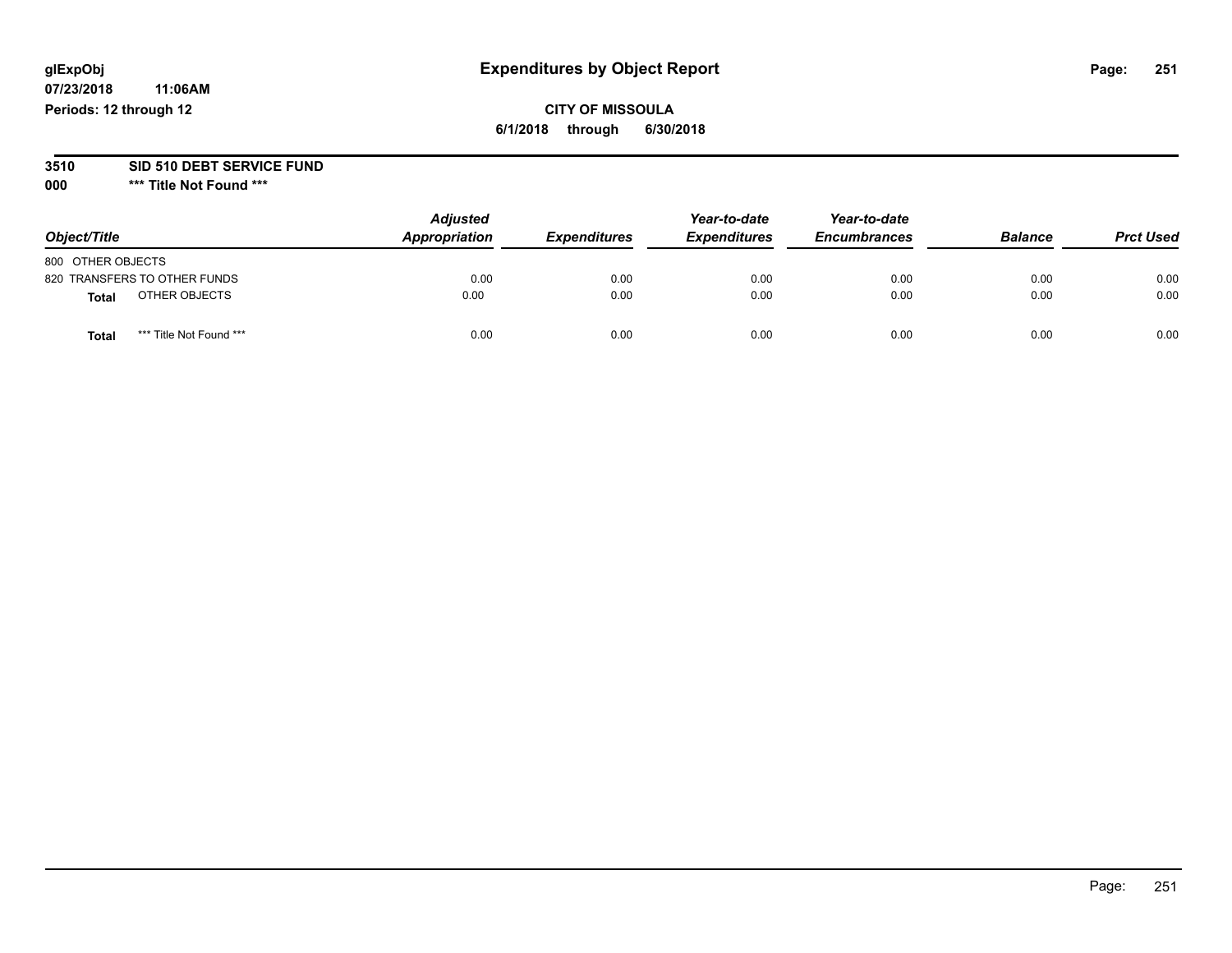# **3510 SID 510 DEBT SERVICE FUND**

|                                      | <b>Adjusted</b>      |                     | Year-to-date        | Year-to-date        |                |                  |
|--------------------------------------|----------------------|---------------------|---------------------|---------------------|----------------|------------------|
| Object/Title                         | <b>Appropriation</b> | <b>Expenditures</b> | <b>Expenditures</b> | <b>Encumbrances</b> | <b>Balance</b> | <b>Prct Used</b> |
| 500 FIXED CHARGES                    |                      |                     |                     |                     |                |                  |
| 550 MERCHANT SERVICE FEES            | 0.00                 | 0.00                | 0.00                | 0.00                | 0.00           | 0.00             |
| <b>FIXED CHARGES</b><br><b>Total</b> | 0.00                 | 0.00                | 0.00                | 0.00                | 0.00           | 0.00             |
| 600 DEBT SERVICE                     |                      |                     |                     |                     |                |                  |
| 610 PRINCIPAL                        | 0.00                 | 0.00                | 0.00                | 0.00                | 0.00           | 0.00             |
| 620 INTEREST / SERVICE FEES          | 0.00                 | 0.00                | 0.00                | 0.00                | 0.00           | 0.00             |
| <b>DEBT SERVICE</b><br><b>Total</b>  | 0.00                 | 0.00                | 0.00                | 0.00                | 0.00           | 0.00             |
| NON-DEPARTMENTAL<br>Total            | 0.00                 | 0.00                | 0.00                | 0.00                | 0.00           | 0.00             |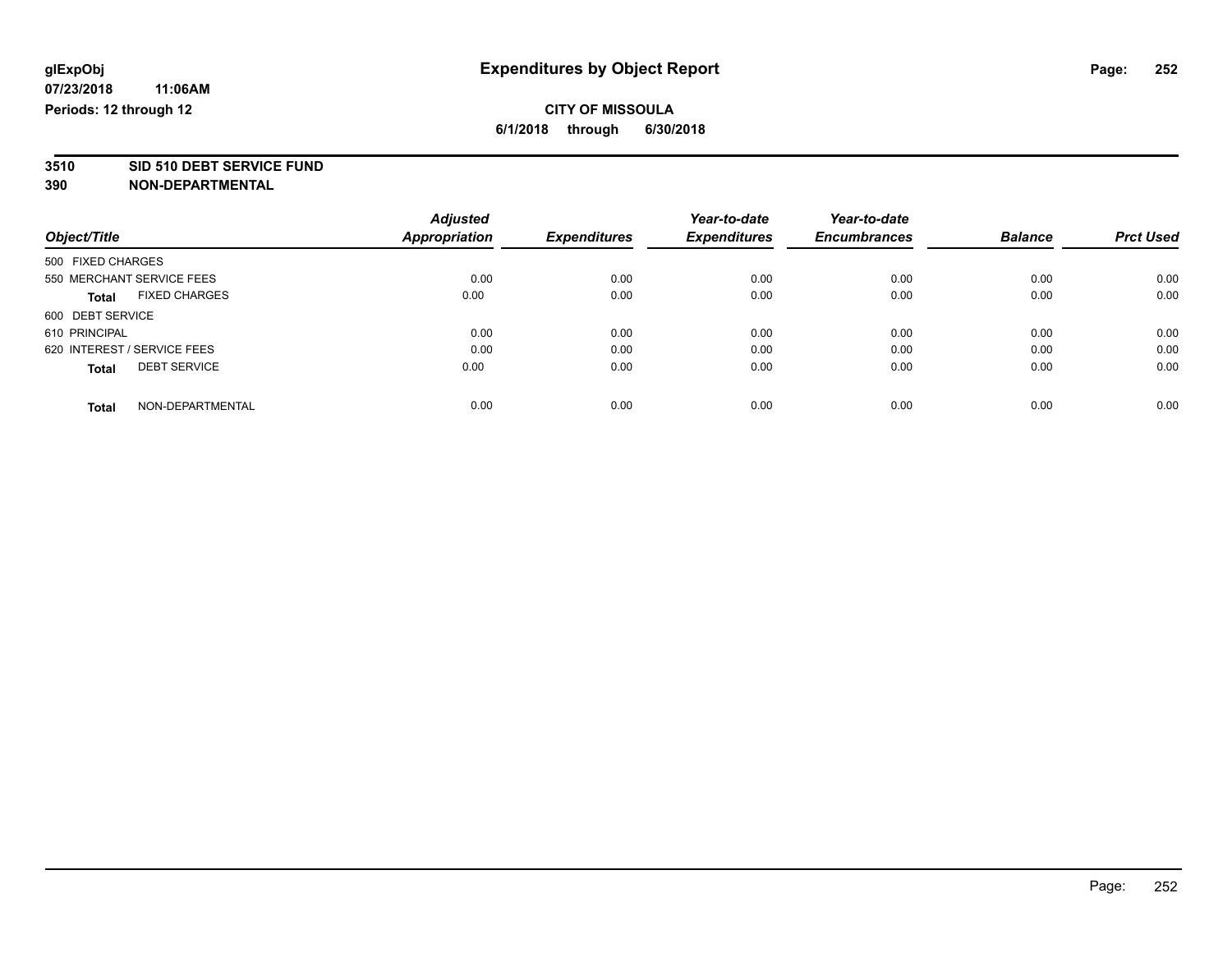**CITY OF MISSOULA 6/1/2018 through 6/30/2018**

#### **3510 SID 510 DEBT SERVICE FUND**

|                   |                              | <b>Adjusted</b>      |                     | Year-to-date        | Year-to-date        |                |                  |
|-------------------|------------------------------|----------------------|---------------------|---------------------|---------------------|----------------|------------------|
| Object/Title      |                              | <b>Appropriation</b> | <b>Expenditures</b> | <b>Expenditures</b> | <b>Encumbrances</b> | <b>Balance</b> | <b>Prct Used</b> |
| 500 FIXED CHARGES |                              |                      |                     |                     |                     |                |                  |
|                   | 550 MERCHANT SERVICE FEES    | 0.00                 | 0.00                | 0.00                | 0.00                | 0.00           | 0.00             |
| <b>Total</b>      | <b>FIXED CHARGES</b>         | 0.00                 | 0.00                | 0.00                | 0.00                | 0.00           | 0.00             |
| 600 DEBT SERVICE  |                              |                      |                     |                     |                     |                |                  |
| 610 PRINCIPAL     |                              | 0.00                 | 0.00                | 0.00                | 0.00                | 0.00           | 0.00             |
|                   | 620 INTEREST / SERVICE FEES  | 0.00                 | 0.00                | 0.00                | 0.00                | 0.00           | 0.00             |
| Total             | <b>DEBT SERVICE</b>          | 0.00                 | 0.00                | 0.00                | 0.00                | 0.00           | 0.00             |
| 800 OTHER OBJECTS |                              |                      |                     |                     |                     |                |                  |
|                   | 820 TRANSFERS TO OTHER FUNDS | 0.00                 | 0.00                | 0.00                | 0.00                | 0.00           | 0.00             |
| Total             | OTHER OBJECTS                | 0.00                 | 0.00                | 0.00                | 0.00                | 0.00           | 0.00             |
| <b>Total</b>      | SID 510 DEBT SERVICE FUND    | 0.00                 | 0.00                | 0.00                | 0.00                | 0.00           | 0.00             |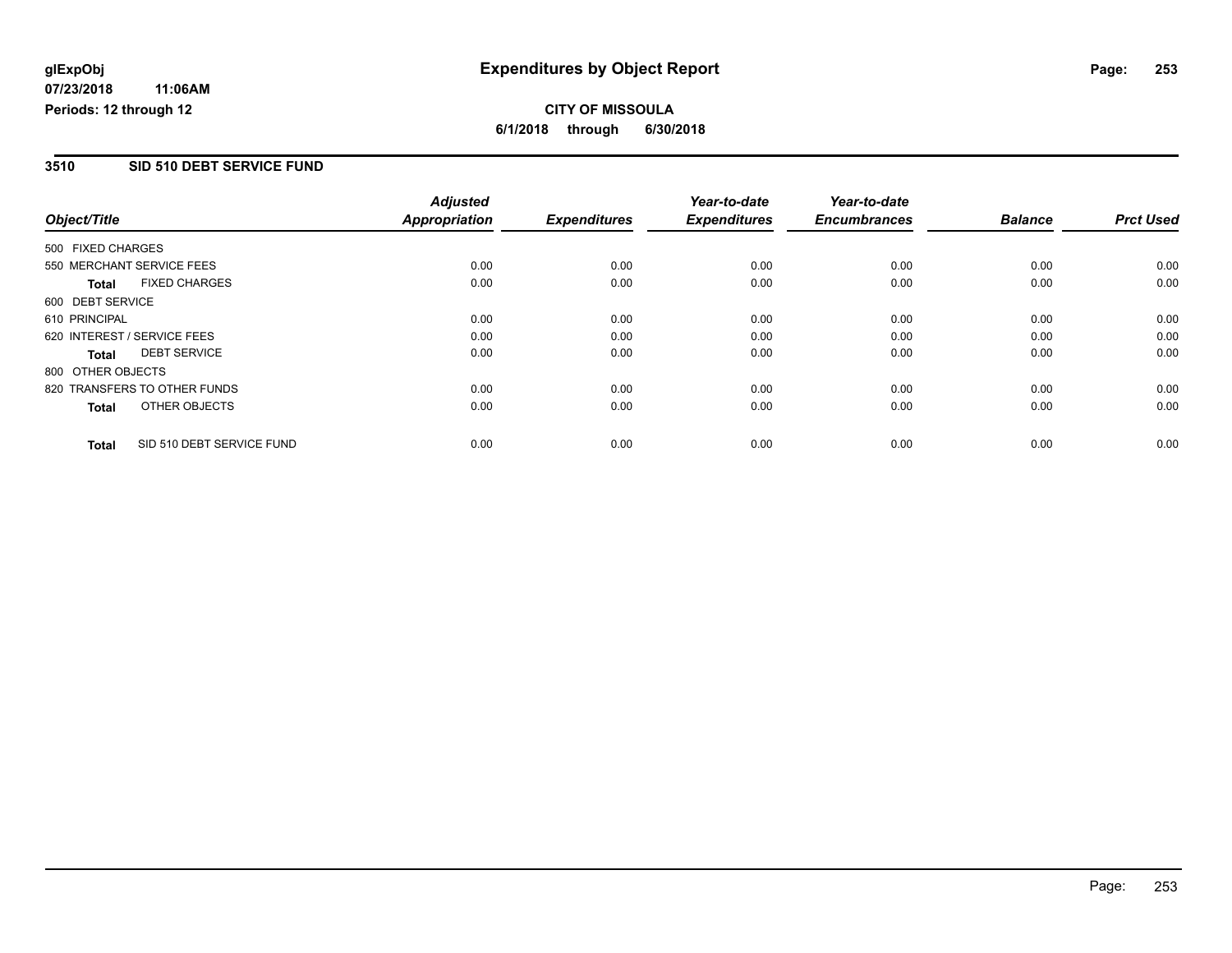# **glExpObj Expenditures by Object Report Page: 254**

# **CITY OF MISSOULA 6/1/2018 through 6/30/2018**

# **3511 SID 511 DEBT SERVICE FUND**

**000 \*\*\* Title Not Found \*\*\***

| Object/Title                            | <b>Adjusted</b><br>Appropriation | <b>Expenditures</b> | Year-to-date<br><b>Expenditures</b> | Year-to-date<br><b>Encumbrances</b> | <b>Balance</b> | <b>Prct Used</b> |
|-----------------------------------------|----------------------------------|---------------------|-------------------------------------|-------------------------------------|----------------|------------------|
| 800 OTHER OBJECTS                       |                                  |                     |                                     |                                     |                |                  |
| 820 TRANSFERS TO OTHER FUNDS            | 0.00                             | 0.00                | 0.00                                | 0.00                                | 0.00           | 0.00             |
| OTHER OBJECTS<br>Total                  | 0.00                             | 0.00                | 0.00                                | 0.00                                | 0.00           | 0.00             |
| *** Title Not Found ***<br><b>Total</b> | 0.00                             | 0.00                | 0.00                                | 0.00                                | 0.00           | 0.00             |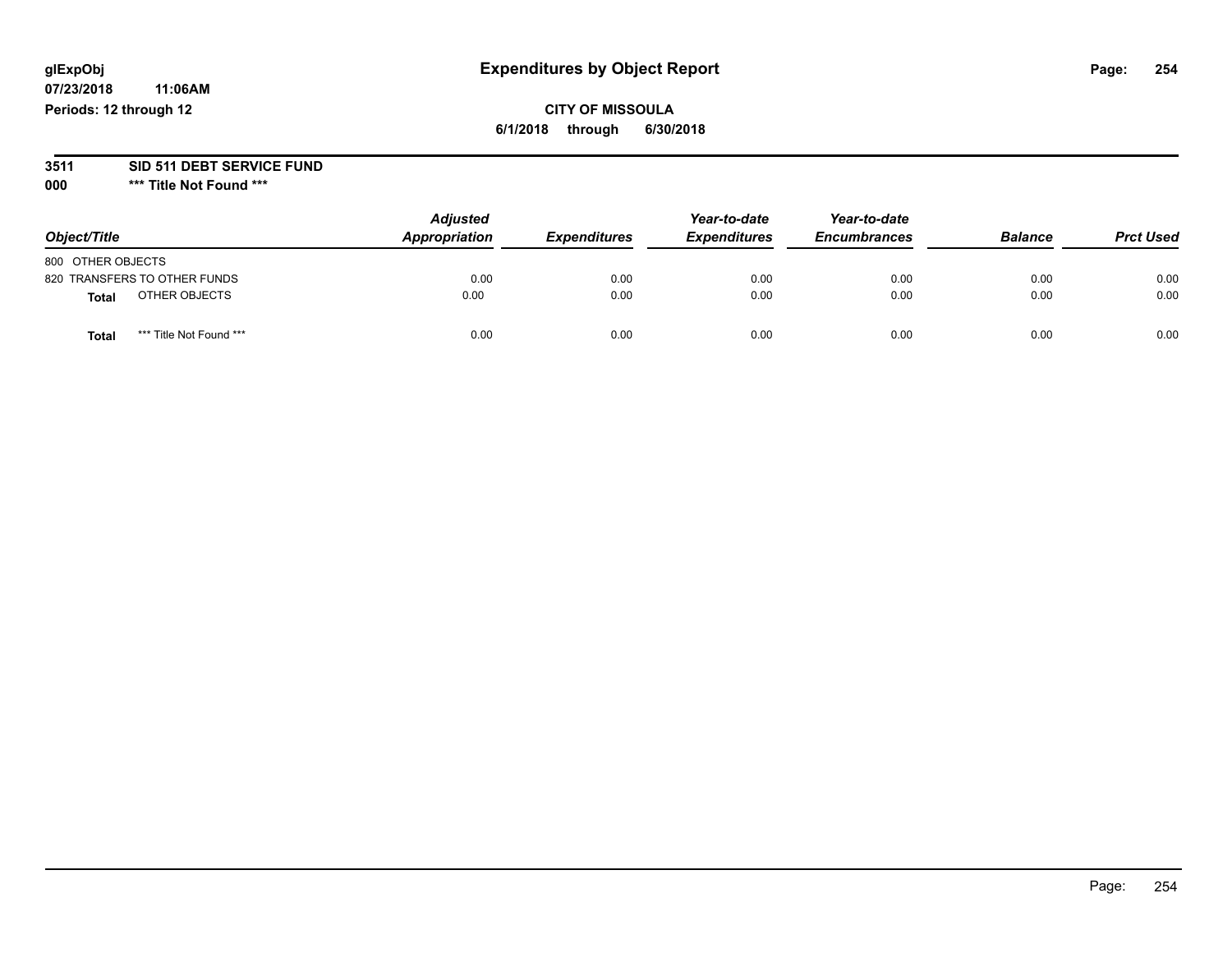# **3511 SID 511 DEBT SERVICE FUND**

|                                      | <b>Adjusted</b>      |                     | Year-to-date        | Year-to-date        |                |                  |
|--------------------------------------|----------------------|---------------------|---------------------|---------------------|----------------|------------------|
| Object/Title                         | <b>Appropriation</b> | <b>Expenditures</b> | <b>Expenditures</b> | <b>Encumbrances</b> | <b>Balance</b> | <b>Prct Used</b> |
| 500 FIXED CHARGES                    |                      |                     |                     |                     |                |                  |
| 550 MERCHANT SERVICE FEES            | 0.00                 | 0.00                | 0.00                | 0.00                | 0.00           | 0.00             |
| <b>FIXED CHARGES</b><br><b>Total</b> | 0.00                 | 0.00                | 0.00                | 0.00                | 0.00           | 0.00             |
| 600 DEBT SERVICE                     |                      |                     |                     |                     |                |                  |
| 610 PRINCIPAL                        | 0.00                 | 0.00                | 0.00                | 0.00                | 0.00           | 0.00             |
| 620 INTEREST / SERVICE FEES          | 0.00                 | 0.00                | 0.00                | 0.00                | 0.00           | 0.00             |
| <b>DEBT SERVICE</b><br><b>Total</b>  | 0.00                 | 0.00                | 0.00                | 0.00                | 0.00           | 0.00             |
| NON-DEPARTMENTAL<br><b>Total</b>     | 0.00                 | 0.00                | 0.00                | 0.00                | 0.00           | 0.00             |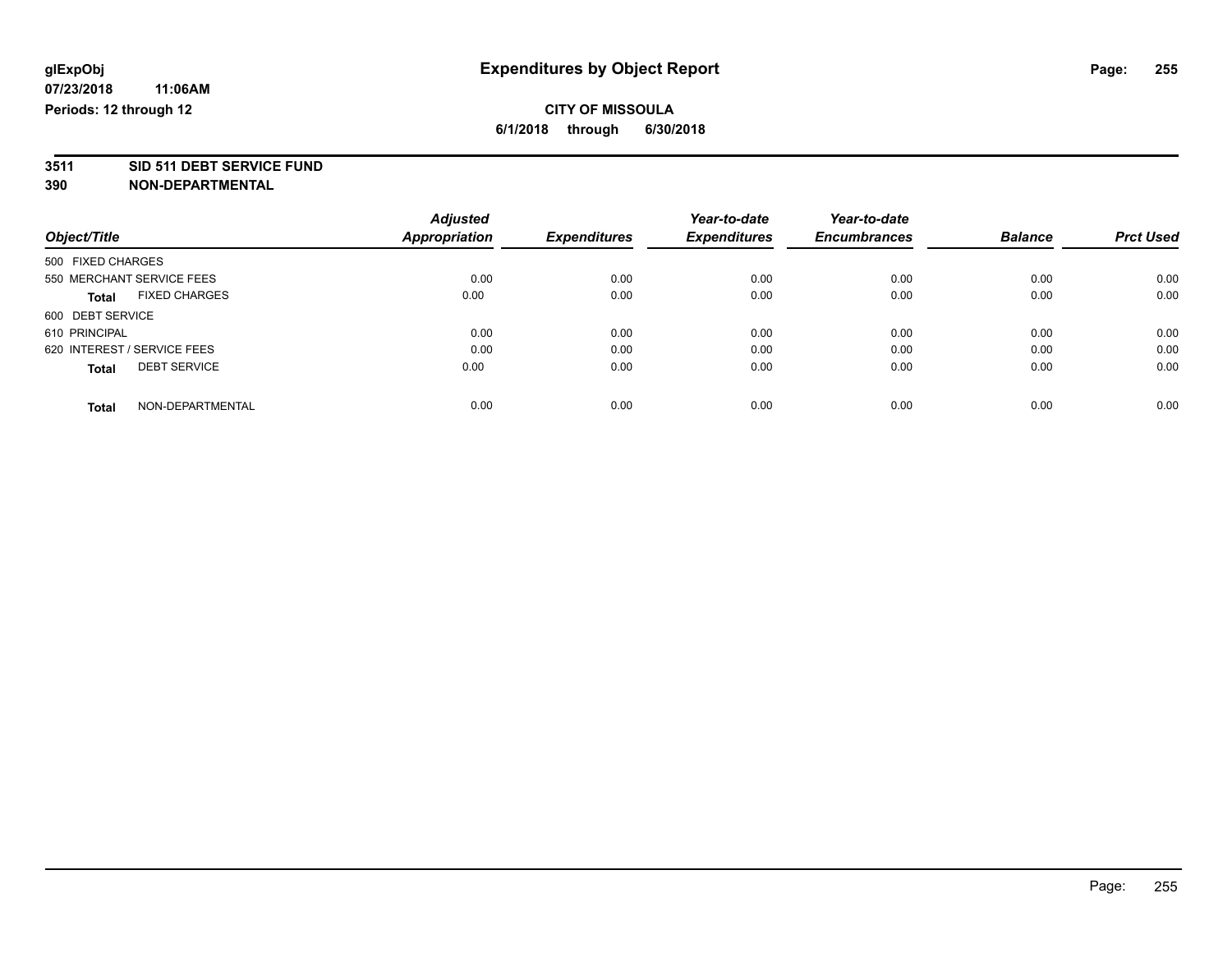**CITY OF MISSOULA 6/1/2018 through 6/30/2018**

#### **3511 SID 511 DEBT SERVICE FUND**

|                             |                              | <b>Adjusted</b>      |                     | Year-to-date        | Year-to-date        |                |                  |
|-----------------------------|------------------------------|----------------------|---------------------|---------------------|---------------------|----------------|------------------|
| Object/Title                |                              | <b>Appropriation</b> | <b>Expenditures</b> | <b>Expenditures</b> | <b>Encumbrances</b> | <b>Balance</b> | <b>Prct Used</b> |
| 500 FIXED CHARGES           |                              |                      |                     |                     |                     |                |                  |
|                             | 550 MERCHANT SERVICE FEES    | 0.00                 | 0.00                | 0.00                | 0.00                | 0.00           | 0.00             |
| <b>Total</b>                | <b>FIXED CHARGES</b>         | 0.00                 | 0.00                | 0.00                | 0.00                | 0.00           | 0.00             |
| 600 DEBT SERVICE            |                              |                      |                     |                     |                     |                |                  |
| 610 PRINCIPAL               |                              | 0.00                 | 0.00                | 0.00                | 0.00                | 0.00           | 0.00             |
| 620 INTEREST / SERVICE FEES |                              | 0.00                 | 0.00                | 0.00                | 0.00                | 0.00           | 0.00             |
| Total                       | <b>DEBT SERVICE</b>          | 0.00                 | 0.00                | 0.00                | 0.00                | 0.00           | 0.00             |
| 800 OTHER OBJECTS           |                              |                      |                     |                     |                     |                |                  |
|                             | 820 TRANSFERS TO OTHER FUNDS | 0.00                 | 0.00                | 0.00                | 0.00                | 0.00           | 0.00             |
| Total                       | OTHER OBJECTS                | 0.00                 | 0.00                | 0.00                | 0.00                | 0.00           | 0.00             |
| <b>Total</b>                | SID 511 DEBT SERVICE FUND    | 0.00                 | 0.00                | 0.00                | 0.00                | 0.00           | 0.00             |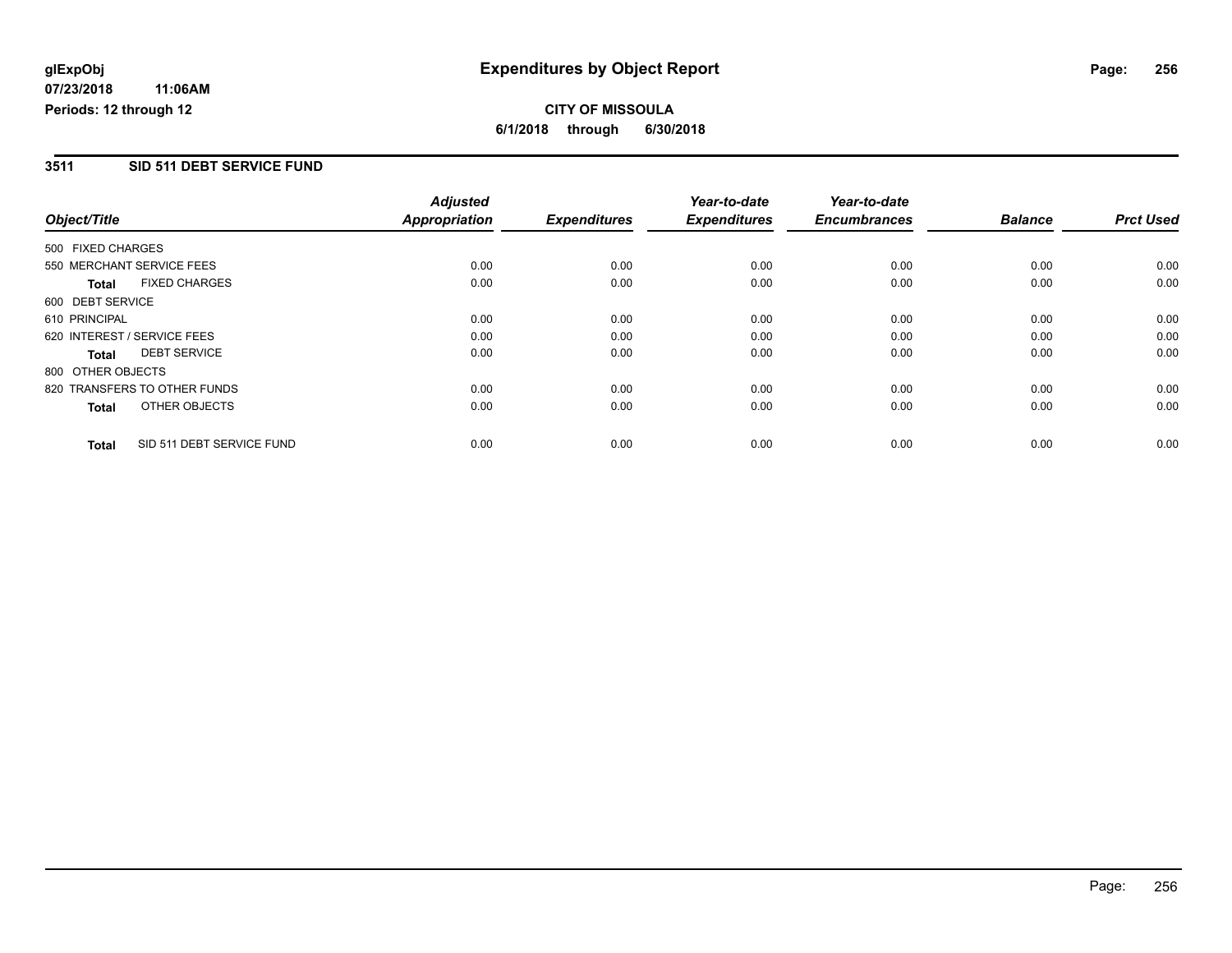**3512 SID 512 DEBT SERVICE FUND**

|                                      | <b>Adjusted</b><br>Appropriation | <b>Expenditures</b> | Year-to-date<br><b>Expenditures</b> | Year-to-date<br><b>Encumbrances</b> | <b>Balance</b> | <b>Prct Used</b> |
|--------------------------------------|----------------------------------|---------------------|-------------------------------------|-------------------------------------|----------------|------------------|
| Object/Title                         |                                  |                     |                                     |                                     |                |                  |
| 500 FIXED CHARGES                    |                                  |                     |                                     |                                     |                |                  |
| 550 MERCHANT SERVICE FEES            | 0.00                             | 0.00                | 0.00                                | 0.00                                | 0.00           | 0.00             |
| <b>FIXED CHARGES</b><br><b>Total</b> | 0.00                             | 0.00                | 0.00                                | 0.00                                | 0.00           | 0.00             |
| 600 DEBT SERVICE                     |                                  |                     |                                     |                                     |                |                  |
| 610 PRINCIPAL                        | 14,835.00                        | 14,835.00           | 14,835.00                           | 0.00                                | 0.00           | 100.00           |
| 620 INTEREST / SERVICE FEES          | 779.00                           | 686.12              | 1.421.69                            | 0.00                                | $-642.69$      | 182.50           |
| <b>DEBT SERVICE</b><br><b>Total</b>  | 15.614.00                        | 15.521.12           | 16,256.69                           | 0.00                                | $-642.69$      | 104.12           |
| NON-DEPARTMENTAL<br><b>Total</b>     | 15.614.00                        | 15.521.12           | 16.256.69                           | 0.00                                | $-642.69$      | 104.12           |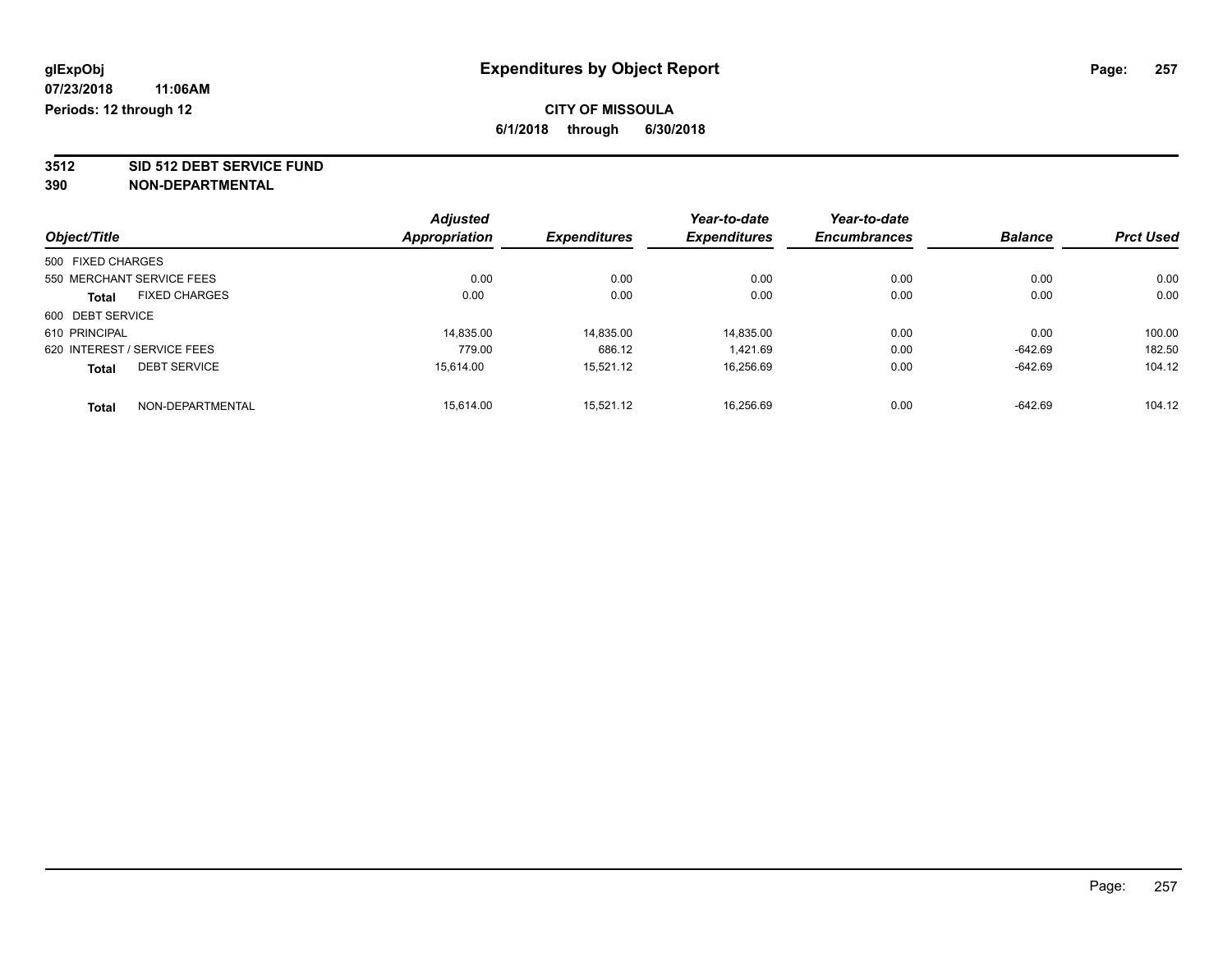### **3512 SID 512 DEBT SERVICE FUND**

|                                           | <b>Adjusted</b>      |                     | Year-to-date        | Year-to-date        |                |                  |
|-------------------------------------------|----------------------|---------------------|---------------------|---------------------|----------------|------------------|
| Object/Title                              | <b>Appropriation</b> | <b>Expenditures</b> | <b>Expenditures</b> | <b>Encumbrances</b> | <b>Balance</b> | <b>Prct Used</b> |
| 500 FIXED CHARGES                         |                      |                     |                     |                     |                |                  |
| 550 MERCHANT SERVICE FEES                 | 0.00                 | 0.00                | 0.00                | 0.00                | 0.00           | 0.00             |
| <b>FIXED CHARGES</b><br><b>Total</b>      | 0.00                 | 0.00                | 0.00                | 0.00                | 0.00           | 0.00             |
| 600 DEBT SERVICE                          |                      |                     |                     |                     |                |                  |
| 610 PRINCIPAL                             | 14.835.00            | 14,835.00           | 14.835.00           | 0.00                | 0.00           | 100.00           |
| 620 INTEREST / SERVICE FEES               | 779.00               | 686.12              | 1.421.69            | 0.00                | $-642.69$      | 182.50           |
| <b>DEBT SERVICE</b><br><b>Total</b>       | 15.614.00            | 15.521.12           | 16.256.69           | 0.00                | $-642.69$      | 104.12           |
| SID 512 DEBT SERVICE FUND<br><b>Total</b> | 15.614.00            | 15.521.12           | 16.256.69           | 0.00                | $-642.69$      | 104.12           |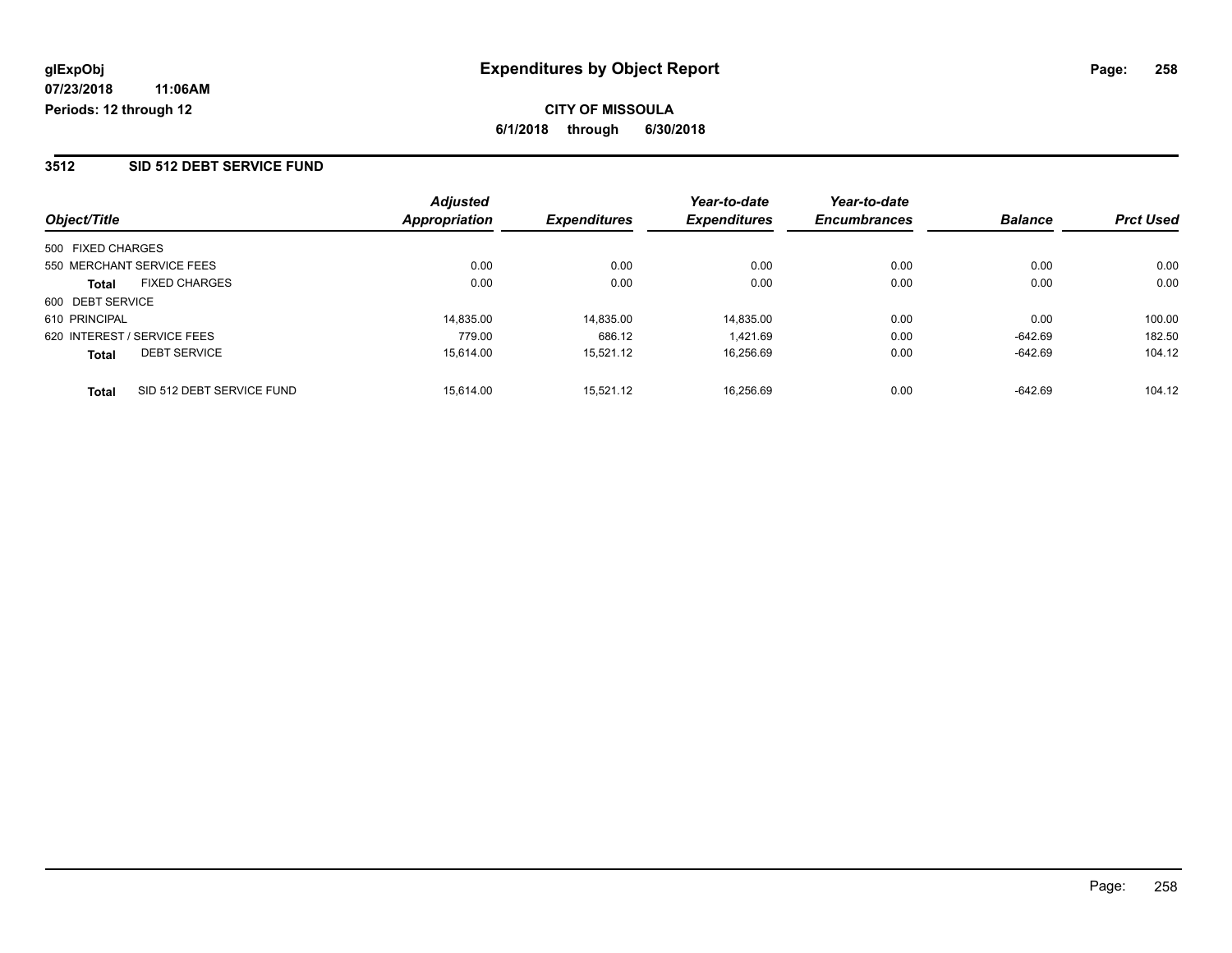# **3513 SID 513 DEBT SERVICE FUND**

#### **280 PUBLIC WORKS ADMINISTRATION**

| Object/Title                                | <b>Adjusted</b><br><b>Appropriation</b> | <b>Expenditures</b> | Year-to-date<br><b>Expenditures</b> | Year-to-date<br><b>Encumbrances</b> | <b>Balance</b> | <b>Prct Used</b> |
|---------------------------------------------|-----------------------------------------|---------------------|-------------------------------------|-------------------------------------|----------------|------------------|
| 500 FIXED CHARGES                           |                                         |                     |                                     |                                     |                |                  |
| 550 MERCHANT SERVICE FEES                   | 0.00                                    | 0.00                | 0.00                                | 0.00                                | 0.00           | 0.00             |
| <b>FIXED CHARGES</b><br><b>Total</b>        | 0.00                                    | 0.00                | 0.00                                | 0.00                                | 0.00           | 0.00             |
| 800 OTHER OBJECTS                           |                                         |                     |                                     |                                     |                |                  |
| 820 TRANSFERS TO OTHER FUNDS                | 0.00                                    | 0.00                | 0.00                                | 0.00                                | 0.00           | 0.00             |
| OTHER OBJECTS<br><b>Total</b>               | 0.00                                    | 0.00                | 0.00                                | 0.00                                | 0.00           | 0.00             |
| PUBLIC WORKS ADMINISTRATION<br><b>Total</b> | 0.00                                    | 0.00                | 0.00                                | 0.00                                | 0.00           | 0.00             |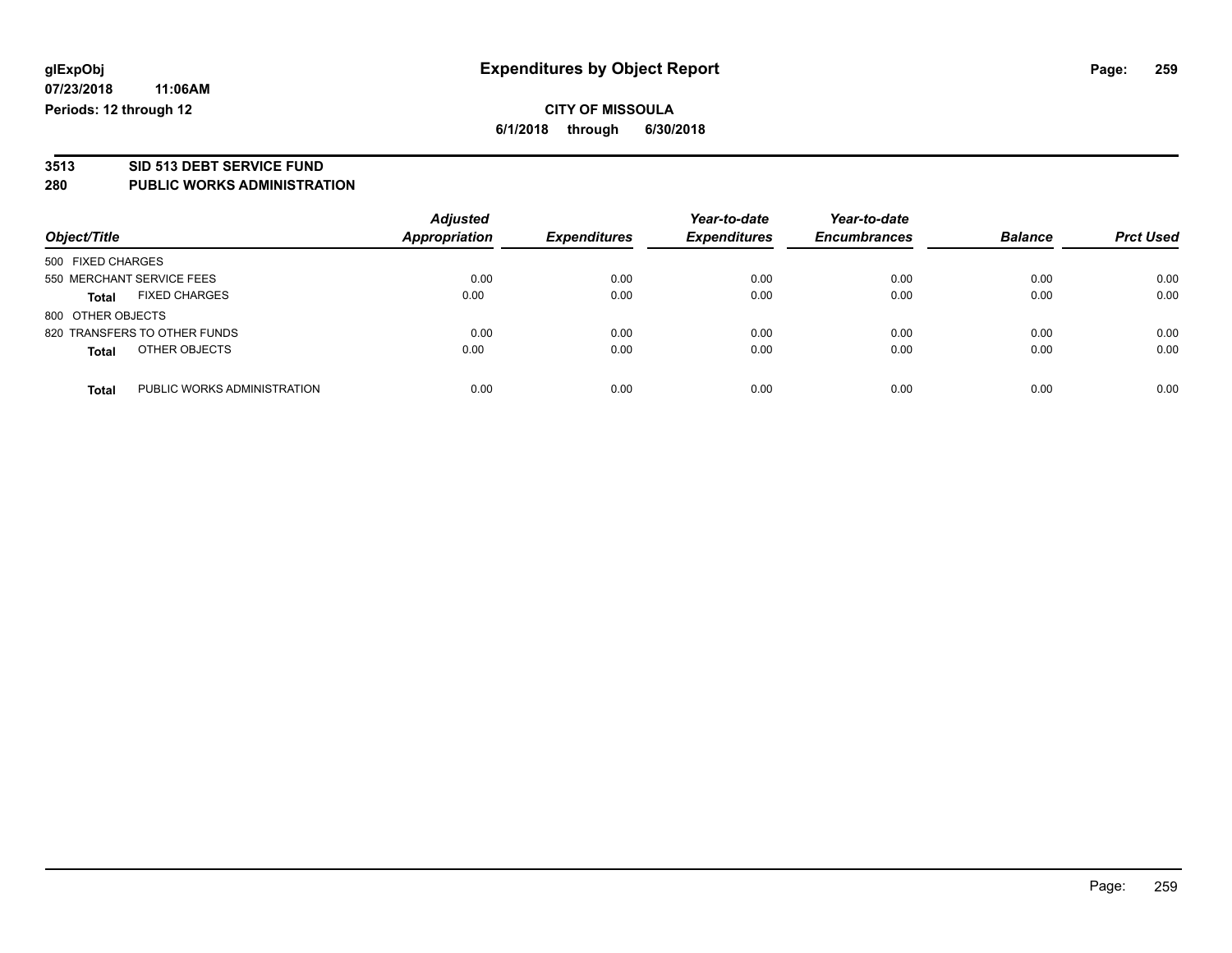# **3513 SID 513 DEBT SERVICE FUND**

|                                      | <b>Adjusted</b>      |                     | Year-to-date        | Year-to-date        |                |                  |
|--------------------------------------|----------------------|---------------------|---------------------|---------------------|----------------|------------------|
| Object/Title                         | <b>Appropriation</b> | <b>Expenditures</b> | <b>Expenditures</b> | <b>Encumbrances</b> | <b>Balance</b> | <b>Prct Used</b> |
| 500 FIXED CHARGES                    |                      |                     |                     |                     |                |                  |
| 550 MERCHANT SERVICE FEES            | 0.00                 | 0.00                | 0.00                | 0.00                | 0.00           | 0.00             |
| <b>FIXED CHARGES</b><br><b>Total</b> | 0.00                 | 0.00                | 0.00                | 0.00                | 0.00           | 0.00             |
| 600 DEBT SERVICE                     |                      |                     |                     |                     |                |                  |
| 610 PRINCIPAL                        | 0.00                 | 0.00                | 0.00                | 0.00                | 0.00           | 0.00             |
| 620 INTEREST / SERVICE FEES          | 0.00                 | 0.00                | 0.00                | 0.00                | 0.00           | 0.00             |
| <b>DEBT SERVICE</b><br><b>Total</b>  | 0.00                 | 0.00                | 0.00                | 0.00                | 0.00           | 0.00             |
| 800 OTHER OBJECTS                    |                      |                     |                     |                     |                |                  |
| 820 TRANSFERS TO OTHER FUNDS         | 0.00                 | 0.00                | 0.00                | 0.00                | 0.00           | 0.00             |
| OTHER OBJECTS<br><b>Total</b>        | 0.00                 | 0.00                | 0.00                | 0.00                | 0.00           | 0.00             |
|                                      |                      |                     |                     |                     |                |                  |
| NON-DEPARTMENTAL<br><b>Total</b>     | 0.00                 | 0.00                | 0.00                | 0.00                | 0.00           | 0.00             |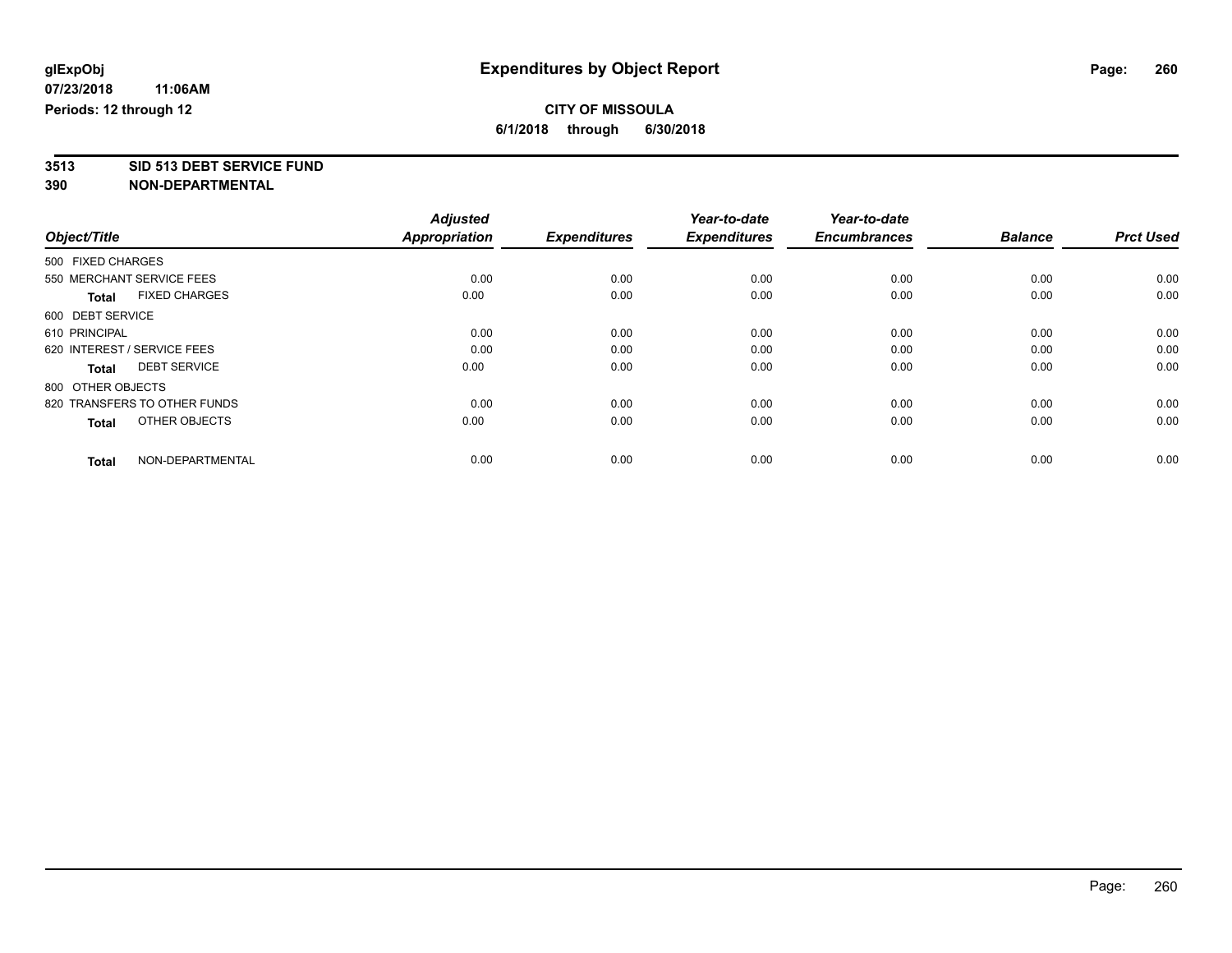# **CITY OF MISSOULA 6/1/2018 through 6/30/2018**

### **3513 SID 513 DEBT SERVICE FUND**

|                   |                              | <b>Adjusted</b>      |                     | Year-to-date        | Year-to-date        |                |                  |
|-------------------|------------------------------|----------------------|---------------------|---------------------|---------------------|----------------|------------------|
| Object/Title      |                              | <b>Appropriation</b> | <b>Expenditures</b> | <b>Expenditures</b> | <b>Encumbrances</b> | <b>Balance</b> | <b>Prct Used</b> |
| 500 FIXED CHARGES |                              |                      |                     |                     |                     |                |                  |
|                   | 550 MERCHANT SERVICE FEES    | 0.00                 | 0.00                | 0.00                | 0.00                | 0.00           | 0.00             |
| Total             | <b>FIXED CHARGES</b>         | 0.00                 | 0.00                | 0.00                | 0.00                | 0.00           | 0.00             |
| 600 DEBT SERVICE  |                              |                      |                     |                     |                     |                |                  |
| 610 PRINCIPAL     |                              | 0.00                 | 0.00                | 0.00                | 0.00                | 0.00           | 0.00             |
|                   | 620 INTEREST / SERVICE FEES  | 0.00                 | 0.00                | 0.00                | 0.00                | 0.00           | 0.00             |
| Total             | <b>DEBT SERVICE</b>          | 0.00                 | 0.00                | 0.00                | 0.00                | 0.00           | 0.00             |
| 800 OTHER OBJECTS |                              |                      |                     |                     |                     |                |                  |
|                   | 820 TRANSFERS TO OTHER FUNDS | 0.00                 | 0.00                | 0.00                | 0.00                | 0.00           | 0.00             |
| Total             | OTHER OBJECTS                | 0.00                 | 0.00                | 0.00                | 0.00                | 0.00           | 0.00             |
| <b>Total</b>      | SID 513 DEBT SERVICE FUND    | 0.00                 | 0.00                | 0.00                | 0.00                | 0.00           | 0.00             |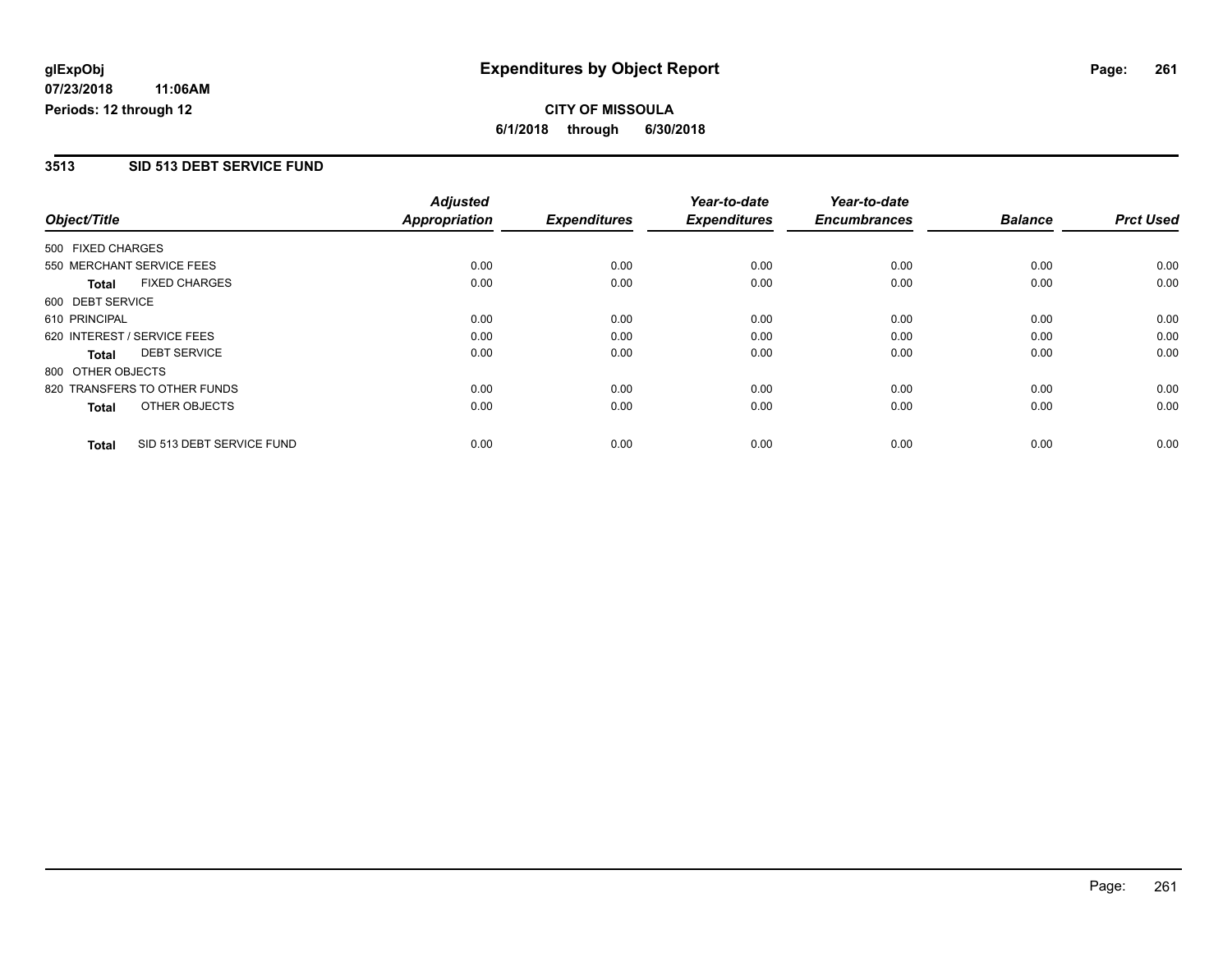# **CITY OF MISSOULA 6/1/2018 through 6/30/2018**

#### **3514 SID 514 DEBT SERVICE FUND**

**000 \*\*\* Title Not Found \*\*\***

| Object/Title                     | <b>Adjusted</b><br>Appropriation | <b>Expenditures</b> | Year-to-date<br><b>Expenditures</b> | Year-to-date<br><b>Encumbrances</b> | <b>Balance</b> | <b>Prct Used</b> |
|----------------------------------|----------------------------------|---------------------|-------------------------------------|-------------------------------------|----------------|------------------|
| 800 OTHER OBJECTS                |                                  |                     |                                     |                                     |                |                  |
| 820 TRANSFERS TO OTHER FUNDS     | 0.00                             | 0.00                | 0.00                                | 0.00                                | 0.00           | 0.00             |
| OTHER OBJECTS<br><b>Total</b>    | 0.00                             | 0.00                | 0.00                                | 0.00                                | 0.00           | 0.00             |
| *** Title Not Found ***<br>Total | 0.00                             | 0.00                | 0.00                                | 0.00                                | 0.00           | 0.00             |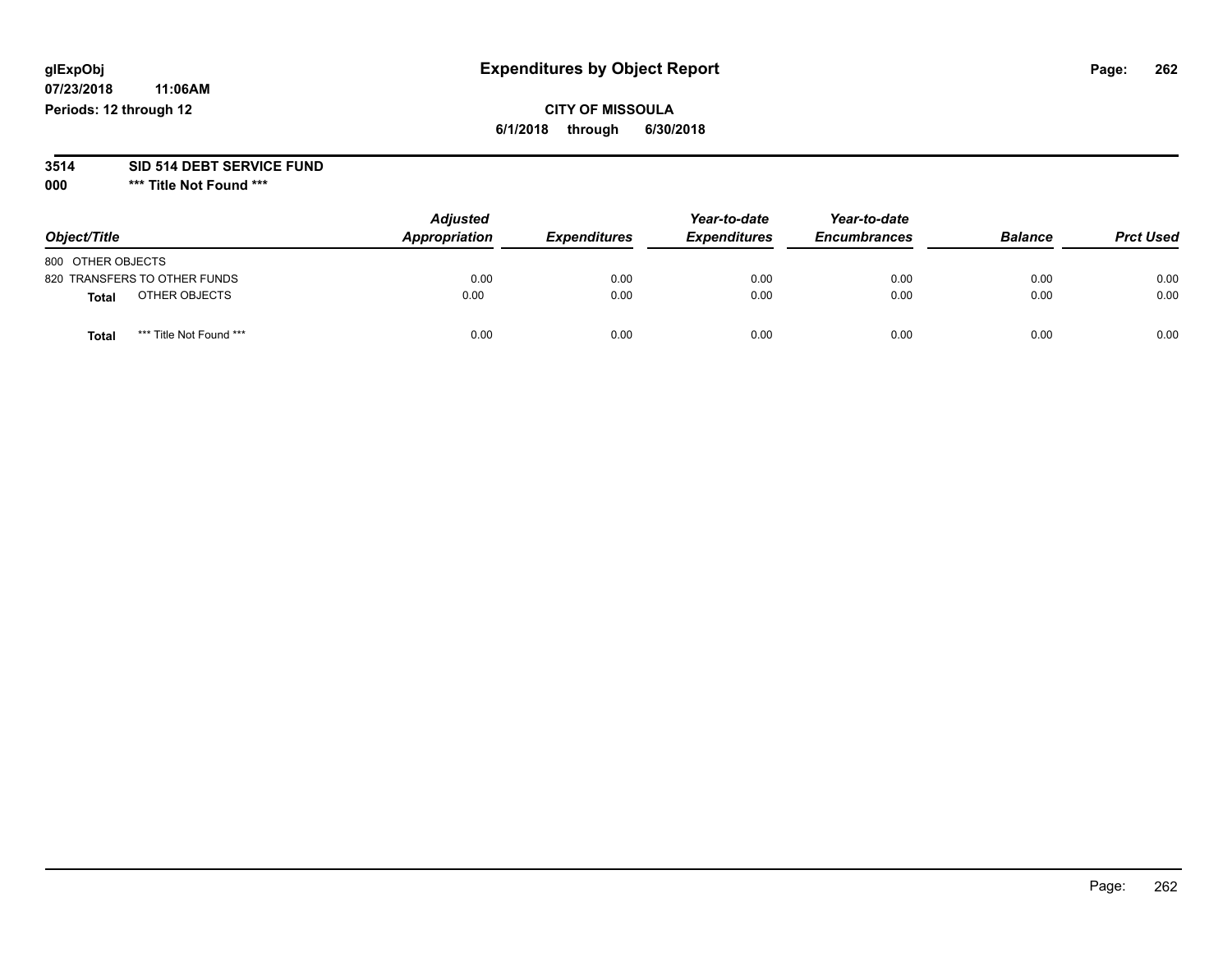# **3514 SID 514 DEBT SERVICE FUND**

|                                      | <b>Adjusted</b>      |                     | Year-to-date        | Year-to-date        |                |                  |
|--------------------------------------|----------------------|---------------------|---------------------|---------------------|----------------|------------------|
| Object/Title                         | <b>Appropriation</b> | <b>Expenditures</b> | <b>Expenditures</b> | <b>Encumbrances</b> | <b>Balance</b> | <b>Prct Used</b> |
| 500 FIXED CHARGES                    |                      |                     |                     |                     |                |                  |
| 550 MERCHANT SERVICE FEES            | 0.00                 | 0.00                | 0.00                | 0.00                | 0.00           | 0.00             |
| <b>FIXED CHARGES</b><br><b>Total</b> | 0.00                 | 0.00                | 0.00                | 0.00                | 0.00           | 0.00             |
| 600 DEBT SERVICE                     |                      |                     |                     |                     |                |                  |
| 610 PRINCIPAL                        | 0.00                 | 0.00                | 0.00                | 0.00                | 0.00           | 0.00             |
| 620 INTEREST / SERVICE FEES          | 0.00                 | 0.00                | 0.00                | 0.00                | 0.00           | 0.00             |
| <b>DEBT SERVICE</b><br><b>Total</b>  | 0.00                 | 0.00                | 0.00                | 0.00                | 0.00           | 0.00             |
| NON-DEPARTMENTAL<br><b>Total</b>     | 0.00                 | 0.00                | 0.00                | 0.00                | 0.00           | 0.00             |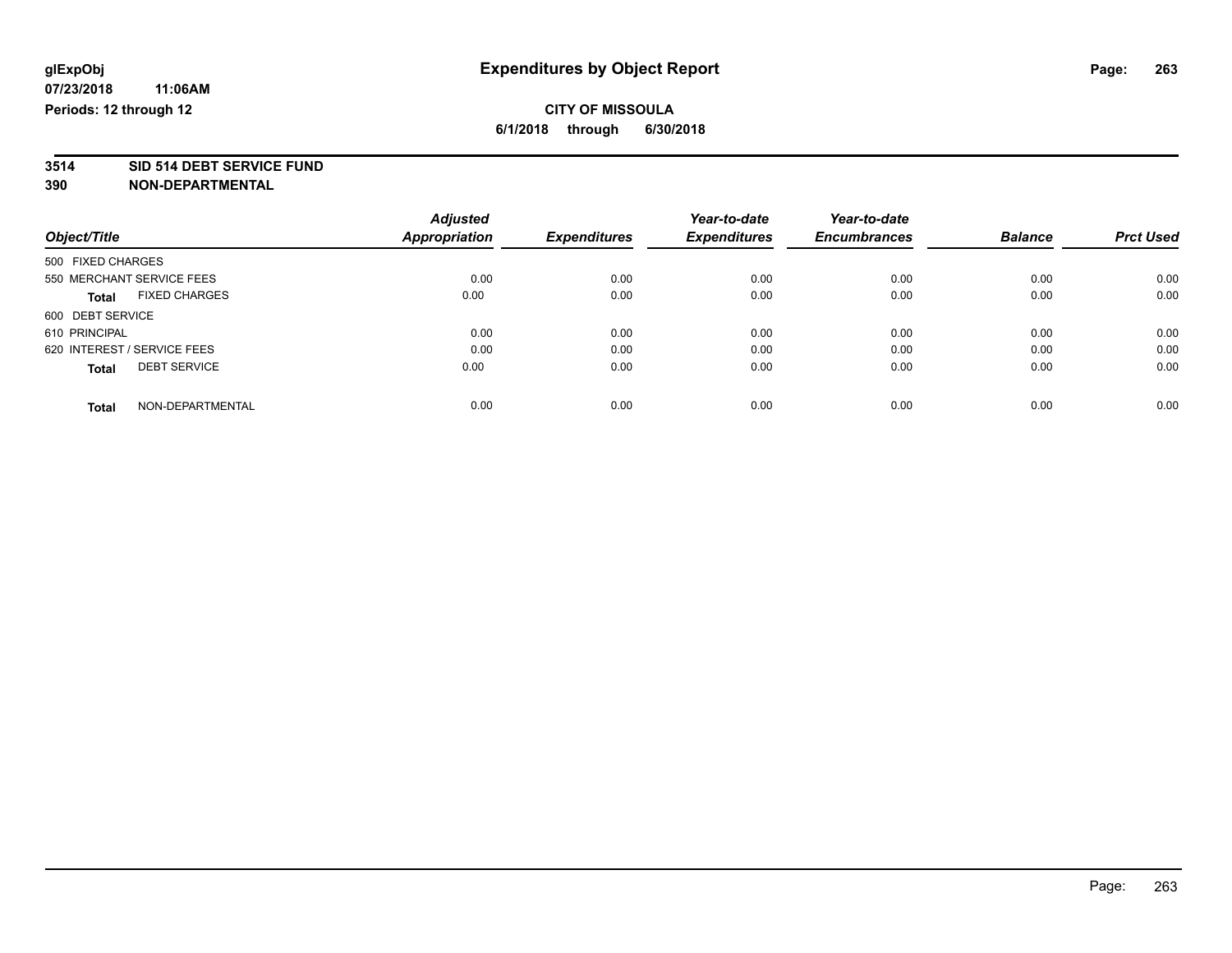# **CITY OF MISSOULA 6/1/2018 through 6/30/2018**

### **3514 SID 514 DEBT SERVICE FUND**

|                   |                              | <b>Adjusted</b>      |                     | Year-to-date        | Year-to-date        |                |                  |
|-------------------|------------------------------|----------------------|---------------------|---------------------|---------------------|----------------|------------------|
| Object/Title      |                              | <b>Appropriation</b> | <b>Expenditures</b> | <b>Expenditures</b> | <b>Encumbrances</b> | <b>Balance</b> | <b>Prct Used</b> |
| 500 FIXED CHARGES |                              |                      |                     |                     |                     |                |                  |
|                   | 550 MERCHANT SERVICE FEES    | 0.00                 | 0.00                | 0.00                | 0.00                | 0.00           | 0.00             |
| <b>Total</b>      | <b>FIXED CHARGES</b>         | 0.00                 | 0.00                | 0.00                | 0.00                | 0.00           | 0.00             |
| 600 DEBT SERVICE  |                              |                      |                     |                     |                     |                |                  |
| 610 PRINCIPAL     |                              | 0.00                 | 0.00                | 0.00                | 0.00                | 0.00           | 0.00             |
|                   | 620 INTEREST / SERVICE FEES  | 0.00                 | 0.00                | 0.00                | 0.00                | 0.00           | 0.00             |
| <b>Total</b>      | <b>DEBT SERVICE</b>          | 0.00                 | 0.00                | 0.00                | 0.00                | 0.00           | 0.00             |
| 800 OTHER OBJECTS |                              |                      |                     |                     |                     |                |                  |
|                   | 820 TRANSFERS TO OTHER FUNDS | 0.00                 | 0.00                | 0.00                | 0.00                | 0.00           | 0.00             |
| <b>Total</b>      | OTHER OBJECTS                | 0.00                 | 0.00                | 0.00                | 0.00                | 0.00           | 0.00             |
| <b>Total</b>      | SID 514 DEBT SERVICE FUND    | 0.00                 | 0.00                | 0.00                | 0.00                | 0.00           | 0.00             |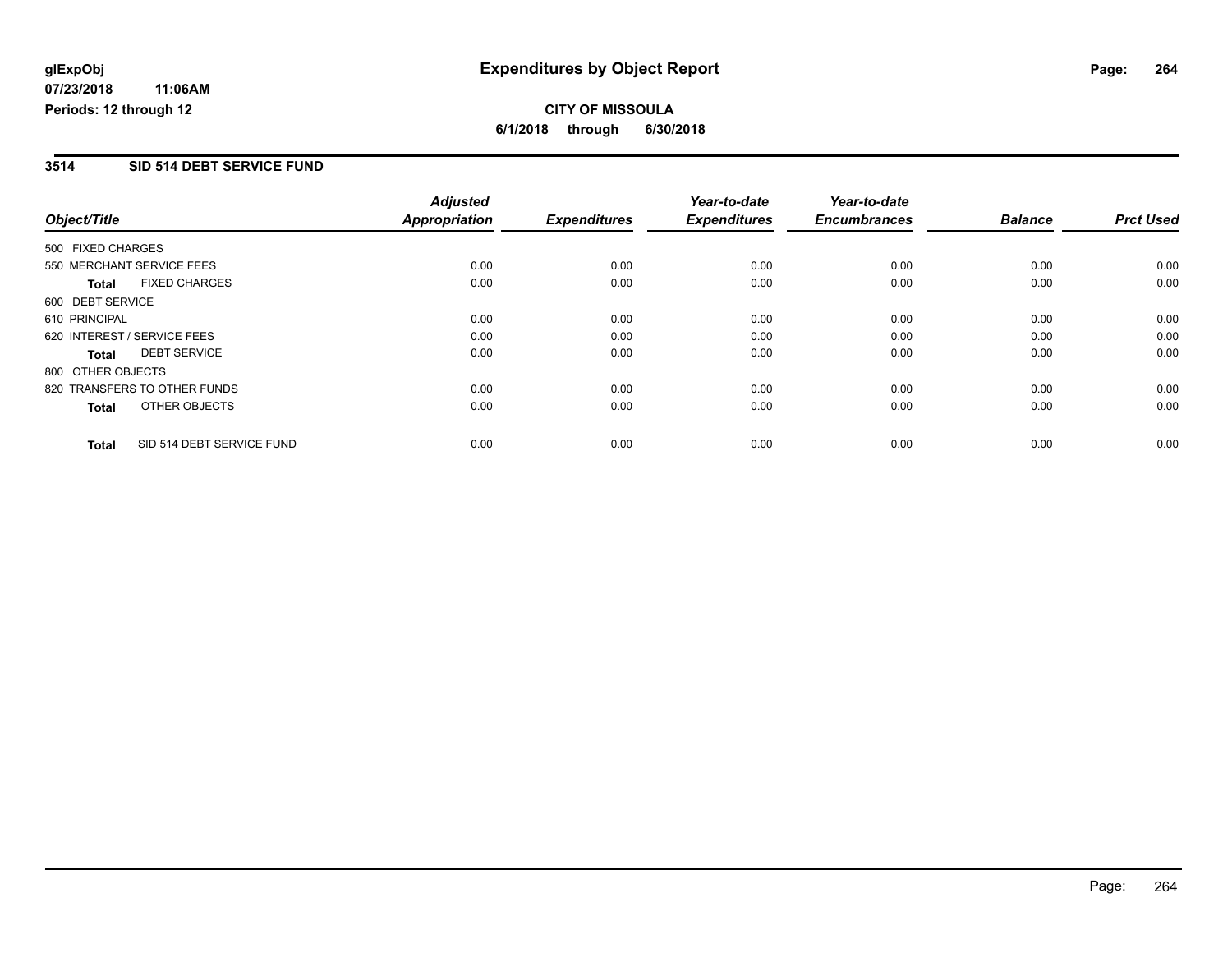# **3515 SID 515 DEBT SERVICE FUND**

|                                      | <b>Adjusted</b>      |                     | Year-to-date        | Year-to-date        |                |                  |
|--------------------------------------|----------------------|---------------------|---------------------|---------------------|----------------|------------------|
| Object/Title                         | <b>Appropriation</b> | <b>Expenditures</b> | <b>Expenditures</b> | <b>Encumbrances</b> | <b>Balance</b> | <b>Prct Used</b> |
| 500 FIXED CHARGES                    |                      |                     |                     |                     |                |                  |
| 550 MERCHANT SERVICE FEES            | 0.00                 | 0.00                | 0.00                | 0.00                | 0.00           | 0.00             |
| <b>FIXED CHARGES</b><br><b>Total</b> | 0.00                 | 0.00                | 0.00                | 0.00                | 0.00           | 0.00             |
| 600 DEBT SERVICE                     |                      |                     |                     |                     |                |                  |
| 610 PRINCIPAL                        | 0.00                 | 0.00                | 0.00                | 0.00                | 0.00           | 0.00             |
| 620 INTEREST / SERVICE FEES          | 0.00                 | 0.00                | 0.00                | 0.00                | 0.00           | 0.00             |
| <b>DEBT SERVICE</b><br><b>Total</b>  | 0.00                 | 0.00                | 0.00                | 0.00                | 0.00           | 0.00             |
| 800 OTHER OBJECTS                    |                      |                     |                     |                     |                |                  |
| 820 TRANSFERS TO OTHER FUNDS         | 0.00                 | 0.00                | 0.00                | 0.00                | 0.00           | 0.00             |
| OTHER OBJECTS<br><b>Total</b>        | 0.00                 | 0.00                | 0.00                | 0.00                | 0.00           | 0.00             |
|                                      |                      |                     |                     |                     |                |                  |
| NON-DEPARTMENTAL<br><b>Total</b>     | 0.00                 | 0.00                | 0.00                | 0.00                | 0.00           | 0.00             |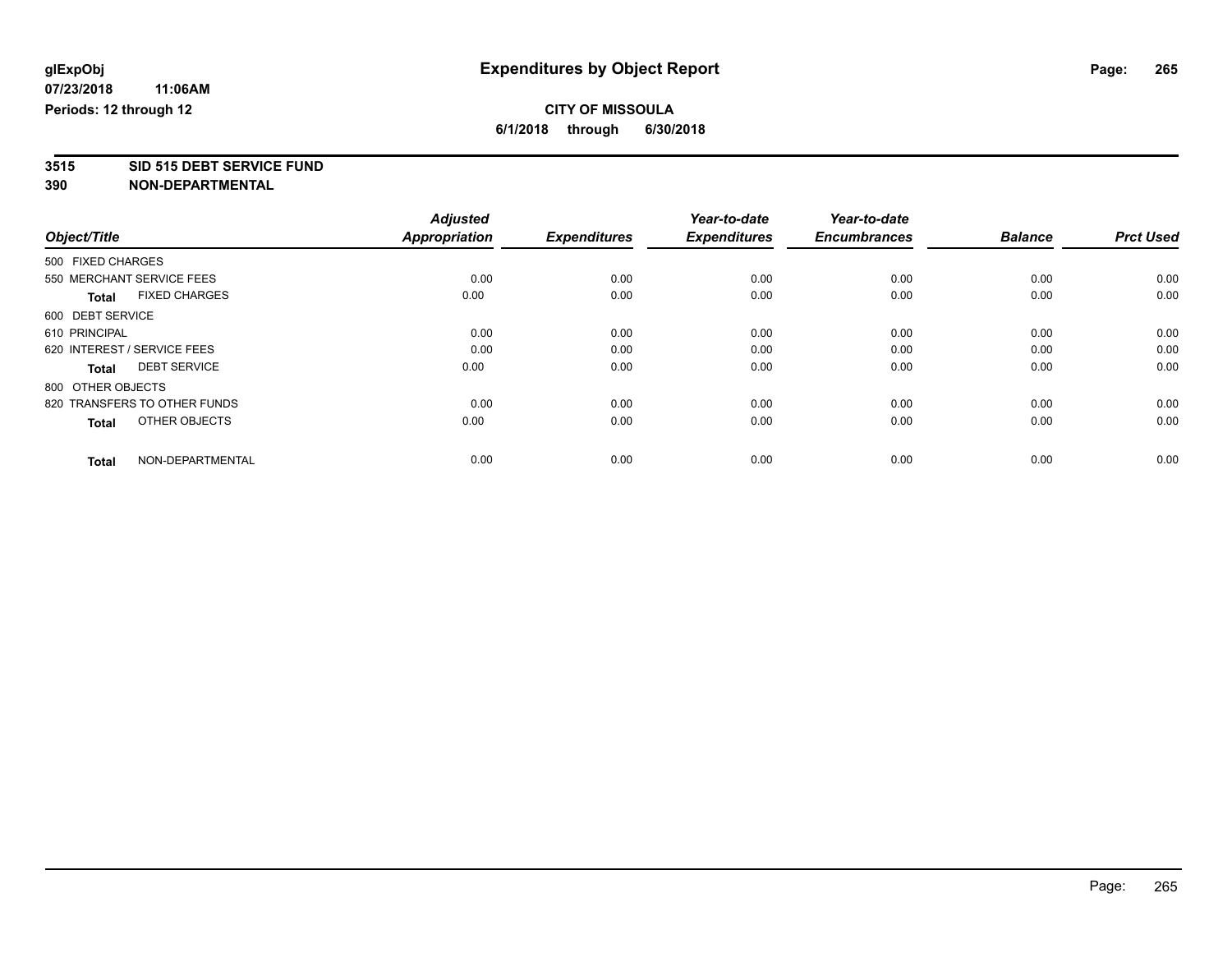# **CITY OF MISSOULA 6/1/2018 through 6/30/2018**

### **3515 SID 515 DEBT SERVICE FUND**

|                   |                              | <b>Adjusted</b>      |                     | Year-to-date        | Year-to-date        |                |                  |
|-------------------|------------------------------|----------------------|---------------------|---------------------|---------------------|----------------|------------------|
| Object/Title      |                              | <b>Appropriation</b> | <b>Expenditures</b> | <b>Expenditures</b> | <b>Encumbrances</b> | <b>Balance</b> | <b>Prct Used</b> |
| 500 FIXED CHARGES |                              |                      |                     |                     |                     |                |                  |
|                   | 550 MERCHANT SERVICE FEES    | 0.00                 | 0.00                | 0.00                | 0.00                | 0.00           | 0.00             |
| <b>Total</b>      | <b>FIXED CHARGES</b>         | 0.00                 | 0.00                | 0.00                | 0.00                | 0.00           | 0.00             |
| 600 DEBT SERVICE  |                              |                      |                     |                     |                     |                |                  |
| 610 PRINCIPAL     |                              | 0.00                 | 0.00                | 0.00                | 0.00                | 0.00           | 0.00             |
|                   | 620 INTEREST / SERVICE FEES  | 0.00                 | 0.00                | 0.00                | 0.00                | 0.00           | 0.00             |
| Total             | <b>DEBT SERVICE</b>          | 0.00                 | 0.00                | 0.00                | 0.00                | 0.00           | 0.00             |
| 800 OTHER OBJECTS |                              |                      |                     |                     |                     |                |                  |
|                   | 820 TRANSFERS TO OTHER FUNDS | 0.00                 | 0.00                | 0.00                | 0.00                | 0.00           | 0.00             |
| <b>Total</b>      | OTHER OBJECTS                | 0.00                 | 0.00                | 0.00                | 0.00                | 0.00           | 0.00             |
| <b>Total</b>      | SID 515 DEBT SERVICE FUND    | 0.00                 | 0.00                | 0.00                | 0.00                | 0.00           | 0.00             |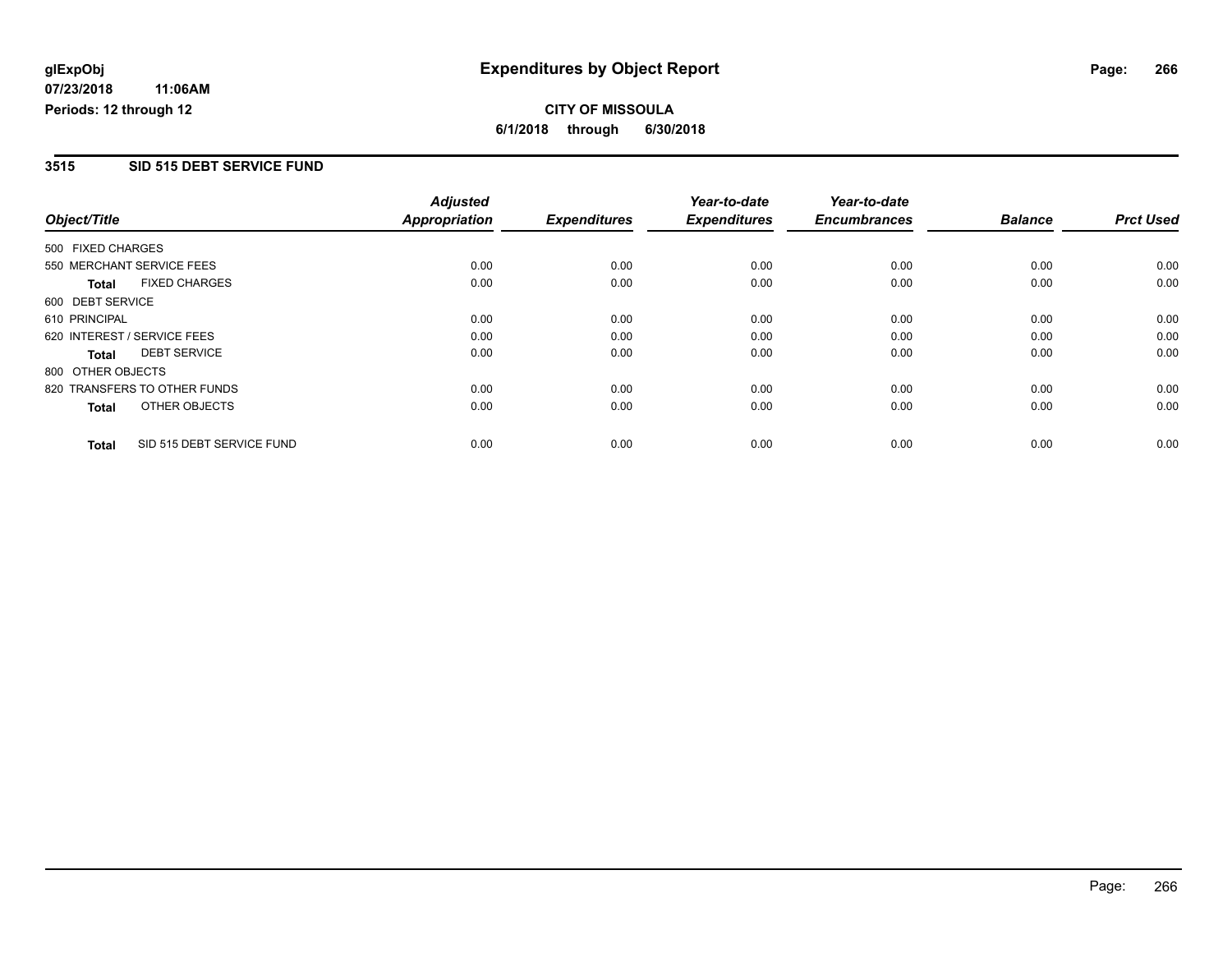# **glExpObj Expenditures by Object Report Page: 267**

# **CITY OF MISSOULA 6/1/2018 through 6/30/2018**

#### **3517 SID 517 DEBT SERVICE FUND**

**000 \*\*\* Title Not Found \*\*\***

| Object/Title                    | <b>Adjusted</b><br>Appropriation | <b>Expenditures</b> | Year-to-date<br><b>Expenditures</b> | Year-to-date<br><b>Encumbrances</b> | <b>Balance</b> | <b>Prct Used</b> |
|---------------------------------|----------------------------------|---------------------|-------------------------------------|-------------------------------------|----------------|------------------|
| 800 OTHER OBJECTS               |                                  |                     |                                     |                                     |                |                  |
| 820 TRANSFERS TO OTHER FUNDS    | 0.00                             | 0.00                | 0.00                                | 0.00                                | 0.00           | 0.00             |
| OTHER OBJECTS<br>Total          | 0.00                             | 0.00                | 0.00                                | 0.00                                | 0.00           | 0.00             |
| *** Title Not Found ***<br>Tota | 0.00                             | 0.00                | 0.00                                | 0.00                                | 0.00           | 0.00             |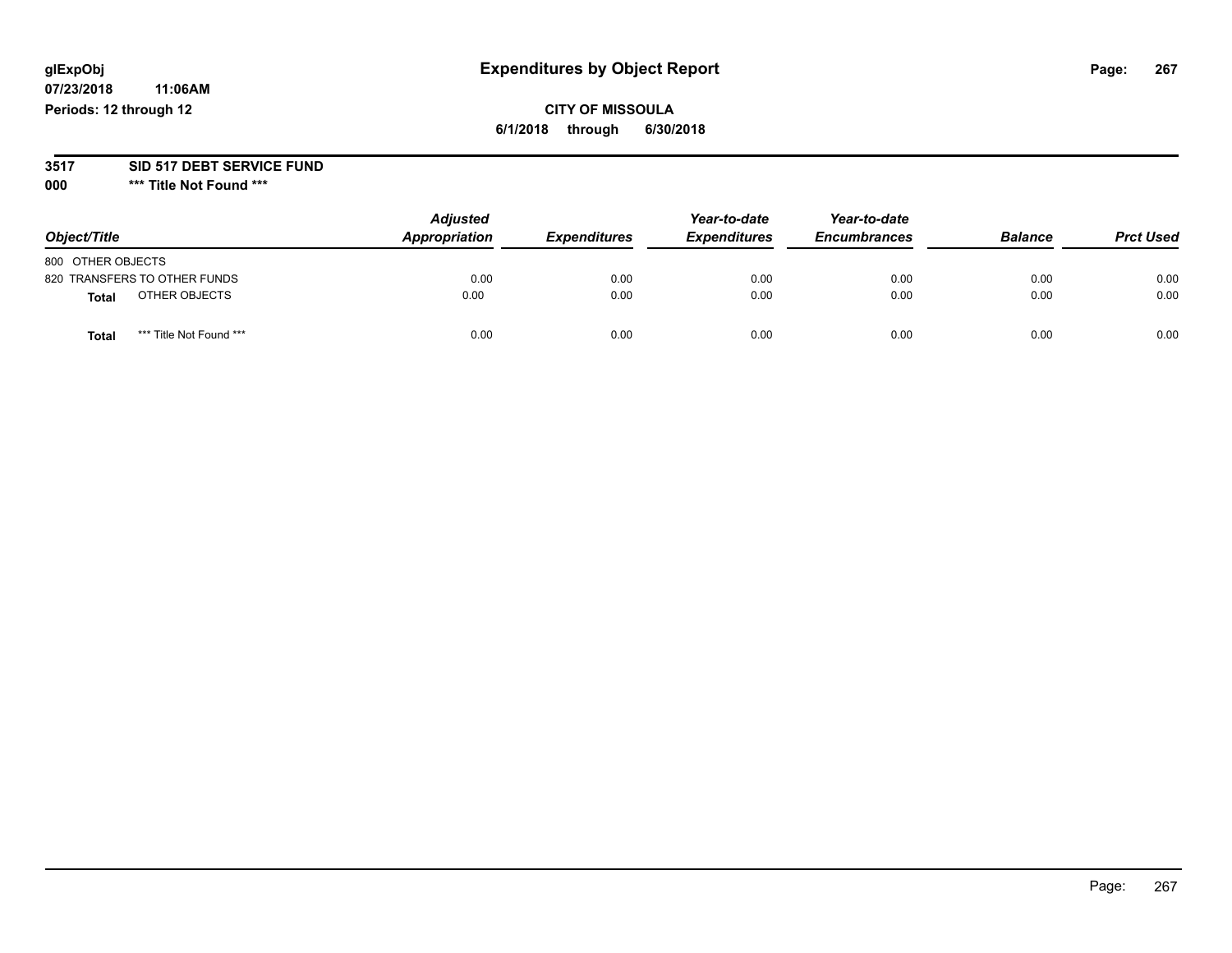# **3517 SID 517 DEBT SERVICE FUND**

|                                      | <b>Adjusted</b>      |                     | Year-to-date        | Year-to-date        |                |                  |
|--------------------------------------|----------------------|---------------------|---------------------|---------------------|----------------|------------------|
| Object/Title                         | <b>Appropriation</b> | <b>Expenditures</b> | <b>Expenditures</b> | <b>Encumbrances</b> | <b>Balance</b> | <b>Prct Used</b> |
| 500 FIXED CHARGES                    |                      |                     |                     |                     |                |                  |
| 550 MERCHANT SERVICE FEES            | 0.00                 | 0.00                | 0.00                | 0.00                | 0.00           | 0.00             |
| <b>FIXED CHARGES</b><br><b>Total</b> | 0.00                 | 0.00                | 0.00                | 0.00                | 0.00           | 0.00             |
| 600 DEBT SERVICE                     |                      |                     |                     |                     |                |                  |
| 610 PRINCIPAL                        | 0.00                 | 0.00                | 0.00                | 0.00                | 0.00           | 0.00             |
| 620 INTEREST / SERVICE FEES          | 0.00                 | 0.00                | 0.00                | 0.00                | 0.00           | 0.00             |
| <b>DEBT SERVICE</b><br><b>Total</b>  | 0.00                 | 0.00                | 0.00                | 0.00                | 0.00           | 0.00             |
| NON-DEPARTMENTAL<br><b>Total</b>     | 0.00                 | 0.00                | 0.00                | 0.00                | 0.00           | 0.00             |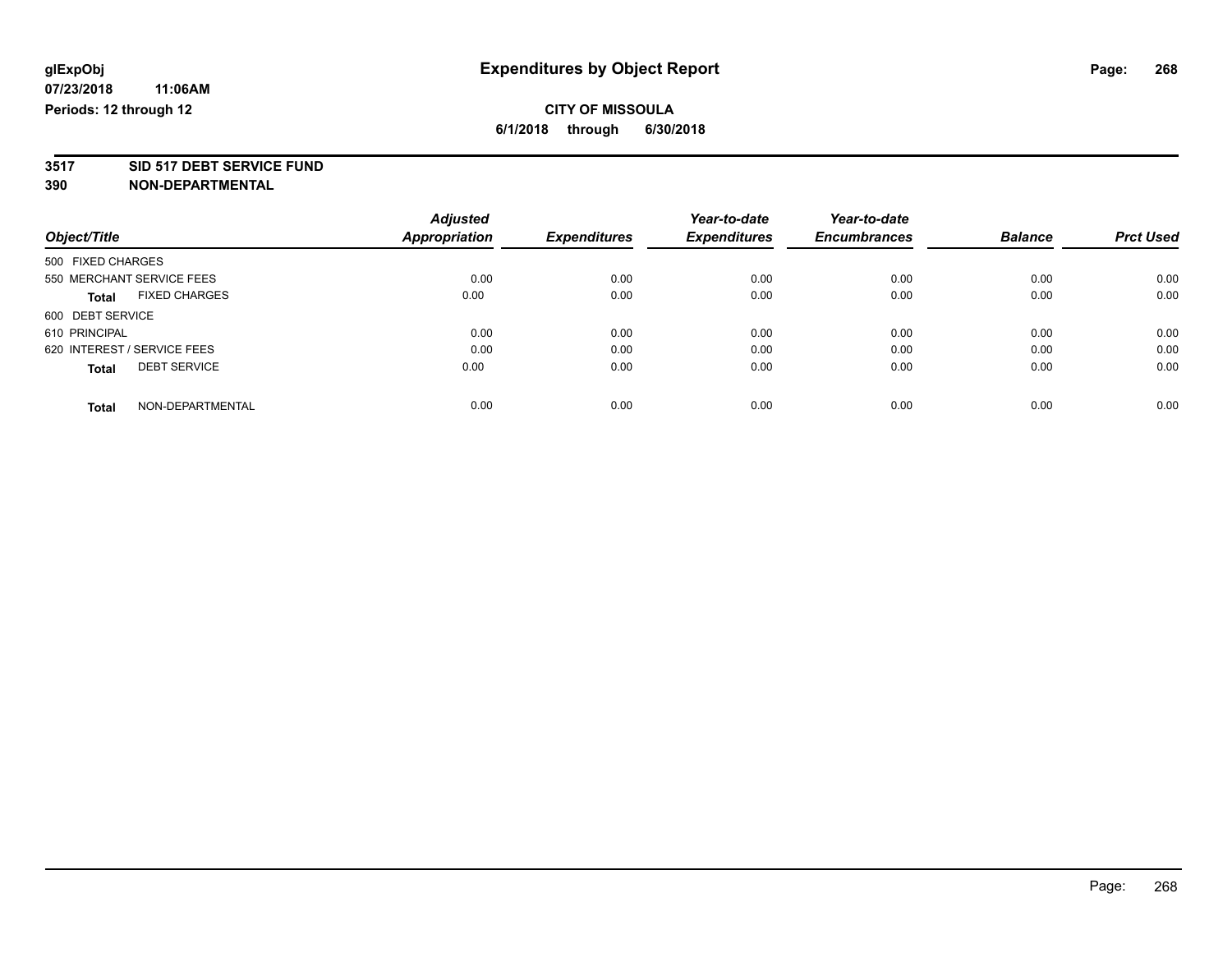**CITY OF MISSOULA 6/1/2018 through 6/30/2018**

#### **3517 SID 517 DEBT SERVICE FUND**

|                   |                              | <b>Adjusted</b>      |                     | Year-to-date        | Year-to-date        |                |                  |
|-------------------|------------------------------|----------------------|---------------------|---------------------|---------------------|----------------|------------------|
| Object/Title      |                              | <b>Appropriation</b> | <b>Expenditures</b> | <b>Expenditures</b> | <b>Encumbrances</b> | <b>Balance</b> | <b>Prct Used</b> |
| 500 FIXED CHARGES |                              |                      |                     |                     |                     |                |                  |
|                   | 550 MERCHANT SERVICE FEES    | 0.00                 | 0.00                | 0.00                | 0.00                | 0.00           | 0.00             |
| <b>Total</b>      | <b>FIXED CHARGES</b>         | 0.00                 | 0.00                | 0.00                | 0.00                | 0.00           | 0.00             |
| 600 DEBT SERVICE  |                              |                      |                     |                     |                     |                |                  |
| 610 PRINCIPAL     |                              | 0.00                 | 0.00                | 0.00                | 0.00                | 0.00           | 0.00             |
|                   | 620 INTEREST / SERVICE FEES  | 0.00                 | 0.00                | 0.00                | 0.00                | 0.00           | 0.00             |
| Total             | <b>DEBT SERVICE</b>          | 0.00                 | 0.00                | 0.00                | 0.00                | 0.00           | 0.00             |
| 800 OTHER OBJECTS |                              |                      |                     |                     |                     |                |                  |
|                   | 820 TRANSFERS TO OTHER FUNDS | 0.00                 | 0.00                | 0.00                | 0.00                | 0.00           | 0.00             |
| Total             | OTHER OBJECTS                | 0.00                 | 0.00                | 0.00                | 0.00                | 0.00           | 0.00             |
| <b>Total</b>      | SID 517 DEBT SERVICE FUND    | 0.00                 | 0.00                | 0.00                | 0.00                | 0.00           | 0.00             |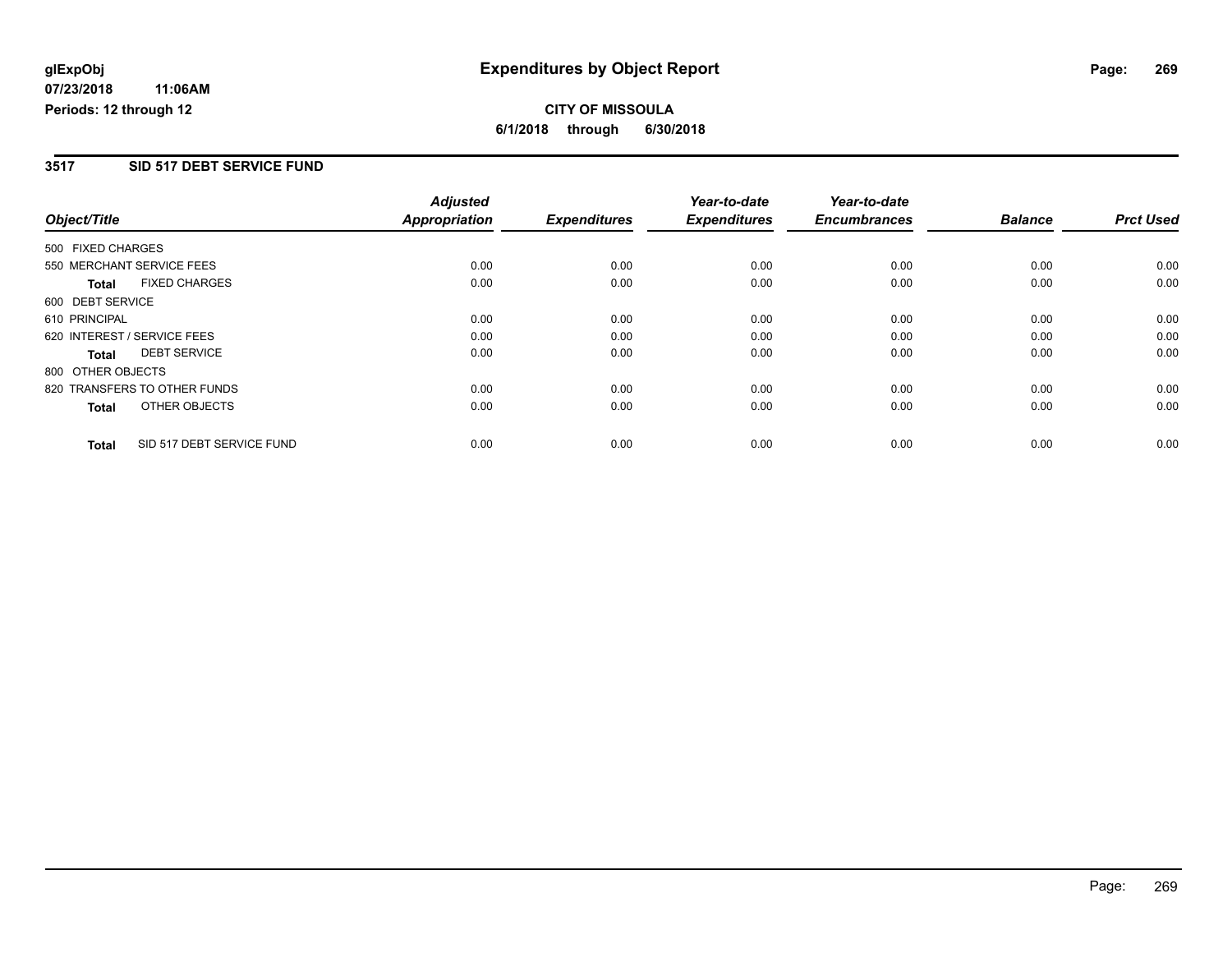# **CITY OF MISSOULA 6/1/2018 through 6/30/2018**

# **3518 SID 518 DEBT SERVICE FUND**

**000 \*\*\* Title Not Found \*\*\***

| Object/Title                     | <b>Adjusted</b><br>Appropriation | <b>Expenditures</b> | Year-to-date<br><b>Expenditures</b> | Year-to-date<br><b>Encumbrances</b> | <b>Balance</b> | <b>Prct Used</b> |
|----------------------------------|----------------------------------|---------------------|-------------------------------------|-------------------------------------|----------------|------------------|
| 800 OTHER OBJECTS                |                                  |                     |                                     |                                     |                |                  |
| 820 TRANSFERS TO OTHER FUNDS     | 0.00                             | 0.00                | 0.00                                | 0.00                                | 0.00           | 0.00             |
| OTHER OBJECTS<br><b>Total</b>    | 0.00                             | 0.00                | 0.00                                | 0.00                                | 0.00           | 0.00             |
| *** Title Not Found ***<br>Total | 0.00                             | 0.00                | 0.00                                | 0.00                                | 0.00           | 0.00             |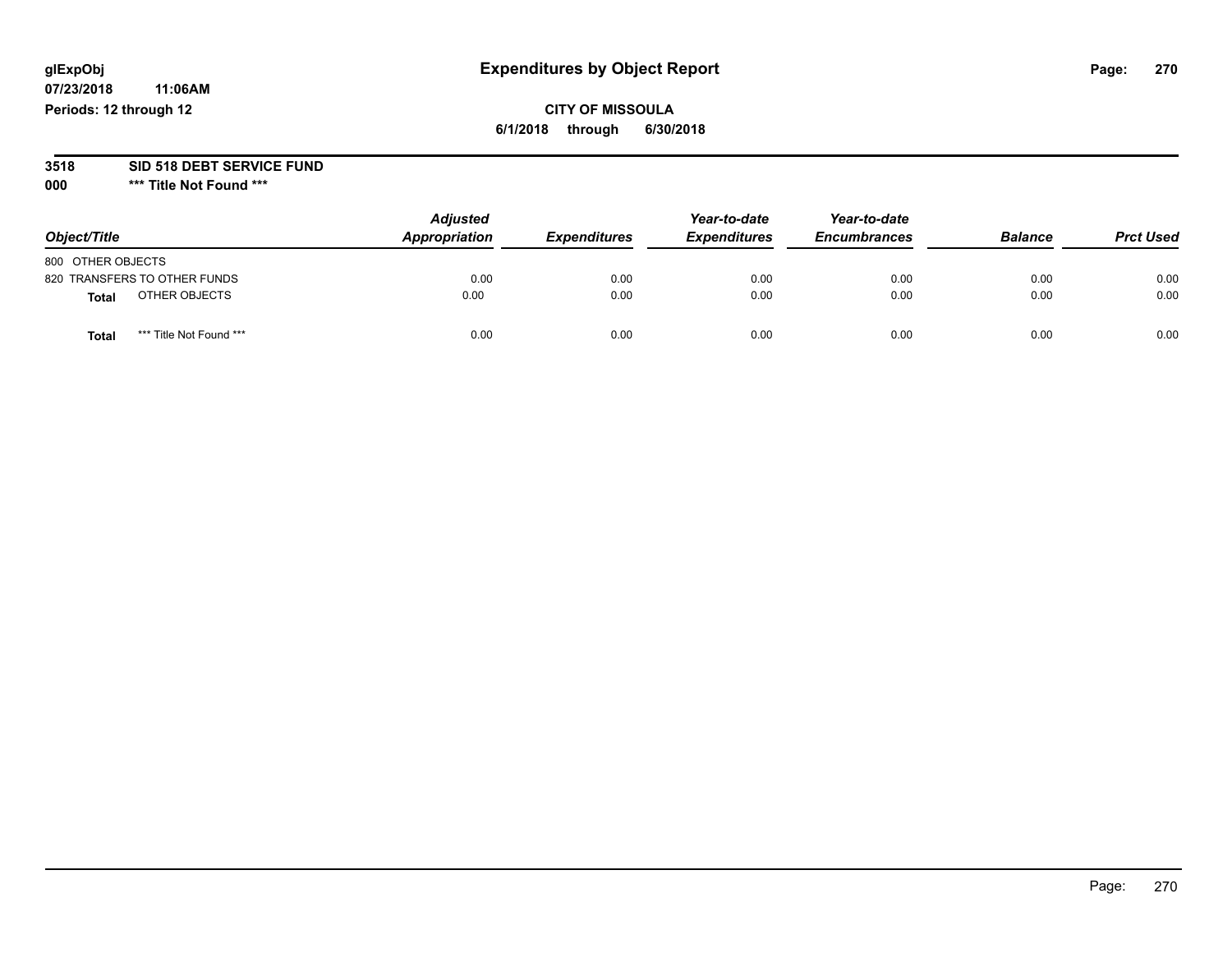# **3518 SID 518 DEBT SERVICE FUND**

|                                      | <b>Adjusted</b>      |                     | Year-to-date        | Year-to-date        |                |                  |
|--------------------------------------|----------------------|---------------------|---------------------|---------------------|----------------|------------------|
| Object/Title                         | <b>Appropriation</b> | <b>Expenditures</b> | <b>Expenditures</b> | <b>Encumbrances</b> | <b>Balance</b> | <b>Prct Used</b> |
| 500 FIXED CHARGES                    |                      |                     |                     |                     |                |                  |
| 550 MERCHANT SERVICE FEES            | 0.00                 | 0.00                | 0.00                | 0.00                | 0.00           | 0.00             |
| <b>FIXED CHARGES</b><br><b>Total</b> | 0.00                 | 0.00                | 0.00                | 0.00                | 0.00           | 0.00             |
| 600 DEBT SERVICE                     |                      |                     |                     |                     |                |                  |
| 610 PRINCIPAL                        | 0.00                 | 0.00                | 0.00                | 0.00                | 0.00           | 0.00             |
| 620 INTEREST / SERVICE FEES          | 0.00                 | 0.00                | 0.00                | 0.00                | 0.00           | 0.00             |
| <b>DEBT SERVICE</b><br><b>Total</b>  | 0.00                 | 0.00                | 0.00                | 0.00                | 0.00           | 0.00             |
| 800 OTHER OBJECTS                    |                      |                     |                     |                     |                |                  |
| 820 TRANSFERS TO OTHER FUNDS         | 0.00                 | 0.00                | 0.00                | 0.00                | 0.00           | 0.00             |
| OTHER OBJECTS<br><b>Total</b>        | 0.00                 | 0.00                | 0.00                | 0.00                | 0.00           | 0.00             |
|                                      |                      |                     |                     |                     |                |                  |
| NON-DEPARTMENTAL<br><b>Total</b>     | 0.00                 | 0.00                | 0.00                | 0.00                | 0.00           | 0.00             |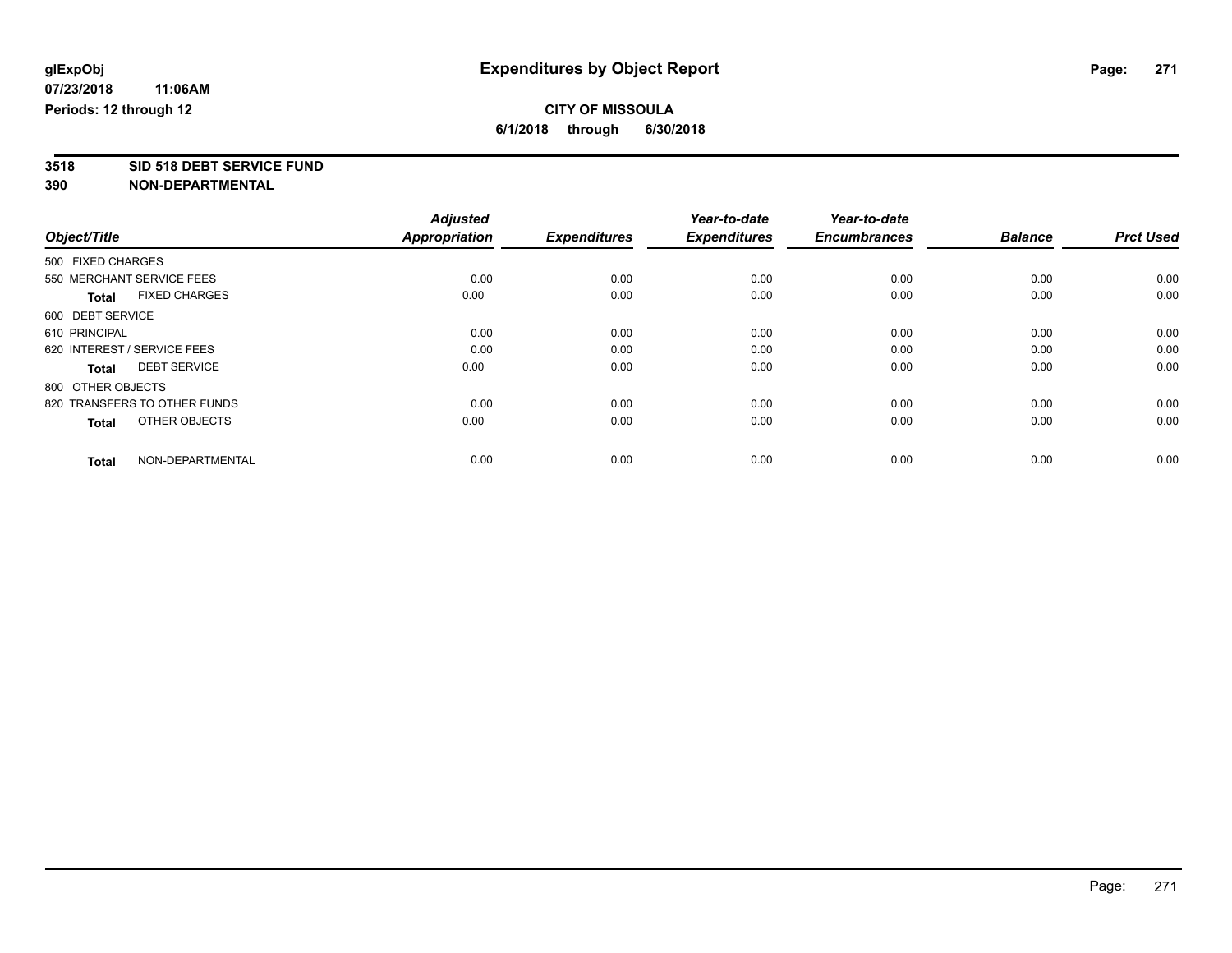**CITY OF MISSOULA 6/1/2018 through 6/30/2018**

#### **3518 SID 518 DEBT SERVICE FUND**

|                                           | <b>Adjusted</b>      |                     | Year-to-date        | Year-to-date        |                |                  |
|-------------------------------------------|----------------------|---------------------|---------------------|---------------------|----------------|------------------|
| Object/Title                              | <b>Appropriation</b> | <b>Expenditures</b> | <b>Expenditures</b> | <b>Encumbrances</b> | <b>Balance</b> | <b>Prct Used</b> |
| 500 FIXED CHARGES                         |                      |                     |                     |                     |                |                  |
| 550 MERCHANT SERVICE FEES                 | 0.00                 | 0.00                | 0.00                | 0.00                | 0.00           | 0.00             |
| <b>FIXED CHARGES</b><br><b>Total</b>      | 0.00                 | 0.00                | 0.00                | 0.00                | 0.00           | 0.00             |
| 600 DEBT SERVICE                          |                      |                     |                     |                     |                |                  |
| 610 PRINCIPAL                             | 0.00                 | 0.00                | 0.00                | 0.00                | 0.00           | 0.00             |
| 620 INTEREST / SERVICE FEES               | 0.00                 | 0.00                | 0.00                | 0.00                | 0.00           | 0.00             |
| <b>DEBT SERVICE</b><br><b>Total</b>       | 0.00                 | 0.00                | 0.00                | 0.00                | 0.00           | 0.00             |
| 800 OTHER OBJECTS                         |                      |                     |                     |                     |                |                  |
| 820 TRANSFERS TO OTHER FUNDS              | 0.00                 | 0.00                | 0.00                | 0.00                | 0.00           | 0.00             |
| OTHER OBJECTS<br><b>Total</b>             | 0.00                 | 0.00                | 0.00                | 0.00                | 0.00           | 0.00             |
| SID 518 DEBT SERVICE FUND<br><b>Total</b> | 0.00                 | 0.00                | 0.00                | 0.00                | 0.00           | 0.00             |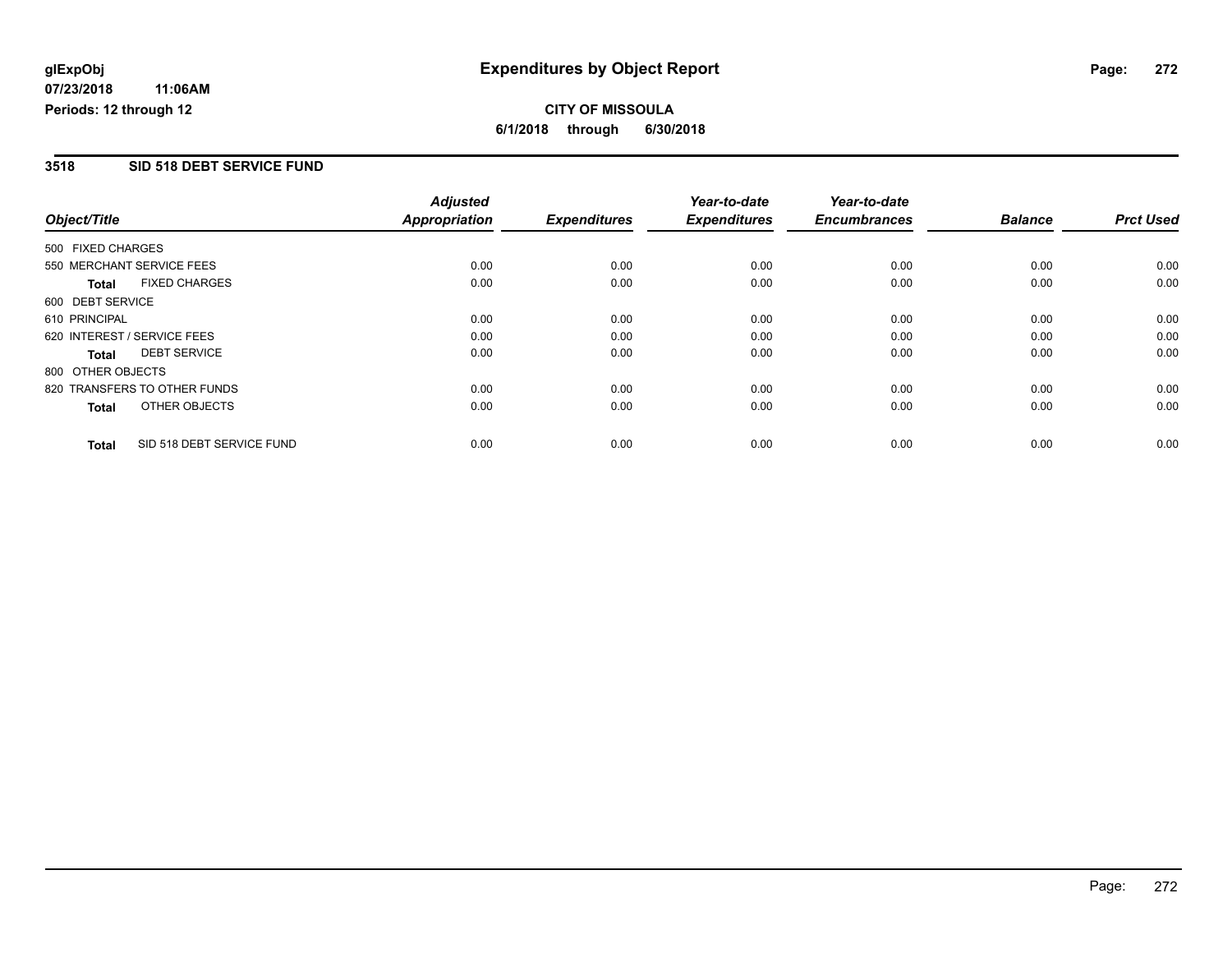# **3519 SID 519 DEBT SERVICE FUND**

|                                      | <b>Adjusted</b>      |                     | Year-to-date        | Year-to-date        |                |                  |
|--------------------------------------|----------------------|---------------------|---------------------|---------------------|----------------|------------------|
| Object/Title                         | <b>Appropriation</b> | <b>Expenditures</b> | <b>Expenditures</b> | <b>Encumbrances</b> | <b>Balance</b> | <b>Prct Used</b> |
| 500 FIXED CHARGES                    |                      |                     |                     |                     |                |                  |
| 550 MERCHANT SERVICE FEES            | 0.00                 | 0.00                | 0.00                | 0.00                | 0.00           | 0.00             |
| <b>FIXED CHARGES</b><br><b>Total</b> | 0.00                 | 0.00                | 0.00                | 0.00                | 0.00           | 0.00             |
| 600 DEBT SERVICE                     |                      |                     |                     |                     |                |                  |
| 610 PRINCIPAL                        | 0.00                 | 0.00                | 0.00                | 0.00                | 0.00           | 0.00             |
| 620 INTEREST / SERVICE FEES          | 0.00                 | 0.00                | 0.00                | 0.00                | 0.00           | 0.00             |
| <b>DEBT SERVICE</b><br><b>Total</b>  | 0.00                 | 0.00                | 0.00                | 0.00                | 0.00           | 0.00             |
| 800 OTHER OBJECTS                    |                      |                     |                     |                     |                |                  |
| 820 TRANSFERS TO OTHER FUNDS         | 0.00                 | 0.00                | 0.00                | 0.00                | 0.00           | 0.00             |
| OTHER OBJECTS<br><b>Total</b>        | 0.00                 | 0.00                | 0.00                | 0.00                | 0.00           | 0.00             |
|                                      |                      |                     |                     |                     |                |                  |
| NON-DEPARTMENTAL<br><b>Total</b>     | 0.00                 | 0.00                | 0.00                | 0.00                | 0.00           | 0.00             |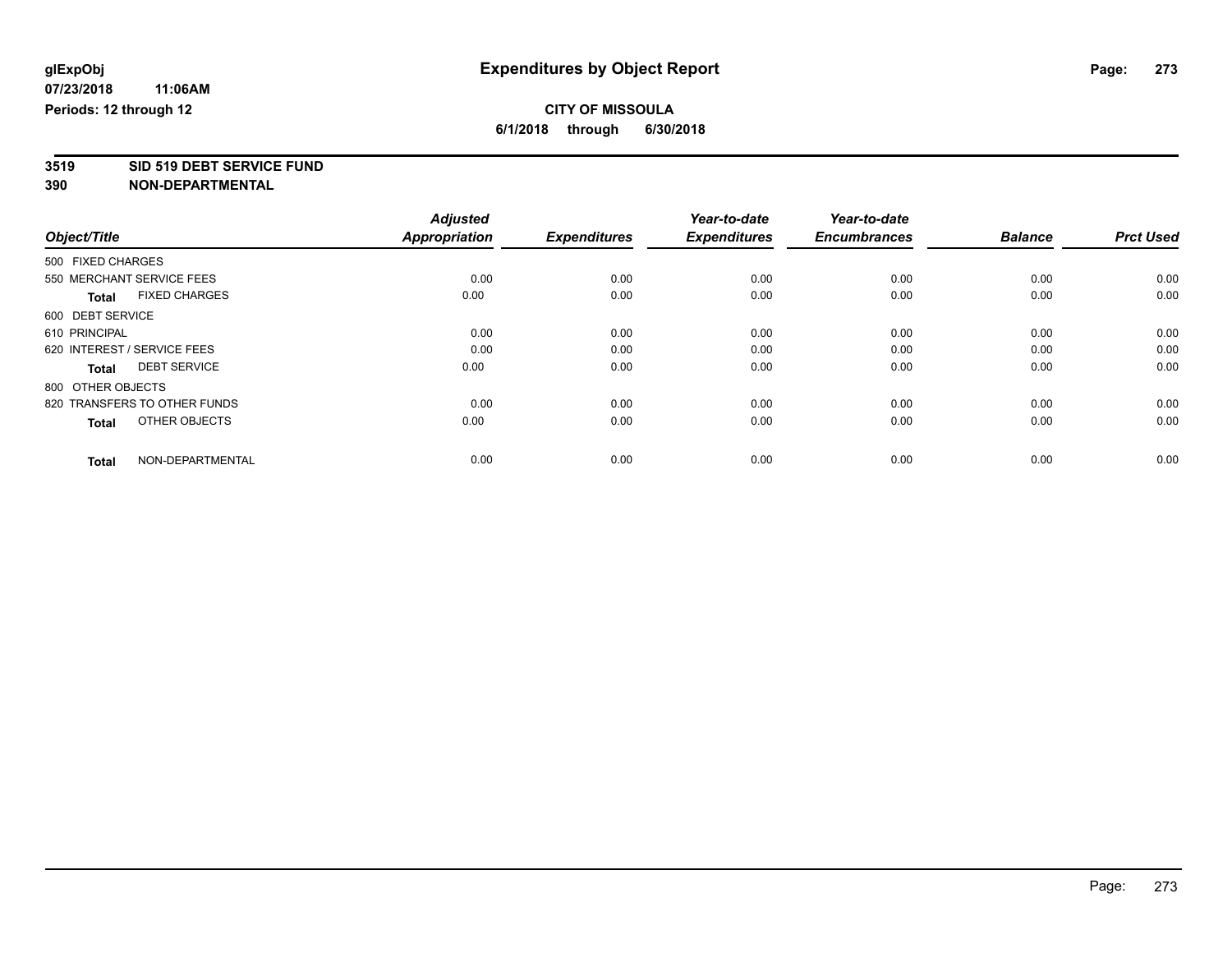#### **3519 SID 519 DEBT SERVICE FUND**

|                             |                              | <b>Adjusted</b>      |                     | Year-to-date        | Year-to-date        |                |                  |
|-----------------------------|------------------------------|----------------------|---------------------|---------------------|---------------------|----------------|------------------|
| Object/Title                |                              | <b>Appropriation</b> | <b>Expenditures</b> | <b>Expenditures</b> | <b>Encumbrances</b> | <b>Balance</b> | <b>Prct Used</b> |
| 500 FIXED CHARGES           |                              |                      |                     |                     |                     |                |                  |
| 550 MERCHANT SERVICE FEES   |                              | 0.00                 | 0.00                | 0.00                | 0.00                | 0.00           | 0.00             |
| <b>Total</b>                | <b>FIXED CHARGES</b>         | 0.00                 | 0.00                | 0.00                | 0.00                | 0.00           | 0.00             |
| 600 DEBT SERVICE            |                              |                      |                     |                     |                     |                |                  |
| 610 PRINCIPAL               |                              | 0.00                 | 0.00                | 0.00                | 0.00                | 0.00           | 0.00             |
| 620 INTEREST / SERVICE FEES |                              | 0.00                 | 0.00                | 0.00                | 0.00                | 0.00           | 0.00             |
| Total                       | <b>DEBT SERVICE</b>          | 0.00                 | 0.00                | 0.00                | 0.00                | 0.00           | 0.00             |
| 800 OTHER OBJECTS           |                              |                      |                     |                     |                     |                |                  |
|                             | 820 TRANSFERS TO OTHER FUNDS | 0.00                 | 0.00                | 0.00                | 0.00                | 0.00           | 0.00             |
| Total                       | OTHER OBJECTS                | 0.00                 | 0.00                | 0.00                | 0.00                | 0.00           | 0.00             |
| <b>Total</b>                | SID 519 DEBT SERVICE FUND    | 0.00                 | 0.00                | 0.00                | 0.00                | 0.00           | 0.00             |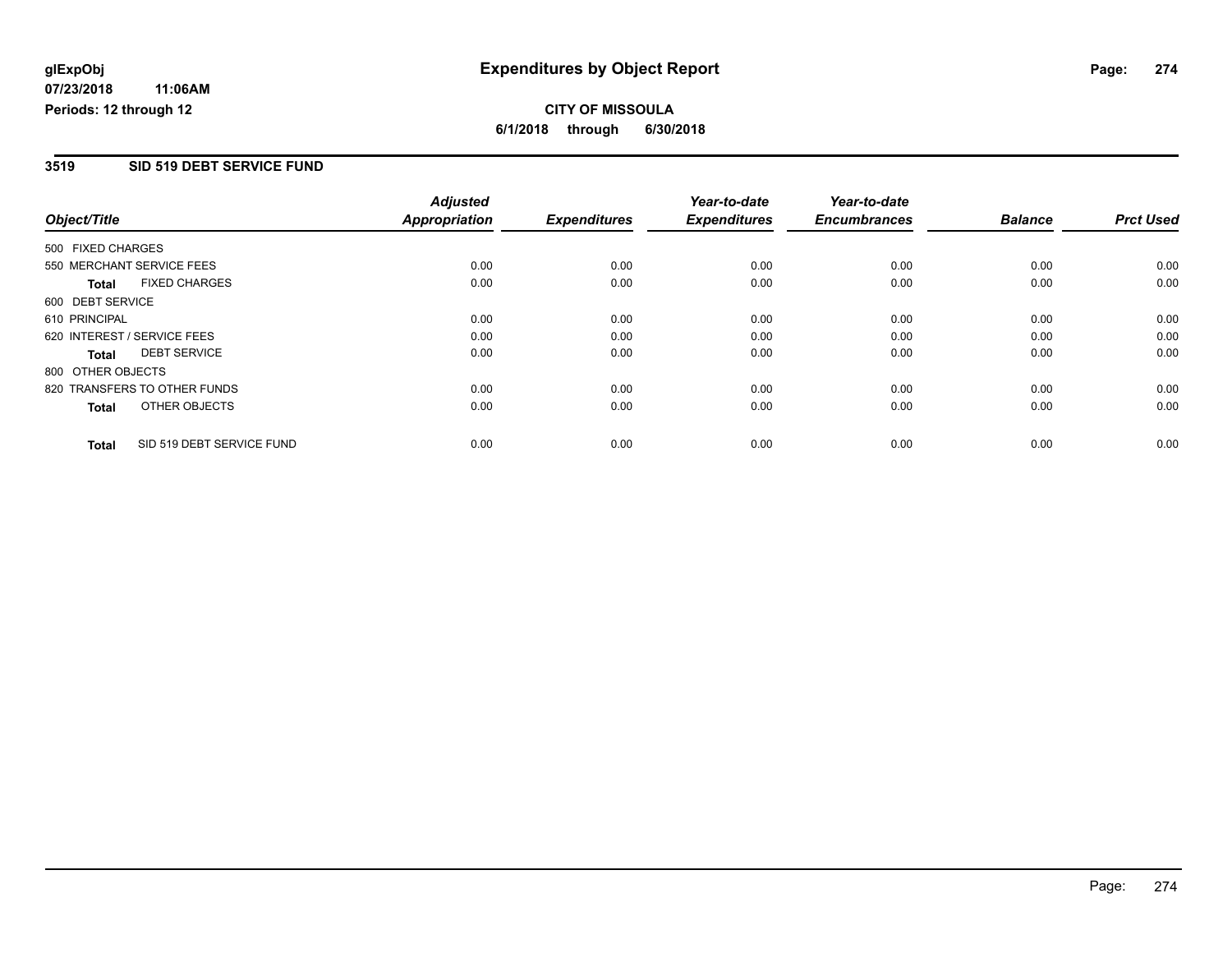**3520 SID 520 DEBT SERVICE FUND**

|                                      | <b>Adjusted</b>      |                     | Year-to-date        | Year-to-date        |                |                  |
|--------------------------------------|----------------------|---------------------|---------------------|---------------------|----------------|------------------|
| Object/Title                         | <b>Appropriation</b> | <b>Expenditures</b> | <b>Expenditures</b> | <b>Encumbrances</b> | <b>Balance</b> | <b>Prct Used</b> |
| 500 FIXED CHARGES                    |                      |                     |                     |                     |                |                  |
| 550 MERCHANT SERVICE FEES            | 0.00                 | 0.00                | 0.00                | 0.00                | 0.00           | 0.00             |
| <b>FIXED CHARGES</b><br><b>Total</b> | 0.00                 | 0.00                | 0.00                | 0.00                | 0.00           | 0.00             |
| 600 DEBT SERVICE                     |                      |                     |                     |                     |                |                  |
| 610 PRINCIPAL                        | 149,000.00           | 0.00                | 149.000.00          | 0.00                | 0.00           | 100.00           |
| 620 INTEREST / SERVICE FEES          | 10,560.00            | 0.00                | 10.561.56           | 0.00                | $-1.56$        | 100.01           |
| <b>DEBT SERVICE</b><br><b>Total</b>  | 159,560.00           | 0.00                | 159.561.56          | 0.00                | $-1.56$        | 100.00           |
| NON-DEPARTMENTAL<br><b>Total</b>     | 159,560.00           | 0.00                | 159.561.56          | 0.00                | $-1.56$        | 100.00           |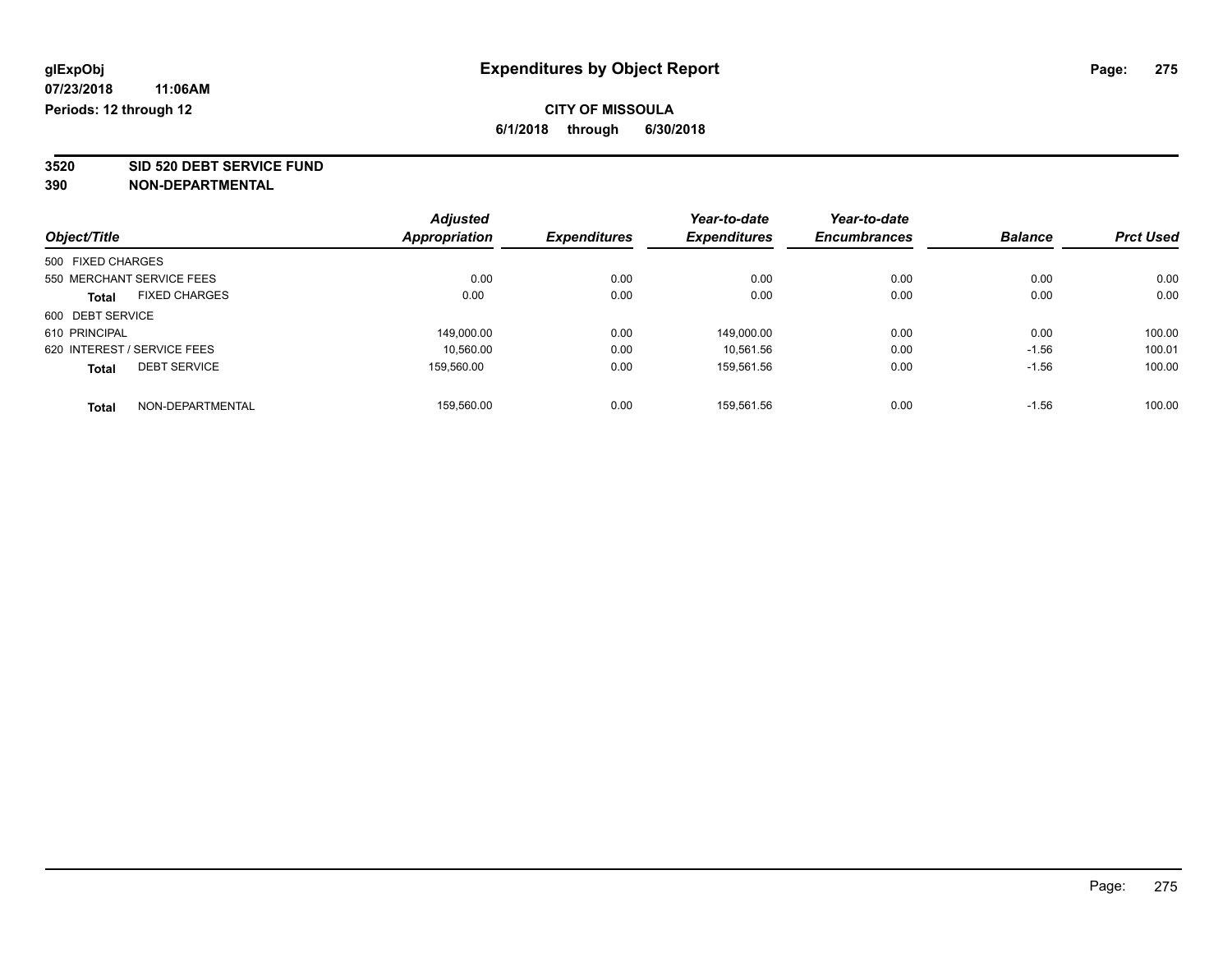#### **3520 SID 520 DEBT SERVICE FUND**

|                                           | <b>Adjusted</b>      |                     | Year-to-date        | Year-to-date        |                |                  |
|-------------------------------------------|----------------------|---------------------|---------------------|---------------------|----------------|------------------|
| Object/Title                              | <b>Appropriation</b> | <b>Expenditures</b> | <b>Expenditures</b> | <b>Encumbrances</b> | <b>Balance</b> | <b>Prct Used</b> |
| 500 FIXED CHARGES                         |                      |                     |                     |                     |                |                  |
| 550 MERCHANT SERVICE FEES                 | 0.00                 | 0.00                | 0.00                | 0.00                | 0.00           | 0.00             |
| <b>FIXED CHARGES</b><br><b>Total</b>      | 0.00                 | 0.00                | 0.00                | 0.00                | 0.00           | 0.00             |
| 600 DEBT SERVICE                          |                      |                     |                     |                     |                |                  |
| 610 PRINCIPAL                             | 149.000.00           | 0.00                | 149.000.00          | 0.00                | 0.00           | 100.00           |
| 620 INTEREST / SERVICE FEES               | 10.560.00            | 0.00                | 10.561.56           | 0.00                | $-1.56$        | 100.01           |
| <b>DEBT SERVICE</b><br><b>Total</b>       | 159.560.00           | 0.00                | 159.561.56          | 0.00                | $-1.56$        | 100.00           |
| SID 520 DEBT SERVICE FUND<br><b>Total</b> | 159.560.00           | 0.00                | 159.561.56          | 0.00                | $-1.56$        | 100.00           |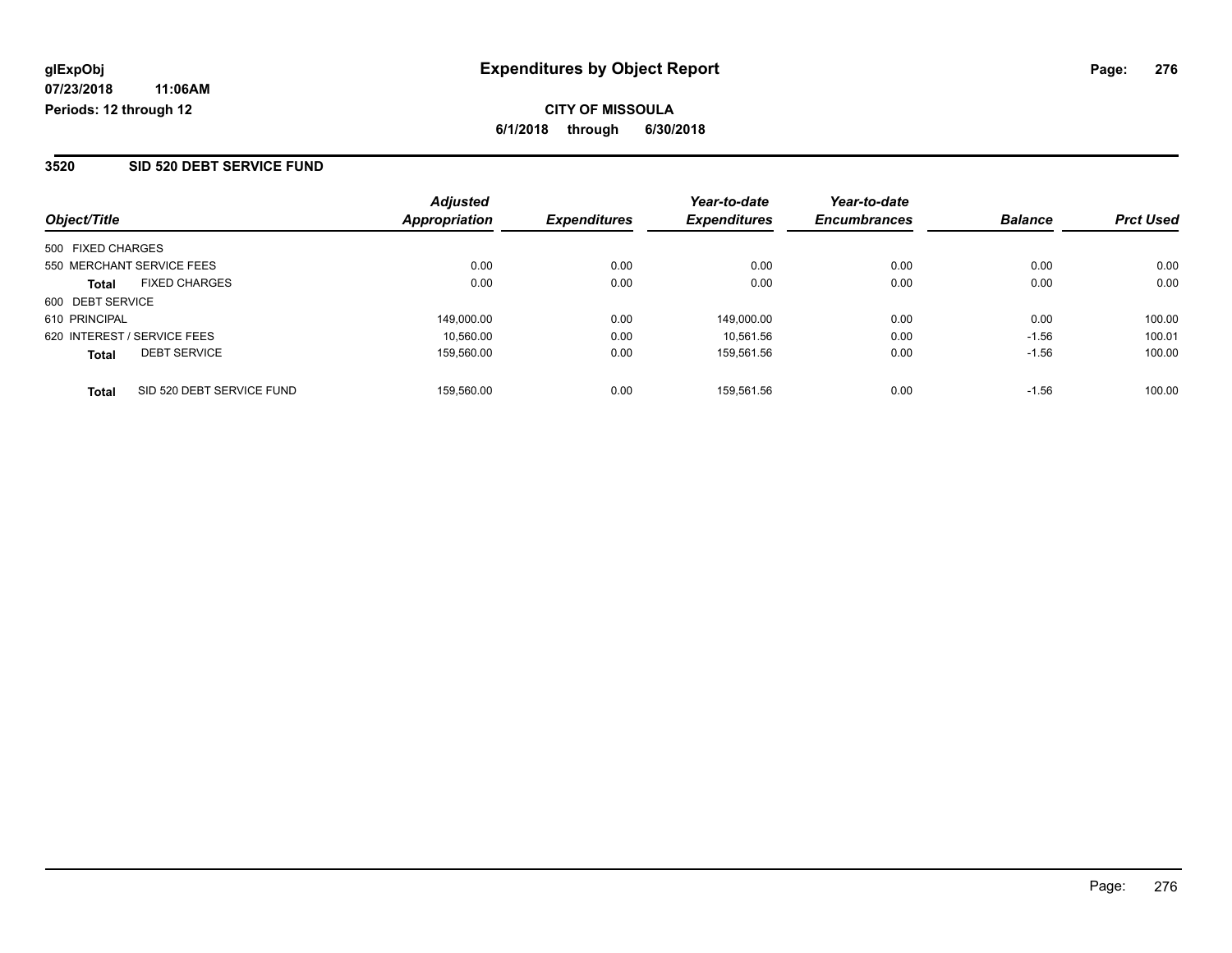# **3521 SID 521 DEBT SERVICE FUND**

|                                      | <b>Adjusted</b> |                     | Year-to-date        | Year-to-date<br><b>Encumbrances</b> | <b>Balance</b> |                  |
|--------------------------------------|-----------------|---------------------|---------------------|-------------------------------------|----------------|------------------|
| Object/Title                         | Appropriation   | <b>Expenditures</b> | <b>Expenditures</b> |                                     |                | <b>Prct Used</b> |
| 500 FIXED CHARGES                    |                 |                     |                     |                                     |                |                  |
| 550 MERCHANT SERVICE FEES            | 0.00            | 0.00                | 0.00                | 0.00                                | 0.00           | 0.00             |
| <b>FIXED CHARGES</b><br><b>Total</b> | 0.00            | 0.00                | 0.00                | 0.00                                | 0.00           | 0.00             |
| 600 DEBT SERVICE                     |                 |                     |                     |                                     |                |                  |
| 610 PRINCIPAL                        | 68.00           | 67.50               | 67.50               | 0.00                                | 0.50           | 99.26            |
| 620 INTEREST / SERVICE FEES          | 3.00            | 3.12                | 4.89                | 0.00                                | $-1.89$        | 163.00           |
| <b>DEBT SERVICE</b><br><b>Total</b>  | 71.00           | 70.62               | 72.39               | 0.00                                | $-1.39$        | 101.96           |
| NON-DEPARTMENTAL<br><b>Total</b>     | 71.00           | 70.62               | 72.39               | 0.00                                | $-1.39$        | 101.96           |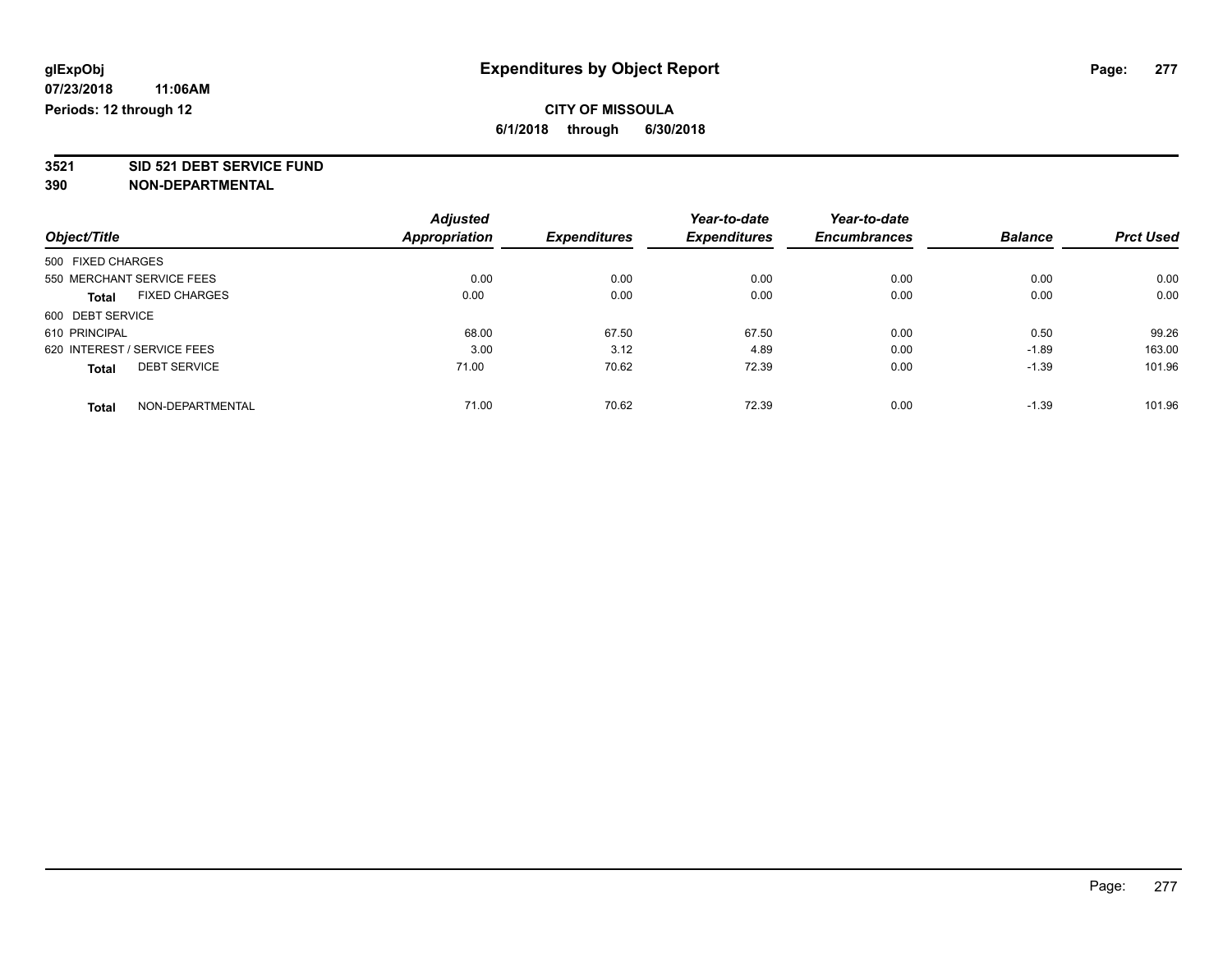### **3521 SID 521 DEBT SERVICE FUND**

|                                           | <b>Adjusted</b>      |                     | Year-to-date        | Year-to-date        |                |                  |
|-------------------------------------------|----------------------|---------------------|---------------------|---------------------|----------------|------------------|
| Object/Title                              | <b>Appropriation</b> | <b>Expenditures</b> | <b>Expenditures</b> | <b>Encumbrances</b> | <b>Balance</b> | <b>Prct Used</b> |
| 500 FIXED CHARGES                         |                      |                     |                     |                     |                |                  |
| 550 MERCHANT SERVICE FEES                 | 0.00                 | 0.00                | 0.00                | 0.00                | 0.00           | 0.00             |
| <b>FIXED CHARGES</b><br><b>Total</b>      | 0.00                 | 0.00                | 0.00                | 0.00                | 0.00           | 0.00             |
| 600 DEBT SERVICE                          |                      |                     |                     |                     |                |                  |
| 610 PRINCIPAL                             | 68.00                | 67.50               | 67.50               | 0.00                | 0.50           | 99.26            |
| 620 INTEREST / SERVICE FEES               | 3.00                 | 3.12                | 4.89                | 0.00                | $-1.89$        | 163.00           |
| <b>DEBT SERVICE</b><br><b>Total</b>       | 71.00                | 70.62               | 72.39               | 0.00                | $-1.39$        | 101.96           |
| SID 521 DEBT SERVICE FUND<br><b>Total</b> | 71.00                | 70.62               | 72.39               | 0.00                | $-1.39$        | 101.96           |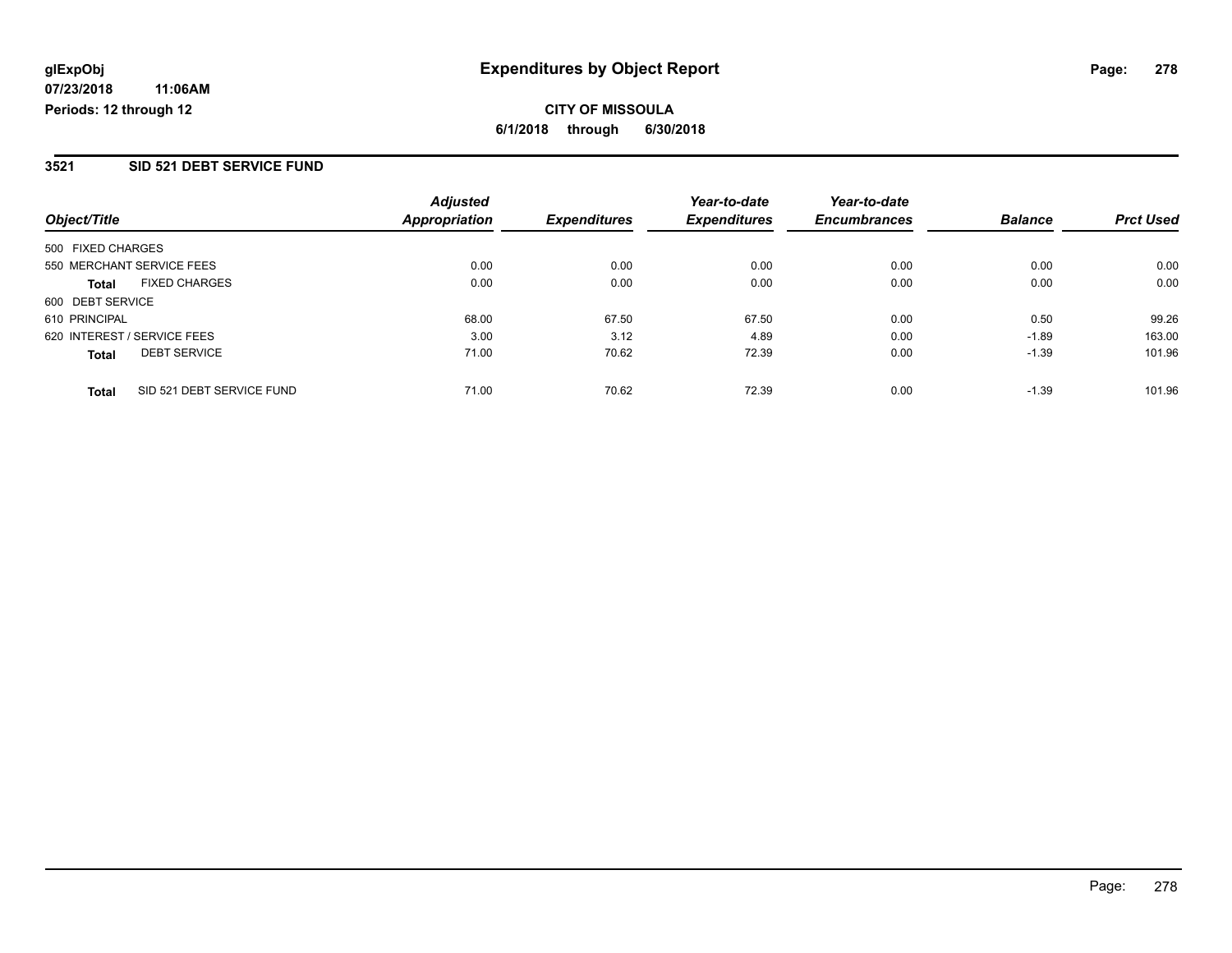# **3522 SID 522 DEBT SERVICE FUND**

|                                      | <b>Adjusted</b>      |                     | Year-to-date        | Year-to-date        |                |                  |
|--------------------------------------|----------------------|---------------------|---------------------|---------------------|----------------|------------------|
| Object/Title                         | <b>Appropriation</b> | <b>Expenditures</b> | <b>Expenditures</b> | <b>Encumbrances</b> | <b>Balance</b> | <b>Prct Used</b> |
| 500 FIXED CHARGES                    |                      |                     |                     |                     |                |                  |
| 550 MERCHANT SERVICE FEES            | 0.00                 | 0.00                | 0.00                | 0.00                | 0.00           | 0.00             |
| <b>FIXED CHARGES</b><br><b>Total</b> | 0.00                 | 0.00                | 0.00                | 0.00                | 0.00           | 0.00             |
| 600 DEBT SERVICE                     |                      |                     |                     |                     |                |                  |
| 610 PRINCIPAL                        | 98.00                | 97.50               | 97.50               | 0.00                | 0.50           | 99.49            |
| 620 INTEREST / SERVICE FEES          | 5.00                 | 4.51                | 9.36                | 0.00                | $-4.36$        | 187.20           |
| <b>DEBT SERVICE</b><br><b>Total</b>  | 103.00               | 102.01              | 106.86              | 0.00                | $-3.86$        | 103.75           |
| NON-DEPARTMENTAL<br>Total            | 103.00               | 102.01              | 106.86              | 0.00                | $-3.86$        | 103.75           |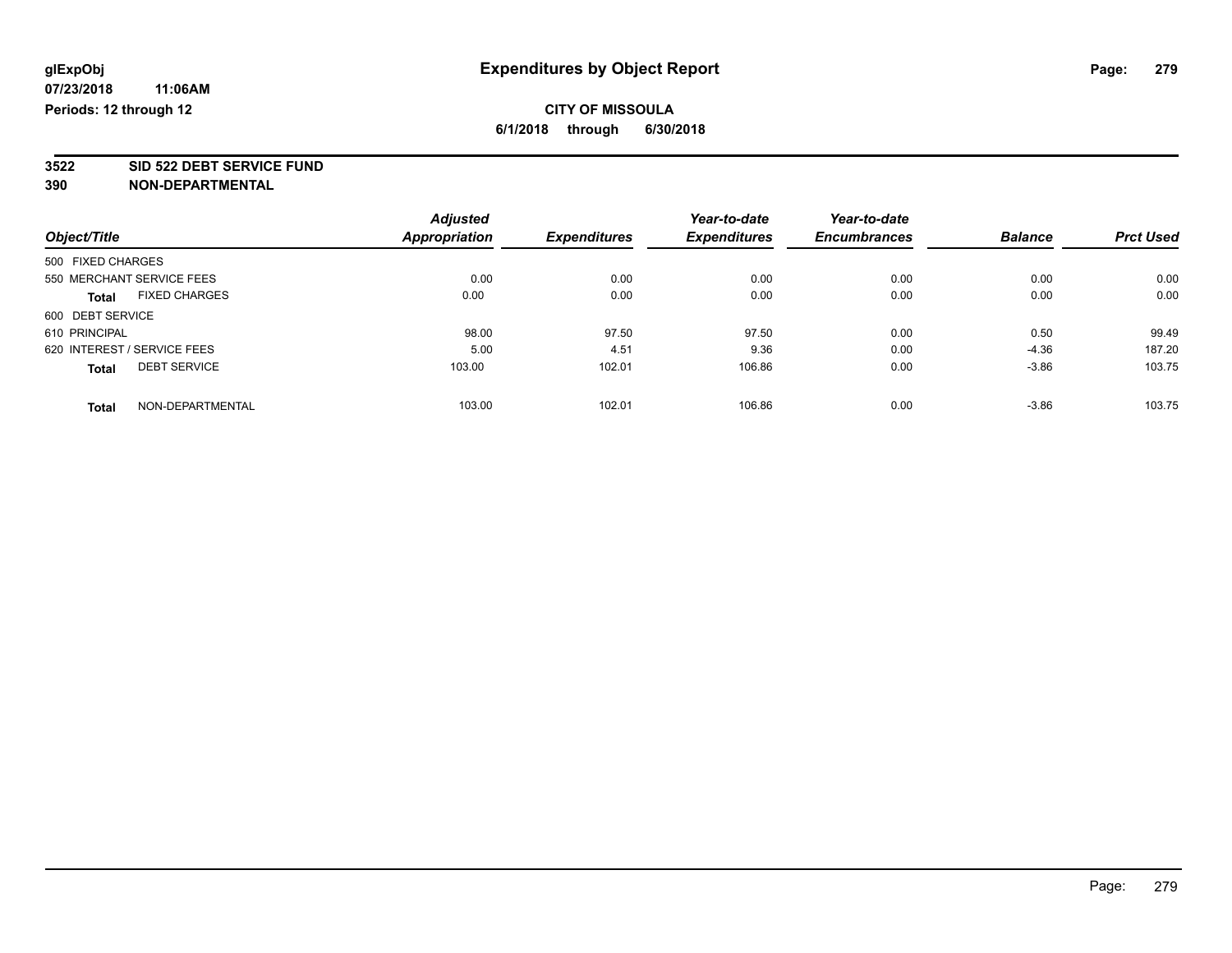# **3522 SID 522 DEBT SERVICE FUND**

|                                           | <b>Adjusted</b>      |                     | Year-to-date        | Year-to-date        |                |                  |
|-------------------------------------------|----------------------|---------------------|---------------------|---------------------|----------------|------------------|
| Object/Title                              | <b>Appropriation</b> | <b>Expenditures</b> | <b>Expenditures</b> | <b>Encumbrances</b> | <b>Balance</b> | <b>Prct Used</b> |
| 500 FIXED CHARGES                         |                      |                     |                     |                     |                |                  |
| 550 MERCHANT SERVICE FEES                 | 0.00                 | 0.00                | 0.00                | 0.00                | 0.00           | 0.00             |
| <b>FIXED CHARGES</b><br><b>Total</b>      | 0.00                 | 0.00                | 0.00                | 0.00                | 0.00           | 0.00             |
| 600 DEBT SERVICE                          |                      |                     |                     |                     |                |                  |
| 610 PRINCIPAL                             | 98.00                | 97.50               | 97.50               | 0.00                | 0.50           | 99.49            |
| 620 INTEREST / SERVICE FEES               | 5.00                 | 4.51                | 9.36                | 0.00                | $-4.36$        | 187.20           |
| <b>DEBT SERVICE</b><br><b>Total</b>       | 103.00               | 102.01              | 106.86              | 0.00                | $-3.86$        | 103.75           |
| SID 522 DEBT SERVICE FUND<br><b>Total</b> | 103.00               | 102.01              | 106.86              | 0.00                | $-3.86$        | 103.75           |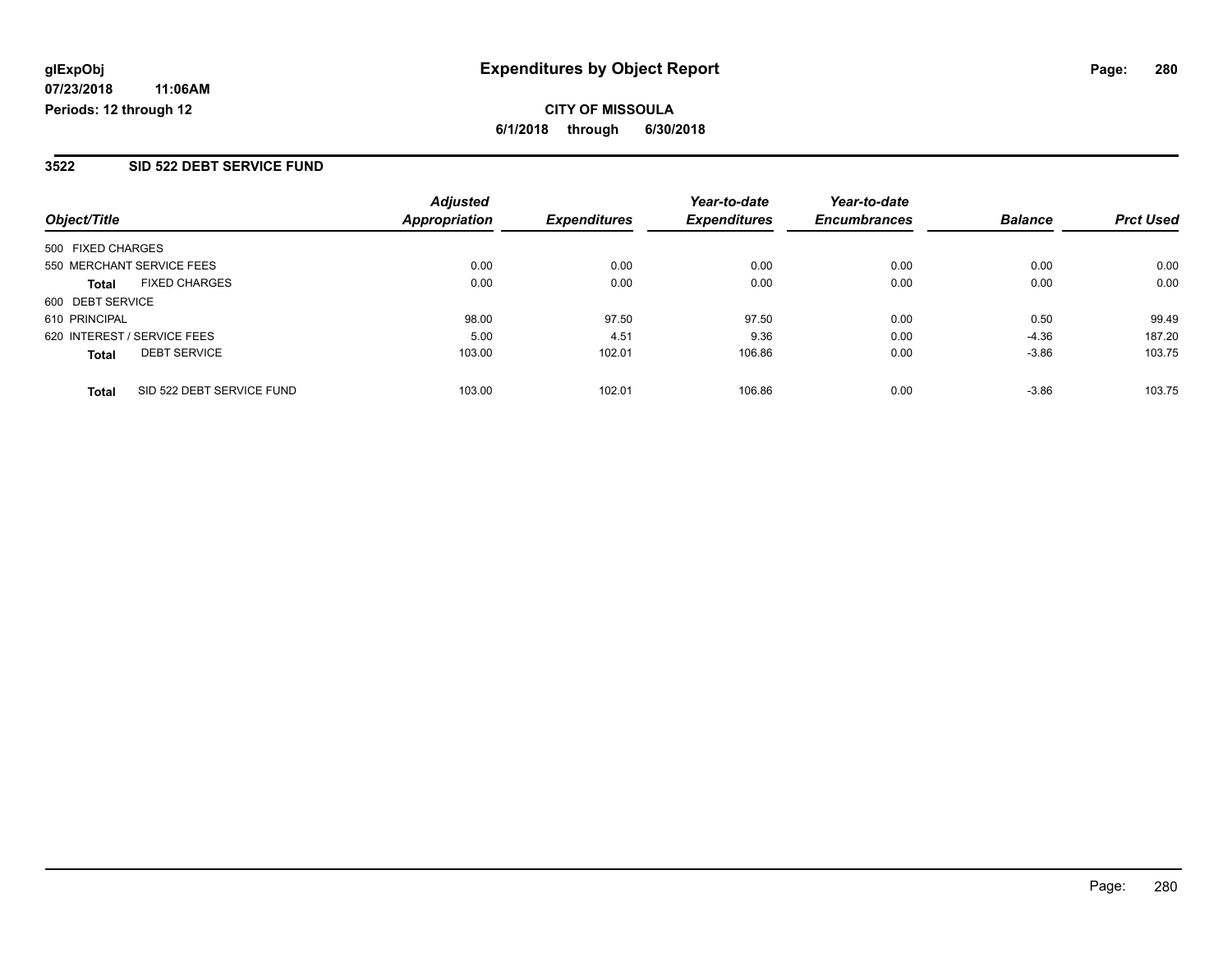**3524 SID 524 DEBT SERVICE FUND**

|                                     |                      | <b>Adjusted</b>     |                     | Year-to-date        | Year-to-date   |                  |        |
|-------------------------------------|----------------------|---------------------|---------------------|---------------------|----------------|------------------|--------|
| Object/Title                        | <b>Appropriation</b> | <b>Expenditures</b> | <b>Expenditures</b> | <b>Encumbrances</b> | <b>Balance</b> | <b>Prct Used</b> |        |
| 500 FIXED CHARGES                   |                      |                     |                     |                     |                |                  |        |
| 550 MERCHANT SERVICE FEES           |                      | 0.00                | 0.00                | 0.00                | 0.00           | 0.00             | 0.00   |
| <b>Total</b>                        | <b>FIXED CHARGES</b> | 0.00                | 0.00                | 0.00                | 0.00           | 0.00             | 0.00   |
| 600 DEBT SERVICE                    |                      |                     |                     |                     |                |                  |        |
| 610 PRINCIPAL                       |                      | 243,000.00          | 0.00                | 243,000.00          | 0.00           | 0.00             | 100.00 |
| 620 INTEREST / SERVICE FEES         |                      | 62.160.00           | 0.00                | 62.160.00           | 0.00           | 0.00             | 100.00 |
| <b>DEBT SERVICE</b><br><b>Total</b> |                      | 305.160.00          | 0.00                | 305,160.00          | 0.00           | 0.00             | 100.00 |
| <b>Total</b>                        | NON-DEPARTMENTAL     | 305.160.00          | 0.00                | 305.160.00          | 0.00           | 0.00             | 100.00 |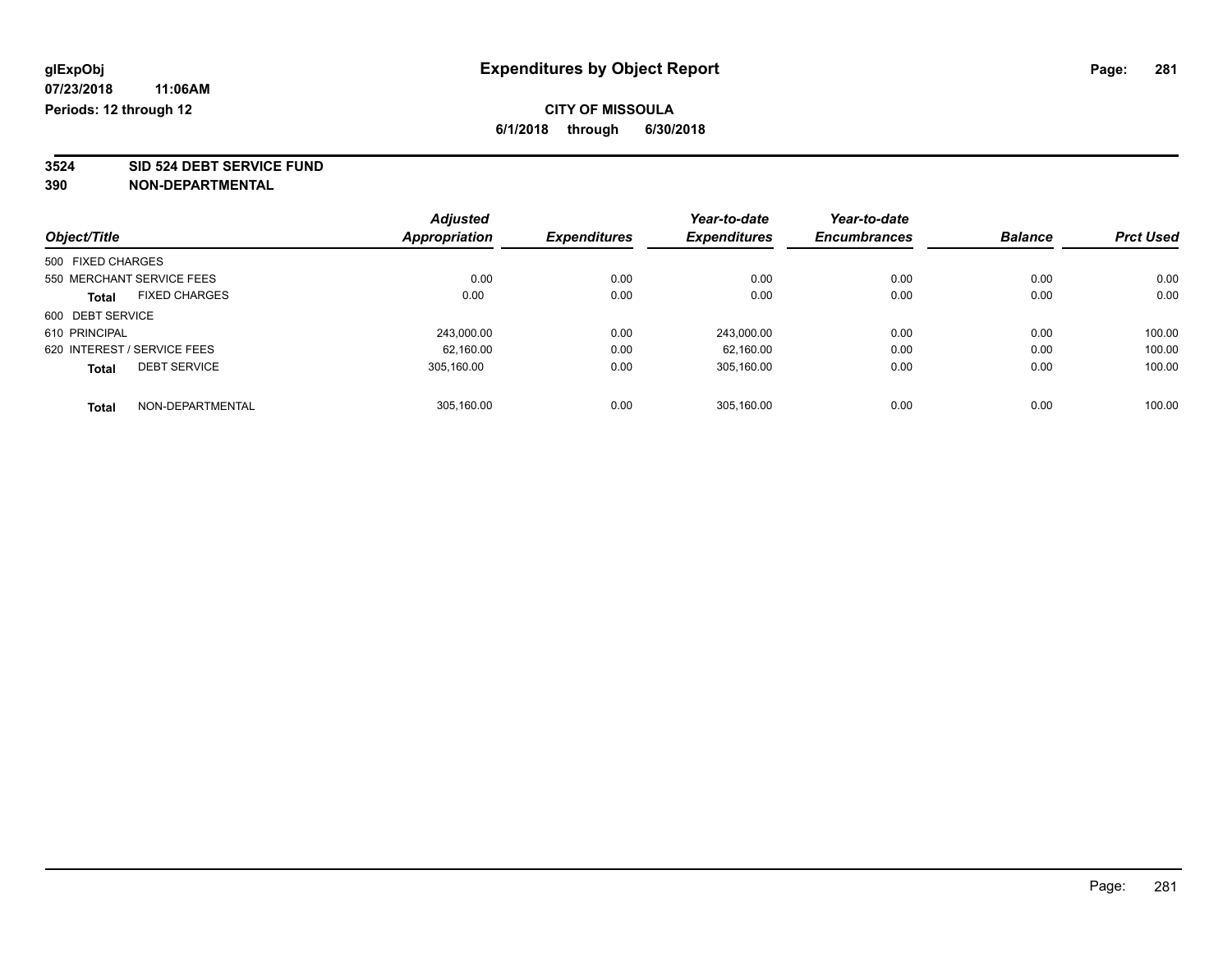#### **3524 SID 524 DEBT SERVICE FUND**

|                                           | <b>Adjusted</b>      |                     | Year-to-date        | Year-to-date        |                |                  |
|-------------------------------------------|----------------------|---------------------|---------------------|---------------------|----------------|------------------|
| Object/Title                              | <b>Appropriation</b> | <b>Expenditures</b> | <b>Expenditures</b> | <b>Encumbrances</b> | <b>Balance</b> | <b>Prct Used</b> |
| 500 FIXED CHARGES                         |                      |                     |                     |                     |                |                  |
| 550 MERCHANT SERVICE FEES                 | 0.00                 | 0.00                | 0.00                | 0.00                | 0.00           | 0.00             |
| <b>FIXED CHARGES</b><br><b>Total</b>      | 0.00                 | 0.00                | 0.00                | 0.00                | 0.00           | 0.00             |
| 600 DEBT SERVICE                          |                      |                     |                     |                     |                |                  |
| 610 PRINCIPAL                             | 243,000.00           | 0.00                | 243,000.00          | 0.00                | 0.00           | 100.00           |
| 620 INTEREST / SERVICE FEES               | 62.160.00            | 0.00                | 62.160.00           | 0.00                | 0.00           | 100.00           |
| <b>DEBT SERVICE</b><br><b>Total</b>       | 305.160.00           | 0.00                | 305.160.00          | 0.00                | 0.00           | 100.00           |
| SID 524 DEBT SERVICE FUND<br><b>Total</b> | 305.160.00           | 0.00                | 305.160.00          | 0.00                | 0.00           | 100.00           |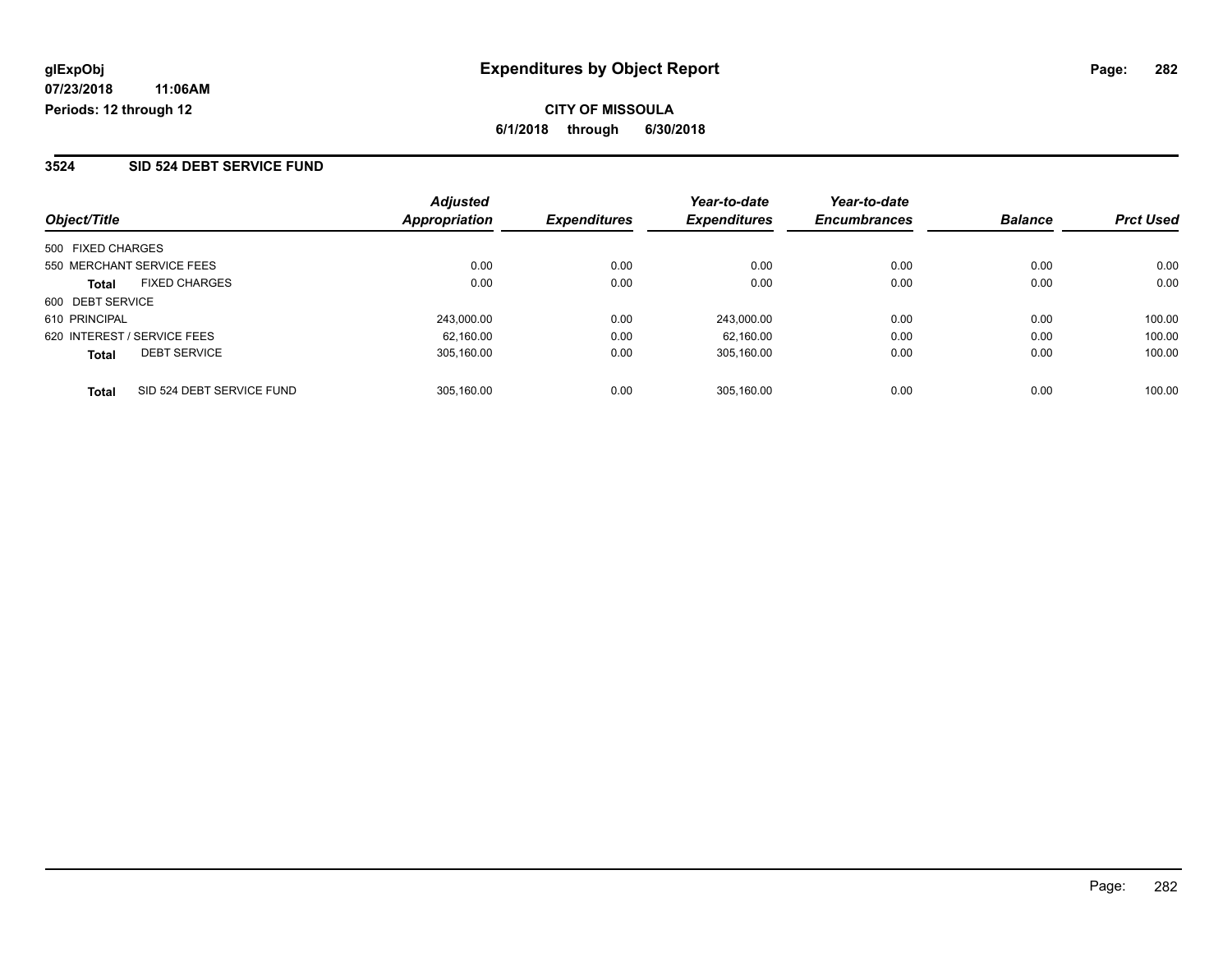**3525 SID 525 DEBT SERVICE FUND**

|                                      | <b>Adjusted</b>      |                     | Year-to-date        | Year-to-date        |                |                  |
|--------------------------------------|----------------------|---------------------|---------------------|---------------------|----------------|------------------|
| Object/Title                         | <b>Appropriation</b> | <b>Expenditures</b> | <b>Expenditures</b> | <b>Encumbrances</b> | <b>Balance</b> | <b>Prct Used</b> |
| 500 FIXED CHARGES                    |                      |                     |                     |                     |                |                  |
| 550 MERCHANT SERVICE FEES            | 0.00                 | 0.00                | 0.00                | 0.00                | 0.00           | 0.00             |
| <b>FIXED CHARGES</b><br><b>Total</b> | 0.00                 | 0.00                | 0.00                | 0.00                | 0.00           | 0.00             |
| 600 DEBT SERVICE                     |                      |                     |                     |                     |                |                  |
| 610 PRINCIPAL                        | 30,000.00            | 0.00                | 30,000.00           | 0.00                | 0.00           | 100.00           |
| 620 INTEREST / SERVICE FEES          | 3.300.00             | 0.00                | 3,300.00            | 0.00                | 0.00           | 100.00           |
| <b>DEBT SERVICE</b><br><b>Total</b>  | 33.300.00            | 0.00                | 33,300.00           | 0.00                | 0.00           | 100.00           |
| NON-DEPARTMENTAL<br><b>Total</b>     | 33.300.00            | 0.00                | 33.300.00           | 0.00                | 0.00           | 100.00           |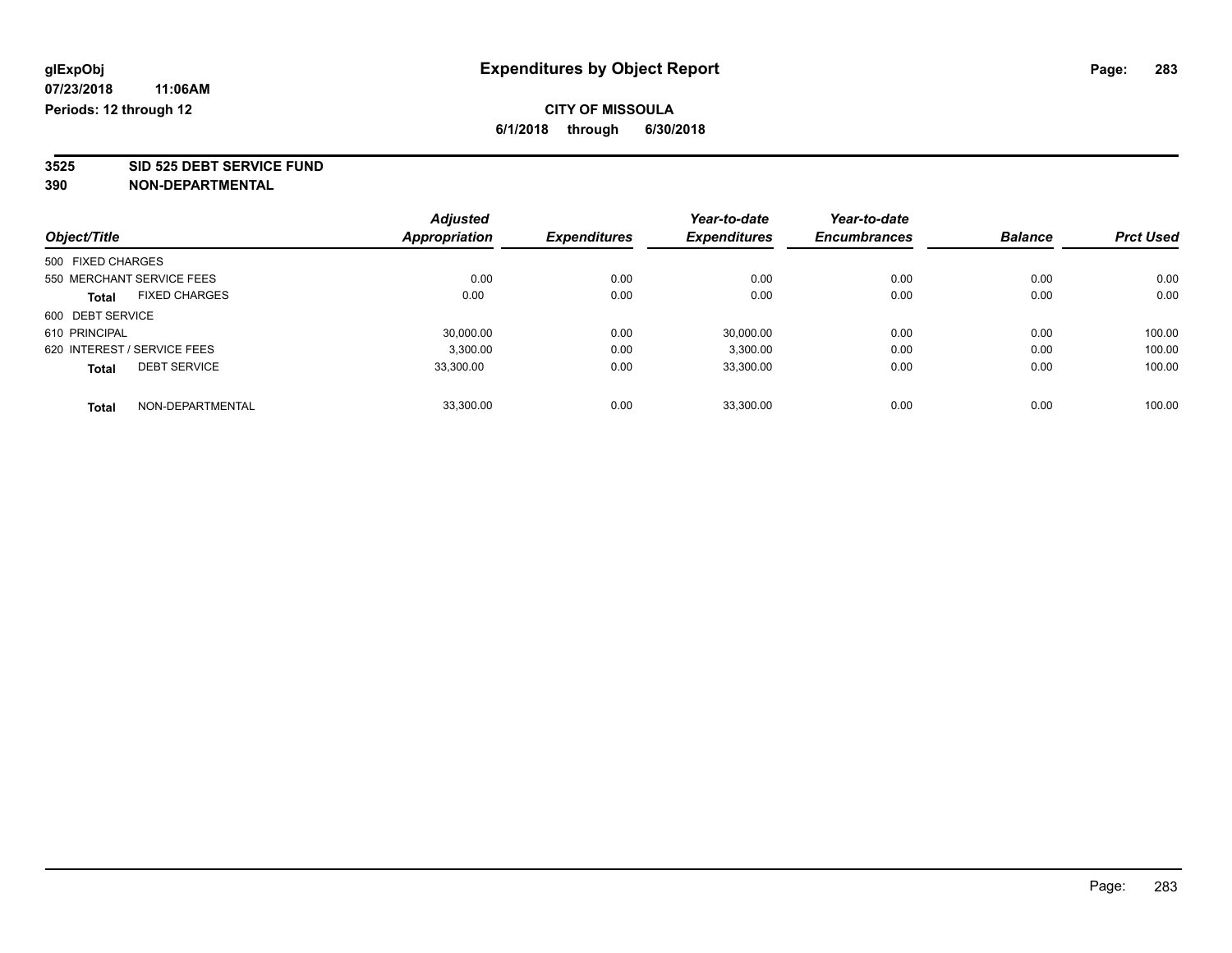#### **3525 SID 525 DEBT SERVICE FUND**

| Object/Title                              | <b>Adjusted</b><br><b>Appropriation</b> | <b>Expenditures</b> | Year-to-date<br><b>Expenditures</b> | Year-to-date<br><b>Encumbrances</b> | <b>Balance</b> | <b>Prct Used</b> |
|-------------------------------------------|-----------------------------------------|---------------------|-------------------------------------|-------------------------------------|----------------|------------------|
|                                           |                                         |                     |                                     |                                     |                |                  |
| 500 FIXED CHARGES                         |                                         |                     |                                     |                                     |                |                  |
| 550 MERCHANT SERVICE FEES                 | 0.00                                    | 0.00                | 0.00                                | 0.00                                | 0.00           | 0.00             |
| <b>FIXED CHARGES</b><br><b>Total</b>      | 0.00                                    | 0.00                | 0.00                                | 0.00                                | 0.00           | 0.00             |
| 600 DEBT SERVICE                          |                                         |                     |                                     |                                     |                |                  |
| 610 PRINCIPAL                             | 30.000.00                               | 0.00                | 30.000.00                           | 0.00                                | 0.00           | 100.00           |
| 620 INTEREST / SERVICE FEES               | 3.300.00                                | 0.00                | 3,300.00                            | 0.00                                | 0.00           | 100.00           |
| <b>DEBT SERVICE</b><br><b>Total</b>       | 33.300.00                               | 0.00                | 33.300.00                           | 0.00                                | 0.00           | 100.00           |
| SID 525 DEBT SERVICE FUND<br><b>Total</b> | 33.300.00                               | 0.00                | 33.300.00                           | 0.00                                | 0.00           | 100.00           |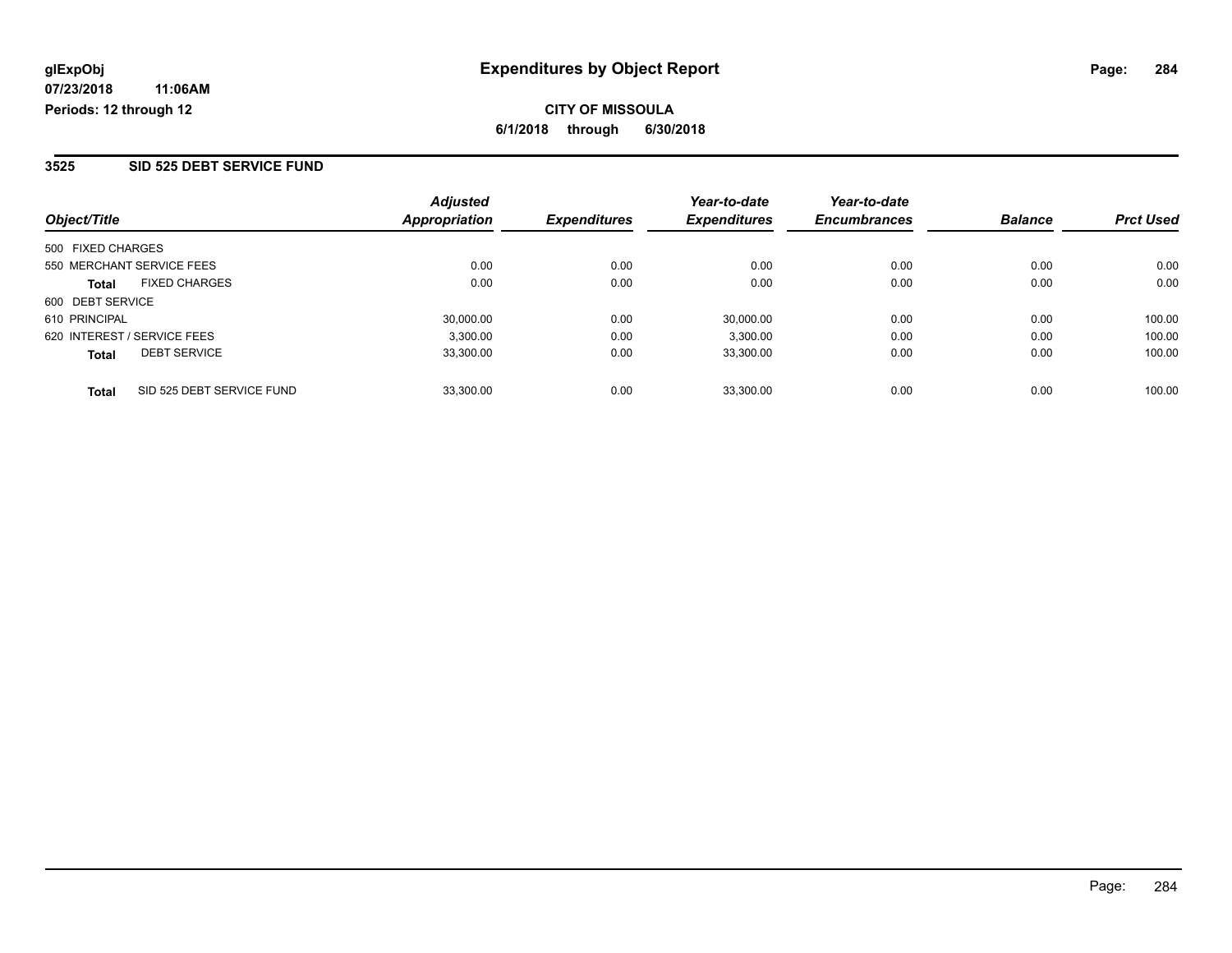**3526 SID 526 DEBT SERVICE FUND**

|                                      |  | <b>Adjusted</b>      |                     | Year-to-date        | Year-to-date        |                |                  |
|--------------------------------------|--|----------------------|---------------------|---------------------|---------------------|----------------|------------------|
| Object/Title                         |  | <b>Appropriation</b> | <b>Expenditures</b> | <b>Expenditures</b> | <b>Encumbrances</b> | <b>Balance</b> | <b>Prct Used</b> |
| 500 FIXED CHARGES                    |  |                      |                     |                     |                     |                |                  |
| 550 MERCHANT SERVICE FEES            |  | 0.00                 | 0.00                | 0.00                | 0.00                | 0.00           | 0.00             |
| <b>FIXED CHARGES</b><br><b>Total</b> |  | 0.00                 | 0.00                | 0.00                | 0.00                | 0.00           | 0.00             |
| 600 DEBT SERVICE                     |  |                      |                     |                     |                     |                |                  |
| 610 PRINCIPAL                        |  | 166,000.00           | 0.00                | 177,000.00          | 0.00                | $-11,000.00$   | 106.63           |
| 620 INTEREST / SERVICE FEES          |  | 26.640.00            | 0.00                | 31.102.50           | 0.00                | $-4.462.50$    | 116.75           |
| <b>DEBT SERVICE</b><br><b>Total</b>  |  | 192.640.00           | 0.00                | 208,102.50          | 0.00                | $-15.462.50$   | 108.03           |
| NON-DEPARTMENTAL<br><b>Total</b>     |  | 192.640.00           | 0.00                | 208.102.50          | 0.00                | $-15.462.50$   | 108.03           |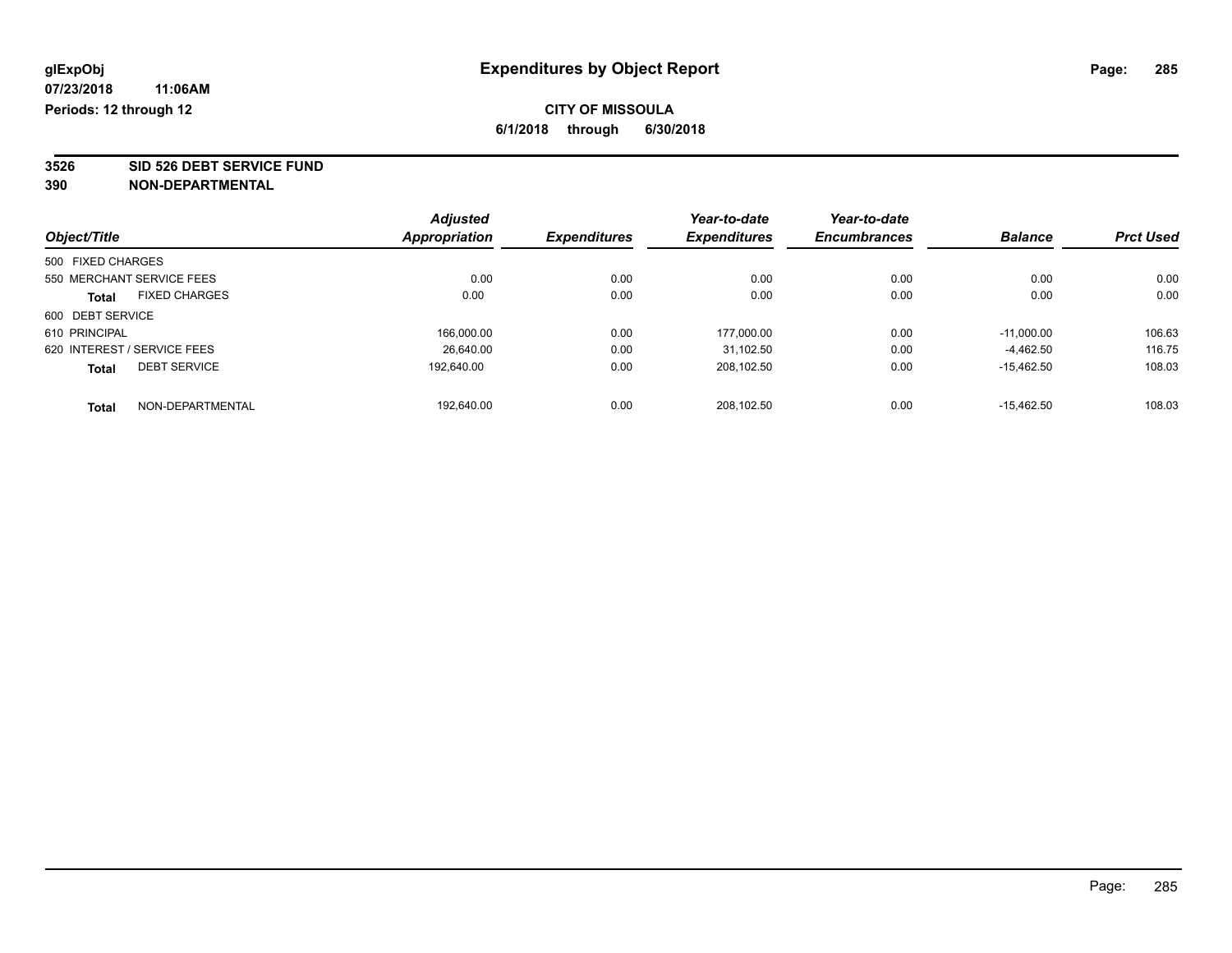#### **3526 SID 526 DEBT SERVICE FUND**

| Object/Title                              | <b>Adjusted</b><br>Appropriation | <b>Expenditures</b> | Year-to-date<br><b>Expenditures</b> | Year-to-date<br><b>Encumbrances</b> | <b>Balance</b> | <b>Prct Used</b> |
|-------------------------------------------|----------------------------------|---------------------|-------------------------------------|-------------------------------------|----------------|------------------|
| 500 FIXED CHARGES                         |                                  |                     |                                     |                                     |                |                  |
| 550 MERCHANT SERVICE FEES                 | 0.00                             | 0.00                | 0.00                                | 0.00                                | 0.00           | 0.00             |
| <b>FIXED CHARGES</b><br><b>Total</b>      | 0.00                             | 0.00                | 0.00                                | 0.00                                | 0.00           | 0.00             |
| 600 DEBT SERVICE                          |                                  |                     |                                     |                                     |                |                  |
| 610 PRINCIPAL                             | 166.000.00                       | 0.00                | 177.000.00                          | 0.00                                | $-11.000.00$   | 106.63           |
| 620 INTEREST / SERVICE FEES               | 26.640.00                        | 0.00                | 31.102.50                           | 0.00                                | $-4.462.50$    | 116.75           |
| <b>DEBT SERVICE</b><br><b>Total</b>       | 192.640.00                       | 0.00                | 208.102.50                          | 0.00                                | $-15.462.50$   | 108.03           |
| SID 526 DEBT SERVICE FUND<br><b>Total</b> | 192.640.00                       | 0.00                | 208.102.50                          | 0.00                                | $-15.462.50$   | 108.03           |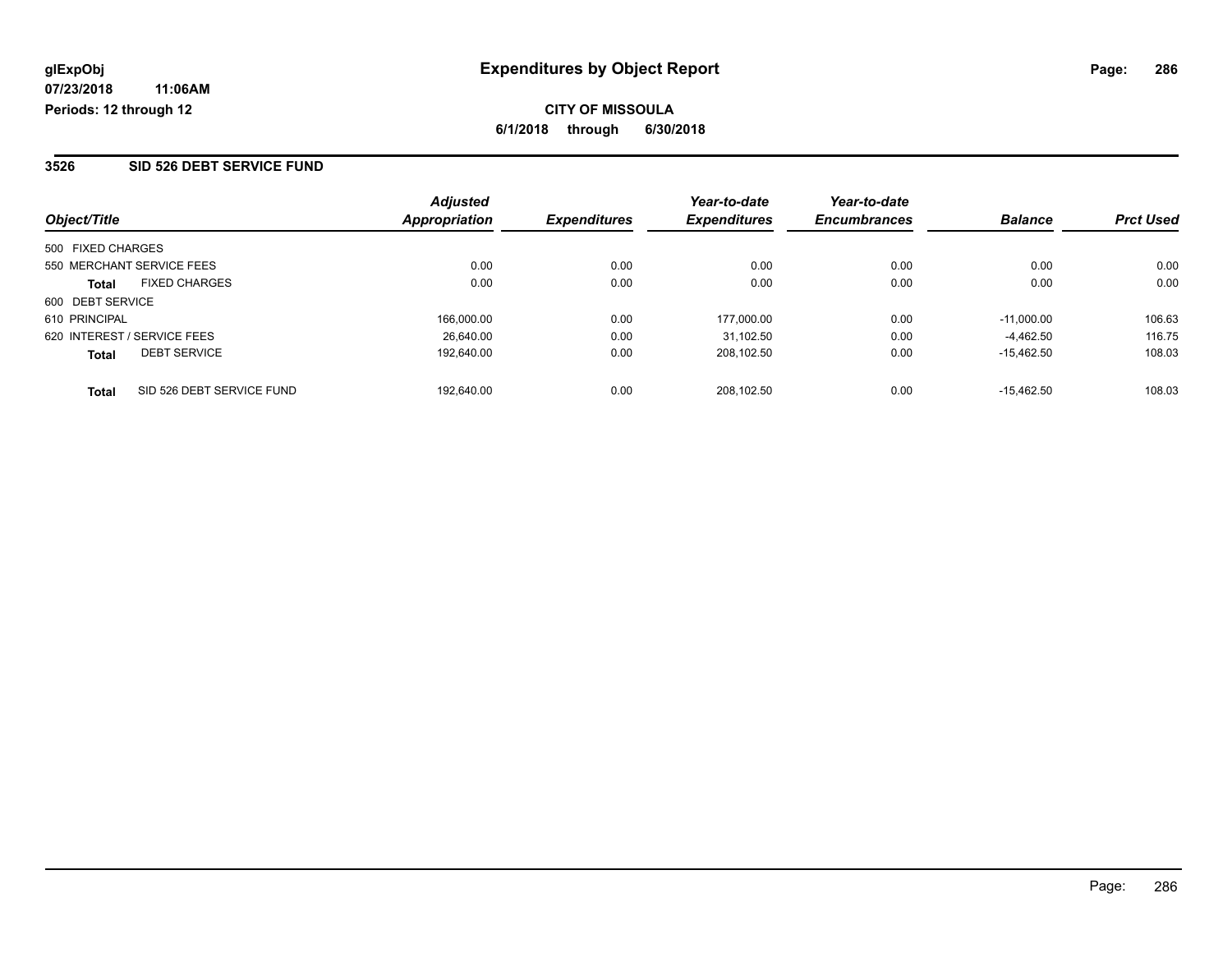# **glExpObj Expenditures by Object Report Page: 287**

# **CITY OF MISSOULA 6/1/2018 through 6/30/2018**

#### **3527 SID 527 DEBT SERVICE FUND**

**000 \*\*\* Title Not Found \*\*\***

| Object/Title                            | <b>Adjusted</b><br>Appropriation | <b>Expenditures</b> | Year-to-date<br><b>Expenditures</b> | Year-to-date<br><b>Encumbrances</b> | <b>Balance</b> | <b>Prct Used</b> |
|-----------------------------------------|----------------------------------|---------------------|-------------------------------------|-------------------------------------|----------------|------------------|
| 800 OTHER OBJECTS                       |                                  |                     |                                     |                                     |                |                  |
| 820 TRANSFERS TO OTHER FUNDS            | 0.00                             | 0.00                | 0.00                                | 0.00                                | 0.00           | 0.00             |
| OTHER OBJECTS<br>Total                  | 0.00                             | 0.00                | 0.00                                | 0.00                                | 0.00           | 0.00             |
| *** Title Not Found ***<br><b>Total</b> | 0.00                             | 0.00                | 0.00                                | 0.00                                | 0.00           | 0.00             |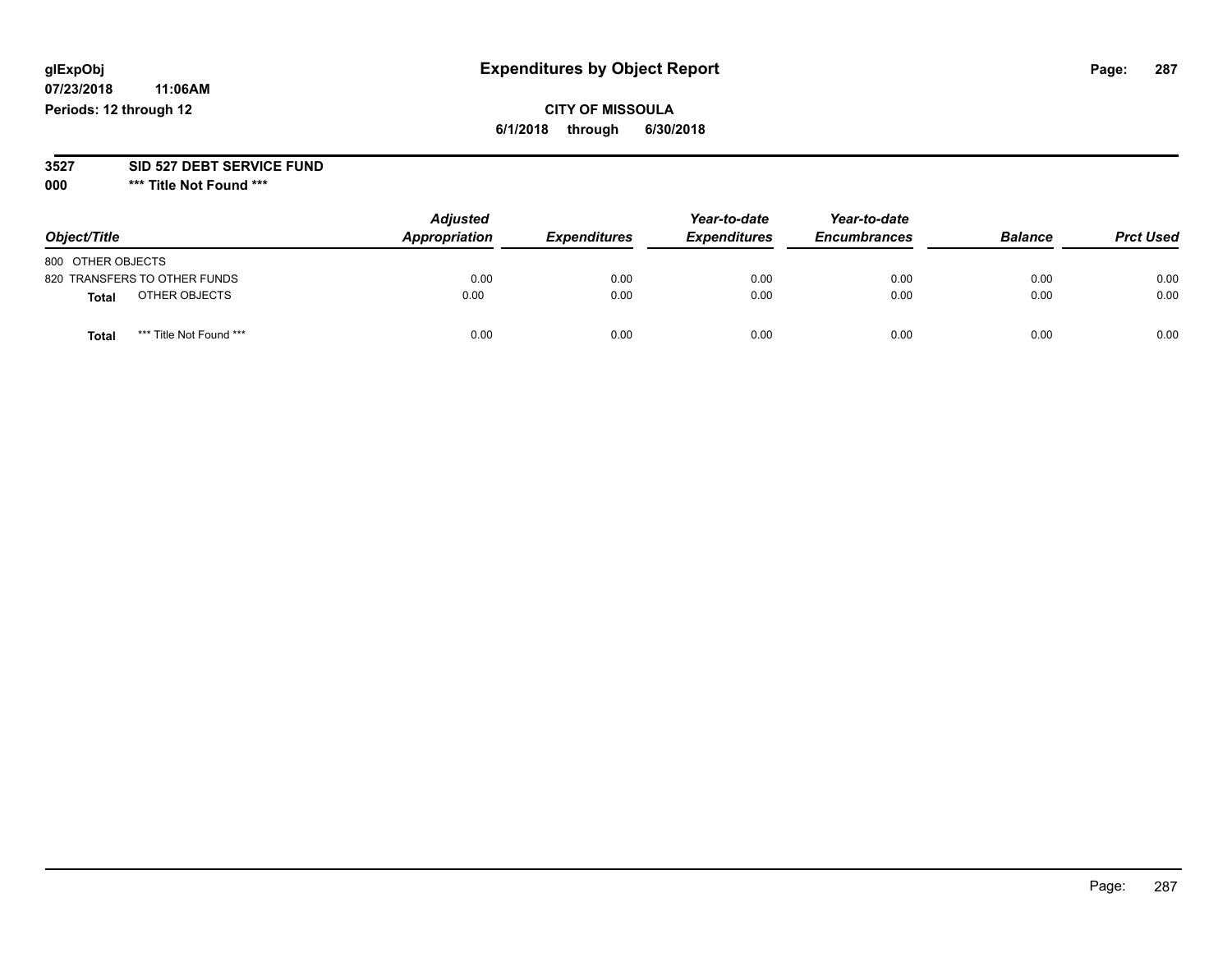**3527 SID 527 DEBT SERVICE FUND**

|                                      | <b>Adjusted</b>      |                     | Year-to-date        | Year-to-date        |                |                  |
|--------------------------------------|----------------------|---------------------|---------------------|---------------------|----------------|------------------|
| Object/Title                         | <b>Appropriation</b> | <b>Expenditures</b> | <b>Expenditures</b> | <b>Encumbrances</b> | <b>Balance</b> | <b>Prct Used</b> |
| 500 FIXED CHARGES                    |                      |                     |                     |                     |                |                  |
| 550 MERCHANT SERVICE FEES            | 0.00                 | 0.00                | 0.00                | 0.00                | 0.00           | 0.00             |
| <b>FIXED CHARGES</b><br><b>Total</b> | 0.00                 | 0.00                | 0.00                | 0.00                | 0.00           | 0.00             |
| 600 DEBT SERVICE                     |                      |                     |                     |                     |                |                  |
| 610 PRINCIPAL                        | 0.00                 | 0.00                | 0.00                | 0.00                | 0.00           | 0.00             |
| 620 INTEREST / SERVICE FEES          | 0.00                 | 0.00                | 0.00                | 0.00                | 0.00           | 0.00             |
| <b>DEBT SERVICE</b><br><b>Total</b>  | 0.00                 | 0.00                | 0.00                | 0.00                | 0.00           | 0.00             |
| NON-DEPARTMENTAL<br><b>Total</b>     | 0.00                 | 0.00                | 0.00                | 0.00                | 0.00           | 0.00             |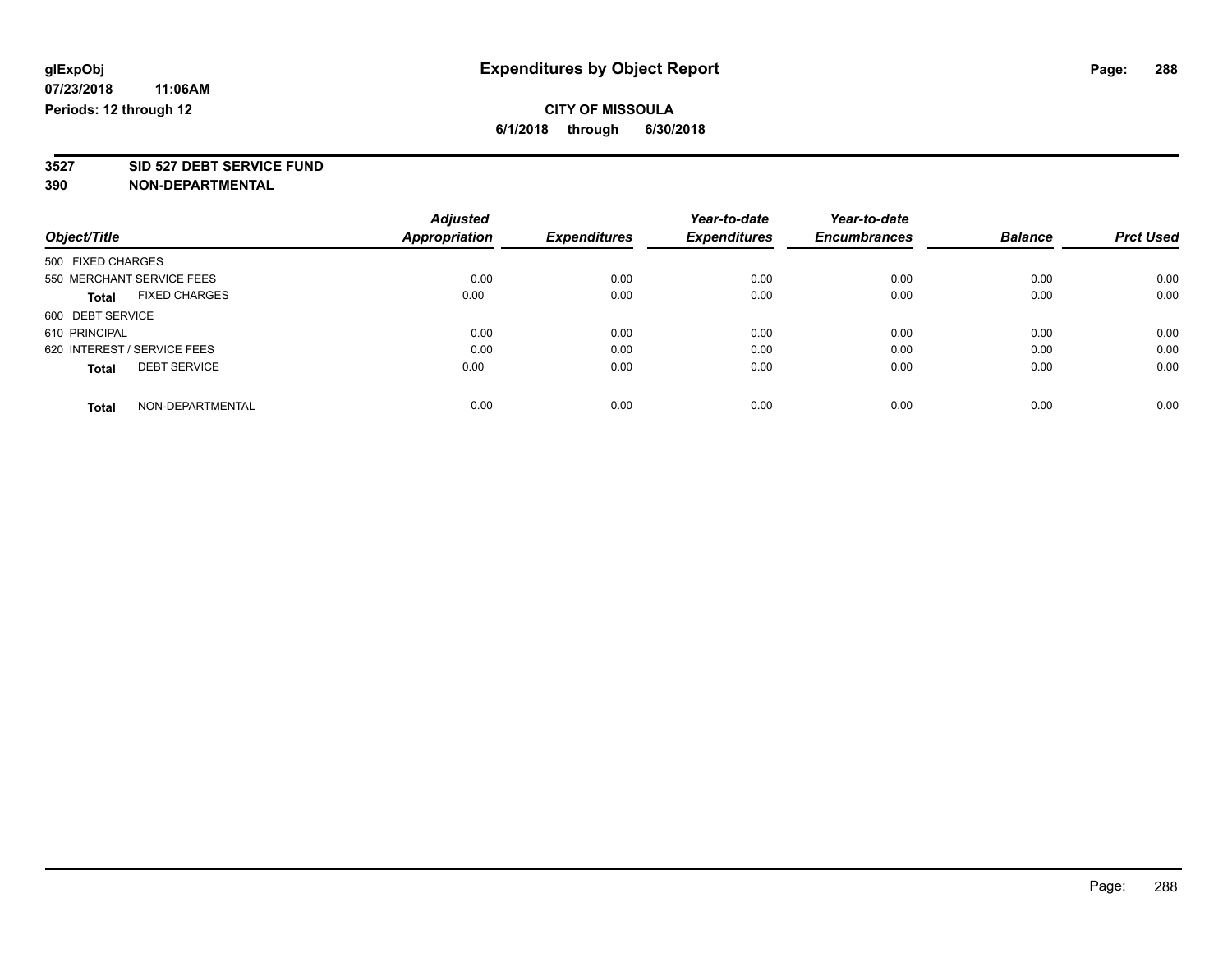**CITY OF MISSOULA 6/1/2018 through 6/30/2018**

#### **3527 SID 527 DEBT SERVICE FUND**

|                   |                              | <b>Adjusted</b>      |                     | Year-to-date        | Year-to-date        |                |                  |
|-------------------|------------------------------|----------------------|---------------------|---------------------|---------------------|----------------|------------------|
| Object/Title      |                              | <b>Appropriation</b> | <b>Expenditures</b> | <b>Expenditures</b> | <b>Encumbrances</b> | <b>Balance</b> | <b>Prct Used</b> |
| 500 FIXED CHARGES |                              |                      |                     |                     |                     |                |                  |
|                   | 550 MERCHANT SERVICE FEES    | 0.00                 | 0.00                | 0.00                | 0.00                | 0.00           | 0.00             |
| <b>Total</b>      | <b>FIXED CHARGES</b>         | 0.00                 | 0.00                | 0.00                | 0.00                | 0.00           | 0.00             |
| 600 DEBT SERVICE  |                              |                      |                     |                     |                     |                |                  |
| 610 PRINCIPAL     |                              | 0.00                 | 0.00                | 0.00                | 0.00                | 0.00           | 0.00             |
|                   | 620 INTEREST / SERVICE FEES  | 0.00                 | 0.00                | 0.00                | 0.00                | 0.00           | 0.00             |
| Total             | <b>DEBT SERVICE</b>          | 0.00                 | 0.00                | 0.00                | 0.00                | 0.00           | 0.00             |
| 800 OTHER OBJECTS |                              |                      |                     |                     |                     |                |                  |
|                   | 820 TRANSFERS TO OTHER FUNDS | 0.00                 | 0.00                | 0.00                | 0.00                | 0.00           | 0.00             |
| Total             | OTHER OBJECTS                | 0.00                 | 0.00                | 0.00                | 0.00                | 0.00           | 0.00             |
| <b>Total</b>      | SID 527 DEBT SERVICE FUND    | 0.00                 | 0.00                | 0.00                | 0.00                | 0.00           | 0.00             |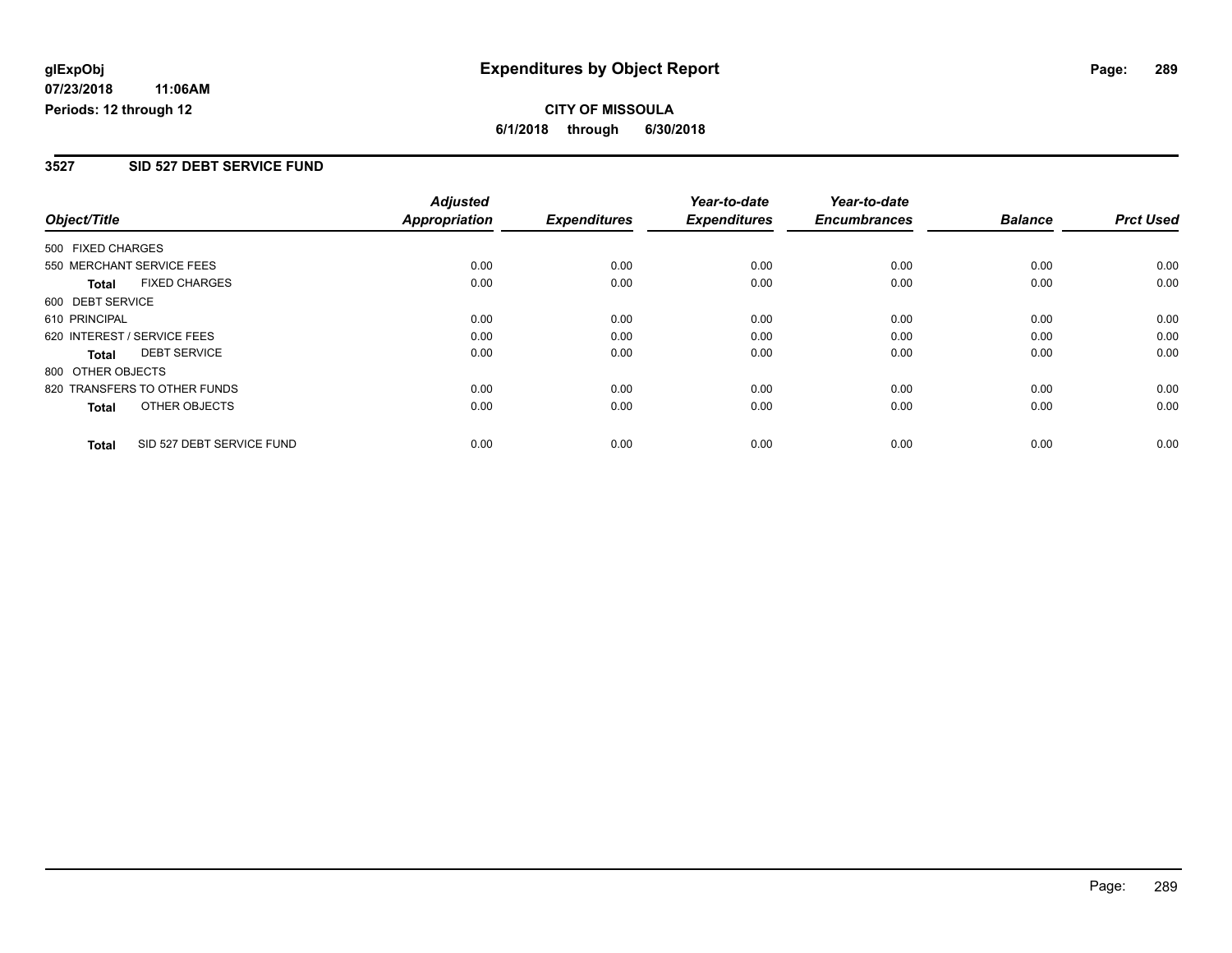**3530 SID 530 DEBT SERVICE FUND**

|                                      | <b>Adjusted</b><br><b>Appropriation</b> | <b>Expenditures</b> | Year-to-date<br><b>Expenditures</b> | Year-to-date<br><b>Encumbrances</b> | <b>Balance</b> | <b>Prct Used</b> |
|--------------------------------------|-----------------------------------------|---------------------|-------------------------------------|-------------------------------------|----------------|------------------|
| Object/Title                         |                                         |                     |                                     |                                     |                |                  |
| 500 FIXED CHARGES                    |                                         |                     |                                     |                                     |                |                  |
| 550 MERCHANT SERVICE FEES            | 0.00                                    | 0.00                | 0.00                                | 0.00                                | 0.00           | 0.00             |
| <b>FIXED CHARGES</b><br><b>Total</b> | 0.00                                    | 0.00                | 0.00                                | 0.00                                | 0.00           | 0.00             |
| 600 DEBT SERVICE                     |                                         |                     |                                     |                                     |                |                  |
| 610 PRINCIPAL                        | 0.00                                    | 0.00                | 0.00                                | 0.00                                | 0.00           | 0.00             |
| 620 INTEREST / SERVICE FEES          | 0.00                                    | 0.00                | 0.00                                | 0.00                                | 0.00           | 0.00             |
| <b>DEBT SERVICE</b><br><b>Total</b>  | 0.00                                    | 0.00                | 0.00                                | 0.00                                | 0.00           | 0.00             |
| 800 OTHER OBJECTS                    |                                         |                     |                                     |                                     |                |                  |
| 820 TRANSFERS TO OTHER FUNDS         | 0.00                                    | 0.00                | 0.00                                | 0.00                                | 0.00           | 0.00             |
| OTHER OBJECTS<br><b>Total</b>        | 0.00                                    | 0.00                | 0.00                                | 0.00                                | 0.00           | 0.00             |
|                                      |                                         |                     |                                     |                                     |                |                  |
| NON-DEPARTMENTAL<br><b>Total</b>     | 0.00                                    | 0.00                | 0.00                                | 0.00                                | 0.00           | 0.00             |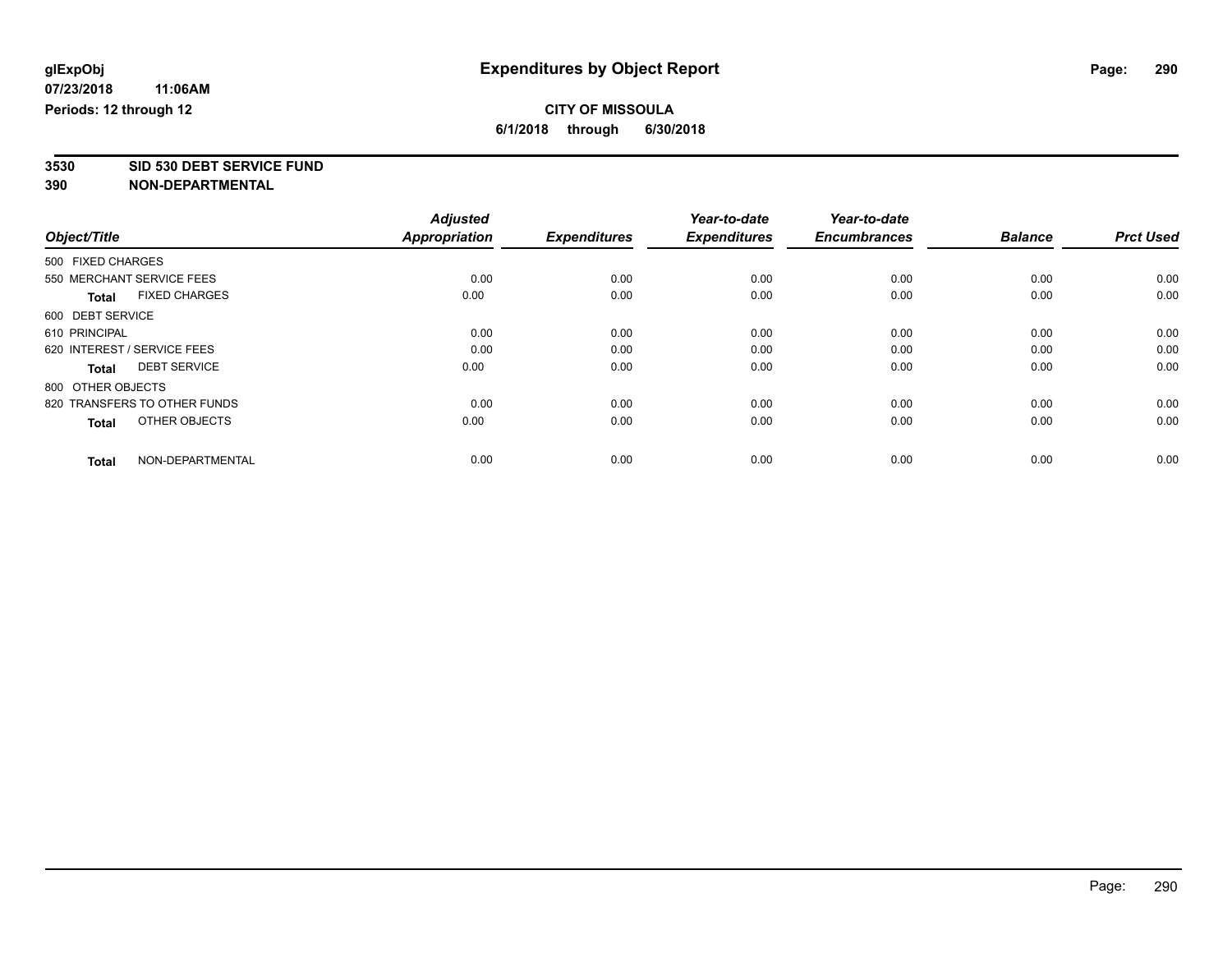**CITY OF MISSOULA 6/1/2018 through 6/30/2018**

#### **3530 SID 530 DEBT SERVICE FUND**

|                   |                              | <b>Adjusted</b>      |                     | Year-to-date        | Year-to-date        |                |                  |
|-------------------|------------------------------|----------------------|---------------------|---------------------|---------------------|----------------|------------------|
| Object/Title      |                              | <b>Appropriation</b> | <b>Expenditures</b> | <b>Expenditures</b> | <b>Encumbrances</b> | <b>Balance</b> | <b>Prct Used</b> |
| 500 FIXED CHARGES |                              |                      |                     |                     |                     |                |                  |
|                   | 550 MERCHANT SERVICE FEES    | 0.00                 | 0.00                | 0.00                | 0.00                | 0.00           | 0.00             |
| <b>Total</b>      | <b>FIXED CHARGES</b>         | 0.00                 | 0.00                | 0.00                | 0.00                | 0.00           | 0.00             |
| 600 DEBT SERVICE  |                              |                      |                     |                     |                     |                |                  |
| 610 PRINCIPAL     |                              | 0.00                 | 0.00                | 0.00                | 0.00                | 0.00           | 0.00             |
|                   | 620 INTEREST / SERVICE FEES  | 0.00                 | 0.00                | 0.00                | 0.00                | 0.00           | 0.00             |
| Total             | <b>DEBT SERVICE</b>          | 0.00                 | 0.00                | 0.00                | 0.00                | 0.00           | 0.00             |
| 800 OTHER OBJECTS |                              |                      |                     |                     |                     |                |                  |
|                   | 820 TRANSFERS TO OTHER FUNDS | 0.00                 | 0.00                | 0.00                | 0.00                | 0.00           | 0.00             |
| Total             | OTHER OBJECTS                | 0.00                 | 0.00                | 0.00                | 0.00                | 0.00           | 0.00             |
| <b>Total</b>      | SID 530 DEBT SERVICE FUND    | 0.00                 | 0.00                | 0.00                | 0.00                | 0.00           | 0.00             |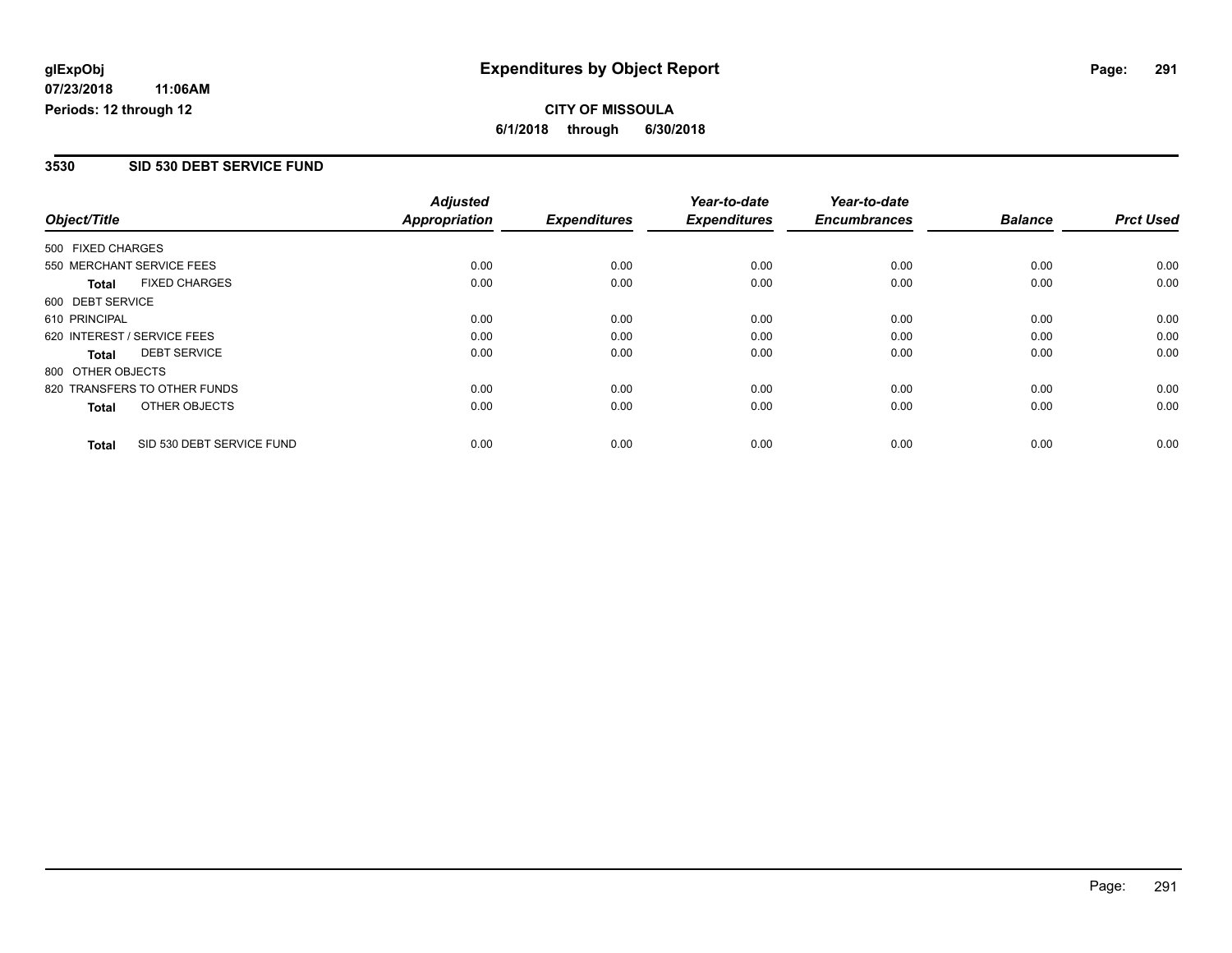# **3531 SID 531 HICKORY ST CALMING**

|                                      | <b>Adjusted</b>      |                     | Year-to-date        | Year-to-date        |                |                  |
|--------------------------------------|----------------------|---------------------|---------------------|---------------------|----------------|------------------|
| Object/Title                         | <b>Appropriation</b> | <b>Expenditures</b> | <b>Expenditures</b> | <b>Encumbrances</b> | <b>Balance</b> | <b>Prct Used</b> |
| 500 FIXED CHARGES                    |                      |                     |                     |                     |                |                  |
| 550 MERCHANT SERVICE FEES            | 0.00                 | 0.00                | 0.00                | 0.00                | 0.00           | 0.00             |
| <b>FIXED CHARGES</b><br><b>Total</b> | 0.00                 | 0.00                | 0.00                | 0.00                | 0.00           | 0.00             |
| 800 OTHER OBJECTS                    |                      |                     |                     |                     |                |                  |
| 820 TRANSFERS TO OTHER FUNDS         | 0.00                 | 0.00                | 0.00                | 0.00                | 0.00           | 0.00             |
| OTHER OBJECTS<br><b>Total</b>        | 0.00                 | 0.00                | 0.00                | 0.00                | 0.00           | 0.00             |
| NON-DEPARTMENTAL<br>Total            | 0.00                 | 0.00                | 0.00                | 0.00                | 0.00           | 0.00             |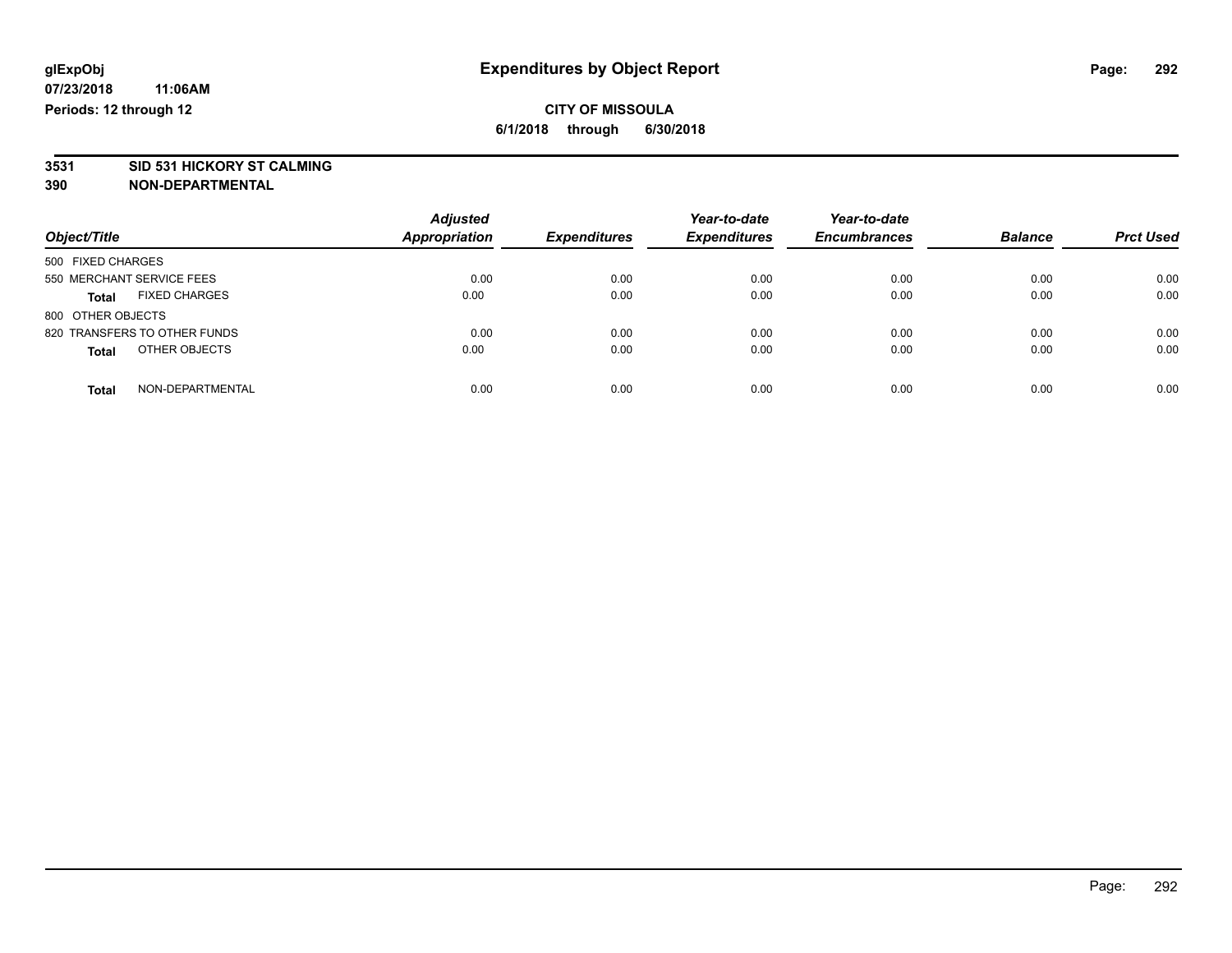**CITY OF MISSOULA 6/1/2018 through 6/30/2018**

#### **3531 SID 531 HICKORY ST CALMING**

|                                            | <b>Adjusted</b>      |                     | Year-to-date        | Year-to-date        |                |                  |
|--------------------------------------------|----------------------|---------------------|---------------------|---------------------|----------------|------------------|
| Object/Title                               | <b>Appropriation</b> | <b>Expenditures</b> | <b>Expenditures</b> | <b>Encumbrances</b> | <b>Balance</b> | <b>Prct Used</b> |
| 500 FIXED CHARGES                          |                      |                     |                     |                     |                |                  |
| 550 MERCHANT SERVICE FEES                  | 0.00                 | 0.00                | 0.00                | 0.00                | 0.00           | 0.00             |
| <b>FIXED CHARGES</b><br><b>Total</b>       | 0.00                 | 0.00                | 0.00                | 0.00                | 0.00           | 0.00             |
| 800 OTHER OBJECTS                          |                      |                     |                     |                     |                |                  |
| 820 TRANSFERS TO OTHER FUNDS               | 0.00                 | 0.00                | 0.00                | 0.00                | 0.00           | 0.00             |
| OTHER OBJECTS<br><b>Total</b>              | 0.00                 | 0.00                | 0.00                | 0.00                | 0.00           | 0.00             |
| SID 531 HICKORY ST CALMING<br><b>Total</b> | 0.00                 | 0.00                | 0.00                | 0.00                | 0.00           | 0.00             |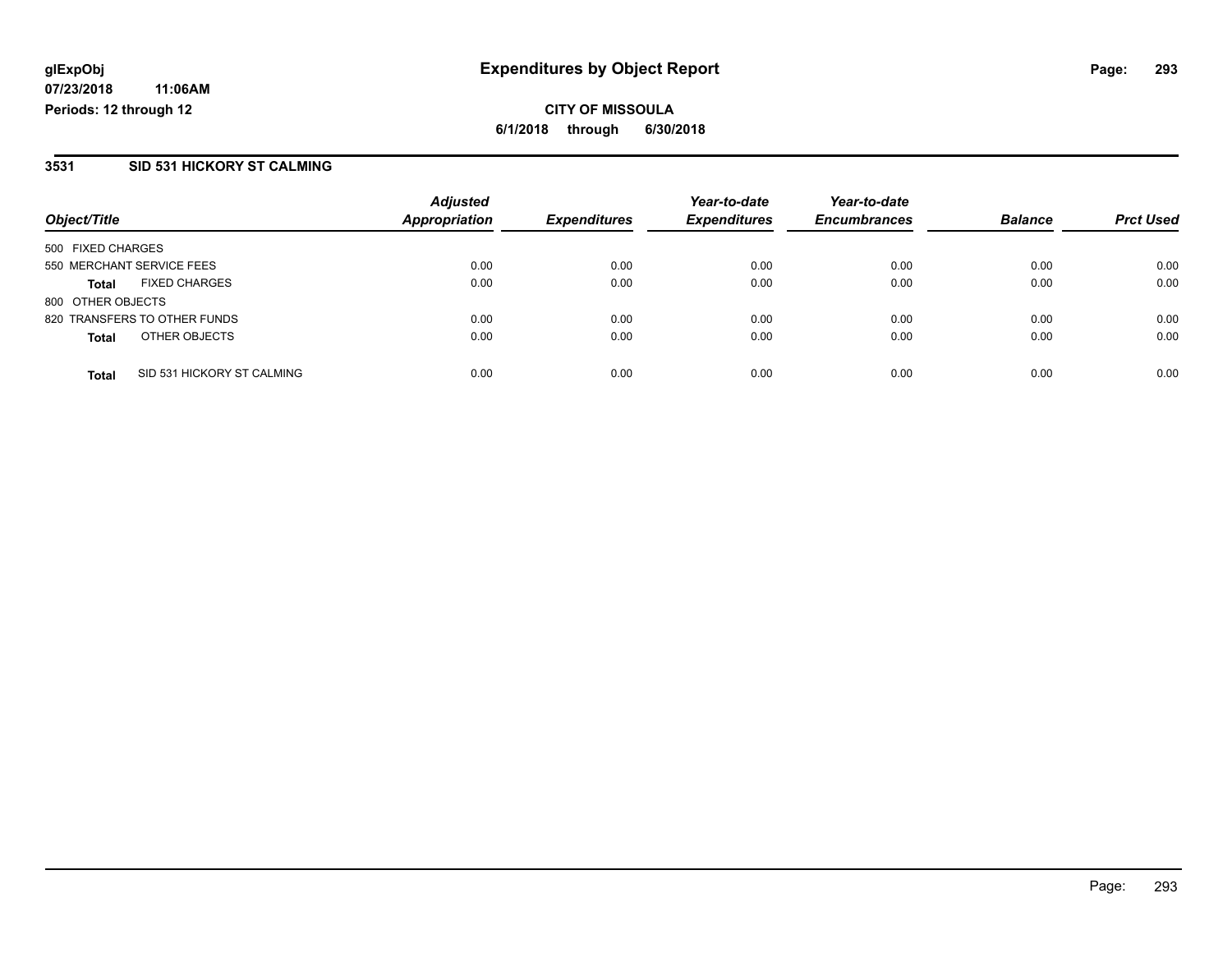**3532 SID 532 DEBT SERVICE FUND**

|                                      |  | <b>Adjusted</b> |                     | Year-to-date        | Year-to-date        |                |                  |
|--------------------------------------|--|-----------------|---------------------|---------------------|---------------------|----------------|------------------|
| Object/Title                         |  | Appropriation   | <b>Expenditures</b> | <b>Expenditures</b> | <b>Encumbrances</b> | <b>Balance</b> | <b>Prct Used</b> |
| 500 FIXED CHARGES                    |  |                 |                     |                     |                     |                |                  |
| 550 MERCHANT SERVICE FEES            |  | 0.00            | 0.00                | 0.00                | 0.00                | 0.00           | 0.00             |
| <b>FIXED CHARGES</b><br><b>Total</b> |  | 0.00            | 0.00                | 0.00                | 0.00                | 0.00           | 0.00             |
| 600 DEBT SERVICE                     |  |                 |                     |                     |                     |                |                  |
| 610 PRINCIPAL                        |  | 30.000.00       | 30,000.00           | 30,000.00           | 0.00                | 0.00           | 100.00           |
| 620 INTEREST / SERVICE FEES          |  | 9.238.00        | 4,918.75            | 9,887.50            | 0.00                | $-649.50$      | 107.03           |
| <b>DEBT SERVICE</b><br><b>Total</b>  |  | 39.238.00       | 34.918.75           | 39.887.50           | 0.00                | $-649.50$      | 101.66           |
| NON-DEPARTMENTAL<br><b>Total</b>     |  | 39.238.00       | 34.918.75           | 39.887.50           | 0.00                | $-649.50$      | 101.66           |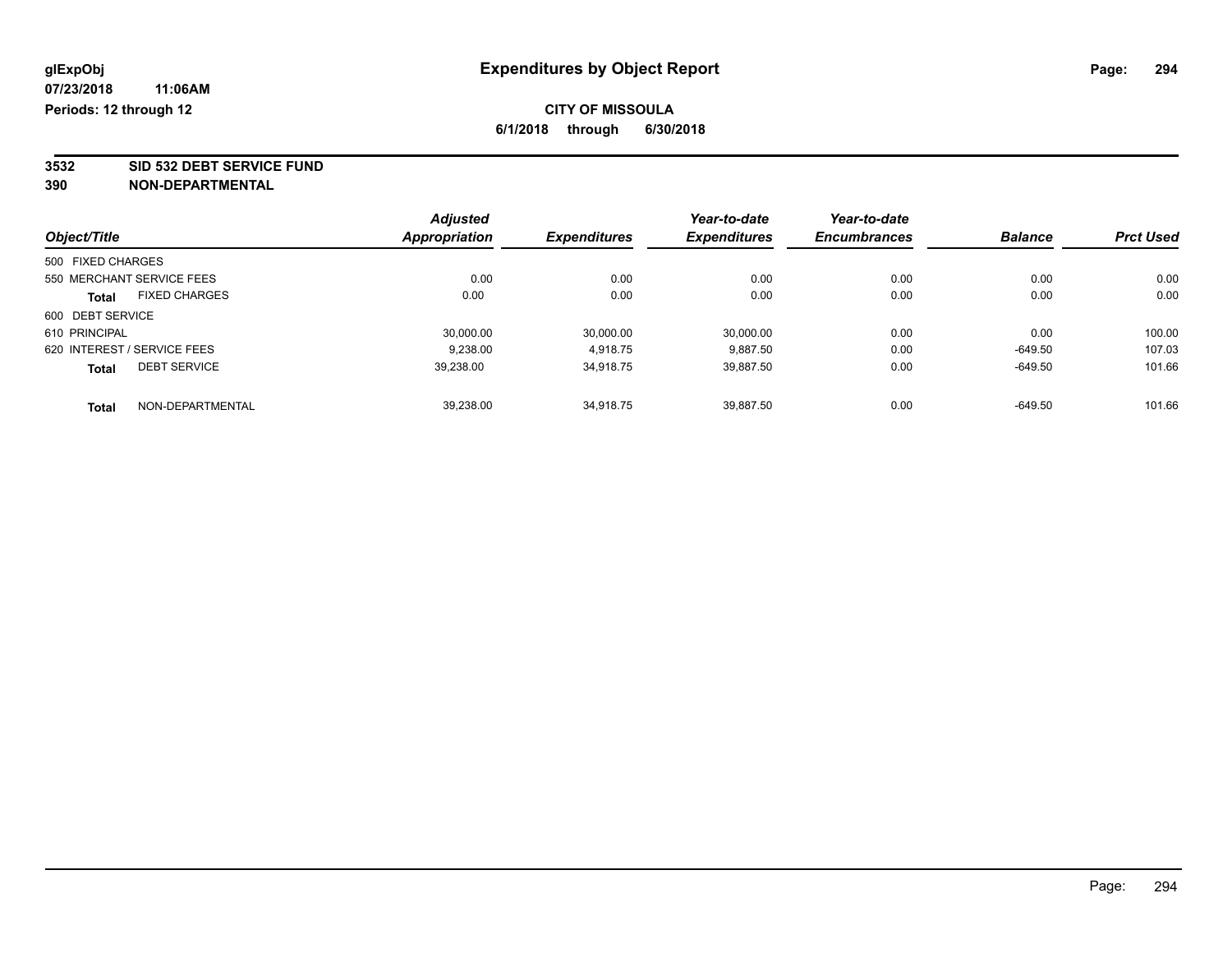### **3532 SID 532 DEBT SERVICE FUND**

|                             |                           | <b>Adjusted</b> |                     | Year-to-date        | Year-to-date        |                |                  |
|-----------------------------|---------------------------|-----------------|---------------------|---------------------|---------------------|----------------|------------------|
| Object/Title                |                           | Appropriation   | <b>Expenditures</b> | <b>Expenditures</b> | <b>Encumbrances</b> | <b>Balance</b> | <b>Prct Used</b> |
| 500 FIXED CHARGES           |                           |                 |                     |                     |                     |                |                  |
| 550 MERCHANT SERVICE FEES   |                           | 0.00            | 0.00                | 0.00                | 0.00                | 0.00           | 0.00             |
| <b>Total</b>                | <b>FIXED CHARGES</b>      | 0.00            | 0.00                | 0.00                | 0.00                | 0.00           | 0.00             |
| 600 DEBT SERVICE            |                           |                 |                     |                     |                     |                |                  |
| 610 PRINCIPAL               |                           | 30.000.00       | 30,000.00           | 30.000.00           | 0.00                | 0.00           | 100.00           |
| 620 INTEREST / SERVICE FEES |                           | 9.238.00        | 4.918.75            | 9.887.50            | 0.00                | $-649.50$      | 107.03           |
| <b>Total</b>                | <b>DEBT SERVICE</b>       | 39.238.00       | 34.918.75           | 39.887.50           | 0.00                | $-649.50$      | 101.66           |
| <b>Total</b>                | SID 532 DEBT SERVICE FUND | 39,238.00       | 34.918.75           | 39.887.50           | 0.00                | $-649.50$      | 101.66           |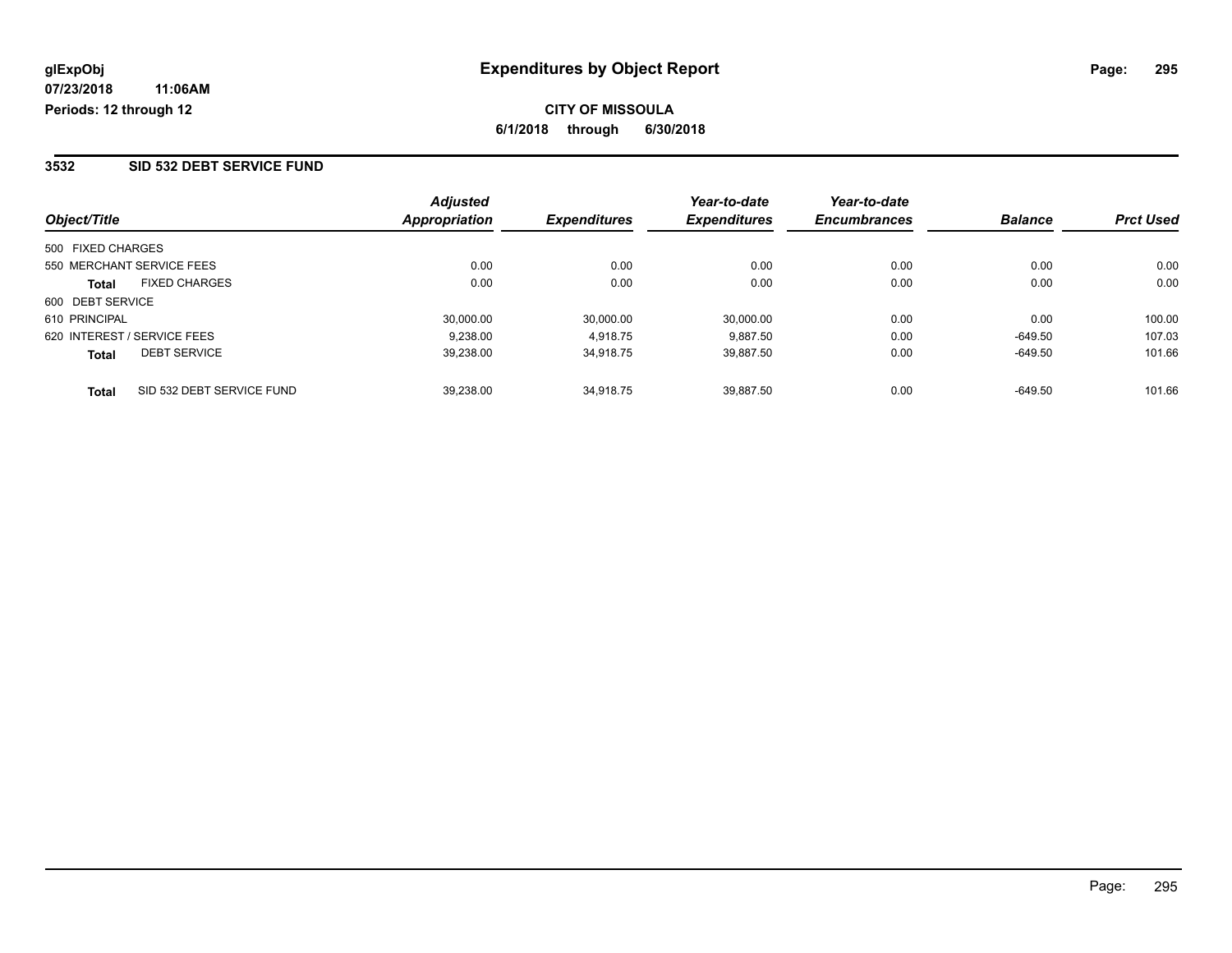**CITY OF MISSOULA 6/1/2018 through 6/30/2018**

**3533 GILBERT ST SEWER SID DEBT FUND**

# **330 WASTEWATER\ COMPOST UTILITY**

| Object/Title                                       | <b>Adjusted</b><br><b>Appropriation</b> | <b>Expenditures</b> | Year-to-date<br><b>Expenditures</b> | Year-to-date<br><b>Encumbrances</b> | <b>Balance</b> | <b>Prct Used</b> |
|----------------------------------------------------|-----------------------------------------|---------------------|-------------------------------------|-------------------------------------|----------------|------------------|
| 500 FIXED CHARGES                                  |                                         |                     |                                     |                                     |                |                  |
| 550 MERCHANT SERVICE FEES                          | 0.00                                    | 0.00                | 0.00                                | 0.00                                | 0.00           | 0.00             |
| <b>FIXED CHARGES</b><br><b>Total</b>               | 0.00                                    | 0.00                | 0.00                                | 0.00                                | 0.00           | 0.00             |
| <b>WASTEWATER\ COMPOST UTILITY</b><br><b>Total</b> | 0.00                                    | 0.00                | 0.00                                | 0.00                                | 0.00           | 0.00             |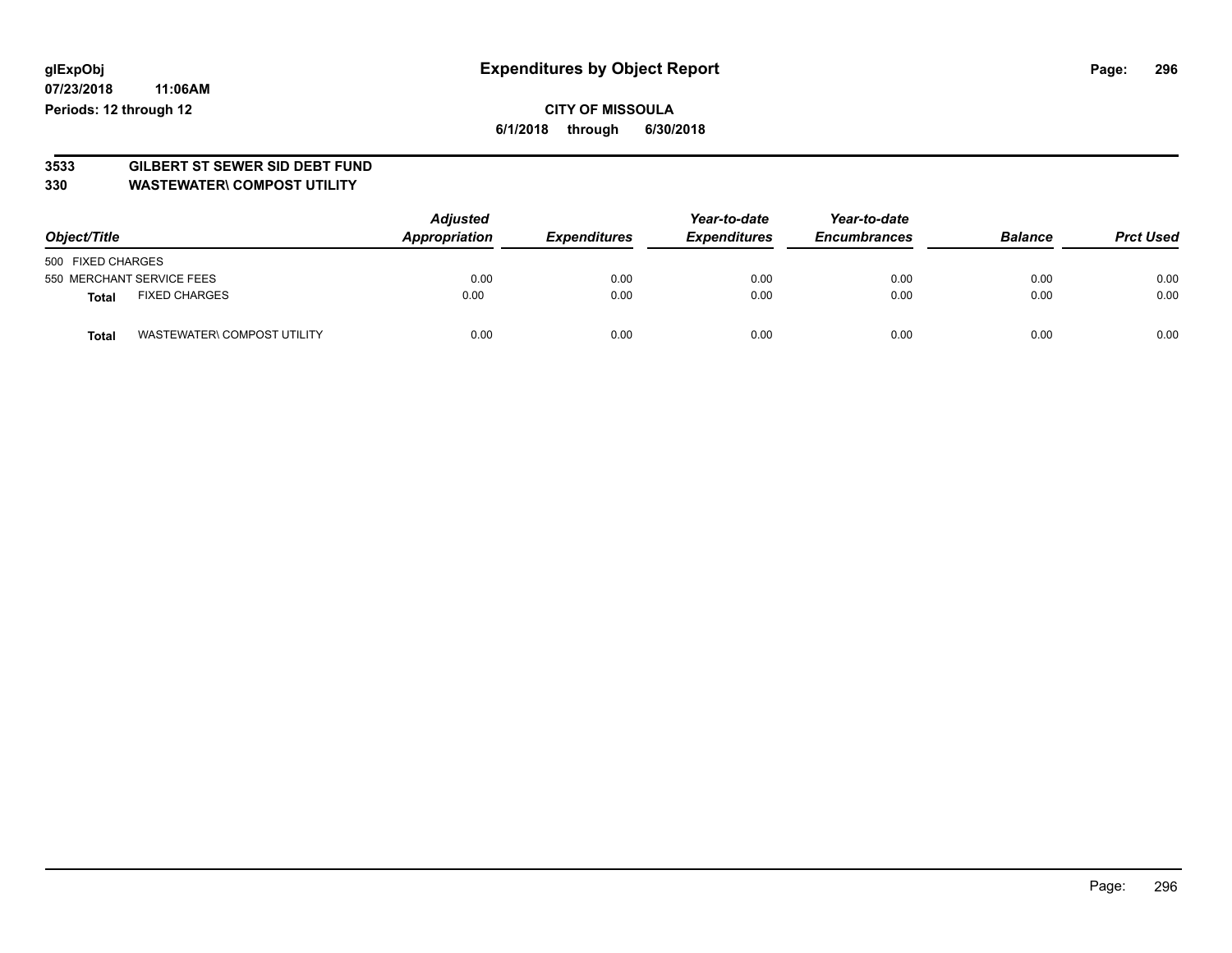# **3533 GILBERT ST SEWER SID DEBT FUND**

|                                      | <b>Adjusted</b>      | <b>Expenditures</b> | Year-to-date<br><b>Expenditures</b> | Year-to-date<br><b>Encumbrances</b> | <b>Balance</b> | <b>Prct Used</b> |
|--------------------------------------|----------------------|---------------------|-------------------------------------|-------------------------------------|----------------|------------------|
| Object/Title                         | <b>Appropriation</b> |                     |                                     |                                     |                |                  |
| 500 FIXED CHARGES                    |                      |                     |                                     |                                     |                |                  |
| 500 FIXED CHARGES                    | 0.00                 | 0.00                | 0.00                                | 0.00                                | 0.00           | 0.00             |
| 550 MERCHANT SERVICE FEES            | 0.00                 | 0.00                | 0.00                                | 0.00                                | 0.00           | 0.00             |
| <b>FIXED CHARGES</b><br><b>Total</b> | 0.00                 | 0.00                | 0.00                                | 0.00                                | 0.00           | 0.00             |
| 600 DEBT SERVICE                     |                      |                     |                                     |                                     |                |                  |
| 610 PRINCIPAL                        | 13,000.00            | 0.00                | 13,000.00                           | 0.00                                | 0.00           | 100.00           |
| 620 INTEREST / SERVICE FEES          | 4,425.00             | 0.00                | 4,425.00                            | 0.00                                | 0.00           | 100.00           |
| <b>DEBT SERVICE</b><br><b>Total</b>  | 17,425.00            | 0.00                | 17,425.00                           | 0.00                                | 0.00           | 100.00           |
| 800 OTHER OBJECTS                    |                      |                     |                                     |                                     |                |                  |
| 820 TRANSFERS TO OTHER FUNDS         | 0.00                 | 0.00                | 0.00                                | 0.00                                | 0.00           | 0.00             |
| OTHER OBJECTS<br><b>Total</b>        | 0.00                 | 0.00                | 0.00                                | 0.00                                | 0.00           | 0.00             |
| NON-DEPARTMENTAL<br><b>Total</b>     | 17,425.00            | 0.00                | 17,425.00                           | 0.00                                | 0.00           | 100.00           |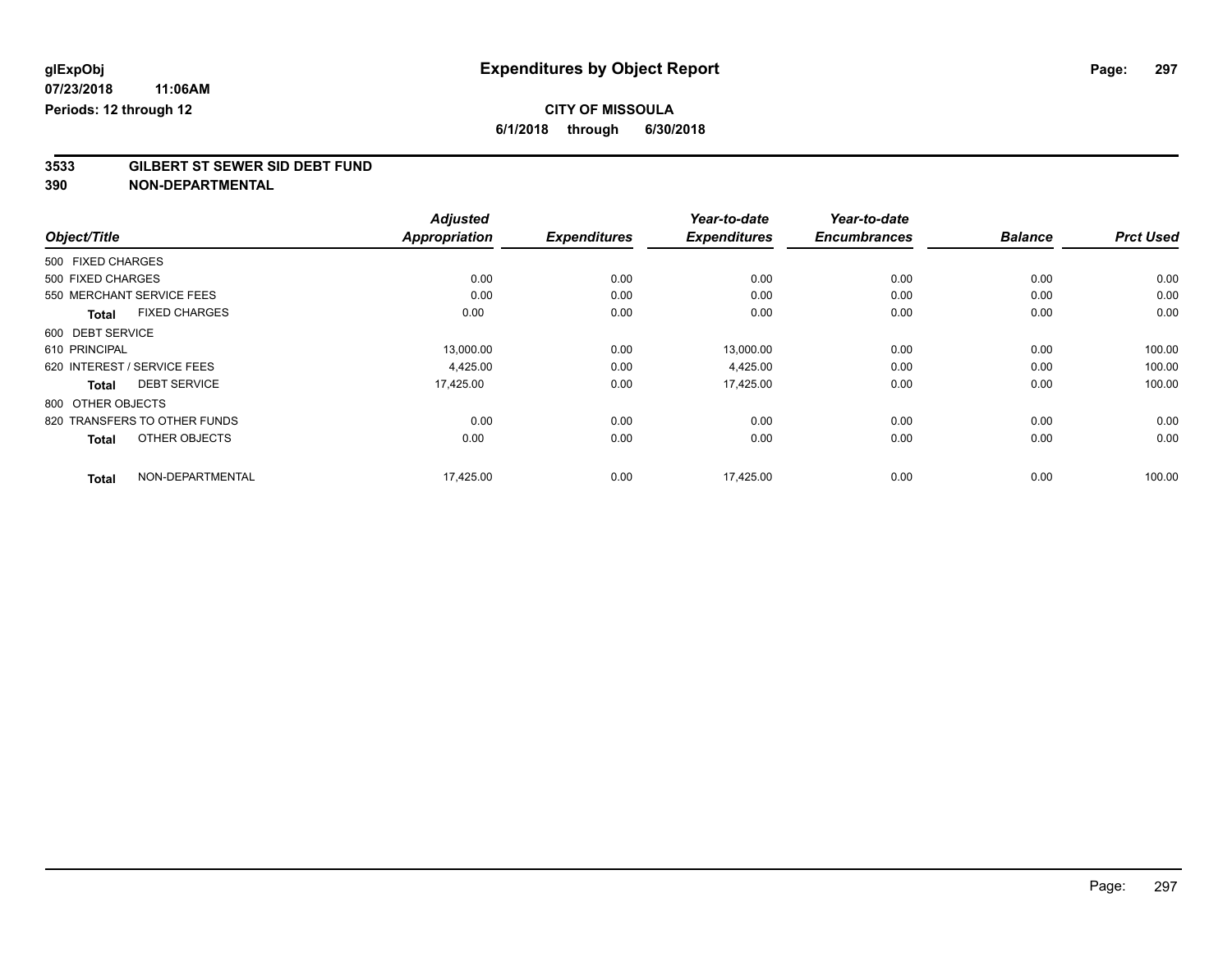# **CITY OF MISSOULA 6/1/2018 through 6/30/2018**

#### **3533 GILBERT ST SEWER SID DEBT FUND**

| Object/Title      |                                | <b>Adjusted</b><br><b>Appropriation</b> | <b>Expenditures</b> | Year-to-date<br><b>Expenditures</b> | Year-to-date<br><b>Encumbrances</b> | <b>Balance</b> | <b>Prct Used</b> |
|-------------------|--------------------------------|-----------------------------------------|---------------------|-------------------------------------|-------------------------------------|----------------|------------------|
|                   |                                |                                         |                     |                                     |                                     |                |                  |
| 500 FIXED CHARGES |                                | 0.00                                    | 0.00                | 0.00                                | 0.00                                | 0.00           | 0.00             |
|                   | 550 MERCHANT SERVICE FEES      | 0.00                                    | 0.00                | 0.00                                | 0.00                                | 0.00           | 0.00             |
| <b>Total</b>      | <b>FIXED CHARGES</b>           | 0.00                                    | 0.00                | 0.00                                | 0.00                                | 0.00           | 0.00             |
| 600 DEBT SERVICE  |                                |                                         |                     |                                     |                                     |                |                  |
| 610 PRINCIPAL     |                                | 13,000.00                               | 0.00                | 13,000.00                           | 0.00                                | 0.00           | 100.00           |
|                   | 620 INTEREST / SERVICE FEES    | 4,425.00                                | 0.00                | 4,425.00                            | 0.00                                | 0.00           | 100.00           |
| <b>Total</b>      | <b>DEBT SERVICE</b>            | 17,425.00                               | 0.00                | 17,425.00                           | 0.00                                | 0.00           | 100.00           |
| 800 OTHER OBJECTS |                                |                                         |                     |                                     |                                     |                |                  |
|                   | 820 TRANSFERS TO OTHER FUNDS   | 0.00                                    | 0.00                | 0.00                                | 0.00                                | 0.00           | 0.00             |
| <b>Total</b>      | OTHER OBJECTS                  | 0.00                                    | 0.00                | 0.00                                | 0.00                                | 0.00           | 0.00             |
| <b>Total</b>      | GILBERT ST SEWER SID DEBT FUND | 17,425.00                               | 0.00                | 17,425.00                           | 0.00                                | 0.00           | 100.00           |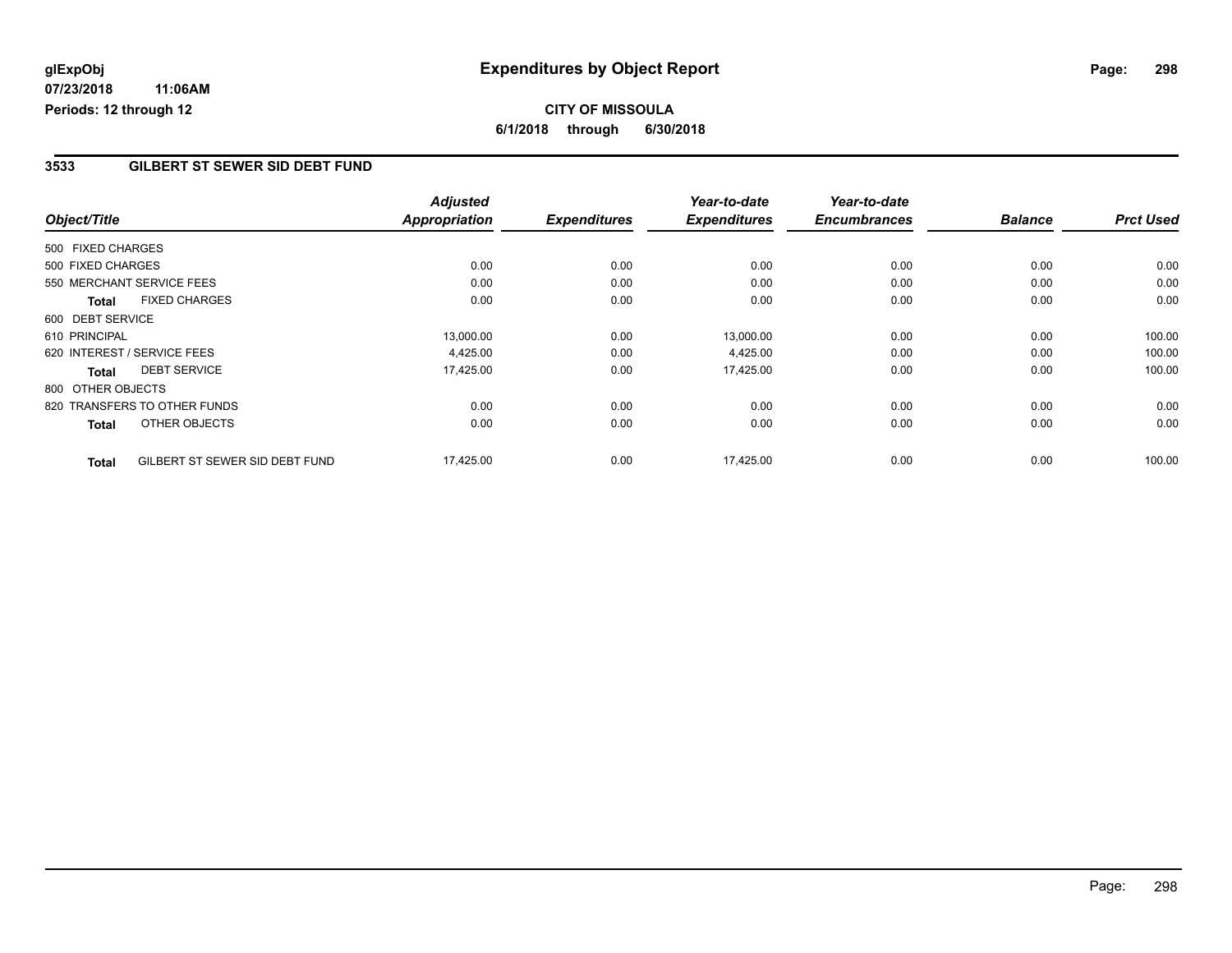**3534 LINCOLNWOOD SEWER PHASE I**

|                                      | <b>Adjusted</b>      |                     | Year-to-date        | Year-to-date        |                |                  |
|--------------------------------------|----------------------|---------------------|---------------------|---------------------|----------------|------------------|
| Object/Title                         | <b>Appropriation</b> | <b>Expenditures</b> | <b>Expenditures</b> | <b>Encumbrances</b> | <b>Balance</b> | <b>Prct Used</b> |
| 500 FIXED CHARGES                    |                      |                     |                     |                     |                |                  |
| 550 MERCHANT SERVICE FEES            | 0.00                 | 0.00                | 0.00                | 0.00                | 0.00           | 0.00             |
| <b>FIXED CHARGES</b><br><b>Total</b> | 0.00                 | 0.00                | 0.00                | 0.00                | 0.00           | 0.00             |
| 600 DEBT SERVICE                     |                      |                     |                     |                     |                |                  |
| 610 PRINCIPAL                        | 14.000.00            | 0.00                | 14.000.00           | 0.00                | 0.00           | 100.00           |
| 620 INTEREST / SERVICE FEES          | 5.044.00             | 0.00                | 5,043.75            | 0.00                | 0.25           | 100.00           |
| <b>DEBT SERVICE</b><br><b>Total</b>  | 19.044.00            | 0.00                | 19,043.75           | 0.00                | 0.25           | 100.00           |
| NON-DEPARTMENTAL<br><b>Total</b>     | 19.044.00            | 0.00                | 19.043.75           | 0.00                | 0.25           | 100.00           |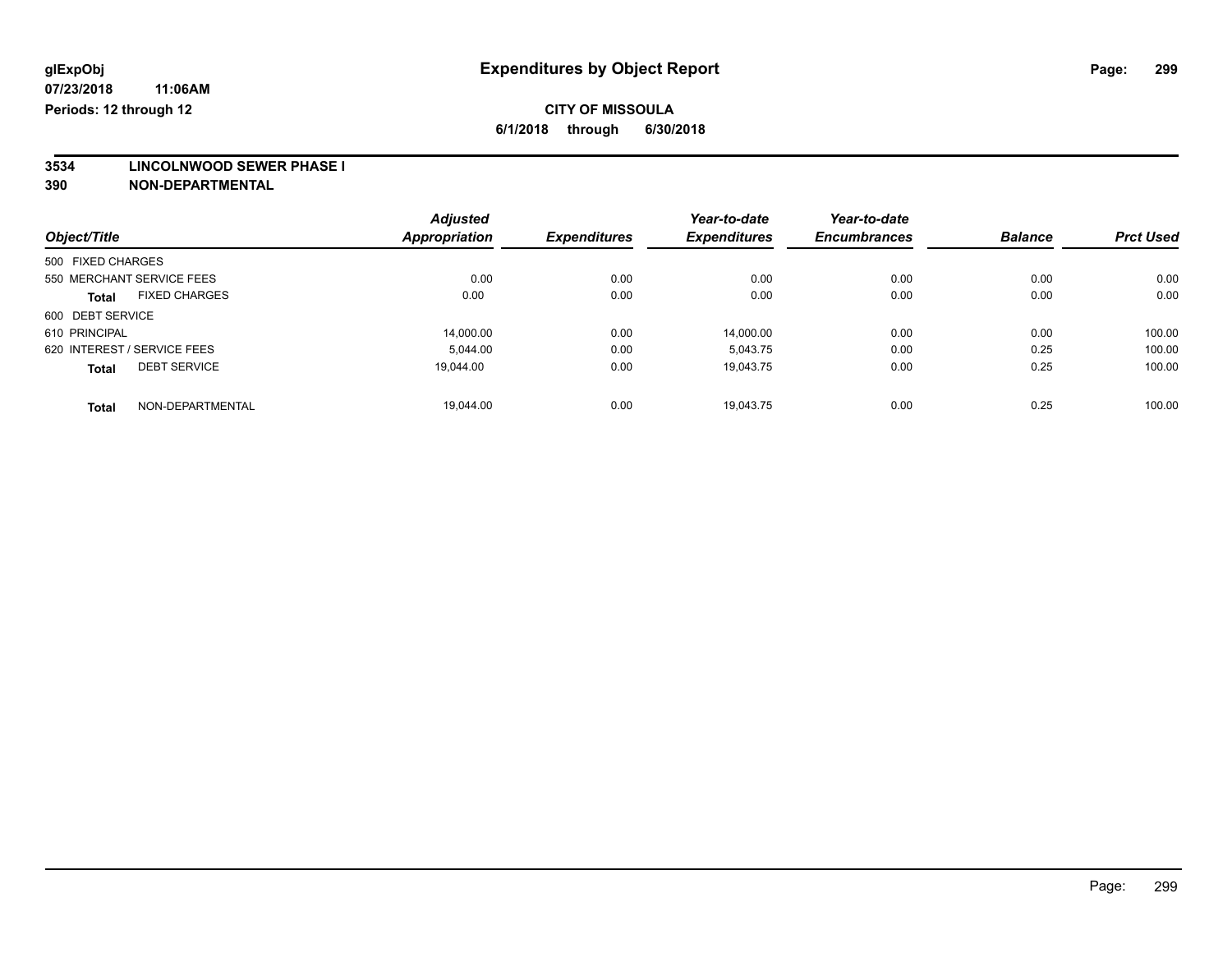**CITY OF MISSOULA 6/1/2018 through 6/30/2018**

#### **3534 LINCOLNWOOD SEWER PHASE I**

| Object/Title                              | <b>Adjusted</b><br><b>Appropriation</b> | <b>Expenditures</b> | Year-to-date<br><b>Expenditures</b> | Year-to-date<br><b>Encumbrances</b> | <b>Balance</b> | <b>Prct Used</b> |
|-------------------------------------------|-----------------------------------------|---------------------|-------------------------------------|-------------------------------------|----------------|------------------|
| 500 FIXED CHARGES                         |                                         |                     |                                     |                                     |                |                  |
| 550 MERCHANT SERVICE FEES                 | 0.00                                    | 0.00                | 0.00                                | 0.00                                | 0.00           | 0.00             |
| <b>FIXED CHARGES</b><br><b>Total</b>      | 0.00                                    | 0.00                | 0.00                                | 0.00                                | 0.00           | 0.00             |
| 600 DEBT SERVICE                          |                                         |                     |                                     |                                     |                |                  |
| 610 PRINCIPAL                             | 14,000.00                               | 0.00                | 14.000.00                           | 0.00                                | 0.00           | 100.00           |
| 620 INTEREST / SERVICE FEES               | 5.044.00                                | 0.00                | 5.043.75                            | 0.00                                | 0.25           | 100.00           |
| <b>DEBT SERVICE</b><br><b>Total</b>       | 19.044.00                               | 0.00                | 19.043.75                           | 0.00                                | 0.25           | 100.00           |
| LINCOLNWOOD SEWER PHASE I<br><b>Total</b> | 19.044.00                               | 0.00                | 19.043.75                           | 0.00                                | 0.25           | 100.00           |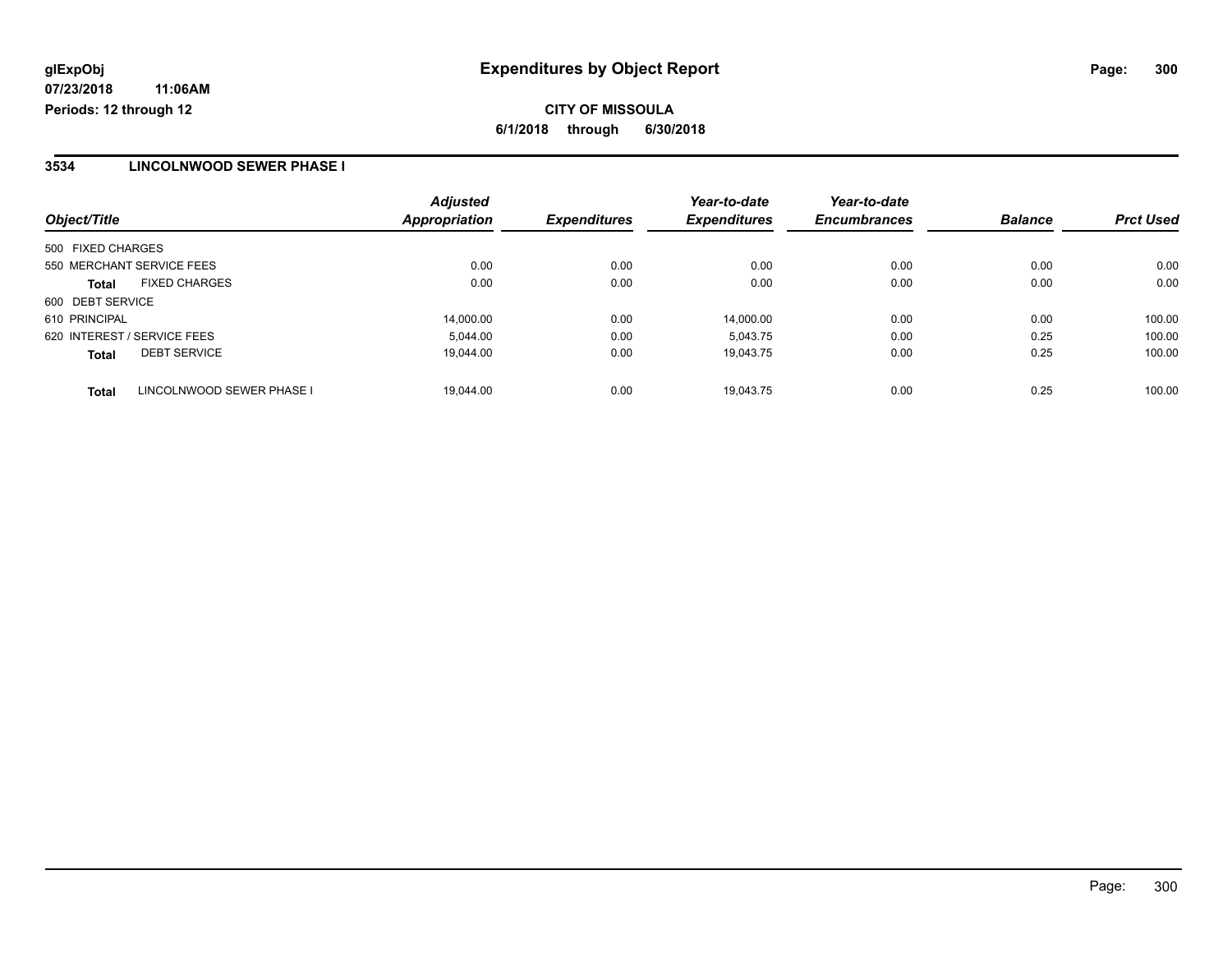# **3535 SLANT STREET TRAFFIC CALMING**

|                                      | <b>Adjusted</b>      |                     | Year-to-date        | Year-to-date        |                |                  |
|--------------------------------------|----------------------|---------------------|---------------------|---------------------|----------------|------------------|
| Object/Title                         | <b>Appropriation</b> | <b>Expenditures</b> | <b>Expenditures</b> | <b>Encumbrances</b> | <b>Balance</b> | <b>Prct Used</b> |
| 500 FIXED CHARGES                    |                      |                     |                     |                     |                |                  |
| 550 MERCHANT SERVICE FEES            | 0.00                 | 0.00                | 0.00                | 0.00                | 0.00           | 0.00             |
| <b>FIXED CHARGES</b><br><b>Total</b> | 0.00                 | 0.00                | 0.00                | 0.00                | 0.00           | 0.00             |
| 800 OTHER OBJECTS                    |                      |                     |                     |                     |                |                  |
| 820 TRANSFERS TO OTHER FUNDS         | 0.00                 | 0.00                | 0.00                | 0.00                | 0.00           | 0.00             |
| OTHER OBJECTS<br><b>Total</b>        | 0.00                 | 0.00                | 0.00                | 0.00                | 0.00           | 0.00             |
| NON-DEPARTMENTAL<br>Total            | 0.00                 | 0.00                | 0.00                | 0.00                | 0.00           | 0.00             |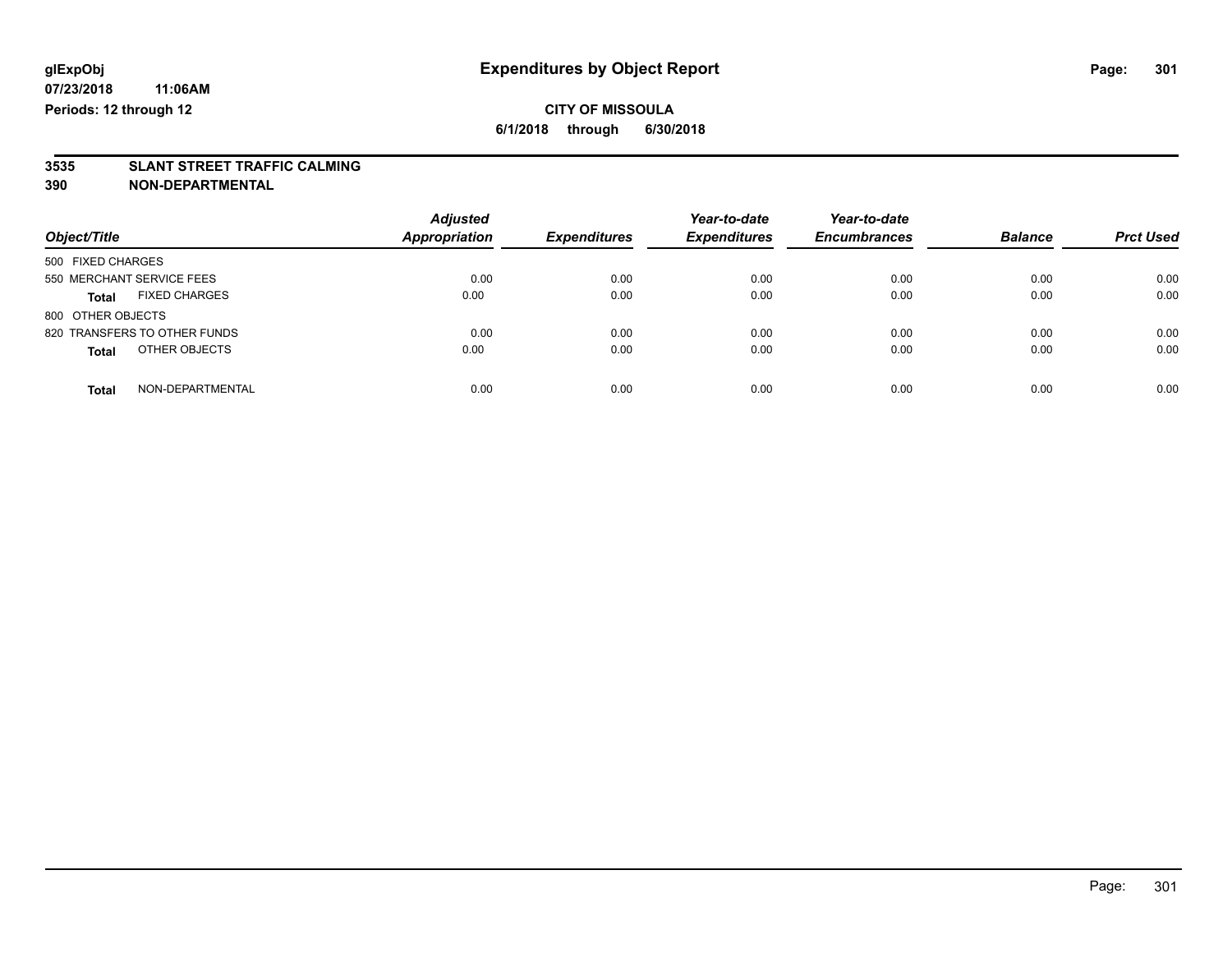**CITY OF MISSOULA 6/1/2018 through 6/30/2018**

### **3535 SLANT STREET TRAFFIC CALMING**

| Object/Title      |                              | <b>Adjusted</b><br><b>Appropriation</b> | <b>Expenditures</b> | Year-to-date<br><b>Expenditures</b> | Year-to-date<br><b>Encumbrances</b> | <b>Balance</b> | <b>Prct Used</b> |
|-------------------|------------------------------|-----------------------------------------|---------------------|-------------------------------------|-------------------------------------|----------------|------------------|
|                   |                              |                                         |                     |                                     |                                     |                |                  |
| 500 FIXED CHARGES |                              |                                         |                     |                                     |                                     |                |                  |
|                   | 550 MERCHANT SERVICE FEES    | 0.00                                    | 0.00                | 0.00                                | 0.00                                | 0.00           | 0.00             |
| <b>Total</b>      | <b>FIXED CHARGES</b>         | 0.00                                    | 0.00                | 0.00                                | 0.00                                | 0.00           | 0.00             |
| 800 OTHER OBJECTS |                              |                                         |                     |                                     |                                     |                |                  |
|                   | 820 TRANSFERS TO OTHER FUNDS | 0.00                                    | 0.00                | 0.00                                | 0.00                                | 0.00           | 0.00             |
| <b>Total</b>      | OTHER OBJECTS                | 0.00                                    | 0.00                | 0.00                                | 0.00                                | 0.00           | 0.00             |
| <b>Total</b>      | SLANT STREET TRAFFIC CALMING | 0.00                                    | 0.00                | 0.00                                | 0.00                                | 0.00           | 0.00             |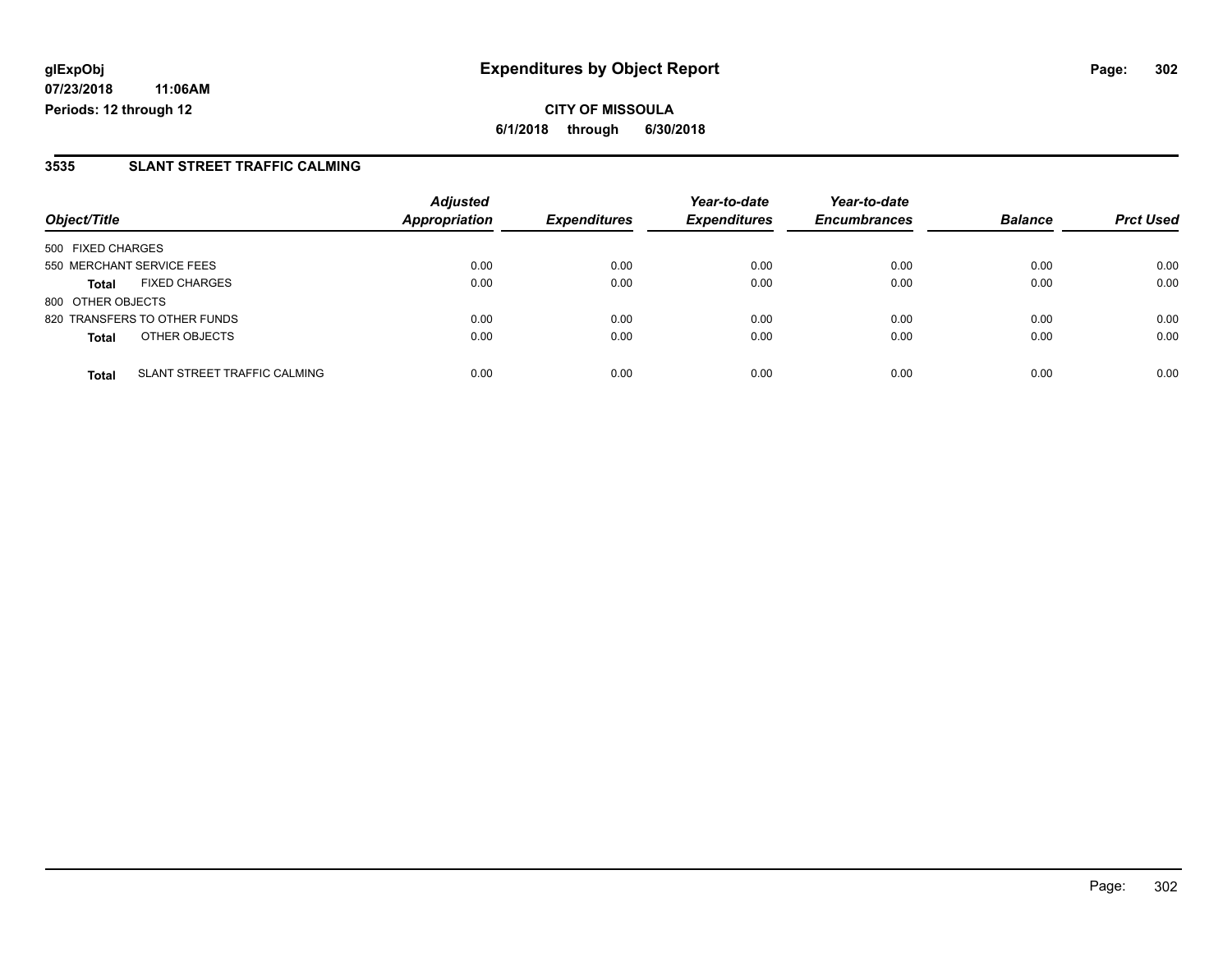**3536 LINCOLNWOOD SEWER PHASE II**

|                                      | <b>Adjusted</b>      |                     | Year-to-date        | Year-to-date        |                |                  |
|--------------------------------------|----------------------|---------------------|---------------------|---------------------|----------------|------------------|
| Object/Title                         | <b>Appropriation</b> | <b>Expenditures</b> | <b>Expenditures</b> | <b>Encumbrances</b> | <b>Balance</b> | <b>Prct Used</b> |
| 500 FIXED CHARGES                    |                      |                     |                     |                     |                |                  |
| 550 MERCHANT SERVICE FEES            | 0.00                 | 0.00                | 0.00                | 0.00                | 0.00           | 0.00             |
| <b>FIXED CHARGES</b><br><b>Total</b> | 0.00                 | 0.00                | 0.00                | 0.00                | 0.00           | 0.00             |
| 600 DEBT SERVICE                     |                      |                     |                     |                     |                |                  |
| 610 PRINCIPAL                        | 22.000.00            | 0.00                | 11.000.00           | 0.00                | 11.000.00      | 50.00            |
| 620 INTEREST / SERVICE FEES          | 8.719.00             | 0.00                | 4,256.25            | 0.00                | 4,462.75       | 48.82            |
| <b>DEBT SERVICE</b><br><b>Total</b>  | 30.719.00            | 0.00                | 15,256.25           | 0.00                | 15,462.75      | 49.66            |
| NON-DEPARTMENTAL<br><b>Total</b>     | 30.719.00            | 0.00                | 15.256.25           | 0.00                | 15.462.75      | 49.66            |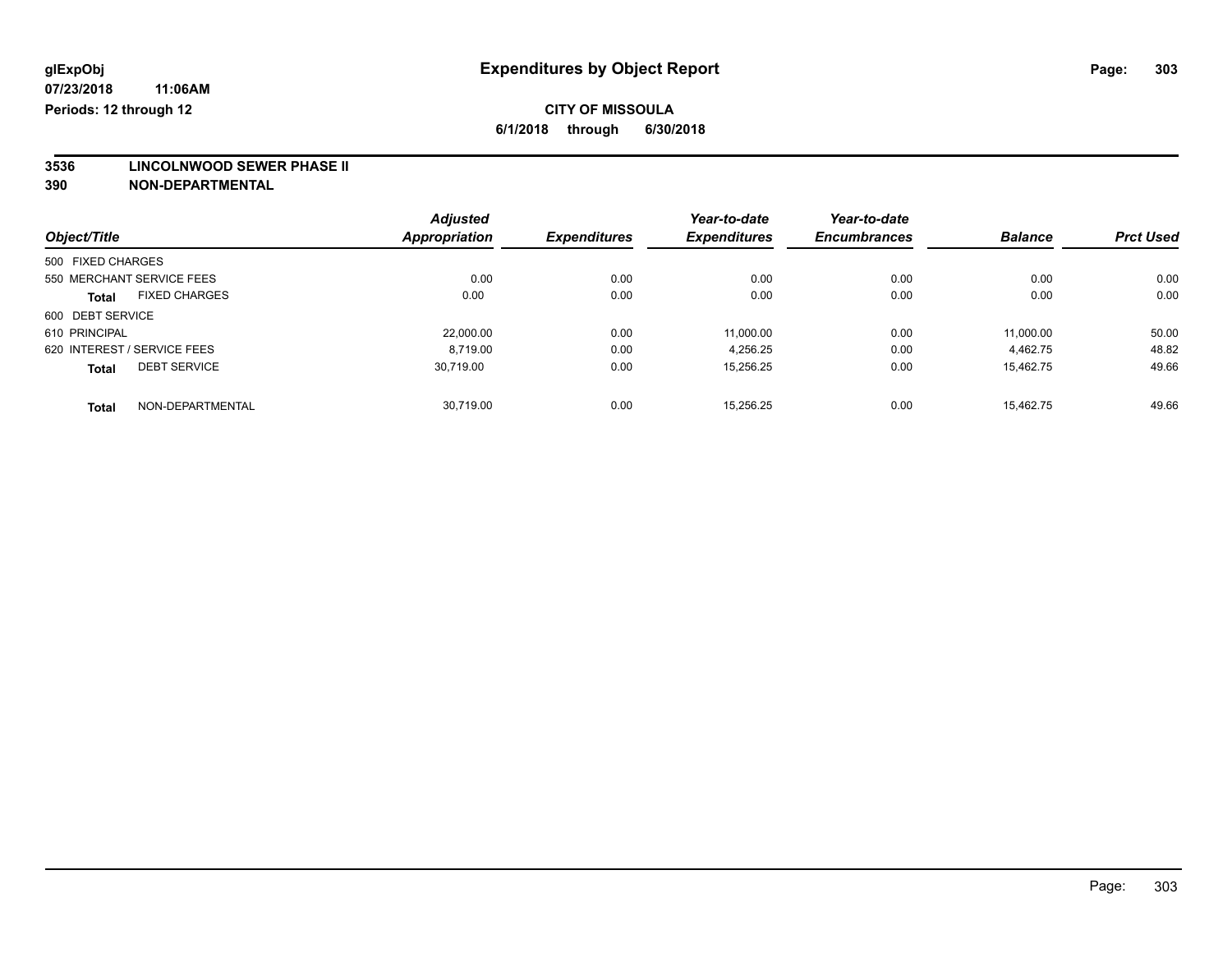# **CITY OF MISSOULA 6/1/2018 through 6/30/2018**

### **3536 LINCOLNWOOD SEWER PHASE II**

| Object/Title                               | <b>Adjusted</b><br>Appropriation | <b>Expenditures</b> | Year-to-date<br><b>Expenditures</b> | Year-to-date<br><b>Encumbrances</b> | <b>Balance</b> | <b>Prct Used</b> |
|--------------------------------------------|----------------------------------|---------------------|-------------------------------------|-------------------------------------|----------------|------------------|
|                                            |                                  |                     |                                     |                                     |                |                  |
| 500 FIXED CHARGES                          |                                  |                     |                                     |                                     |                |                  |
| 550 MERCHANT SERVICE FEES                  | 0.00                             | 0.00                | 0.00                                | 0.00                                | 0.00           | 0.00             |
| <b>FIXED CHARGES</b><br><b>Total</b>       | 0.00                             | 0.00                | 0.00                                | 0.00                                | 0.00           | 0.00             |
| 600 DEBT SERVICE                           |                                  |                     |                                     |                                     |                |                  |
| 610 PRINCIPAL                              | 22.000.00                        | 0.00                | 11.000.00                           | 0.00                                | 11.000.00      | 50.00            |
| 620 INTEREST / SERVICE FEES                | 8.719.00                         | 0.00                | 4.256.25                            | 0.00                                | 4,462.75       | 48.82            |
| <b>DEBT SERVICE</b><br><b>Total</b>        | 30.719.00                        | 0.00                | 15.256.25                           | 0.00                                | 15.462.75      | 49.66            |
| LINCOLNWOOD SEWER PHASE II<br><b>Total</b> | 30.719.00                        | 0.00                | 15.256.25                           | 0.00                                | 15.462.75      | 49.66            |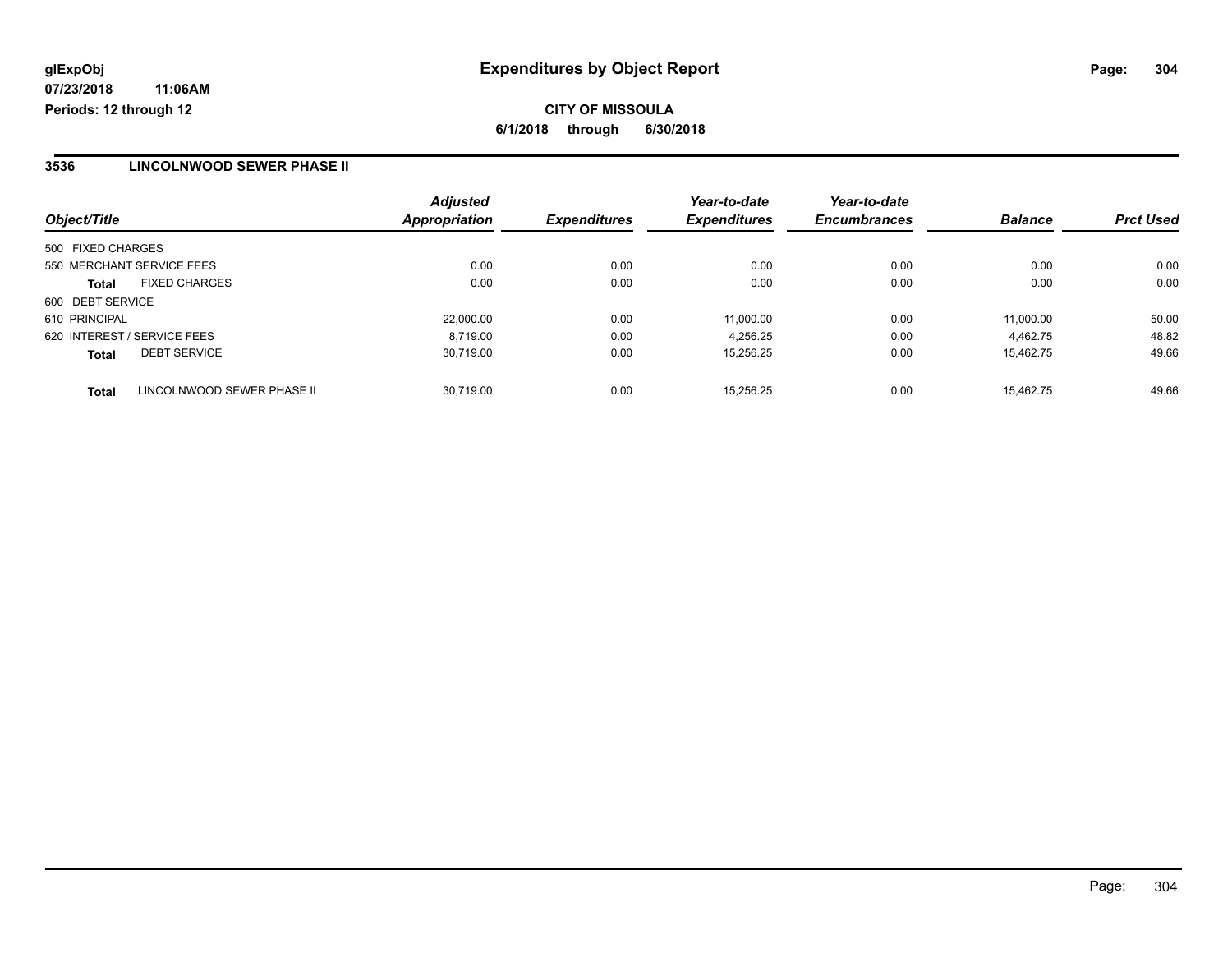# **3539 SOUTH 4TH STREET W TRAFFIC**

| Object/Title                         | <b>Adjusted</b><br><b>Appropriation</b> | <b>Expenditures</b> | Year-to-date<br><b>Expenditures</b> | Year-to-date<br><b>Encumbrances</b> | <b>Balance</b> | <b>Prct Used</b> |
|--------------------------------------|-----------------------------------------|---------------------|-------------------------------------|-------------------------------------|----------------|------------------|
| 500 FIXED CHARGES                    |                                         |                     |                                     |                                     |                |                  |
| 550 MERCHANT SERVICE FEES            | 0.00                                    | 0.00                | 0.00                                | 0.00                                | 0.00           | 0.00             |
| <b>FIXED CHARGES</b><br><b>Total</b> | 0.00                                    | 0.00                | 0.00                                | 0.00                                | 0.00           | 0.00             |
| 800 OTHER OBJECTS                    |                                         |                     |                                     |                                     |                |                  |
| 820 TRANSFERS TO OTHER FUNDS         | 0.00                                    | 0.00                | 0.00                                | 0.00                                | 0.00           | 0.00             |
| OTHER OBJECTS<br><b>Total</b>        | 0.00                                    | 0.00                | 0.00                                | 0.00                                | 0.00           | 0.00             |
| NON-DEPARTMENTAL<br>Total            | 0.00                                    | 0.00                | 0.00                                | 0.00                                | 0.00           | 0.00             |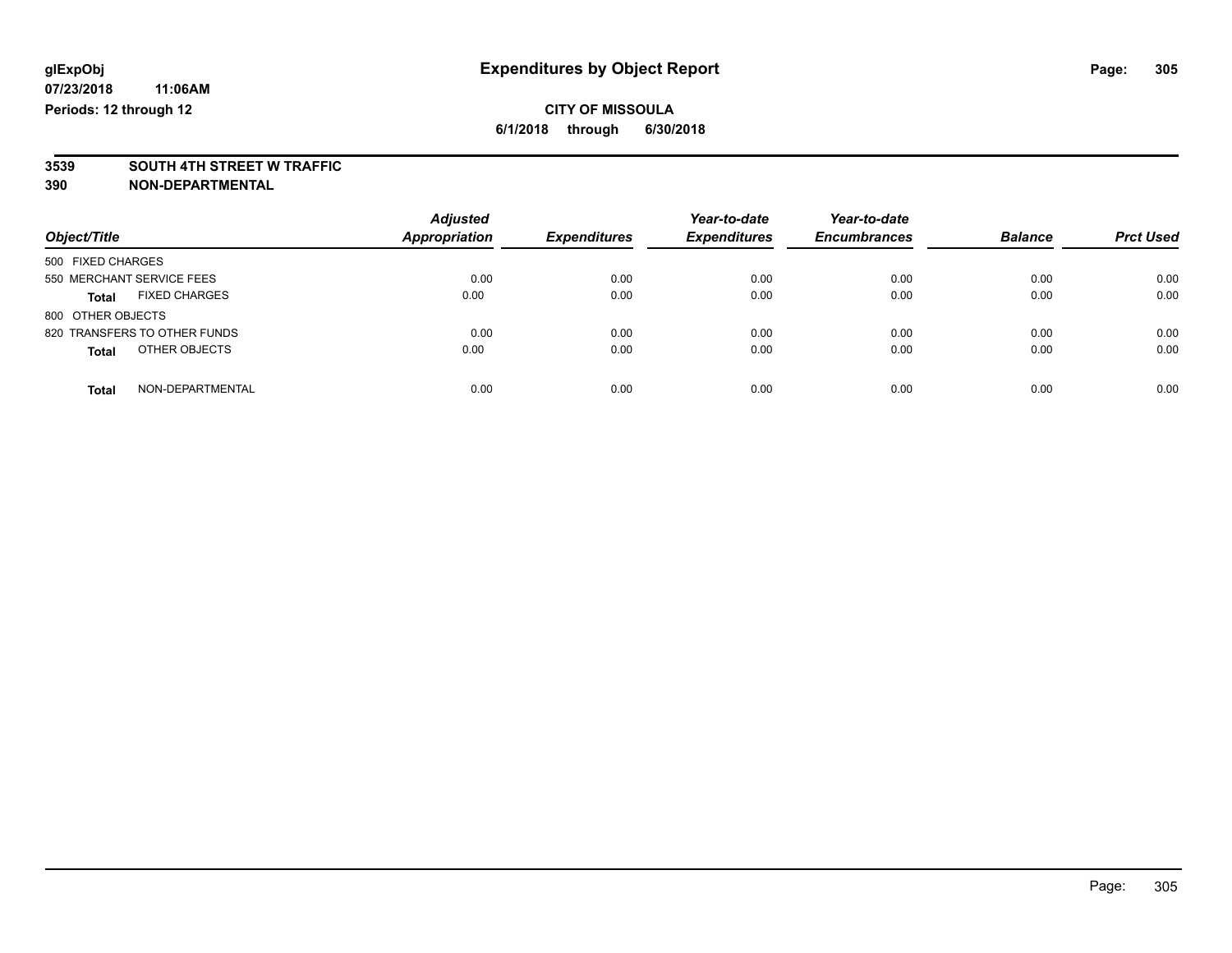**CITY OF MISSOULA 6/1/2018 through 6/30/2018**

#### **3539 SOUTH 4TH STREET W TRAFFIC**

|                              |                            | <b>Adjusted</b>      |                     | Year-to-date        | Year-to-date        |                |                  |
|------------------------------|----------------------------|----------------------|---------------------|---------------------|---------------------|----------------|------------------|
| Object/Title                 |                            | <b>Appropriation</b> | <b>Expenditures</b> | <b>Expenditures</b> | <b>Encumbrances</b> | <b>Balance</b> | <b>Prct Used</b> |
| 500 FIXED CHARGES            |                            |                      |                     |                     |                     |                |                  |
| 550 MERCHANT SERVICE FEES    |                            | 0.00                 | 0.00                | 0.00                | 0.00                | 0.00           | 0.00             |
| <b>Total</b>                 | <b>FIXED CHARGES</b>       | 0.00                 | 0.00                | 0.00                | 0.00                | 0.00           | 0.00             |
| 800 OTHER OBJECTS            |                            |                      |                     |                     |                     |                |                  |
| 820 TRANSFERS TO OTHER FUNDS |                            | 0.00                 | 0.00                | 0.00                | 0.00                | 0.00           | 0.00             |
| <b>Total</b>                 | OTHER OBJECTS              | 0.00                 | 0.00                | 0.00                | 0.00                | 0.00           | 0.00             |
| <b>Total</b>                 | SOUTH 4TH STREET W TRAFFIC | 0.00                 | 0.00                | 0.00                | 0.00                | 0.00           | 0.00             |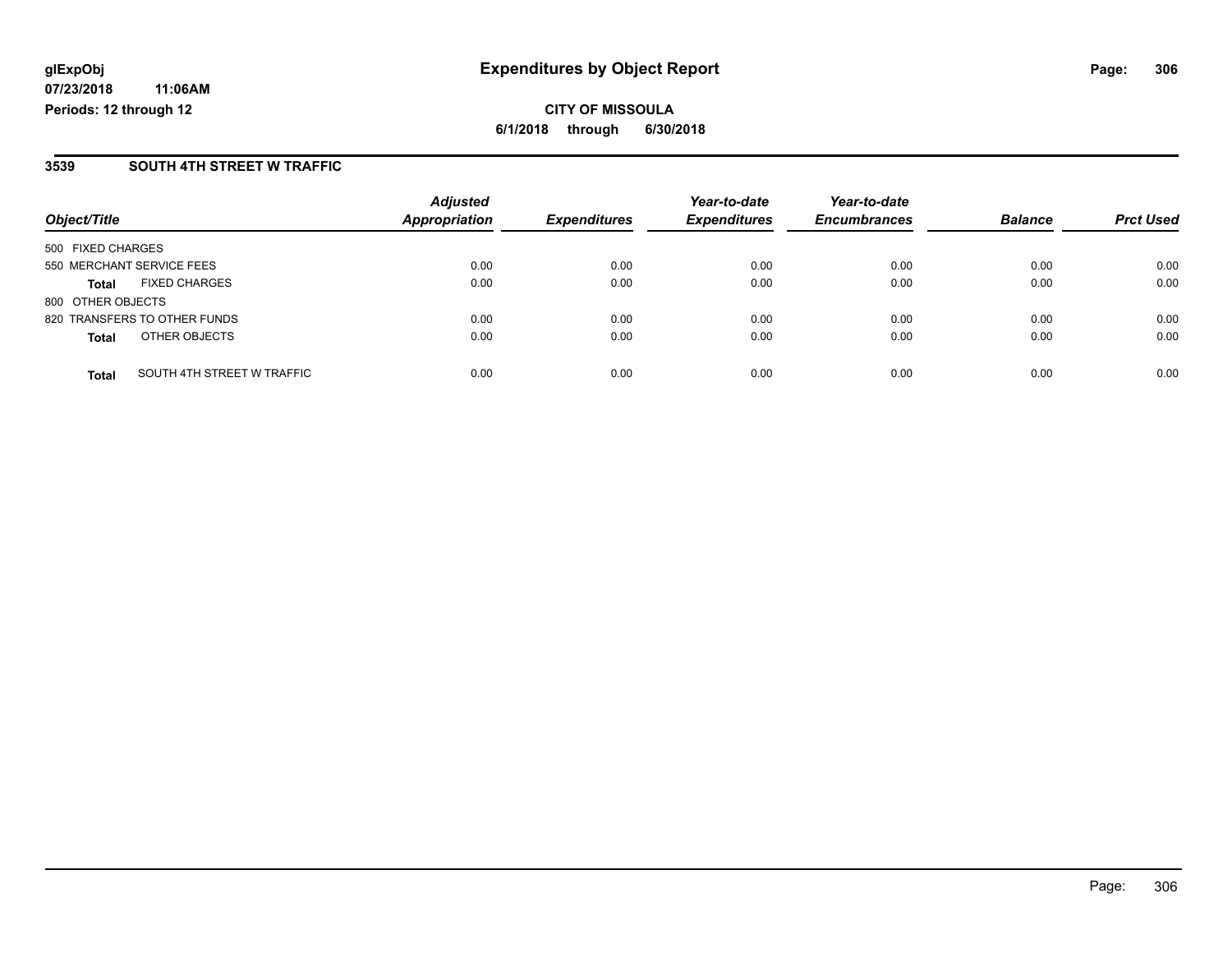**3540 SID 540 DEBT SERVICE FUND**

|                                      | <b>Adjusted</b>      |                     | Year-to-date        | Year-to-date        |                |                  |
|--------------------------------------|----------------------|---------------------|---------------------|---------------------|----------------|------------------|
| Object/Title                         | <b>Appropriation</b> | <b>Expenditures</b> | <b>Expenditures</b> | <b>Encumbrances</b> | <b>Balance</b> | <b>Prct Used</b> |
| 300 PURCHASED SERVICES               |                      |                     |                     |                     |                |                  |
| 350 PROFESSIONAL SERVICES            | 0.00                 | 0.00                | 0.00                | 0.00                | 0.00           | 0.00             |
| PURCHASED SERVICES<br><b>Total</b>   | 0.00                 | 0.00                | 0.00                | 0.00                | 0.00           | 0.00             |
| 500 FIXED CHARGES                    |                      |                     |                     |                     |                |                  |
| 550 MERCHANT SERVICE FEES            | 0.00                 | 0.00                | 0.00                | 0.00                | 0.00           | 0.00             |
| <b>FIXED CHARGES</b><br><b>Total</b> | 0.00                 | 0.00                | 0.00                | 0.00                | 0.00           | 0.00             |
| 600 DEBT SERVICE                     |                      |                     |                     |                     |                |                  |
| 610 PRINCIPAL                        | 77,902.00            | 75,000.00           | 75,000.00           | 0.00                | 2,902.00       | 96.27            |
| 620 INTEREST / SERVICE FEES          | 40.163.00            | 21,657.50           | 43,365.00           | 0.00                | $-3,202.00$    | 107.97           |
| <b>DEBT SERVICE</b><br><b>Total</b>  | 118.065.00           | 96,657.50           | 118,365.00          | 0.00                | $-300.00$      | 100.25           |
| NON-DEPARTMENTAL<br><b>Total</b>     | 118,065.00           | 96,657.50           | 118,365.00          | 0.00                | $-300.00$      | 100.25           |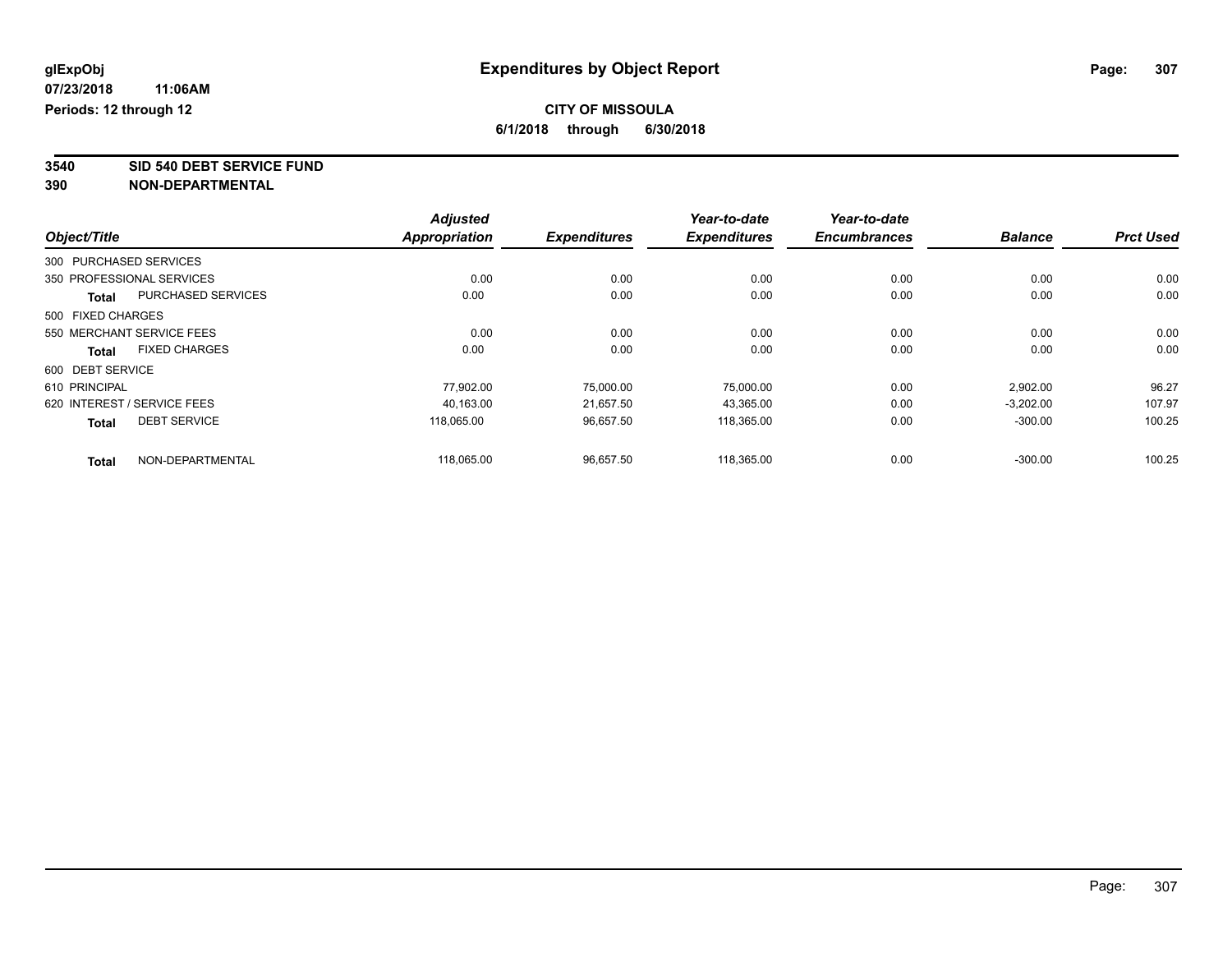#### **3540 SID 540 DEBT SERVICE FUND**

|                             |                           | <b>Adjusted</b>      |                     | Year-to-date        | Year-to-date        |                |                  |
|-----------------------------|---------------------------|----------------------|---------------------|---------------------|---------------------|----------------|------------------|
| Object/Title                |                           | <b>Appropriation</b> | <b>Expenditures</b> | <b>Expenditures</b> | <b>Encumbrances</b> | <b>Balance</b> | <b>Prct Used</b> |
| 300 PURCHASED SERVICES      |                           |                      |                     |                     |                     |                |                  |
|                             | 350 PROFESSIONAL SERVICES | 0.00                 | 0.00                | 0.00                | 0.00                | 0.00           | 0.00             |
| Total                       | <b>PURCHASED SERVICES</b> | 0.00                 | 0.00                | 0.00                | 0.00                | 0.00           | 0.00             |
| 500 FIXED CHARGES           |                           |                      |                     |                     |                     |                |                  |
|                             | 550 MERCHANT SERVICE FEES | 0.00                 | 0.00                | 0.00                | 0.00                | 0.00           | 0.00             |
| Total                       | <b>FIXED CHARGES</b>      | 0.00                 | 0.00                | 0.00                | 0.00                | 0.00           | 0.00             |
| 600 DEBT SERVICE            |                           |                      |                     |                     |                     |                |                  |
| 610 PRINCIPAL               |                           | 77.902.00            | 75,000.00           | 75,000.00           | 0.00                | 2,902.00       | 96.27            |
| 620 INTEREST / SERVICE FEES |                           | 40.163.00            | 21.657.50           | 43,365.00           | 0.00                | $-3.202.00$    | 107.97           |
| <b>Total</b>                | <b>DEBT SERVICE</b>       | 118.065.00           | 96,657.50           | 118,365.00          | 0.00                | $-300.00$      | 100.25           |
| <b>Total</b>                | SID 540 DEBT SERVICE FUND | 118,065.00           | 96,657.50           | 118,365.00          | 0.00                | $-300.00$      | 100.25           |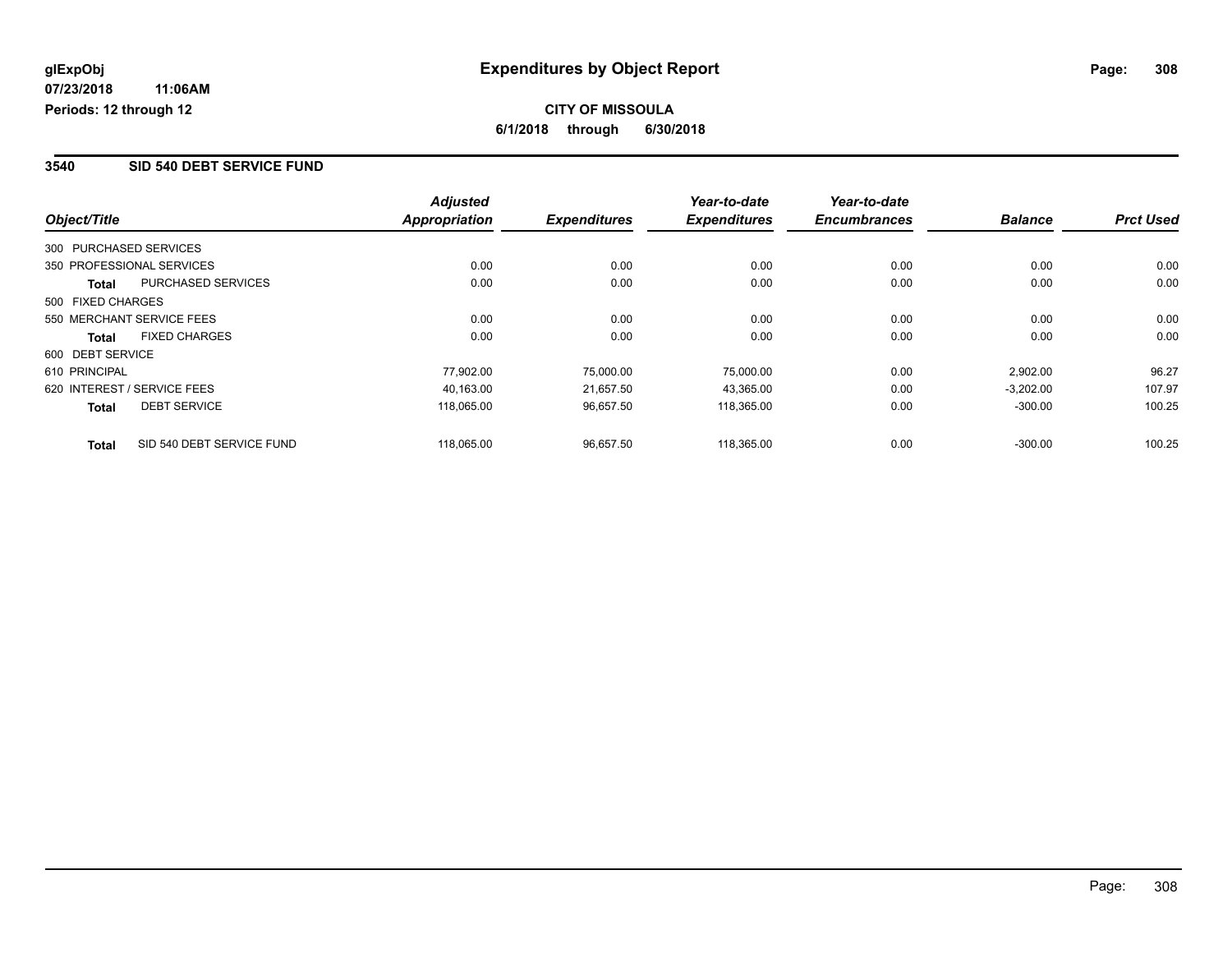# **3541 SID 541 DEBT SERVICE**

| Object/Title     |                             | <b>Adjusted</b><br>Appropriation | <b>Expenditures</b> | Year-to-date<br><b>Expenditures</b> | Year-to-date<br><b>Encumbrances</b> | <b>Balance</b> | <b>Prct Used</b> |
|------------------|-----------------------------|----------------------------------|---------------------|-------------------------------------|-------------------------------------|----------------|------------------|
|                  |                             |                                  |                     |                                     |                                     |                |                  |
|                  | 550 MERCHANT SERVICE FEES   | 350.00                           | 0.00                | 0.00                                | 0.00                                | 350.00         | 0.00             |
| <b>Total</b>     | <b>FIXED CHARGES</b>        | 350.00                           | 0.00                | 0.00                                | 0.00                                | 350.00         | 0.00             |
| 600 DEBT SERVICE |                             |                                  |                     |                                     |                                     |                |                  |
| 610 PRINCIPAL    |                             | 35.000.00                        | 35,000.00           | 35,000.00                           | 0.00                                | 0.00           | 100.00           |
|                  | 620 INTEREST / SERVICE FEES | 26,568.00                        | 13,583.75           | 27.167.50                           | 0.00                                | $-599.50$      | 102.26           |
| <b>Total</b>     | <b>DEBT SERVICE</b>         | 61,568.00                        | 48,583.75           | 62.167.50                           | 0.00                                | $-599.50$      | 100.97           |
| <b>Total</b>     | NON-DEPARTMENTAL            | 61.918.00                        | 48.583.75           | 62.167.50                           | 0.00                                | $-249.50$      | 100.40           |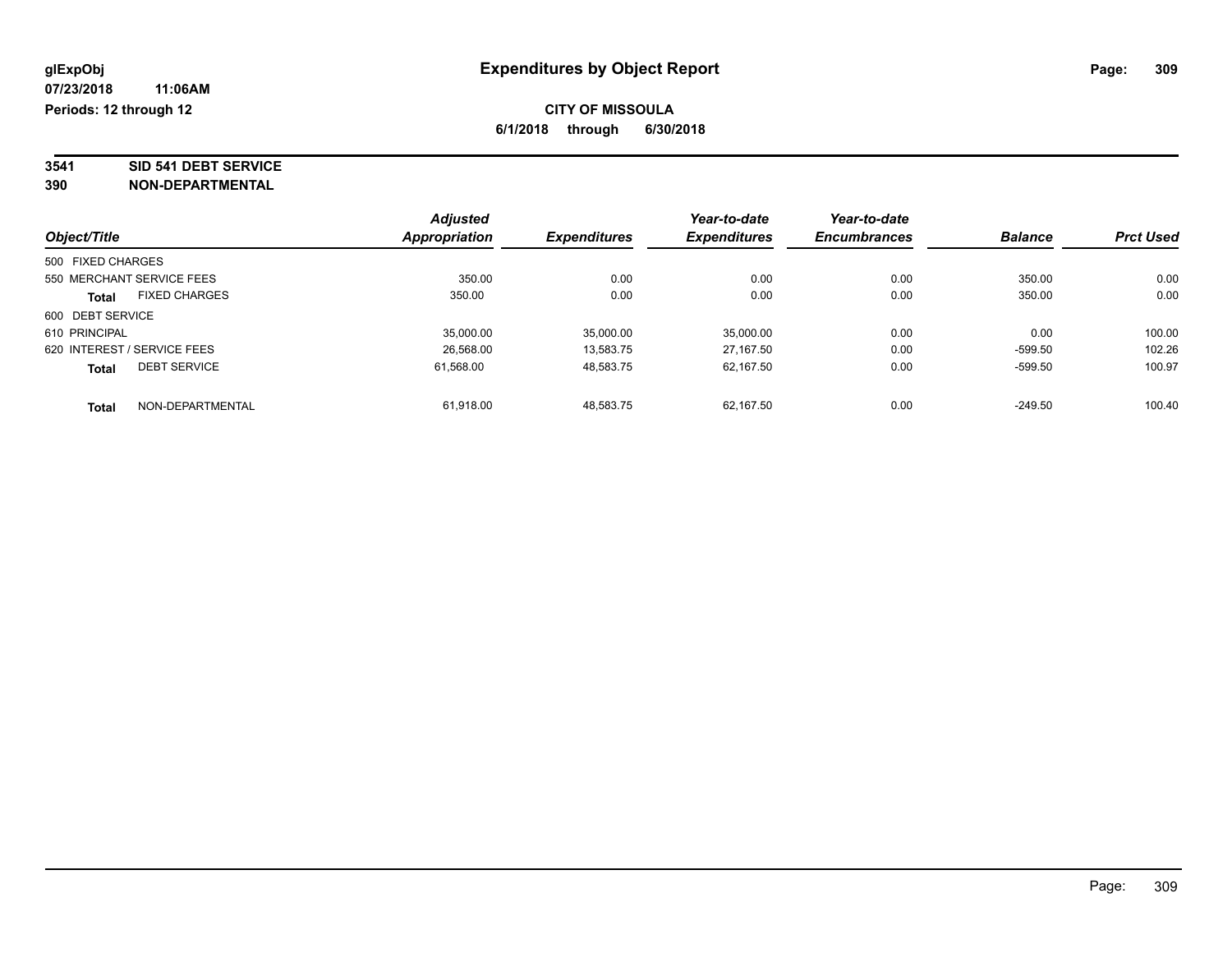#### **3541 SID 541 DEBT SERVICE**

|                                      | <b>Adjusted</b>      |                     | Year-to-date        | Year-to-date        |                |                  |
|--------------------------------------|----------------------|---------------------|---------------------|---------------------|----------------|------------------|
| Object/Title                         | <b>Appropriation</b> | <b>Expenditures</b> | <b>Expenditures</b> | <b>Encumbrances</b> | <b>Balance</b> | <b>Prct Used</b> |
| 500 FIXED CHARGES                    |                      |                     |                     |                     |                |                  |
| 550 MERCHANT SERVICE FEES            | 350.00               | 0.00                | 0.00                | 0.00                | 350.00         | 0.00             |
| <b>FIXED CHARGES</b><br><b>Total</b> | 350.00               | 0.00                | 0.00                | 0.00                | 350.00         | 0.00             |
| 600 DEBT SERVICE                     |                      |                     |                     |                     |                |                  |
| 610 PRINCIPAL                        | 35,000.00            | 35,000.00           | 35,000.00           | 0.00                | 0.00           | 100.00           |
| 620 INTEREST / SERVICE FEES          | 26.568.00            | 13.583.75           | 27.167.50           | 0.00                | $-599.50$      | 102.26           |
| <b>DEBT SERVICE</b><br><b>Total</b>  | 61.568.00            | 48.583.75           | 62.167.50           | 0.00                | $-599.50$      | 100.97           |
| SID 541 DEBT SERVICE<br><b>Total</b> | 61.918.00            | 48.583.75           | 62.167.50           | 0.00                | $-249.50$      | 100.40           |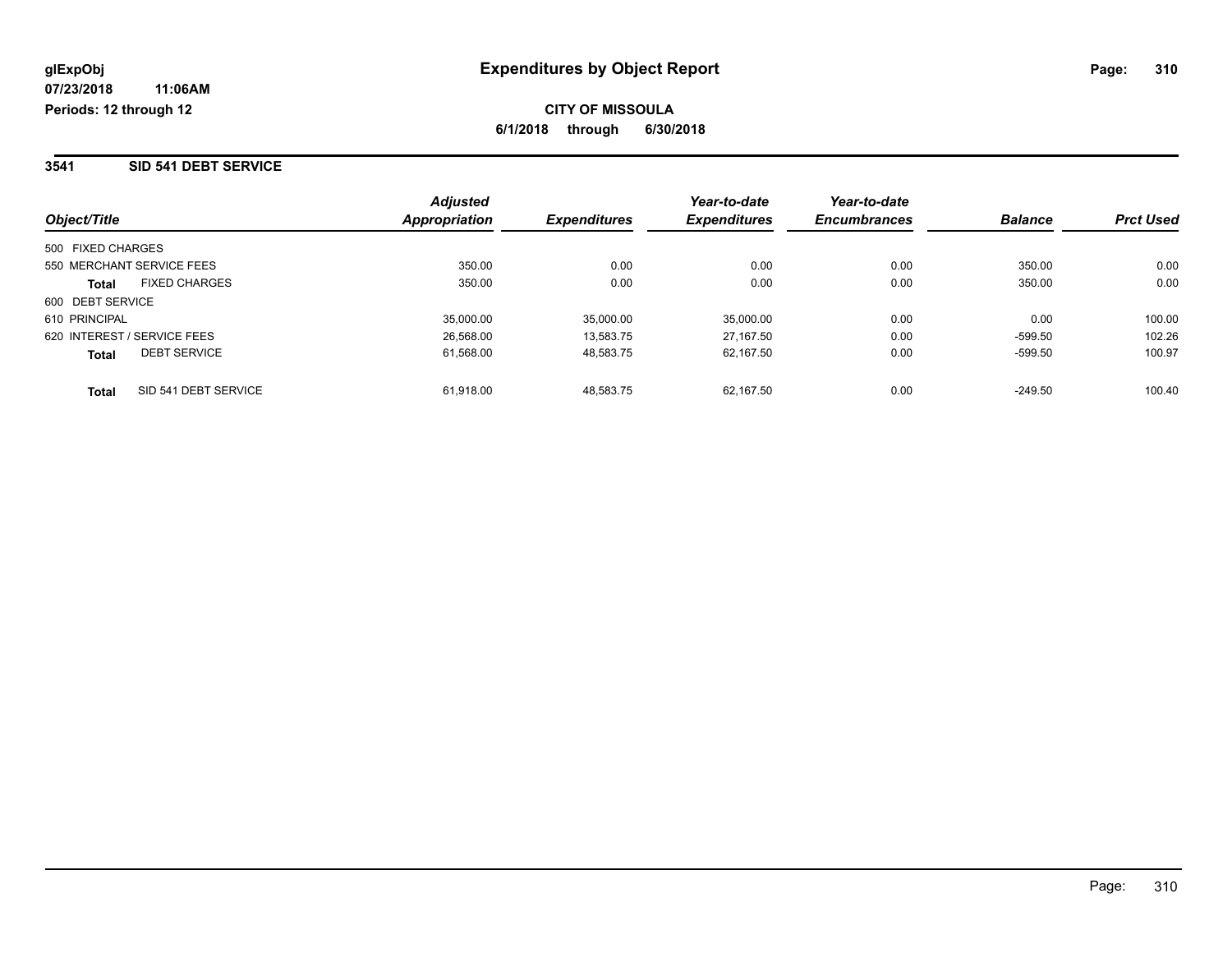# **3543 SID 543 DEBT SERVICE**

|                                     |                      | <b>Adjusted</b>      |                     | Year-to-date        | Year-to-date        |                |                  |
|-------------------------------------|----------------------|----------------------|---------------------|---------------------|---------------------|----------------|------------------|
| Object/Title                        |                      | <b>Appropriation</b> | <b>Expenditures</b> | <b>Expenditures</b> | <b>Encumbrances</b> | <b>Balance</b> | <b>Prct Used</b> |
| 500 FIXED CHARGES                   |                      |                      |                     |                     |                     |                |                  |
| 550 MERCHANT SERVICE FEES           |                      | 0.00                 | 0.00                | 0.00                | 0.00                | 0.00           | 0.00             |
| <b>Total</b>                        | <b>FIXED CHARGES</b> | 0.00                 | 0.00                | 0.00                | 0.00                | 0.00           | 0.00             |
| 600 DEBT SERVICE                    |                      |                      |                     |                     |                     |                |                  |
| 610 PRINCIPAL                       |                      | 0.00                 | 0.00                | 0.00                | 0.00                | 0.00           | 0.00             |
| 620 INTEREST / SERVICE FEES         |                      | 0.00                 | 0.00                | 0.00                | 0.00                | 0.00           | 0.00             |
| <b>DEBT SERVICE</b><br><b>Total</b> |                      | 0.00                 | 0.00                | 0.00                | 0.00                | 0.00           | 0.00             |
| 800 OTHER OBJECTS                   |                      |                      |                     |                     |                     |                |                  |
| 820 TRANSFERS TO OTHER FUNDS        |                      | 0.00                 | 0.00                | 0.00                | 0.00                | 0.00           | 0.00             |
| Total                               | OTHER OBJECTS        | 0.00                 | 0.00                | 0.00                | 0.00                | 0.00           | 0.00             |
|                                     |                      |                      |                     |                     |                     |                |                  |
| <b>Total</b>                        | NON-DEPARTMENTAL     | 0.00                 | 0.00                | 0.00                | 0.00                | 0.00           | 0.00             |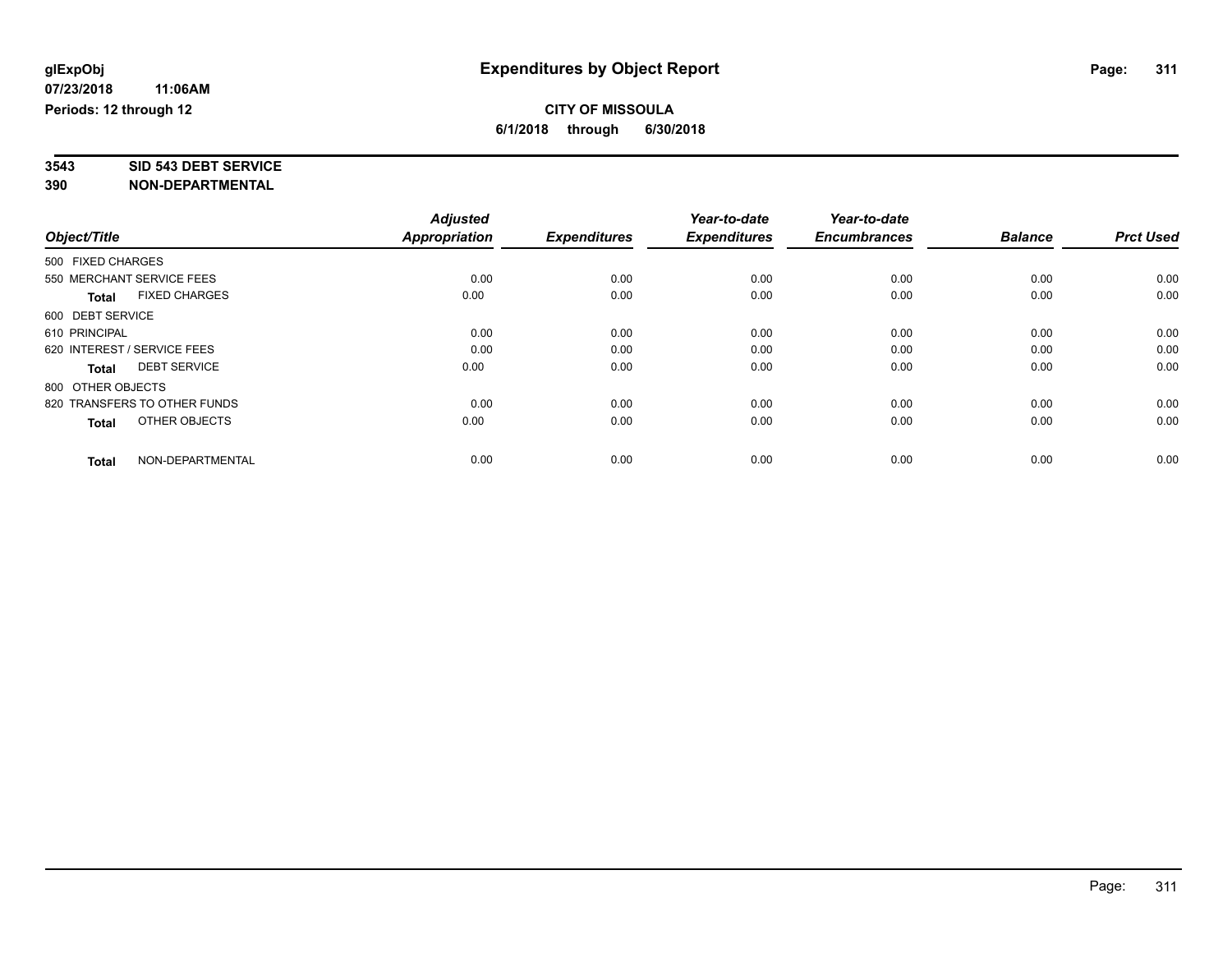#### **3543 SID 543 DEBT SERVICE**

|                                      | <b>Adjusted</b>      |                     | Year-to-date        | Year-to-date        |                |                  |
|--------------------------------------|----------------------|---------------------|---------------------|---------------------|----------------|------------------|
| Object/Title                         | <b>Appropriation</b> | <b>Expenditures</b> | <b>Expenditures</b> | <b>Encumbrances</b> | <b>Balance</b> | <b>Prct Used</b> |
| 500 FIXED CHARGES                    |                      |                     |                     |                     |                |                  |
| 550 MERCHANT SERVICE FEES            | 0.00                 | 0.00                | 0.00                | 0.00                | 0.00           | 0.00             |
| <b>FIXED CHARGES</b><br><b>Total</b> | 0.00                 | 0.00                | 0.00                | 0.00                | 0.00           | 0.00             |
| 600 DEBT SERVICE                     |                      |                     |                     |                     |                |                  |
| 610 PRINCIPAL                        | 0.00                 | 0.00                | 0.00                | 0.00                | 0.00           | 0.00             |
| 620 INTEREST / SERVICE FEES          | 0.00                 | 0.00                | 0.00                | 0.00                | 0.00           | 0.00             |
| <b>DEBT SERVICE</b><br><b>Total</b>  | 0.00                 | 0.00                | 0.00                | 0.00                | 0.00           | 0.00             |
| 800 OTHER OBJECTS                    |                      |                     |                     |                     |                |                  |
| 820 TRANSFERS TO OTHER FUNDS         | 0.00                 | 0.00                | 0.00                | 0.00                | 0.00           | 0.00             |
| OTHER OBJECTS<br><b>Total</b>        | 0.00                 | 0.00                | 0.00                | 0.00                | 0.00           | 0.00             |
| SID 543 DEBT SERVICE<br><b>Total</b> | 0.00                 | 0.00                | 0.00                | 0.00                | 0.00           | 0.00             |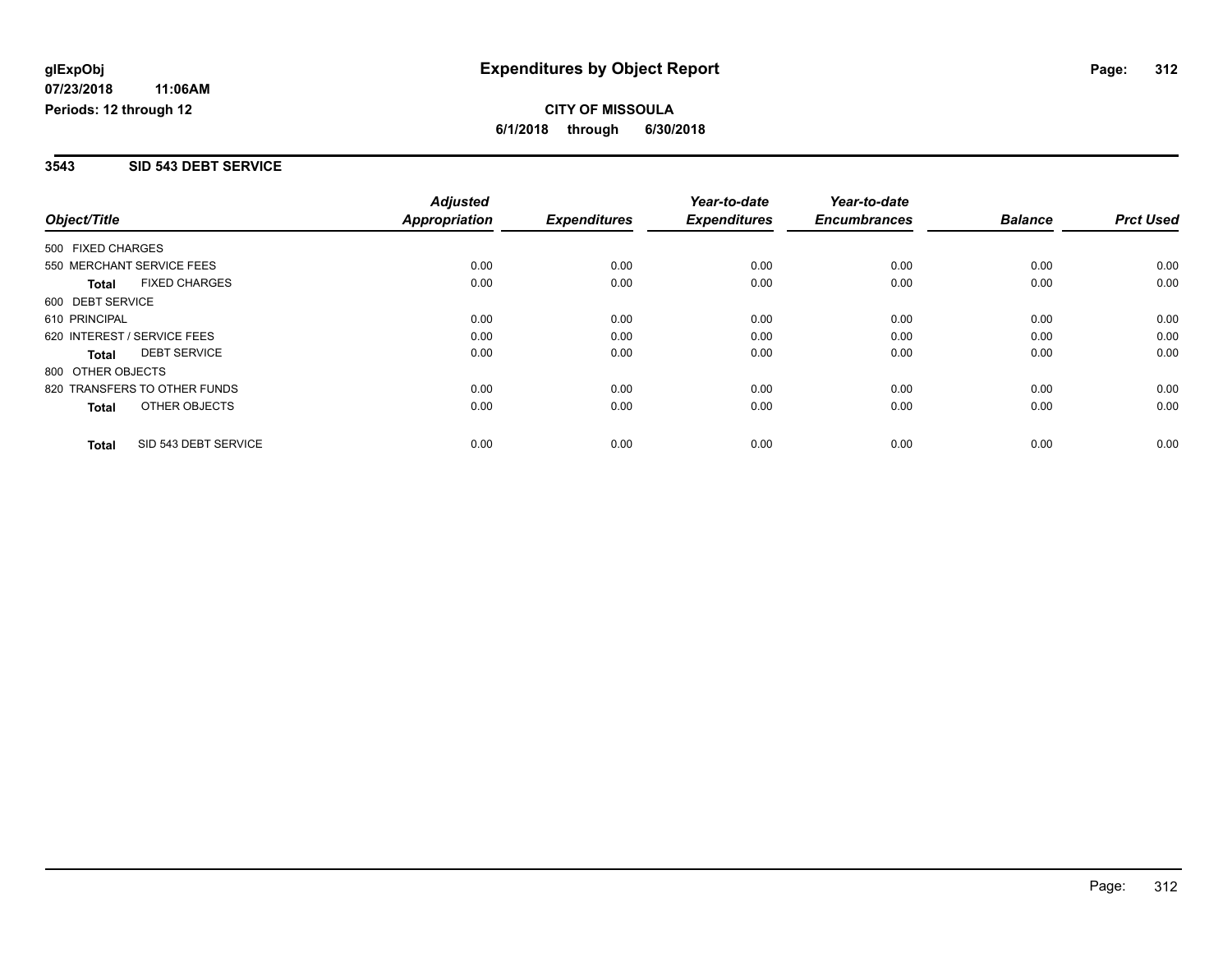# **3544 SID 544 RATTLESNAKE DEBT SERVICE**

| Object/Title                        | <b>Adjusted</b><br>Appropriation | <b>Expenditures</b> | Year-to-date<br><b>Expenditures</b> | Year-to-date<br><b>Encumbrances</b> | <b>Balance</b> | <b>Prct Used</b> |
|-------------------------------------|----------------------------------|---------------------|-------------------------------------|-------------------------------------|----------------|------------------|
| 600 DEBT SERVICE                    |                                  |                     |                                     |                                     |                |                  |
| 610 PRINCIPAL                       | 92,500.00                        | 0.00                | 73.000.00                           | 0.00                                | 19,500.00      | 78.92            |
| 620 INTEREST / SERVICE FEES         | 49,008.00                        | 0.00                | 43,987.50                           | 0.00                                | 5,020.50       | 89.76            |
| <b>DEBT SERVICE</b><br><b>Total</b> | 141,508.00                       | 0.00                | 116.987.50                          | 0.00                                | 24,520.50      | 82.67            |
| NON-DEPARTMENTAL<br><b>Total</b>    | 141,508.00                       | 0.00                | 116,987.50                          | 0.00                                | 24,520.50      | 82.67            |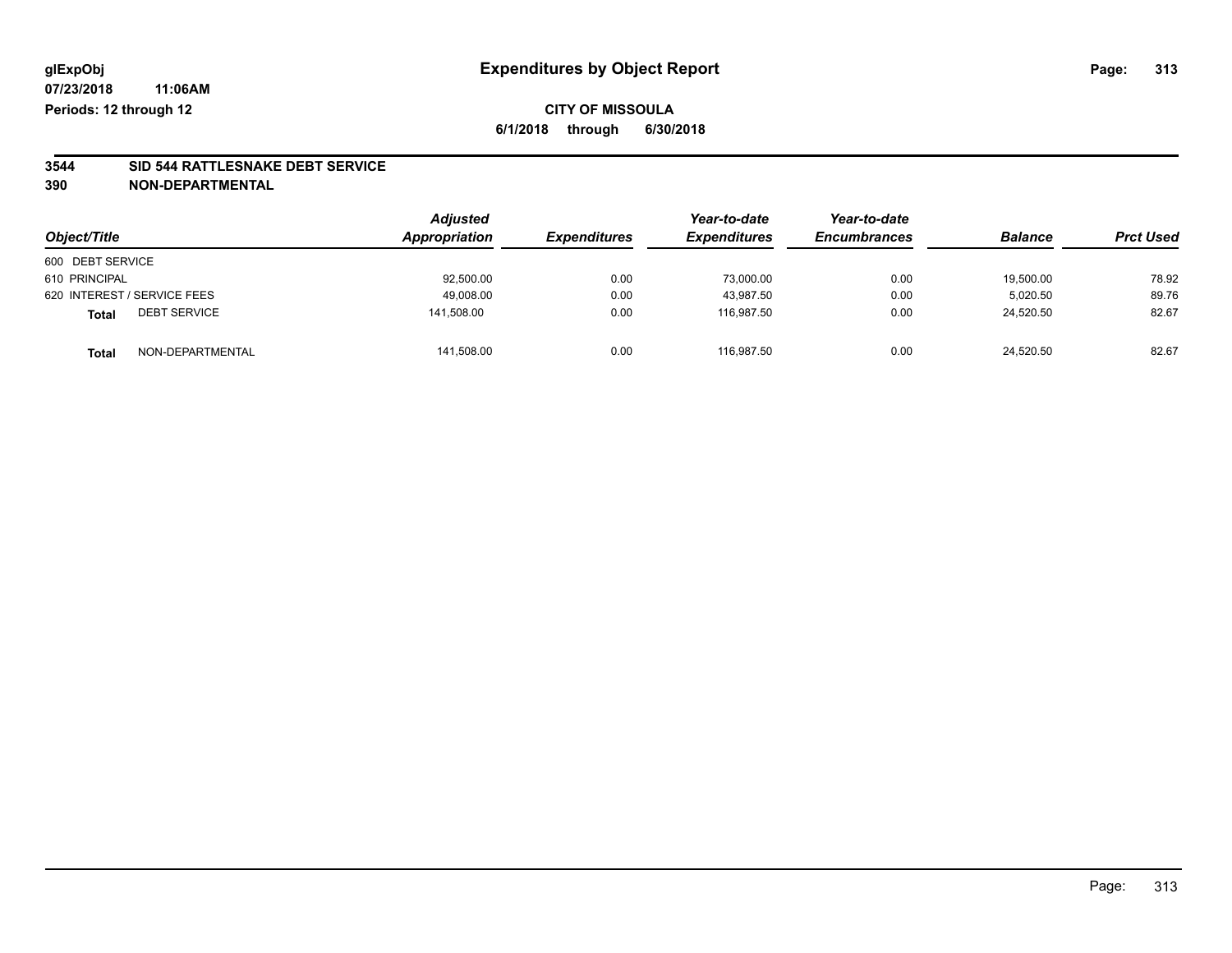# **CITY OF MISSOULA 6/1/2018 through 6/30/2018**

#### **3544 SID 544 RATTLESNAKE DEBT SERVICE**

**550 \*\*\* Title Not Found \*\*\***

| Object/Title                            | <b>Adjusted</b><br>Appropriation | <b>Expenditures</b> | Year-to-date<br><b>Expenditures</b> | Year-to-date<br><b>Encumbrances</b> | <b>Balance</b> | <b>Prct Used</b> |
|-----------------------------------------|----------------------------------|---------------------|-------------------------------------|-------------------------------------|----------------|------------------|
| 600 DEBT SERVICE                        |                                  |                     |                                     |                                     |                |                  |
| 610 PRINCIPAL                           | 0.00                             | 0.00                | 18,000.00                           | 0.00                                | $-18,000.00$   | 0.00             |
| 620 INTEREST / SERVICE FEES             | 0.00                             | 0.00                | 4,261.25                            | 0.00                                | $-4,261.25$    | 0.00             |
| <b>DEBT SERVICE</b><br><b>Total</b>     | 0.00                             | 0.00                | 22,261.25                           | 0.00                                | $-22.261.25$   | 0.00             |
| *** Title Not Found ***<br><b>Total</b> | 0.00                             | 0.00                | 22,261.25                           | 0.00                                | $-22,261.25$   | 0.00             |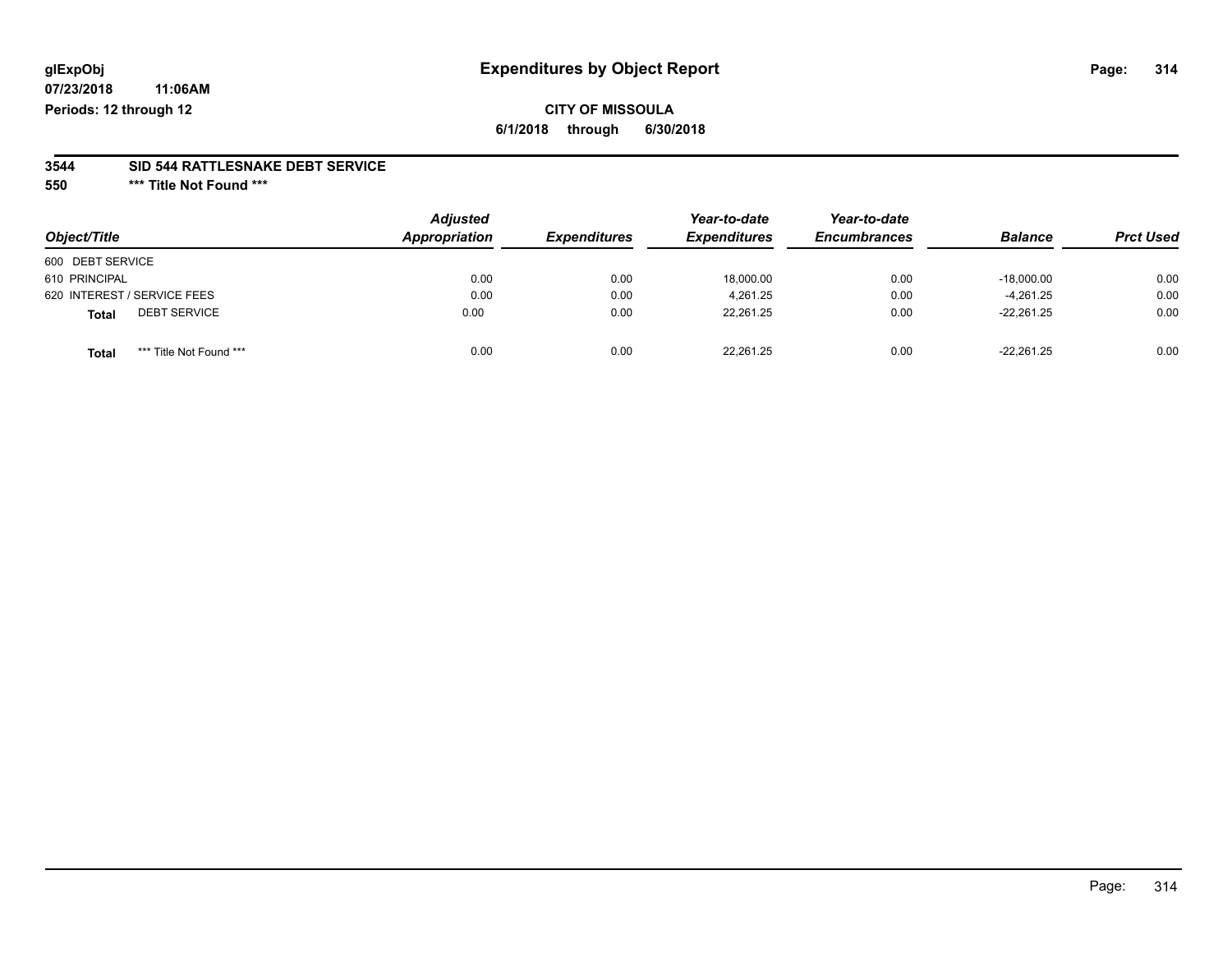### **CITY OF MISSOULA 6/1/2018 through 6/30/2018**

#### **3544 SID 544 RATTLESNAKE DEBT SERVICE**

**555 \*\*\* Title Not Found \*\*\***

| Object/Title                            | <b>Adjusted</b><br><b>Appropriation</b> | <b>Expenditures</b> | Year-to-date<br><b>Expenditures</b> | Year-to-date<br><b>Encumbrances</b> | <b>Balance</b> | <b>Prct Used</b> |
|-----------------------------------------|-----------------------------------------|---------------------|-------------------------------------|-------------------------------------|----------------|------------------|
|                                         |                                         |                     |                                     |                                     |                |                  |
| 500 FIXED CHARGES                       |                                         |                     |                                     |                                     |                |                  |
| 550 MERCHANT SERVICE FEES               | 0.00                                    | 0.00                | 0.00                                | 0.00                                | 0.00           | 0.00             |
| <b>FIXED CHARGES</b><br><b>Total</b>    | 0.00                                    | 0.00                | 0.00                                | 0.00                                | 0.00           | 0.00             |
| 600 DEBT SERVICE                        |                                         |                     |                                     |                                     |                |                  |
| 610 PRINCIPAL                           | 0.00                                    | 0.00                | 1,500.00                            | 0.00                                | $-1.500.00$    | 0.00             |
| 620 INTEREST / SERVICE FEES             | 0.00                                    | 0.00                | 759.38                              | 0.00                                | -759.38        | 0.00             |
| <b>DEBT SERVICE</b><br><b>Total</b>     | 0.00                                    | 0.00                | 2,259.38                            | 0.00                                | $-2,259.38$    | 0.00             |
| *** Title Not Found ***<br><b>Total</b> | 0.00                                    | 0.00                | 2,259.38                            | 0.00                                | $-2.259.38$    | 0.00             |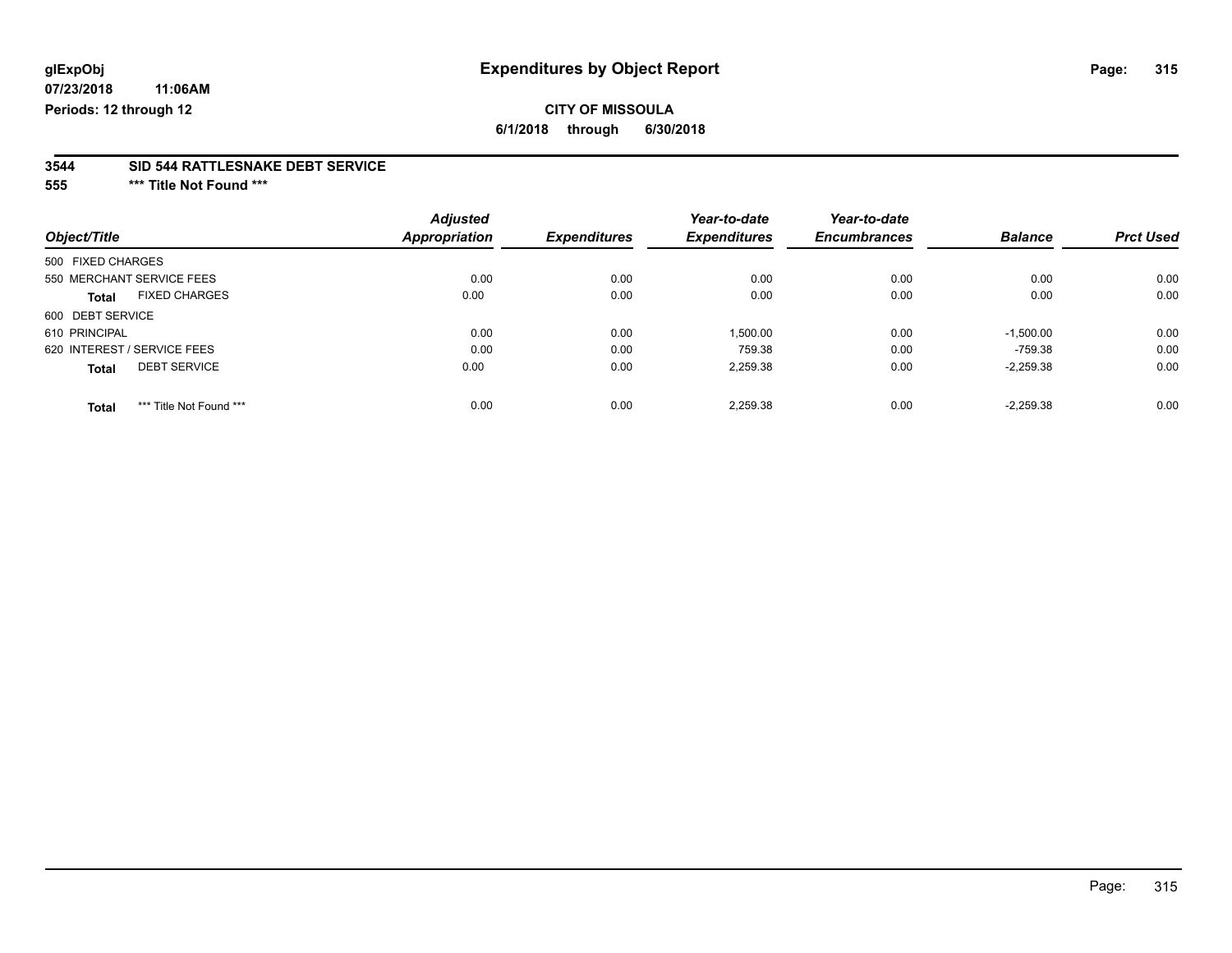**CITY OF MISSOULA 6/1/2018 through 6/30/2018**

#### **3544 SID 544 RATTLESNAKE DEBT SERVICE**

| Object/Title                |                                  | <b>Adjusted</b><br>Appropriation | <b>Expenditures</b> | Year-to-date<br><b>Expenditures</b> | Year-to-date<br><b>Encumbrances</b> | <b>Balance</b> | <b>Prct Used</b> |
|-----------------------------|----------------------------------|----------------------------------|---------------------|-------------------------------------|-------------------------------------|----------------|------------------|
| 500 FIXED CHARGES           |                                  |                                  |                     |                                     |                                     |                |                  |
| 550 MERCHANT SERVICE FEES   |                                  | 0.00                             | 0.00                | 0.00                                | 0.00                                | 0.00           | 0.00             |
| <b>Total</b>                | <b>FIXED CHARGES</b>             | 0.00                             | 0.00                | 0.00                                | 0.00                                | 0.00           | 0.00             |
| 600 DEBT SERVICE            |                                  |                                  |                     |                                     |                                     |                |                  |
| 610 PRINCIPAL               |                                  | 92,500.00                        | 0.00                | 92.500.00                           | 0.00                                | 0.00           | 100.00           |
| 620 INTEREST / SERVICE FEES |                                  | 49.008.00                        | 0.00                | 49.008.13                           | 0.00                                | $-0.13$        | 100.00           |
| <b>Total</b>                | <b>DEBT SERVICE</b>              | 141.508.00                       | 0.00                | 141,508.13                          | 0.00                                | $-0.13$        | 100.00           |
| <b>Total</b>                | SID 544 RATTLESNAKE DEBT SERVICE | 141.508.00                       | 0.00                | 141.508.13                          | 0.00                                | $-0.13$        | 100.00           |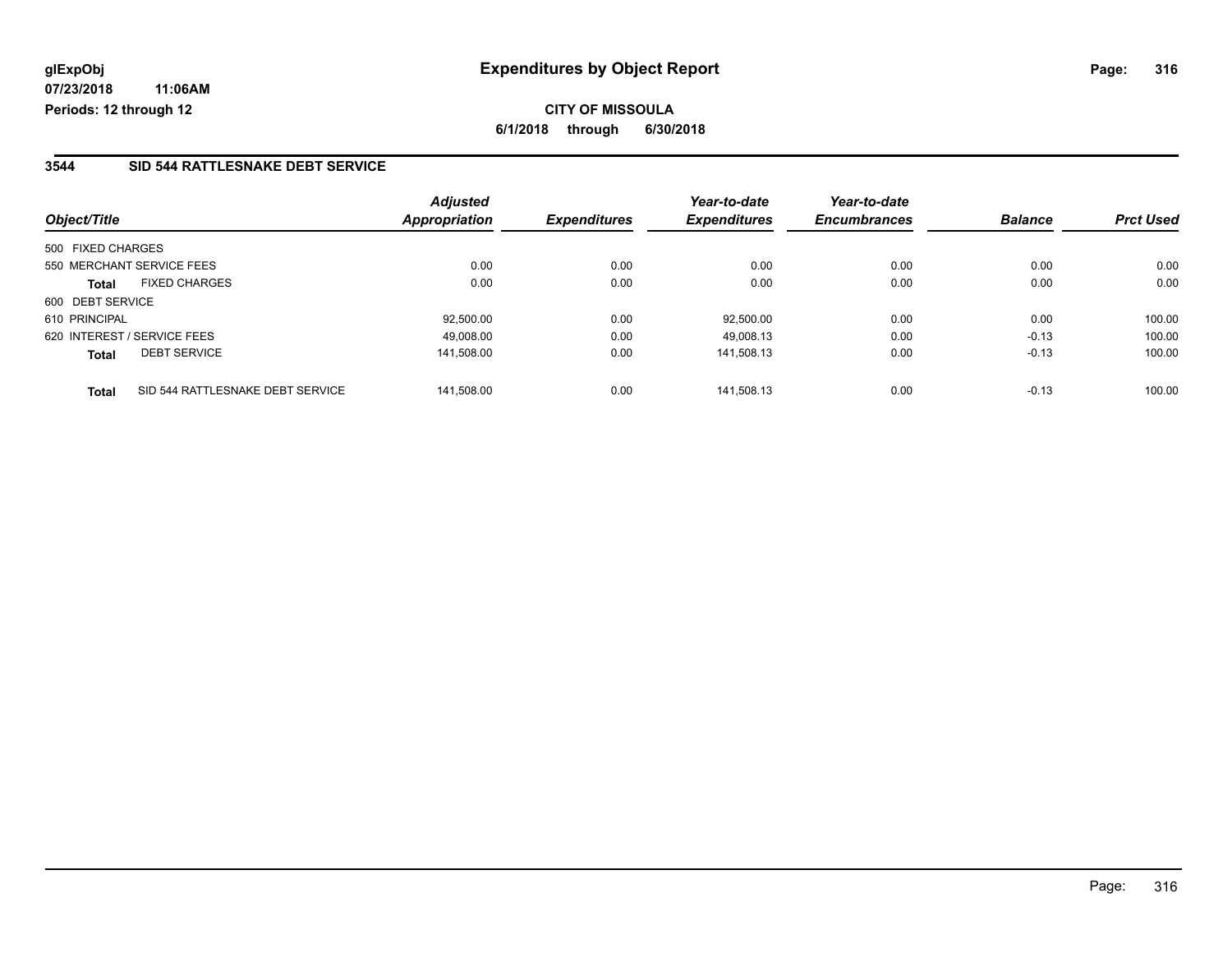# **3545 SID 545 DEBT SERVICE**

|                                     |                      | <b>Adjusted</b>      |                     | Year-to-date        | Year-to-date        |                |                  |
|-------------------------------------|----------------------|----------------------|---------------------|---------------------|---------------------|----------------|------------------|
| Object/Title                        |                      | <b>Appropriation</b> | <b>Expenditures</b> | <b>Expenditures</b> | <b>Encumbrances</b> | <b>Balance</b> | <b>Prct Used</b> |
| 500 FIXED CHARGES                   |                      |                      |                     |                     |                     |                |                  |
| 550 MERCHANT SERVICE FEES           |                      | 0.00                 | 0.00                | 0.00                | 0.00                | 0.00           | 0.00             |
| <b>Total</b>                        | <b>FIXED CHARGES</b> | 0.00                 | 0.00                | 0.00                | 0.00                | 0.00           | 0.00             |
| 600 DEBT SERVICE                    |                      |                      |                     |                     |                     |                |                  |
| 610 PRINCIPAL                       |                      | 0.00                 | 0.00                | 0.00                | 0.00                | 0.00           | 0.00             |
| 620 INTEREST / SERVICE FEES         |                      | 0.00                 | 0.00                | 0.00                | 0.00                | 0.00           | 0.00             |
| <b>DEBT SERVICE</b><br><b>Total</b> |                      | 0.00                 | 0.00                | 0.00                | 0.00                | 0.00           | 0.00             |
| 800 OTHER OBJECTS                   |                      |                      |                     |                     |                     |                |                  |
| 820 TRANSFERS TO OTHER FUNDS        |                      | 0.00                 | 0.00                | 0.00                | 0.00                | 0.00           | 0.00             |
| Total                               | OTHER OBJECTS        | 0.00                 | 0.00                | 0.00                | 0.00                | 0.00           | 0.00             |
|                                     |                      |                      |                     |                     |                     |                |                  |
| <b>Total</b>                        | NON-DEPARTMENTAL     | 0.00                 | 0.00                | 0.00                | 0.00                | 0.00           | 0.00             |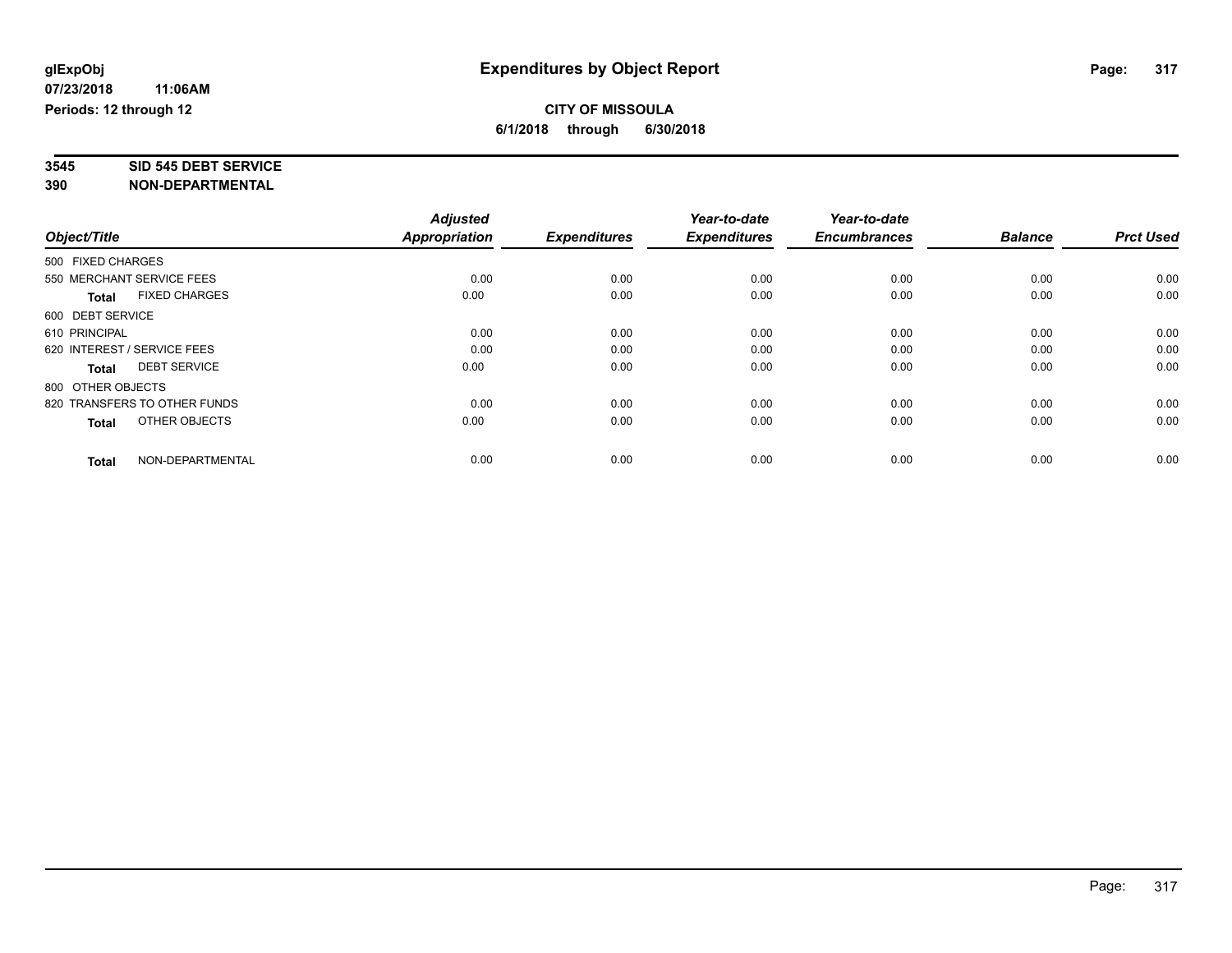#### **3545 SID 545 DEBT SERVICE**

|                              |                      | <b>Adjusted</b>      |                     | Year-to-date        | Year-to-date        |                |                  |
|------------------------------|----------------------|----------------------|---------------------|---------------------|---------------------|----------------|------------------|
| Object/Title                 |                      | <b>Appropriation</b> | <b>Expenditures</b> | <b>Expenditures</b> | <b>Encumbrances</b> | <b>Balance</b> | <b>Prct Used</b> |
| 500 FIXED CHARGES            |                      |                      |                     |                     |                     |                |                  |
| 550 MERCHANT SERVICE FEES    |                      | 0.00                 | 0.00                | 0.00                | 0.00                | 0.00           | 0.00             |
| <b>Total</b>                 | <b>FIXED CHARGES</b> | 0.00                 | 0.00                | 0.00                | 0.00                | 0.00           | 0.00             |
| 600 DEBT SERVICE             |                      |                      |                     |                     |                     |                |                  |
| 610 PRINCIPAL                |                      | 0.00                 | 0.00                | 0.00                | 0.00                | 0.00           | 0.00             |
| 620 INTEREST / SERVICE FEES  |                      | 0.00                 | 0.00                | 0.00                | 0.00                | 0.00           | 0.00             |
| Total                        | <b>DEBT SERVICE</b>  | 0.00                 | 0.00                | 0.00                | 0.00                | 0.00           | 0.00             |
| 800 OTHER OBJECTS            |                      |                      |                     |                     |                     |                |                  |
| 820 TRANSFERS TO OTHER FUNDS |                      | 0.00                 | 0.00                | 0.00                | 0.00                | 0.00           | 0.00             |
| Total                        | OTHER OBJECTS        | 0.00                 | 0.00                | 0.00                | 0.00                | 0.00           | 0.00             |
| <b>Total</b>                 | SID 545 DEBT SERVICE | 0.00                 | 0.00                | 0.00                | 0.00                | 0.00           | 0.00             |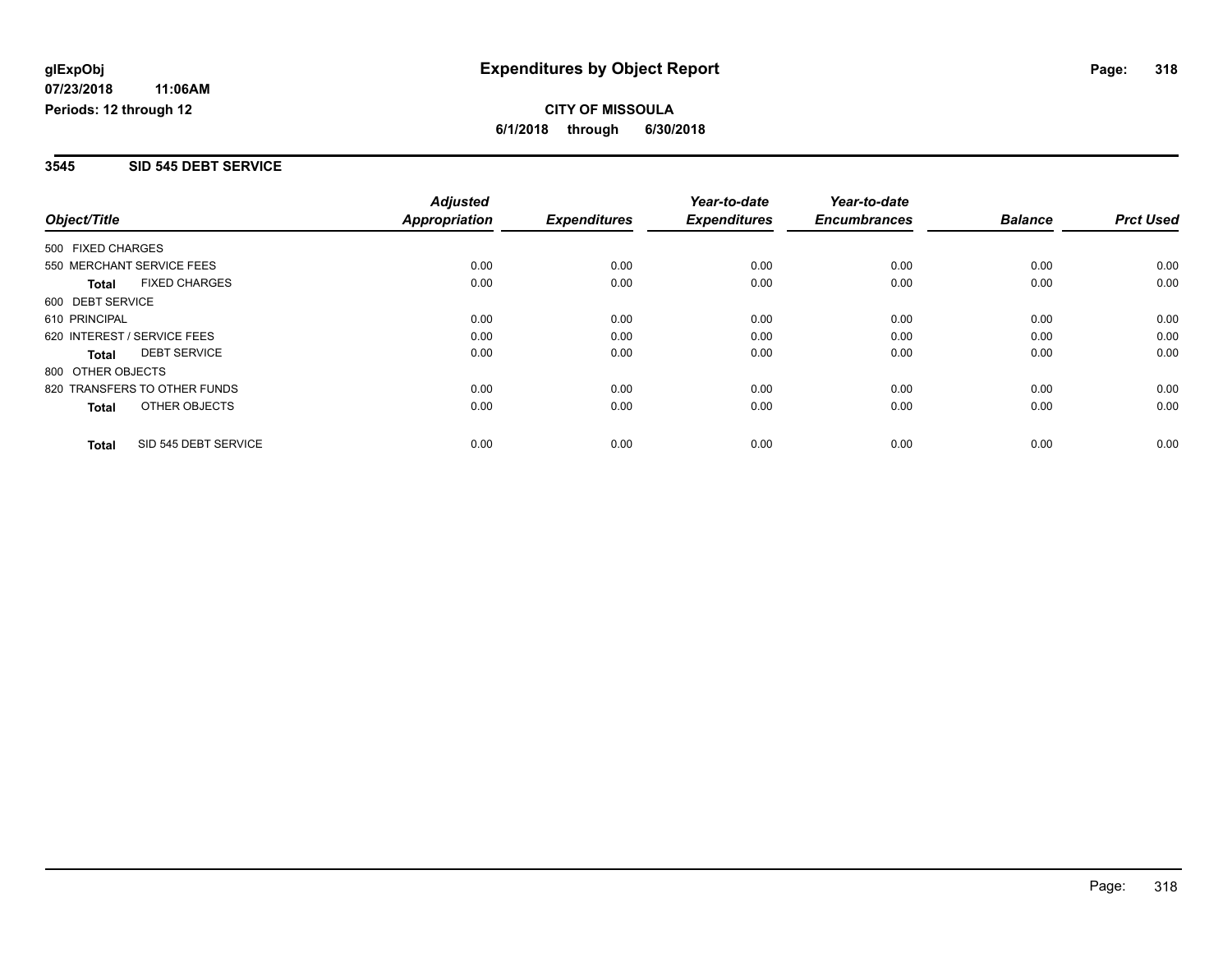# **3546 SID 546 DEBT SERVICE**

|                                      | <b>Adjusted</b>      |                     | Year-to-date        | Year-to-date        |                |                  |
|--------------------------------------|----------------------|---------------------|---------------------|---------------------|----------------|------------------|
| Object/Title                         | <b>Appropriation</b> | <b>Expenditures</b> | <b>Expenditures</b> | <b>Encumbrances</b> | <b>Balance</b> | <b>Prct Used</b> |
| 500 FIXED CHARGES                    |                      |                     |                     |                     |                |                  |
| 550 MERCHANT SERVICE FEES            | 0.00                 | 0.00                | 0.00                | 0.00                | 0.00           | 0.00             |
| <b>FIXED CHARGES</b><br><b>Total</b> | 0.00                 | 0.00                | 0.00                | 0.00                | 0.00           | 0.00             |
| 600 DEBT SERVICE                     |                      |                     |                     |                     |                |                  |
| 610 PRINCIPAL                        | 0.00                 | 0.00                | 0.00                | 0.00                | 0.00           | 0.00             |
| 620 INTEREST / SERVICE FEES          | 0.00                 | 0.00                | 0.00                | 0.00                | 0.00           | 0.00             |
| <b>DEBT SERVICE</b><br><b>Total</b>  | 0.00                 | 0.00                | 0.00                | 0.00                | 0.00           | 0.00             |
| 800 OTHER OBJECTS                    |                      |                     |                     |                     |                |                  |
| 820 TRANSFERS TO OTHER FUNDS         | 0.00                 | 0.00                | 0.00                | 0.00                | 0.00           | 0.00             |
| OTHER OBJECTS<br><b>Total</b>        | 0.00                 | 0.00                | 0.00                | 0.00                | 0.00           | 0.00             |
|                                      |                      |                     |                     |                     |                |                  |
| NON-DEPARTMENTAL<br><b>Total</b>     | 0.00                 | 0.00                | 0.00                | 0.00                | 0.00           | 0.00             |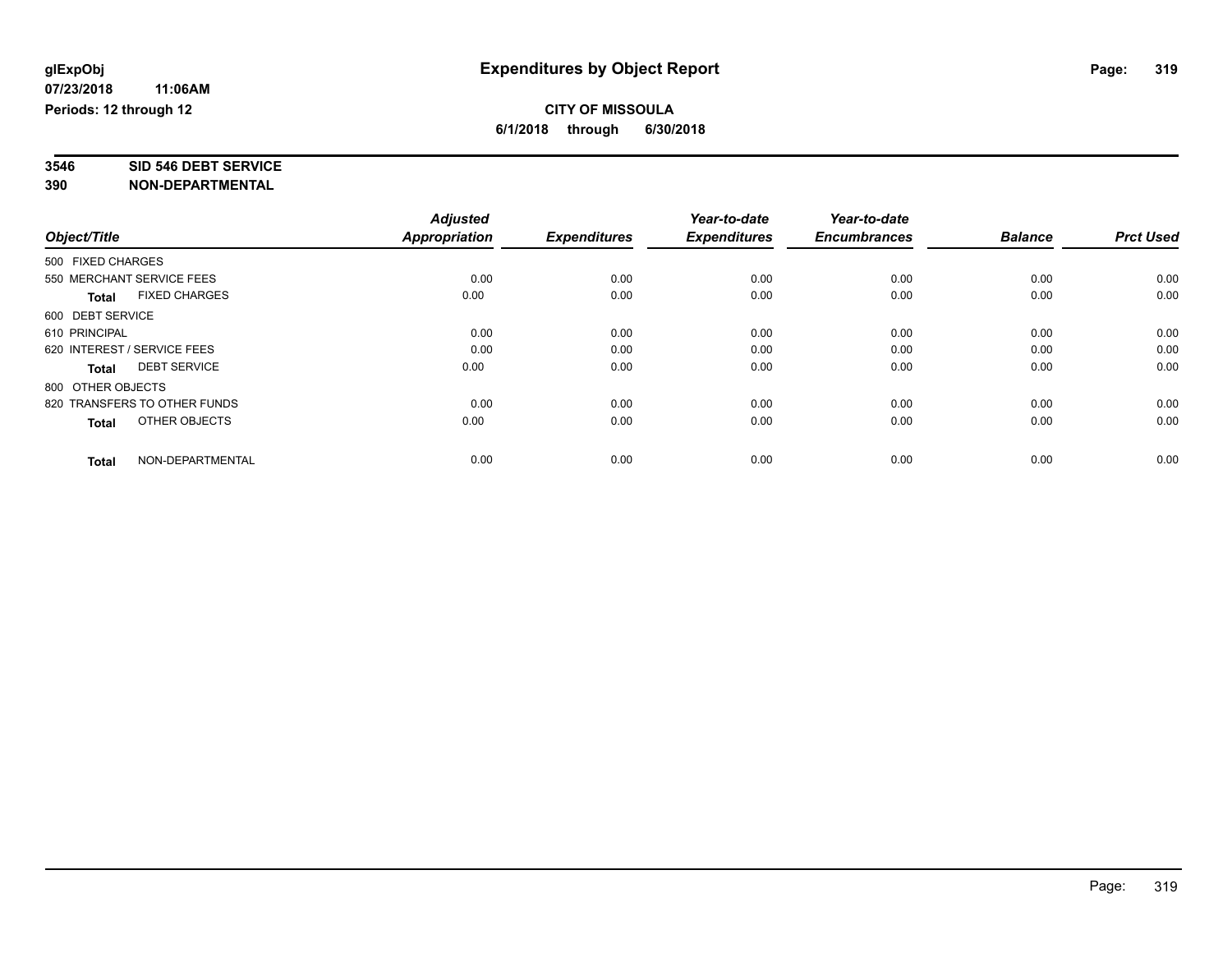#### **3546 SID 546 DEBT SERVICE**

|                                      | <b>Adjusted</b>      |                     | Year-to-date        | Year-to-date        |                |                  |
|--------------------------------------|----------------------|---------------------|---------------------|---------------------|----------------|------------------|
| Object/Title                         | <b>Appropriation</b> | <b>Expenditures</b> | <b>Expenditures</b> | <b>Encumbrances</b> | <b>Balance</b> | <b>Prct Used</b> |
| 500 FIXED CHARGES                    |                      |                     |                     |                     |                |                  |
| 550 MERCHANT SERVICE FEES            | 0.00                 | 0.00                | 0.00                | 0.00                | 0.00           | 0.00             |
| <b>FIXED CHARGES</b><br><b>Total</b> | 0.00                 | 0.00                | 0.00                | 0.00                | 0.00           | 0.00             |
| 600 DEBT SERVICE                     |                      |                     |                     |                     |                |                  |
| 610 PRINCIPAL                        | 0.00                 | 0.00                | 0.00                | 0.00                | 0.00           | 0.00             |
| 620 INTEREST / SERVICE FEES          | 0.00                 | 0.00                | 0.00                | 0.00                | 0.00           | 0.00             |
| <b>DEBT SERVICE</b><br><b>Total</b>  | 0.00                 | 0.00                | 0.00                | 0.00                | 0.00           | 0.00             |
| 800 OTHER OBJECTS                    |                      |                     |                     |                     |                |                  |
| 820 TRANSFERS TO OTHER FUNDS         | 0.00                 | 0.00                | 0.00                | 0.00                | 0.00           | 0.00             |
| OTHER OBJECTS<br><b>Total</b>        | 0.00                 | 0.00                | 0.00                | 0.00                | 0.00           | 0.00             |
| SID 546 DEBT SERVICE<br><b>Total</b> | 0.00                 | 0.00                | 0.00                | 0.00                | 0.00           | 0.00             |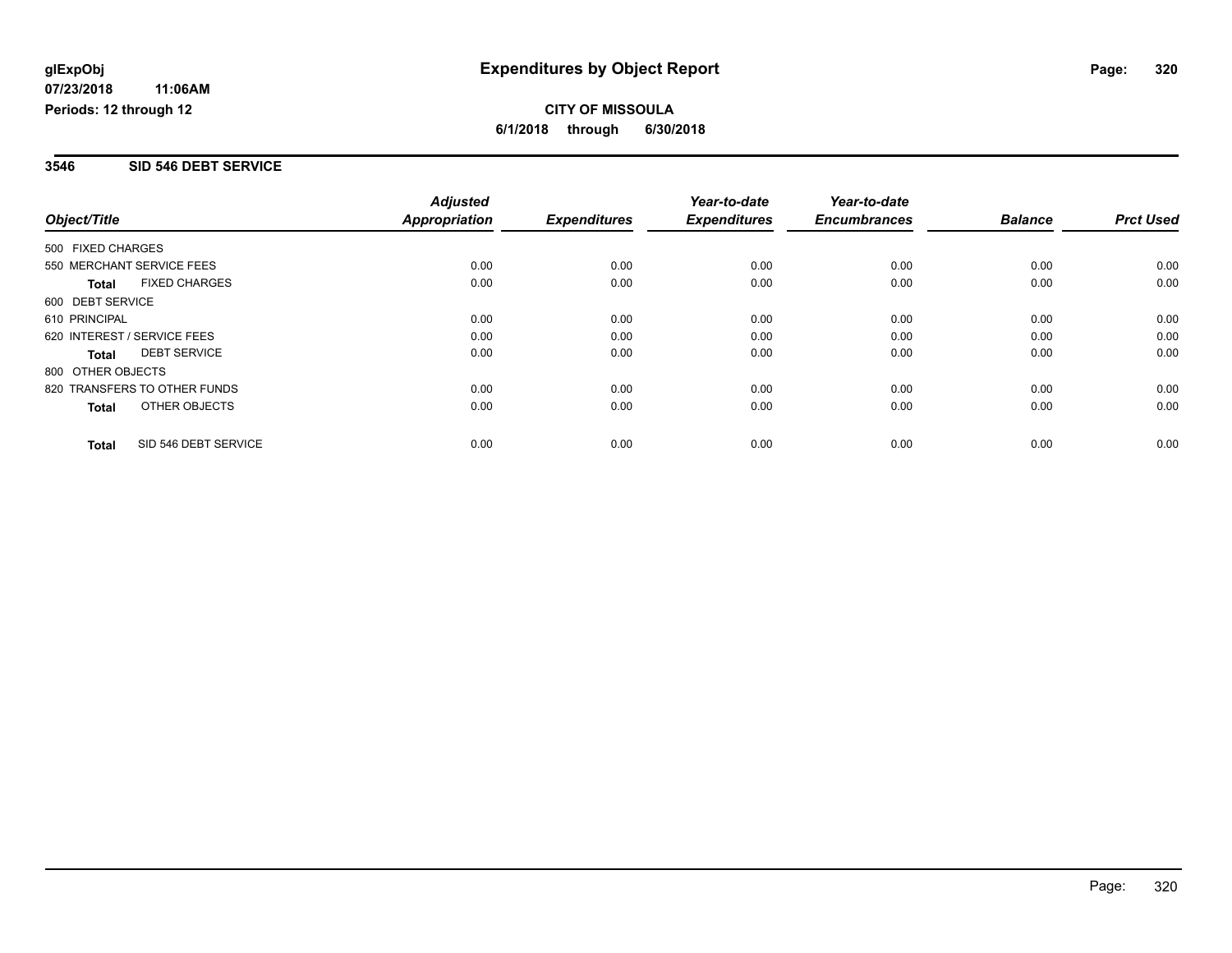**3548 SID 548-5TH, 6TH & ARTHUR**

|                                      | <b>Adjusted</b> |                         | Year-to-date        | Year-to-date        |                |                  |
|--------------------------------------|-----------------|-------------------------|---------------------|---------------------|----------------|------------------|
| Object/Title                         | Appropriation   | <b>Expenditures</b>     | <b>Expenditures</b> | <b>Encumbrances</b> | <b>Balance</b> | <b>Prct Used</b> |
| 500 FIXED CHARGES                    |                 |                         |                     |                     |                |                  |
| 550 MERCHANT SERVICE FEES            |                 | 0.00                    | 0.00<br>0.00        | 0.00                | 0.00           | 0.00             |
| <b>FIXED CHARGES</b><br><b>Total</b> |                 | 0.00                    | 0.00<br>0.00        | 0.00                | 0.00           | 0.00             |
| 600 DEBT SERVICE                     |                 |                         |                     |                     |                |                  |
| 610 PRINCIPAL                        |                 | 68,625.00<br>65,000.00  | 65,000.00           | 0.00                | 3,625.00       | 94.72            |
| 620 INTEREST / SERVICE FEES          |                 | 21.112.50<br>41.625.00  | 42.275.00           | 0.00                | $-650.00$      | 101.56           |
| <b>DEBT SERVICE</b><br><b>Total</b>  | 110.250.00      | 86.112.50               | 107.275.00          | 0.00                | 2,975.00       | 97.30            |
| NON-DEPARTMENTAL<br><b>Total</b>     |                 | 110.250.00<br>86.112.50 | 107.275.00          | 0.00                | 2.975.00       | 97.30            |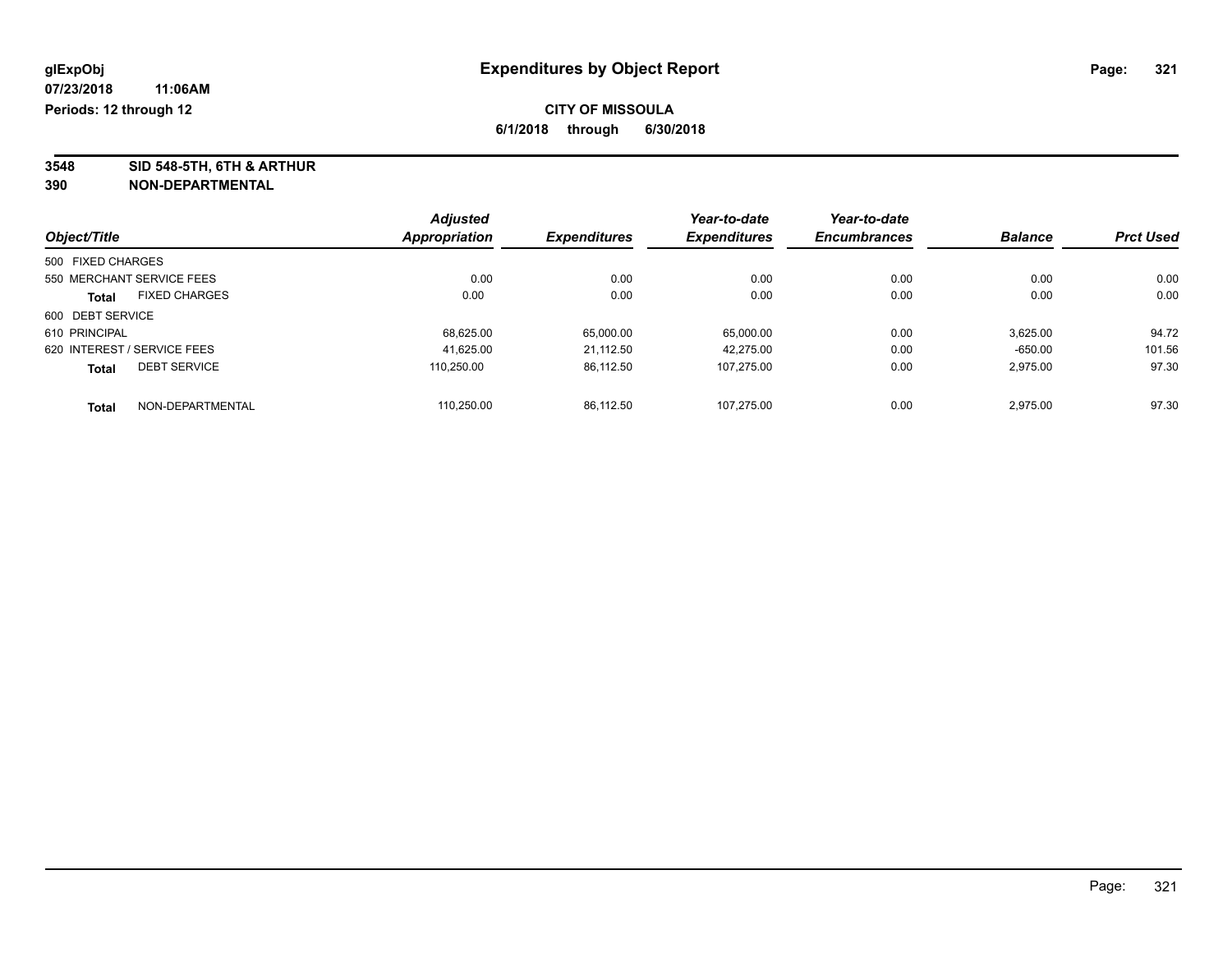#### **3548 SID 548-5TH, 6TH & ARTHUR**

|                             |                           | <b>Adjusted</b> |                     | Year-to-date        | Year-to-date        |                |                  |
|-----------------------------|---------------------------|-----------------|---------------------|---------------------|---------------------|----------------|------------------|
| Object/Title                |                           | Appropriation   | <b>Expenditures</b> | <b>Expenditures</b> | <b>Encumbrances</b> | <b>Balance</b> | <b>Prct Used</b> |
| 500 FIXED CHARGES           |                           |                 |                     |                     |                     |                |                  |
| 550 MERCHANT SERVICE FEES   |                           | 0.00            | 0.00                | 0.00                | 0.00                | 0.00           | 0.00             |
| <b>Total</b>                | <b>FIXED CHARGES</b>      | 0.00            | 0.00                | 0.00                | 0.00                | 0.00           | 0.00             |
| 600 DEBT SERVICE            |                           |                 |                     |                     |                     |                |                  |
| 610 PRINCIPAL               |                           | 68.625.00       | 65,000.00           | 65.000.00           | 0.00                | 3.625.00       | 94.72            |
| 620 INTEREST / SERVICE FEES |                           | 41.625.00       | 21.112.50           | 42.275.00           | 0.00                | $-650.00$      | 101.56           |
| <b>Total</b>                | <b>DEBT SERVICE</b>       | 110.250.00      | 86.112.50           | 107.275.00          | 0.00                | 2.975.00       | 97.30            |
| <b>Total</b>                | SID 548-5TH, 6TH & ARTHUR | 110.250.00      | 86.112.50           | 107.275.00          | 0.00                | 2.975.00       | 97.30            |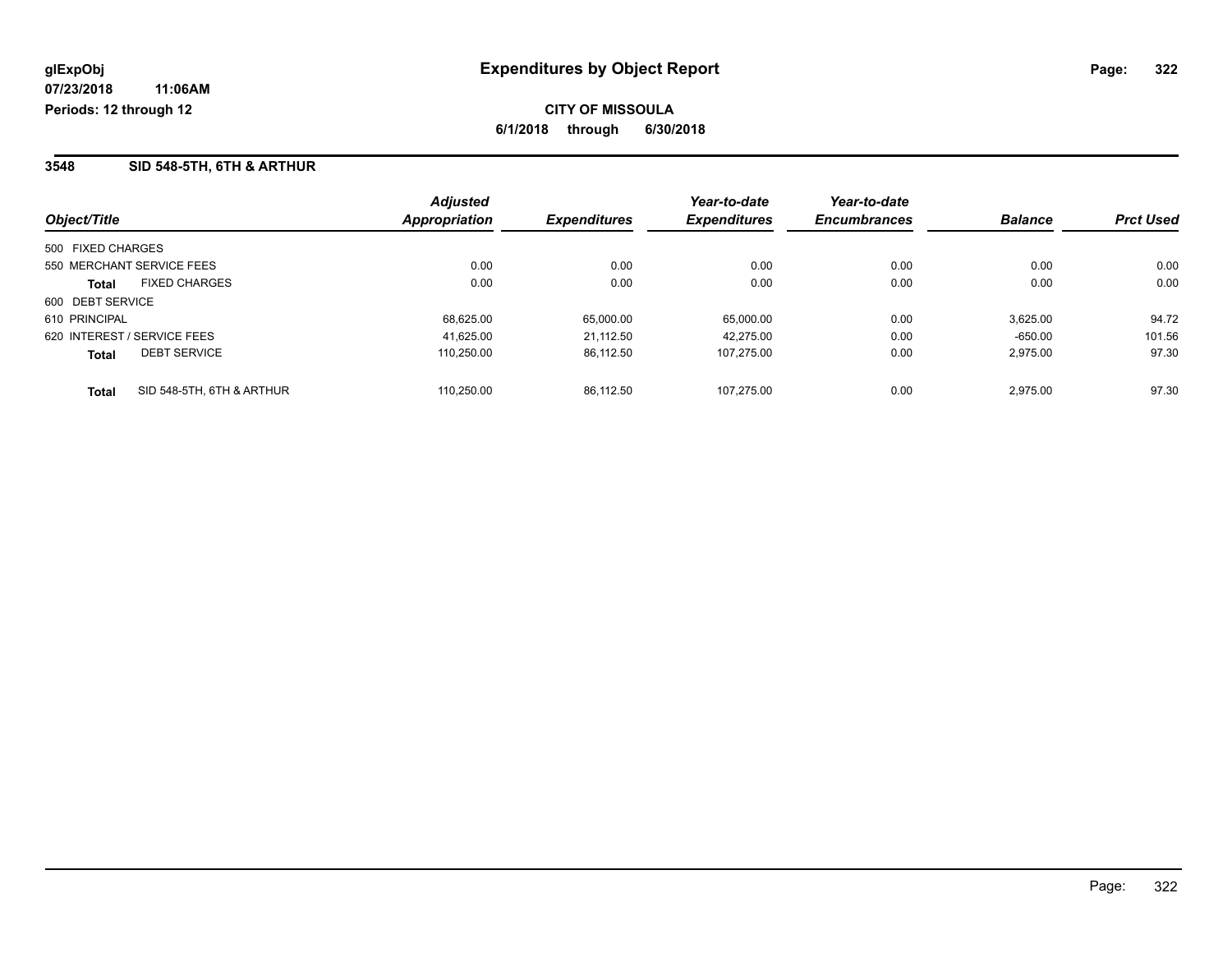# **3549 SID 549 HILLVIEW WAY**

|                             |                      | <b>Adjusted</b> |                     | Year-to-date        | Year-to-date        |                |                  |
|-----------------------------|----------------------|-----------------|---------------------|---------------------|---------------------|----------------|------------------|
| Object/Title                |                      | Appropriation   | <b>Expenditures</b> | <b>Expenditures</b> | <b>Encumbrances</b> | <b>Balance</b> | <b>Prct Used</b> |
| 500 FIXED CHARGES           |                      |                 |                     |                     |                     |                |                  |
| 550 MERCHANT SERVICE FEES   |                      | 350.00          | 0.00                | 0.00                | 0.00                | 350.00         | 0.00             |
| <b>Total</b>                | <b>FIXED CHARGES</b> | 350.00          | 0.00                | 0.00                | 0.00                | 350.00         | 0.00             |
| 600 DEBT SERVICE            |                      |                 |                     |                     |                     |                |                  |
| 610 PRINCIPAL               |                      | 105,000.00      | 0.00                | 105,000.00          | 0.00                | 0.00           | 100.00           |
| 620 INTEREST / SERVICE FEES |                      | 67,475.00       | 300.00              | 68.125.00           | 0.00                | $-650.00$      | 100.96           |
| <b>Total</b>                | <b>DEBT SERVICE</b>  | 172.475.00      | 300.00              | 173.125.00          | 0.00                | $-650.00$      | 100.38           |
| <b>Total</b>                | NON-DEPARTMENTAL     | 172.825.00      | 300.00              | 173.125.00          | 0.00                | $-300.00$      | 100.17           |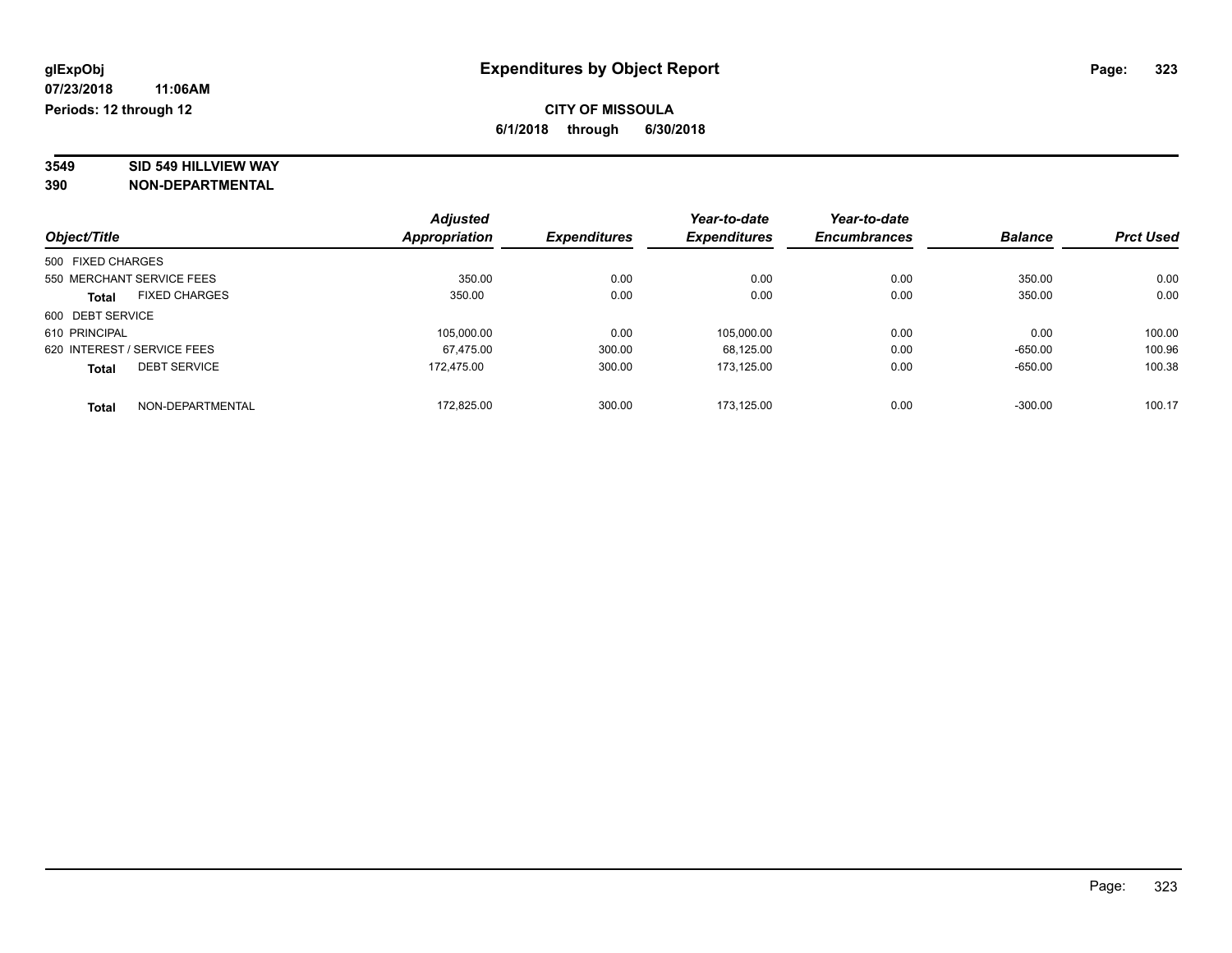#### **3549 SID 549 HILLVIEW WAY**

| Object/Title                         | <b>Adjusted</b><br>Appropriation | <b>Expenditures</b> | Year-to-date<br><b>Expenditures</b> | Year-to-date<br><b>Encumbrances</b> | <b>Balance</b> | <b>Prct Used</b> |
|--------------------------------------|----------------------------------|---------------------|-------------------------------------|-------------------------------------|----------------|------------------|
|                                      |                                  |                     |                                     |                                     |                |                  |
| 500 FIXED CHARGES                    |                                  |                     |                                     |                                     |                |                  |
| 550 MERCHANT SERVICE FEES            | 350.00                           | 0.00                | 0.00                                | 0.00                                | 350.00         | 0.00             |
| <b>FIXED CHARGES</b><br><b>Total</b> | 350.00                           | 0.00                | 0.00                                | 0.00                                | 350.00         | 0.00             |
| 600 DEBT SERVICE                     |                                  |                     |                                     |                                     |                |                  |
| 610 PRINCIPAL                        | 105.000.00                       | 0.00                | 105.000.00                          | 0.00                                | 0.00           | 100.00           |
| 620 INTEREST / SERVICE FEES          | 67.475.00                        | 300.00              | 68.125.00                           | 0.00                                | $-650.00$      | 100.96           |
| <b>DEBT SERVICE</b><br><b>Total</b>  | 172.475.00                       | 300.00              | 173.125.00                          | 0.00                                | $-650.00$      | 100.38           |
| SID 549 HILLVIEW WAY<br><b>Total</b> | 172.825.00                       | 300.00              | 173.125.00                          | 0.00                                | $-300.00$      | 100.17           |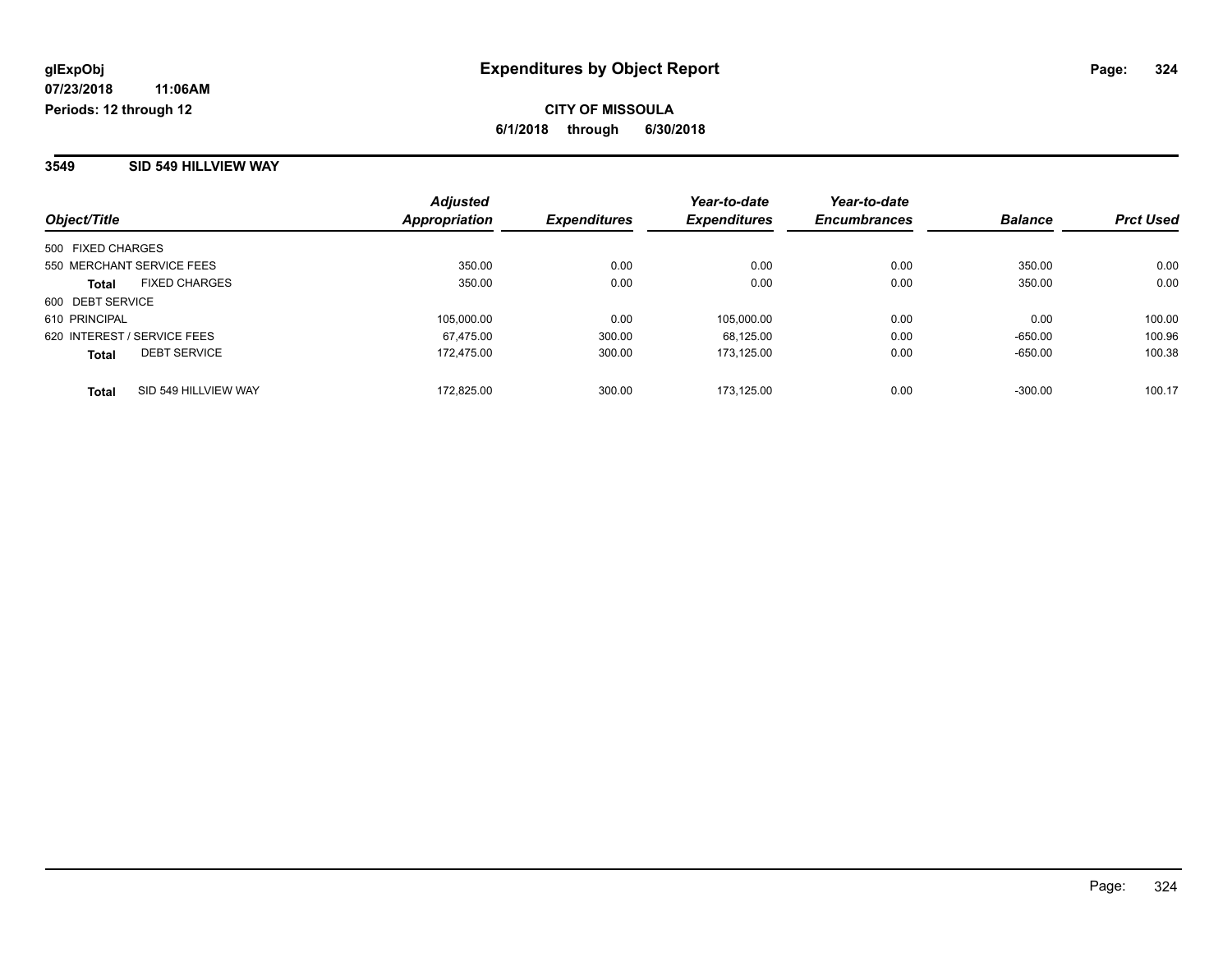### **4060 CAPITAL IMPROVEMENT PROGRAM FUND**

| Object/Title           |                             | <b>Adjusted</b><br>Appropriation | <i><b>Expenditures</b></i> | Year-to-date<br><b>Expenditures</b> | Year-to-date<br><b>Encumbrances</b> | <b>Balance</b> | <b>Prct Used</b> |
|------------------------|-----------------------------|----------------------------------|----------------------------|-------------------------------------|-------------------------------------|----------------|------------------|
| 300 PURCHASED SERVICES |                             |                                  |                            |                                     |                                     |                |                  |
|                        | 350 PROFESSIONAL SERVICES   | 0.00                             | 8.262.87                   | 44,534.61                           | 0.00                                | $-44.534.61$   | 0.00             |
| <b>Total</b>           | <b>PURCHASED SERVICES</b>   | 0.00                             | 8,262.87                   | 44,534.61                           | 0.00                                | $-44,534.61$   | 0.00             |
| 900 CAPITAL OUTLAY     |                             |                                  |                            |                                     |                                     |                |                  |
| 930 IMPROVEMENTS       |                             | 0.00                             | 89,767.94                  | 89.767.94                           | 0.00                                | -89.767.94     | 0.00             |
| <b>Total</b>           | <b>CAPITAL OUTLAY</b>       | 0.00                             | 89.767.94                  | 89.767.94                           | 0.00                                | -89.767.94     | 0.00             |
| <b>Total</b>           | PUBLIC WORKS ADMINISTRATION | 0.00                             | 98,030.81                  | 134.302.55                          | 0.00                                | $-134.302.55$  | 0.00             |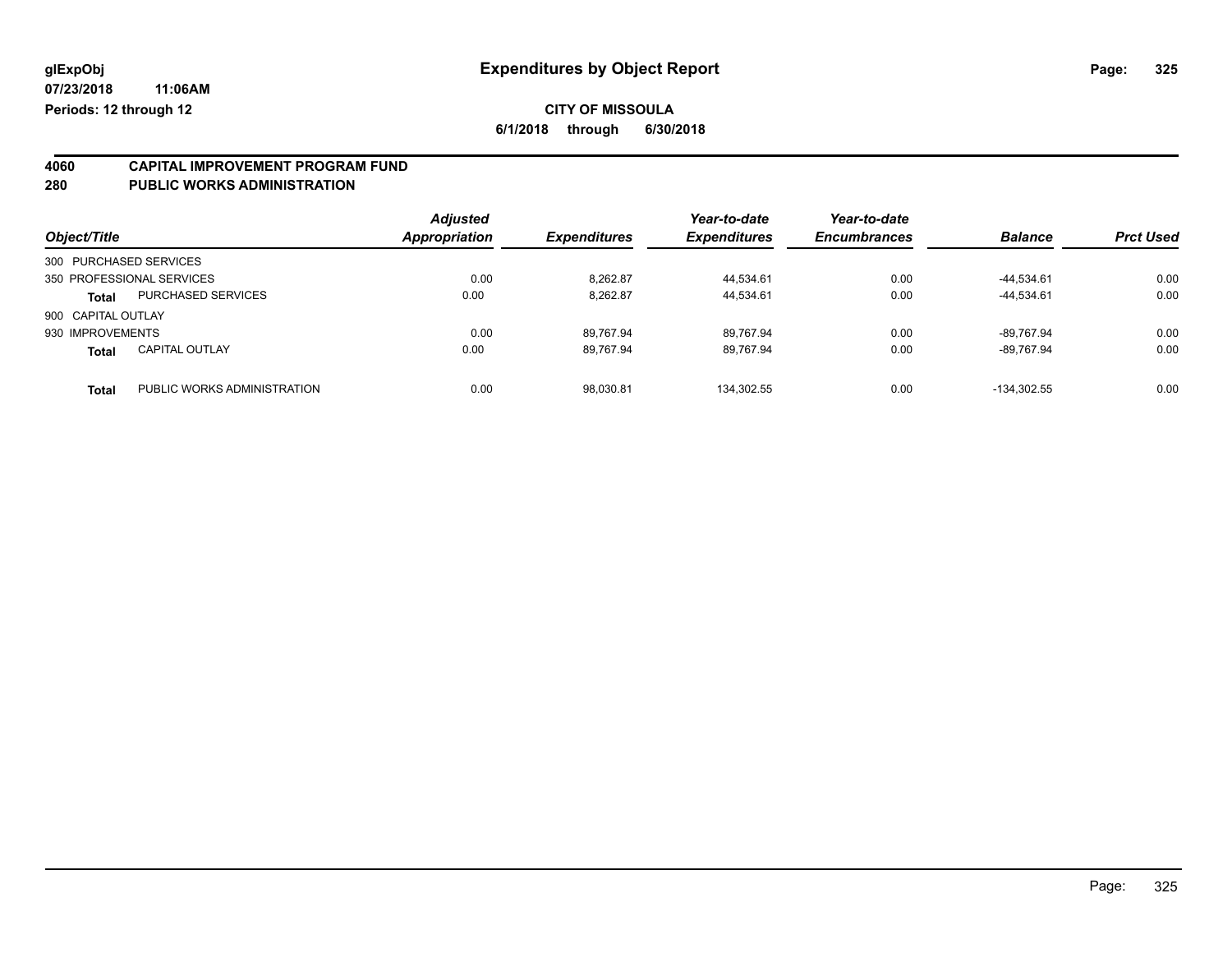### **CITY OF MISSOULA 6/1/2018 through 6/30/2018**

### **4060 CAPITAL IMPROVEMENT PROGRAM FUND**

**390 NON-DEPARTMENTAL**

|                                      | <b>Adjusted</b> |                     | Year-to-date        | Year-to-date        |                 |                  |
|--------------------------------------|-----------------|---------------------|---------------------|---------------------|-----------------|------------------|
| Object/Title                         | Appropriation   | <b>Expenditures</b> | <b>Expenditures</b> | <b>Encumbrances</b> | <b>Balance</b>  | <b>Prct Used</b> |
| 100 PERSONAL SERVICES                |                 |                     |                     |                     |                 |                  |
| 110 SALARIES AND WAGES               | 0.00            | 0.00                | 0.00                | 0.00                | 0.00            | 0.00             |
| 140 EMPLOYER CONTRIBUTIONS           | 0.00            | 0.00                | 0.00                | 0.00                | 0.00            | 0.00             |
| PERSONAL SERVICES<br><b>Total</b>    | 0.00            | 0.00                | 0.00                | 0.00                | 0.00            | 0.00             |
| 300 PURCHASED SERVICES               |                 |                     |                     |                     |                 |                  |
| 350 PROFESSIONAL SERVICES            | 0.00            | 35,100.00           | 36,456.00           | 0.00                | $-36,456.00$    | 0.00             |
| PURCHASED SERVICES<br><b>Total</b>   | 0.00            | 35,100.00           | 36,456.00           | 0.00                | $-36,456.00$    | 0.00             |
| 500 FIXED CHARGES                    |                 |                     |                     |                     |                 |                  |
| 550 MERCHANT SERVICE FEES            | 0.00            | 0.00                | 0.00                | 0.00                | 0.00            | 0.00             |
| <b>FIXED CHARGES</b><br><b>Total</b> | 0.00            | 0.00                | 0.00                | 0.00                | 0.00            | 0.00             |
| 600 DEBT SERVICE                     |                 |                     |                     |                     |                 |                  |
| 610 PRINCIPAL                        | 1,177,412.00    | 65,000.00           | 1,173,813.23        | 0.00                | 3,598.77        | 99.69            |
| 620 INTEREST / SERVICE FEES          | 224,091.00      | 11,375.00           | 233,456.54          | 0.00                | $-9,365.54$     | 104.18           |
| <b>DEBT SERVICE</b><br><b>Total</b>  | 1,401,503.00    | 76,375.00           | 1,407,269.77        | 0.00                | $-5,766.77$     | 100.41           |
| 800 OTHER OBJECTS                    |                 |                     |                     |                     |                 |                  |
| 820 TRANSFERS TO OTHER FUNDS         | 0.00            | 0.00                | 0.00                | 0.00                | 0.00            | 0.00             |
| OTHER OBJECTS<br><b>Total</b>        | 0.00            | 0.00                | 0.00                | 0.00                | 0.00            | 0.00             |
| 900 CAPITAL OUTLAY                   |                 |                     |                     |                     |                 |                  |
| 910 LAND                             | 0.00            | 326,264.00          | 326,264.00          | 0.00                | $-326,264.00$   | 0.00             |
| 920 BUILDINGS                        | 0.00            | 0.00                | 0.00                | 0.00                | 0.00            | 0.00             |
| 930 IMPROVEMENTS                     | 263,500.00      | 291,037.33          | 2,065,068.17        | 0.00                | $-1,801,568.17$ | 783.71           |
| 940 MACHINERY & EQUIPMENT            | 0.00            | 91,229.46           | 1,082,112.05        | 0.00                | $-1,082,112.05$ | 0.00             |
| 941 DUI DIGITAL EQUIPMENT            | 0.00            | 0.00                | 0.00                | 0.00                | 0.00            | 0.00             |
| CAPITAL OUTLAY<br><b>Total</b>       | 263,500.00      | 708,530.79          | 3,473,444.22        | 0.00                | $-3,209,944.22$ | 1,318.20         |
| NON-DEPARTMENTAL<br><b>Total</b>     | 1,665,003.00    | 820,005.79          | 4,917,169.99        | 0.00                | $-3,252,166.99$ | 295.32           |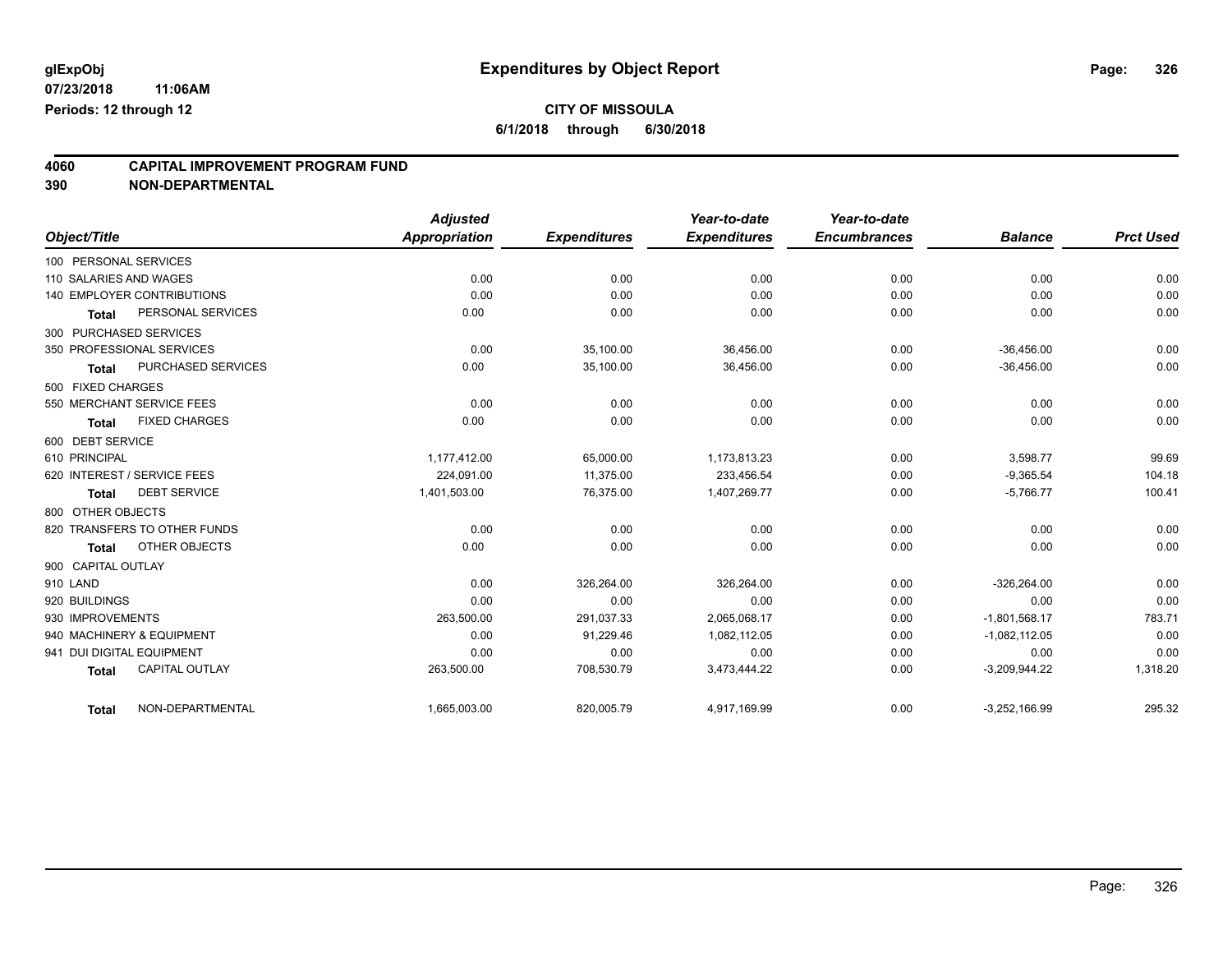#### **4060 CAPITAL IMPROVEMENT PROGRAM FUND**

|                           |                                   | <b>Adjusted</b>      |                     | Year-to-date        | Year-to-date        |                 |                  |
|---------------------------|-----------------------------------|----------------------|---------------------|---------------------|---------------------|-----------------|------------------|
| Object/Title              |                                   | <b>Appropriation</b> | <b>Expenditures</b> | <b>Expenditures</b> | <b>Encumbrances</b> | <b>Balance</b>  | <b>Prct Used</b> |
| 100 PERSONAL SERVICES     |                                   |                      |                     |                     |                     |                 |                  |
| 110 SALARIES AND WAGES    |                                   | 0.00                 | 0.00                | 0.00                | 0.00                | 0.00            | 0.00             |
|                           | <b>140 EMPLOYER CONTRIBUTIONS</b> | 0.00                 | 0.00                | 0.00                | 0.00                | 0.00            | 0.00             |
| <b>Total</b>              | PERSONAL SERVICES                 | 0.00                 | 0.00                | 0.00                | 0.00                | 0.00            | 0.00             |
| 300 PURCHASED SERVICES    |                                   |                      |                     |                     |                     |                 |                  |
|                           | 350 PROFESSIONAL SERVICES         | 0.00                 | 43,362.87           | 80,990.61           | 0.00                | $-80,990.61$    | 0.00             |
| <b>Total</b>              | PURCHASED SERVICES                | 0.00                 | 43,362.87           | 80,990.61           | 0.00                | $-80,990.61$    | 0.00             |
| 500 FIXED CHARGES         |                                   |                      |                     |                     |                     |                 |                  |
|                           | 550 MERCHANT SERVICE FEES         | 0.00                 | 0.00                | 0.00                | 0.00                | 0.00            | 0.00             |
| <b>Total</b>              | <b>FIXED CHARGES</b>              | 0.00                 | 0.00                | 0.00                | 0.00                | 0.00            | 0.00             |
| 600 DEBT SERVICE          |                                   |                      |                     |                     |                     |                 |                  |
| 610 PRINCIPAL             |                                   | 1,177,412.00         | 65,000.00           | 1,173,813.23        | 0.00                | 3,598.77        | 99.69            |
|                           | 620 INTEREST / SERVICE FEES       | 224.091.00           | 11,375.00           | 233,456.54          | 0.00                | $-9,365.54$     | 104.18           |
| <b>Total</b>              | <b>DEBT SERVICE</b>               | 1,401,503.00         | 76,375.00           | 1,407,269.77        | 0.00                | $-5,766.77$     | 100.41           |
| 800 OTHER OBJECTS         |                                   |                      |                     |                     |                     |                 |                  |
|                           | 820 TRANSFERS TO OTHER FUNDS      | 0.00                 | 0.00                | 0.00                | 0.00                | 0.00            | 0.00             |
| <b>Total</b>              | OTHER OBJECTS                     | 0.00                 | 0.00                | 0.00                | 0.00                | 0.00            | 0.00             |
| 900 CAPITAL OUTLAY        |                                   |                      |                     |                     |                     |                 |                  |
| 910 LAND                  |                                   | 0.00                 | 326,264.00          | 326.264.00          | 0.00                | $-326.264.00$   | 0.00             |
| 920 BUILDINGS             |                                   | 0.00                 | 0.00                | 0.00                | 0.00                | 0.00            | 0.00             |
| 930 IMPROVEMENTS          |                                   | 263,500.00           | 380,805.27          | 2,154,836.11        | 0.00                | $-1,891,336.11$ | 817.77           |
|                           | 940 MACHINERY & EQUIPMENT         | 0.00                 | 91,229.46           | 1,082,112.05        | 0.00                | $-1,082,112.05$ | 0.00             |
| 941 DUI DIGITAL EQUIPMENT |                                   | 0.00                 | 0.00                | 0.00                | 0.00                | 0.00            | 0.00             |
| <b>Total</b>              | <b>CAPITAL OUTLAY</b>             | 263,500.00           | 798,298.73          | 3,563,212.16        | 0.00                | $-3,299,712.16$ | 1,352.26         |
| <b>Total</b>              | CAPITAL IMPROVEMENT PROGRAM FUN   | 1,665,003.00         | 918,036.60          | 5,051,472.54        | 0.00                | $-3,386,469.54$ | 303.39           |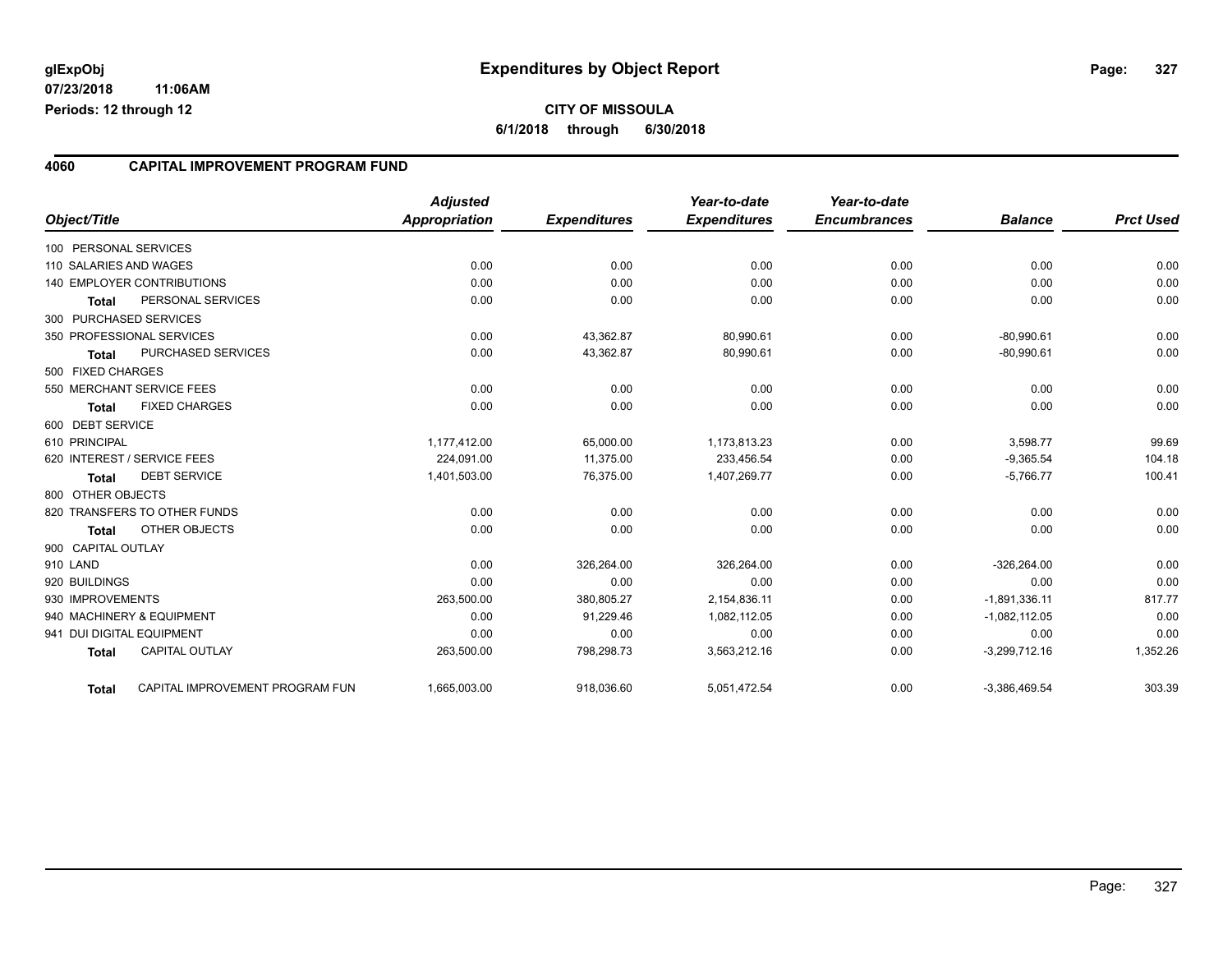**6/1/2018 through 6/30/2018**

# **4130 1997 G O BOND OPEN SPACE PURCHASE FUND**

**390 NON-DEPARTMENTAL**

| Object/Title                          | <b>Adjusted</b><br><b>Appropriation</b> | <b>Expenditures</b> | Year-to-date<br><b>Expenditures</b> | Year-to-date<br><b>Encumbrances</b> | <b>Balance</b> | <b>Prct Used</b> |
|---------------------------------------|-----------------------------------------|---------------------|-------------------------------------|-------------------------------------|----------------|------------------|
| 500 FIXED CHARGES                     |                                         |                     |                                     |                                     |                |                  |
|                                       |                                         |                     |                                     |                                     |                |                  |
| 550 MERCHANT SERVICE FEES             | 0.00                                    | 0.00                | 0.00                                | 0.00                                | 0.00           | 0.00             |
| <b>FIXED CHARGES</b><br><b>Total</b>  | 0.00                                    | 0.00                | 0.00                                | 0.00                                | 0.00           | 0.00             |
| 800 OTHER OBJECTS                     |                                         |                     |                                     |                                     |                |                  |
| 820 TRANSFERS TO OTHER FUNDS          | 0.00                                    | 0.00                | 0.00                                | 0.00                                | 0.00           | 0.00             |
| OTHER OBJECTS<br>Total                | 0.00                                    | 0.00                | 0.00                                | 0.00                                | 0.00           | 0.00             |
| 900 CAPITAL OUTLAY                    |                                         |                     |                                     |                                     |                |                  |
| 930 IMPROVEMENTS                      | 0.00                                    | 0.00                | 0.00                                | 0.00                                | 0.00           | 0.00             |
| <b>CAPITAL OUTLAY</b><br><b>Total</b> | 0.00                                    | 0.00                | 0.00                                | 0.00                                | 0.00           | 0.00             |
| NON-DEPARTMENTAL<br><b>Total</b>      | 0.00                                    | 0.00                | 0.00                                | 0.00                                | 0.00           | 0.00             |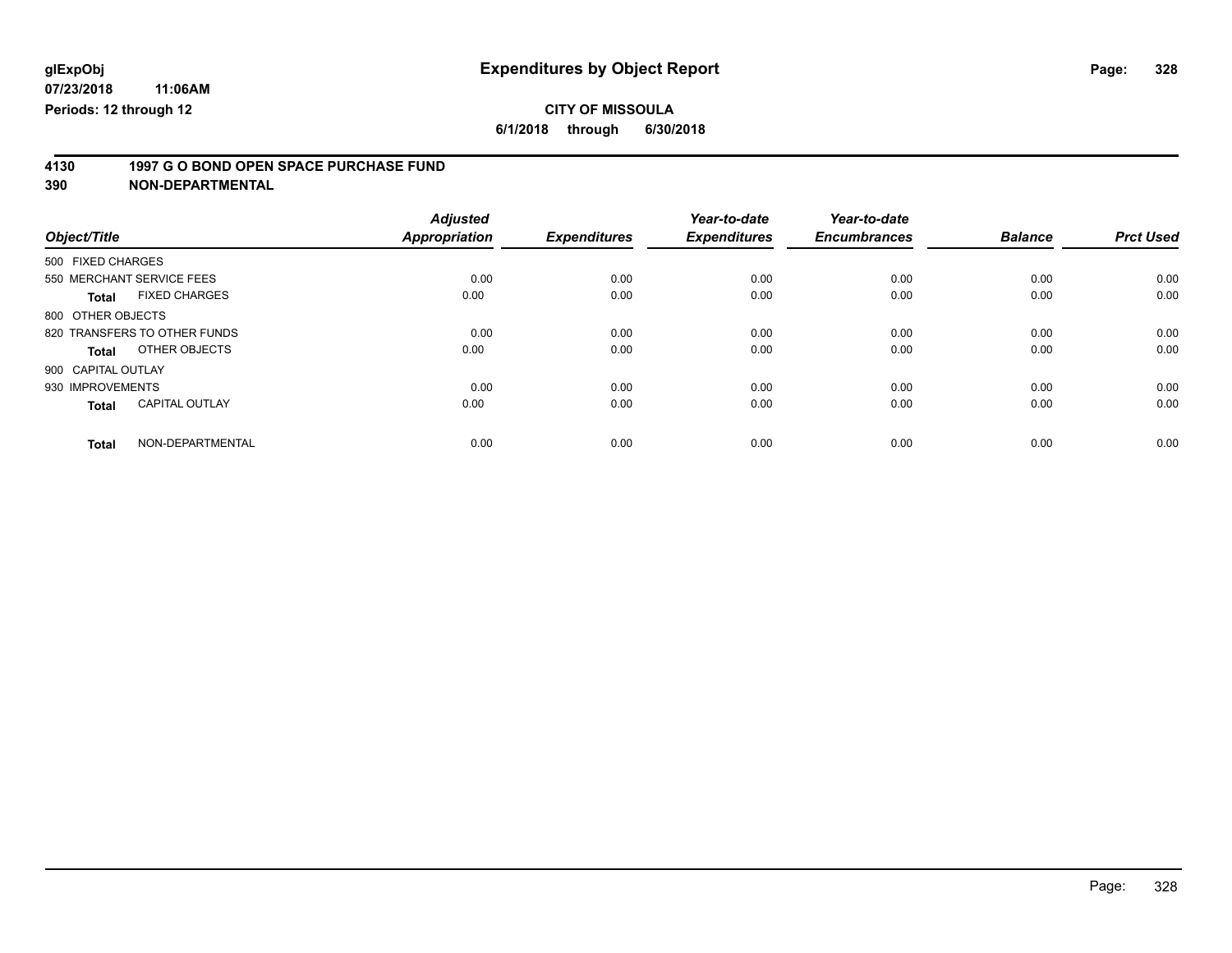**CITY OF MISSOULA 6/1/2018 through 6/30/2018**

### **4130 1997 G O BOND OPEN SPACE PURCHASE FUND**

| Object/Title       |                                   | <b>Adjusted</b><br>Appropriation | <b>Expenditures</b> | Year-to-date<br><b>Expenditures</b> | Year-to-date<br><b>Encumbrances</b> | <b>Balance</b> | <b>Prct Used</b> |
|--------------------|-----------------------------------|----------------------------------|---------------------|-------------------------------------|-------------------------------------|----------------|------------------|
|                    |                                   |                                  |                     |                                     |                                     |                |                  |
| 500 FIXED CHARGES  |                                   |                                  |                     |                                     |                                     |                |                  |
|                    | 550 MERCHANT SERVICE FEES         | 0.00                             | 0.00                | 0.00                                | 0.00                                | 0.00           | 0.00             |
| Total              | <b>FIXED CHARGES</b>              | 0.00                             | 0.00                | 0.00                                | 0.00                                | 0.00           | 0.00             |
| 800 OTHER OBJECTS  |                                   |                                  |                     |                                     |                                     |                |                  |
|                    | 820 TRANSFERS TO OTHER FUNDS      | 0.00                             | 0.00                | 0.00                                | 0.00                                | 0.00           | 0.00             |
| Total              | OTHER OBJECTS                     | 0.00                             | 0.00                | 0.00                                | 0.00                                | 0.00           | 0.00             |
| 900 CAPITAL OUTLAY |                                   |                                  |                     |                                     |                                     |                |                  |
| 930 IMPROVEMENTS   |                                   | 0.00                             | 0.00                | 0.00                                | 0.00                                | 0.00           | 0.00             |
| <b>Total</b>       | <b>CAPITAL OUTLAY</b>             | 0.00                             | 0.00                | 0.00                                | 0.00                                | 0.00           | 0.00             |
| <b>Total</b>       | 1997 G O BOND OPEN SPACE PURCHASI | 0.00                             | 0.00                | 0.00                                | 0.00                                | 0.00           | 0.00             |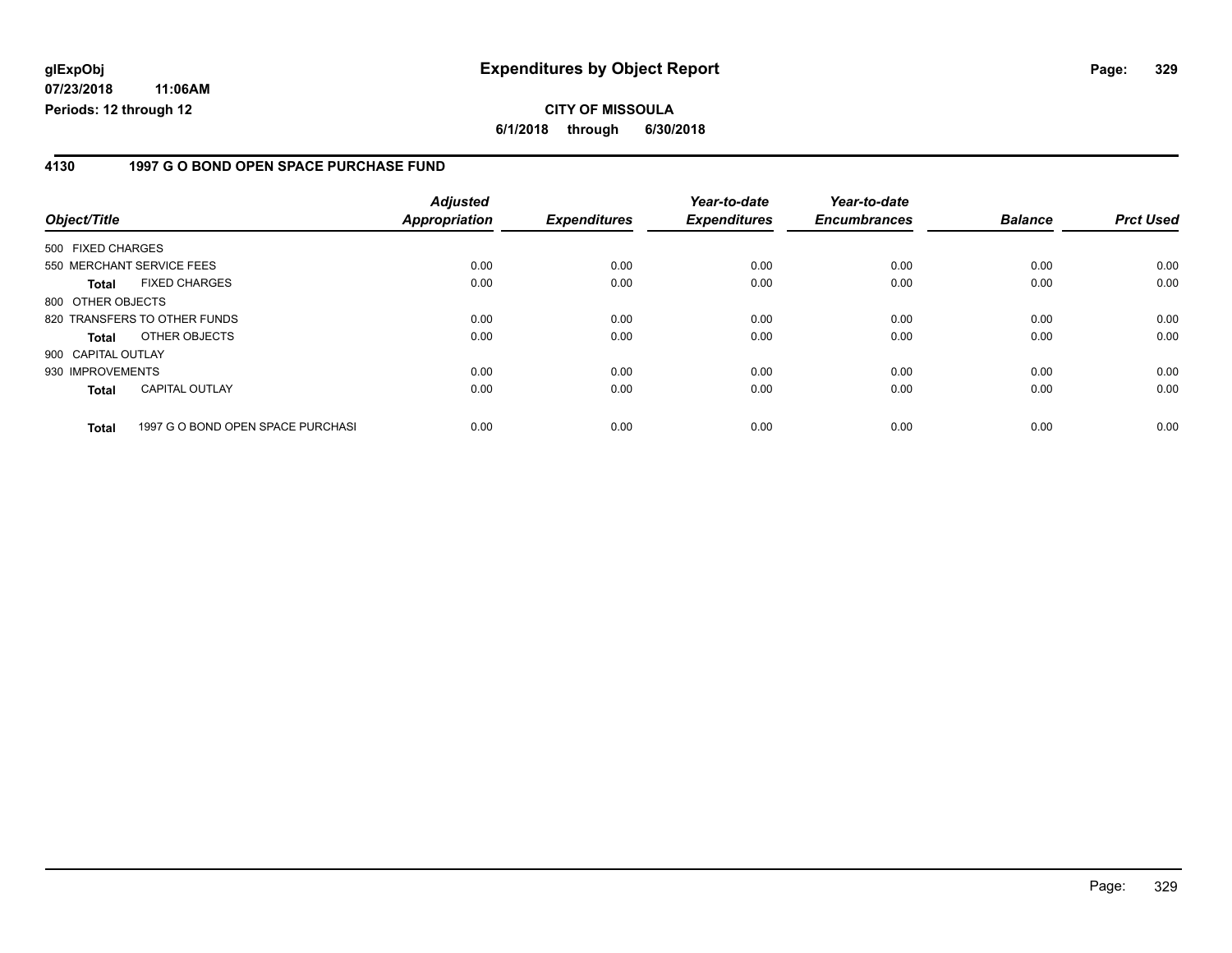### **CITY OF MISSOULA 6/1/2018 through 6/30/2018**

# **4196 NEW FIRE STATION GO BOND**

**300 FIRE**

|                                | <b>Adjusted</b><br><b>Appropriation</b> | <b>Expenditures</b> | Year-to-date<br><b>Expenditures</b> | Year-to-date<br><b>Encumbrances</b> | <b>Balance</b> | <b>Prct Used</b> |
|--------------------------------|-----------------------------------------|---------------------|-------------------------------------|-------------------------------------|----------------|------------------|
| Object/Title                   |                                         |                     |                                     |                                     |                |                  |
| 500 FIXED CHARGES              |                                         |                     |                                     |                                     |                |                  |
| 550 MERCHANT SERVICE FEES      | 0.00                                    | 0.00                | 0.00                                | 0.00                                | 0.00           | 0.00             |
| <b>FIXED CHARGES</b><br>Total  | 0.00                                    | 0.00                | 0.00                                | 0.00                                | 0.00           | 0.00             |
| 800 OTHER OBJECTS              |                                         |                     |                                     |                                     |                |                  |
| 820 TRANSFERS TO OTHER FUNDS   | 0.00                                    | 0.00                | 0.00                                | 0.00                                | 0.00           | 0.00             |
| OTHER OBJECTS<br>Total         | 0.00                                    | 0.00                | 0.00                                | 0.00                                | 0.00           | 0.00             |
| 900 CAPITAL OUTLAY             |                                         |                     |                                     |                                     |                |                  |
| 920 BUILDINGS                  | 0.00                                    | 0.00                | 0.00                                | 0.00                                | 0.00           | 0.00             |
| 930 IMPROVEMENTS               | 0.00                                    | 0.00                | 0.00                                | 0.00                                | 0.00           | 0.00             |
| 940 MACHINERY & EQUIPMENT      | 0.00                                    | 0.00                | 0.00                                | 0.00                                | 0.00           | 0.00             |
| CAPITAL OUTLAY<br><b>Total</b> | 0.00                                    | 0.00                | 0.00                                | 0.00                                | 0.00           | 0.00             |
| <b>FIRE</b><br>Total           | 0.00                                    | 0.00                | 0.00                                | 0.00                                | 0.00           | 0.00             |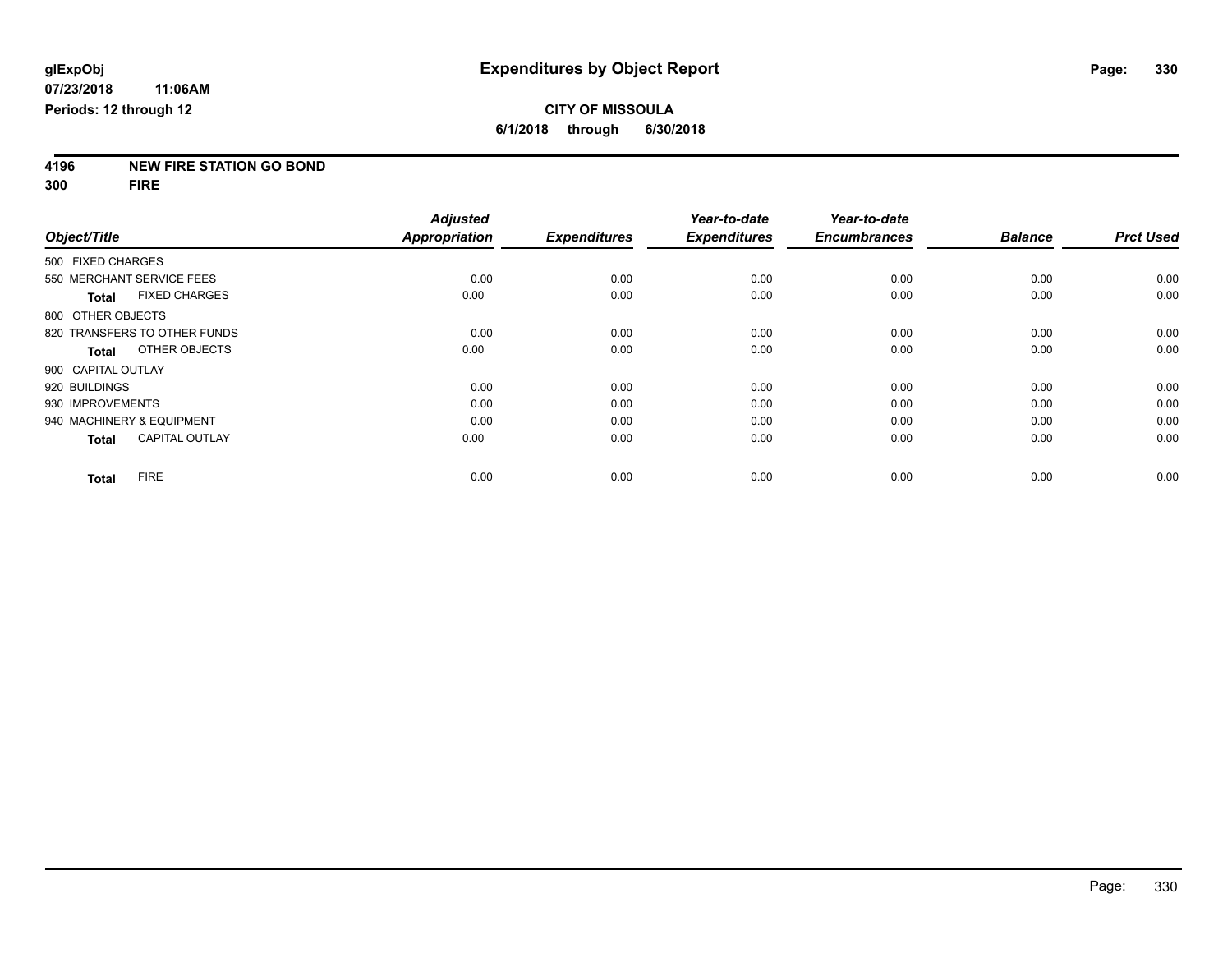### **CITY OF MISSOULA 6/1/2018 through 6/30/2018**

### **4196 NEW FIRE STATION GO BOND**

|                           |                              | <b>Adjusted</b>      |                     | Year-to-date        | Year-to-date        |                |                  |
|---------------------------|------------------------------|----------------------|---------------------|---------------------|---------------------|----------------|------------------|
| Object/Title              |                              | <b>Appropriation</b> | <b>Expenditures</b> | <b>Expenditures</b> | <b>Encumbrances</b> | <b>Balance</b> | <b>Prct Used</b> |
| 500 FIXED CHARGES         |                              |                      |                     |                     |                     |                |                  |
| 550 MERCHANT SERVICE FEES |                              | 0.00                 | 0.00                | 0.00                | 0.00                | 0.00           | 0.00             |
| <b>Total</b>              | <b>FIXED CHARGES</b>         | 0.00                 | 0.00                | 0.00                | 0.00                | 0.00           | 0.00             |
| 800 OTHER OBJECTS         |                              |                      |                     |                     |                     |                |                  |
|                           | 820 TRANSFERS TO OTHER FUNDS | 0.00                 | 0.00                | 0.00                | 0.00                | 0.00           | 0.00             |
| <b>Total</b>              | OTHER OBJECTS                | 0.00                 | 0.00                | 0.00                | 0.00                | 0.00           | 0.00             |
| 900 CAPITAL OUTLAY        |                              |                      |                     |                     |                     |                |                  |
| 920 BUILDINGS             |                              | 0.00                 | 0.00                | 0.00                | 0.00                | 0.00           | 0.00             |
| 930 IMPROVEMENTS          |                              | 0.00                 | 0.00                | 0.00                | 0.00                | 0.00           | 0.00             |
| 940 MACHINERY & EQUIPMENT |                              | 0.00                 | 0.00                | 0.00                | 0.00                | 0.00           | 0.00             |
| <b>Total</b>              | <b>CAPITAL OUTLAY</b>        | 0.00                 | 0.00                | 0.00                | 0.00                | 0.00           | 0.00             |
| <b>Total</b>              | NEW FIRE STATION GO BOND     | 0.00                 | 0.00                | 0.00                | 0.00                | 0.00           | 0.00             |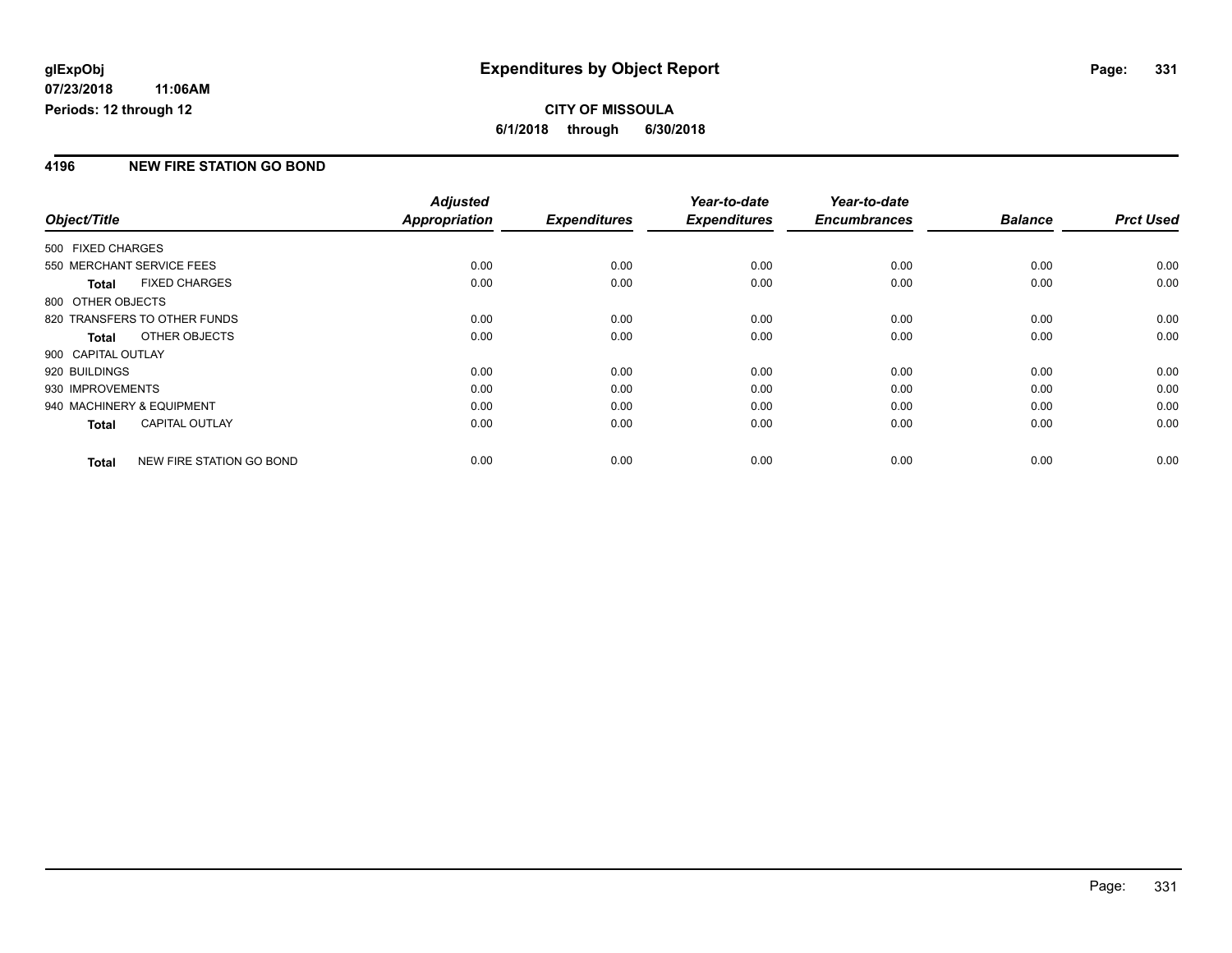### **CITY OF MISSOULA 6/1/2018 through 6/30/2018**

# **4450 S/C CONSTRUCTION FUND FOR FY06**

| Object/Title                                | <b>Adjusted</b><br><b>Appropriation</b> | <b>Expenditures</b> | Year-to-date<br><b>Expenditures</b> | Year-to-date<br><b>Encumbrances</b> | <b>Balance</b> | <b>Prct Used</b> |
|---------------------------------------------|-----------------------------------------|---------------------|-------------------------------------|-------------------------------------|----------------|------------------|
| 500 FIXED CHARGES                           |                                         |                     |                                     |                                     |                |                  |
| 550 MERCHANT SERVICE FEES                   | 0.00                                    | 0.00                | 0.00                                | 0.00                                | 0.00           | 0.00             |
| <b>FIXED CHARGES</b><br><b>Total</b>        | 0.00                                    | 0.00                | 0.00                                | 0.00                                | 0.00           | 0.00             |
| 800 OTHER OBJECTS                           |                                         |                     |                                     |                                     |                |                  |
| 820 TRANSFERS TO OTHER FUNDS                | 0.00                                    | 0.00                | 0.00                                | 0.00                                | 0.00           | 0.00             |
| OTHER OBJECTS<br><b>Total</b>               | 0.00                                    | 0.00                | 0.00                                | 0.00                                | 0.00           | 0.00             |
| PUBLIC WORKS ADMINISTRATION<br><b>Total</b> | 0.00                                    | 0.00                | 0.00                                | 0.00                                | 0.00           | 0.00             |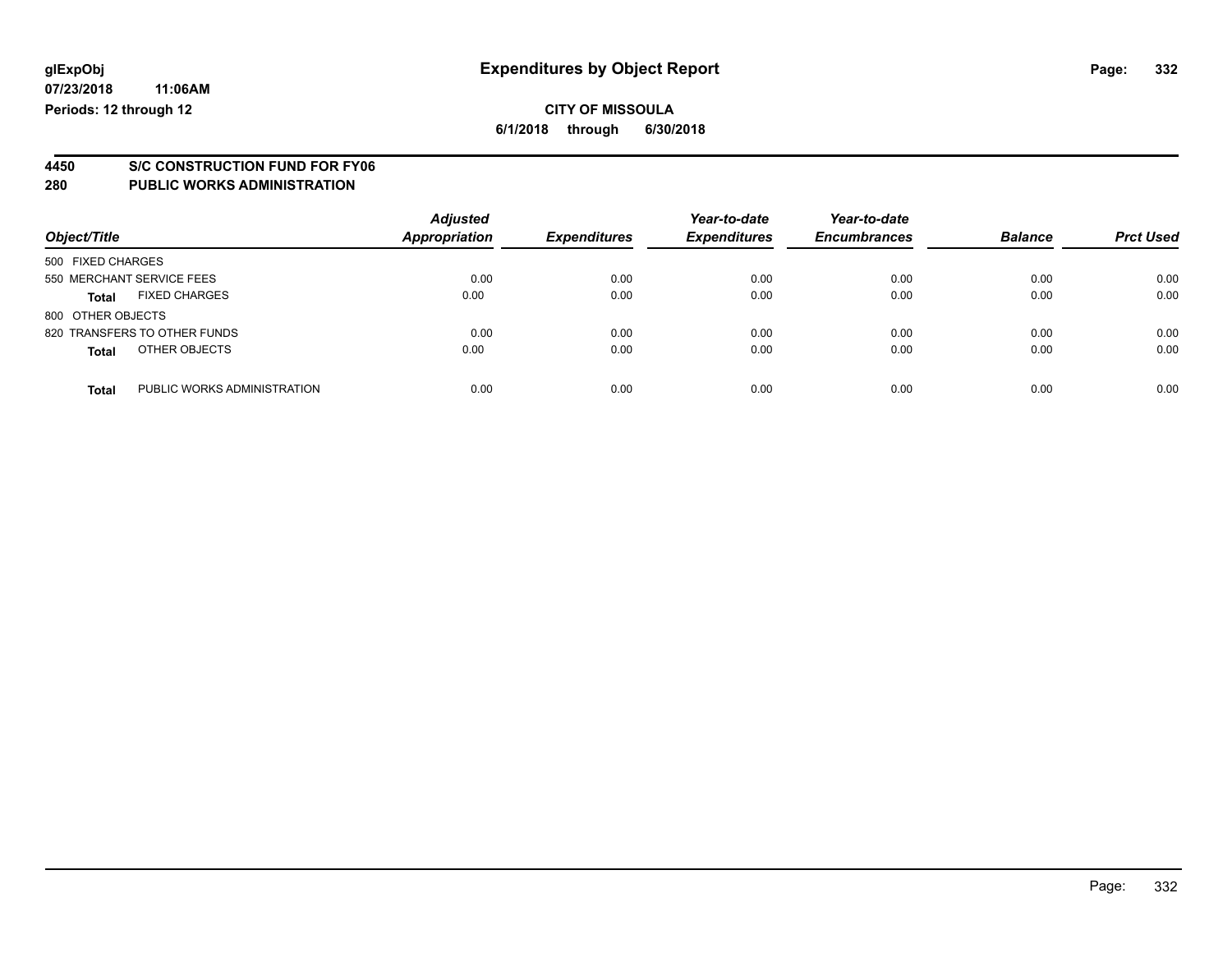**CITY OF MISSOULA 6/1/2018 through 6/30/2018**

### **4450 S/C CONSTRUCTION FUND FOR FY06**

| Object/Title      |                                | <b>Adjusted</b><br>Appropriation | <b>Expenditures</b> | Year-to-date<br><b>Expenditures</b> | Year-to-date<br><b>Encumbrances</b> | <b>Balance</b> | <b>Prct Used</b> |
|-------------------|--------------------------------|----------------------------------|---------------------|-------------------------------------|-------------------------------------|----------------|------------------|
|                   |                                |                                  |                     |                                     |                                     |                |                  |
|                   | 550 MERCHANT SERVICE FEES      | 0.00                             | 0.00                | 0.00                                | 0.00                                | 0.00           | 0.00             |
| <b>Total</b>      | <b>FIXED CHARGES</b>           | 0.00                             | 0.00                | 0.00                                | 0.00                                | 0.00           | 0.00             |
| 800 OTHER OBJECTS |                                |                                  |                     |                                     |                                     |                |                  |
|                   | 820 TRANSFERS TO OTHER FUNDS   | 0.00                             | 0.00                | 0.00                                | 0.00                                | 0.00           | 0.00             |
| <b>Total</b>      | OTHER OBJECTS                  | 0.00                             | 0.00                | 0.00                                | 0.00                                | 0.00           | 0.00             |
| <b>Total</b>      | S/C CONSTRUCTION FUND FOR FY06 | 0.00                             | 0.00                | 0.00                                | 0.00                                | 0.00           | 0.00             |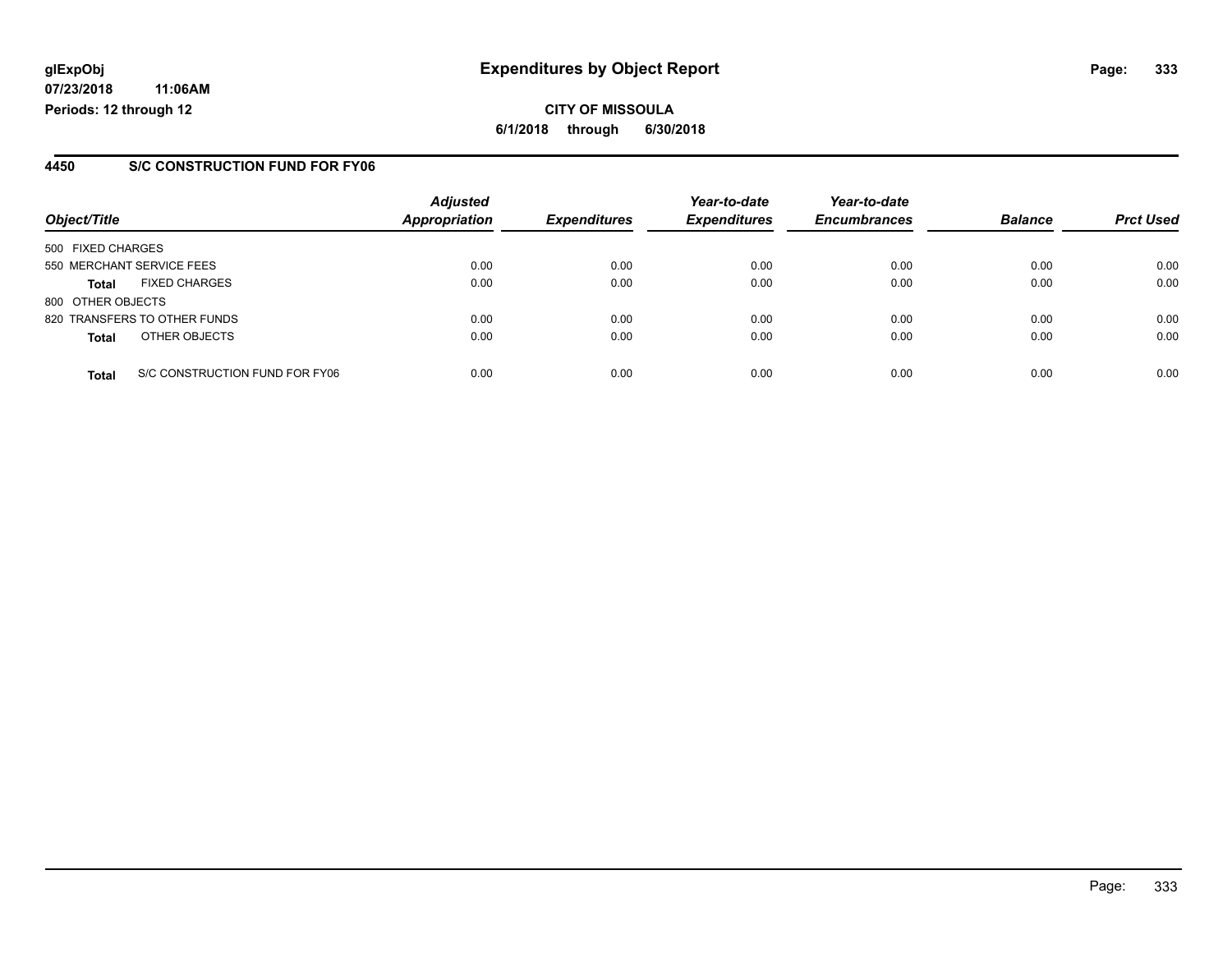**4451 FY07 S/C BOND FUND 280 PUBLIC WORKS ADMINISTRATION**

| Object/Title                                | <b>Adjusted</b><br><b>Appropriation</b> | <b>Expenditures</b> | Year-to-date<br><b>Expenditures</b> | Year-to-date<br><b>Encumbrances</b> | <b>Balance</b> | <b>Prct Used</b> |
|---------------------------------------------|-----------------------------------------|---------------------|-------------------------------------|-------------------------------------|----------------|------------------|
| 500 FIXED CHARGES                           |                                         |                     |                                     |                                     |                |                  |
| 550 MERCHANT SERVICE FEES                   | 0.00                                    | 0.00                | 0.00                                | 0.00                                | 0.00           | 0.00             |
| <b>FIXED CHARGES</b><br><b>Total</b>        | 0.00                                    | 0.00                | 0.00                                | 0.00                                | 0.00           | 0.00             |
| 800 OTHER OBJECTS                           |                                         |                     |                                     |                                     |                |                  |
| 820 TRANSFERS TO OTHER FUNDS                | 0.00                                    | 0.00                | 0.00                                | 0.00                                | 0.00           | 0.00             |
| OTHER OBJECTS<br><b>Total</b>               | 0.00                                    | 0.00                | 0.00                                | 0.00                                | 0.00           | 0.00             |
| PUBLIC WORKS ADMINISTRATION<br><b>Total</b> | 0.00                                    | 0.00                | 0.00                                | 0.00                                | 0.00           | 0.00             |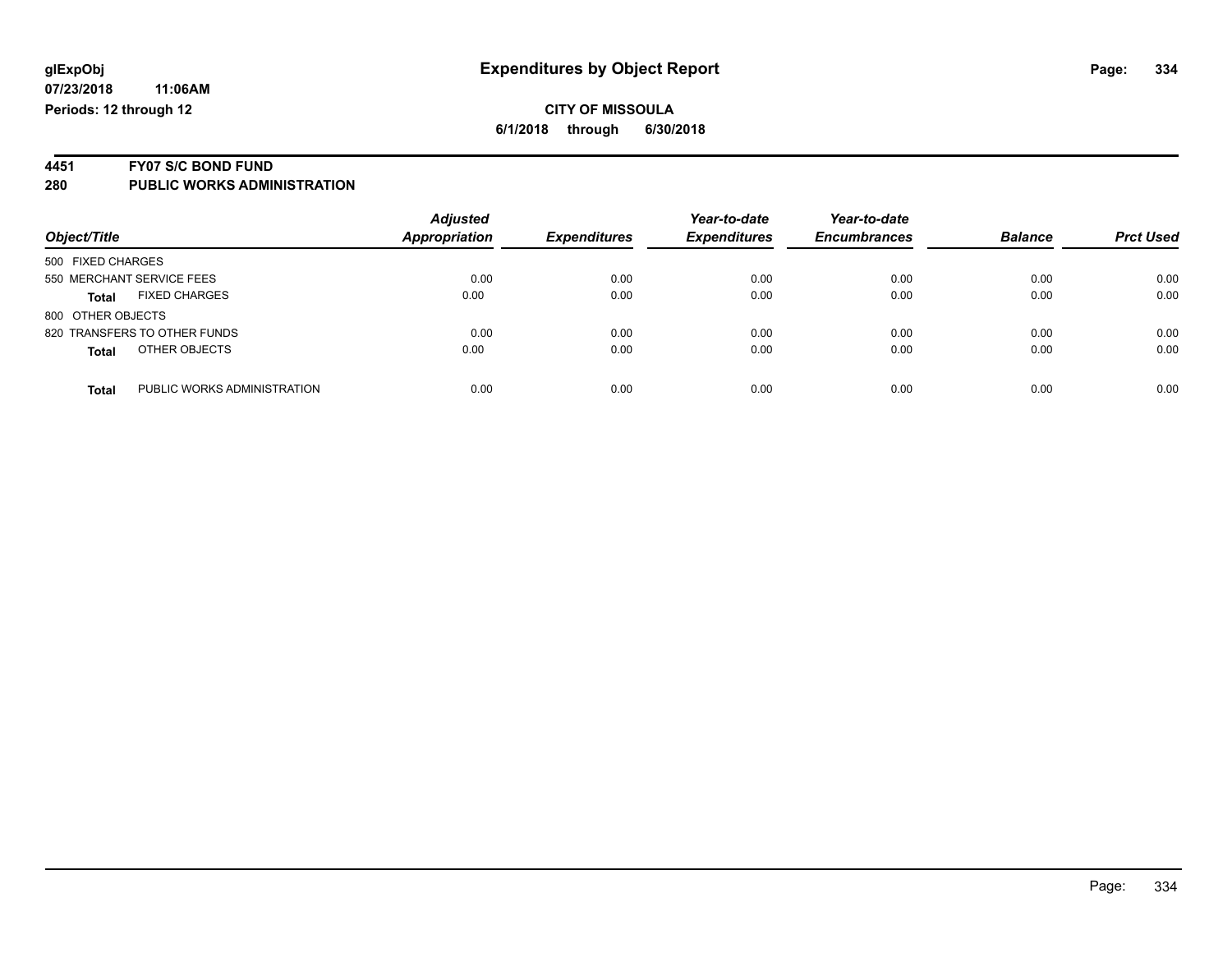**CITY OF MISSOULA 6/1/2018 through 6/30/2018**

### **4451 FY07 S/C BOND FUND**

|                                      | <b>Adjusted</b>      |                     | Year-to-date        | Year-to-date        |                |                  |
|--------------------------------------|----------------------|---------------------|---------------------|---------------------|----------------|------------------|
| Object/Title                         | <b>Appropriation</b> | <b>Expenditures</b> | <b>Expenditures</b> | <b>Encumbrances</b> | <b>Balance</b> | <b>Prct Used</b> |
| 500 FIXED CHARGES                    |                      |                     |                     |                     |                |                  |
| 550 MERCHANT SERVICE FEES            | 0.00                 | 0.00                | 0.00                | 0.00                | 0.00           | 0.00             |
| <b>FIXED CHARGES</b><br><b>Total</b> | 0.00                 | 0.00                | 0.00                | 0.00                | 0.00           | 0.00             |
| 800 OTHER OBJECTS                    |                      |                     |                     |                     |                |                  |
| 820 TRANSFERS TO OTHER FUNDS         | 0.00                 | 0.00                | 0.00                | 0.00                | 0.00           | 0.00             |
| OTHER OBJECTS<br><b>Total</b>        | 0.00                 | 0.00                | 0.00                | 0.00                | 0.00           | 0.00             |
| FY07 S/C BOND FUND<br><b>Total</b>   | 0.00                 | 0.00                | 0.00                | 0.00                | 0.00           | 0.00             |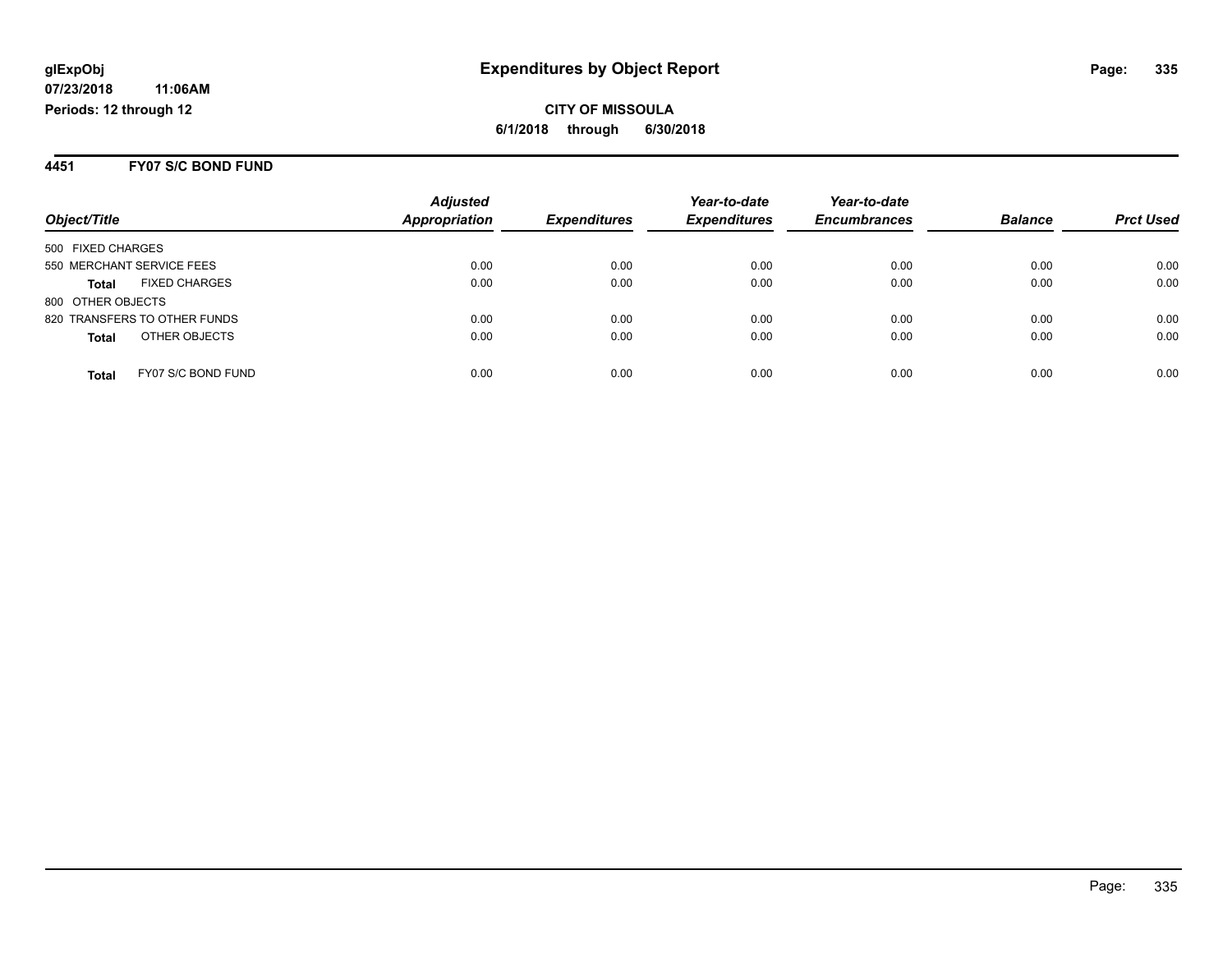### **CITY OF MISSOULA 6/1/2018 through 6/30/2018**

# **4452 S/C CONSTRUCTION FUND FOR FY 08 BOND SAL**

| Object/Title              |                             | <b>Adjusted</b><br>Appropriation | <b>Expenditures</b> | Year-to-date<br><b>Expenditures</b> | Year-to-date<br><b>Encumbrances</b> | <b>Balance</b> | <b>Prct Used</b> |
|---------------------------|-----------------------------|----------------------------------|---------------------|-------------------------------------|-------------------------------------|----------------|------------------|
| 500 FIXED CHARGES         |                             |                                  |                     |                                     |                                     |                |                  |
| 550 MERCHANT SERVICE FEES |                             | 0.00                             | 0.00                | 0.00                                | 0.00                                | 0.00           | 0.00             |
| <b>Total</b>              | <b>FIXED CHARGES</b>        | 0.00                             | 0.00                | 0.00                                | 0.00                                | 0.00           | 0.00             |
| 900 CAPITAL OUTLAY        |                             |                                  |                     |                                     |                                     |                |                  |
| 930 IMPROVEMENTS          |                             | 0.00                             | 0.00                | 0.00                                | 0.00                                | 0.00           | 0.00             |
| <b>Total</b>              | <b>CAPITAL OUTLAY</b>       | 0.00                             | 0.00                | 0.00                                | 0.00                                | 0.00           | 0.00             |
| <b>Total</b>              | PUBLIC WORKS ADMINISTRATION | 0.00                             | 0.00                | 0.00                                | 0.00                                | 0.00           | 0.00             |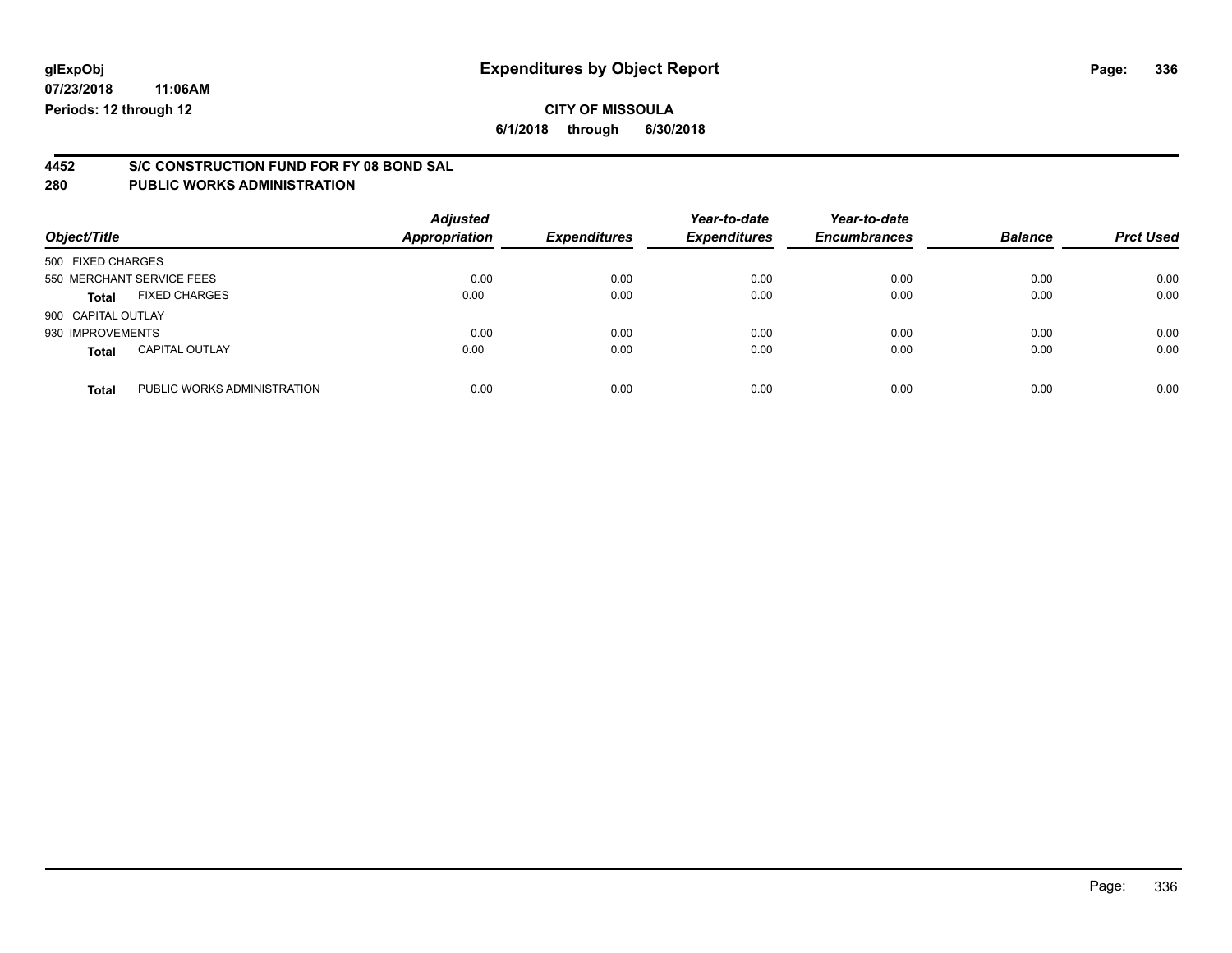### **glExpObj Expenditures by Object Report Page: 337**

**07/23/2018 11:06AM Periods: 12 through 12**

**CITY OF MISSOULA 6/1/2018 through 6/30/2018**

### **4452 S/C CONSTRUCTION FUND FOR FY 08 BOND SAL**

| Object/Title       |                                    | <b>Adjusted</b><br><b>Appropriation</b> | <b>Expenditures</b> | Year-to-date<br><b>Expenditures</b> | Year-to-date<br><b>Encumbrances</b> | <b>Balance</b> | <b>Prct Used</b> |
|--------------------|------------------------------------|-----------------------------------------|---------------------|-------------------------------------|-------------------------------------|----------------|------------------|
| 500 FIXED CHARGES  |                                    |                                         |                     |                                     |                                     |                |                  |
|                    | 550 MERCHANT SERVICE FEES          | 0.00                                    | 0.00                | 0.00                                | 0.00                                | 0.00           | 0.00             |
| <b>Total</b>       | <b>FIXED CHARGES</b>               | 0.00                                    | 0.00                | 0.00                                | 0.00                                | 0.00           | 0.00             |
| 900 CAPITAL OUTLAY |                                    |                                         |                     |                                     |                                     |                |                  |
| 930 IMPROVEMENTS   |                                    | 0.00                                    | 0.00                | 0.00                                | 0.00                                | 0.00           | 0.00             |
| <b>Total</b>       | <b>CAPITAL OUTLAY</b>              | 0.00                                    | 0.00                | 0.00                                | 0.00                                | 0.00           | 0.00             |
| <b>Total</b>       | S/C CONSTRUCTION FUND FOR FY 08 BO | 0.00                                    | 0.00                | 0.00                                | 0.00                                | 0.00           | 0.00             |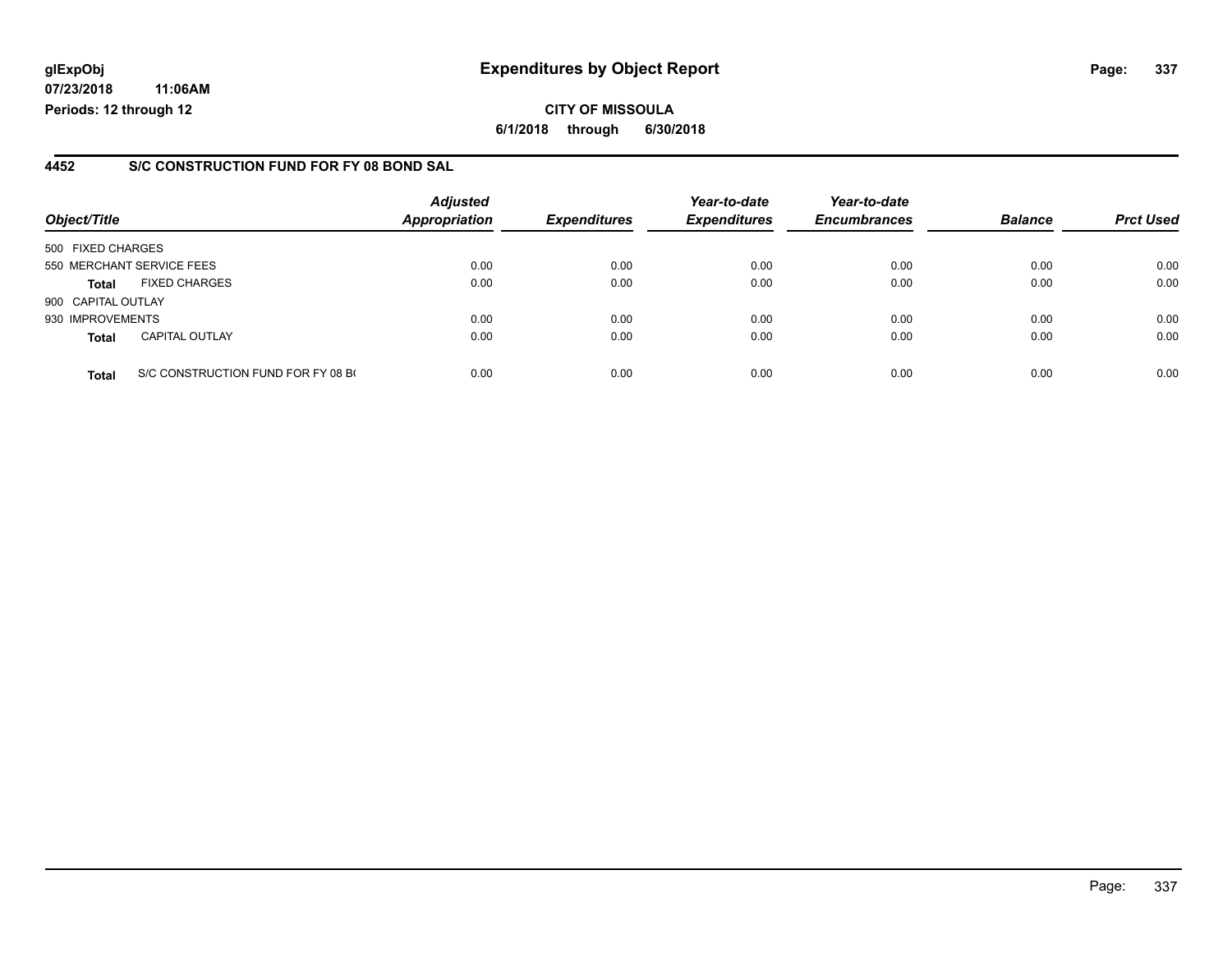# **4453 S/C CONSTRUCTION FUND FY09 BOND**

| Object/Title       |                              | <b>Adjusted</b><br><b>Appropriation</b> | <b>Expenditures</b> | Year-to-date<br><b>Expenditures</b> | Year-to-date<br><b>Encumbrances</b> | <b>Balance</b> | <b>Prct Used</b> |
|--------------------|------------------------------|-----------------------------------------|---------------------|-------------------------------------|-------------------------------------|----------------|------------------|
| 500 FIXED CHARGES  |                              |                                         |                     |                                     |                                     |                |                  |
|                    | 550 MERCHANT SERVICE FEES    | 0.00                                    | 0.00                | 0.00                                | 0.00                                | 0.00           | 0.00             |
| <b>Total</b>       | <b>FIXED CHARGES</b>         | 0.00                                    | 0.00                | 0.00                                | 0.00                                | 0.00           | 0.00             |
| 800 OTHER OBJECTS  |                              |                                         |                     |                                     |                                     |                |                  |
|                    | 820 TRANSFERS TO OTHER FUNDS | 0.00                                    | 0.00                | 0.00                                | 0.00                                | 0.00           | 0.00             |
| Total              | OTHER OBJECTS                | 0.00                                    | 0.00                | 0.00                                | 0.00                                | 0.00           | 0.00             |
| 900 CAPITAL OUTLAY |                              |                                         |                     |                                     |                                     |                |                  |
| 930 IMPROVEMENTS   |                              | 0.00                                    | 0.00                | 0.00                                | 0.00                                | 0.00           | 0.00             |
| <b>Total</b>       | <b>CAPITAL OUTLAY</b>        | 0.00                                    | 0.00                | 0.00                                | 0.00                                | 0.00           | 0.00             |
| <b>Total</b>       | PUBLIC WORKS ADMINISTRATION  | 0.00                                    | 0.00                | 0.00                                | 0.00                                | 0.00           | 0.00             |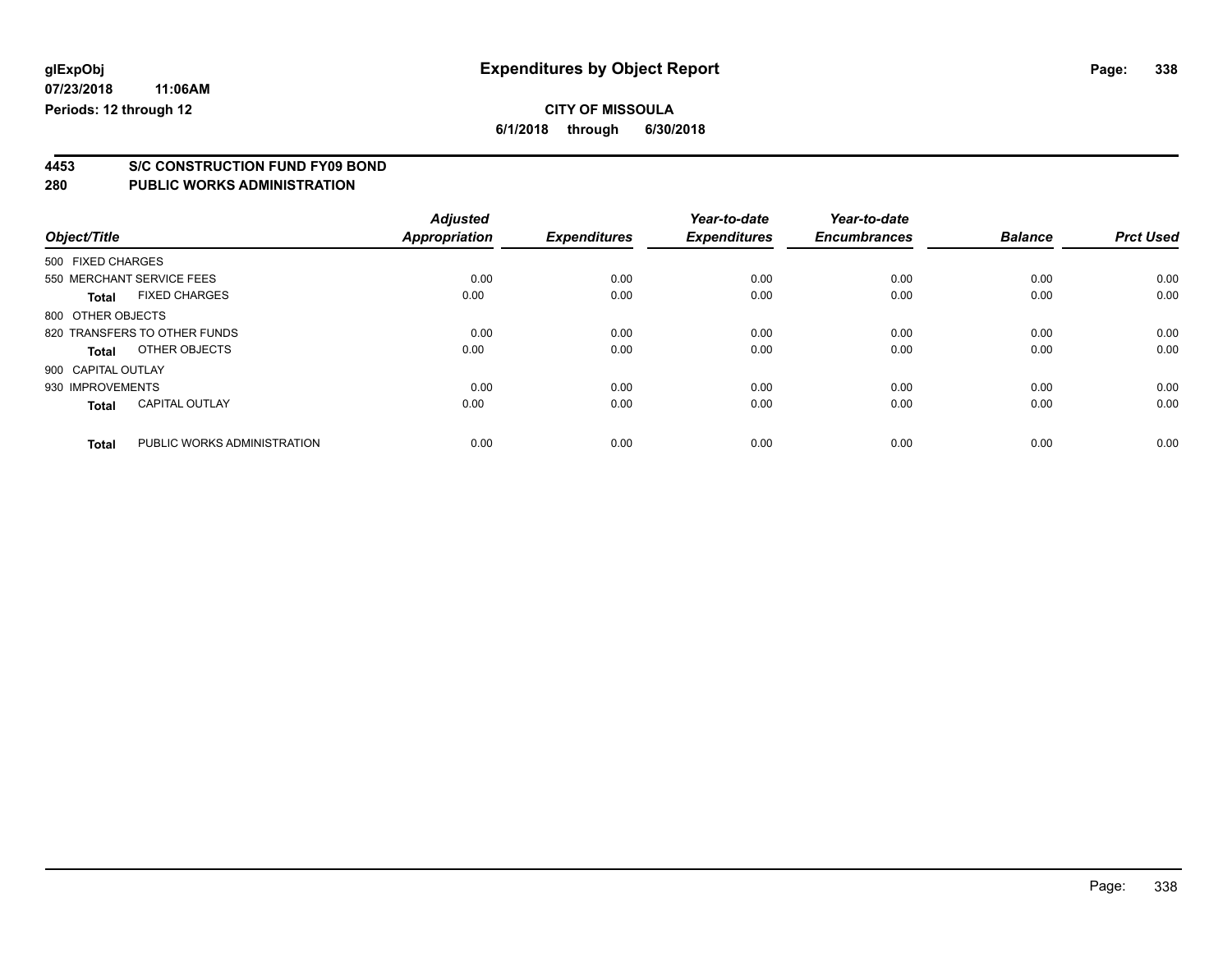### **CITY OF MISSOULA 6/1/2018 through 6/30/2018**

# **4453 S/C CONSTRUCTION FUND FY09 BOND**

**390 NON-DEPARTMENTAL**

| Object/Title      |                           | <b>Adjusted</b><br><b>Appropriation</b> | <b>Expenditures</b> | Year-to-date<br><b>Expenditures</b> | Year-to-date<br><b>Encumbrances</b> | <b>Balance</b> | <b>Prct Used</b> |
|-------------------|---------------------------|-----------------------------------------|---------------------|-------------------------------------|-------------------------------------|----------------|------------------|
| 500 FIXED CHARGES |                           |                                         |                     |                                     |                                     |                |                  |
| 500 FIXED CHARGES |                           | 0.00                                    | 0.00                | 0.00                                | 0.00                                | 0.00           | 0.00             |
|                   | 550 MERCHANT SERVICE FEES | 0.00                                    | 0.00                | 0.00                                | 0.00                                | 0.00           | 0.00             |
| <b>Total</b>      | <b>FIXED CHARGES</b>      | 0.00                                    | 0.00                | 0.00                                | 0.00                                | 0.00           | 0.00             |
| <b>Total</b>      | NON-DEPARTMENTAL          | 0.00                                    | 0.00                | 0.00                                | 0.00                                | 0.00           | 0.00             |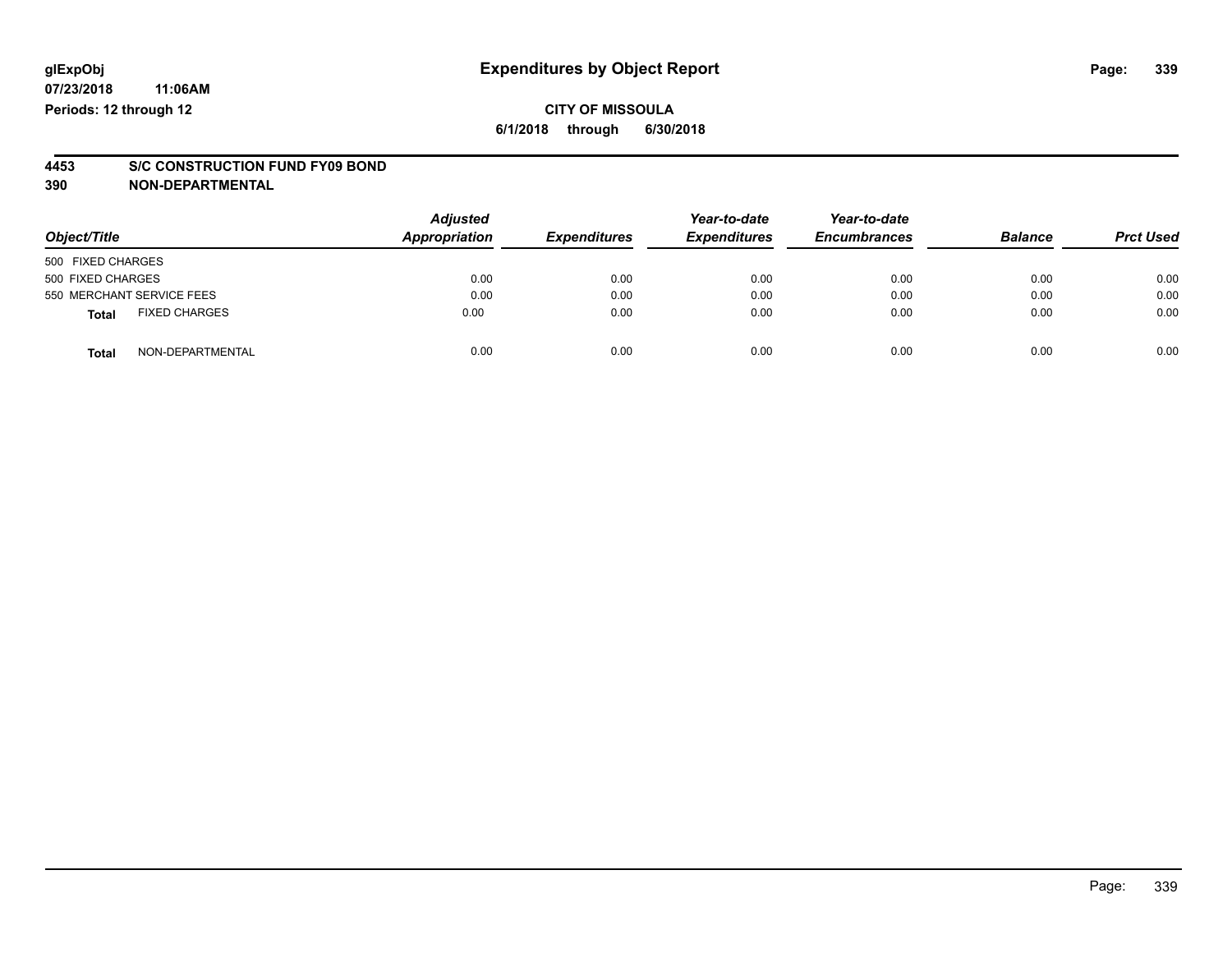**CITY OF MISSOULA 6/1/2018 through 6/30/2018**

### **4453 S/C CONSTRUCTION FUND FY09 BOND**

|                    |                                 | <b>Adjusted</b> |                     | Year-to-date        | Year-to-date        |                |                  |
|--------------------|---------------------------------|-----------------|---------------------|---------------------|---------------------|----------------|------------------|
| Object/Title       |                                 | Appropriation   | <b>Expenditures</b> | <b>Expenditures</b> | <b>Encumbrances</b> | <b>Balance</b> | <b>Prct Used</b> |
| 500 FIXED CHARGES  |                                 |                 |                     |                     |                     |                |                  |
| 500 FIXED CHARGES  |                                 | 0.00            | 0.00                | 0.00                | 0.00                | 0.00           | 0.00             |
|                    | 550 MERCHANT SERVICE FEES       | 0.00            | 0.00                | 0.00                | 0.00                | 0.00           | 0.00             |
| <b>Total</b>       | <b>FIXED CHARGES</b>            | 0.00            | 0.00                | 0.00                | 0.00                | 0.00           | 0.00             |
| 800 OTHER OBJECTS  |                                 |                 |                     |                     |                     |                |                  |
|                    | 820 TRANSFERS TO OTHER FUNDS    | 0.00            | 0.00                | 0.00                | 0.00                | 0.00           | 0.00             |
| Total              | OTHER OBJECTS                   | 0.00            | 0.00                | 0.00                | 0.00                | 0.00           | 0.00             |
| 900 CAPITAL OUTLAY |                                 |                 |                     |                     |                     |                |                  |
| 930 IMPROVEMENTS   |                                 | 0.00            | 0.00                | 0.00                | 0.00                | 0.00           | 0.00             |
| <b>Total</b>       | <b>CAPITAL OUTLAY</b>           | 0.00            | 0.00                | 0.00                | 0.00                | 0.00           | 0.00             |
| <b>Total</b>       | S/C CONSTRUCTION FUND FY09 BOND | 0.00            | 0.00                | 0.00                | 0.00                | 0.00           | 0.00             |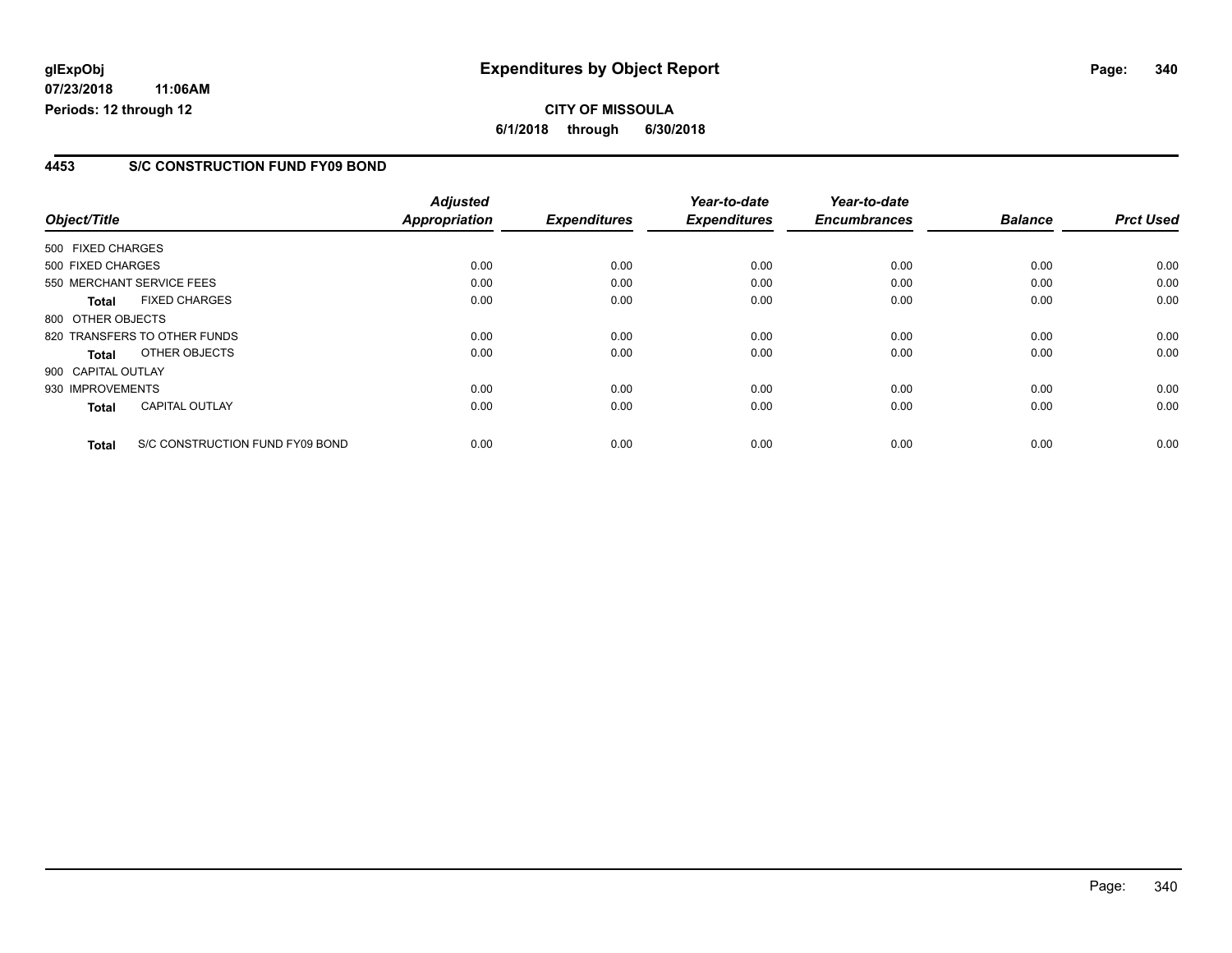### **CITY OF MISSOULA 6/1/2018 through 6/30/2018**

# **4454 S/C CONSTRUCTION FUND FOR FY10**

| Object/Title                                | <b>Adjusted</b><br><b>Appropriation</b> | <b>Expenditures</b> | Year-to-date<br><b>Expenditures</b> | Year-to-date<br><b>Encumbrances</b> | <b>Balance</b> | <b>Prct Used</b> |
|---------------------------------------------|-----------------------------------------|---------------------|-------------------------------------|-------------------------------------|----------------|------------------|
| 500 FIXED CHARGES                           |                                         |                     |                                     |                                     |                |                  |
| 550 MERCHANT SERVICE FEES                   | 0.00                                    | 0.00                | 0.00                                | 0.00                                | 0.00           | 0.00             |
| <b>FIXED CHARGES</b><br><b>Total</b>        | 0.00                                    | 0.00                | 0.00                                | 0.00                                | 0.00           | 0.00             |
| 900 CAPITAL OUTLAY                          |                                         |                     |                                     |                                     |                |                  |
| 930 IMPROVEMENTS                            | 0.00                                    | 0.00                | 0.00                                | 0.00                                | 0.00           | 0.00             |
| <b>CAPITAL OUTLAY</b><br><b>Total</b>       | 0.00                                    | 0.00                | 0.00                                | 0.00                                | 0.00           | 0.00             |
| PUBLIC WORKS ADMINISTRATION<br><b>Total</b> | 0.00                                    | 0.00                | 0.00                                | 0.00                                | 0.00           | 0.00             |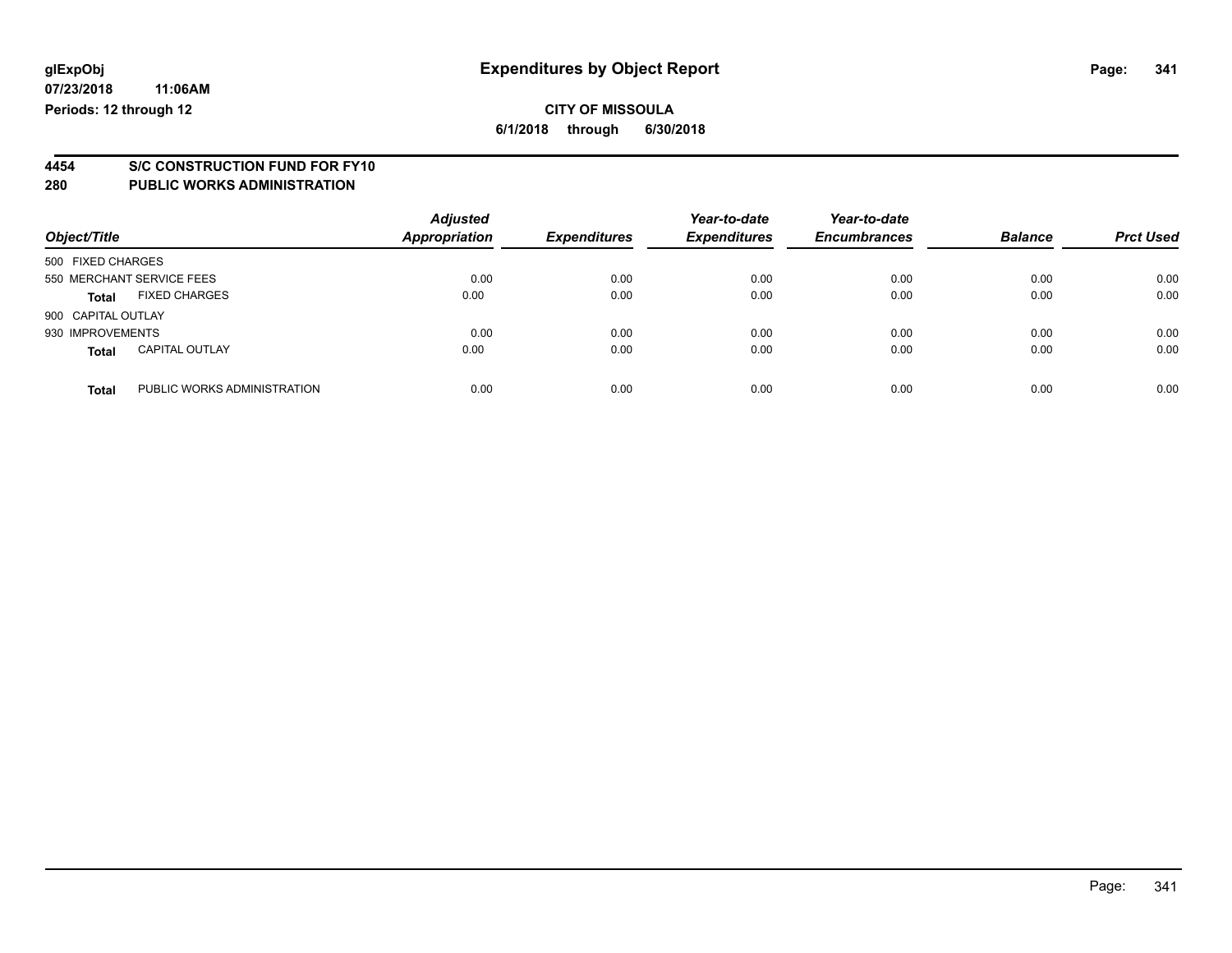**CITY OF MISSOULA 6/1/2018 through 6/30/2018**

### **4454 S/C CONSTRUCTION FUND FOR FY10**

|                           |                                | <b>Adjusted</b>      |                     | Year-to-date        | Year-to-date        |                |                  |
|---------------------------|--------------------------------|----------------------|---------------------|---------------------|---------------------|----------------|------------------|
| Object/Title              |                                | <b>Appropriation</b> | <b>Expenditures</b> | <b>Expenditures</b> | <b>Encumbrances</b> | <b>Balance</b> | <b>Prct Used</b> |
| 500 FIXED CHARGES         |                                |                      |                     |                     |                     |                |                  |
| 550 MERCHANT SERVICE FEES |                                | 0.00                 | 0.00                | 0.00                | 0.00                | 0.00           | 0.00             |
| <b>Total</b>              | <b>FIXED CHARGES</b>           | 0.00                 | 0.00                | 0.00                | 0.00                | 0.00           | 0.00             |
| 900 CAPITAL OUTLAY        |                                |                      |                     |                     |                     |                |                  |
| 930 IMPROVEMENTS          |                                | 0.00                 | 0.00                | 0.00                | 0.00                | 0.00           | 0.00             |
| <b>Total</b>              | <b>CAPITAL OUTLAY</b>          | 0.00                 | 0.00                | 0.00                | 0.00                | 0.00           | 0.00             |
| <b>Total</b>              | S/C CONSTRUCTION FUND FOR FY10 | 0.00                 | 0.00                | 0.00                | 0.00                | 0.00           | 0.00             |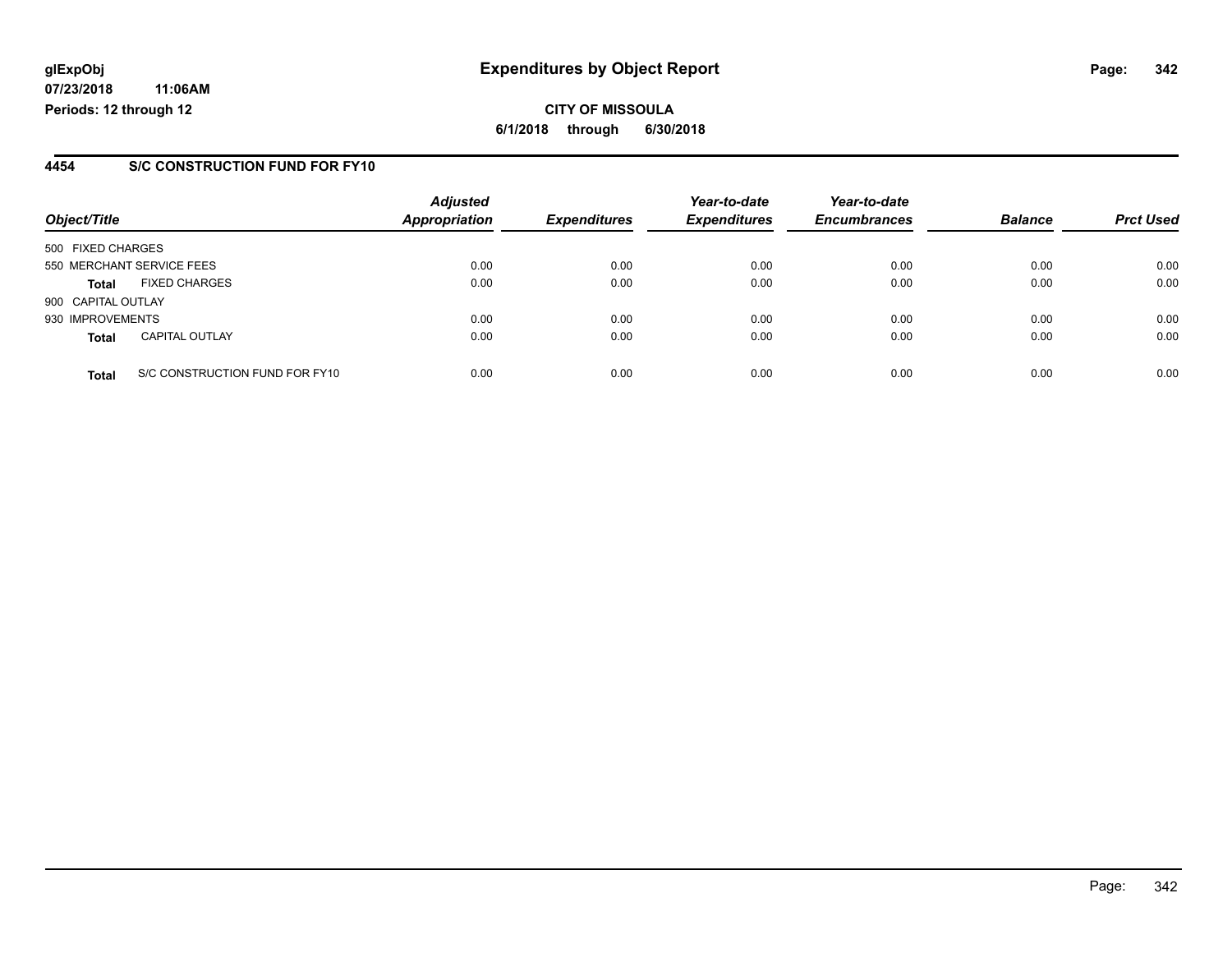### **CITY OF MISSOULA 6/1/2018 through 6/30/2018**

# **4455 FY11 S/C CONSTRUCTION FUND**

| Object/Title                                | <b>Adjusted</b><br>Appropriation | <b>Expenditures</b> | Year-to-date<br><b>Expenditures</b> | Year-to-date<br><b>Encumbrances</b> | <b>Balance</b> | <b>Prct Used</b> |
|---------------------------------------------|----------------------------------|---------------------|-------------------------------------|-------------------------------------|----------------|------------------|
| 500 FIXED CHARGES                           |                                  |                     |                                     |                                     |                |                  |
| 550 MERCHANT SERVICE FEES                   | 0.00                             | 0.00                | 0.00                                | 0.00                                | 0.00           | 0.00             |
| <b>FIXED CHARGES</b><br><b>Total</b>        | 0.00                             | 0.00                | 0.00                                | 0.00                                | 0.00           | 0.00             |
| 900 CAPITAL OUTLAY                          |                                  |                     |                                     |                                     |                |                  |
| 930 IMPROVEMENTS                            | 0.00                             | 0.00                | 0.00                                | 0.00                                | 0.00           | 0.00             |
| <b>CAPITAL OUTLAY</b><br><b>Total</b>       | 0.00                             | 0.00                | 0.00                                | 0.00                                | 0.00           | 0.00             |
| PUBLIC WORKS ADMINISTRATION<br><b>Total</b> | 0.00                             | 0.00                | 0.00                                | 0.00                                | 0.00           | 0.00             |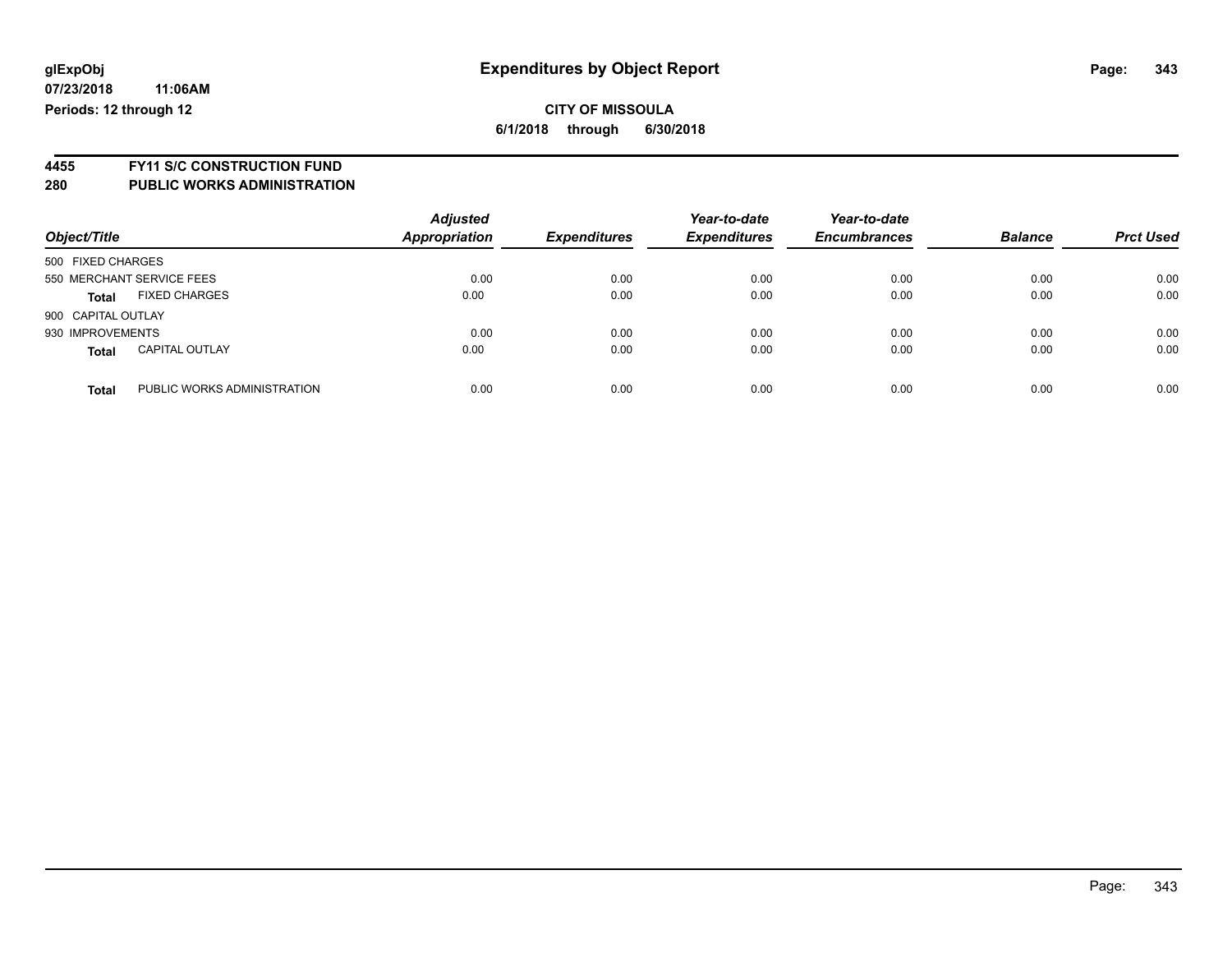**CITY OF MISSOULA 6/1/2018 through 6/30/2018**

### **4455 FY11 S/C CONSTRUCTION FUND**

|                                       |                                   | <b>Adjusted</b>      |                     | Year-to-date        | Year-to-date        |                |                  |
|---------------------------------------|-----------------------------------|----------------------|---------------------|---------------------|---------------------|----------------|------------------|
| Object/Title                          |                                   | <b>Appropriation</b> | <b>Expenditures</b> | <b>Expenditures</b> | <b>Encumbrances</b> | <b>Balance</b> | <b>Prct Used</b> |
| 500 FIXED CHARGES                     |                                   |                      |                     |                     |                     |                |                  |
| 550 MERCHANT SERVICE FEES             |                                   | 0.00                 | 0.00                | 0.00                | 0.00                | 0.00           | 0.00             |
| <b>FIXED CHARGES</b><br><b>Total</b>  |                                   | 0.00                 | 0.00                | 0.00                | 0.00                | 0.00           | 0.00             |
| 900 CAPITAL OUTLAY                    |                                   |                      |                     |                     |                     |                |                  |
| 930 IMPROVEMENTS                      |                                   | 0.00                 | 0.00                | 0.00                | 0.00                | 0.00           | 0.00             |
| <b>CAPITAL OUTLAY</b><br><b>Total</b> |                                   | 0.00                 | 0.00                | 0.00                | 0.00                | 0.00           | 0.00             |
| <b>Total</b>                          | <b>FY11 S/C CONSTRUCTION FUND</b> | 0.00                 | 0.00                | 0.00                | 0.00                | 0.00           | 0.00             |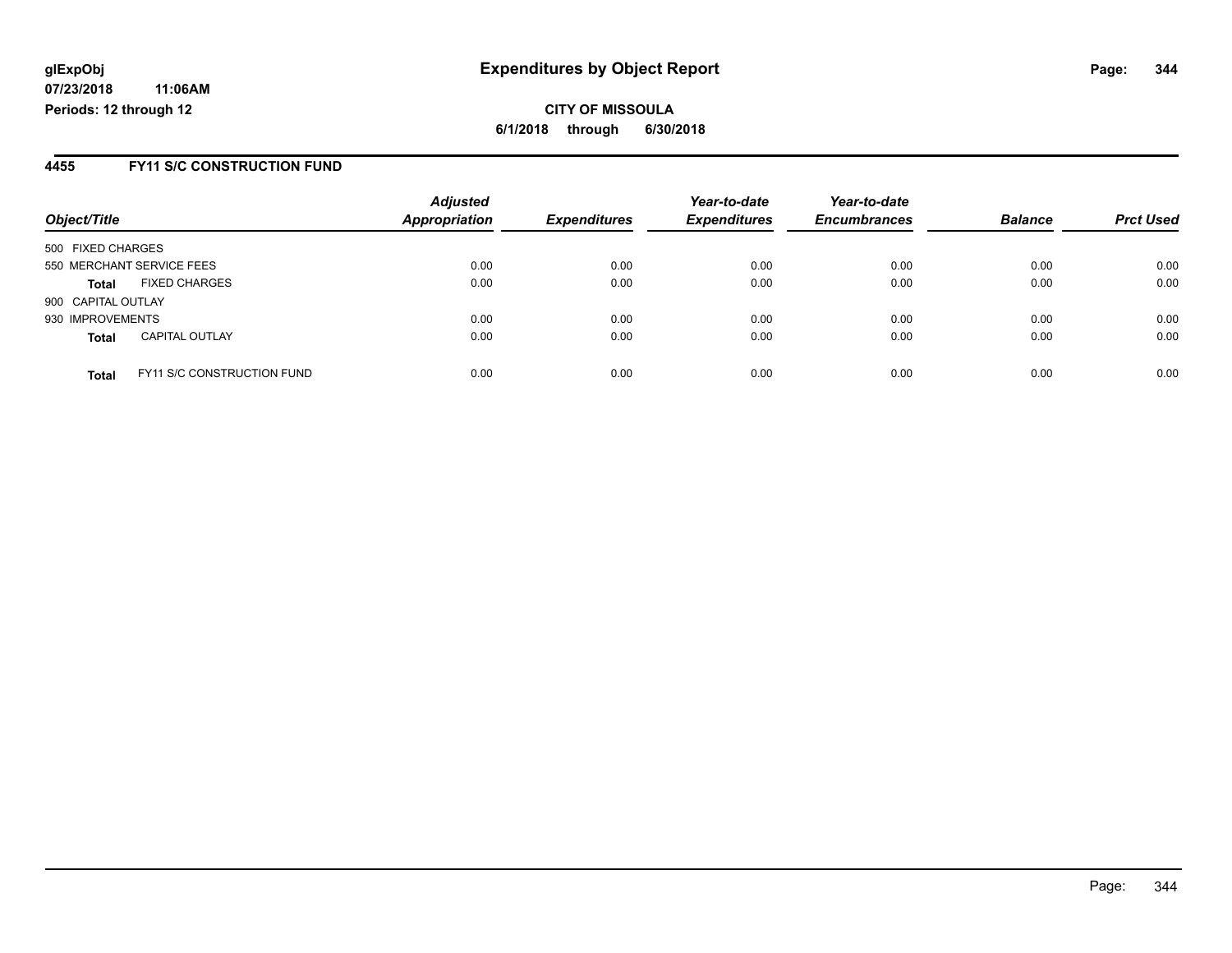### **CITY OF MISSOULA 6/1/2018 through 6/30/2018**

# **4456 FY12 S/C CONSTRUCTION FUND**

| Object/Title                                | <b>Adjusted</b><br><b>Appropriation</b> | <b>Expenditures</b> | Year-to-date<br><b>Expenditures</b> | Year-to-date<br><b>Encumbrances</b> | <b>Balance</b> | <b>Prct Used</b> |
|---------------------------------------------|-----------------------------------------|---------------------|-------------------------------------|-------------------------------------|----------------|------------------|
| 500 FIXED CHARGES                           |                                         |                     |                                     |                                     |                |                  |
| 550 MERCHANT SERVICE FEES                   | 0.00                                    | 0.00                | 0.00                                | 0.00                                | 0.00           | 0.00             |
| <b>FIXED CHARGES</b><br><b>Total</b>        | 0.00                                    | 0.00                | 0.00                                | 0.00                                | 0.00           | 0.00             |
| 800 OTHER OBJECTS                           |                                         |                     |                                     |                                     |                |                  |
| 820 TRANSFERS TO OTHER FUNDS                | 0.00                                    | 0.00                | 0.00                                | 0.00                                | 0.00           | 0.00             |
| OTHER OBJECTS<br>Total                      | 0.00                                    | 0.00                | 0.00                                | 0.00                                | 0.00           | 0.00             |
| 900 CAPITAL OUTLAY                          |                                         |                     |                                     |                                     |                |                  |
| 930 IMPROVEMENTS                            | 0.00                                    | 0.00                | 0.00                                | 0.00                                | 0.00           | 0.00             |
| <b>CAPITAL OUTLAY</b><br><b>Total</b>       | 0.00                                    | 0.00                | 0.00                                | 0.00                                | 0.00           | 0.00             |
|                                             |                                         |                     |                                     |                                     |                |                  |
| PUBLIC WORKS ADMINISTRATION<br><b>Total</b> | 0.00                                    | 0.00                | 0.00                                | 0.00                                | 0.00           | 0.00             |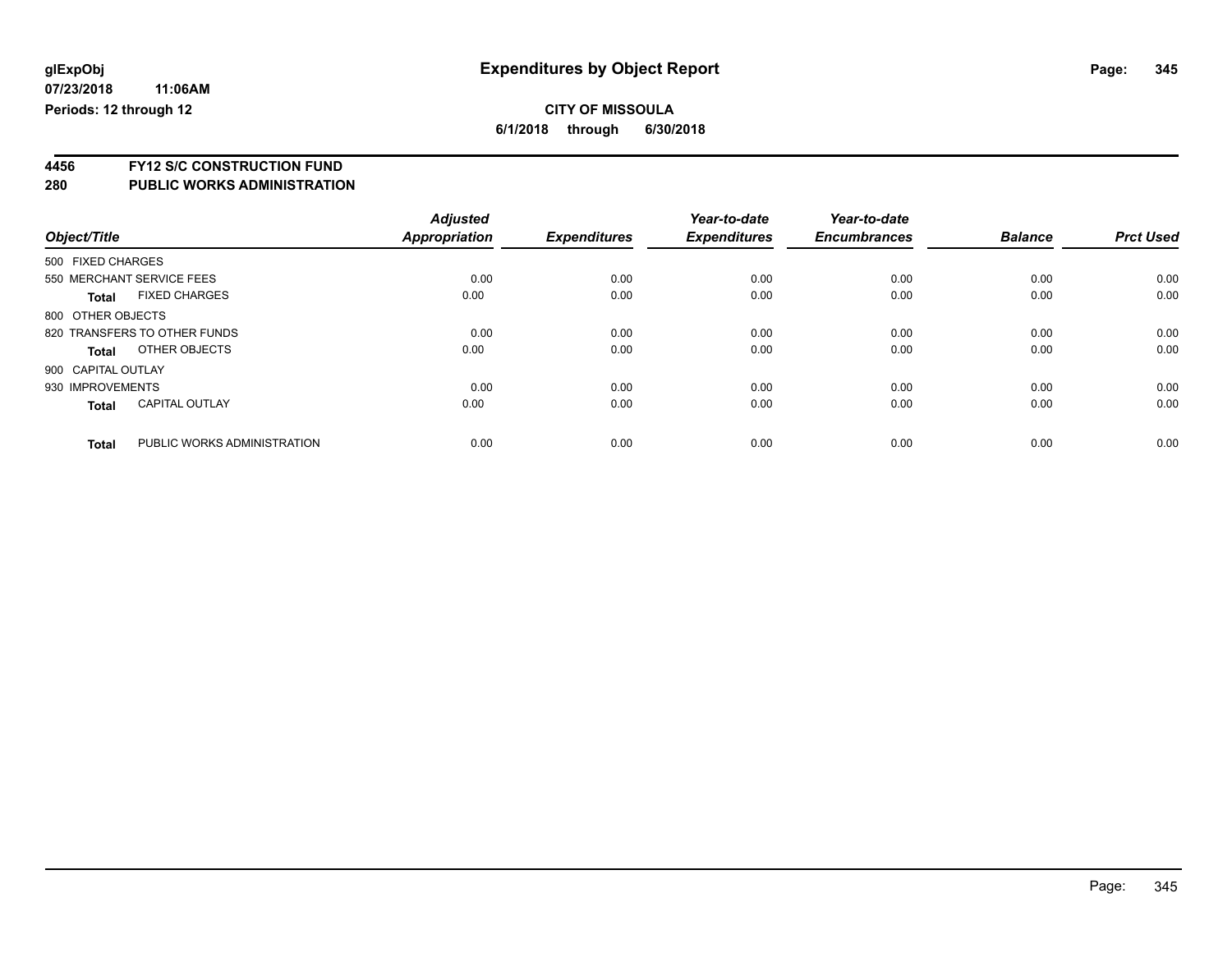### **CITY OF MISSOULA 6/1/2018 through 6/30/2018**

### **4456 FY12 S/C CONSTRUCTION FUND**

| Object/Title       |                                   | <b>Adjusted</b><br>Appropriation | <b>Expenditures</b> | Year-to-date<br><b>Expenditures</b> | Year-to-date<br><b>Encumbrances</b> | <b>Balance</b> | <b>Prct Used</b> |
|--------------------|-----------------------------------|----------------------------------|---------------------|-------------------------------------|-------------------------------------|----------------|------------------|
| 500 FIXED CHARGES  |                                   |                                  |                     |                                     |                                     |                |                  |
|                    |                                   |                                  |                     |                                     |                                     |                |                  |
|                    | 550 MERCHANT SERVICE FEES         | 0.00                             | 0.00                | 0.00                                | 0.00                                | 0.00           | 0.00             |
| Total              | <b>FIXED CHARGES</b>              | 0.00                             | 0.00                | 0.00                                | 0.00                                | 0.00           | 0.00             |
| 800 OTHER OBJECTS  |                                   |                                  |                     |                                     |                                     |                |                  |
|                    | 820 TRANSFERS TO OTHER FUNDS      | 0.00                             | 0.00                | 0.00                                | 0.00                                | 0.00           | 0.00             |
| Total              | OTHER OBJECTS                     | 0.00                             | 0.00                | 0.00                                | 0.00                                | 0.00           | 0.00             |
| 900 CAPITAL OUTLAY |                                   |                                  |                     |                                     |                                     |                |                  |
| 930 IMPROVEMENTS   |                                   | 0.00                             | 0.00                | 0.00                                | 0.00                                | 0.00           | 0.00             |
| <b>Total</b>       | <b>CAPITAL OUTLAY</b>             | 0.00                             | 0.00                | 0.00                                | 0.00                                | 0.00           | 0.00             |
| <b>Total</b>       | <b>FY12 S/C CONSTRUCTION FUND</b> | 0.00                             | 0.00                | 0.00                                | 0.00                                | 0.00           | 0.00             |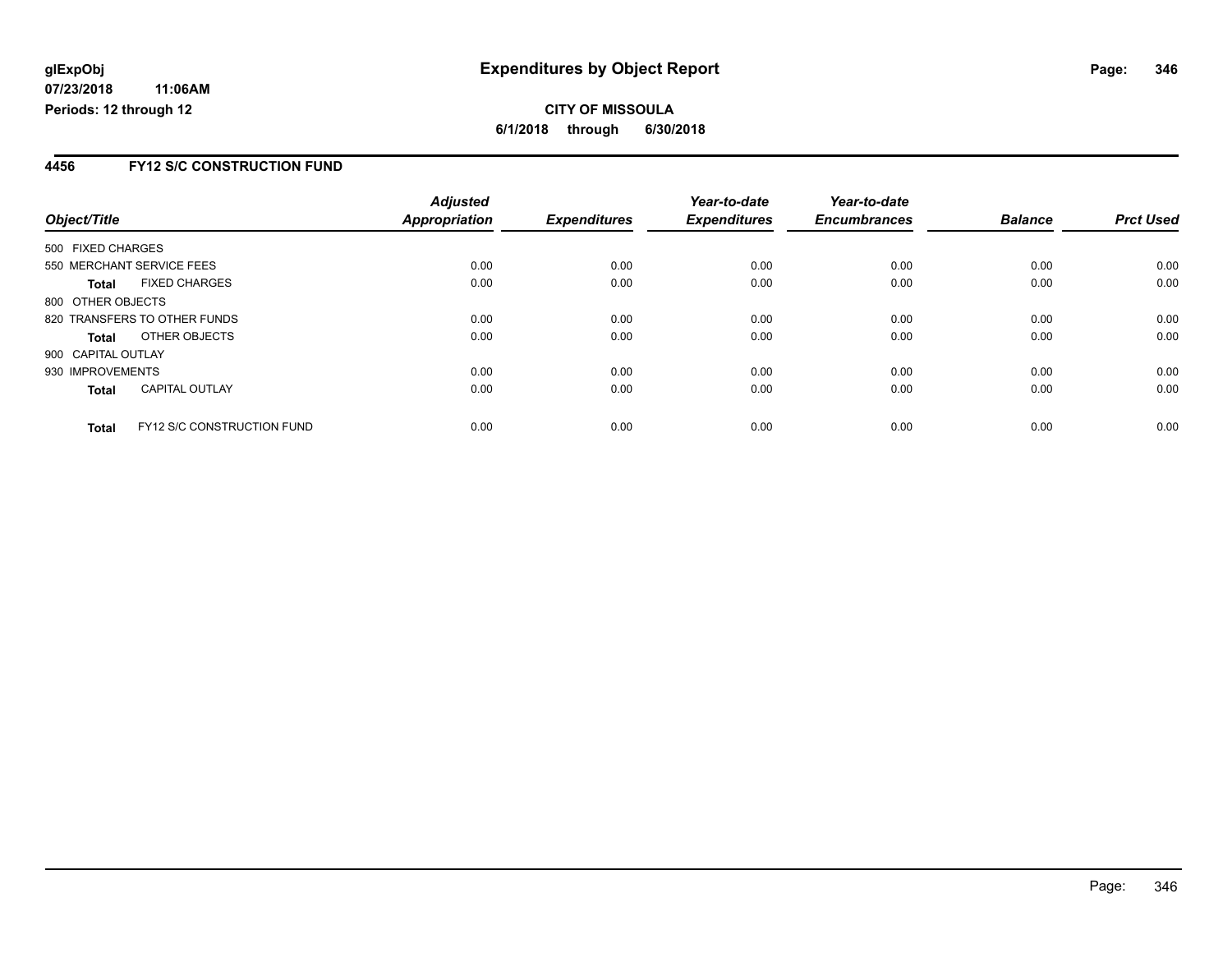# **4457 FY13 SIDEWALK/CURB CONSTRUCTION**

| Object/Title       |                              | <b>Adjusted</b><br><b>Appropriation</b> | <b>Expenditures</b> | Year-to-date<br><b>Expenditures</b> | Year-to-date<br><b>Encumbrances</b> | <b>Balance</b> | <b>Prct Used</b> |
|--------------------|------------------------------|-----------------------------------------|---------------------|-------------------------------------|-------------------------------------|----------------|------------------|
|                    | 300 PURCHASED SERVICES       |                                         |                     |                                     |                                     |                |                  |
|                    | 350 PROFESSIONAL SERVICES    | 0.00                                    | 0.00                | 0.00                                | 0.00                                | 0.00           | 0.00             |
| <b>Total</b>       | PURCHASED SERVICES           | 0.00                                    | 0.00                | 0.00                                | 0.00                                | 0.00           | 0.00             |
| 500 FIXED CHARGES  |                              |                                         |                     |                                     |                                     |                |                  |
|                    | 550 MERCHANT SERVICE FEES    | 0.00                                    | 0.00                | 0.00                                | 0.00                                | 0.00           | 0.00             |
| Total              | <b>FIXED CHARGES</b>         | 0.00                                    | 0.00                | 0.00                                | 0.00                                | 0.00           | 0.00             |
| 800 OTHER OBJECTS  |                              |                                         |                     |                                     |                                     |                |                  |
|                    | 820 TRANSFERS TO OTHER FUNDS | 0.00                                    | 0.00                | 0.00                                | 0.00                                | 0.00           | 0.00             |
| Total              | OTHER OBJECTS                | 0.00                                    | 0.00                | 0.00                                | 0.00                                | 0.00           | 0.00             |
| 900 CAPITAL OUTLAY |                              |                                         |                     |                                     |                                     |                |                  |
| 930 IMPROVEMENTS   |                              | 0.00                                    | 0.00                | 0.00                                | 0.00                                | 0.00           | 0.00             |
| <b>Total</b>       | <b>CAPITAL OUTLAY</b>        | 0.00                                    | 0.00                | 0.00                                | 0.00                                | 0.00           | 0.00             |
| <b>Total</b>       | PUBLIC WORKS ADMINISTRATION  | 0.00                                    | 0.00                | 0.00                                | 0.00                                | 0.00           | 0.00             |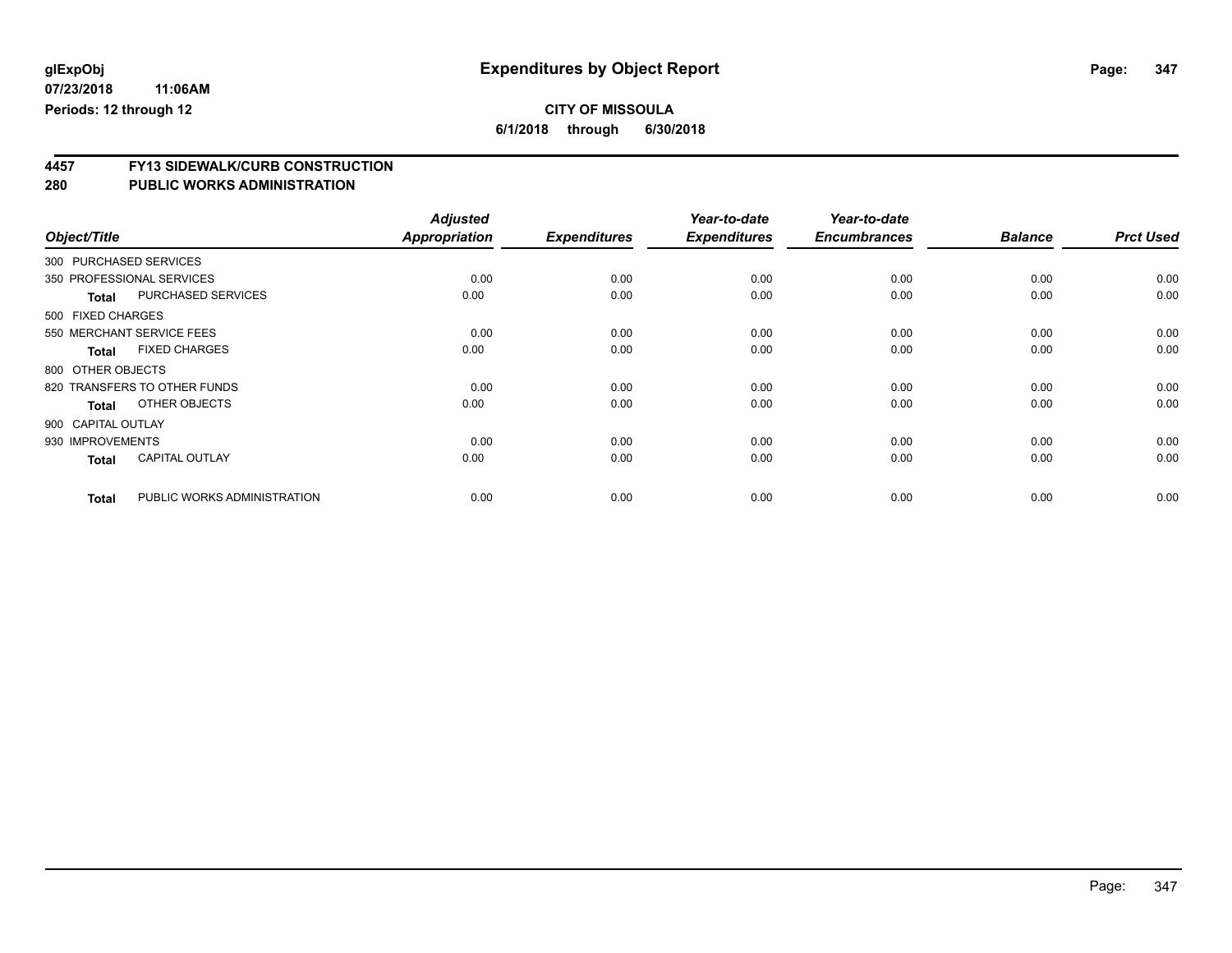### **CITY OF MISSOULA 6/1/2018 through 6/30/2018**

### **4457 FY13 SIDEWALK/CURB CONSTRUCTION**

|                    |                                 | <b>Adjusted</b> |                     | Year-to-date        | Year-to-date        |                |                  |
|--------------------|---------------------------------|-----------------|---------------------|---------------------|---------------------|----------------|------------------|
| Object/Title       |                                 | Appropriation   | <b>Expenditures</b> | <b>Expenditures</b> | <b>Encumbrances</b> | <b>Balance</b> | <b>Prct Used</b> |
|                    | 300 PURCHASED SERVICES          |                 |                     |                     |                     |                |                  |
|                    | 350 PROFESSIONAL SERVICES       | 0.00            | 0.00                | 0.00                | 0.00                | 0.00           | 0.00             |
| <b>Total</b>       | PURCHASED SERVICES              | 0.00            | 0.00                | 0.00                | 0.00                | 0.00           | 0.00             |
| 500 FIXED CHARGES  |                                 |                 |                     |                     |                     |                |                  |
|                    | 550 MERCHANT SERVICE FEES       | 0.00            | 0.00                | 0.00                | 0.00                | 0.00           | 0.00             |
| <b>Total</b>       | <b>FIXED CHARGES</b>            | 0.00            | 0.00                | 0.00                | 0.00                | 0.00           | 0.00             |
| 800 OTHER OBJECTS  |                                 |                 |                     |                     |                     |                |                  |
|                    | 820 TRANSFERS TO OTHER FUNDS    | 0.00            | 0.00                | 0.00                | 0.00                | 0.00           | 0.00             |
| Total              | OTHER OBJECTS                   | 0.00            | 0.00                | 0.00                | 0.00                | 0.00           | 0.00             |
| 900 CAPITAL OUTLAY |                                 |                 |                     |                     |                     |                |                  |
| 930 IMPROVEMENTS   |                                 | 0.00            | 0.00                | 0.00                | 0.00                | 0.00           | 0.00             |
| <b>Total</b>       | <b>CAPITAL OUTLAY</b>           | 0.00            | 0.00                | 0.00                | 0.00                | 0.00           | 0.00             |
| <b>Total</b>       | FY13 SIDEWALK/CURB CONSTRUCTION | 0.00            | 0.00                | 0.00                | 0.00                | 0.00           | 0.00             |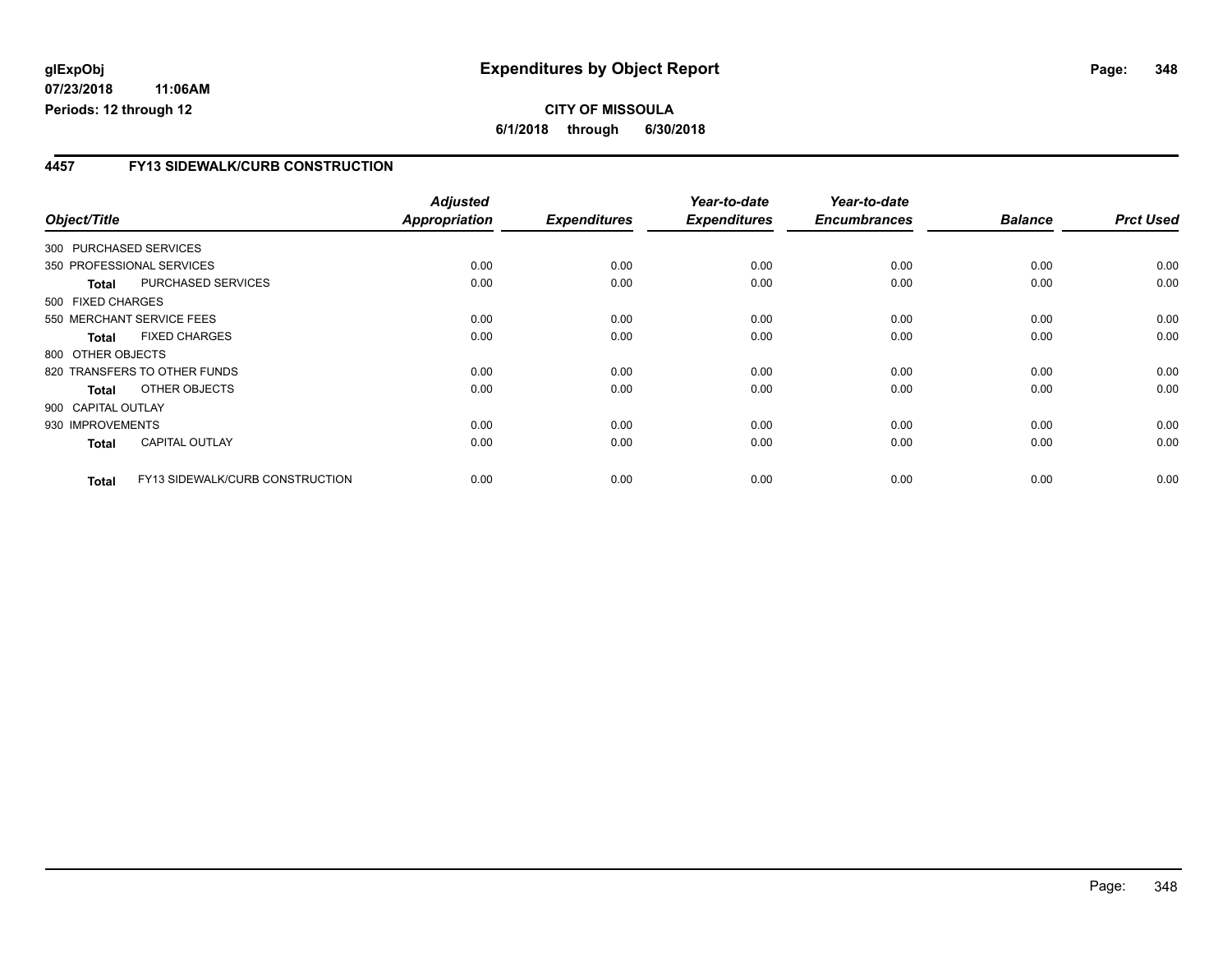### **CITY OF MISSOULA 6/1/2018 through 6/30/2018**

# **4458 FY14 SIDEWALK & CURB CONSTRUCTION**

| Object/Title       |                              | <b>Adjusted</b><br><b>Appropriation</b> | <b>Expenditures</b> | Year-to-date<br><b>Expenditures</b> | Year-to-date<br><b>Encumbrances</b> | <b>Balance</b> | <b>Prct Used</b> |
|--------------------|------------------------------|-----------------------------------------|---------------------|-------------------------------------|-------------------------------------|----------------|------------------|
| 500 FIXED CHARGES  |                              |                                         |                     |                                     |                                     |                |                  |
|                    | 550 MERCHANT SERVICE FEES    | 0.00                                    | 0.00                | 0.00                                | 0.00                                | 0.00           | 0.00             |
| <b>Total</b>       | <b>FIXED CHARGES</b>         | 0.00                                    | 0.00                | 0.00                                | 0.00                                | 0.00           | 0.00             |
| 800 OTHER OBJECTS  |                              |                                         |                     |                                     |                                     |                |                  |
|                    | 820 TRANSFERS TO OTHER FUNDS | 0.00                                    | 0.00                | 0.00                                | 0.00                                | 0.00           | 0.00             |
| Total              | OTHER OBJECTS                | 0.00                                    | 0.00                | 0.00                                | 0.00                                | 0.00           | 0.00             |
| 900 CAPITAL OUTLAY |                              |                                         |                     |                                     |                                     |                |                  |
| 930 IMPROVEMENTS   |                              | 0.00                                    | 0.00                | 0.00                                | 0.00                                | 0.00           | 0.00             |
| <b>Total</b>       | <b>CAPITAL OUTLAY</b>        | 0.00                                    | 0.00                | 0.00                                | 0.00                                | 0.00           | 0.00             |
| <b>Total</b>       | PUBLIC WORKS ADMINISTRATION  | 0.00                                    | 0.00                | 0.00                                | 0.00                                | 0.00           | 0.00             |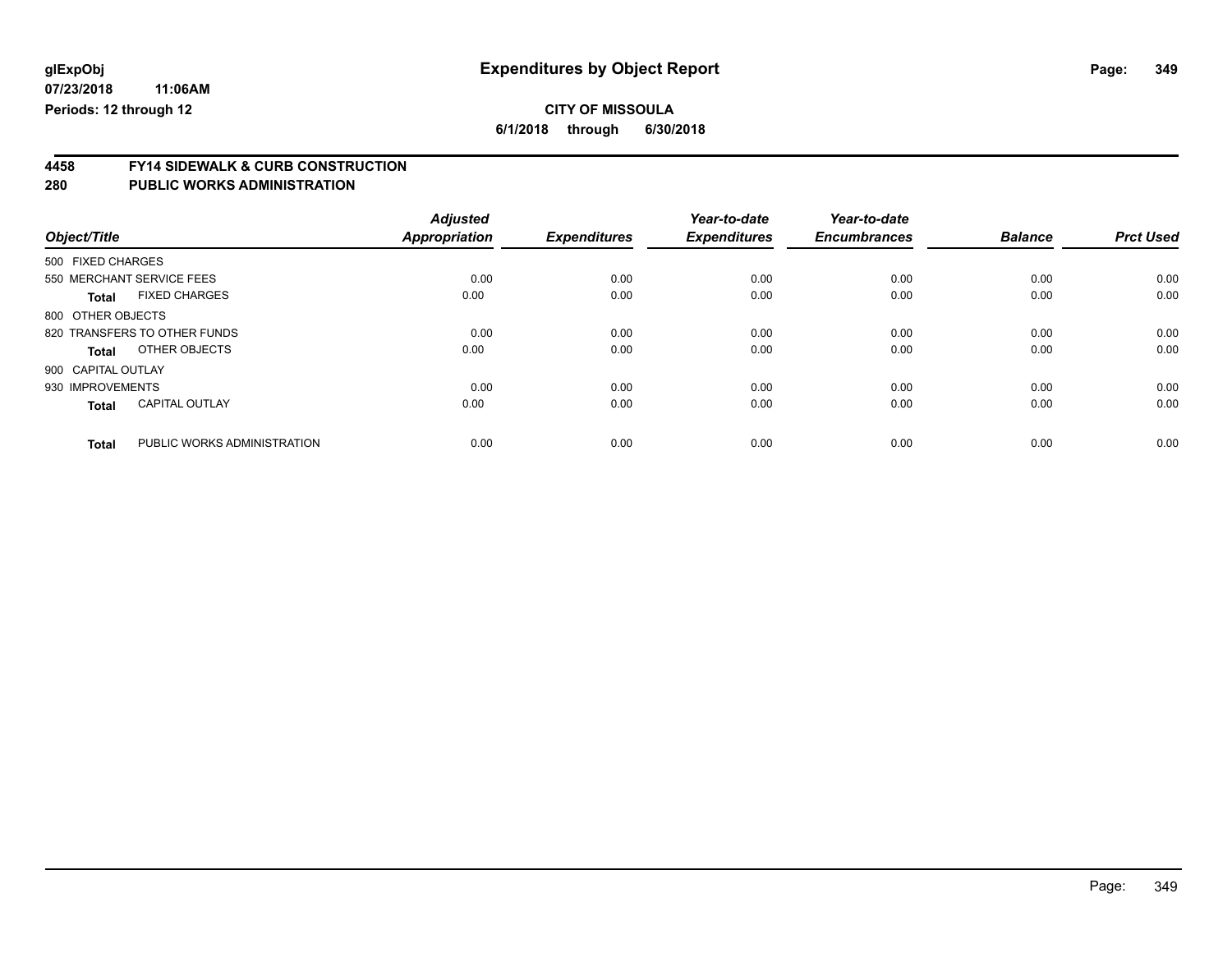**CITY OF MISSOULA 6/1/2018 through 6/30/2018**

### **4458 FY14 SIDEWALK & CURB CONSTRUCTION**

|                    |                                              | <b>Adjusted</b> |                     | Year-to-date        | Year-to-date        |                |                  |
|--------------------|----------------------------------------------|-----------------|---------------------|---------------------|---------------------|----------------|------------------|
| Object/Title       |                                              | Appropriation   | <b>Expenditures</b> | <b>Expenditures</b> | <b>Encumbrances</b> | <b>Balance</b> | <b>Prct Used</b> |
| 500 FIXED CHARGES  |                                              |                 |                     |                     |                     |                |                  |
|                    | 550 MERCHANT SERVICE FEES                    | 0.00            | 0.00                | 0.00                | 0.00                | 0.00           | 0.00             |
| <b>Total</b>       | <b>FIXED CHARGES</b>                         | 0.00            | 0.00                | 0.00                | 0.00                | 0.00           | 0.00             |
| 800 OTHER OBJECTS  |                                              |                 |                     |                     |                     |                |                  |
|                    | 820 TRANSFERS TO OTHER FUNDS                 | 0.00            | 0.00                | 0.00                | 0.00                | 0.00           | 0.00             |
| Total              | OTHER OBJECTS                                | 0.00            | 0.00                | 0.00                | 0.00                | 0.00           | 0.00             |
| 900 CAPITAL OUTLAY |                                              |                 |                     |                     |                     |                |                  |
| 930 IMPROVEMENTS   |                                              | 0.00            | 0.00                | 0.00                | 0.00                | 0.00           | 0.00             |
| <b>Total</b>       | <b>CAPITAL OUTLAY</b>                        | 0.00            | 0.00                | 0.00                | 0.00                | 0.00           | 0.00             |
| <b>Total</b>       | <b>FY14 SIDEWALK &amp; CURB CONSTRUCTIOL</b> | 0.00            | 0.00                | 0.00                | 0.00                | 0.00           | 0.00             |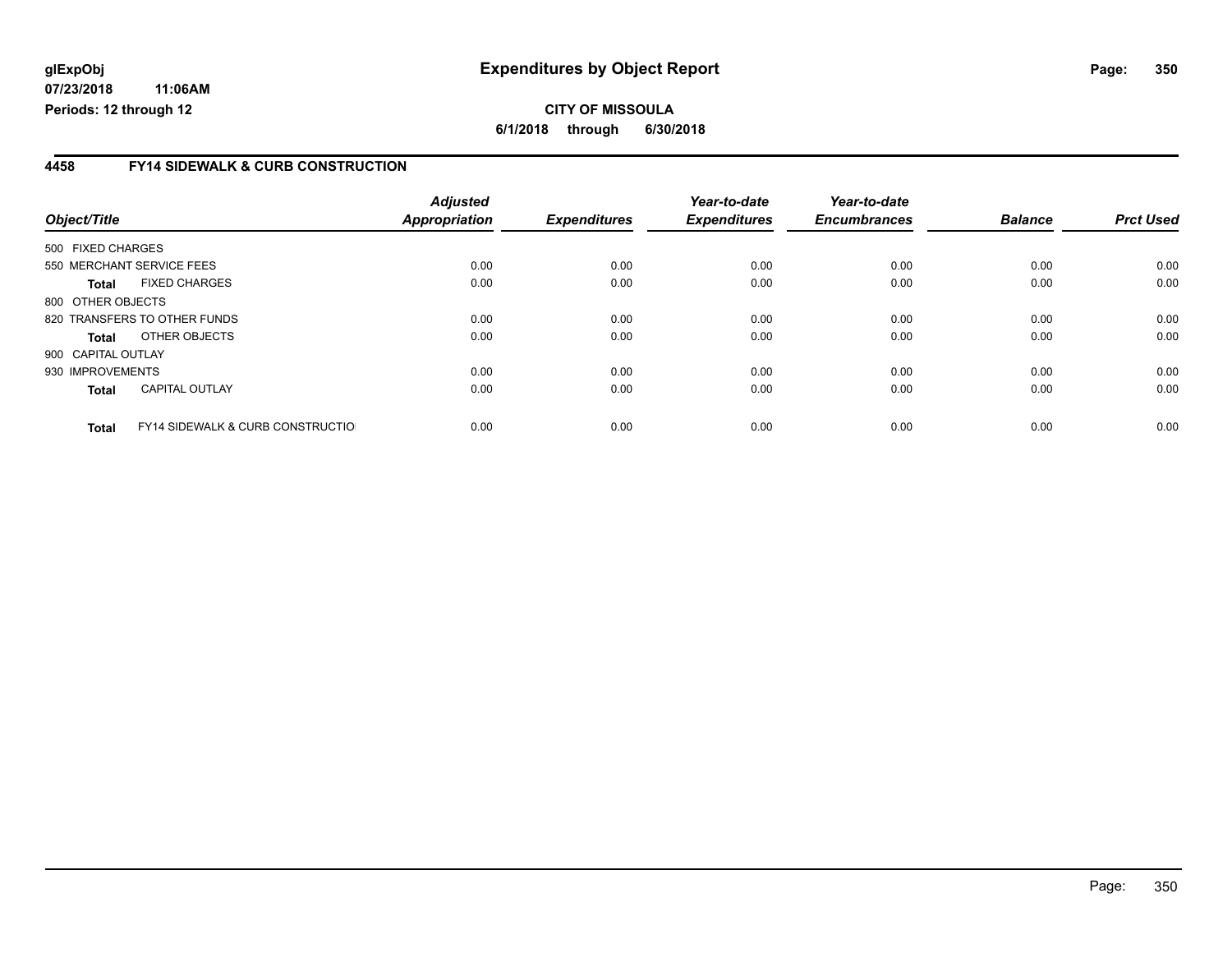# **4459 FY15 SIDEWALK/CURB CONSTRUCTION**

#### **280 PUBLIC WORKS ADMINISTRATION**

| Object/Title       |                              | <b>Adjusted</b><br>Appropriation | <b>Expenditures</b> | Year-to-date<br><b>Expenditures</b> | Year-to-date<br><b>Encumbrances</b> | <b>Balance</b> | <b>Prct Used</b> |
|--------------------|------------------------------|----------------------------------|---------------------|-------------------------------------|-------------------------------------|----------------|------------------|
| 500 FIXED CHARGES  |                              |                                  |                     |                                     |                                     |                |                  |
|                    | 550 MERCHANT SERVICE FEES    | 0.00                             | 0.00                | 0.00                                | 0.00                                | 0.00           | 0.00             |
| <b>Total</b>       | <b>FIXED CHARGES</b>         | 0.00                             | 0.00                | 0.00                                | 0.00                                | 0.00           | 0.00             |
| 800 OTHER OBJECTS  |                              |                                  |                     |                                     |                                     |                |                  |
|                    | 820 TRANSFERS TO OTHER FUNDS | 0.00                             | 0.00                | 0.00                                | 0.00                                | 0.00           | 0.00             |
| Total              | OTHER OBJECTS                | 0.00                             | 0.00                | 0.00                                | 0.00                                | 0.00           | 0.00             |
| 900 CAPITAL OUTLAY |                              |                                  |                     |                                     |                                     |                |                  |
| 930 IMPROVEMENTS   |                              | 0.00                             | 0.00                | 0.00                                | 0.00                                | 0.00           | 0.00             |
| <b>Total</b>       | <b>CAPITAL OUTLAY</b>        | 0.00                             | 0.00                | 0.00                                | 0.00                                | 0.00           | 0.00             |
| <b>Total</b>       | PUBLIC WORKS ADMINISTRATION  | 0.00                             | 0.00                | 0.00                                | 0.00                                | 0.00           | 0.00             |

Page: 351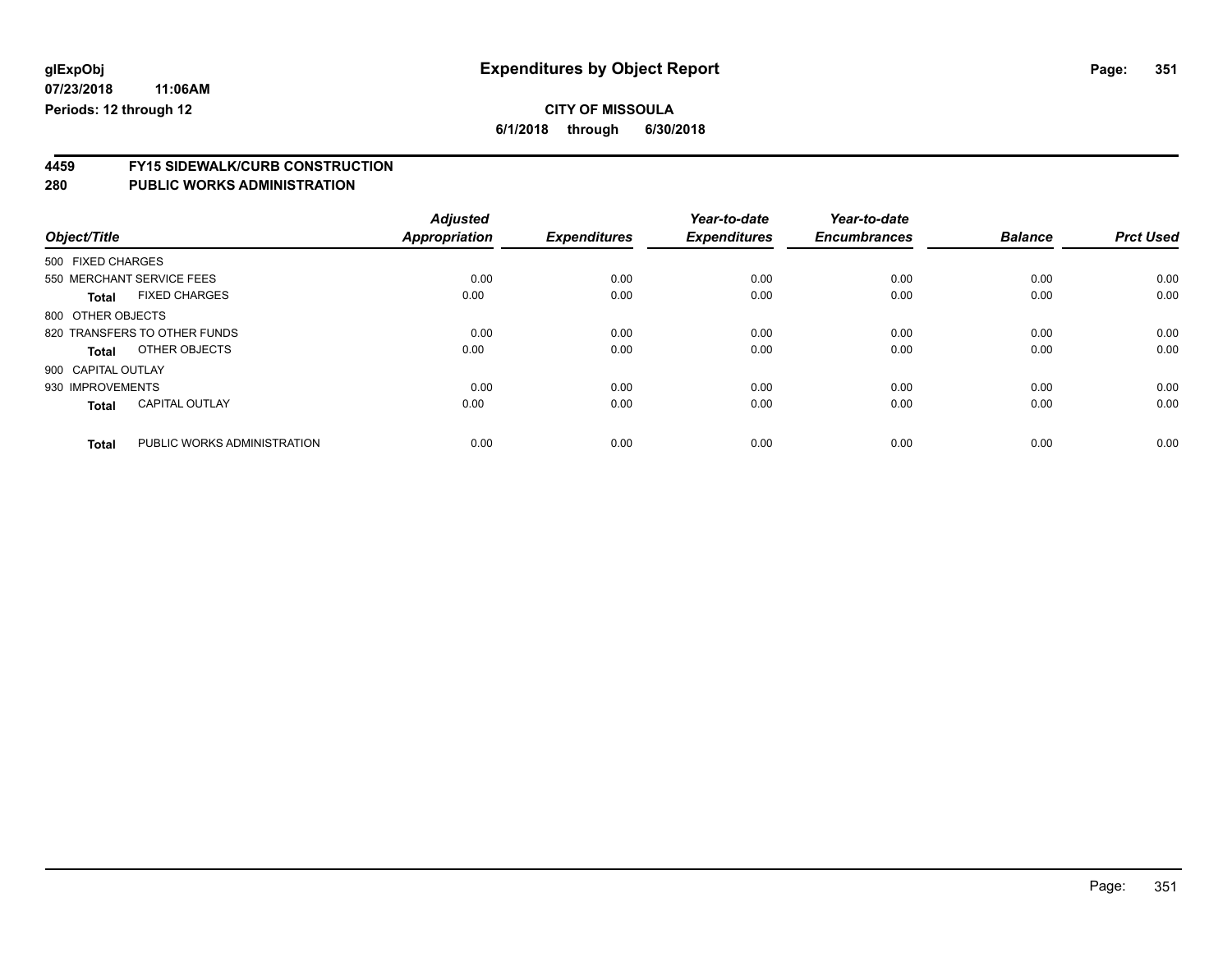**CITY OF MISSOULA 6/1/2018 through 6/30/2018**

### **4459 FY15 SIDEWALK/CURB CONSTRUCTION**

|                    |                                        | <b>Adjusted</b> |                     | Year-to-date        | Year-to-date        |                |                  |
|--------------------|----------------------------------------|-----------------|---------------------|---------------------|---------------------|----------------|------------------|
| Object/Title       |                                        | Appropriation   | <b>Expenditures</b> | <b>Expenditures</b> | <b>Encumbrances</b> | <b>Balance</b> | <b>Prct Used</b> |
| 500 FIXED CHARGES  |                                        |                 |                     |                     |                     |                |                  |
|                    | 550 MERCHANT SERVICE FEES              | 0.00            | 0.00                | 0.00                | 0.00                | 0.00           | 0.00             |
| <b>Total</b>       | <b>FIXED CHARGES</b>                   | 0.00            | 0.00                | 0.00                | 0.00                | 0.00           | 0.00             |
| 800 OTHER OBJECTS  |                                        |                 |                     |                     |                     |                |                  |
|                    | 820 TRANSFERS TO OTHER FUNDS           | 0.00            | 0.00                | 0.00                | 0.00                | 0.00           | 0.00             |
| Total              | OTHER OBJECTS                          | 0.00            | 0.00                | 0.00                | 0.00                | 0.00           | 0.00             |
| 900 CAPITAL OUTLAY |                                        |                 |                     |                     |                     |                |                  |
| 930 IMPROVEMENTS   |                                        | 0.00            | 0.00                | 0.00                | 0.00                | 0.00           | 0.00             |
| <b>Total</b>       | <b>CAPITAL OUTLAY</b>                  | 0.00            | 0.00                | 0.00                | 0.00                | 0.00           | 0.00             |
| <b>Total</b>       | <b>FY15 SIDEWALK/CURB CONSTRUCTION</b> | 0.00            | 0.00                | 0.00                | 0.00                | 0.00           | 0.00             |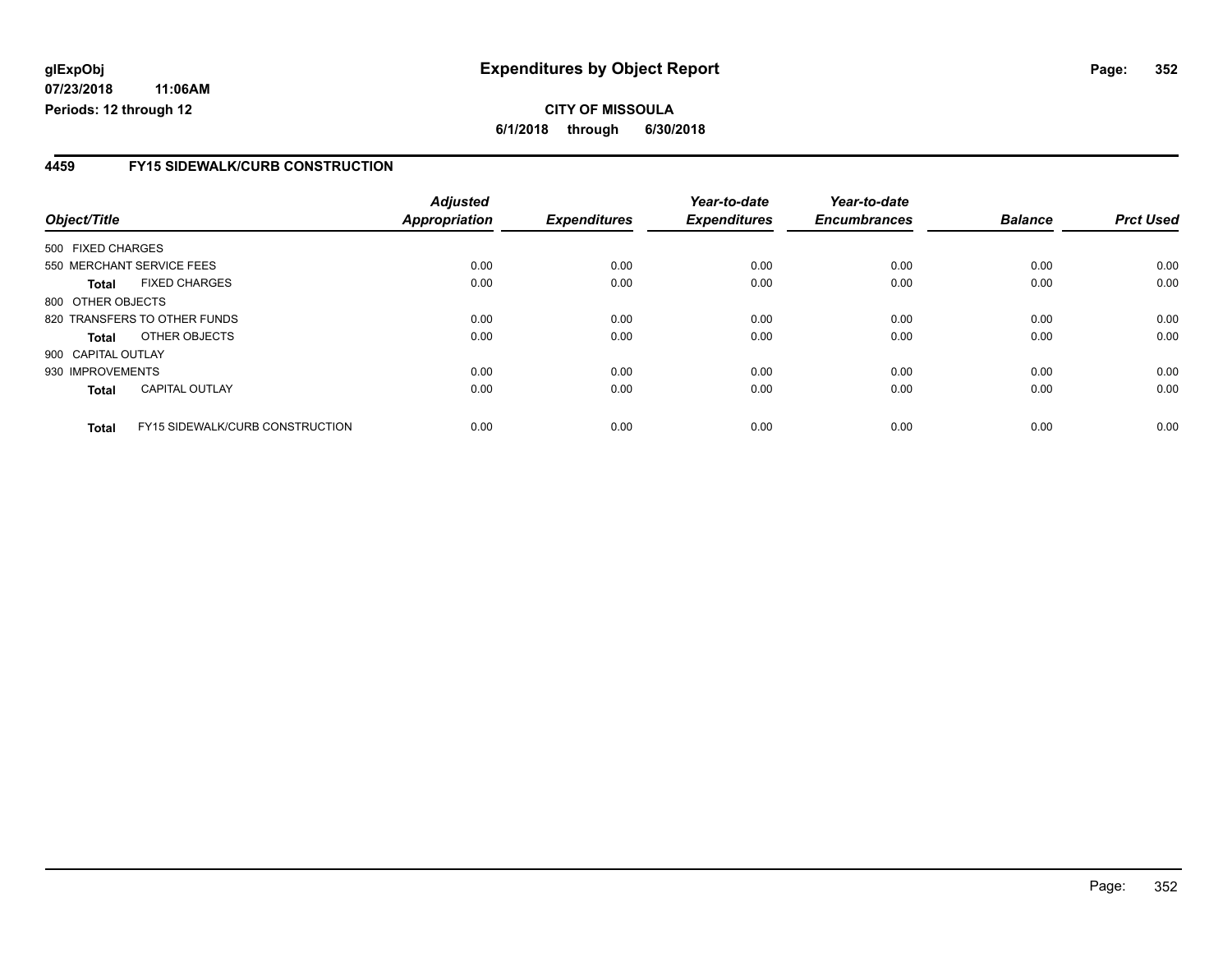# **4460 FY16 SIDEWALK/CURB CONSTRUCTION**

| Object/Title       |                              | <b>Adjusted</b><br><b>Appropriation</b> | <b>Expenditures</b> | Year-to-date<br><b>Expenditures</b> | Year-to-date<br><b>Encumbrances</b> | <b>Balance</b> | <b>Prct Used</b> |
|--------------------|------------------------------|-----------------------------------------|---------------------|-------------------------------------|-------------------------------------|----------------|------------------|
| 500 FIXED CHARGES  |                              |                                         |                     |                                     |                                     |                |                  |
|                    | 550 MERCHANT SERVICE FEES    | 0.00                                    | 0.00                | 0.00                                | 0.00                                | 0.00           | 0.00             |
| <b>Total</b>       | <b>FIXED CHARGES</b>         | 0.00                                    | 0.00                | 0.00                                | 0.00                                | 0.00           | 0.00             |
| 800 OTHER OBJECTS  |                              |                                         |                     |                                     |                                     |                |                  |
|                    | 820 TRANSFERS TO OTHER FUNDS | 0.00                                    | 0.00                | 0.00                                | 0.00                                | 0.00           | 0.00             |
| <b>Total</b>       | OTHER OBJECTS                | 0.00                                    | 0.00                | 0.00                                | 0.00                                | 0.00           | 0.00             |
| 900 CAPITAL OUTLAY |                              |                                         |                     |                                     |                                     |                |                  |
| 930 IMPROVEMENTS   |                              | 0.00                                    | 0.00                | 0.00                                | 0.00                                | 0.00           | 0.00             |
| <b>Total</b>       | <b>CAPITAL OUTLAY</b>        | 0.00                                    | 0.00                | 0.00                                | 0.00                                | 0.00           | 0.00             |
| <b>Total</b>       | PUBLIC WORKS ADMINISTRATION  | 0.00                                    | 0.00                | 0.00                                | 0.00                                | 0.00           | 0.00             |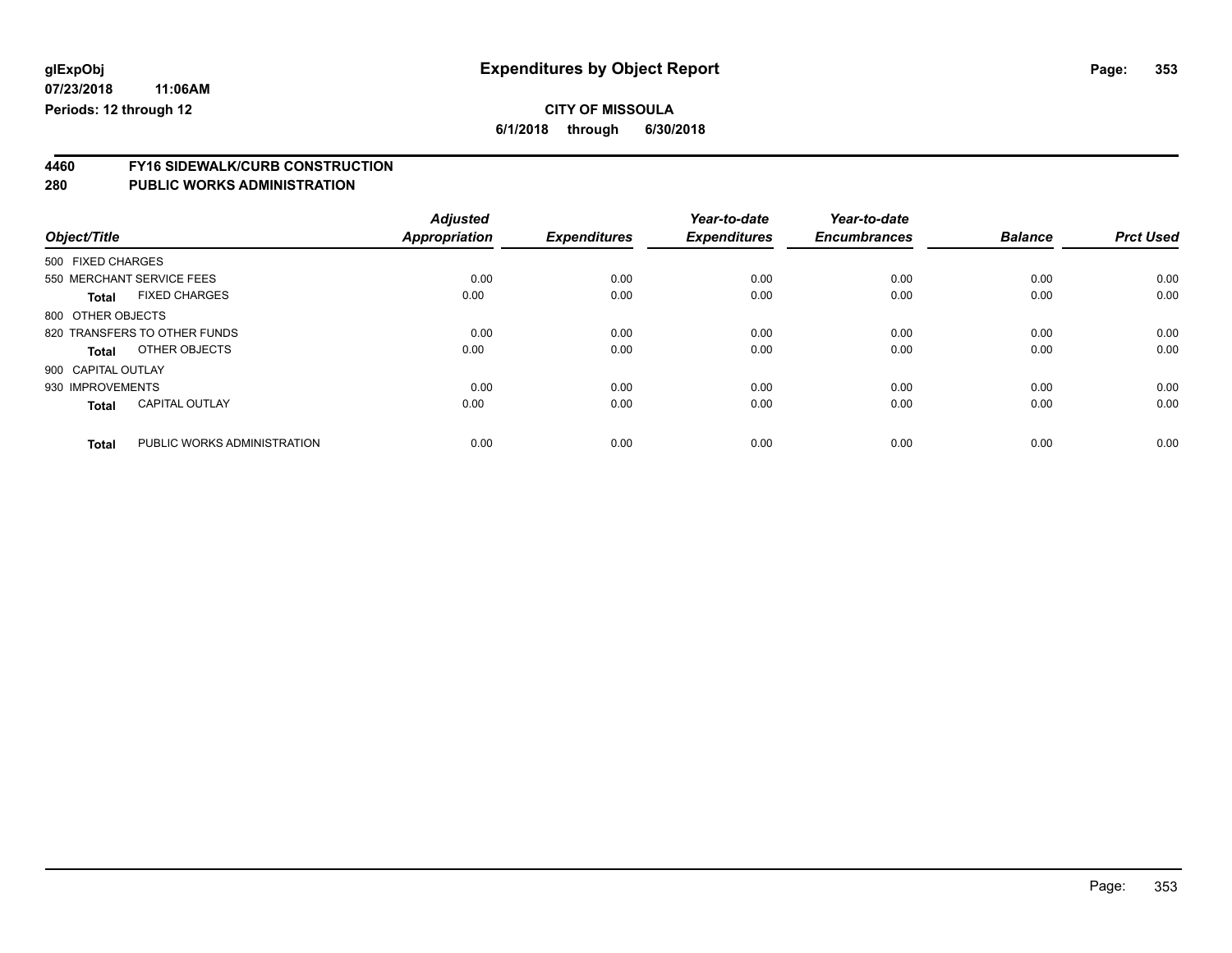**CITY OF MISSOULA 6/1/2018 through 6/30/2018**

### **4460 FY16 SIDEWALK/CURB CONSTRUCTION**

|                    |                                 | <b>Adjusted</b> |                     | Year-to-date        | Year-to-date        |                |                  |
|--------------------|---------------------------------|-----------------|---------------------|---------------------|---------------------|----------------|------------------|
| Object/Title       |                                 | Appropriation   | <b>Expenditures</b> | <b>Expenditures</b> | <b>Encumbrances</b> | <b>Balance</b> | <b>Prct Used</b> |
| 500 FIXED CHARGES  |                                 |                 |                     |                     |                     |                |                  |
|                    | 550 MERCHANT SERVICE FEES       | 0.00            | 0.00                | 0.00                | 0.00                | 0.00           | 0.00             |
| <b>Total</b>       | <b>FIXED CHARGES</b>            | 0.00            | 0.00                | 0.00                | 0.00                | 0.00           | 0.00             |
| 800 OTHER OBJECTS  |                                 |                 |                     |                     |                     |                |                  |
|                    | 820 TRANSFERS TO OTHER FUNDS    | 0.00            | 0.00                | 0.00                | 0.00                | 0.00           | 0.00             |
| Total              | OTHER OBJECTS                   | 0.00            | 0.00                | 0.00                | 0.00                | 0.00           | 0.00             |
| 900 CAPITAL OUTLAY |                                 |                 |                     |                     |                     |                |                  |
| 930 IMPROVEMENTS   |                                 | 0.00            | 0.00                | 0.00                | 0.00                | 0.00           | 0.00             |
| <b>Total</b>       | <b>CAPITAL OUTLAY</b>           | 0.00            | 0.00                | 0.00                | 0.00                | 0.00           | 0.00             |
| <b>Total</b>       | FY16 SIDEWALK/CURB CONSTRUCTION | 0.00            | 0.00                | 0.00                | 0.00                | 0.00           | 0.00             |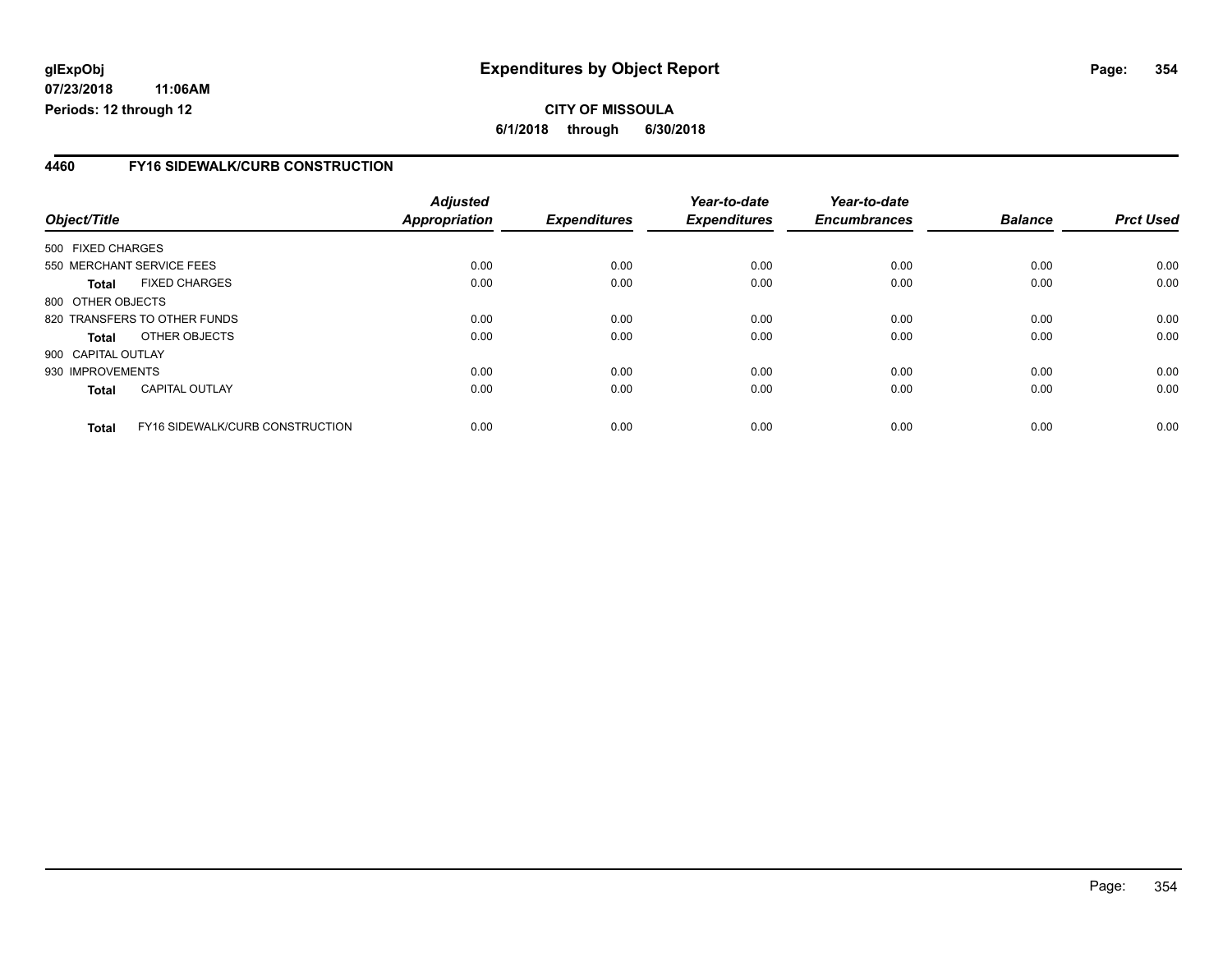### **CITY OF MISSOULA 6/1/2018 through 6/30/2018**

# **4461 FY17 SIDEWALK/CURB CONSTRUCTION**

| Object/Title       |                             | <b>Adjusted</b><br><b>Appropriation</b> | <b>Expenditures</b> | Year-to-date<br><b>Expenditures</b> | Year-to-date<br><b>Encumbrances</b> | <b>Balance</b> | <b>Prct Used</b> |
|--------------------|-----------------------------|-----------------------------------------|---------------------|-------------------------------------|-------------------------------------|----------------|------------------|
| 500 FIXED CHARGES  |                             |                                         |                     |                                     |                                     |                |                  |
|                    | 550 MERCHANT SERVICE FEES   | 0.00                                    | 0.00                | 0.00                                | 0.00                                | 0.00           | 0.00             |
| <b>Total</b>       | <b>FIXED CHARGES</b>        | 0.00                                    | 0.00                | 0.00                                | 0.00                                | 0.00           | 0.00             |
| 900 CAPITAL OUTLAY |                             |                                         |                     |                                     |                                     |                |                  |
| 930 IMPROVEMENTS   |                             | 0.00                                    | 0.00                | 7.500.00                            | 0.00                                | $-7.500.00$    | 0.00             |
| <b>Total</b>       | <b>CAPITAL OUTLAY</b>       | 0.00                                    | 0.00                | 7,500.00                            | 0.00                                | $-7,500.00$    | 0.00             |
| <b>Total</b>       | PUBLIC WORKS ADMINISTRATION | 0.00                                    | 0.00                | 7.500.00                            | 0.00                                | $-7.500.00$    | 0.00             |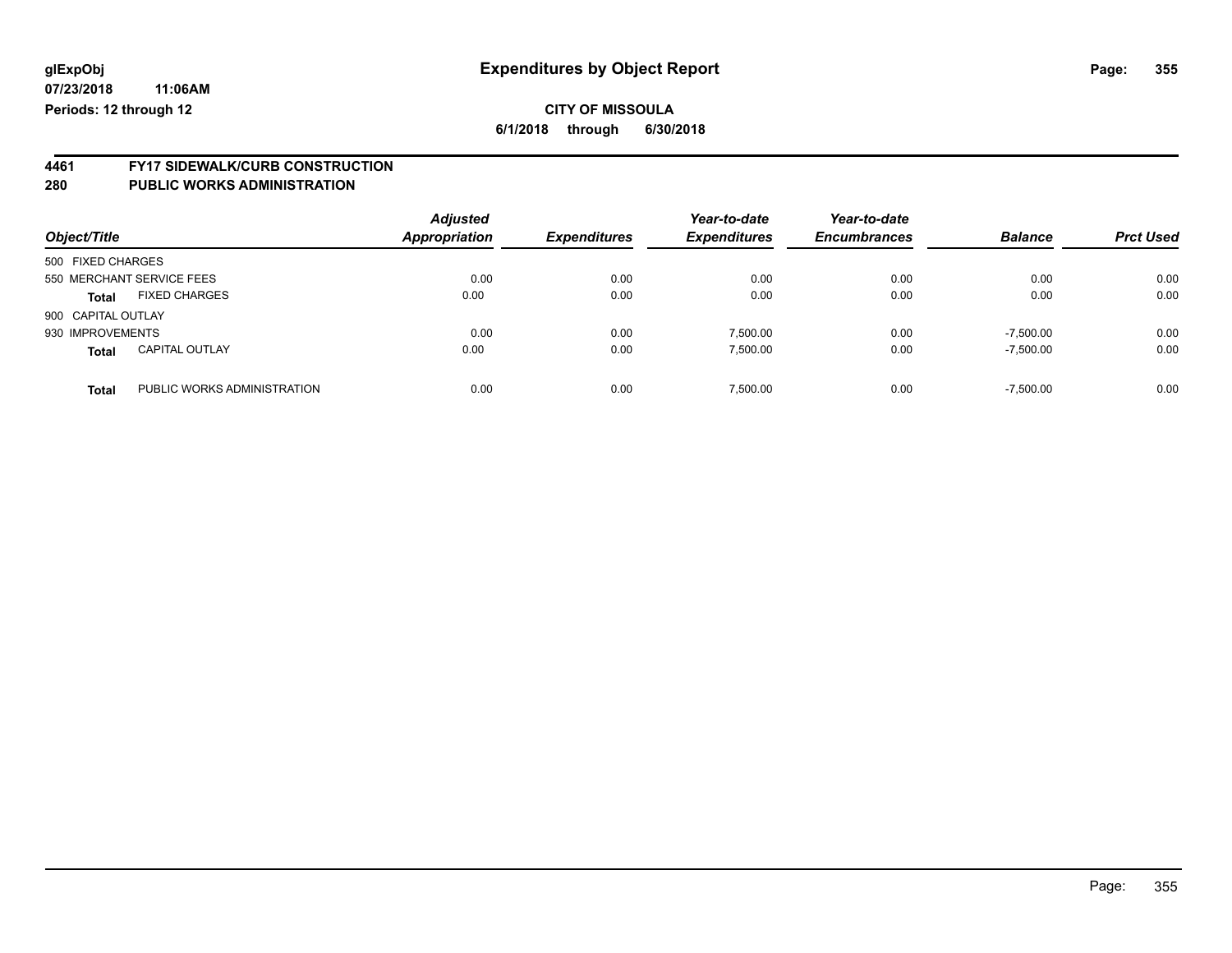**CITY OF MISSOULA 6/1/2018 through 6/30/2018**

### **4461 FY17 SIDEWALK/CURB CONSTRUCTION**

|                    |                                        | <b>Adjusted</b>      |                     | Year-to-date        | Year-to-date        |                |                  |
|--------------------|----------------------------------------|----------------------|---------------------|---------------------|---------------------|----------------|------------------|
| Object/Title       |                                        | <b>Appropriation</b> | <b>Expenditures</b> | <b>Expenditures</b> | <b>Encumbrances</b> | <b>Balance</b> | <b>Prct Used</b> |
| 500 FIXED CHARGES  |                                        |                      |                     |                     |                     |                |                  |
|                    | 550 MERCHANT SERVICE FEES              | 0.00                 | 0.00                | 0.00                | 0.00                | 0.00           | 0.00             |
| <b>Total</b>       | <b>FIXED CHARGES</b>                   | 0.00                 | 0.00                | 0.00                | 0.00                | 0.00           | 0.00             |
| 900 CAPITAL OUTLAY |                                        |                      |                     |                     |                     |                |                  |
| 930 IMPROVEMENTS   |                                        | 0.00                 | 0.00                | 7,500.00            | 0.00                | $-7,500.00$    | 0.00             |
| <b>Total</b>       | <b>CAPITAL OUTLAY</b>                  | 0.00                 | 0.00                | 7.500.00            | 0.00                | $-7,500.00$    | 0.00             |
| <b>Total</b>       | <b>FY17 SIDEWALK/CURB CONSTRUCTION</b> | 0.00                 | 0.00                | 7,500.00            | 0.00                | $-7,500.00$    | 0.00             |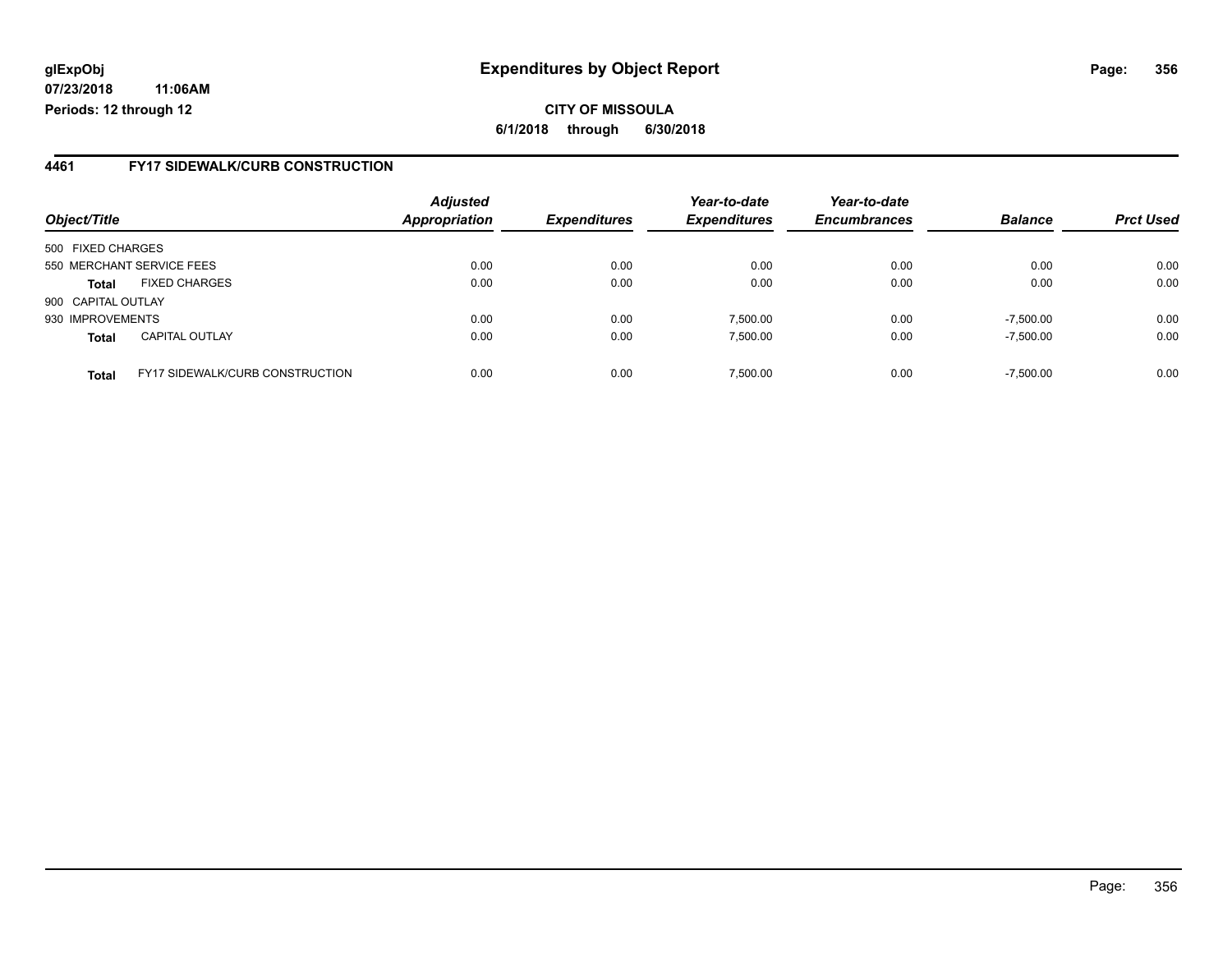### **CITY OF MISSOULA 6/1/2018 through 6/30/2018**

# **4462 FY18 SIDEWALK/CURB CONSTRUCTION**

| Object/Title       |                             | <b>Adjusted</b><br><b>Appropriation</b> | <b>Expenditures</b> | Year-to-date<br><b>Expenditures</b> | Year-to-date<br><b>Encumbrances</b> | <b>Balance</b>  | <b>Prct Used</b> |
|--------------------|-----------------------------|-----------------------------------------|---------------------|-------------------------------------|-------------------------------------|-----------------|------------------|
| 500 FIXED CHARGES  |                             |                                         |                     |                                     |                                     |                 |                  |
|                    | 550 MERCHANT SERVICE FEES   | 0.00                                    | 0.00                | 0.00                                | 0.00                                | 0.00            | 0.00             |
| <b>Total</b>       | <b>FIXED CHARGES</b>        | 0.00                                    | 0.00                | 0.00                                | 0.00                                | 0.00            | 0.00             |
| 900 CAPITAL OUTLAY |                             |                                         |                     |                                     |                                     |                 |                  |
| 930 IMPROVEMENTS   |                             | 0.00                                    | 447.052.86          | 1,357,098.64                        | 0.00                                | $-1.357.098.64$ | 0.00             |
| <b>Total</b>       | <b>CAPITAL OUTLAY</b>       | 0.00                                    | 447.052.86          | 1,357,098.64                        | 0.00                                | $-1,357,098.64$ | 0.00             |
| <b>Total</b>       | PUBLIC WORKS ADMINISTRATION | 0.00                                    | 447.052.86          | 1.357.098.64                        | 0.00                                | $-1.357.098.64$ | 0.00             |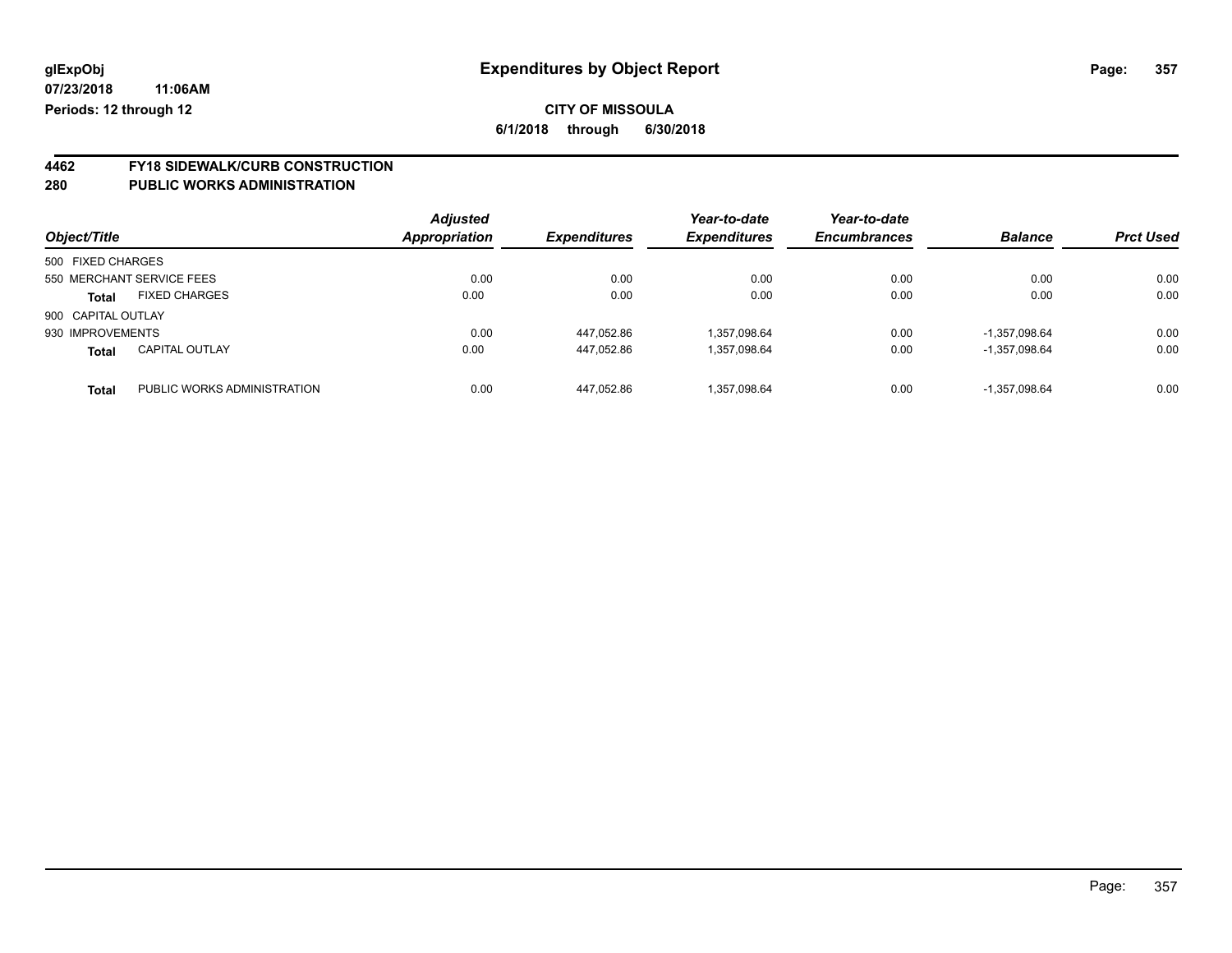**CITY OF MISSOULA 6/1/2018 through 6/30/2018**

### **4462 FY18 SIDEWALK/CURB CONSTRUCTION**

|                    |                                        | <b>Adjusted</b>      |                     | Year-to-date        | Year-to-date        |                 |                  |
|--------------------|----------------------------------------|----------------------|---------------------|---------------------|---------------------|-----------------|------------------|
| Object/Title       |                                        | <b>Appropriation</b> | <b>Expenditures</b> | <b>Expenditures</b> | <b>Encumbrances</b> | <b>Balance</b>  | <b>Prct Used</b> |
| 500 FIXED CHARGES  |                                        |                      |                     |                     |                     |                 |                  |
|                    | 550 MERCHANT SERVICE FEES              | 0.00                 | 0.00                | 0.00                | 0.00                | 0.00            | 0.00             |
| <b>Total</b>       | <b>FIXED CHARGES</b>                   | 0.00                 | 0.00                | 0.00                | 0.00                | 0.00            | 0.00             |
| 900 CAPITAL OUTLAY |                                        |                      |                     |                     |                     |                 |                  |
| 930 IMPROVEMENTS   |                                        | 0.00                 | 447,052.86          | 1,357,098.64        | 0.00                | $-1,357,098.64$ | 0.00             |
| <b>Total</b>       | <b>CAPITAL OUTLAY</b>                  | 0.00                 | 447,052.86          | 1,357,098.64        | 0.00                | $-1,357,098.64$ | 0.00             |
| <b>Total</b>       | <b>FY18 SIDEWALK/CURB CONSTRUCTION</b> | 0.00                 | 447.052.86          | 1.357.098.64        | 0.00                | $-1.357.098.64$ | 0.00             |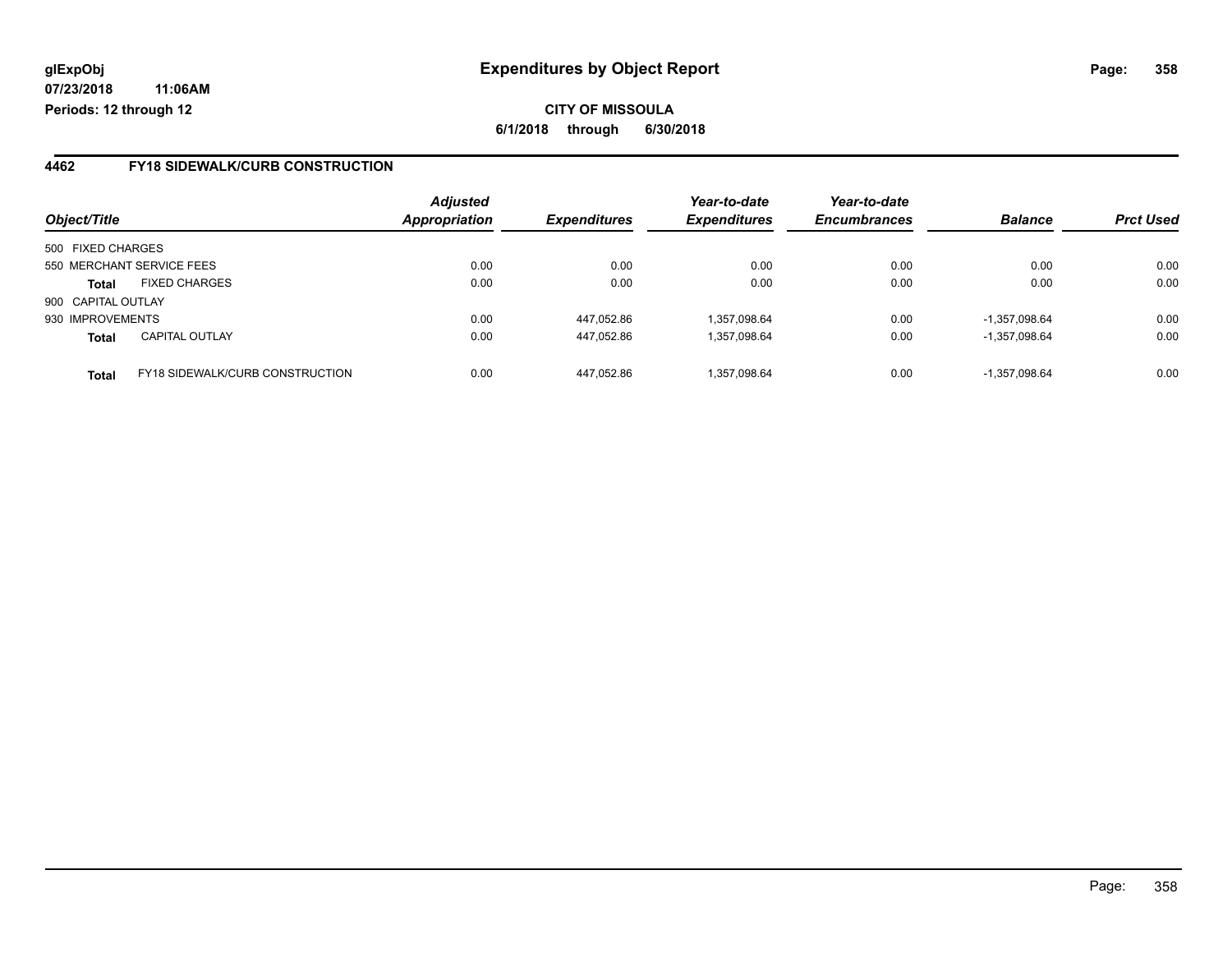### **CITY OF MISSOULA 6/1/2018 through 6/30/2018**

# **4463 FY2019 CURB/SIDEWALK**

**250 DEVELOPMENT SERVICES**

| Object/Title                          | <b>Adjusted</b><br><b>Appropriation</b> | <b>Expenditures</b> | Year-to-date<br><b>Expenditures</b> | Year-to-date<br><b>Encumbrances</b> | <b>Balance</b> | <b>Prct Used</b> |
|---------------------------------------|-----------------------------------------|---------------------|-------------------------------------|-------------------------------------|----------------|------------------|
| 500 FIXED CHARGES                     |                                         |                     |                                     |                                     |                |                  |
| 550 MERCHANT SERVICE FEES             | 0.00                                    | 0.00                | 0.00                                | 0.00                                | 0.00           | 0.00             |
| <b>FIXED CHARGES</b><br><b>Total</b>  | 0.00                                    | 0.00                | 0.00                                | 0.00                                | 0.00           | 0.00             |
| 900 CAPITAL OUTLAY                    |                                         |                     |                                     |                                     |                |                  |
| 930 IMPROVEMENTS                      | 0.00                                    | 9.156.70            | 9.156.70                            | 0.00                                | $-9,156.70$    | 0.00             |
| <b>CAPITAL OUTLAY</b><br><b>Total</b> | 0.00                                    | 9.156.70            | 9.156.70                            | 0.00                                | $-9,156.70$    | 0.00             |
| DEVELOPMENT SERVICES<br><b>Total</b>  | 0.00                                    | 9.156.70            | 9.156.70                            | 0.00                                | $-9,156.70$    | 0.00             |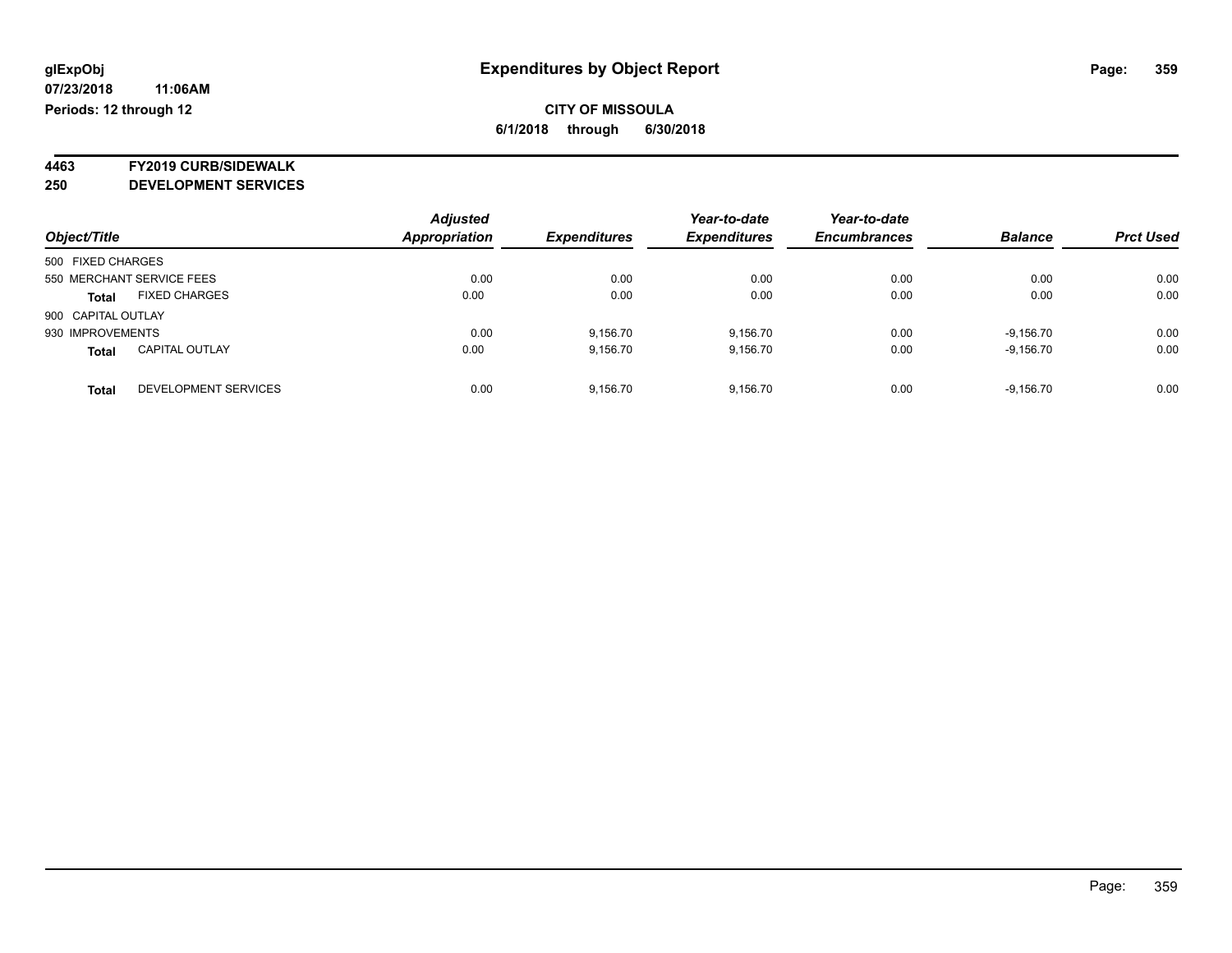**CITY OF MISSOULA 6/1/2018 through 6/30/2018**

### **4463 FY2019 CURB/SIDEWALK**

|                    |                             | <b>Adjusted</b>      |                     | Year-to-date        | Year-to-date        |                |                  |
|--------------------|-----------------------------|----------------------|---------------------|---------------------|---------------------|----------------|------------------|
| Object/Title       |                             | <b>Appropriation</b> | <b>Expenditures</b> | <b>Expenditures</b> | <b>Encumbrances</b> | <b>Balance</b> | <b>Prct Used</b> |
| 500 FIXED CHARGES  |                             |                      |                     |                     |                     |                |                  |
|                    | 550 MERCHANT SERVICE FEES   | 0.00                 | 0.00                | 0.00                | 0.00                | 0.00           | 0.00             |
| Total              | <b>FIXED CHARGES</b>        | 0.00                 | 0.00                | 0.00                | 0.00                | 0.00           | 0.00             |
| 900 CAPITAL OUTLAY |                             |                      |                     |                     |                     |                |                  |
| 930 IMPROVEMENTS   |                             | 0.00                 | 9.156.70            | 9.156.70            | 0.00                | $-9,156.70$    | 0.00             |
| <b>Total</b>       | <b>CAPITAL OUTLAY</b>       | 0.00                 | 9.156.70            | 9.156.70            | 0.00                | $-9,156.70$    | 0.00             |
| <b>Total</b>       | <b>FY2019 CURB/SIDEWALK</b> | 0.00                 | 9.156.70            | 9.156.70            | 0.00                | $-9,156.70$    | 0.00             |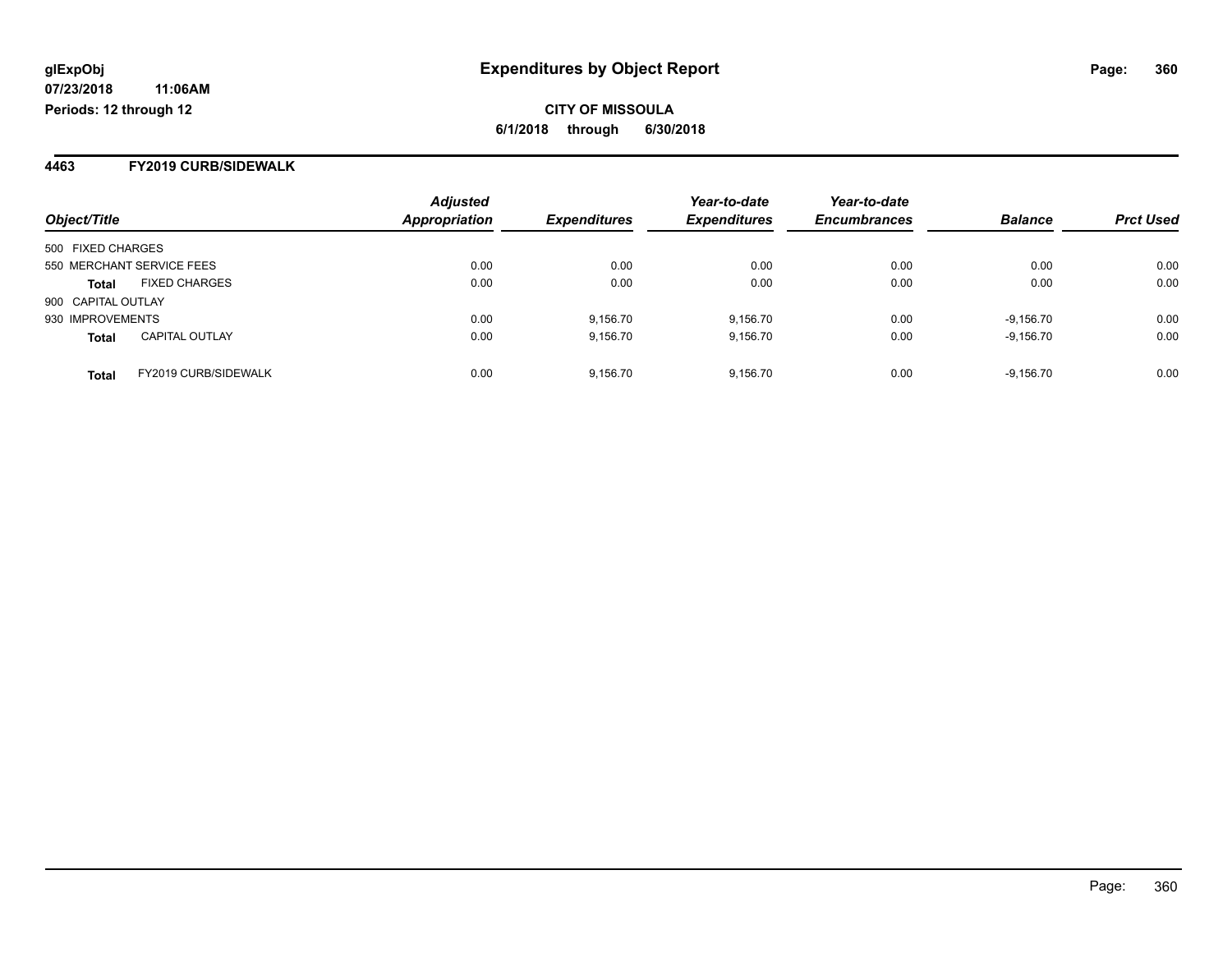**4531 SID 531 TRAFFIC CALMING 390 NON-DEPARTMENTAL**

| Object/Title                          | <b>Adjusted</b><br><b>Appropriation</b> | <b>Expenditures</b> | Year-to-date<br><b>Expenditures</b> | Year-to-date<br><b>Encumbrances</b> | <b>Balance</b> | <b>Prct Used</b> |
|---------------------------------------|-----------------------------------------|---------------------|-------------------------------------|-------------------------------------|----------------|------------------|
| 500 FIXED CHARGES                     |                                         |                     |                                     |                                     |                |                  |
| 550 MERCHANT SERVICE FEES             | 0.00                                    | 0.00                | 0.00                                | 0.00                                | 0.00           | 0.00             |
| <b>FIXED CHARGES</b><br><b>Total</b>  | 0.00                                    | 0.00                | 0.00                                | 0.00                                | 0.00           | 0.00             |
| 900 CAPITAL OUTLAY                    |                                         |                     |                                     |                                     |                |                  |
| 930 IMPROVEMENTS                      | 0.00                                    | 0.00                | 0.00                                | 0.00                                | 0.00           | 0.00             |
| <b>CAPITAL OUTLAY</b><br><b>Total</b> | 0.00                                    | 0.00                | 0.00                                | 0.00                                | 0.00           | 0.00             |
| NON-DEPARTMENTAL<br>Total             | 0.00                                    | 0.00                | 0.00                                | 0.00                                | 0.00           | 0.00             |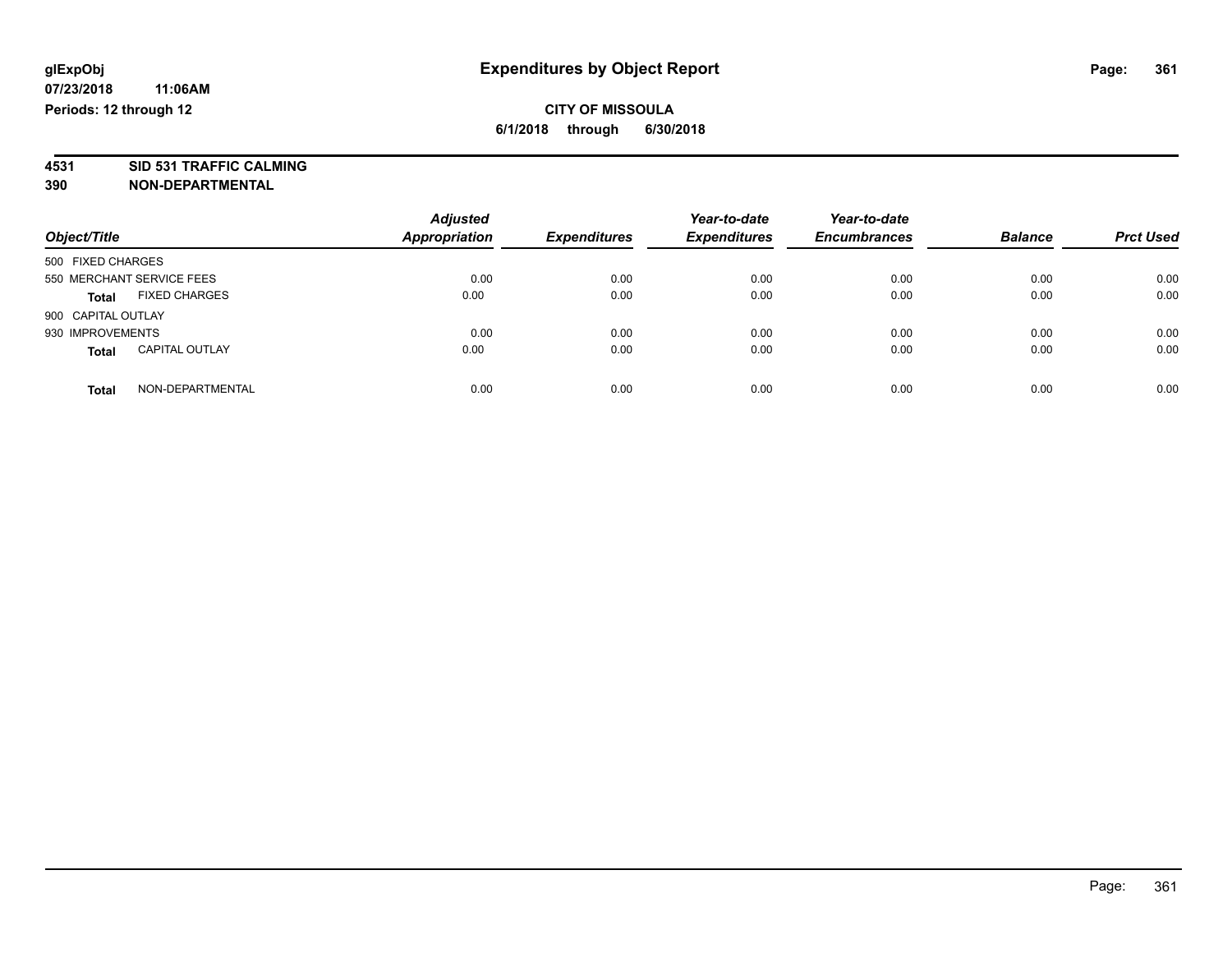#### **4531 SID 531 TRAFFIC CALMING**

|                    |                           | <b>Adjusted</b>      |                     | Year-to-date        | Year-to-date        |                |                  |
|--------------------|---------------------------|----------------------|---------------------|---------------------|---------------------|----------------|------------------|
| Object/Title       |                           | <b>Appropriation</b> | <b>Expenditures</b> | <b>Expenditures</b> | <b>Encumbrances</b> | <b>Balance</b> | <b>Prct Used</b> |
| 500 FIXED CHARGES  |                           |                      |                     |                     |                     |                |                  |
|                    | 550 MERCHANT SERVICE FEES | 0.00                 | 0.00                | 0.00                | 0.00                | 0.00           | 0.00             |
| <b>Total</b>       | <b>FIXED CHARGES</b>      | 0.00                 | 0.00                | 0.00                | 0.00                | 0.00           | 0.00             |
| 900 CAPITAL OUTLAY |                           |                      |                     |                     |                     |                |                  |
| 930 IMPROVEMENTS   |                           | 0.00                 | 0.00                | 0.00                | 0.00                | 0.00           | 0.00             |
| <b>Total</b>       | <b>CAPITAL OUTLAY</b>     | 0.00                 | 0.00                | 0.00                | 0.00                | 0.00           | 0.00             |
| <b>Total</b>       | SID 531 TRAFFIC CALMING   | 0.00                 | 0.00                | 0.00                | 0.00                | 0.00           | 0.00             |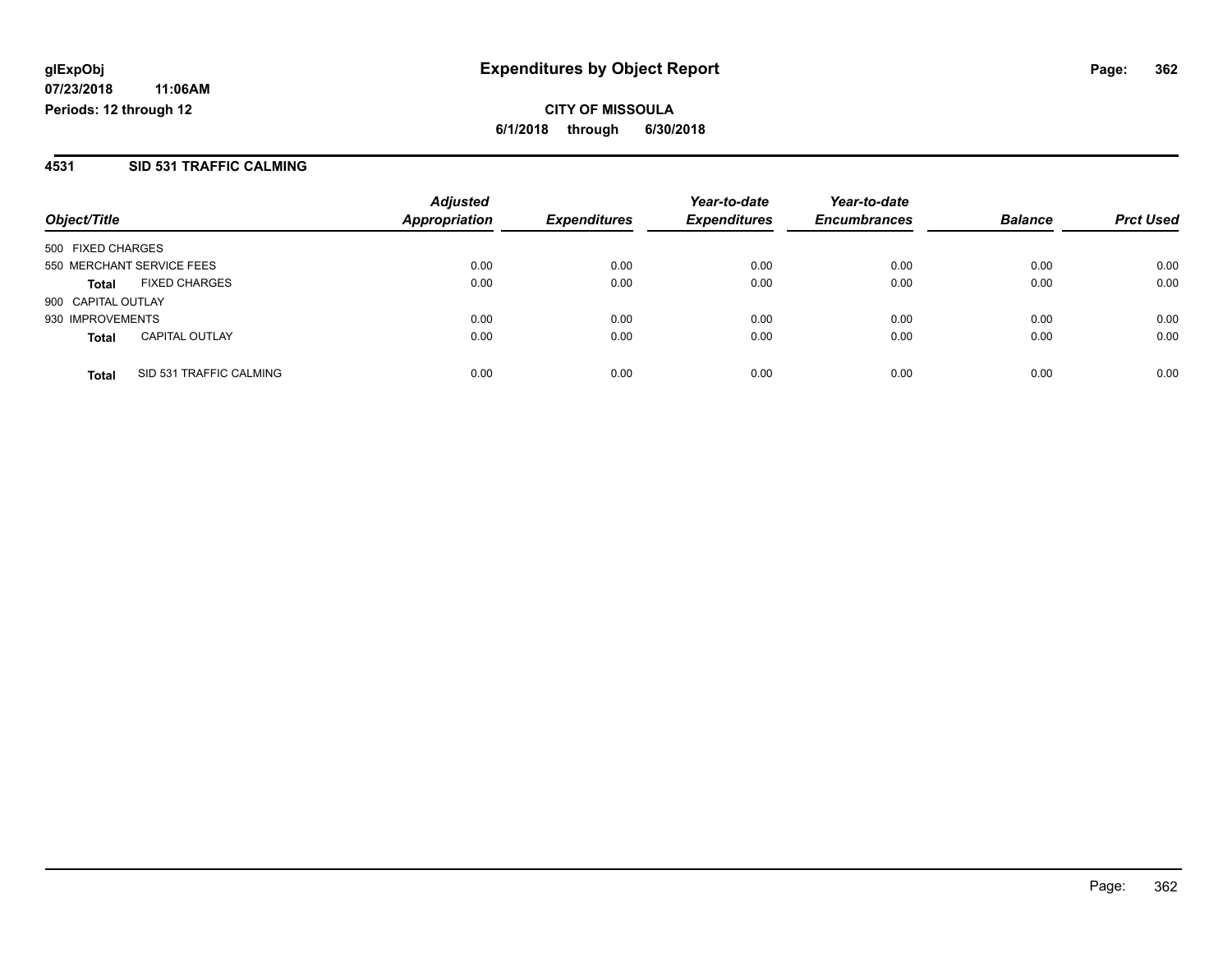# **4532 MALONEY RANCH SID**

|                                       | <b>Adjusted</b>      |                     | Year-to-date        | Year-to-date        |                |                  |
|---------------------------------------|----------------------|---------------------|---------------------|---------------------|----------------|------------------|
| Object/Title                          | <b>Appropriation</b> | <b>Expenditures</b> | <b>Expenditures</b> | <b>Encumbrances</b> | <b>Balance</b> | <b>Prct Used</b> |
| 500 FIXED CHARGES                     |                      |                     |                     |                     |                |                  |
| 550 MERCHANT SERVICE FEES             | 0.00                 | 0.00                | 0.00                | 0.00                | 0.00           | 0.00             |
| <b>FIXED CHARGES</b><br><b>Total</b>  | 0.00                 | 0.00                | 0.00                | 0.00                | 0.00           | 0.00             |
| 900 CAPITAL OUTLAY                    |                      |                     |                     |                     |                |                  |
| 930 IMPROVEMENTS                      | 0.00                 | 0.00                | 0.00                | 0.00                | 0.00           | 0.00             |
| <b>CAPITAL OUTLAY</b><br><b>Total</b> | 0.00                 | 0.00                | 0.00                | 0.00                | 0.00           | 0.00             |
| NON-DEPARTMENTAL<br><b>Total</b>      | 0.00                 | 0.00                | 0.00                | 0.00                | 0.00           | 0.00             |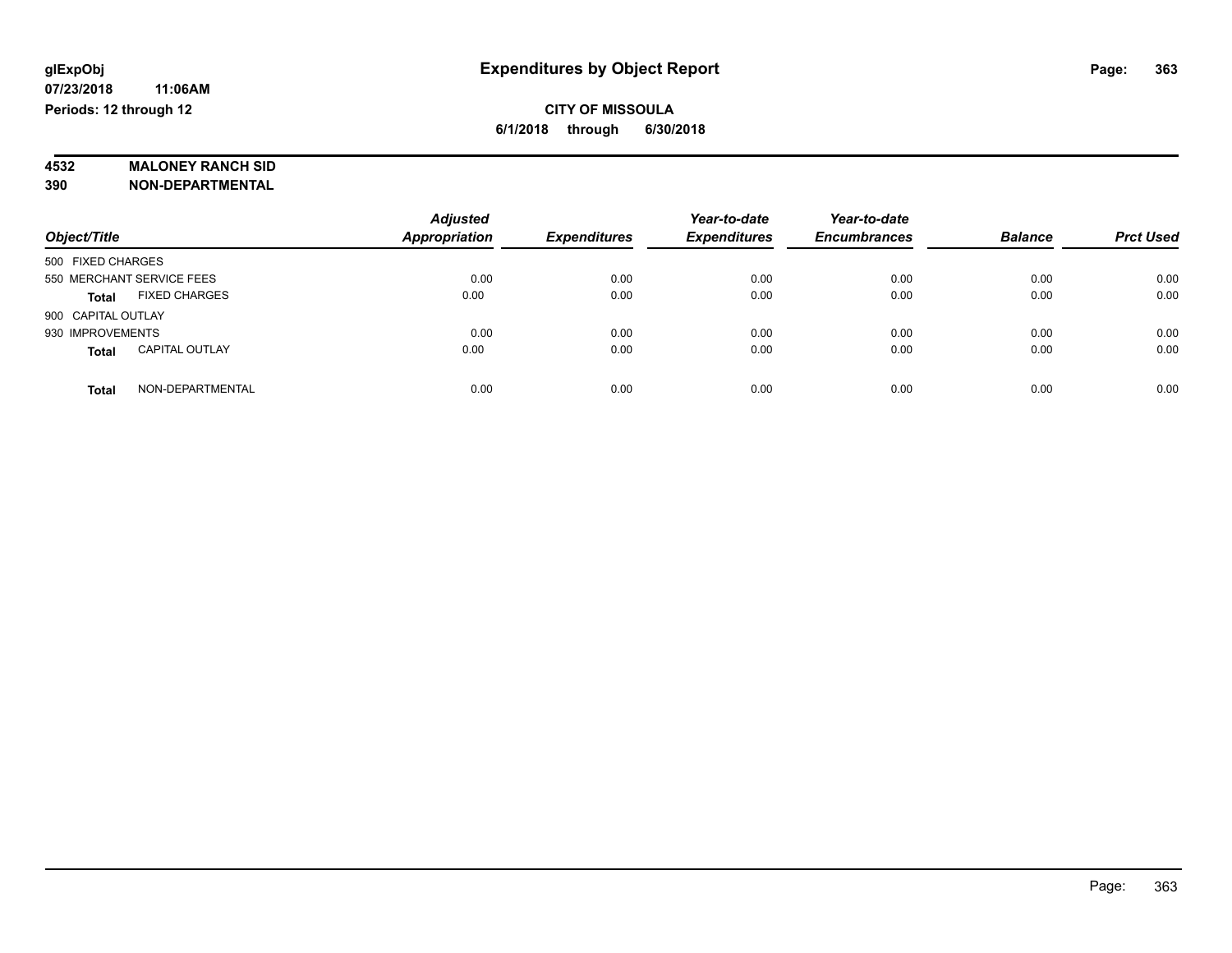#### **4532 MALONEY RANCH SID**

|                           |                          | <b>Adjusted</b><br><b>Appropriation</b> | <b>Expenditures</b> | Year-to-date<br><b>Expenditures</b> | Year-to-date<br><b>Encumbrances</b> | <b>Balance</b> | <b>Prct Used</b> |
|---------------------------|--------------------------|-----------------------------------------|---------------------|-------------------------------------|-------------------------------------|----------------|------------------|
| Object/Title              |                          |                                         |                     |                                     |                                     |                |                  |
| 500 FIXED CHARGES         |                          |                                         |                     |                                     |                                     |                |                  |
| 550 MERCHANT SERVICE FEES |                          | 0.00                                    | 0.00                | 0.00                                | 0.00                                | 0.00           | 0.00             |
| <b>Total</b>              | <b>FIXED CHARGES</b>     | 0.00                                    | 0.00                | 0.00                                | 0.00                                | 0.00           | 0.00             |
| 900 CAPITAL OUTLAY        |                          |                                         |                     |                                     |                                     |                |                  |
| 930 IMPROVEMENTS          |                          | 0.00                                    | 0.00                | 0.00                                | 0.00                                | 0.00           | 0.00             |
| <b>Total</b>              | <b>CAPITAL OUTLAY</b>    | 0.00                                    | 0.00                | 0.00                                | 0.00                                | 0.00           | 0.00             |
| <b>Total</b>              | <b>MALONEY RANCH SID</b> | 0.00                                    | 0.00                | 0.00                                | 0.00                                | 0.00           | 0.00             |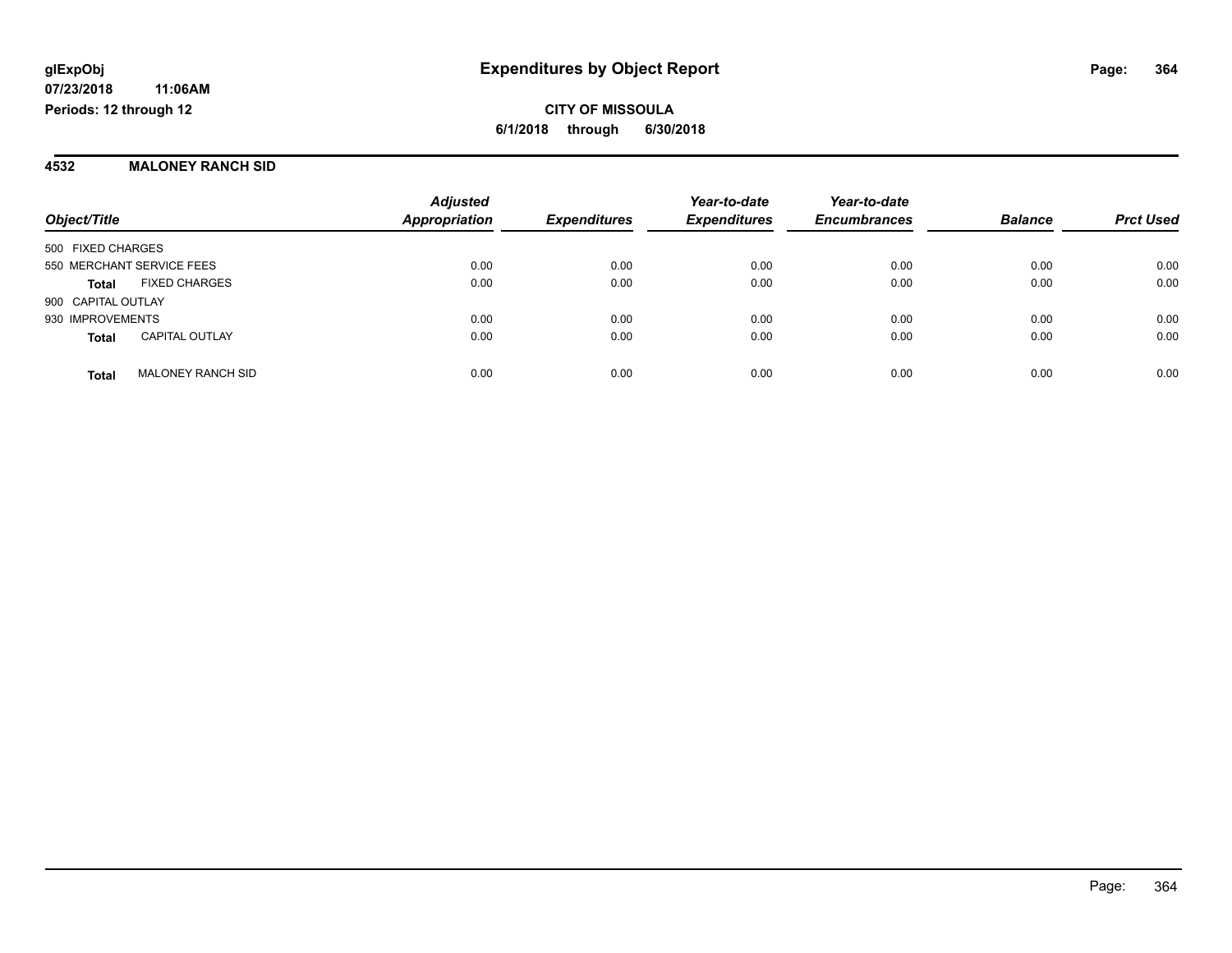**4533 RATTLESNAKE SEWER SID 390 NON-DEPARTMENTAL**

| Object/Title                  | <b>Adjusted</b><br>Appropriation | <b>Expenditures</b> | Year-to-date<br><b>Expenditures</b> | Year-to-date<br><b>Encumbrances</b> | <b>Balance</b> | <b>Prct Used</b> |
|-------------------------------|----------------------------------|---------------------|-------------------------------------|-------------------------------------|----------------|------------------|
| 500 FIXED CHARGES             |                                  |                     |                                     |                                     |                |                  |
| 550 MERCHANT SERVICE FEES     | 0.00                             | 0.00                | 0.00                                | 0.00                                | 0.00           | 0.00             |
| <b>FIXED CHARGES</b><br>Total | 0.00                             | 0.00                | 0.00                                | 0.00                                | 0.00           | 0.00             |
| NON-DEPARTMENTAL<br>Tota      | 0.00                             | 0.00                | 0.00                                | 0.00                                | 0.00           | 0.00             |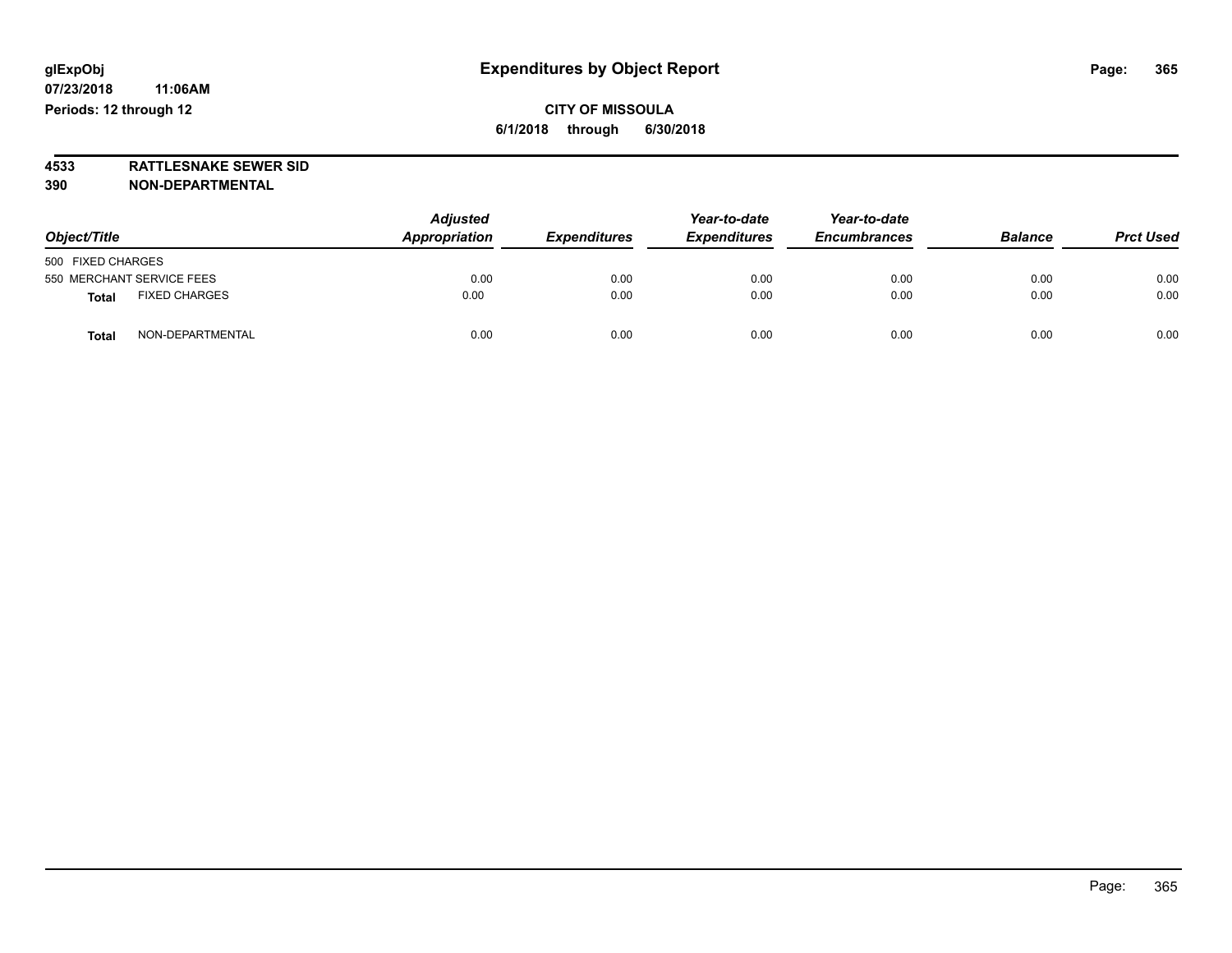### **glExpObj Expenditures by Object Report Page: 366**

**07/23/2018 11:06AM Periods: 12 through 12**

**CITY OF MISSOULA 6/1/2018 through 6/30/2018**

#### **4533 RATTLESNAKE SEWER SID**

| Object/Title                   | <b>Adjusted</b><br>Appropriation | <b>Expenditures</b> | Year-to-date<br><b>Expenditures</b> | Year-to-date<br><b>Encumbrances</b> | <b>Balance</b> | <b>Prct Used</b> |
|--------------------------------|----------------------------------|---------------------|-------------------------------------|-------------------------------------|----------------|------------------|
|                                |                                  |                     |                                     |                                     |                |                  |
| 500 FIXED CHARGES              |                                  |                     |                                     |                                     |                |                  |
| 550 MERCHANT SERVICE FEES      | 0.00                             | 0.00                | 0.00                                | 0.00                                | 0.00           | 0.00             |
| <b>FIXED CHARGES</b><br>Total  | 0.00                             | 0.00                | 0.00                                | 0.00                                | 0.00           | 0.00             |
| RATTLESNAKE SEWER SID<br>Total | 0.00                             | 0.00                | 0.00                                | 0.00                                | 0.00           | 0.00             |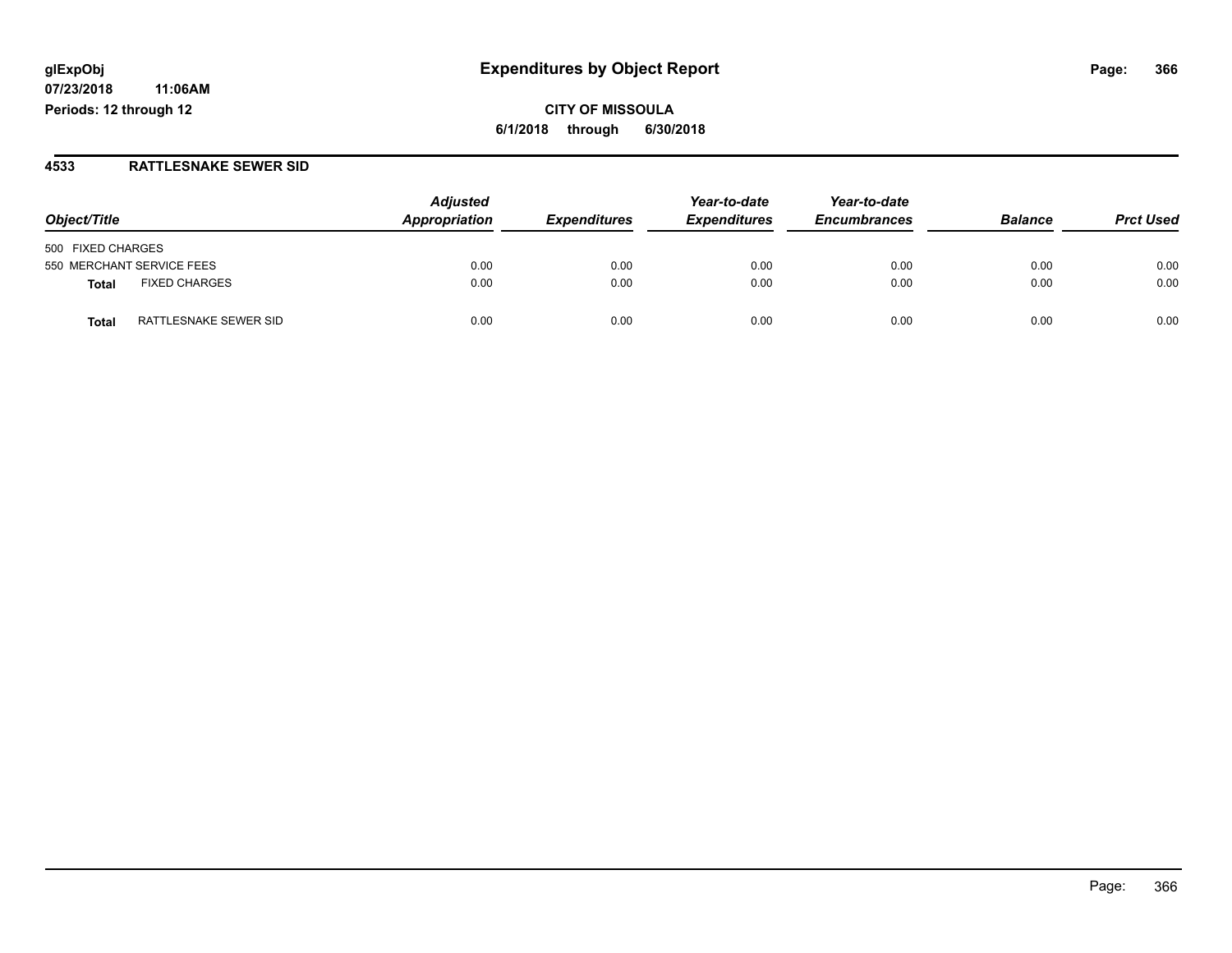# **4534 SID 534 LINCOLNWOOD**

| Object/Title                  | <b>Adjusted</b><br>Appropriation | <b>Expenditures</b> | Year-to-date<br><b>Expenditures</b> | Year-to-date<br><b>Encumbrances</b> | <b>Balance</b> | <b>Prct Used</b> |
|-------------------------------|----------------------------------|---------------------|-------------------------------------|-------------------------------------|----------------|------------------|
| 500 FIXED CHARGES             |                                  |                     |                                     |                                     |                |                  |
| 550 MERCHANT SERVICE FEES     | 0.00                             | 0.00                | 0.00                                | 0.00                                | 0.00           | 0.00             |
| <b>FIXED CHARGES</b><br>Total | 0.00                             | 0.00                | 0.00                                | 0.00                                | 0.00           | 0.00             |
| 800 OTHER OBJECTS             |                                  |                     |                                     |                                     |                |                  |
| 820 TRANSFERS TO OTHER FUNDS  | 0.00                             | 0.00                | 0.00                                | 0.00                                | 0.00           | 0.00             |
| OTHER OBJECTS<br><b>Total</b> | 0.00                             | 0.00                | 0.00                                | 0.00                                | 0.00           | 0.00             |
| NON-DEPARTMENTAL<br>Total     | 0.00                             | 0.00                | 0.00                                | 0.00                                | 0.00           | 0.00             |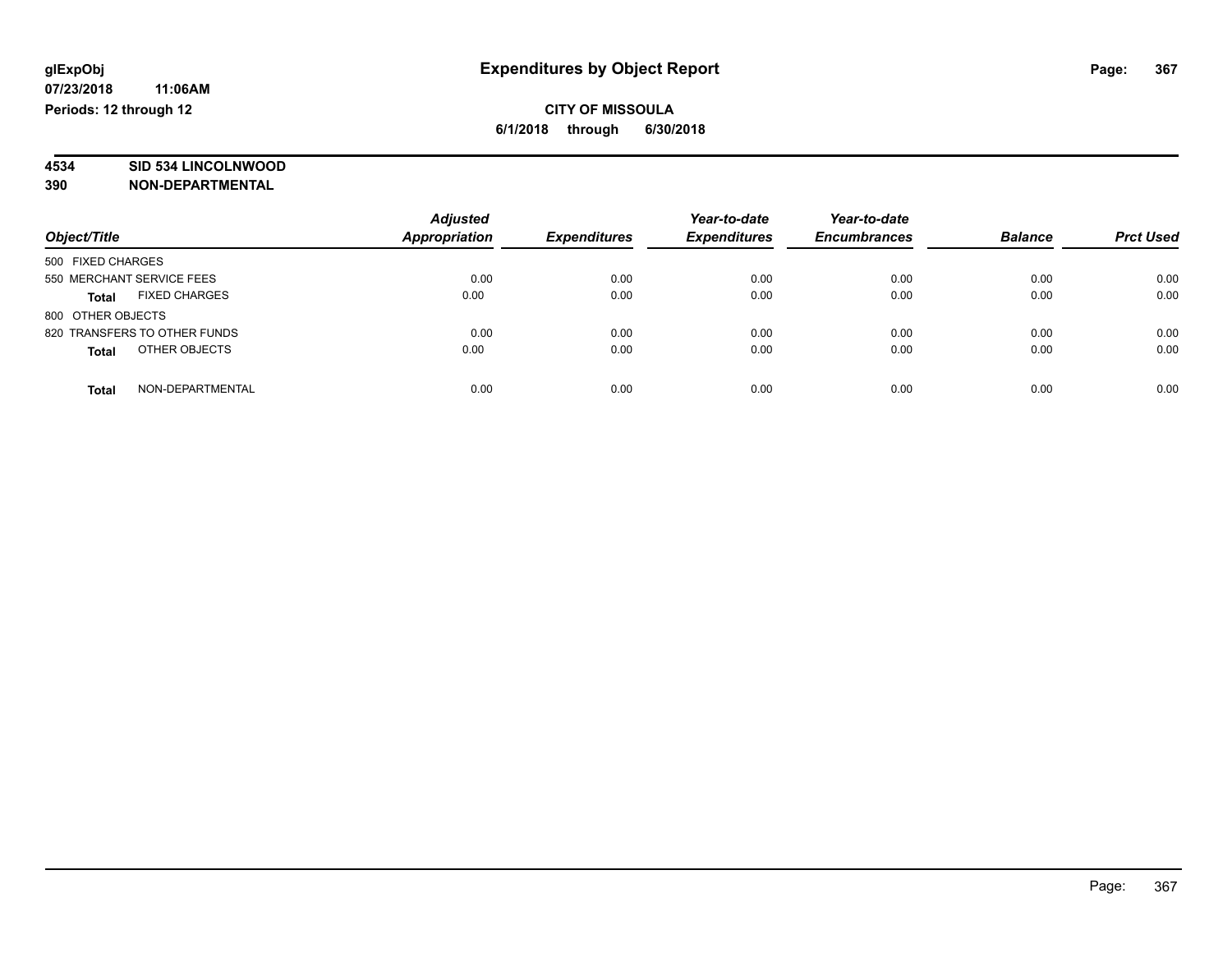#### **4534 SID 534 LINCOLNWOOD**

|                                      | <b>Adjusted</b>      |                     | Year-to-date        | Year-to-date        |                |                  |
|--------------------------------------|----------------------|---------------------|---------------------|---------------------|----------------|------------------|
| Object/Title                         | <b>Appropriation</b> | <b>Expenditures</b> | <b>Expenditures</b> | <b>Encumbrances</b> | <b>Balance</b> | <b>Prct Used</b> |
| 500 FIXED CHARGES                    |                      |                     |                     |                     |                |                  |
| 550 MERCHANT SERVICE FEES            | 0.00                 | 0.00                | 0.00                | 0.00                | 0.00           | 0.00             |
| <b>FIXED CHARGES</b><br><b>Total</b> | 0.00                 | 0.00                | 0.00                | 0.00                | 0.00           | 0.00             |
| 800 OTHER OBJECTS                    |                      |                     |                     |                     |                |                  |
| 820 TRANSFERS TO OTHER FUNDS         | 0.00                 | 0.00                | 0.00                | 0.00                | 0.00           | 0.00             |
| OTHER OBJECTS<br><b>Total</b>        | 0.00                 | 0.00                | 0.00                | 0.00                | 0.00           | 0.00             |
| SID 534 LINCOLNWOOD<br><b>Total</b>  | 0.00                 | 0.00                | 0.00                | 0.00                | 0.00           | 0.00             |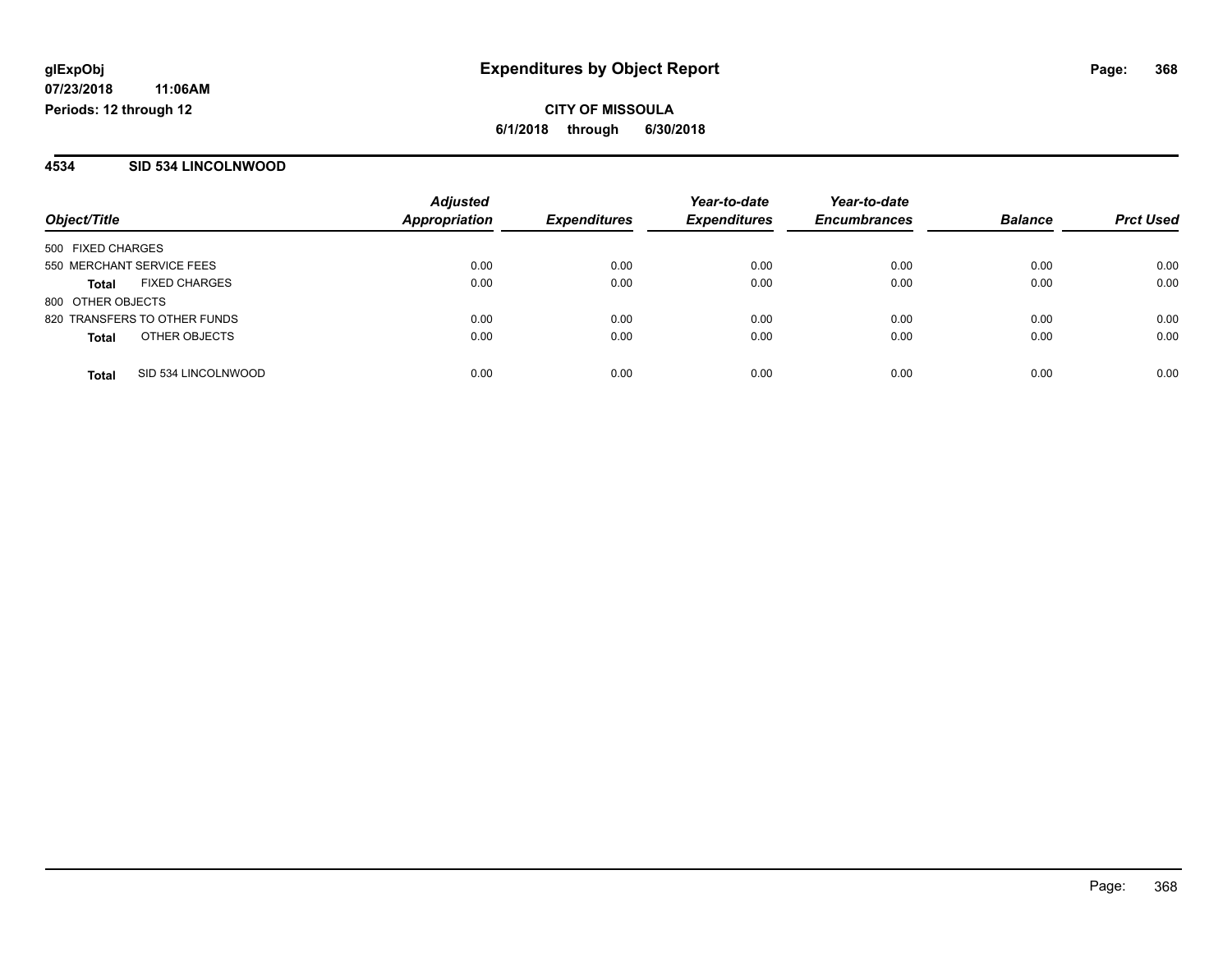# **4536 SID536 LINCOLNWOOD SWR PH2**

| Object/Title      |                           | <b>Adjusted</b><br>Appropriation | <b>Expenditures</b> | Year-to-date<br><b>Expenditures</b> | Year-to-date<br><b>Encumbrances</b> | <b>Balance</b> | <b>Prct Used</b> |
|-------------------|---------------------------|----------------------------------|---------------------|-------------------------------------|-------------------------------------|----------------|------------------|
| 500 FIXED CHARGES |                           |                                  |                     |                                     |                                     |                |                  |
|                   | 550 MERCHANT SERVICE FEES | 0.00                             | 0.00                | 0.00                                | 0.00                                | 0.00           | 0.00             |
| <b>Total</b>      | <b>FIXED CHARGES</b>      | 0.00                             | 0.00                | 0.00                                | 0.00                                | 0.00           | 0.00             |
| <b>Total</b>      | NON-DEPARTMENTAL          | 0.00                             | 0.00                | 0.00                                | 0.00                                | 0.00           | 0.00             |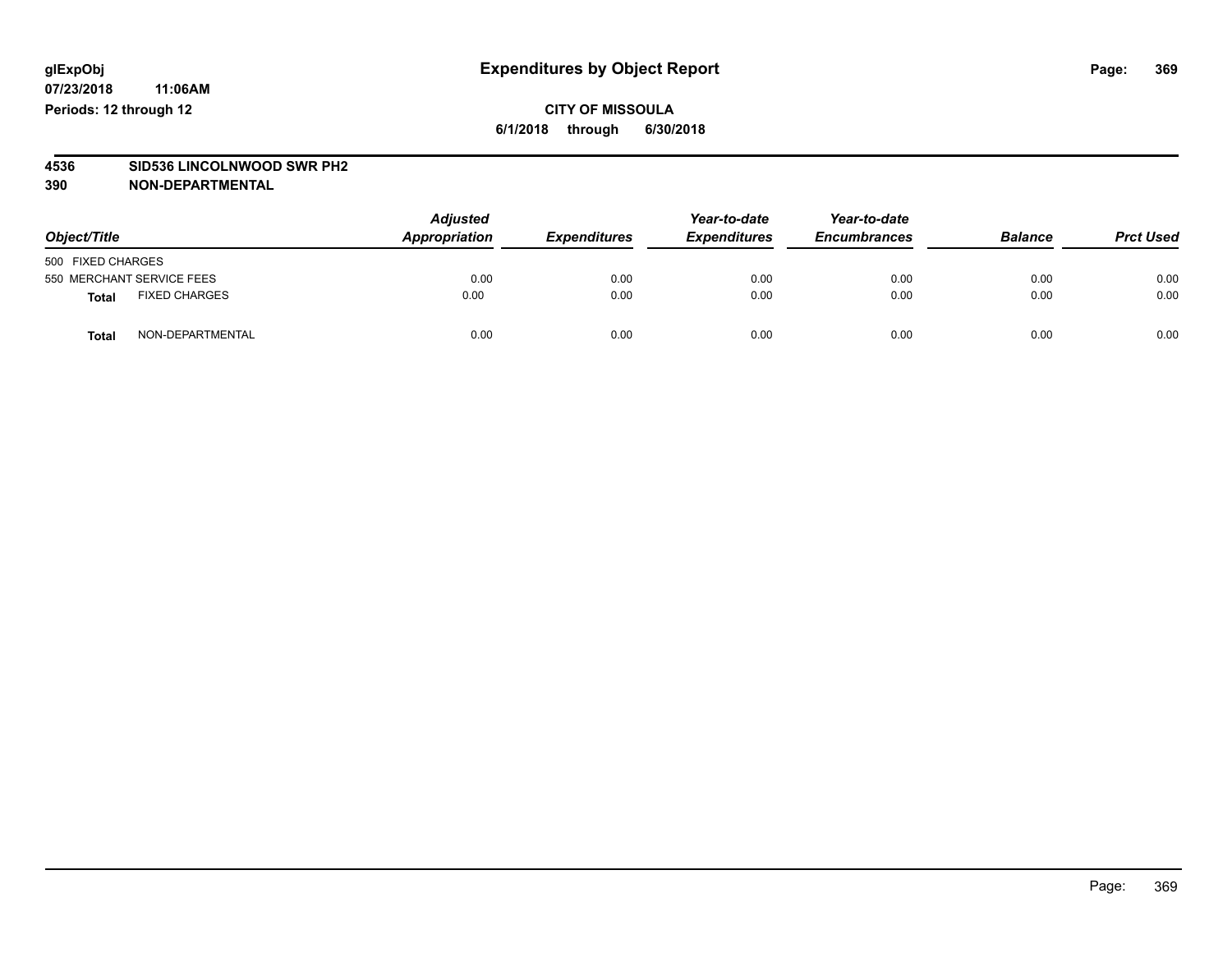**CITY OF MISSOULA 6/1/2018 through 6/30/2018**

#### **4536 SID536 LINCOLNWOOD SWR PH2**

|                                     | <b>Adjusted</b> |                     | Year-to-date        | Year-to-date        | <b>Balance</b> | <b>Prct Used</b> |
|-------------------------------------|-----------------|---------------------|---------------------|---------------------|----------------|------------------|
| Object/Title                        | Appropriation   | <b>Expenditures</b> | <b>Expenditures</b> | <b>Encumbrances</b> |                |                  |
| 500 FIXED CHARGES                   |                 |                     |                     |                     |                |                  |
| 550 MERCHANT SERVICE FEES           | 0.00            | 0.00                | 0.00                | 0.00                | 0.00           | 0.00             |
| <b>FIXED CHARGES</b><br>Total       | 0.00            | 0.00                | 0.00                | 0.00                | 0.00           | 0.00             |
| SID536 LINCOLNWOOD SWR PH2<br>Total | 0.00            | 0.00                | 0.00                | 0.00                | 0.00           | 0.00             |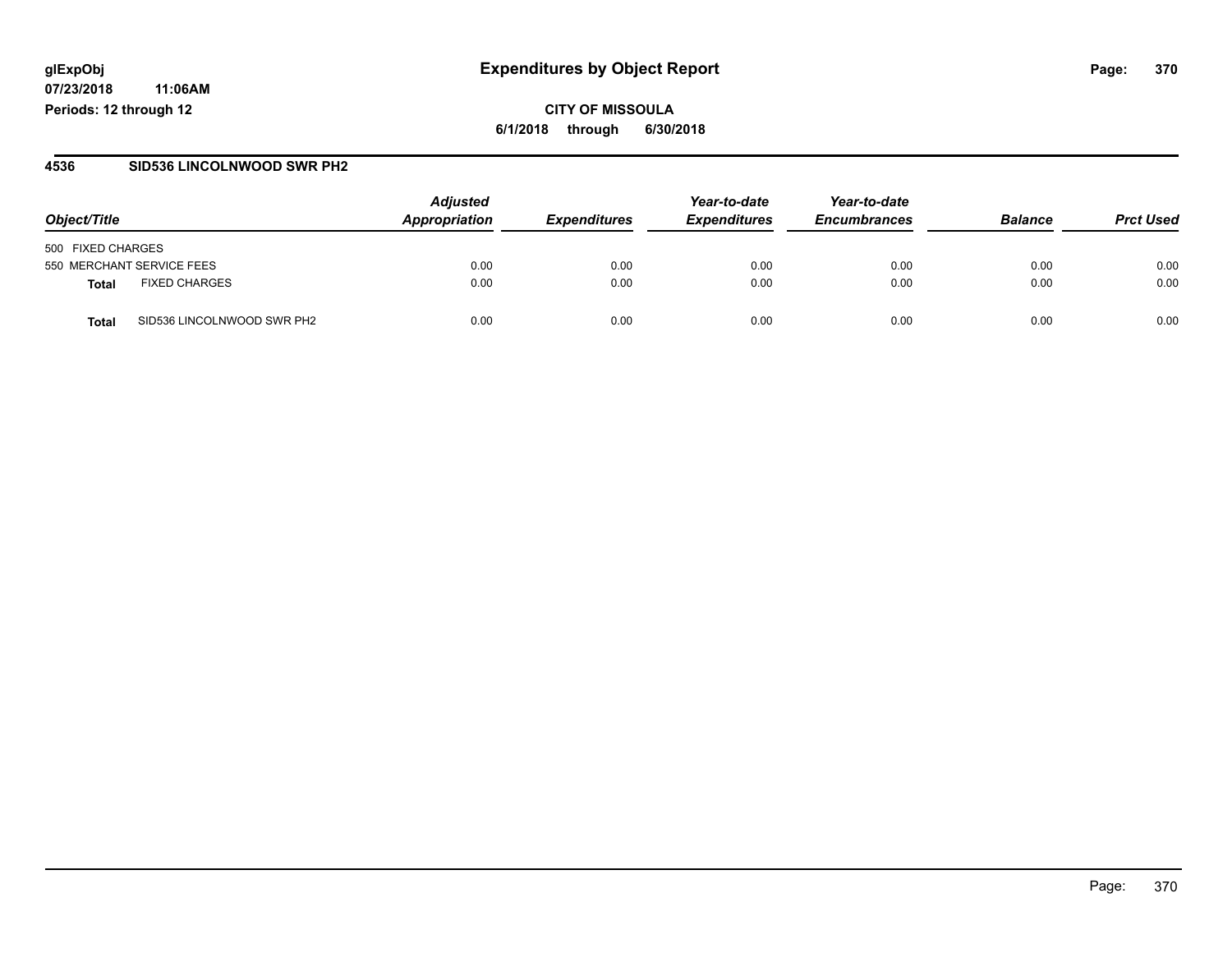**4540 SID 540 ENGLAND BLVD**

|                        |                              | <b>Adjusted</b>      |                     | Year-to-date        | Year-to-date        |                |                  |
|------------------------|------------------------------|----------------------|---------------------|---------------------|---------------------|----------------|------------------|
| Object/Title           |                              | <b>Appropriation</b> | <b>Expenditures</b> | <b>Expenditures</b> | <b>Encumbrances</b> | <b>Balance</b> | <b>Prct Used</b> |
| 300 PURCHASED SERVICES |                              |                      |                     |                     |                     |                |                  |
|                        | 350 PROFESSIONAL SERVICES    | 0.00                 | 0.00                | 7,726.00            | 0.00                | $-7,726.00$    | 0.00             |
| <b>Total</b>           | <b>PURCHASED SERVICES</b>    | 0.00                 | 0.00                | 7,726.00            | 0.00                | $-7,726.00$    | 0.00             |
| 500 FIXED CHARGES      |                              |                      |                     |                     |                     |                |                  |
|                        | 550 MERCHANT SERVICE FEES    | 0.00                 | 0.00                | 0.00                | 0.00                | 0.00           | 0.00             |
| <b>Total</b>           | <b>FIXED CHARGES</b>         | 0.00                 | 0.00                | 0.00                | 0.00                | 0.00           | 0.00             |
| 800 OTHER OBJECTS      |                              |                      |                     |                     |                     |                |                  |
|                        | 820 TRANSFERS TO OTHER FUNDS | 0.00                 | 0.00                | 0.00                | 0.00                | 0.00           | 0.00             |
| <b>Total</b>           | OTHER OBJECTS                | 0.00                 | 0.00                | 0.00                | 0.00                | 0.00           | 0.00             |
| 900 CAPITAL OUTLAY     |                              |                      |                     |                     |                     |                |                  |
| 930 IMPROVEMENTS       |                              | 0.00                 | 0.00                | 0.00                | 0.00                | 0.00           | 0.00             |
| <b>Total</b>           | <b>CAPITAL OUTLAY</b>        | 0.00                 | 0.00                | 0.00                | 0.00                | 0.00           | 0.00             |
| <b>Total</b>           | NON-DEPARTMENTAL             | 0.00                 | 0.00                | 7,726.00            | 0.00                | $-7,726.00$    | 0.00             |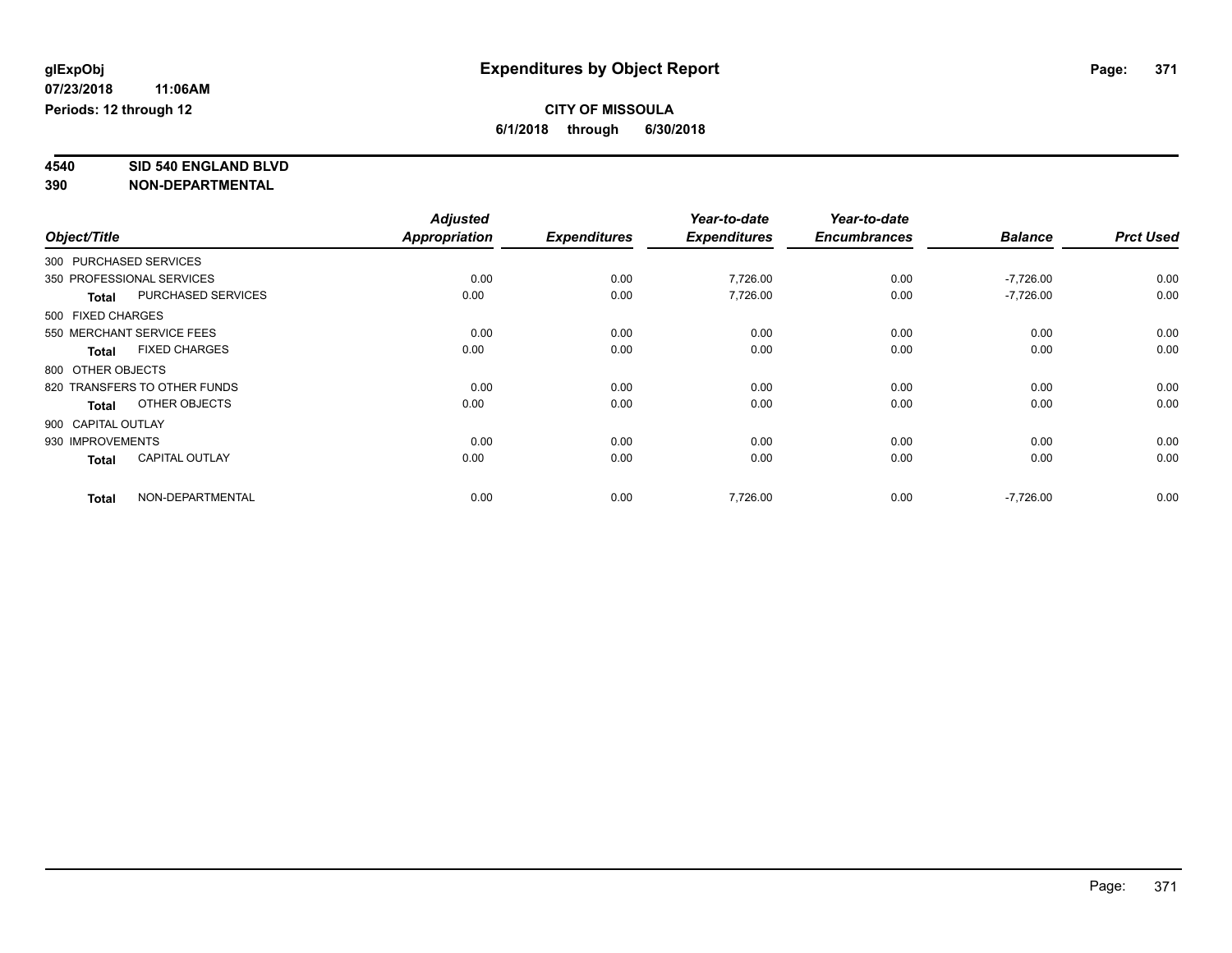#### **4540 SID 540 ENGLAND BLVD**

|                           |                              | <b>Adjusted</b>      |                     | Year-to-date        | Year-to-date        |                |                  |
|---------------------------|------------------------------|----------------------|---------------------|---------------------|---------------------|----------------|------------------|
| Object/Title              |                              | <b>Appropriation</b> | <b>Expenditures</b> | <b>Expenditures</b> | <b>Encumbrances</b> | <b>Balance</b> | <b>Prct Used</b> |
| 300 PURCHASED SERVICES    |                              |                      |                     |                     |                     |                |                  |
| 350 PROFESSIONAL SERVICES |                              | 0.00                 | 0.00                | 7,726.00            | 0.00                | $-7,726.00$    | 0.00             |
| <b>Total</b>              | PURCHASED SERVICES           | 0.00                 | 0.00                | 7,726.00            | 0.00                | $-7,726.00$    | 0.00             |
| 500 FIXED CHARGES         |                              |                      |                     |                     |                     |                |                  |
| 550 MERCHANT SERVICE FEES |                              | 0.00                 | 0.00                | 0.00                | 0.00                | 0.00           | 0.00             |
| <b>Total</b>              | <b>FIXED CHARGES</b>         | 0.00                 | 0.00                | 0.00                | 0.00                | 0.00           | 0.00             |
| 800 OTHER OBJECTS         |                              |                      |                     |                     |                     |                |                  |
|                           | 820 TRANSFERS TO OTHER FUNDS | 0.00                 | 0.00                | 0.00                | 0.00                | 0.00           | 0.00             |
| <b>Total</b>              | OTHER OBJECTS                | 0.00                 | 0.00                | 0.00                | 0.00                | 0.00           | 0.00             |
| 900 CAPITAL OUTLAY        |                              |                      |                     |                     |                     |                |                  |
| 930 IMPROVEMENTS          |                              | 0.00                 | 0.00                | 0.00                | 0.00                | 0.00           | 0.00             |
| <b>Total</b>              | <b>CAPITAL OUTLAY</b>        | 0.00                 | 0.00                | 0.00                | 0.00                | 0.00           | 0.00             |
| <b>Total</b>              | SID 540 ENGLAND BLVD         | 0.00                 | 0.00                | 7,726.00            | 0.00                | $-7,726.00$    | 0.00             |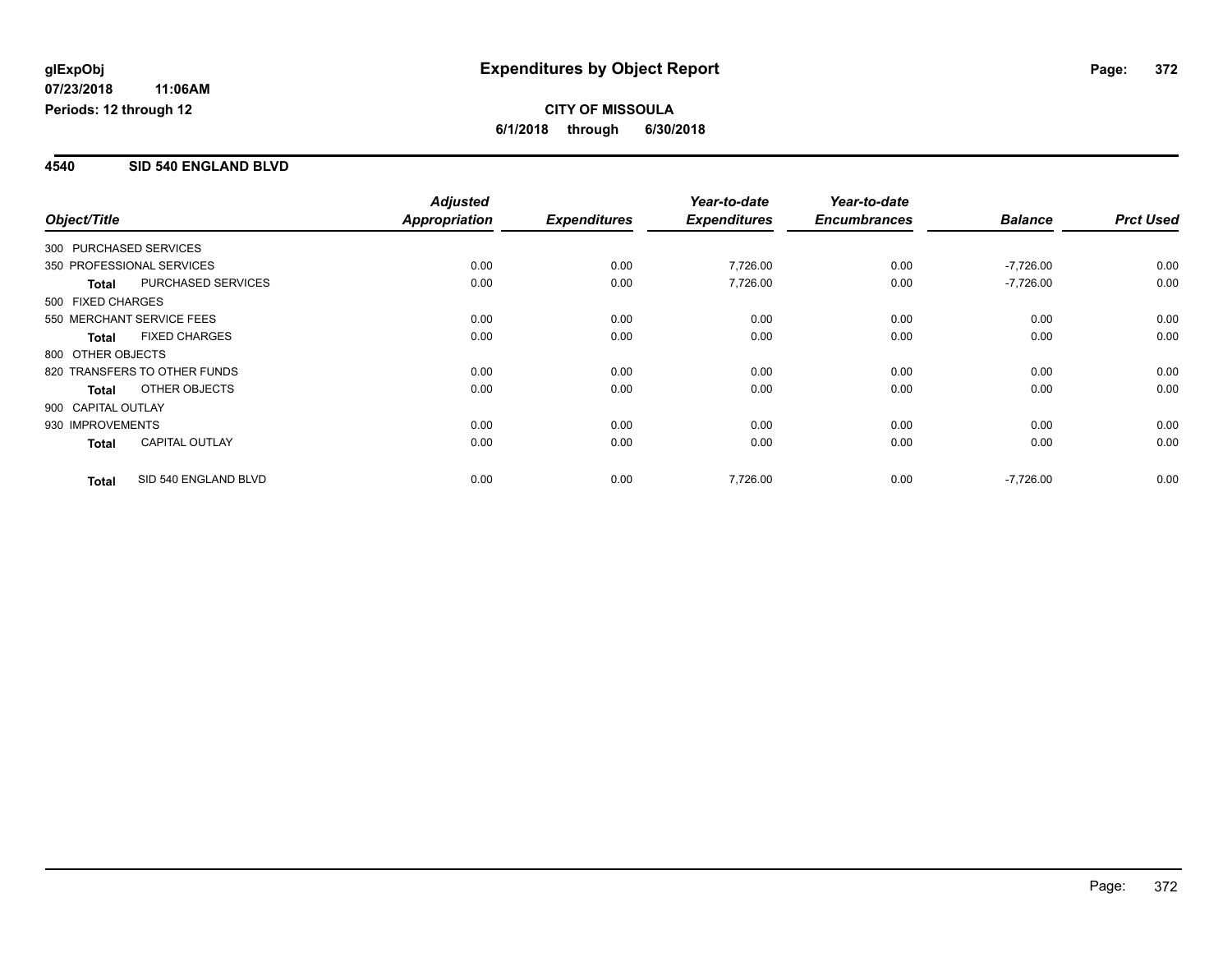# **4541 SID 541 PINEVIEW PARK**

|                                       | <b>Adjusted</b> |                     | Year-to-date        | Year-to-date        |                |                  |
|---------------------------------------|-----------------|---------------------|---------------------|---------------------|----------------|------------------|
| Object/Title                          | Appropriation   | <b>Expenditures</b> | <b>Expenditures</b> | <b>Encumbrances</b> | <b>Balance</b> | <b>Prct Used</b> |
| 500 FIXED CHARGES                     |                 |                     |                     |                     |                |                  |
| 500 FIXED CHARGES                     | 0.00            | 0.00                | 0.00                | 0.00                | 0.00           | 0.00             |
| 550 MERCHANT SERVICE FEES             | 0.00            | 0.00                | 0.00                | 0.00                | 0.00           | 0.00             |
| <b>FIXED CHARGES</b><br><b>Total</b>  | 0.00            | 0.00                | 0.00                | 0.00                | 0.00           | 0.00             |
| 900 CAPITAL OUTLAY                    |                 |                     |                     |                     |                |                  |
| 930 IMPROVEMENTS                      | 0.00            | 0.00                | 0.00                | 0.00                | 0.00           | 0.00             |
| <b>CAPITAL OUTLAY</b><br><b>Total</b> | 0.00            | 0.00                | 0.00                | 0.00                | 0.00           | 0.00             |
| NON-DEPARTMENTAL<br><b>Total</b>      | 0.00            | 0.00                | 0.00                | 0.00                | 0.00           | 0.00             |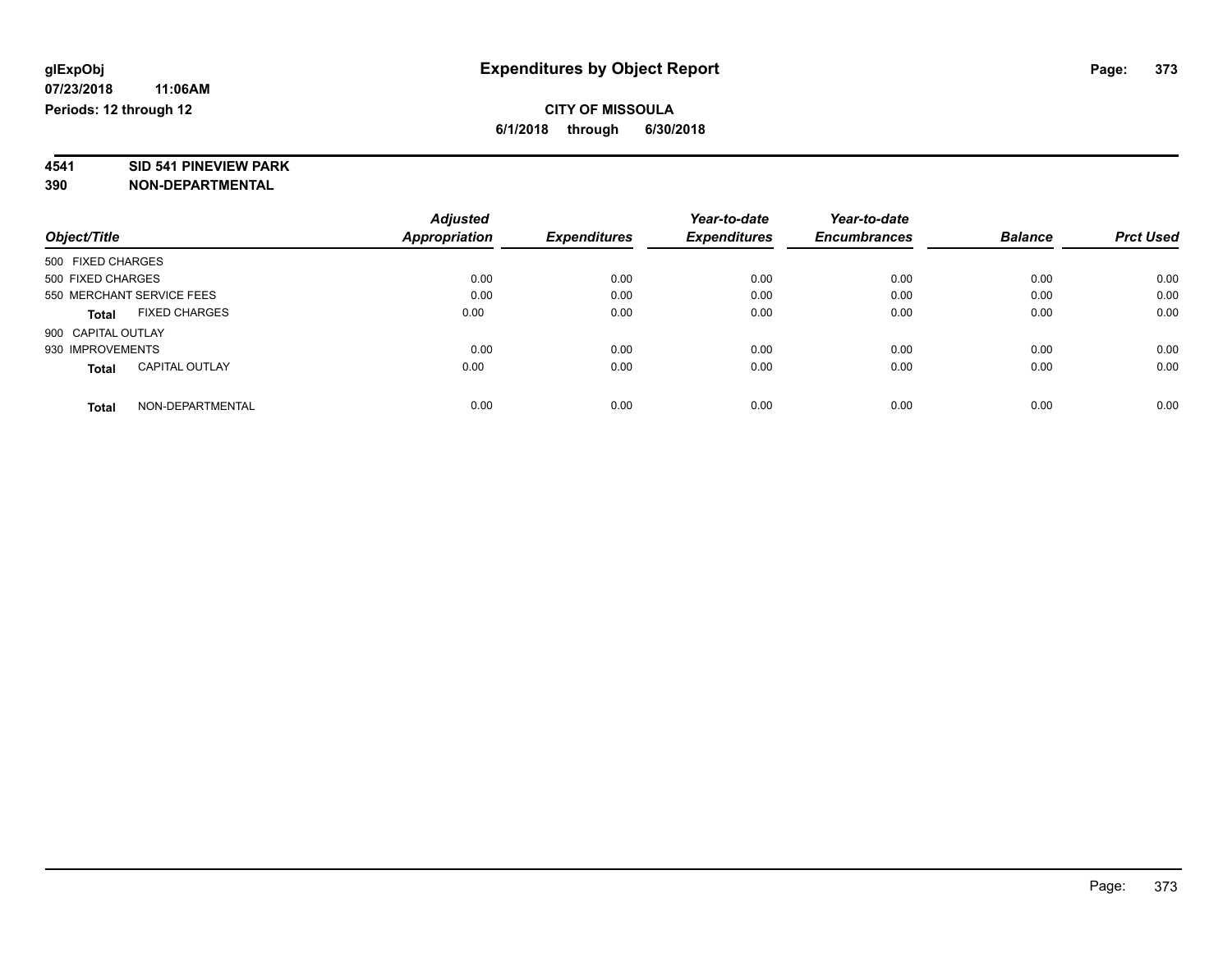#### **4541 SID 541 PINEVIEW PARK**

| Object/Title                          | <b>Adjusted</b><br><b>Appropriation</b> | <b>Expenditures</b> | Year-to-date<br><b>Expenditures</b> | Year-to-date<br><b>Encumbrances</b> | <b>Balance</b> | <b>Prct Used</b> |
|---------------------------------------|-----------------------------------------|---------------------|-------------------------------------|-------------------------------------|----------------|------------------|
| 500 FIXED CHARGES                     |                                         |                     |                                     |                                     |                |                  |
| 500 FIXED CHARGES                     | 0.00                                    | 0.00                | 0.00                                | 0.00                                | 0.00           | 0.00             |
| 550 MERCHANT SERVICE FEES             | 0.00                                    | 0.00                | 0.00                                | 0.00                                | 0.00           | 0.00             |
| <b>FIXED CHARGES</b><br><b>Total</b>  | 0.00                                    | 0.00                | 0.00                                | 0.00                                | 0.00           | 0.00             |
| 900 CAPITAL OUTLAY                    |                                         |                     |                                     |                                     |                |                  |
| 930 IMPROVEMENTS                      | 0.00                                    | 0.00                | 0.00                                | 0.00                                | 0.00           | 0.00             |
| <b>CAPITAL OUTLAY</b><br><b>Total</b> | 0.00                                    | 0.00                | 0.00                                | 0.00                                | 0.00           | 0.00             |
| SID 541 PINEVIEW PARK<br><b>Total</b> | 0.00                                    | 0.00                | 0.00                                | 0.00                                | 0.00           | 0.00             |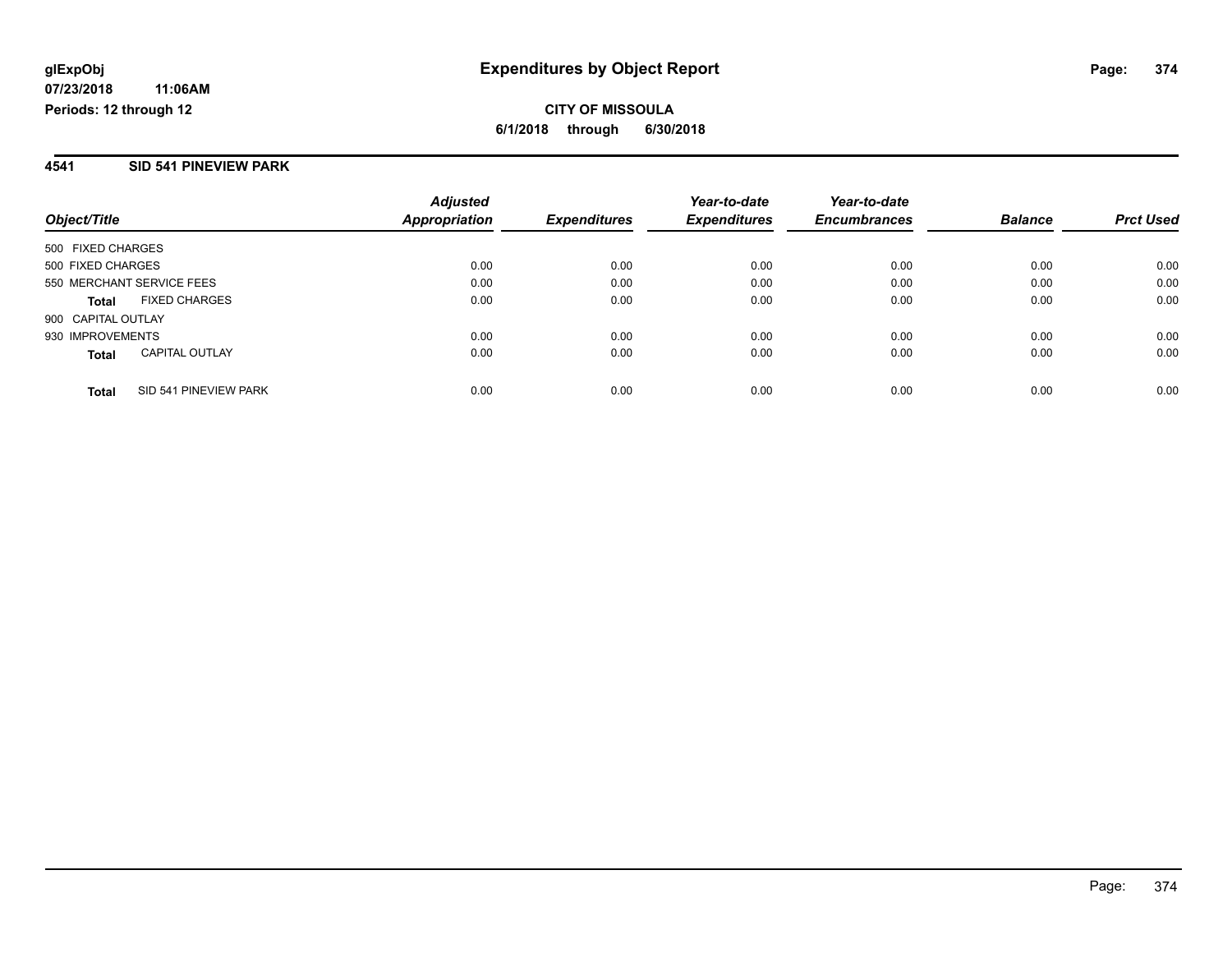# **4542 SID 542 HILLVIEW WAY**

|                                      | <b>Adjusted</b>      |                     | Year-to-date        | Year-to-date        |                |                  |
|--------------------------------------|----------------------|---------------------|---------------------|---------------------|----------------|------------------|
| Object/Title                         | <b>Appropriation</b> | <b>Expenditures</b> | <b>Expenditures</b> | <b>Encumbrances</b> | <b>Balance</b> | <b>Prct Used</b> |
| 300 PURCHASED SERVICES               |                      |                     |                     |                     |                |                  |
| 350 PROFESSIONAL SERVICES            | 0.00                 | 0.00                | 0.00                | 0.00                | 0.00           | 0.00             |
| PURCHASED SERVICES<br>Total          | 0.00                 | 0.00                | 0.00                | 0.00                | 0.00           | 0.00             |
| 500 FIXED CHARGES                    |                      |                     |                     |                     |                |                  |
| 550 MERCHANT SERVICE FEES            | 0.00                 | 0.00                | 0.00                | 0.00                | 0.00           | 0.00             |
| <b>FIXED CHARGES</b><br><b>Total</b> | 0.00                 | 0.00                | 0.00                | 0.00                | 0.00           | 0.00             |
| NON-DEPARTMENTAL<br><b>Total</b>     | 0.00                 | 0.00                | 0.00                | 0.00                | 0.00           | 0.00             |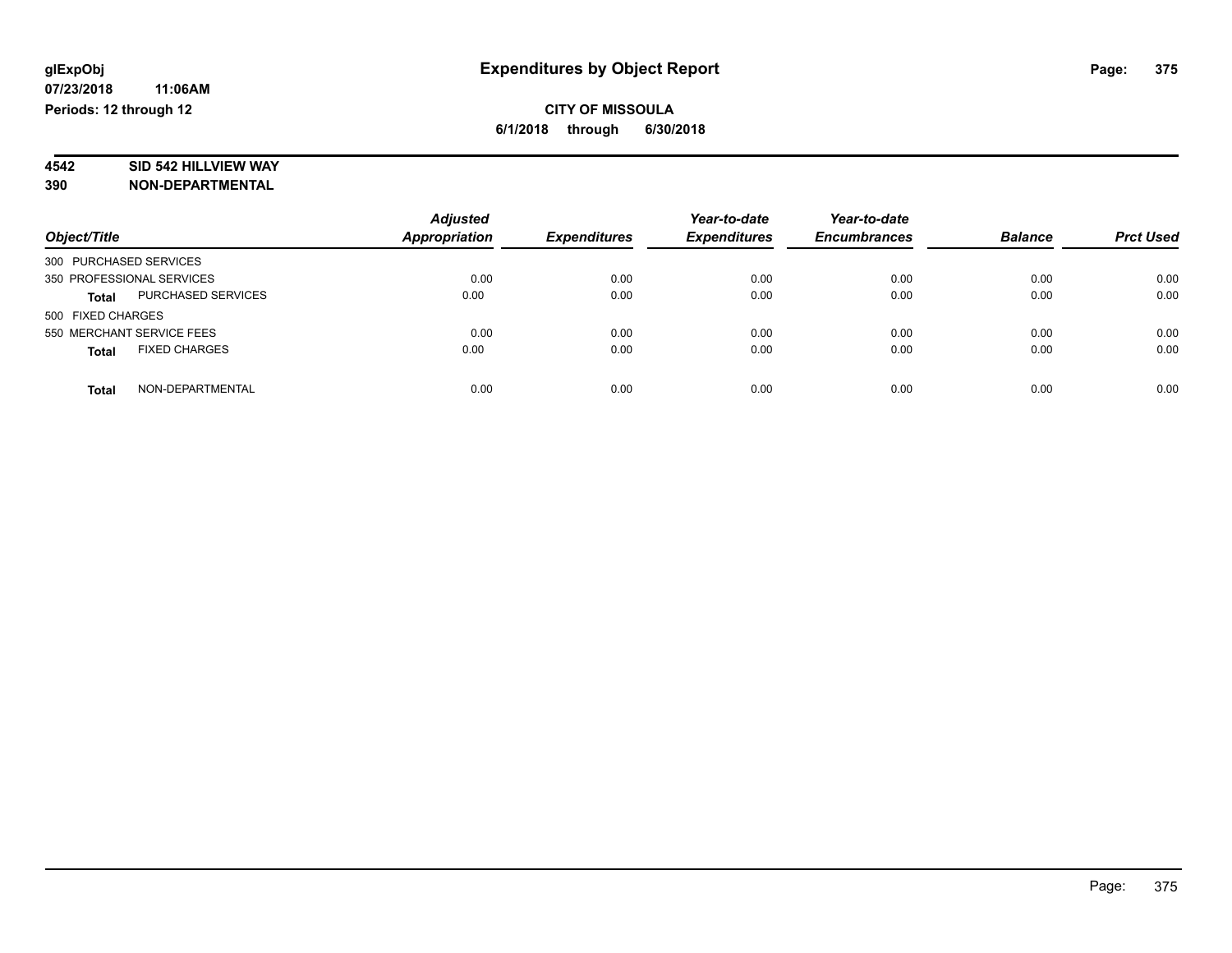#### **4542 SID 542 HILLVIEW WAY**

|                           |                           | <b>Adjusted</b>      |                     | Year-to-date        | Year-to-date        |                |                  |
|---------------------------|---------------------------|----------------------|---------------------|---------------------|---------------------|----------------|------------------|
| Object/Title              |                           | <b>Appropriation</b> | <b>Expenditures</b> | <b>Expenditures</b> | <b>Encumbrances</b> | <b>Balance</b> | <b>Prct Used</b> |
| 300 PURCHASED SERVICES    |                           |                      |                     |                     |                     |                |                  |
| 350 PROFESSIONAL SERVICES |                           | 0.00                 | 0.00                | 0.00                | 0.00                | 0.00           | 0.00             |
| <b>Total</b>              | <b>PURCHASED SERVICES</b> | 0.00                 | 0.00                | 0.00                | 0.00                | 0.00           | 0.00             |
| 500 FIXED CHARGES         |                           |                      |                     |                     |                     |                |                  |
| 550 MERCHANT SERVICE FEES |                           | 0.00                 | 0.00                | 0.00                | 0.00                | 0.00           | 0.00             |
| <b>Total</b>              | <b>FIXED CHARGES</b>      | 0.00                 | 0.00                | 0.00                | 0.00                | 0.00           | 0.00             |
| <b>Total</b>              | SID 542 HILLVIEW WAY      | 0.00                 | 0.00                | 0.00                | 0.00                | 0.00           | 0.00             |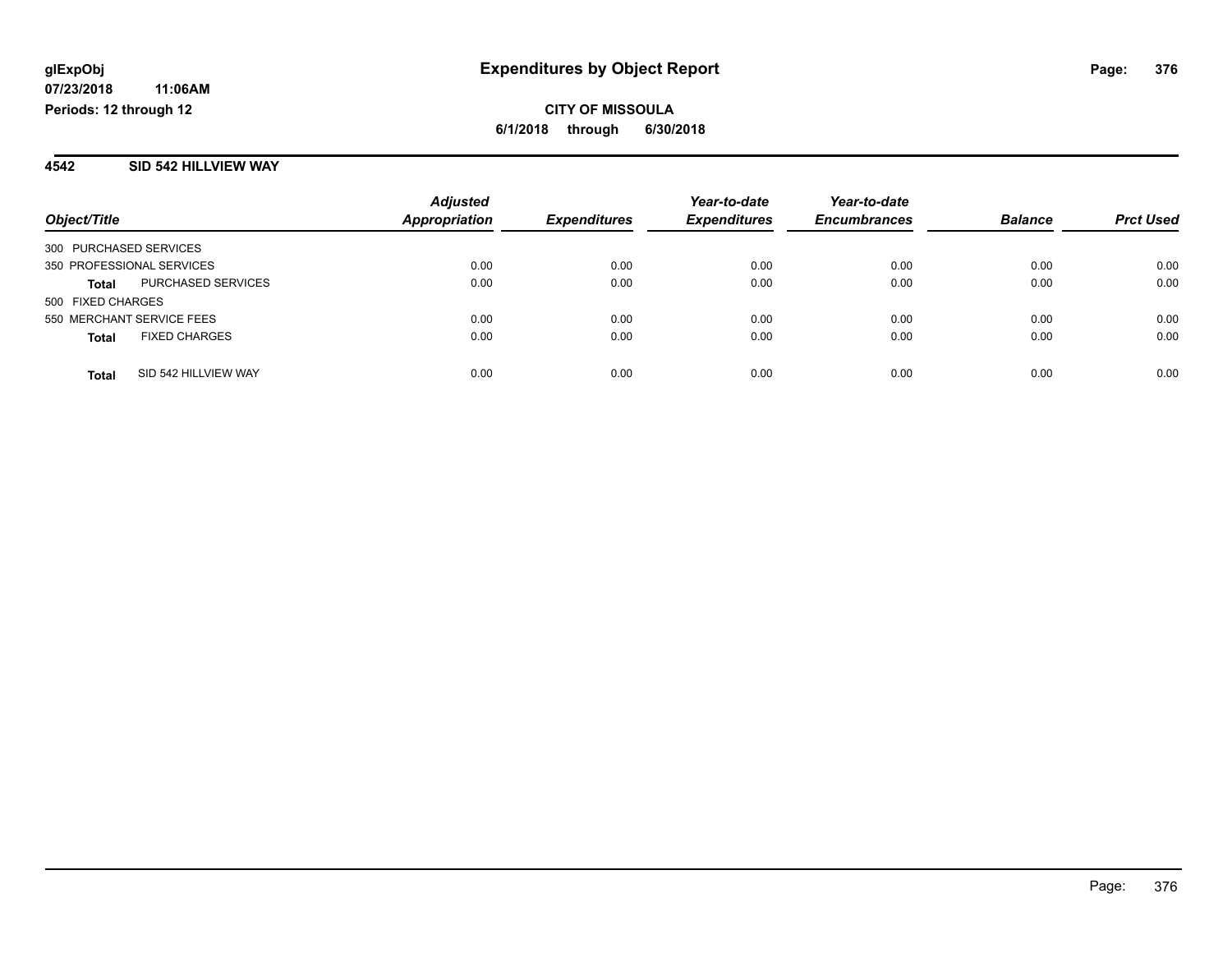**4543 SID 543 TRAFFIC CALMING**

|                        |                           | <b>Adjusted</b> |                     | Year-to-date        | Year-to-date        |                |                  |
|------------------------|---------------------------|-----------------|---------------------|---------------------|---------------------|----------------|------------------|
| Object/Title           |                           | Appropriation   | <b>Expenditures</b> | <b>Expenditures</b> | <b>Encumbrances</b> | <b>Balance</b> | <b>Prct Used</b> |
| 300 PURCHASED SERVICES |                           |                 |                     |                     |                     |                |                  |
|                        | 350 PROFESSIONAL SERVICES | 0.00            | 0.00                | 0.00                | 0.00                | 0.00           | 0.00             |
| Total                  | PURCHASED SERVICES        | 0.00            | 0.00                | 0.00                | 0.00                | 0.00           | 0.00             |
| 500 FIXED CHARGES      |                           |                 |                     |                     |                     |                |                  |
|                        | 550 MERCHANT SERVICE FEES | 0.00            | 0.00                | 0.00                | 0.00                | 0.00           | 0.00             |
| <b>Total</b>           | <b>FIXED CHARGES</b>      | 0.00            | 0.00                | 0.00                | 0.00                | 0.00           | 0.00             |
| 900 CAPITAL OUTLAY     |                           |                 |                     |                     |                     |                |                  |
| 930 IMPROVEMENTS       |                           | 0.00            | 0.00                | 0.00                | 0.00                | 0.00           | 0.00             |
| <b>Total</b>           | <b>CAPITAL OUTLAY</b>     | 0.00            | 0.00                | 0.00                | 0.00                | 0.00           | 0.00             |
| Total                  | NON-DEPARTMENTAL          | 0.00            | 0.00                | 0.00                | 0.00                | 0.00           | 0.00             |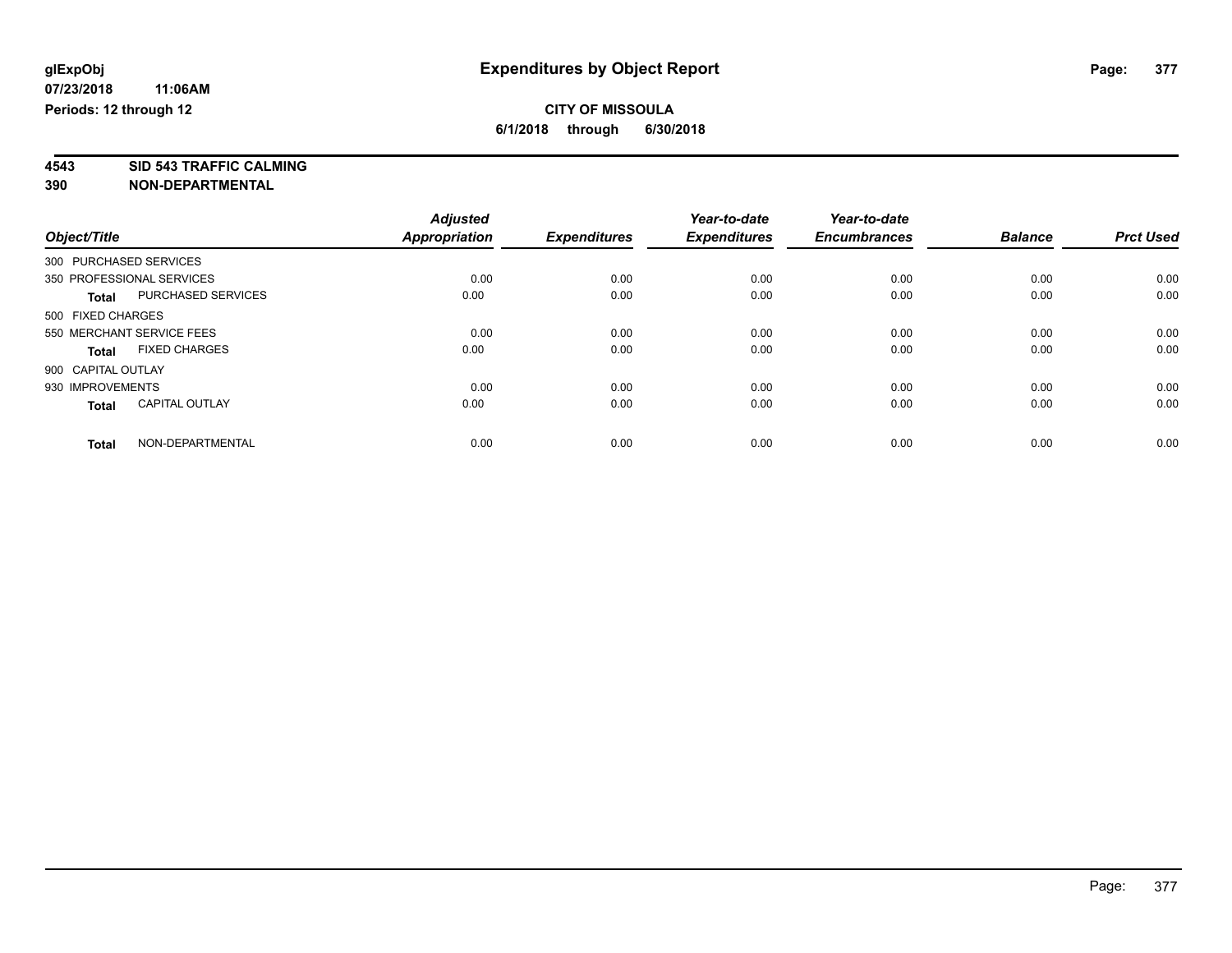#### **4543 SID 543 TRAFFIC CALMING**

|                           |                           | <b>Adjusted</b> |                     | Year-to-date        | Year-to-date        |                |                  |
|---------------------------|---------------------------|-----------------|---------------------|---------------------|---------------------|----------------|------------------|
| Object/Title              |                           | Appropriation   | <b>Expenditures</b> | <b>Expenditures</b> | <b>Encumbrances</b> | <b>Balance</b> | <b>Prct Used</b> |
| 300 PURCHASED SERVICES    |                           |                 |                     |                     |                     |                |                  |
| 350 PROFESSIONAL SERVICES |                           | 0.00            | 0.00                | 0.00                | 0.00                | 0.00           | 0.00             |
| <b>Total</b>              | <b>PURCHASED SERVICES</b> | 0.00            | 0.00                | 0.00                | 0.00                | 0.00           | 0.00             |
| 500 FIXED CHARGES         |                           |                 |                     |                     |                     |                |                  |
| 550 MERCHANT SERVICE FEES |                           | 0.00            | 0.00                | 0.00                | 0.00                | 0.00           | 0.00             |
| <b>Total</b>              | <b>FIXED CHARGES</b>      | 0.00            | 0.00                | 0.00                | 0.00                | 0.00           | 0.00             |
| 900 CAPITAL OUTLAY        |                           |                 |                     |                     |                     |                |                  |
| 930 IMPROVEMENTS          |                           | 0.00            | 0.00                | 0.00                | 0.00                | 0.00           | 0.00             |
| <b>Total</b>              | <b>CAPITAL OUTLAY</b>     | 0.00            | 0.00                | 0.00                | 0.00                | 0.00           | 0.00             |
| <b>Total</b>              | SID 543 TRAFFIC CALMING   | 0.00            | 0.00                | 0.00                | 0.00                | 0.00           | 0.00             |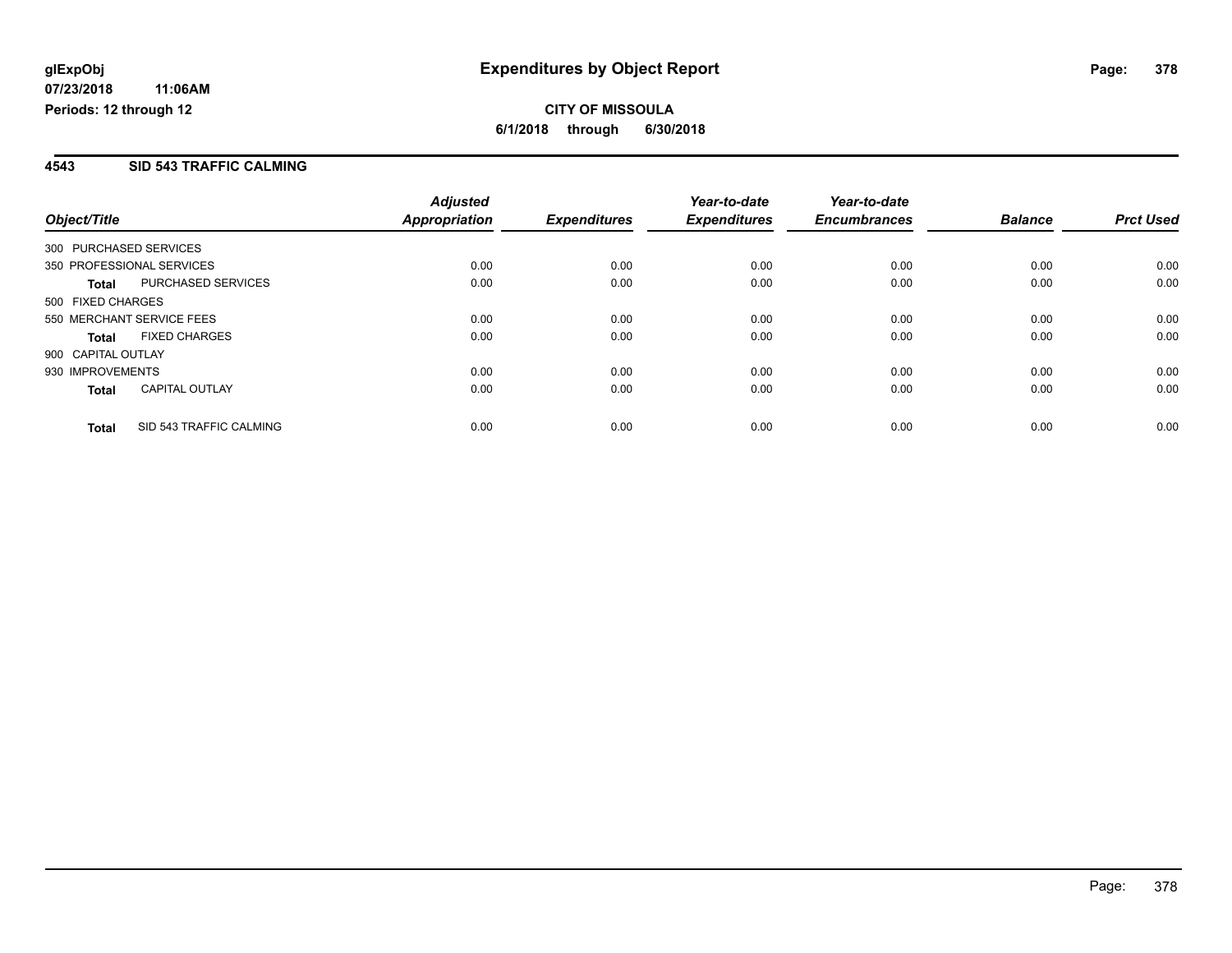## **4544 MILLER CREEK MITIGATION FUND**

| Object/Title                          | <b>Adjusted</b><br><b>Appropriation</b> | <b>Expenditures</b> | Year-to-date<br><b>Expenditures</b> | Year-to-date<br><b>Encumbrances</b> | <b>Balance</b> | <b>Prct Used</b> |
|---------------------------------------|-----------------------------------------|---------------------|-------------------------------------|-------------------------------------|----------------|------------------|
| 500 FIXED CHARGES                     |                                         |                     |                                     |                                     |                |                  |
| 550 MERCHANT SERVICE FEES             | 0.00                                    | 0.00                | 0.00                                | 0.00                                | 0.00           | 0.00             |
| <b>FIXED CHARGES</b><br><b>Total</b>  | 0.00                                    | 0.00                | 0.00                                | 0.00                                | 0.00           | 0.00             |
| 900 CAPITAL OUTLAY                    |                                         |                     |                                     |                                     |                |                  |
| 930 IMPROVEMENTS                      | 0.00                                    | 0.00                | 0.00                                | 0.00                                | 0.00           | 0.00             |
| <b>CAPITAL OUTLAY</b><br><b>Total</b> | 0.00                                    | 0.00                | 0.00                                | 0.00                                | 0.00           | 0.00             |
| NON-DEPARTMENTAL<br>Total             | 0.00                                    | 0.00                | 0.00                                | 0.00                                | 0.00           | 0.00             |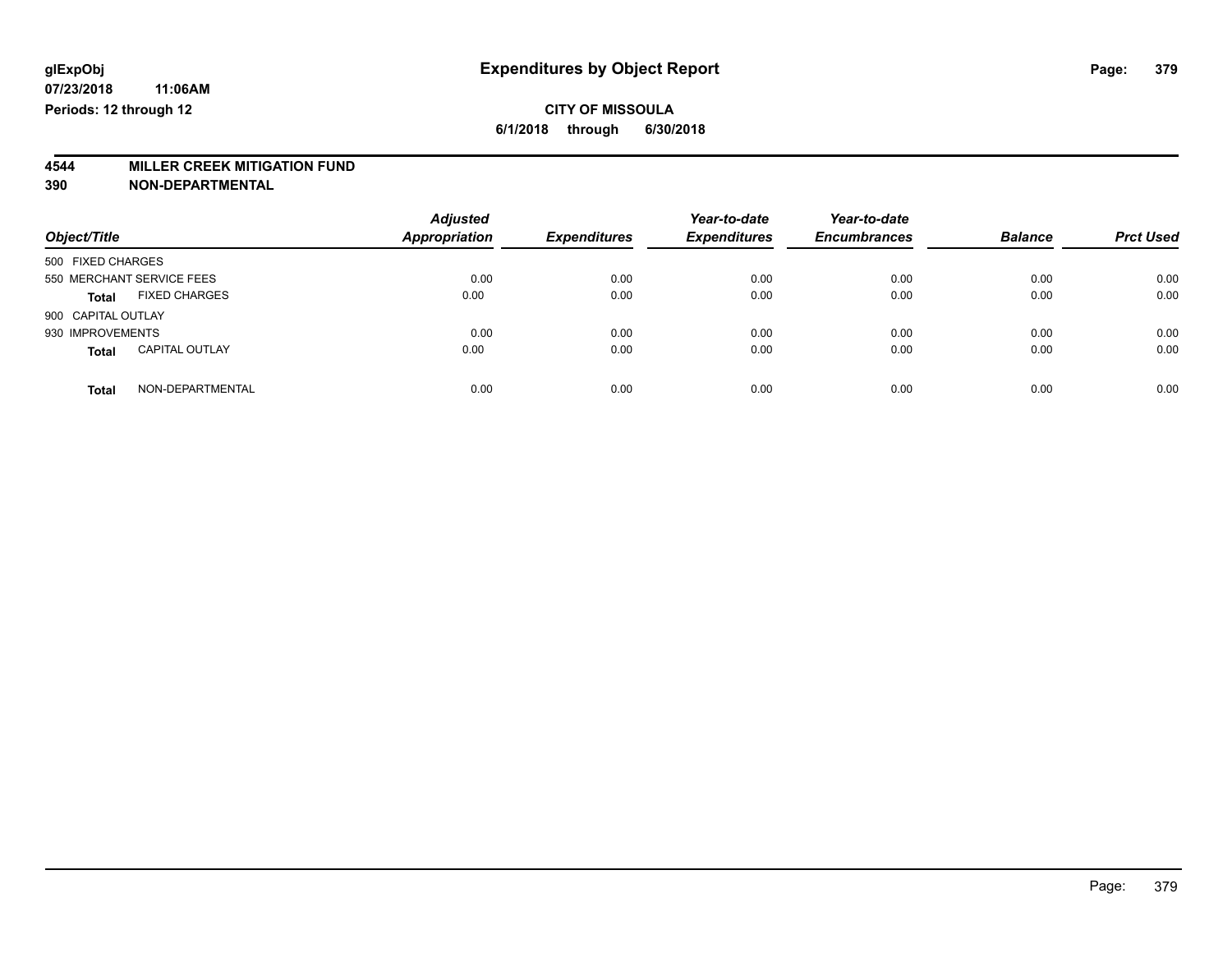**CITY OF MISSOULA 6/1/2018 through 6/30/2018**

#### **4544 MILLER CREEK MITIGATION FUND**

|                    |                              | <b>Adjusted</b>      |                     | Year-to-date        | Year-to-date        |                |                  |
|--------------------|------------------------------|----------------------|---------------------|---------------------|---------------------|----------------|------------------|
| Object/Title       |                              | <b>Appropriation</b> | <b>Expenditures</b> | <b>Expenditures</b> | <b>Encumbrances</b> | <b>Balance</b> | <b>Prct Used</b> |
| 500 FIXED CHARGES  |                              |                      |                     |                     |                     |                |                  |
|                    | 550 MERCHANT SERVICE FEES    | 0.00                 | 0.00                | 0.00                | 0.00                | 0.00           | 0.00             |
| <b>Total</b>       | <b>FIXED CHARGES</b>         | 0.00                 | 0.00                | 0.00                | 0.00                | 0.00           | 0.00             |
| 900 CAPITAL OUTLAY |                              |                      |                     |                     |                     |                |                  |
| 930 IMPROVEMENTS   |                              | 0.00                 | 0.00                | 0.00                | 0.00                | 0.00           | 0.00             |
| <b>Total</b>       | <b>CAPITAL OUTLAY</b>        | 0.00                 | 0.00                | 0.00                | 0.00                | 0.00           | 0.00             |
| <b>Total</b>       | MILLER CREEK MITIGATION FUND | 0.00                 | 0.00                | 0.00                | 0.00                | 0.00           | 0.00             |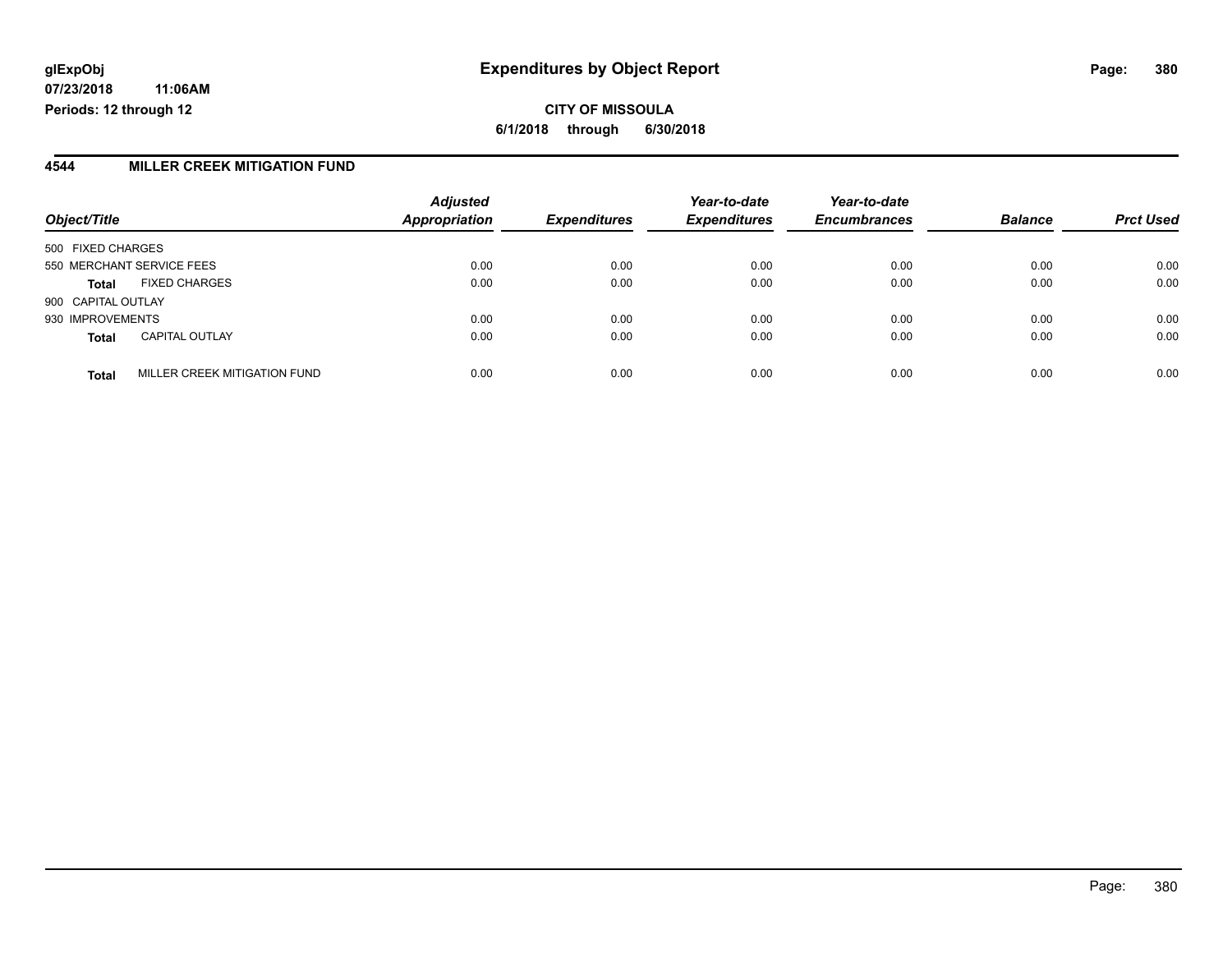## **4545 MILLER CREEK TWITE CONSTRUCTION**

|                        |                           | <b>Adjusted</b>      |                     | Year-to-date        | Year-to-date        |                |                  |
|------------------------|---------------------------|----------------------|---------------------|---------------------|---------------------|----------------|------------------|
| Object/Title           |                           | <b>Appropriation</b> | <b>Expenditures</b> | <b>Expenditures</b> | <b>Encumbrances</b> | <b>Balance</b> | <b>Prct Used</b> |
| 300 PURCHASED SERVICES |                           |                      |                     |                     |                     |                |                  |
|                        | 350 PROFESSIONAL SERVICES | 0.00                 | 0.00                | 0.00                | 0.00                | 0.00           | 0.00             |
| <b>Total</b>           | PURCHASED SERVICES        | 0.00                 | 0.00                | 0.00                | 0.00                | 0.00           | 0.00             |
| 500 FIXED CHARGES      |                           |                      |                     |                     |                     |                |                  |
|                        | 550 MERCHANT SERVICE FEES | 0.00                 | 0.00                | 0.00                | 0.00                | 0.00           | 0.00             |
| <b>Total</b>           | <b>FIXED CHARGES</b>      | 0.00                 | 0.00                | 0.00                | 0.00                | 0.00           | 0.00             |
| 900 CAPITAL OUTLAY     |                           |                      |                     |                     |                     |                |                  |
| 930 IMPROVEMENTS       |                           | 0.00                 | 0.00                | 0.00                | 0.00                | 0.00           | 0.00             |
| <b>Total</b>           | <b>CAPITAL OUTLAY</b>     | 0.00                 | 0.00                | 0.00                | 0.00                | 0.00           | 0.00             |
| <b>Total</b>           | NON-DEPARTMENTAL          | 0.00                 | 0.00                | 0.00                | 0.00                | 0.00           | 0.00             |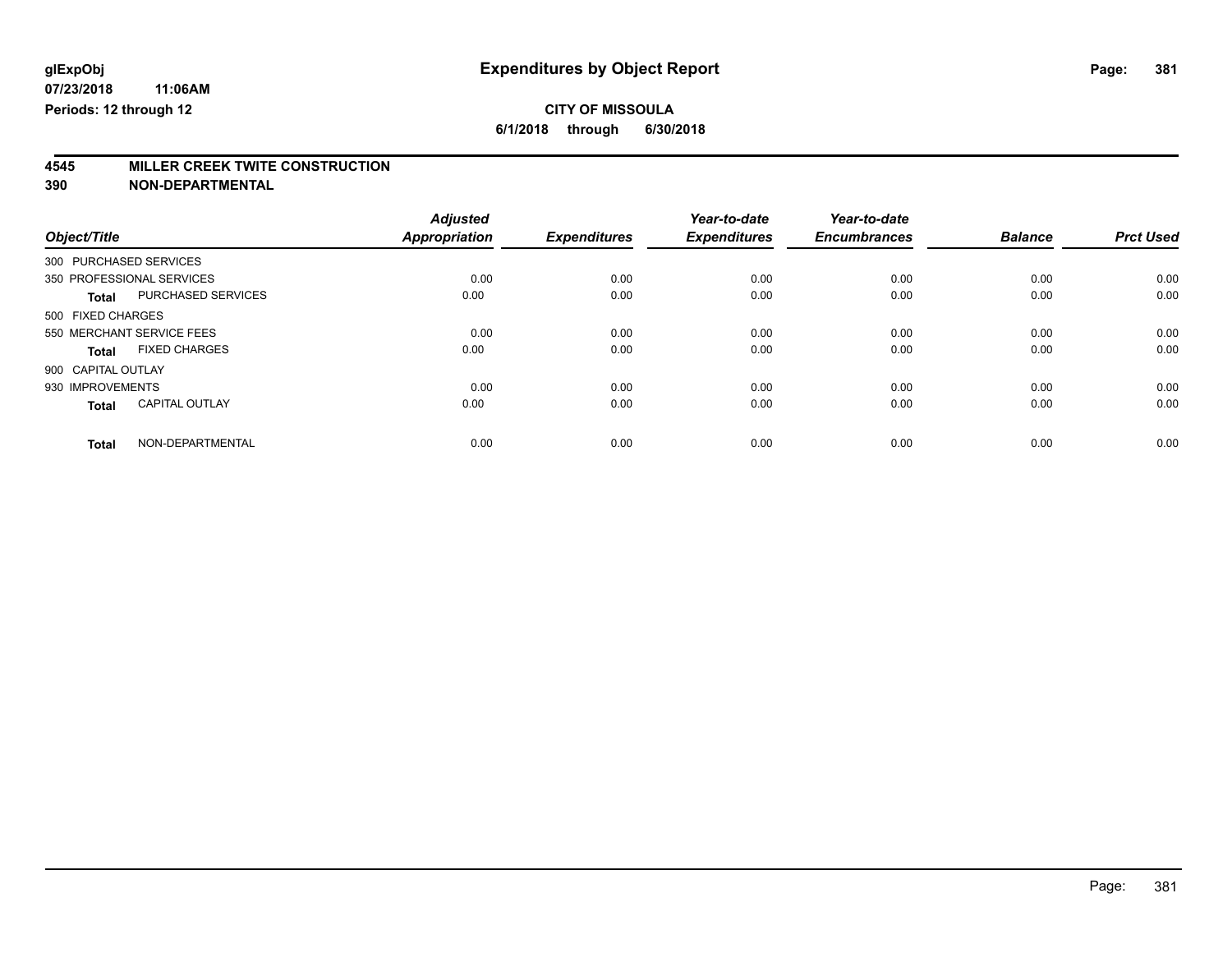**CITY OF MISSOULA 6/1/2018 through 6/30/2018**

#### **4545 MILLER CREEK TWITE CONSTRUCTION**

|                        |                                 | <b>Adjusted</b> |                     | Year-to-date        | Year-to-date        |                |                  |
|------------------------|---------------------------------|-----------------|---------------------|---------------------|---------------------|----------------|------------------|
| Object/Title           |                                 | Appropriation   | <b>Expenditures</b> | <b>Expenditures</b> | <b>Encumbrances</b> | <b>Balance</b> | <b>Prct Used</b> |
| 300 PURCHASED SERVICES |                                 |                 |                     |                     |                     |                |                  |
|                        | 350 PROFESSIONAL SERVICES       | 0.00            | 0.00                | 0.00                | 0.00                | 0.00           | 0.00             |
| <b>Total</b>           | <b>PURCHASED SERVICES</b>       | 0.00            | 0.00                | 0.00                | 0.00                | 0.00           | 0.00             |
| 500 FIXED CHARGES      |                                 |                 |                     |                     |                     |                |                  |
|                        | 550 MERCHANT SERVICE FEES       | 0.00            | 0.00                | 0.00                | 0.00                | 0.00           | 0.00             |
| <b>Total</b>           | <b>FIXED CHARGES</b>            | 0.00            | 0.00                | 0.00                | 0.00                | 0.00           | 0.00             |
| 900 CAPITAL OUTLAY     |                                 |                 |                     |                     |                     |                |                  |
| 930 IMPROVEMENTS       |                                 | 0.00            | 0.00                | 0.00                | 0.00                | 0.00           | 0.00             |
| <b>Total</b>           | <b>CAPITAL OUTLAY</b>           | 0.00            | 0.00                | 0.00                | 0.00                | 0.00           | 0.00             |
| <b>Total</b>           | MILLER CREEK TWITE CONSTRUCTION | 0.00            | 0.00                | 0.00                | 0.00                | 0.00           | 0.00             |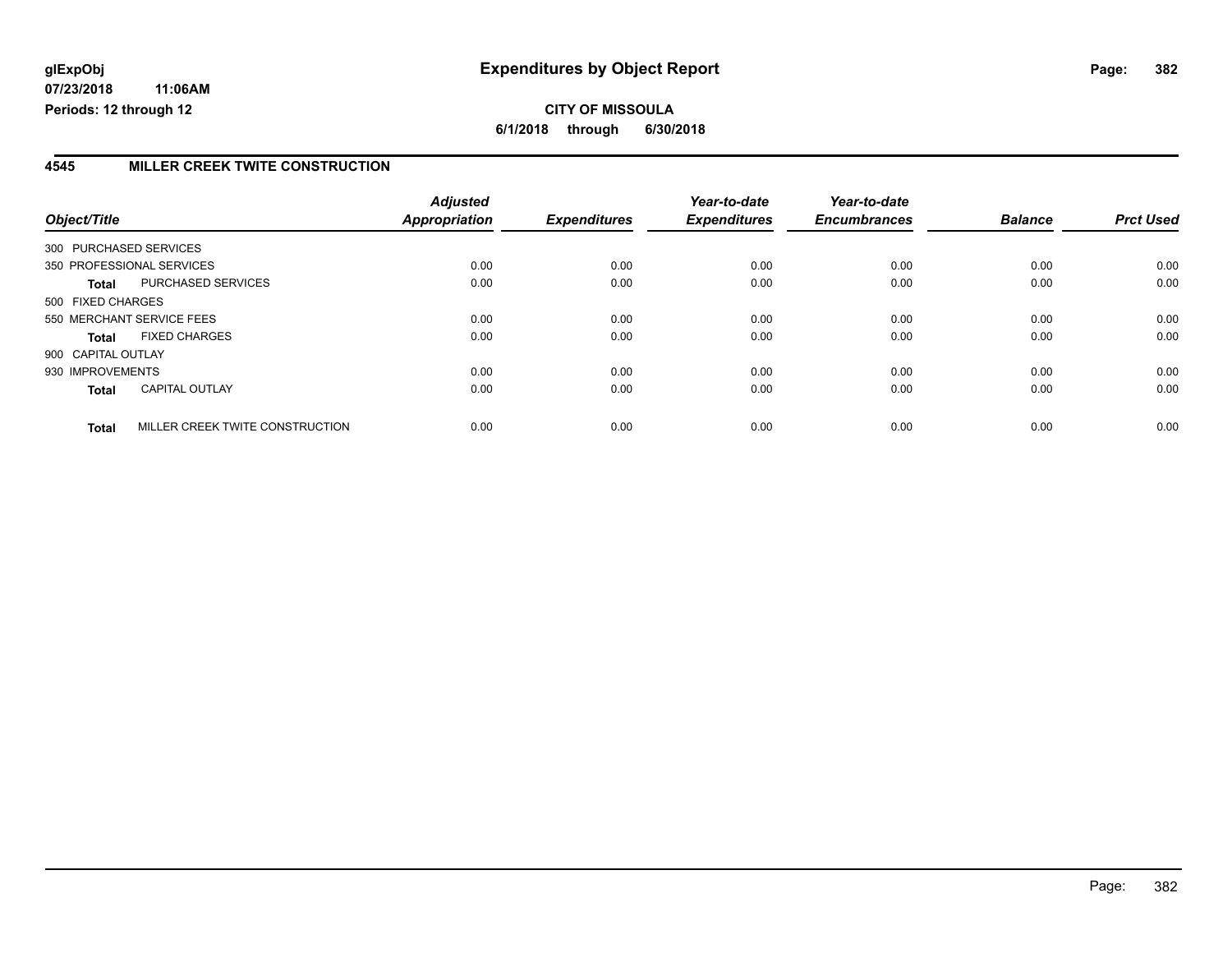#### **CITY OF MISSOULA 6/1/2018 through 6/30/2018**

# **4546 MILLER CREEK MALOHNEY CONSTRUCTION**

| Object/Title           |                           | <b>Adjusted</b><br><b>Appropriation</b> | <b>Expenditures</b> | Year-to-date<br><b>Expenditures</b> | Year-to-date<br><b>Encumbrances</b> | <b>Balance</b> | <b>Prct Used</b> |
|------------------------|---------------------------|-----------------------------------------|---------------------|-------------------------------------|-------------------------------------|----------------|------------------|
|                        |                           |                                         |                     |                                     |                                     |                |                  |
| 300 PURCHASED SERVICES |                           |                                         |                     |                                     |                                     |                |                  |
|                        | 350 PROFESSIONAL SERVICES | 0.00                                    | 0.00                | 0.00                                | 0.00                                | 0.00           | 0.00             |
| <b>Total</b>           | PURCHASED SERVICES        | 0.00                                    | 0.00                | 0.00                                | 0.00                                | 0.00           | 0.00             |
| 500 FIXED CHARGES      |                           |                                         |                     |                                     |                                     |                |                  |
|                        | 550 MERCHANT SERVICE FEES | 0.00                                    | 0.00                | 0.00                                | 0.00                                | 0.00           | 0.00             |
| Total                  | <b>FIXED CHARGES</b>      | 0.00                                    | 0.00                | 0.00                                | 0.00                                | 0.00           | 0.00             |
| 900 CAPITAL OUTLAY     |                           |                                         |                     |                                     |                                     |                |                  |
| 930 IMPROVEMENTS       |                           | 0.00                                    | 0.00                | 0.00                                | 0.00                                | 0.00           | 0.00             |
| Total                  | <b>CAPITAL OUTLAY</b>     | 0.00                                    | 0.00                | 0.00                                | 0.00                                | 0.00           | 0.00             |
| <b>Total</b>           | NON-DEPARTMENTAL          | 0.00                                    | 0.00                | 0.00                                | 0.00                                | 0.00           | 0.00             |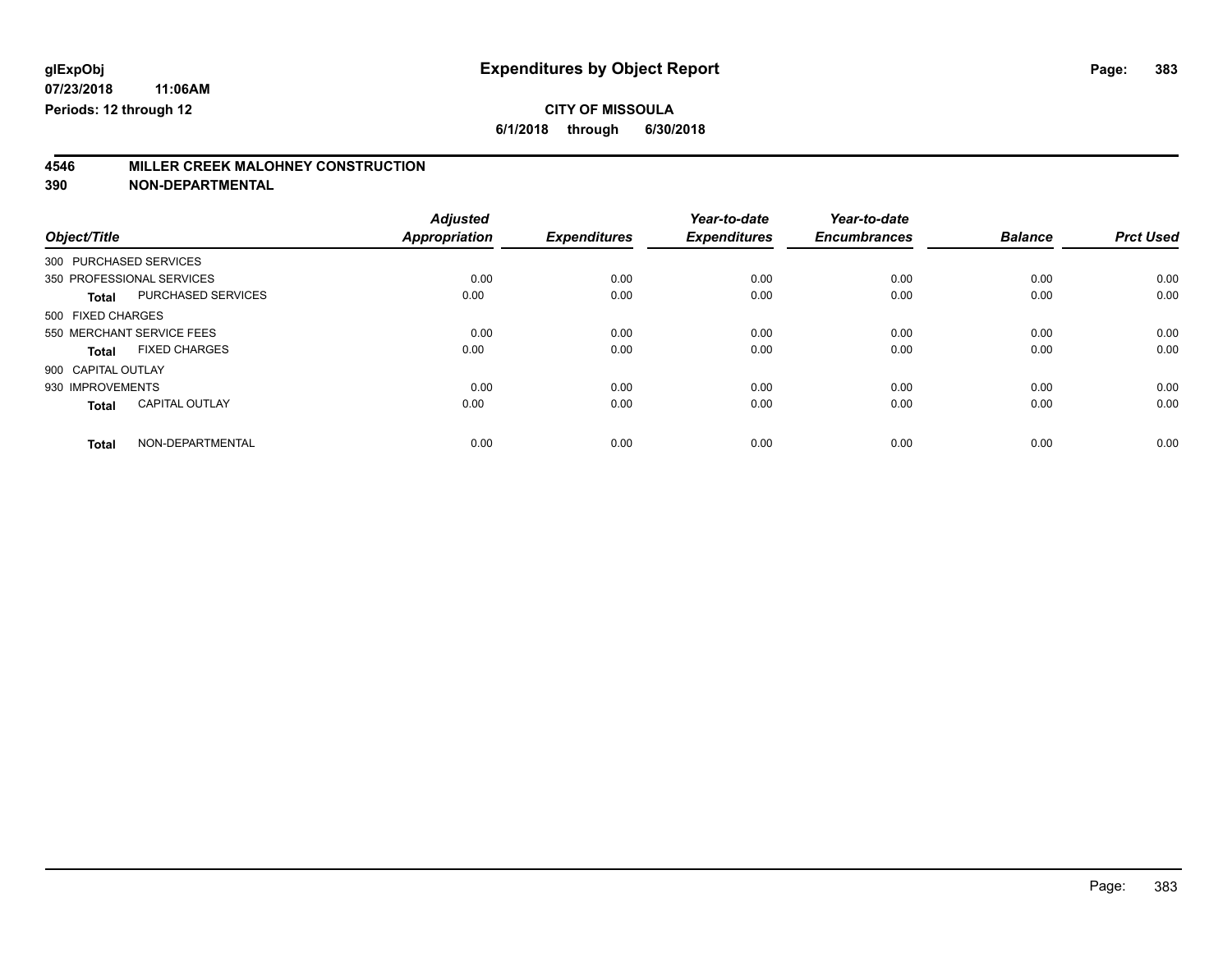**CITY OF MISSOULA 6/1/2018 through 6/30/2018**

#### **4546 MILLER CREEK MALOHNEY CONSTRUCTION**

| Object/Title       |                                 | <b>Adjusted</b><br>Appropriation | <b>Expenditures</b> | Year-to-date<br><b>Expenditures</b> | Year-to-date<br><b>Encumbrances</b> | <b>Balance</b> | <b>Prct Used</b> |
|--------------------|---------------------------------|----------------------------------|---------------------|-------------------------------------|-------------------------------------|----------------|------------------|
|                    |                                 |                                  |                     |                                     |                                     |                |                  |
|                    | 300 PURCHASED SERVICES          |                                  |                     |                                     |                                     |                |                  |
|                    | 350 PROFESSIONAL SERVICES       | 0.00                             | 0.00                | 0.00                                | 0.00                                | 0.00           | 0.00             |
| <b>Total</b>       | PURCHASED SERVICES              | 0.00                             | 0.00                | 0.00                                | 0.00                                | 0.00           | 0.00             |
| 500 FIXED CHARGES  |                                 |                                  |                     |                                     |                                     |                |                  |
|                    | 550 MERCHANT SERVICE FEES       | 0.00                             | 0.00                | 0.00                                | 0.00                                | 0.00           | 0.00             |
| Total              | <b>FIXED CHARGES</b>            | 0.00                             | 0.00                | 0.00                                | 0.00                                | 0.00           | 0.00             |
| 900 CAPITAL OUTLAY |                                 |                                  |                     |                                     |                                     |                |                  |
| 930 IMPROVEMENTS   |                                 | 0.00                             | 0.00                | 0.00                                | 0.00                                | 0.00           | 0.00             |
| <b>Total</b>       | <b>CAPITAL OUTLAY</b>           | 0.00                             | 0.00                | 0.00                                | 0.00                                | 0.00           | 0.00             |
| <b>Total</b>       | MILLER CREEK MALOHNEY CONSTRUCT | 0.00                             | 0.00                | 0.00                                | 0.00                                | 0.00           | 0.00             |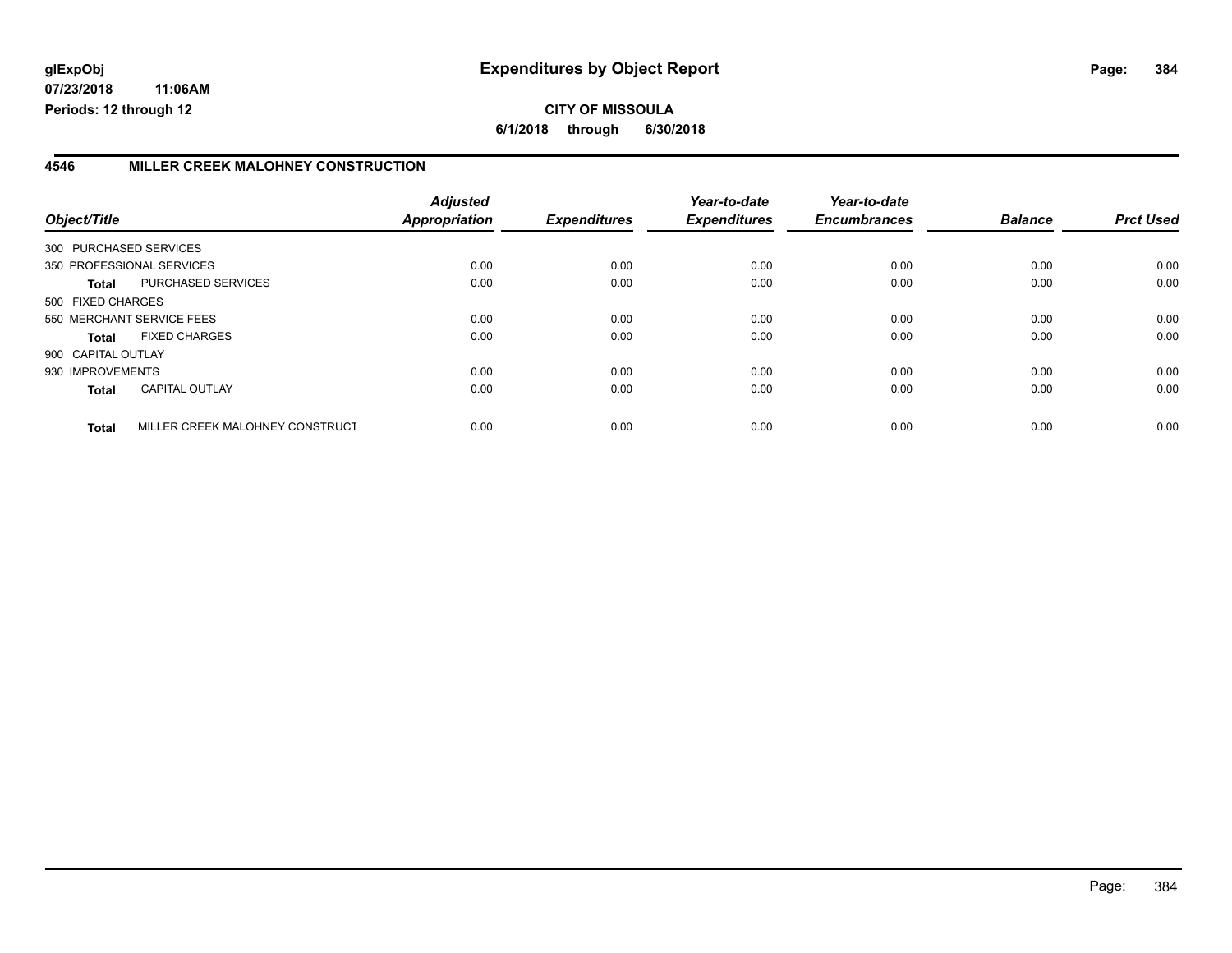#### **CITY OF MISSOULA 6/1/2018 through 6/30/2018**

## **4547 MILLER CREEK MCCARTHY CONSTRUCTION**

|                                       | <b>Adjusted</b>      |                     | Year-to-date        | Year-to-date        |                |                  |
|---------------------------------------|----------------------|---------------------|---------------------|---------------------|----------------|------------------|
| Object/Title                          | <b>Appropriation</b> | <b>Expenditures</b> | <b>Expenditures</b> | <b>Encumbrances</b> | <b>Balance</b> | <b>Prct Used</b> |
| 300 PURCHASED SERVICES                |                      |                     |                     |                     |                |                  |
| 350 PROFESSIONAL SERVICES             | 0.00                 | 0.00                | 0.00                | 0.00                | 0.00           | 0.00             |
| PURCHASED SERVICES<br><b>Total</b>    | 0.00                 | 0.00                | 0.00                | 0.00                | 0.00           | 0.00             |
| 500 FIXED CHARGES                     |                      |                     |                     |                     |                |                  |
| 550 MERCHANT SERVICE FEES             | 0.00                 | 0.00                | 0.00                | 0.00                | 0.00           | 0.00             |
| <b>FIXED CHARGES</b><br>Total         | 0.00                 | 0.00                | 0.00                | 0.00                | 0.00           | 0.00             |
| 900 CAPITAL OUTLAY                    |                      |                     |                     |                     |                |                  |
| 930 IMPROVEMENTS                      | 0.00                 | 0.00                | 0.00                | 0.00                | 0.00           | 0.00             |
| <b>CAPITAL OUTLAY</b><br><b>Total</b> | 0.00                 | 0.00                | 0.00                | 0.00                | 0.00           | 0.00             |
| NON-DEPARTMENTAL<br><b>Total</b>      | 0.00                 | 0.00                | 0.00                | 0.00                | 0.00           | 0.00             |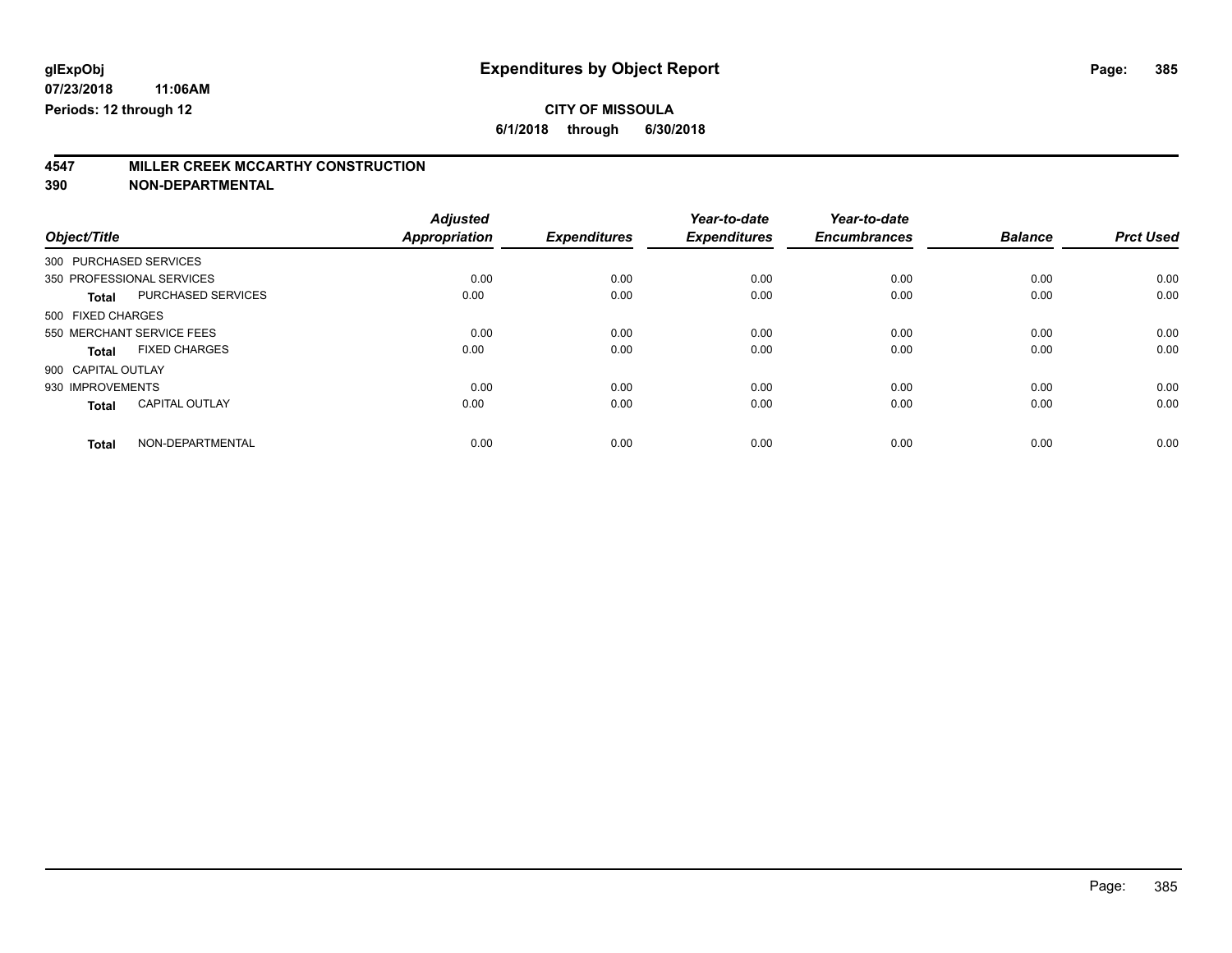**CITY OF MISSOULA 6/1/2018 through 6/30/2018**

#### **4547 MILLER CREEK MCCARTHY CONSTRUCTION**

| Object/Title       |                                 | <b>Adjusted</b><br>Appropriation | <b>Expenditures</b> | Year-to-date<br><b>Expenditures</b> | Year-to-date<br><b>Encumbrances</b> | <b>Balance</b> | <b>Prct Used</b> |
|--------------------|---------------------------------|----------------------------------|---------------------|-------------------------------------|-------------------------------------|----------------|------------------|
|                    |                                 |                                  |                     |                                     |                                     |                |                  |
|                    | 300 PURCHASED SERVICES          |                                  |                     |                                     |                                     |                |                  |
|                    | 350 PROFESSIONAL SERVICES       | 0.00                             | 0.00                | 0.00                                | 0.00                                | 0.00           | 0.00             |
| Total              | PURCHASED SERVICES              | 0.00                             | 0.00                | 0.00                                | 0.00                                | 0.00           | 0.00             |
| 500 FIXED CHARGES  |                                 |                                  |                     |                                     |                                     |                |                  |
|                    | 550 MERCHANT SERVICE FEES       | 0.00                             | 0.00                | 0.00                                | 0.00                                | 0.00           | 0.00             |
| <b>Total</b>       | <b>FIXED CHARGES</b>            | 0.00                             | 0.00                | 0.00                                | 0.00                                | 0.00           | 0.00             |
| 900 CAPITAL OUTLAY |                                 |                                  |                     |                                     |                                     |                |                  |
| 930 IMPROVEMENTS   |                                 | 0.00                             | 0.00                | 0.00                                | 0.00                                | 0.00           | 0.00             |
| <b>Total</b>       | <b>CAPITAL OUTLAY</b>           | 0.00                             | 0.00                | 0.00                                | 0.00                                | 0.00           | 0.00             |
| <b>Total</b>       | MILLER CREEK MCCARTHY CONSTRUCT | 0.00                             | 0.00                | 0.00                                | 0.00                                | 0.00           | 0.00             |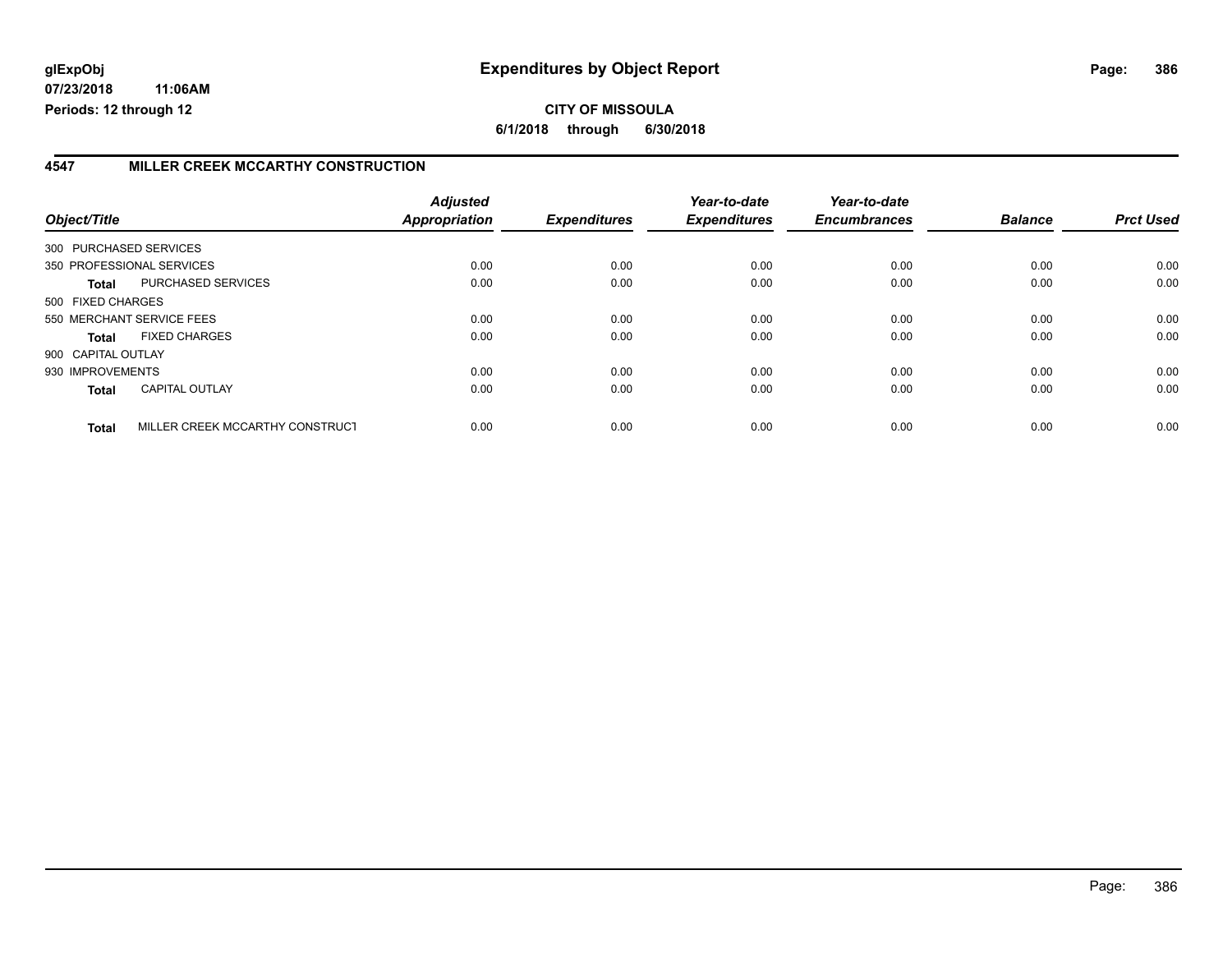## **4548 5TH,6TH & ARTHUR ROAD IMPROVEMENTS**

|                                       | <b>Adjusted</b>      |                     | Year-to-date        | Year-to-date        |                |                  |
|---------------------------------------|----------------------|---------------------|---------------------|---------------------|----------------|------------------|
| Object/Title                          | <b>Appropriation</b> | <b>Expenditures</b> | <b>Expenditures</b> | <b>Encumbrances</b> | <b>Balance</b> | <b>Prct Used</b> |
| 300 PURCHASED SERVICES                |                      |                     |                     |                     |                |                  |
| 350 PROFESSIONAL SERVICES             | 0.00                 | 0.00                | 0.00                | 0.00                | 0.00           | 0.00             |
| PURCHASED SERVICES<br>Total           | 0.00                 | 0.00                | 0.00                | 0.00                | 0.00           | 0.00             |
| 500 FIXED CHARGES                     |                      |                     |                     |                     |                |                  |
| 550 MERCHANT SERVICE FEES             | 0.00                 | 0.00                | 0.00                | 0.00                | 0.00           | 0.00             |
| <b>FIXED CHARGES</b><br><b>Total</b>  | 0.00                 | 0.00                | 0.00                | 0.00                | 0.00           | 0.00             |
| 800 OTHER OBJECTS                     |                      |                     |                     |                     |                |                  |
| 820 TRANSFERS TO OTHER FUNDS          | 0.00                 | 0.00                | 0.00                | 0.00                | 0.00           | 0.00             |
| OTHER OBJECTS<br><b>Total</b>         | 0.00                 | 0.00                | 0.00                | 0.00                | 0.00           | 0.00             |
| 900 CAPITAL OUTLAY                    |                      |                     |                     |                     |                |                  |
| 930 IMPROVEMENTS                      | 0.00                 | 0.00                | 0.00                | 0.00                | 0.00           | 0.00             |
| <b>CAPITAL OUTLAY</b><br><b>Total</b> | 0.00                 | 0.00                | 0.00                | 0.00                | 0.00           | 0.00             |
| NON-DEPARTMENTAL<br><b>Total</b>      | 0.00                 | 0.00                | 0.00                | 0.00                | 0.00           | 0.00             |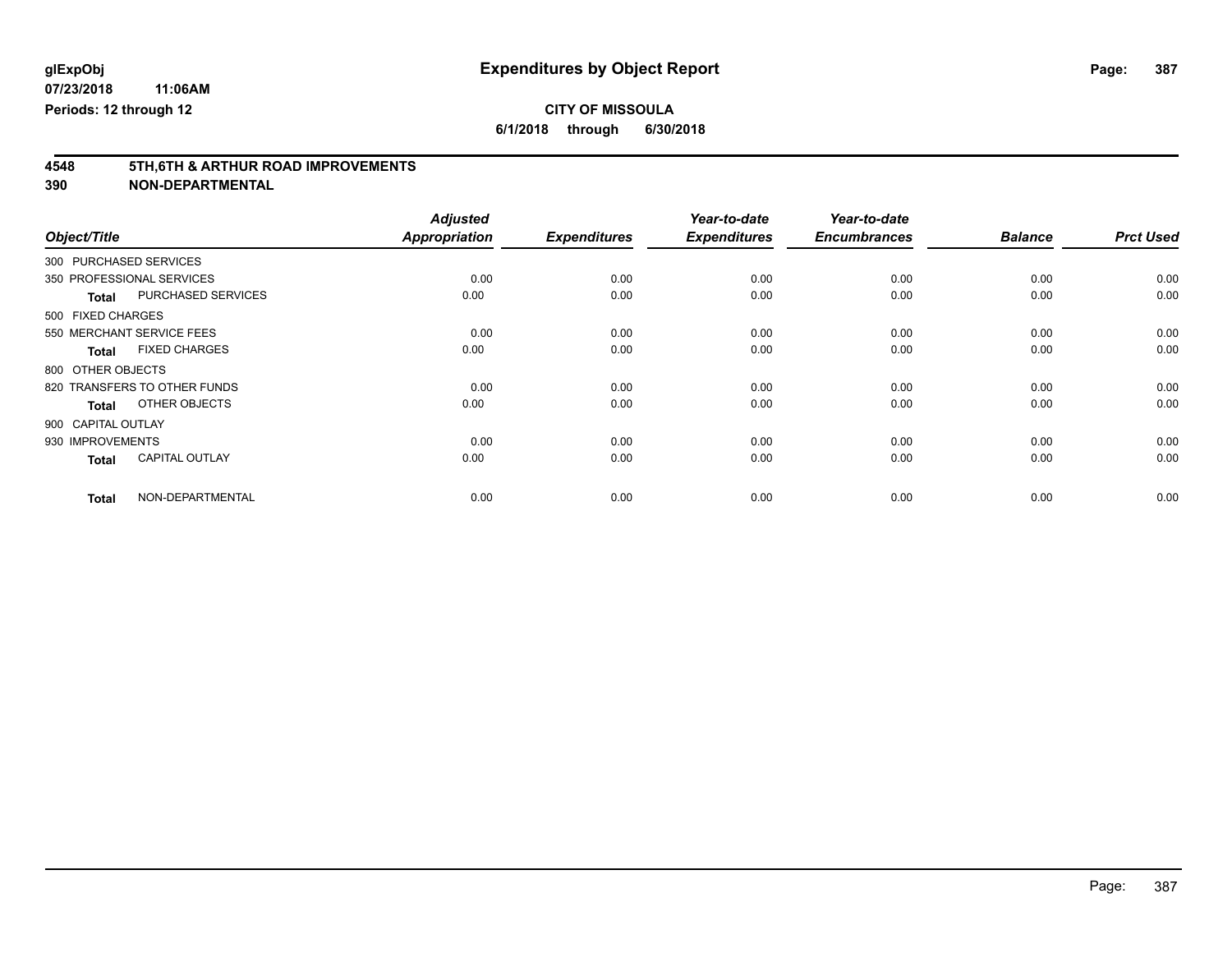**CITY OF MISSOULA 6/1/2018 through 6/30/2018**

#### **4548 5TH,6TH & ARTHUR ROAD IMPROVEMENTS**

|                        |                                   | <b>Adjusted</b>      |                     | Year-to-date        | Year-to-date        |                |                  |
|------------------------|-----------------------------------|----------------------|---------------------|---------------------|---------------------|----------------|------------------|
| Object/Title           |                                   | <b>Appropriation</b> | <b>Expenditures</b> | <b>Expenditures</b> | <b>Encumbrances</b> | <b>Balance</b> | <b>Prct Used</b> |
| 300 PURCHASED SERVICES |                                   |                      |                     |                     |                     |                |                  |
|                        | 350 PROFESSIONAL SERVICES         | 0.00                 | 0.00                | 0.00                | 0.00                | 0.00           | 0.00             |
| <b>Total</b>           | <b>PURCHASED SERVICES</b>         | 0.00                 | 0.00                | 0.00                | 0.00                | 0.00           | 0.00             |
| 500 FIXED CHARGES      |                                   |                      |                     |                     |                     |                |                  |
|                        | 550 MERCHANT SERVICE FEES         | 0.00                 | 0.00                | 0.00                | 0.00                | 0.00           | 0.00             |
| <b>Total</b>           | <b>FIXED CHARGES</b>              | 0.00                 | 0.00                | 0.00                | 0.00                | 0.00           | 0.00             |
| 800 OTHER OBJECTS      |                                   |                      |                     |                     |                     |                |                  |
|                        | 820 TRANSFERS TO OTHER FUNDS      | 0.00                 | 0.00                | 0.00                | 0.00                | 0.00           | 0.00             |
| <b>Total</b>           | OTHER OBJECTS                     | 0.00                 | 0.00                | 0.00                | 0.00                | 0.00           | 0.00             |
| 900 CAPITAL OUTLAY     |                                   |                      |                     |                     |                     |                |                  |
| 930 IMPROVEMENTS       |                                   | 0.00                 | 0.00                | 0.00                | 0.00                | 0.00           | 0.00             |
| <b>Total</b>           | <b>CAPITAL OUTLAY</b>             | 0.00                 | 0.00                | 0.00                | 0.00                | 0.00           | 0.00             |
| <b>Total</b>           | 5TH, 6TH & ARTHUR ROAD IMPROVEMEN | 0.00                 | 0.00                | 0.00                | 0.00                | 0.00           | 0.00             |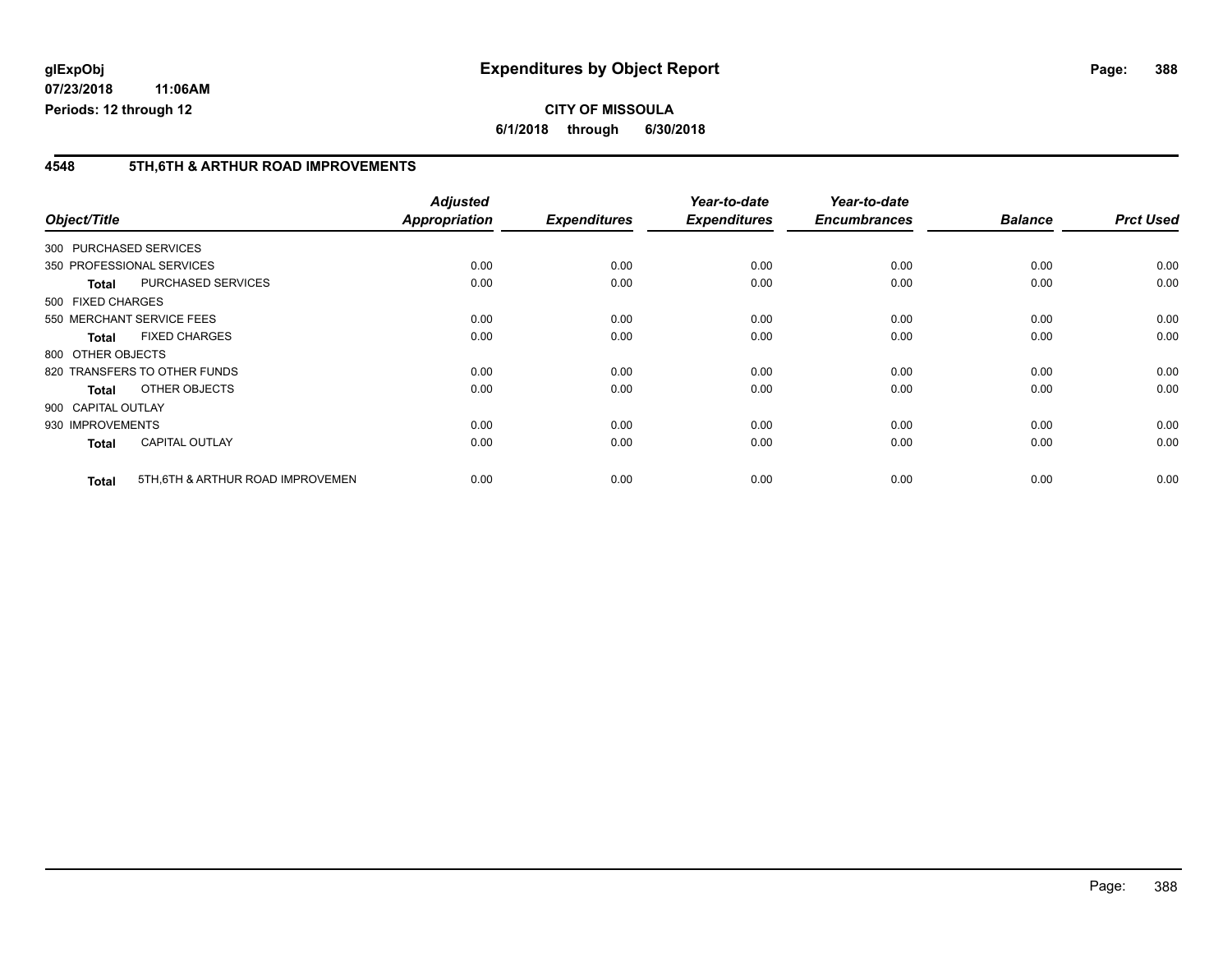# **4549 SID 549 HILLVIEW WAY**

|                        |                              | <b>Adjusted</b>      |                     | Year-to-date        | Year-to-date        |                |                  |
|------------------------|------------------------------|----------------------|---------------------|---------------------|---------------------|----------------|------------------|
| Object/Title           |                              | <b>Appropriation</b> | <b>Expenditures</b> | <b>Expenditures</b> | <b>Encumbrances</b> | <b>Balance</b> | <b>Prct Used</b> |
| 300 PURCHASED SERVICES |                              |                      |                     |                     |                     |                |                  |
|                        | 350 PROFESSIONAL SERVICES    | 0.00                 | 0.00                | 0.00                | 0.00                | 0.00           | 0.00             |
| <b>Total</b>           | PURCHASED SERVICES           | 0.00                 | 0.00                | 0.00                | 0.00                | 0.00           | 0.00             |
| 500 FIXED CHARGES      |                              |                      |                     |                     |                     |                |                  |
|                        | 550 MERCHANT SERVICE FEES    | 0.00                 | 0.00                | 0.00                | 0.00                | 0.00           | 0.00             |
| <b>Total</b>           | <b>FIXED CHARGES</b>         | 0.00                 | 0.00                | 0.00                | 0.00                | 0.00           | 0.00             |
| 600 DEBT SERVICE       |                              |                      |                     |                     |                     |                |                  |
| 610 PRINCIPAL          |                              | 0.00                 | 0.00                | 0.00                | 0.00                | 0.00           | 0.00             |
|                        | 620 INTEREST / SERVICE FEES  | 0.00                 | 0.00                | 0.00                | 0.00                | 0.00           | 0.00             |
| <b>Total</b>           | <b>DEBT SERVICE</b>          | 0.00                 | 0.00                | 0.00                | 0.00                | 0.00           | 0.00             |
| 800 OTHER OBJECTS      |                              |                      |                     |                     |                     |                |                  |
|                        | 820 TRANSFERS TO OTHER FUNDS | 0.00                 | 0.00                | 0.00                | 0.00                | 0.00           | 0.00             |
| <b>Total</b>           | OTHER OBJECTS                | 0.00                 | 0.00                | 0.00                | 0.00                | 0.00           | 0.00             |
| 900 CAPITAL OUTLAY     |                              |                      |                     |                     |                     |                |                  |
| 930 IMPROVEMENTS       |                              | 0.00                 | 0.00                | 0.00                | 0.00                | 0.00           | 0.00             |
| <b>Total</b>           | <b>CAPITAL OUTLAY</b>        | 0.00                 | 0.00                | 0.00                | 0.00                | 0.00           | 0.00             |
| <b>Total</b>           | NON-DEPARTMENTAL             | 0.00                 | 0.00                | 0.00                | 0.00                | 0.00           | 0.00             |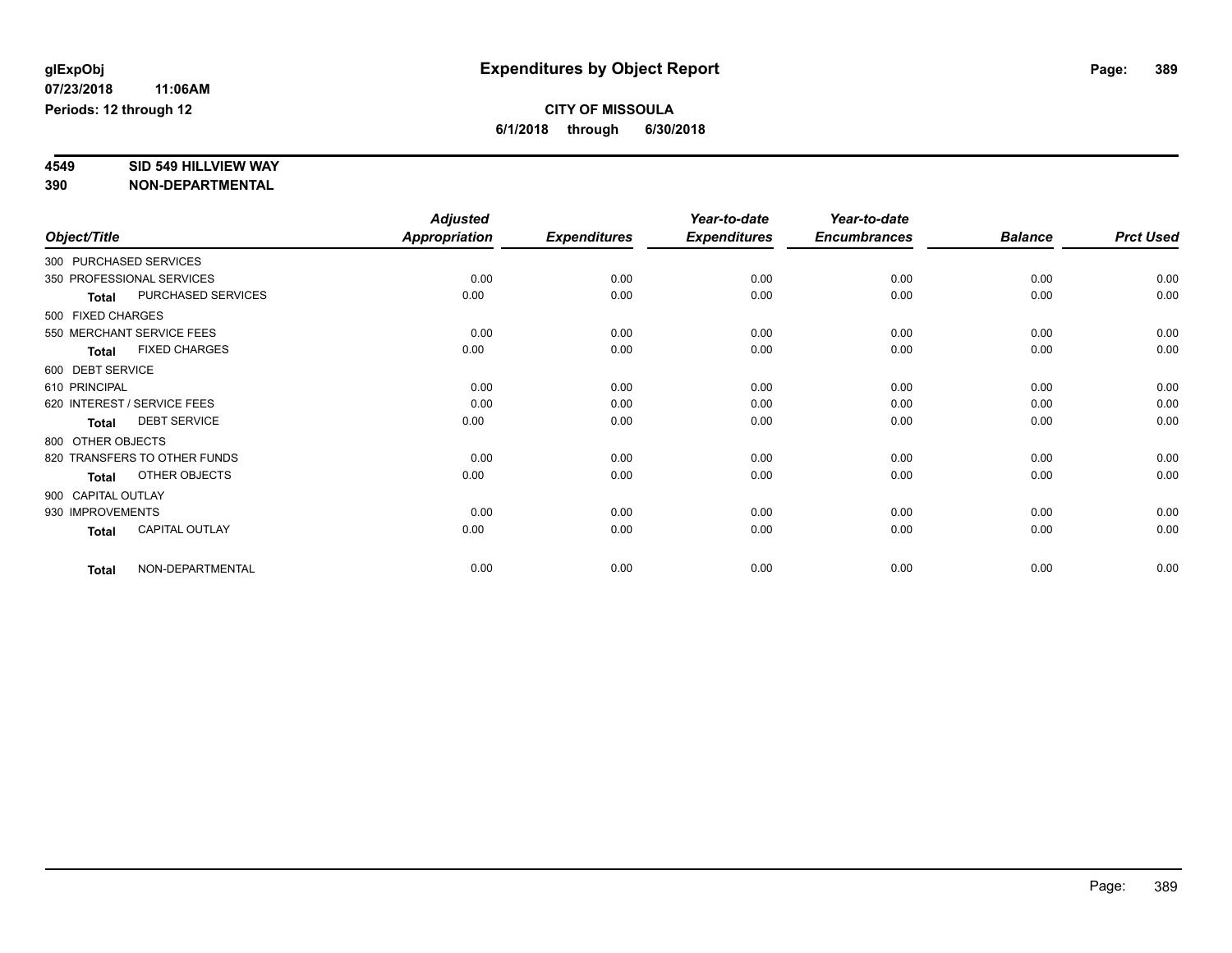#### **4549 SID 549 HILLVIEW WAY**

|                        |                              | <b>Adjusted</b>      |                     | Year-to-date        | Year-to-date        |                |                  |
|------------------------|------------------------------|----------------------|---------------------|---------------------|---------------------|----------------|------------------|
| Object/Title           |                              | <b>Appropriation</b> | <b>Expenditures</b> | <b>Expenditures</b> | <b>Encumbrances</b> | <b>Balance</b> | <b>Prct Used</b> |
| 300 PURCHASED SERVICES |                              |                      |                     |                     |                     |                |                  |
|                        | 350 PROFESSIONAL SERVICES    | 0.00                 | 0.00                | 0.00                | 0.00                | 0.00           | 0.00             |
| <b>Total</b>           | PURCHASED SERVICES           | 0.00                 | 0.00                | 0.00                | 0.00                | 0.00           | 0.00             |
| 500 FIXED CHARGES      |                              |                      |                     |                     |                     |                |                  |
|                        | 550 MERCHANT SERVICE FEES    | 0.00                 | 0.00                | 0.00                | 0.00                | 0.00           | 0.00             |
| <b>Total</b>           | <b>FIXED CHARGES</b>         | 0.00                 | 0.00                | 0.00                | 0.00                | 0.00           | 0.00             |
| 600 DEBT SERVICE       |                              |                      |                     |                     |                     |                |                  |
| 610 PRINCIPAL          |                              | 0.00                 | 0.00                | 0.00                | 0.00                | 0.00           | 0.00             |
|                        | 620 INTEREST / SERVICE FEES  | 0.00                 | 0.00                | 0.00                | 0.00                | 0.00           | 0.00             |
| <b>Total</b>           | <b>DEBT SERVICE</b>          | 0.00                 | 0.00                | 0.00                | 0.00                | 0.00           | 0.00             |
| 800 OTHER OBJECTS      |                              |                      |                     |                     |                     |                |                  |
|                        | 820 TRANSFERS TO OTHER FUNDS | 0.00                 | 0.00                | 0.00                | 0.00                | 0.00           | 0.00             |
| <b>Total</b>           | OTHER OBJECTS                | 0.00                 | 0.00                | 0.00                | 0.00                | 0.00           | 0.00             |
| 900 CAPITAL OUTLAY     |                              |                      |                     |                     |                     |                |                  |
| 930 IMPROVEMENTS       |                              | 0.00                 | 0.00                | 0.00                | 0.00                | 0.00           | 0.00             |
| <b>Total</b>           | <b>CAPITAL OUTLAY</b>        | 0.00                 | 0.00                | 0.00                | 0.00                | 0.00           | 0.00             |
| <b>Total</b>           | SID 549 HILLVIEW WAY         | 0.00                 | 0.00                | 0.00                | 0.00                | 0.00           | 0.00             |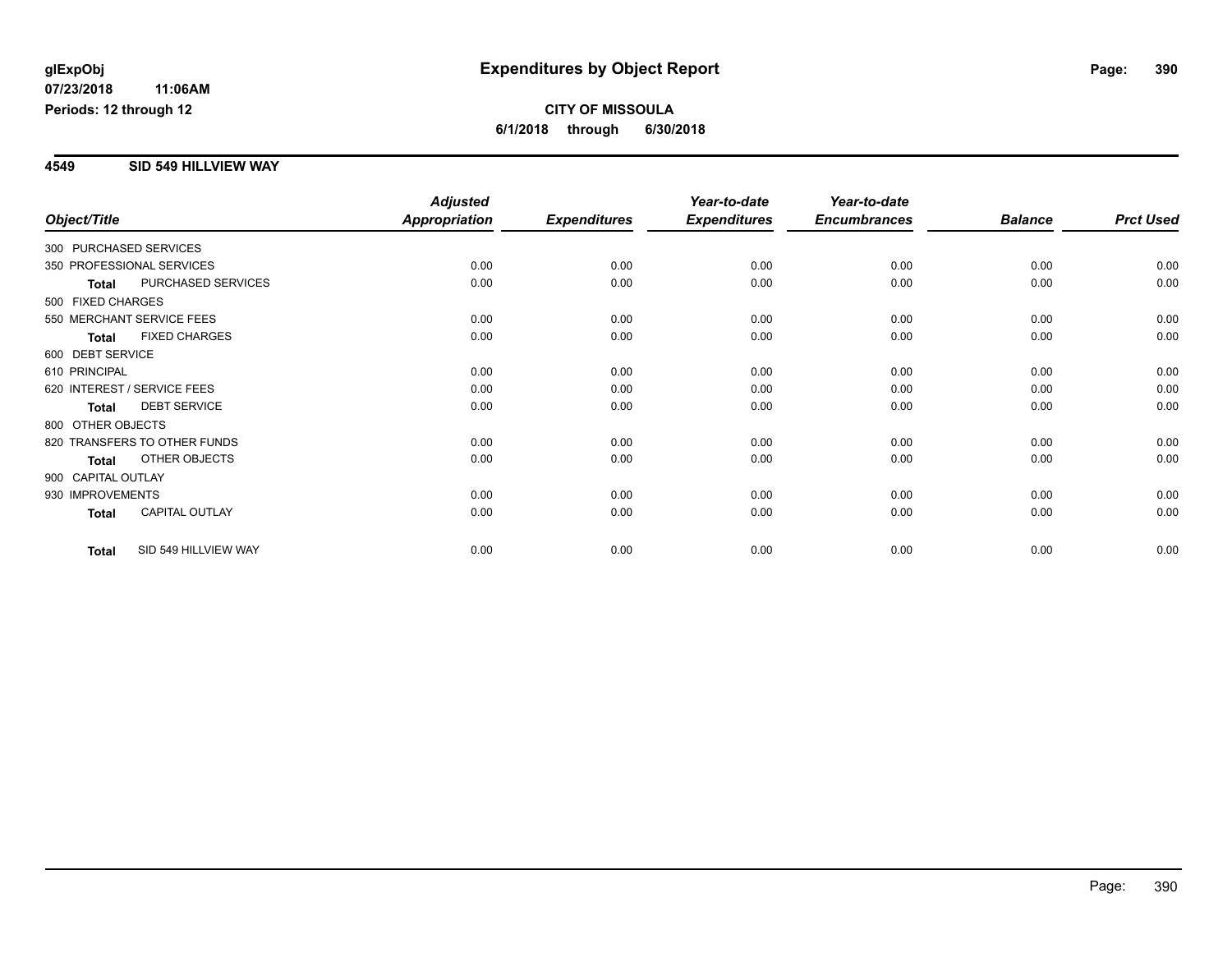# **4745 MALONEY/TWITE MILLER CR \$1.2M CONTRIB**

|                                       | <b>Adjusted</b>      |                     | Year-to-date        | Year-to-date        |                |                  |
|---------------------------------------|----------------------|---------------------|---------------------|---------------------|----------------|------------------|
| Object/Title                          | <b>Appropriation</b> | <b>Expenditures</b> | <b>Expenditures</b> | <b>Encumbrances</b> | <b>Balance</b> | <b>Prct Used</b> |
| 300 PURCHASED SERVICES                |                      |                     |                     |                     |                |                  |
| 350 PROFESSIONAL SERVICES             | 0.00                 | 0.00                | 0.00                | 0.00                | 0.00           | 0.00             |
| PURCHASED SERVICES<br>Total           | 0.00                 | 0.00                | 0.00                | 0.00                | 0.00           | 0.00             |
| 500 FIXED CHARGES                     |                      |                     |                     |                     |                |                  |
| 550 MERCHANT SERVICE FEES             | 0.00                 | 0.00                | 0.00                | 0.00                | 0.00           | 0.00             |
| <b>FIXED CHARGES</b><br><b>Total</b>  | 0.00                 | 0.00                | 0.00                | 0.00                | 0.00           | 0.00             |
| 800 OTHER OBJECTS                     |                      |                     |                     |                     |                |                  |
| 820 TRANSFERS TO OTHER FUNDS          | 0.00                 | 0.00                | 0.00                | 0.00                | 0.00           | 0.00             |
| OTHER OBJECTS<br><b>Total</b>         | 0.00                 | 0.00                | 0.00                | 0.00                | 0.00           | 0.00             |
| 900 CAPITAL OUTLAY                    |                      |                     |                     |                     |                |                  |
| 930 IMPROVEMENTS                      | 0.00                 | 0.00                | 0.00                | 0.00                | 0.00           | 0.00             |
| <b>CAPITAL OUTLAY</b><br><b>Total</b> | 0.00                 | 0.00                | 0.00                | 0.00                | 0.00           | 0.00             |
| NON-DEPARTMENTAL<br><b>Total</b>      | 0.00                 | 0.00                | 0.00                | 0.00                | 0.00           | 0.00             |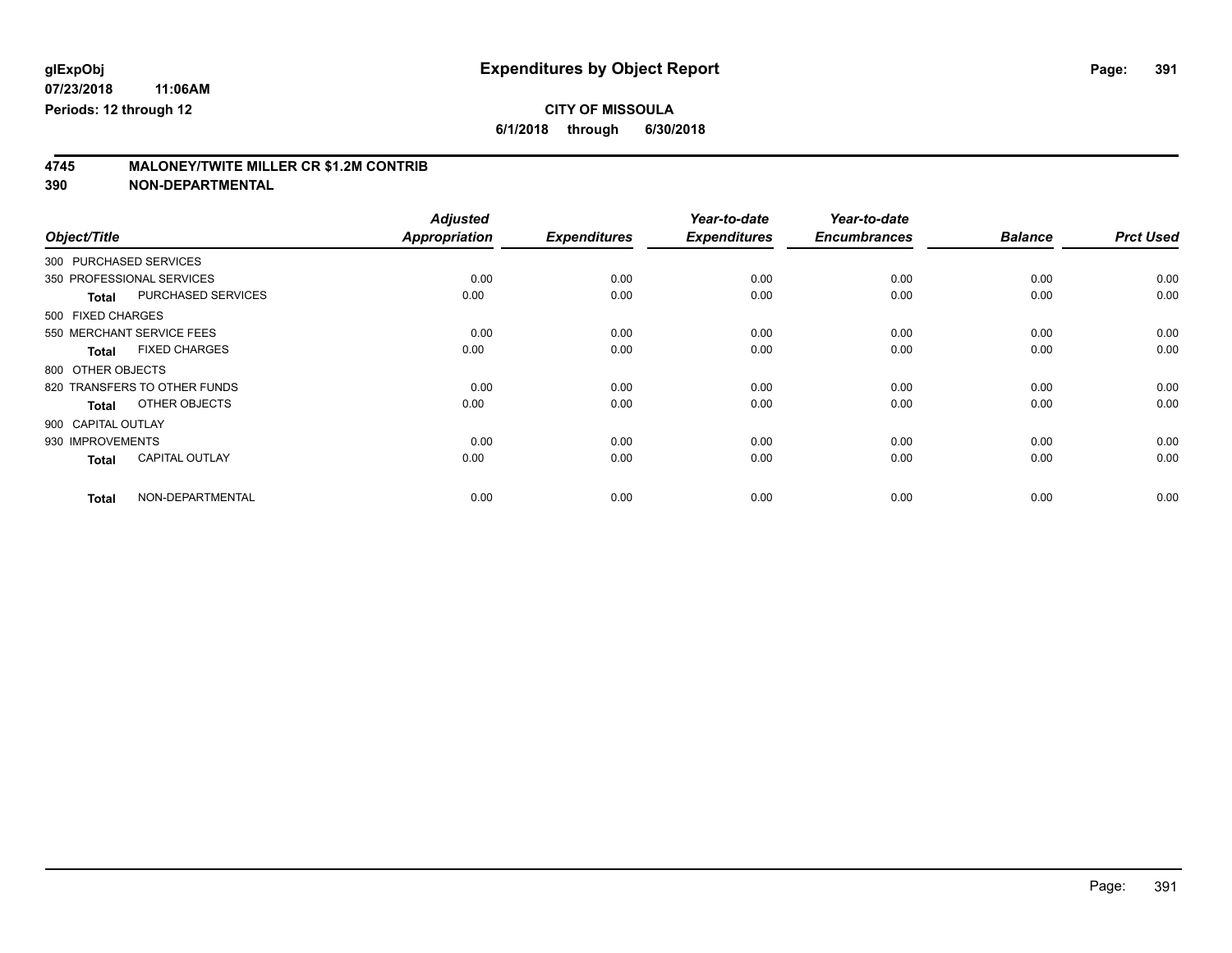#### **4745 MALONEY/TWITE MILLER CR \$1.2M CONTRIB**

|                    |                                     | <b>Adjusted</b>      |                     | Year-to-date        | Year-to-date        |                |                  |
|--------------------|-------------------------------------|----------------------|---------------------|---------------------|---------------------|----------------|------------------|
| Object/Title       |                                     | <b>Appropriation</b> | <b>Expenditures</b> | <b>Expenditures</b> | <b>Encumbrances</b> | <b>Balance</b> | <b>Prct Used</b> |
|                    | 300 PURCHASED SERVICES              |                      |                     |                     |                     |                |                  |
|                    | 350 PROFESSIONAL SERVICES           | 0.00                 | 0.00                | 0.00                | 0.00                | 0.00           | 0.00             |
| <b>Total</b>       | PURCHASED SERVICES                  | 0.00                 | 0.00                | 0.00                | 0.00                | 0.00           | 0.00             |
| 500 FIXED CHARGES  |                                     |                      |                     |                     |                     |                |                  |
|                    | 550 MERCHANT SERVICE FEES           | 0.00                 | 0.00                | 0.00                | 0.00                | 0.00           | 0.00             |
| <b>Total</b>       | <b>FIXED CHARGES</b>                | 0.00                 | 0.00                | 0.00                | 0.00                | 0.00           | 0.00             |
| 800 OTHER OBJECTS  |                                     |                      |                     |                     |                     |                |                  |
|                    | 820 TRANSFERS TO OTHER FUNDS        | 0.00                 | 0.00                | 0.00                | 0.00                | 0.00           | 0.00             |
| Total              | OTHER OBJECTS                       | 0.00                 | 0.00                | 0.00                | 0.00                | 0.00           | 0.00             |
| 900 CAPITAL OUTLAY |                                     |                      |                     |                     |                     |                |                  |
| 930 IMPROVEMENTS   |                                     | 0.00                 | 0.00                | 0.00                | 0.00                | 0.00           | 0.00             |
| <b>Total</b>       | <b>CAPITAL OUTLAY</b>               | 0.00                 | 0.00                | 0.00                | 0.00                | 0.00           | 0.00             |
| <b>Total</b>       | MALONEY/TWITE MILLER CR \$1.2M CONT | 0.00                 | 0.00                | 0.00                | 0.00                | 0.00           | 0.00             |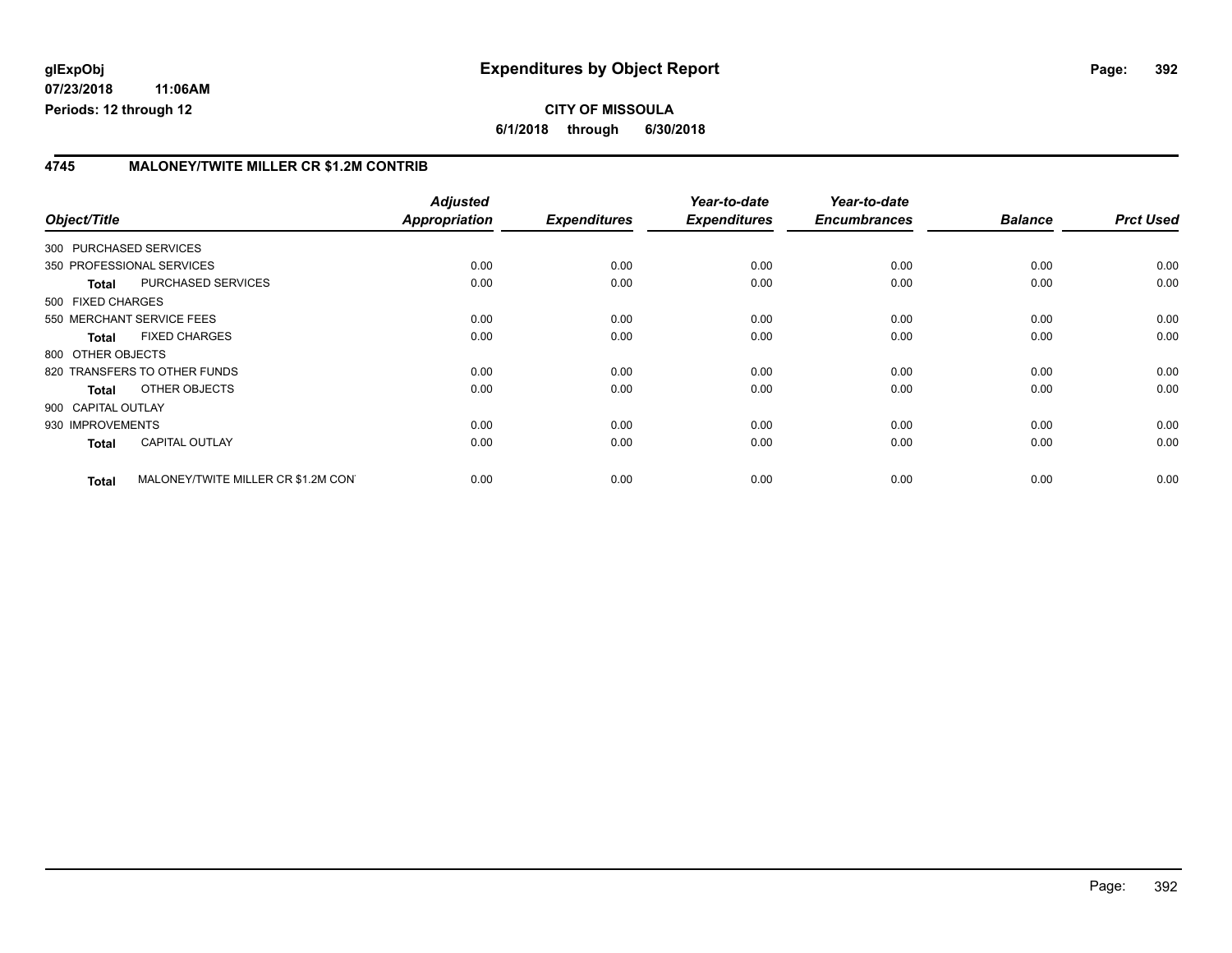# **4941 HILLVIEW WAY CONSTRUCTION**

#### **280 PUBLIC WORKS ADMINISTRATION**

| Object/Title               |                              | <b>Adjusted</b><br><b>Appropriation</b> | <b>Expenditures</b> | Year-to-date<br><b>Expenditures</b> | Year-to-date<br><b>Encumbrances</b> | <b>Balance</b> | <b>Prct Used</b> |
|----------------------------|------------------------------|-----------------------------------------|---------------------|-------------------------------------|-------------------------------------|----------------|------------------|
|                            |                              |                                         |                     |                                     |                                     |                |                  |
| 200 SUPPLIES               |                              |                                         |                     |                                     |                                     |                |                  |
| 210 OFFICE SUPPLIES        |                              | 0.00                                    | 0.00                | 0.00                                | 0.00                                | 0.00           | 0.00             |
| Total                      | <b>SUPPLIES</b>              | 0.00                                    | 0.00                | 0.00                                | 0.00                                | 0.00           | 0.00             |
| 300 PURCHASED SERVICES     |                              |                                         |                     |                                     |                                     |                |                  |
| 310 COMMUNICATIONS         |                              | 0.00                                    | 0.00                | 0.00                                | 0.00                                | 0.00           | 0.00             |
| 320 PRINTING & DUPLICATING |                              | 0.00                                    | 0.00                | 0.00                                | 0.00                                | 0.00           | 0.00             |
|                            | 350 PROFESSIONAL SERVICES    | 0.00                                    | 0.00                | 26,380.47                           | 0.00                                | $-26,380.47$   | 0.00             |
| <b>Total</b>               | PURCHASED SERVICES           | 0.00                                    | 0.00                | 26,380.47                           | 0.00                                | $-26,380.47$   | 0.00             |
| 500 FIXED CHARGES          |                              |                                         |                     |                                     |                                     |                |                  |
|                            | 550 MERCHANT SERVICE FEES    | 0.00                                    | 0.00                | 0.00                                | 0.00                                | 0.00           | 0.00             |
| <b>Total</b>               | <b>FIXED CHARGES</b>         | 0.00                                    | 0.00                | 0.00                                | 0.00                                | 0.00           | 0.00             |
| 800 OTHER OBJECTS          |                              |                                         |                     |                                     |                                     |                |                  |
|                            | 820 TRANSFERS TO OTHER FUNDS | 0.00                                    | 0.00                | 73,764.73                           | 0.00                                | $-73,764.73$   | 0.00             |
| <b>Total</b>               | OTHER OBJECTS                | 0.00                                    | 0.00                | 73,764.73                           | 0.00                                | $-73,764.73$   | 0.00             |
| 900 CAPITAL OUTLAY         |                              |                                         |                     |                                     |                                     |                |                  |
| 930 IMPROVEMENTS           |                              | 0.00                                    | 0.00                | 53,521.64                           | 0.00                                | $-53,521.64$   | 0.00             |
| <b>Total</b>               | <b>CAPITAL OUTLAY</b>        | 0.00                                    | 0.00                | 53,521.64                           | 0.00                                | $-53,521.64$   | 0.00             |
| Total                      | PUBLIC WORKS ADMINISTRATION  | 0.00                                    | 0.00                | 153,666.84                          | 0.00                                | $-153,666.84$  | 0.00             |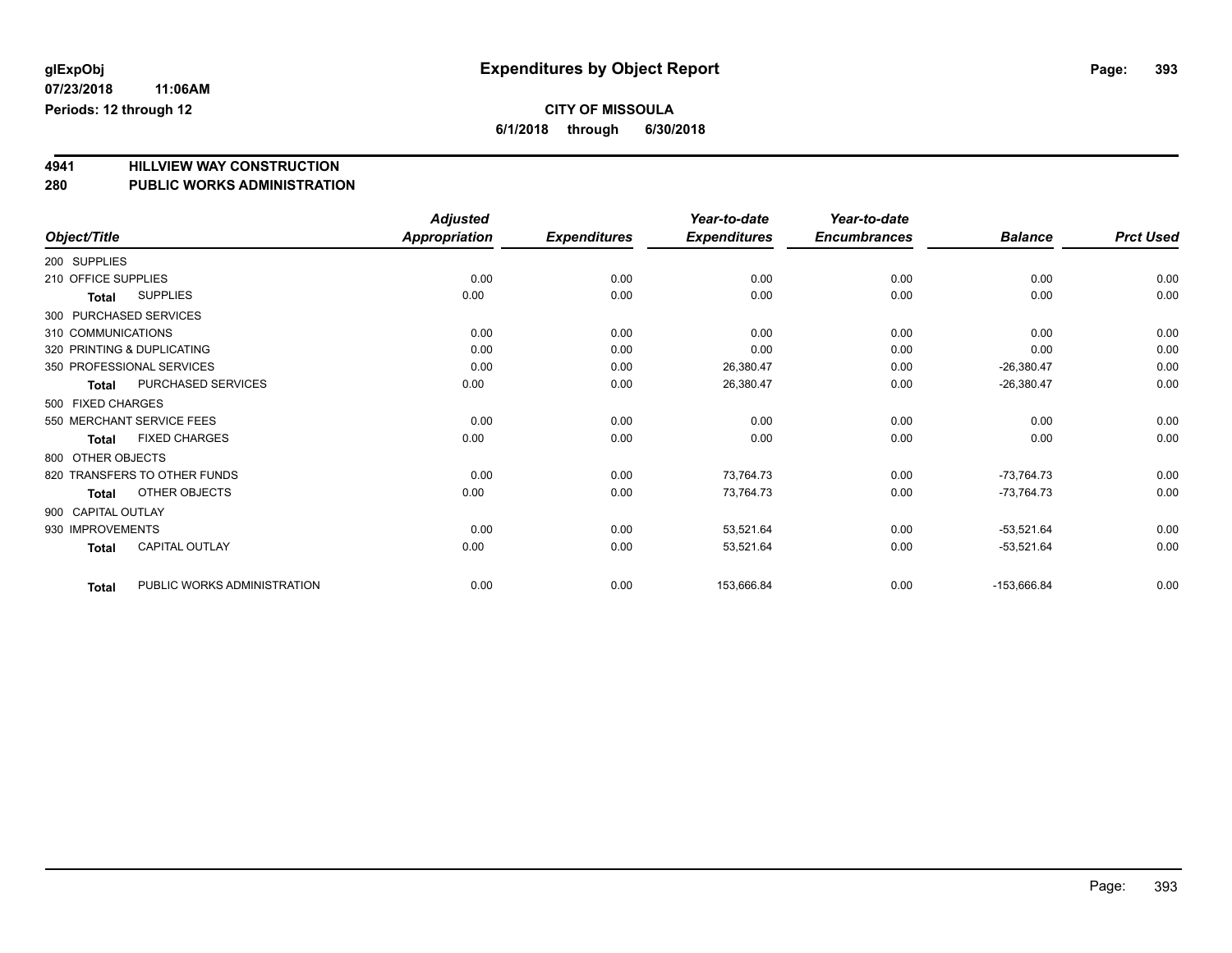## **CITY OF MISSOULA 6/1/2018 through 6/30/2018**

#### **4941 HILLVIEW WAY CONSTRUCTION**

|                                           | <b>Adjusted</b> |                     | Year-to-date        | Year-to-date        |                |                  |
|-------------------------------------------|-----------------|---------------------|---------------------|---------------------|----------------|------------------|
| Object/Title                              | Appropriation   | <b>Expenditures</b> | <b>Expenditures</b> | <b>Encumbrances</b> | <b>Balance</b> | <b>Prct Used</b> |
| 200 SUPPLIES                              |                 |                     |                     |                     |                |                  |
| 210 OFFICE SUPPLIES                       | 0.00            | 0.00                | 0.00                | 0.00                | 0.00           | 0.00             |
| <b>SUPPLIES</b><br><b>Total</b>           | 0.00            | 0.00                | 0.00                | 0.00                | 0.00           | 0.00             |
| 300 PURCHASED SERVICES                    |                 |                     |                     |                     |                |                  |
| 310 COMMUNICATIONS                        | 0.00            | 0.00                | 0.00                | 0.00                | 0.00           | 0.00             |
| 320 PRINTING & DUPLICATING                | 0.00            | 0.00                | 0.00                | 0.00                | 0.00           | 0.00             |
| 350 PROFESSIONAL SERVICES                 | 0.00            | 0.00                | 26,380.47           | 0.00                | $-26,380.47$   | 0.00             |
| PURCHASED SERVICES<br><b>Total</b>        | 0.00            | 0.00                | 26,380.47           | 0.00                | $-26,380.47$   | 0.00             |
| 500 FIXED CHARGES                         |                 |                     |                     |                     |                |                  |
| 550 MERCHANT SERVICE FEES                 | 0.00            | 0.00                | 0.00                | 0.00                | 0.00           | 0.00             |
| <b>FIXED CHARGES</b><br><b>Total</b>      | 0.00            | 0.00                | 0.00                | 0.00                | 0.00           | 0.00             |
| 800 OTHER OBJECTS                         |                 |                     |                     |                     |                |                  |
| 820 TRANSFERS TO OTHER FUNDS              | 0.00            | 0.00                | 73,764.73           | 0.00                | $-73,764.73$   | 0.00             |
| <b>OTHER OBJECTS</b><br><b>Total</b>      | 0.00            | 0.00                | 73,764.73           | 0.00                | $-73,764.73$   | 0.00             |
| 900 CAPITAL OUTLAY                        |                 |                     |                     |                     |                |                  |
| 930 IMPROVEMENTS                          | 0.00            | 0.00                | 53,521.64           | 0.00                | $-53,521.64$   | 0.00             |
| <b>CAPITAL OUTLAY</b><br><b>Total</b>     | 0.00            | 0.00                | 53,521.64           | 0.00                | $-53,521.64$   | 0.00             |
| HILLVIEW WAY CONSTRUCTION<br><b>Total</b> | 0.00            | 0.00                | 153,666.84          | 0.00                | $-153,666.84$  | 0.00             |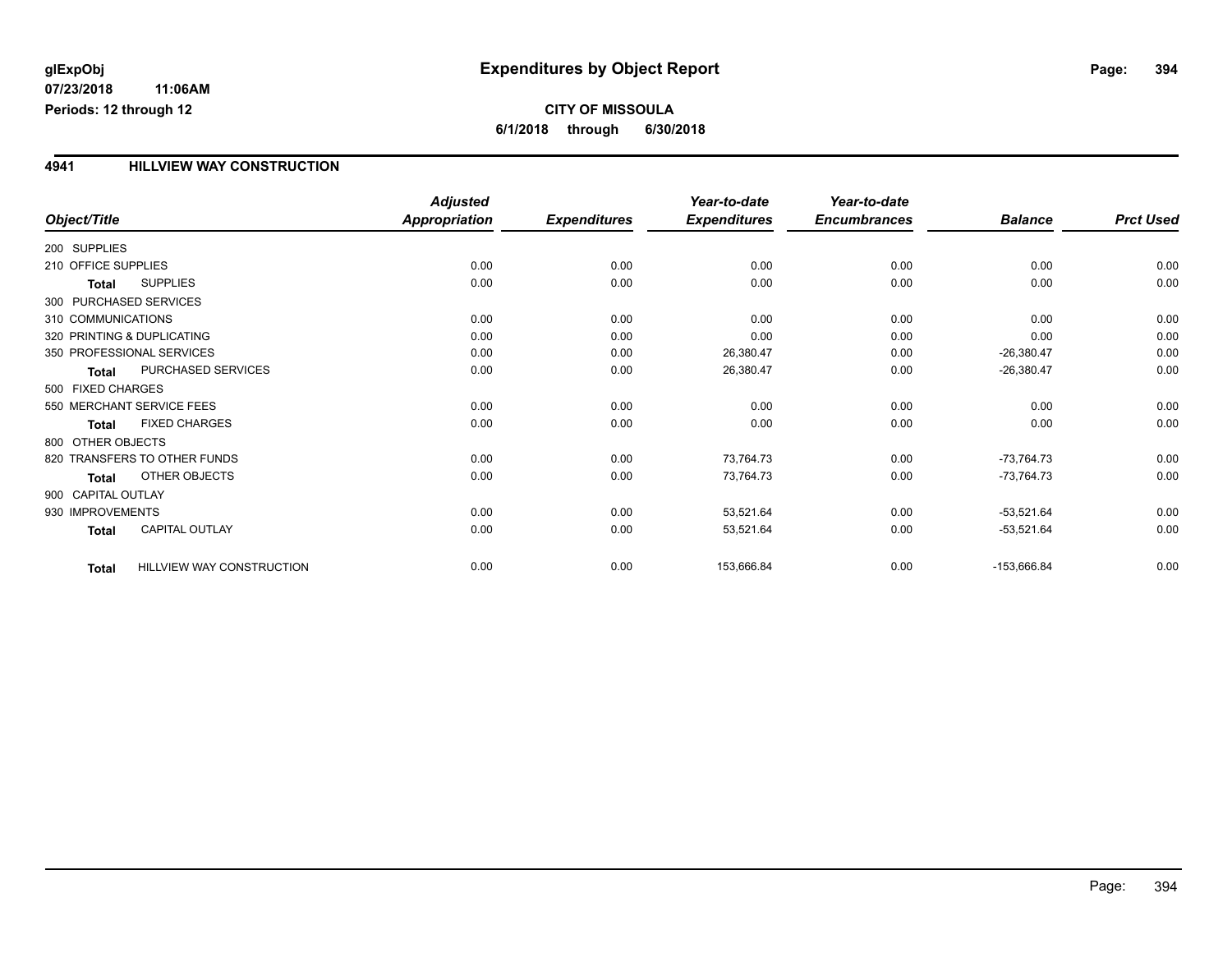### **glExpObj Expenditures by Object Report Page: 395**

**07/23/2018 11:06AM Periods: 12 through 12**

### **CITY OF MISSOULA 6/1/2018 through 6/30/2018**

#### **4944 RATTLESNAKE SEWER COLLECTION (544)**

**000 \*\*\* Title Not Found \*\*\***

| Object/Title                         | <b>Adjusted</b><br>Appropriation | <b>Expenditures</b> | Year-to-date<br><b>Expenditures</b> | Year-to-date<br><b>Encumbrances</b> | <b>Balance</b> | <b>Prct Used</b> |
|--------------------------------------|----------------------------------|---------------------|-------------------------------------|-------------------------------------|----------------|------------------|
| 500 FIXED CHARGES                    |                                  |                     |                                     |                                     |                |                  |
| 550 MERCHANT SERVICE FEES            | 0.00                             | 0.00                | 0.00                                | 0.00                                | 0.00           | 0.00             |
| <b>FIXED CHARGES</b><br><b>Total</b> | 0.00                             | 0.00                | 0.00                                | 0.00                                | 0.00           | 0.00             |
| *** Title Not Found ***<br>Total     | 0.00                             | 0.00                | 0.00                                | 0.00                                | 0.00           | 0.00             |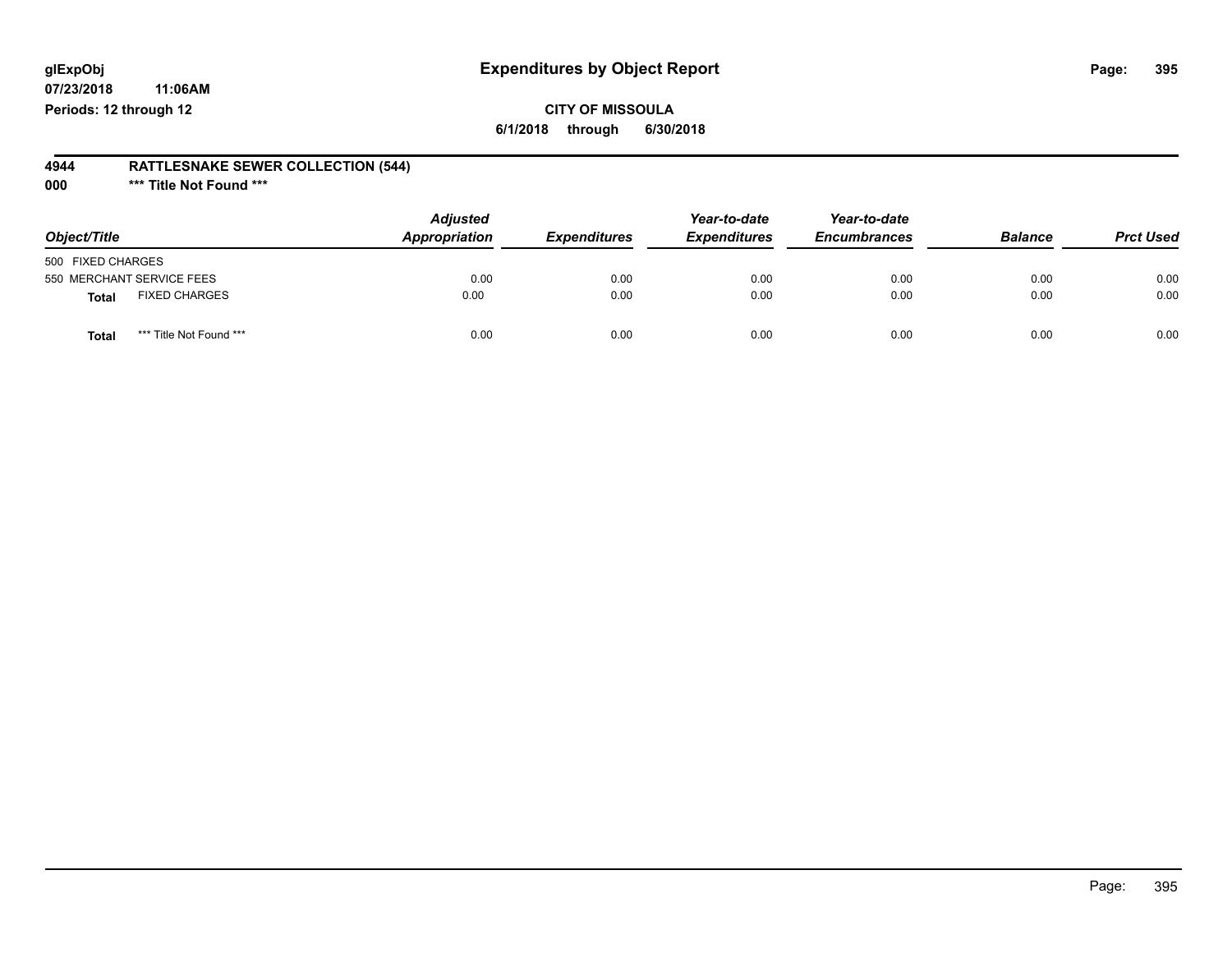## **4944 RATTLESNAKE SEWER COLLECTION (544)**

|                        |                           | <b>Adjusted</b>      |                     | Year-to-date        | Year-to-date        |                |                  |
|------------------------|---------------------------|----------------------|---------------------|---------------------|---------------------|----------------|------------------|
| Object/Title           |                           | <b>Appropriation</b> | <b>Expenditures</b> | <b>Expenditures</b> | <b>Encumbrances</b> | <b>Balance</b> | <b>Prct Used</b> |
| 300 PURCHASED SERVICES |                           |                      |                     |                     |                     |                |                  |
|                        | 350 PROFESSIONAL SERVICES | 0.00                 | 0.00                | 0.00                | 0.00                | 0.00           | 0.00             |
| Total                  | PURCHASED SERVICES        | 0.00                 | 0.00                | 0.00                | 0.00                | 0.00           | 0.00             |
| 500 FIXED CHARGES      |                           |                      |                     |                     |                     |                |                  |
|                        | 550 MERCHANT SERVICE FEES | 0.00                 | 0.00                | 0.00                | 0.00                | 0.00           | 0.00             |
| <b>Total</b>           | <b>FIXED CHARGES</b>      | 0.00                 | 0.00                | 0.00                | 0.00                | 0.00           | 0.00             |
| 600 DEBT SERVICE       |                           |                      |                     |                     |                     |                |                  |
| 610 PRINCIPAL          |                           | 0.00                 | 0.00                | 0.00                | 0.00                | 0.00           | 0.00             |
| <b>Total</b>           | <b>DEBT SERVICE</b>       | 0.00                 | 0.00                | 0.00                | 0.00                | 0.00           | 0.00             |
| 900 CAPITAL OUTLAY     |                           |                      |                     |                     |                     |                |                  |
| 930 IMPROVEMENTS       |                           | 0.00                 | 0.00                | 0.00                | 0.00                | 0.00           | 0.00             |
| <b>Total</b>           | <b>CAPITAL OUTLAY</b>     | 0.00                 | 0.00                | 0.00                | 0.00                | 0.00           | 0.00             |
| <b>Total</b>           | NON-DEPARTMENTAL          | 0.00                 | 0.00                | 0.00                | 0.00                | 0.00           | 0.00             |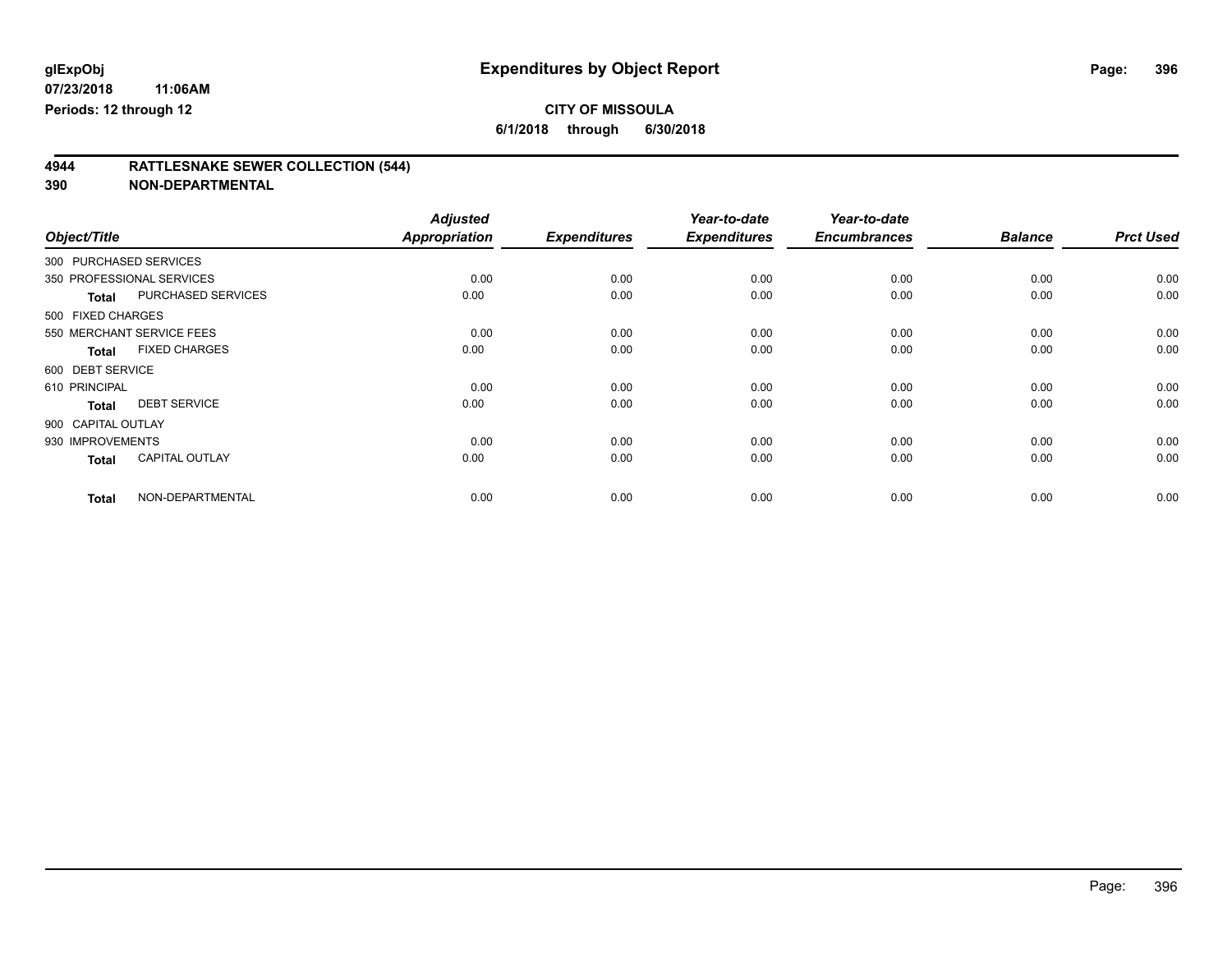#### **4944 RATTLESNAKE SEWER COLLECTION (544)**

| Object/Title              |                           | <b>Adjusted</b><br><b>Appropriation</b> | <b>Expenditures</b> | Year-to-date<br><b>Expenditures</b> | Year-to-date<br><b>Encumbrances</b> | <b>Balance</b> | <b>Prct Used</b> |
|---------------------------|---------------------------|-----------------------------------------|---------------------|-------------------------------------|-------------------------------------|----------------|------------------|
|                           |                           |                                         |                     |                                     |                                     |                |                  |
| 350 PROFESSIONAL SERVICES |                           | 0.00                                    | 0.00                | 0.00                                | 0.00                                | 0.00           | 0.00             |
| <b>Total</b>              | PURCHASED SERVICES        | 0.00                                    | 0.00                | 0.00                                | 0.00                                | 0.00           | 0.00             |
| 500 FIXED CHARGES         |                           |                                         |                     |                                     |                                     |                |                  |
|                           | 550 MERCHANT SERVICE FEES | 0.00                                    | 0.00                | 0.00                                | 0.00                                | 0.00           | 0.00             |
| <b>Total</b>              | <b>FIXED CHARGES</b>      | 0.00                                    | 0.00                | 0.00                                | 0.00                                | 0.00           | 0.00             |
| 900 CAPITAL OUTLAY        |                           |                                         |                     |                                     |                                     |                |                  |
| 915 EASEMENTS             |                           | 0.00                                    | 0.00                | 0.00                                | 0.00                                | 0.00           | 0.00             |
| 930 IMPROVEMENTS          |                           | 0.00                                    | 0.00                | 0.00                                | 0.00                                | 0.00           | 0.00             |
| 960 CAPITAL CONTINGENCY   |                           | 0.00                                    | 0.00                | 0.00                                | 0.00                                | 0.00           | 0.00             |
| <b>Total</b>              | <b>CAPITAL OUTLAY</b>     | 0.00                                    | 0.00                | 0.00                                | 0.00                                | 0.00           | 0.00             |
| <b>Total</b>              | *** Title Not Found ***   | 0.00                                    | 0.00                | 0.00                                | 0.00                                | 0.00           | 0.00             |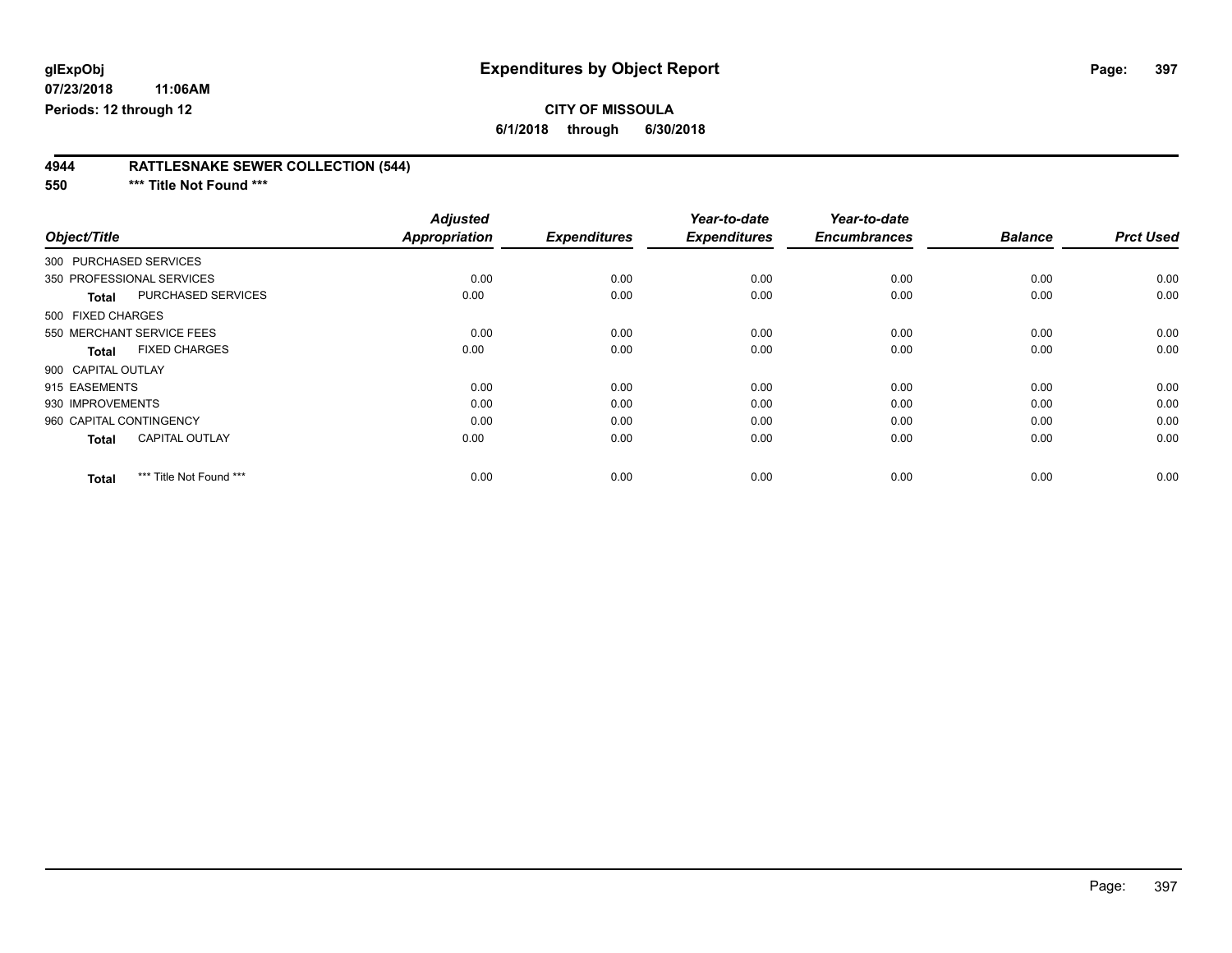## **CITY OF MISSOULA 6/1/2018 through 6/30/2018**

#### **4944 RATTLESNAKE SEWER COLLECTION (544)**

|                                         | <b>Adjusted</b> |                     | Year-to-date        | Year-to-date        |                |                  |
|-----------------------------------------|-----------------|---------------------|---------------------|---------------------|----------------|------------------|
| Object/Title                            | Appropriation   | <b>Expenditures</b> | <b>Expenditures</b> | <b>Encumbrances</b> | <b>Balance</b> | <b>Prct Used</b> |
| 500 FIXED CHARGES                       |                 |                     |                     |                     |                |                  |
| 550 MERCHANT SERVICE FEES               | 0.00            | 0.00                | 0.00                | 0.00                | 0.00           | 0.00             |
| <b>FIXED CHARGES</b><br><b>Total</b>    | 0.00            | 0.00                | 0.00                | 0.00                | 0.00           | 0.00             |
| 900 CAPITAL OUTLAY                      |                 |                     |                     |                     |                |                  |
| 930 IMPROVEMENTS                        | 0.00            | 0.00                | 0.00                | 0.00                | 0.00           | 0.00             |
| 960 CAPITAL CONTINGENCY                 | 0.00            | 0.00                | 0.00                | 0.00                | 0.00           | 0.00             |
| <b>CAPITAL OUTLAY</b><br><b>Total</b>   | 0.00            | 0.00                | 0.00                | 0.00                | 0.00           | 0.00             |
| *** Title Not Found ***<br><b>Total</b> | 0.00            | 0.00                | 0.00                | 0.00                | 0.00           | 0.00             |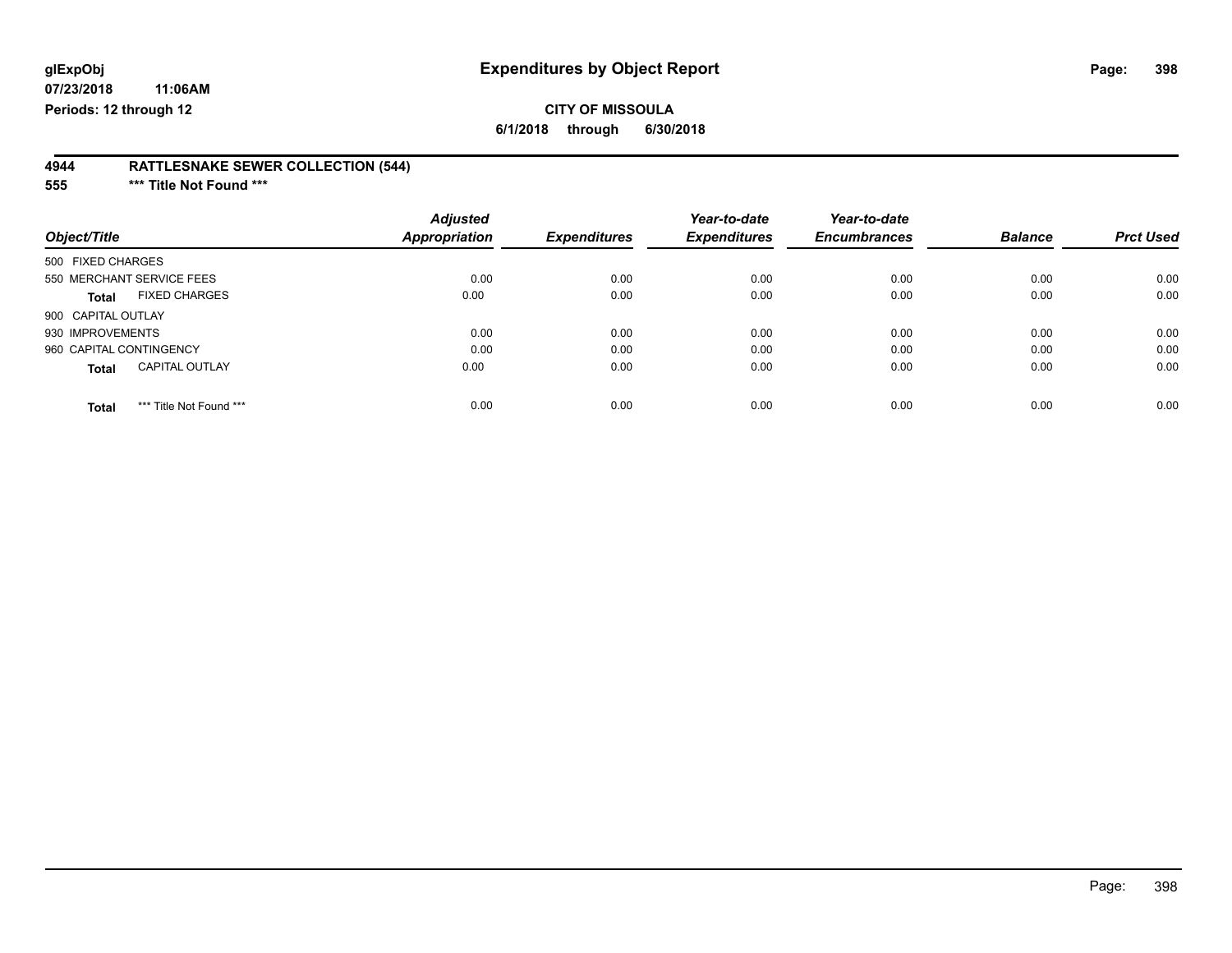**CITY OF MISSOULA 6/1/2018 through 6/30/2018**

## **4944 RATTLESNAKE SEWER COLLECTION (544)**

|                         |                                  | <b>Adjusted</b>      |                     | Year-to-date        | Year-to-date        |                |                  |
|-------------------------|----------------------------------|----------------------|---------------------|---------------------|---------------------|----------------|------------------|
| Object/Title            |                                  | <b>Appropriation</b> | <b>Expenditures</b> | <b>Expenditures</b> | <b>Encumbrances</b> | <b>Balance</b> | <b>Prct Used</b> |
| 300 PURCHASED SERVICES  |                                  |                      |                     |                     |                     |                |                  |
|                         | 350 PROFESSIONAL SERVICES        | 0.00                 | 0.00                | 0.00                | 0.00                | 0.00           | 0.00             |
| Total                   | PURCHASED SERVICES               | 0.00                 | 0.00                | 0.00                | 0.00                | 0.00           | 0.00             |
| 500 FIXED CHARGES       |                                  |                      |                     |                     |                     |                |                  |
|                         | 550 MERCHANT SERVICE FEES        | 0.00                 | 0.00                | 0.00                | 0.00                | 0.00           | 0.00             |
| <b>Total</b>            | <b>FIXED CHARGES</b>             | 0.00                 | 0.00                | 0.00                | 0.00                | 0.00           | 0.00             |
| 600 DEBT SERVICE        |                                  |                      |                     |                     |                     |                |                  |
| 610 PRINCIPAL           |                                  | 0.00                 | 0.00                | 0.00                | 0.00                | 0.00           | 0.00             |
| Total                   | <b>DEBT SERVICE</b>              | 0.00                 | 0.00                | 0.00                | 0.00                | 0.00           | 0.00             |
| 900 CAPITAL OUTLAY      |                                  |                      |                     |                     |                     |                |                  |
| 915 EASEMENTS           |                                  | 0.00                 | 0.00                | 0.00                | 0.00                | 0.00           | 0.00             |
| 930 IMPROVEMENTS        |                                  | 0.00                 | 0.00                | 0.00                | 0.00                | 0.00           | 0.00             |
| 960 CAPITAL CONTINGENCY |                                  | 0.00                 | 0.00                | 0.00                | 0.00                | 0.00           | 0.00             |
| <b>Total</b>            | <b>CAPITAL OUTLAY</b>            | 0.00                 | 0.00                | 0.00                | 0.00                | 0.00           | 0.00             |
|                         |                                  |                      |                     |                     |                     |                |                  |
| <b>Total</b>            | RATTLESNAKE SEWER COLLECTION (54 | 0.00                 | 0.00                | 0.00                | 0.00                | 0.00           | 0.00             |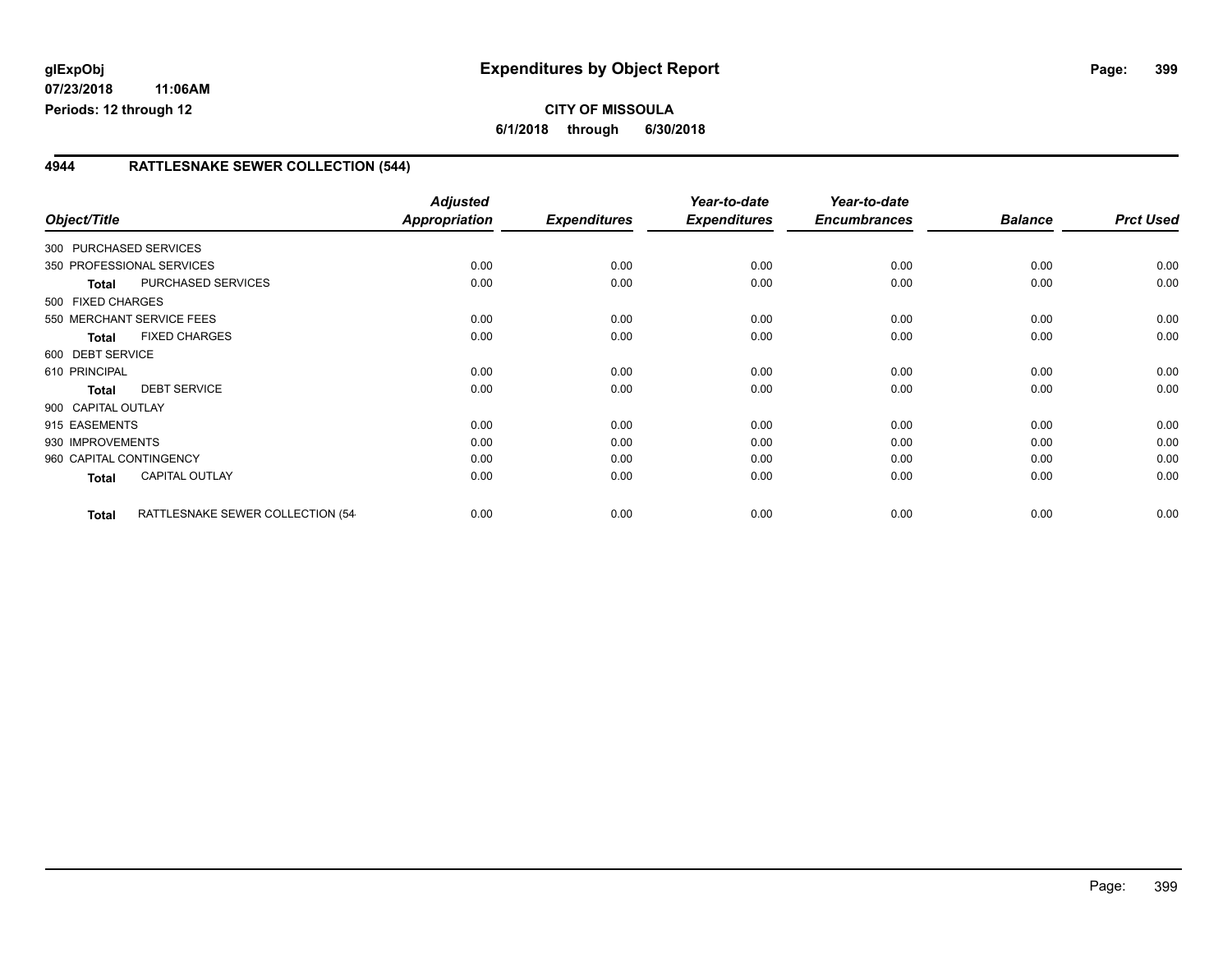## **CITY OF MISSOULA 6/1/2018 through 6/30/2018**

### **4945 PHILLIPS ST TRAFFIC CALMING**

| Object/Title                            | <b>Adjusted</b><br><b>Appropriation</b> | <b>Expenditures</b> | Year-to-date<br><b>Expenditures</b> | Year-to-date<br><b>Encumbrances</b> | <b>Balance</b> | <b>Prct Used</b> |
|-----------------------------------------|-----------------------------------------|---------------------|-------------------------------------|-------------------------------------|----------------|------------------|
| 500 FIXED CHARGES                       |                                         |                     |                                     |                                     |                |                  |
| 550 MERCHANT SERVICE FEES               | 0.00                                    | 0.00                | 0.00                                | 0.00                                | 0.00           | 0.00             |
| <b>FIXED CHARGES</b><br><b>Total</b>    | 0.00                                    | 0.00                | 0.00                                | 0.00                                | 0.00           | 0.00             |
| 600 DEBT SERVICE                        |                                         |                     |                                     |                                     |                |                  |
| 620 INTEREST / SERVICE FEES             | 0.00                                    | 0.00                | 0.00                                | 0.00                                | 0.00           | 0.00             |
| <b>DEBT SERVICE</b><br><b>Total</b>     | 0.00                                    | 0.00                | 0.00                                | 0.00                                | 0.00           | 0.00             |
| *** Title Not Found ***<br><b>Total</b> | 0.00                                    | 0.00                | 0.00                                | 0.00                                | 0.00           | 0.00             |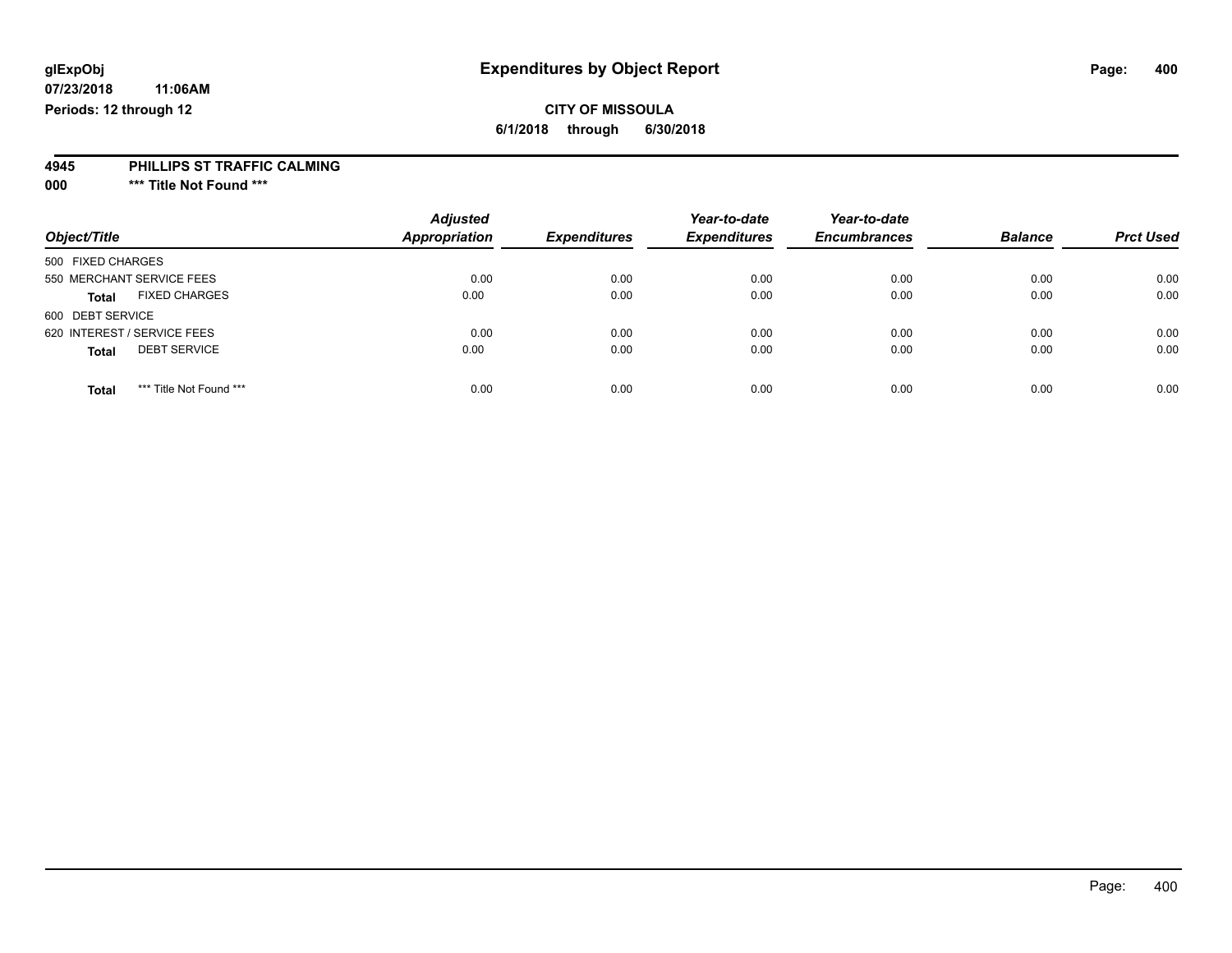**CITY OF MISSOULA 6/1/2018 through 6/30/2018**

## **4945 PHILLIPS ST TRAFFIC CALMING**

|                                             | <b>Adjusted</b><br><b>Appropriation</b> |                     | Year-to-date        | Year-to-date        | <b>Balance</b> |                  |
|---------------------------------------------|-----------------------------------------|---------------------|---------------------|---------------------|----------------|------------------|
| Object/Title                                |                                         | <b>Expenditures</b> | <b>Expenditures</b> | <b>Encumbrances</b> |                | <b>Prct Used</b> |
| 500 FIXED CHARGES                           |                                         |                     |                     |                     |                |                  |
| 550 MERCHANT SERVICE FEES                   | 0.00                                    | 0.00                | 0.00                | 0.00                | 0.00           | 0.00             |
| <b>FIXED CHARGES</b><br><b>Total</b>        | 0.00                                    | 0.00                | 0.00                | 0.00                | 0.00           | 0.00             |
| 600 DEBT SERVICE                            |                                         |                     |                     |                     |                |                  |
| 620 INTEREST / SERVICE FEES                 | 0.00                                    | 0.00                | 0.00                | 0.00                | 0.00           | 0.00             |
| <b>DEBT SERVICE</b><br><b>Total</b>         | 0.00                                    | 0.00                | 0.00                | 0.00                | 0.00           | 0.00             |
| PHILLIPS ST TRAFFIC CALMING<br><b>Total</b> | 0.00                                    | 0.00                | 0.00                | 0.00                | 0.00           | 0.00             |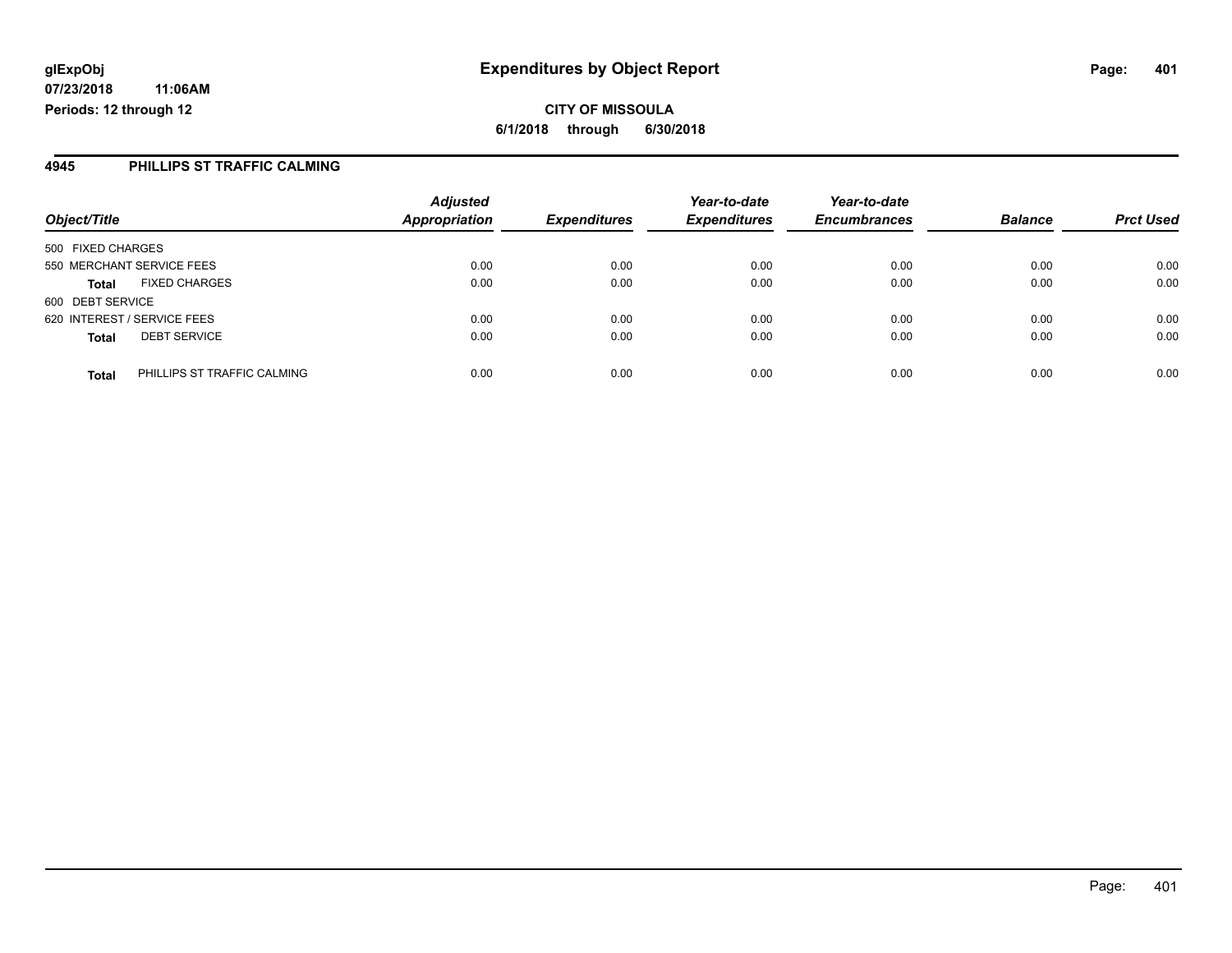## **CITY OF MISSOULA 6/1/2018 through 6/30/2018**

#### **4946 PATTEE CREEK DR. TRAFFIC CALMING**

| Object/Title                            | <b>Adjusted</b><br><b>Appropriation</b> | <b>Expenditures</b> | Year-to-date<br><b>Expenditures</b> | Year-to-date<br><b>Encumbrances</b> | <b>Balance</b> | <b>Prct Used</b> |
|-----------------------------------------|-----------------------------------------|---------------------|-------------------------------------|-------------------------------------|----------------|------------------|
| 500 FIXED CHARGES                       |                                         |                     |                                     |                                     |                |                  |
| 550 MERCHANT SERVICE FEES               | 0.00                                    | 0.00                | 0.00                                | 0.00                                | 0.00           | 0.00             |
| <b>FIXED CHARGES</b><br><b>Total</b>    | 0.00                                    | 0.00                | 0.00                                | 0.00                                | 0.00           | 0.00             |
| 600 DEBT SERVICE                        |                                         |                     |                                     |                                     |                |                  |
| 620 INTEREST / SERVICE FEES             | 0.00                                    | 0.00                | 0.00                                | 0.00                                | 0.00           | 0.00             |
| <b>DEBT SERVICE</b><br><b>Total</b>     | 0.00                                    | 0.00                | 0.00                                | 0.00                                | 0.00           | 0.00             |
| *** Title Not Found ***<br><b>Total</b> | 0.00                                    | 0.00                | 0.00                                | 0.00                                | 0.00           | 0.00             |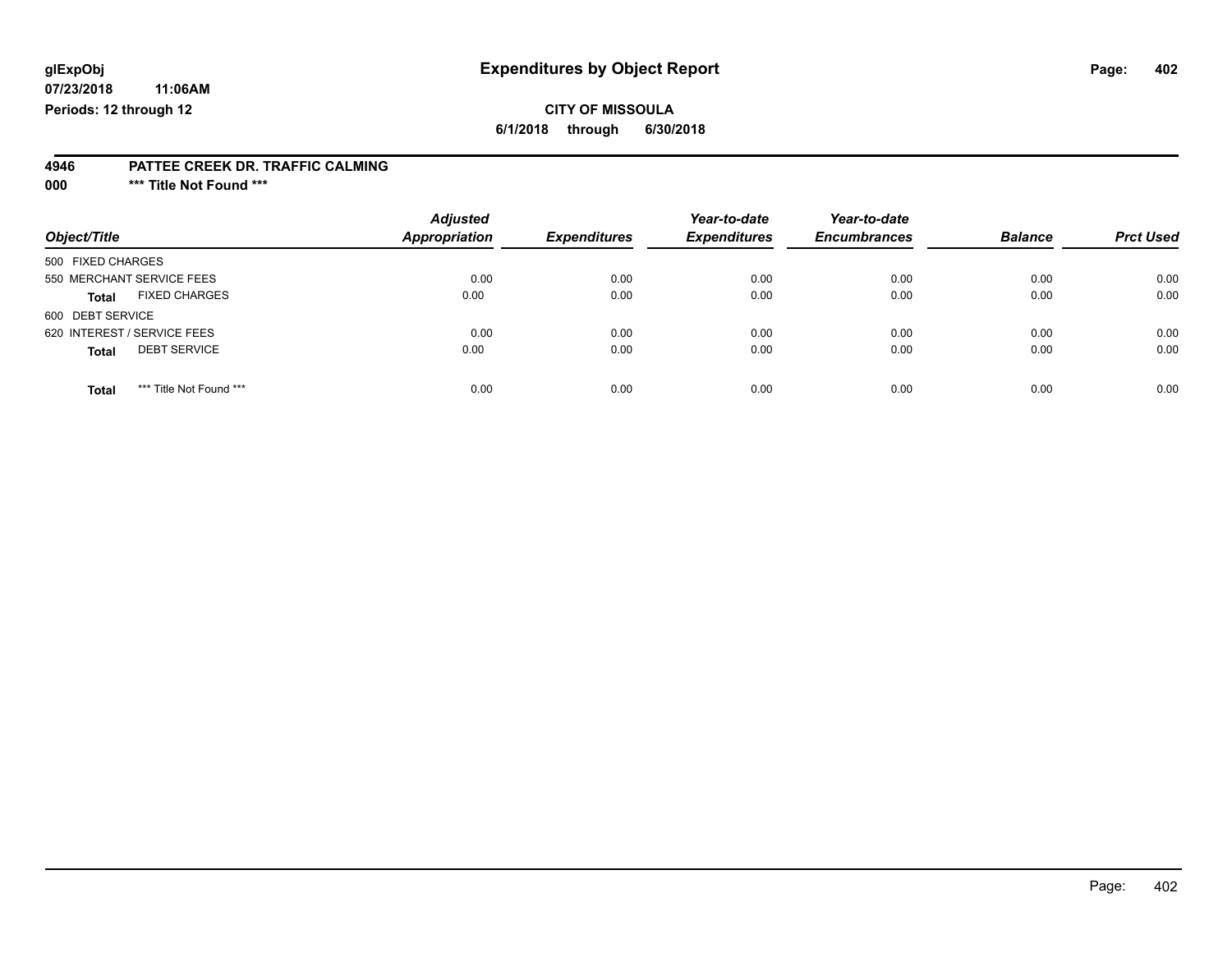# **4946 PATTEE CREEK DR. TRAFFIC CALMING**

**390 NON-DEPARTMENTAL**

|                                       | <b>Adjusted</b><br><b>Appropriation</b> | <b>Expenditures</b> | Year-to-date<br><b>Expenditures</b> | Year-to-date        | <b>Balance</b> | <b>Prct Used</b> |
|---------------------------------------|-----------------------------------------|---------------------|-------------------------------------|---------------------|----------------|------------------|
| Object/Title                          |                                         |                     |                                     | <b>Encumbrances</b> |                |                  |
| 300 PURCHASED SERVICES                |                                         |                     |                                     |                     |                |                  |
| 350 PROFESSIONAL SERVICES             | 0.00                                    | 0.00                | 0.00                                | 0.00                | 0.00           | 0.00             |
| PURCHASED SERVICES<br><b>Total</b>    | 0.00                                    | 0.00                | 0.00                                | 0.00                | 0.00           | 0.00             |
| 500 FIXED CHARGES                     |                                         |                     |                                     |                     |                |                  |
| 550 MERCHANT SERVICE FEES             | 0.00                                    | 0.00                | 0.00                                | 0.00                | 0.00           | 0.00             |
| <b>FIXED CHARGES</b><br>Total         | 0.00                                    | 0.00                | 0.00                                | 0.00                | 0.00           | 0.00             |
| 900 CAPITAL OUTLAY                    |                                         |                     |                                     |                     |                |                  |
| 930 IMPROVEMENTS                      | 0.00                                    | 0.00                | 0.00                                | 0.00                | 0.00           | 0.00             |
| <b>CAPITAL OUTLAY</b><br><b>Total</b> | 0.00                                    | 0.00                | 0.00                                | 0.00                | 0.00           | 0.00             |
| NON-DEPARTMENTAL<br><b>Total</b>      | 0.00                                    | 0.00                | 0.00                                | 0.00                | 0.00           | 0.00             |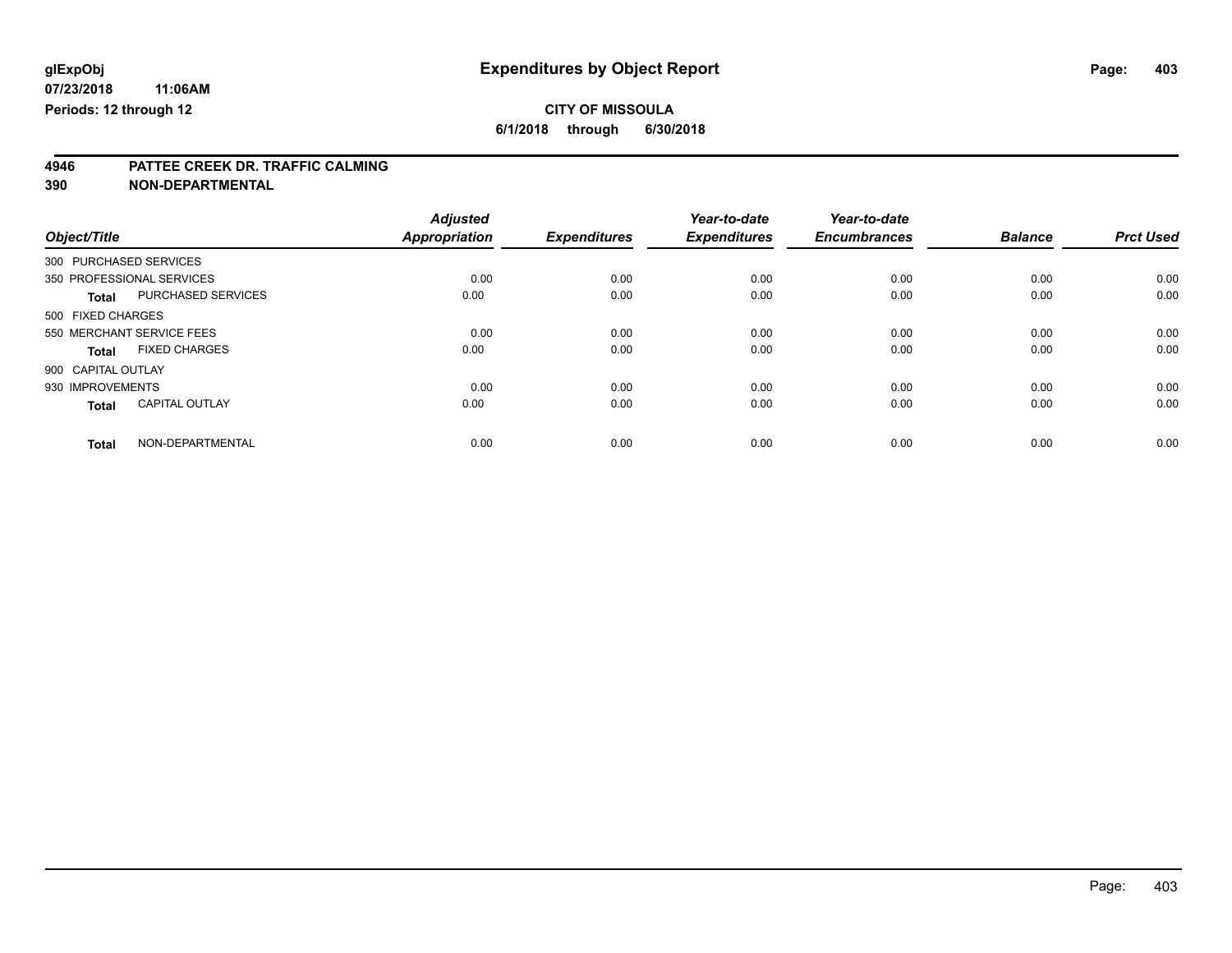# **CITY OF MISSOULA 6/1/2018 through 6/30/2018**

## **4946 PATTEE CREEK DR. TRAFFIC CALMING**

|                  |                                  | <b>Adjusted</b> |                     | Year-to-date        | Year-to-date        |                |                  |
|------------------|----------------------------------|-----------------|---------------------|---------------------|---------------------|----------------|------------------|
| Object/Title     |                                  | Appropriation   | <b>Expenditures</b> | <b>Expenditures</b> | <b>Encumbrances</b> | <b>Balance</b> | <b>Prct Used</b> |
|                  | 300 PURCHASED SERVICES           |                 |                     |                     |                     |                |                  |
|                  | 350 PROFESSIONAL SERVICES        | 0.00            | 0.00                | 0.00                | 0.00                | 0.00           | 0.00             |
| <b>Total</b>     | PURCHASED SERVICES               | 0.00            | 0.00                | 0.00                | 0.00                | 0.00           | 0.00             |
|                  | 500 FIXED CHARGES                |                 |                     |                     |                     |                |                  |
|                  | 550 MERCHANT SERVICE FEES        | 0.00            | 0.00                | 0.00                | 0.00                | 0.00           | 0.00             |
| <b>Total</b>     | <b>FIXED CHARGES</b>             | 0.00            | 0.00                | 0.00                | 0.00                | 0.00           | 0.00             |
| 600 DEBT SERVICE |                                  |                 |                     |                     |                     |                |                  |
|                  | 620 INTEREST / SERVICE FEES      | 0.00            | 0.00                | 0.00                | 0.00                | 0.00           | 0.00             |
| <b>Total</b>     | <b>DEBT SERVICE</b>              | 0.00            | 0.00                | 0.00                | 0.00                | 0.00           | 0.00             |
|                  | 900 CAPITAL OUTLAY               |                 |                     |                     |                     |                |                  |
| 930 IMPROVEMENTS |                                  | 0.00            | 0.00                | 0.00                | 0.00                | 0.00           | 0.00             |
| <b>Total</b>     | <b>CAPITAL OUTLAY</b>            | 0.00            | 0.00                | 0.00                | 0.00                | 0.00           | 0.00             |
| <b>Total</b>     | PATTEE CREEK DR. TRAFFIC CALMING | 0.00            | 0.00                | 0.00                | 0.00                | 0.00           | 0.00             |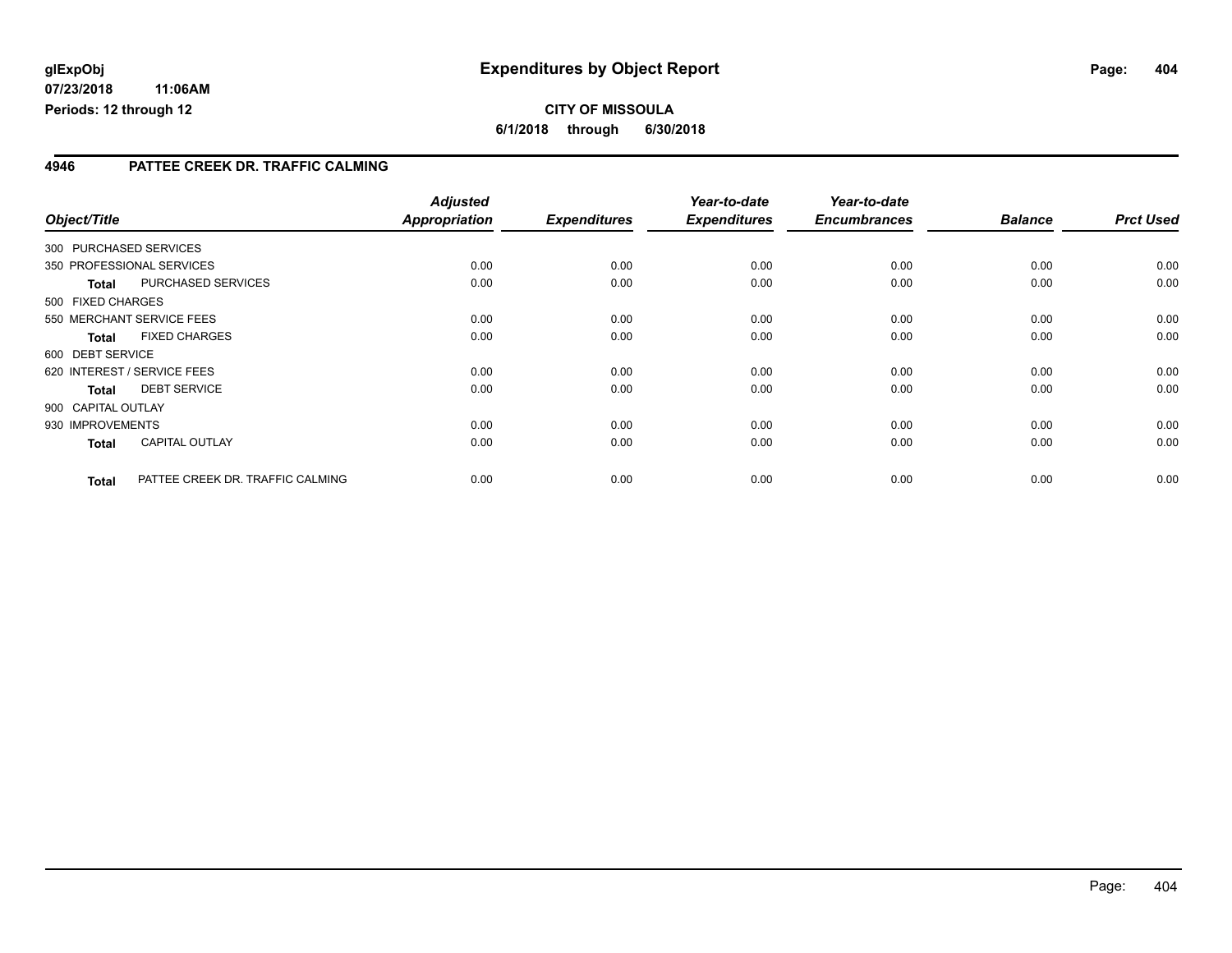# **4948 STORMWATER OUTFALL RETROFITS**

**390 NON-DEPARTMENTAL**

|                                       | <b>Adjusted</b><br><b>Appropriation</b> | <b>Expenditures</b> | Year-to-date<br><b>Expenditures</b> | Year-to-date<br><b>Encumbrances</b> | <b>Balance</b> | <b>Prct Used</b> |
|---------------------------------------|-----------------------------------------|---------------------|-------------------------------------|-------------------------------------|----------------|------------------|
| Object/Title                          |                                         |                     |                                     |                                     |                |                  |
| 300 PURCHASED SERVICES                |                                         |                     |                                     |                                     |                |                  |
| 350 PROFESSIONAL SERVICES             | 0.00                                    | $-1,136.49$         | 0.00                                | 0.00                                | 0.00           | 0.00             |
| PURCHASED SERVICES<br><b>Total</b>    | 0.00                                    | $-1,136.49$         | 0.00                                | 0.00                                | 0.00           | 0.00             |
| 500 FIXED CHARGES                     |                                         |                     |                                     |                                     |                |                  |
| 550 MERCHANT SERVICE FEES             | 0.00                                    | 0.00                | 0.00                                | 0.00                                | 0.00           | 0.00             |
| <b>FIXED CHARGES</b><br><b>Total</b>  | 0.00                                    | 0.00                | 0.00                                | 0.00                                | 0.00           | 0.00             |
| 900 CAPITAL OUTLAY                    |                                         |                     |                                     |                                     |                |                  |
| 930 IMPROVEMENTS                      | 0.00                                    | $-48.912.21$        | 0.00                                | 0.00                                | 0.00           | 0.00             |
| <b>CAPITAL OUTLAY</b><br><b>Total</b> | 0.00                                    | $-48,912.21$        | 0.00                                | 0.00                                | 0.00           | 0.00             |
| NON-DEPARTMENTAL<br><b>Total</b>      | 0.00                                    | $-50.048.70$        | 0.00                                | 0.00                                | 0.00           | 0.00             |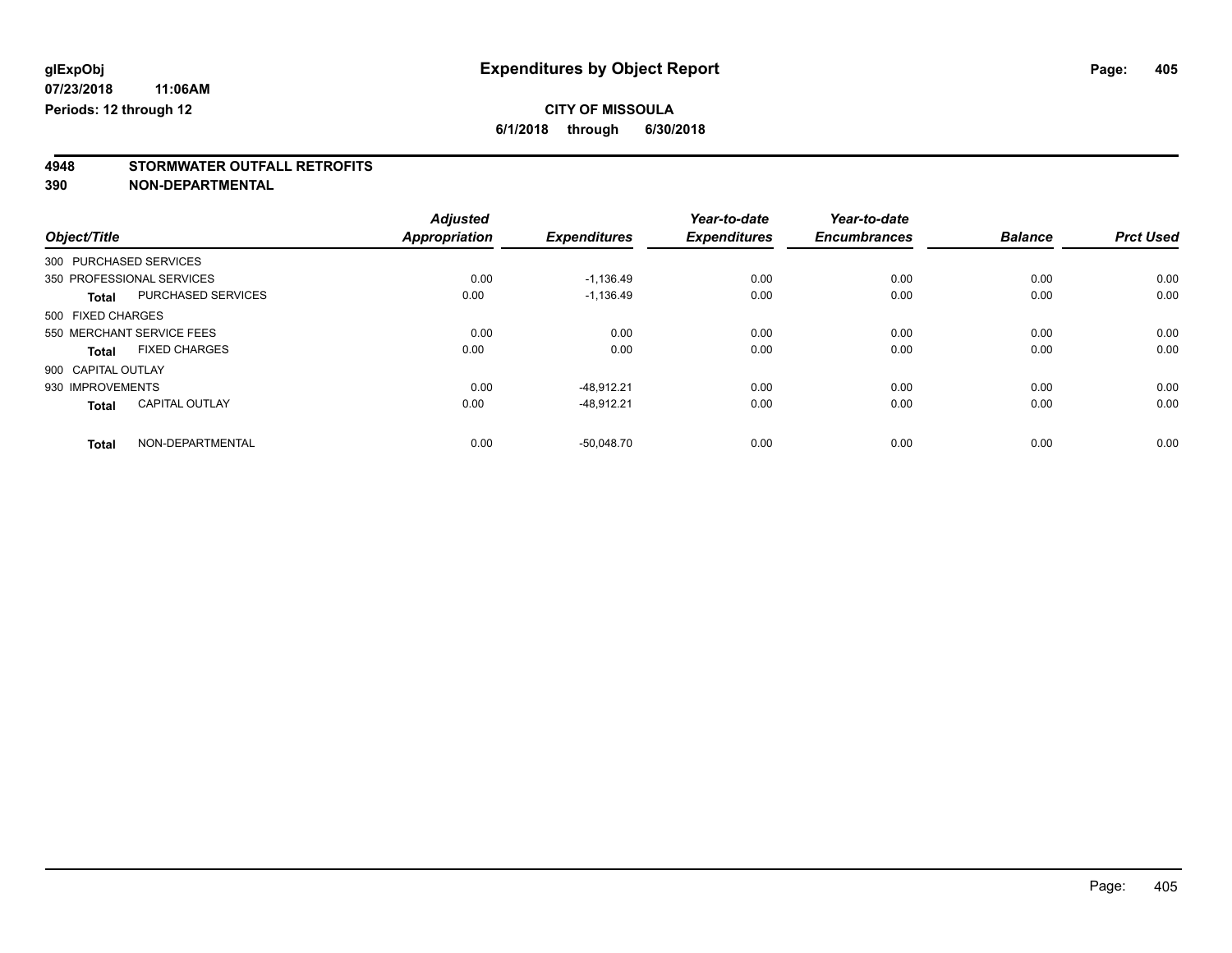# **CITY OF MISSOULA 6/1/2018 through 6/30/2018**

## **4948 STORMWATER OUTFALL RETROFITS**

|                        |                              | <b>Adjusted</b>      |                     | Year-to-date        | Year-to-date        |                |                  |
|------------------------|------------------------------|----------------------|---------------------|---------------------|---------------------|----------------|------------------|
| Object/Title           |                              | <b>Appropriation</b> | <b>Expenditures</b> | <b>Expenditures</b> | <b>Encumbrances</b> | <b>Balance</b> | <b>Prct Used</b> |
| 300 PURCHASED SERVICES |                              |                      |                     |                     |                     |                |                  |
|                        | 350 PROFESSIONAL SERVICES    | 0.00                 | $-1,136.49$         | 0.00                | 0.00                | 0.00           | 0.00             |
| <b>Total</b>           | PURCHASED SERVICES           | 0.00                 | $-1,136.49$         | 0.00                | 0.00                | 0.00           | 0.00             |
| 500 FIXED CHARGES      |                              |                      |                     |                     |                     |                |                  |
|                        | 550 MERCHANT SERVICE FEES    | 0.00                 | 0.00                | 0.00                | 0.00                | 0.00           | 0.00             |
| Total                  | <b>FIXED CHARGES</b>         | 0.00                 | 0.00                | 0.00                | 0.00                | 0.00           | 0.00             |
| 900 CAPITAL OUTLAY     |                              |                      |                     |                     |                     |                |                  |
| 930 IMPROVEMENTS       |                              | 0.00                 | -48.912.21          | 0.00                | 0.00                | 0.00           | 0.00             |
| <b>Total</b>           | <b>CAPITAL OUTLAY</b>        | 0.00                 | $-48.912.21$        | 0.00                | 0.00                | 0.00           | 0.00             |
| <b>Total</b>           | STORMWATER OUTFALL RETROFITS | 0.00                 | $-50.048.70$        | 0.00                | 0.00                | 0.00           | 0.00             |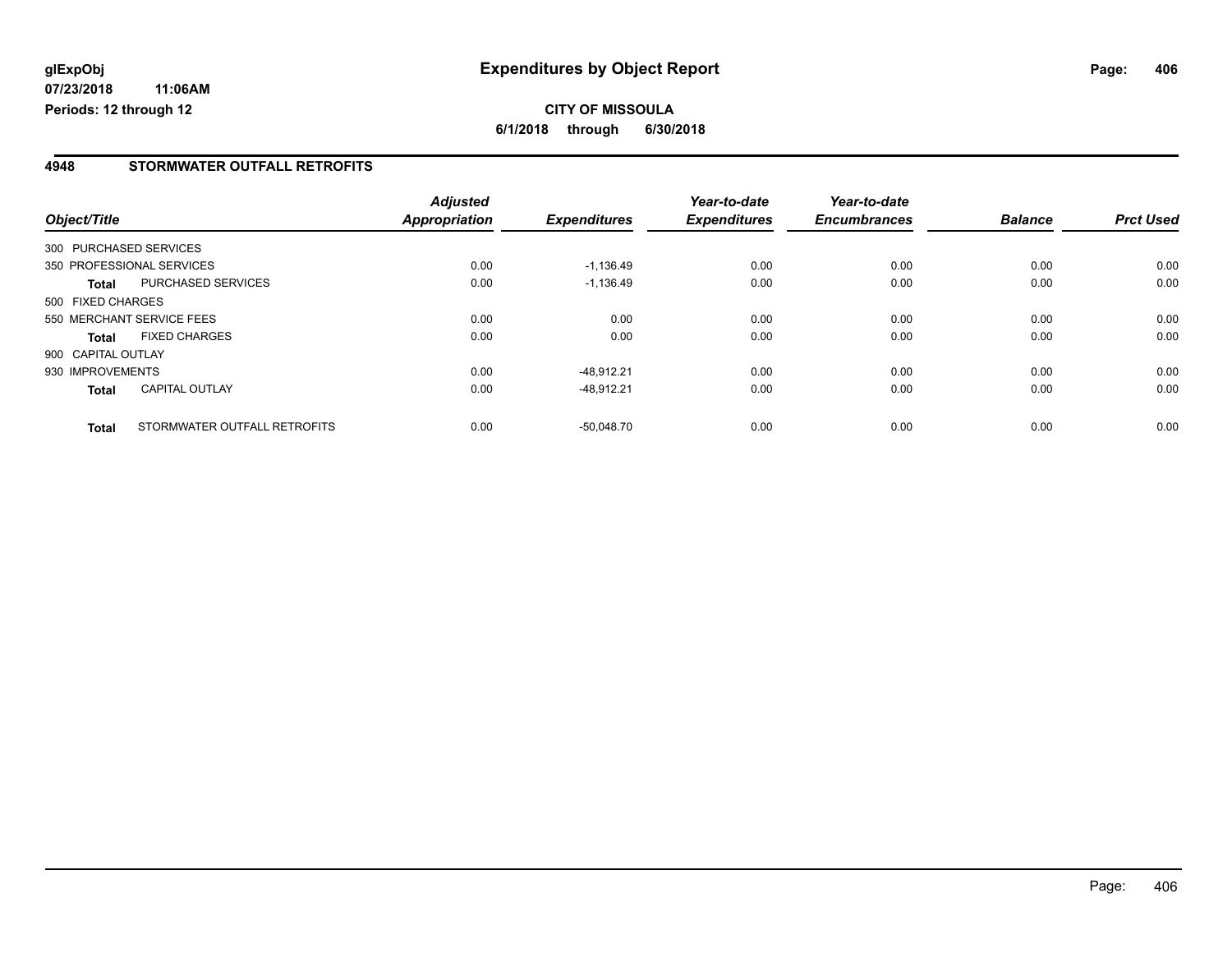# **4949 WAYFINDING PROJECT**

**390 NON-DEPARTMENTAL**

|                           |                                     | <b>Adjusted</b>      |                     | Year-to-date        | Year-to-date        |                |                  |
|---------------------------|-------------------------------------|----------------------|---------------------|---------------------|---------------------|----------------|------------------|
| Object/Title              |                                     | <b>Appropriation</b> | <b>Expenditures</b> | <b>Expenditures</b> | <b>Encumbrances</b> | <b>Balance</b> | <b>Prct Used</b> |
| 100 PERSONAL SERVICES     |                                     |                      |                     |                     |                     |                |                  |
| 110 SALARIES AND WAGES    |                                     | 0.00                 | 0.00                | 0.00                | 0.00                | 0.00           | 0.00             |
|                           | <b>140 EMPLOYER CONTRIBUTIONS</b>   | 0.00                 | 0.00                | 0.00                | 0.00                | 0.00           | 0.00             |
| <b>Total</b>              | PERSONAL SERVICES                   | 0.00                 | 0.00                | 0.00                | 0.00                | 0.00           | 0.00             |
| 200 SUPPLIES              |                                     |                      |                     |                     |                     |                |                  |
| 210 OFFICE SUPPLIES       |                                     | 0.00                 | 0.00                | 0.00                | 0.00                | 0.00           | 0.00             |
| <b>Total</b>              | <b>SUPPLIES</b>                     | 0.00                 | 0.00                | 0.00                | 0.00                | 0.00           | 0.00             |
| 300 PURCHASED SERVICES    |                                     |                      |                     |                     |                     |                |                  |
|                           | 330 PUBLICITY, SUBSCRIPTIONS & DUES | 0.00                 | 0.00                | 55.00               | 0.00                | $-55.00$       | 0.00             |
| 350 PROFESSIONAL SERVICES |                                     | 0.00                 | 0.00                | 24,298.05           | 0.00                | $-24,298.05$   | 0.00             |
| 360 REPAIR & MAINTENANCE  |                                     | 0.00                 | 0.00                | 0.00                | 0.00                | 0.00           | 0.00             |
|                           | 390 OTHER PURCHASED SERVICES        | 0.00                 | 0.00                | 1,315.00            | 0.00                | $-1,315.00$    | 0.00             |
| <b>Total</b>              | PURCHASED SERVICES                  | 0.00                 | 0.00                | 25,668.05           | 0.00                | $-25,668.05$   | 0.00             |
| 500 FIXED CHARGES         |                                     |                      |                     |                     |                     |                |                  |
| 550 MERCHANT SERVICE FEES |                                     | 0.00                 | 0.00                | 0.00                | 0.00                | 0.00           | 0.00             |
| <b>Total</b>              | <b>FIXED CHARGES</b>                | 0.00                 | 0.00                | 0.00                | 0.00                | 0.00           | 0.00             |
| 900 CAPITAL OUTLAY        |                                     |                      |                     |                     |                     |                |                  |
| 930 IMPROVEMENTS          |                                     | 0.00                 | 0.00                | 0.00                | 0.00                | 0.00           | 0.00             |
| 940 MACHINERY & EQUIPMENT |                                     | 0.00                 | 0.00                | 0.00                | 0.00                | 0.00           | 0.00             |
| <b>Total</b>              | <b>CAPITAL OUTLAY</b>               | 0.00                 | 0.00                | 0.00                | 0.00                | 0.00           | 0.00             |
| <b>Total</b>              | NON-DEPARTMENTAL                    | 0.00                 | 0.00                | 25,668.05           | 0.00                | $-25,668.05$   | 0.00             |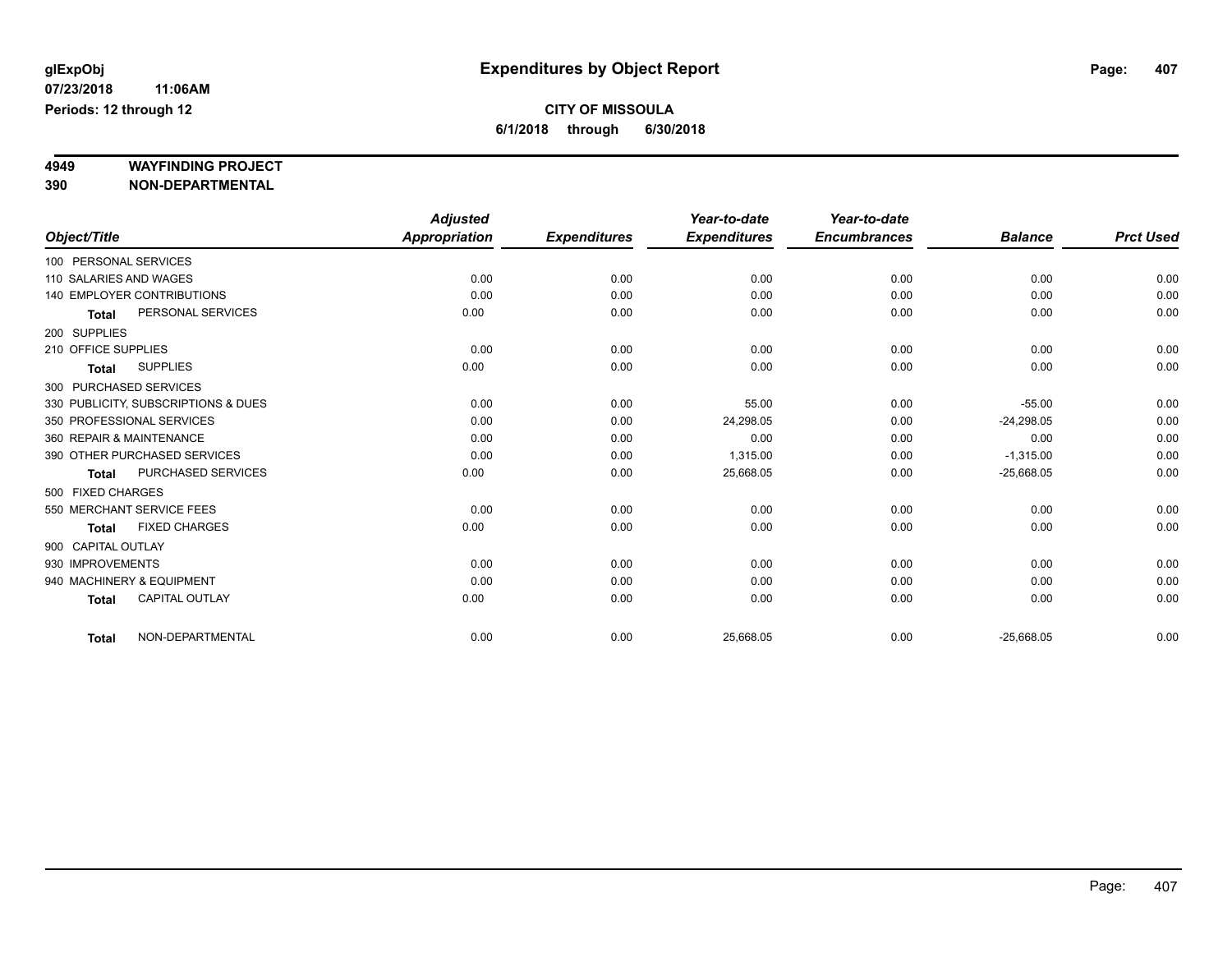### **4949 WAYFINDING PROJECT**

|                                           | <b>Adjusted</b>      |                     | Year-to-date        | Year-to-date        |                |                  |
|-------------------------------------------|----------------------|---------------------|---------------------|---------------------|----------------|------------------|
| Object/Title                              | <b>Appropriation</b> | <b>Expenditures</b> | <b>Expenditures</b> | <b>Encumbrances</b> | <b>Balance</b> | <b>Prct Used</b> |
| 100 PERSONAL SERVICES                     |                      |                     |                     |                     |                |                  |
| 110 SALARIES AND WAGES                    | 0.00                 | 0.00                | 0.00                | 0.00                | 0.00           | 0.00             |
| <b>140 EMPLOYER CONTRIBUTIONS</b>         | 0.00                 | 0.00                | 0.00                | 0.00                | 0.00           | 0.00             |
| PERSONAL SERVICES<br><b>Total</b>         | 0.00                 | 0.00                | 0.00                | 0.00                | 0.00           | 0.00             |
| 200 SUPPLIES                              |                      |                     |                     |                     |                |                  |
| 210 OFFICE SUPPLIES                       | 0.00                 | 0.00                | 0.00                | 0.00                | 0.00           | 0.00             |
| <b>SUPPLIES</b><br><b>Total</b>           | 0.00                 | 0.00                | 0.00                | 0.00                | 0.00           | 0.00             |
| 300 PURCHASED SERVICES                    |                      |                     |                     |                     |                |                  |
| 330 PUBLICITY, SUBSCRIPTIONS & DUES       | 0.00                 | 0.00                | 55.00               | 0.00                | $-55.00$       | 0.00             |
| 350 PROFESSIONAL SERVICES                 | 0.00                 | 0.00                | 24,298.05           | 0.00                | $-24,298.05$   | 0.00             |
| 360 REPAIR & MAINTENANCE                  | 0.00                 | 0.00                | 0.00                | 0.00                | 0.00           | 0.00             |
| 390 OTHER PURCHASED SERVICES              | 0.00                 | 0.00                | 1,315.00            | 0.00                | $-1,315.00$    | 0.00             |
| <b>PURCHASED SERVICES</b><br><b>Total</b> | 0.00                 | 0.00                | 25,668.05           | 0.00                | $-25,668.05$   | 0.00             |
| 500 FIXED CHARGES                         |                      |                     |                     |                     |                |                  |
| 550 MERCHANT SERVICE FEES                 | 0.00                 | 0.00                | 0.00                | 0.00                | 0.00           | 0.00             |
| <b>FIXED CHARGES</b><br><b>Total</b>      | 0.00                 | 0.00                | 0.00                | 0.00                | 0.00           | 0.00             |
| 900 CAPITAL OUTLAY                        |                      |                     |                     |                     |                |                  |
| 930 IMPROVEMENTS                          | 0.00                 | 0.00                | 0.00                | 0.00                | 0.00           | 0.00             |
| 940 MACHINERY & EQUIPMENT                 | 0.00                 | 0.00                | 0.00                | 0.00                | 0.00           | 0.00             |
| CAPITAL OUTLAY<br><b>Total</b>            | 0.00                 | 0.00                | 0.00                | 0.00                | 0.00           | 0.00             |
| <b>WAYFINDING PROJECT</b><br><b>Total</b> | 0.00                 | 0.00                | 25,668.05           | 0.00                | $-25,668.05$   | 0.00             |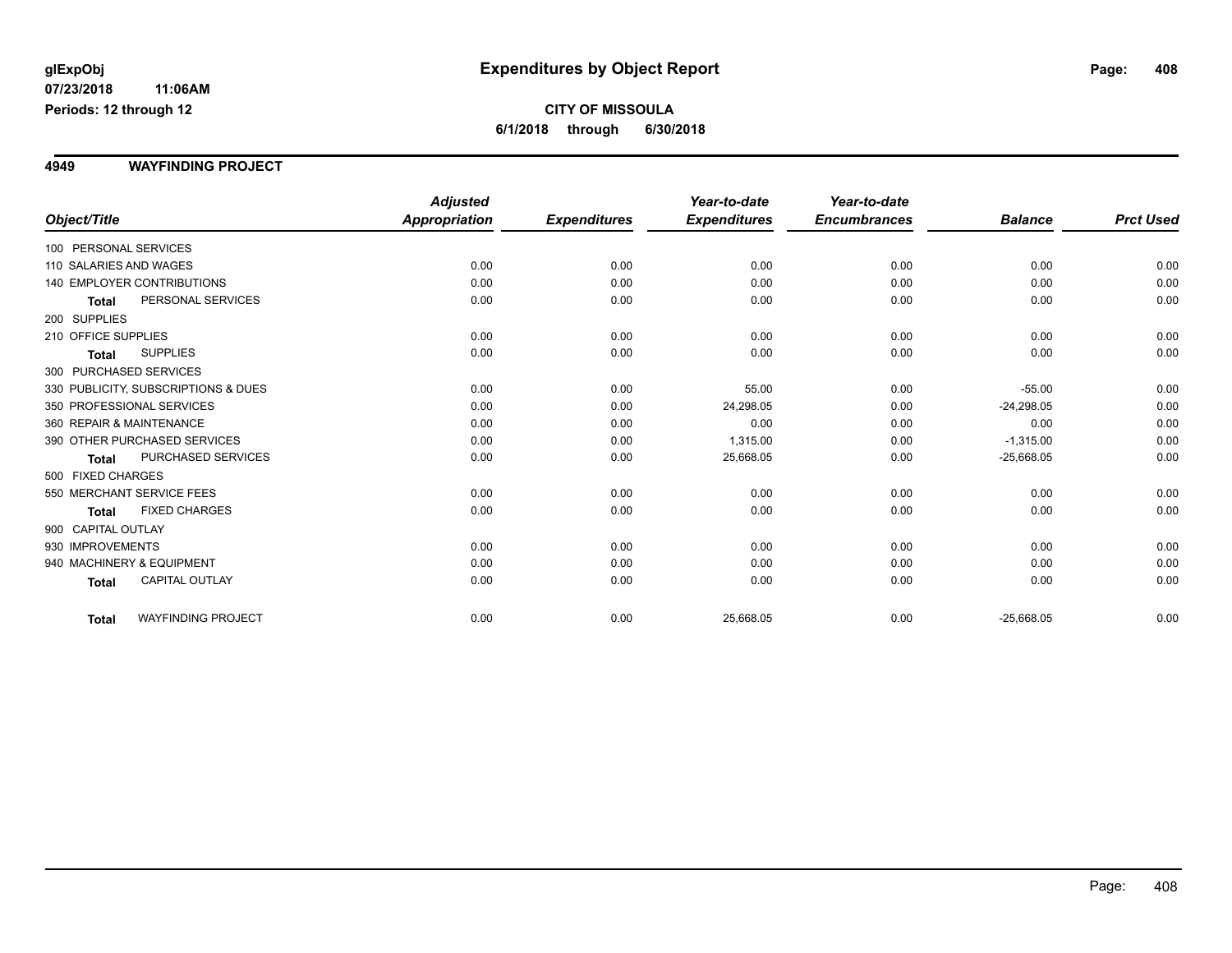# **CITY OF MISSOULA 6/1/2018 through 6/30/2018**

#### **4990 ARRA ENHANCEMENTS**

| Object/Title                            | <b>Adjusted</b><br><b>Appropriation</b> | <b>Expenditures</b> | Year-to-date<br><b>Expenditures</b> | Year-to-date<br><b>Encumbrances</b> | <b>Balance</b> | <b>Prct Used</b> |
|-----------------------------------------|-----------------------------------------|---------------------|-------------------------------------|-------------------------------------|----------------|------------------|
| 500 FIXED CHARGES                       |                                         |                     |                                     |                                     |                |                  |
| 550 MERCHANT SERVICE FEES               | 0.00                                    | 0.00                | 0.00                                | 0.00                                | 0.00           | 0.00             |
| <b>FIXED CHARGES</b><br><b>Total</b>    | 0.00                                    | 0.00                | 0.00                                | 0.00                                | 0.00           | 0.00             |
| 900 CAPITAL OUTLAY                      |                                         |                     |                                     |                                     |                |                  |
| 930 IMPROVEMENTS                        | 0.00                                    | 0.00                | 0.00                                | 0.00                                | 0.00           | 0.00             |
| <b>CAPITAL OUTLAY</b><br><b>Total</b>   | 0.00                                    | 0.00                | 0.00                                | 0.00                                | 0.00           | 0.00             |
| *** Title Not Found ***<br><b>Total</b> | 0.00                                    | 0.00                | 0.00                                | 0.00                                | 0.00           | 0.00             |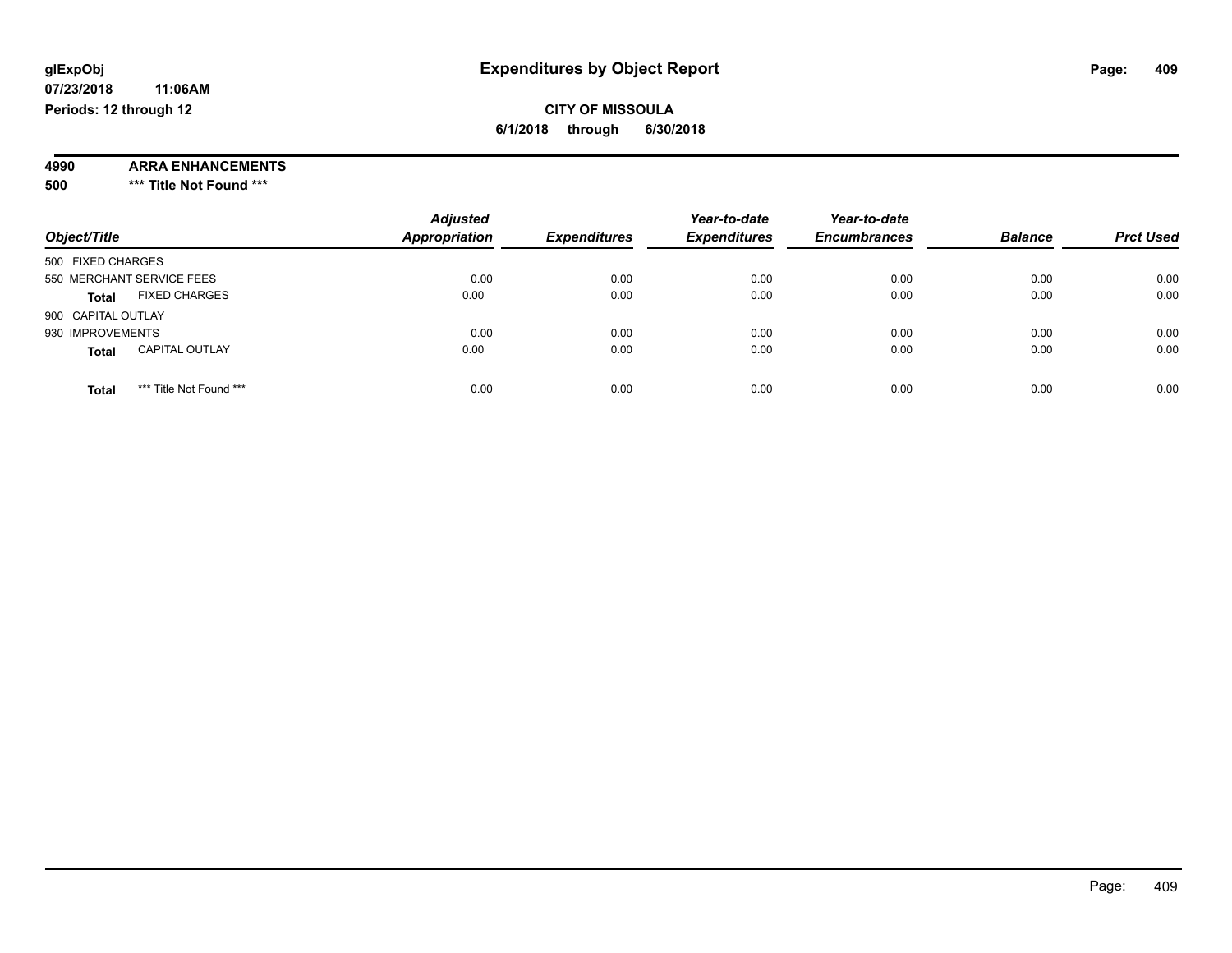# **CITY OF MISSOULA 6/1/2018 through 6/30/2018**

# **4990 ARRA ENHANCEMENTS**

| Object/Title                            | <b>Adjusted</b><br><b>Appropriation</b> | <b>Expenditures</b> | Year-to-date<br><b>Expenditures</b> | Year-to-date<br><b>Encumbrances</b> | <b>Balance</b> | <b>Prct Used</b> |
|-----------------------------------------|-----------------------------------------|---------------------|-------------------------------------|-------------------------------------|----------------|------------------|
| 500 FIXED CHARGES                       |                                         |                     |                                     |                                     |                |                  |
| 550 MERCHANT SERVICE FEES               | 0.00                                    | 0.00                | 0.00                                | 0.00                                | 0.00           | 0.00             |
| <b>FIXED CHARGES</b><br><b>Total</b>    | 0.00                                    | 0.00                | 0.00                                | 0.00                                | 0.00           | 0.00             |
| 900 CAPITAL OUTLAY                      |                                         |                     |                                     |                                     |                |                  |
| 930 IMPROVEMENTS                        | 0.00                                    | 0.00                | 0.00                                | 0.00                                | 0.00           | 0.00             |
| <b>CAPITAL OUTLAY</b><br><b>Total</b>   | 0.00                                    | 0.00                | 0.00                                | 0.00                                | 0.00           | 0.00             |
| *** Title Not Found ***<br><b>Total</b> | 0.00                                    | 0.00                | 0.00                                | 0.00                                | 0.00           | 0.00             |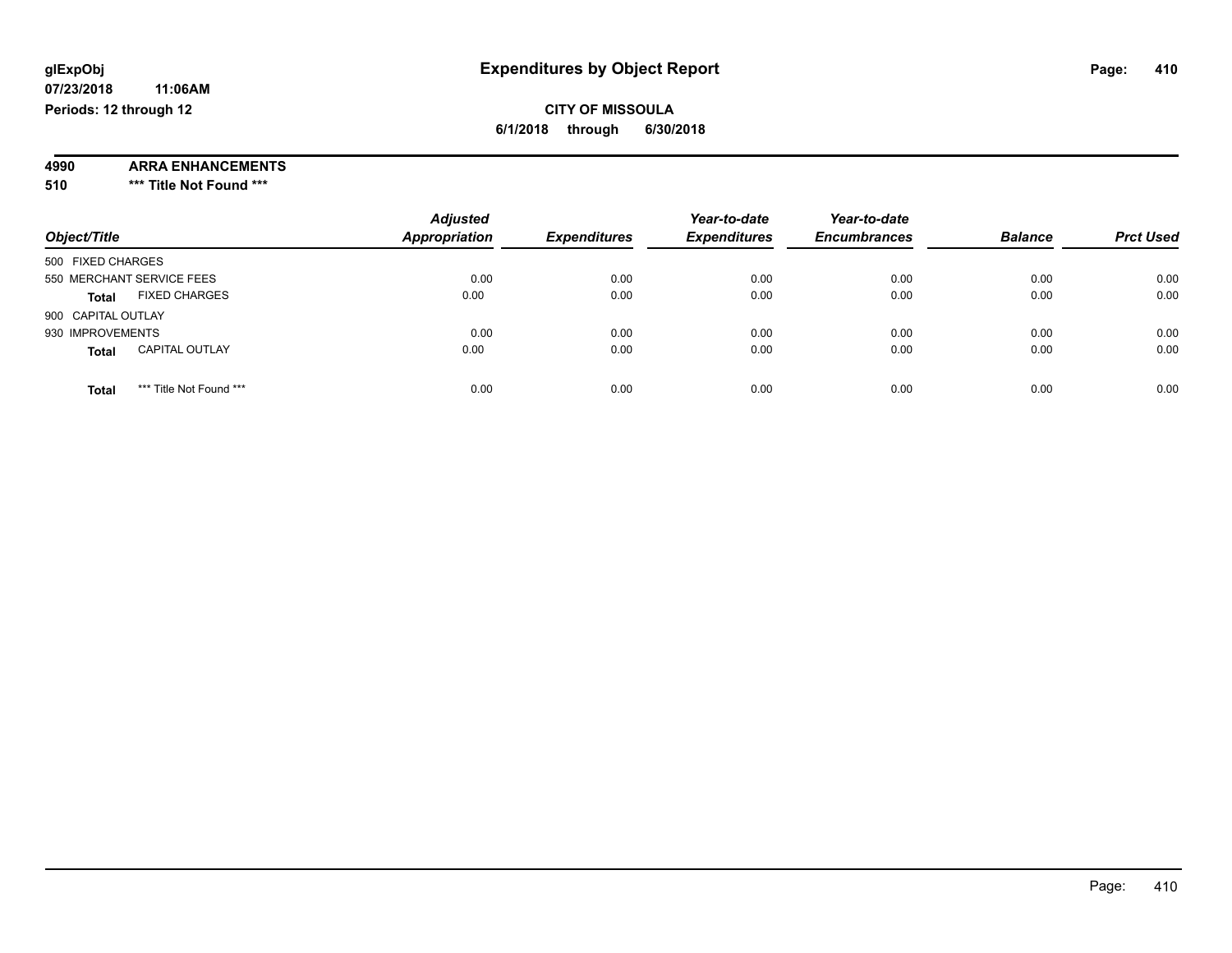# **CITY OF MISSOULA 6/1/2018 through 6/30/2018**

# **4990 ARRA ENHANCEMENTS**

| Object/Title                            | <b>Adjusted</b><br>Appropriation | <b>Expenditures</b> | Year-to-date<br><b>Expenditures</b> | Year-to-date<br><b>Encumbrances</b> | <b>Balance</b> | <b>Prct Used</b> |
|-----------------------------------------|----------------------------------|---------------------|-------------------------------------|-------------------------------------|----------------|------------------|
| 500 FIXED CHARGES                       |                                  |                     |                                     |                                     |                |                  |
| 550 MERCHANT SERVICE FEES               | 0.00                             | 0.00                | 0.00                                | 0.00                                | 0.00           | 0.00             |
| <b>FIXED CHARGES</b><br><b>Total</b>    | 0.00                             | 0.00                | 0.00                                | 0.00                                | 0.00           | 0.00             |
| 900 CAPITAL OUTLAY                      |                                  |                     |                                     |                                     |                |                  |
| 930 IMPROVEMENTS                        | 0.00                             | 0.00                | 0.00                                | 0.00                                | 0.00           | 0.00             |
| <b>CAPITAL OUTLAY</b><br><b>Total</b>   | 0.00                             | 0.00                | 0.00                                | 0.00                                | 0.00           | 0.00             |
| *** Title Not Found ***<br><b>Total</b> | 0.00                             | 0.00                | 0.00                                | 0.00                                | 0.00           | 0.00             |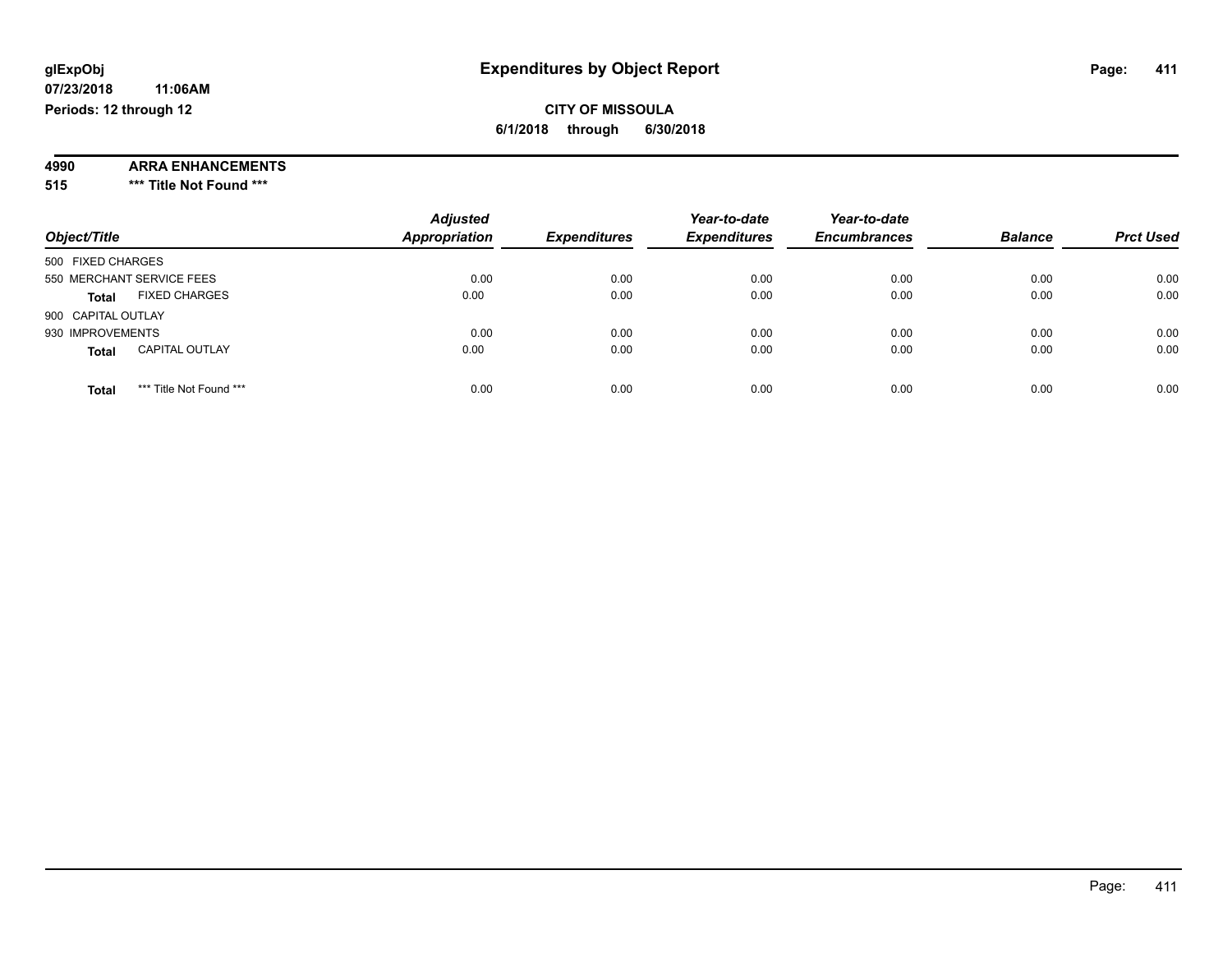### **4990 ARRA ENHANCEMENTS**

|                                       | <b>Adjusted</b>      |                     | Year-to-date        | Year-to-date        |                |                  |
|---------------------------------------|----------------------|---------------------|---------------------|---------------------|----------------|------------------|
| Object/Title                          | <b>Appropriation</b> | <b>Expenditures</b> | <b>Expenditures</b> | <b>Encumbrances</b> | <b>Balance</b> | <b>Prct Used</b> |
| 500 FIXED CHARGES                     |                      |                     |                     |                     |                |                  |
| 550 MERCHANT SERVICE FEES             | 0.00                 | 0.00                | 0.00                | 0.00                | 0.00           | 0.00             |
| <b>FIXED CHARGES</b><br><b>Total</b>  | 0.00                 | 0.00                | 0.00                | 0.00                | 0.00           | 0.00             |
| 900 CAPITAL OUTLAY                    |                      |                     |                     |                     |                |                  |
| 930 IMPROVEMENTS                      | 0.00                 | 0.00                | 0.00                | 0.00                | 0.00           | 0.00             |
| <b>CAPITAL OUTLAY</b><br><b>Total</b> | 0.00                 | 0.00                | 0.00                | 0.00                | 0.00           | 0.00             |
| ARRA ENHANCEMENTS<br><b>Total</b>     | 0.00                 | 0.00                | 0.00                | 0.00                | 0.00           | 0.00             |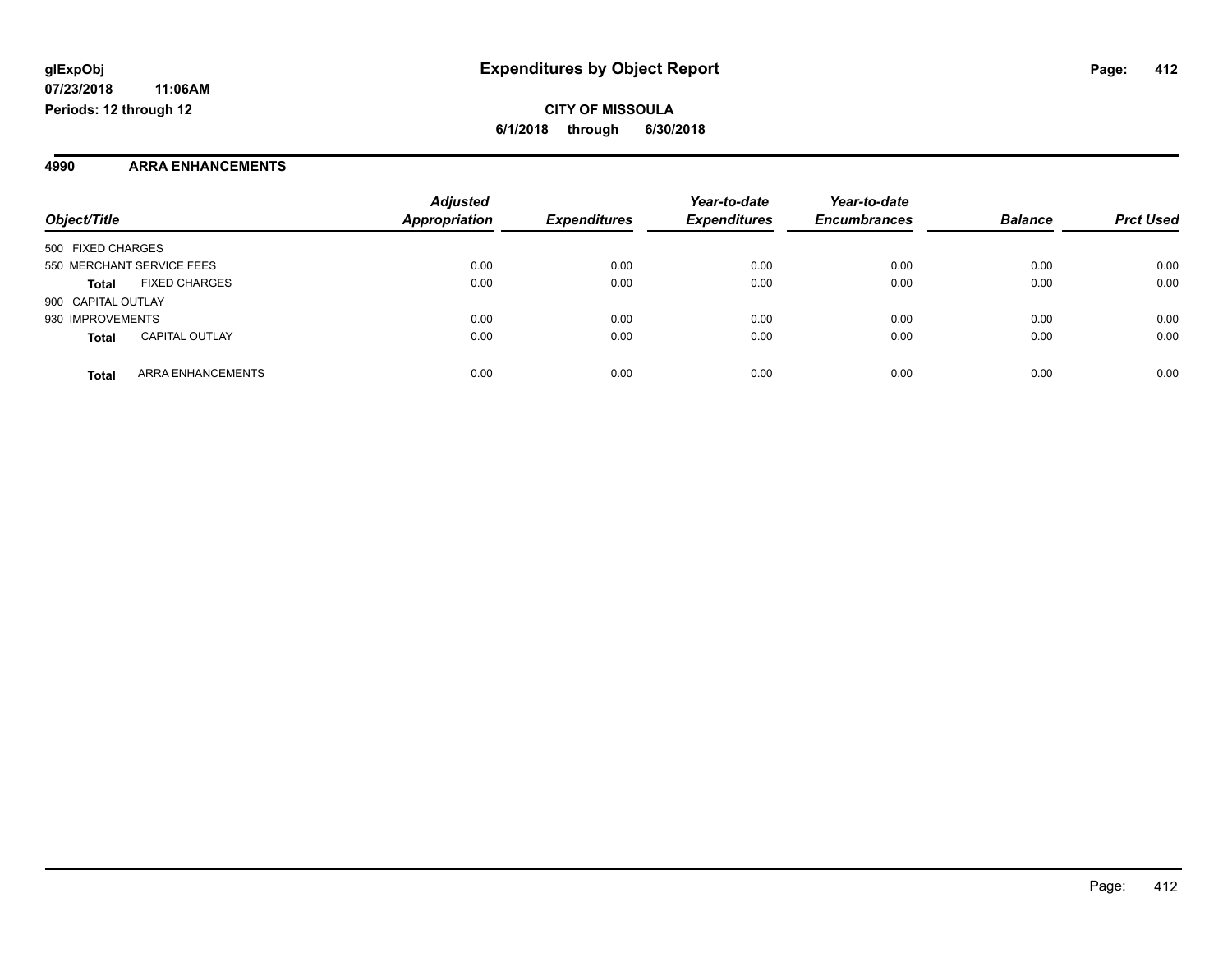# **CITY OF MISSOULA 6/1/2018 through 6/30/2018**

## **4991 ARRA HB645**

| Object/Title                            | <b>Adjusted</b><br><b>Appropriation</b> | <b>Expenditures</b> | Year-to-date<br><b>Expenditures</b> | Year-to-date<br><b>Encumbrances</b> | <b>Balance</b> | <b>Prct Used</b> |
|-----------------------------------------|-----------------------------------------|---------------------|-------------------------------------|-------------------------------------|----------------|------------------|
|                                         |                                         |                     |                                     |                                     |                |                  |
| 500 FIXED CHARGES                       |                                         |                     |                                     |                                     |                |                  |
| 550 MERCHANT SERVICE FEES               | 0.00                                    | 0.00                | 0.00                                | 0.00                                | 0.00           | 0.00             |
| <b>FIXED CHARGES</b><br><b>Total</b>    | 0.00                                    | 0.00                | 0.00                                | 0.00                                | 0.00           | 0.00             |
| 900 CAPITAL OUTLAY                      |                                         |                     |                                     |                                     |                |                  |
| 930 IMPROVEMENTS                        | 0.00                                    | 0.00                | 0.00                                | 0.00                                | 0.00           | 0.00             |
| <b>CAPITAL OUTLAY</b><br><b>Total</b>   | 0.00                                    | 0.00                | 0.00                                | 0.00                                | 0.00           | 0.00             |
| *** Title Not Found ***<br><b>Total</b> | 0.00                                    | 0.00                | 0.00                                | 0.00                                | 0.00           | 0.00             |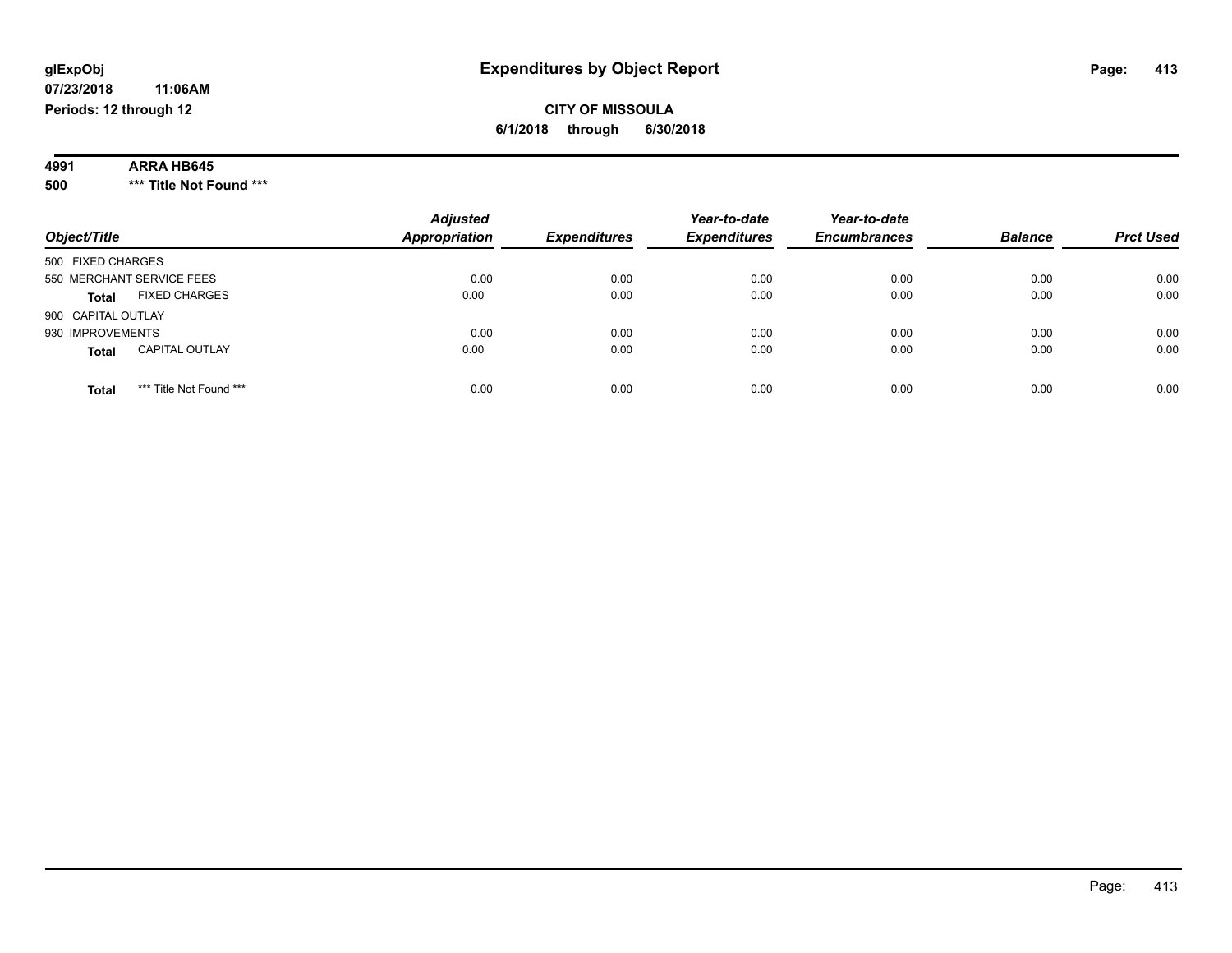# **CITY OF MISSOULA 6/1/2018 through 6/30/2018**

## **4991 ARRA HB645**

| Object/Title                            | <b>Adjusted</b><br><b>Appropriation</b> | <b>Expenditures</b> | Year-to-date<br><b>Expenditures</b> | Year-to-date<br><b>Encumbrances</b> | <b>Balance</b> | <b>Prct Used</b> |
|-----------------------------------------|-----------------------------------------|---------------------|-------------------------------------|-------------------------------------|----------------|------------------|
| 500 FIXED CHARGES                       |                                         |                     |                                     |                                     |                |                  |
| 550 MERCHANT SERVICE FEES               | 0.00                                    | 0.00                | 0.00                                | 0.00                                | 0.00           | 0.00             |
| <b>FIXED CHARGES</b><br><b>Total</b>    | 0.00                                    | 0.00                | 0.00                                | 0.00                                | 0.00           | 0.00             |
| 900 CAPITAL OUTLAY                      |                                         |                     |                                     |                                     |                |                  |
| 930 IMPROVEMENTS                        | 0.00                                    | 0.00                | 0.00                                | 0.00                                | 0.00           | 0.00             |
| <b>CAPITAL OUTLAY</b><br><b>Total</b>   | 0.00                                    | 0.00                | 0.00                                | 0.00                                | 0.00           | 0.00             |
| *** Title Not Found ***<br><b>Total</b> | 0.00                                    | 0.00                | 0.00                                | 0.00                                | 0.00           | 0.00             |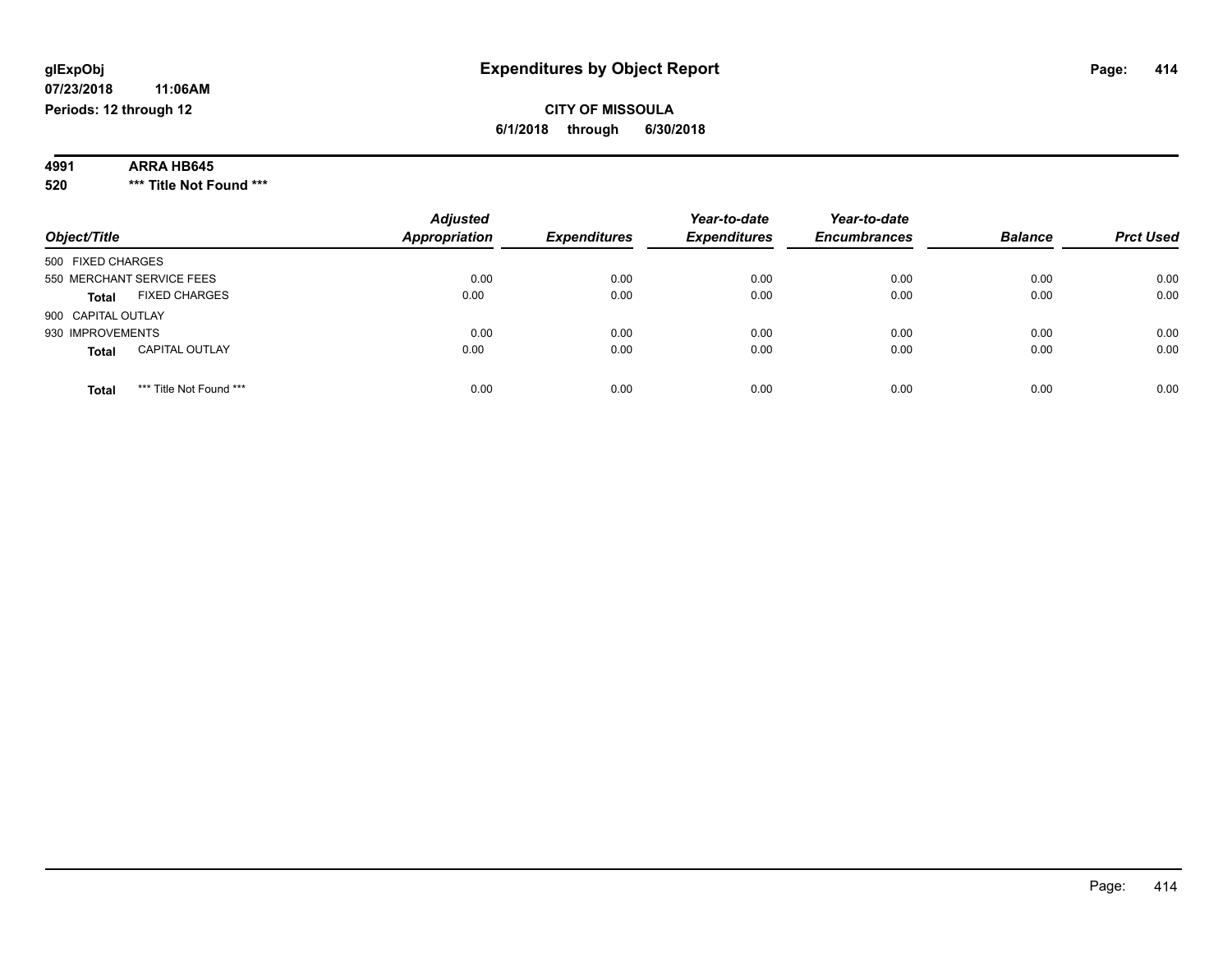# **CITY OF MISSOULA 6/1/2018 through 6/30/2018**

# **4991 ARRA HB645**

| Object/Title                            | <b>Adjusted</b><br><b>Appropriation</b> | <b>Expenditures</b> | Year-to-date<br><b>Expenditures</b> | Year-to-date<br><b>Encumbrances</b> | <b>Balance</b> | <b>Prct Used</b> |
|-----------------------------------------|-----------------------------------------|---------------------|-------------------------------------|-------------------------------------|----------------|------------------|
| 500 FIXED CHARGES                       |                                         |                     |                                     |                                     |                |                  |
| 550 MERCHANT SERVICE FEES               | 0.00                                    | 0.00                | 0.00                                | 0.00                                | 0.00           | 0.00             |
| <b>FIXED CHARGES</b><br><b>Total</b>    | 0.00                                    | 0.00                | 0.00                                | 0.00                                | 0.00           | 0.00             |
| 900 CAPITAL OUTLAY                      |                                         |                     |                                     |                                     |                |                  |
| 930 IMPROVEMENTS                        | 0.00                                    | 0.00                | 0.00                                | 0.00                                | 0.00           | 0.00             |
| <b>CAPITAL OUTLAY</b><br><b>Total</b>   | 0.00                                    | 0.00                | 0.00                                | 0.00                                | 0.00           | 0.00             |
| *** Title Not Found ***<br><b>Total</b> | 0.00                                    | 0.00                | 0.00                                | 0.00                                | 0.00           | 0.00             |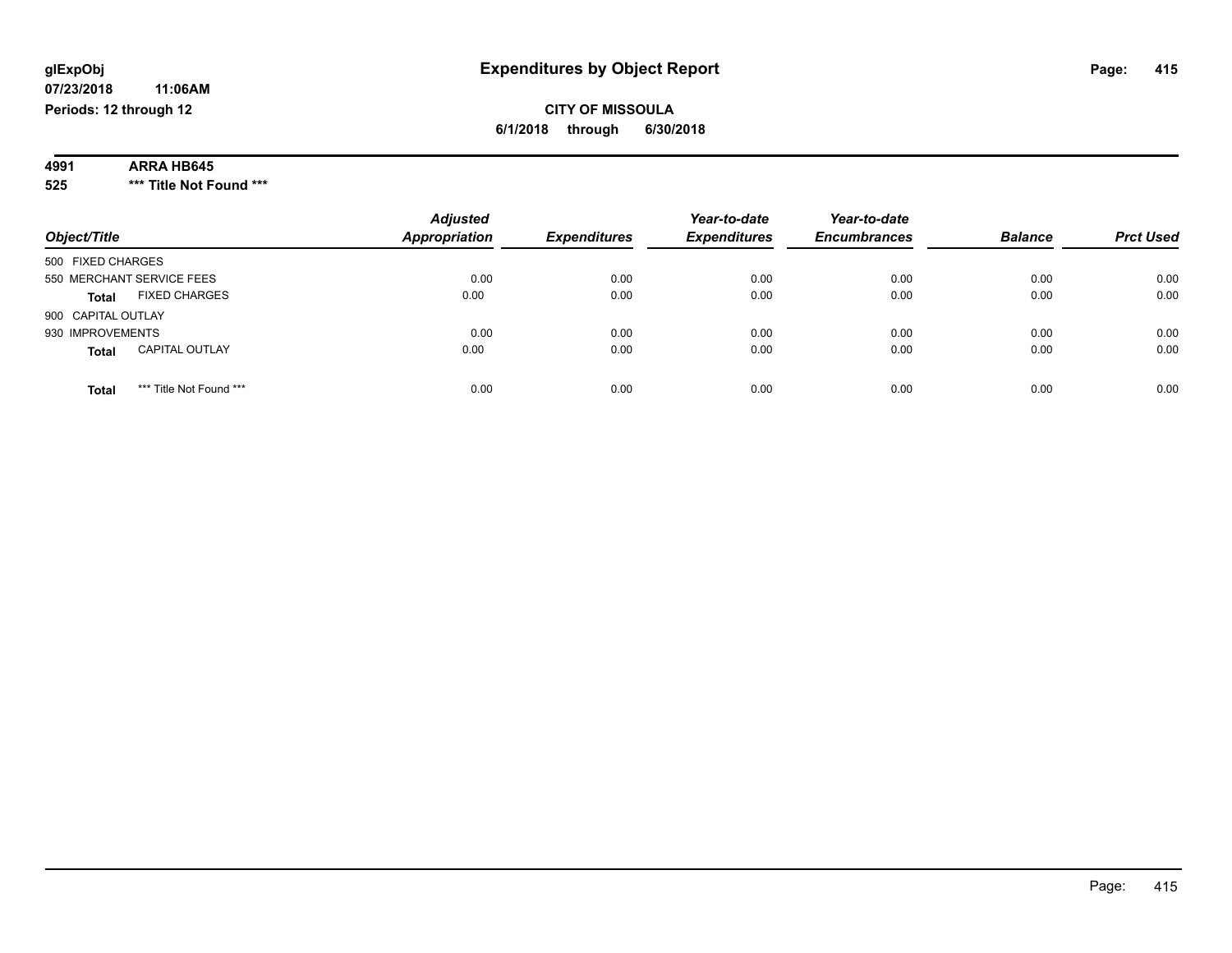# **4991 ARRA HB645**

|                            |                         | <b>Adjusted</b><br><b>Appropriation</b> | <b>Expenditures</b> | Year-to-date<br><b>Expenditures</b> | Year-to-date<br><b>Encumbrances</b> | <b>Balance</b> |      |
|----------------------------|-------------------------|-----------------------------------------|---------------------|-------------------------------------|-------------------------------------|----------------|------|
| Object/Title               | <b>Prct Used</b>        |                                         |                     |                                     |                                     |                |      |
| 100 PERSONAL SERVICES      |                         |                                         |                     |                                     |                                     |                |      |
| 140 EMPLOYER CONTRIBUTIONS |                         | 0.00                                    | 0.00                | 0.00                                | 0.00                                | 0.00           | 0.00 |
| <b>Total</b>               | PERSONAL SERVICES       | 0.00                                    | 0.00                | 0.00                                | 0.00                                | 0.00           | 0.00 |
| 500 FIXED CHARGES          |                         |                                         |                     |                                     |                                     |                |      |
| 550 MERCHANT SERVICE FEES  |                         | 0.00                                    | 0.00                | 0.00                                | 0.00                                | 0.00           | 0.00 |
| <b>Total</b>               | <b>FIXED CHARGES</b>    | 0.00                                    | 0.00                | 0.00                                | 0.00                                | 0.00           | 0.00 |
| 900 CAPITAL OUTLAY         |                         |                                         |                     |                                     |                                     |                |      |
| 930 IMPROVEMENTS           |                         | 0.00                                    | 0.00                | 0.00                                | 0.00                                | 0.00           | 0.00 |
| <b>Total</b>               | <b>CAPITAL OUTLAY</b>   | 0.00                                    | 0.00                | 0.00                                | 0.00                                | 0.00           | 0.00 |
| <b>Total</b>               | *** Title Not Found *** | 0.00                                    | 0.00                | 0.00                                | 0.00                                | 0.00           | 0.00 |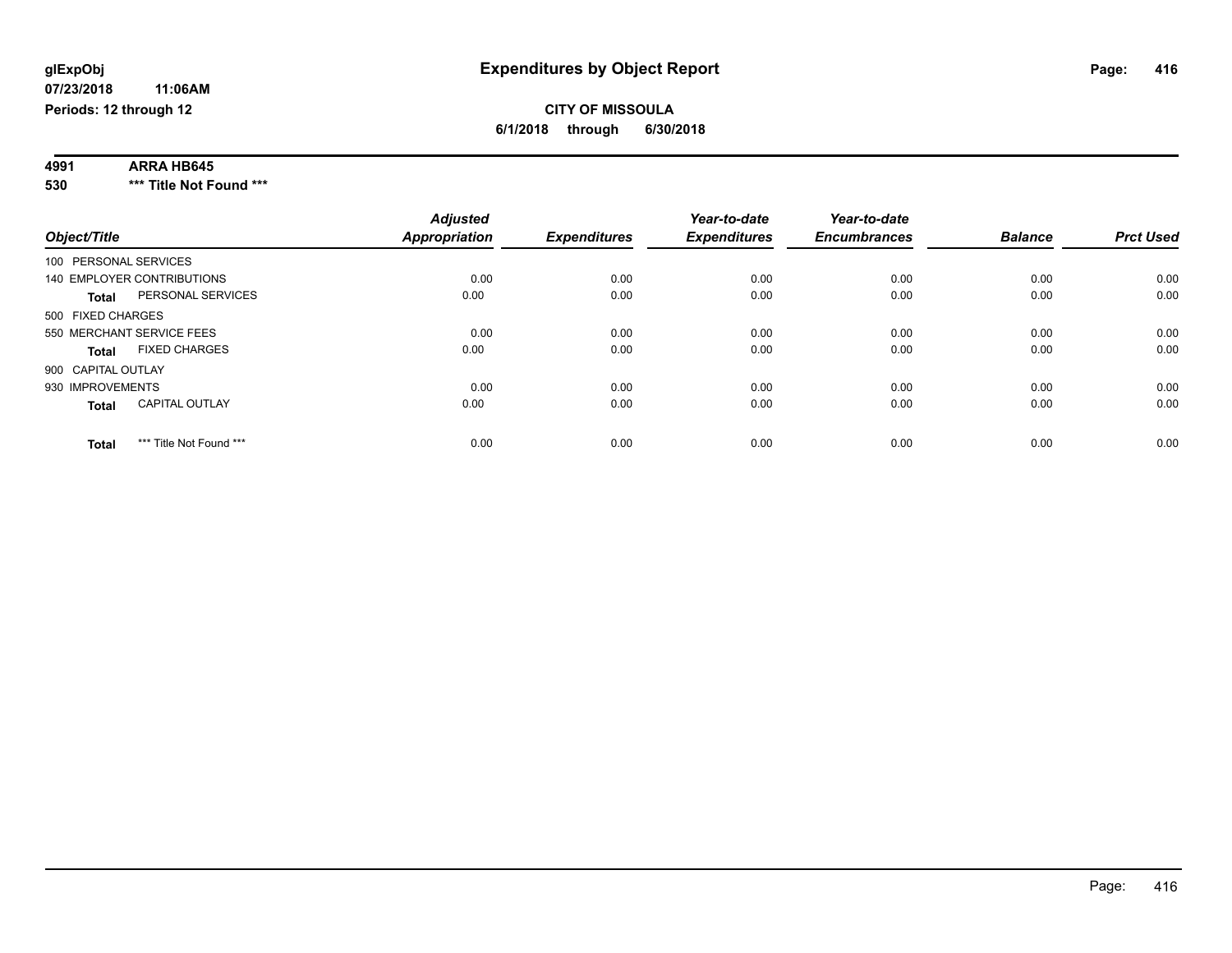# **4991 ARRA HB645**

|                                         | <b>Adjusted</b>      |                     | Year-to-date        | Year-to-date        |                |                  |
|-----------------------------------------|----------------------|---------------------|---------------------|---------------------|----------------|------------------|
| Object/Title                            | <b>Appropriation</b> | <b>Expenditures</b> | <b>Expenditures</b> | <b>Encumbrances</b> | <b>Balance</b> | <b>Prct Used</b> |
| 100 PERSONAL SERVICES                   |                      |                     |                     |                     |                |                  |
| 110 SALARIES AND WAGES                  | 0.00                 | 0.00                | 0.00                | 0.00                | 0.00           | 0.00             |
| 120 OVERTIME                            | 0.00                 | 0.00                | 0.00                | 0.00                | 0.00           | 0.00             |
| 140 EMPLOYER CONTRIBUTIONS              | 0.00                 | 0.00                | 0.00                | 0.00                | 0.00           | 0.00             |
| PERSONAL SERVICES<br><b>Total</b>       | 0.00                 | 0.00                | 0.00                | 0.00                | 0.00           | 0.00             |
| 500 FIXED CHARGES                       |                      |                     |                     |                     |                |                  |
| 550 MERCHANT SERVICE FEES               | 0.00                 | 0.00                | 0.00                | 0.00                | 0.00           | 0.00             |
| <b>FIXED CHARGES</b><br><b>Total</b>    | 0.00                 | 0.00                | 0.00                | 0.00                | 0.00           | 0.00             |
| 900 CAPITAL OUTLAY                      |                      |                     |                     |                     |                |                  |
| 930 IMPROVEMENTS                        | 0.00                 | 0.00                | 0.00                | 0.00                | 0.00           | 0.00             |
| CAPITAL OUTLAY<br><b>Total</b>          | 0.00                 | 0.00                | 0.00                | 0.00                | 0.00           | 0.00             |
| *** Title Not Found ***<br><b>Total</b> | 0.00                 | 0.00                | 0.00                | 0.00                | 0.00           | 0.00             |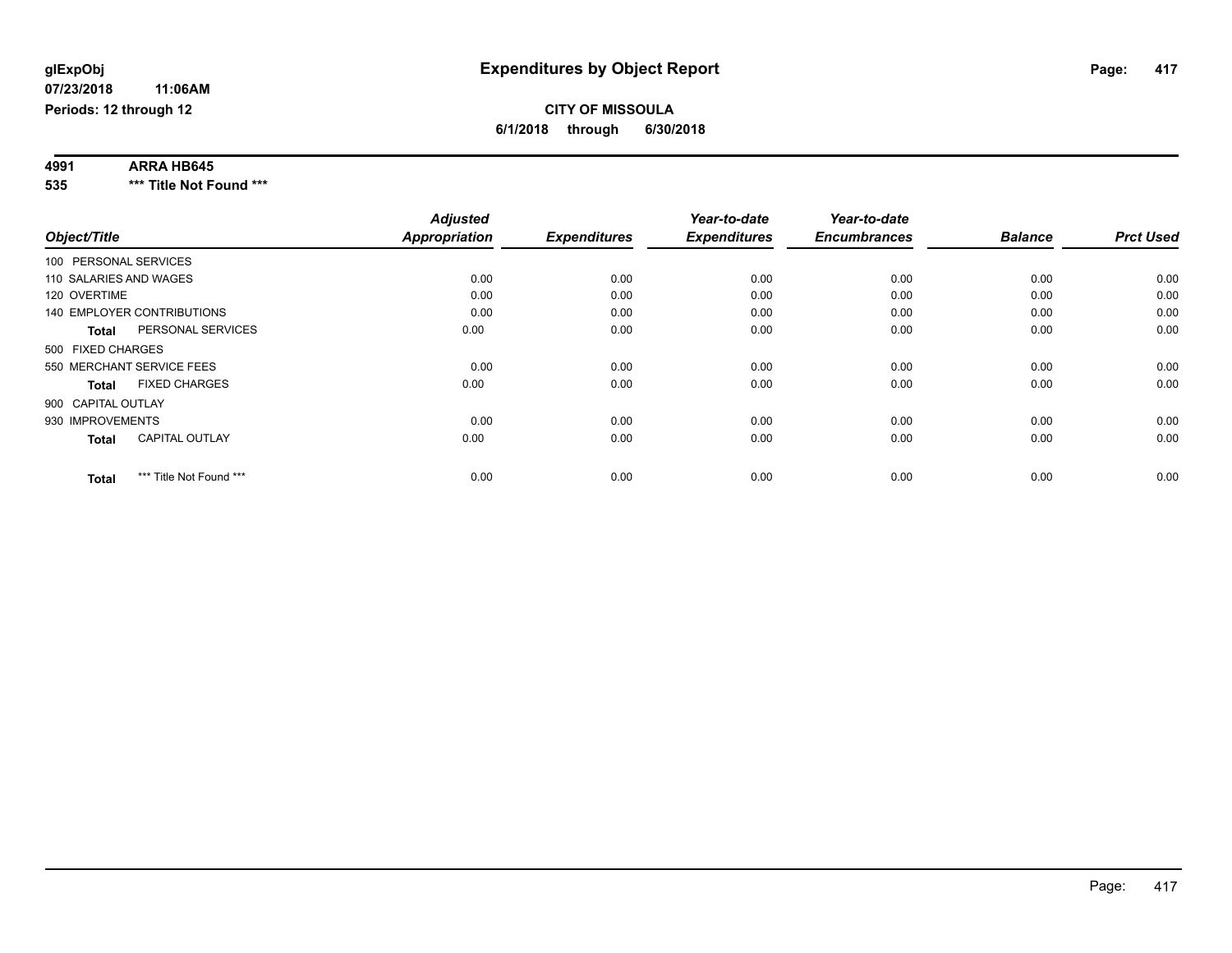# **4991 ARRA HB645**

|                            |                         | <b>Adjusted</b>      |                     | Year-to-date        | Year-to-date        |                |                  |
|----------------------------|-------------------------|----------------------|---------------------|---------------------|---------------------|----------------|------------------|
| Object/Title               |                         | <b>Appropriation</b> | <b>Expenditures</b> | <b>Expenditures</b> | <b>Encumbrances</b> | <b>Balance</b> | <b>Prct Used</b> |
| 100 PERSONAL SERVICES      |                         |                      |                     |                     |                     |                |                  |
| 120 OVERTIME               |                         | 0.00                 | 0.00                | 0.00                | 0.00                | 0.00           | 0.00             |
| 140 EMPLOYER CONTRIBUTIONS |                         | 0.00                 | 0.00                | 0.00                | 0.00                | 0.00           | 0.00             |
| Total                      | PERSONAL SERVICES       | 0.00                 | 0.00                | 0.00                | 0.00                | 0.00           | 0.00             |
| 500 FIXED CHARGES          |                         |                      |                     |                     |                     |                |                  |
| 550 MERCHANT SERVICE FEES  |                         | 0.00                 | 0.00                | 0.00                | 0.00                | 0.00           | 0.00             |
| <b>Total</b>               | <b>FIXED CHARGES</b>    | 0.00                 | 0.00                | 0.00                | 0.00                | 0.00           | 0.00             |
| 900 CAPITAL OUTLAY         |                         |                      |                     |                     |                     |                |                  |
| 930 IMPROVEMENTS           |                         | 0.00                 | 0.00                | 0.00                | 0.00                | 0.00           | 0.00             |
| <b>Total</b>               | <b>CAPITAL OUTLAY</b>   | 0.00                 | 0.00                | 0.00                | 0.00                | 0.00           | 0.00             |
|                            |                         |                      |                     |                     |                     |                |                  |
| <b>Total</b>               | *** Title Not Found *** | 0.00                 | 0.00                | 0.00                | 0.00                | 0.00           | 0.00             |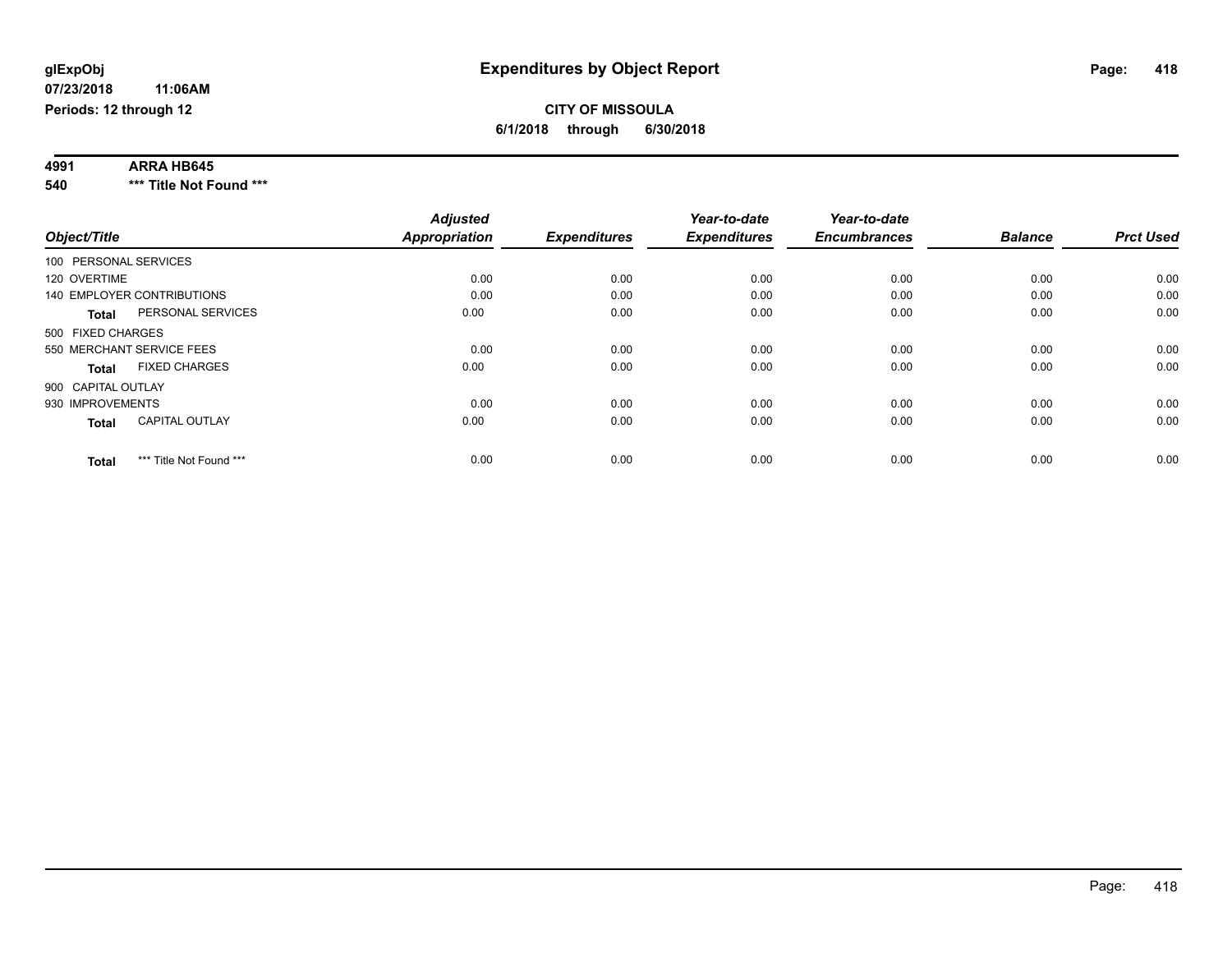**4991 ARRA HB645**

|                                       | <b>Adjusted</b>      |                     | Year-to-date        | Year-to-date        |                |                  |
|---------------------------------------|----------------------|---------------------|---------------------|---------------------|----------------|------------------|
| Object/Title                          | <b>Appropriation</b> | <b>Expenditures</b> | <b>Expenditures</b> | <b>Encumbrances</b> | <b>Balance</b> | <b>Prct Used</b> |
| 100 PERSONAL SERVICES                 |                      |                     |                     |                     |                |                  |
| 110 SALARIES AND WAGES                | 0.00                 | 0.00                | 0.00                | 0.00                | 0.00           | 0.00             |
| 120 OVERTIME                          | 0.00                 | 0.00                | 0.00                | 0.00                | 0.00           | 0.00             |
| <b>140 EMPLOYER CONTRIBUTIONS</b>     | 0.00                 | 0.00                | 0.00                | 0.00                | 0.00           | 0.00             |
| PERSONAL SERVICES<br><b>Total</b>     | 0.00                 | 0.00                | 0.00                | 0.00                | 0.00           | 0.00             |
| 500 FIXED CHARGES                     |                      |                     |                     |                     |                |                  |
| 550 MERCHANT SERVICE FEES             | 0.00                 | 0.00                | 0.00                | 0.00                | 0.00           | 0.00             |
| <b>FIXED CHARGES</b><br><b>Total</b>  | 0.00                 | 0.00                | 0.00                | 0.00                | 0.00           | 0.00             |
| 900 CAPITAL OUTLAY                    |                      |                     |                     |                     |                |                  |
| 930 IMPROVEMENTS                      | 0.00                 | 0.00                | 0.00                | 0.00                | 0.00           | 0.00             |
| <b>CAPITAL OUTLAY</b><br><b>Total</b> | 0.00                 | 0.00                | 0.00                | 0.00                | 0.00           | 0.00             |
| ARRA HB645<br><b>Total</b>            | 0.00                 | 0.00                | 0.00                | 0.00                | 0.00           | 0.00             |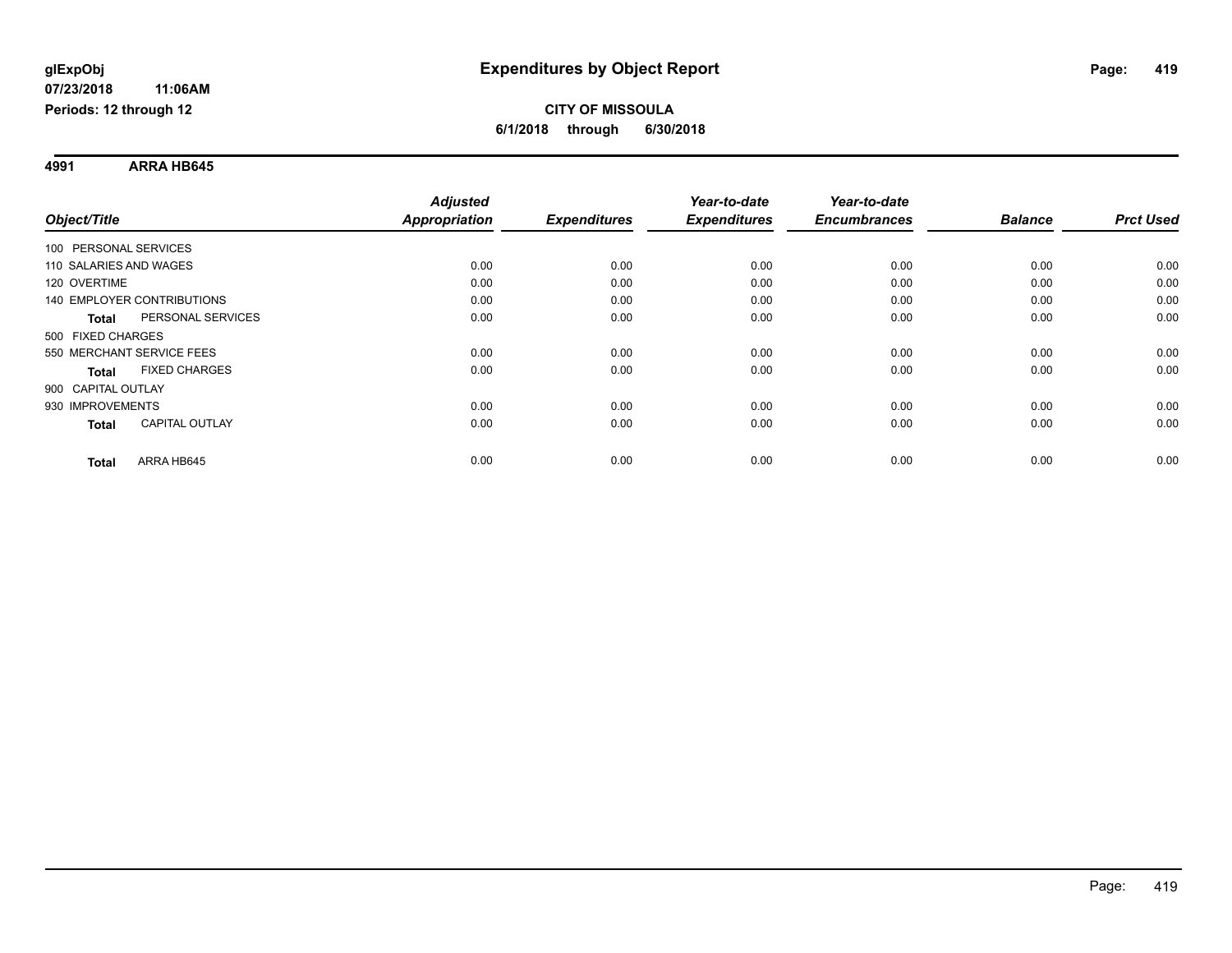**4992 WFL MILLER CREEK ROAD 390 NON-DEPARTMENTAL**

| Object/Title                          | <b>Adjusted</b><br><b>Appropriation</b> | <b>Expenditures</b> | Year-to-date<br><b>Expenditures</b> | Year-to-date<br><b>Encumbrances</b> | <b>Balance</b> | <b>Prct Used</b> |
|---------------------------------------|-----------------------------------------|---------------------|-------------------------------------|-------------------------------------|----------------|------------------|
| 500 FIXED CHARGES                     |                                         |                     |                                     |                                     |                |                  |
| 550 MERCHANT SERVICE FEES             | 0.00                                    | 0.00                | 0.00                                | 0.00                                | 0.00           | 0.00             |
| <b>FIXED CHARGES</b><br><b>Total</b>  | 0.00                                    | 0.00                | 0.00                                | 0.00                                | 0.00           | 0.00             |
| 900 CAPITAL OUTLAY                    |                                         |                     |                                     |                                     |                |                  |
| 930 IMPROVEMENTS                      | 0.00                                    | 0.00                | 0.00                                | 0.00                                | 0.00           | 0.00             |
| <b>CAPITAL OUTLAY</b><br><b>Total</b> | 0.00                                    | 0.00                | 0.00                                | 0.00                                | 0.00           | 0.00             |
| NON-DEPARTMENTAL<br>Total             | 0.00                                    | 0.00                | 0.00                                | 0.00                                | 0.00           | 0.00             |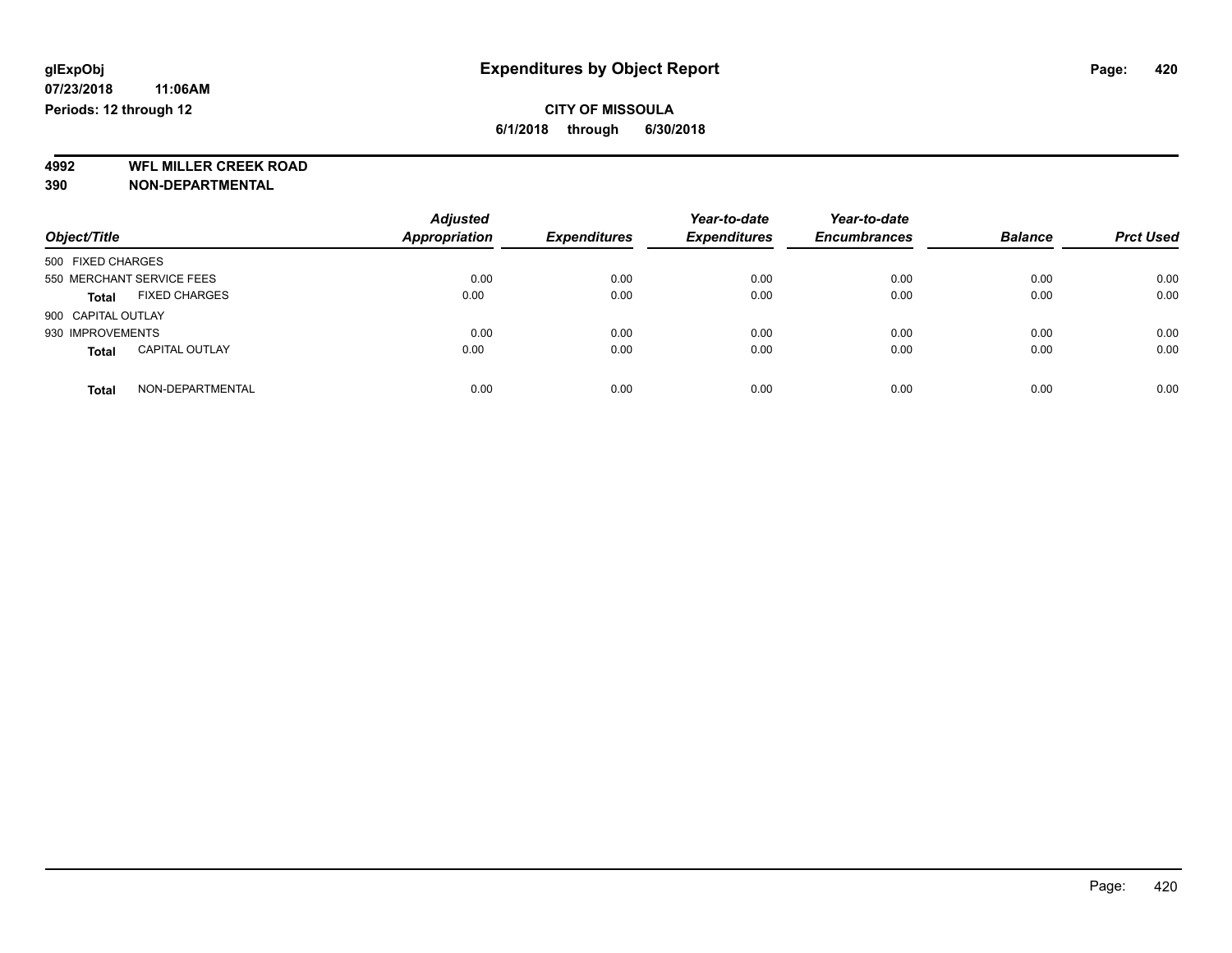## **4992 WFL MILLER CREEK ROAD**

|                    |                           | <b>Adjusted</b>      |                     | Year-to-date        | Year-to-date        |                |                  |
|--------------------|---------------------------|----------------------|---------------------|---------------------|---------------------|----------------|------------------|
| Object/Title       |                           | <b>Appropriation</b> | <b>Expenditures</b> | <b>Expenditures</b> | <b>Encumbrances</b> | <b>Balance</b> | <b>Prct Used</b> |
| 500 FIXED CHARGES  |                           |                      |                     |                     |                     |                |                  |
|                    | 550 MERCHANT SERVICE FEES | 0.00                 | 0.00                | 0.00                | 0.00                | 0.00           | 0.00             |
| <b>Total</b>       | <b>FIXED CHARGES</b>      | 0.00                 | 0.00                | 0.00                | 0.00                | 0.00           | 0.00             |
| 900 CAPITAL OUTLAY |                           |                      |                     |                     |                     |                |                  |
| 930 IMPROVEMENTS   |                           | 0.00                 | 0.00                | 0.00                | 0.00                | 0.00           | 0.00             |
| <b>Total</b>       | <b>CAPITAL OUTLAY</b>     | 0.00                 | 0.00                | 0.00                | 0.00                | 0.00           | 0.00             |
| <b>Total</b>       | WFL MILLER CREEK ROAD     | 0.00                 | 0.00                | 0.00                | 0.00                | 0.00           | 0.00             |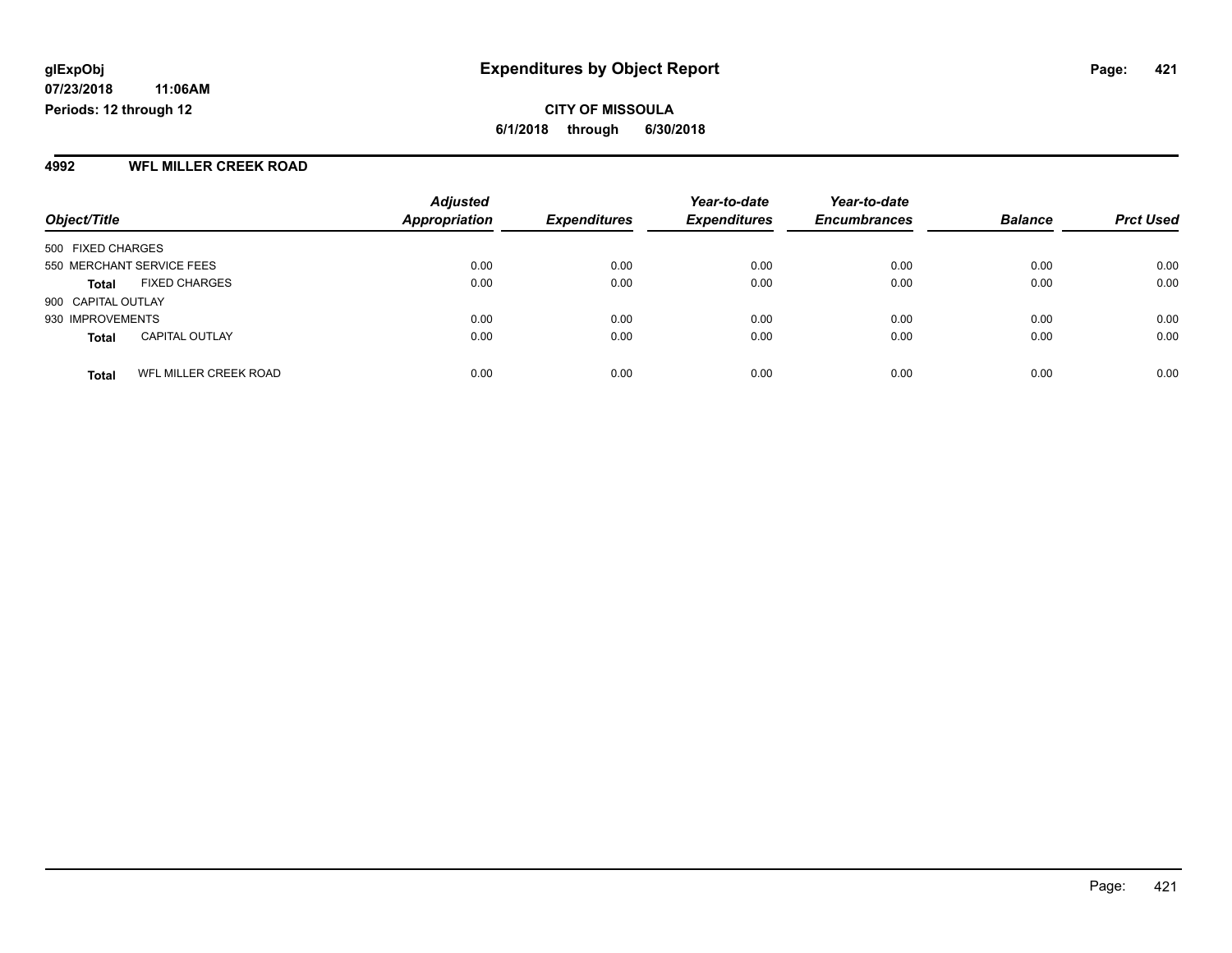# **4993 WESTERN FEDERAL LANDS**

#### **280 PUBLIC WORKS ADMINISTRATION**

| Object/Title       |                                   | <b>Adjusted</b><br>Appropriation | <b>Expenditures</b> | Year-to-date<br><b>Expenditures</b> | Year-to-date<br><b>Encumbrances</b> | <b>Balance</b> | <b>Prct Used</b> |
|--------------------|-----------------------------------|----------------------------------|---------------------|-------------------------------------|-------------------------------------|----------------|------------------|
|                    |                                   |                                  |                     |                                     |                                     |                |                  |
|                    | 100 PERSONAL SERVICES             |                                  |                     |                                     |                                     |                |                  |
|                    | 110 SALARIES AND WAGES            | 0.00                             | 0.00                | 0.00                                | 0.00                                | 0.00           | 0.00             |
|                    | <b>140 EMPLOYER CONTRIBUTIONS</b> | 0.00                             | 0.00                | 0.00                                | 0.00                                | 0.00           | 0.00             |
| <b>Total</b>       | PERSONAL SERVICES                 | 0.00                             | 0.00                | 0.00                                | 0.00                                | 0.00           | 0.00             |
|                    | 300 PURCHASED SERVICES            |                                  |                     |                                     |                                     |                |                  |
|                    | 350 PROFESSIONAL SERVICES         | 0.00                             | 0.00                | 0.00                                | 0.00                                | 0.00           | 0.00             |
| Total              | PURCHASED SERVICES                | 0.00                             | 0.00                | 0.00                                | 0.00                                | 0.00           | 0.00             |
| 500 FIXED CHARGES  |                                   |                                  |                     |                                     |                                     |                |                  |
|                    | 550 MERCHANT SERVICE FEES         | 0.00                             | 0.00                | 0.00                                | 0.00                                | 0.00           | 0.00             |
| <b>Total</b>       | <b>FIXED CHARGES</b>              | 0.00                             | 0.00                | 0.00                                | 0.00                                | 0.00           | 0.00             |
| 900 CAPITAL OUTLAY |                                   |                                  |                     |                                     |                                     |                |                  |
| 930 IMPROVEMENTS   |                                   | 0.00                             | 0.00                | 0.00                                | 0.00                                | 0.00           | 0.00             |
| Total              | CAPITAL OUTLAY                    | 0.00                             | 0.00                | 0.00                                | 0.00                                | 0.00           | 0.00             |
| <b>Total</b>       | PUBLIC WORKS ADMINISTRATION       | 0.00                             | 0.00                | 0.00                                | 0.00                                | 0.00           | 0.00             |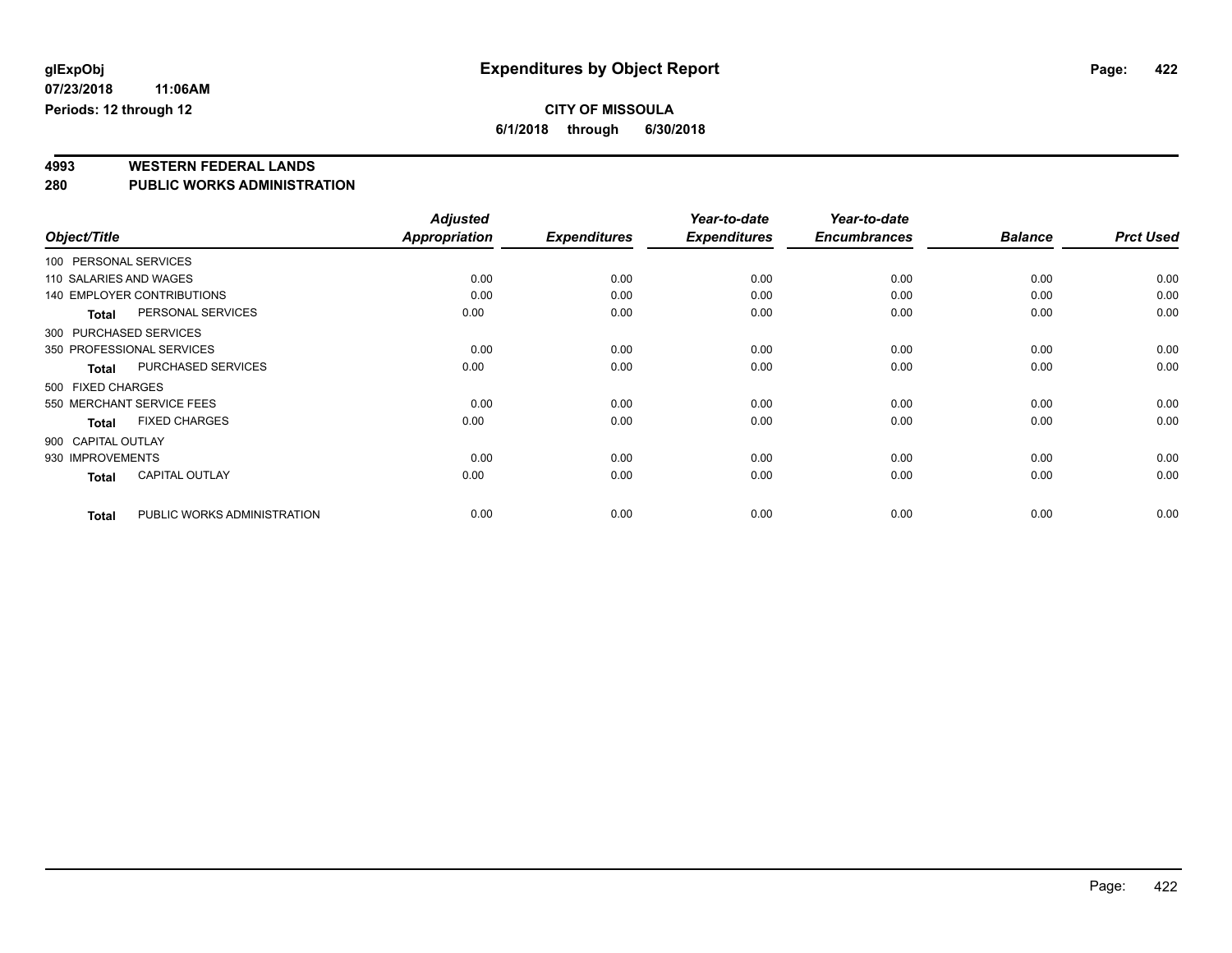## **4993 WESTERN FEDERAL LANDS**

|                        |                                   | <b>Adjusted</b> |                     | Year-to-date        | Year-to-date        |                |                  |
|------------------------|-----------------------------------|-----------------|---------------------|---------------------|---------------------|----------------|------------------|
| Object/Title           |                                   | Appropriation   | <b>Expenditures</b> | <b>Expenditures</b> | <b>Encumbrances</b> | <b>Balance</b> | <b>Prct Used</b> |
| 100 PERSONAL SERVICES  |                                   |                 |                     |                     |                     |                |                  |
| 110 SALARIES AND WAGES |                                   | 0.00            | 0.00                | 0.00                | 0.00                | 0.00           | 0.00             |
|                        | <b>140 EMPLOYER CONTRIBUTIONS</b> | 0.00            | 0.00                | 0.00                | 0.00                | 0.00           | 0.00             |
| <b>Total</b>           | PERSONAL SERVICES                 | 0.00            | 0.00                | 0.00                | 0.00                | 0.00           | 0.00             |
|                        | 300 PURCHASED SERVICES            |                 |                     |                     |                     |                |                  |
|                        | 350 PROFESSIONAL SERVICES         | 0.00            | 0.00                | 0.00                | 0.00                | 0.00           | 0.00             |
| <b>Total</b>           | PURCHASED SERVICES                | 0.00            | 0.00                | 0.00                | 0.00                | 0.00           | 0.00             |
| 500 FIXED CHARGES      |                                   |                 |                     |                     |                     |                |                  |
|                        | 550 MERCHANT SERVICE FEES         | 0.00            | 0.00                | 0.00                | 0.00                | 0.00           | 0.00             |
| <b>Total</b>           | <b>FIXED CHARGES</b>              | 0.00            | 0.00                | 0.00                | 0.00                | 0.00           | 0.00             |
| 900 CAPITAL OUTLAY     |                                   |                 |                     |                     |                     |                |                  |
| 930 IMPROVEMENTS       |                                   | 0.00            | 0.00                | 0.00                | 0.00                | 0.00           | 0.00             |
| <b>Total</b>           | <b>CAPITAL OUTLAY</b>             | 0.00            | 0.00                | 0.00                | 0.00                | 0.00           | 0.00             |
| <b>Total</b>           | <b>WESTERN FEDERAL LANDS</b>      | 0.00            | 0.00                | 0.00                | 0.00                | 0.00           | 0.00             |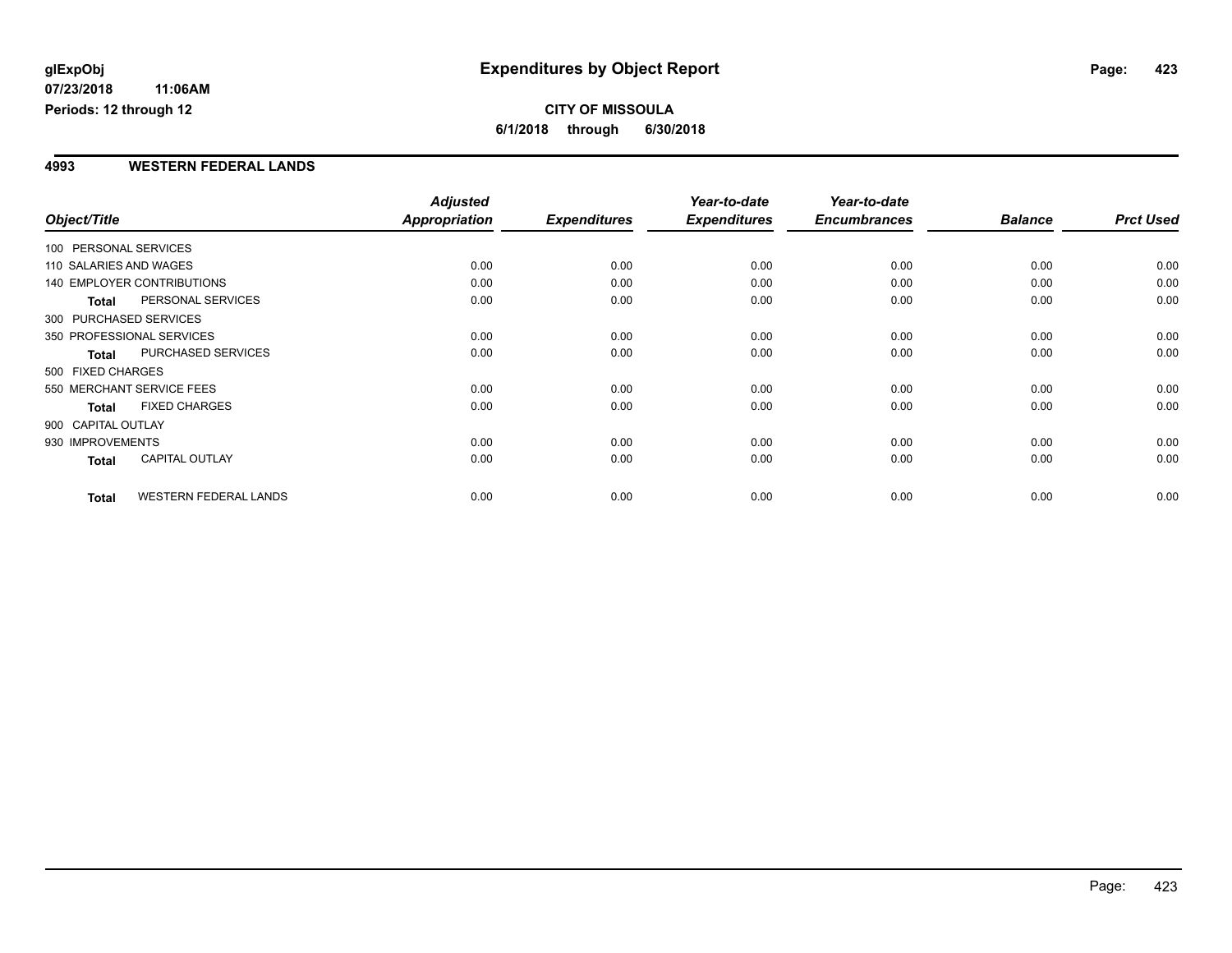# **5020 CIVIC STADIUM**

**395 PARKING COMMISSION**

|                   |                             | <b>Adjusted</b>      |                     | Year-to-date        | Year-to-date        |                |                  |
|-------------------|-----------------------------|----------------------|---------------------|---------------------|---------------------|----------------|------------------|
| Object/Title      |                             | <b>Appropriation</b> | <b>Expenditures</b> | <b>Expenditures</b> | <b>Encumbrances</b> | <b>Balance</b> | <b>Prct Used</b> |
| 500 FIXED CHARGES |                             |                      |                     |                     |                     |                |                  |
| 500 FIXED CHARGES |                             | 0.00                 | 0.00                | 0.00                | 0.00                | 0.00           | 0.00             |
|                   | 550 MERCHANT SERVICE FEES   | 0.00                 | 0.00                | 0.00                | 0.00                | 0.00           | 0.00             |
| <b>Total</b>      | <b>FIXED CHARGES</b>        | 0.00                 | 0.00                | 0.00                | 0.00                | 0.00           | 0.00             |
| 600 DEBT SERVICE  |                             |                      |                     |                     |                     |                |                  |
| 610 PRINCIPAL     |                             | 41,510.00            | 0.00                | 0.00                | 0.00                | 41,510.00      | 0.00             |
|                   | 620 INTEREST / SERVICE FEES | 75,006.00            | 0.00                | 550.00              | 0.00                | 74,456.00      | 0.73             |
| <b>Total</b>      | <b>DEBT SERVICE</b>         | 116,516.00           | 0.00                | 550.00              | 0.00                | 115,966.00     | 0.47             |
| 800 OTHER OBJECTS |                             |                      |                     |                     |                     |                |                  |
| 830 DEPRECIATION  |                             | 0.00                 | 0.00                | 0.00                | 0.00                | 0.00           | 0.00             |
| 845 CONTINGENCY   |                             | 3.484.00             | 0.00                | 0.00                | 0.00                | 3,484.00       | 0.00             |
| <b>Total</b>      | OTHER OBJECTS               | 3,484.00             | 0.00                | 0.00                | 0.00                | 3,484.00       | 0.00             |
| <b>Total</b>      | PARKING COMMISSION          | 120,000.00           | 0.00                | 550.00              | 0.00                | 119,450.00     | 0.46             |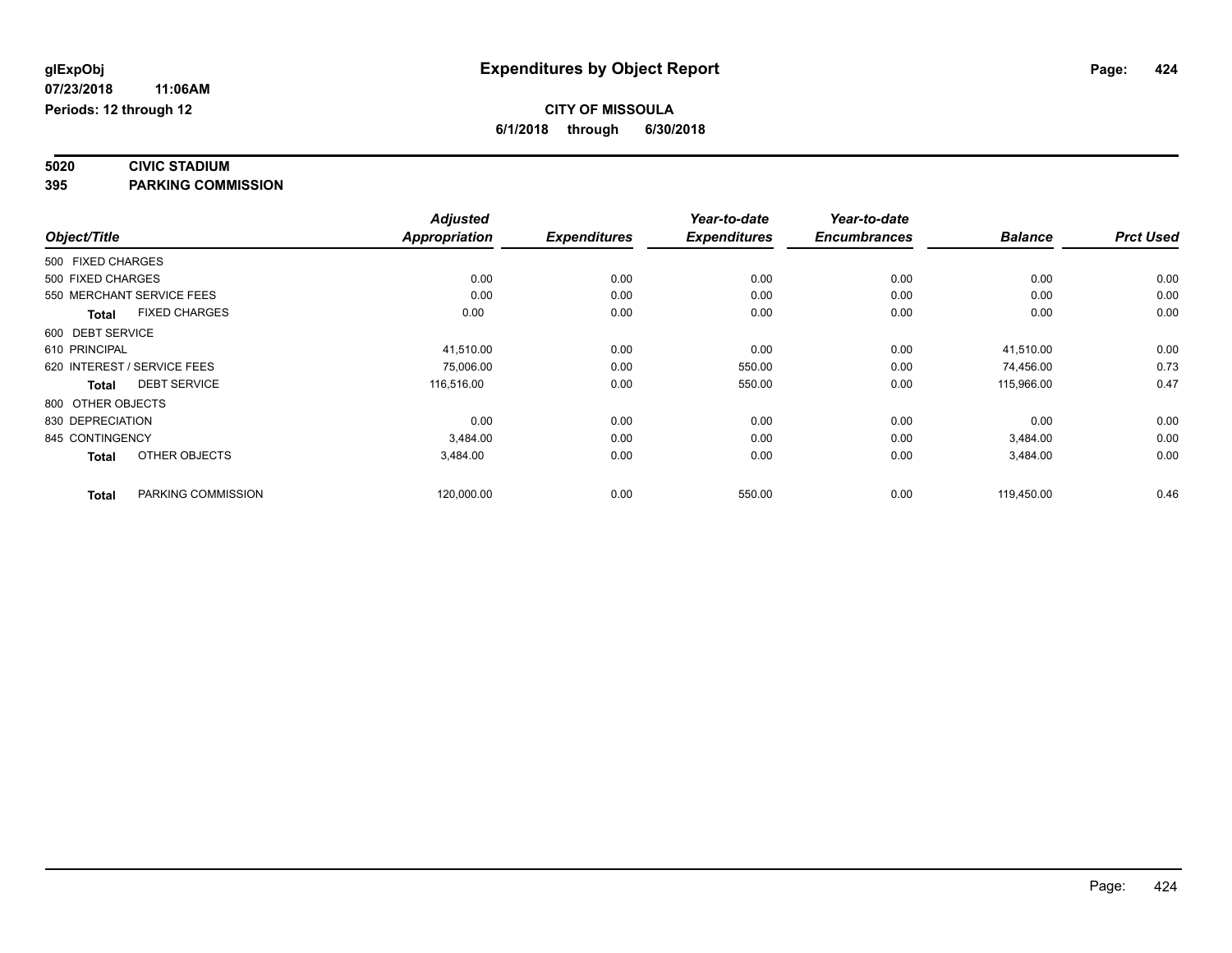### **5020 CIVIC STADIUM**

|                             |                      | <b>Adjusted</b> |                     | Year-to-date        | Year-to-date        |                |                  |
|-----------------------------|----------------------|-----------------|---------------------|---------------------|---------------------|----------------|------------------|
| Object/Title                |                      | Appropriation   | <b>Expenditures</b> | <b>Expenditures</b> | <b>Encumbrances</b> | <b>Balance</b> | <b>Prct Used</b> |
| 500 FIXED CHARGES           |                      |                 |                     |                     |                     |                |                  |
| 500 FIXED CHARGES           |                      | 0.00            | 0.00                | 0.00                | 0.00                | 0.00           | 0.00             |
| 550 MERCHANT SERVICE FEES   |                      | 0.00            | 0.00                | 0.00                | 0.00                | 0.00           | 0.00             |
| <b>Total</b>                | <b>FIXED CHARGES</b> | 0.00            | 0.00                | 0.00                | 0.00                | 0.00           | 0.00             |
| 600 DEBT SERVICE            |                      |                 |                     |                     |                     |                |                  |
| 610 PRINCIPAL               |                      | 41,510.00       | 0.00                | 0.00                | 0.00                | 41,510.00      | 0.00             |
| 620 INTEREST / SERVICE FEES |                      | 75,006.00       | 0.00                | 550.00              | 0.00                | 74,456.00      | 0.73             |
| <b>Total</b>                | <b>DEBT SERVICE</b>  | 116,516.00      | 0.00                | 550.00              | 0.00                | 115,966.00     | 0.47             |
| 800 OTHER OBJECTS           |                      |                 |                     |                     |                     |                |                  |
| 830 DEPRECIATION            |                      | 0.00            | 0.00                | 0.00                | 0.00                | 0.00           | 0.00             |
| 845 CONTINGENCY             |                      | 3.484.00        | 0.00                | 0.00                | 0.00                | 3,484.00       | 0.00             |
| <b>Total</b>                | OTHER OBJECTS        | 3,484.00        | 0.00                | 0.00                | 0.00                | 3,484.00       | 0.00             |
| <b>Total</b>                | <b>CIVIC STADIUM</b> | 120,000.00      | 0.00                | 550.00              | 0.00                | 119,450.00     | 0.46             |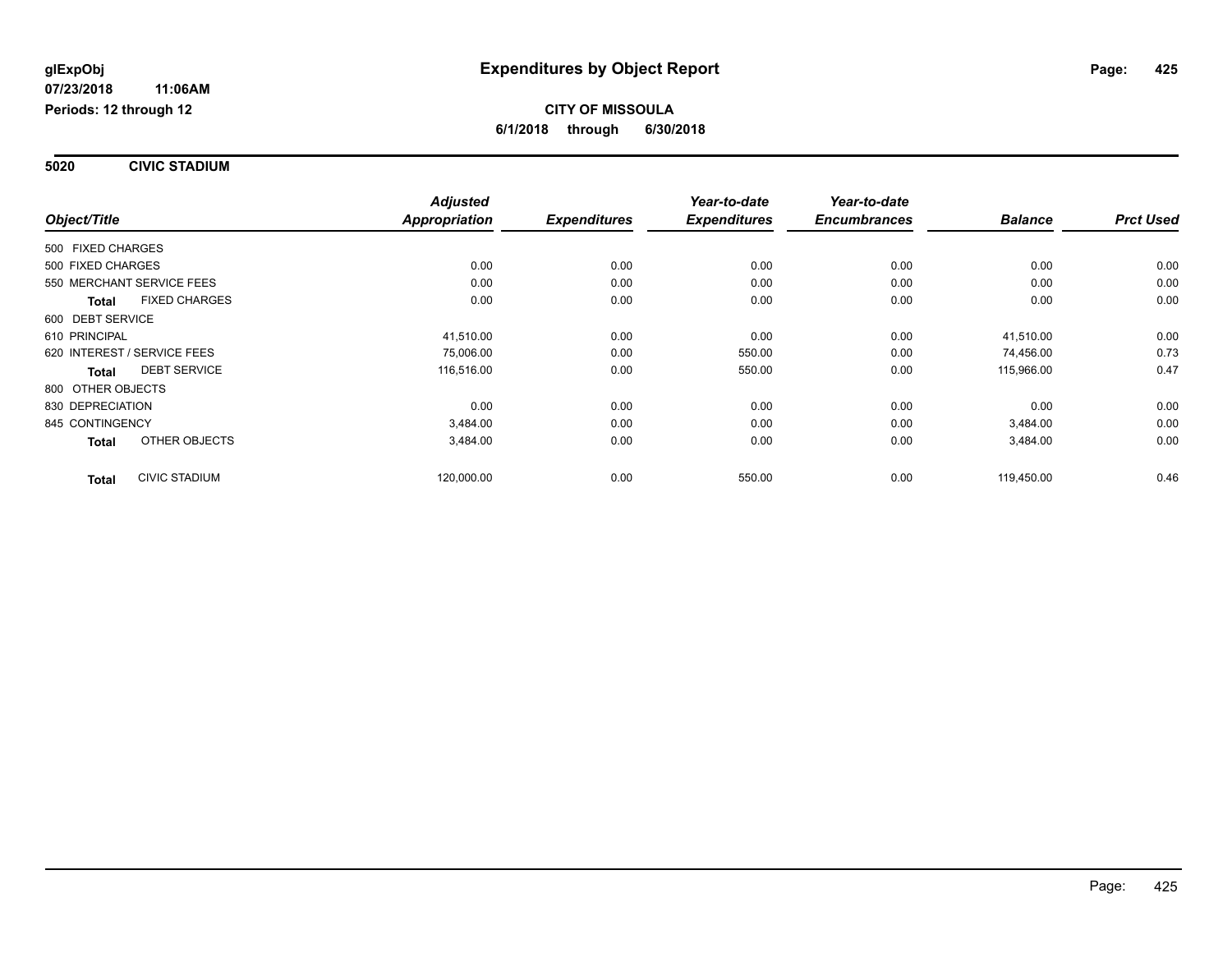# **5210 WATER**

**335 WATER UTILITY**

|                                           | <b>Adjusted</b>      |                     | Year-to-date        | Year-to-date        |                 |                  |
|-------------------------------------------|----------------------|---------------------|---------------------|---------------------|-----------------|------------------|
| Object/Title                              | <b>Appropriation</b> | <b>Expenditures</b> | <b>Expenditures</b> | <b>Encumbrances</b> | <b>Balance</b>  | <b>Prct Used</b> |
| 100 PERSONAL SERVICES                     |                      |                     |                     |                     |                 |                  |
| 110 SALARIES AND WAGES                    | 2,602,627.00         | 445,267.72          | 2,677,627.32        | 0.00                | $-75,000.32$    | 102.88           |
| 120 OVERTIME                              | 0.00                 | 11,444.55           | 25,494.09           | 0.00                | $-25,494.09$    | 0.00             |
| <b>140 EMPLOYER CONTRIBUTIONS</b>         | 1,485,306.00         | 252,916.46          | 1,246,786.92        | 0.00                | 238,519.08      | 83.94            |
| <b>141 STATE RETIREMENT CONTRIBUTIONS</b> | 2,539.00             | 0.00                | 2,407.85            | 0.00                | 131.15          | 94.83            |
| 190 PENSION EXPENSE                       | 0.00                 | 0.00                | 0.00                | 0.00                | 0.00            | 0.00             |
| PERSONAL SERVICES<br>Total                | 4,090,472.00         | 709,628.73          | 3,952,316.18        | 0.00                | 138,155.82      | 96.62            |
| 200 SUPPLIES                              |                      |                     |                     |                     |                 |                  |
| 210 OFFICE SUPPLIES                       | 22,000.00            | 2,475.30            | 23,093.81           | 0.00                | $-1,093.81$     | 104.97           |
| 220 OPERATING SUPPLIES                    | 232,000.00           | 57,120.66           | 234,564.41          | 0.00                | $-2,564.41$     | 101.11           |
| 230 REPAIR/MAINTENANCE                    | 55,000.00            | 35,666.75           | 184,934.93          | 0.00                | $-129,934.93$   | 336.25           |
| 231 GASOLINE                              | 32,760.00            | 7,271.61            | 34,139.97           | 0.00                | $-1,379.97$     | 104.21           |
| <b>SUPPLIES</b><br><b>Total</b>           | 341,760.00           | 102,534.32          | 476,733.12          | 0.00                | $-134,973.12$   | 139.49           |
| 300 PURCHASED SERVICES                    |                      |                     |                     |                     |                 |                  |
| 310 COMMUNICATIONS                        | 170,000.00           | 26,357.43           | 194,637.34          | 0.00                | $-24,637.34$    | 114.49           |
| 320 PRINTING & DUPLICATING                | 0.00                 | 0.00                | 0.00                | 0.00                | 0.00            | 0.00             |
| 330 PUBLICITY, SUBSCRIPTIONS & DUES       | 20,000.00            | 985.96              | 33,804.35           | 0.00                | $-13,804.35$    | 169.02           |
| 340 SEWER                                 | 500.00               | 0.00                | 384.96              | 0.00                | 115.04          | 76.99            |
| 341 ELECTRICITY & NATURAL GAS             | 1,645,000.00         | 256,194.44          | 1,582,838.31        | 0.00                | 62,161.69       | 96.22            |
| 342 STORM WATER                           | 140.00               | 0.00                | 0.00                | 0.00                | 140.00          | 0.00             |
| 343 WATER CHARGES                         | 7,000.00             | 0.00                | 0.00                | 0.00                | 7,000.00        | 0.00             |
| 344 TELEPHONE SERVICE                     | 55,000.00            | 4,309.32            | 26,288.85           | 0.00                | 28,711.15       | 47.80            |
| 345 GARBAGE                               | 2,500.00             | 604.86              | 2,590.88            | 0.00                | $-90.88$        | 103.64           |
| 350 PROFESSIONAL SERVICES                 | 0.00                 | 32,035.06           | 1,900,146.15        | 0.00                | $-1,900,146.15$ | 0.00             |
| 360 REPAIR & MAINTENANCE                  | 433,275.00           | 62,244.49           | 408,009.29          | 0.00                | 25,265.71       | 94.17            |
| 370 TRAVEL                                | 6,000.00             | 3,180.03            | 21,941.70           | 0.00                | $-15,941.70$    | 365.70           |
| 380 TRAINING                              | 3,000.00             | 243.00              | 18,636.66           | 0.00                | $-15,636.66$    | 621.22           |
| 390 OTHER PURCHASED SERVICES              | 0.00                 | 0.00                | 0.00                | 0.00                | 0.00            | 0.00             |
| PURCHASED SERVICES<br>Total               | 2,342,415.00         | 386,154.59          | 4,189,278.49        | 0.00                | $-1,846,863.49$ | 178.84           |
| 500 FIXED CHARGES                         |                      |                     |                     |                     |                 |                  |
| 500 FIXED CHARGES                         | 0.00                 | 296,842.15          | 316,723.58          | 0.00                | $-316,723.58$   | 0.00             |
| 510 INSURANCE                             | 0.00                 | 0.00                | 58,257.00           | 0.00                | $-58,257.00$    | 0.00             |
| <b>530 RENT</b>                           | 0.00                 | 479.72              | 6,588.58            | 0.00                | $-6,588.58$     | 0.00             |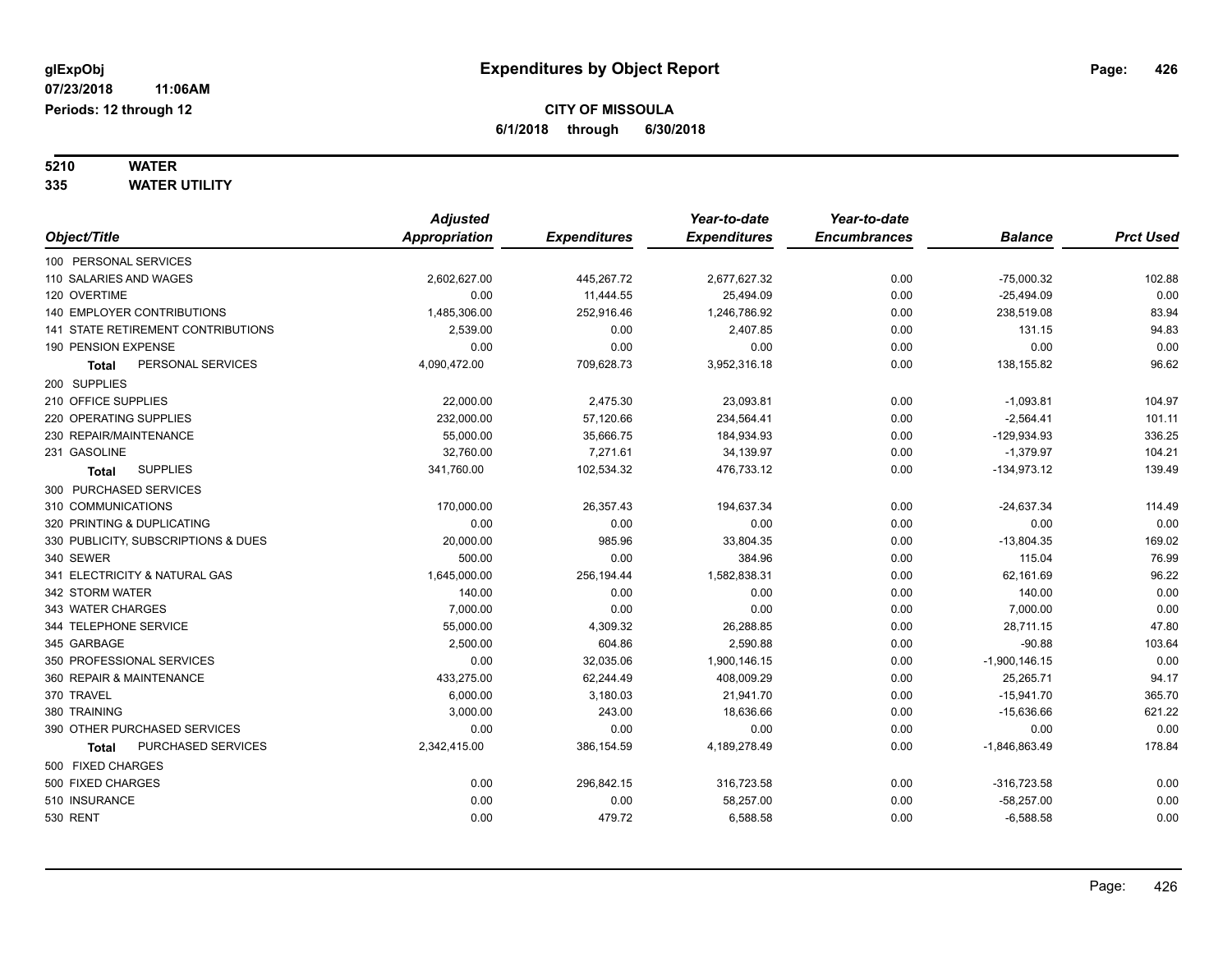# **5210 WATER**

**335 WATER UTILITY**

|                                       | <b>Adjusted</b> |                     | Year-to-date        | Year-to-date        |                |                  |
|---------------------------------------|-----------------|---------------------|---------------------|---------------------|----------------|------------------|
| Object/Title                          | Appropriation   | <b>Expenditures</b> | <b>Expenditures</b> | <b>Encumbrances</b> | <b>Balance</b> | <b>Prct Used</b> |
| 550 MERCHANT SERVICE FEES             | 15,000.00       | 870.25              | 12,366.40           | 0.00                | 2,633.60       | 82.44            |
| 590 *** Title Not Found ***           | 1.342.474.00    | 0.00                | 660,890.14          | 0.00                | 681,583.86     | 49.23            |
| <b>FIXED CHARGES</b><br><b>Total</b>  | 1,357,474.00    | 298,192.12          | 1,054,825.70        | 0.00                | 302,648.30     | 77.71            |
| 600 DEBT SERVICE                      |                 |                     |                     |                     |                |                  |
| 610 PRINCIPAL                         | 0.00            | 0.00                | 0.00                | 0.00                | 0.00           | 0.00             |
| 620 INTEREST / SERVICE FEES           | 4,481,960.00    | 0.00                | 3,878,651.59        | 0.00                | 603,308.41     | 86.54            |
| <b>DEBT SERVICE</b><br><b>Total</b>   | 4,481,960.00    | 0.00                | 3,878,651.59        | 0.00                | 603,308.41     | 86.54            |
| 800 OTHER OBJECTS                     |                 |                     |                     |                     |                |                  |
| 820 TRANSFERS TO OTHER FUNDS          | 28,733.00       | 28,733.00           | 44,051.76           | 0.00                | $-15,318.76$   | 153.31           |
| 830 DEPRECIATION                      | 0.00            | 0.00                | 0.00                | 0.00                | 0.00           | 0.00             |
| 845 CONTINGENCY                       | 400,000.00      | 0.00                | 0.00                | 0.00                | 400,000.00     | 0.00             |
| OTHER OBJECTS<br><b>Total</b>         | 428,733.00      | 28,733.00           | 44,051.76           | 0.00                | 384,681.24     | 10.27            |
| 900 CAPITAL OUTLAY                    |                 |                     |                     |                     |                |                  |
| 910 LAND                              | 0.00            | 0.00                | 0.00                | 0.00                | 0.00           | 0.00             |
| 920 BUILDINGS                         | 0.00            | 0.00                | 0.00                | 0.00                | 0.00           | 0.00             |
| 930 IMPROVEMENTS                      | 5,381,699.00    | 993,361.78          | 2,846,991.21        | 0.00                | 2,534,707.79   | 52.90            |
| 940 MACHINERY & EQUIPMENT             | 1.203.301.00    | 92,924.36           | 996,968.87          | 0.00                | 206,332.13     | 82.85            |
| <b>CAPITAL OUTLAY</b><br><b>Total</b> | 6,585,000.00    | 1,086,286.14        | 3,843,960.08        | 0.00                | 2,741,039.92   | 58.37            |
| <b>WATER UTILITY</b><br><b>Total</b>  | 19,627,814.00   | 2,611,528.90        | 17,439,816.92       | 0.00                | 2,187,997.08   | 88.85            |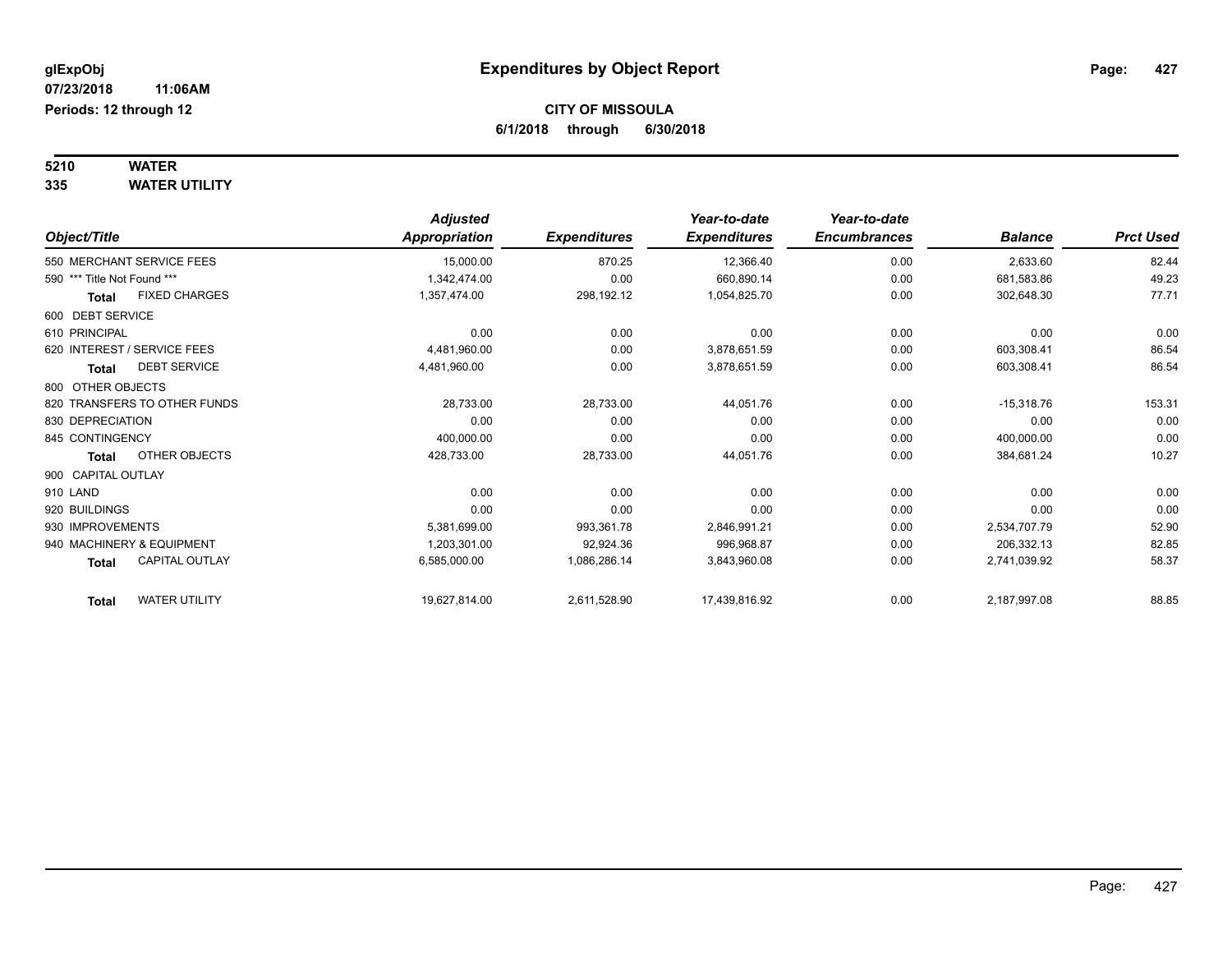**5210 WATER**

|                                     | <b>Adjusted</b> |                     | Year-to-date        | Year-to-date        |                 |                  |
|-------------------------------------|-----------------|---------------------|---------------------|---------------------|-----------------|------------------|
| Object/Title                        | Appropriation   | <b>Expenditures</b> | <b>Expenditures</b> | <b>Encumbrances</b> | <b>Balance</b>  | <b>Prct Used</b> |
| 100 PERSONAL SERVICES               |                 |                     |                     |                     |                 |                  |
| 110 SALARIES AND WAGES              | 2,602,627.00    | 445,267.72          | 2,677,627.32        | 0.00                | $-75,000.32$    | 102.88           |
| 120 OVERTIME                        | 0.00            | 11,444.55           | 25,494.09           | 0.00                | $-25,494.09$    | 0.00             |
| <b>140 EMPLOYER CONTRIBUTIONS</b>   | 1,485,306.00    | 252,916.46          | 1,246,786.92        | 0.00                | 238,519.08      | 83.94            |
| 141 STATE RETIREMENT CONTRIBUTIONS  | 2,539.00        | 0.00                | 2,407.85            | 0.00                | 131.15          | 94.83            |
| 190 PENSION EXPENSE                 | 0.00            | 0.00                | 0.00                | 0.00                | 0.00            | 0.00             |
| PERSONAL SERVICES<br><b>Total</b>   | 4,090,472.00    | 709,628.73          | 3,952,316.18        | 0.00                | 138,155.82      | 96.62            |
| 200 SUPPLIES                        |                 |                     |                     |                     |                 |                  |
| 210 OFFICE SUPPLIES                 | 22,000.00       | 2,475.30            | 23,093.81           | 0.00                | $-1,093.81$     | 104.97           |
| 220 OPERATING SUPPLIES              | 232,000.00      | 57,120.66           | 234,564.41          | 0.00                | $-2,564.41$     | 101.11           |
| 230 REPAIR/MAINTENANCE              | 55,000.00       | 35,666.75           | 184,934.93          | 0.00                | $-129,934.93$   | 336.25           |
| 231 GASOLINE                        | 32,760.00       | 7,271.61            | 34,139.97           | 0.00                | $-1,379.97$     | 104.21           |
| <b>SUPPLIES</b><br><b>Total</b>     | 341,760.00      | 102,534.32          | 476,733.12          | 0.00                | $-134,973.12$   | 139.49           |
| 300 PURCHASED SERVICES              |                 |                     |                     |                     |                 |                  |
| 310 COMMUNICATIONS                  | 170,000.00      | 26,357.43           | 194,637.34          | 0.00                | $-24,637.34$    | 114.49           |
| 320 PRINTING & DUPLICATING          | 0.00            | 0.00                | 0.00                | 0.00                | 0.00            | 0.00             |
| 330 PUBLICITY, SUBSCRIPTIONS & DUES | 20,000.00       | 985.96              | 33,804.35           | 0.00                | $-13,804.35$    | 169.02           |
| 340 SEWER                           | 500.00          | 0.00                | 384.96              | 0.00                | 115.04          | 76.99            |
| 341 ELECTRICITY & NATURAL GAS       | 1,645,000.00    | 256,194.44          | 1,582,838.31        | 0.00                | 62,161.69       | 96.22            |
| 342 STORM WATER                     | 140.00          | 0.00                | 0.00                | 0.00                | 140.00          | 0.00             |
| 343 WATER CHARGES                   | 7,000.00        | 0.00                | 0.00                | 0.00                | 7,000.00        | 0.00             |
| 344 TELEPHONE SERVICE               | 55,000.00       | 4,309.32            | 26,288.85           | 0.00                | 28,711.15       | 47.80            |
| 345 GARBAGE                         | 2,500.00        | 604.86              | 2,590.88            | 0.00                | $-90.88$        | 103.64           |
| 350 PROFESSIONAL SERVICES           | 0.00            | 32,035.06           | 1,900,146.15        | 0.00                | $-1,900,146.15$ | 0.00             |
| 360 REPAIR & MAINTENANCE            | 433,275.00      | 62,244.49           | 408,009.29          | 0.00                | 25,265.71       | 94.17            |
| 370 TRAVEL                          | 6,000.00        | 3,180.03            | 21,941.70           | 0.00                | $-15,941.70$    | 365.70           |
| 380 TRAINING                        | 3,000.00        | 243.00              | 18,636.66           | 0.00                | $-15,636.66$    | 621.22           |
| 390 OTHER PURCHASED SERVICES        | 0.00            | 0.00                | 0.00                | 0.00                | 0.00            | 0.00             |
| PURCHASED SERVICES<br>Total         | 2,342,415.00    | 386,154.59          | 4,189,278.49        | 0.00                | $-1,846,863.49$ | 178.84           |
| 500 FIXED CHARGES                   |                 |                     |                     |                     |                 |                  |
| 500 FIXED CHARGES                   | 0.00            | 296,842.15          | 316,723.58          | 0.00                | $-316,723.58$   | 0.00             |
| 510 INSURANCE                       | 0.00            | 0.00                | 58,257.00           | 0.00                | $-58,257.00$    | 0.00             |
| 530 RENT                            | 0.00            | 479.72              | 6,588.58            | 0.00                | $-6,588.58$     | 0.00             |
| 550 MERCHANT SERVICE FEES           | 15,000.00       | 870.25              | 12,366.40           | 0.00                | 2,633.60        | 82.44            |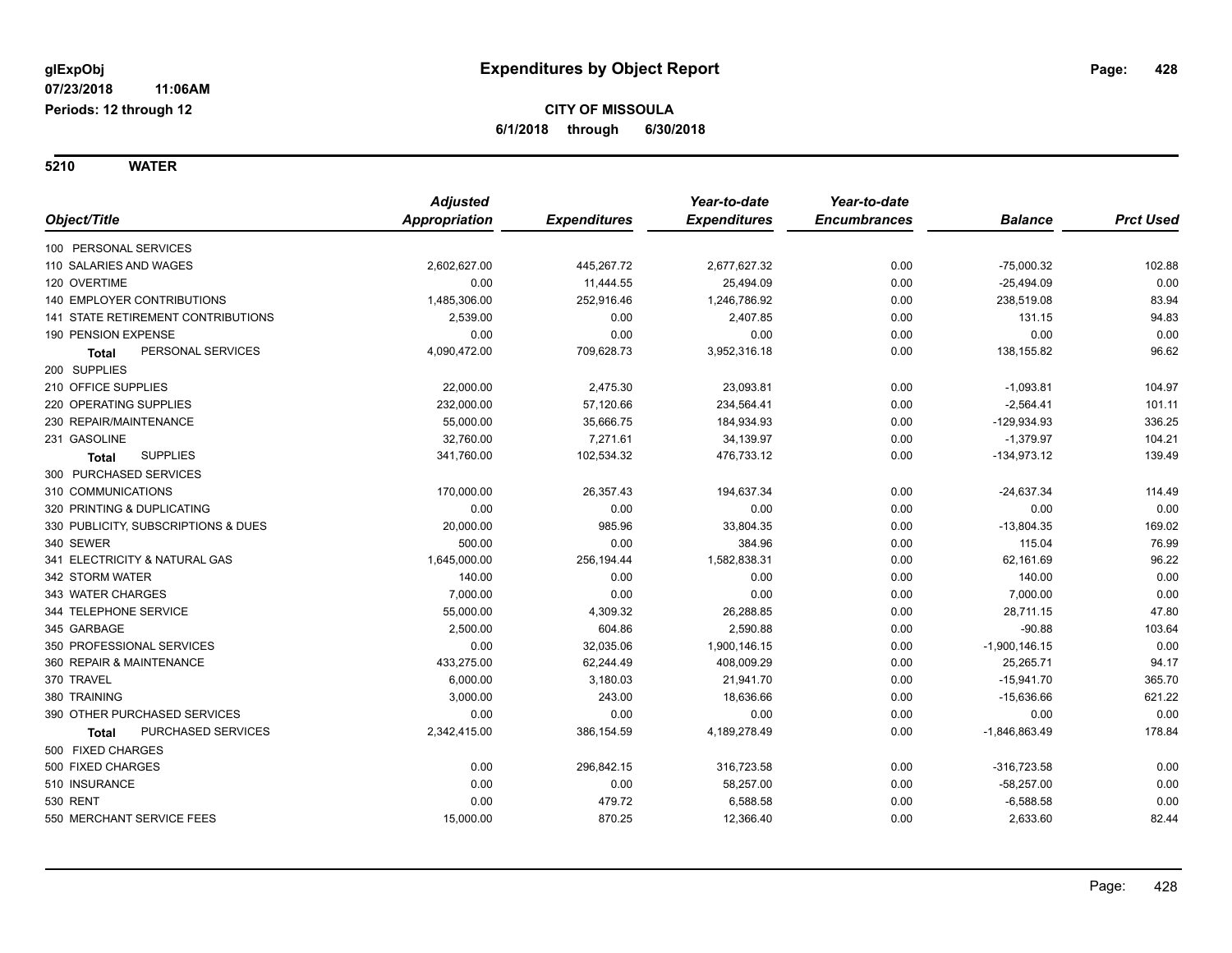#### **5210 WATER**

|                                | <b>Adjusted</b> |                     | Year-to-date        | Year-to-date        |                |                  |
|--------------------------------|-----------------|---------------------|---------------------|---------------------|----------------|------------------|
| Object/Title                   | Appropriation   | <b>Expenditures</b> | <b>Expenditures</b> | <b>Encumbrances</b> | <b>Balance</b> | <b>Prct Used</b> |
| 590 *** Title Not Found ***    | 1,342,474.00    | 0.00                | 660,890.14          | 0.00                | 681,583.86     | 49.23            |
| <b>FIXED CHARGES</b><br>Total  | 1,357,474.00    | 298,192.12          | 1,054,825.70        | 0.00                | 302,648.30     | 77.71            |
| 600 DEBT SERVICE               |                 |                     |                     |                     |                |                  |
| 610 PRINCIPAL                  | 0.00            | 0.00                | 0.00                | 0.00                | 0.00           | 0.00             |
| 620 INTEREST / SERVICE FEES    | 4,481,960.00    | 0.00                | 3,878,651.59        | 0.00                | 603,308.41     | 86.54            |
| <b>DEBT SERVICE</b><br>Total   | 4,481,960.00    | 0.00                | 3,878,651.59        | 0.00                | 603,308.41     | 86.54            |
| 800 OTHER OBJECTS              |                 |                     |                     |                     |                |                  |
| 820 TRANSFERS TO OTHER FUNDS   | 28,733.00       | 28,733.00           | 44,051.76           | 0.00                | $-15,318.76$   | 153.31           |
| 830 DEPRECIATION               | 0.00            | 0.00                | 0.00                | 0.00                | 0.00           | 0.00             |
| 845 CONTINGENCY                | 400,000.00      | 0.00                | 0.00                | 0.00                | 400,000.00     | 0.00             |
| OTHER OBJECTS<br>Total         | 428,733.00      | 28,733.00           | 44,051.76           | 0.00                | 384,681.24     | 10.27            |
| 900 CAPITAL OUTLAY             |                 |                     |                     |                     |                |                  |
| 910 LAND                       | 0.00            | 0.00                | 0.00                | 0.00                | 0.00           | 0.00             |
| 920 BUILDINGS                  | 0.00            | 0.00                | 0.00                | 0.00                | 0.00           | 0.00             |
| 930 IMPROVEMENTS               | 5,381,699.00    | 993,361.78          | 2,846,991.21        | 0.00                | 2,534,707.79   | 52.90            |
| 940 MACHINERY & EQUIPMENT      | 1,203,301.00    | 92,924.36           | 996,968.87          | 0.00                | 206,332.13     | 82.85            |
| <b>CAPITAL OUTLAY</b><br>Total | 6,585,000.00    | 1,086,286.14        | 3,843,960.08        | 0.00                | 2,741,039.92   | 58.37            |
| <b>WATER</b><br><b>Total</b>   | 19,627,814.00   | 2,611,528.90        | 17,439,816.92       | 0.00                | 2,187,997.08   | 88.85            |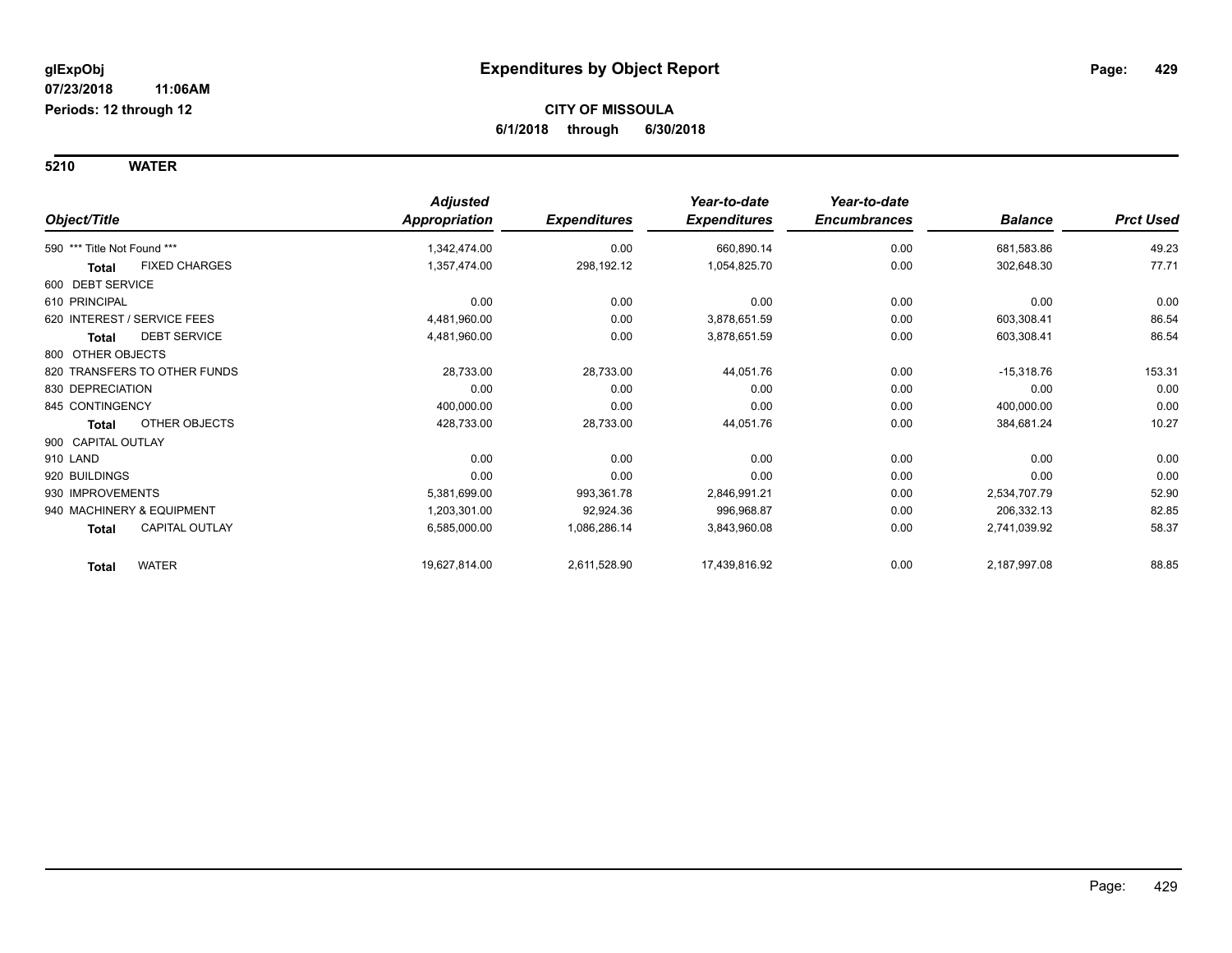# **5215 WATER LOAN FUND**

**335 WATER UTILITY**

|                                      | <b>Adjusted</b>      |                     | Year-to-date        | Year-to-date        |                |                  |
|--------------------------------------|----------------------|---------------------|---------------------|---------------------|----------------|------------------|
| Object/Title                         | <b>Appropriation</b> | <b>Expenditures</b> | <b>Expenditures</b> | <b>Encumbrances</b> | <b>Balance</b> | <b>Prct Used</b> |
| 500 FIXED CHARGES                    |                      |                     |                     |                     |                |                  |
| 550 MERCHANT SERVICE FEES            | 0.00                 | 0.00                | 0.00                | 0.00                | 0.00           | 0.00             |
| <b>FIXED CHARGES</b><br><b>Total</b> | 0.00                 | 0.00                | 0.00                | 0.00                | 0.00           | 0.00             |
| 800 OTHER OBJECTS                    |                      |                     |                     |                     |                |                  |
| 820 TRANSFERS TO OTHER FUNDS         | 0.00                 | 0.00                | 0.00                | 0.00                | 0.00           | 0.00             |
| OTHER OBJECTS<br><b>Total</b>        | 0.00                 | 0.00                | 0.00                | 0.00                | 0.00           | 0.00             |
| <b>WATER UTILITY</b><br><b>Total</b> | 0.00                 | 0.00                | 0.00                | 0.00                | 0.00           | 0.00             |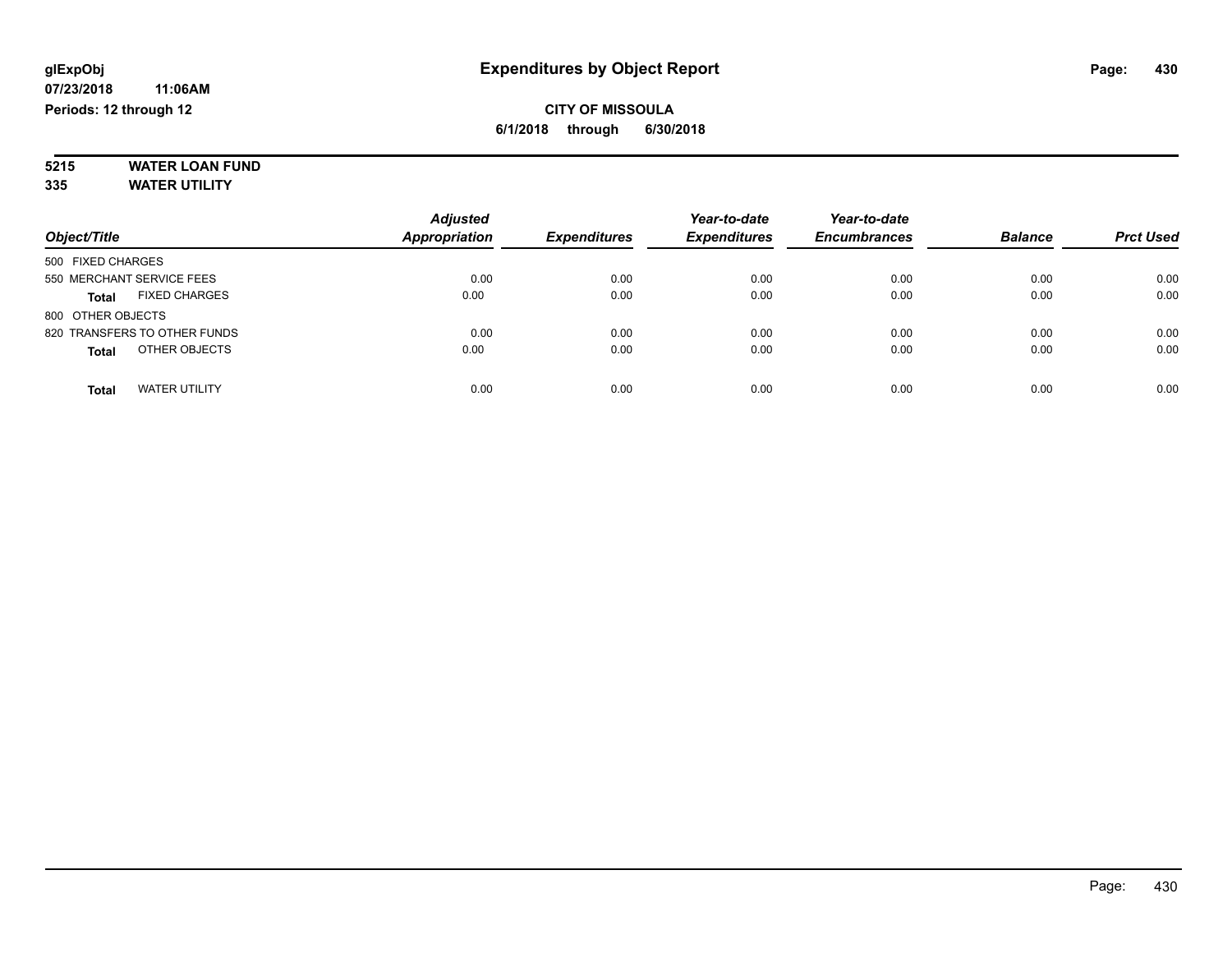### **5215 WATER LOAN FUND**

|                                      | <b>Adjusted</b>      |                     | Year-to-date        | Year-to-date        |                |                  |
|--------------------------------------|----------------------|---------------------|---------------------|---------------------|----------------|------------------|
| Object/Title                         | <b>Appropriation</b> | <b>Expenditures</b> | <b>Expenditures</b> | <b>Encumbrances</b> | <b>Balance</b> | <b>Prct Used</b> |
| 500 FIXED CHARGES                    |                      |                     |                     |                     |                |                  |
| 550 MERCHANT SERVICE FEES            | 0.00                 | 0.00                | 0.00                | 0.00                | 0.00           | 0.00             |
| <b>FIXED CHARGES</b><br><b>Total</b> | 0.00                 | 0.00                | 0.00                | 0.00                | 0.00           | 0.00             |
| 800 OTHER OBJECTS                    |                      |                     |                     |                     |                |                  |
| 820 TRANSFERS TO OTHER FUNDS         | 0.00                 | 0.00                | 0.00                | 0.00                | 0.00           | 0.00             |
| OTHER OBJECTS<br><b>Total</b>        | 0.00                 | 0.00                | 0.00                | 0.00                | 0.00           | 0.00             |
| WATER LOAN FUND<br>Total             | 0.00                 | 0.00                | 0.00                | 0.00                | 0.00           | 0.00             |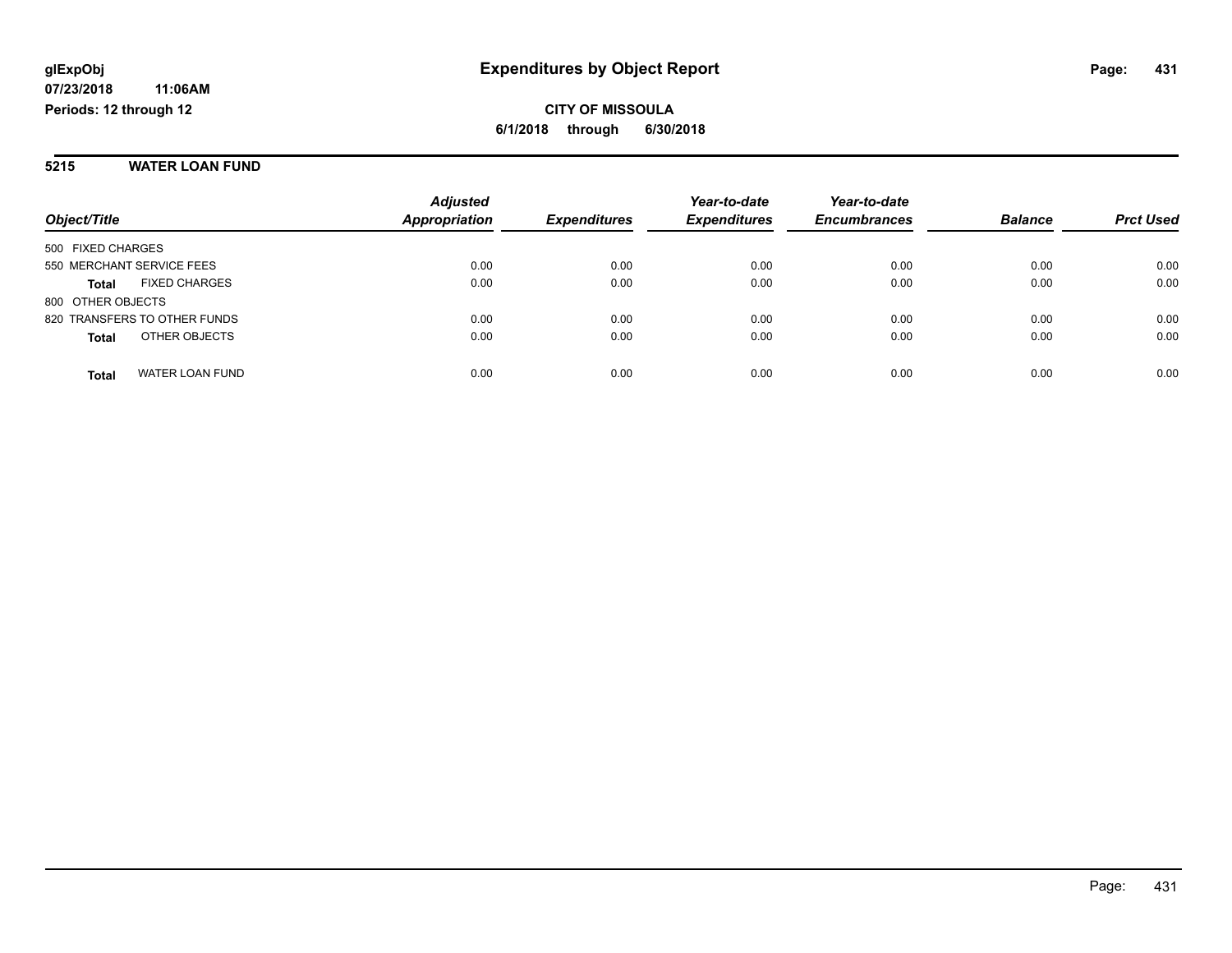| 5220 | <b>WATER R&amp;D FUND</b> |
|------|---------------------------|
|      |                           |

**335 WATER UTILITY**

|                              |                           | <b>Adjusted</b> |                     | Year-to-date        | Year-to-date        |                |                  |
|------------------------------|---------------------------|-----------------|---------------------|---------------------|---------------------|----------------|------------------|
| Object/Title                 |                           | Appropriation   | <b>Expenditures</b> | <b>Expenditures</b> | <b>Encumbrances</b> | <b>Balance</b> | <b>Prct Used</b> |
| 200 SUPPLIES                 |                           |                 |                     |                     |                     |                |                  |
| 210 OFFICE SUPPLIES          |                           | 0.00            | 0.00                | 0.00                | 0.00                | 0.00           | 0.00             |
| <b>Total</b>                 | <b>SUPPLIES</b>           | 0.00            | 0.00                | 0.00                | 0.00                | 0.00           | 0.00             |
| 500 FIXED CHARGES            |                           |                 |                     |                     |                     |                |                  |
|                              | 550 MERCHANT SERVICE FEES | 0.00            | 0.00                | 0.00                | 0.00                | 0.00           | 0.00             |
| <b>Total</b>                 | <b>FIXED CHARGES</b>      | 0.00            | 0.00                | 0.00                | 0.00                | 0.00           | 0.00             |
| 600 DEBT SERVICE             |                           |                 |                     |                     |                     |                |                  |
| 610 PRINCIPAL                |                           | 0.00            | 0.00                | 0.00                | 0.00                | 0.00           | 0.00             |
| 620 INTEREST / SERVICE FEES  |                           | 0.00            | 0.00                | 0.00                | 0.00                | 0.00           | 0.00             |
| <b>Total</b>                 | <b>DEBT SERVICE</b>       | 0.00            | 0.00                | 0.00                | 0.00                | 0.00           | 0.00             |
| 800 OTHER OBJECTS            |                           |                 |                     |                     |                     |                |                  |
| 820 TRANSFERS TO OTHER FUNDS |                           | 0.00            | 0.00                | 0.00                | 0.00                | 0.00           | 0.00             |
| <b>Total</b>                 | OTHER OBJECTS             | 0.00            | 0.00                | 0.00                | 0.00                | 0.00           | 0.00             |
| <b>Total</b>                 | <b>WATER UTILITY</b>      | 0.00            | 0.00                | 0.00                | 0.00                | 0.00           | 0.00             |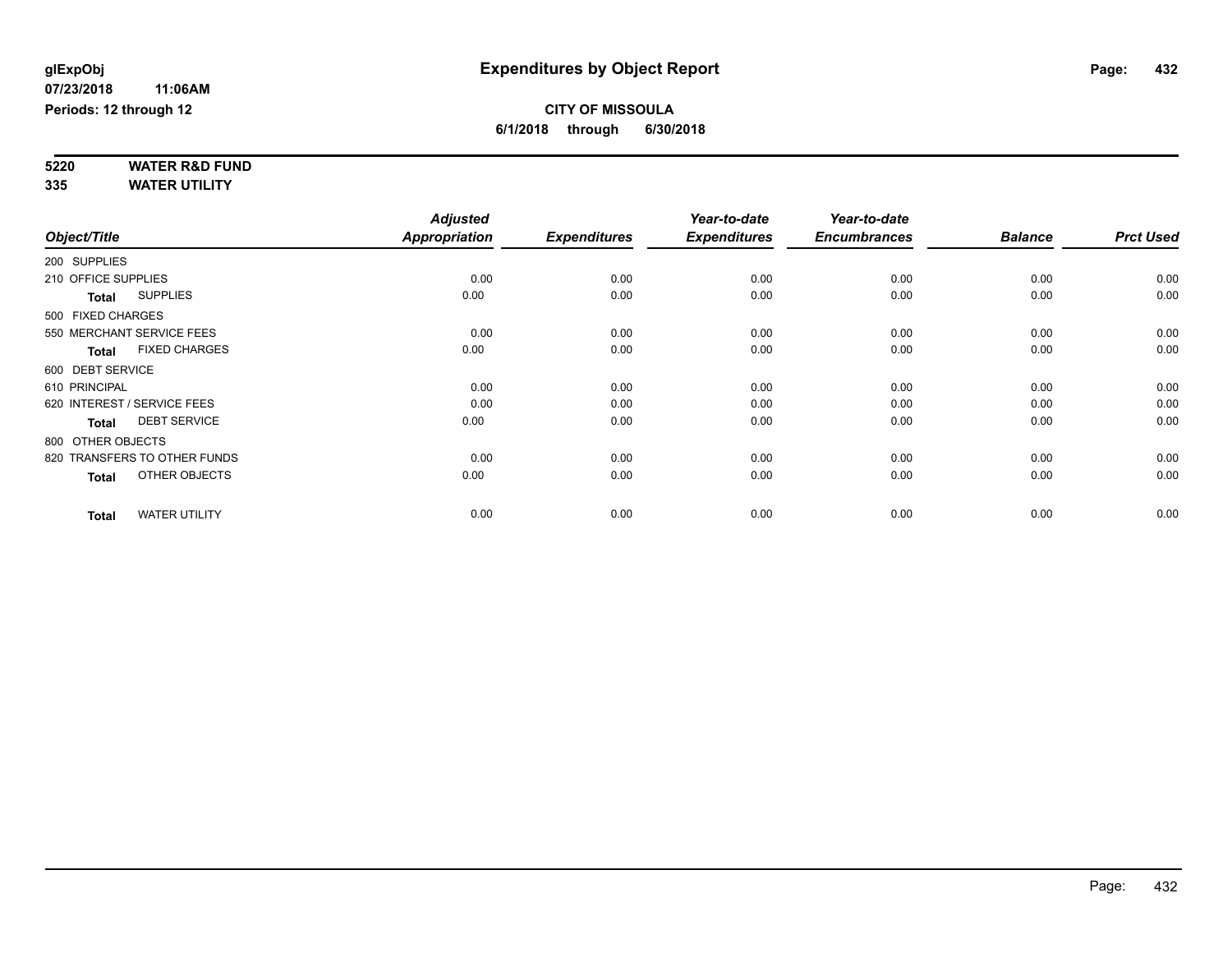#### **5220 WATER R&D FUND**

|                                           | <b>Adjusted</b> |                     | Year-to-date        | Year-to-date        |                |                  |
|-------------------------------------------|-----------------|---------------------|---------------------|---------------------|----------------|------------------|
| Object/Title                              | Appropriation   | <b>Expenditures</b> | <b>Expenditures</b> | <b>Encumbrances</b> | <b>Balance</b> | <b>Prct Used</b> |
| 200 SUPPLIES                              |                 |                     |                     |                     |                |                  |
| 210 OFFICE SUPPLIES                       | 0.00            | 0.00                | 0.00                | 0.00                | 0.00           | 0.00             |
| <b>SUPPLIES</b><br>Total                  | 0.00            | 0.00                | 0.00                | 0.00                | 0.00           | 0.00             |
| 500 FIXED CHARGES                         |                 |                     |                     |                     |                |                  |
| 550 MERCHANT SERVICE FEES                 | 0.00            | 0.00                | 0.00                | 0.00                | 0.00           | 0.00             |
| <b>FIXED CHARGES</b><br><b>Total</b>      | 0.00            | 0.00                | 0.00                | 0.00                | 0.00           | 0.00             |
| 600 DEBT SERVICE                          |                 |                     |                     |                     |                |                  |
| 610 PRINCIPAL                             | 0.00            | 0.00                | 0.00                | 0.00                | 0.00           | 0.00             |
| 620 INTEREST / SERVICE FEES               | 0.00            | 0.00                | 0.00                | 0.00                | 0.00           | 0.00             |
| <b>DEBT SERVICE</b><br><b>Total</b>       | 0.00            | 0.00                | 0.00                | 0.00                | 0.00           | 0.00             |
| 800 OTHER OBJECTS                         |                 |                     |                     |                     |                |                  |
| 820 TRANSFERS TO OTHER FUNDS              | 0.00            | 0.00                | 0.00                | 0.00                | 0.00           | 0.00             |
| OTHER OBJECTS<br>Total                    | 0.00            | 0.00                | 0.00                | 0.00                | 0.00           | 0.00             |
| <b>WATER R&amp;D FUND</b><br><b>Total</b> | 0.00            | 0.00                | 0.00                | 0.00                | 0.00           | 0.00             |
|                                           |                 |                     |                     |                     |                |                  |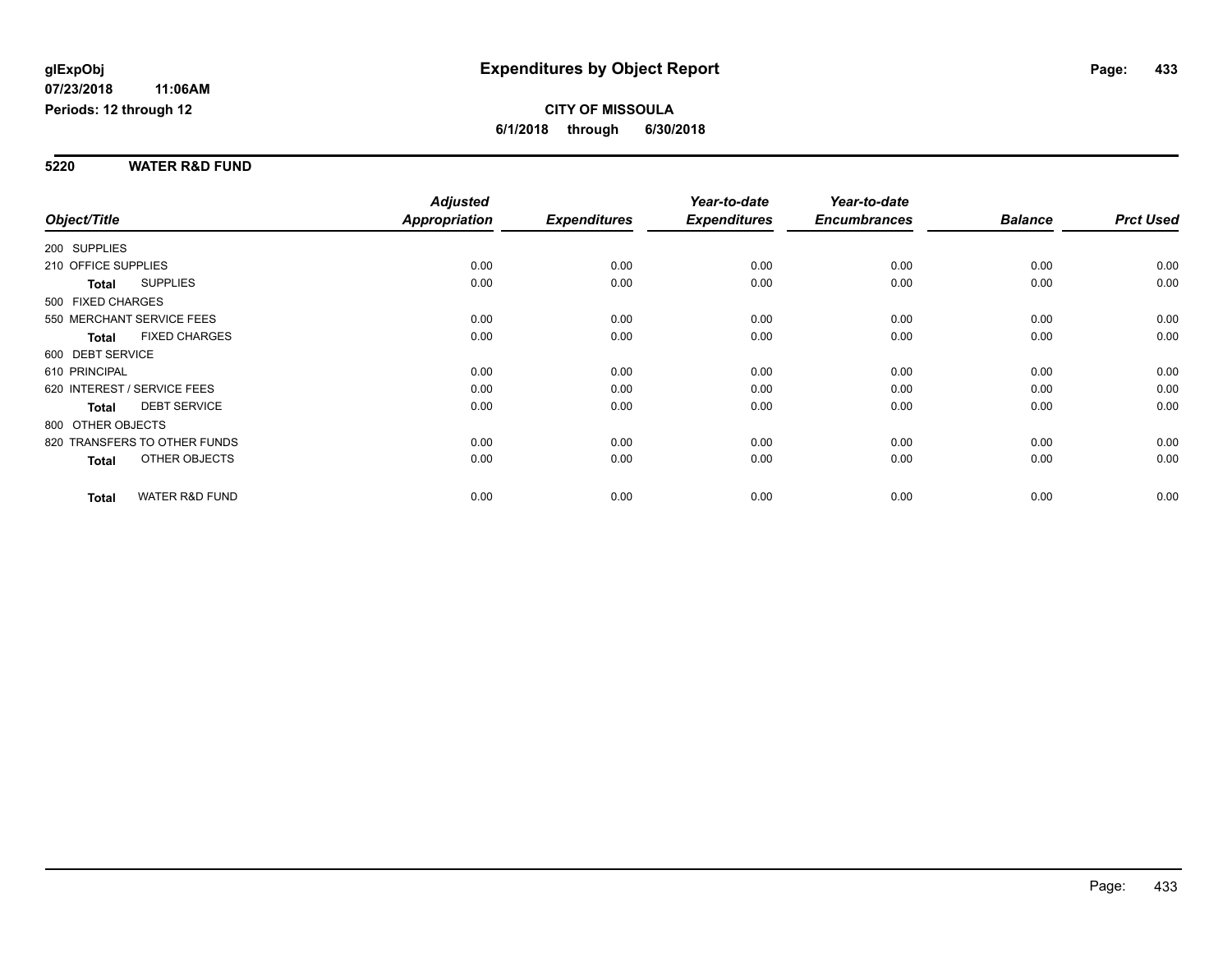# **5240 WATER CONSTRUCTION FUND**

**335 WATER UTILITY**

| Object/Title                         | <b>Adjusted</b><br><b>Appropriation</b> | <b>Expenditures</b> | Year-to-date<br><b>Expenditures</b> | Year-to-date<br><b>Encumbrances</b> | <b>Balance</b> | <b>Prct Used</b> |
|--------------------------------------|-----------------------------------------|---------------------|-------------------------------------|-------------------------------------|----------------|------------------|
| 500 FIXED CHARGES                    |                                         |                     |                                     |                                     |                |                  |
| 550 MERCHANT SERVICE FEES            | 0.00                                    | 0.00                | 0.00                                | 0.00                                | 0.00           | 0.00             |
| <b>FIXED CHARGES</b><br><b>Total</b> | 0.00                                    | 0.00                | 0.00                                | 0.00                                | 0.00           | 0.00             |
| <b>WATER UTILITY</b><br><b>Total</b> | 0.00                                    | 0.00                | 0.00                                | 0.00                                | 0.00           | 0.00             |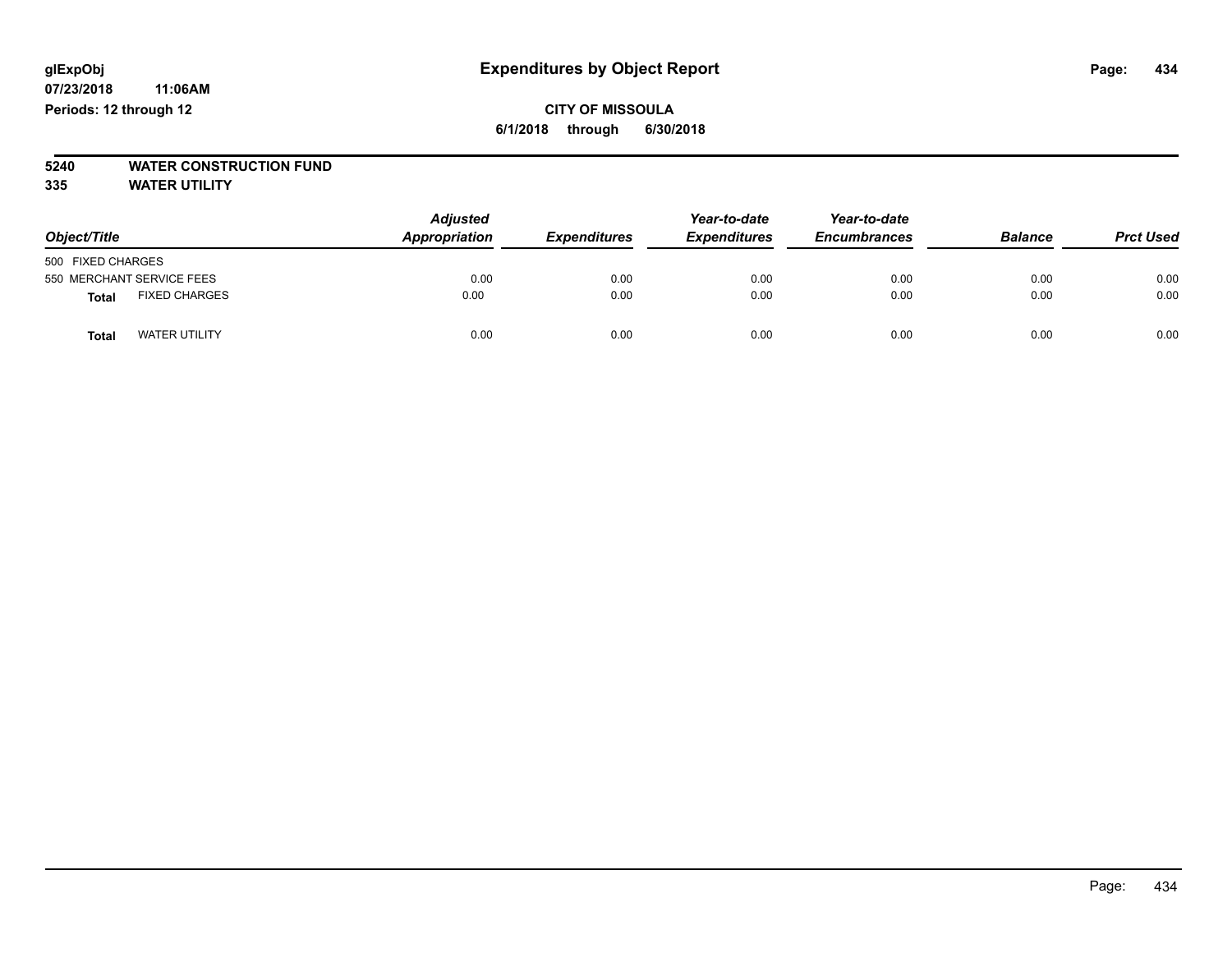**CITY OF MISSOULA 6/1/2018 through 6/30/2018**

### **5240 WATER CONSTRUCTION FUND**

| Object/Title                     | <b>Adjusted</b><br>Appropriation | <b>Expenditures</b> | Year-to-date<br><b>Expenditures</b> | Year-to-date<br><b>Encumbrances</b> | <b>Balance</b> | <b>Prct Used</b> |
|----------------------------------|----------------------------------|---------------------|-------------------------------------|-------------------------------------|----------------|------------------|
| 500 FIXED CHARGES                |                                  |                     |                                     |                                     |                |                  |
| 550 MERCHANT SERVICE FEES        | 0.00                             | 0.00                | 0.00                                | 0.00                                | 0.00           | 0.00             |
| <b>FIXED CHARGES</b><br>Total    | 0.00                             | 0.00                | 0.00                                | 0.00                                | 0.00           | 0.00             |
| WATER CONSTRUCTION FUND<br>Total | 0.00                             | 0.00                | 0.00                                | 0.00                                | 0.00           | 0.00             |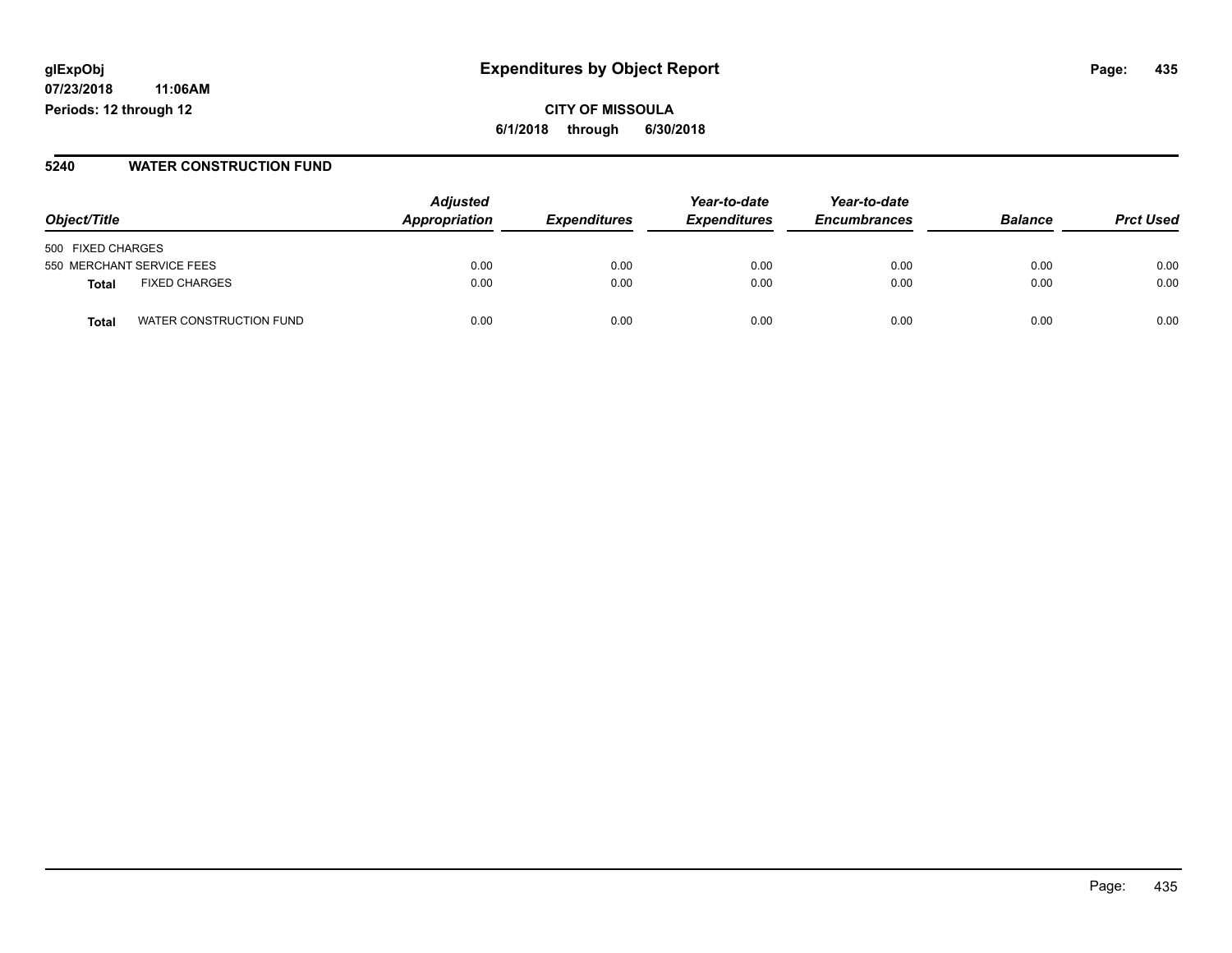**6/1/2018 through 6/30/2018**

# **5250 WATER PURCHASE LOAN**

|                                                    | <b>Adjusted</b>      |                     | Year-to-date        | Year-to-date        |                |                  |
|----------------------------------------------------|----------------------|---------------------|---------------------|---------------------|----------------|------------------|
| Object/Title                                       | <b>Appropriation</b> | <b>Expenditures</b> | <b>Expenditures</b> | <b>Encumbrances</b> | <b>Balance</b> | <b>Prct Used</b> |
| 500 FIXED CHARGES                                  |                      |                     |                     |                     |                |                  |
| 550 MERCHANT SERVICE FEES                          | 0.00                 | 0.00                | 0.00                | 0.00                | 0.00           | 0.00             |
| <b>FIXED CHARGES</b><br><b>Total</b>               | 0.00                 | 0.00                | 0.00                | 0.00                | 0.00           | 0.00             |
| 600 DEBT SERVICE                                   |                      |                     |                     |                     |                |                  |
| 610 PRINCIPAL                                      | 0.00                 | 0.00                | 0.00                | 0.00                | 0.00           | 0.00             |
| 620 INTEREST / SERVICE FEES                        | 0.00                 | 0.00                | 0.00                | 0.00                | 0.00           | 0.00             |
| <b>DEBT SERVICE</b><br><b>Total</b>                | 0.00                 | 0.00                | 0.00                | 0.00                | 0.00           | 0.00             |
| <b>WASTEWATER\ COMPOST UTILITY</b><br><b>Total</b> | 0.00                 | 0.00                | 0.00                | 0.00                | 0.00           | 0.00             |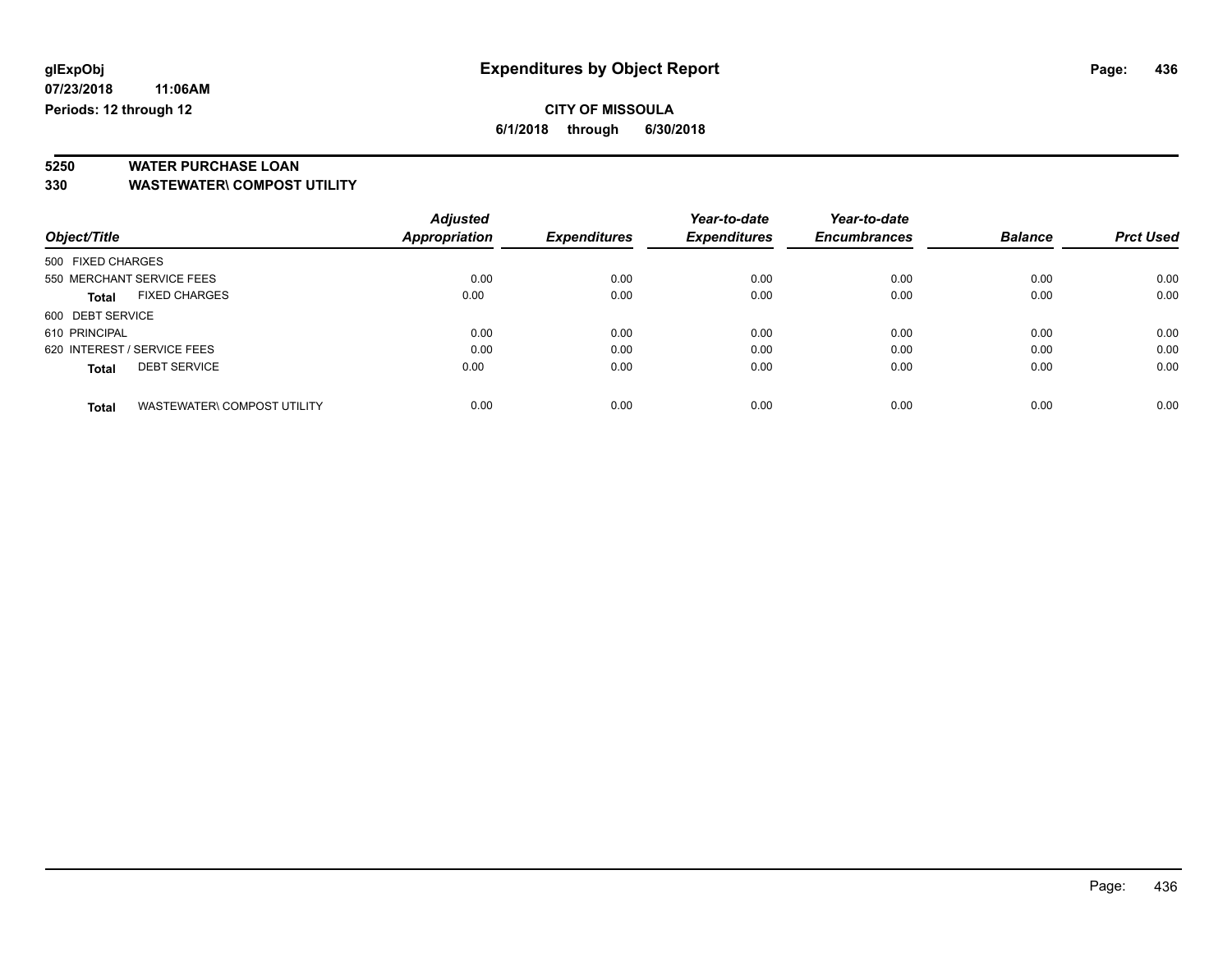### **5250 WATER PURCHASE LOAN**

| Object/Title                               | <b>Adjusted</b><br><b>Appropriation</b> | <b>Expenditures</b> | Year-to-date<br><b>Expenditures</b> | Year-to-date<br><b>Encumbrances</b> | <b>Balance</b> | <b>Prct Used</b> |
|--------------------------------------------|-----------------------------------------|---------------------|-------------------------------------|-------------------------------------|----------------|------------------|
|                                            |                                         |                     |                                     |                                     |                |                  |
| 500 FIXED CHARGES                          |                                         |                     |                                     |                                     |                |                  |
| 550 MERCHANT SERVICE FEES                  | 0.00                                    | 0.00                | 0.00                                | 0.00                                | 0.00           | 0.00             |
| <b>FIXED CHARGES</b><br><b>Total</b>       | 0.00                                    | 0.00                | 0.00                                | 0.00                                | 0.00           | 0.00             |
| 600 DEBT SERVICE                           |                                         |                     |                                     |                                     |                |                  |
| 610 PRINCIPAL                              | 0.00                                    | 0.00                | 0.00                                | 0.00                                | 0.00           | 0.00             |
| 620 INTEREST / SERVICE FEES                | 0.00                                    | 0.00                | 0.00                                | 0.00                                | 0.00           | 0.00             |
| <b>DEBT SERVICE</b><br><b>Total</b>        | 0.00                                    | 0.00                | 0.00                                | 0.00                                | 0.00           | 0.00             |
| <b>WATER PURCHASE LOAN</b><br><b>Total</b> | 0.00                                    | 0.00                | 0.00                                | 0.00                                | 0.00           | 0.00             |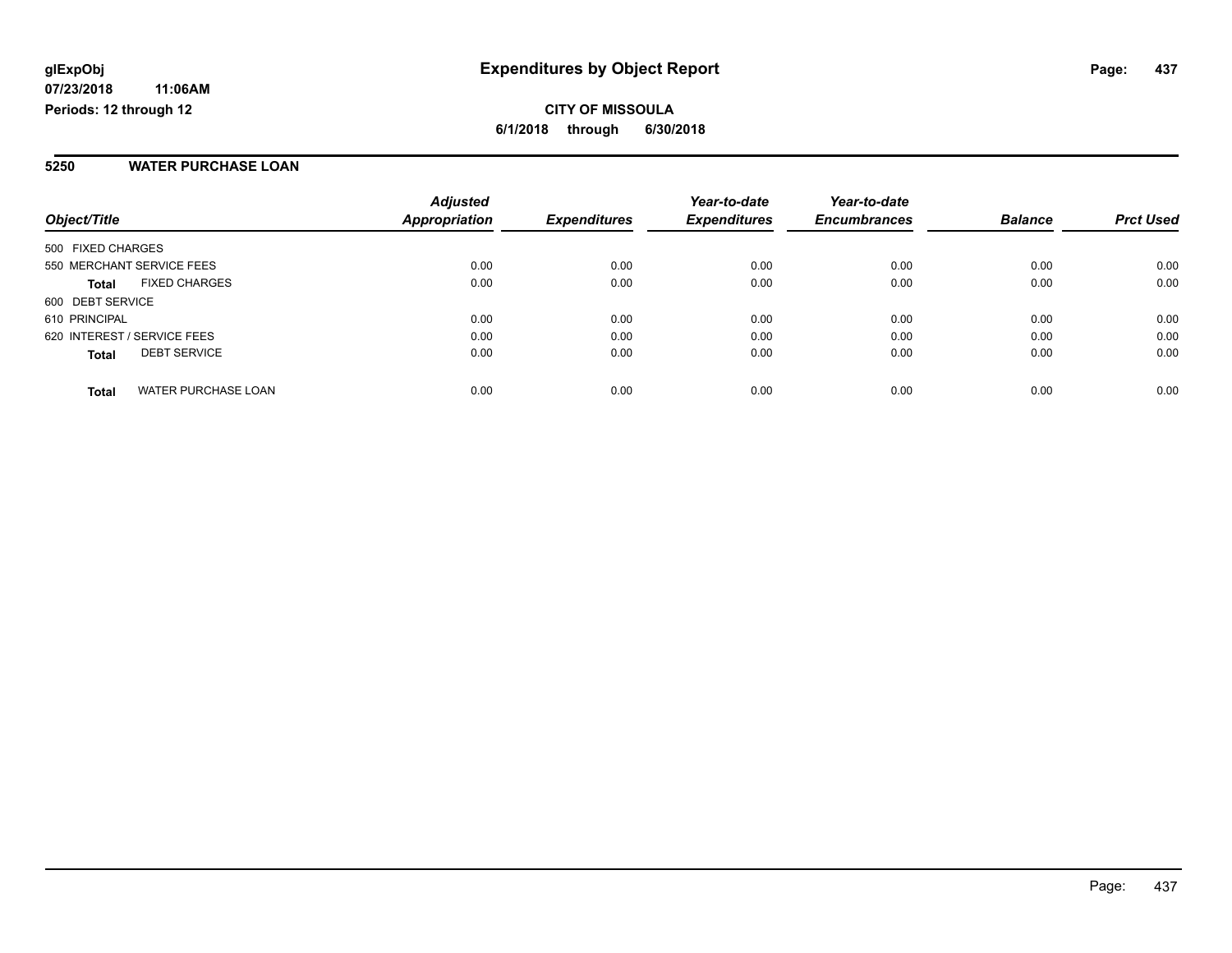**CITY OF MISSOULA 6/1/2018 through 6/30/2018**

# **5310 SEWER OPERATING BUDGET FUND<br>330 WASTEWATER\ COMPOST UTILITY**

### **330 WASTEWATER\ COMPOST UTILITY**

|                                           | <b>Adjusted</b>      |                     | Year-to-date        | Year-to-date        |                |                  |
|-------------------------------------------|----------------------|---------------------|---------------------|---------------------|----------------|------------------|
| Object/Title                              | <b>Appropriation</b> | <b>Expenditures</b> | <b>Expenditures</b> | <b>Encumbrances</b> | <b>Balance</b> | <b>Prct Used</b> |
| 100 PERSONAL SERVICES                     |                      |                     |                     |                     |                |                  |
| 110 SALARIES AND WAGES                    | 0.00                 | 0.00                | 0.00                | 0.00                | 0.00           | 0.00             |
| 115 SALARIES/HEALTH INSURANCE BENEFIT     | 0.00                 | 0.00                | 0.00                | 0.00                | 0.00           | 0.00             |
| 120 OVERTIME                              | 0.00                 | 0.00                | 0.00                | 0.00                | 0.00           | 0.00             |
| 130 OTHER                                 | 0.00                 | 0.00                | 0.00                | 0.00                | 0.00           | 0.00             |
| 135 OPEB EXPENSE                          | 0.00                 | 0.00                | 0.00                | 0.00                | 0.00           | 0.00             |
| 140 EMPLOYER CONTRIBUTIONS                | 0.00                 | 0.00                | 0.00                | 0.00                | 0.00           | 0.00             |
| <b>141 STATE RETIREMENT CONTRIBUTIONS</b> | 0.00                 | 0.00                | $-1.51$             | 0.00                | 1.51           | 0.00             |
| 145 OPEB CONTRIBUTION                     | 0.00                 | 0.00                | 0.00                | 0.00                | 0.00           | 0.00             |
| 190 PENSION EXPENSE                       | 0.00                 | 0.00                | 0.00                | 0.00                | 0.00           | 0.00             |
| PERSONAL SERVICES<br>Total                | 0.00                 | 0.00                | $-1.51$             | 0.00                | 1.51           | 0.00             |
| 200 SUPPLIES                              |                      |                     |                     |                     |                |                  |
| 210 OFFICE SUPPLIES                       | 0.00                 | 0.00                | 0.00                | 0.00                | 0.00           | 0.00             |
| 220 OPERATING SUPPLIES                    | 0.00                 | 0.00                | 0.00                | 0.00                | 0.00           | 0.00             |
| 230 REPAIR/MAINTENANCE                    | 0.00                 | 0.00                | 0.00                | 0.00                | 0.00           | 0.00             |
| 231 GASOLINE                              | 0.00                 | 0.00                | 0.00                | 0.00                | 0.00           | 0.00             |
| 240 OTHER SUPPLIES                        | 0.00                 | 0.00                | 0.00                | 0.00                | 0.00           | 0.00             |
| 250 SUPPLIES FOR RESALE                   | 0.00                 | 0.00                | 0.00                | 0.00                | 0.00           | 0.00             |
| <b>SUPPLIES</b><br>Total                  | 0.00                 | 0.00                | 0.00                | 0.00                | 0.00           | 0.00             |
| 300 PURCHASED SERVICES                    |                      |                     |                     |                     |                |                  |
| 310 COMMUNICATIONS                        | 0.00                 | 0.00                | 0.00                | 0.00                | 0.00           | 0.00             |
| 320 PRINTING & DUPLICATING                | 0.00                 | 0.00                | 0.00                | 0.00                | 0.00           | 0.00             |
| 330 PUBLICITY, SUBSCRIPTIONS & DUES       | 0.00                 | 0.00                | 0.00                | 0.00                | 0.00           | 0.00             |
| 341 ELECTRICITY & NATURAL GAS             | 0.00                 | 0.00                | 0.00                | 0.00                | 0.00           | 0.00             |
| 343 WATER CHARGES                         | 0.00                 | 0.00                | 0.00                | 0.00                | 0.00           | 0.00             |
| 344 TELEPHONE SERVICE                     | 0.00                 | 0.00                | $-1,804.57$         | 0.00                | 1,804.57       | 0.00             |
| 345 GARBAGE                               | 0.00                 | 0.00                | 0.00                | 0.00                | 0.00           | 0.00             |
| 350 PROFESSIONAL SERVICES                 | 0.00                 | 0.00                | 0.00                | 0.00                | 0.00           | 0.00             |
| 360 REPAIR & MAINTENANCE                  | 0.00                 | 0.00                | 0.00                | 0.00                | 0.00           | 0.00             |
| 370 TRAVEL                                | 0.00                 | 0.00                | 0.00                | 0.00                | 0.00           | 0.00             |
| 380 TRAINING                              | 0.00                 | 0.00                | 0.00                | 0.00                | 0.00           | 0.00             |
| 390 OTHER PURCHASED SERVICES              | 0.00                 | 0.00                | 0.00                | 0.00                | 0.00           | 0.00             |
| PURCHASED SERVICES<br><b>Total</b>        | 0.00                 | 0.00                | $-1,804.57$         | 0.00                | 1,804.57       | 0.00             |

Page: 438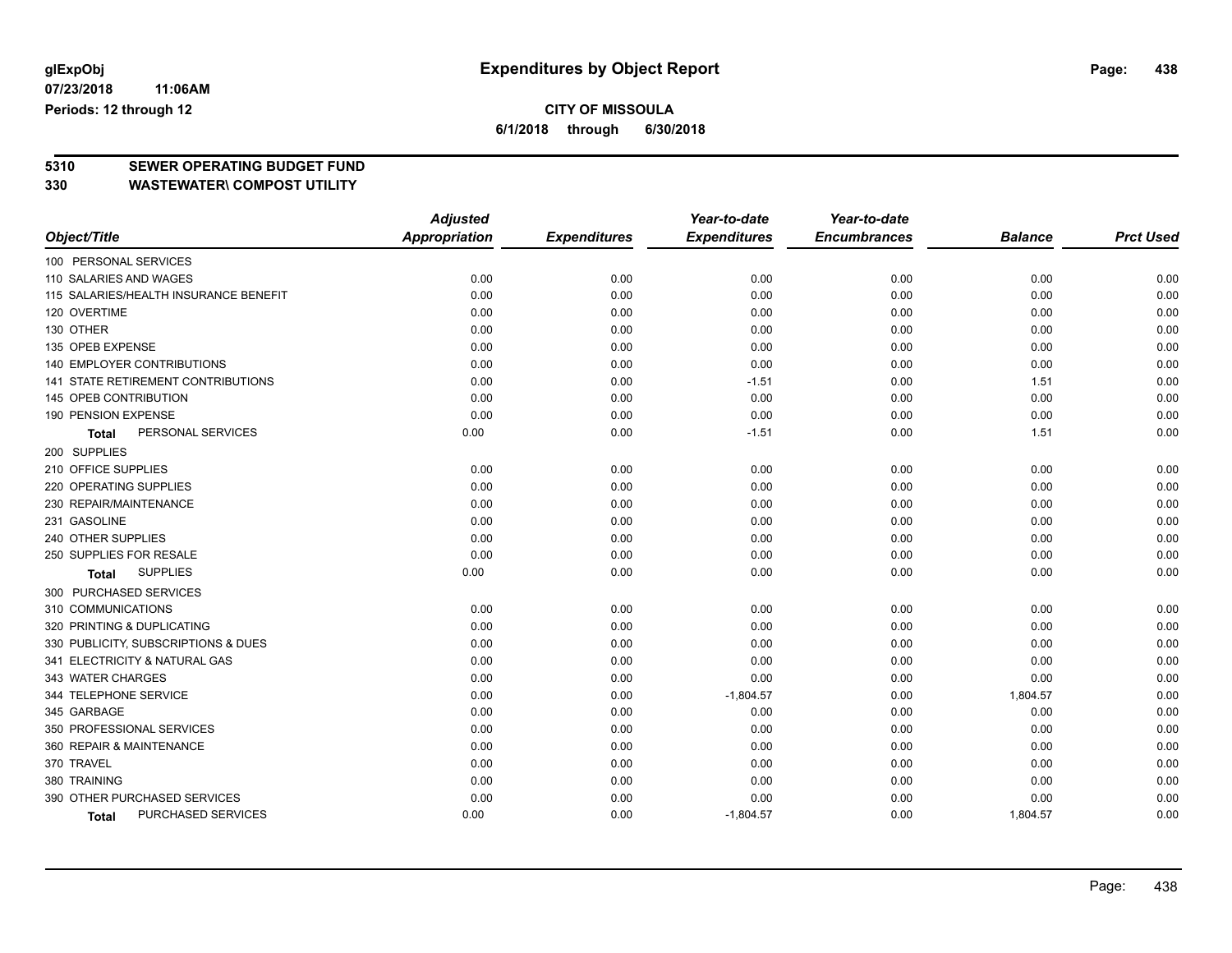# **5310 SEWER OPERATING BUDGET FUND<br>330 WASTEWATER\ COMPOST UTILITY**

|                    |                                    | <b>Adjusted</b>      |                     | Year-to-date        | Year-to-date        |                |                  |
|--------------------|------------------------------------|----------------------|---------------------|---------------------|---------------------|----------------|------------------|
| Object/Title       |                                    | <b>Appropriation</b> | <b>Expenditures</b> | <b>Expenditures</b> | <b>Encumbrances</b> | <b>Balance</b> | <b>Prct Used</b> |
| 500 FIXED CHARGES  |                                    |                      |                     |                     |                     |                |                  |
| 500 FIXED CHARGES  |                                    | 0.00                 | 0.00                | 0.00                | 0.00                | 0.00           | 0.00             |
| <b>Total</b>       | <b>FIXED CHARGES</b>               | 0.00                 | 0.00                | 0.00                | 0.00                | 0.00           | 0.00             |
| 600 DEBT SERVICE   |                                    |                      |                     |                     |                     |                |                  |
| 610 PRINCIPAL      |                                    | 0.00                 | 0.00                | 0.00                | 0.00                | 0.00           | 0.00             |
|                    | 620 INTEREST / SERVICE FEES        | 0.00                 | 0.00                | 0.00                | 0.00                | 0.00           | 0.00             |
| <b>Total</b>       | <b>DEBT SERVICE</b>                | 0.00                 | 0.00                | 0.00                | 0.00                | 0.00           | 0.00             |
|                    | 700 GRANTS & CONTRIBUTIONS         |                      |                     |                     |                     |                |                  |
|                    | 700 GRANTS & CONTRIBUTIONS         | 0.00                 | 0.00                | 0.00                | 0.00                | 0.00           | 0.00             |
| <b>Total</b>       | <b>GRANTS &amp; CONTRIBUTIONS</b>  | 0.00                 | 0.00                | 0.00                | 0.00                | 0.00           | 0.00             |
| 800 OTHER OBJECTS  |                                    |                      |                     |                     |                     |                |                  |
|                    | 820 TRANSFERS TO OTHER FUNDS       | 0.00                 | 0.00                | 0.00                | 0.00                | 0.00           | 0.00             |
| 830 DEPRECIATION   |                                    | 0.00                 | 0.00                | 0.00                | 0.00                | 0.00           | 0.00             |
| <b>Total</b>       | OTHER OBJECTS                      | 0.00                 | 0.00                | 0.00                | 0.00                | 0.00           | 0.00             |
| 900 CAPITAL OUTLAY |                                    |                      |                     |                     |                     |                |                  |
| 910 LAND           |                                    | 0.00                 | 0.00                | 0.00                | 0.00                | 0.00           | 0.00             |
| 920 BUILDINGS      |                                    | 0.00                 | 0.00                | 0.00                | 0.00                | 0.00           | 0.00             |
| 930 IMPROVEMENTS   |                                    | 0.00                 | 0.00                | 0.00                | 0.00                | 0.00           | 0.00             |
|                    | 940 MACHINERY & EQUIPMENT          | 0.00                 | 0.00                | 0.00                | 0.00                | 0.00           | 0.00             |
| <b>Total</b>       | <b>CAPITAL OUTLAY</b>              | 0.00                 | 0.00                | 0.00                | 0.00                | 0.00           | 0.00             |
| <b>Total</b>       | <b>WASTEWATER\ COMPOST UTILITY</b> | 0.00                 | 0.00                | $-1,806.08$         | 0.00                | 1,806.08       | 0.00             |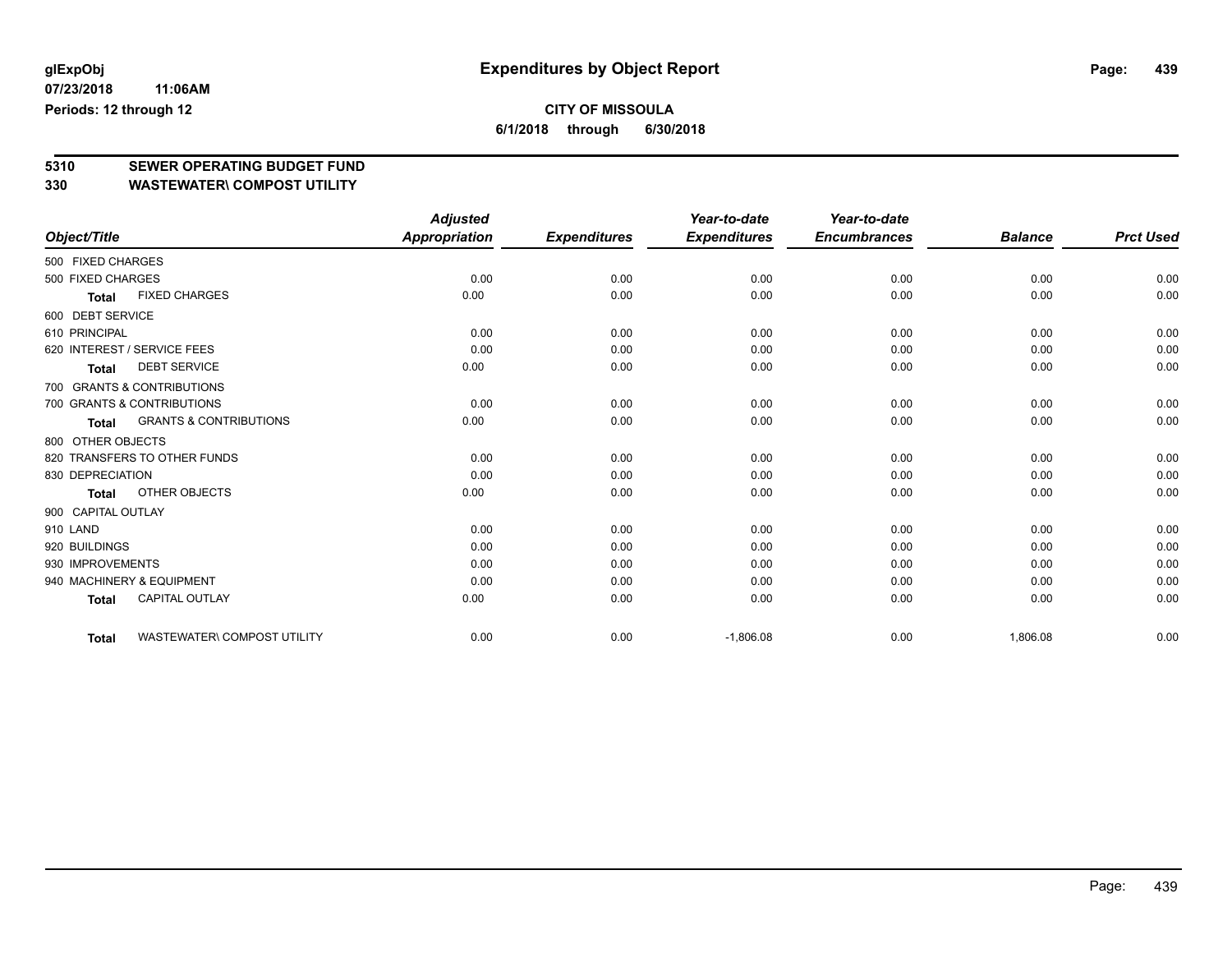### **CITY OF MISSOULA 6/1/2018 through 6/30/2018**

# **5310 SEWER OPERATING BUDGET FUND**

**335 WATER UTILITY**

| Object/Title                              | <b>Adjusted</b><br><b>Appropriation</b> | <b>Expenditures</b> | Year-to-date<br><b>Expenditures</b> | Year-to-date<br><b>Encumbrances</b> | <b>Balance</b> | <b>Prct Used</b> |
|-------------------------------------------|-----------------------------------------|---------------------|-------------------------------------|-------------------------------------|----------------|------------------|
| 300 PURCHASED SERVICES                    |                                         |                     |                                     |                                     |                |                  |
| 310 COMMUNICATIONS                        | 0.00                                    | 0.00                | 0.00                                | 0.00                                | 0.00           | 0.00             |
| 330 PUBLICITY, SUBSCRIPTIONS & DUES       | 0.00                                    | 0.00                | 0.00                                | 0.00                                | 0.00           | 0.00             |
| <b>PURCHASED SERVICES</b><br><b>Total</b> | 0.00                                    | 0.00                | 0.00                                | 0.00                                | 0.00           | 0.00             |
| <b>WATER UTILITY</b><br><b>Total</b>      | 0.00                                    | 0.00                | 0.00                                | 0.00                                | 0.00           | 0.00             |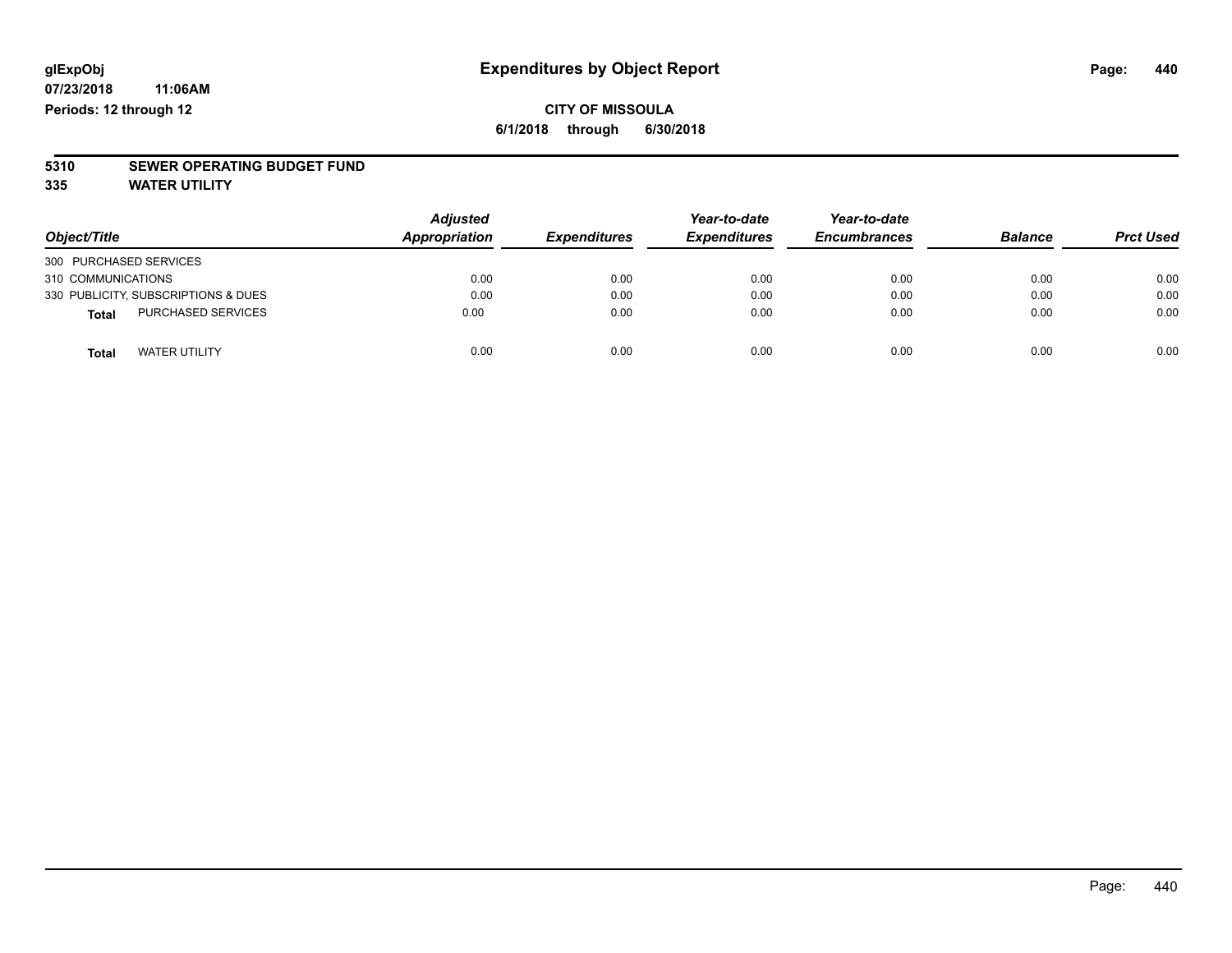### **glExpObj Expenditures by Object Report Page: 441**

#### **07/23/2018 11:06AM Periods: 12 through 12**

#### **5310 SEWER OPERATING BUDGET FUND**

|                                           | <b>Adjusted</b>      |                     | Year-to-date        | Year-to-date        |                |                  |
|-------------------------------------------|----------------------|---------------------|---------------------|---------------------|----------------|------------------|
| Object/Title                              | <b>Appropriation</b> | <b>Expenditures</b> | <b>Expenditures</b> | <b>Encumbrances</b> | <b>Balance</b> | <b>Prct Used</b> |
| 100 PERSONAL SERVICES                     |                      |                     |                     |                     |                |                  |
| 110 SALARIES AND WAGES                    | 0.00                 | 0.00                | 0.00                | 0.00                | 0.00           | 0.00             |
| 115 SALARIES/HEALTH INSURANCE BENEFIT     | 0.00                 | 0.00                | 0.00                | 0.00                | 0.00           | 0.00             |
| 120 OVERTIME                              | 0.00                 | 0.00                | 0.00                | 0.00                | 0.00           | 0.00             |
| 130 OTHER                                 | 0.00                 | 0.00                | 0.00                | 0.00                | 0.00           | 0.00             |
| 135 OPEB EXPENSE                          | 0.00                 | 0.00                | 0.00                | 0.00                | 0.00           | 0.00             |
| 140 EMPLOYER CONTRIBUTIONS                | 0.00                 | 0.00                | 0.00                | 0.00                | 0.00           | 0.00             |
| <b>141 STATE RETIREMENT CONTRIBUTIONS</b> | 0.00                 | 0.00                | $-1.51$             | 0.00                | 1.51           | 0.00             |
| 145 OPEB CONTRIBUTION                     | 0.00                 | 0.00                | 0.00                | 0.00                | 0.00           | 0.00             |
| 190 PENSION EXPENSE                       | 0.00                 | 0.00                | 0.00                | 0.00                | 0.00           | 0.00             |
| PERSONAL SERVICES<br><b>Total</b>         | 0.00                 | 0.00                | $-1.51$             | 0.00                | 1.51           | 0.00             |
| 200 SUPPLIES                              |                      |                     |                     |                     |                |                  |
| 210 OFFICE SUPPLIES                       | 0.00                 | 0.00                | 0.00                | 0.00                | 0.00           | 0.00             |
| 220 OPERATING SUPPLIES                    | 0.00                 | 0.00                | 0.00                | 0.00                | 0.00           | 0.00             |
| 230 REPAIR/MAINTENANCE                    | 0.00                 | 0.00                | 0.00                | 0.00                | 0.00           | 0.00             |
| 231 GASOLINE                              | 0.00                 | 0.00                | 0.00                | 0.00                | 0.00           | 0.00             |
| 240 OTHER SUPPLIES                        | 0.00                 | 0.00                | 0.00                | 0.00                | 0.00           | 0.00             |
| 250 SUPPLIES FOR RESALE                   | 0.00                 | 0.00                | 0.00                | 0.00                | 0.00           | 0.00             |
| <b>SUPPLIES</b><br><b>Total</b>           | 0.00                 | 0.00                | 0.00                | 0.00                | 0.00           | 0.00             |
| 300 PURCHASED SERVICES                    |                      |                     |                     |                     |                |                  |
| 310 COMMUNICATIONS                        | 0.00                 | 0.00                | 0.00                | 0.00                | 0.00           | 0.00             |
| 320 PRINTING & DUPLICATING                | 0.00                 | 0.00                | 0.00                | 0.00                | 0.00           | 0.00             |
| 330 PUBLICITY, SUBSCRIPTIONS & DUES       | 0.00                 | 0.00                | 0.00                | 0.00                | 0.00           | 0.00             |
| 341 ELECTRICITY & NATURAL GAS             | 0.00                 | 0.00                | 0.00                | 0.00                | 0.00           | 0.00             |
| 343 WATER CHARGES                         | 0.00                 | 0.00                | 0.00                | 0.00                | 0.00           | 0.00             |
| 344 TELEPHONE SERVICE                     | 0.00                 | 0.00                | $-1,804.57$         | 0.00                | 1,804.57       | 0.00             |
| 345 GARBAGE                               | 0.00                 | 0.00                | 0.00                | 0.00                | 0.00           | 0.00             |
| 350 PROFESSIONAL SERVICES                 | 0.00                 | 0.00                | 0.00                | 0.00                | 0.00           | 0.00             |
| 360 REPAIR & MAINTENANCE                  | 0.00                 | 0.00                | 0.00                | 0.00                | 0.00           | 0.00             |
| 370 TRAVEL                                | 0.00                 | 0.00                | 0.00                | 0.00                | 0.00           | 0.00             |
| 380 TRAINING                              | 0.00                 | 0.00                | 0.00                | 0.00                | 0.00           | 0.00             |
| 390 OTHER PURCHASED SERVICES              | 0.00                 | 0.00                | 0.00                | 0.00                | 0.00           | 0.00             |
| <b>PURCHASED SERVICES</b><br>Total        | 0.00                 | 0.00                | $-1,804.57$         | 0.00                | 1,804.57       | 0.00             |
| FOR FIVED OUADOFO                         |                      |                     |                     |                     |                |                  |

500 FIXED CHARGES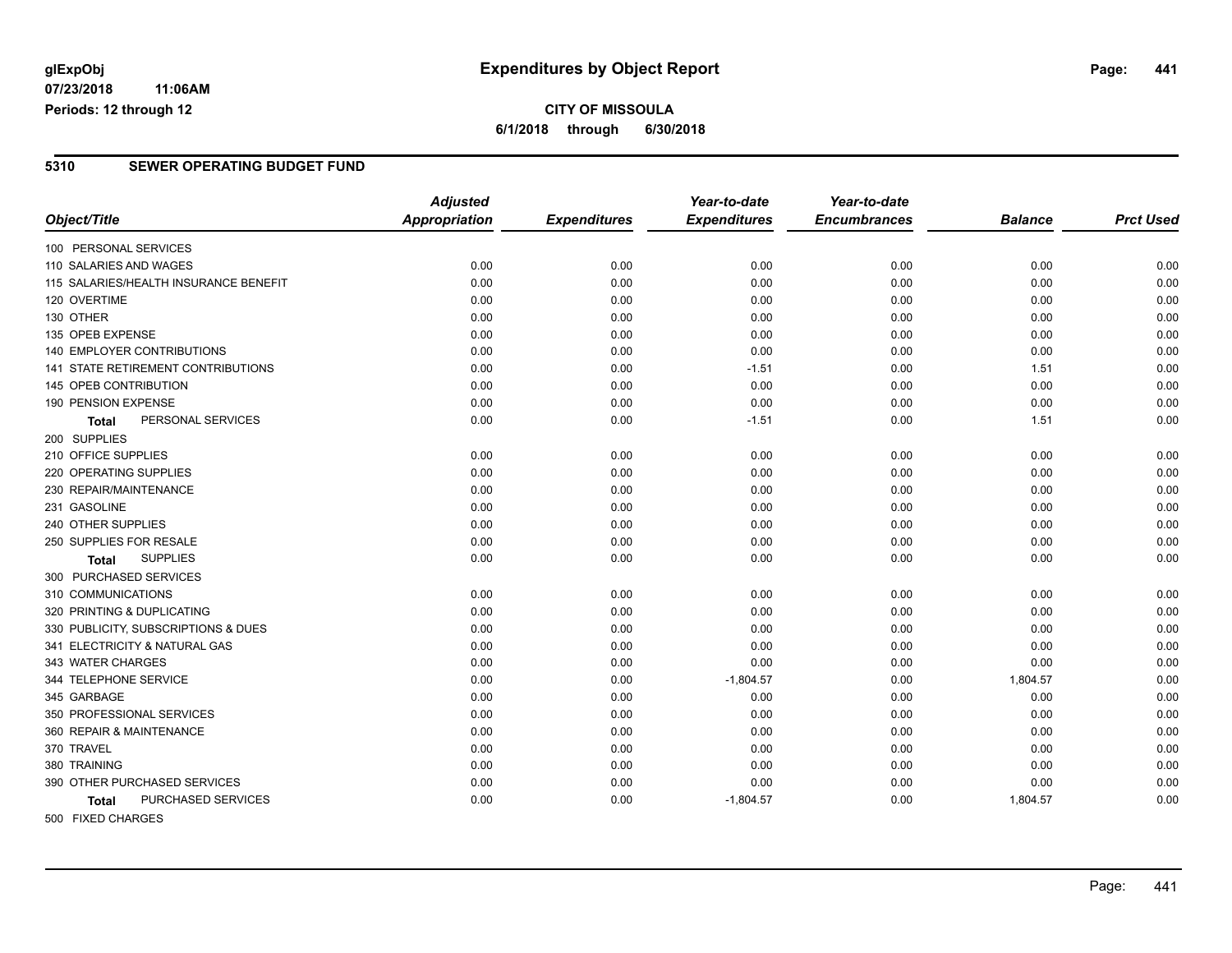### **glExpObj Expenditures by Object Report Page: 442**

#### **07/23/2018 11:06AM Periods: 12 through 12**

**CITY OF MISSOULA 6/1/2018 through 6/30/2018**

### **5310 SEWER OPERATING BUDGET FUND**

|                    |                                   | <b>Adjusted</b>      |                     | Year-to-date        | Year-to-date        |                |                  |
|--------------------|-----------------------------------|----------------------|---------------------|---------------------|---------------------|----------------|------------------|
| Object/Title       |                                   | <b>Appropriation</b> | <b>Expenditures</b> | <b>Expenditures</b> | <b>Encumbrances</b> | <b>Balance</b> | <b>Prct Used</b> |
| 500 FIXED CHARGES  |                                   | 0.00                 | 0.00                | 0.00                | 0.00                | 0.00           | 0.00             |
| <b>Total</b>       | <b>FIXED CHARGES</b>              | 0.00                 | 0.00                | 0.00                | 0.00                | 0.00           | 0.00             |
| 600 DEBT SERVICE   |                                   |                      |                     |                     |                     |                |                  |
| 610 PRINCIPAL      |                                   | 0.00                 | 0.00                | 0.00                | 0.00                | 0.00           | 0.00             |
|                    | 620 INTEREST / SERVICE FEES       | 0.00                 | 0.00                | 0.00                | 0.00                | 0.00           | 0.00             |
| <b>Total</b>       | <b>DEBT SERVICE</b>               | 0.00                 | 0.00                | 0.00                | 0.00                | 0.00           | 0.00             |
|                    | 700 GRANTS & CONTRIBUTIONS        |                      |                     |                     |                     |                |                  |
|                    | 700 GRANTS & CONTRIBUTIONS        | 0.00                 | 0.00                | 0.00                | 0.00                | 0.00           | 0.00             |
| <b>Total</b>       | <b>GRANTS &amp; CONTRIBUTIONS</b> | 0.00                 | 0.00                | 0.00                | 0.00                | 0.00           | 0.00             |
| 800 OTHER OBJECTS  |                                   |                      |                     |                     |                     |                |                  |
|                    | 820 TRANSFERS TO OTHER FUNDS      | 0.00                 | 0.00                | 0.00                | 0.00                | 0.00           | 0.00             |
| 830 DEPRECIATION   |                                   | 0.00                 | 0.00                | 0.00                | 0.00                | 0.00           | 0.00             |
| <b>Total</b>       | <b>OTHER OBJECTS</b>              | 0.00                 | 0.00                | 0.00                | 0.00                | 0.00           | 0.00             |
| 900 CAPITAL OUTLAY |                                   |                      |                     |                     |                     |                |                  |
| 910 LAND           |                                   | 0.00                 | 0.00                | 0.00                | 0.00                | 0.00           | 0.00             |
| 920 BUILDINGS      |                                   | 0.00                 | 0.00                | 0.00                | 0.00                | 0.00           | 0.00             |
| 930 IMPROVEMENTS   |                                   | 0.00                 | 0.00                | 0.00                | 0.00                | 0.00           | 0.00             |
|                    | 940 MACHINERY & EQUIPMENT         | 0.00                 | 0.00                | 0.00                | 0.00                | 0.00           | 0.00             |
| <b>Total</b>       | <b>CAPITAL OUTLAY</b>             | 0.00                 | 0.00                | 0.00                | 0.00                | 0.00           | 0.00             |
| <b>Total</b>       | SEWER OPERATING BUDGET FUND       | 0.00                 | 0.00                | $-1,806.08$         | 0.00                | 1,806.08       | 0.00             |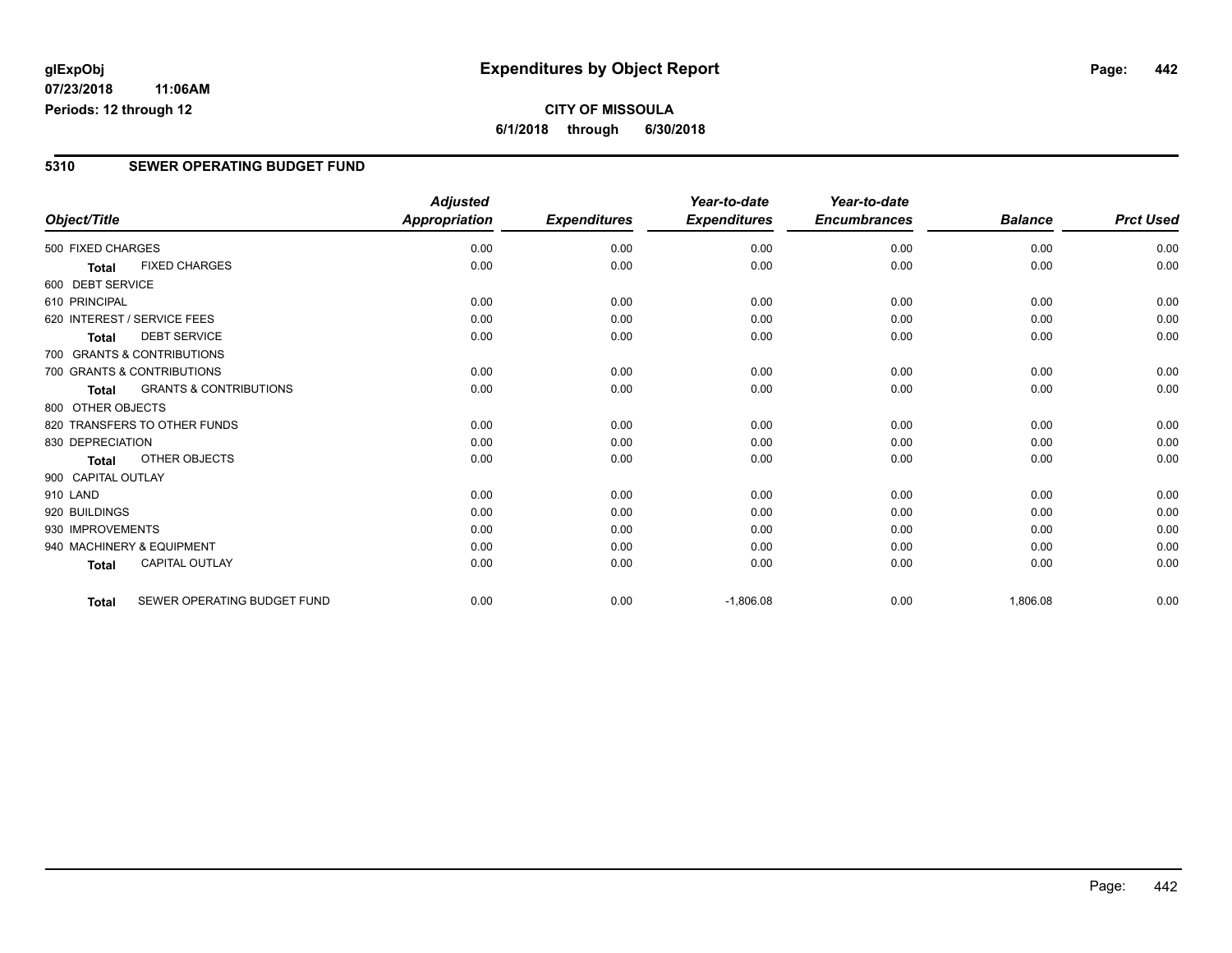# **5311 WASTEWATER UTILITY FUND**<br>330 WASTEWATER\ COMPOST UTI

|                                           | <b>Adjusted</b> |                     | Year-to-date        | Year-to-date        |                |                  |
|-------------------------------------------|-----------------|---------------------|---------------------|---------------------|----------------|------------------|
| Object/Title                              | Appropriation   | <b>Expenditures</b> | <b>Expenditures</b> | <b>Encumbrances</b> | <b>Balance</b> | <b>Prct Used</b> |
| 100 PERSONAL SERVICES                     |                 |                     |                     |                     |                |                  |
| 110 SALARIES AND WAGES                    | 1,539,450.00    | 229,032.90          | 1,652,572.66        | 0.00                | $-113, 122.66$ | 107.35           |
| 120 OVERTIME                              | 19,000.00       | 8,503.58            | 46,670.02           | 0.00                | $-27,670.02$   | 245.63           |
| 130 OTHER                                 | 51,957.00       | 0.00                | 0.00                | 0.00                | 51,957.00      | 0.00             |
| 140 EMPLOYER CONTRIBUTIONS                | 732,295.00      | 79,949.64           | 711,134.44          | 0.00                | 21,160.56      | 97.11            |
| 141 STATE RETIREMENT CONTRIBUTIONS        | 1,558.00        | 0.00                | 1,634.61            | 0.00                | $-76.61$       | 104.92           |
| 190 PENSION EXPENSE                       | 0.00            | 0.00                | 0.00                | 0.00                | 0.00           | 0.00             |
| PERSONAL SERVICES<br>Total                | 2,344,260.00    | 317,486.12          | 2,412,011.73        | 0.00                | $-67,751.73$   | 102.89           |
| 200 SUPPLIES                              |                 |                     |                     |                     |                |                  |
| 210 OFFICE SUPPLIES                       | 3,400.00        | 1,581.37            | 4,989.78            | 0.00                | $-1,589.78$    | 146.76           |
| <b>220 OPERATING SUPPLIES</b>             | 343,220.00      | 56,613.72           | 346,222.59          | 0.00                | $-3,002.59$    | 100.87           |
| 230 REPAIR/MAINTENANCE                    | 422,000.00      | 53,838.94           | 399,309.85          | 0.00                | 22,690.15      | 94.62            |
| 231 GASOLINE                              | 130,000.00      | 7,483.51            | 37,247.24           | 0.00                | 92,752.76      | 28.65            |
| 240 OTHER SUPPLIES                        | 4,000.00        | 495.73              | 5,208.17            | 0.00                | $-1,208.17$    | 130.20           |
| <b>SUPPLIES</b><br>Total                  | 902,620.00      | 120,013.27          | 792,977.63          | 0.00                | 109,642.37     | 87.85            |
| 300 PURCHASED SERVICES                    |                 |                     |                     |                     |                |                  |
| 310 COMMUNICATIONS                        | 3,684.00        | 347.93              | 1,221.88            | 0.00                | 2,462.12       | 33.17            |
| 320 PRINTING & DUPLICATING                | 8,000.00        | 154.27              | 1,923.54            | 0.00                | 6,076.46       | 24.04            |
| 330 PUBLICITY, SUBSCRIPTIONS & DUES       | 3,000.00        | 754.46              | 19,426.79           | 0.00                | $-16,426.79$   | 647.56           |
| 341 ELECTRICITY & NATURAL GAS             | 658,036.00      | 60,373.39           | 588,956.29          | 0.00                | 69,079.71      | 89.50            |
| 343 WATER CHARGES                         | 10,248.00       | 1,321.62            | 7,416.34            | 0.00                | 2,831.66       | 72.37            |
| 344 TELEPHONE SERVICE                     | 19,604.00       | 3,948.94            | 26,487.13           | 0.00                | $-6,883.13$    | 135.11           |
| 345 GARBAGE                               | 22,285.00       | 3,706.71            | 31,295.66           | 0.00                | $-9,010.66$    | 140.43           |
| 350 PROFESSIONAL SERVICES                 | 358,700.00      | 4,716.03            | 63,643.59           | 0.00                | 295,056.41     | 17.74            |
| 360 REPAIR & MAINTENANCE                  | 827,212.00      | 141,439.70          | 619,068.33          | 0.00                | 208,143.67     | 74.84            |
| 370 TRAVEL                                | 14,500.00       | 0.00                | 4,865.86            | 0.00                | 9,634.14       | 33.56            |
| 380 TRAINING                              | 10,600.00       | 86.71               | 4,290.94            | 0.00                | 6,309.06       | 40.48            |
| 390 OTHER PURCHASED SERVICES              | 445,887.00      | 222,943.50          | 445,887.00          | 0.00                | 0.00           | 100.00           |
| <b>PURCHASED SERVICES</b><br><b>Total</b> | 2,381,756.00    | 439,793.26          | 1,814,483.35        | 0.00                | 567,272.65     | 76.18            |
| 500 FIXED CHARGES                         |                 |                     |                     |                     |                |                  |
| 500 FIXED CHARGES                         | 1,460,940.00    | 678,450.00          | 1,374,935.39        | 0.00                | 86,004.61      | 94.11            |
| <b>530 RENT</b>                           | 0.00            | 0.00                | 600.00              | 0.00                | $-600.00$      | 0.00             |
| 550 MERCHANT SERVICE FEES                 | 0.00            | 0.00                | 0.00                | 0.00                | 0.00           | 0.00             |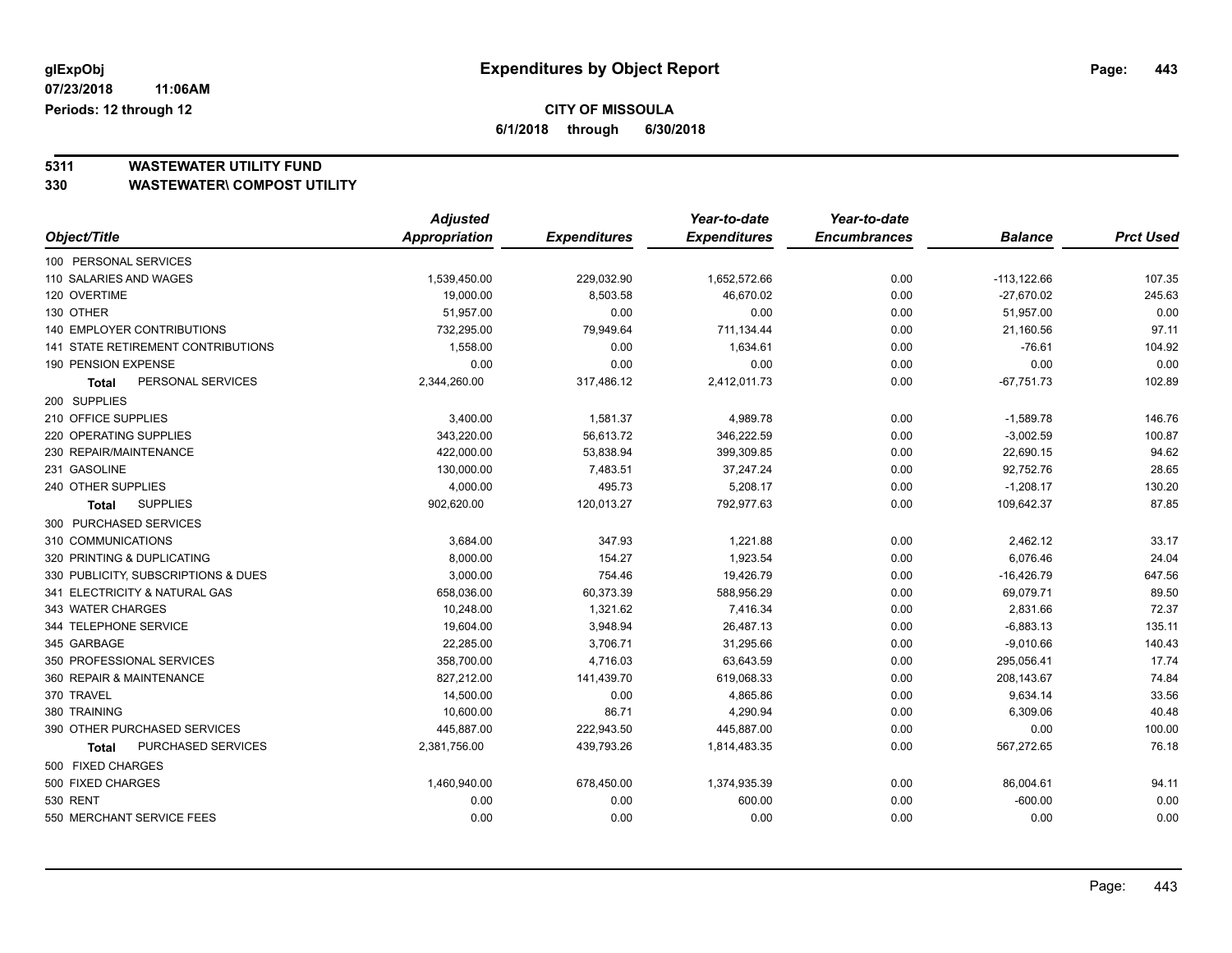# **5311 WASTEWATER UTILITY FUND**<br>330 WASTEWATER\ COMPOST UTI

|                    |                                    | <b>Adjusted</b> |                     | Year-to-date        | Year-to-date        |                |                  |
|--------------------|------------------------------------|-----------------|---------------------|---------------------|---------------------|----------------|------------------|
| Object/Title       |                                    | Appropriation   | <b>Expenditures</b> | <b>Expenditures</b> | <b>Encumbrances</b> | <b>Balance</b> | <b>Prct Used</b> |
| <b>Total</b>       | <b>FIXED CHARGES</b>               | 1,460,940.00    | 678,450.00          | 1,375,535.39        | 0.00                | 85,404.61      | 94.15            |
| 600 DEBT SERVICE   |                                    |                 |                     |                     |                     |                |                  |
| 610 PRINCIPAL      |                                    | 1,868,107.00    | 153,943.03          | 1,598,157.07        | 0.00                | 269,949.93     | 85.55            |
|                    | 620 INTEREST / SERVICE FEES        | 876.202.00      | 59,595.68           | 828,377.86          | 0.00                | 47,824.14      | 94.54            |
| <b>Total</b>       | <b>DEBT SERVICE</b>                | 2,744,309.00    | 213,538.71          | 2,426,534.93        | 0.00                | 317,774.07     | 88.42            |
|                    | 700 GRANTS & CONTRIBUTIONS         |                 |                     |                     |                     |                |                  |
|                    | 700 GRANTS & CONTRIBUTIONS         | 1,500.00        | 0.00                | 0.00                | 0.00                | 1,500.00       | 0.00             |
| <b>Total</b>       | <b>GRANTS &amp; CONTRIBUTIONS</b>  | 1,500.00        | 0.00                | 0.00                | 0.00                | 1,500.00       | 0.00             |
| 800 OTHER OBJECTS  |                                    |                 |                     |                     |                     |                |                  |
| 800 OTHER OBJECTS  |                                    | 0.00            | 0.00                | 0.00                | 0.00                | 0.00           | 0.00             |
|                    | 820 TRANSFERS TO OTHER FUNDS       | 0.00            | 0.00                | 0.00                | 0.00                | 0.00           | 0.00             |
| <b>Total</b>       | OTHER OBJECTS                      | 0.00            | 0.00                | 0.00                | 0.00                | 0.00           | 0.00             |
| 900 CAPITAL OUTLAY |                                    |                 |                     |                     |                     |                |                  |
| 910 LAND           |                                    | 0.00            | 0.00                | 999.60              | 0.00                | $-999.60$      | 0.00             |
| 920 BUILDINGS      |                                    | 0.00            | 0.00                | 37.937.09           | 0.00                | $-37.937.09$   | 0.00             |
| 930 IMPROVEMENTS   |                                    | 1,694,223.00    | 184,590.31          | 1,707,666.95        | 0.00                | $-13,443.95$   | 100.79           |
|                    | 940 MACHINERY & EQUIPMENT          | 0.00            | 7,149.31            | 60,143.03           | 0.00                | $-60, 143.03$  | 0.00             |
| <b>Total</b>       | <b>CAPITAL OUTLAY</b>              | 1,694,223.00    | 191,739.62          | 1,806,746.67        | 0.00                | $-112,523.67$  | 106.64           |
| <b>Total</b>       | <b>WASTEWATER\ COMPOST UTILITY</b> | 11,529,608.00   | 1,961,020.98        | 10,628,289.70       | 0.00                | 901,318.30     | 92.18            |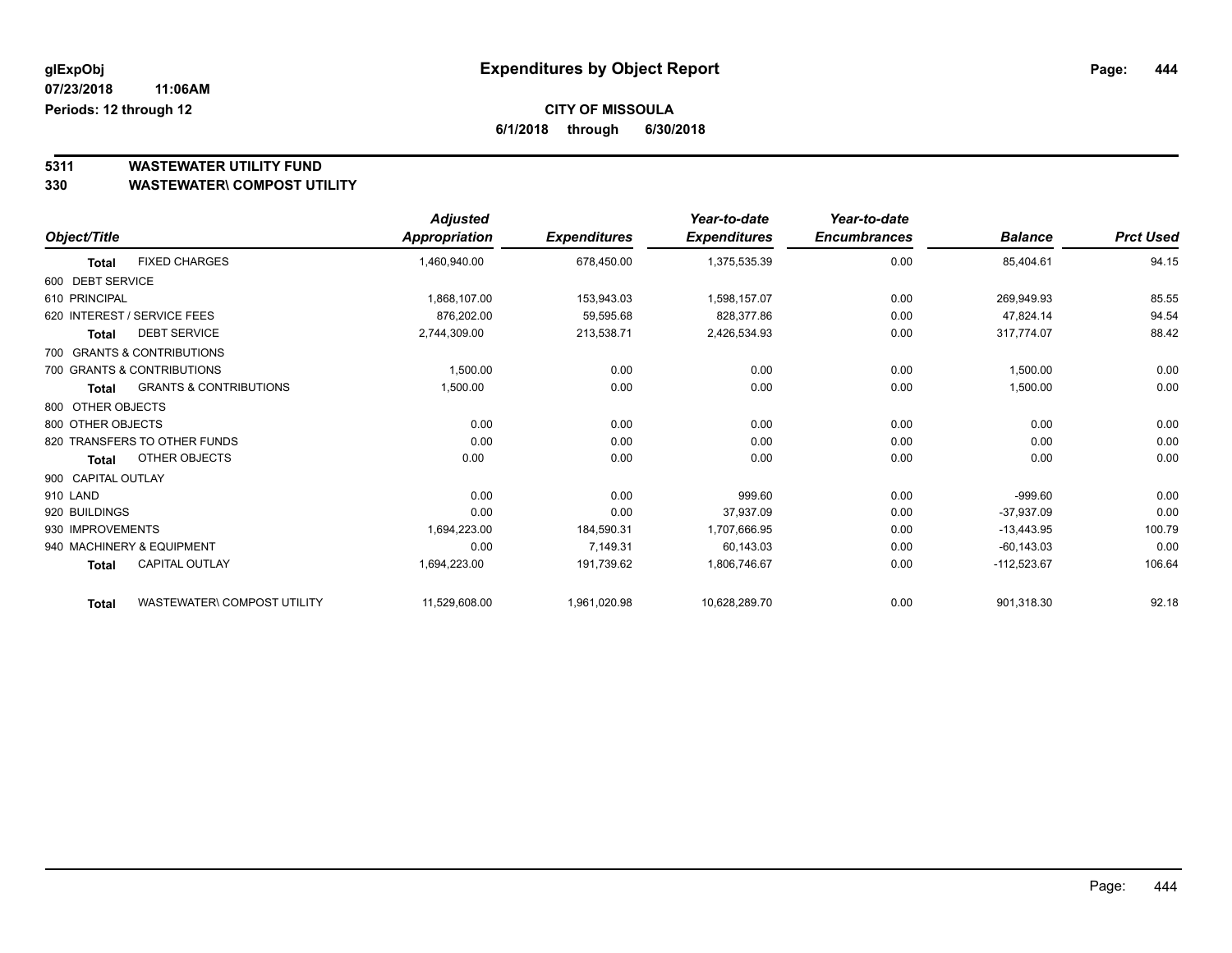### **5311 WASTEWATER UTILITY FUND**

|                                     | <b>Adjusted</b> |                     | Year-to-date        | Year-to-date        |                |                  |
|-------------------------------------|-----------------|---------------------|---------------------|---------------------|----------------|------------------|
| Object/Title                        | Appropriation   | <b>Expenditures</b> | <b>Expenditures</b> | <b>Encumbrances</b> | <b>Balance</b> | <b>Prct Used</b> |
| 100 PERSONAL SERVICES               |                 |                     |                     |                     |                |                  |
| 110 SALARIES AND WAGES              | 1,539,450.00    | 229,032.90          | 1,652,572.66        | 0.00                | $-113, 122.66$ | 107.35           |
| 120 OVERTIME                        | 19,000.00       | 8,503.58            | 46,670.02           | 0.00                | $-27,670.02$   | 245.63           |
| 130 OTHER                           | 51,957.00       | 0.00                | 0.00                | 0.00                | 51,957.00      | 0.00             |
| <b>140 EMPLOYER CONTRIBUTIONS</b>   | 732,295.00      | 79,949.64           | 711,134.44          | 0.00                | 21,160.56      | 97.11            |
| 141 STATE RETIREMENT CONTRIBUTIONS  | 1,558.00        | 0.00                | 1,634.61            | 0.00                | $-76.61$       | 104.92           |
| <b>190 PENSION EXPENSE</b>          | 0.00            | 0.00                | 0.00                | 0.00                | 0.00           | 0.00             |
| PERSONAL SERVICES<br>Total          | 2,344,260.00    | 317,486.12          | 2,412,011.73        | 0.00                | $-67,751.73$   | 102.89           |
| 200 SUPPLIES                        |                 |                     |                     |                     |                |                  |
| 210 OFFICE SUPPLIES                 | 3,400.00        | 1,581.37            | 4,989.78            | 0.00                | $-1,589.78$    | 146.76           |
| 220 OPERATING SUPPLIES              | 343,220.00      | 56,613.72           | 346,222.59          | 0.00                | $-3,002.59$    | 100.87           |
| 230 REPAIR/MAINTENANCE              | 422,000.00      | 53,838.94           | 399,309.85          | 0.00                | 22,690.15      | 94.62            |
| 231 GASOLINE                        | 130,000.00      | 7,483.51            | 37,247.24           | 0.00                | 92,752.76      | 28.65            |
| 240 OTHER SUPPLIES                  | 4,000.00        | 495.73              | 5,208.17            | 0.00                | $-1,208.17$    | 130.20           |
| <b>SUPPLIES</b><br><b>Total</b>     | 902,620.00      | 120,013.27          | 792,977.63          | 0.00                | 109,642.37     | 87.85            |
| 300 PURCHASED SERVICES              |                 |                     |                     |                     |                |                  |
| 310 COMMUNICATIONS                  | 3,684.00        | 347.93              | 1,221.88            | 0.00                | 2,462.12       | 33.17            |
| 320 PRINTING & DUPLICATING          | 8,000.00        | 154.27              | 1,923.54            | 0.00                | 6,076.46       | 24.04            |
| 330 PUBLICITY, SUBSCRIPTIONS & DUES | 3,000.00        | 754.46              | 19,426.79           | 0.00                | $-16,426.79$   | 647.56           |
| 341 ELECTRICITY & NATURAL GAS       | 658,036.00      | 60,373.39           | 588,956.29          | 0.00                | 69,079.71      | 89.50            |
| 343 WATER CHARGES                   | 10,248.00       | 1,321.62            | 7,416.34            | 0.00                | 2,831.66       | 72.37            |
| 344 TELEPHONE SERVICE               | 19,604.00       | 3,948.94            | 26,487.13           | 0.00                | $-6,883.13$    | 135.11           |
| 345 GARBAGE                         | 22,285.00       | 3,706.71            | 31,295.66           | 0.00                | $-9,010.66$    | 140.43           |
| 350 PROFESSIONAL SERVICES           | 358,700.00      | 4,716.03            | 63,643.59           | 0.00                | 295,056.41     | 17.74            |
| 360 REPAIR & MAINTENANCE            | 827,212.00      | 141,439.70          | 619,068.33          | 0.00                | 208,143.67     | 74.84            |
| 370 TRAVEL                          | 14,500.00       | 0.00                | 4,865.86            | 0.00                | 9,634.14       | 33.56            |
| 380 TRAINING                        | 10,600.00       | 86.71               | 4,290.94            | 0.00                | 6,309.06       | 40.48            |
| 390 OTHER PURCHASED SERVICES        | 445,887.00      | 222,943.50          | 445,887.00          | 0.00                | 0.00           | 100.00           |
| PURCHASED SERVICES<br><b>Total</b>  | 2,381,756.00    | 439,793.26          | 1,814,483.35        | 0.00                | 567,272.65     | 76.18            |
| 500 FIXED CHARGES                   |                 |                     |                     |                     |                |                  |
| 500 FIXED CHARGES                   | 1,460,940.00    | 678,450.00          | 1,374,935.39        | 0.00                | 86,004.61      | 94.11            |
| <b>530 RENT</b>                     | 0.00            | 0.00                | 600.00              | 0.00                | $-600.00$      | 0.00             |
| 550 MERCHANT SERVICE FEES           | 0.00            | 0.00                | 0.00                | 0.00                | 0.00           | 0.00             |
| <b>FIXED CHARGES</b><br>Total       | 1,460,940.00    | 678,450.00          | 1,375,535.39        | 0.00                | 85,404.61      | 94.15            |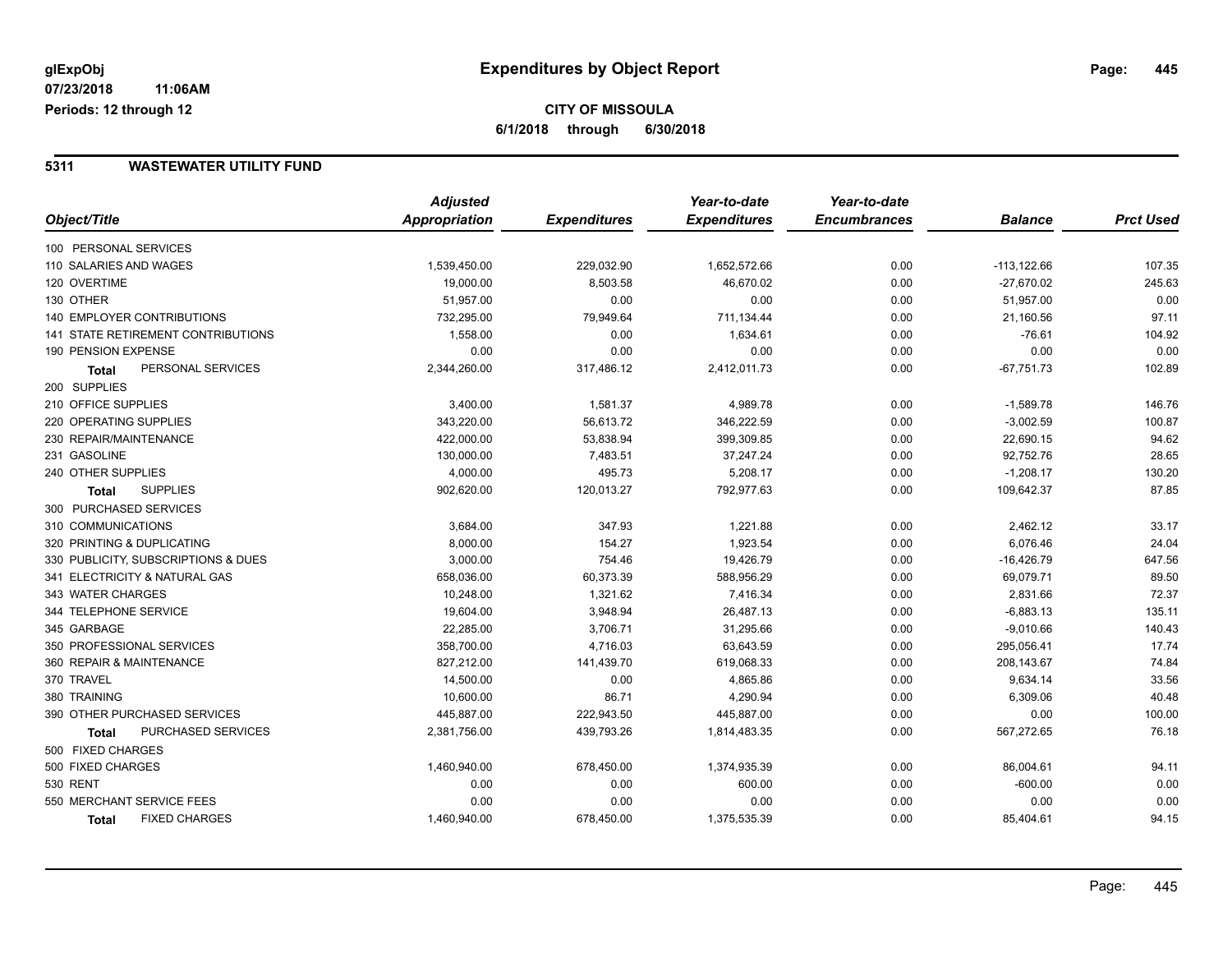### **5311 WASTEWATER UTILITY FUND**

|                    |                                   | <b>Adjusted</b> |                     | Year-to-date        | Year-to-date        |                |                  |
|--------------------|-----------------------------------|-----------------|---------------------|---------------------|---------------------|----------------|------------------|
| Object/Title       |                                   | Appropriation   | <b>Expenditures</b> | <b>Expenditures</b> | <b>Encumbrances</b> | <b>Balance</b> | <b>Prct Used</b> |
| 600 DEBT SERVICE   |                                   |                 |                     |                     |                     |                |                  |
| 610 PRINCIPAL      |                                   | 1,868,107.00    | 153,943.03          | 1,598,157.07        | 0.00                | 269,949.93     | 85.55            |
|                    | 620 INTEREST / SERVICE FEES       | 876,202.00      | 59,595.68           | 828,377.86          | 0.00                | 47,824.14      | 94.54            |
| <b>Total</b>       | <b>DEBT SERVICE</b>               | 2,744,309.00    | 213,538.71          | 2,426,534.93        | 0.00                | 317,774.07     | 88.42            |
|                    | 700 GRANTS & CONTRIBUTIONS        |                 |                     |                     |                     |                |                  |
|                    | 700 GRANTS & CONTRIBUTIONS        | 1,500.00        | 0.00                | 0.00                | 0.00                | 1,500.00       | 0.00             |
| <b>Total</b>       | <b>GRANTS &amp; CONTRIBUTIONS</b> | 1,500.00        | 0.00                | 0.00                | 0.00                | 1,500.00       | 0.00             |
| 800 OTHER OBJECTS  |                                   |                 |                     |                     |                     |                |                  |
| 800 OTHER OBJECTS  |                                   | 0.00            | 0.00                | 0.00                | 0.00                | 0.00           | 0.00             |
|                    | 820 TRANSFERS TO OTHER FUNDS      | 0.00            | 0.00                | 0.00                | 0.00                | 0.00           | 0.00             |
| Total              | <b>OTHER OBJECTS</b>              | 0.00            | 0.00                | 0.00                | 0.00                | 0.00           | 0.00             |
| 900 CAPITAL OUTLAY |                                   |                 |                     |                     |                     |                |                  |
| 910 LAND           |                                   | 0.00            | 0.00                | 999.60              | 0.00                | $-999.60$      | 0.00             |
| 920 BUILDINGS      |                                   | 0.00            | 0.00                | 37,937.09           | 0.00                | $-37,937.09$   | 0.00             |
| 930 IMPROVEMENTS   |                                   | 1,694,223.00    | 184,590.31          | 1,707,666.95        | 0.00                | $-13,443.95$   | 100.79           |
|                    | 940 MACHINERY & EQUIPMENT         | 0.00            | 7,149.31            | 60,143.03           | 0.00                | $-60, 143.03$  | 0.00             |
| Total              | <b>CAPITAL OUTLAY</b>             | 1,694,223.00    | 191,739.62          | 1,806,746.67        | 0.00                | $-112,523.67$  | 106.64           |
| <b>Total</b>       | WASTEWATER UTILITY FUND           | 11,529,608.00   | 1,961,020.98        | 10,628,289.70       | 0.00                | 901,318.30     | 92.18            |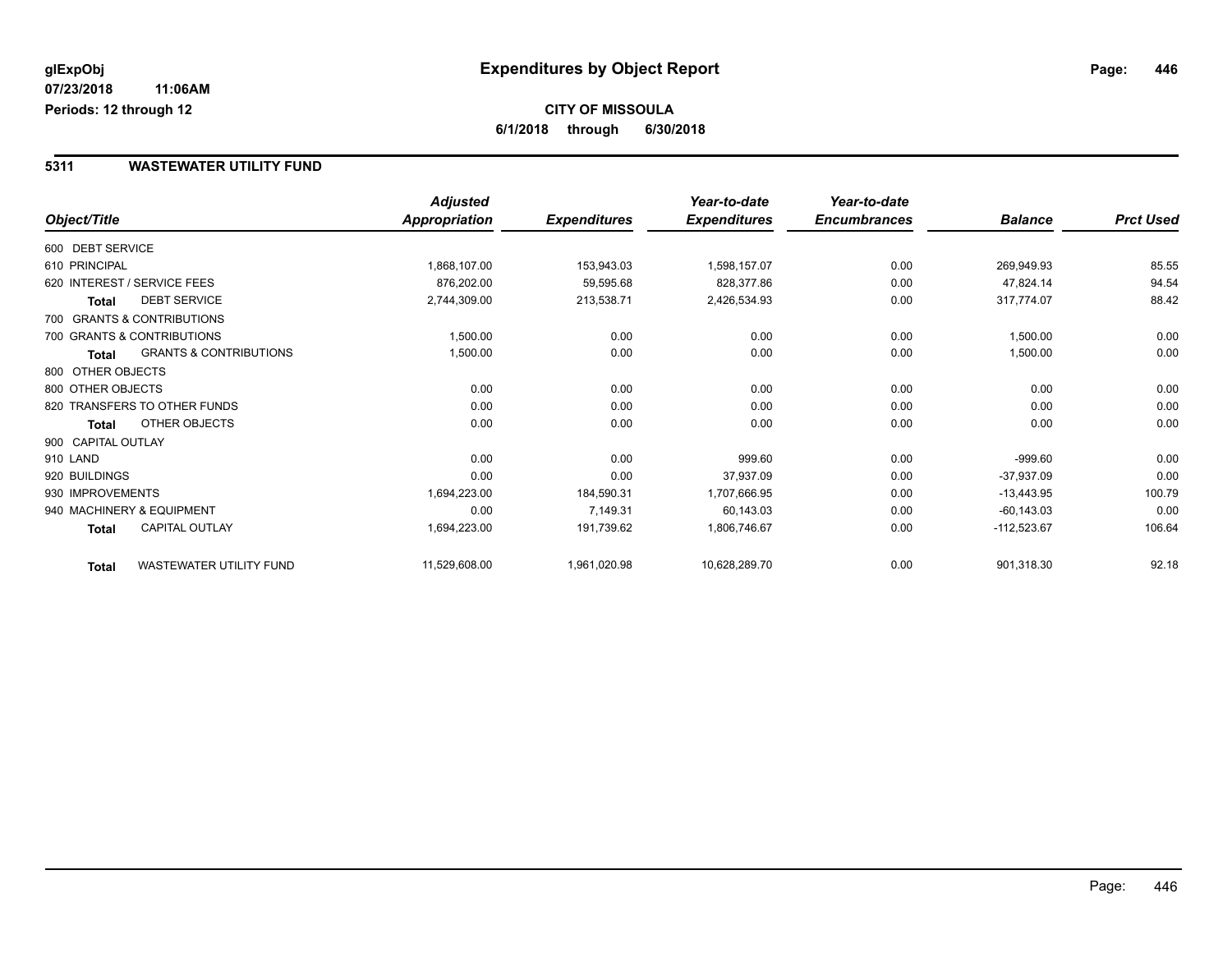**CITY OF MISSOULA 6/1/2018 through 6/30/2018**

# **5315 SEWER LOAN FUND**

|                        |                                    | <b>Adjusted</b>      |                     | Year-to-date        | Year-to-date        |                |                  |
|------------------------|------------------------------------|----------------------|---------------------|---------------------|---------------------|----------------|------------------|
| Object/Title           |                                    | <b>Appropriation</b> | <b>Expenditures</b> | <b>Expenditures</b> | <b>Encumbrances</b> | <b>Balance</b> | <b>Prct Used</b> |
| 300 PURCHASED SERVICES |                                    |                      |                     |                     |                     |                |                  |
|                        | 390 OTHER PURCHASED SERVICES       | 0.00                 | 0.00                | 18.285.37           | 0.00                | $-18.285.37$   | 0.00             |
| <b>Total</b>           | <b>PURCHASED SERVICES</b>          | 0.00                 | 0.00                | 18,285.37           | 0.00                | $-18.285.37$   | 0.00             |
| 800 OTHER OBJECTS      |                                    |                      |                     |                     |                     |                |                  |
|                        | 820 TRANSFERS TO OTHER FUNDS       | 0.00                 | 0.00                | 0.00                | 0.00                | 0.00           | 0.00             |
| 845 CONTINGENCY        |                                    | 0.00                 | 0.00                | 0.00                | 0.00                | 0.00           | 0.00             |
| <b>Total</b>           | OTHER OBJECTS                      | 0.00                 | 0.00                | 0.00                | 0.00                | 0.00           | 0.00             |
| <b>Total</b>           | <b>WASTEWATER\ COMPOST UTILITY</b> | 0.00                 | 0.00                | 18.285.37           | 0.00                | $-18.285.37$   | 0.00             |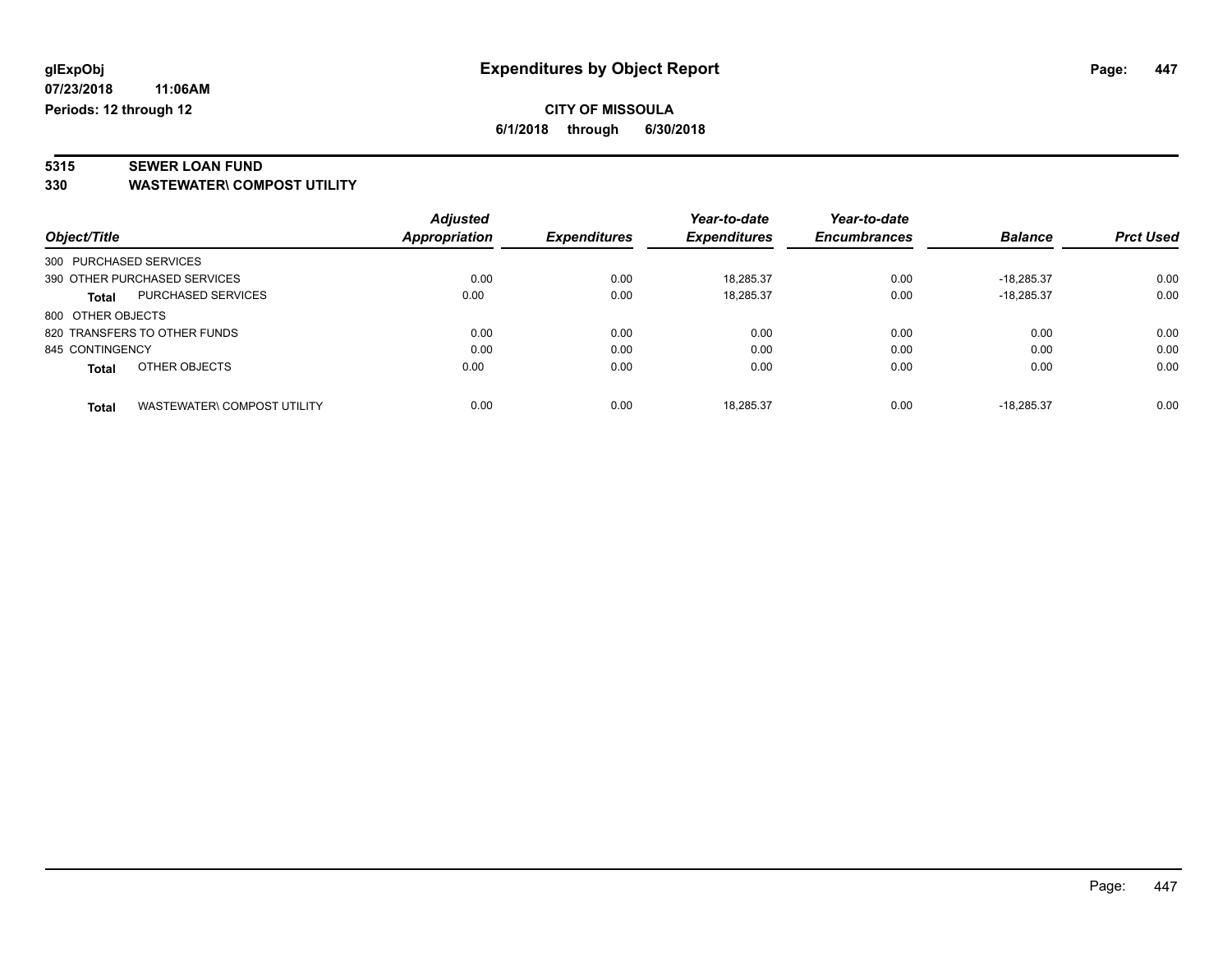#### **5315 SEWER LOAN FUND**

|                                    | <b>Adjusted</b> |                     | Year-to-date        | Year-to-date        |                |                  |
|------------------------------------|-----------------|---------------------|---------------------|---------------------|----------------|------------------|
| Object/Title                       | Appropriation   | <b>Expenditures</b> | <b>Expenditures</b> | <b>Encumbrances</b> | <b>Balance</b> | <b>Prct Used</b> |
| 300 PURCHASED SERVICES             |                 |                     |                     |                     |                |                  |
| 390 OTHER PURCHASED SERVICES       | 0.00            | 0.00                | 18.285.37           | 0.00                | $-18.285.37$   | 0.00             |
| PURCHASED SERVICES<br><b>Total</b> | 0.00            | 0.00                | 18,285.37           | 0.00                | $-18.285.37$   | 0.00             |
| 800 OTHER OBJECTS                  |                 |                     |                     |                     |                |                  |
| 820 TRANSFERS TO OTHER FUNDS       | 0.00            | 0.00                | 0.00                | 0.00                | 0.00           | 0.00             |
| 845 CONTINGENCY                    | 0.00            | 0.00                | 0.00                | 0.00                | 0.00           | 0.00             |
| OTHER OBJECTS<br><b>Total</b>      | 0.00            | 0.00                | 0.00                | 0.00                | 0.00           | 0.00             |
| SEWER LOAN FUND<br><b>Total</b>    | 0.00            | 0.00                | 18.285.37           | 0.00                | $-18.285.37$   | 0.00             |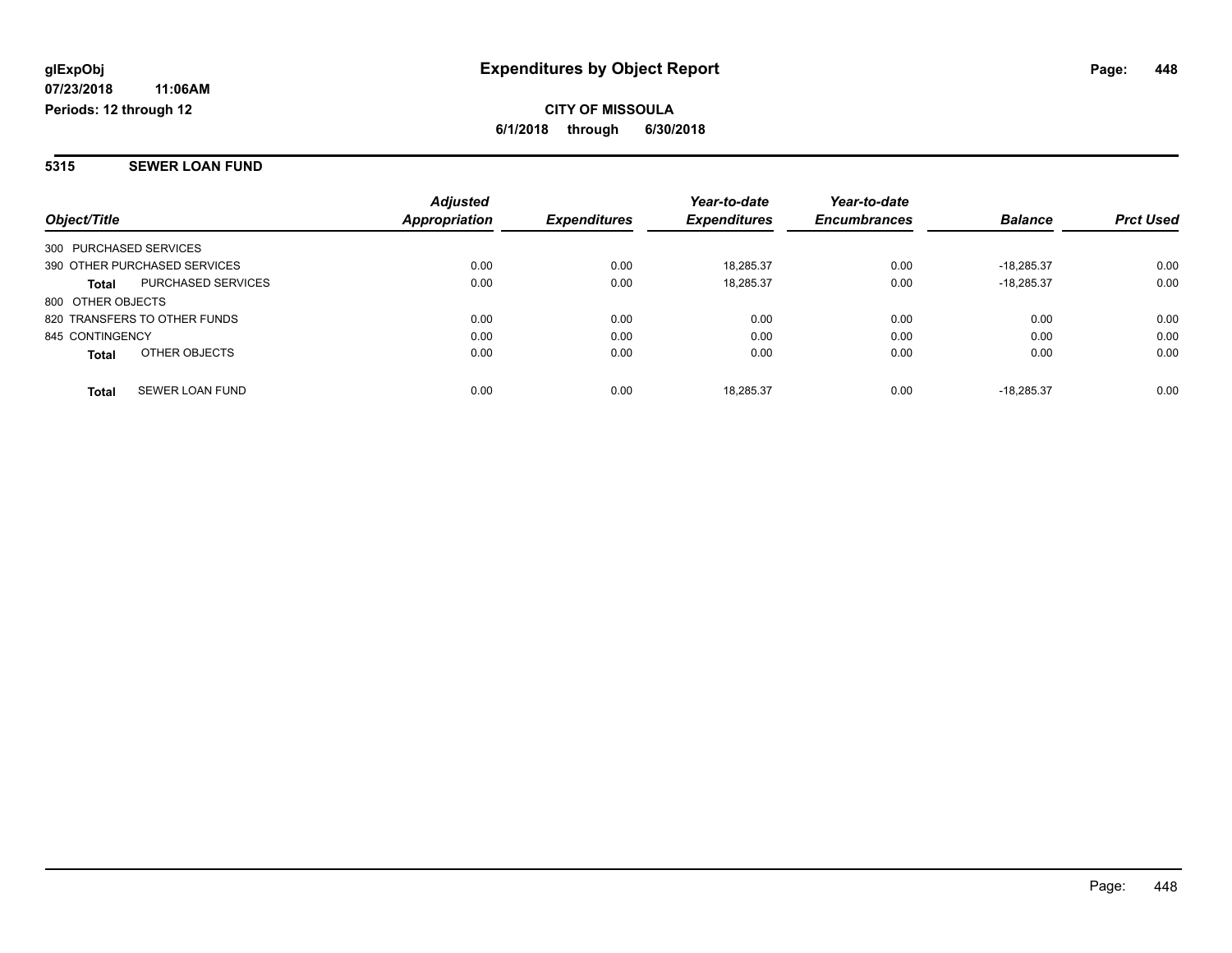# **5320 SEWER REPLACEMENT & DEPRECIATION FUND**

|                          |                                    | <b>Adjusted</b>      |                     | Year-to-date        | Year-to-date        |                |                  |
|--------------------------|------------------------------------|----------------------|---------------------|---------------------|---------------------|----------------|------------------|
| Object/Title             |                                    | <b>Appropriation</b> | <b>Expenditures</b> | <b>Expenditures</b> | <b>Encumbrances</b> | <b>Balance</b> | <b>Prct Used</b> |
| 300 PURCHASED SERVICES   |                                    |                      |                     |                     |                     |                |                  |
|                          | 350 PROFESSIONAL SERVICES          | 0.00                 | 0.00                | 0.00                | 0.00                | 0.00           | 0.00             |
| 360 REPAIR & MAINTENANCE |                                    | 0.00                 | 0.00                | 0.00                | 0.00                | 0.00           | 0.00             |
| <b>Total</b>             | PURCHASED SERVICES                 | 0.00                 | 0.00                | 0.00                | 0.00                | 0.00           | 0.00             |
| 600 DEBT SERVICE         |                                    |                      |                     |                     |                     |                |                  |
| 610 PRINCIPAL            |                                    | 0.00                 | 0.00                | 0.00                | 0.00                | 0.00           | 0.00             |
|                          | 620 INTEREST / SERVICE FEES        | 0.00                 | 0.00                | 0.00                | 0.00                | 0.00           | 0.00             |
| <b>Total</b>             | <b>DEBT SERVICE</b>                | 0.00                 | 0.00                | 0.00                | 0.00                | 0.00           | 0.00             |
| 800 OTHER OBJECTS        |                                    |                      |                     |                     |                     |                |                  |
|                          | 820 TRANSFERS TO OTHER FUNDS       | 0.00                 | 0.00                | 0.00                | 0.00                | 0.00           | 0.00             |
| 830 DEPRECIATION         |                                    | 0.00                 | 0.00                | 0.00                | 0.00                | 0.00           | 0.00             |
| <b>Total</b>             | OTHER OBJECTS                      | 0.00                 | 0.00                | 0.00                | 0.00                | 0.00           | 0.00             |
| 900 CAPITAL OUTLAY       |                                    |                      |                     |                     |                     |                |                  |
| 910 LAND                 |                                    | 0.00                 | 0.00                | 0.00                | 0.00                | 0.00           | 0.00             |
| 920 BUILDINGS            |                                    | 0.00                 | 0.00                | 0.00                | 0.00                | 0.00           | 0.00             |
| 930 IMPROVEMENTS         |                                    | 0.00                 | 0.00                | 0.00                | 0.00                | 0.00           | 0.00             |
|                          | 940 MACHINERY & EQUIPMENT          | 0.00                 | 0.00                | 0.00                | 0.00                | 0.00           | 0.00             |
| <b>Total</b>             | <b>CAPITAL OUTLAY</b>              | 0.00                 | 0.00                | 0.00                | 0.00                | 0.00           | 0.00             |
| <b>Total</b>             | <b>WASTEWATER\ COMPOST UTILITY</b> | 0.00                 | 0.00                | 0.00                | 0.00                | 0.00           | 0.00             |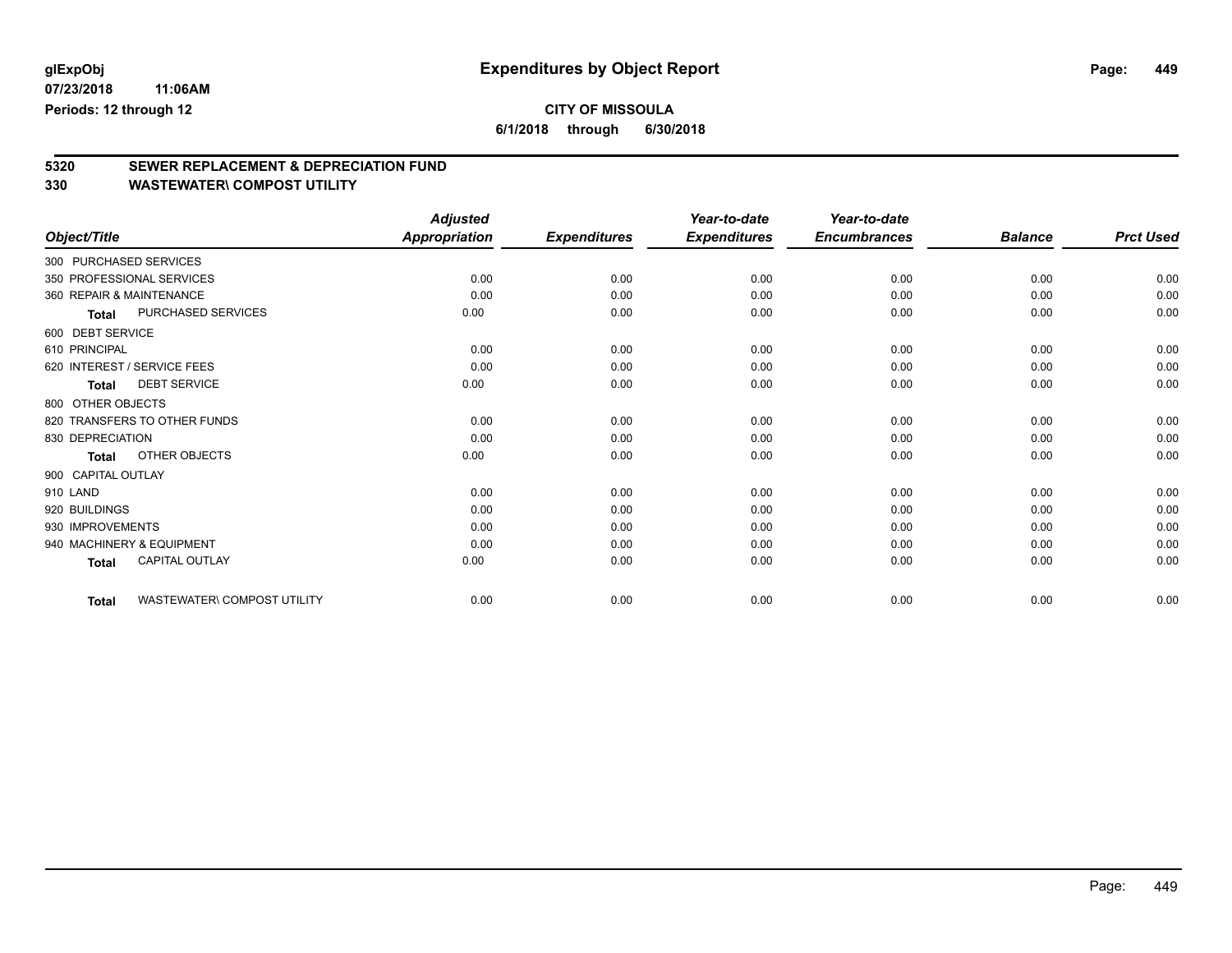#### **5320 SEWER REPLACEMENT & DEPRECIATION FUND**

|                        |                                  | <b>Adjusted</b>      |                     | Year-to-date        | Year-to-date        |                |                  |
|------------------------|----------------------------------|----------------------|---------------------|---------------------|---------------------|----------------|------------------|
| Object/Title           |                                  | <b>Appropriation</b> | <b>Expenditures</b> | <b>Expenditures</b> | <b>Encumbrances</b> | <b>Balance</b> | <b>Prct Used</b> |
| 300 PURCHASED SERVICES |                                  |                      |                     |                     |                     |                |                  |
|                        | 350 PROFESSIONAL SERVICES        | 0.00                 | 0.00                | 0.00                | 0.00                | 0.00           | 0.00             |
|                        | 360 REPAIR & MAINTENANCE         | 0.00                 | 0.00                | 0.00                | 0.00                | 0.00           | 0.00             |
| Total                  | PURCHASED SERVICES               | 0.00                 | 0.00                | 0.00                | 0.00                | 0.00           | 0.00             |
| 600 DEBT SERVICE       |                                  |                      |                     |                     |                     |                |                  |
| 610 PRINCIPAL          |                                  | 0.00                 | 0.00                | 0.00                | 0.00                | 0.00           | 0.00             |
|                        | 620 INTEREST / SERVICE FEES      | 0.00                 | 0.00                | 0.00                | 0.00                | 0.00           | 0.00             |
| <b>Total</b>           | <b>DEBT SERVICE</b>              | 0.00                 | 0.00                | 0.00                | 0.00                | 0.00           | 0.00             |
| 800 OTHER OBJECTS      |                                  |                      |                     |                     |                     |                |                  |
|                        | 820 TRANSFERS TO OTHER FUNDS     | 0.00                 | 0.00                | 0.00                | 0.00                | 0.00           | 0.00             |
| 830 DEPRECIATION       |                                  | 0.00                 | 0.00                | 0.00                | 0.00                | 0.00           | 0.00             |
| Total                  | OTHER OBJECTS                    | 0.00                 | 0.00                | 0.00                | 0.00                | 0.00           | 0.00             |
| 900 CAPITAL OUTLAY     |                                  |                      |                     |                     |                     |                |                  |
| 910 LAND               |                                  | 0.00                 | 0.00                | 0.00                | 0.00                | 0.00           | 0.00             |
| 920 BUILDINGS          |                                  | 0.00                 | 0.00                | 0.00                | 0.00                | 0.00           | 0.00             |
| 930 IMPROVEMENTS       |                                  | 0.00                 | 0.00                | 0.00                | 0.00                | 0.00           | 0.00             |
|                        | 940 MACHINERY & EQUIPMENT        | 0.00                 | 0.00                | 0.00                | 0.00                | 0.00           | 0.00             |
| <b>Total</b>           | CAPITAL OUTLAY                   | 0.00                 | 0.00                | 0.00                | 0.00                | 0.00           | 0.00             |
| Total                  | SEWER REPLACEMENT & DEPRECIATION | 0.00                 | 0.00                | 0.00                | 0.00                | 0.00           | 0.00             |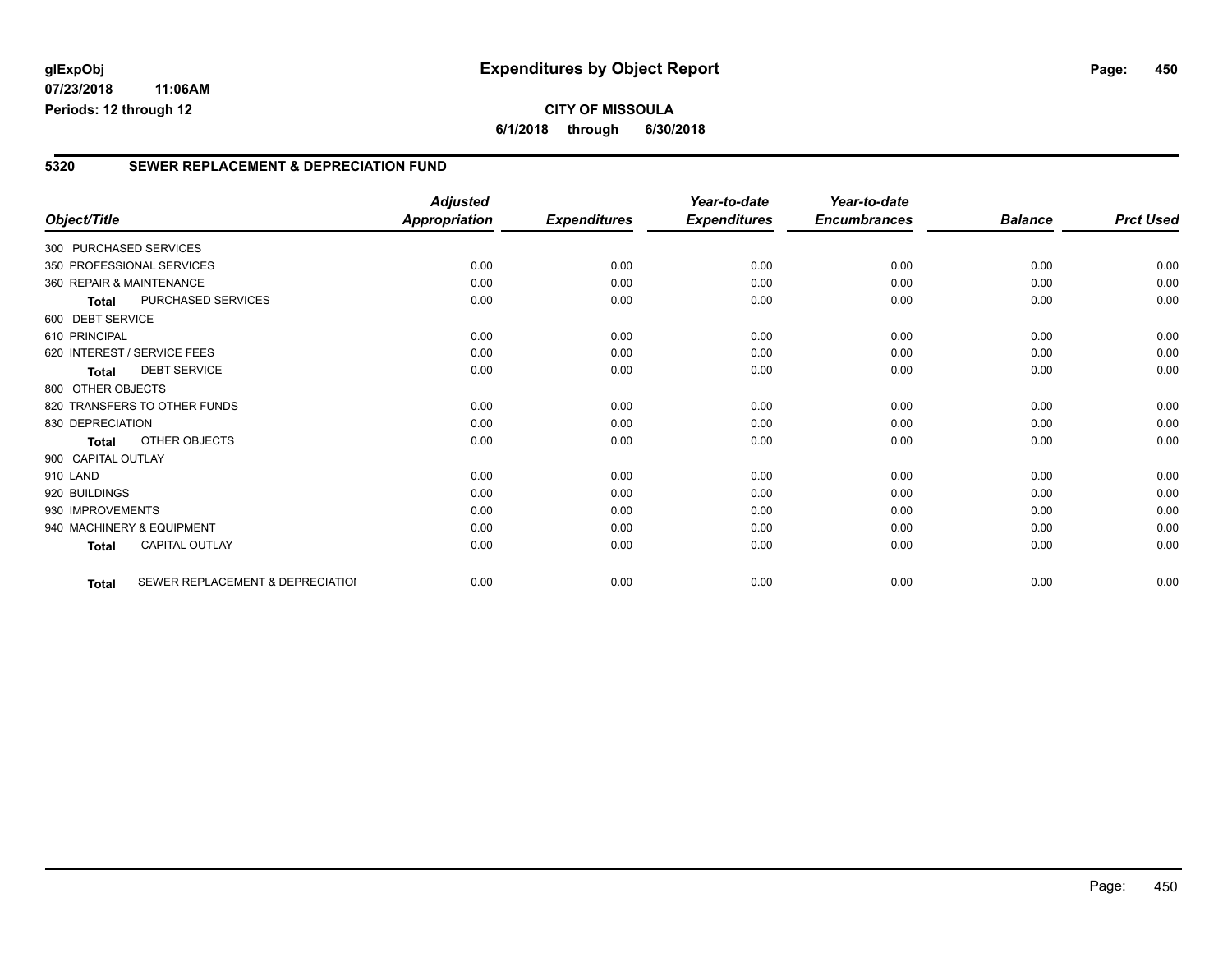# **5325 SEWER DEVELOPMENT FEE FUND<br>330 WASTEWATER\ COMPOST UTILITY**

| Object/Title       |                                    | <b>Adjusted</b><br>Appropriation | <b>Expenditures</b> | Year-to-date<br><b>Expenditures</b> | Year-to-date<br><b>Encumbrances</b> | <b>Balance</b> | <b>Prct Used</b> |
|--------------------|------------------------------------|----------------------------------|---------------------|-------------------------------------|-------------------------------------|----------------|------------------|
|                    |                                    |                                  |                     |                                     |                                     |                |                  |
|                    | 300 PURCHASED SERVICES             |                                  |                     |                                     |                                     |                |                  |
|                    | 350 PROFESSIONAL SERVICES          | 0.00                             | 0.00                | 0.00                                | 0.00                                | 0.00           | 0.00             |
| <b>Total</b>       | <b>PURCHASED SERVICES</b>          | 0.00                             | 0.00                | 0.00                                | 0.00                                | 0.00           | 0.00             |
| 800 OTHER OBJECTS  |                                    |                                  |                     |                                     |                                     |                |                  |
|                    | 820 TRANSFERS TO OTHER FUNDS       | 0.00                             | 0.00                | 0.00                                | 0.00                                | 0.00           | 0.00             |
| <b>Total</b>       | OTHER OBJECTS                      | 0.00                             | 0.00                | 0.00                                | 0.00                                | 0.00           | 0.00             |
| 900 CAPITAL OUTLAY |                                    |                                  |                     |                                     |                                     |                |                  |
| 930 IMPROVEMENTS   |                                    | 540.000.00                       | 27.589.64           | 117.213.97                          | 0.00                                | 422.786.03     | 21.71            |
| <b>Total</b>       | <b>CAPITAL OUTLAY</b>              | 540.000.00                       | 27.589.64           | 117.213.97                          | 0.00                                | 422.786.03     | 21.71            |
| <b>Total</b>       | <b>WASTEWATER\ COMPOST UTILITY</b> | 540.000.00                       | 27.589.64           | 117.213.97                          | 0.00                                | 422.786.03     | 21.71            |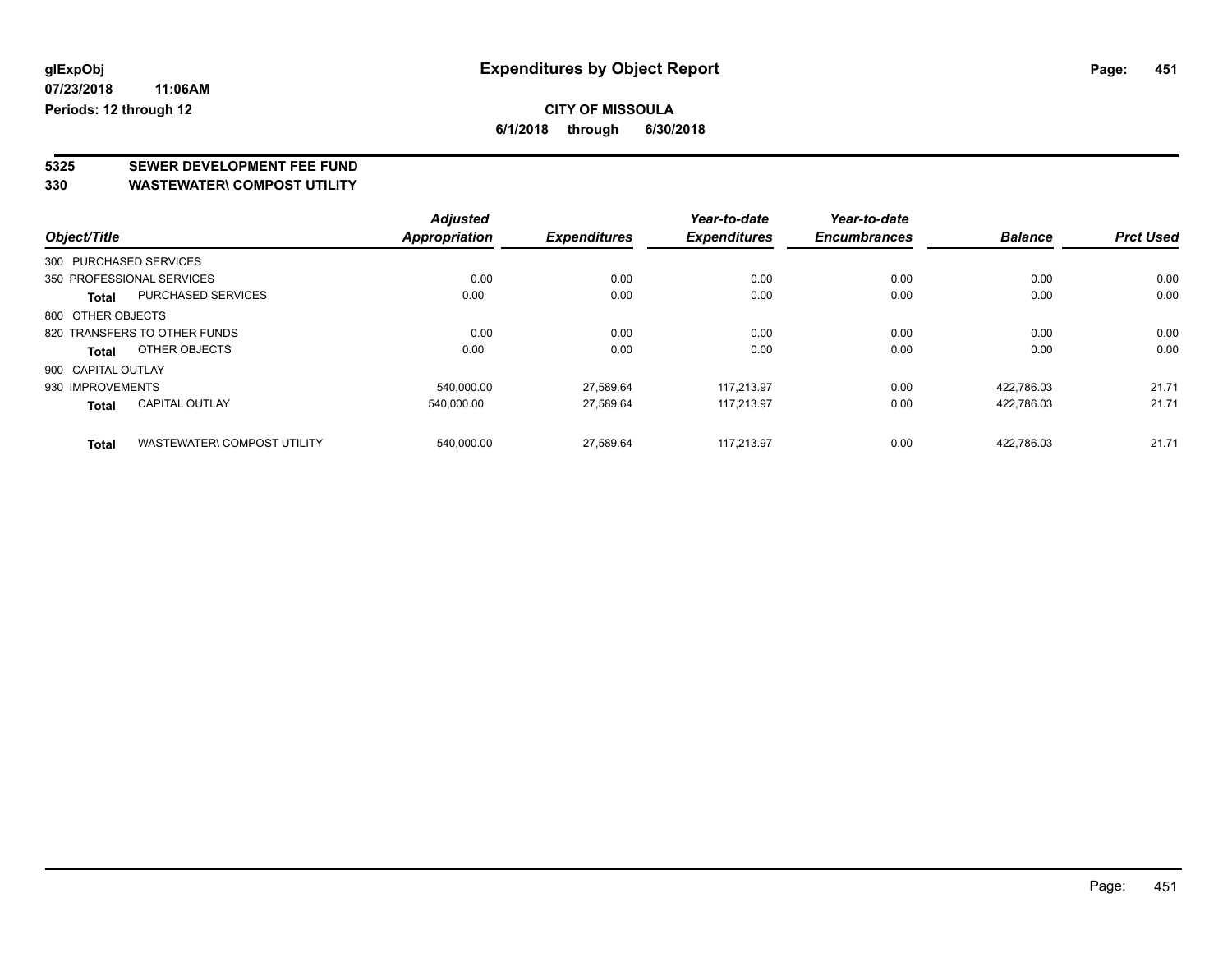**CITY OF MISSOULA 6/1/2018 through 6/30/2018**

### **5325 SEWER DEVELOPMENT FEE FUND**

|                    |                              | <b>Adjusted</b>      |                     | Year-to-date        | Year-to-date        |                |                  |
|--------------------|------------------------------|----------------------|---------------------|---------------------|---------------------|----------------|------------------|
| Object/Title       |                              | <b>Appropriation</b> | <b>Expenditures</b> | <b>Expenditures</b> | <b>Encumbrances</b> | <b>Balance</b> | <b>Prct Used</b> |
|                    | 300 PURCHASED SERVICES       |                      |                     |                     |                     |                |                  |
|                    | 350 PROFESSIONAL SERVICES    | 0.00                 | 0.00                | 0.00                | 0.00                | 0.00           | 0.00             |
| Total              | PURCHASED SERVICES           | 0.00                 | 0.00                | 0.00                | 0.00                | 0.00           | 0.00             |
| 800 OTHER OBJECTS  |                              |                      |                     |                     |                     |                |                  |
|                    | 820 TRANSFERS TO OTHER FUNDS | 0.00                 | 0.00                | 0.00                | 0.00                | 0.00           | 0.00             |
| Total              | OTHER OBJECTS                | 0.00                 | 0.00                | 0.00                | 0.00                | 0.00           | 0.00             |
| 900 CAPITAL OUTLAY |                              |                      |                     |                     |                     |                |                  |
| 930 IMPROVEMENTS   |                              | 540.000.00           | 27,589.64           | 117.213.97          | 0.00                | 422.786.03     | 21.71            |
| <b>Total</b>       | <b>CAPITAL OUTLAY</b>        | 540.000.00           | 27,589.64           | 117.213.97          | 0.00                | 422.786.03     | 21.71            |
| <b>Total</b>       | SEWER DEVELOPMENT FEE FUND   | 540.000.00           | 27.589.64           | 117.213.97          | 0.00                | 422.786.03     | 21.71            |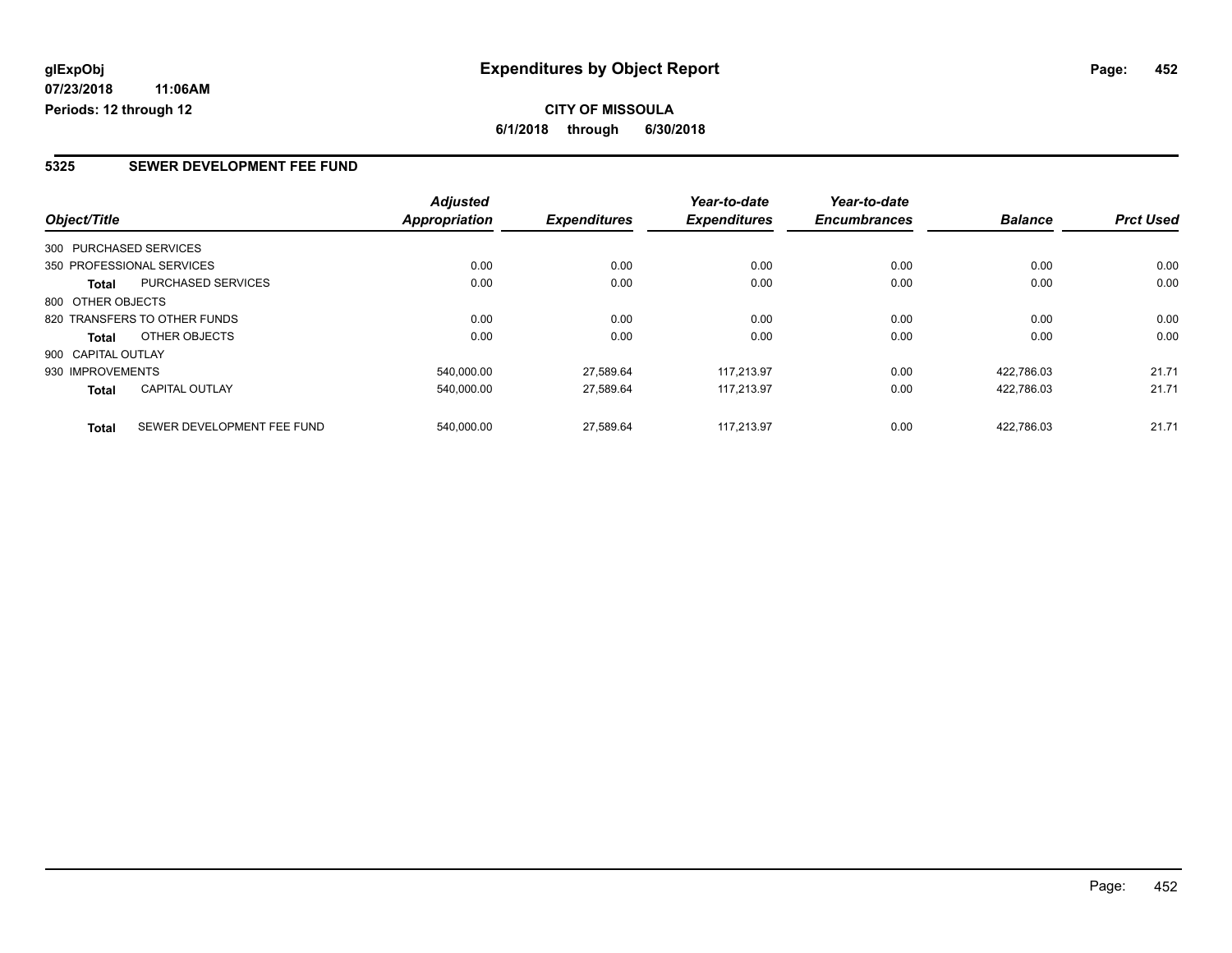### **CITY OF MISSOULA 6/1/2018 through 6/30/2018**

# **5340 SEWER CONSTRUCTION FUND<br>330 WASTEWATER\ COMPOST UTILI**

|                    |                                    | <b>Adjusted</b> |                     | Year-to-date        | Year-to-date        |                |                  |
|--------------------|------------------------------------|-----------------|---------------------|---------------------|---------------------|----------------|------------------|
| Object/Title       |                                    | Appropriation   | <b>Expenditures</b> | <b>Expenditures</b> | <b>Encumbrances</b> | <b>Balance</b> | <b>Prct Used</b> |
|                    | 300 PURCHASED SERVICES             |                 |                     |                     |                     |                |                  |
|                    | 350 PROFESSIONAL SERVICES          | 0.00            | 0.00                | 0.00                | 0.00                | 0.00           | 0.00             |
|                    | 360 REPAIR & MAINTENANCE           | 0.00            | 0.00                | 0.00                | 0.00                | 0.00           | 0.00             |
| <b>Total</b>       | PURCHASED SERVICES                 | 0.00            | 0.00                | 0.00                | 0.00                | 0.00           | 0.00             |
| 500 FIXED CHARGES  |                                    |                 |                     |                     |                     |                |                  |
|                    | 550 MERCHANT SERVICE FEES          | 0.00            | 0.00                | 0.00                | 0.00                | 0.00           | 0.00             |
| <b>Total</b>       | <b>FIXED CHARGES</b>               | 0.00            | 0.00                | 0.00                | 0.00                | 0.00           | 0.00             |
| 800 OTHER OBJECTS  |                                    |                 |                     |                     |                     |                |                  |
|                    | 820 TRANSFERS TO OTHER FUNDS       | 0.00            | 0.00                | 0.00                | 0.00                | 0.00           | 0.00             |
| Total              | OTHER OBJECTS                      | 0.00            | 0.00                | 0.00                | 0.00                | 0.00           | 0.00             |
| 900 CAPITAL OUTLAY |                                    |                 |                     |                     |                     |                |                  |
| 930 IMPROVEMENTS   |                                    | 0.00            | 0.00                | 0.00                | 0.00                | 0.00           | 0.00             |
|                    | 940 MACHINERY & EQUIPMENT          | 0.00            | 0.00                | 0.00                | 0.00                | 0.00           | 0.00             |
| <b>Total</b>       | <b>CAPITAL OUTLAY</b>              | 0.00            | 0.00                | 0.00                | 0.00                | 0.00           | 0.00             |
| <b>Total</b>       | <b>WASTEWATER\ COMPOST UTILITY</b> | 0.00            | 0.00                | 0.00                | 0.00                | 0.00           | 0.00             |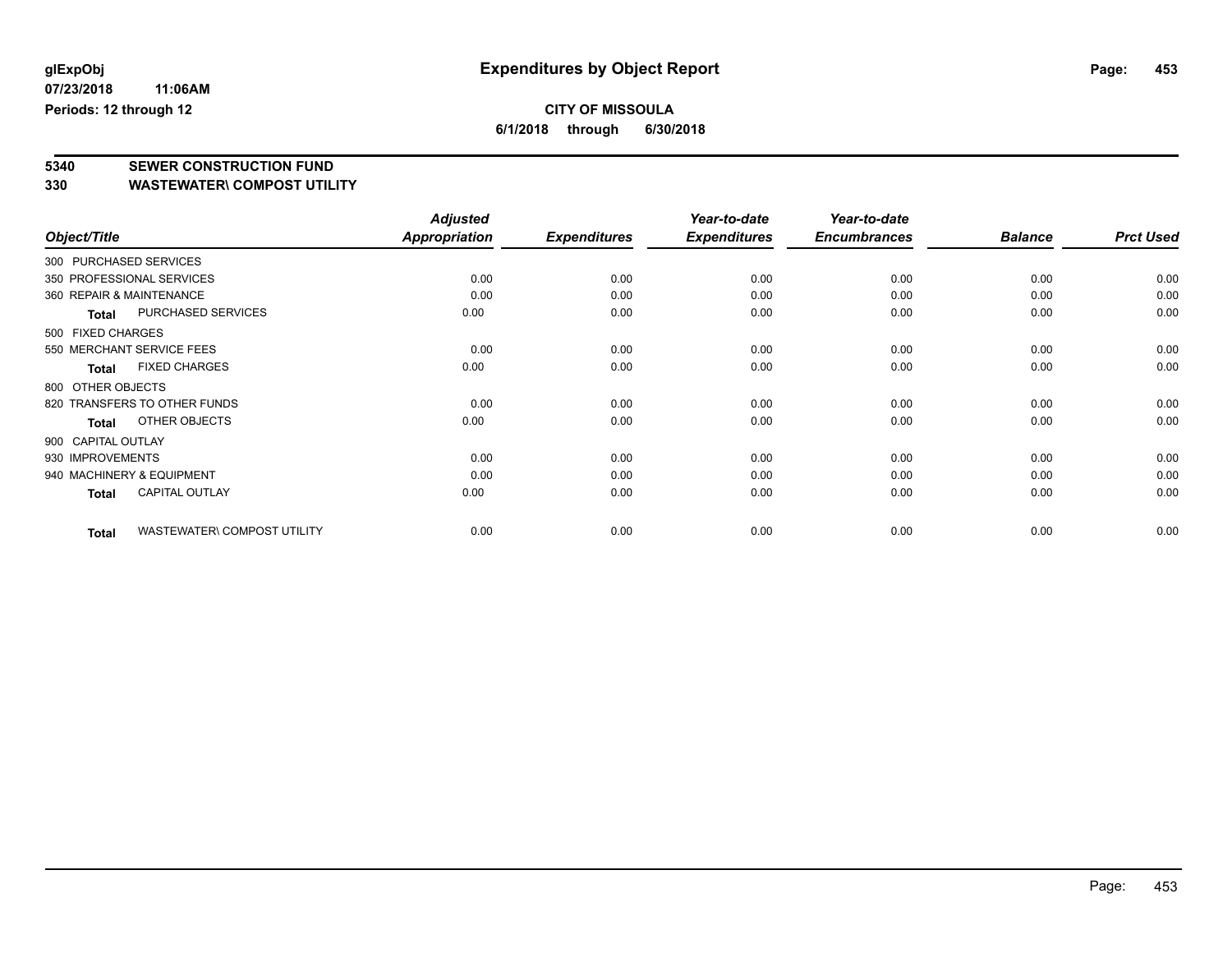# **5340 SEWER CONSTRUCTION FUND**

**390 NON-DEPARTMENTAL**

| Object/Title       |                       | <b>Adjusted</b><br><b>Appropriation</b> | <b>Expenditures</b> | Year-to-date<br><b>Expenditures</b> | Year-to-date<br><b>Encumbrances</b> | <b>Balance</b> | <b>Prct Used</b> |
|--------------------|-----------------------|-----------------------------------------|---------------------|-------------------------------------|-------------------------------------|----------------|------------------|
| 900 CAPITAL OUTLAY |                       |                                         |                     |                                     |                                     |                |                  |
| 930 IMPROVEMENTS   |                       | 0.00                                    | 0.00                | 0.00                                | 0.00                                | 0.00           | 0.00             |
| Total              | <b>CAPITAL OUTLAY</b> | 0.00                                    | 0.00                | 0.00                                | 0.00                                | 0.00           | 0.00             |
| <b>Total</b>       | NON-DEPARTMENTAL      | 0.00                                    | 0.00                | 0.00                                | 0.00                                | 0.00           | 0.00             |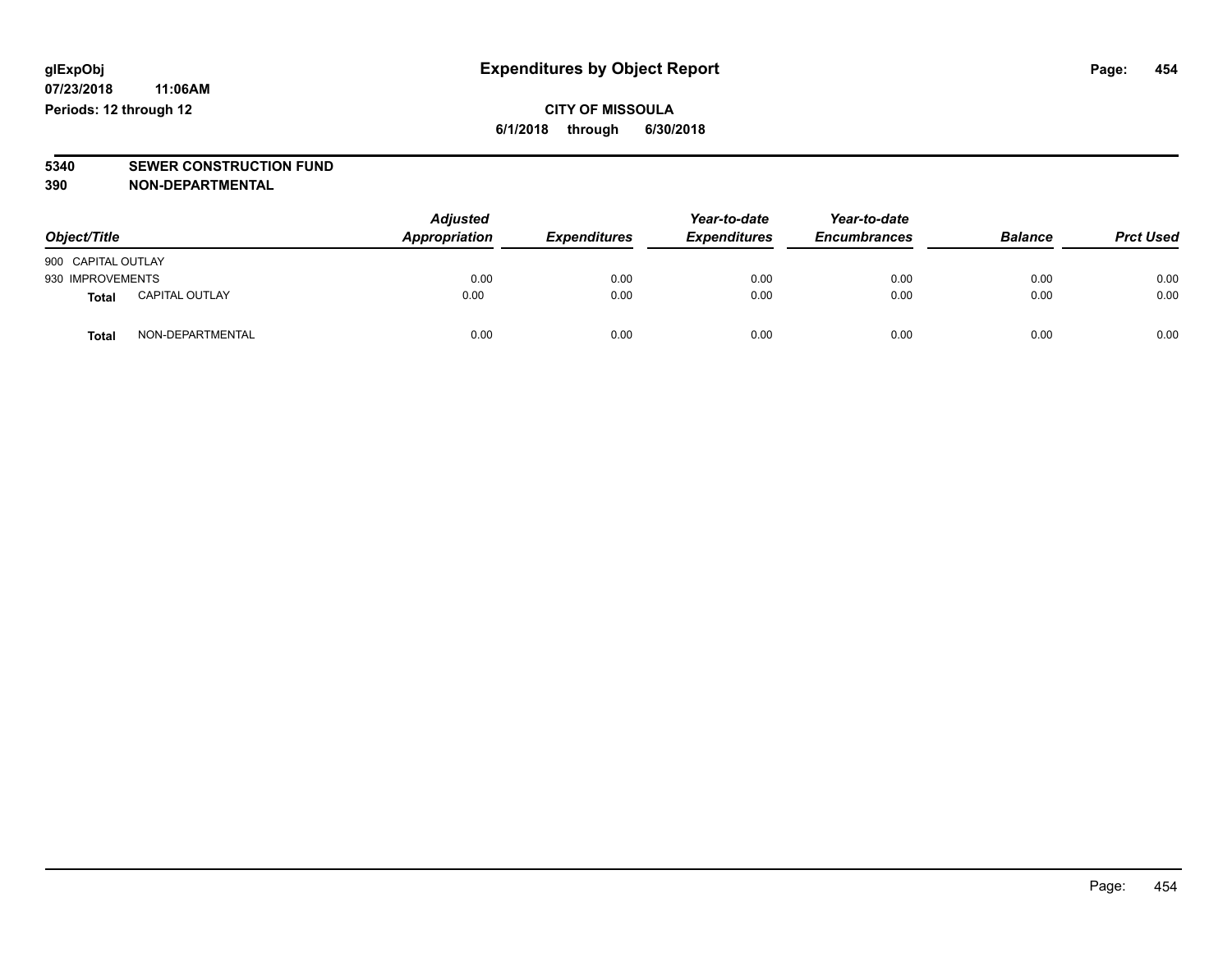### **CITY OF MISSOULA 6/1/2018 through 6/30/2018**

### **5340 SEWER CONSTRUCTION FUND**

| Object/Title             |                              | <b>Adjusted</b><br><b>Appropriation</b> | <b>Expenditures</b> | Year-to-date<br><b>Expenditures</b> | Year-to-date<br><b>Encumbrances</b> | <b>Balance</b> | <b>Prct Used</b> |
|--------------------------|------------------------------|-----------------------------------------|---------------------|-------------------------------------|-------------------------------------|----------------|------------------|
| 300 PURCHASED SERVICES   |                              |                                         |                     |                                     |                                     |                |                  |
|                          | 350 PROFESSIONAL SERVICES    | 0.00                                    | 0.00                | 0.00                                | 0.00                                | 0.00           | 0.00             |
| 360 REPAIR & MAINTENANCE |                              | 0.00                                    | 0.00                | 0.00                                | 0.00                                | 0.00           | 0.00             |
| <b>Total</b>             | PURCHASED SERVICES           | 0.00                                    | 0.00                | 0.00                                | 0.00                                | 0.00           | 0.00             |
| 500 FIXED CHARGES        |                              |                                         |                     |                                     |                                     |                |                  |
|                          | 550 MERCHANT SERVICE FEES    | 0.00                                    | 0.00                | 0.00                                | 0.00                                | 0.00           | 0.00             |
| Total                    | <b>FIXED CHARGES</b>         | 0.00                                    | 0.00                | 0.00                                | 0.00                                | 0.00           | 0.00             |
| 800 OTHER OBJECTS        |                              |                                         |                     |                                     |                                     |                |                  |
|                          | 820 TRANSFERS TO OTHER FUNDS | 0.00                                    | 0.00                | 0.00                                | 0.00                                | 0.00           | 0.00             |
| <b>Total</b>             | OTHER OBJECTS                | 0.00                                    | 0.00                | 0.00                                | 0.00                                | 0.00           | 0.00             |
| 900 CAPITAL OUTLAY       |                              |                                         |                     |                                     |                                     |                |                  |
| 930 IMPROVEMENTS         |                              | 0.00                                    | 0.00                | 0.00                                | 0.00                                | 0.00           | 0.00             |
|                          | 940 MACHINERY & EQUIPMENT    | 0.00                                    | 0.00                | 0.00                                | 0.00                                | 0.00           | 0.00             |
| <b>Total</b>             | <b>CAPITAL OUTLAY</b>        | 0.00                                    | 0.00                | 0.00                                | 0.00                                | 0.00           | 0.00             |
| <b>Total</b>             | SEWER CONSTRUCTION FUND      | 0.00                                    | 0.00                | 0.00                                | 0.00                                | 0.00           | 0.00             |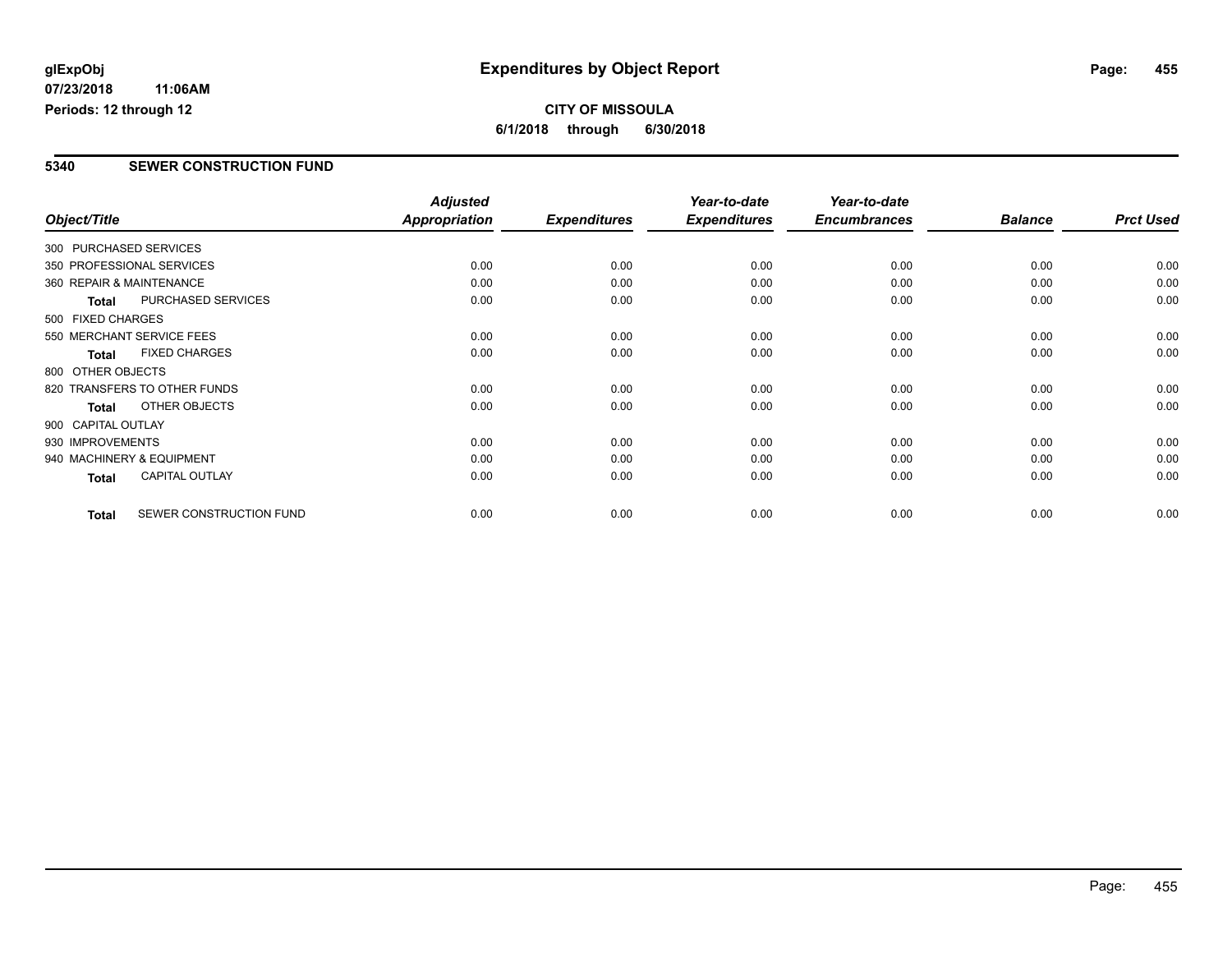# **5360 UNASSIGNED WASTEWATER DEBT SERVICE**

| Object/Title                         | <b>Adjusted</b><br>Appropriation | <b>Expenditures</b> | Year-to-date<br><b>Expenditures</b> | Year-to-date<br><b>Encumbrances</b> | <b>Balance</b> | <b>Prct Used</b> |
|--------------------------------------|----------------------------------|---------------------|-------------------------------------|-------------------------------------|----------------|------------------|
| 600 DEBT SERVICE                     |                                  |                     |                                     |                                     |                |                  |
| 610 PRINCIPAL                        | 0.00                             | 0.00                | 0.00                                | 0.00                                | 0.00           | 0.00             |
| 620 INTEREST / SERVICE FEES          | 0.00                             | 0.00                | 0.00                                | 0.00                                | 0.00           | 0.00             |
| <b>DEBT SERVICE</b><br>Total         | 0.00                             | 0.00                | 0.00                                | 0.00                                | 0.00           | 0.00             |
| WASTEWATER\ COMPOST UTILITY<br>Total | 0.00                             | 0.00                | 0.00                                | 0.00                                | 0.00           | 0.00             |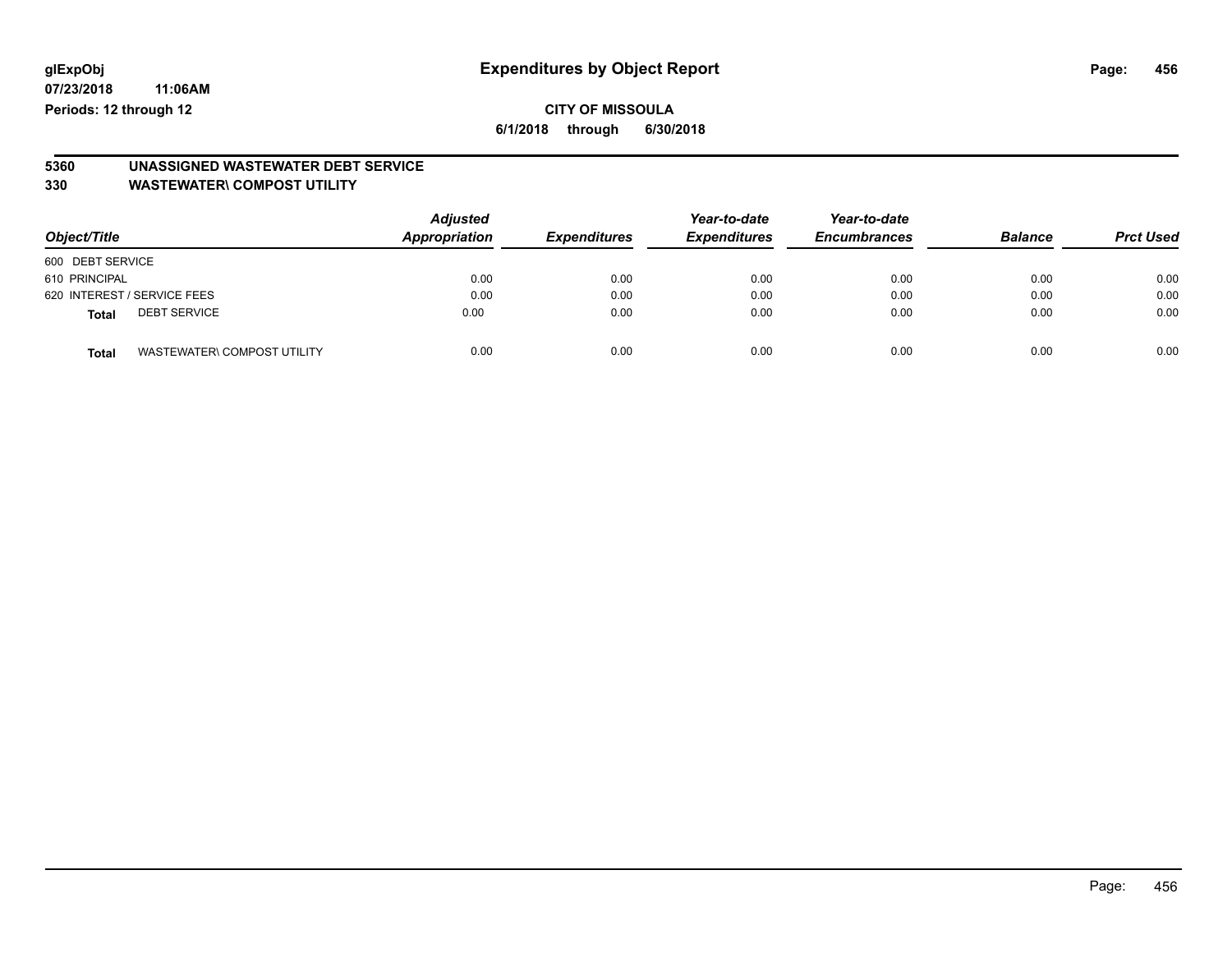### **glExpObj Expenditures by Object Report Page: 457**

**07/23/2018 11:06AM Periods: 12 through 12**

**CITY OF MISSOULA 6/1/2018 through 6/30/2018**

### **5360 UNASSIGNED WASTEWATER DEBT SERVICE**

| Object/Title     |                                 | <b>Adjusted</b><br>Appropriation | <b>Expenditures</b> | Year-to-date<br><b>Expenditures</b> | Year-to-date<br><b>Encumbrances</b> | <b>Balance</b> | <b>Prct Used</b> |
|------------------|---------------------------------|----------------------------------|---------------------|-------------------------------------|-------------------------------------|----------------|------------------|
| 600 DEBT SERVICE |                                 |                                  |                     |                                     |                                     |                |                  |
| 610 PRINCIPAL    |                                 | 0.00                             | 0.00                | 0.00                                | 0.00                                | 0.00           | 0.00             |
|                  | 620 INTEREST / SERVICE FEES     | 0.00                             | 0.00                | 0.00                                | 0.00                                | 0.00           | 0.00             |
| <b>Total</b>     | <b>DEBT SERVICE</b>             | 0.00                             | 0.00                | 0.00                                | 0.00                                | 0.00           | 0.00             |
| <b>Total</b>     | UNASSIGNED WASTEWATER DEBT SERV | 0.00                             | 0.00                | 0.00                                | 0.00                                | 0.00           | 0.00             |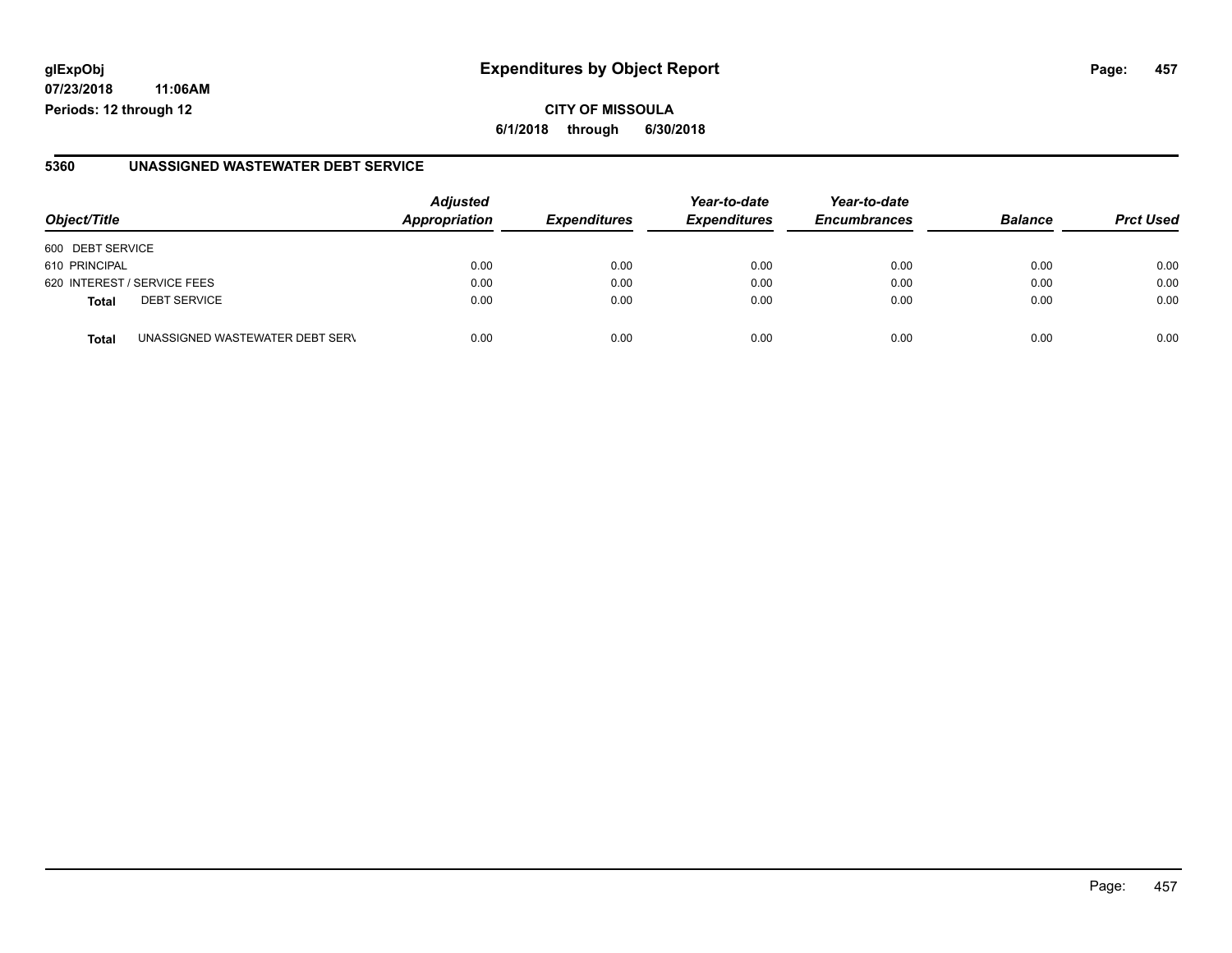# **5361 2001 SEWER REVENUE BONDS-DEBT SERVICE**

| Object/Title                |                                    | <b>Adjusted</b><br><b>Appropriation</b> | <b>Expenditures</b> | Year-to-date<br><b>Expenditures</b> | Year-to-date<br><b>Encumbrances</b> | <b>Balance</b> | <b>Prct Used</b> |
|-----------------------------|------------------------------------|-----------------------------------------|---------------------|-------------------------------------|-------------------------------------|----------------|------------------|
| 500 FIXED CHARGES           |                                    |                                         |                     |                                     |                                     |                |                  |
| 550 MERCHANT SERVICE FEES   |                                    | 0.00                                    | 0.00                | 0.00                                | 0.00                                | 0.00           | 0.00             |
| <b>Total</b>                | <b>FIXED CHARGES</b>               | 0.00                                    | 0.00                | 0.00                                | 0.00                                | 0.00           | 0.00             |
| 600 DEBT SERVICE            |                                    |                                         |                     |                                     |                                     |                |                  |
| 610 PRINCIPAL               |                                    | 0.00                                    | 0.00                | 0.00                                | 0.00                                | 0.00           | 0.00             |
| 620 INTEREST / SERVICE FEES |                                    | 0.00                                    | 0.00                | 0.00                                | 0.00                                | 0.00           | 0.00             |
| <b>Total</b>                | <b>DEBT SERVICE</b>                | 0.00                                    | 0.00                | 0.00                                | 0.00                                | 0.00           | 0.00             |
| <b>Total</b>                | <b>WASTEWATER\ COMPOST UTILITY</b> | 0.00                                    | 0.00                | 0.00                                | 0.00                                | 0.00           | 0.00             |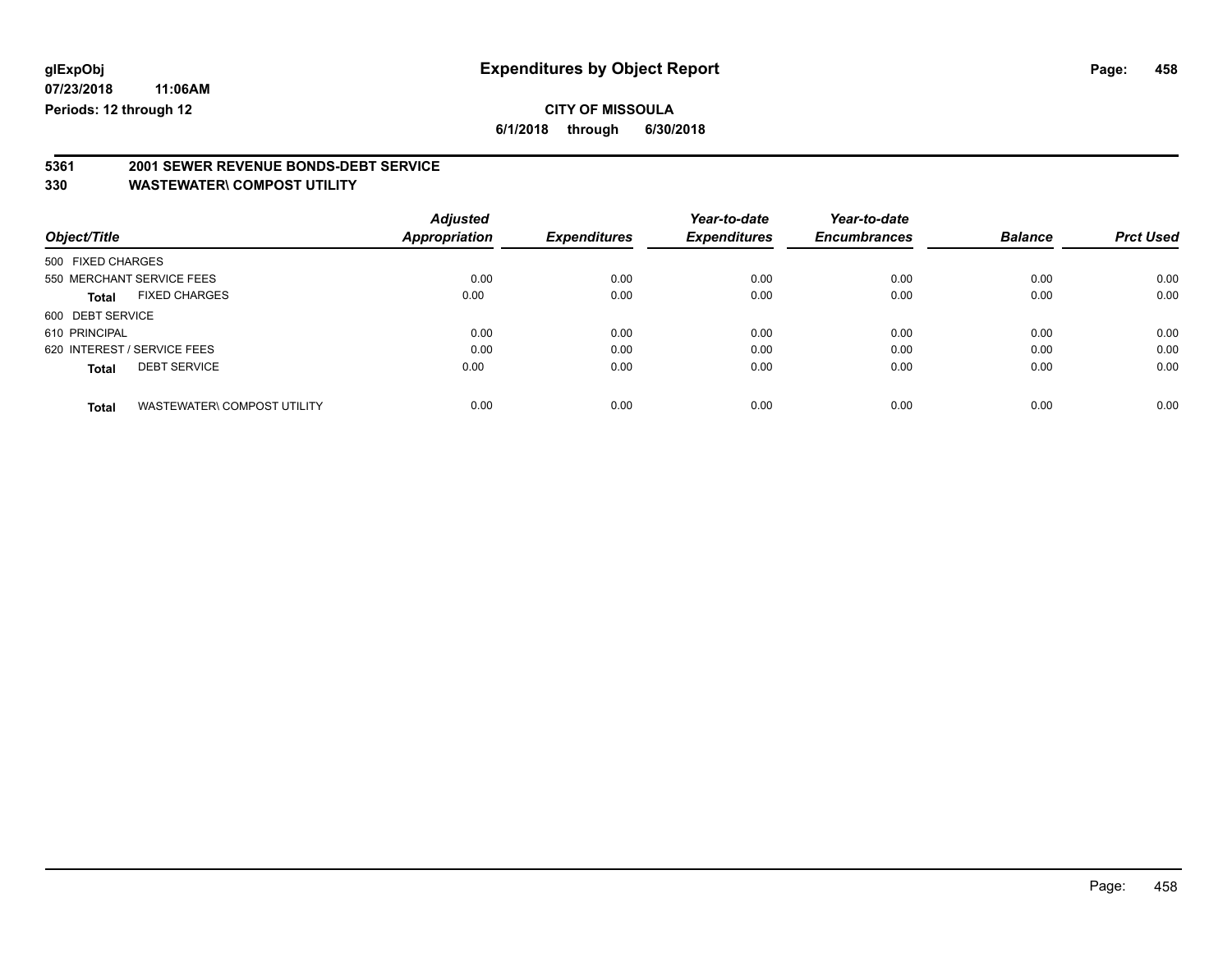### **glExpObj Expenditures by Object Report Page: 459**

**07/23/2018 11:06AM Periods: 12 through 12**

**CITY OF MISSOULA 6/1/2018 through 6/30/2018**

#### **5361 2001 SEWER REVENUE BONDS-DEBT SERVICE**

| Object/Title                                     | <b>Adjusted</b><br>Appropriation | <b>Expenditures</b> | Year-to-date<br><b>Expenditures</b> | Year-to-date<br><b>Encumbrances</b> | <b>Balance</b> | <b>Prct Used</b> |
|--------------------------------------------------|----------------------------------|---------------------|-------------------------------------|-------------------------------------|----------------|------------------|
| 500 FIXED CHARGES                                |                                  |                     |                                     |                                     |                |                  |
| 550 MERCHANT SERVICE FEES                        | 0.00                             | 0.00                | 0.00                                | 0.00                                | 0.00           | 0.00             |
| <b>FIXED CHARGES</b><br><b>Total</b>             | 0.00                             | 0.00                | 0.00                                | 0.00                                | 0.00           | 0.00             |
| 600 DEBT SERVICE                                 |                                  |                     |                                     |                                     |                |                  |
| 610 PRINCIPAL                                    | 0.00                             | 0.00                | 0.00                                | 0.00                                | 0.00           | 0.00             |
| 620 INTEREST / SERVICE FEES                      | 0.00                             | 0.00                | 0.00                                | 0.00                                | 0.00           | 0.00             |
| <b>DEBT SERVICE</b><br><b>Total</b>              | 0.00                             | 0.00                | 0.00                                | 0.00                                | 0.00           | 0.00             |
| 2001 SEWER REVENUE BONDS-DEBT SE<br><b>Total</b> | 0.00                             | 0.00                | 0.00                                | 0.00                                | 0.00           | 0.00             |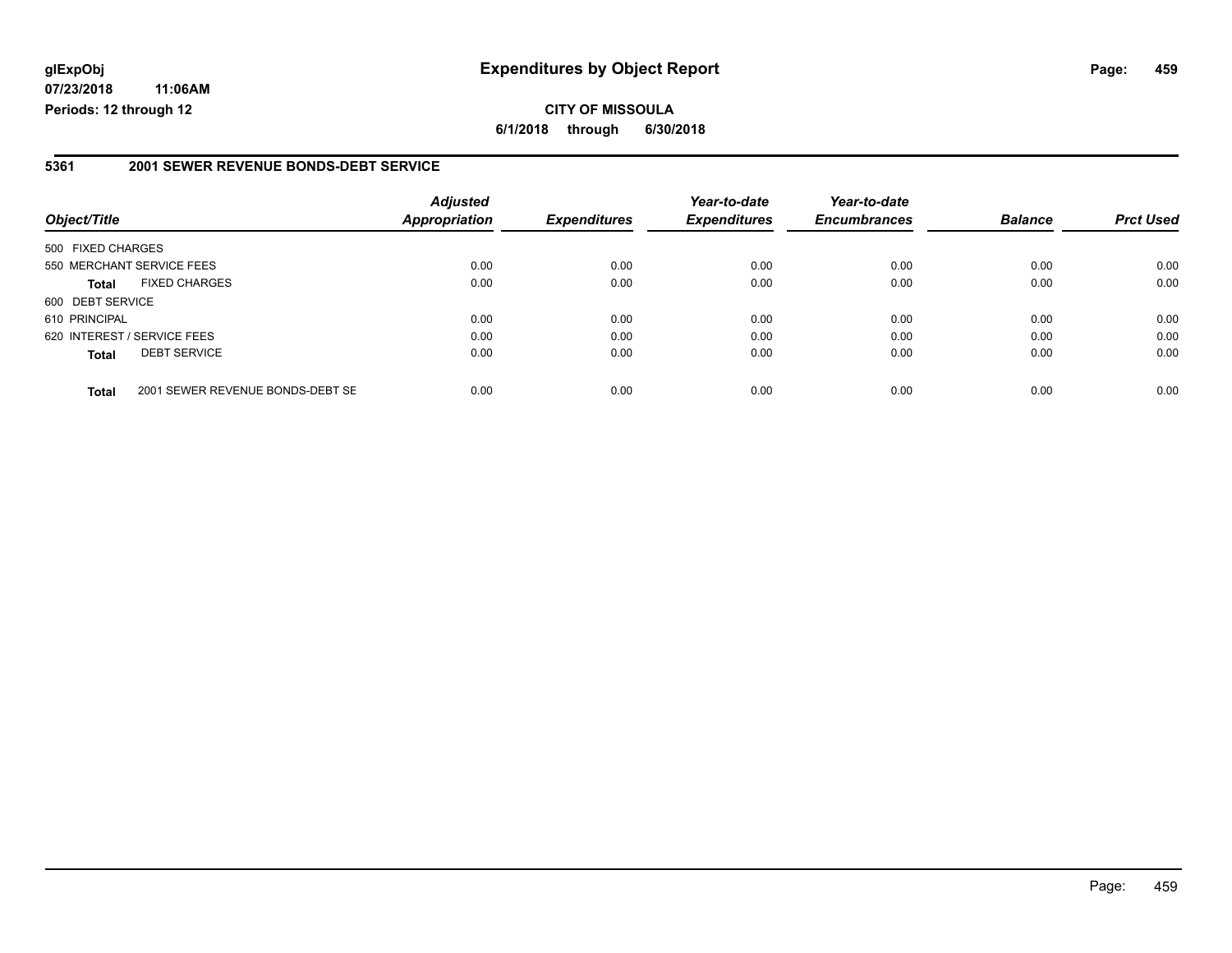# **5362 00 SEWER REVENUE BOND - SERIES B DEBT SE**

| Object/Title                                       | <b>Adjusted</b><br><b>Appropriation</b> | <b>Expenditures</b> | Year-to-date<br><b>Expenditures</b> | Year-to-date<br><b>Encumbrances</b> | <b>Balance</b> | <b>Prct Used</b> |
|----------------------------------------------------|-----------------------------------------|---------------------|-------------------------------------|-------------------------------------|----------------|------------------|
|                                                    |                                         |                     |                                     |                                     |                |                  |
| 500 FIXED CHARGES                                  |                                         |                     |                                     |                                     |                |                  |
| 550 MERCHANT SERVICE FEES                          | 0.00                                    | 0.00                | 0.00                                | 0.00                                | 0.00           | 0.00             |
| <b>FIXED CHARGES</b><br><b>Total</b>               | 0.00                                    | 0.00                | 0.00                                | 0.00                                | 0.00           | 0.00             |
| 600 DEBT SERVICE                                   |                                         |                     |                                     |                                     |                |                  |
| 610 PRINCIPAL                                      | 0.00                                    | 0.00                | 0.00                                | 0.00                                | 0.00           | 0.00             |
| 620 INTEREST / SERVICE FEES                        | 0.00                                    | 0.00                | 0.00                                | 0.00                                | 0.00           | 0.00             |
| <b>DEBT SERVICE</b><br><b>Total</b>                | 0.00                                    | 0.00                | 0.00                                | 0.00                                | 0.00           | 0.00             |
| 800 OTHER OBJECTS                                  |                                         |                     |                                     |                                     |                |                  |
| 820 TRANSFERS TO OTHER FUNDS                       | 0.00                                    | 0.00                | 0.00                                | 0.00                                | 0.00           | 0.00             |
| OTHER OBJECTS<br><b>Total</b>                      | 0.00                                    | 0.00                | 0.00                                | 0.00                                | 0.00           | 0.00             |
| <b>WASTEWATER\ COMPOST UTILITY</b><br><b>Total</b> | 0.00                                    | 0.00                | 0.00                                | 0.00                                | 0.00           | 0.00             |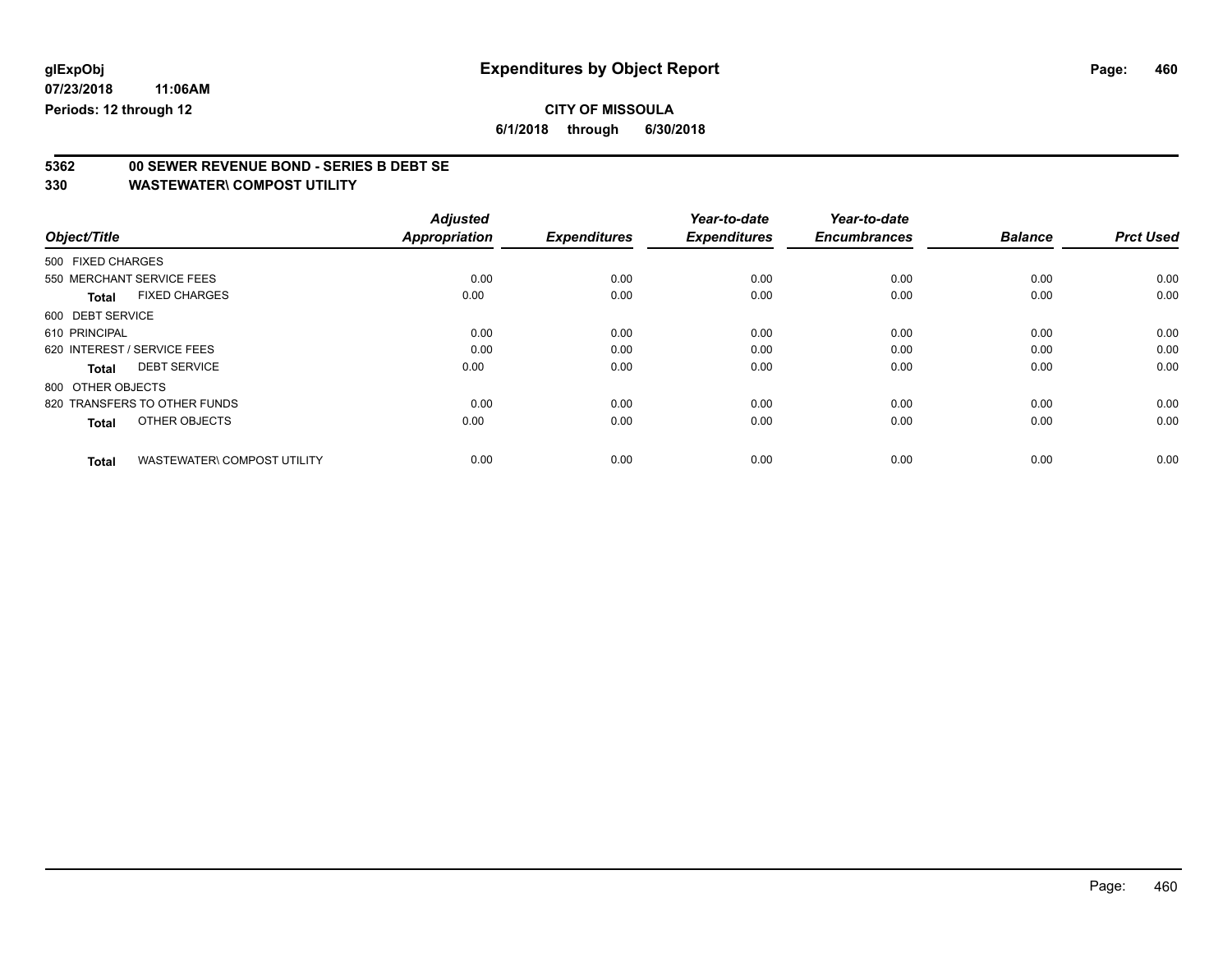### **5362 00 SEWER REVENUE BOND - SERIES B DEBT SE**

|                              |                                    | <b>Adjusted</b>      |                     | Year-to-date        | Year-to-date        |                |                  |
|------------------------------|------------------------------------|----------------------|---------------------|---------------------|---------------------|----------------|------------------|
| Object/Title                 |                                    | <b>Appropriation</b> | <b>Expenditures</b> | <b>Expenditures</b> | <b>Encumbrances</b> | <b>Balance</b> | <b>Prct Used</b> |
| 500 FIXED CHARGES            |                                    |                      |                     |                     |                     |                |                  |
| 550 MERCHANT SERVICE FEES    |                                    | 0.00                 | 0.00                | 0.00                | 0.00                | 0.00           | 0.00             |
| <b>Total</b>                 | <b>FIXED CHARGES</b>               | 0.00                 | 0.00                | 0.00                | 0.00                | 0.00           | 0.00             |
| 600 DEBT SERVICE             |                                    |                      |                     |                     |                     |                |                  |
| 610 PRINCIPAL                |                                    | 0.00                 | 0.00                | 0.00                | 0.00                | 0.00           | 0.00             |
| 620 INTEREST / SERVICE FEES  |                                    | 0.00                 | 0.00                | 0.00                | 0.00                | 0.00           | 0.00             |
| Total                        | <b>DEBT SERVICE</b>                | 0.00                 | 0.00                | 0.00                | 0.00                | 0.00           | 0.00             |
| 800 OTHER OBJECTS            |                                    |                      |                     |                     |                     |                |                  |
| 820 TRANSFERS TO OTHER FUNDS |                                    | 0.00                 | 0.00                | 0.00                | 0.00                | 0.00           | 0.00             |
| Total                        | OTHER OBJECTS                      | 0.00                 | 0.00                | 0.00                | 0.00                | 0.00           | 0.00             |
| <b>Total</b>                 | 00 SEWER REVENUE BOND - SERIES B D | 0.00                 | 0.00                | 0.00                | 0.00                | 0.00           | 0.00             |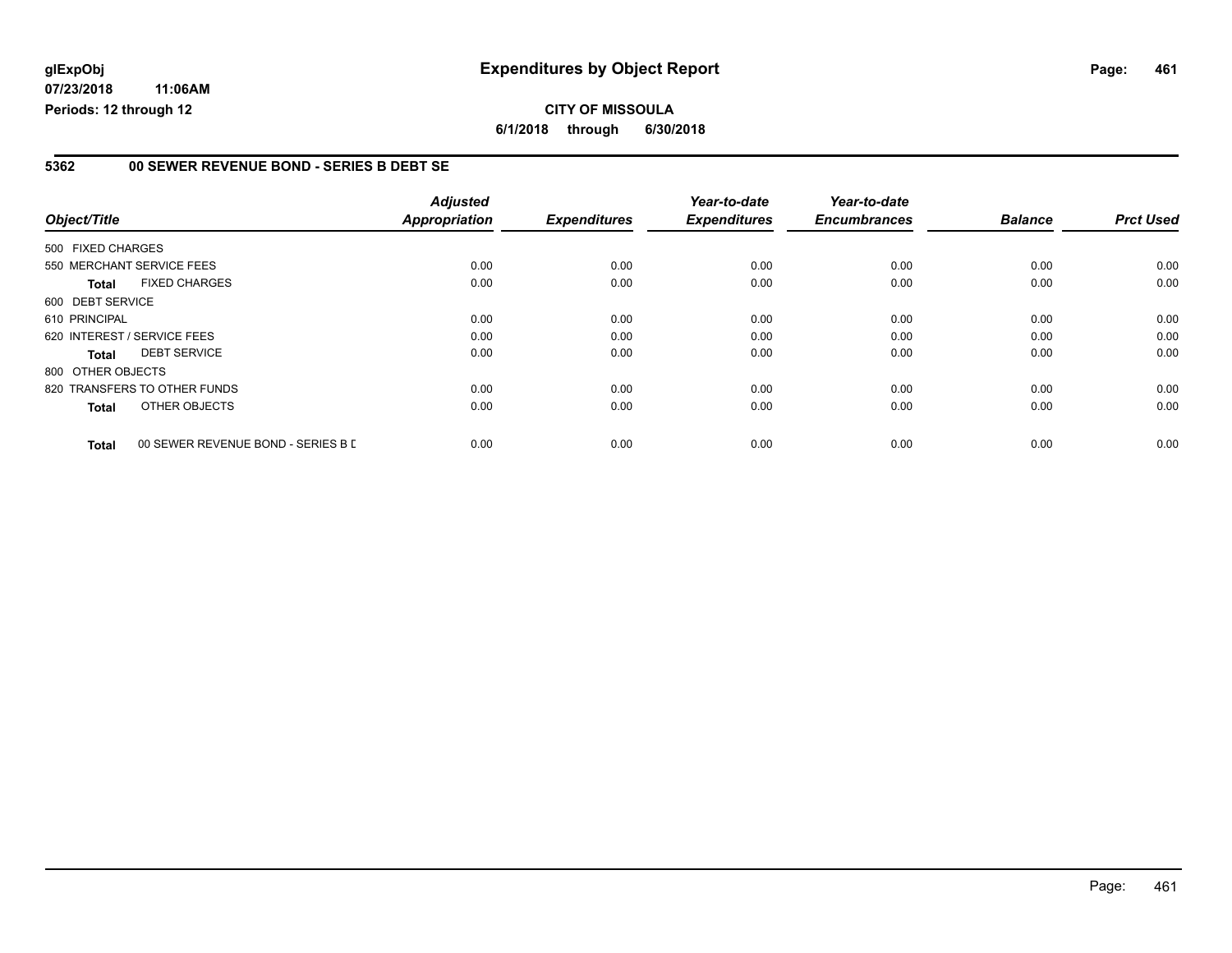### **CITY OF MISSOULA 6/1/2018 through 6/30/2018**

# **5363 92 SEWER REVENUE BOND SERIES A DEBT SERV**

| Object/Title                |                                    | <b>Adjusted</b><br><b>Appropriation</b> | <b>Expenditures</b> | Year-to-date<br><b>Expenditures</b> | Year-to-date<br><b>Encumbrances</b> | <b>Balance</b> | <b>Prct Used</b> |
|-----------------------------|------------------------------------|-----------------------------------------|---------------------|-------------------------------------|-------------------------------------|----------------|------------------|
| 500 FIXED CHARGES           |                                    |                                         |                     |                                     |                                     |                |                  |
| 550 MERCHANT SERVICE FEES   |                                    | 0.00                                    | 0.00                | 0.00                                | 0.00                                | 0.00           | 0.00             |
| <b>Total</b>                | <b>FIXED CHARGES</b>               | 0.00                                    | 0.00                | 0.00                                | 0.00                                | 0.00           | 0.00             |
| 600 DEBT SERVICE            |                                    |                                         |                     |                                     |                                     |                |                  |
| 610 PRINCIPAL               |                                    | 0.00                                    | 0.00                | 0.00                                | 0.00                                | 0.00           | 0.00             |
| 620 INTEREST / SERVICE FEES |                                    | 0.00                                    | 0.00                | 0.00                                | 0.00                                | 0.00           | 0.00             |
| <b>Total</b>                | <b>DEBT SERVICE</b>                | 0.00                                    | 0.00                | 0.00                                | 0.00                                | 0.00           | 0.00             |
| <b>Total</b>                | <b>WASTEWATER\ COMPOST UTILITY</b> | 0.00                                    | 0.00                | 0.00                                | 0.00                                | 0.00           | 0.00             |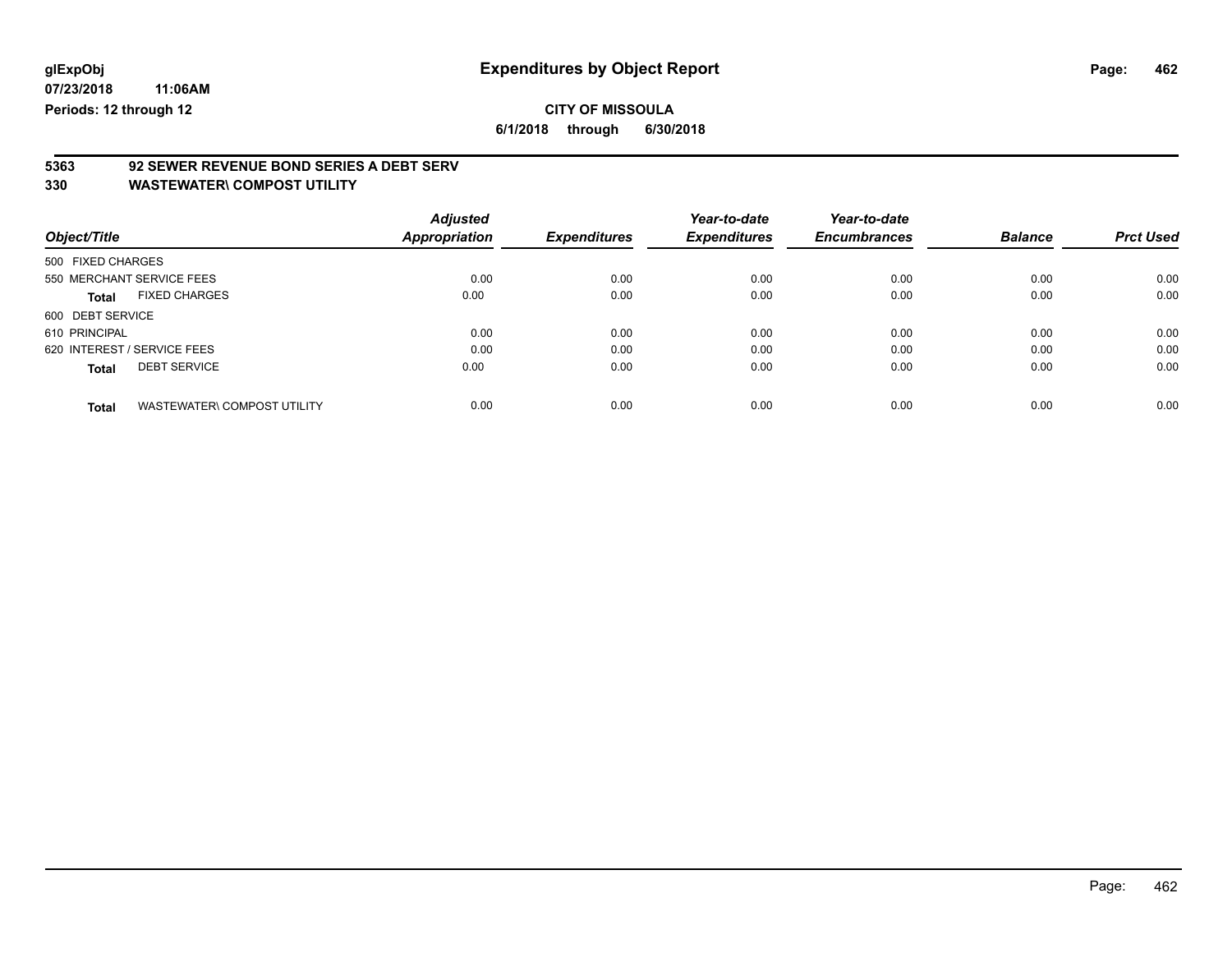## **glExpObj Expenditures by Object Report Page: 463**

**07/23/2018 11:06AM Periods: 12 through 12**

**CITY OF MISSOULA 6/1/2018 through 6/30/2018**

#### **5363 92 SEWER REVENUE BOND SERIES A DEBT SERV**

| Object/Title      |                                   | <b>Adjusted</b><br><b>Appropriation</b> | <b>Expenditures</b> | Year-to-date<br><b>Expenditures</b> | Year-to-date<br><b>Encumbrances</b> | <b>Balance</b> | <b>Prct Used</b> |
|-------------------|-----------------------------------|-----------------------------------------|---------------------|-------------------------------------|-------------------------------------|----------------|------------------|
|                   |                                   |                                         |                     |                                     |                                     |                |                  |
| 500 FIXED CHARGES |                                   |                                         |                     |                                     |                                     |                |                  |
|                   | 550 MERCHANT SERVICE FEES         | 0.00                                    | 0.00                | 0.00                                | 0.00                                | 0.00           | 0.00             |
| <b>Total</b>      | <b>FIXED CHARGES</b>              | 0.00                                    | 0.00                | 0.00                                | 0.00                                | 0.00           | 0.00             |
| 600 DEBT SERVICE  |                                   |                                         |                     |                                     |                                     |                |                  |
| 610 PRINCIPAL     |                                   | 0.00                                    | 0.00                | 0.00                                | 0.00                                | 0.00           | 0.00             |
|                   | 620 INTEREST / SERVICE FEES       | 0.00                                    | 0.00                | 0.00                                | 0.00                                | 0.00           | 0.00             |
| <b>Total</b>      | <b>DEBT SERVICE</b>               | 0.00                                    | 0.00                | 0.00                                | 0.00                                | 0.00           | 0.00             |
| <b>Total</b>      | 92 SEWER REVENUE BOND SERIES A DE | 0.00                                    | 0.00                | 0.00                                | 0.00                                | 0.00           | 0.00             |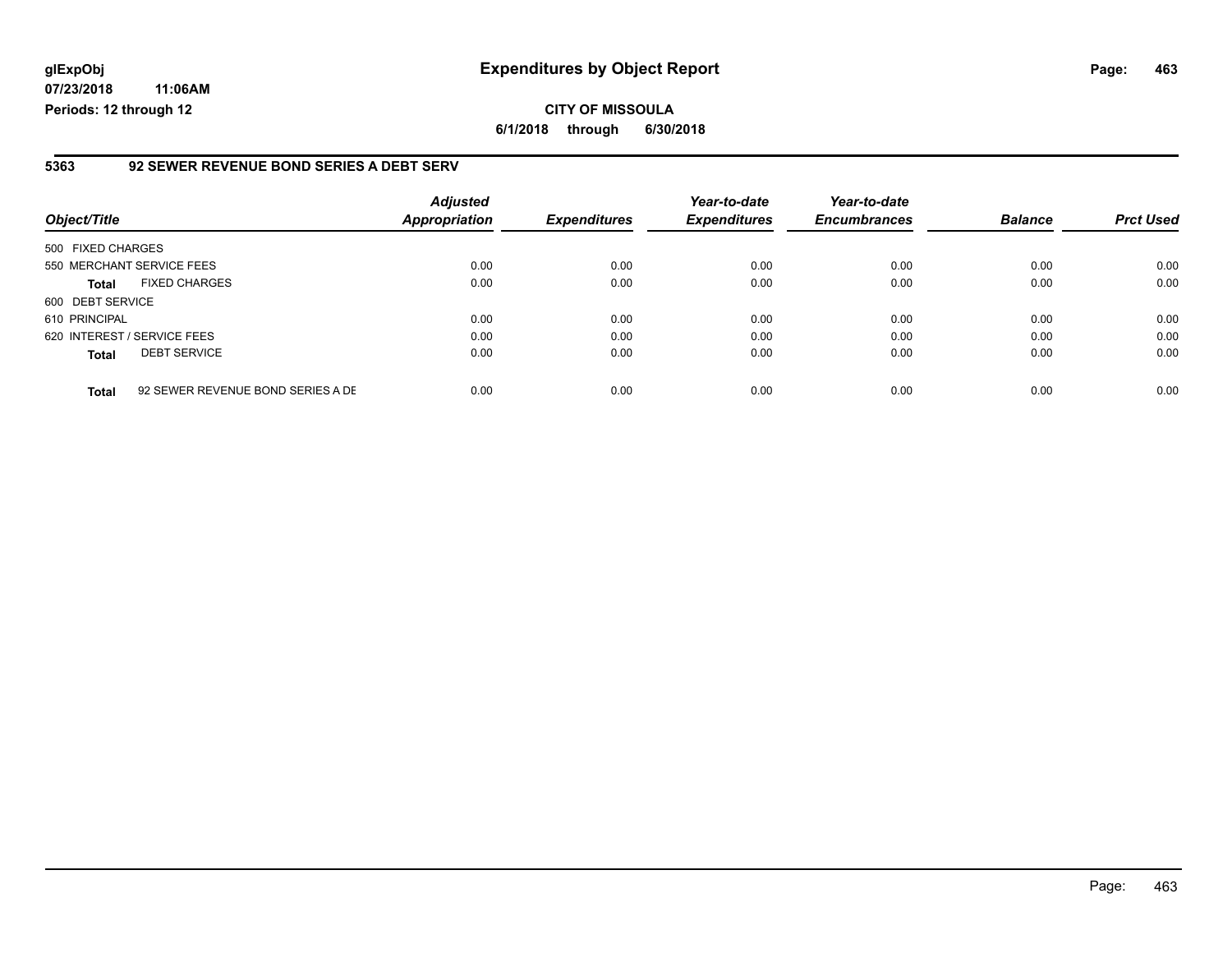# **5364 92 SEWER REVENUE BOND - SERIES B DEBT S**

| Object/Title      |                                    | <b>Adjusted</b><br><b>Appropriation</b> | <b>Expenditures</b> | Year-to-date<br><b>Expenditures</b> | Year-to-date<br><b>Encumbrances</b> | <b>Balance</b> | <b>Prct Used</b> |
|-------------------|------------------------------------|-----------------------------------------|---------------------|-------------------------------------|-------------------------------------|----------------|------------------|
| 500 FIXED CHARGES |                                    |                                         |                     |                                     |                                     |                |                  |
|                   | 550 MERCHANT SERVICE FEES          | 0.00                                    | 0.00                | 0.00                                | 0.00                                | 0.00           | 0.00             |
| <b>Total</b>      | <b>FIXED CHARGES</b>               | 0.00                                    | 0.00                | 0.00                                | 0.00                                | 0.00           | 0.00             |
| 600 DEBT SERVICE  |                                    |                                         |                     |                                     |                                     |                |                  |
| 610 PRINCIPAL     |                                    | 0.00                                    | 0.00                | 0.00                                | 0.00                                | 0.00           | 0.00             |
|                   | 620 INTEREST / SERVICE FEES        | 0.00                                    | 0.00                | 0.00                                | 0.00                                | 0.00           | 0.00             |
| <b>Total</b>      | <b>DEBT SERVICE</b>                | 0.00                                    | 0.00                | 0.00                                | 0.00                                | 0.00           | 0.00             |
| <b>Total</b>      | <b>WASTEWATER\ COMPOST UTILITY</b> | 0.00                                    | 0.00                | 0.00                                | 0.00                                | 0.00           | 0.00             |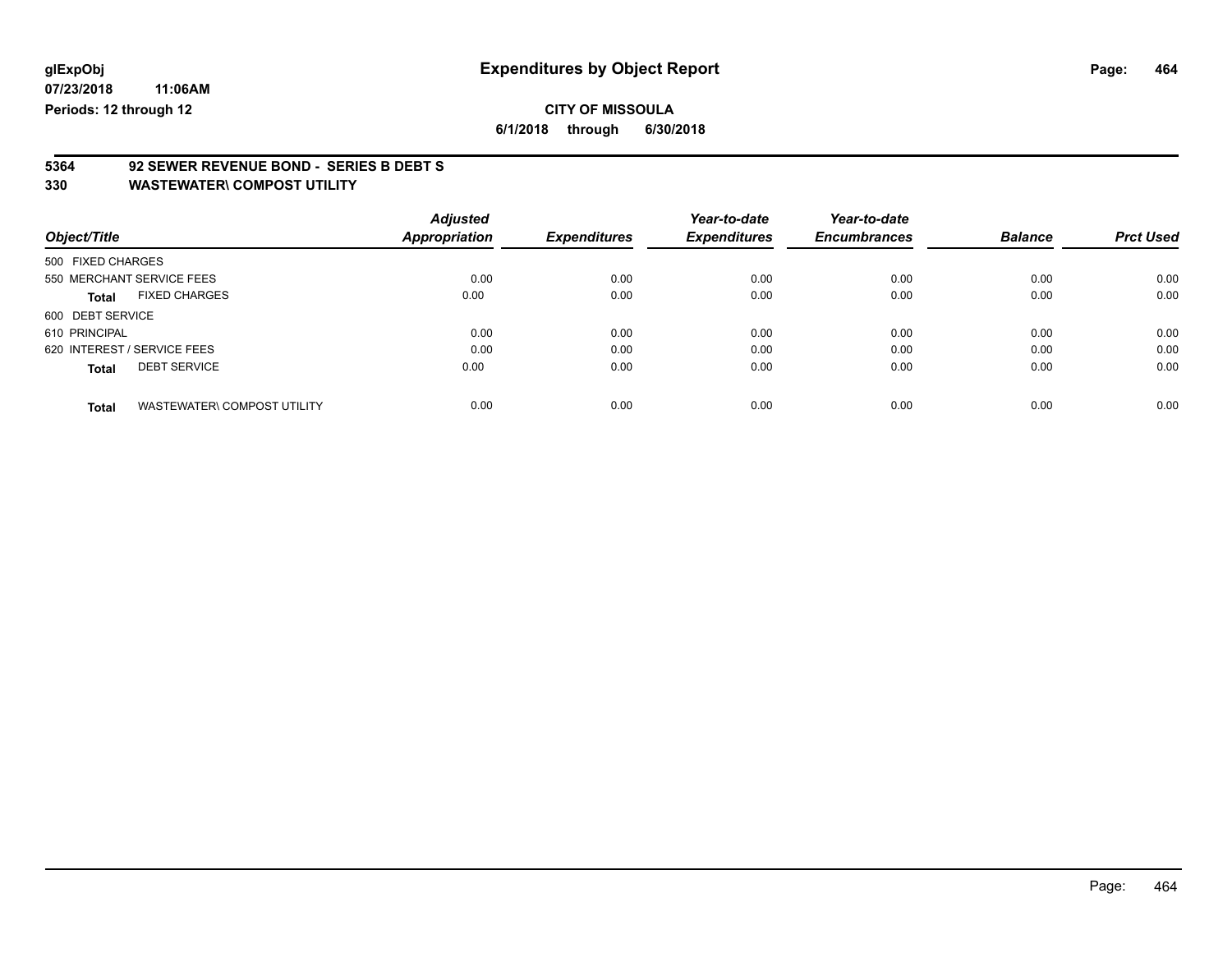### **5364 92 SEWER REVENUE BOND - SERIES B DEBT S**

| Object/Title                |                                    | <b>Adjusted</b><br>Appropriation | <b>Expenditures</b> | Year-to-date<br><b>Expenditures</b> | Year-to-date<br><b>Encumbrances</b> | <b>Balance</b> | <b>Prct Used</b> |
|-----------------------------|------------------------------------|----------------------------------|---------------------|-------------------------------------|-------------------------------------|----------------|------------------|
| 500 FIXED CHARGES           |                                    |                                  |                     |                                     |                                     |                |                  |
| 550 MERCHANT SERVICE FEES   |                                    | 0.00                             | 0.00                | 0.00                                | 0.00                                | 0.00           | 0.00             |
| <b>Total</b>                | <b>FIXED CHARGES</b>               | 0.00                             | 0.00                | 0.00                                | 0.00                                | 0.00           | 0.00             |
| 600 DEBT SERVICE            |                                    |                                  |                     |                                     |                                     |                |                  |
| 610 PRINCIPAL               |                                    | 0.00                             | 0.00                | 0.00                                | 0.00                                | 0.00           | 0.00             |
| 620 INTEREST / SERVICE FEES |                                    | 0.00                             | 0.00                | 0.00                                | 0.00                                | 0.00           | 0.00             |
| <b>Total</b>                | <b>DEBT SERVICE</b>                | 0.00                             | 0.00                | 0.00                                | 0.00                                | 0.00           | 0.00             |
| <b>Total</b>                | 92 SEWER REVENUE BOND - SERIES B I | 0.00                             | 0.00                | 0.00                                | 0.00                                | 0.00           | 0.00             |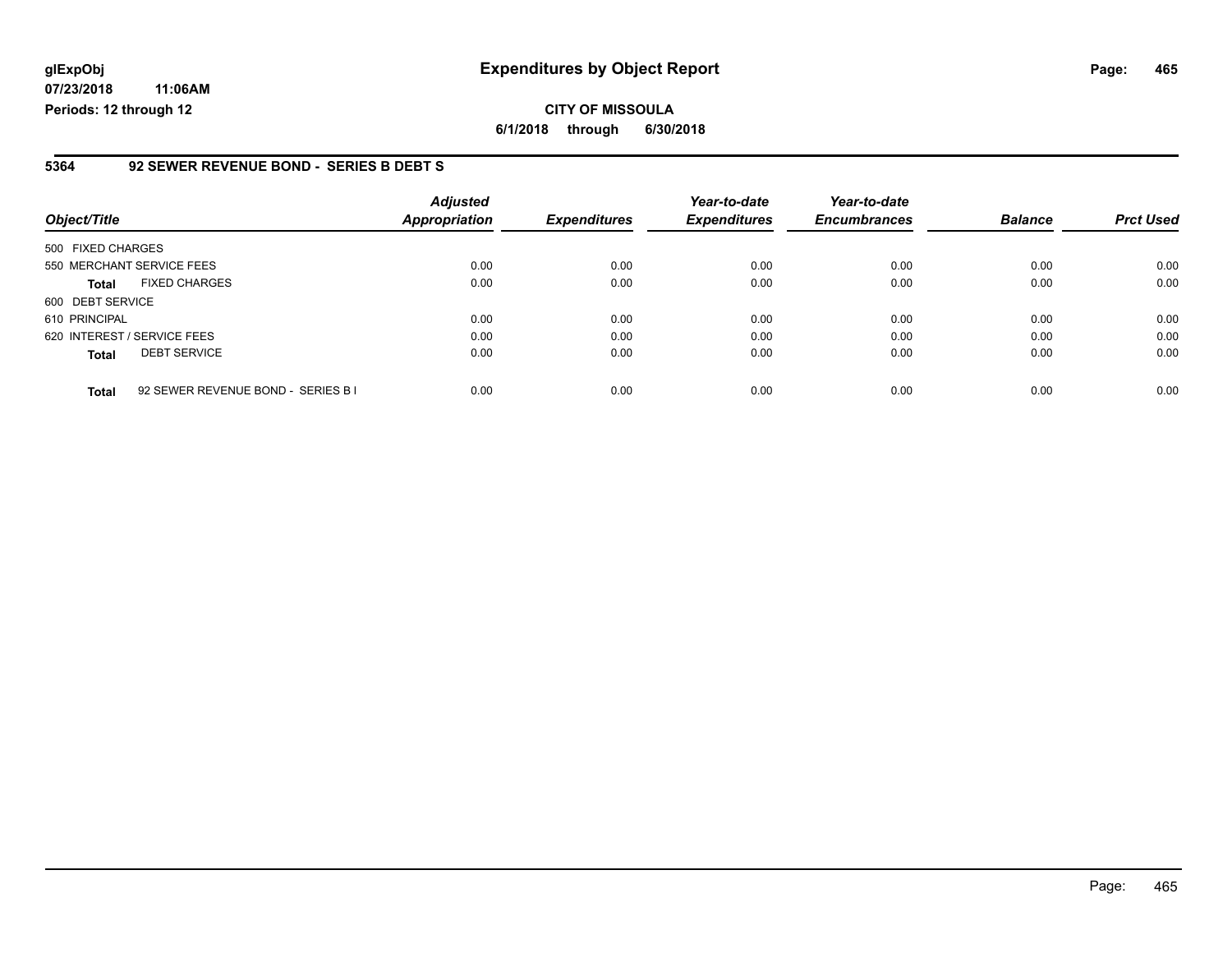# **5365 99 SEWER REVENUE BONDS DEBT SERVICE FUND**

| Object/Title      |                                    | <b>Adjusted</b><br><b>Appropriation</b> | <b>Expenditures</b> | Year-to-date<br><b>Expenditures</b> | Year-to-date<br><b>Encumbrances</b> | <b>Balance</b> | <b>Prct Used</b> |
|-------------------|------------------------------------|-----------------------------------------|---------------------|-------------------------------------|-------------------------------------|----------------|------------------|
| 500 FIXED CHARGES |                                    |                                         |                     |                                     |                                     |                |                  |
|                   | 550 MERCHANT SERVICE FEES          | 0.00                                    | 0.00                | 0.00                                | 0.00                                | 0.00           | 0.00             |
| <b>Total</b>      | <b>FIXED CHARGES</b>               | 0.00                                    | 0.00                | 0.00                                | 0.00                                | 0.00           | 0.00             |
| 600 DEBT SERVICE  |                                    |                                         |                     |                                     |                                     |                |                  |
| 610 PRINCIPAL     |                                    | 0.00                                    | 0.00                | 0.00                                | 0.00                                | 0.00           | 0.00             |
|                   | 620 INTEREST / SERVICE FEES        | 0.00                                    | 0.00                | 0.00                                | 0.00                                | 0.00           | 0.00             |
| <b>Total</b>      | <b>DEBT SERVICE</b>                | 0.00                                    | 0.00                | 0.00                                | 0.00                                | 0.00           | 0.00             |
| <b>Total</b>      | <b>WASTEWATER\ COMPOST UTILITY</b> | 0.00                                    | 0.00                | 0.00                                | 0.00                                | 0.00           | 0.00             |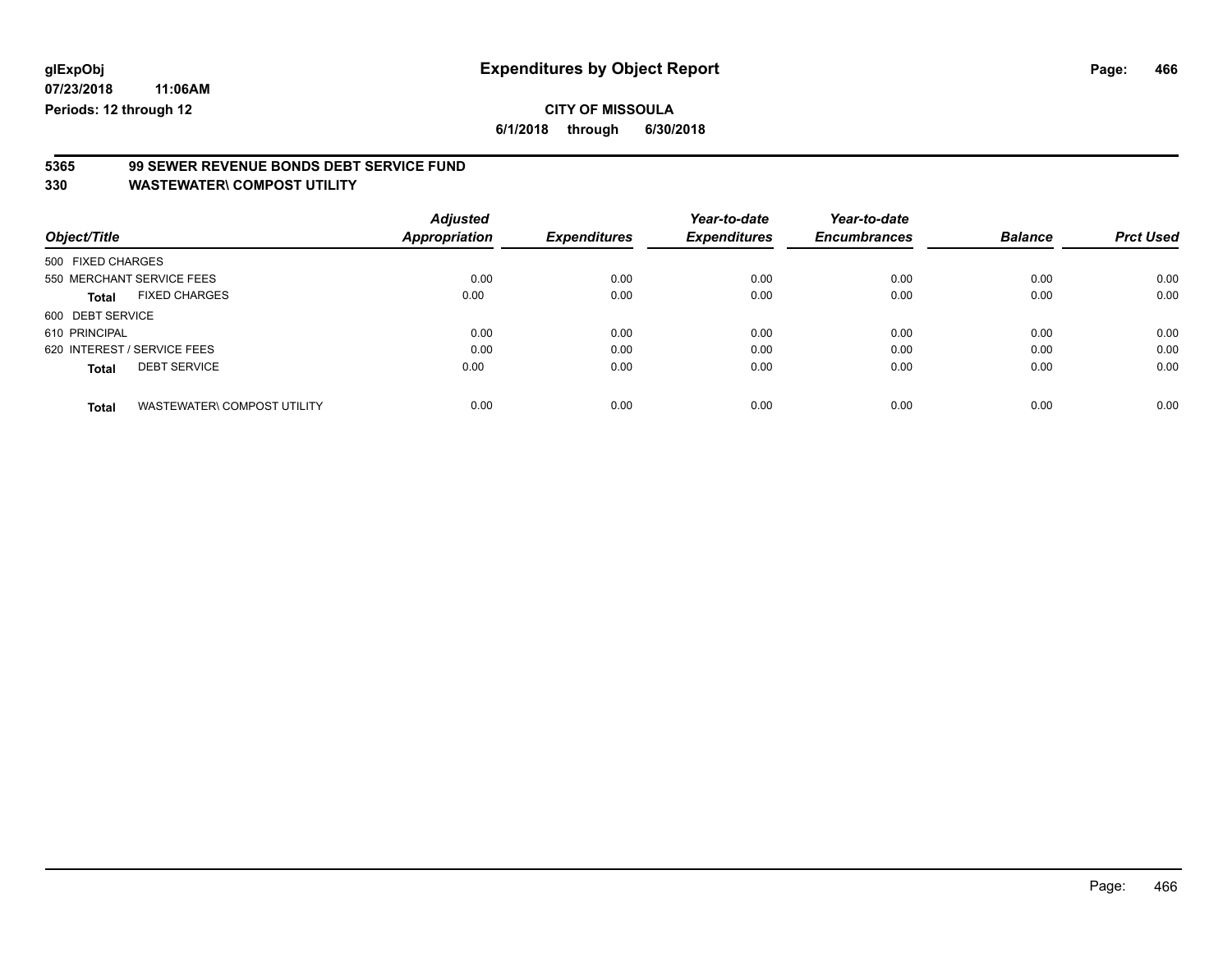## **glExpObj Expenditures by Object Report Page: 467**

**07/23/2018 11:06AM Periods: 12 through 12**

#### **5365 99 SEWER REVENUE BONDS DEBT SERVICE FUND**

| Object/Title                         |                                  | <b>Adjusted</b><br><b>Appropriation</b> | <b>Expenditures</b> | Year-to-date<br><b>Expenditures</b> | Year-to-date<br><b>Encumbrances</b> | <b>Balance</b> | <b>Prct Used</b> |
|--------------------------------------|----------------------------------|-----------------------------------------|---------------------|-------------------------------------|-------------------------------------|----------------|------------------|
| 500 FIXED CHARGES                    |                                  |                                         |                     |                                     |                                     |                |                  |
| 550 MERCHANT SERVICE FEES            |                                  | 0.00                                    | 0.00                | 0.00                                | 0.00                                | 0.00           | 0.00             |
| <b>FIXED CHARGES</b><br><b>Total</b> |                                  | 0.00                                    | 0.00                | 0.00                                | 0.00                                | 0.00           | 0.00             |
| 600 DEBT SERVICE                     |                                  |                                         |                     |                                     |                                     |                |                  |
| 610 PRINCIPAL                        |                                  | 0.00                                    | 0.00                | 0.00                                | 0.00                                | 0.00           | 0.00             |
| 620 INTEREST / SERVICE FEES          |                                  | 0.00                                    | 0.00                | 0.00                                | 0.00                                | 0.00           | 0.00             |
| <b>DEBT SERVICE</b><br><b>Total</b>  |                                  | 0.00                                    | 0.00                | 0.00                                | 0.00                                | 0.00           | 0.00             |
| <b>Total</b>                         | 99 SEWER REVENUE BONDS DEBT SERV | 0.00                                    | 0.00                | 0.00                                | 0.00                                | 0.00           | 0.00             |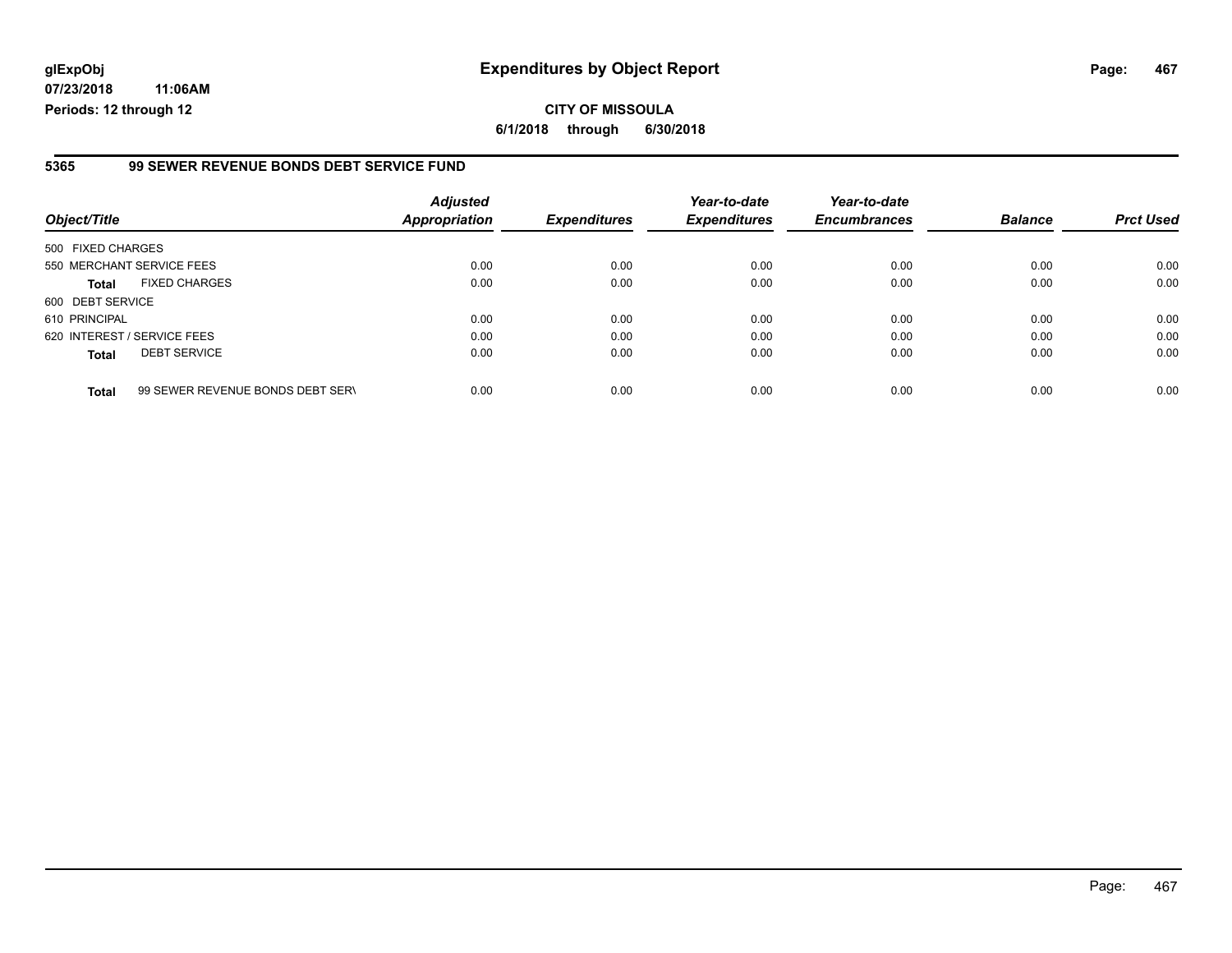# **5366 92 SEWER REVENUE BOND - SERIES A BOND RE**

| Object/Title                                | <b>Adjusted</b><br><b>Appropriation</b> | <b>Expenditures</b> | Year-to-date<br><b>Expenditures</b> | Year-to-date<br><b>Encumbrances</b> | <b>Balance</b> | <b>Prct Used</b> |
|---------------------------------------------|-----------------------------------------|---------------------|-------------------------------------|-------------------------------------|----------------|------------------|
| 500 FIXED CHARGES                           |                                         |                     |                                     |                                     |                |                  |
| 550 MERCHANT SERVICE FEES                   | 0.00                                    | 0.00                | 0.00                                | 0.00                                | 0.00           | 0.00             |
| <b>FIXED CHARGES</b><br><b>Total</b>        | 0.00                                    | 0.00                | 0.00                                | 0.00                                | 0.00           | 0.00             |
| 800 OTHER OBJECTS                           |                                         |                     |                                     |                                     |                |                  |
| 820 TRANSFERS TO OTHER FUNDS                | 0.00                                    | 0.00                | 0.00                                | 0.00                                | 0.00           | 0.00             |
| OTHER OBJECTS<br><b>Total</b>               | 0.00                                    | 0.00                | 0.00                                | 0.00                                | 0.00           | 0.00             |
| WASTEWATER\ COMPOST UTILITY<br><b>Total</b> | 0.00                                    | 0.00                | 0.00                                | 0.00                                | 0.00           | 0.00             |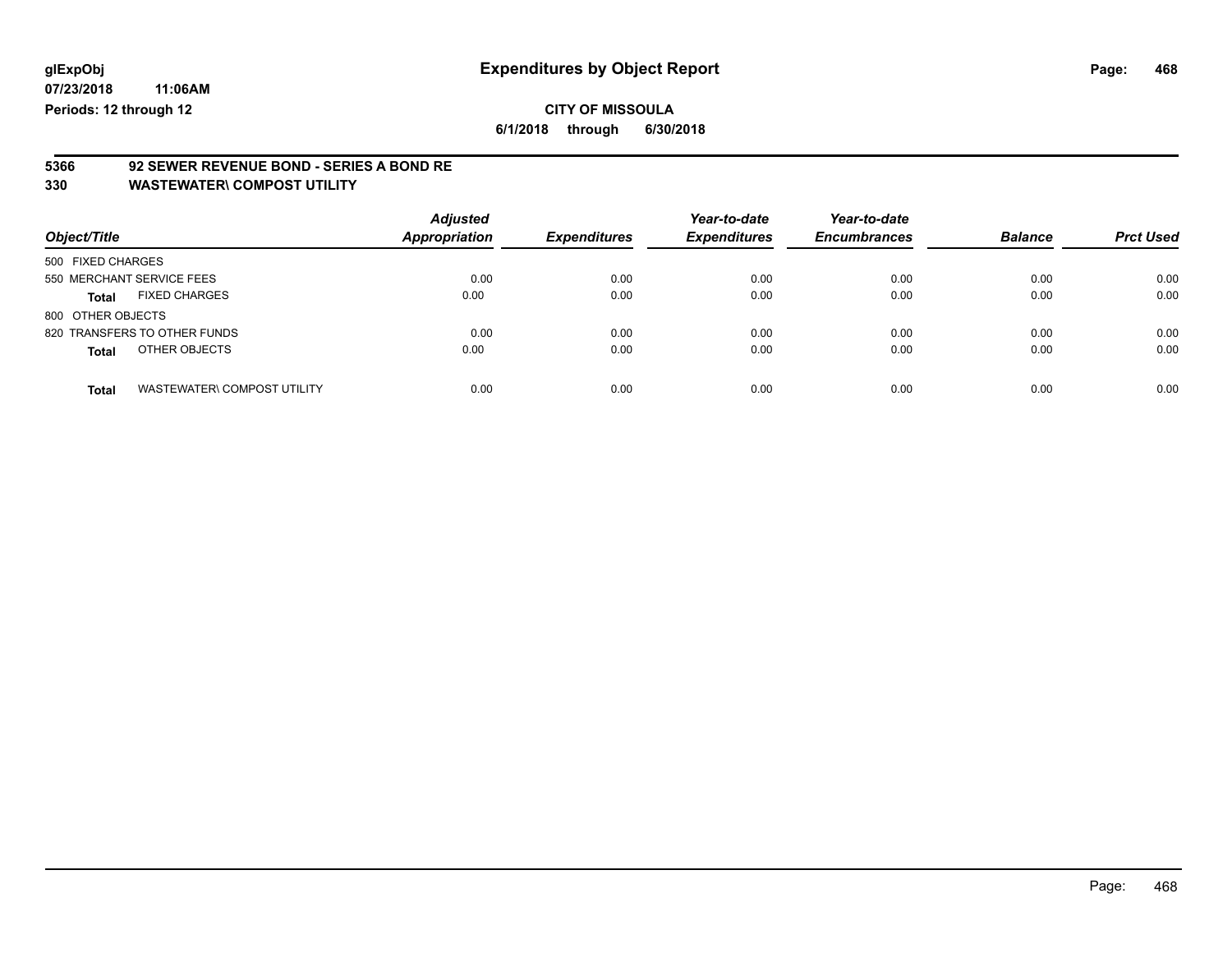# **glExpObj Expenditures by Object Report Page: 469**

**07/23/2018 11:06AM Periods: 12 through 12**

#### **5366 92 SEWER REVENUE BOND - SERIES A BOND RE**

| Object/Title              |                                    | <b>Adjusted</b><br><b>Appropriation</b> | <b>Expenditures</b> | Year-to-date<br><b>Expenditures</b> | Year-to-date<br><b>Encumbrances</b> | <b>Balance</b> | <b>Prct Used</b> |
|---------------------------|------------------------------------|-----------------------------------------|---------------------|-------------------------------------|-------------------------------------|----------------|------------------|
| 500 FIXED CHARGES         |                                    |                                         |                     |                                     |                                     |                |                  |
| 550 MERCHANT SERVICE FEES |                                    | 0.00                                    | 0.00                | 0.00                                | 0.00                                | 0.00           | 0.00             |
| <b>Total</b>              | <b>FIXED CHARGES</b>               | 0.00                                    | 0.00                | 0.00                                | 0.00                                | 0.00           | 0.00             |
| 800 OTHER OBJECTS         |                                    |                                         |                     |                                     |                                     |                |                  |
|                           | 820 TRANSFERS TO OTHER FUNDS       | 0.00                                    | 0.00                | 0.00                                | 0.00                                | 0.00           | 0.00             |
| <b>Total</b>              | OTHER OBJECTS                      | 0.00                                    | 0.00                | 0.00                                | 0.00                                | 0.00           | 0.00             |
| <b>Total</b>              | 92 SEWER REVENUE BOND - SERIES A B | 0.00                                    | 0.00                | 0.00                                | 0.00                                | 0.00           | 0.00             |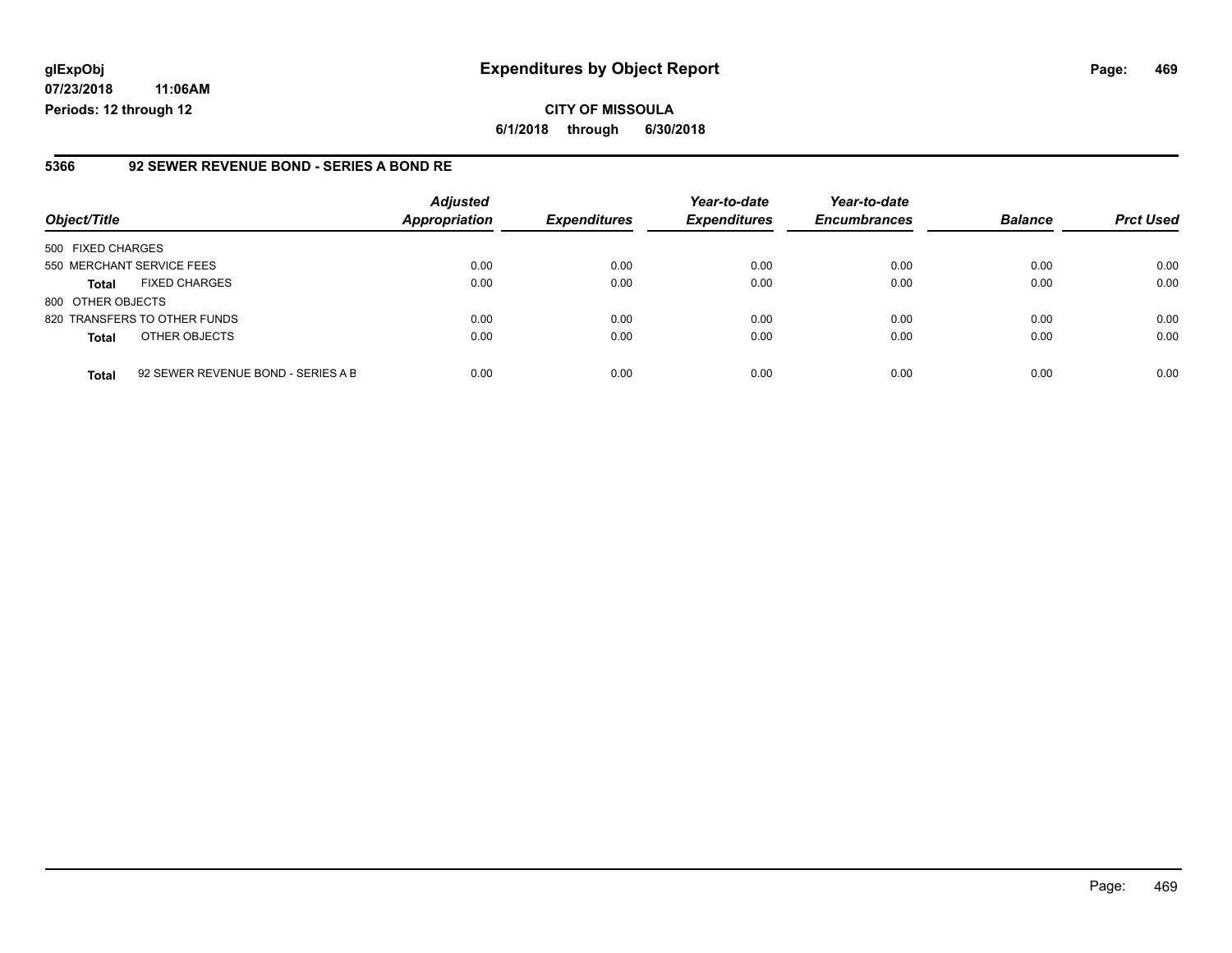# **5367 92 SEWER REVENUE BOND - SERIES B BOND RE**

| Object/Title                                       | <b>Adjusted</b><br><b>Appropriation</b> | <b>Expenditures</b> | Year-to-date<br><b>Expenditures</b> | Year-to-date<br><b>Encumbrances</b> | <b>Balance</b> | <b>Prct Used</b> |
|----------------------------------------------------|-----------------------------------------|---------------------|-------------------------------------|-------------------------------------|----------------|------------------|
| 500 FIXED CHARGES                                  |                                         |                     |                                     |                                     |                |                  |
| 550 MERCHANT SERVICE FEES                          | 0.00                                    | 0.00                | 0.00                                | 0.00                                | 0.00           | 0.00             |
| <b>FIXED CHARGES</b><br><b>Total</b>               | 0.00                                    | 0.00                | 0.00                                | 0.00                                | 0.00           | 0.00             |
| 800 OTHER OBJECTS                                  |                                         |                     |                                     |                                     |                |                  |
| 820 TRANSFERS TO OTHER FUNDS                       | 0.00                                    | 0.00                | 0.00                                | 0.00                                | 0.00           | 0.00             |
| OTHER OBJECTS<br><b>Total</b>                      | 0.00                                    | 0.00                | 0.00                                | 0.00                                | 0.00           | 0.00             |
| <b>WASTEWATER\ COMPOST UTILITY</b><br><b>Total</b> | 0.00                                    | 0.00                | 0.00                                | 0.00                                | 0.00           | 0.00             |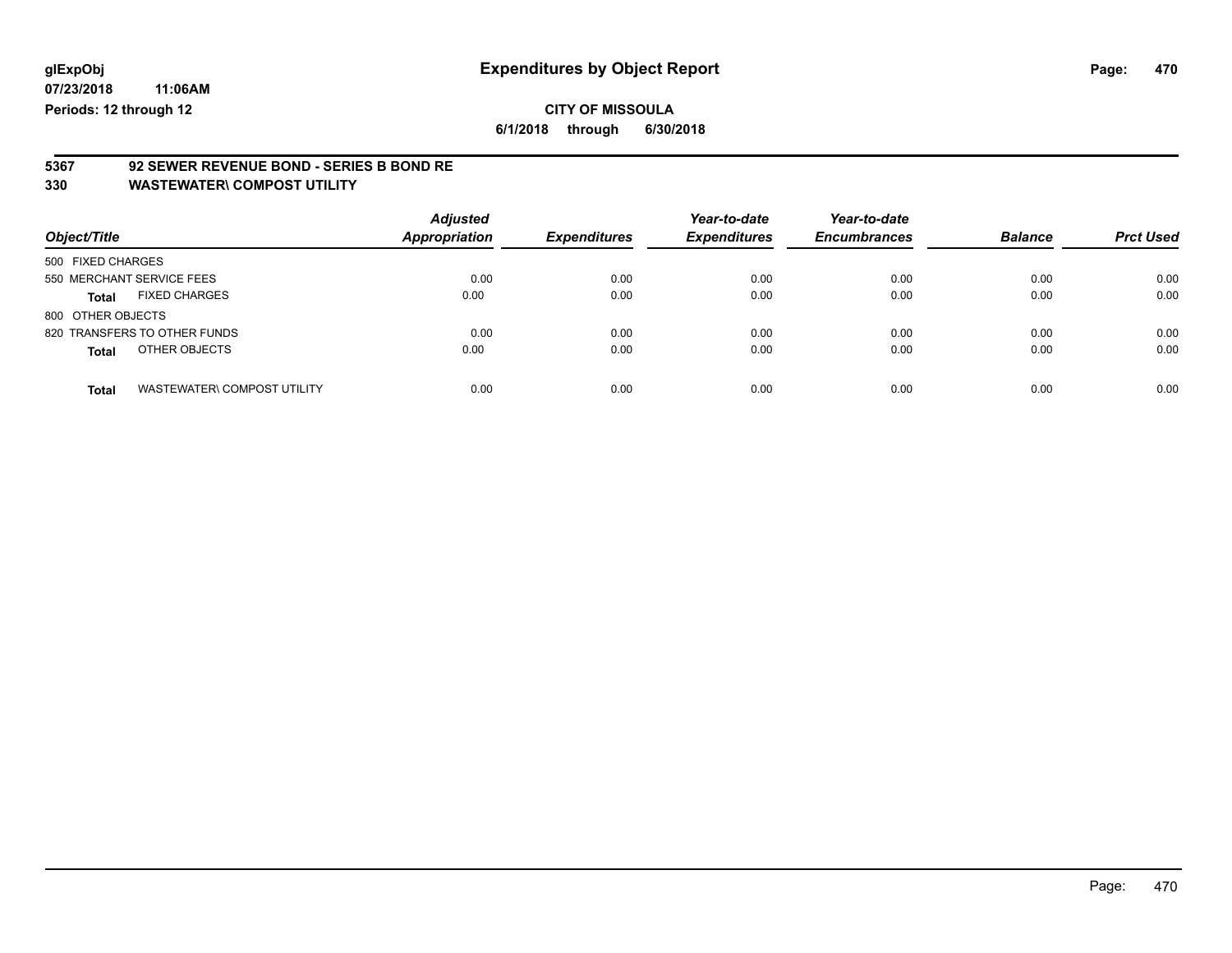### **glExpObj Expenditures by Object Report Page: 471**

**07/23/2018 11:06AM Periods: 12 through 12**

#### **5367 92 SEWER REVENUE BOND - SERIES B BOND RE**

| Object/Title              |                                    | <b>Adjusted</b><br><b>Appropriation</b> | <b>Expenditures</b> | Year-to-date<br><b>Expenditures</b> | Year-to-date<br><b>Encumbrances</b> | <b>Balance</b> | <b>Prct Used</b> |
|---------------------------|------------------------------------|-----------------------------------------|---------------------|-------------------------------------|-------------------------------------|----------------|------------------|
| 500 FIXED CHARGES         |                                    |                                         |                     |                                     |                                     |                |                  |
| 550 MERCHANT SERVICE FEES |                                    | 0.00                                    | 0.00                | 0.00                                | 0.00                                | 0.00           | 0.00             |
| <b>Total</b>              | <b>FIXED CHARGES</b>               | 0.00                                    | 0.00                | 0.00                                | 0.00                                | 0.00           | 0.00             |
| 800 OTHER OBJECTS         |                                    |                                         |                     |                                     |                                     |                |                  |
|                           | 820 TRANSFERS TO OTHER FUNDS       | 0.00                                    | 0.00                | 0.00                                | 0.00                                | 0.00           | 0.00             |
| <b>Total</b>              | OTHER OBJECTS                      | 0.00                                    | 0.00                | 0.00                                | 0.00                                | 0.00           | 0.00             |
| <b>Total</b>              | 92 SEWER REVENUE BOND - SERIES B E | 0.00                                    | 0.00                | 0.00                                | 0.00                                | 0.00           | 0.00             |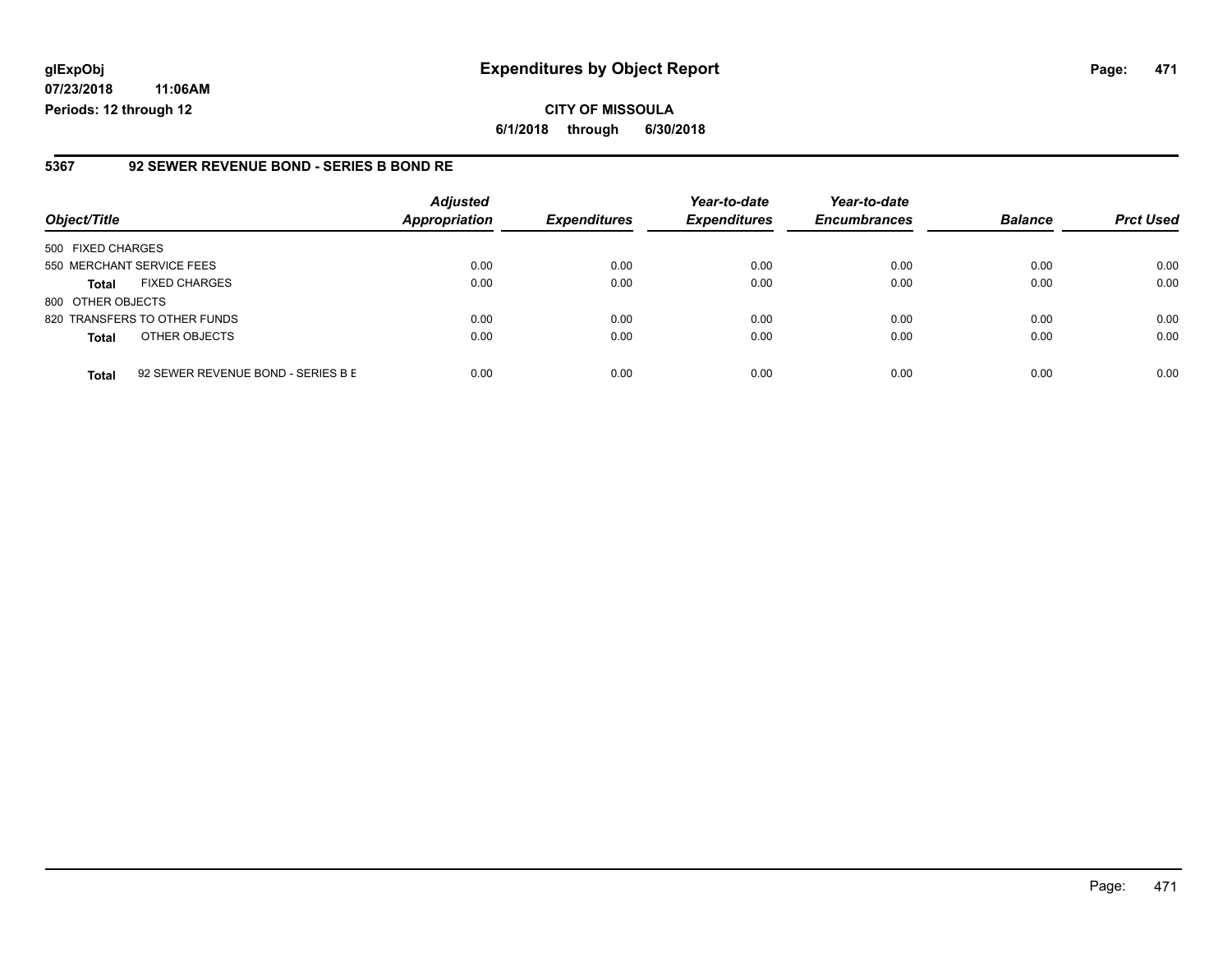# **5368 00 SEWER REVENUE BOND RESERVE FUND**

| Object/Title                                       | <b>Adjusted</b><br><b>Appropriation</b> | <b>Expenditures</b> | Year-to-date<br><b>Expenditures</b> | Year-to-date<br><b>Encumbrances</b> | <b>Balance</b> | <b>Prct Used</b> |
|----------------------------------------------------|-----------------------------------------|---------------------|-------------------------------------|-------------------------------------|----------------|------------------|
| 500 FIXED CHARGES                                  |                                         |                     |                                     |                                     |                |                  |
| 550 MERCHANT SERVICE FEES                          | 0.00                                    | 0.00                | 0.00                                | 0.00                                | 0.00           | 0.00             |
| <b>FIXED CHARGES</b><br><b>Total</b>               | 0.00                                    | 0.00                | 0.00                                | 0.00                                | 0.00           | 0.00             |
| 800 OTHER OBJECTS                                  |                                         |                     |                                     |                                     |                |                  |
| 820 TRANSFERS TO OTHER FUNDS                       | 0.00                                    | 0.00                | 0.00                                | 0.00                                | 0.00           | 0.00             |
| OTHER OBJECTS<br><b>Total</b>                      | 0.00                                    | 0.00                | 0.00                                | 0.00                                | 0.00           | 0.00             |
| <b>WASTEWATER\ COMPOST UTILITY</b><br><b>Total</b> | 0.00                                    | 0.00                | 0.00                                | 0.00                                | 0.00           | 0.00             |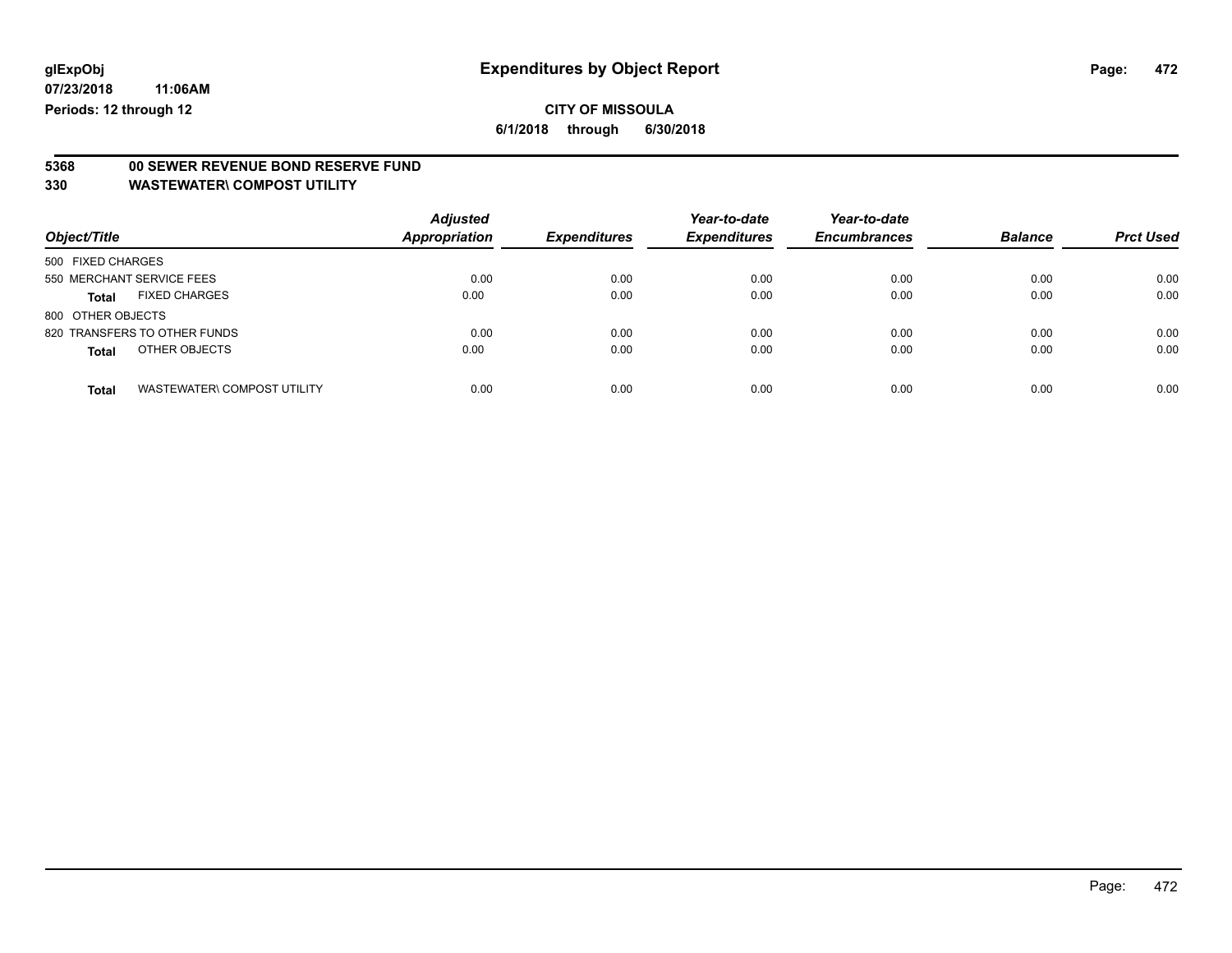**CITY OF MISSOULA 6/1/2018 through 6/30/2018**

#### **5368 00 SEWER REVENUE BOND RESERVE FUND**

| Object/Title                 |                                  | <b>Adjusted</b><br><b>Appropriation</b> | <b>Expenditures</b> | Year-to-date<br><b>Expenditures</b> | Year-to-date        | <b>Balance</b> |                  |
|------------------------------|----------------------------------|-----------------------------------------|---------------------|-------------------------------------|---------------------|----------------|------------------|
|                              |                                  |                                         |                     |                                     | <b>Encumbrances</b> |                | <b>Prct Used</b> |
| 500 FIXED CHARGES            |                                  |                                         |                     |                                     |                     |                |                  |
| 550 MERCHANT SERVICE FEES    |                                  | 0.00                                    | 0.00                | 0.00                                | 0.00                | 0.00           | 0.00             |
| <b>Total</b>                 | <b>FIXED CHARGES</b>             | 0.00                                    | 0.00                | 0.00                                | 0.00                | 0.00           | 0.00             |
| 800 OTHER OBJECTS            |                                  |                                         |                     |                                     |                     |                |                  |
| 820 TRANSFERS TO OTHER FUNDS |                                  | 0.00                                    | 0.00                | 0.00                                | 0.00                | 0.00           | 0.00             |
| <b>Total</b>                 | OTHER OBJECTS                    | 0.00                                    | 0.00                | 0.00                                | 0.00                | 0.00           | 0.00             |
| <b>Total</b>                 | 00 SEWER REVENUE BOND RESERVE FL | 0.00                                    | 0.00                | 0.00                                | 0.00                | 0.00           | 0.00             |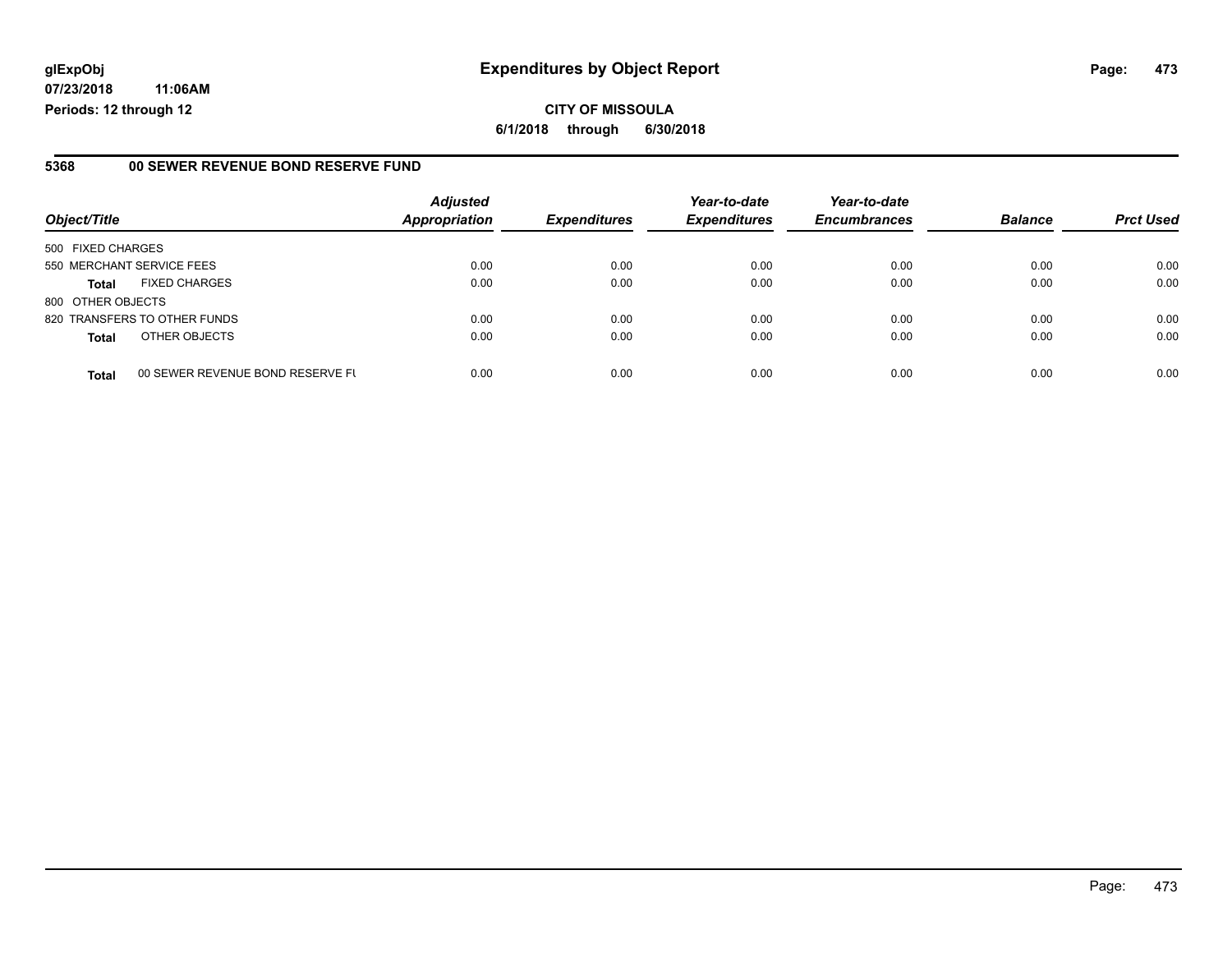### **CITY OF MISSOULA 6/1/2018 through 6/30/2018**

# **5369 2001 SEWER REVENUE BOND<br>330 WASTEWATER\ COMPOST UTIL**

| Object/Title                                       | <b>Adjusted</b><br><b>Appropriation</b> | <b>Expenditures</b> | Year-to-date<br><b>Expenditures</b> | Year-to-date<br><b>Encumbrances</b> | <b>Balance</b> | <b>Prct Used</b> |
|----------------------------------------------------|-----------------------------------------|---------------------|-------------------------------------|-------------------------------------|----------------|------------------|
| 500 FIXED CHARGES                                  |                                         |                     |                                     |                                     |                |                  |
| 550 MERCHANT SERVICE FEES                          | 0.00                                    | 0.00                | 0.00                                | 0.00                                | 0.00           | 0.00             |
| <b>FIXED CHARGES</b><br><b>Total</b>               | 0.00                                    | 0.00                | 0.00                                | 0.00                                | 0.00           | 0.00             |
| 800 OTHER OBJECTS                                  |                                         |                     |                                     |                                     |                |                  |
| 820 TRANSFERS TO OTHER FUNDS                       | 0.00                                    | 0.00                | 0.00                                | 0.00                                | 0.00           | 0.00             |
| OTHER OBJECTS<br><b>Total</b>                      | 0.00                                    | 0.00                | 0.00                                | 0.00                                | 0.00           | 0.00             |
|                                                    |                                         |                     |                                     |                                     |                |                  |
| <b>WASTEWATER\ COMPOST UTILITY</b><br><b>Total</b> | 0.00                                    | 0.00                | 0.00                                | 0.00                                | 0.00           | 0.00             |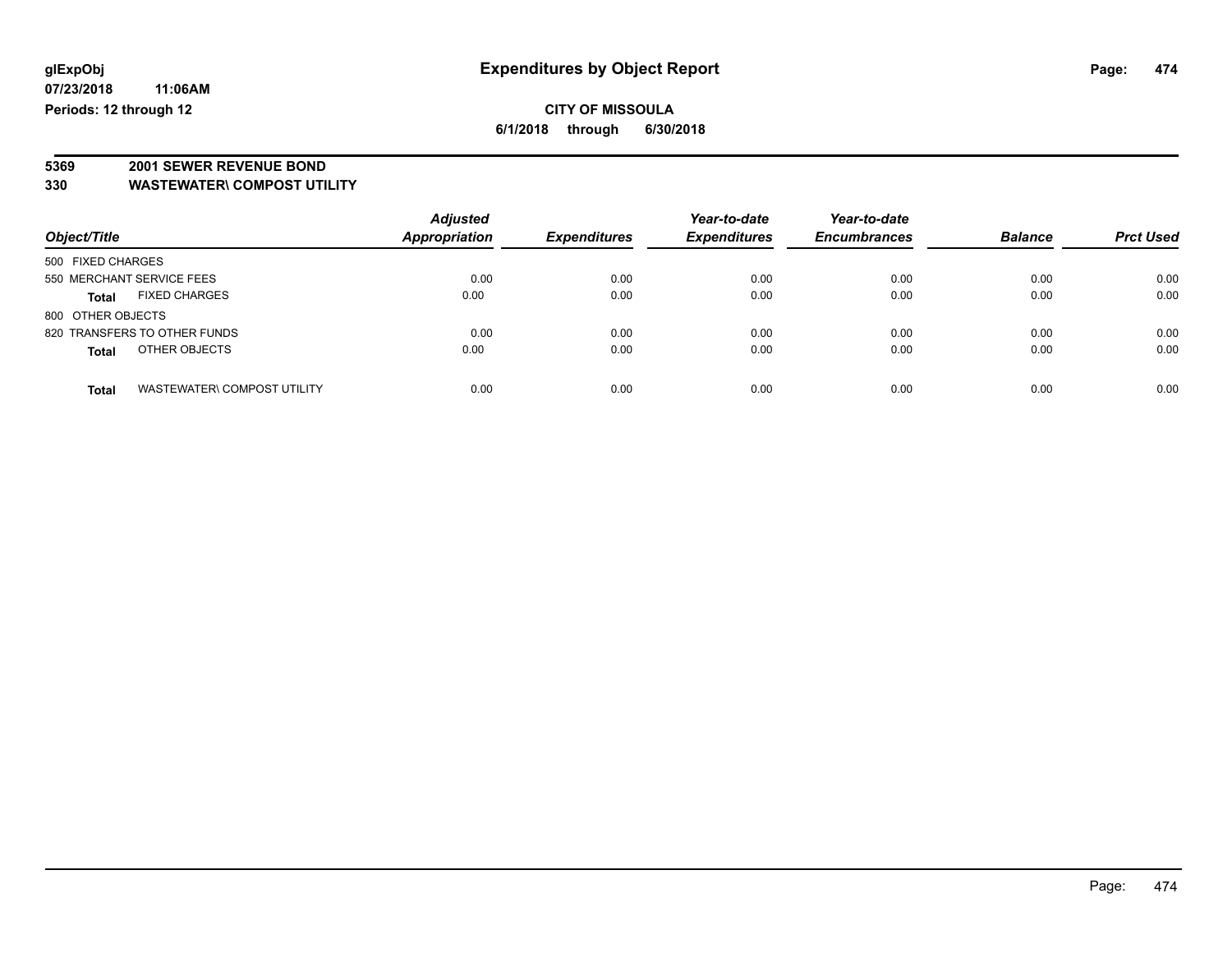**CITY OF MISSOULA 6/1/2018 through 6/30/2018**

#### **5369 2001 SEWER REVENUE BOND**

|                                         | <b>Adjusted</b><br><b>Appropriation</b> |                     | Year-to-date        | Year-to-date        |                |                  |
|-----------------------------------------|-----------------------------------------|---------------------|---------------------|---------------------|----------------|------------------|
| Object/Title                            |                                         | <b>Expenditures</b> | <b>Expenditures</b> | <b>Encumbrances</b> | <b>Balance</b> | <b>Prct Used</b> |
| 500 FIXED CHARGES                       |                                         |                     |                     |                     |                |                  |
| 550 MERCHANT SERVICE FEES               | 0.00                                    | 0.00                | 0.00                | 0.00                | 0.00           | 0.00             |
| <b>FIXED CHARGES</b><br>Total           | 0.00                                    | 0.00                | 0.00                | 0.00                | 0.00           | 0.00             |
| 800 OTHER OBJECTS                       |                                         |                     |                     |                     |                |                  |
| 820 TRANSFERS TO OTHER FUNDS            | 0.00                                    | 0.00                | 0.00                | 0.00                | 0.00           | 0.00             |
| OTHER OBJECTS<br><b>Total</b>           | 0.00                                    | 0.00                | 0.00                | 0.00                | 0.00           | 0.00             |
| 2001 SEWER REVENUE BOND<br><b>Total</b> | 0.00                                    | 0.00                | 0.00                | 0.00                | 0.00           | 0.00             |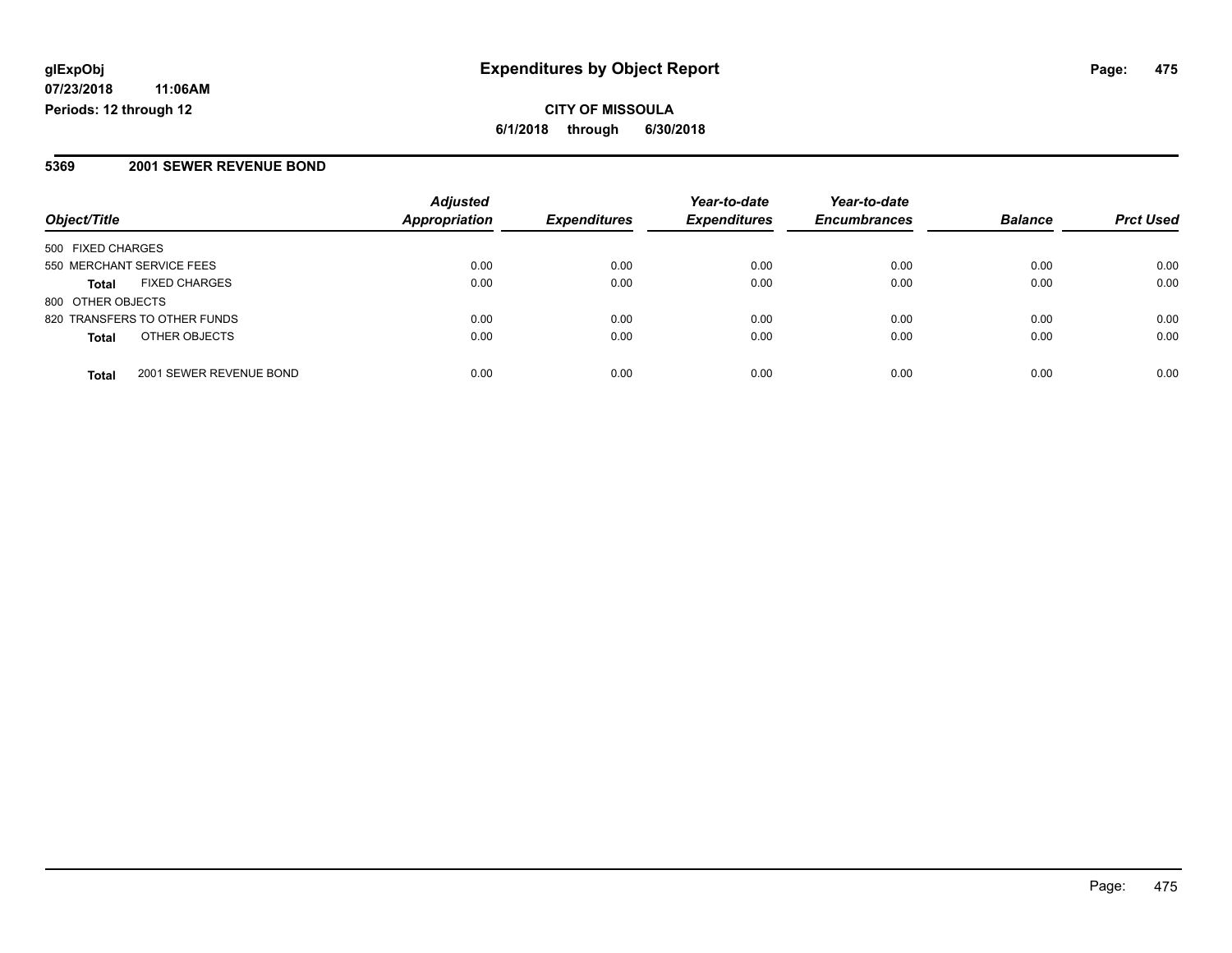# **5370 99 SEWER REVENUE BOND RESERVE FUND**

| Object/Title                                       | <b>Adjusted</b><br><b>Appropriation</b> | <b>Expenditures</b> | Year-to-date<br><b>Expenditures</b> | Year-to-date<br><b>Encumbrances</b> | <b>Balance</b> | <b>Prct Used</b> |
|----------------------------------------------------|-----------------------------------------|---------------------|-------------------------------------|-------------------------------------|----------------|------------------|
| 500 FIXED CHARGES                                  |                                         |                     |                                     |                                     |                |                  |
| 550 MERCHANT SERVICE FEES                          | 0.00                                    | 0.00                | 0.00                                | 0.00                                | 0.00           | 0.00             |
| <b>FIXED CHARGES</b><br><b>Total</b>               | 0.00                                    | 0.00                | 0.00                                | 0.00                                | 0.00           | 0.00             |
| 800 OTHER OBJECTS                                  |                                         |                     |                                     |                                     |                |                  |
| 820 TRANSFERS TO OTHER FUNDS                       | 0.00                                    | 0.00                | 0.00                                | 0.00                                | 0.00           | 0.00             |
| OTHER OBJECTS<br><b>Total</b>                      | 0.00                                    | 0.00                | 0.00                                | 0.00                                | 0.00           | 0.00             |
| <b>WASTEWATER\ COMPOST UTILITY</b><br><b>Total</b> | 0.00                                    | 0.00                | 0.00                                | 0.00                                | 0.00           | 0.00             |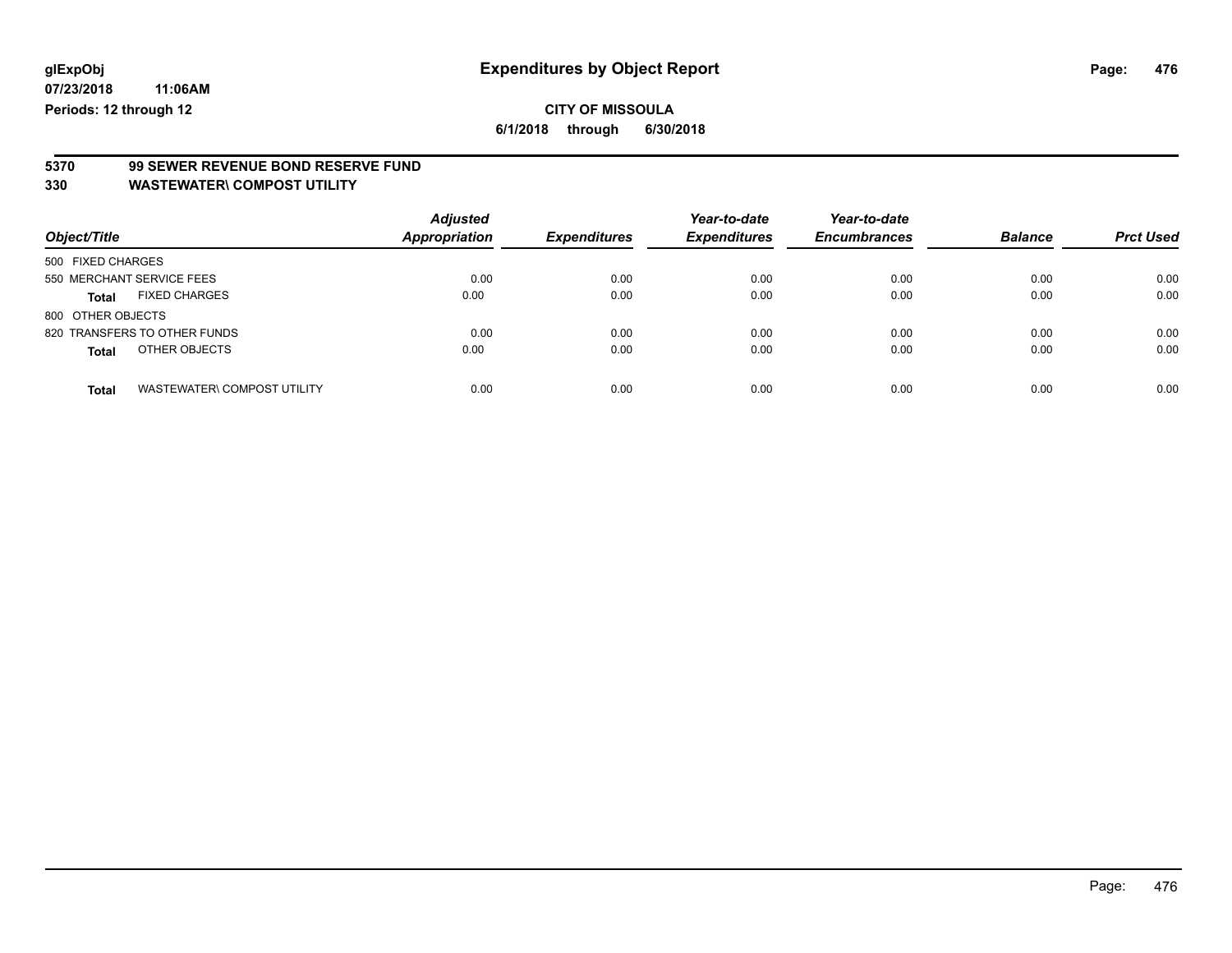**CITY OF MISSOULA 6/1/2018 through 6/30/2018**

### **5370 99 SEWER REVENUE BOND RESERVE FUND**

|                   |                                  | <b>Adjusted</b>      |                     | Year-to-date        | Year-to-date        |                |                  |
|-------------------|----------------------------------|----------------------|---------------------|---------------------|---------------------|----------------|------------------|
| Object/Title      |                                  | <b>Appropriation</b> | <b>Expenditures</b> | <b>Expenditures</b> | <b>Encumbrances</b> | <b>Balance</b> | <b>Prct Used</b> |
| 500 FIXED CHARGES |                                  |                      |                     |                     |                     |                |                  |
|                   | 550 MERCHANT SERVICE FEES        | 0.00                 | 0.00                | 0.00                | 0.00                | 0.00           | 0.00             |
| <b>Total</b>      | <b>FIXED CHARGES</b>             | 0.00                 | 0.00                | 0.00                | 0.00                | 0.00           | 0.00             |
| 800 OTHER OBJECTS |                                  |                      |                     |                     |                     |                |                  |
|                   | 820 TRANSFERS TO OTHER FUNDS     | 0.00                 | 0.00                | 0.00                | 0.00                | 0.00           | 0.00             |
| <b>Total</b>      | OTHER OBJECTS                    | 0.00                 | 0.00                | 0.00                | 0.00                | 0.00           | 0.00             |
| <b>Total</b>      | 99 SEWER REVENUE BOND RESERVE FL | 0.00                 | 0.00                | 0.00                | 0.00                | 0.00           | 0.00             |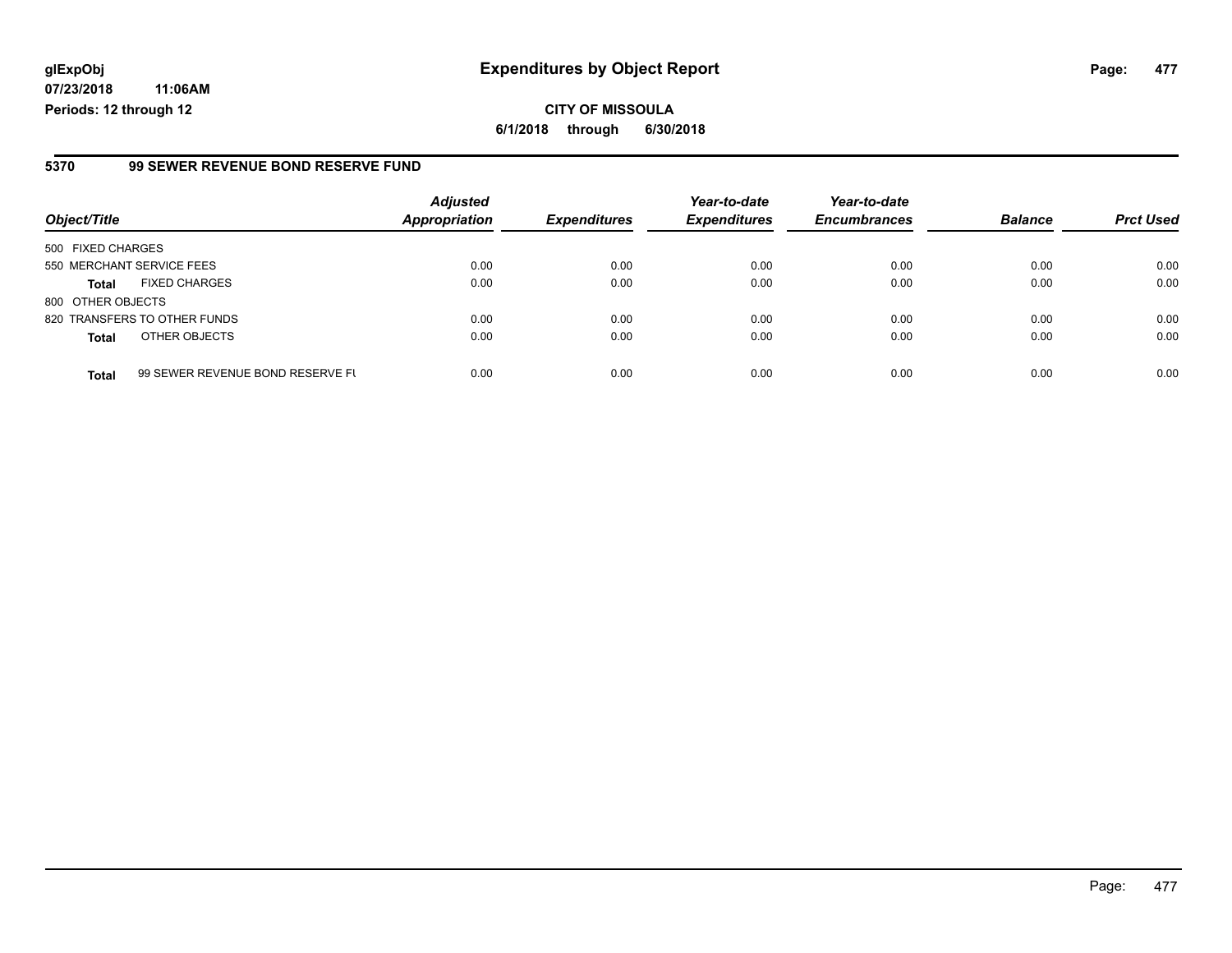**CITY OF MISSOULA 6/1/2018 through 6/30/2018**

**5371 2002 SEWER BONDS 330 WASTEWATER\ COMPOST UTILITY**

| Object/Title      |                                    | <b>Adjusted</b> | <b>Expenditures</b> | Year-to-date<br><b>Expenditures</b> | Year-to-date        | <b>Balance</b> | <b>Prct Used</b> |
|-------------------|------------------------------------|-----------------|---------------------|-------------------------------------|---------------------|----------------|------------------|
|                   |                                    | Appropriation   |                     |                                     | <b>Encumbrances</b> |                |                  |
| 500 FIXED CHARGES |                                    |                 |                     |                                     |                     |                |                  |
|                   | 550 MERCHANT SERVICE FEES          | 0.00            | 0.00                | 0.00                                | 0.00                | 0.00           | 0.00             |
| <b>Total</b>      | <b>FIXED CHARGES</b>               | 0.00            | 0.00                | 0.00                                | 0.00                | 0.00           | 0.00             |
| 600 DEBT SERVICE  |                                    |                 |                     |                                     |                     |                |                  |
| 610 PRINCIPAL     |                                    | 0.00            | 0.00                | 0.00                                | 0.00                | 0.00           | 0.00             |
|                   | 620 INTEREST / SERVICE FEES        | 0.00            | 0.00                | 0.00                                | 0.00                | 0.00           | 0.00             |
| <b>Total</b>      | <b>DEBT SERVICE</b>                | 0.00            | 0.00                | 0.00                                | 0.00                | 0.00           | 0.00             |
| <b>Total</b>      | <b>WASTEWATER\ COMPOST UTILITY</b> | 0.00            | 0.00                | 0.00                                | 0.00                | 0.00           | 0.00             |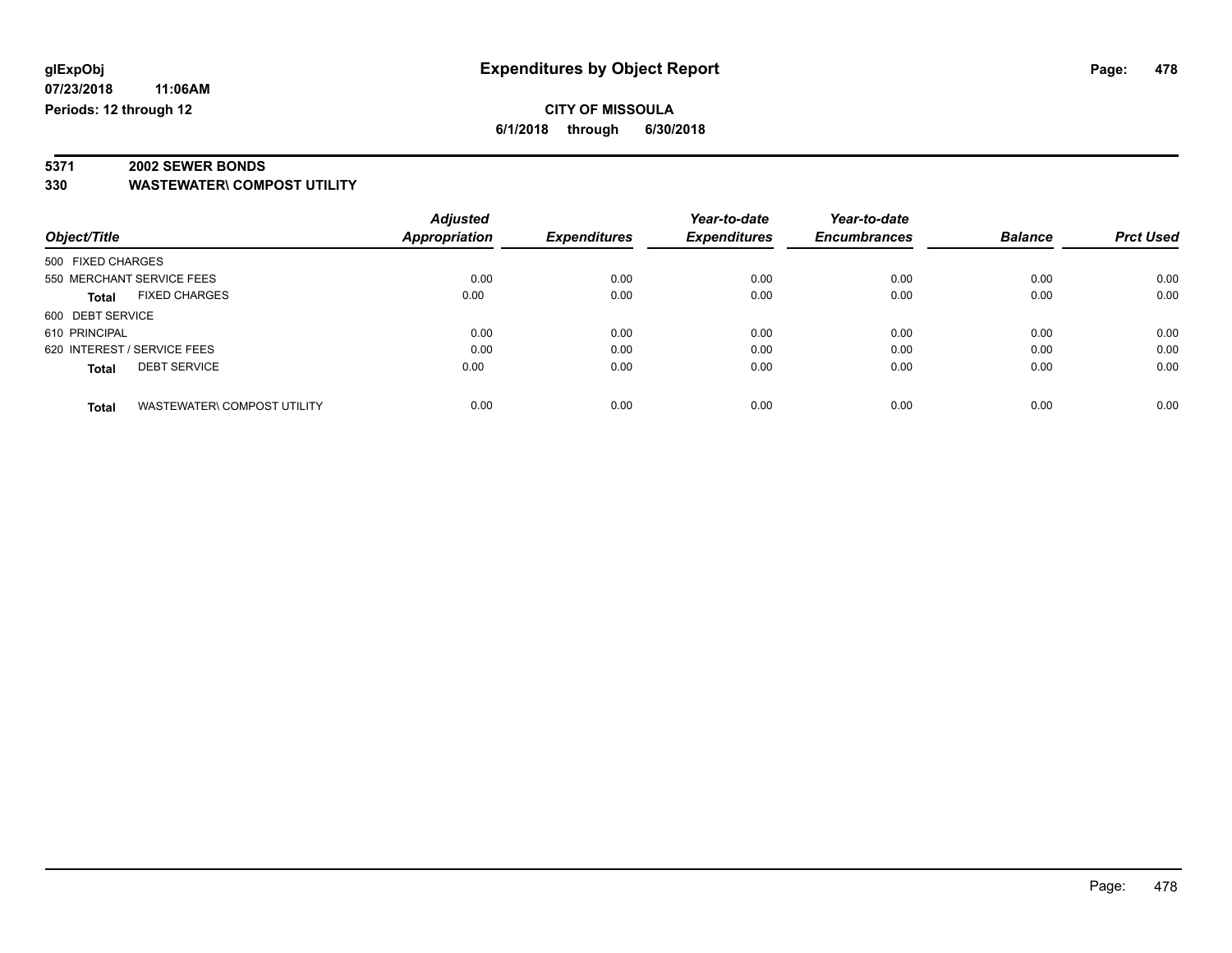**CITY OF MISSOULA 6/1/2018 through 6/30/2018**

### **5371 2002 SEWER BONDS**

|                                      | <b>Adjusted</b>      |                     | Year-to-date        | Year-to-date        |                |                  |
|--------------------------------------|----------------------|---------------------|---------------------|---------------------|----------------|------------------|
| Object/Title                         | <b>Appropriation</b> | <b>Expenditures</b> | <b>Expenditures</b> | <b>Encumbrances</b> | <b>Balance</b> | <b>Prct Used</b> |
| 500 FIXED CHARGES                    |                      |                     |                     |                     |                |                  |
| 550 MERCHANT SERVICE FEES            | 0.00                 | 0.00                | 0.00                | 0.00                | 0.00           | 0.00             |
| <b>FIXED CHARGES</b><br><b>Total</b> | 0.00                 | 0.00                | 0.00                | 0.00                | 0.00           | 0.00             |
| 600 DEBT SERVICE                     |                      |                     |                     |                     |                |                  |
| 610 PRINCIPAL                        | 0.00                 | 0.00                | 0.00                | 0.00                | 0.00           | 0.00             |
| 620 INTEREST / SERVICE FEES          | 0.00                 | 0.00                | 0.00                | 0.00                | 0.00           | 0.00             |
| <b>DEBT SERVICE</b><br><b>Total</b>  | 0.00                 | 0.00                | 0.00                | 0.00                | 0.00           | 0.00             |
| 2002 SEWER BONDS<br><b>Total</b>     | 0.00                 | 0.00                | 0.00                | 0.00                | 0.00           | 0.00             |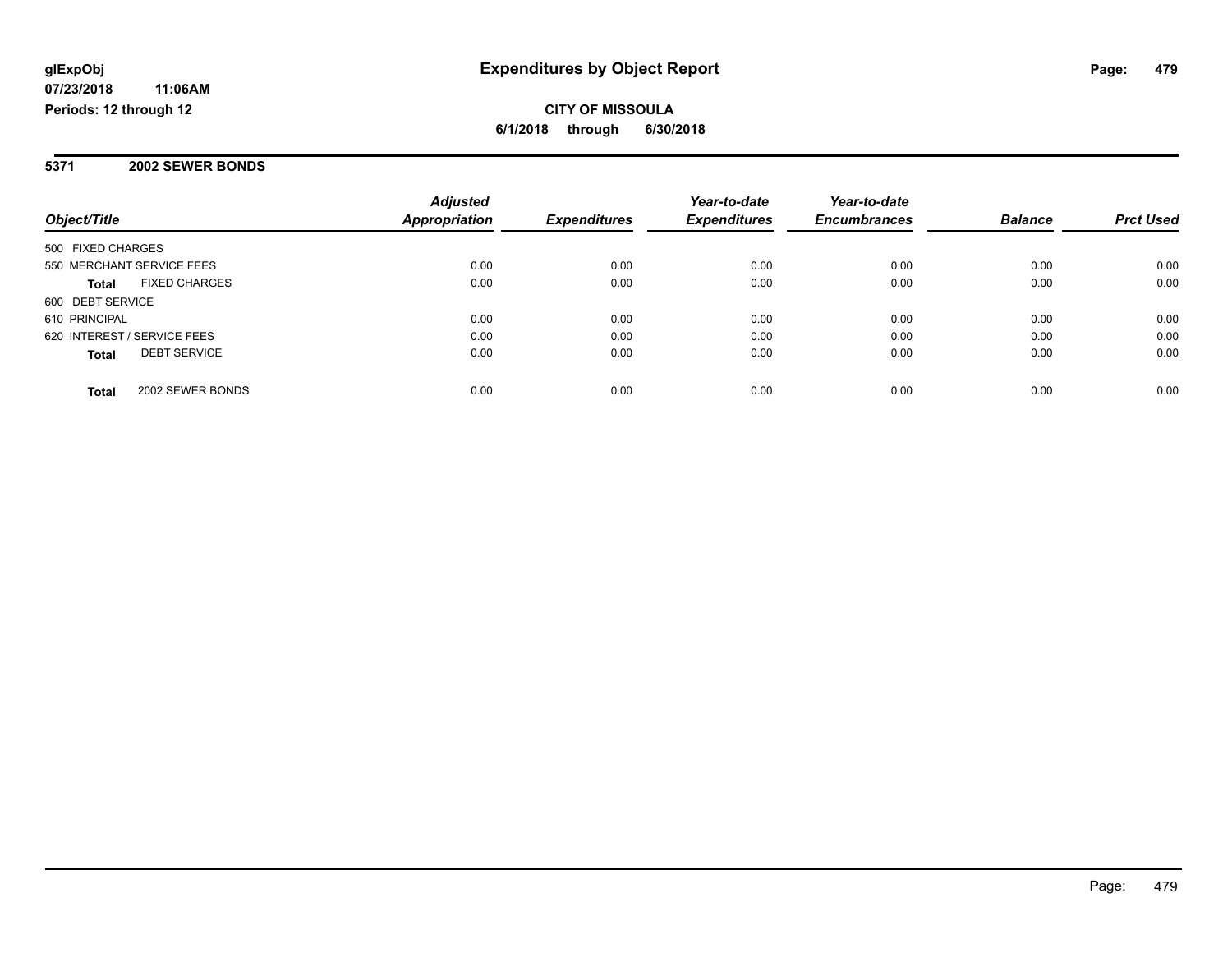## **CITY OF MISSOULA 6/1/2018 through 6/30/2018**

# **5372 2002 SEWER REVENUE BOND**<br>**330 WASTEWATER\ COMPOST UTIL**

| Object/Title                                       | <b>Adjusted</b><br><b>Appropriation</b> | <b>Expenditures</b> | Year-to-date<br><b>Expenditures</b> | Year-to-date<br><b>Encumbrances</b> | <b>Balance</b> | <b>Prct Used</b> |
|----------------------------------------------------|-----------------------------------------|---------------------|-------------------------------------|-------------------------------------|----------------|------------------|
| 500 FIXED CHARGES                                  |                                         |                     |                                     |                                     |                |                  |
| 550 MERCHANT SERVICE FEES                          | 0.00                                    | 0.00                | 0.00                                | 0.00                                | 0.00           | 0.00             |
| <b>FIXED CHARGES</b><br><b>Total</b>               | 0.00                                    | 0.00                | 0.00                                | 0.00                                | 0.00           | 0.00             |
| 800 OTHER OBJECTS                                  |                                         |                     |                                     |                                     |                |                  |
| 820 TRANSFERS TO OTHER FUNDS                       | 0.00                                    | 0.00                | 0.00                                | 0.00                                | 0.00           | 0.00             |
| OTHER OBJECTS<br><b>Total</b>                      | 0.00                                    | 0.00                | 0.00                                | 0.00                                | 0.00           | 0.00             |
| <b>WASTEWATER\ COMPOST UTILITY</b><br><b>Total</b> | 0.00                                    | 0.00                | 0.00                                | 0.00                                | 0.00           | 0.00             |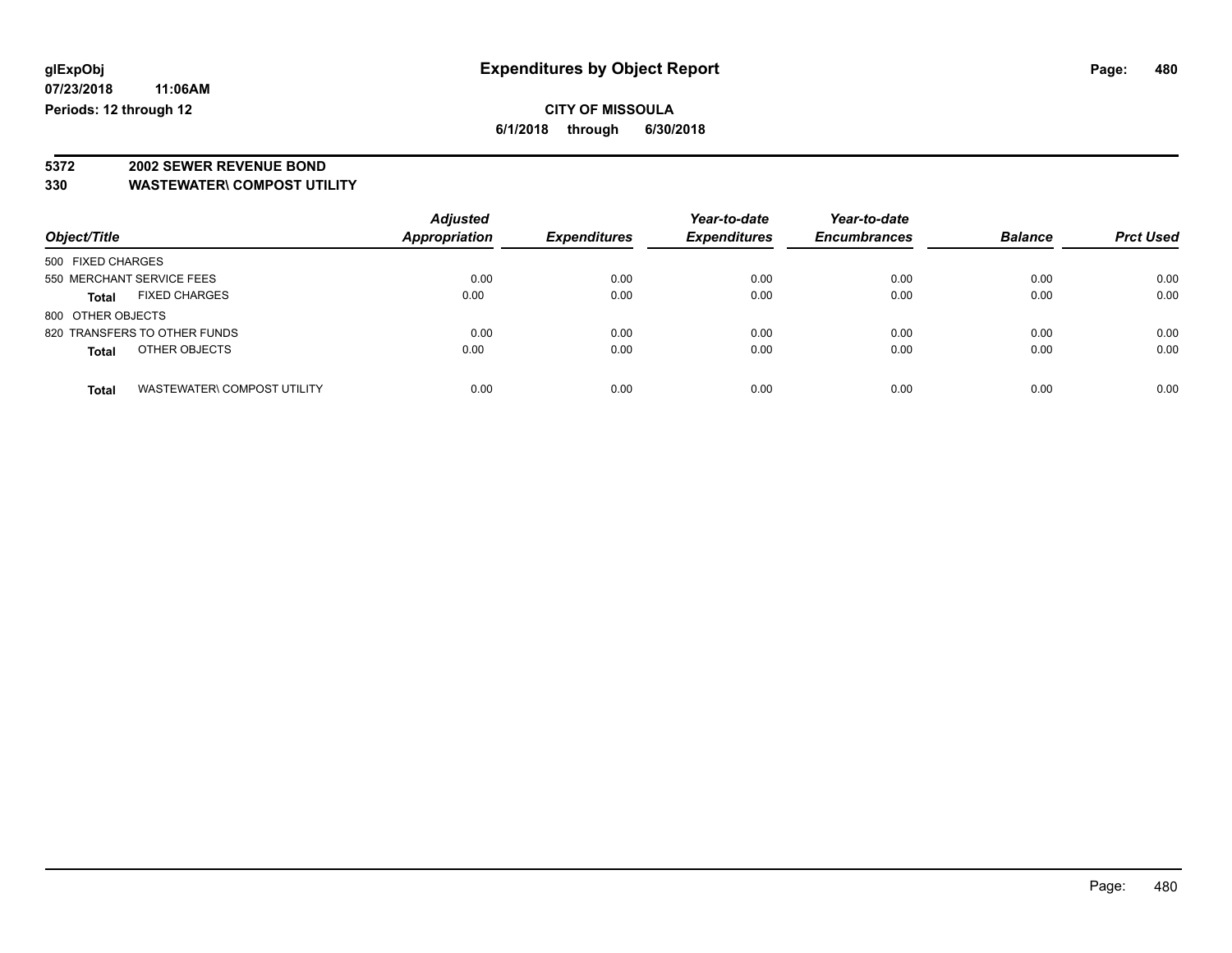**CITY OF MISSOULA 6/1/2018 through 6/30/2018**

#### **5372 2002 SEWER REVENUE BOND**

|                                         | <b>Adjusted</b>      |                     | Year-to-date        | Year-to-date        |                |                  |
|-----------------------------------------|----------------------|---------------------|---------------------|---------------------|----------------|------------------|
| Object/Title                            | <b>Appropriation</b> | <b>Expenditures</b> | <b>Expenditures</b> | <b>Encumbrances</b> | <b>Balance</b> | <b>Prct Used</b> |
| 500 FIXED CHARGES                       |                      |                     |                     |                     |                |                  |
| 550 MERCHANT SERVICE FEES               | 0.00                 | 0.00                | 0.00                | 0.00                | 0.00           | 0.00             |
| <b>FIXED CHARGES</b><br>Total           | 0.00                 | 0.00                | 0.00                | 0.00                | 0.00           | 0.00             |
| 800 OTHER OBJECTS                       |                      |                     |                     |                     |                |                  |
| 820 TRANSFERS TO OTHER FUNDS            | 0.00                 | 0.00                | 0.00                | 0.00                | 0.00           | 0.00             |
| OTHER OBJECTS<br><b>Total</b>           | 0.00                 | 0.00                | 0.00                | 0.00                | 0.00           | 0.00             |
| 2002 SEWER REVENUE BOND<br><b>Total</b> | 0.00                 | 0.00                | 0.00                | 0.00                | 0.00           | 0.00             |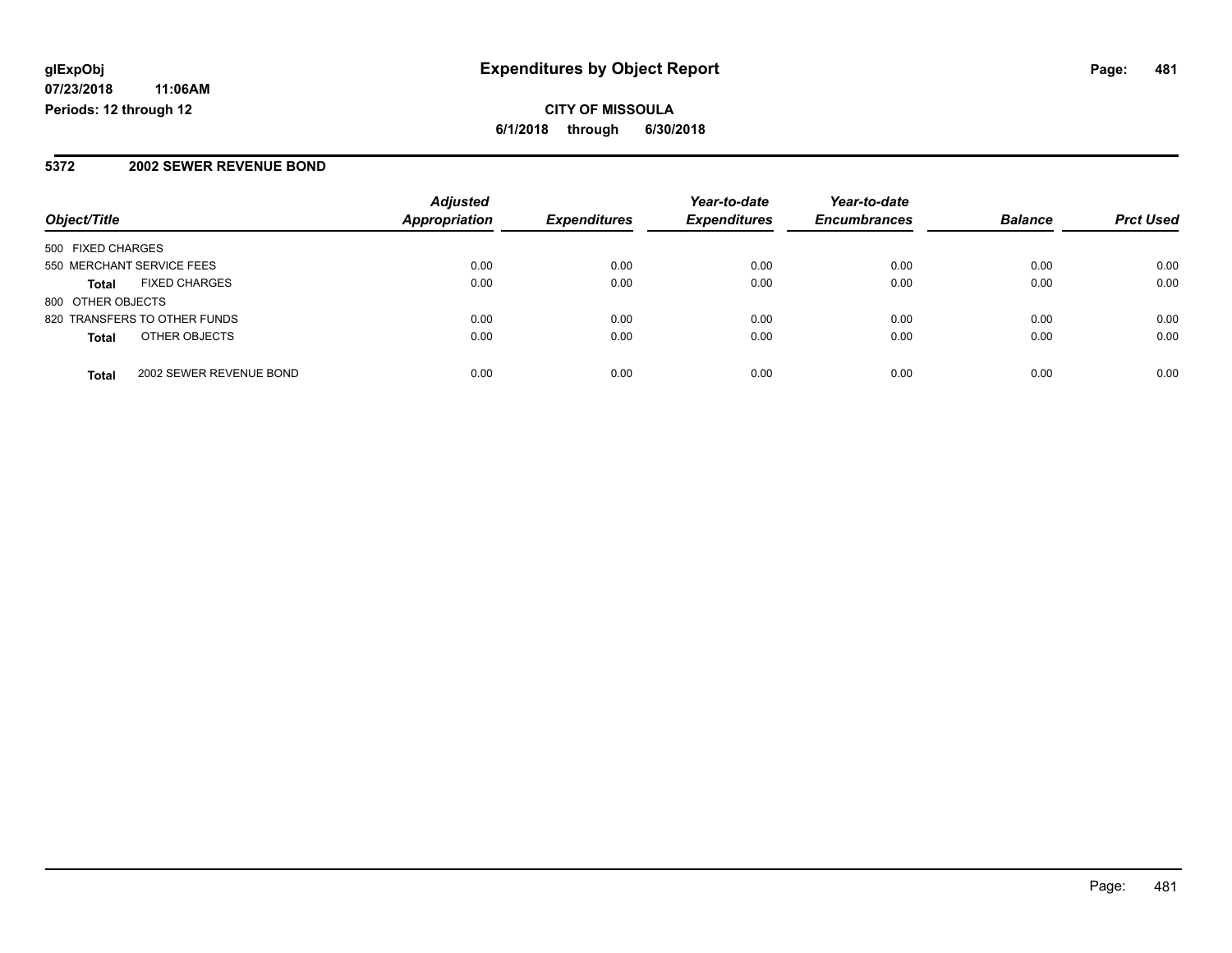### **CITY OF MISSOULA 6/1/2018 through 6/30/2018**

# **5373 2002 WWTP UPGRADE REVENUE BOND**

| Object/Title                |                                    | <b>Adjusted</b><br><b>Appropriation</b> | <b>Expenditures</b> | Year-to-date<br><b>Expenditures</b> | Year-to-date<br><b>Encumbrances</b> | <b>Balance</b> | <b>Prct Used</b> |
|-----------------------------|------------------------------------|-----------------------------------------|---------------------|-------------------------------------|-------------------------------------|----------------|------------------|
| 500 FIXED CHARGES           |                                    |                                         |                     |                                     |                                     |                |                  |
|                             | 550 MERCHANT SERVICE FEES          | 0.00                                    | 0.00                | 0.00                                | 0.00                                | 0.00           | 0.00             |
| <b>Total</b>                | <b>FIXED CHARGES</b>               | 0.00                                    | 0.00                | 0.00                                | 0.00                                | 0.00           | 0.00             |
| 600 DEBT SERVICE            |                                    |                                         |                     |                                     |                                     |                |                  |
| 610 PRINCIPAL               |                                    | 0.00                                    | 0.00                | 0.00                                | 0.00                                | 0.00           | 0.00             |
| 620 INTEREST / SERVICE FEES |                                    | 0.00                                    | 0.00                | 0.00                                | 0.00                                | 0.00           | 0.00             |
| <b>Total</b>                | <b>DEBT SERVICE</b>                | 0.00                                    | 0.00                | 0.00                                | 0.00                                | 0.00           | 0.00             |
| <b>Total</b>                | <b>WASTEWATER\ COMPOST UTILITY</b> | 0.00                                    | 0.00                | 0.00                                | 0.00                                | 0.00           | 0.00             |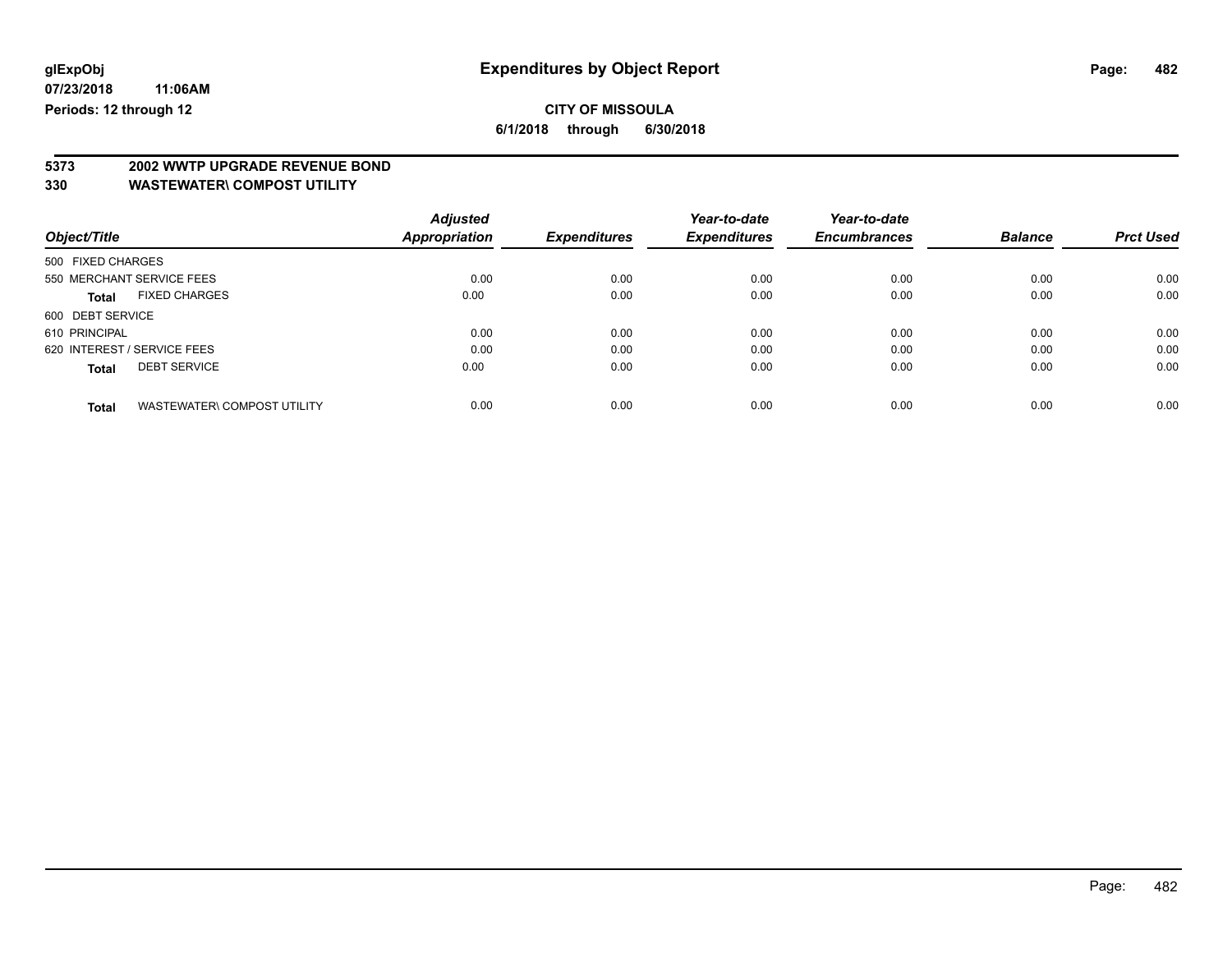# **CITY OF MISSOULA 6/1/2018 through 6/30/2018**

### **5373 2002 WWTP UPGRADE REVENUE BOND**

| Object/Title                |                                | <b>Adjusted</b><br><b>Appropriation</b> | <b>Expenditures</b> | Year-to-date<br><b>Expenditures</b> | Year-to-date<br><b>Encumbrances</b> | <b>Balance</b> | <b>Prct Used</b> |
|-----------------------------|--------------------------------|-----------------------------------------|---------------------|-------------------------------------|-------------------------------------|----------------|------------------|
| 500 FIXED CHARGES           |                                |                                         |                     |                                     |                                     |                |                  |
| 550 MERCHANT SERVICE FEES   |                                | 0.00                                    | 0.00                | 0.00                                | 0.00                                | 0.00           | 0.00             |
| <b>Total</b>                | <b>FIXED CHARGES</b>           | 0.00                                    | 0.00                | 0.00                                | 0.00                                | 0.00           | 0.00             |
| 600 DEBT SERVICE            |                                |                                         |                     |                                     |                                     |                |                  |
| 610 PRINCIPAL               |                                | 0.00                                    | 0.00                | 0.00                                | 0.00                                | 0.00           | 0.00             |
| 620 INTEREST / SERVICE FEES |                                | 0.00                                    | 0.00                | 0.00                                | 0.00                                | 0.00           | 0.00             |
| <b>Total</b>                | <b>DEBT SERVICE</b>            | 0.00                                    | 0.00                | 0.00                                | 0.00                                | 0.00           | 0.00             |
| <b>Total</b>                | 2002 WWTP UPGRADE REVENUE BOND | 0.00                                    | 0.00                | 0.00                                | 0.00                                | 0.00           | 0.00             |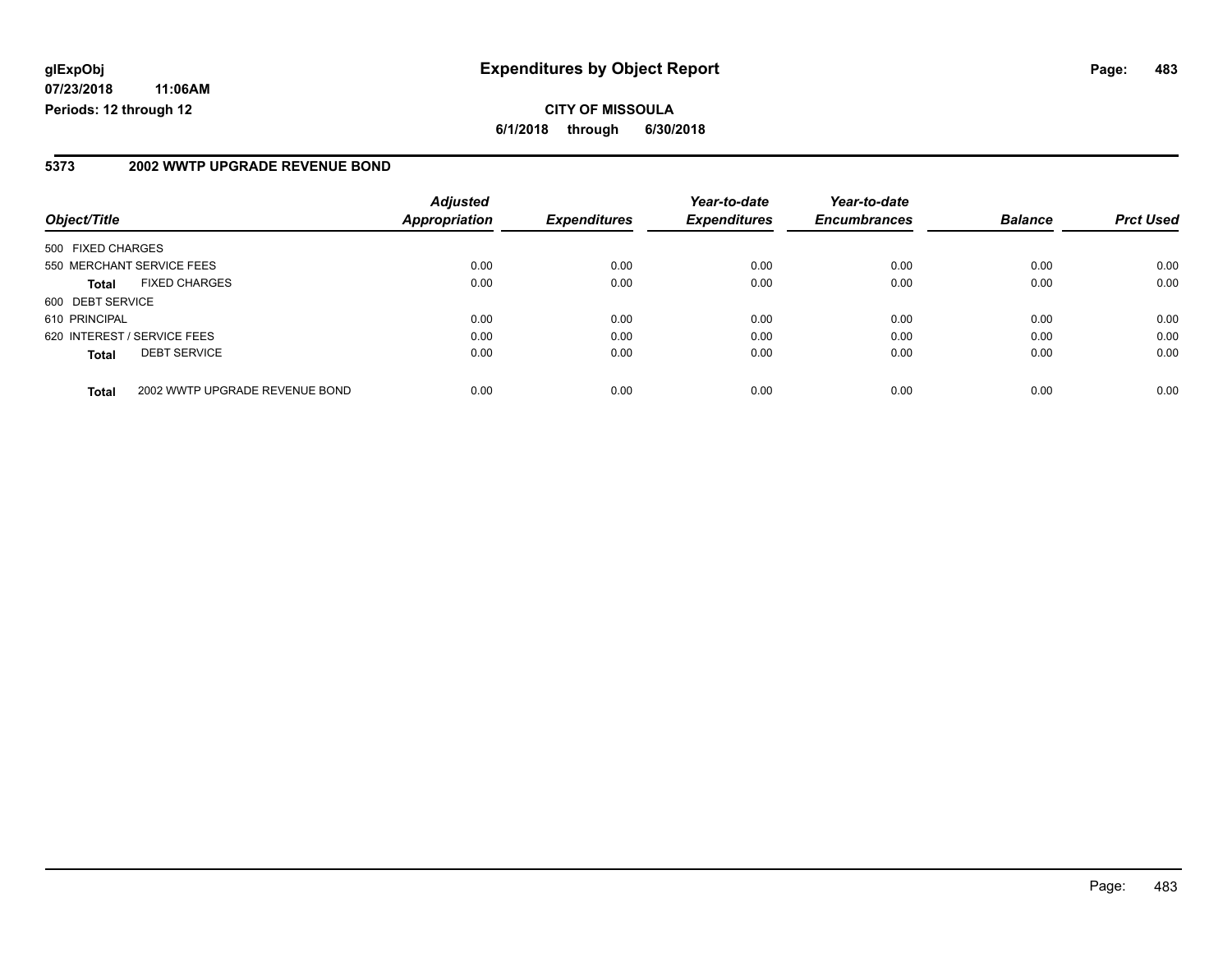### **CITY OF MISSOULA 6/1/2018 through 6/30/2018**

# **5374 2002 WWTP UPGRADE RESERVE**

| Object/Title                                       | <b>Adjusted</b><br><b>Appropriation</b> | <b>Expenditures</b> | Year-to-date<br><b>Expenditures</b> | Year-to-date<br><b>Encumbrances</b> | <b>Balance</b> | <b>Prct Used</b> |
|----------------------------------------------------|-----------------------------------------|---------------------|-------------------------------------|-------------------------------------|----------------|------------------|
| 500 FIXED CHARGES                                  |                                         |                     |                                     |                                     |                |                  |
| 550 MERCHANT SERVICE FEES                          | 0.00                                    | 0.00                | 0.00                                | 0.00                                | 0.00           | 0.00             |
| <b>FIXED CHARGES</b><br><b>Total</b>               | 0.00                                    | 0.00                | 0.00                                | 0.00                                | 0.00           | 0.00             |
| 600 DEBT SERVICE                                   |                                         |                     |                                     |                                     |                |                  |
| 610 PRINCIPAL                                      | 0.00                                    | 0.00                | 0.00                                | 0.00                                | 0.00           | 0.00             |
| 620 INTEREST / SERVICE FEES                        | 0.00                                    | 0.00                | 0.00                                | 0.00                                | 0.00           | 0.00             |
| <b>DEBT SERVICE</b><br><b>Total</b>                | 0.00                                    | 0.00                | 0.00                                | 0.00                                | 0.00           | 0.00             |
| 800 OTHER OBJECTS                                  |                                         |                     |                                     |                                     |                |                  |
| 820 TRANSFERS TO OTHER FUNDS                       | 0.00                                    | 0.00                | 0.00                                | 0.00                                | 0.00           | 0.00             |
| OTHER OBJECTS<br><b>Total</b>                      | 0.00                                    | 0.00                | 0.00                                | 0.00                                | 0.00           | 0.00             |
| <b>WASTEWATER\ COMPOST UTILITY</b><br><b>Total</b> | 0.00                                    | 0.00                | 0.00                                | 0.00                                | 0.00           | 0.00             |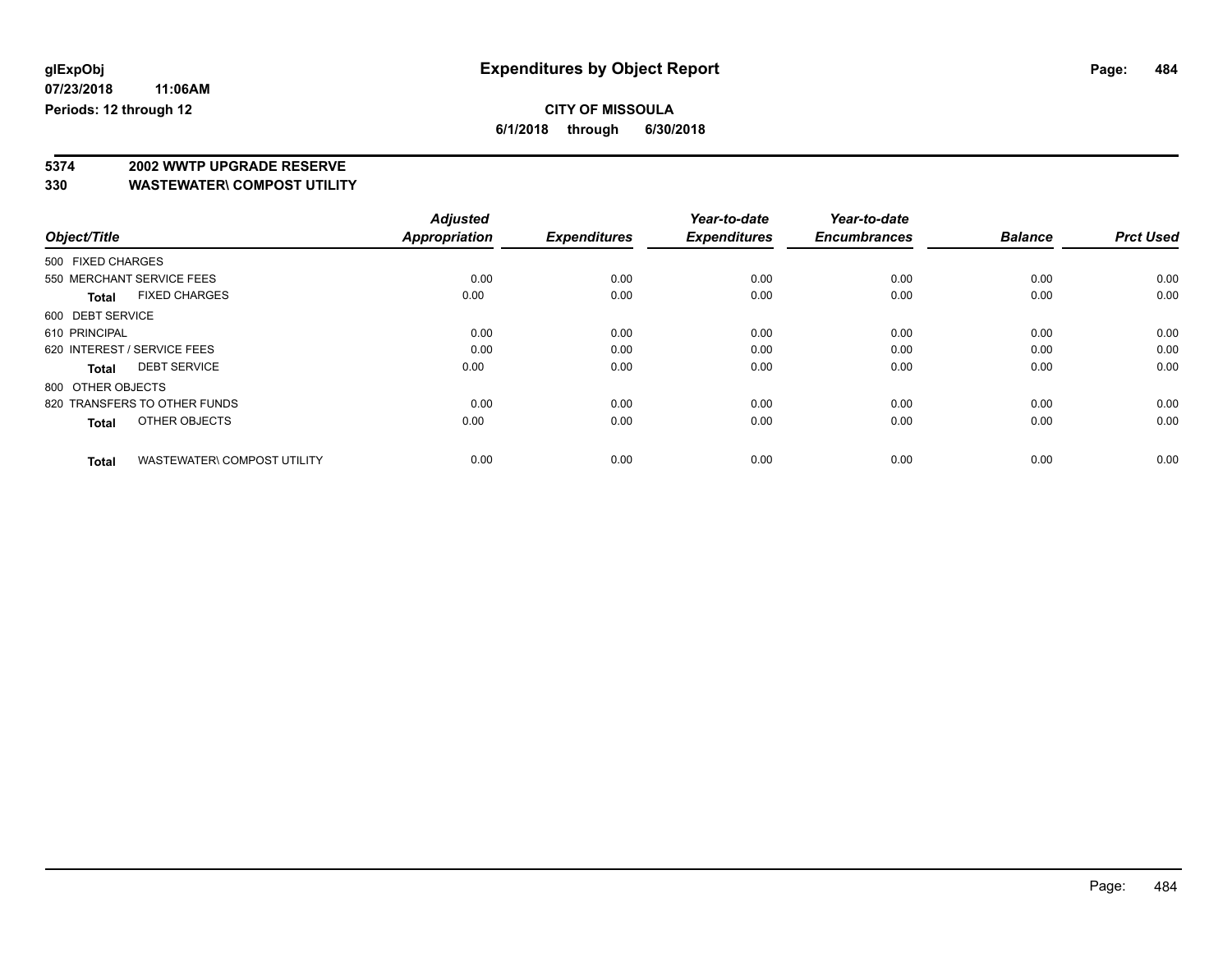## **CITY OF MISSOULA 6/1/2018 through 6/30/2018**

### **5374 2002 WWTP UPGRADE RESERVE**

|                                           | <b>Adjusted</b> |                     | Year-to-date        | Year-to-date<br><b>Encumbrances</b> | <b>Balance</b> | <b>Prct Used</b> |
|-------------------------------------------|-----------------|---------------------|---------------------|-------------------------------------|----------------|------------------|
| Object/Title                              | Appropriation   | <b>Expenditures</b> | <b>Expenditures</b> |                                     |                |                  |
| 500 FIXED CHARGES                         |                 |                     |                     |                                     |                |                  |
| 550 MERCHANT SERVICE FEES                 | 0.00            | 0.00                | 0.00                | 0.00                                | 0.00           | 0.00             |
| <b>FIXED CHARGES</b><br>Total             | 0.00            | 0.00                | 0.00                | 0.00                                | 0.00           | 0.00             |
| 600 DEBT SERVICE                          |                 |                     |                     |                                     |                |                  |
| 610 PRINCIPAL                             | 0.00            | 0.00                | 0.00                | 0.00                                | 0.00           | 0.00             |
| 620 INTEREST / SERVICE FEES               | 0.00            | 0.00                | 0.00                | 0.00                                | 0.00           | 0.00             |
| <b>DEBT SERVICE</b><br>Total              | 0.00            | 0.00                | 0.00                | 0.00                                | 0.00           | 0.00             |
| 800 OTHER OBJECTS                         |                 |                     |                     |                                     |                |                  |
| 820 TRANSFERS TO OTHER FUNDS              | 0.00            | 0.00                | 0.00                | 0.00                                | 0.00           | 0.00             |
| OTHER OBJECTS<br><b>Total</b>             | 0.00            | 0.00                | 0.00                | 0.00                                | 0.00           | 0.00             |
| 2002 WWTP UPGRADE RESERVE<br><b>Total</b> | 0.00            | 0.00                | 0.00                | 0.00                                | 0.00           | 0.00             |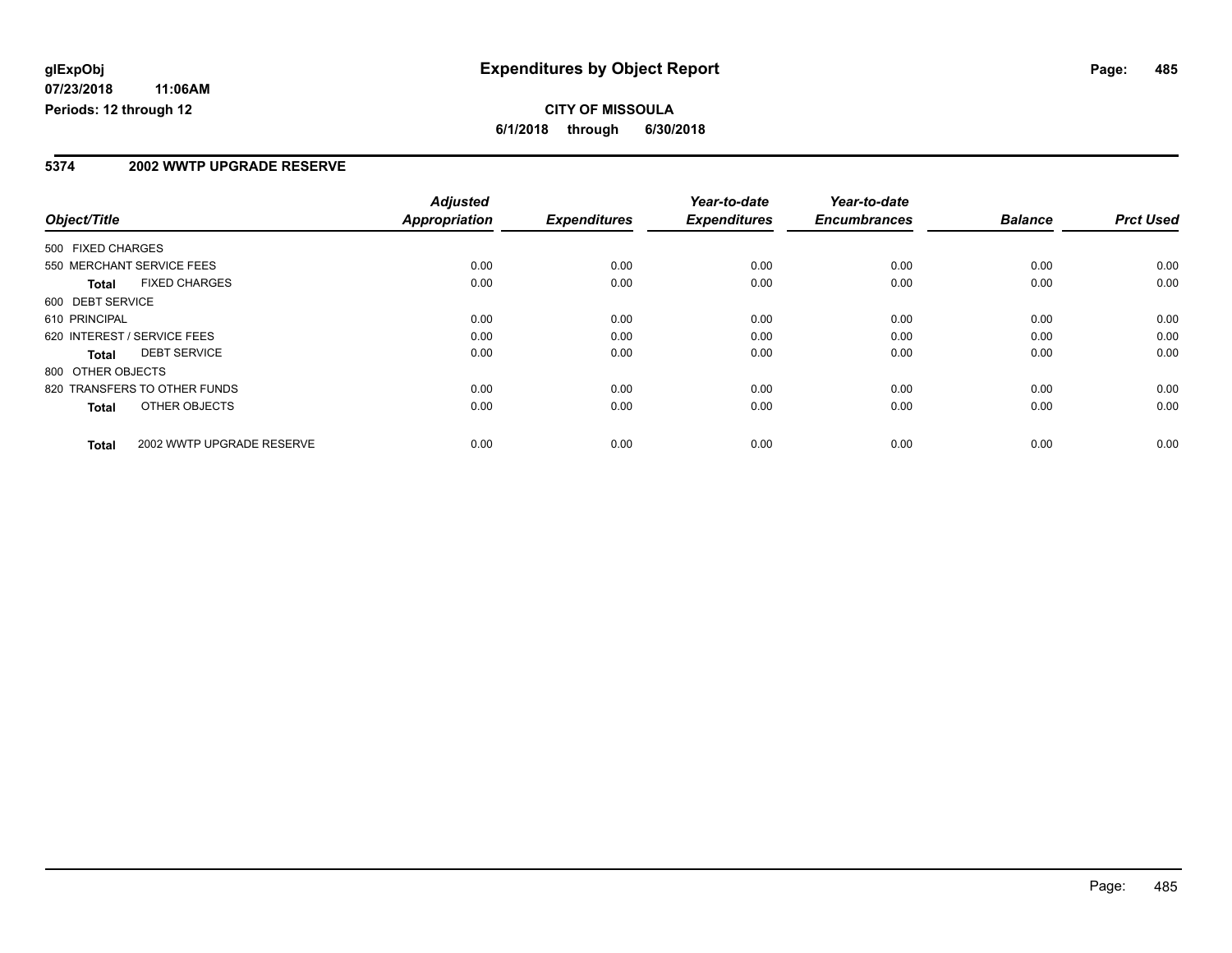## **CITY OF MISSOULA 6/1/2018 through 6/30/2018**

# **5375 2003 WWTP SRF \$3.8M EPA DEBT**

|                             |                                    | <b>Adjusted</b> | <b>Expenditures</b> | Year-to-date<br><b>Expenditures</b> | Year-to-date<br><b>Encumbrances</b> | <b>Balance</b> | <b>Prct Used</b> |
|-----------------------------|------------------------------------|-----------------|---------------------|-------------------------------------|-------------------------------------|----------------|------------------|
| Object/Title                |                                    | Appropriation   |                     |                                     |                                     |                |                  |
| 500 FIXED CHARGES           |                                    |                 |                     |                                     |                                     |                |                  |
| 550 MERCHANT SERVICE FEES   |                                    | 0.00            | 0.00                | 0.00                                | 0.00                                | 0.00           | 0.00             |
| <b>Total</b>                | <b>FIXED CHARGES</b>               | 0.00            | 0.00                | 0.00                                | 0.00                                | 0.00           | 0.00             |
| 600 DEBT SERVICE            |                                    |                 |                     |                                     |                                     |                |                  |
| 610 PRINCIPAL               |                                    | 0.00            | 0.00                | 0.00                                | 0.00                                | 0.00           | 0.00             |
| 620 INTEREST / SERVICE FEES |                                    | 0.00            | 0.00                | 0.00                                | 0.00                                | 0.00           | 0.00             |
| <b>Total</b>                | <b>DEBT SERVICE</b>                | 0.00            | 0.00                | 0.00                                | 0.00                                | 0.00           | 0.00             |
| <b>Total</b>                | <b>WASTEWATER\ COMPOST UTILITY</b> | 0.00            | 0.00                | 0.00                                | 0.00                                | 0.00           | 0.00             |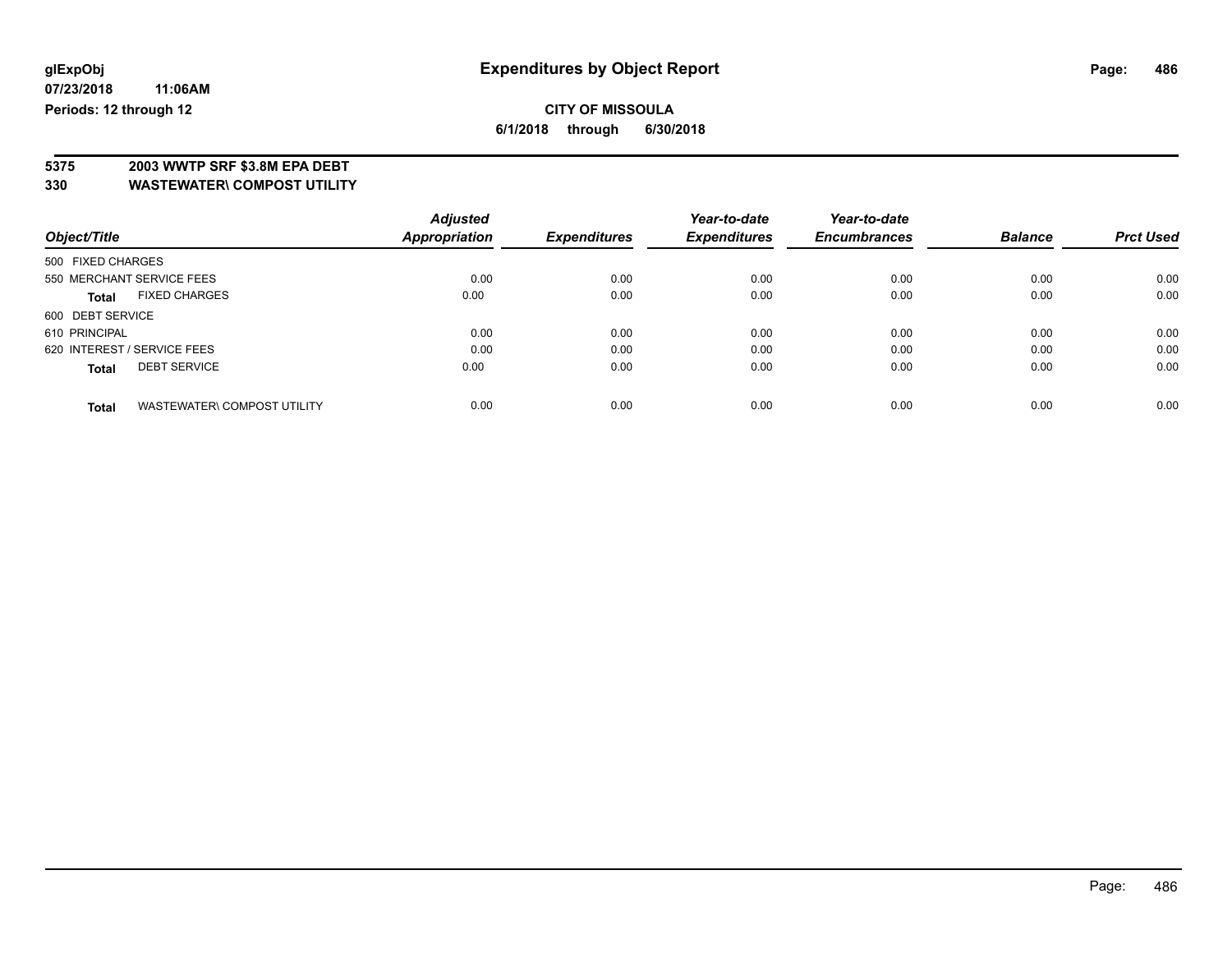**CITY OF MISSOULA 6/1/2018 through 6/30/2018**

#### **5375 2003 WWTP SRF \$3.8M EPA DEBT**

| Object/Title                                  | <b>Adjusted</b><br>Appropriation | <b>Expenditures</b> | Year-to-date<br><b>Expenditures</b> | Year-to-date<br><b>Encumbrances</b> | <b>Balance</b> | <b>Prct Used</b> |
|-----------------------------------------------|----------------------------------|---------------------|-------------------------------------|-------------------------------------|----------------|------------------|
| 500 FIXED CHARGES                             |                                  |                     |                                     |                                     |                |                  |
| 550 MERCHANT SERVICE FEES                     | 0.00                             | 0.00                | 0.00                                | 0.00                                | 0.00           | 0.00             |
| <b>FIXED CHARGES</b><br><b>Total</b>          | 0.00                             | 0.00                | 0.00                                | 0.00                                | 0.00           | 0.00             |
| 600 DEBT SERVICE                              |                                  |                     |                                     |                                     |                |                  |
| 610 PRINCIPAL                                 | 0.00                             | 0.00                | 0.00                                | 0.00                                | 0.00           | 0.00             |
| 620 INTEREST / SERVICE FEES                   | 0.00                             | 0.00                | 0.00                                | 0.00                                | 0.00           | 0.00             |
| <b>DEBT SERVICE</b><br><b>Total</b>           | 0.00                             | 0.00                | 0.00                                | 0.00                                | 0.00           | 0.00             |
| 2003 WWTP SRF \$3.8M EPA DEBT<br><b>Total</b> | 0.00                             | 0.00                | 0.00                                | 0.00                                | 0.00           | 0.00             |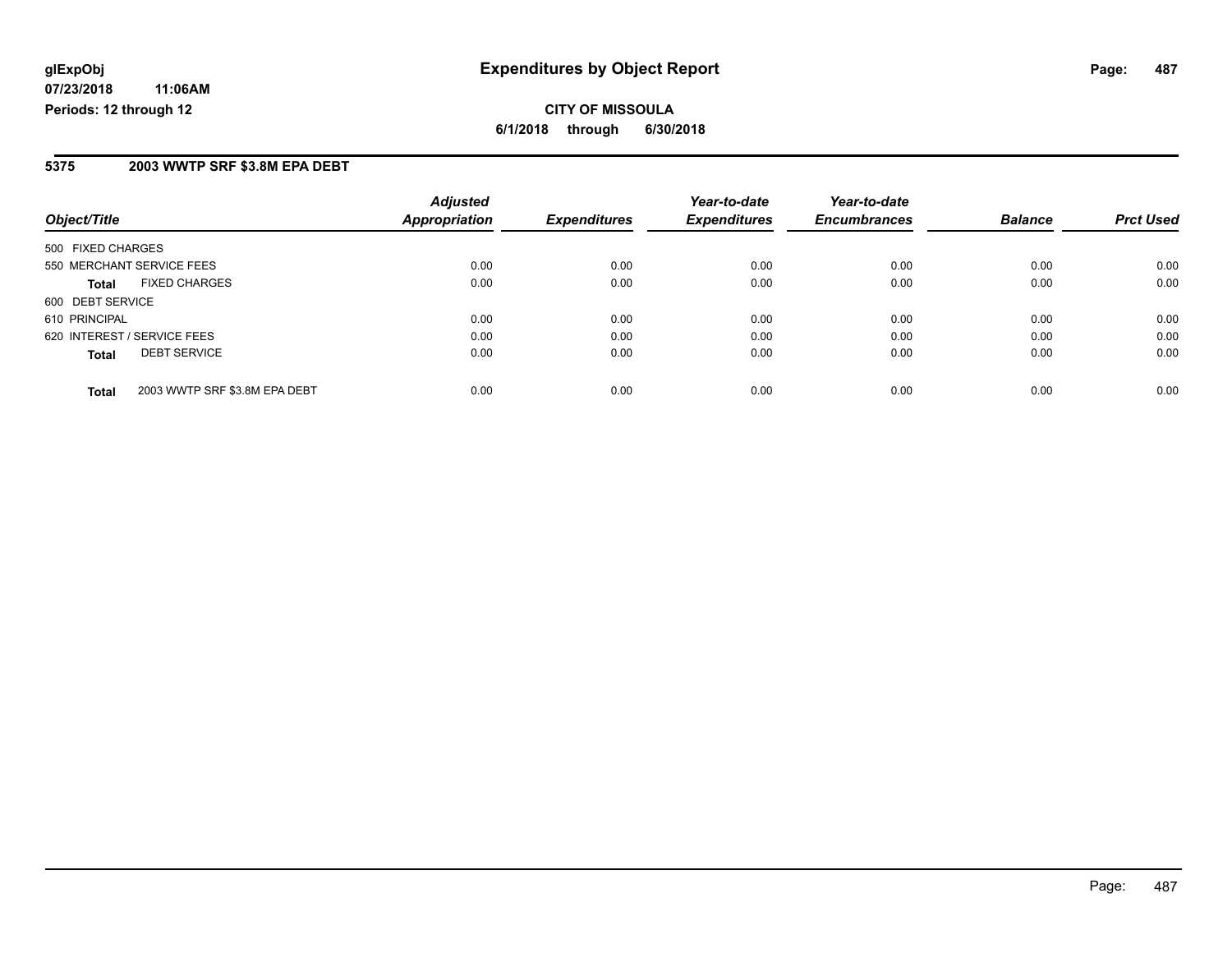### **CITY OF MISSOULA 6/1/2018 through 6/30/2018**

# **5376 2003 WWTP SRF \$3.8M EPA RESERVE**

| Object/Title                                       | <b>Adjusted</b><br>Appropriation | <b>Expenditures</b> | Year-to-date<br><b>Expenditures</b> | Year-to-date<br><b>Encumbrances</b> | <b>Balance</b> | <b>Prct Used</b> |
|----------------------------------------------------|----------------------------------|---------------------|-------------------------------------|-------------------------------------|----------------|------------------|
| 500 FIXED CHARGES                                  |                                  |                     |                                     |                                     |                |                  |
| 550 MERCHANT SERVICE FEES                          | 0.00                             | 0.00                | 0.00                                | 0.00                                | 0.00           | 0.00             |
| <b>FIXED CHARGES</b><br><b>Total</b>               | 0.00                             | 0.00                | 0.00                                | 0.00                                | 0.00           | 0.00             |
| 800 OTHER OBJECTS                                  |                                  |                     |                                     |                                     |                |                  |
| 820 TRANSFERS TO OTHER FUNDS                       | 0.00                             | 0.00                | 0.00                                | 0.00                                | 0.00           | 0.00             |
| OTHER OBJECTS<br><b>Total</b>                      | 0.00                             | 0.00                | 0.00                                | 0.00                                | 0.00           | 0.00             |
| <b>WASTEWATER\ COMPOST UTILITY</b><br><b>Total</b> | 0.00                             | 0.00                | 0.00                                | 0.00                                | 0.00           | 0.00             |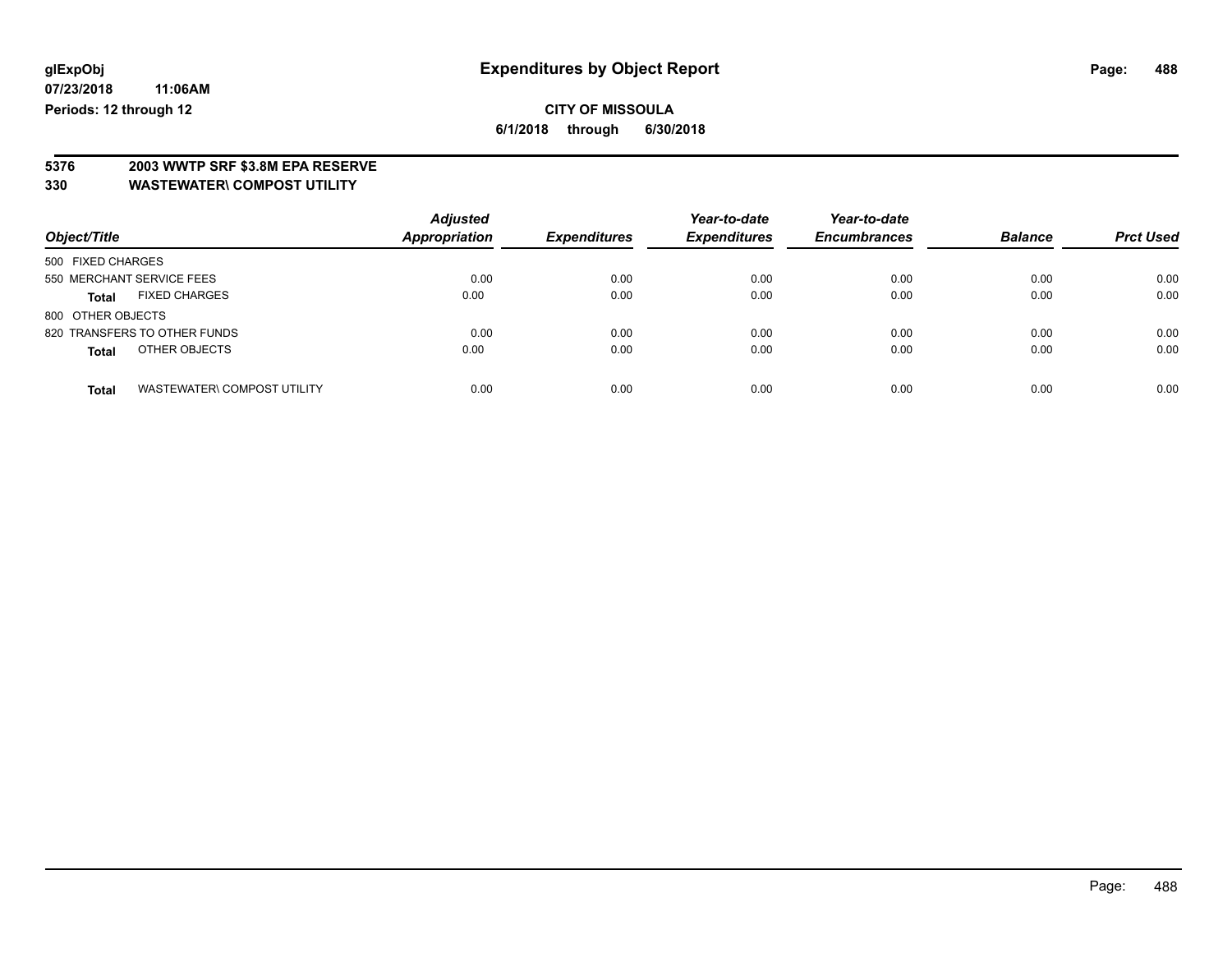**CITY OF MISSOULA 6/1/2018 through 6/30/2018**

#### **5376 2003 WWTP SRF \$3.8M EPA RESERVE**

|                                      |                                  | <b>Adjusted</b> |                     | Year-to-date        | Year-to-date        |                |                  |
|--------------------------------------|----------------------------------|-----------------|---------------------|---------------------|---------------------|----------------|------------------|
| Object/Title                         |                                  | Appropriation   | <b>Expenditures</b> | <b>Expenditures</b> | <b>Encumbrances</b> | <b>Balance</b> | <b>Prct Used</b> |
| 500 FIXED CHARGES                    |                                  |                 |                     |                     |                     |                |                  |
| 550 MERCHANT SERVICE FEES            |                                  | 0.00            | 0.00                | 0.00                | 0.00                | 0.00           | 0.00             |
| <b>FIXED CHARGES</b><br><b>Total</b> |                                  | 0.00            | 0.00                | 0.00                | 0.00                | 0.00           | 0.00             |
| 800 OTHER OBJECTS                    |                                  |                 |                     |                     |                     |                |                  |
| 820 TRANSFERS TO OTHER FUNDS         |                                  | 0.00            | 0.00                | 0.00                | 0.00                | 0.00           | 0.00             |
| OTHER OBJECTS<br><b>Total</b>        |                                  | 0.00            | 0.00                | 0.00                | 0.00                | 0.00           | 0.00             |
| <b>Total</b>                         | 2003 WWTP SRF \$3.8M EPA RESERVE | 0.00            | 0.00                | 0.00                | 0.00                | 0.00           | 0.00             |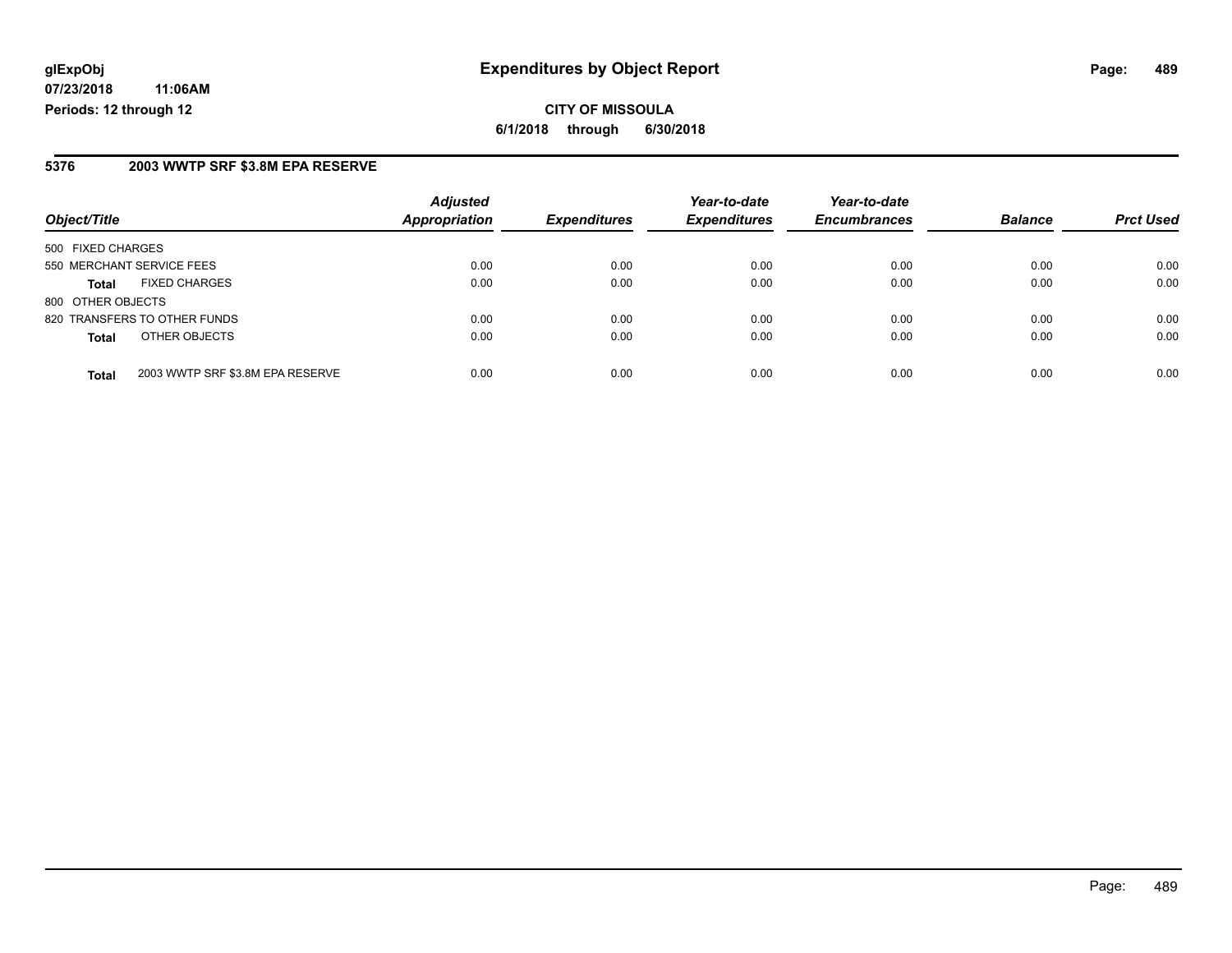# **5377 2004 WWTP \$3.023 LOAN DEBT SERVICE**

| Object/Title                |                                    | <b>Adjusted</b><br><b>Appropriation</b> | <b>Expenditures</b> | Year-to-date<br><b>Expenditures</b> | Year-to-date<br><b>Encumbrances</b> | <b>Balance</b> | <b>Prct Used</b> |
|-----------------------------|------------------------------------|-----------------------------------------|---------------------|-------------------------------------|-------------------------------------|----------------|------------------|
| 500 FIXED CHARGES           |                                    |                                         |                     |                                     |                                     |                |                  |
| 550 MERCHANT SERVICE FEES   |                                    | 0.00                                    | 0.00                | 0.00                                | 0.00                                | 0.00           | 0.00             |
| <b>Total</b>                | <b>FIXED CHARGES</b>               | 0.00                                    | 0.00                | 0.00                                | 0.00                                | 0.00           | 0.00             |
| 600 DEBT SERVICE            |                                    |                                         |                     |                                     |                                     |                |                  |
| 610 PRINCIPAL               |                                    | 0.00                                    | 0.00                | 0.00                                | 0.00                                | 0.00           | 0.00             |
| 620 INTEREST / SERVICE FEES |                                    | 0.00                                    | 0.00                | 0.00                                | 0.00                                | 0.00           | 0.00             |
| <b>Total</b>                | <b>DEBT SERVICE</b>                | 0.00                                    | 0.00                | 0.00                                | 0.00                                | 0.00           | 0.00             |
| <b>Total</b>                | <b>WASTEWATER\ COMPOST UTILITY</b> | 0.00                                    | 0.00                | 0.00                                | 0.00                                | 0.00           | 0.00             |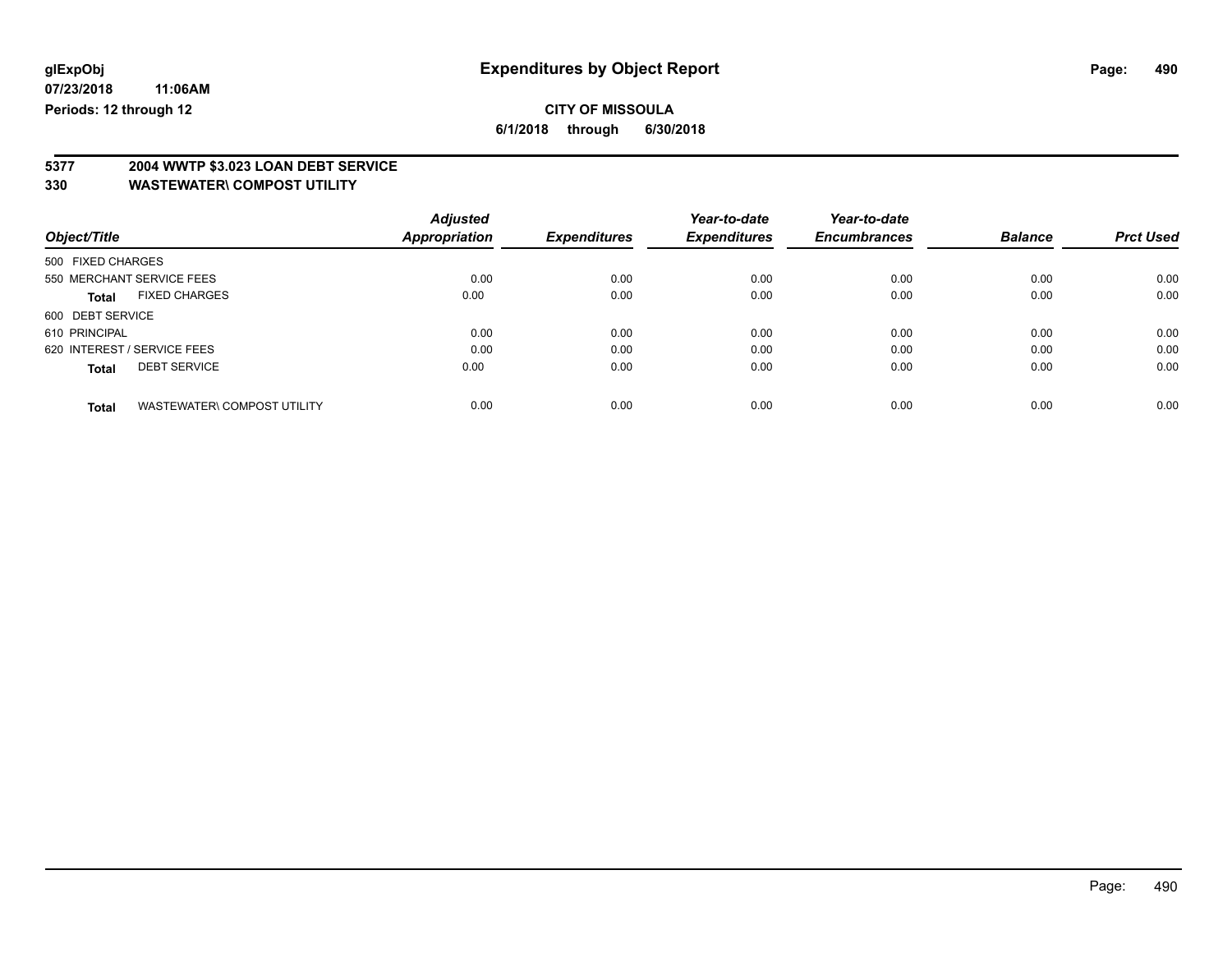**CITY OF MISSOULA 6/1/2018 through 6/30/2018**

### **5377 2004 WWTP \$3.023 LOAN DEBT SERVICE**

| Object/Title                                        | <b>Adjusted</b><br><b>Appropriation</b> | <b>Expenditures</b> | Year-to-date<br><b>Expenditures</b> | Year-to-date<br><b>Encumbrances</b> | <b>Balance</b> | <b>Prct Used</b> |
|-----------------------------------------------------|-----------------------------------------|---------------------|-------------------------------------|-------------------------------------|----------------|------------------|
|                                                     |                                         |                     |                                     |                                     |                |                  |
| 500 FIXED CHARGES                                   |                                         |                     |                                     |                                     |                |                  |
| 550 MERCHANT SERVICE FEES                           | 0.00                                    | 0.00                | 0.00                                | 0.00                                | 0.00           | 0.00             |
| <b>FIXED CHARGES</b><br><b>Total</b>                | 0.00                                    | 0.00                | 0.00                                | 0.00                                | 0.00           | 0.00             |
| 600 DEBT SERVICE                                    |                                         |                     |                                     |                                     |                |                  |
| 610 PRINCIPAL                                       | 0.00                                    | 0.00                | 0.00                                | 0.00                                | 0.00           | 0.00             |
| 620 INTEREST / SERVICE FEES                         | 0.00                                    | 0.00                | 0.00                                | 0.00                                | 0.00           | 0.00             |
| <b>DEBT SERVICE</b><br><b>Total</b>                 | 0.00                                    | 0.00                | 0.00                                | 0.00                                | 0.00           | 0.00             |
| 2004 WWTP \$3.023 LOAN DEBT SERVICE<br><b>Total</b> | 0.00                                    | 0.00                | 0.00                                | 0.00                                | 0.00           | 0.00             |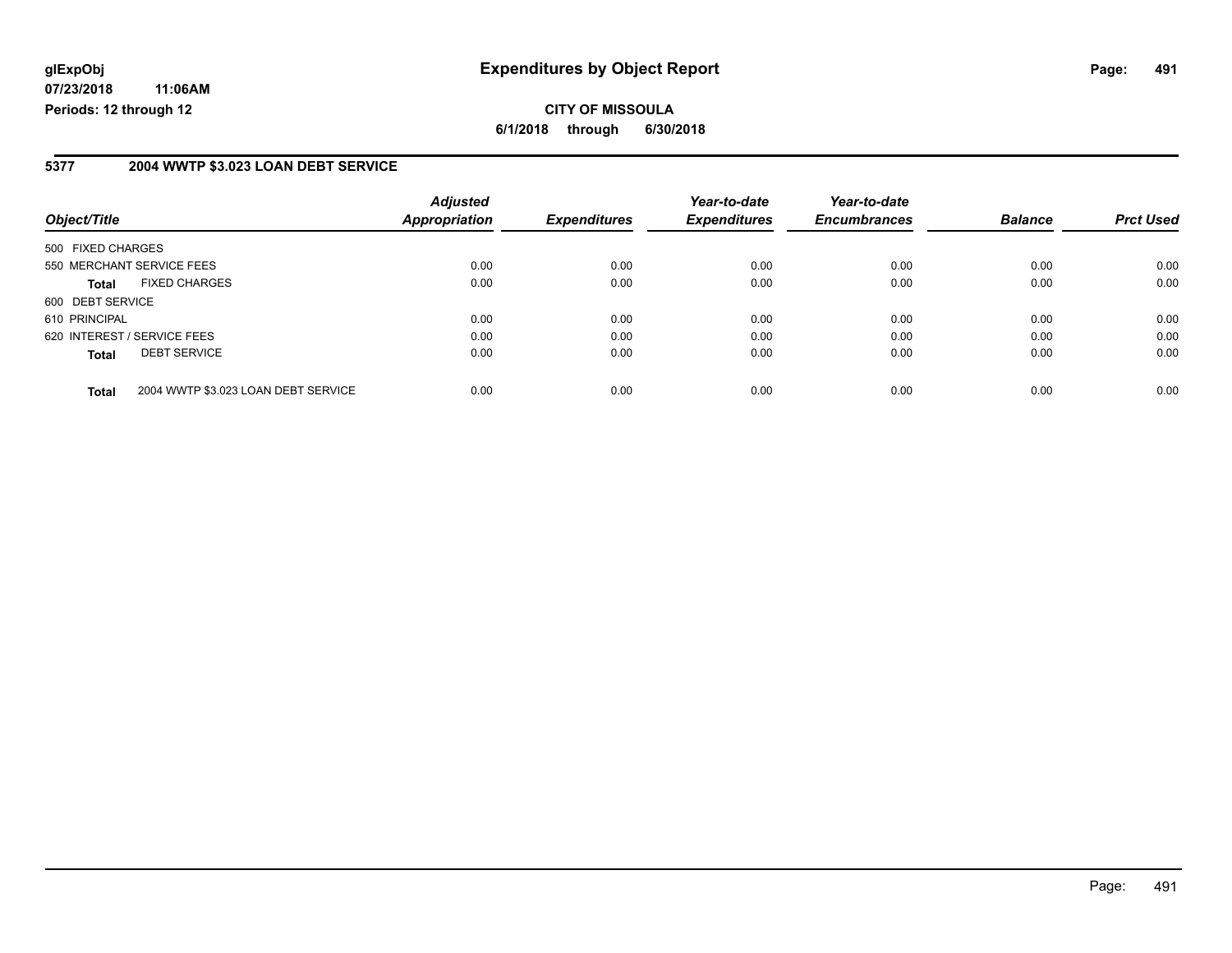### **CITY OF MISSOULA 6/1/2018 through 6/30/2018**

# **5378 2004 WWTP \$3.023 LOAN RESERVE**

| Object/Title                                       | <b>Adjusted</b><br><b>Appropriation</b> | <b>Expenditures</b> | Year-to-date<br><b>Expenditures</b> | Year-to-date<br><b>Encumbrances</b> | <b>Balance</b> | <b>Prct Used</b> |
|----------------------------------------------------|-----------------------------------------|---------------------|-------------------------------------|-------------------------------------|----------------|------------------|
| 500 FIXED CHARGES                                  |                                         |                     |                                     |                                     |                |                  |
| 550 MERCHANT SERVICE FEES                          | 0.00                                    | 0.00                | 0.00                                | 0.00                                | 0.00           | 0.00             |
| <b>FIXED CHARGES</b><br><b>Total</b>               | 0.00                                    | 0.00                | 0.00                                | 0.00                                | 0.00           | 0.00             |
| 800 OTHER OBJECTS                                  |                                         |                     |                                     |                                     |                |                  |
| 820 TRANSFERS TO OTHER FUNDS                       | 0.00                                    | 0.00                | 0.00                                | 0.00                                | 0.00           | 0.00             |
| OTHER OBJECTS<br><b>Total</b>                      | 0.00                                    | 0.00                | 0.00                                | 0.00                                | 0.00           | 0.00             |
|                                                    |                                         |                     |                                     |                                     |                |                  |
| <b>WASTEWATER\ COMPOST UTILITY</b><br><b>Total</b> | 0.00                                    | 0.00                | 0.00                                | 0.00                                | 0.00           | 0.00             |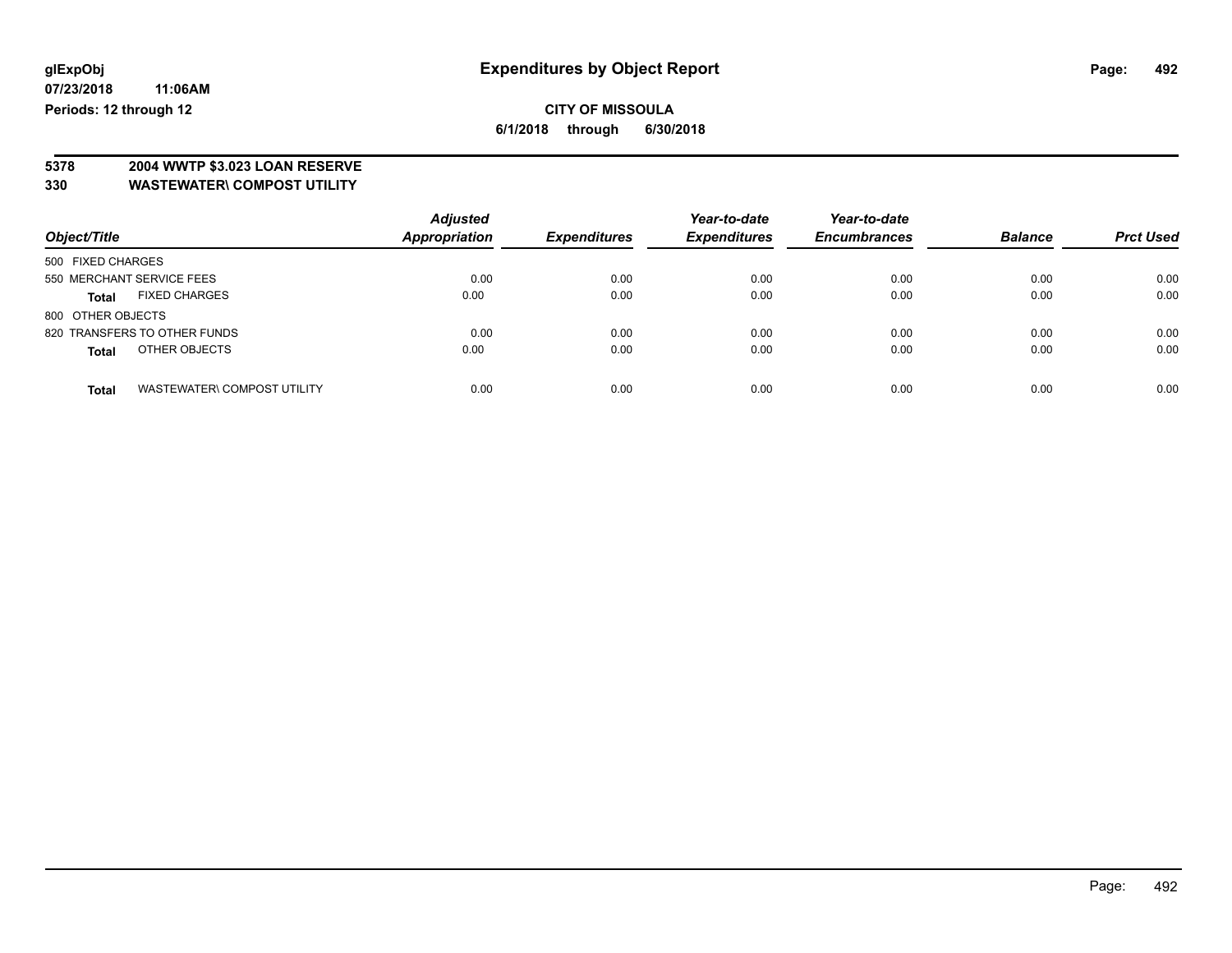**CITY OF MISSOULA 6/1/2018 through 6/30/2018**

### **5378 2004 WWTP \$3.023 LOAN RESERVE**

| Object/Title              |                                | <b>Adjusted</b><br><b>Appropriation</b> | <b>Expenditures</b> | Year-to-date<br><b>Expenditures</b> | Year-to-date<br><b>Encumbrances</b> | <b>Balance</b> | <b>Prct Used</b> |
|---------------------------|--------------------------------|-----------------------------------------|---------------------|-------------------------------------|-------------------------------------|----------------|------------------|
| 500 FIXED CHARGES         |                                |                                         |                     |                                     |                                     |                |                  |
| 550 MERCHANT SERVICE FEES |                                | 0.00                                    | 0.00                | 0.00                                | 0.00                                | 0.00           | 0.00             |
| Total                     | <b>FIXED CHARGES</b>           | 0.00                                    | 0.00                | 0.00                                | 0.00                                | 0.00           | 0.00             |
| 800 OTHER OBJECTS         |                                |                                         |                     |                                     |                                     |                |                  |
|                           | 820 TRANSFERS TO OTHER FUNDS   | 0.00                                    | 0.00                | 0.00                                | 0.00                                | 0.00           | 0.00             |
| Total                     | OTHER OBJECTS                  | 0.00                                    | 0.00                | 0.00                                | 0.00                                | 0.00           | 0.00             |
| <b>Total</b>              | 2004 WWTP \$3.023 LOAN RESERVE | 0.00                                    | 0.00                | 0.00                                | 0.00                                | 0.00           | 0.00             |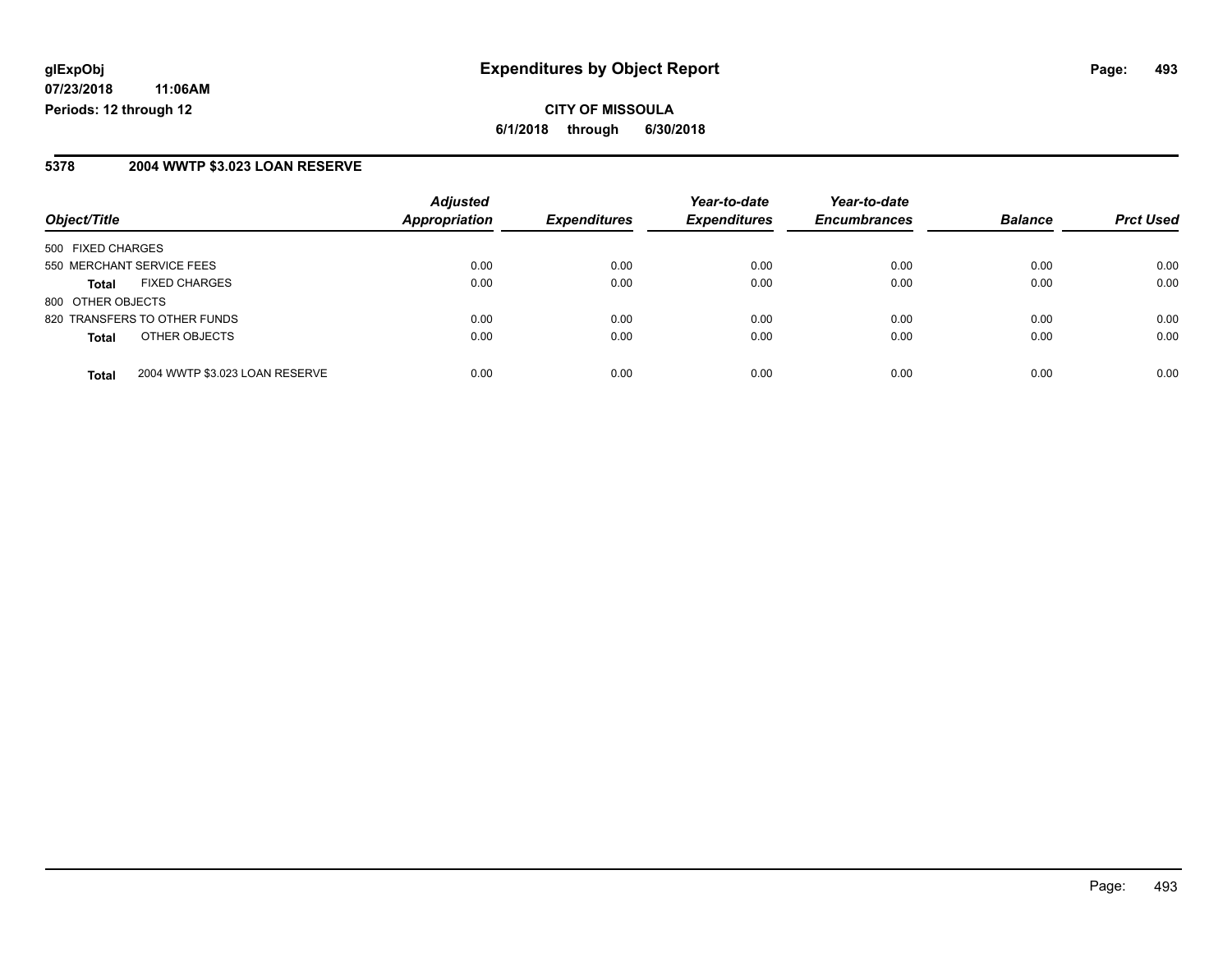# **5379 2005 BRICH/BRDY/LIN/GIL SRF DEBT**

| Object/Title                 |                                    | <b>Adjusted</b><br>Appropriation | <b>Expenditures</b> | Year-to-date<br><b>Expenditures</b> | Year-to-date<br><b>Encumbrances</b> | <b>Balance</b> | <b>Prct Used</b> |
|------------------------------|------------------------------------|----------------------------------|---------------------|-------------------------------------|-------------------------------------|----------------|------------------|
| 500 FIXED CHARGES            |                                    |                                  |                     |                                     |                                     |                |                  |
| 550 MERCHANT SERVICE FEES    |                                    | 0.00                             | 0.00                | 0.00                                | 0.00                                | 0.00           | 0.00             |
| <b>Total</b>                 | <b>FIXED CHARGES</b>               | 0.00                             | 0.00                | 0.00                                | 0.00                                | 0.00           | 0.00             |
| 600 DEBT SERVICE             |                                    |                                  |                     |                                     |                                     |                |                  |
| 610 PRINCIPAL                |                                    | 0.00                             | 0.00                | 0.00                                | 0.00                                | 0.00           | 0.00             |
| 620 INTEREST / SERVICE FEES  |                                    | 0.00                             | 0.00                | 0.00                                | 0.00                                | 0.00           | 0.00             |
| Total                        | <b>DEBT SERVICE</b>                | 0.00                             | 0.00                | 0.00                                | 0.00                                | 0.00           | 0.00             |
| 800 OTHER OBJECTS            |                                    |                                  |                     |                                     |                                     |                |                  |
| 820 TRANSFERS TO OTHER FUNDS |                                    | 0.00                             | 0.00                | 0.00                                | 0.00                                | 0.00           | 0.00             |
| <b>Total</b>                 | OTHER OBJECTS                      | 0.00                             | 0.00                | 0.00                                | 0.00                                | 0.00           | 0.00             |
| <b>Total</b>                 | <b>WASTEWATER\ COMPOST UTILITY</b> | 0.00                             | 0.00                | 0.00                                | 0.00                                | 0.00           | 0.00             |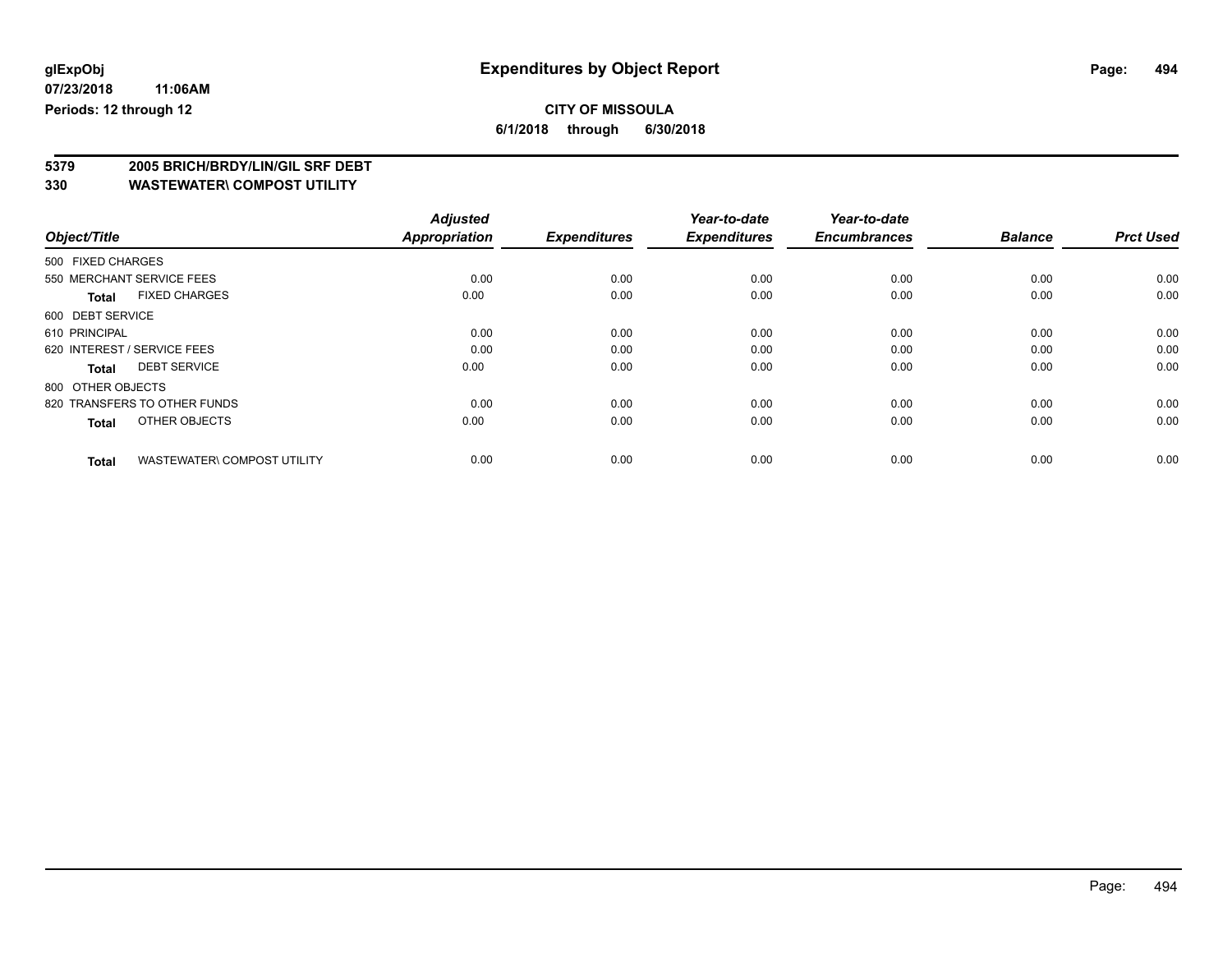# **CITY OF MISSOULA 6/1/2018 through 6/30/2018**

### **5379 2005 BRICH/BRDY/LIN/GIL SRF DEBT**

|                   |                                  | <b>Adjusted</b>      |                     | Year-to-date        | Year-to-date        |                |                  |
|-------------------|----------------------------------|----------------------|---------------------|---------------------|---------------------|----------------|------------------|
| Object/Title      |                                  | <b>Appropriation</b> | <b>Expenditures</b> | <b>Expenditures</b> | <b>Encumbrances</b> | <b>Balance</b> | <b>Prct Used</b> |
| 500 FIXED CHARGES |                                  |                      |                     |                     |                     |                |                  |
|                   | 550 MERCHANT SERVICE FEES        | 0.00                 | 0.00                | 0.00                | 0.00                | 0.00           | 0.00             |
| <b>Total</b>      | <b>FIXED CHARGES</b>             | 0.00                 | 0.00                | 0.00                | 0.00                | 0.00           | 0.00             |
| 600 DEBT SERVICE  |                                  |                      |                     |                     |                     |                |                  |
| 610 PRINCIPAL     |                                  | 0.00                 | 0.00                | 0.00                | 0.00                | 0.00           | 0.00             |
|                   | 620 INTEREST / SERVICE FEES      | 0.00                 | 0.00                | 0.00                | 0.00                | 0.00           | 0.00             |
| Total             | <b>DEBT SERVICE</b>              | 0.00                 | 0.00                | 0.00                | 0.00                | 0.00           | 0.00             |
| 800 OTHER OBJECTS |                                  |                      |                     |                     |                     |                |                  |
|                   | 820 TRANSFERS TO OTHER FUNDS     | 0.00                 | 0.00                | 0.00                | 0.00                | 0.00           | 0.00             |
| <b>Total</b>      | OTHER OBJECTS                    | 0.00                 | 0.00                | 0.00                | 0.00                | 0.00           | 0.00             |
| Total             | 2005 BRICH/BRDY/LIN/GIL SRF DEBT | 0.00                 | 0.00                | 0.00                | 0.00                | 0.00           | 0.00             |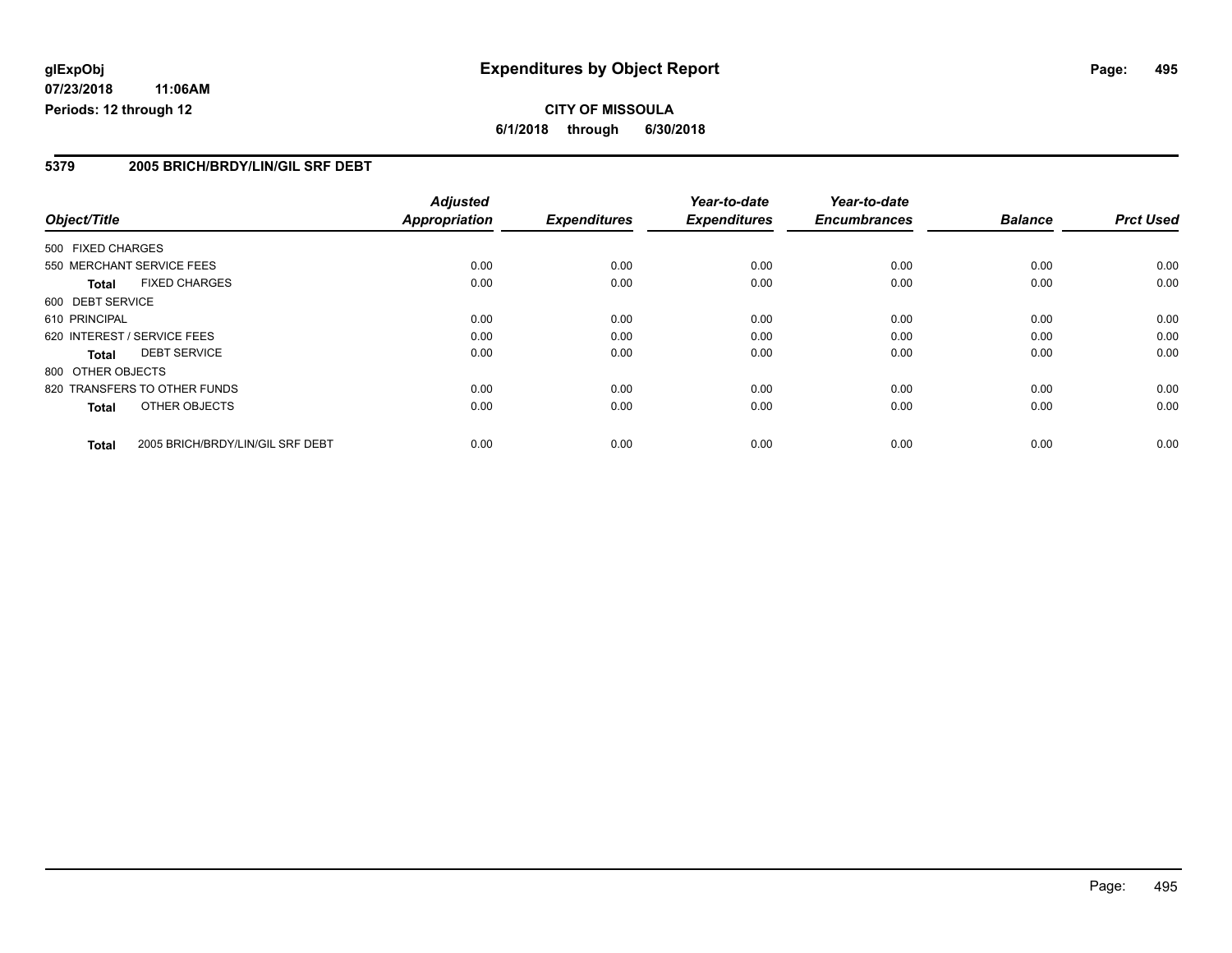# **5380 BRDWY/BIRCH/GILBERT/LINCOLNWOOD**

|                                                    | <b>Adjusted</b>      |                     | Year-to-date        | Year-to-date        |                |                  |
|----------------------------------------------------|----------------------|---------------------|---------------------|---------------------|----------------|------------------|
| Object/Title                                       | <b>Appropriation</b> | <b>Expenditures</b> | <b>Expenditures</b> | <b>Encumbrances</b> | <b>Balance</b> | <b>Prct Used</b> |
| 500 FIXED CHARGES                                  |                      |                     |                     |                     |                |                  |
| 550 MERCHANT SERVICE FEES                          | 0.00                 | 0.00                | 0.00                | 0.00                | 0.00           | 0.00             |
| <b>FIXED CHARGES</b><br>Total                      | 0.00                 | 0.00                | 0.00                | 0.00                | 0.00           | 0.00             |
| 600 DEBT SERVICE                                   |                      |                     |                     |                     |                |                  |
| 610 PRINCIPAL                                      | 0.00                 | 0.00                | 0.00                | 0.00                | 0.00           | 0.00             |
| 620 INTEREST / SERVICE FEES                        | 0.00                 | 0.00                | 0.00                | 0.00                | 0.00           | 0.00             |
| <b>DEBT SERVICE</b><br>Total                       | 0.00                 | 0.00                | 0.00                | 0.00                | 0.00           | 0.00             |
| 800 OTHER OBJECTS                                  |                      |                     |                     |                     |                |                  |
| 820 TRANSFERS TO OTHER FUNDS                       | 0.00                 | 0.00                | 0.00                | 0.00                | 0.00           | 0.00             |
| OTHER OBJECTS<br><b>Total</b>                      | 0.00                 | 0.00                | 0.00                | 0.00                | 0.00           | 0.00             |
|                                                    |                      |                     |                     |                     |                |                  |
| <b>WASTEWATER\ COMPOST UTILITY</b><br><b>Total</b> | 0.00                 | 0.00                | 0.00                | 0.00                | 0.00           | 0.00             |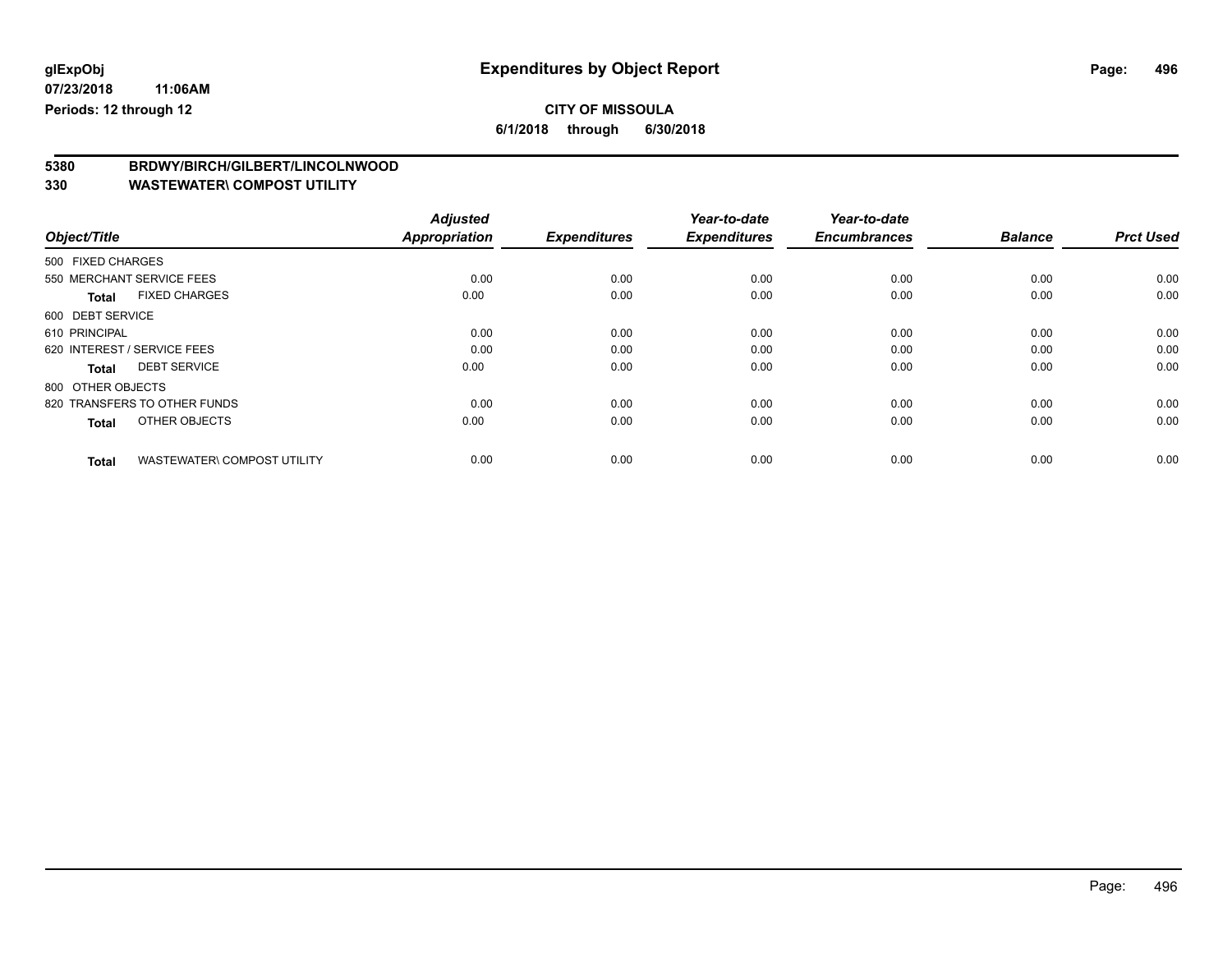# **CITY OF MISSOULA 6/1/2018 through 6/30/2018**

#### **5380 BRDWY/BIRCH/GILBERT/LINCOLNWOOD**

|                   |                                 | <b>Adjusted</b> |                     | Year-to-date        | Year-to-date        |                |                  |
|-------------------|---------------------------------|-----------------|---------------------|---------------------|---------------------|----------------|------------------|
| Object/Title      |                                 | Appropriation   | <b>Expenditures</b> | <b>Expenditures</b> | <b>Encumbrances</b> | <b>Balance</b> | <b>Prct Used</b> |
| 500 FIXED CHARGES |                                 |                 |                     |                     |                     |                |                  |
|                   | 550 MERCHANT SERVICE FEES       | 0.00            | 0.00                | 0.00                | 0.00                | 0.00           | 0.00             |
| <b>Total</b>      | <b>FIXED CHARGES</b>            | 0.00            | 0.00                | 0.00                | 0.00                | 0.00           | 0.00             |
| 600 DEBT SERVICE  |                                 |                 |                     |                     |                     |                |                  |
| 610 PRINCIPAL     |                                 | 0.00            | 0.00                | 0.00                | 0.00                | 0.00           | 0.00             |
|                   | 620 INTEREST / SERVICE FEES     | 0.00            | 0.00                | 0.00                | 0.00                | 0.00           | 0.00             |
| <b>Total</b>      | <b>DEBT SERVICE</b>             | 0.00            | 0.00                | 0.00                | 0.00                | 0.00           | 0.00             |
| 800 OTHER OBJECTS |                                 |                 |                     |                     |                     |                |                  |
|                   | 820 TRANSFERS TO OTHER FUNDS    | 0.00            | 0.00                | 0.00                | 0.00                | 0.00           | 0.00             |
| <b>Total</b>      | OTHER OBJECTS                   | 0.00            | 0.00                | 0.00                | 0.00                | 0.00           | 0.00             |
| <b>Total</b>      | BRDWY/BIRCH/GILBERT/LINCOLNWOOD | 0.00            | 0.00                | 0.00                | 0.00                | 0.00           | 0.00             |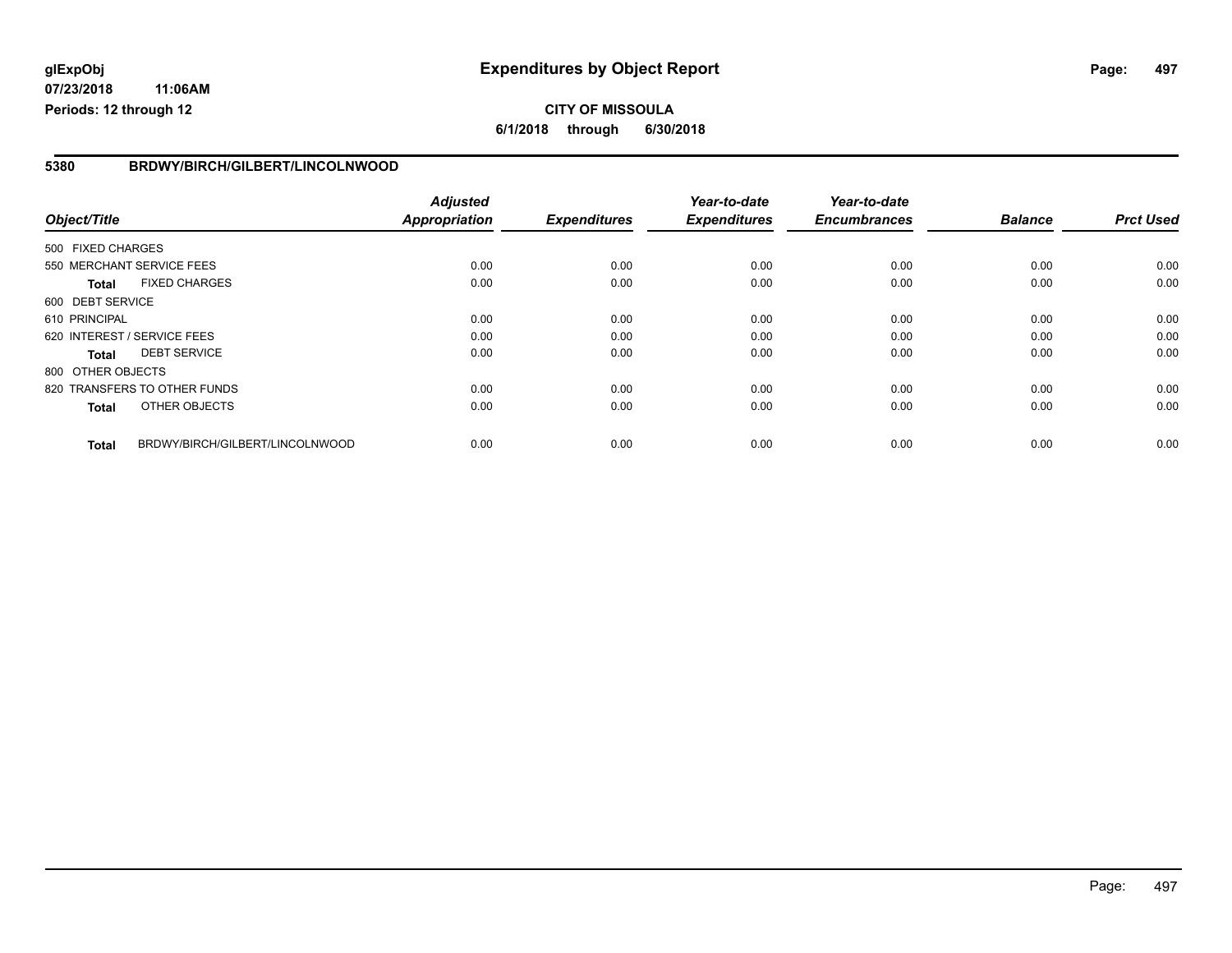**5381 LINCOLNWOOD PH2 DEBT SERVICE 330 WASTEWATER\ COMPOST UTILITY**

| Object/Title                                       | <b>Adjusted</b><br>Appropriation | <b>Expenditures</b> | Year-to-date<br><b>Expenditures</b> | Year-to-date<br><b>Encumbrances</b> | <b>Balance</b> | <b>Prct Used</b> |
|----------------------------------------------------|----------------------------------|---------------------|-------------------------------------|-------------------------------------|----------------|------------------|
|                                                    |                                  |                     |                                     |                                     |                |                  |
| 500 FIXED CHARGES                                  |                                  |                     |                                     |                                     |                |                  |
| 550 MERCHANT SERVICE FEES                          | 0.00                             | 0.00                | 0.00                                | 0.00                                | 0.00           | 0.00             |
| <b>FIXED CHARGES</b><br><b>Total</b>               | 0.00                             | 0.00                | 0.00                                | 0.00                                | 0.00           | 0.00             |
| 600 DEBT SERVICE                                   |                                  |                     |                                     |                                     |                |                  |
| 610 PRINCIPAL                                      | 0.00                             | 0.00                | 0.00                                | 0.00                                | 0.00           | 0.00             |
| 620 INTEREST / SERVICE FEES                        | 0.00                             | 0.00                | 0.00                                | 0.00                                | 0.00           | 0.00             |
| <b>DEBT SERVICE</b><br><b>Total</b>                | 0.00                             | 0.00                | 0.00                                | 0.00                                | 0.00           | 0.00             |
| 800 OTHER OBJECTS                                  |                                  |                     |                                     |                                     |                |                  |
| 820 TRANSFERS TO OTHER FUNDS                       | 0.00                             | 0.00                | 0.00                                | 0.00                                | 0.00           | 0.00             |
| OTHER OBJECTS<br><b>Total</b>                      | 0.00                             | 0.00                | 0.00                                | 0.00                                | 0.00           | 0.00             |
| <b>WASTEWATER\ COMPOST UTILITY</b><br><b>Total</b> | 0.00                             | 0.00                | 0.00                                | 0.00                                | 0.00           | 0.00             |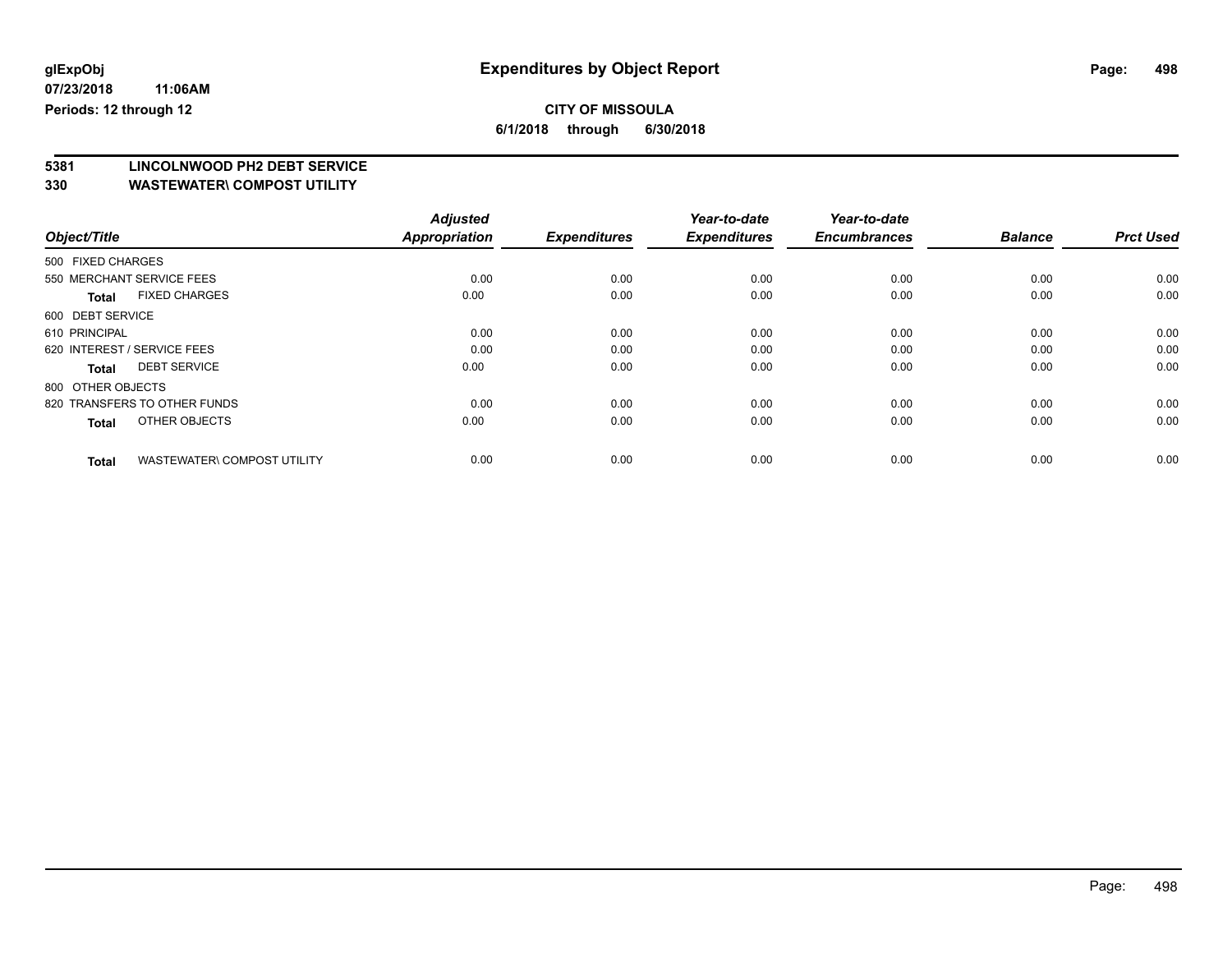**CITY OF MISSOULA 6/1/2018 through 6/30/2018**

### **5381 LINCOLNWOOD PH2 DEBT SERVICE**

|                   |                              | <b>Adjusted</b>      |                     | Year-to-date        | Year-to-date        |                |                  |
|-------------------|------------------------------|----------------------|---------------------|---------------------|---------------------|----------------|------------------|
| Object/Title      |                              | <b>Appropriation</b> | <b>Expenditures</b> | <b>Expenditures</b> | <b>Encumbrances</b> | <b>Balance</b> | <b>Prct Used</b> |
| 500 FIXED CHARGES |                              |                      |                     |                     |                     |                |                  |
|                   | 550 MERCHANT SERVICE FEES    | 0.00                 | 0.00                | 0.00                | 0.00                | 0.00           | 0.00             |
| <b>Total</b>      | <b>FIXED CHARGES</b>         | 0.00                 | 0.00                | 0.00                | 0.00                | 0.00           | 0.00             |
| 600 DEBT SERVICE  |                              |                      |                     |                     |                     |                |                  |
| 610 PRINCIPAL     |                              | 0.00                 | 0.00                | 0.00                | 0.00                | 0.00           | 0.00             |
|                   | 620 INTEREST / SERVICE FEES  | 0.00                 | 0.00                | 0.00                | 0.00                | 0.00           | 0.00             |
| Total             | <b>DEBT SERVICE</b>          | 0.00                 | 0.00                | 0.00                | 0.00                | 0.00           | 0.00             |
| 800 OTHER OBJECTS |                              |                      |                     |                     |                     |                |                  |
|                   | 820 TRANSFERS TO OTHER FUNDS | 0.00                 | 0.00                | 0.00                | 0.00                | 0.00           | 0.00             |
| <b>Total</b>      | OTHER OBJECTS                | 0.00                 | 0.00                | 0.00                | 0.00                | 0.00           | 0.00             |
| <b>Total</b>      | LINCOLNWOOD PH2 DEBT SERVICE | 0.00                 | 0.00                | 0.00                | 0.00                | 0.00           | 0.00             |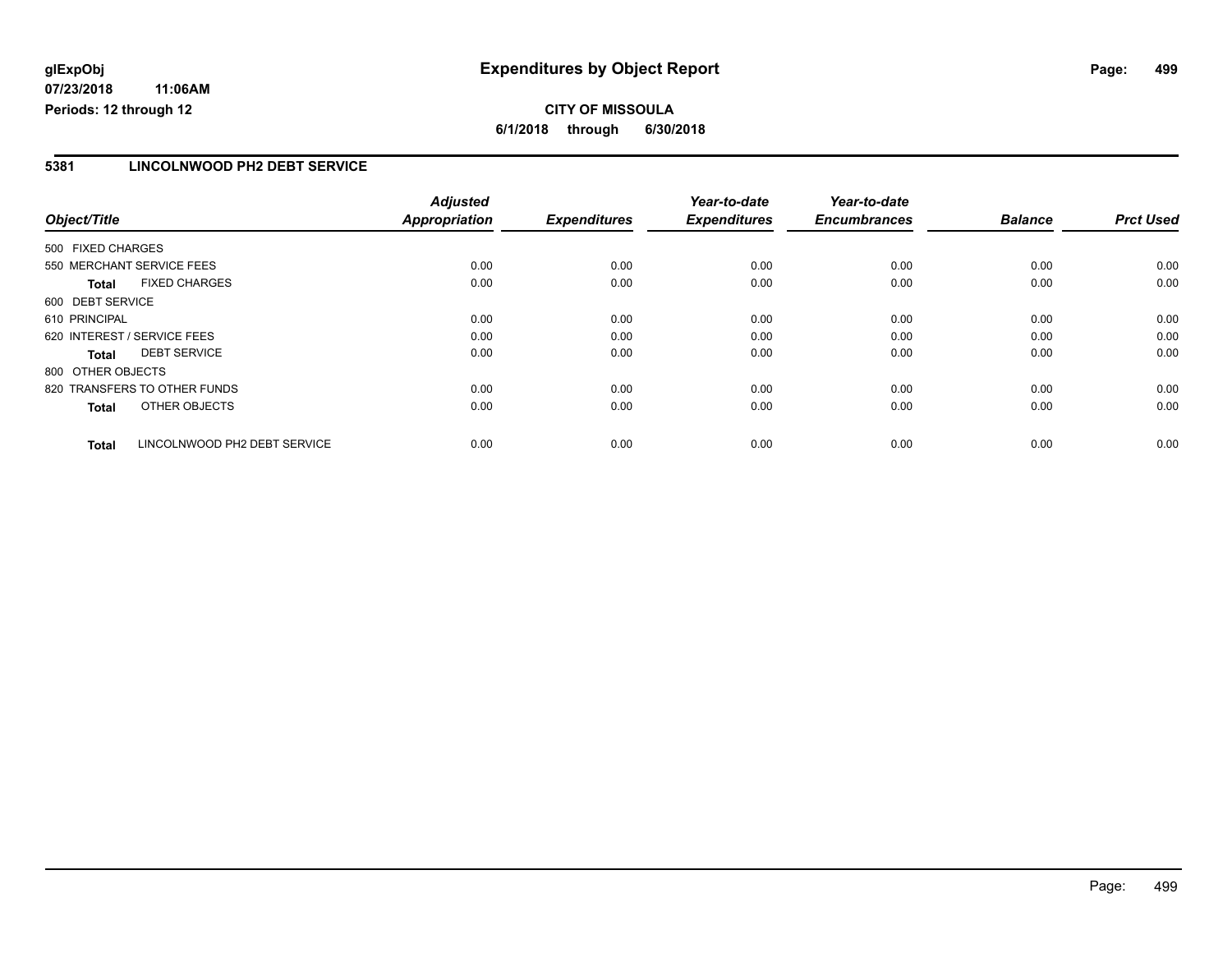#### **5382 LINCOLNWOOD PH2 RESERVE FUND**<br>330 WASTEWATER\ COMPOST UTILITY **330 WASTEWATER\ COMPOST UTILITY**

| Object/Title      |                                    | <b>Adjusted</b><br>Appropriation | <b>Expenditures</b> | Year-to-date<br><b>Expenditures</b> | Year-to-date<br><b>Encumbrances</b> | <b>Balance</b> | <b>Prct Used</b> |
|-------------------|------------------------------------|----------------------------------|---------------------|-------------------------------------|-------------------------------------|----------------|------------------|
|                   |                                    |                                  |                     |                                     |                                     |                |                  |
| 500 FIXED CHARGES |                                    |                                  |                     |                                     |                                     |                |                  |
|                   | 550 MERCHANT SERVICE FEES          | 0.00                             | 0.00                | 0.00                                | 0.00                                | 0.00           | 0.00             |
| <b>Total</b>      | <b>FIXED CHARGES</b>               | 0.00                             | 0.00                | 0.00                                | 0.00                                | 0.00           | 0.00             |
| 600 DEBT SERVICE  |                                    |                                  |                     |                                     |                                     |                |                  |
| 610 PRINCIPAL     |                                    | 0.00                             | 0.00                | 0.00                                | 0.00                                | 0.00           | 0.00             |
|                   | 620 INTEREST / SERVICE FEES        | 0.00                             | 0.00                | 0.00                                | 0.00                                | 0.00           | 0.00             |
| <b>Total</b>      | <b>DEBT SERVICE</b>                | 0.00                             | 0.00                | 0.00                                | 0.00                                | 0.00           | 0.00             |
| 800 OTHER OBJECTS |                                    |                                  |                     |                                     |                                     |                |                  |
|                   | 820 TRANSFERS TO OTHER FUNDS       | 0.00                             | 0.00                | 0.00                                | 0.00                                | 0.00           | 0.00             |
| <b>Total</b>      | OTHER OBJECTS                      | 0.00                             | 0.00                | 0.00                                | 0.00                                | 0.00           | 0.00             |
| <b>Total</b>      | <b>WASTEWATER\ COMPOST UTILITY</b> | 0.00                             | 0.00                | 0.00                                | 0.00                                | 0.00           | 0.00             |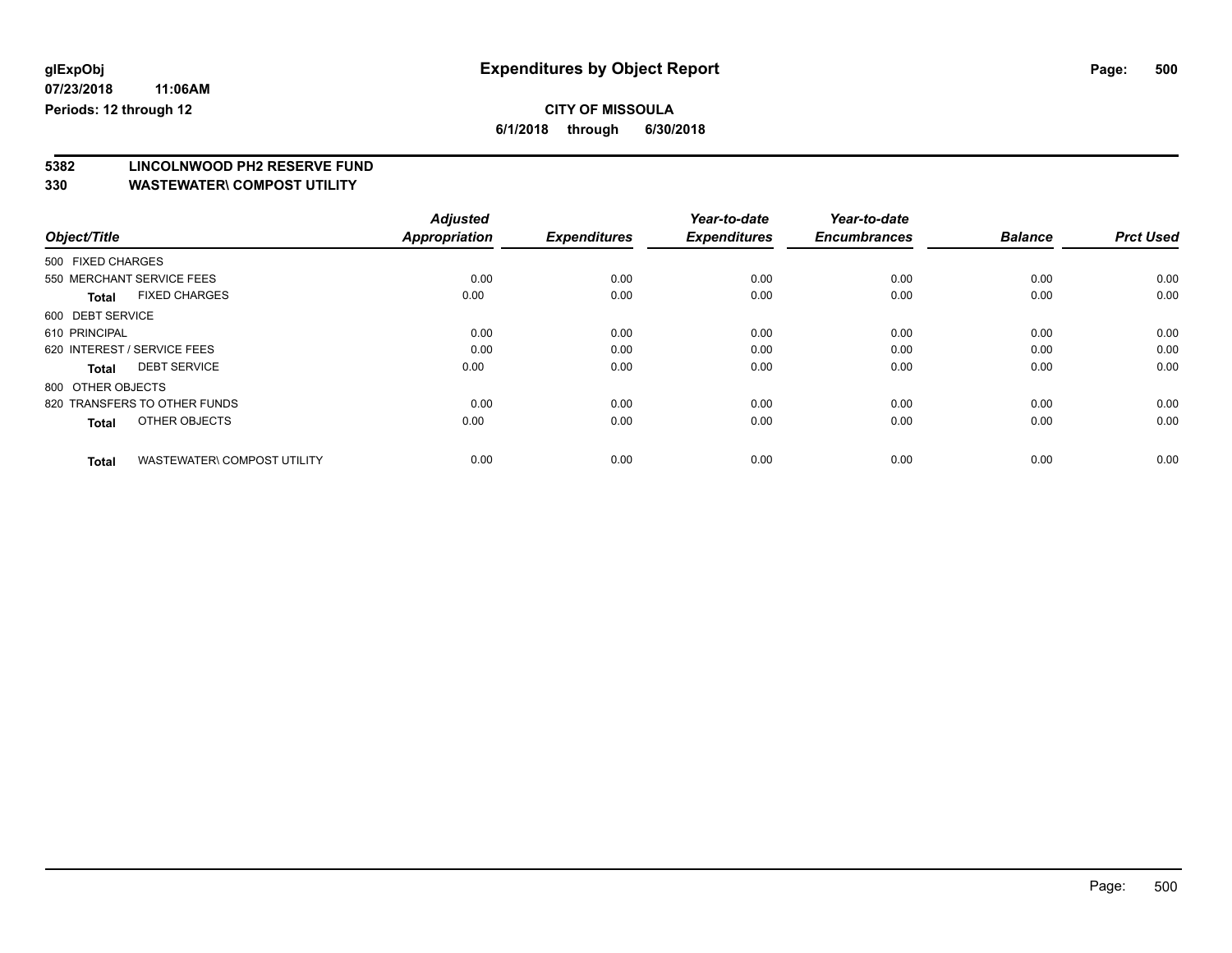# **CITY OF MISSOULA 6/1/2018 through 6/30/2018**

### **5382 LINCOLNWOOD PH2 RESERVE FUND**

|                   |                              | <b>Adjusted</b>      |                     | Year-to-date        | Year-to-date        |                |                  |
|-------------------|------------------------------|----------------------|---------------------|---------------------|---------------------|----------------|------------------|
| Object/Title      |                              | <b>Appropriation</b> | <b>Expenditures</b> | <b>Expenditures</b> | <b>Encumbrances</b> | <b>Balance</b> | <b>Prct Used</b> |
| 500 FIXED CHARGES |                              |                      |                     |                     |                     |                |                  |
|                   | 550 MERCHANT SERVICE FEES    | 0.00                 | 0.00                | 0.00                | 0.00                | 0.00           | 0.00             |
| <b>Total</b>      | <b>FIXED CHARGES</b>         | 0.00                 | 0.00                | 0.00                | 0.00                | 0.00           | 0.00             |
| 600 DEBT SERVICE  |                              |                      |                     |                     |                     |                |                  |
| 610 PRINCIPAL     |                              | 0.00                 | 0.00                | 0.00                | 0.00                | 0.00           | 0.00             |
|                   | 620 INTEREST / SERVICE FEES  | 0.00                 | 0.00                | 0.00                | 0.00                | 0.00           | 0.00             |
| <b>Total</b>      | <b>DEBT SERVICE</b>          | 0.00                 | 0.00                | 0.00                | 0.00                | 0.00           | 0.00             |
| 800 OTHER OBJECTS |                              |                      |                     |                     |                     |                |                  |
|                   | 820 TRANSFERS TO OTHER FUNDS | 0.00                 | 0.00                | 0.00                | 0.00                | 0.00           | 0.00             |
| <b>Total</b>      | OTHER OBJECTS                | 0.00                 | 0.00                | 0.00                | 0.00                | 0.00           | 0.00             |
| <b>Total</b>      | LINCOLNWOOD PH2 RESERVE FUND | 0.00                 | 0.00                | 0.00                | 0.00                | 0.00           | 0.00             |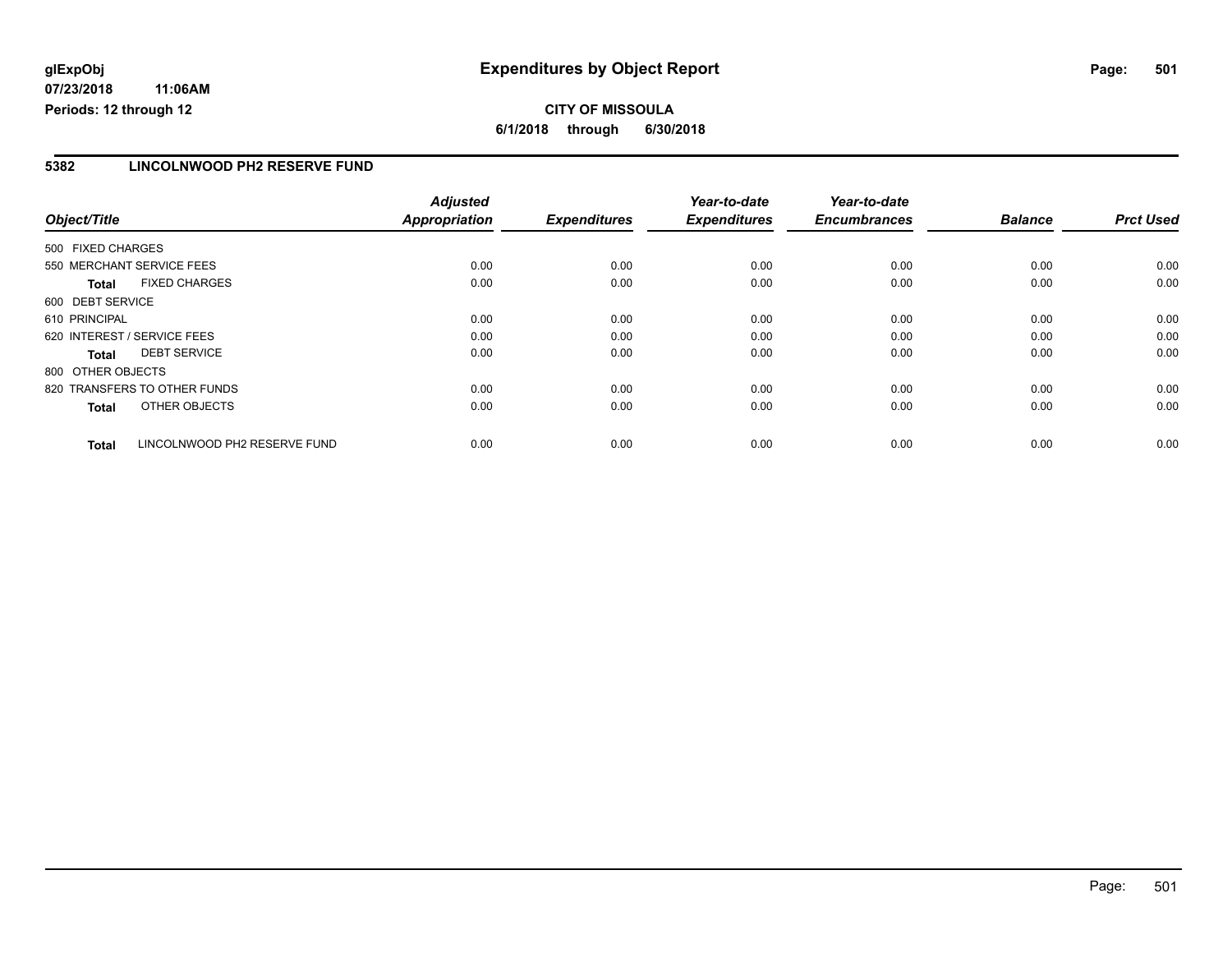### **CITY OF MISSOULA 6/1/2018 through 6/30/2018**

#### **5383 FY09 RATTLESNAKE SEWER DEBT SVS**

**550 \*\*\* Title Not Found \*\*\***

|                                         | <b>Adjusted</b> |                     | Year-to-date        | Year-to-date<br><b>Encumbrances</b> |                | <b>Prct Used</b> |
|-----------------------------------------|-----------------|---------------------|---------------------|-------------------------------------|----------------|------------------|
| Object/Title                            | Appropriation   | <b>Expenditures</b> | <b>Expenditures</b> |                                     | <b>Balance</b> |                  |
| 500 FIXED CHARGES                       |                 |                     |                     |                                     |                |                  |
| 550 MERCHANT SERVICE FEES               | 0.00            | 0.00                | 0.00                | 0.00                                | 0.00           | 0.00             |
| <b>FIXED CHARGES</b><br><b>Total</b>    | 0.00            | 0.00                | 0.00                | 0.00                                | 0.00           | 0.00             |
| 600 DEBT SERVICE                        |                 |                     |                     |                                     |                |                  |
| 610 PRINCIPAL                           | 0.00            | 0.00                | 0.00                | 0.00                                | 0.00           | 0.00             |
| 620 INTEREST / SERVICE FEES             | 0.00            | 0.00                | 0.00                | 0.00                                | 0.00           | 0.00             |
| <b>DEBT SERVICE</b><br><b>Total</b>     | 0.00            | 0.00                | 0.00                | 0.00                                | 0.00           | 0.00             |
| *** Title Not Found ***<br><b>Total</b> | 0.00            | 0.00                | 0.00                | 0.00                                | 0.00           | 0.00             |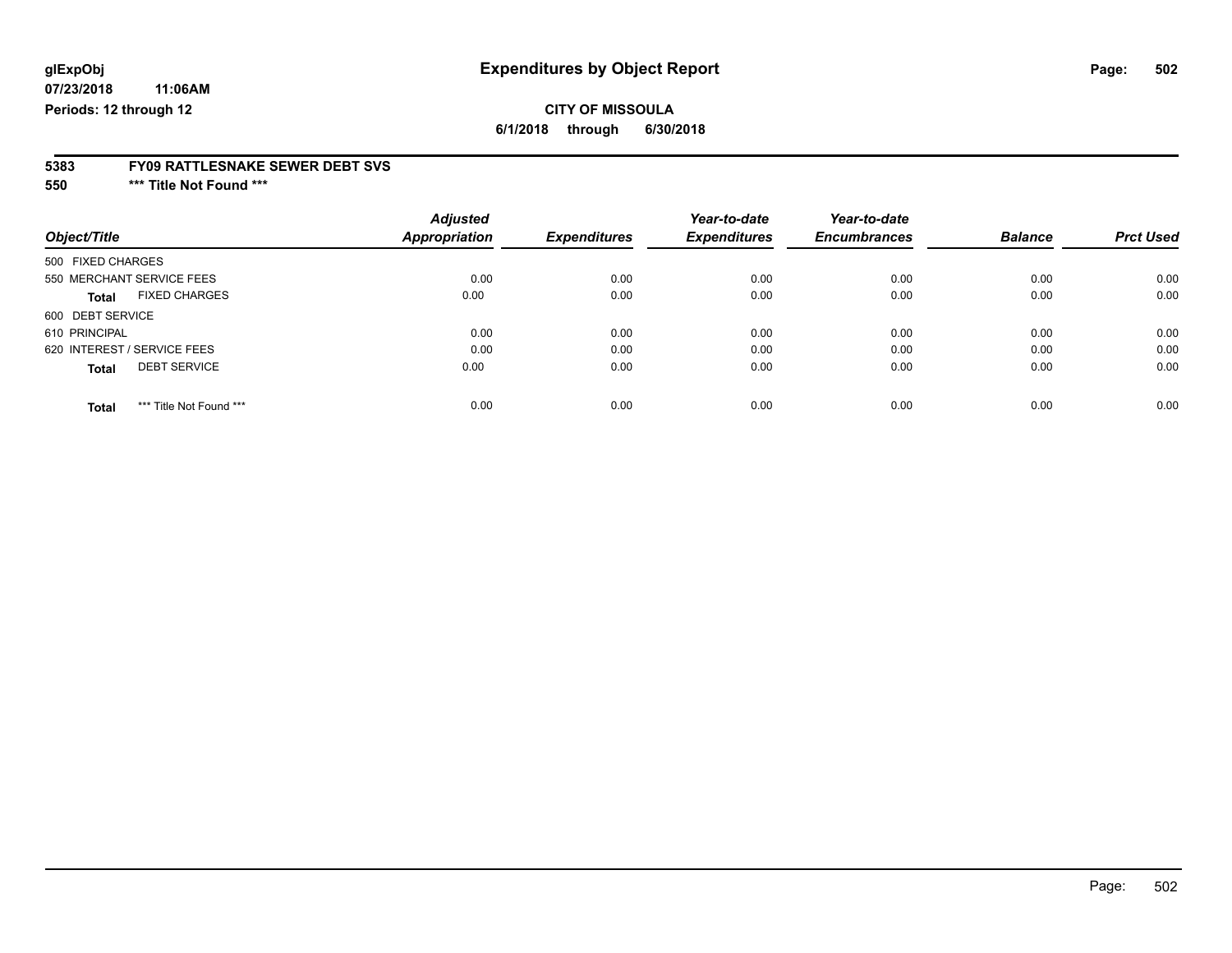# **CITY OF MISSOULA 6/1/2018 through 6/30/2018**

### **5383 FY09 RATTLESNAKE SEWER DEBT SVS**

| Object/Title                                    | <b>Adjusted</b><br>Appropriation | <b>Expenditures</b> | Year-to-date<br><b>Expenditures</b> | Year-to-date<br><b>Encumbrances</b> | <b>Balance</b> | <b>Prct Used</b> |
|-------------------------------------------------|----------------------------------|---------------------|-------------------------------------|-------------------------------------|----------------|------------------|
| 500 FIXED CHARGES                               |                                  |                     |                                     |                                     |                |                  |
| 550 MERCHANT SERVICE FEES                       | 0.00                             | 0.00                | 0.00                                | 0.00                                | 0.00           | 0.00             |
| <b>FIXED CHARGES</b><br><b>Total</b>            | 0.00                             | 0.00                | 0.00                                | 0.00                                | 0.00           | 0.00             |
| 600 DEBT SERVICE                                |                                  |                     |                                     |                                     |                |                  |
| 610 PRINCIPAL                                   | 0.00                             | 0.00                | 0.00                                | 0.00                                | 0.00           | 0.00             |
| 620 INTEREST / SERVICE FEES                     | 0.00                             | 0.00                | 0.00                                | 0.00                                | 0.00           | 0.00             |
| <b>DEBT SERVICE</b><br><b>Total</b>             | 0.00                             | 0.00                | 0.00                                | 0.00                                | 0.00           | 0.00             |
| FY09 RATTLESNAKE SEWER DEBT SVS<br><b>Total</b> | 0.00                             | 0.00                | 0.00                                | 0.00                                | 0.00           | 0.00             |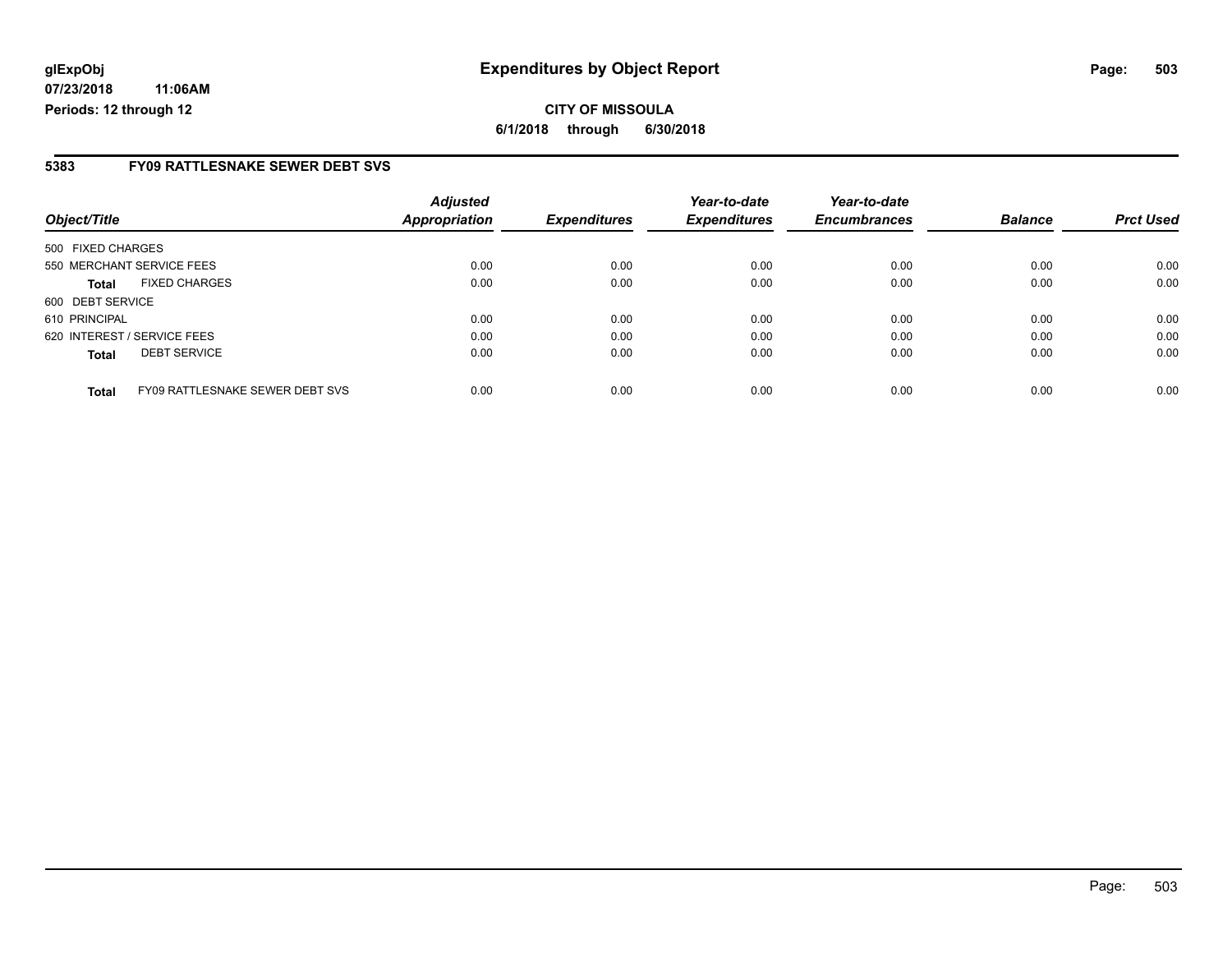# **CITY OF MISSOULA 6/1/2018 through 6/30/2018**

# **5384 09 LOLO BOND RESERVE**

| Object/Title                                | <b>Adjusted</b><br><b>Appropriation</b> | <b>Expenditures</b> | Year-to-date<br><b>Expenditures</b> | Year-to-date<br><b>Encumbrances</b> | <b>Balance</b> | <b>Prct Used</b> |
|---------------------------------------------|-----------------------------------------|---------------------|-------------------------------------|-------------------------------------|----------------|------------------|
|                                             |                                         |                     |                                     |                                     |                |                  |
| 500 FIXED CHARGES                           |                                         |                     |                                     |                                     |                |                  |
| 550 MERCHANT SERVICE FEES                   | 0.00                                    | 0.00                | 0.00                                | 0.00                                | 0.00           | 0.00             |
| <b>FIXED CHARGES</b><br><b>Total</b>        | 0.00                                    | 0.00                | 0.00                                | 0.00                                | 0.00           | 0.00             |
| 800 OTHER OBJECTS                           |                                         |                     |                                     |                                     |                |                  |
| 820 TRANSFERS TO OTHER FUNDS                | 0.00                                    | 0.00                | 0.00                                | 0.00                                | 0.00           | 0.00             |
| OTHER OBJECTS<br><b>Total</b>               | 0.00                                    | 0.00                | 0.00                                | 0.00                                | 0.00           | 0.00             |
|                                             |                                         |                     |                                     |                                     |                |                  |
| <b>WASTEWATER\ COMPOST UTILITY</b><br>Total | 0.00                                    | 0.00                | 0.00                                | 0.00                                | 0.00           | 0.00             |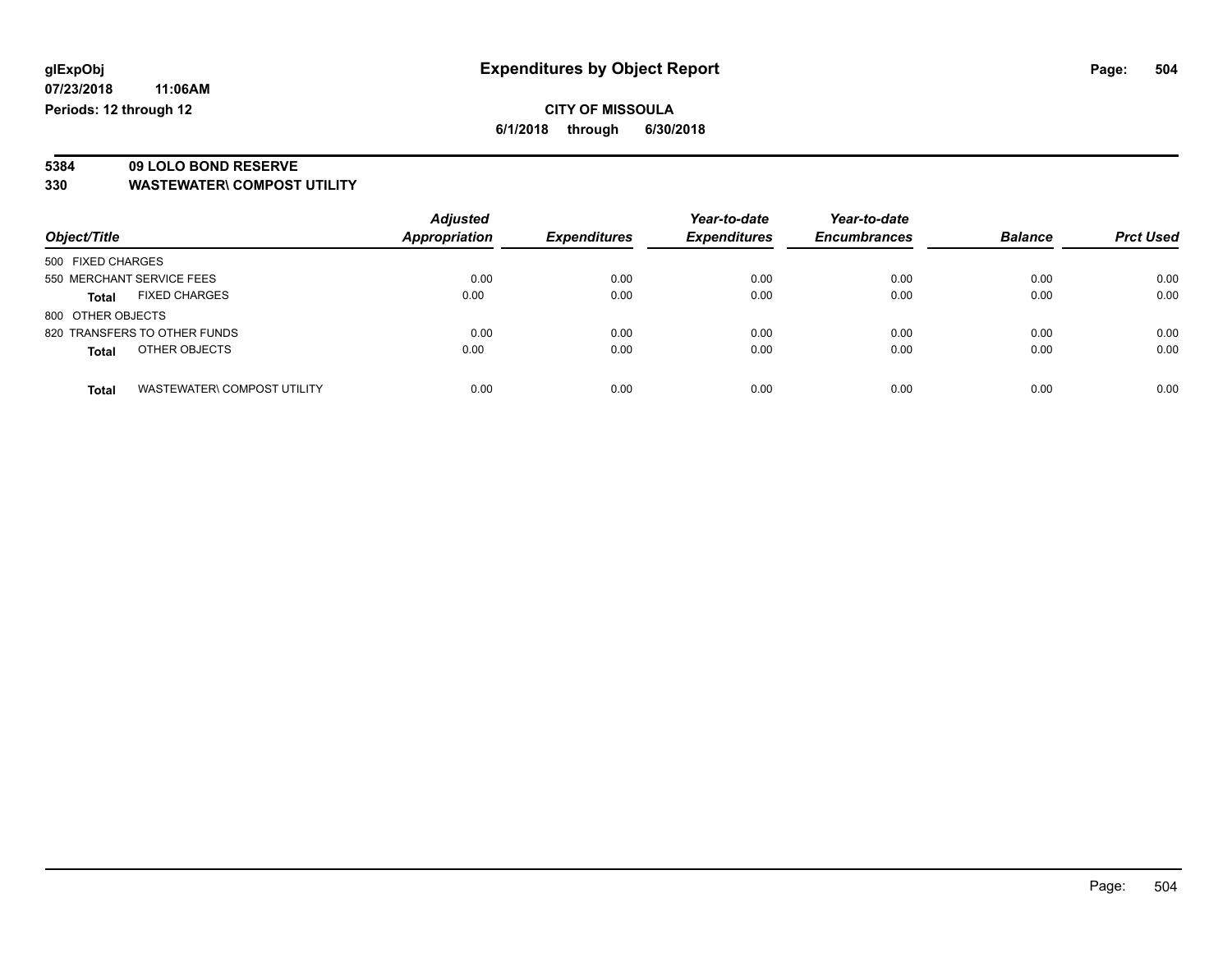### **5384 09 LOLO BOND RESERVE**

| Object/Title              |                              | <b>Adjusted</b>      | <b>Expenditures</b> | Year-to-date<br><b>Expenditures</b> | Year-to-date<br><b>Encumbrances</b> | <b>Balance</b> |                  |
|---------------------------|------------------------------|----------------------|---------------------|-------------------------------------|-------------------------------------|----------------|------------------|
|                           |                              | <b>Appropriation</b> |                     |                                     |                                     |                | <b>Prct Used</b> |
| 500 FIXED CHARGES         |                              |                      |                     |                                     |                                     |                |                  |
| 550 MERCHANT SERVICE FEES |                              | 0.00                 | 0.00                | 0.00                                | 0.00                                | 0.00           | 0.00             |
| <b>Total</b>              | <b>FIXED CHARGES</b>         | 0.00                 | 0.00                | 0.00                                | 0.00                                | 0.00           | 0.00             |
| 800 OTHER OBJECTS         |                              |                      |                     |                                     |                                     |                |                  |
|                           | 820 TRANSFERS TO OTHER FUNDS | 0.00                 | 0.00                | 0.00                                | 0.00                                | 0.00           | 0.00             |
| <b>Total</b>              | OTHER OBJECTS                | 0.00                 | 0.00                | 0.00                                | 0.00                                | 0.00           | 0.00             |
| <b>Total</b>              | 09 LOLO BOND RESERVE         | 0.00                 | 0.00                | 0.00                                | 0.00                                | 0.00           | 0.00             |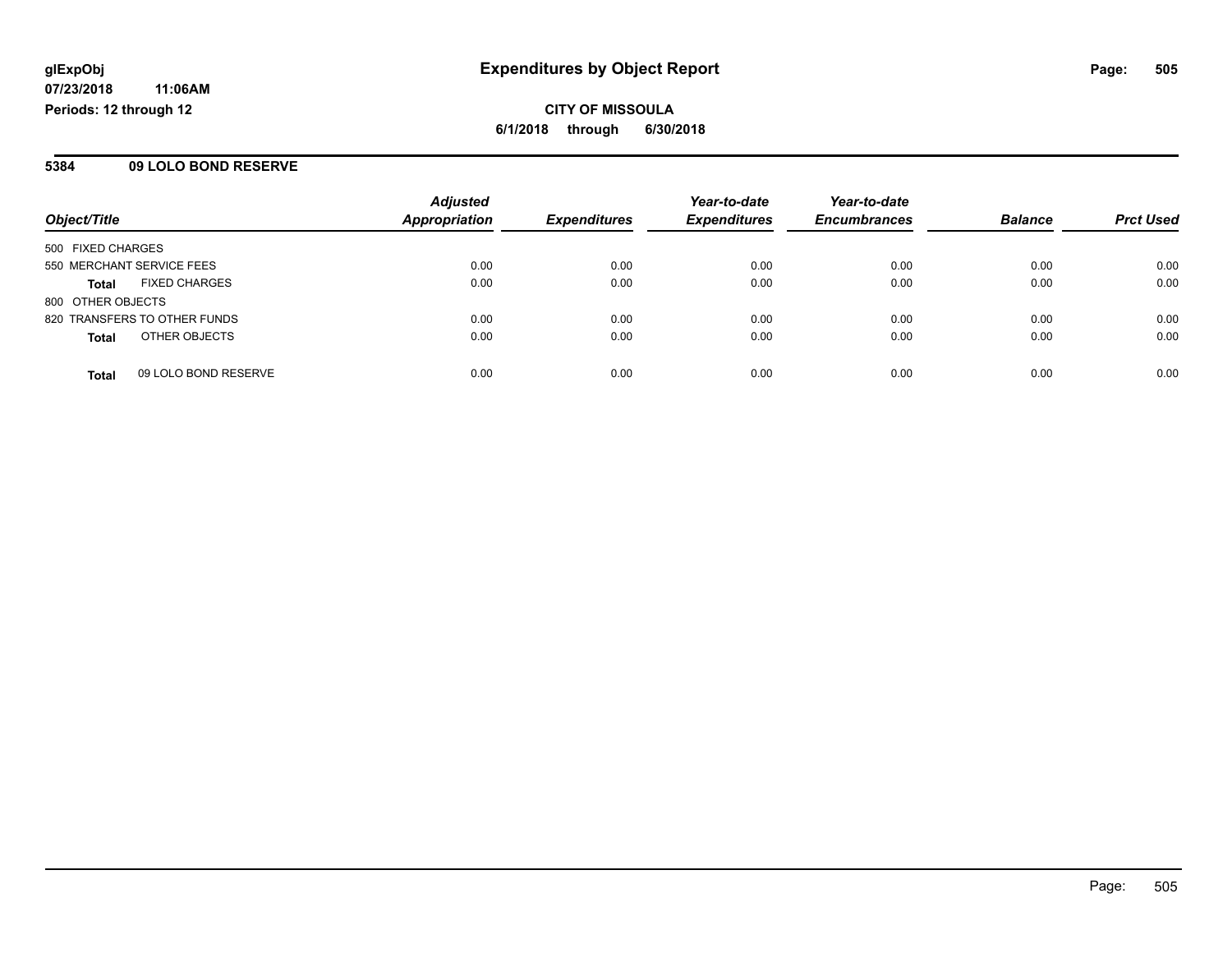# **5385 HEADWORKS 2010 BOND RESERVE**

# **330 WASTEWATER\ COMPOST UTILITY**

| Object/Title                                | <b>Adjusted</b><br>Appropriation | <b>Expenditures</b> | Year-to-date<br><b>Expenditures</b> | Year-to-date<br><b>Encumbrances</b> | <b>Balance</b> | <b>Prct Used</b> |
|---------------------------------------------|----------------------------------|---------------------|-------------------------------------|-------------------------------------|----------------|------------------|
| 800 OTHER OBJECTS                           |                                  |                     |                                     |                                     |                |                  |
| 820 TRANSFERS TO OTHER FUNDS                | 0.00                             | 0.00                | 0.00                                | 0.00                                | 0.00           | 0.00             |
| OTHER OBJECTS<br><b>Total</b>               | 0.00                             | 0.00                | 0.00                                | 0.00                                | 0.00           | 0.00             |
| WASTEWATER\ COMPOST UTILITY<br><b>Total</b> | 0.00                             | 0.00                | 0.00                                | 0.00                                | 0.00           | 0.00             |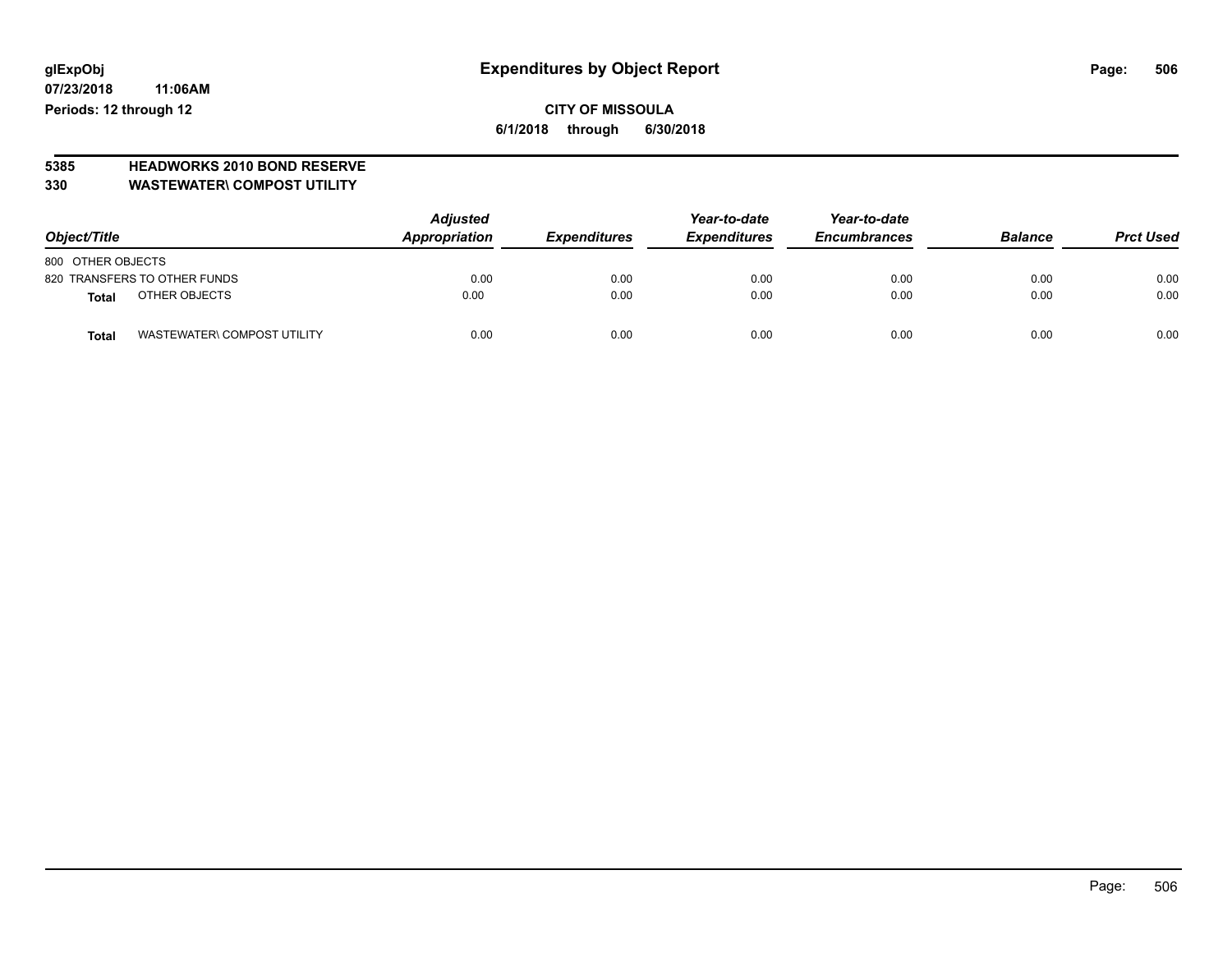# **glExpObj Expenditures by Object Report Page: 507**

**07/23/2018 11:06AM Periods: 12 through 12**

**CITY OF MISSOULA 6/1/2018 through 6/30/2018**

### **5385 HEADWORKS 2010 BOND RESERVE**

| Object/Title                                | <b>Adjusted</b><br>Appropriation | <b>Expenditures</b> | Year-to-date<br><b>Expenditures</b> | Year-to-date<br><b>Encumbrances</b> | <b>Balance</b> | <b>Prct Used</b> |
|---------------------------------------------|----------------------------------|---------------------|-------------------------------------|-------------------------------------|----------------|------------------|
| 800 OTHER OBJECTS                           |                                  |                     |                                     |                                     |                |                  |
| 820 TRANSFERS TO OTHER FUNDS                | 0.00                             | 0.00                | 0.00                                | 0.00                                | 0.00           | 0.00             |
| OTHER OBJECTS<br>Total                      | 0.00                             | 0.00                | 0.00                                | 0.00                                | 0.00           | 0.00             |
| <b>HEADWORKS 2010 BOND RESERVE</b><br>Total | 0.00                             | 0.00                | 0.00                                | 0.00                                | 0.00           | 0.00             |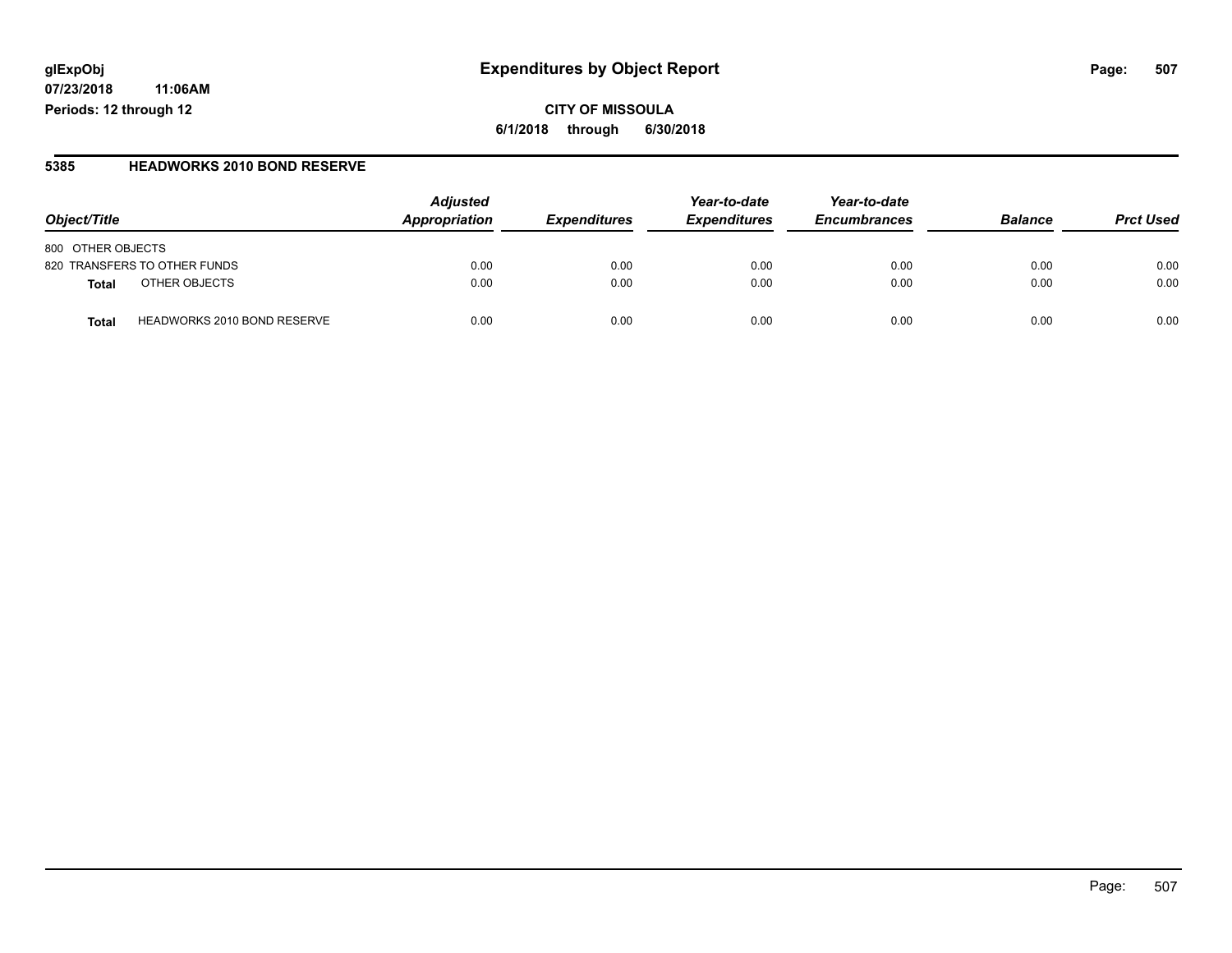**5386 FY10 HEADWORKS DEBT SERVICE 330 WASTEWATER\ COMPOST UTILITY**

| Object/Title      |                                    | <b>Adjusted</b><br>Appropriation | <b>Expenditures</b> | Year-to-date<br><b>Expenditures</b> | Year-to-date<br><b>Encumbrances</b> | <b>Balance</b> | <b>Prct Used</b> |
|-------------------|------------------------------------|----------------------------------|---------------------|-------------------------------------|-------------------------------------|----------------|------------------|
| 500 FIXED CHARGES |                                    |                                  |                     |                                     |                                     |                |                  |
|                   | 550 MERCHANT SERVICE FEES          | 0.00                             | 0.00                | 0.00                                | 0.00                                | 0.00           | 0.00             |
| <b>Total</b>      | <b>FIXED CHARGES</b>               | 0.00                             | 0.00                | 0.00                                | 0.00                                | 0.00           | 0.00             |
| 600 DEBT SERVICE  |                                    |                                  |                     |                                     |                                     |                |                  |
| 610 PRINCIPAL     |                                    | 0.00                             | 0.00                | 0.00                                | 0.00                                | 0.00           | 0.00             |
|                   | 620 INTEREST / SERVICE FEES        | 0.00                             | 0.00                | 0.00                                | 0.00                                | 0.00           | 0.00             |
| <b>Total</b>      | <b>DEBT SERVICE</b>                | 0.00                             | 0.00                | 0.00                                | 0.00                                | 0.00           | 0.00             |
| <b>Total</b>      | <b>WASTEWATER\ COMPOST UTILITY</b> | 0.00                             | 0.00                | 0.00                                | 0.00                                | 0.00           | 0.00             |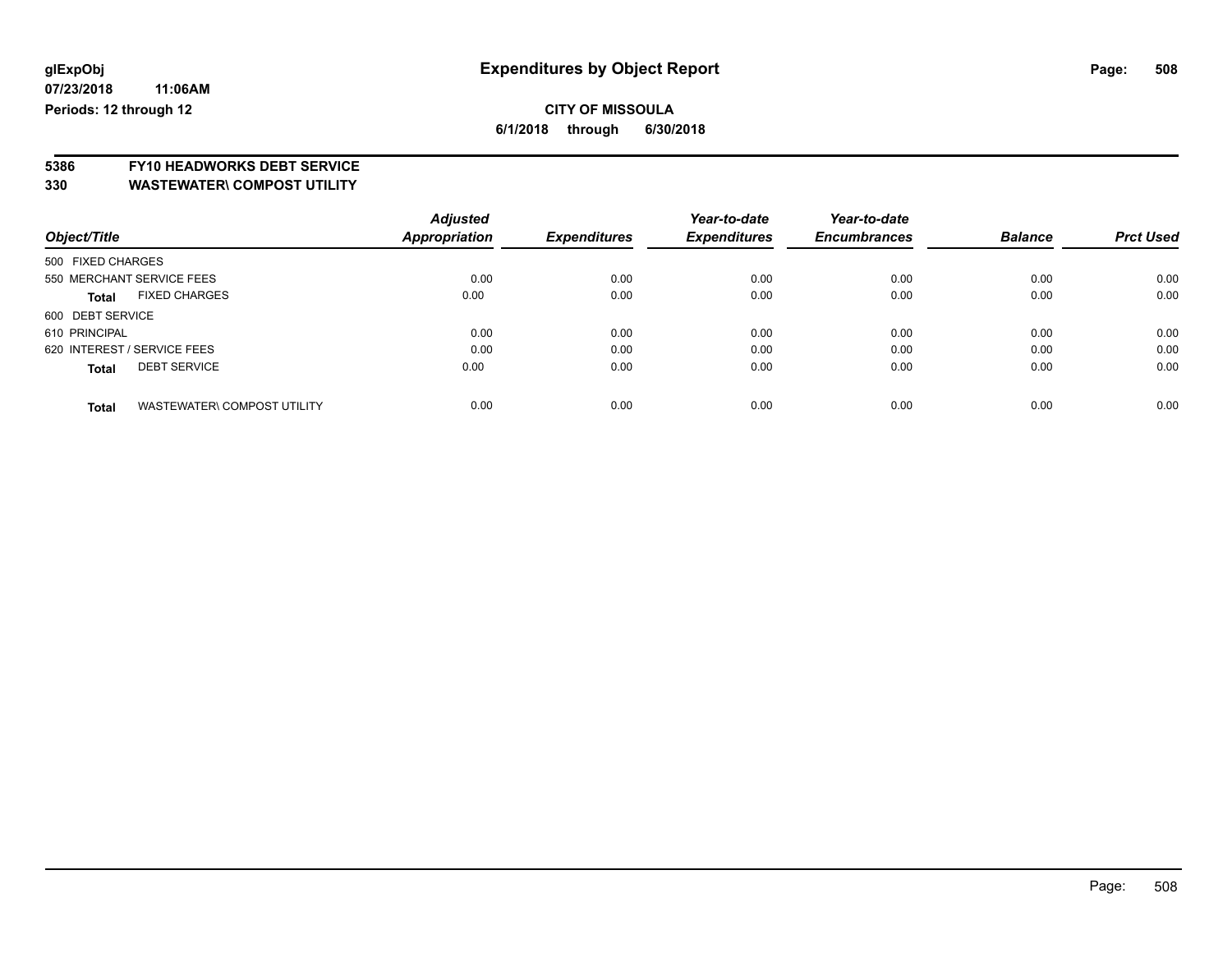# **CITY OF MISSOULA 6/1/2018 through 6/30/2018**

### **5386 FY10 HEADWORKS DEBT SERVICE**

| Object/Title                |                             | <b>Adjusted</b><br><b>Appropriation</b> | <b>Expenditures</b> | Year-to-date<br><b>Expenditures</b> | Year-to-date<br><b>Encumbrances</b> | <b>Balance</b> | <b>Prct Used</b> |
|-----------------------------|-----------------------------|-----------------------------------------|---------------------|-------------------------------------|-------------------------------------|----------------|------------------|
|                             |                             |                                         |                     |                                     |                                     |                |                  |
| 500 FIXED CHARGES           |                             |                                         |                     |                                     |                                     |                |                  |
| 550 MERCHANT SERVICE FEES   |                             | 0.00                                    | 0.00                | 0.00                                | 0.00                                | 0.00           | 0.00             |
| <b>Total</b>                | <b>FIXED CHARGES</b>        | 0.00                                    | 0.00                | 0.00                                | 0.00                                | 0.00           | 0.00             |
| 600 DEBT SERVICE            |                             |                                         |                     |                                     |                                     |                |                  |
| 610 PRINCIPAL               |                             | 0.00                                    | 0.00                | 0.00                                | 0.00                                | 0.00           | 0.00             |
| 620 INTEREST / SERVICE FEES |                             | 0.00                                    | 0.00                | 0.00                                | 0.00                                | 0.00           | 0.00             |
| <b>Total</b>                | <b>DEBT SERVICE</b>         | 0.00                                    | 0.00                | 0.00                                | 0.00                                | 0.00           | 0.00             |
| <b>Total</b>                | FY10 HEADWORKS DEBT SERVICE | 0.00                                    | 0.00                | 0.00                                | 0.00                                | 0.00           | 0.00             |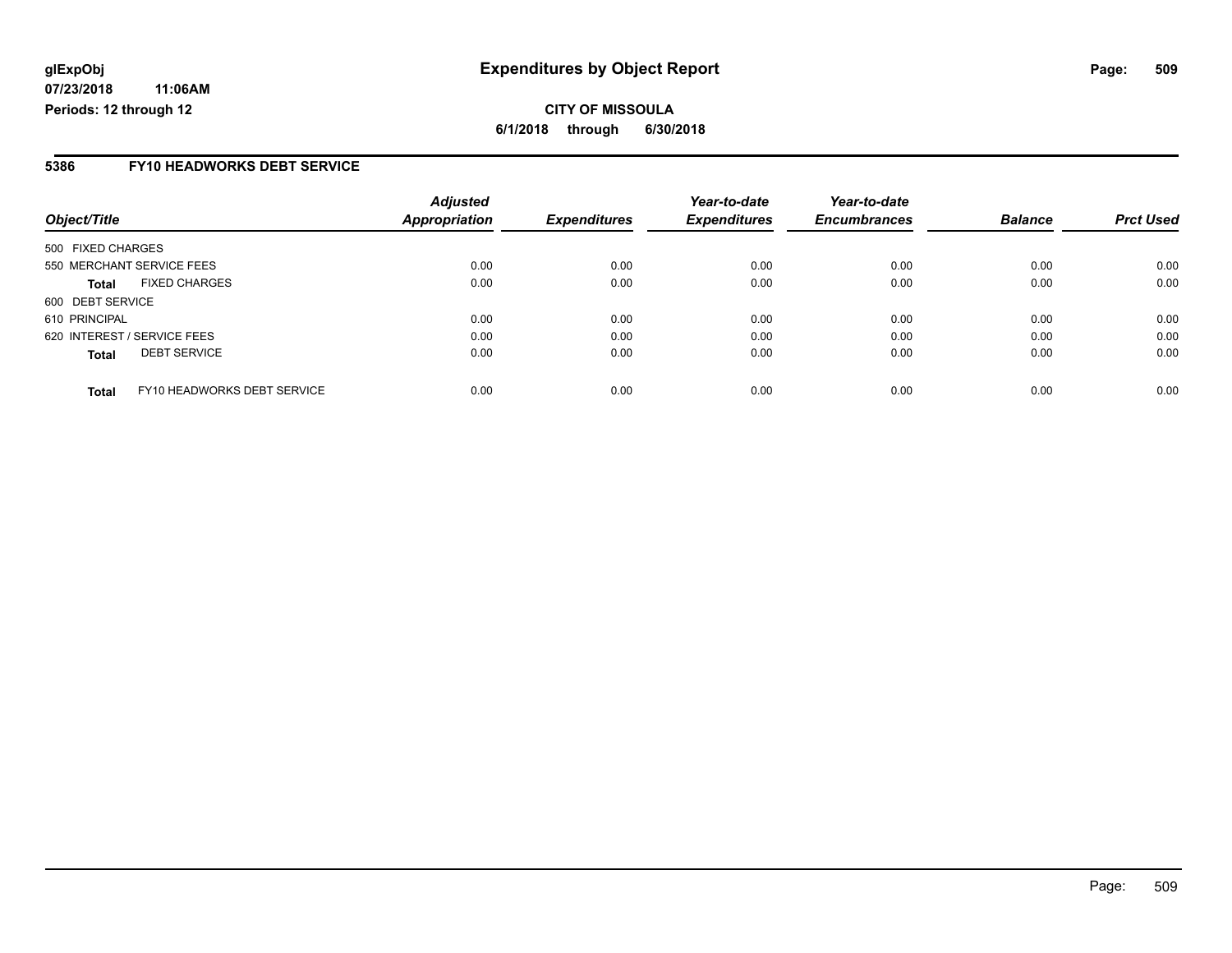# **5387 FY11 SEWER \$1.29M BOND DEBT SERVICE**

**330 WASTEWATER\ COMPOST UTILITY**

| Object/Title                        |                                    | <b>Adjusted</b><br>Appropriation | <b>Expenditures</b> | Year-to-date<br><b>Expenditures</b> | Year-to-date<br><b>Encumbrances</b> | <b>Balance</b> | <b>Prct Used</b> |
|-------------------------------------|------------------------------------|----------------------------------|---------------------|-------------------------------------|-------------------------------------|----------------|------------------|
| 500 FIXED CHARGES                   |                                    |                                  |                     |                                     |                                     |                |                  |
| 550 MERCHANT SERVICE FEES           |                                    | 0.00                             | 0.00                | 0.00                                | 0.00                                | 0.00           | 0.00             |
| <b>FIXED CHARGES</b><br>Total       |                                    | 0.00                             | 0.00                | 0.00                                | 0.00                                | 0.00           | 0.00             |
| 600 DEBT SERVICE                    |                                    |                                  |                     |                                     |                                     |                |                  |
| 610 PRINCIPAL                       |                                    | 0.00                             | 0.00                | 0.00                                | 0.00                                | 0.00           | 0.00             |
| 620 INTEREST / SERVICE FEES         |                                    | 0.00                             | 0.00                | 0.00                                | 0.00                                | 0.00           | 0.00             |
| <b>DEBT SERVICE</b><br><b>Total</b> |                                    | 0.00                             | 0.00                | 0.00                                | 0.00                                | 0.00           | 0.00             |
| <b>Total</b>                        | <b>WASTEWATER\ COMPOST UTILITY</b> | 0.00                             | 0.00                | 0.00                                | 0.00                                | 0.00           | 0.00             |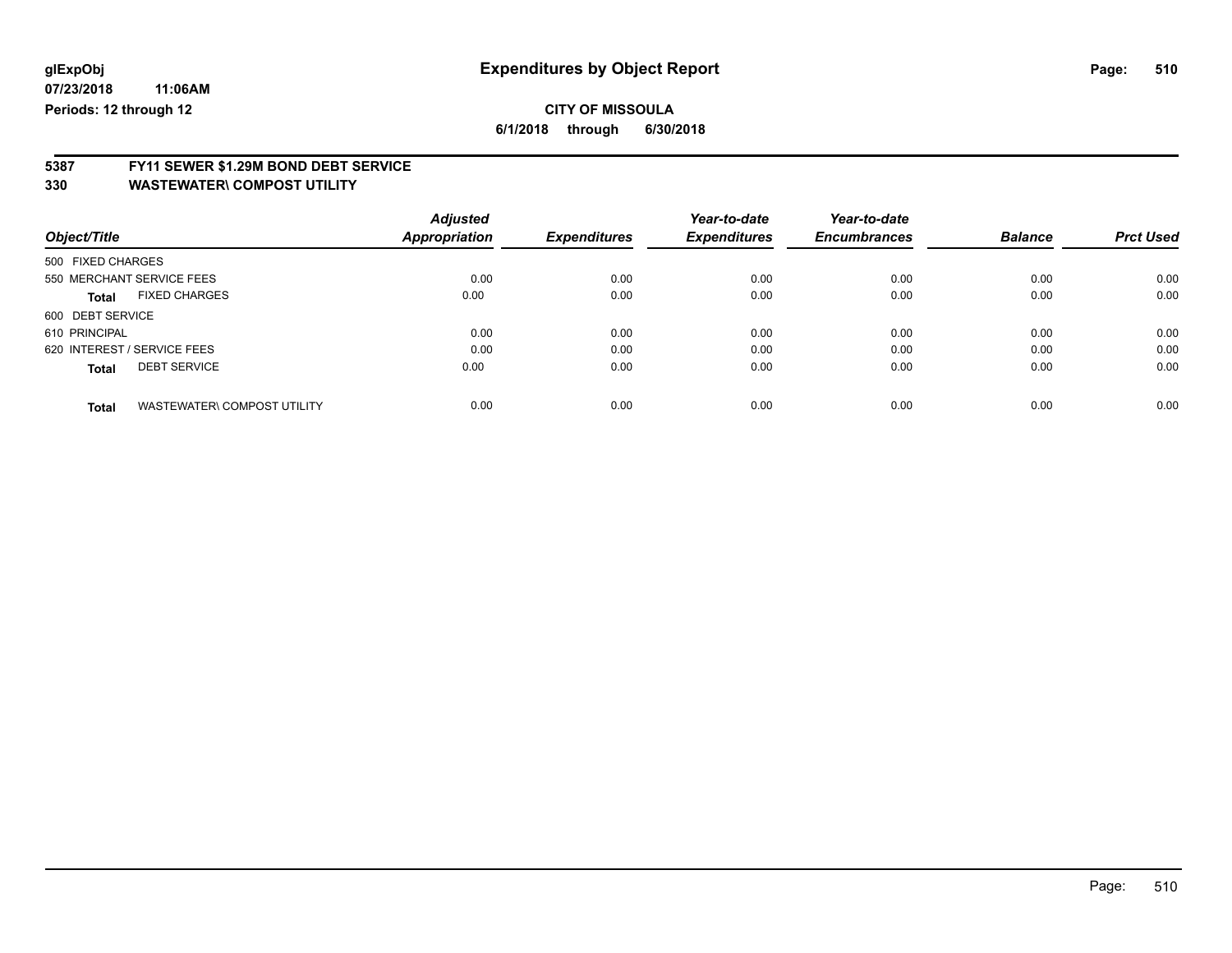**CITY OF MISSOULA 6/1/2018 through 6/30/2018**

### **5387 FY11 SEWER \$1.29M BOND DEBT SERVICE**

| Object/Title                |                                     | <b>Adjusted</b><br><b>Appropriation</b> | <b>Expenditures</b> | Year-to-date<br><b>Expenditures</b> | Year-to-date<br><b>Encumbrances</b> | <b>Balance</b> | <b>Prct Used</b> |
|-----------------------------|-------------------------------------|-----------------------------------------|---------------------|-------------------------------------|-------------------------------------|----------------|------------------|
| 500 FIXED CHARGES           |                                     |                                         |                     |                                     |                                     |                |                  |
| 550 MERCHANT SERVICE FEES   |                                     | 0.00                                    | 0.00                | 0.00                                | 0.00                                | 0.00           | 0.00             |
| Total                       | <b>FIXED CHARGES</b>                | 0.00                                    | 0.00                | 0.00                                | 0.00                                | 0.00           | 0.00             |
| 600 DEBT SERVICE            |                                     |                                         |                     |                                     |                                     |                |                  |
| 610 PRINCIPAL               |                                     | 0.00                                    | 0.00                | 0.00                                | 0.00                                | 0.00           | 0.00             |
| 620 INTEREST / SERVICE FEES |                                     | 0.00                                    | 0.00                | 0.00                                | 0.00                                | 0.00           | 0.00             |
| <b>Total</b>                | <b>DEBT SERVICE</b>                 | 0.00                                    | 0.00                | 0.00                                | 0.00                                | 0.00           | 0.00             |
| <b>Total</b>                | FY11 SEWER \$1.29M BOND DEBT SERVIC | 0.00                                    | 0.00                | 0.00                                | 0.00                                | 0.00           | 0.00             |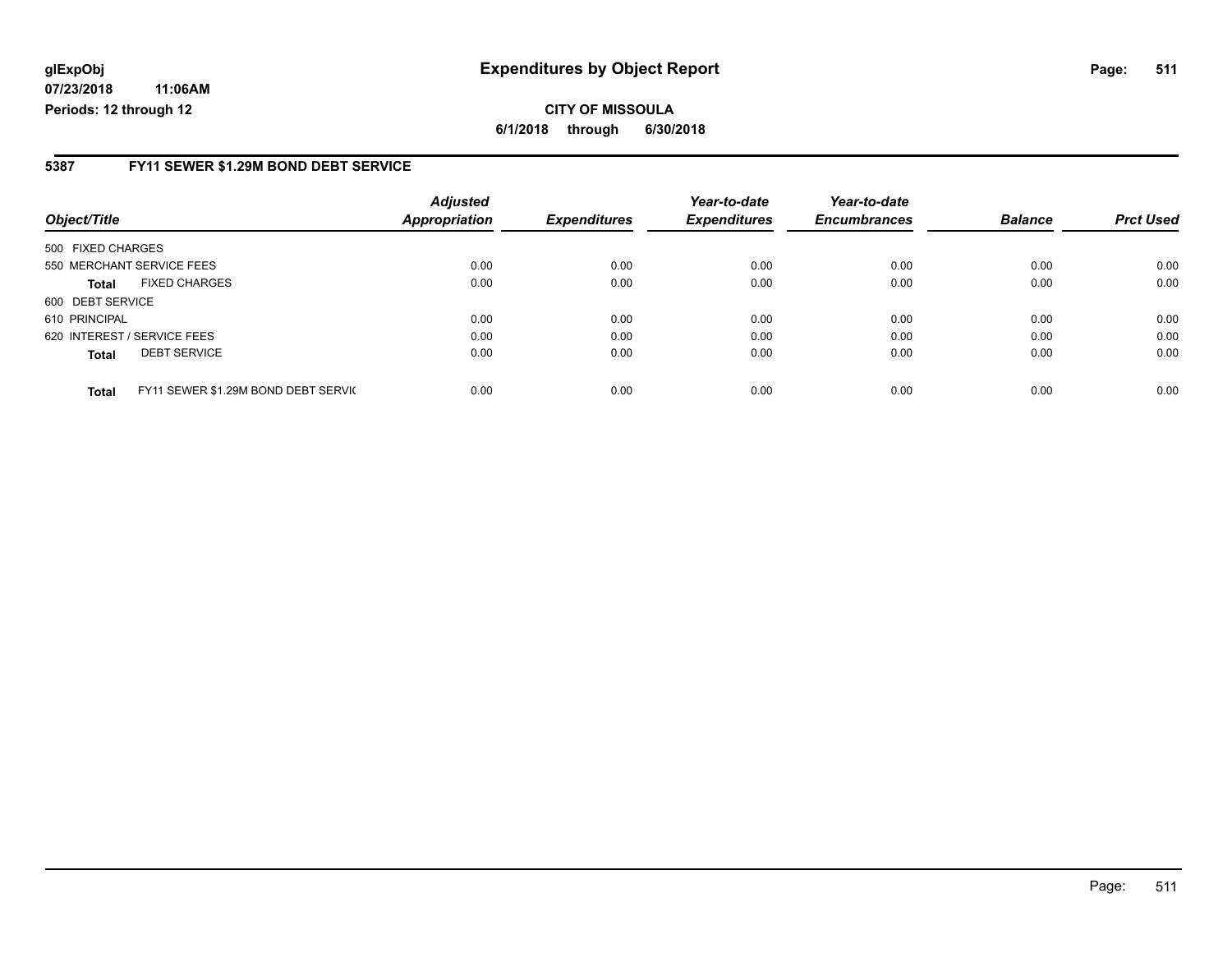## **CITY OF MISSOULA 6/1/2018 through 6/30/2018**

# **5388 FY11 \$1.29M SEWER BOND RESERVE**

### **330 WASTEWATER\ COMPOST UTILITY**

| Object/Title                                       | <b>Adjusted</b><br>Appropriation | <b>Expenditures</b> | Year-to-date<br><b>Expenditures</b> | Year-to-date<br><b>Encumbrances</b> | <b>Balance</b> | <b>Prct Used</b> |
|----------------------------------------------------|----------------------------------|---------------------|-------------------------------------|-------------------------------------|----------------|------------------|
| 500 FIXED CHARGES                                  |                                  |                     |                                     |                                     |                |                  |
| 550 MERCHANT SERVICE FEES                          | 0.00                             | 0.00                | 0.00                                | 0.00                                | 0.00           | 0.00             |
| <b>FIXED CHARGES</b><br><b>Total</b>               | 0.00                             | 0.00                | 0.00                                | 0.00                                | 0.00           | 0.00             |
| 800 OTHER OBJECTS                                  |                                  |                     |                                     |                                     |                |                  |
| 820 TRANSFERS TO OTHER FUNDS                       | 0.00                             | 0.00                | 0.00                                | 0.00                                | 0.00           | 0.00             |
| OTHER OBJECTS<br><b>Total</b>                      | 0.00                             | 0.00                | 0.00                                | 0.00                                | 0.00           | 0.00             |
| <b>WASTEWATER\ COMPOST UTILITY</b><br><b>Total</b> | 0.00                             | 0.00                | 0.00                                | 0.00                                | 0.00           | 0.00             |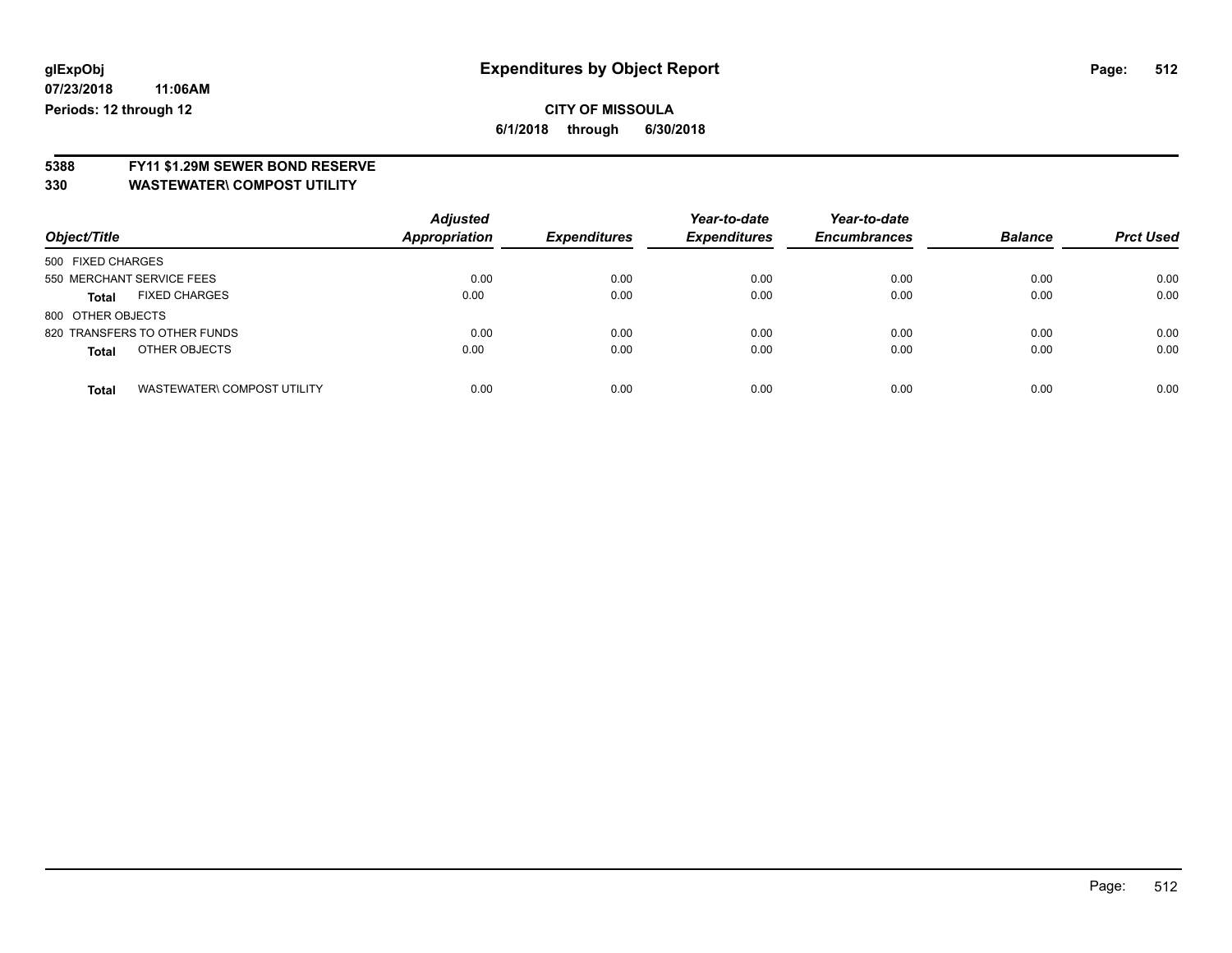**CITY OF MISSOULA 6/1/2018 through 6/30/2018**

### **5388 FY11 \$1.29M SEWER BOND RESERVE**

|                                                 | <b>Adjusted</b><br>Appropriation | <b>Expenditures</b> | Year-to-date<br><b>Expenditures</b> | Year-to-date        | <b>Balance</b> |                  |
|-------------------------------------------------|----------------------------------|---------------------|-------------------------------------|---------------------|----------------|------------------|
| Object/Title                                    |                                  |                     |                                     | <b>Encumbrances</b> |                | <b>Prct Used</b> |
| 500 FIXED CHARGES                               |                                  |                     |                                     |                     |                |                  |
| 550 MERCHANT SERVICE FEES                       | 0.00                             | 0.00                | 0.00                                | 0.00                | 0.00           | 0.00             |
| <b>FIXED CHARGES</b><br><b>Total</b>            | 0.00                             | 0.00                | 0.00                                | 0.00                | 0.00           | 0.00             |
| 800 OTHER OBJECTS                               |                                  |                     |                                     |                     |                |                  |
| 820 TRANSFERS TO OTHER FUNDS                    | 0.00                             | 0.00                | 0.00                                | 0.00                | 0.00           | 0.00             |
| OTHER OBJECTS<br><b>Total</b>                   | 0.00                             | 0.00                | 0.00                                | 0.00                | 0.00           | 0.00             |
| FY11 \$1.29M SEWER BOND RESERVE<br><b>Total</b> | 0.00                             | 0.00                | 0.00                                | 0.00                | 0.00           | 0.00             |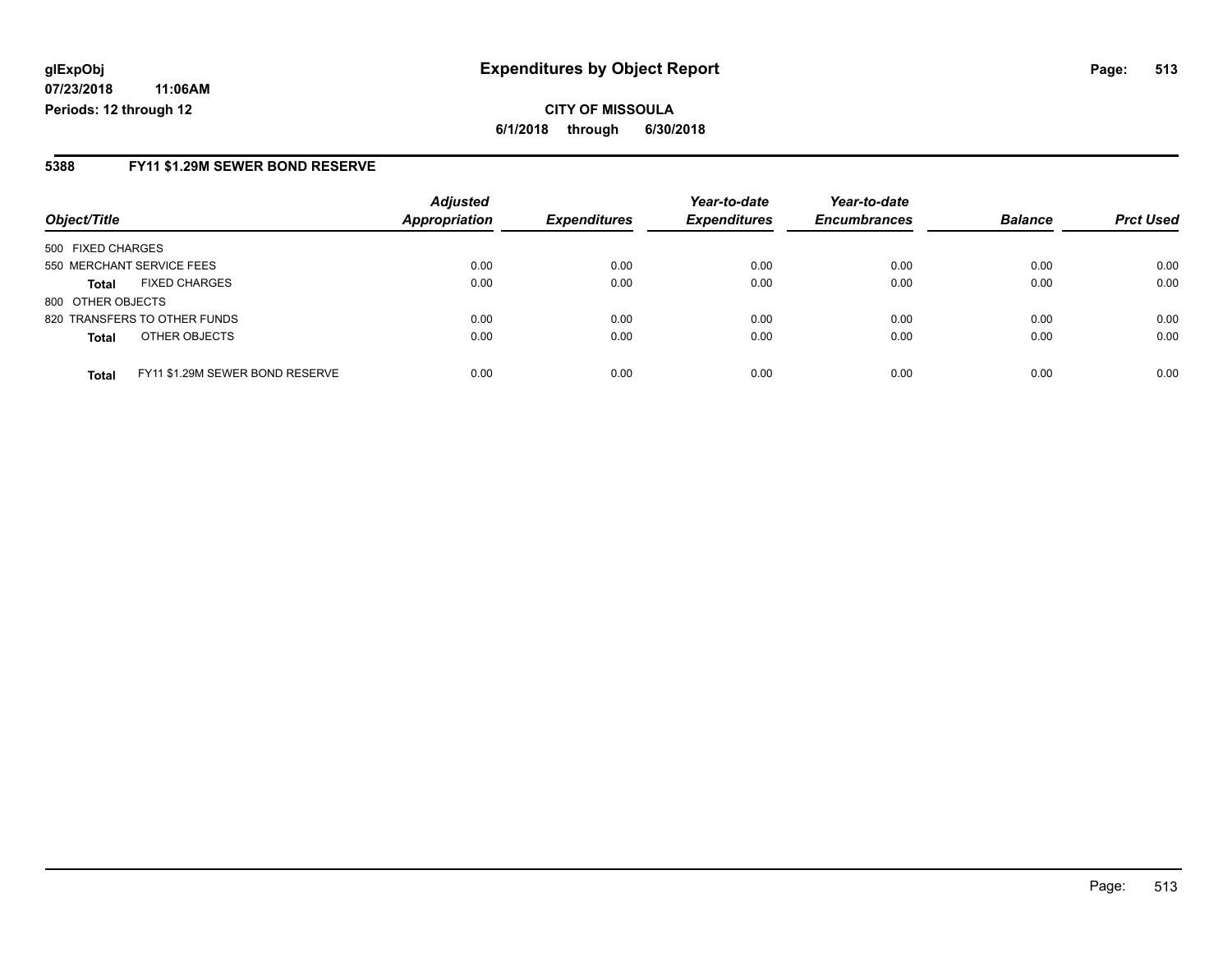## **CITY OF MISSOULA 6/1/2018 through 6/30/2018**

# **5389 FY15 SEWER REVENUE BOND DEBT SERVICE**

### **330 WASTEWATER\ COMPOST UTILITY**

| Object/Title      |                                    | <b>Adjusted</b><br>Appropriation | <b>Expenditures</b> | Year-to-date<br><b>Expenditures</b> | Year-to-date<br><b>Encumbrances</b> | <b>Balance</b> | <b>Prct Used</b> |
|-------------------|------------------------------------|----------------------------------|---------------------|-------------------------------------|-------------------------------------|----------------|------------------|
| 500 FIXED CHARGES |                                    |                                  |                     |                                     |                                     |                |                  |
|                   | 550 MERCHANT SERVICE FEES          | 0.00                             | 0.00                | 0.00                                | 0.00                                | 0.00           | 0.00             |
| <b>Total</b>      | <b>FIXED CHARGES</b>               | 0.00                             | 0.00                | 0.00                                | 0.00                                | 0.00           | 0.00             |
| 600 DEBT SERVICE  |                                    |                                  |                     |                                     |                                     |                |                  |
| 610 PRINCIPAL     |                                    | 0.00                             | 0.00                | 0.00                                | 0.00                                | 0.00           | 0.00             |
|                   | 620 INTEREST / SERVICE FEES        | 0.00                             | 0.00                | 0.00                                | 0.00                                | 0.00           | 0.00             |
| <b>Total</b>      | <b>DEBT SERVICE</b>                | 0.00                             | 0.00                | 0.00                                | 0.00                                | 0.00           | 0.00             |
| <b>Total</b>      | <b>WASTEWATER\ COMPOST UTILITY</b> | 0.00                             | 0.00                | 0.00                                | 0.00                                | 0.00           | 0.00             |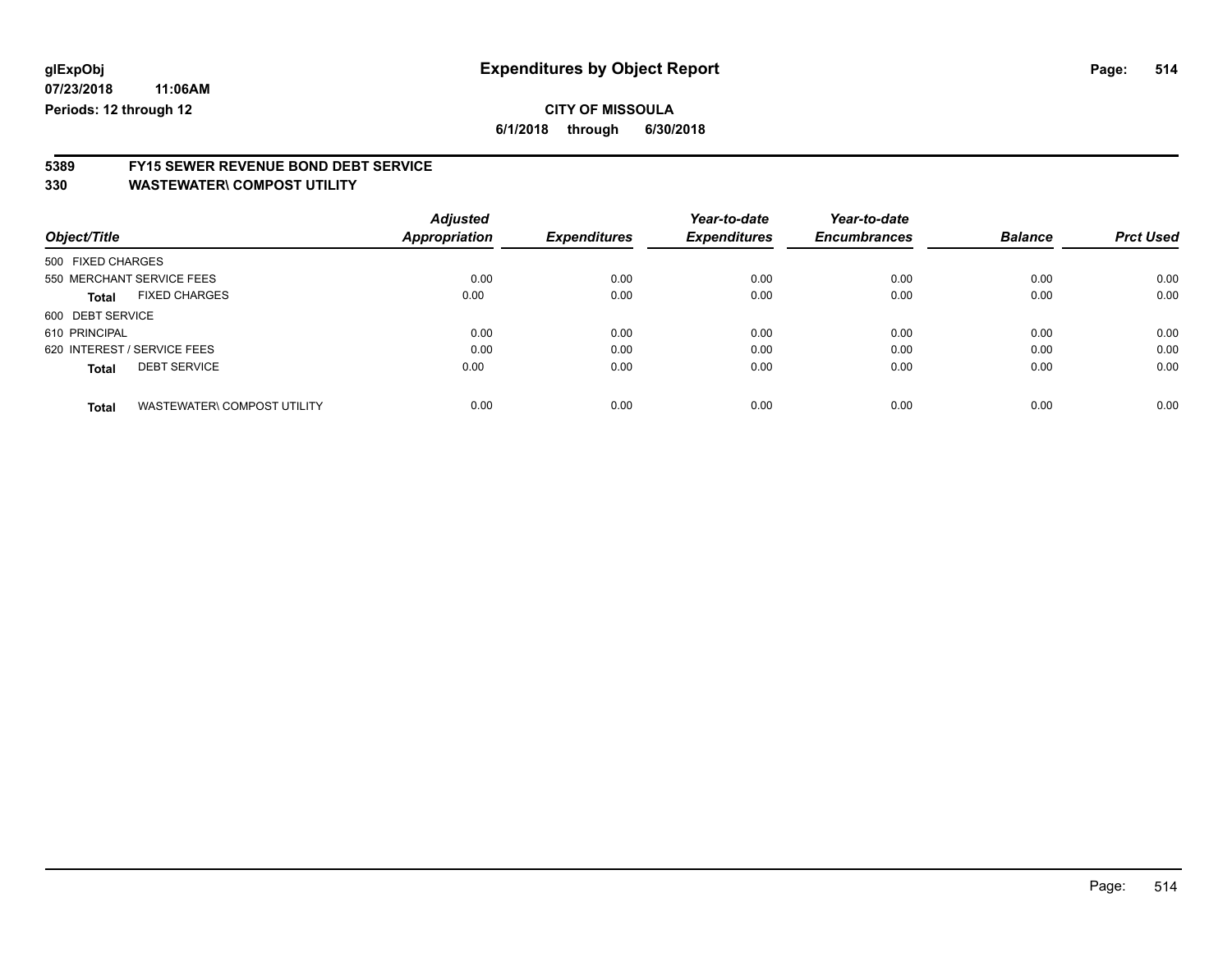## **glExpObj Expenditures by Object Report Page: 515**

**07/23/2018 11:06AM Periods: 12 through 12**

### **5389 FY15 SEWER REVENUE BOND DEBT SERVICE**

| Object/Title                                     | <b>Adjusted</b><br>Appropriation | <b>Expenditures</b> | Year-to-date<br><b>Expenditures</b> | Year-to-date<br><b>Encumbrances</b> | <b>Balance</b> | <b>Prct Used</b> |
|--------------------------------------------------|----------------------------------|---------------------|-------------------------------------|-------------------------------------|----------------|------------------|
| 500 FIXED CHARGES                                |                                  |                     |                                     |                                     |                |                  |
| 550 MERCHANT SERVICE FEES                        | 0.00                             | 0.00                | 0.00                                | 0.00                                | 0.00           | 0.00             |
| <b>FIXED CHARGES</b><br><b>Total</b>             | 0.00                             | 0.00                | 0.00                                | 0.00                                | 0.00           | 0.00             |
| 600 DEBT SERVICE                                 |                                  |                     |                                     |                                     |                |                  |
| 610 PRINCIPAL                                    | 0.00                             | 0.00                | 0.00                                | 0.00                                | 0.00           | 0.00             |
| 620 INTEREST / SERVICE FEES                      | 0.00                             | 0.00                | 0.00                                | 0.00                                | 0.00           | 0.00             |
| <b>DEBT SERVICE</b><br><b>Total</b>              | 0.00                             | 0.00                | 0.00                                | 0.00                                | 0.00           | 0.00             |
| FY15 SEWER REVENUE BOND DEBT SEF<br><b>Total</b> | 0.00                             | 0.00                | 0.00                                | 0.00                                | 0.00           | 0.00             |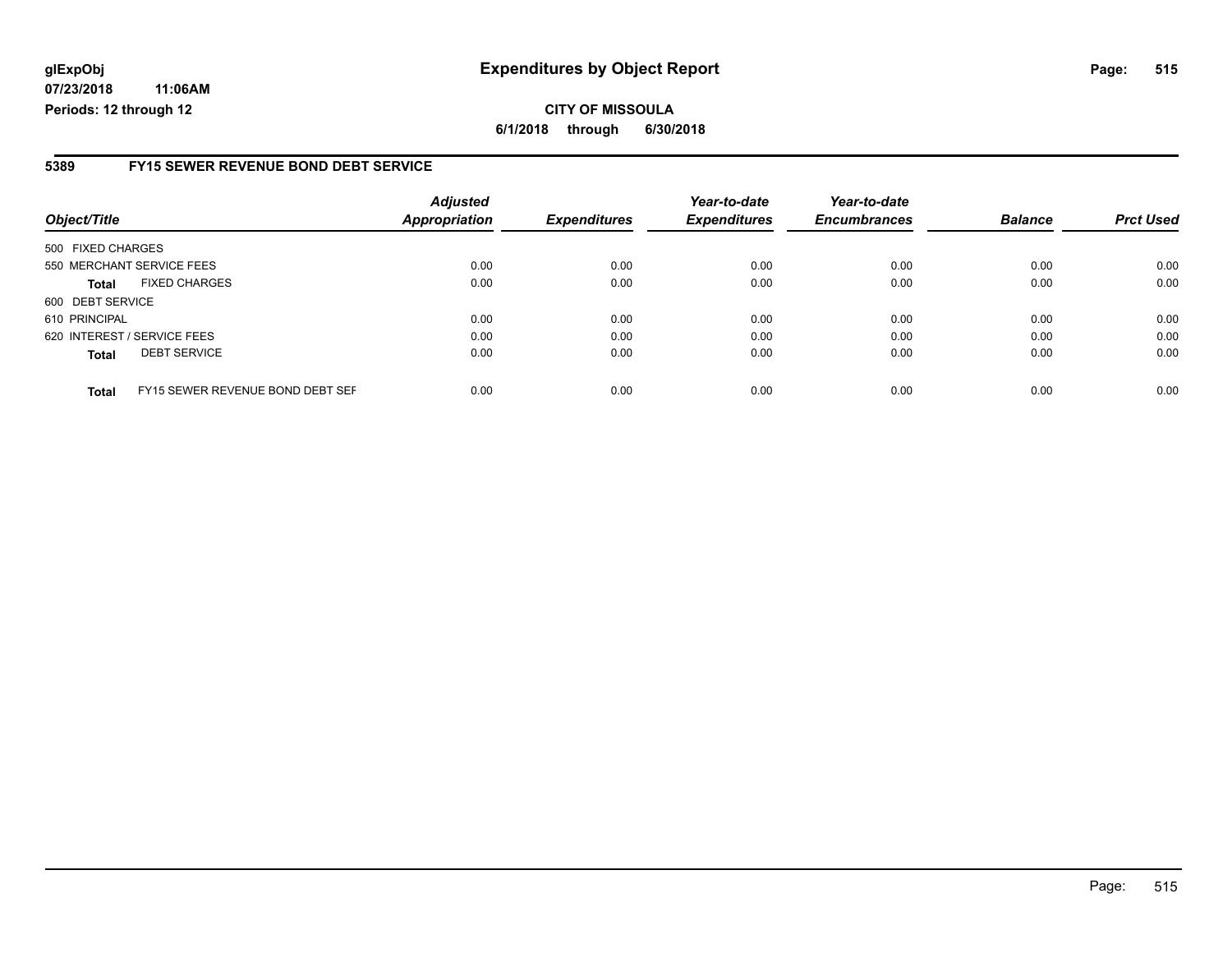# **CITY OF MISSOULA 6/1/2018 through 6/30/2018**

# **5390 FY15 SEWER BOND DEBT RESERVE**

**330 WASTEWATER\ COMPOST UTILITY**

| Object/Title                                       | <b>Adjusted</b><br><b>Appropriation</b> | <b>Expenditures</b> | Year-to-date<br><b>Expenditures</b> | Year-to-date<br><b>Encumbrances</b> | <b>Balance</b> | <b>Prct Used</b> |
|----------------------------------------------------|-----------------------------------------|---------------------|-------------------------------------|-------------------------------------|----------------|------------------|
| 500 FIXED CHARGES                                  |                                         |                     |                                     |                                     |                |                  |
| 550 MERCHANT SERVICE FEES                          | 0.00                                    | 0.00                | 0.00                                | 0.00                                | 0.00           | 0.00             |
| <b>FIXED CHARGES</b><br><b>Total</b>               | 0.00                                    | 0.00                | 0.00                                | 0.00                                | 0.00           | 0.00             |
| 800 OTHER OBJECTS                                  |                                         |                     |                                     |                                     |                |                  |
| 820 TRANSFERS TO OTHER FUNDS                       | 0.00                                    | 0.00                | 0.00                                | 0.00                                | 0.00           | 0.00             |
| OTHER OBJECTS<br><b>Total</b>                      | 0.00                                    | 0.00                | 0.00                                | 0.00                                | 0.00           | 0.00             |
| <b>WASTEWATER\ COMPOST UTILITY</b><br><b>Total</b> | 0.00                                    | 0.00                | 0.00                                | 0.00                                | 0.00           | 0.00             |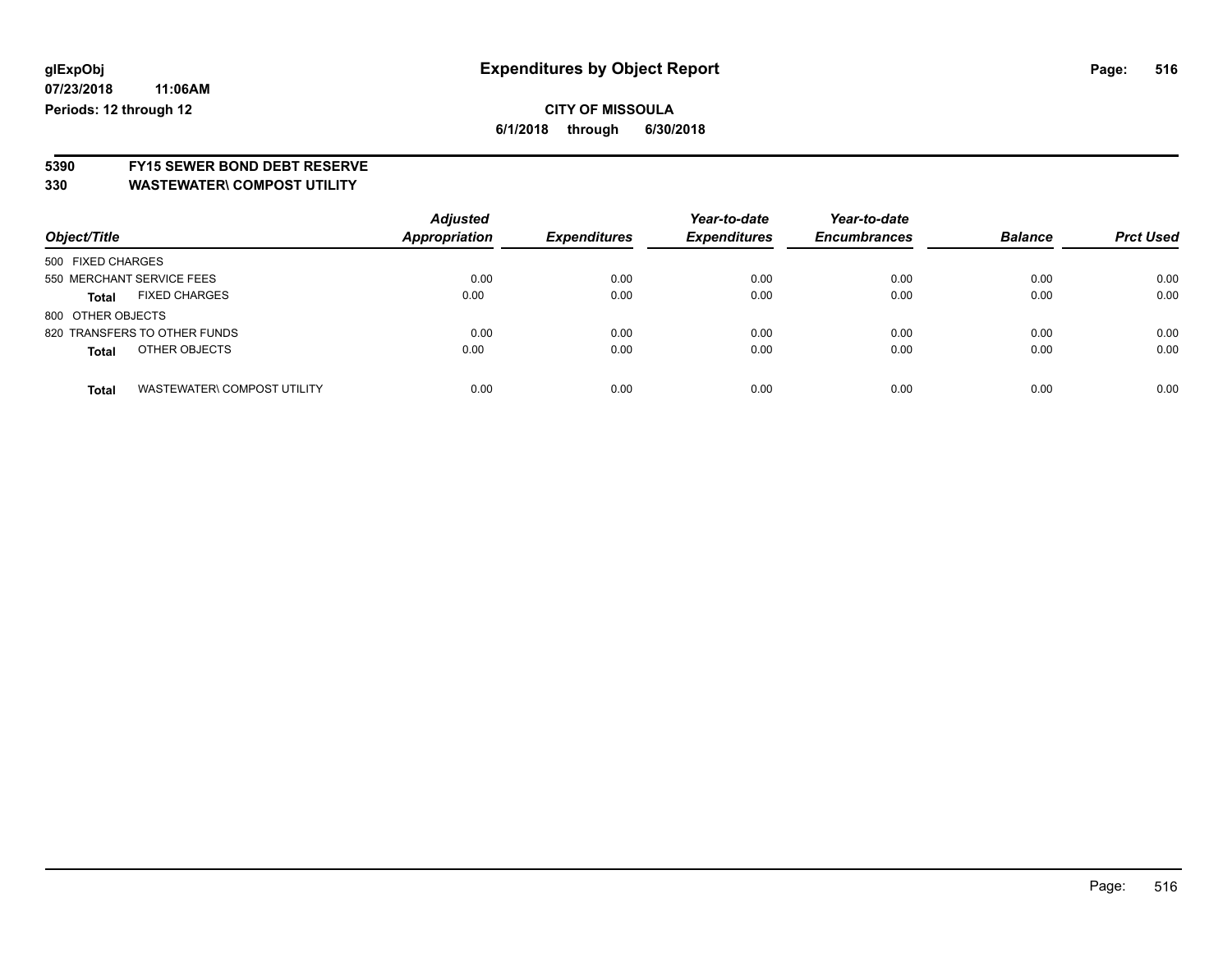**CITY OF MISSOULA 6/1/2018 through 6/30/2018**

### **5390 FY15 SEWER BOND DEBT RESERVE**

|                                              | <b>Adjusted</b>      |                     | Year-to-date        | Year-to-date        |                |                  |
|----------------------------------------------|----------------------|---------------------|---------------------|---------------------|----------------|------------------|
| Object/Title                                 | <b>Appropriation</b> | <b>Expenditures</b> | <b>Expenditures</b> | <b>Encumbrances</b> | <b>Balance</b> | <b>Prct Used</b> |
| 500 FIXED CHARGES                            |                      |                     |                     |                     |                |                  |
| 550 MERCHANT SERVICE FEES                    | 0.00                 | 0.00                | 0.00                | 0.00                | 0.00           | 0.00             |
| <b>FIXED CHARGES</b><br>Total                | 0.00                 | 0.00                | 0.00                | 0.00                | 0.00           | 0.00             |
| 800 OTHER OBJECTS                            |                      |                     |                     |                     |                |                  |
| 820 TRANSFERS TO OTHER FUNDS                 | 0.00                 | 0.00                | 0.00                | 0.00                | 0.00           | 0.00             |
| OTHER OBJECTS<br>Total                       | 0.00                 | 0.00                | 0.00                | 0.00                | 0.00           | 0.00             |
| FY15 SEWER BOND DEBT RESERVE<br><b>Total</b> | 0.00                 | 0.00                | 0.00                | 0.00                | 0.00           | 0.00             |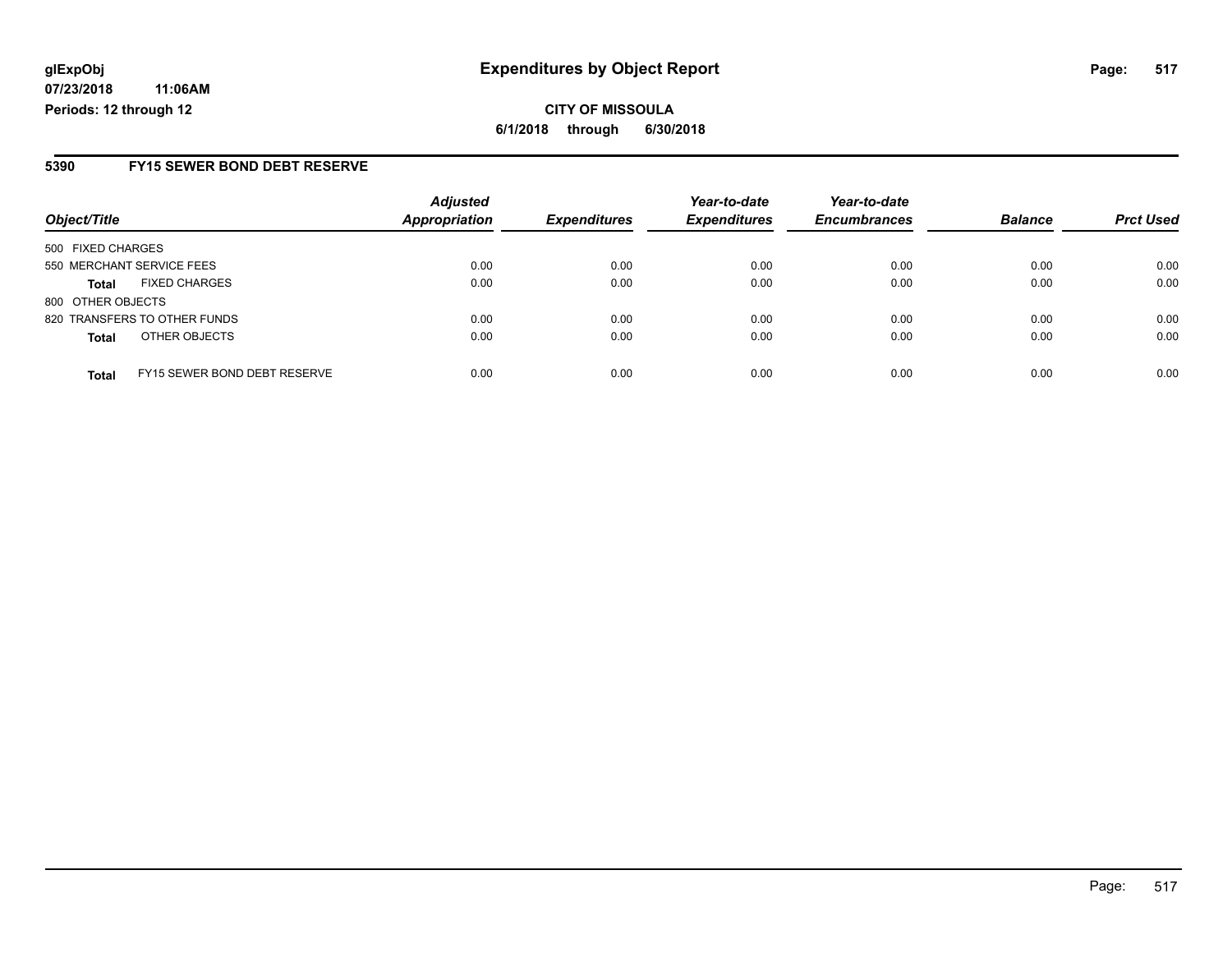# **5450 STORMWATER UTILITIY**

**334 STORM WATER UTILITY**

|                                           | <b>Adjusted</b> |                     | Year-to-date        | Year-to-date        |                |                  |
|-------------------------------------------|-----------------|---------------------|---------------------|---------------------|----------------|------------------|
| Object/Title                              | Appropriation   | <b>Expenditures</b> | <b>Expenditures</b> | <b>Encumbrances</b> | <b>Balance</b> | <b>Prct Used</b> |
| 100 PERSONAL SERVICES                     |                 |                     |                     |                     |                |                  |
| 110 SALARIES AND WAGES                    | 155,543.00      | 14,597.13           | 93,356.72           | 0.00                | 62,186.28      | 60.02            |
| 120 OVERTIME                              | 0.00            | 0.00                | 0.00                | 0.00                | 0.00           | 0.00             |
| 130 OTHER                                 | 0.00            | 0.00                | 0.00                | 0.00                | 0.00           | 0.00             |
| 140 EMPLOYER CONTRIBUTIONS                | 60,621.00       | 4,166.41            | 35,744.34           | 0.00                | 24,876.66      | 58.96            |
| <b>141 STATE RETIREMENT CONTRIBUTIONS</b> | 153.00          | 0.00                | 91.45               | 0.00                | 61.55          | 59.77            |
| 190 PENSION EXPENSE                       | 0.00            | 0.00                | 0.00                | 0.00                | 0.00           | 0.00             |
| PERSONAL SERVICES<br>Total                | 216,317.00      | 18,763.54           | 129,192.51          | 0.00                | 87,124.49      | 59.72            |
| 200 SUPPLIES                              |                 |                     |                     |                     |                |                  |
| 210 OFFICE SUPPLIES                       | 728.00          | 174.69              | 3,058.86            | 0.00                | $-2,330.86$    | 420.17           |
| 220 OPERATING SUPPLIES                    | 24,970.00       | 63.00               | 1,043.91            | 0.00                | 23,926.09      | 4.18             |
| 230 REPAIR/MAINTENANCE                    | 1,020.00        | 0.00                | 270.00              | 0.00                | 750.00         | 26.47            |
| 231 GASOLINE                              | 7,308.00        | 0.00                | 198.12              | 0.00                | 7,109.88       | 2.71             |
| 240 OTHER SUPPLIES                        | 520.00          | 0.00                | 25.98               | 0.00                | 494.02         | 5.00             |
| <b>SUPPLIES</b><br>Total                  | 34,546.00       | 237.69              | 4,596.87            | 0.00                | 29,949.13      | 13.31            |
| 300 PURCHASED SERVICES                    |                 |                     |                     |                     |                |                  |
| 310 COMMUNICATIONS                        | 0.00            | 0.00                | 10.70               | 0.00                | $-10.70$       | 0.00             |
| 320 PRINTING & DUPLICATING                | 2,000.00        | 36.59               | 266.31              | 0.00                | 1,733.69       | 13.32            |
| 330 PUBLICITY, SUBSCRIPTIONS & DUES       | 10,803.00       | 0.00                | 404.60              | 0.00                | 10,398.40      | 3.75             |
| 344 TELEPHONE SERVICE                     | 1,710.00        | 89.26               | 537.59              | 0.00                | 1,172.41       | 31.44            |
| 345 GARBAGE                               | 0.00            | 0.00                | 14.00               | 0.00                | $-14.00$       | 0.00             |
| 350 PROFESSIONAL SERVICES                 | 0.00            | 125.96              | 318.46              | 0.00                | $-318.46$      | 0.00             |
| 360 REPAIR & MAINTENANCE                  | 4,950.00        | 1,774.53            | 4,704.39            | 0.00                | 245.61         | 95.04            |
| 370 TRAVEL                                | 2,700.00        | 1,235.78            | 3,570.38            | 0.00                | $-870.38$      | 132.24           |
| 380 TRAINING                              | 5,400.00        | 250.00              | 6,018.00            | 0.00                | $-618.00$      | 111.44           |
| PURCHASED SERVICES<br><b>Total</b>        | 27,563.00       | 3,512.12            | 15,844.43           | 0.00                | 11,718.57      | 57.48            |
| 500 FIXED CHARGES                         |                 |                     |                     |                     |                |                  |
| 500 FIXED CHARGES                         | 0.00            | 0.00                | 17,244.00           | 0.00                | $-17,244.00$   | 0.00             |
| <b>FIXED CHARGES</b><br><b>Total</b>      | 0.00            | 0.00                | 17,244.00           | 0.00                | $-17,244.00$   | 0.00             |
| 600 DEBT SERVICE                          |                 |                     |                     |                     |                |                  |
| 610 PRINCIPAL                             | 0.00            | 0.00                | 4,776.12            | 0.00                | $-4,776.12$    | 0.00             |
| 620 INTEREST / SERVICE FEES               | 53,772.00       | 0.00                | 269.80              | 0.00                | 53,502.20      | 0.50             |
| <b>DEBT SERVICE</b><br><b>Total</b>       | 53,772.00       | 0.00                | 5,045.92            | 0.00                | 48,726.08      | 9.38             |
|                                           |                 |                     |                     |                     |                |                  |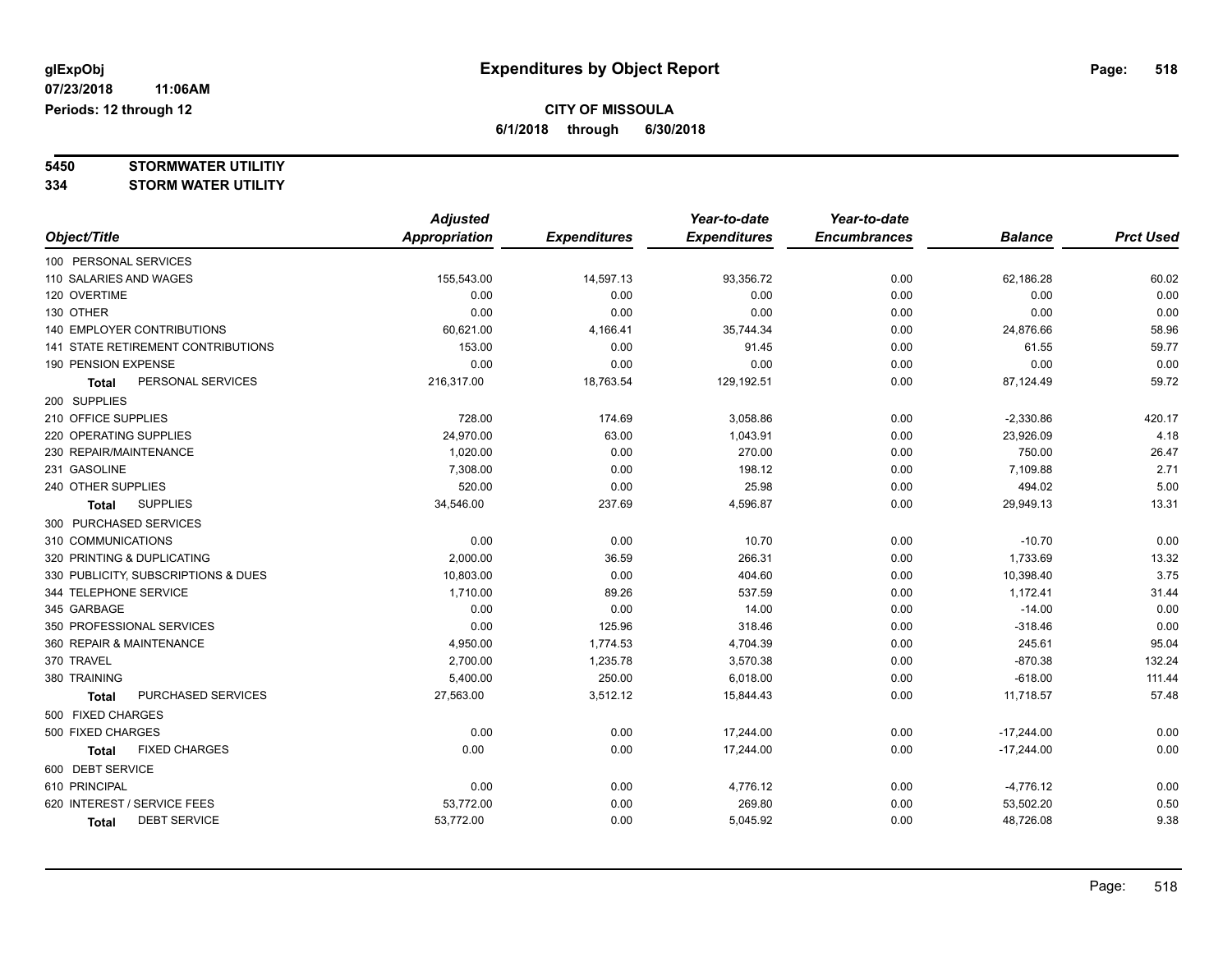# **5450 STORMWATER UTILITIY**

**334 STORM WATER UTILITY**

|                              |                            | <b>Adjusted</b> |                     | Year-to-date        | Year-to-date        |                |                  |
|------------------------------|----------------------------|-----------------|---------------------|---------------------|---------------------|----------------|------------------|
| Object/Title                 |                            | Appropriation   | <b>Expenditures</b> | <b>Expenditures</b> | <b>Encumbrances</b> | <b>Balance</b> | <b>Prct Used</b> |
| 800 OTHER OBJECTS            |                            |                 |                     |                     |                     |                |                  |
| 820 TRANSFERS TO OTHER FUNDS |                            | 26,988.00       | 0.00                | 0.00                | 0.00                | 26,988.00      | 0.00             |
| 830 DEPRECIATION             |                            | 0.00            | 0.00                | 0.00                | 0.00                | 0.00           | 0.00             |
| 845 CONTINGENCY              |                            | 0.00            | 0.00                | 0.00                | 0.00                | 0.00           | 0.00             |
| Total                        | OTHER OBJECTS              | 26,988.00       | 0.00                | 0.00                | 0.00                | 26,988.00      | 0.00             |
| 900 CAPITAL OUTLAY           |                            |                 |                     |                     |                     |                |                  |
| 930 IMPROVEMENTS             |                            | 46,498.00       | 68,422.04           | 319,530.41          | 0.00                | $-273.032.41$  | 687.19           |
| 940 MACHINERY & EQUIPMENT    |                            | 0.00            | 0.00                | 0.00                | 0.00                | 0.00           | 0.00             |
| <b>Total</b>                 | <b>CAPITAL OUTLAY</b>      | 46.498.00       | 68,422.04           | 319.530.41          | 0.00                | $-273.032.41$  | 687.19           |
| <b>Total</b>                 | <b>STORM WATER UTILITY</b> | 405.684.00      | 90,935.39           | 491.454.14          | 0.00                | $-85.770.14$   | 121.14           |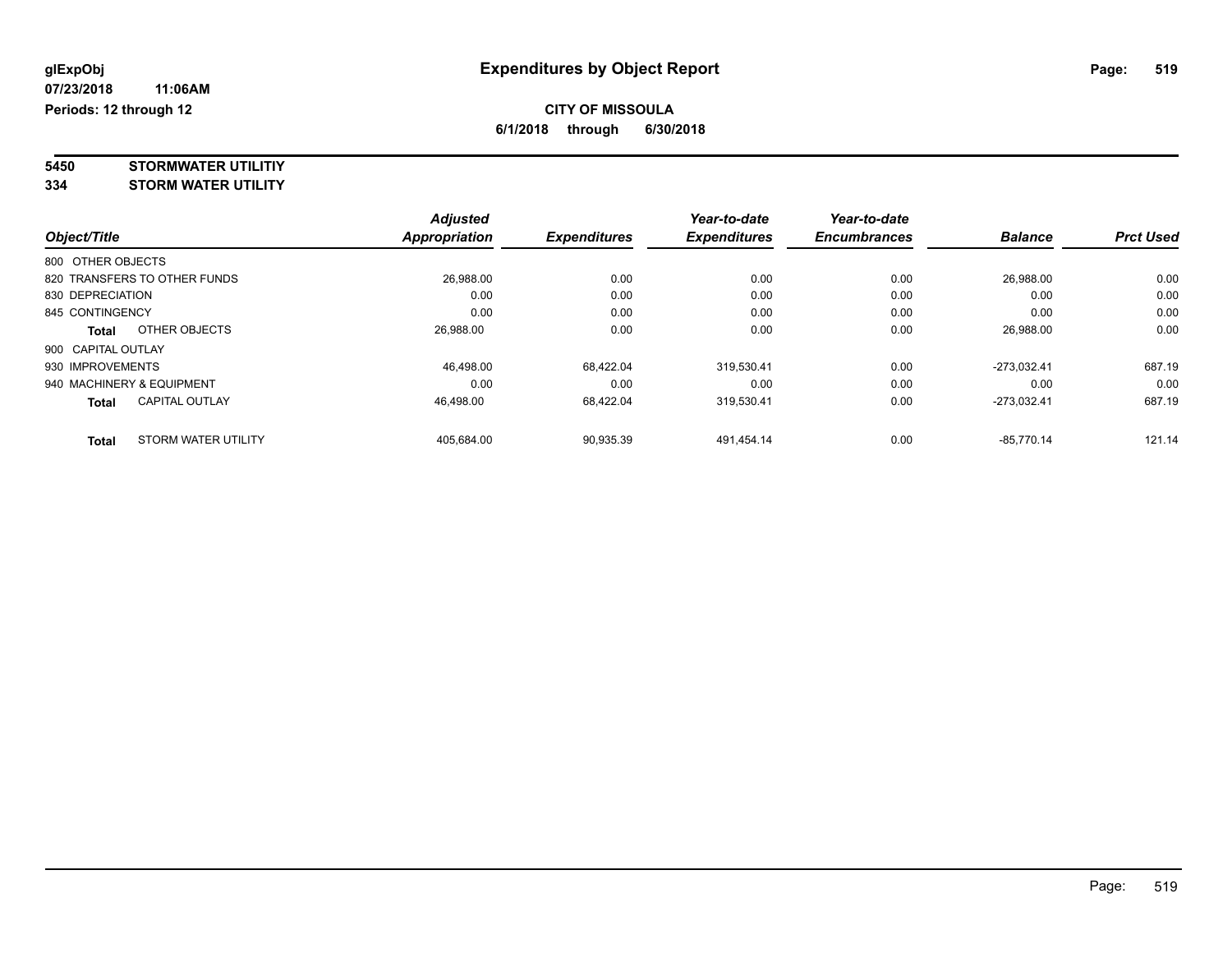### **5450 STORMWATER UTILITIY**

|                                     | <b>Adjusted</b> |                     | Year-to-date        | Year-to-date        |                |                  |
|-------------------------------------|-----------------|---------------------|---------------------|---------------------|----------------|------------------|
| Object/Title                        | Appropriation   | <b>Expenditures</b> | <b>Expenditures</b> | <b>Encumbrances</b> | <b>Balance</b> | <b>Prct Used</b> |
| 100 PERSONAL SERVICES               |                 |                     |                     |                     |                |                  |
| 110 SALARIES AND WAGES              | 155,543.00      | 14,597.13           | 93,356.72           | 0.00                | 62,186.28      | 60.02            |
| 120 OVERTIME                        | 0.00            | 0.00                | 0.00                | 0.00                | 0.00           | 0.00             |
| 130 OTHER                           | 0.00            | 0.00                | 0.00                | 0.00                | 0.00           | 0.00             |
| <b>140 EMPLOYER CONTRIBUTIONS</b>   | 60,621.00       | 4,166.41            | 35,744.34           | 0.00                | 24,876.66      | 58.96            |
| 141 STATE RETIREMENT CONTRIBUTIONS  | 153.00          | 0.00                | 91.45               | 0.00                | 61.55          | 59.77            |
| 190 PENSION EXPENSE                 | 0.00            | 0.00                | 0.00                | 0.00                | 0.00           | 0.00             |
| PERSONAL SERVICES<br><b>Total</b>   | 216,317.00      | 18,763.54           | 129,192.51          | 0.00                | 87,124.49      | 59.72            |
| 200 SUPPLIES                        |                 |                     |                     |                     |                |                  |
| 210 OFFICE SUPPLIES                 | 728.00          | 174.69              | 3,058.86            | 0.00                | $-2,330.86$    | 420.17           |
| 220 OPERATING SUPPLIES              | 24,970.00       | 63.00               | 1,043.91            | 0.00                | 23,926.09      | 4.18             |
| 230 REPAIR/MAINTENANCE              | 1,020.00        | 0.00                | 270.00              | 0.00                | 750.00         | 26.47            |
| 231 GASOLINE                        | 7,308.00        | 0.00                | 198.12              | 0.00                | 7,109.88       | 2.71             |
| 240 OTHER SUPPLIES                  | 520.00          | 0.00                | 25.98               | 0.00                | 494.02         | 5.00             |
| <b>SUPPLIES</b><br><b>Total</b>     | 34,546.00       | 237.69              | 4,596.87            | 0.00                | 29,949.13      | 13.31            |
| 300 PURCHASED SERVICES              |                 |                     |                     |                     |                |                  |
| 310 COMMUNICATIONS                  | 0.00            | 0.00                | 10.70               | 0.00                | $-10.70$       | 0.00             |
| 320 PRINTING & DUPLICATING          | 2,000.00        | 36.59               | 266.31              | 0.00                | 1,733.69       | 13.32            |
| 330 PUBLICITY, SUBSCRIPTIONS & DUES | 10,803.00       | 0.00                | 404.60              | 0.00                | 10,398.40      | 3.75             |
| 344 TELEPHONE SERVICE               | 1,710.00        | 89.26               | 537.59              | 0.00                | 1,172.41       | 31.44            |
| 345 GARBAGE                         | 0.00            | 0.00                | 14.00               | 0.00                | $-14.00$       | 0.00             |
| 350 PROFESSIONAL SERVICES           | 0.00            | 125.96              | 318.46              | 0.00                | $-318.46$      | 0.00             |
| 360 REPAIR & MAINTENANCE            | 4,950.00        | 1,774.53            | 4,704.39            | 0.00                | 245.61         | 95.04            |
| 370 TRAVEL                          | 2,700.00        | 1,235.78            | 3,570.38            | 0.00                | $-870.38$      | 132.24           |
| 380 TRAINING                        | 5,400.00        | 250.00              | 6,018.00            | 0.00                | $-618.00$      | 111.44           |
| PURCHASED SERVICES<br><b>Total</b>  | 27,563.00       | 3,512.12            | 15,844.43           | 0.00                | 11,718.57      | 57.48            |
| 500 FIXED CHARGES                   |                 |                     |                     |                     |                |                  |
| 500 FIXED CHARGES                   | 0.00            | 0.00                | 17,244.00           | 0.00                | $-17,244.00$   | 0.00             |
| <b>FIXED CHARGES</b><br>Total       | 0.00            | 0.00                | 17,244.00           | 0.00                | $-17,244.00$   | 0.00             |
| 600 DEBT SERVICE                    |                 |                     |                     |                     |                |                  |
| 610 PRINCIPAL                       | 0.00            | 0.00                | 4,776.12            | 0.00                | $-4,776.12$    | 0.00             |
| 620 INTEREST / SERVICE FEES         | 53,772.00       | 0.00                | 269.80              | 0.00                | 53,502.20      | 0.50             |
| <b>DEBT SERVICE</b><br>Total        | 53,772.00       | 0.00                | 5,045.92            | 0.00                | 48,726.08      | 9.38             |
| 800 OTHER OBJECTS                   |                 |                     |                     |                     |                |                  |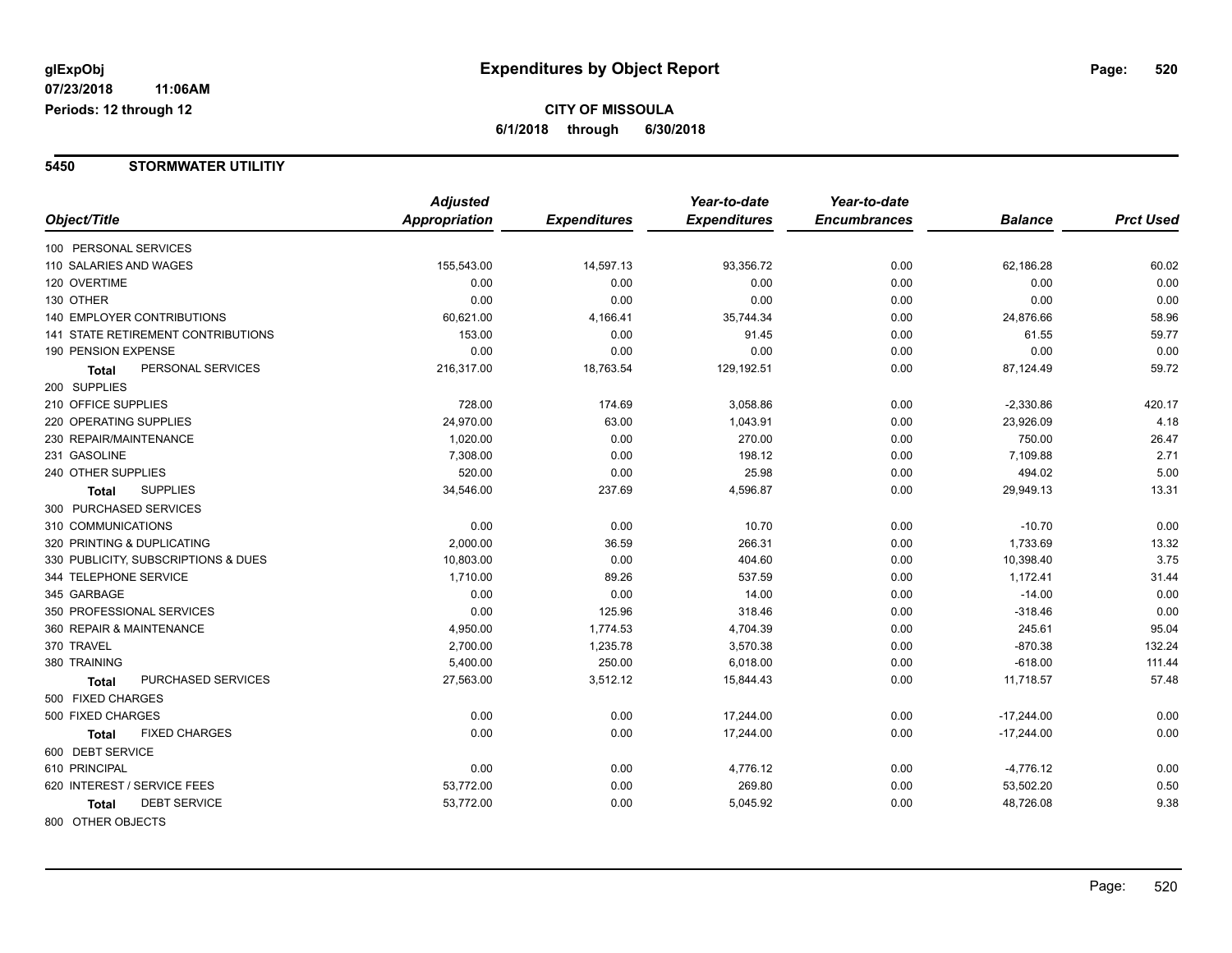### **5450 STORMWATER UTILITIY**

|                           |                              | <b>Adjusted</b> |                     | Year-to-date        | Year-to-date        |                |                  |
|---------------------------|------------------------------|-----------------|---------------------|---------------------|---------------------|----------------|------------------|
| Object/Title              |                              | Appropriation   | <b>Expenditures</b> | <b>Expenditures</b> | <b>Encumbrances</b> | <b>Balance</b> | <b>Prct Used</b> |
|                           | 820 TRANSFERS TO OTHER FUNDS | 26,988.00       | 0.00                | 0.00                | 0.00                | 26,988.00      | 0.00             |
| 830 DEPRECIATION          |                              | 0.00            | 0.00                | 0.00                | 0.00                | 0.00           | 0.00             |
| 845 CONTINGENCY           |                              | 0.00            | 0.00                | 0.00                | 0.00                | 0.00           | 0.00             |
| Total                     | OTHER OBJECTS                | 26,988.00       | 0.00                | 0.00                | 0.00                | 26,988.00      | 0.00             |
| 900 CAPITAL OUTLAY        |                              |                 |                     |                     |                     |                |                  |
| 930 IMPROVEMENTS          |                              | 46.498.00       | 68,422.04           | 319.530.41          | 0.00                | -273.032.41    | 687.19           |
| 940 MACHINERY & EQUIPMENT |                              | 0.00            | 0.00                | 0.00                | 0.00                | 0.00           | 0.00             |
| <b>Total</b>              | <b>CAPITAL OUTLAY</b>        | 46,498.00       | 68,422.04           | 319,530.41          | 0.00                | $-273,032.41$  | 687.19           |
| <b>Total</b>              | STORMWATER UTILITIY          | 405.684.00      | 90.935.39           | 491.454.14          | 0.00                | $-85.770.14$   | 121.14           |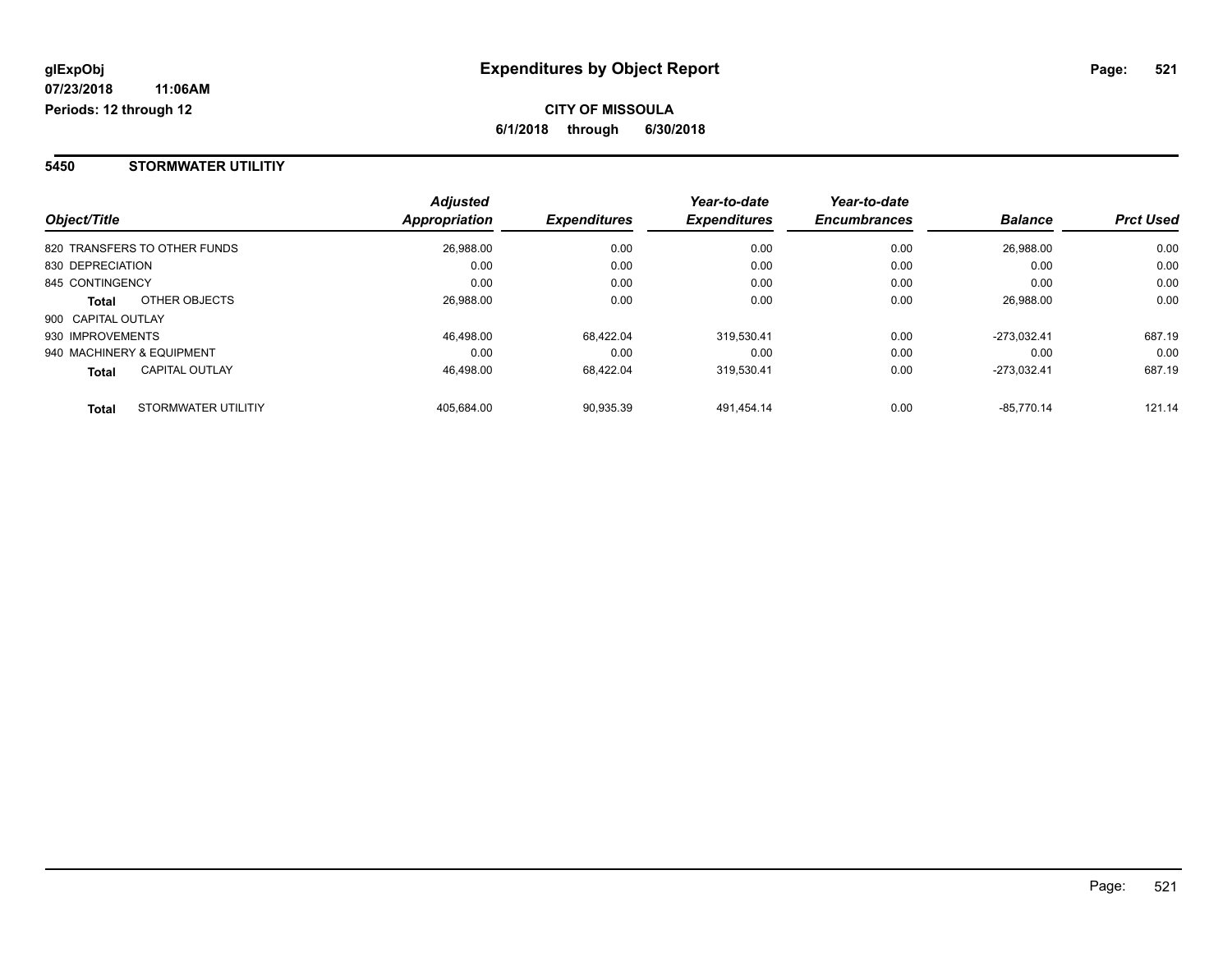**5711 AQUATICS 370 PARKS & RECREATION**

|                                         | <b>Adjusted</b>      |                     | Year-to-date        | Year-to-date        |                |                  |
|-----------------------------------------|----------------------|---------------------|---------------------|---------------------|----------------|------------------|
| Object/Title                            | <b>Appropriation</b> | <b>Expenditures</b> | <b>Expenditures</b> | <b>Encumbrances</b> | <b>Balance</b> | <b>Prct Used</b> |
| 100 PERSONAL SERVICES                   |                      |                     |                     |                     |                |                  |
| 110 SALARIES AND WAGES                  | 616,930.00           | 111,747.46          | 693,456.64          | 0.00                | $-76,526.64$   | 112.40           |
| 111 INTERMITTENT SALARY & WAGES         | 0.00                 | 0.00                | 0.00                | 0.00                | 0.00           | 0.00             |
| 115 SALARIES/HEALTH INSURANCE BENEFIT   | 0.00                 | 0.00                | 0.00                | 0.00                | 0.00           | 0.00             |
| 120 OVERTIME                            | 1,000.00             | 279.54              | 1,193.63            | 0.00                | $-193.63$      | 119.36           |
| 135 OPEB EXPENSE                        | 0.00                 | 0.00                | 0.00                | 0.00                | 0.00           | 0.00             |
| 140 EMPLOYER CONTRIBUTIONS              | 153,663.00           | 22,571.22           | 168,884.80          | 0.00                | $-15,221.80$   | 109.91           |
| 141 STATE RETIREMENT CONTRIBUTIONS      | 220.00               | 0.00                | 715.83              | 0.00                | $-495.83$      | 325.38           |
| 143 INTERMITTENT EMPLOYER CONTRIBUTIONS | 0.00                 | 0.00                | 0.00                | 0.00                | 0.00           | 0.00             |
| 145 OPEB CONTRIBUTION                   | 0.00                 | 0.00                | 0.00                | 0.00                | 0.00           | 0.00             |
| 190 PENSION EXPENSE                     | 0.00                 | 0.00                | 0.00                | 0.00                | 0.00           | 0.00             |
| PERSONAL SERVICES<br><b>Total</b>       | 771,813.00           | 134,598.22          | 864,250.90          | 0.00                | $-92,437.90$   | 111.98           |
| 200 SUPPLIES                            |                      |                     |                     |                     |                |                  |
| 210 OFFICE SUPPLIES                     | 2,000.00             | 0.00                | 805.44              | 0.00                | 1,194.56       | 40.27            |
| 220 OPERATING SUPPLIES                  | 10,000.00            | 4,322.76            | $-32,467.85$        | 0.00                | 42,467.85      | $-324.68$        |
| 230 REPAIR/MAINTENANCE                  | 80,500.00            | 29,504.35           | 93,602.28           | 0.00                | $-13,102.28$   | 116.28           |
| 231 GASOLINE                            | 0.00                 | 0.00                | 0.00                | 0.00                | 0.00           | 0.00             |
| 240 OTHER SUPPLIES                      | 121,000.00           | 26,936.42           | 94,847.98           | 0.00                | 26,152.02      | 78.39            |
| 250 SUPPLIES FOR RESALE                 | 0.00                 | 0.00                | 46.98               | 0.00                | $-46.98$       | 0.00             |
| <b>SUPPLIES</b><br><b>Total</b>         | 213,500.00           | 60,763.53           | 156,834.83          | 0.00                | 56,665.17      | 73.46            |
| 300 PURCHASED SERVICES                  |                      |                     |                     |                     |                |                  |
| 310 COMMUNICATIONS                      | 500.00               | 0.00                | 0.00                | 0.00                | 500.00         | 0.00             |
| 320 PRINTING & DUPLICATING              | 10,500.00            | 344.35              | 1,888.68            | 0.00                | 8,611.32       | 17.99            |
| 330 PUBLICITY, SUBSCRIPTIONS & DUES     | 17,200.00            | 1,350.99            | 15,611.61           | 0.00                | 1,588.39       | 90.77            |
| 340 SEWER                               | 13,711.00            | 0.00                | 13,423.56           | 0.00                | 287.44         | 97.90            |
| 341 ELECTRICITY & NATURAL GAS           | 202,390.00           | 20,118.28           | 125,822.35          | 0.00                | 76,567.65      | 62.17            |
| 342 STORM WATER                         | 0.00                 | 0.00                | 0.00                | 0.00                | 0.00           | 0.00             |
| 343 WATER CHARGES                       | 19,644.00            | 3,504.11            | 17,098.53           | 0.00                | 2,545.47       | 87.04            |
| 344 TELEPHONE SERVICE                   | 8,160.00             | 849.59              | 8,253.76            | 0.00                | $-93.76$       | 101.15           |
| 345 GARBAGE                             | 4,152.00             | 1,770.10            | 5,210.84            | 0.00                | $-1,058.84$    | 125.50           |
| 350 PROFESSIONAL SERVICES               | 35,000.00            | 4,398.35            | 23,053.35           | 0.00                | 11,946.65      | 65.87            |
| 360 REPAIR & MAINTENANCE                | 21,594.00            | 7,850.29            | 52,134.57           | 0.00                | $-30,540.57$   | 241.43           |
| 370 TRAVEL                              | 2,000.00             | 0.00                | 0.00                | 0.00                | 2,000.00       | 0.00             |
| 380 TRAINING                            | 5,000.00             | 622.00              | 1,537.00            | 0.00                | 3,463.00       | 30.74            |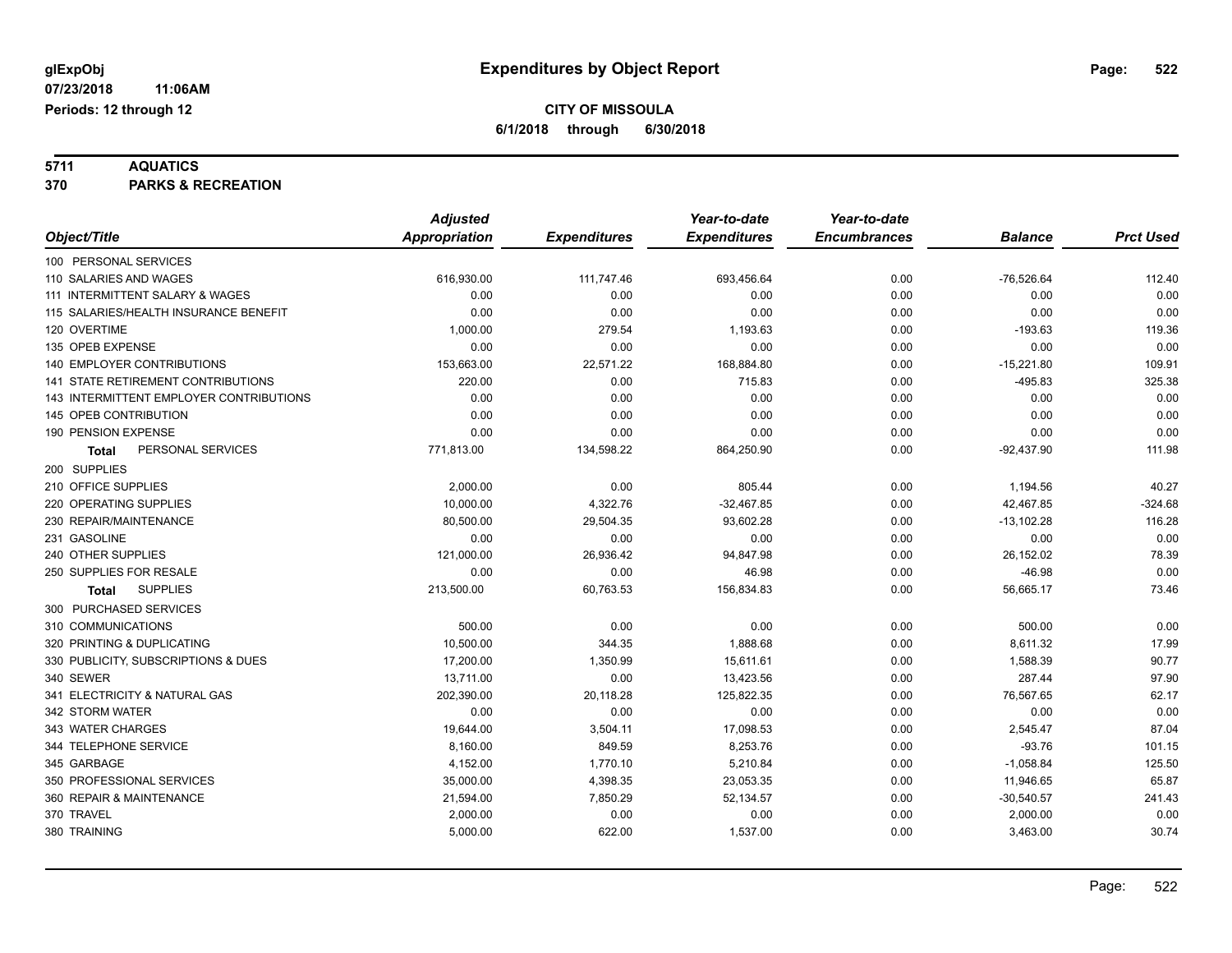**5711 AQUATICS 370 PARKS & RECREATION**

|                    |                              | <b>Adjusted</b>      |                     | Year-to-date        | Year-to-date        |                |                  |
|--------------------|------------------------------|----------------------|---------------------|---------------------|---------------------|----------------|------------------|
| Object/Title       |                              | <b>Appropriation</b> | <b>Expenditures</b> | <b>Expenditures</b> | <b>Encumbrances</b> | <b>Balance</b> | <b>Prct Used</b> |
|                    | 390 OTHER PURCHASED SERVICES | 3,206.00             | 315.00              | 2,411.12            | 0.00                | 794.88         | 75.21            |
| Total              | PURCHASED SERVICES           | 343,057.00           | 41,123.06           | 266,445.37          | 0.00                | 76,611.63      | 77.67            |
| 500 FIXED CHARGES  |                              |                      |                     |                     |                     |                |                  |
| 500 FIXED CHARGES  |                              | 4,647.00             | 2,323.50            | 4,647.00            | 0.00                | 0.00           | 100.00           |
|                    | 550 MERCHANT SERVICE FEES    | 12,000.00            | 0.00                | 0.00                | 0.00                | 12,000.00      | 0.00             |
| Total              | <b>FIXED CHARGES</b>         | 16,647.00            | 2,323.50            | 4,647.00            | 0.00                | 12,000.00      | 27.91            |
| 600 DEBT SERVICE   |                              |                      |                     |                     |                     |                |                  |
| 610 PRINCIPAL      |                              | 0.00                 | 0.00                | 0.00                | 0.00                | 0.00           | 0.00             |
| <b>Total</b>       | <b>DEBT SERVICE</b>          | 0.00                 | 0.00                | 0.00                | 0.00                | 0.00           | 0.00             |
| 800 OTHER OBJECTS  |                              |                      |                     |                     |                     |                |                  |
|                    | 820 TRANSFERS TO OTHER FUNDS | 0.00                 | 0.00                | 0.00                | 0.00                | 0.00           | 0.00             |
| Total              | <b>OTHER OBJECTS</b>         | 0.00                 | 0.00                | 0.00                | 0.00                | 0.00           | 0.00             |
| 900 CAPITAL OUTLAY |                              |                      |                     |                     |                     |                |                  |
| 920 BUILDINGS      |                              | 35,000.00            | 0.00                | 0.00                | 0.00                | 35,000.00      | 0.00             |
| 930 IMPROVEMENTS   |                              | 0.00                 | 0.00                | 0.00                | 0.00                | 0.00           | 0.00             |
|                    | 940 MACHINERY & EQUIPMENT    | 0.00                 | 0.00                | 0.00                | 0.00                | 0.00           | 0.00             |
| <b>Total</b>       | <b>CAPITAL OUTLAY</b>        | 35,000.00            | 0.00                | 0.00                | 0.00                | 35,000.00      | 0.00             |
| <b>Total</b>       | PARKS & RECREATION           | 1,380,017.00         | 238,808.31          | 1,292,178.10        | 0.00                | 87,838.90      | 93.63            |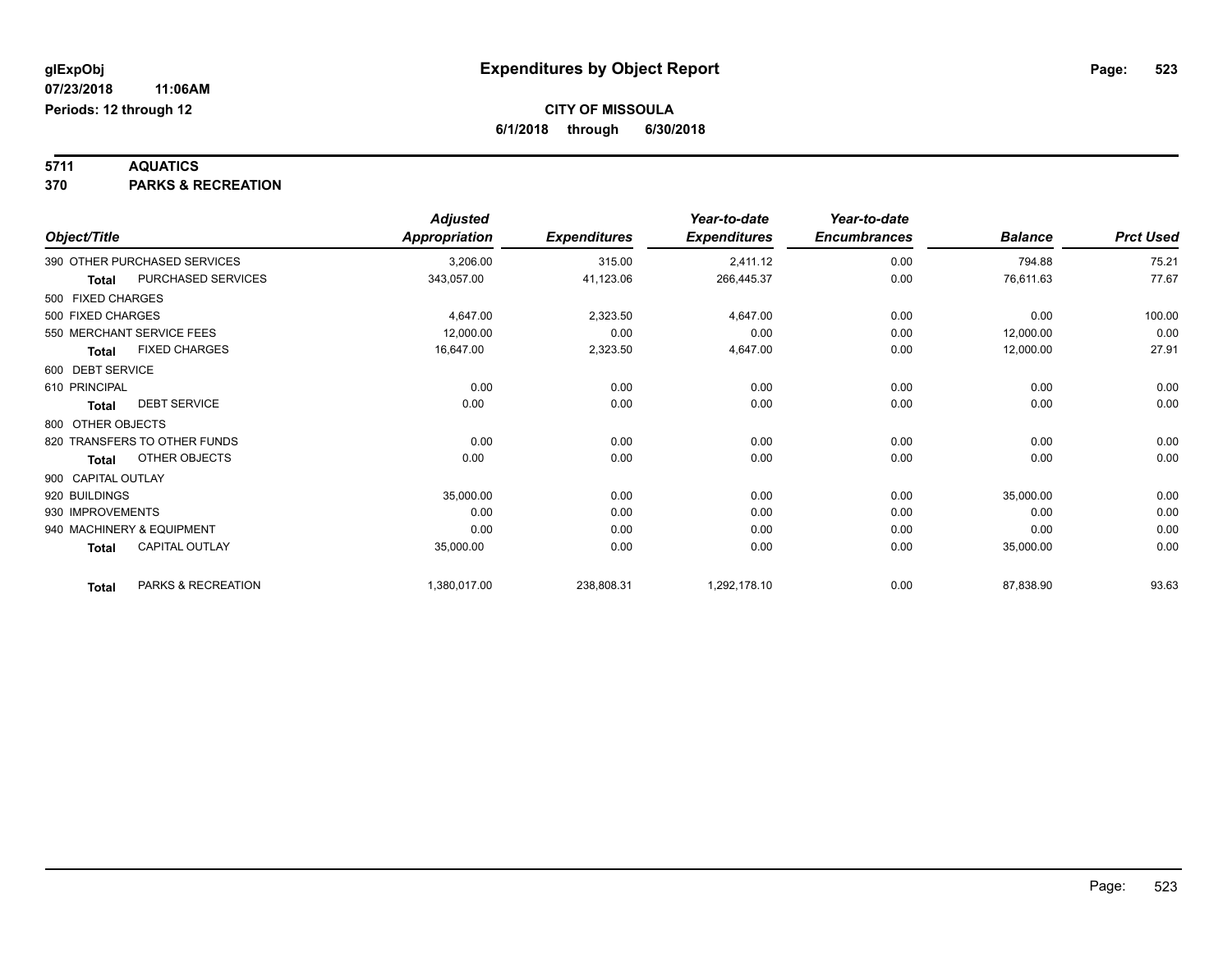# **5711 AQUATICS**

**390 NON-DEPARTMENTAL**

|                                       | <b>Adjusted</b>      |                     | Year-to-date        | Year-to-date        |                |                  |
|---------------------------------------|----------------------|---------------------|---------------------|---------------------|----------------|------------------|
| Object/Title                          | <b>Appropriation</b> | <b>Expenditures</b> | <b>Expenditures</b> | <b>Encumbrances</b> | <b>Balance</b> | <b>Prct Used</b> |
| 800 OTHER OBJECTS                     |                      |                     |                     |                     |                |                  |
| 830 DEPRECIATION                      | 0.00                 | 0.00                | 0.00                | 0.00                | 0.00           | 0.00             |
| OTHER OBJECTS<br><b>Total</b>         | 0.00                 | 0.00                | 0.00                | 0.00                | 0.00           | 0.00             |
| 900 CAPITAL OUTLAY                    |                      |                     |                     |                     |                |                  |
| 900 CAPITAL OUTLAY                    | 0.00                 | 0.00                | 0.00                | 0.00                | 0.00           | 0.00             |
| <b>CAPITAL OUTLAY</b><br><b>Total</b> | 0.00                 | 0.00                | 0.00                | 0.00                | 0.00           | 0.00             |
| NON-DEPARTMENTAL<br>Total             | 0.00                 | 0.00                | 0.00                | 0.00                | 0.00           | 0.00             |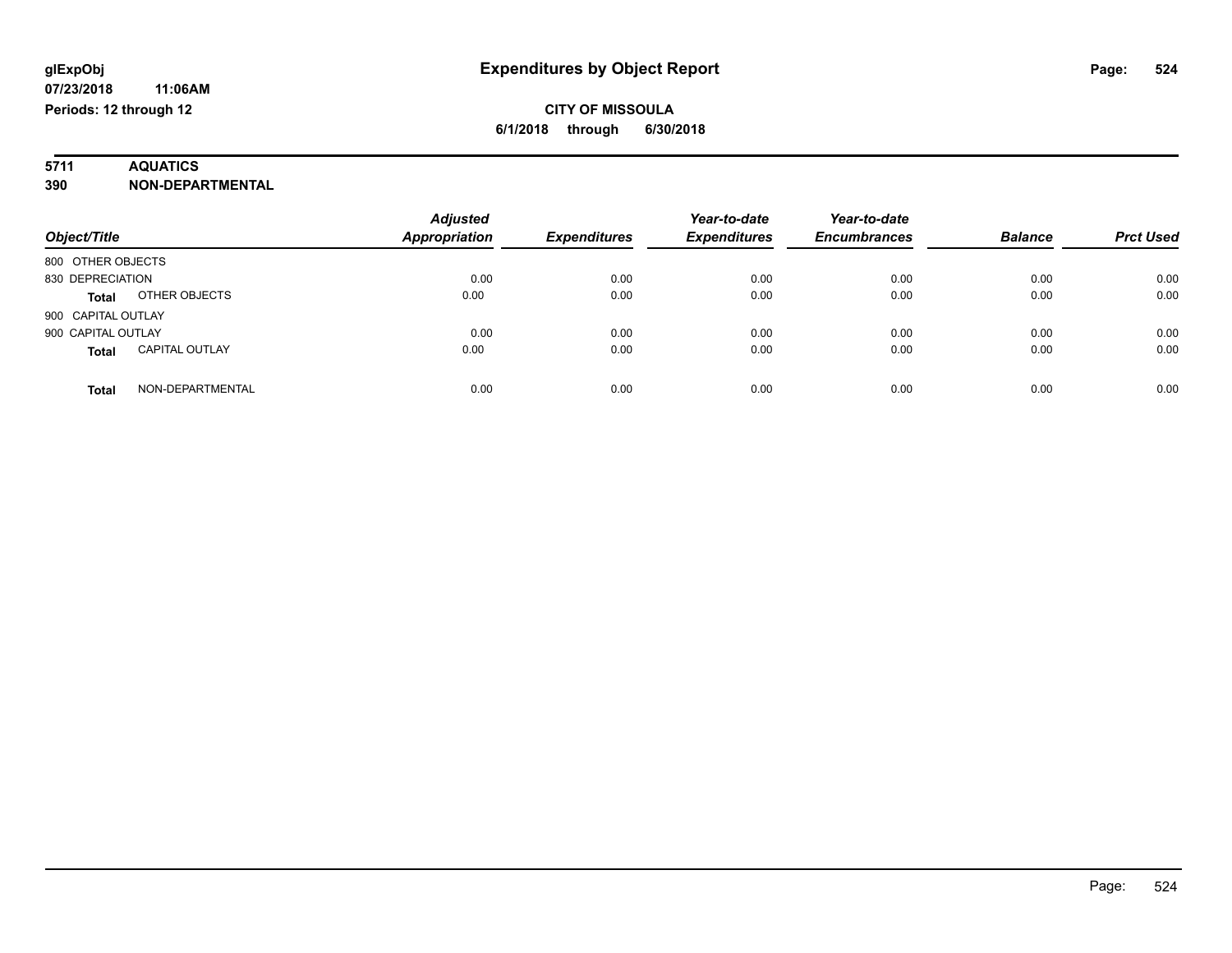**5711 AQUATICS**

|                                           | <b>Adjusted</b>      |                     | Year-to-date        | Year-to-date        |                |                  |
|-------------------------------------------|----------------------|---------------------|---------------------|---------------------|----------------|------------------|
| Object/Title                              | <b>Appropriation</b> | <b>Expenditures</b> | <b>Expenditures</b> | <b>Encumbrances</b> | <b>Balance</b> | <b>Prct Used</b> |
| 100 PERSONAL SERVICES                     |                      |                     |                     |                     |                |                  |
| 110 SALARIES AND WAGES                    | 616,930.00           | 111,747.46          | 693,456.64          | 0.00                | $-76,526.64$   | 112.40           |
| 111 INTERMITTENT SALARY & WAGES           | 0.00                 | 0.00                | 0.00                | 0.00                | 0.00           | 0.00             |
| 115 SALARIES/HEALTH INSURANCE BENEFIT     | 0.00                 | 0.00                | 0.00                | 0.00                | 0.00           | 0.00             |
| 120 OVERTIME                              | 1,000.00             | 279.54              | 1,193.63            | 0.00                | $-193.63$      | 119.36           |
| 135 OPEB EXPENSE                          | 0.00                 | 0.00                | 0.00                | 0.00                | 0.00           | 0.00             |
| <b>140 EMPLOYER CONTRIBUTIONS</b>         | 153,663.00           | 22,571.22           | 168,884.80          | 0.00                | $-15,221.80$   | 109.91           |
| <b>141 STATE RETIREMENT CONTRIBUTIONS</b> | 220.00               | 0.00                | 715.83              | 0.00                | $-495.83$      | 325.38           |
| 143 INTERMITTENT EMPLOYER CONTRIBUTIONS   | 0.00                 | 0.00                | 0.00                | 0.00                | 0.00           | 0.00             |
| 145 OPEB CONTRIBUTION                     | 0.00                 | 0.00                | 0.00                | 0.00                | 0.00           | 0.00             |
| 190 PENSION EXPENSE                       | 0.00                 | 0.00                | 0.00                | 0.00                | 0.00           | 0.00             |
| PERSONAL SERVICES<br>Total                | 771,813.00           | 134,598.22          | 864,250.90          | 0.00                | $-92,437.90$   | 111.98           |
| 200 SUPPLIES                              |                      |                     |                     |                     |                |                  |
| 210 OFFICE SUPPLIES                       | 2,000.00             | 0.00                | 805.44              | 0.00                | 1,194.56       | 40.27            |
| 220 OPERATING SUPPLIES                    | 10,000.00            | 4,322.76            | $-32,467.85$        | 0.00                | 42,467.85      | $-324.68$        |
| 230 REPAIR/MAINTENANCE                    | 80,500.00            | 29,504.35           | 93,602.28           | 0.00                | $-13,102.28$   | 116.28           |
| 231 GASOLINE                              | 0.00                 | 0.00                | 0.00                | 0.00                | 0.00           | 0.00             |
| 240 OTHER SUPPLIES                        | 121,000.00           | 26,936.42           | 94,847.98           | 0.00                | 26,152.02      | 78.39            |
| 250 SUPPLIES FOR RESALE                   | 0.00                 | 0.00                | 46.98               | 0.00                | $-46.98$       | 0.00             |
| <b>SUPPLIES</b><br>Total                  | 213,500.00           | 60,763.53           | 156,834.83          | 0.00                | 56,665.17      | 73.46            |
| 300 PURCHASED SERVICES                    |                      |                     |                     |                     |                |                  |
| 310 COMMUNICATIONS                        | 500.00               | 0.00                | 0.00                | 0.00                | 500.00         | 0.00             |
| 320 PRINTING & DUPLICATING                | 10,500.00            | 344.35              | 1,888.68            | 0.00                | 8,611.32       | 17.99            |
| 330 PUBLICITY, SUBSCRIPTIONS & DUES       | 17,200.00            | 1,350.99            | 15,611.61           | 0.00                | 1,588.39       | 90.77            |
| 340 SEWER                                 | 13,711.00            | 0.00                | 13,423.56           | 0.00                | 287.44         | 97.90            |
| 341 ELECTRICITY & NATURAL GAS             | 202,390.00           | 20,118.28           | 125,822.35          | 0.00                | 76,567.65      | 62.17            |
| 342 STORM WATER                           | 0.00                 | 0.00                | 0.00                | 0.00                | 0.00           | 0.00             |
| 343 WATER CHARGES                         | 19,644.00            | 3,504.11            | 17,098.53           | 0.00                | 2,545.47       | 87.04            |
| 344 TELEPHONE SERVICE                     | 8,160.00             | 849.59              | 8,253.76            | 0.00                | $-93.76$       | 101.15           |
| 345 GARBAGE                               | 4,152.00             | 1,770.10            | 5,210.84            | 0.00                | $-1,058.84$    | 125.50           |
| 350 PROFESSIONAL SERVICES                 | 35,000.00            | 4,398.35            | 23,053.35           | 0.00                | 11,946.65      | 65.87            |
| 360 REPAIR & MAINTENANCE                  | 21,594.00            | 7,850.29            | 52,134.57           | 0.00                | $-30,540.57$   | 241.43           |
| 370 TRAVEL                                | 2,000.00             | 0.00                | 0.00                | 0.00                | 2,000.00       | 0.00             |
| 380 TRAINING                              | 5,000.00             | 622.00              | 1,537.00            | 0.00                | 3,463.00       | 30.74            |
| 390 OTHER PURCHASED SERVICES              | 3,206.00             | 315.00              | 2,411.12            | 0.00                | 794.88         | 75.21            |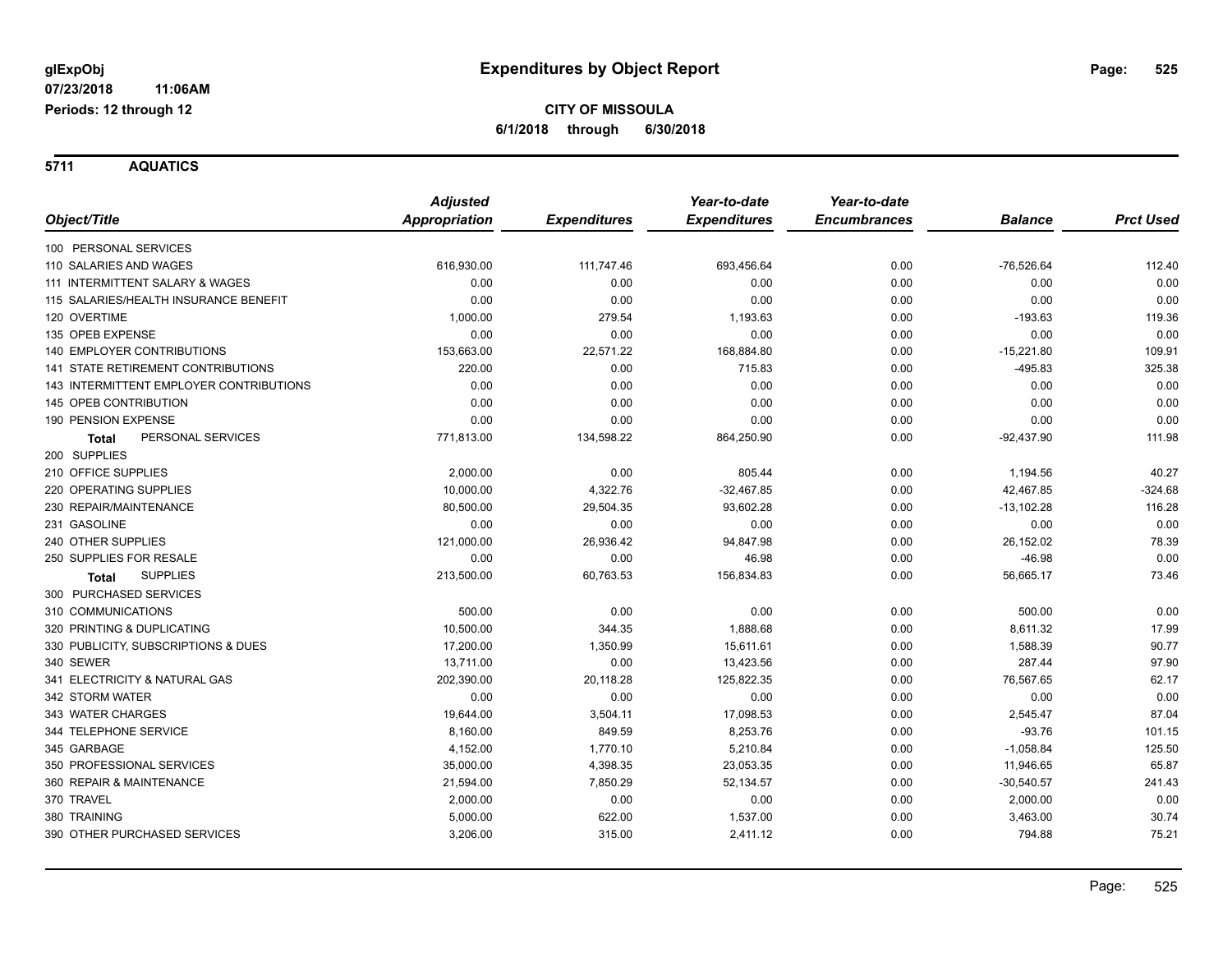**5711 AQUATICS**

|                                       | <b>Adjusted</b> |                     | Year-to-date        | Year-to-date        |                |                  |
|---------------------------------------|-----------------|---------------------|---------------------|---------------------|----------------|------------------|
| Object/Title                          | Appropriation   | <b>Expenditures</b> | <b>Expenditures</b> | <b>Encumbrances</b> | <b>Balance</b> | <b>Prct Used</b> |
| PURCHASED SERVICES<br><b>Total</b>    | 343,057.00      | 41,123.06           | 266,445.37          | 0.00                | 76,611.63      | 77.67            |
| 500 FIXED CHARGES                     |                 |                     |                     |                     |                |                  |
| 500 FIXED CHARGES                     | 4,647.00        | 2,323.50            | 4,647.00            | 0.00                | 0.00           | 100.00           |
| 550 MERCHANT SERVICE FEES             | 12,000.00       | 0.00                | 0.00                | 0.00                | 12,000.00      | 0.00             |
| <b>FIXED CHARGES</b><br><b>Total</b>  | 16,647.00       | 2,323.50            | 4,647.00            | 0.00                | 12,000.00      | 27.91            |
| 600 DEBT SERVICE                      |                 |                     |                     |                     |                |                  |
| 610 PRINCIPAL                         | 0.00            | 0.00                | 0.00                | 0.00                | 0.00           | 0.00             |
| <b>DEBT SERVICE</b><br><b>Total</b>   | 0.00            | 0.00                | 0.00                | 0.00                | 0.00           | 0.00             |
| 800 OTHER OBJECTS                     |                 |                     |                     |                     |                |                  |
| 820 TRANSFERS TO OTHER FUNDS          | 0.00            | 0.00                | 0.00                | 0.00                | 0.00           | 0.00             |
| 830 DEPRECIATION                      | 0.00            | 0.00                | 0.00                | 0.00                | 0.00           | 0.00             |
| OTHER OBJECTS<br><b>Total</b>         | 0.00            | 0.00                | 0.00                | 0.00                | 0.00           | 0.00             |
| 900 CAPITAL OUTLAY                    |                 |                     |                     |                     |                |                  |
| 900 CAPITAL OUTLAY                    | 0.00            | 0.00                | 0.00                | 0.00                | 0.00           | 0.00             |
| 920 BUILDINGS                         | 35,000.00       | 0.00                | 0.00                | 0.00                | 35,000.00      | 0.00             |
| 930 IMPROVEMENTS                      | 0.00            | 0.00                | 0.00                | 0.00                | 0.00           | 0.00             |
| 940 MACHINERY & EQUIPMENT             | 0.00            | 0.00                | 0.00                | 0.00                | 0.00           | 0.00             |
| <b>CAPITAL OUTLAY</b><br><b>Total</b> | 35,000.00       | 0.00                | 0.00                | 0.00                | 35,000.00      | 0.00             |
| <b>AQUATICS</b><br><b>Total</b>       | 1,380,017.00    | 238,808.31          | 1,292,178.10        | 0.00                | 87,838.90      | 93.63            |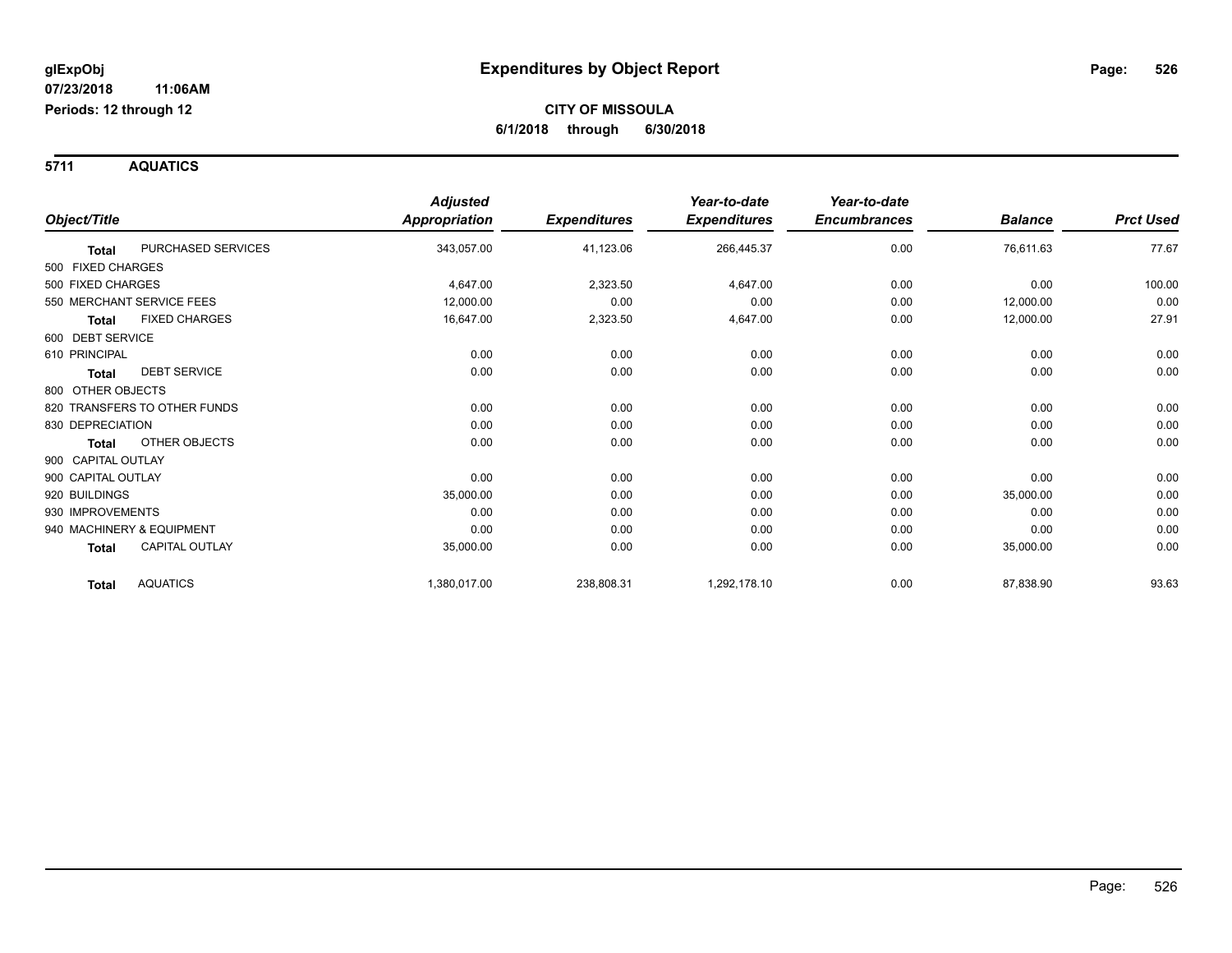**6050 EMPLOYEE BENEFIT PLAN FUND**<br>390 NON-DEPARTMENTAL

**390 NON-DEPARTMENTAL**

|                      |                                      | <b>Adjusted</b>      |                     | Year-to-date        | Year-to-date        |                |                  |
|----------------------|--------------------------------------|----------------------|---------------------|---------------------|---------------------|----------------|------------------|
| Object/Title         |                                      | <b>Appropriation</b> | <b>Expenditures</b> | <b>Expenditures</b> | <b>Encumbrances</b> | <b>Balance</b> | <b>Prct Used</b> |
|                      | 300 PURCHASED SERVICES               |                      |                     |                     |                     |                |                  |
|                      | 350 PROFESSIONAL SERVICES            | 50,325.00            | 0.00                | 37,719.97           | 0.00                | 12,605.03      | 74.95            |
| 351 INSURANCE CLAIMS |                                      | 6,490,000.00         | $-60,211.23$        | 6,089,934.69        | 0.00                | 400,065.31     | 93.84            |
| 352 HEALTH PROGRAMS  |                                      | 100,000.00           | 19,963.96           | 69,973.23           | 0.00                | 30,026.77      | 69.97            |
|                      | 353 ADMINISTRATION EXPENDITURES      | 846,720.00           | 69,295.80           | 817,625.15          | 0.00                | 29,094.85      | 96.56            |
|                      | 354 TRANSITIONAL REINSURANCE PROGRAM | 16,432.00            | 0.00                | 2,947.88            | 0.00                | 13,484.12      | 17.94            |
| <b>Total</b>         | PURCHASED SERVICES                   | 7,503,477.00         | 29,048.53           | 7,018,200.92        | 0.00                | 485,276.08     | 93.53            |
| 500 FIXED CHARGES    |                                      |                      |                     |                     |                     |                |                  |
|                      | 550 MERCHANT SERVICE FEES            | 0.00                 | 0.00                | 0.00                | 0.00                | 0.00           | 0.00             |
| <b>Total</b>         | <b>FIXED CHARGES</b>                 | 0.00                 | 0.00                | 0.00                | 0.00                | 0.00           | 0.00             |
|                      | 700 GRANTS & CONTRIBUTIONS           |                      |                     |                     |                     |                |                  |
|                      | 700 GRANTS & CONTRIBUTIONS           | 0.00                 | 0.00                | 0.00                | 0.00                | 0.00           | 0.00             |
| <b>Total</b>         | <b>GRANTS &amp; CONTRIBUTIONS</b>    | 0.00                 | 0.00                | 0.00                | 0.00                | 0.00           | 0.00             |
| 800 OTHER OBJECTS    |                                      |                      |                     |                     |                     |                |                  |
|                      | 820 TRANSFERS TO OTHER FUNDS         | 0.00                 | 0.00                | 0.00                | 0.00                | 0.00           | 0.00             |
| <b>Total</b>         | OTHER OBJECTS                        | 0.00                 | 0.00                | 0.00                | 0.00                | 0.00           | 0.00             |
| <b>Total</b>         | NON-DEPARTMENTAL                     | 7,503,477.00         | 29,048.53           | 7,018,200.92        | 0.00                | 485,276.08     | 93.53            |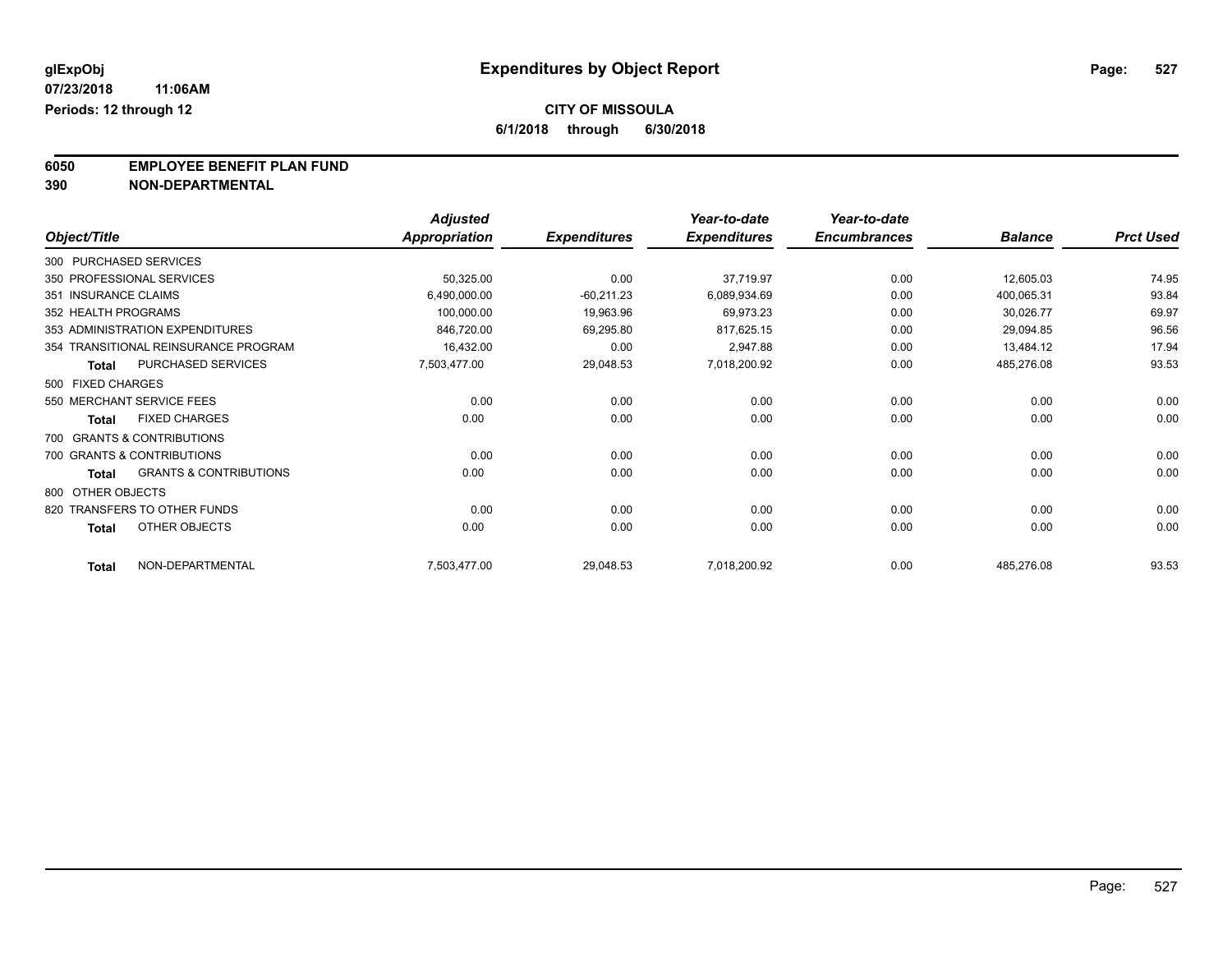### **6050 EMPLOYEE BENEFIT PLAN FUND**

|              |                                            | <b>Adjusted</b> |                     | Year-to-date        | Year-to-date        |                |                  |
|--------------|--------------------------------------------|-----------------|---------------------|---------------------|---------------------|----------------|------------------|
| Object/Title |                                            | Appropriation   | <b>Expenditures</b> | <b>Expenditures</b> | <b>Encumbrances</b> | <b>Balance</b> | <b>Prct Used</b> |
|              | 300 PURCHASED SERVICES                     |                 |                     |                     |                     |                |                  |
|              | 350 PROFESSIONAL SERVICES                  | 50,325.00       | 0.00                | 37,719.97           | 0.00                | 12,605.03      | 74.95            |
|              | 351 INSURANCE CLAIMS                       | 6,490,000.00    | $-60,211.23$        | 6,089,934.69        | 0.00                | 400,065.31     | 93.84            |
|              | 352 HEALTH PROGRAMS                        | 100,000.00      | 19,963.96           | 69,973.23           | 0.00                | 30,026.77      | 69.97            |
|              | 353 ADMINISTRATION EXPENDITURES            | 846,720.00      | 69,295.80           | 817,625.15          | 0.00                | 29,094.85      | 96.56            |
|              | 354 TRANSITIONAL REINSURANCE PROGRAM       | 16,432.00       | 0.00                | 2,947.88            | 0.00                | 13,484.12      | 17.94            |
|              | PURCHASED SERVICES<br><b>Total</b>         | 7,503,477.00    | 29,048.53           | 7,018,200.92        | 0.00                | 485,276.08     | 93.53            |
|              | 500 FIXED CHARGES                          |                 |                     |                     |                     |                |                  |
|              | 550 MERCHANT SERVICE FEES                  | 0.00            | 0.00                | 0.00                | 0.00                | 0.00           | 0.00             |
|              | <b>FIXED CHARGES</b><br><b>Total</b>       | 0.00            | 0.00                | 0.00                | 0.00                | 0.00           | 0.00             |
|              | 700 GRANTS & CONTRIBUTIONS                 |                 |                     |                     |                     |                |                  |
|              | 700 GRANTS & CONTRIBUTIONS                 | 0.00            | 0.00                | 0.00                | 0.00                | 0.00           | 0.00             |
|              | <b>GRANTS &amp; CONTRIBUTIONS</b><br>Total | 0.00            | 0.00                | 0.00                | 0.00                | 0.00           | 0.00             |
|              | 800 OTHER OBJECTS                          |                 |                     |                     |                     |                |                  |
|              | 820 TRANSFERS TO OTHER FUNDS               | 0.00            | 0.00                | 0.00                | 0.00                | 0.00           | 0.00             |
|              | OTHER OBJECTS<br><b>Total</b>              | 0.00            | 0.00                | 0.00                | 0.00                | 0.00           | 0.00             |
|              | EMPLOYEE BENEFIT PLAN FUND<br><b>Total</b> | 7,503,477.00    | 29,048.53           | 7,018,200.92        | 0.00                | 485,276.08     | 93.53            |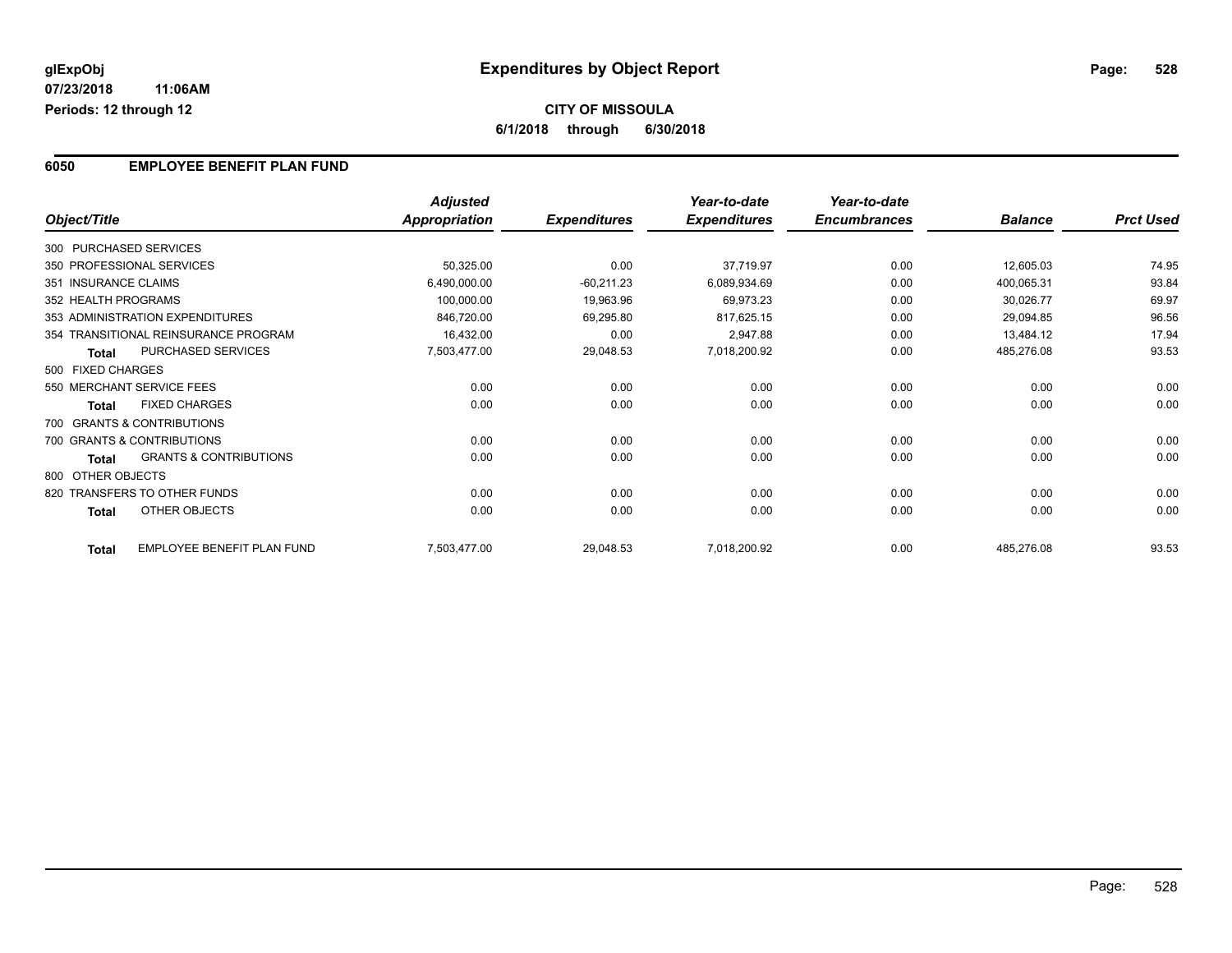**7370 PARKING COMMISSION FUND**

**395 PARKING COMMISSION**

|                                           | <b>Adjusted</b>      |                     | Year-to-date        | Year-to-date        |                |                  |
|-------------------------------------------|----------------------|---------------------|---------------------|---------------------|----------------|------------------|
| Object/Title                              | <b>Appropriation</b> | <b>Expenditures</b> | <b>Expenditures</b> | <b>Encumbrances</b> | <b>Balance</b> | <b>Prct Used</b> |
| 100 PERSONAL SERVICES                     |                      |                     |                     |                     |                |                  |
| 110 SALARIES AND WAGES                    | 504,505.00           | 71,550.51           | 501,806.86          | 0.00                | 2,698.14       | 99.47            |
| 115 SALARIES/HEALTH INSURANCE BENEFIT     | 0.00                 | 0.00                | 0.00                | 0.00                | 0.00           | 0.00             |
| 120 OVERTIME                              | 7,234.00             | 1,873.17            | 2,275.39            | 0.00                | 4,958.61       | 31.45            |
| 130 OTHER                                 | 0.00                 | 0.00                | 0.00                | 0.00                | 0.00           | 0.00             |
| 135 OPEB EXPENSE                          | 0.00                 | 0.00                | 0.00                | 0.00                | 0.00           | 0.00             |
| 140 EMPLOYER CONTRIBUTIONS                | 230,229.00           | 25,260.58           | 238,322.08          | 0.00                | $-8,093.08$    | 103.52           |
| <b>141 STATE RETIREMENT CONTRIBUTIONS</b> | 510.00               | 0.00                | 491.19              | 0.00                | 18.81          | 96.31            |
| <b>145 OPEB CONTRIBUTION</b>              | 0.00                 | 0.00                | 0.00                | 0.00                | 0.00           | 0.00             |
| 190 PENSION EXPENSE                       | 0.00                 | 0.00                | 0.00                | 0.00                | 0.00           | 0.00             |
| PERSONAL SERVICES<br><b>Total</b>         | 742,478.00           | 98,684.26           | 742,895.52          | 0.00                | $-417.52$      | 100.06           |
| 200 SUPPLIES                              |                      |                     |                     |                     |                |                  |
| 210 OFFICE SUPPLIES                       | 8,700.00             | 80.81               | 4,757.83            | 0.00                | 3,942.17       | 54.69            |
| 220 OPERATING SUPPLIES                    | 33,050.00            | 1,457.08            | 19,057.37           | 0.00                | 13,992.63      | 57.66            |
| 230 REPAIR/MAINTENANCE                    | 18,000.00            | 188.07              | 13,040.35           | 0.00                | 4,959.65       | 72.45            |
| 231 GASOLINE                              | 7,200.00             | 1,092.06            | 6,161.95            | 0.00                | 1,038.05       | 85.58            |
| <b>SUPPLIES</b><br><b>Total</b>           | 66,950.00            | 2,818.02            | 43,017.50           | 0.00                | 23,932.50      | 64.25            |
| 300 PURCHASED SERVICES                    |                      |                     |                     |                     |                |                  |
| 310 COMMUNICATIONS                        | 18,075.00            | 0.00                | 4,727.70            | 0.00                | 13,347.30      | 26.16            |
| 320 PRINTING & DUPLICATING                | 10,000.00            | 4,842.86            | 13,072.27           | 0.00                | $-3,072.27$    | 130.72           |
| 330 PUBLICITY, SUBSCRIPTIONS & DUES       | 5,000.00             | 2,520.00            | 8,772.92            | 0.00                | $-3,772.92$    | 175.46           |
| 340 SEWER                                 | 145.00               | 0.00                | 160.96              | 0.00                | $-15.96$       | 111.01           |
| 341 ELECTRICITY & NATURAL GAS             | 40,096.00            | 8,087.40            | 45,078.72           | 0.00                | $-4,982.72$    | 112.43           |
| 342 STORM WATER                           | 0.00                 | 0.00                | 11.50               | 0.00                | $-11.50$       | 0.00             |
| 343 WATER CHARGES                         | 4,000.00             | 998.68              | 5,920.76            | 0.00                | $-1,920.76$    | 148.02           |
| 344 TELEPHONE SERVICE                     | 6,325.00             | 723.31              | 6,337.78            | 0.00                | $-12.78$       | 100.20           |
| 345 GARBAGE                               | 3,856.00             | 1,075.04            | 7,090.55            | 0.00                | $-3,234.55$    | 183.88           |
| 350 PROFESSIONAL SERVICES                 | 100,250.00           | 26,445.18           | 181,853.81          | 0.00                | $-81,603.81$   | 181.40           |
| 360 REPAIR & MAINTENANCE                  | 174,800.00           | 2,282.11            | 52,475.40           | 0.00                | 122,324.60     | 30.02            |
| 370 TRAVEL                                | 12,050.00            | 25.25               | 2,838.31            | 0.00                | 9,211.69       | 23.55            |
| 380 TRAINING                              | 8,950.00             | 1,964.82            | 3,354.79            | 0.00                | 5,595.21       | 37.48            |
| 390 OTHER PURCHASED SERVICES              | 199,699.00           | 101,444.83          | 208,708.95          | 0.00                | $-9,009.95$    | 104.51           |
| PURCHASED SERVICES<br>Total               | 583,246.00           | 150,409.48          | 540,404.42          | 0.00                | 42,841.58      | 92.65            |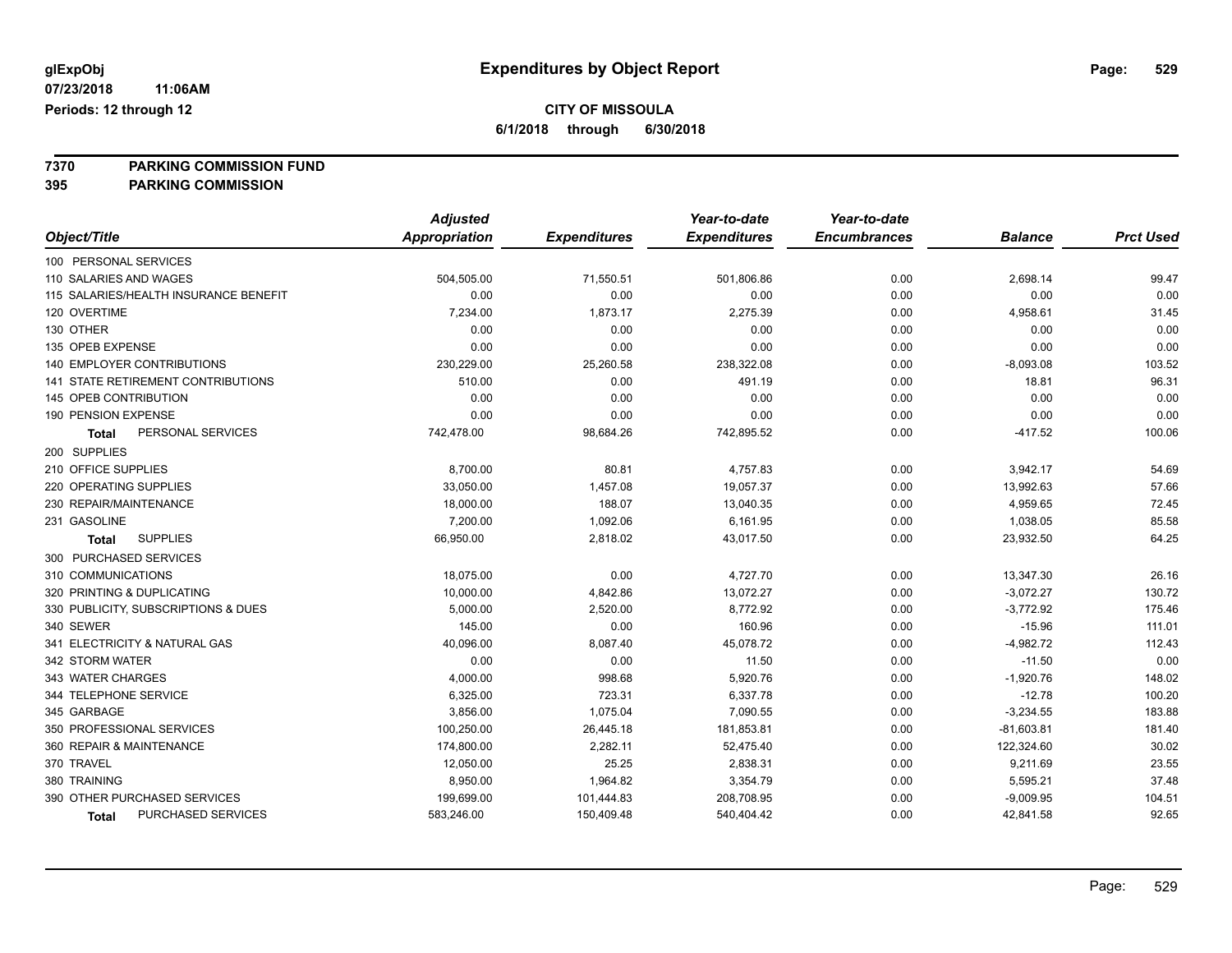**7370 PARKING COMMISSION FUND**

**395 PARKING COMMISSION**

|                    |                                   | Adjusted      |                     | Year-to-date        | Year-to-date        |                |                  |
|--------------------|-----------------------------------|---------------|---------------------|---------------------|---------------------|----------------|------------------|
| Object/Title       |                                   | Appropriation | <b>Expenditures</b> | <b>Expenditures</b> | <b>Encumbrances</b> | <b>Balance</b> | <b>Prct Used</b> |
| 500 FIXED CHARGES  |                                   |               |                     |                     |                     |                |                  |
| 500 FIXED CHARGES  |                                   | 168,621.00    | 1,259.00            | 39,043.60           | 0.00                | 129,577.40     | 23.15            |
| 510 INSURANCE      |                                   | 0.00          | 0.00                | 11,999.61           | 0.00                | $-11,999.61$   | 0.00             |
|                    | 550 MERCHANT SERVICE FEES         | 21,500.00     | 0.00                | 0.00                | 0.00                | 21,500.00      | 0.00             |
| <b>Total</b>       | <b>FIXED CHARGES</b>              | 190,121.00    | 1,259.00            | 51,043.21           | 0.00                | 139,077.79     | 26.85            |
| 600 DEBT SERVICE   |                                   |               |                     |                     |                     |                |                  |
| 610 PRINCIPAL      |                                   | 185,600.00    | 79,573.27           | 265, 173. 27        | 0.00                | $-79,573.27$   | 142.87           |
|                    | 620 INTEREST / SERVICE FEES       | 25,478.00     | 15,540.20           | 41,023.28           | 0.00                | $-15,545.28$   | 161.01           |
| <b>Total</b>       | <b>DEBT SERVICE</b>               | 211,078.00    | 95,113.47           | 306,196.55          | 0.00                | $-95,118.55$   | 145.06           |
|                    | 700 GRANTS & CONTRIBUTIONS        |               |                     |                     |                     |                |                  |
|                    | 700 GRANTS & CONTRIBUTIONS        | 85,000.00     | 4,000.00            | 92,247.13           | 0.00                | $-7,247.13$    | 108.53           |
| Total              | <b>GRANTS &amp; CONTRIBUTIONS</b> | 85,000.00     | 4,000.00            | 92,247.13           | 0.00                | $-7,247.13$    | 108.53           |
| 800 OTHER OBJECTS  |                                   |               |                     |                     |                     |                |                  |
|                    | 820 TRANSFERS TO OTHER FUNDS      | 307,290.00    | 26,416.25           | 315,142.50          | 0.00                | $-7,852.50$    | 102.56           |
| 845 CONTINGENCY    |                                   | 48,965.00     | 0.00                | 0.00                | 0.00                | 48,965.00      | 0.00             |
| <b>Total</b>       | OTHER OBJECTS                     | 356,255.00    | 26,416.25           | 315,142.50          | 0.00                | 41,112.50      | 88.46            |
| 900 CAPITAL OUTLAY |                                   |               |                     |                     |                     |                |                  |
| 930 IMPROVEMENTS   |                                   | 0.00          | 0.00                | 20,444.89           | 0.00                | $-20.444.89$   | 0.00             |
|                    | 940 MACHINERY & EQUIPMENT         | 0.00          | 385,060.97          | 641,404.10          | 0.00                | $-641,404.10$  | 0.00             |
| <b>Total</b>       | <b>CAPITAL OUTLAY</b>             | 0.00          | 385,060.97          | 661,848.99          | 0.00                | $-661,848.99$  | 0.00             |
| <b>Total</b>       | PARKING COMMISSION                | 2,235,128.00  | 763,761.45          | 2,752,795.82        | 0.00                | $-517,667.82$  | 123.16           |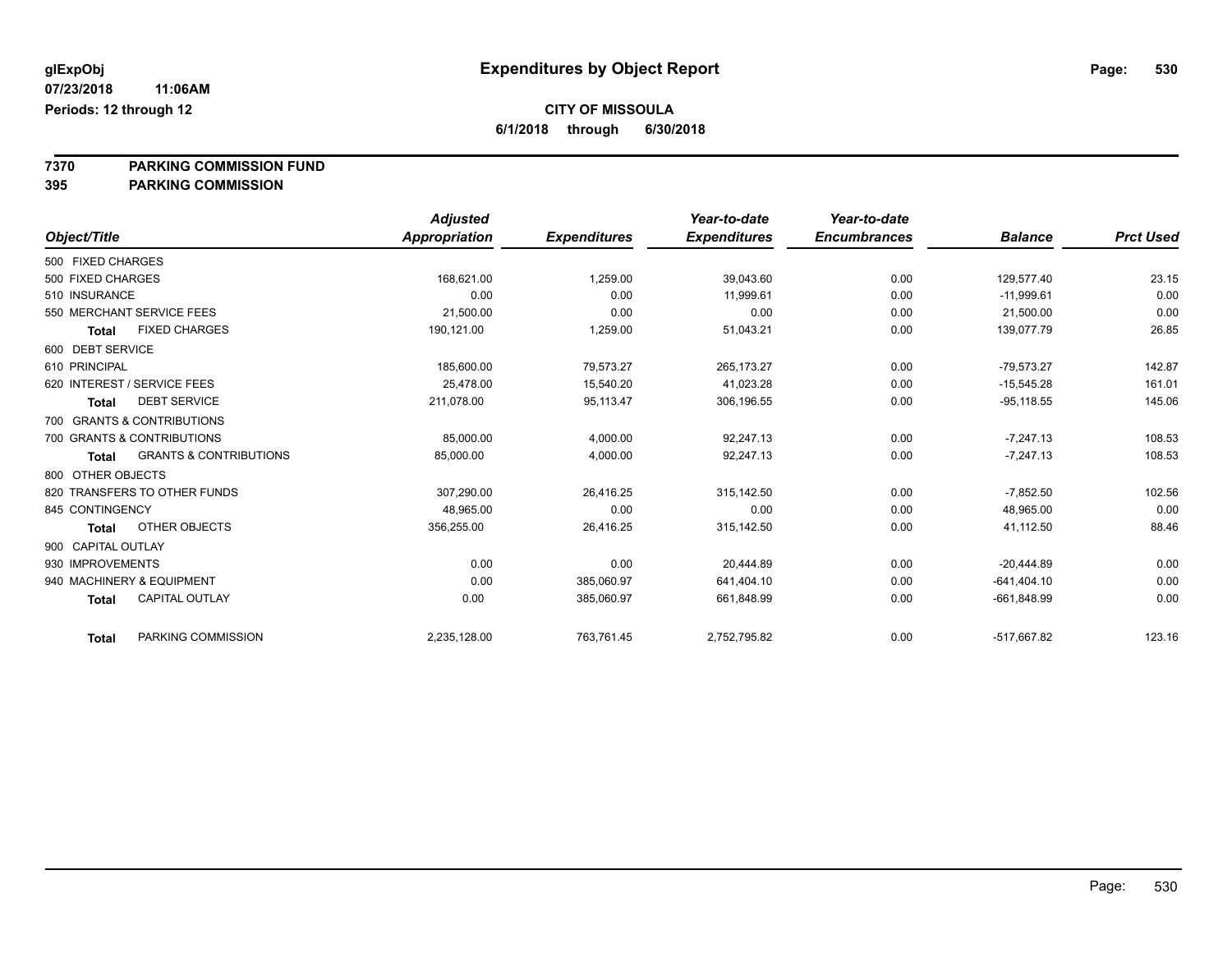# **7370 PARKING COMMISSION FUND**

**900 DEPRECIATION**

| Object/Title                          | <b>Adjusted</b><br><b>Appropriation</b> | <b>Expenditures</b> | Year-to-date<br><b>Expenditures</b> | Year-to-date<br><b>Encumbrances</b> | <b>Balance</b> | <b>Prct Used</b> |
|---------------------------------------|-----------------------------------------|---------------------|-------------------------------------|-------------------------------------|----------------|------------------|
| 800 OTHER OBJECTS                     |                                         |                     |                                     |                                     |                |                  |
| 830 DEPRECIATION                      | 0.00                                    | 0.00                | 0.00                                | 0.00                                | 0.00           | 0.00             |
| OTHER OBJECTS<br><b>Total</b>         | 0.00                                    | 0.00                | 0.00                                | 0.00                                | 0.00           | 0.00             |
| 900 CAPITAL OUTLAY                    |                                         |                     |                                     |                                     |                |                  |
| 940 MACHINERY & EQUIPMENT             | 0.00                                    | 0.00                | 0.00                                | 0.00                                | 0.00           | 0.00             |
| <b>CAPITAL OUTLAY</b><br><b>Total</b> | 0.00                                    | 0.00                | 0.00                                | 0.00                                | 0.00           | 0.00             |
|                                       |                                         |                     |                                     |                                     |                |                  |
| <b>DEPRECIATION</b><br>Total          | 0.00                                    | 0.00                | 0.00                                | 0.00                                | 0.00           | 0.00             |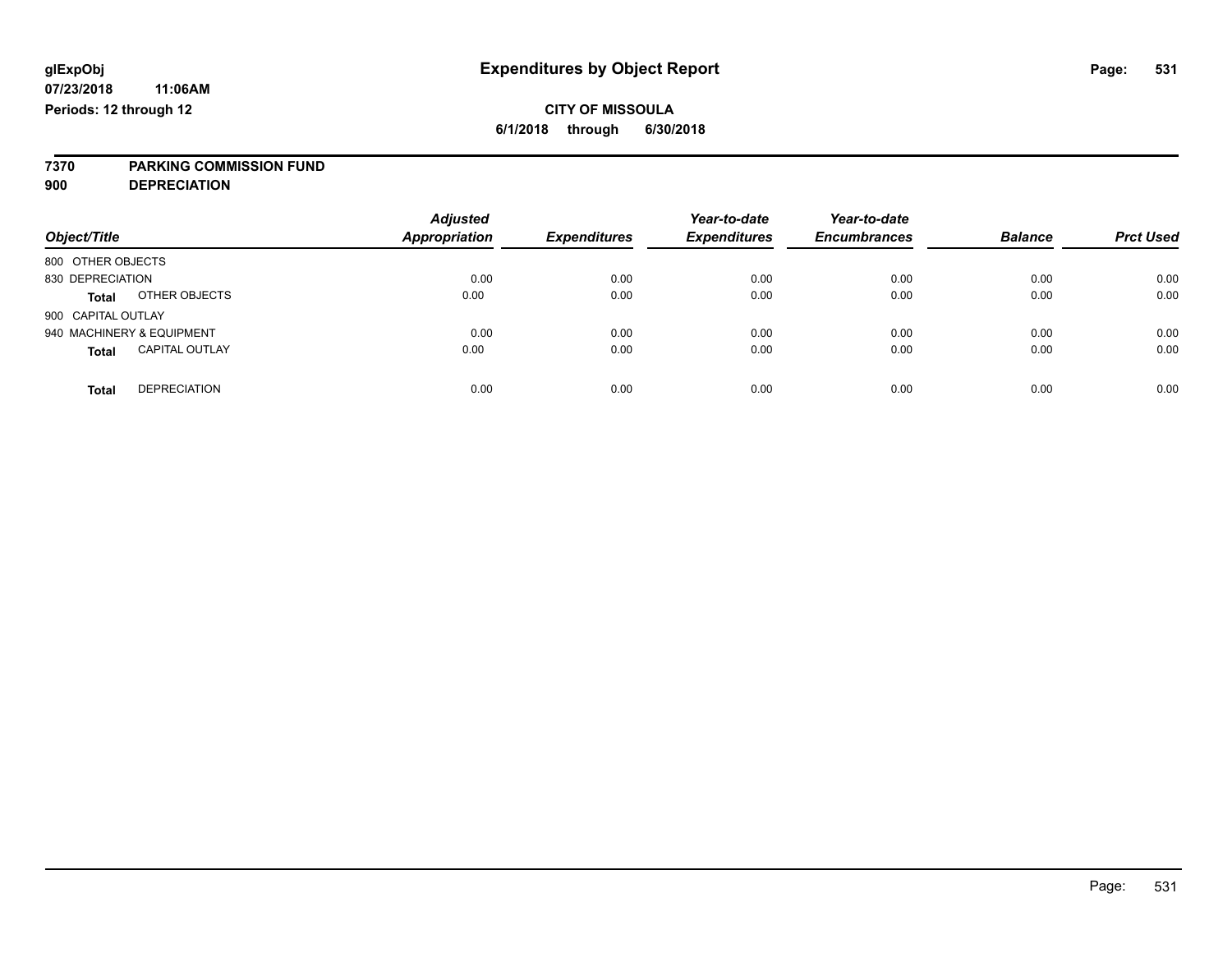### **7370 PARKING COMMISSION FUND**

|                                           | <b>Adjusted</b> |                     | Year-to-date        | Year-to-date        |                |                  |
|-------------------------------------------|-----------------|---------------------|---------------------|---------------------|----------------|------------------|
| Object/Title                              | Appropriation   | <b>Expenditures</b> | <b>Expenditures</b> | <b>Encumbrances</b> | <b>Balance</b> | <b>Prct Used</b> |
| 100 PERSONAL SERVICES                     |                 |                     |                     |                     |                |                  |
| 110 SALARIES AND WAGES                    | 504,505.00      | 71,550.51           | 501,806.86          | 0.00                | 2,698.14       | 99.47            |
| 115 SALARIES/HEALTH INSURANCE BENEFIT     | 0.00            | 0.00                | 0.00                | 0.00                | 0.00           | 0.00             |
| 120 OVERTIME                              | 7,234.00        | 1,873.17            | 2,275.39            | 0.00                | 4,958.61       | 31.45            |
| 130 OTHER                                 | 0.00            | 0.00                | 0.00                | 0.00                | 0.00           | 0.00             |
| 135 OPEB EXPENSE                          | 0.00            | 0.00                | 0.00                | 0.00                | 0.00           | 0.00             |
| 140 EMPLOYER CONTRIBUTIONS                | 230,229.00      | 25,260.58           | 238,322.08          | 0.00                | $-8,093.08$    | 103.52           |
| <b>141 STATE RETIREMENT CONTRIBUTIONS</b> | 510.00          | 0.00                | 491.19              | 0.00                | 18.81          | 96.31            |
| <b>145 OPEB CONTRIBUTION</b>              | 0.00            | 0.00                | 0.00                | 0.00                | 0.00           | 0.00             |
| 190 PENSION EXPENSE                       | 0.00            | 0.00                | 0.00                | 0.00                | 0.00           | 0.00             |
| PERSONAL SERVICES<br><b>Total</b>         | 742,478.00      | 98,684.26           | 742,895.52          | 0.00                | $-417.52$      | 100.06           |
| 200 SUPPLIES                              |                 |                     |                     |                     |                |                  |
| 210 OFFICE SUPPLIES                       | 8,700.00        | 80.81               | 4,757.83            | 0.00                | 3,942.17       | 54.69            |
| 220 OPERATING SUPPLIES                    | 33,050.00       | 1,457.08            | 19,057.37           | 0.00                | 13,992.63      | 57.66            |
| 230 REPAIR/MAINTENANCE                    | 18,000.00       | 188.07              | 13,040.35           | 0.00                | 4,959.65       | 72.45            |
| 231 GASOLINE                              | 7,200.00        | 1,092.06            | 6,161.95            | 0.00                | 1,038.05       | 85.58            |
| <b>SUPPLIES</b><br>Total                  | 66,950.00       | 2,818.02            | 43,017.50           | 0.00                | 23,932.50      | 64.25            |
| 300 PURCHASED SERVICES                    |                 |                     |                     |                     |                |                  |
| 310 COMMUNICATIONS                        | 18,075.00       | 0.00                | 4,727.70            | 0.00                | 13,347.30      | 26.16            |
| 320 PRINTING & DUPLICATING                | 10,000.00       | 4,842.86            | 13,072.27           | 0.00                | $-3,072.27$    | 130.72           |
| 330 PUBLICITY, SUBSCRIPTIONS & DUES       | 5,000.00        | 2,520.00            | 8,772.92            | 0.00                | $-3,772.92$    | 175.46           |
| 340 SEWER                                 | 145.00          | 0.00                | 160.96              | 0.00                | $-15.96$       | 111.01           |
| 341 ELECTRICITY & NATURAL GAS             | 40,096.00       | 8,087.40            | 45,078.72           | 0.00                | $-4,982.72$    | 112.43           |
| 342 STORM WATER                           | 0.00            | 0.00                | 11.50               | 0.00                | $-11.50$       | 0.00             |
| 343 WATER CHARGES                         | 4,000.00        | 998.68              | 5,920.76            | 0.00                | $-1,920.76$    | 148.02           |
| 344 TELEPHONE SERVICE                     | 6,325.00        | 723.31              | 6,337.78            | 0.00                | $-12.78$       | 100.20           |
| 345 GARBAGE                               | 3,856.00        | 1,075.04            | 7,090.55            | 0.00                | $-3,234.55$    | 183.88           |
| 350 PROFESSIONAL SERVICES                 | 100,250.00      | 26,445.18           | 181,853.81          | 0.00                | $-81,603.81$   | 181.40           |
| 360 REPAIR & MAINTENANCE                  | 174,800.00      | 2,282.11            | 52,475.40           | 0.00                | 122,324.60     | 30.02            |
| 370 TRAVEL                                | 12,050.00       | 25.25               | 2,838.31            | 0.00                | 9,211.69       | 23.55            |
| 380 TRAINING                              | 8,950.00        | 1,964.82            | 3,354.79            | 0.00                | 5,595.21       | 37.48            |
| 390 OTHER PURCHASED SERVICES              | 199,699.00      | 101,444.83          | 208,708.95          | 0.00                | $-9,009.95$    | 104.51           |
| <b>PURCHASED SERVICES</b><br><b>Total</b> | 583,246.00      | 150,409.48          | 540,404.42          | 0.00                | 42,841.58      | 92.65            |
|                                           |                 |                     |                     |                     |                |                  |

500 FIXED CHARGES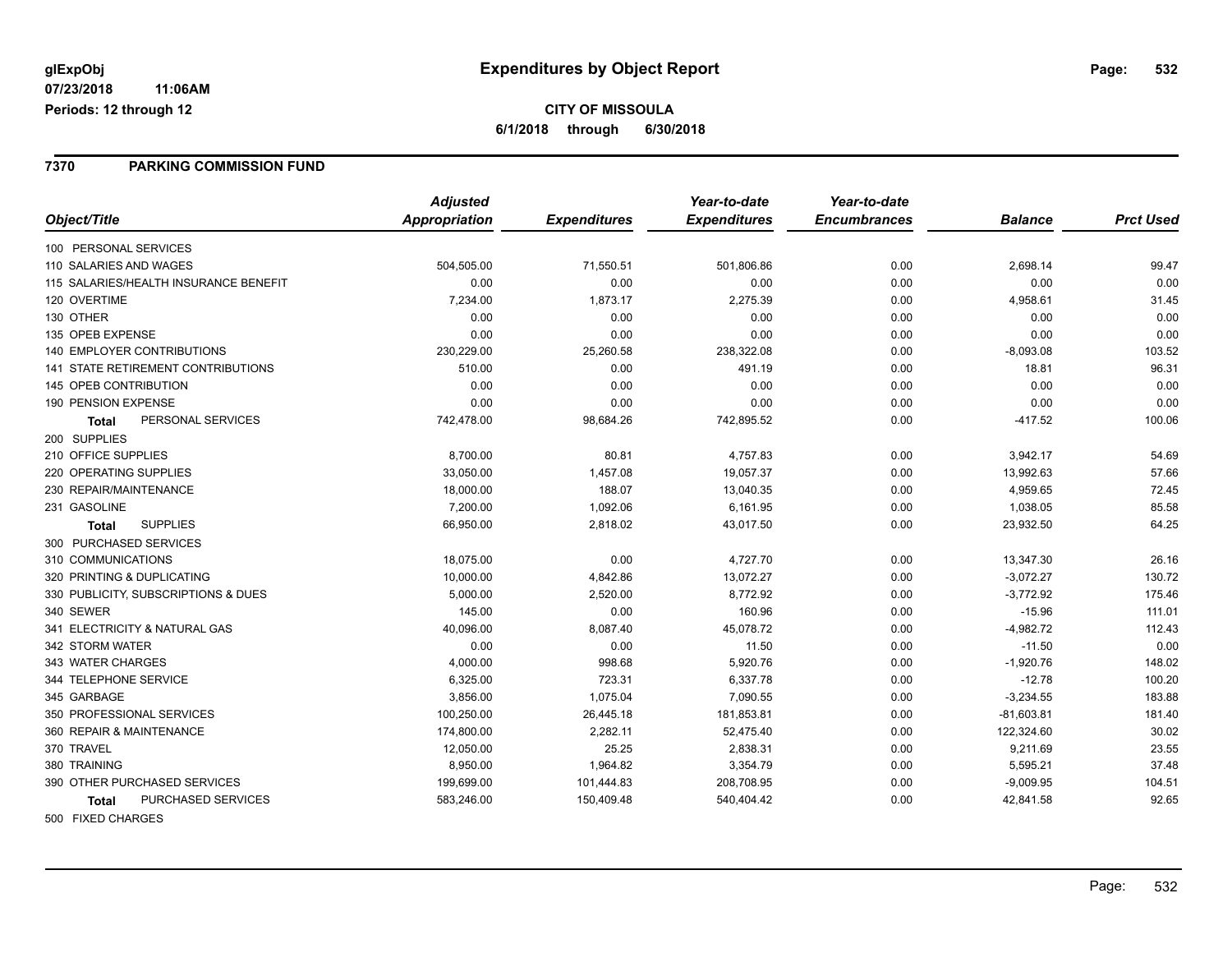### **7370 PARKING COMMISSION FUND**

|                             |                                   | <b>Adjusted</b> |                     | Year-to-date        | Year-to-date        |                |                  |
|-----------------------------|-----------------------------------|-----------------|---------------------|---------------------|---------------------|----------------|------------------|
| Object/Title                |                                   | Appropriation   | <b>Expenditures</b> | <b>Expenditures</b> | <b>Encumbrances</b> | <b>Balance</b> | <b>Prct Used</b> |
| 500 FIXED CHARGES           |                                   | 168,621.00      | 1,259.00            | 39,043.60           | 0.00                | 129,577.40     | 23.15            |
| 510 INSURANCE               |                                   | 0.00            | 0.00                | 11,999.61           | 0.00                | $-11,999.61$   | 0.00             |
| 550 MERCHANT SERVICE FEES   |                                   | 21,500.00       | 0.00                | 0.00                | 0.00                | 21,500.00      | 0.00             |
| Total                       | <b>FIXED CHARGES</b>              | 190,121.00      | 1,259.00            | 51,043.21           | 0.00                | 139,077.79     | 26.85            |
| 600 DEBT SERVICE            |                                   |                 |                     |                     |                     |                |                  |
| 610 PRINCIPAL               |                                   | 185,600.00      | 79,573.27           | 265,173.27          | 0.00                | $-79,573.27$   | 142.87           |
| 620 INTEREST / SERVICE FEES |                                   | 25,478.00       | 15,540.20           | 41,023.28           | 0.00                | $-15,545.28$   | 161.01           |
| <b>Total</b>                | <b>DEBT SERVICE</b>               | 211,078.00      | 95,113.47           | 306,196.55          | 0.00                | $-95,118.55$   | 145.06           |
| 700 GRANTS & CONTRIBUTIONS  |                                   |                 |                     |                     |                     |                |                  |
| 700 GRANTS & CONTRIBUTIONS  |                                   | 85,000.00       | 4,000.00            | 92,247.13           | 0.00                | $-7,247.13$    | 108.53           |
| <b>Total</b>                | <b>GRANTS &amp; CONTRIBUTIONS</b> | 85,000.00       | 4,000.00            | 92,247.13           | 0.00                | $-7,247.13$    | 108.53           |
| 800 OTHER OBJECTS           |                                   |                 |                     |                     |                     |                |                  |
|                             | 820 TRANSFERS TO OTHER FUNDS      | 307,290.00      | 26,416.25           | 315,142.50          | 0.00                | $-7,852.50$    | 102.56           |
| 830 DEPRECIATION            |                                   | 0.00            | 0.00                | 0.00                | 0.00                | 0.00           | 0.00             |
| 845 CONTINGENCY             |                                   | 48,965.00       | 0.00                | 0.00                | 0.00                | 48,965.00      | 0.00             |
| <b>Total</b>                | OTHER OBJECTS                     | 356,255.00      | 26,416.25           | 315,142.50          | 0.00                | 41,112.50      | 88.46            |
| 900 CAPITAL OUTLAY          |                                   |                 |                     |                     |                     |                |                  |
| 930 IMPROVEMENTS            |                                   | 0.00            | 0.00                | 20,444.89           | 0.00                | $-20,444.89$   | 0.00             |
| 940 MACHINERY & EQUIPMENT   |                                   | 0.00            | 385,060.97          | 641,404.10          | 0.00                | $-641,404.10$  | 0.00             |
| <b>Total</b>                | <b>CAPITAL OUTLAY</b>             | 0.00            | 385,060.97          | 661,848.99          | 0.00                | $-661,848.99$  | 0.00             |
| <b>Total</b>                | PARKING COMMISSION FUND           | 2,235,128.00    | 763,761.45          | 2,752,795.82        | 0.00                | $-517,667.82$  | 123.16           |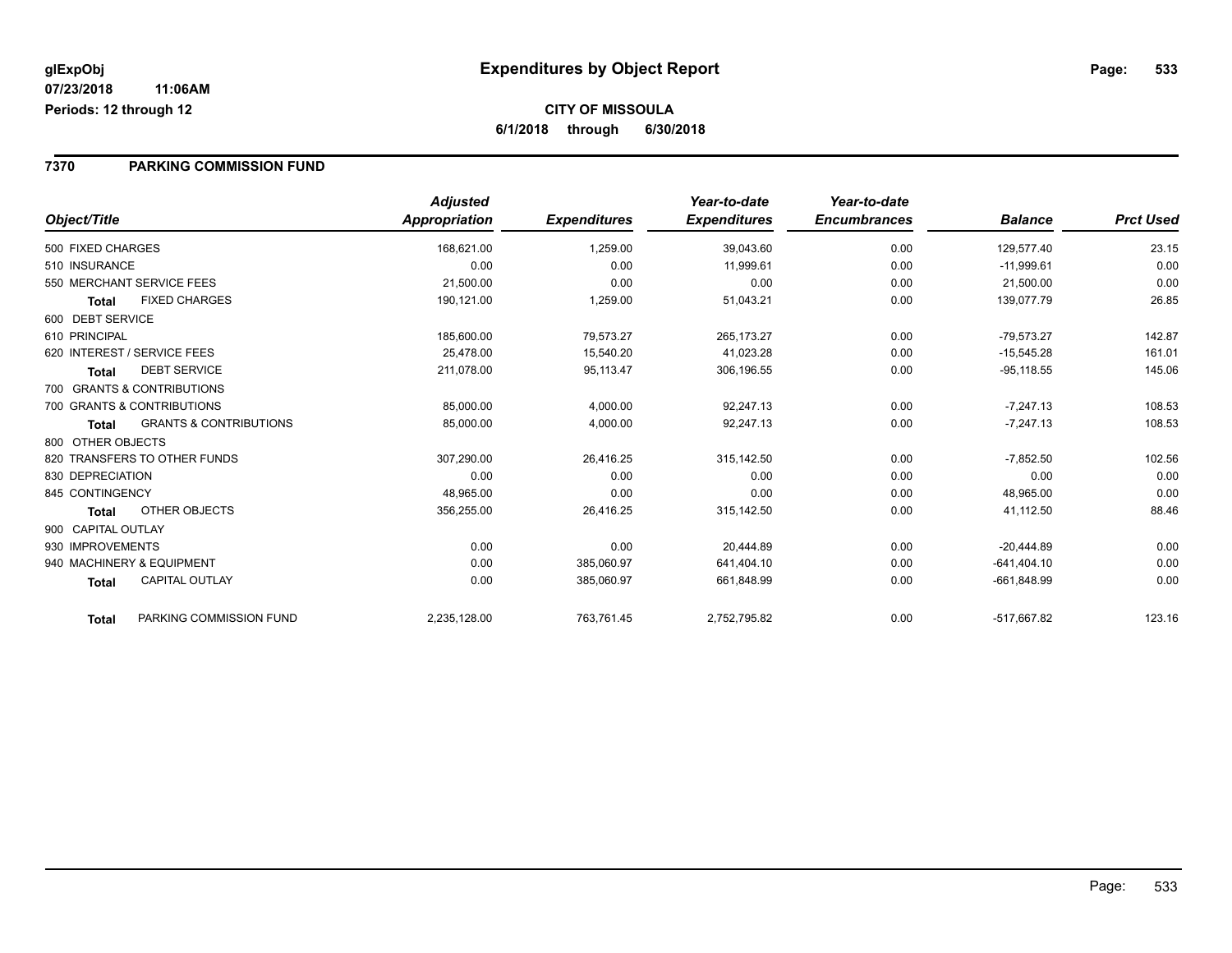# **7371 FRONT STREET PARKING BONDS**

### **395 PARKING COMMISSION**

|                             |                      | <b>Adjusted</b> |                     | Year-to-date        | Year-to-date        |                |                  |
|-----------------------------|----------------------|-----------------|---------------------|---------------------|---------------------|----------------|------------------|
| Object/Title                |                      | Appropriation   | <b>Expenditures</b> | <b>Expenditures</b> | <b>Encumbrances</b> | <b>Balance</b> | <b>Prct Used</b> |
| 500 FIXED CHARGES           |                      |                 |                     |                     |                     |                |                  |
| 550 MERCHANT SERVICE FEES   |                      | 350.00          | 0.00                | 0.00                | 0.00                | 350.00         | 0.00             |
| <b>Total</b>                | <b>FIXED CHARGES</b> | 350.00          | 0.00                | 0.00                | 0.00                | 350.00         | 0.00             |
| 600 DEBT SERVICE            |                      |                 |                     |                     |                     |                |                  |
| 610 PRINCIPAL               |                      | 154.290.00      | 0.00                | 0.00                | 0.00                | 154.290.00     | 0.00             |
| 620 INTEREST / SERVICE FEES |                      | 102.860.00      | 1,200.00            | 193,823.23          | 0.00                | $-90.963.23$   | 188.43           |
| <b>Total</b>                | <b>DEBT SERVICE</b>  | 257.150.00      | 1,200.00            | 193,823.23          | 0.00                | 63,326.77      | 75.37            |
| <b>Total</b>                | PARKING COMMISSION   | 257.500.00      | 1.200.00            | 193.823.23          | 0.00                | 63.676.77      | 75.27            |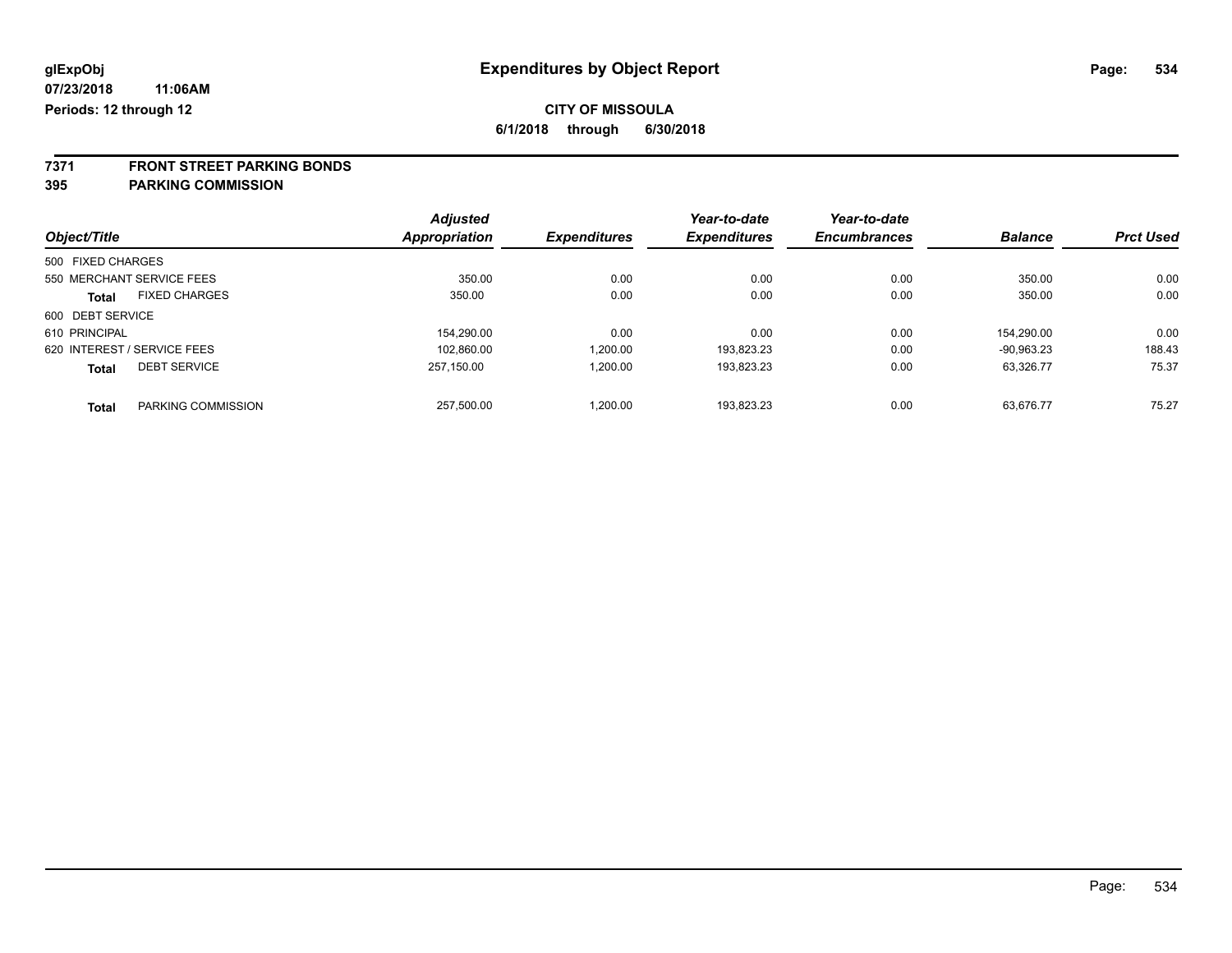### **7371 FRONT STREET PARKING BONDS**

| Object/Title                                      | <b>Adjusted</b><br>Appropriation | <b>Expenditures</b> | Year-to-date<br><b>Expenditures</b> | Year-to-date<br><b>Encumbrances</b> | <b>Balance</b> | <b>Prct Used</b> |
|---------------------------------------------------|----------------------------------|---------------------|-------------------------------------|-------------------------------------|----------------|------------------|
|                                                   |                                  |                     |                                     |                                     |                |                  |
| 500 FIXED CHARGES                                 |                                  |                     |                                     |                                     |                |                  |
| 550 MERCHANT SERVICE FEES                         | 350.00                           | 0.00                | 0.00                                | 0.00                                | 350.00         | 0.00             |
| <b>FIXED CHARGES</b><br><b>Total</b>              | 350.00                           | 0.00                | 0.00                                | 0.00                                | 350.00         | 0.00             |
| 600 DEBT SERVICE                                  |                                  |                     |                                     |                                     |                |                  |
| 610 PRINCIPAL                                     | 154.290.00                       | 0.00                | 0.00                                | 0.00                                | 154.290.00     | 0.00             |
| 620 INTEREST / SERVICE FEES                       | 102,860.00                       | 1.200.00            | 193.823.23                          | 0.00                                | $-90.963.23$   | 188.43           |
| <b>DEBT SERVICE</b><br><b>Total</b>               | 257.150.00                       | 1.200.00            | 193.823.23                          | 0.00                                | 63.326.77      | 75.37            |
| <b>FRONT STREET PARKING BONDS</b><br><b>Total</b> | 257.500.00                       | 1.200.00            | 193.823.23                          | 0.00                                | 63.676.77      | 75.27            |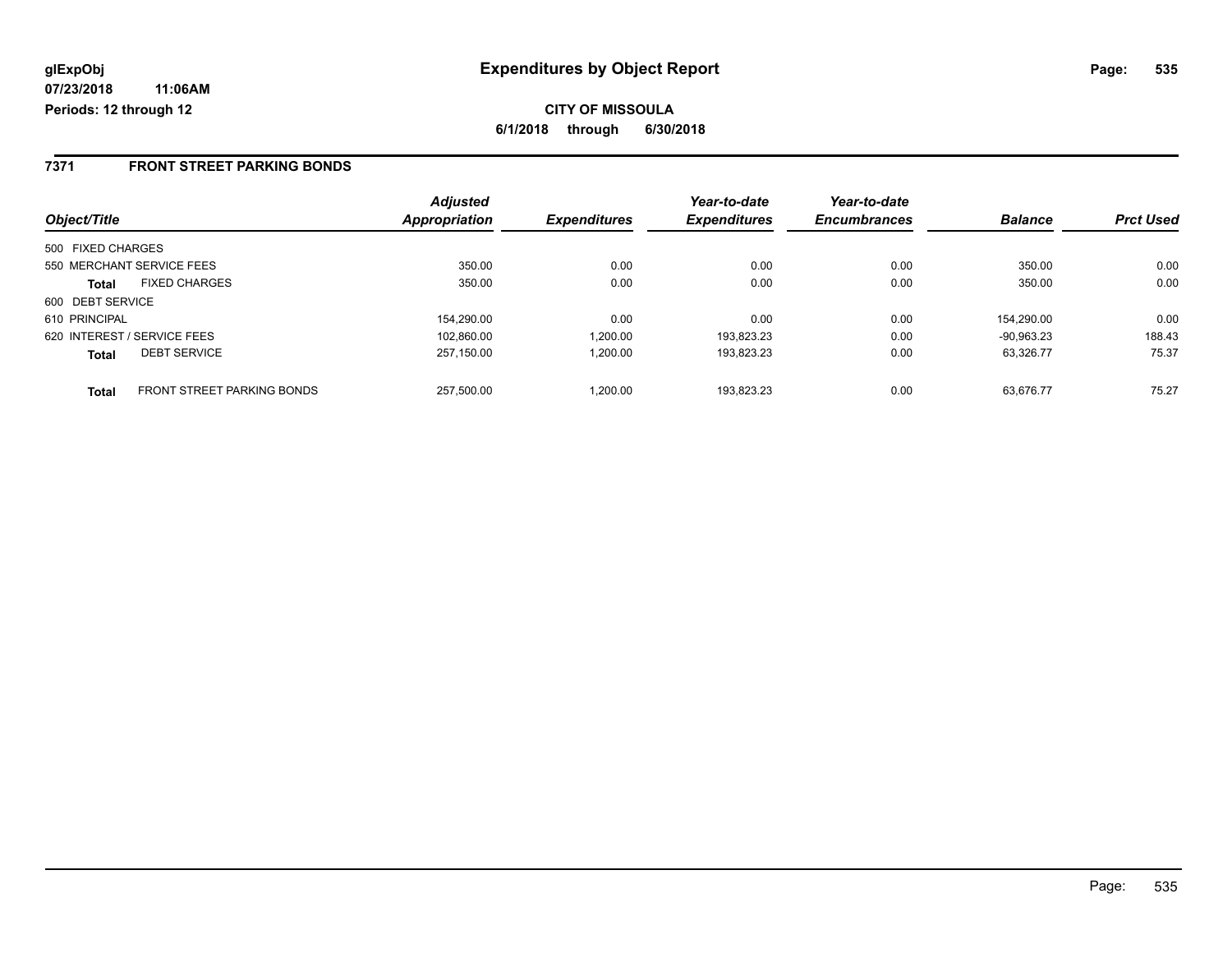# **7372 SINKING FUND/FRONT ST PARKING BONDS**

**395 PARKING COMMISSION**

| Object/Title                        | <b>Adjusted</b><br>Appropriation | <b>Expenditures</b> | Year-to-date<br><b>Expenditures</b> | Year-to-date<br><b>Encumbrances</b> | <b>Balance</b> | <b>Prct Used</b> |
|-------------------------------------|----------------------------------|---------------------|-------------------------------------|-------------------------------------|----------------|------------------|
| 600 DEBT SERVICE                    |                                  |                     |                                     |                                     |                |                  |
| 610 PRINCIPAL                       | 153,000.00                       | 0.00                | 255.000.00                          | 0.00                                | $-102.000.00$  | 166.67           |
| 620 INTEREST / SERVICE FEES         | 102,000.00                       | 0.00                | 0.00                                | 0.00                                | 102.000.00     | 0.00             |
| <b>DEBT SERVICE</b><br><b>Total</b> | 255,000.00                       | 0.00                | 255,000.00                          | 0.00                                | 0.00           | 100.00           |
| PARKING COMMISSION<br>Total         | 255,000.00                       | 0.00                | 255.000.00                          | 0.00                                | 0.00           | 100.00           |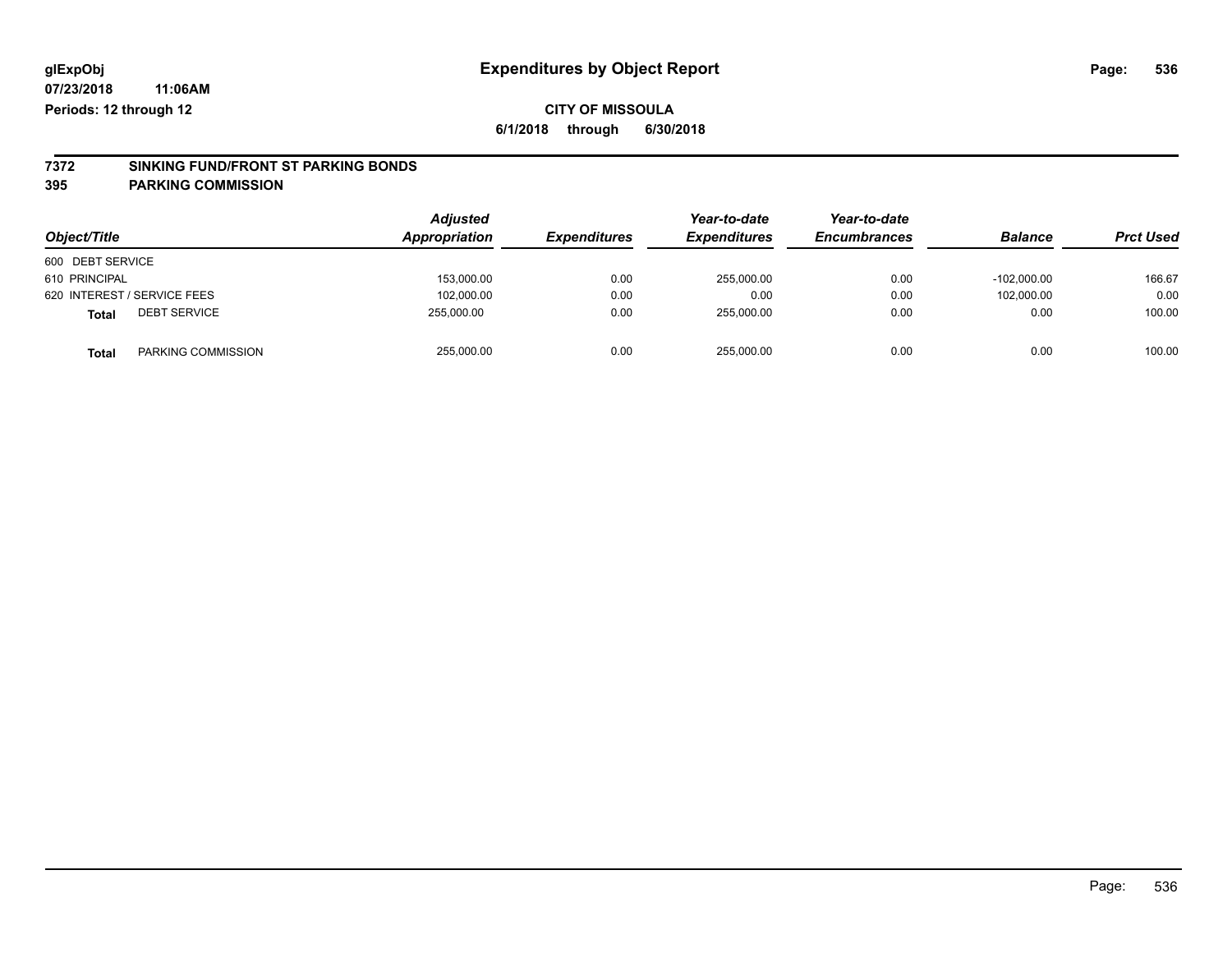## **glExpObj Expenditures by Object Report Page: 537**

**07/23/2018 11:06AM Periods: 12 through 12**

**CITY OF MISSOULA 6/1/2018 through 6/30/2018**

### **7372 SINKING FUND/FRONT ST PARKING BONDS**

| Object/Title                        |                                   | <b>Adjusted</b><br>Appropriation | <b>Expenditures</b> | Year-to-date<br><b>Expenditures</b> | Year-to-date<br><b>Encumbrances</b> | <b>Balance</b> | <b>Prct Used</b> |
|-------------------------------------|-----------------------------------|----------------------------------|---------------------|-------------------------------------|-------------------------------------|----------------|------------------|
| 600 DEBT SERVICE                    |                                   |                                  |                     |                                     |                                     |                |                  |
| 610 PRINCIPAL                       |                                   | 153,000.00                       | 0.00                | 255,000.00                          | 0.00                                | $-102.000.00$  | 166.67           |
| 620 INTEREST / SERVICE FEES         |                                   | 102,000.00                       | 0.00                | 0.00                                | 0.00                                | 102.000.00     | 0.00             |
| <b>DEBT SERVICE</b><br><b>Total</b> |                                   | 255,000.00                       | 0.00                | 255,000.00                          | 0.00                                | 0.00           | 100.00           |
| <b>Total</b>                        | SINKING FUND/FRONT ST PARKING BON | 255,000.00                       | 0.00                | 255.000.00                          | 0.00                                | 0.00           | 100.00           |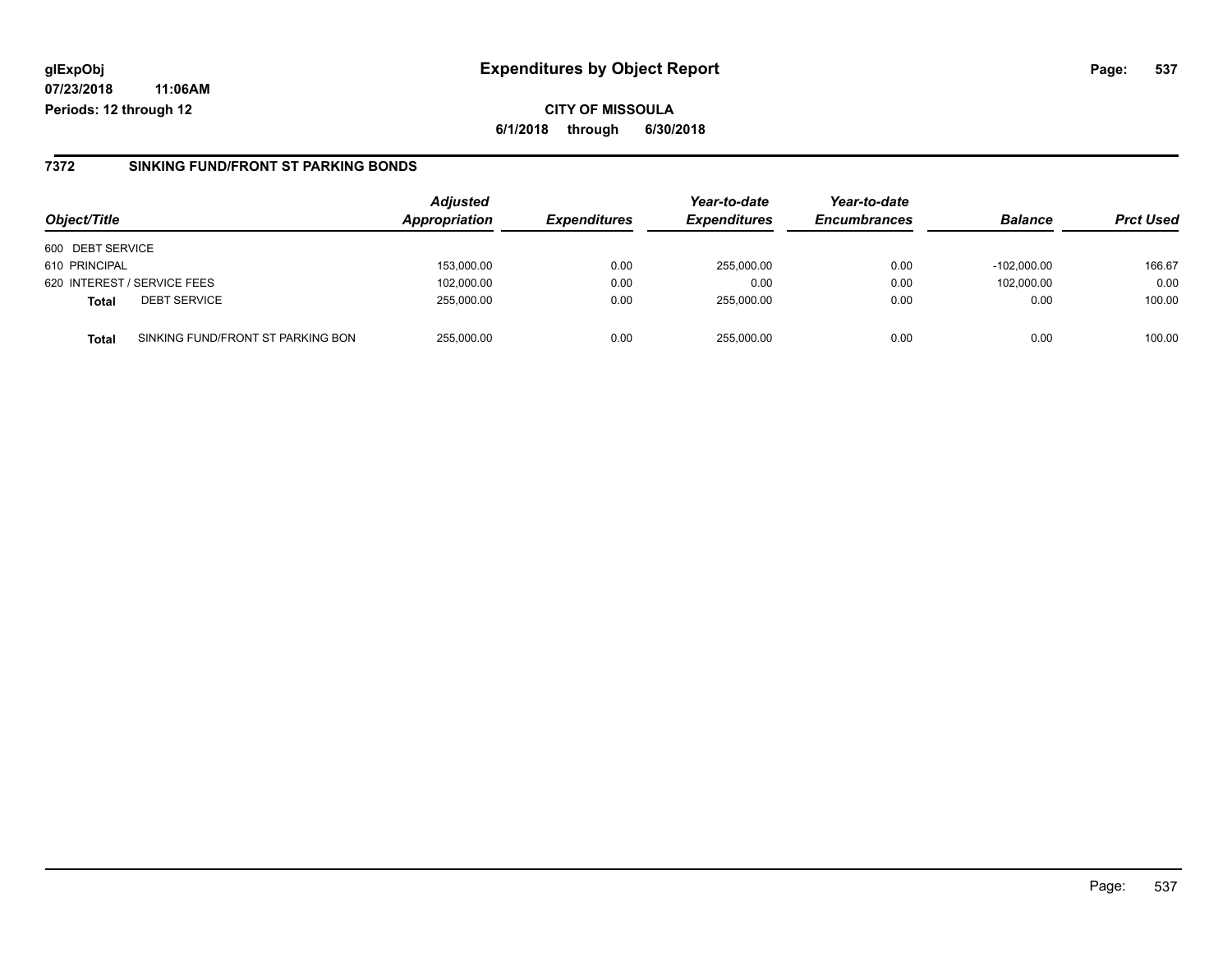# **7375 PLEDGED TAX INCREMENT-2010B BOND**

### **395 PARKING COMMISSION**

| Object/Title                       | <b>Adjusted</b><br><b>Appropriation</b> | <b>Expenditures</b> | Year-to-date<br><b>Expenditures</b> | Year-to-date<br><b>Encumbrances</b> | <b>Balance</b> | <b>Prct Used</b> |
|------------------------------------|-----------------------------------------|---------------------|-------------------------------------|-------------------------------------|----------------|------------------|
| 800 OTHER OBJECTS                  |                                         |                     |                                     |                                     |                |                  |
| 820 TRANSFERS TO OTHER FUNDS       | 204,860.00                              | 0.00                | 0.00                                | 0.00                                | 204.860.00     | 0.00             |
| OTHER OBJECTS<br><b>Total</b>      | 204.860.00                              | 0.00                | 0.00                                | 0.00                                | 204.860.00     | 0.00             |
| PARKING COMMISSION<br><b>Total</b> | 204,860.00                              | 0.00                | 0.00                                | 0.00                                | 204.860.00     | 0.00             |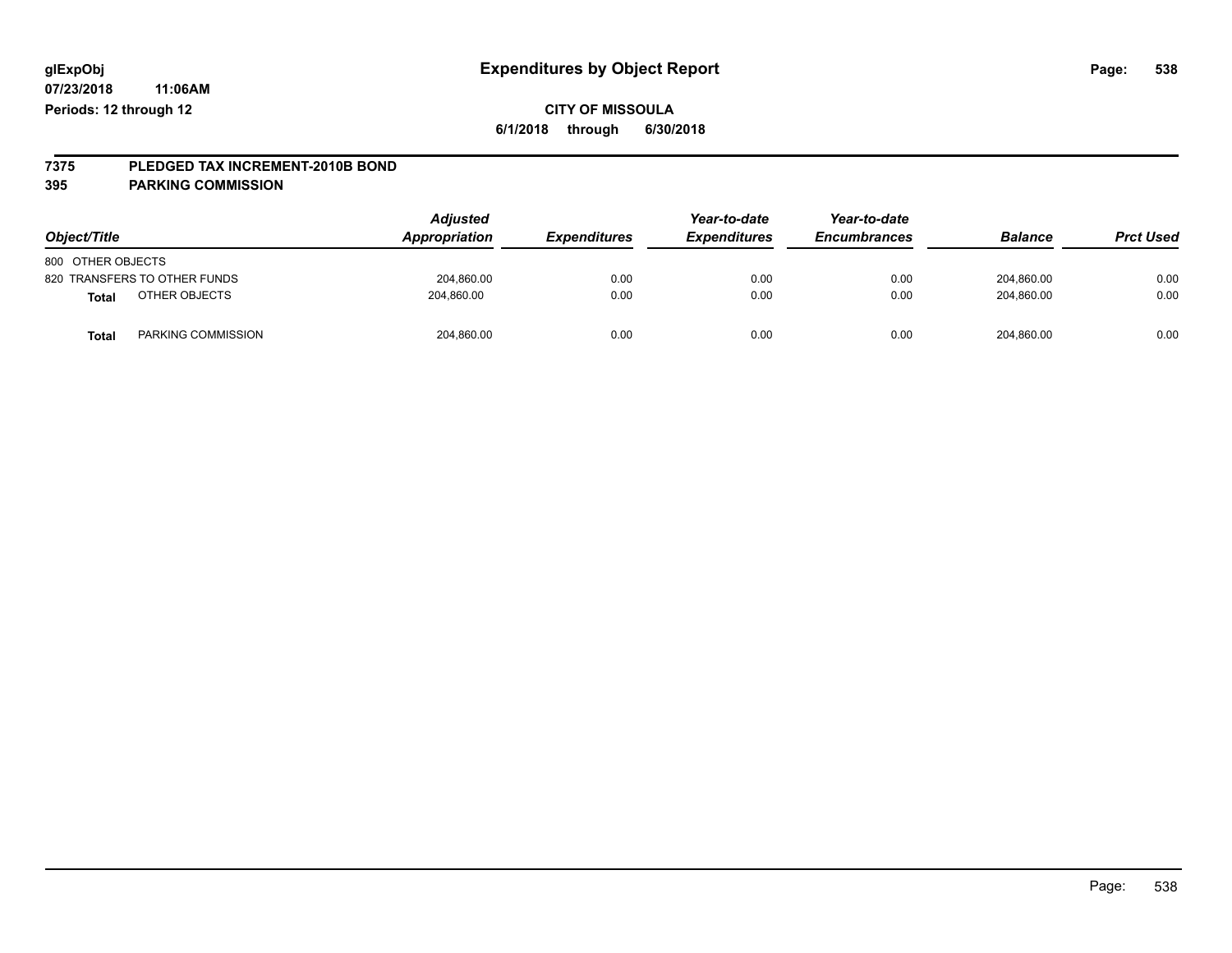**CITY OF MISSOULA 6/1/2018 through 6/30/2018**

### **7375 PLEDGED TAX INCREMENT-2010B BOND**

| Object/Title                              | <b>Adjusted</b><br>Appropriation | <b>Expenditures</b> | Year-to-date<br><b>Expenditures</b> | Year-to-date<br><b>Encumbrances</b> | <b>Balance</b> | <b>Prct Used</b> |
|-------------------------------------------|----------------------------------|---------------------|-------------------------------------|-------------------------------------|----------------|------------------|
| 800 OTHER OBJECTS                         |                                  |                     |                                     |                                     |                |                  |
| 820 TRANSFERS TO OTHER FUNDS              | 204,860.00                       | 0.00                | 0.00                                | 0.00                                | 204.860.00     | 0.00             |
| OTHER OBJECTS<br>Total                    | 204,860.00                       | 0.00                | 0.00                                | 0.00                                | 204.860.00     | 0.00             |
| PLEDGED TAX INCREMENT-2010B BOND<br>Total | 204.860.00                       | 0.00                | 0.00                                | 0.00                                | 204.860.00     | 0.00             |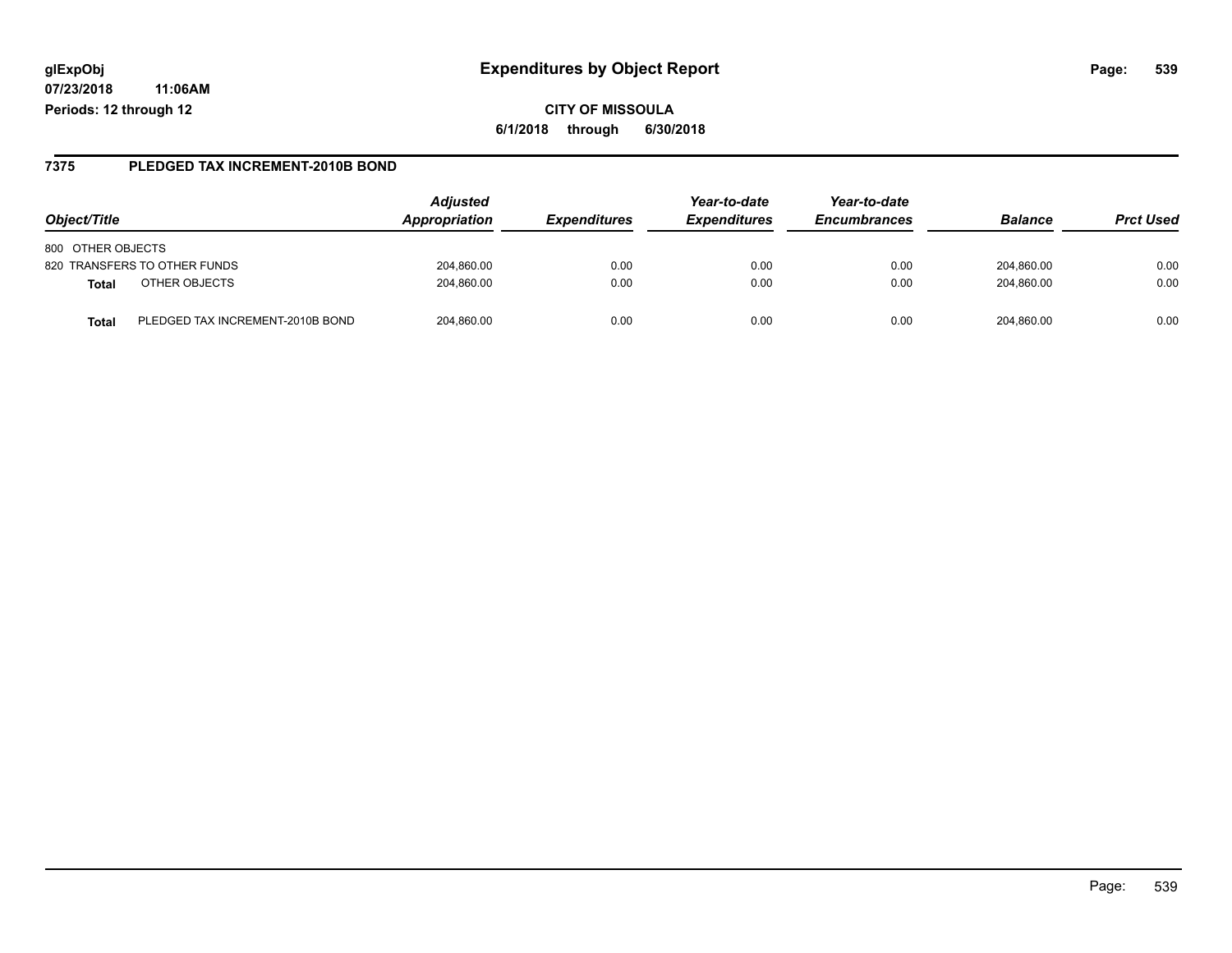# **7380 BUSINESS IMPROVEMENT DISTRICT**

## **375 BUSINESS IMPROVEMENT DISTRICT**

| Object/Title           |                                      | <b>Adjusted</b><br>Appropriation | <b>Expenditures</b> | Year-to-date<br><b>Expenditures</b> | Year-to-date<br><b>Encumbrances</b> | <b>Balance</b> | <b>Prct Used</b> |
|------------------------|--------------------------------------|----------------------------------|---------------------|-------------------------------------|-------------------------------------|----------------|------------------|
| 300 PURCHASED SERVICES |                                      |                                  |                     |                                     |                                     |                |                  |
| 345 GARBAGE            |                                      | 0.00                             | 0.00                | 0.00                                | 0.00                                | 0.00           | 0.00             |
|                        | 350 PROFESSIONAL SERVICES            | 457.737.00                       | 0.00                | 315.000.00                          | 0.00                                | 142.737.00     | 68.82            |
| <b>Total</b>           | <b>PURCHASED SERVICES</b>            | 457.737.00                       | 0.00                | 315,000.00                          | 0.00                                | 142.737.00     | 68.82            |
| <b>Total</b>           | <b>BUSINESS IMPROVEMENT DISTRICT</b> | 457,737.00                       | 0.00                | 315,000.00                          | 0.00                                | 142.737.00     | 68.82            |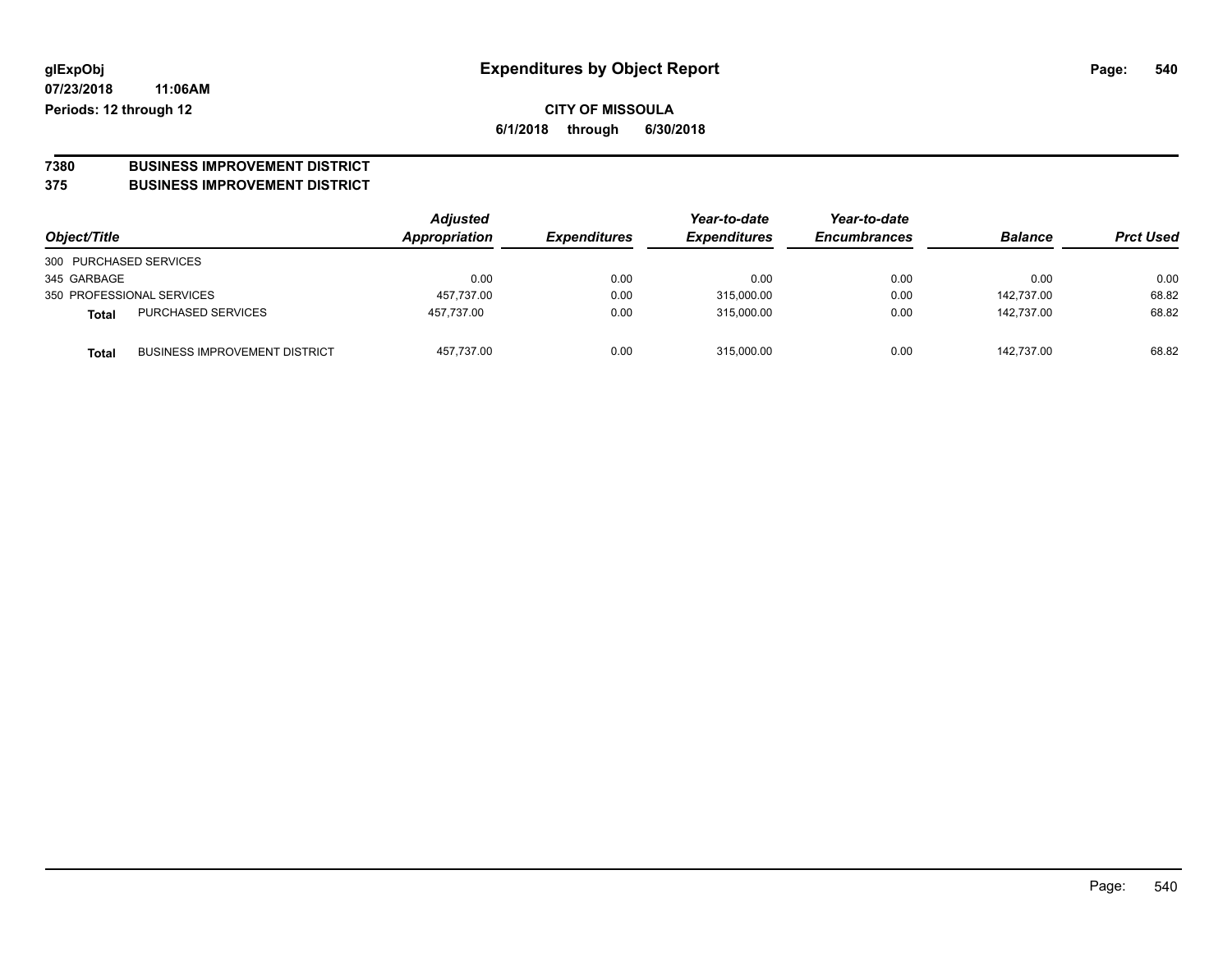**CITY OF MISSOULA 6/1/2018 through 6/30/2018**

#### **7380 BUSINESS IMPROVEMENT DISTRICT**

| Object/Title           |                                      | <b>Adjusted</b><br>Appropriation | <b>Expenditures</b> | Year-to-date<br><b>Expenditures</b> | Year-to-date<br><b>Encumbrances</b> | <b>Balance</b> | <b>Prct Used</b> |
|------------------------|--------------------------------------|----------------------------------|---------------------|-------------------------------------|-------------------------------------|----------------|------------------|
| 300 PURCHASED SERVICES |                                      |                                  |                     |                                     |                                     |                |                  |
| 345 GARBAGE            |                                      | 0.00                             | 0.00                | 0.00                                | 0.00                                | 0.00           | 0.00             |
|                        | 350 PROFESSIONAL SERVICES            | 457,737.00                       | 0.00                | 315,000.00                          | 0.00                                | 142.737.00     | 68.82            |
| <b>Total</b>           | <b>PURCHASED SERVICES</b>            | 457,737.00                       | 0.00                | 315,000.00                          | 0.00                                | 142.737.00     | 68.82            |
| <b>Total</b>           | <b>BUSINESS IMPROVEMENT DISTRICT</b> | 457.737.00                       | 0.00                | 315,000.00                          | 0.00                                | 142.737.00     | 68.82            |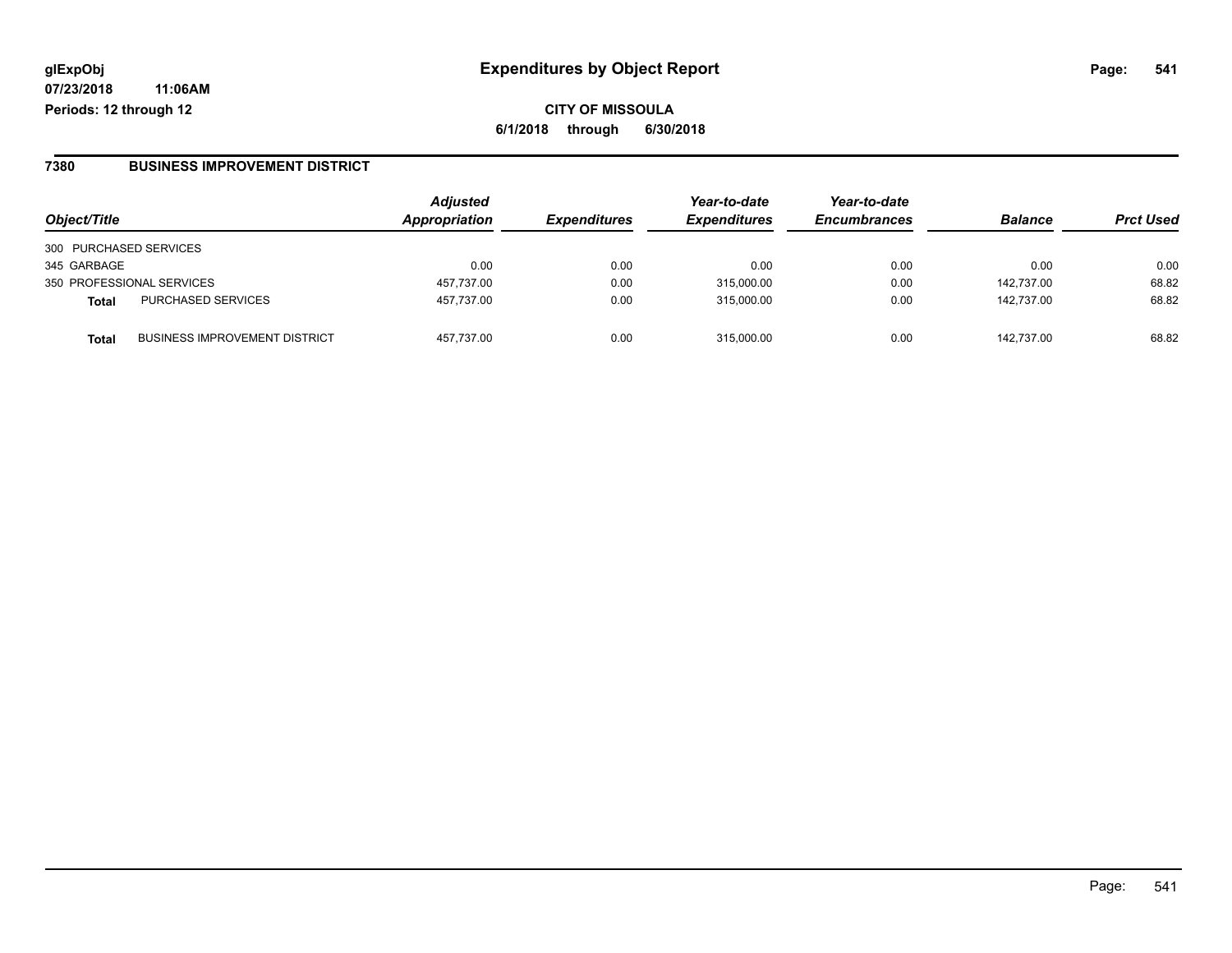# **7381 TOURISM BUSINESS IMPROVEMENT DISTRICT**

### **375 BUSINESS IMPROVEMENT DISTRICT**

| Object/Title                                         | Adjusted<br>Appropriation | <b>Expenditures</b> | Year-to-date<br><b>Expenditures</b> | Year-to-date<br><b>Encumbrances</b> | <b>Balance</b> | <b>Prct Used</b> |
|------------------------------------------------------|---------------------------|---------------------|-------------------------------------|-------------------------------------|----------------|------------------|
| 300 PURCHASED SERVICES                               |                           |                     |                                     |                                     |                |                  |
| 390 OTHER PURCHASED SERVICES                         | 837,644.00                | 0.00                | 0.00                                | 0.00                                | 837.644.00     | 0.00             |
| <b>PURCHASED SERVICES</b><br><b>Total</b>            | 837.644.00                | 0.00                | 0.00                                | 0.00                                | 837.644.00     | 0.00             |
| <b>BUSINESS IMPROVEMENT DISTRICT</b><br><b>Total</b> | 837,644.00                | 0.00                | 0.00                                | 0.00                                | 837.644.00     | 0.00             |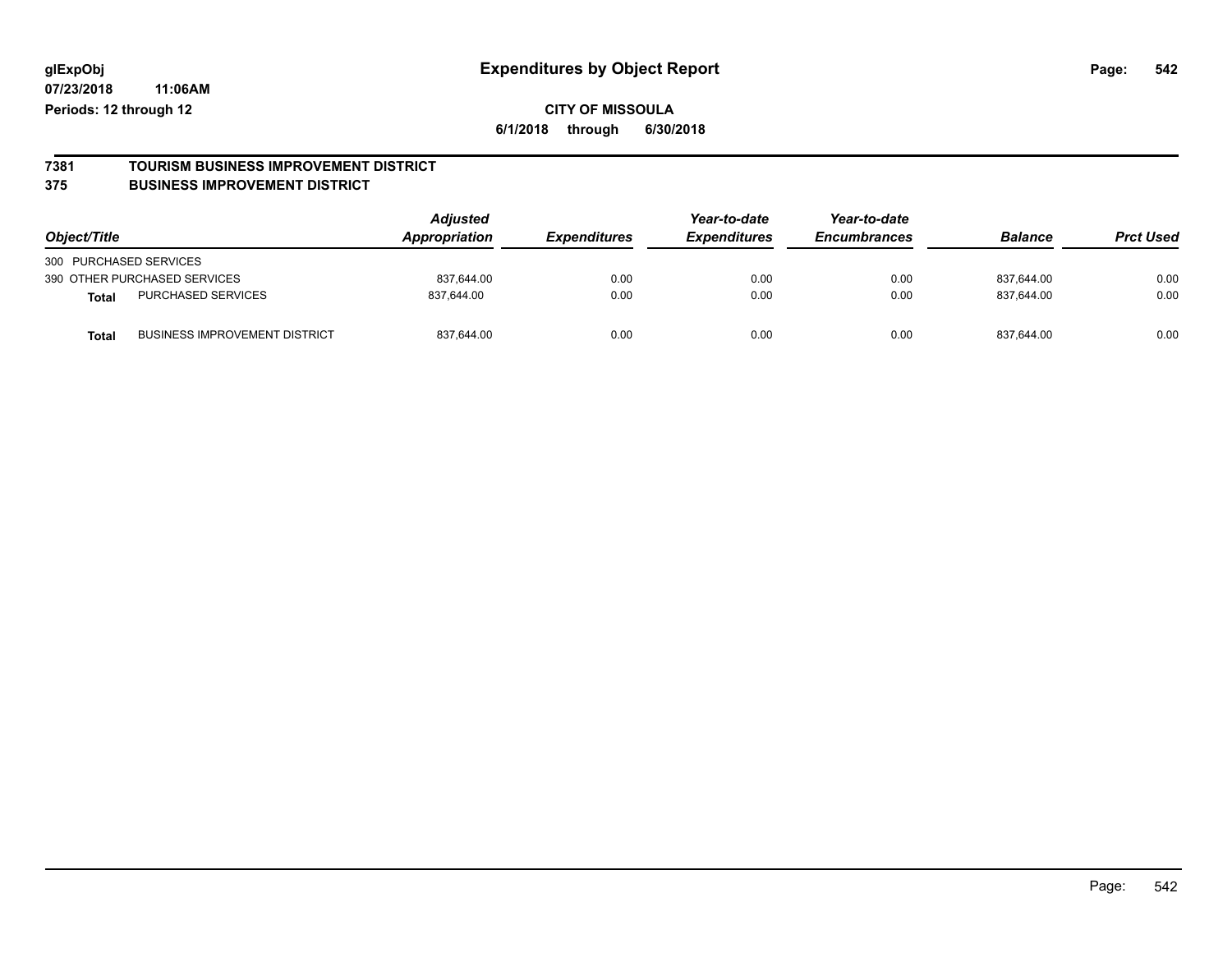**CITY OF MISSOULA 6/1/2018 through 6/30/2018**

#### **7381 TOURISM BUSINESS IMPROVEMENT DISTRICT**

| Object/Title                             | <b>Adjusted</b><br>Appropriation | <i><b>Expenditures</b></i> | Year-to-date<br><b>Expenditures</b> | Year-to-date<br><b>Encumbrances</b> | <b>Balance</b> | <b>Prct Used</b> |
|------------------------------------------|----------------------------------|----------------------------|-------------------------------------|-------------------------------------|----------------|------------------|
| 300 PURCHASED SERVICES                   |                                  |                            |                                     |                                     |                |                  |
| 390 OTHER PURCHASED SERVICES             | 837.644.00                       | 0.00                       | 0.00                                | 0.00                                | 837.644.00     | 0.00             |
| PURCHASED SERVICES<br><b>Total</b>       | 837.644.00                       | 0.00                       | 0.00                                | 0.00                                | 837.644.00     | 0.00             |
| TOURISM BUSINESS IMPROVEMENT DIS<br>Tota | 837.644.00                       | 0.00                       | 0.00                                | 0.00                                | 837.644.00     | 0.00             |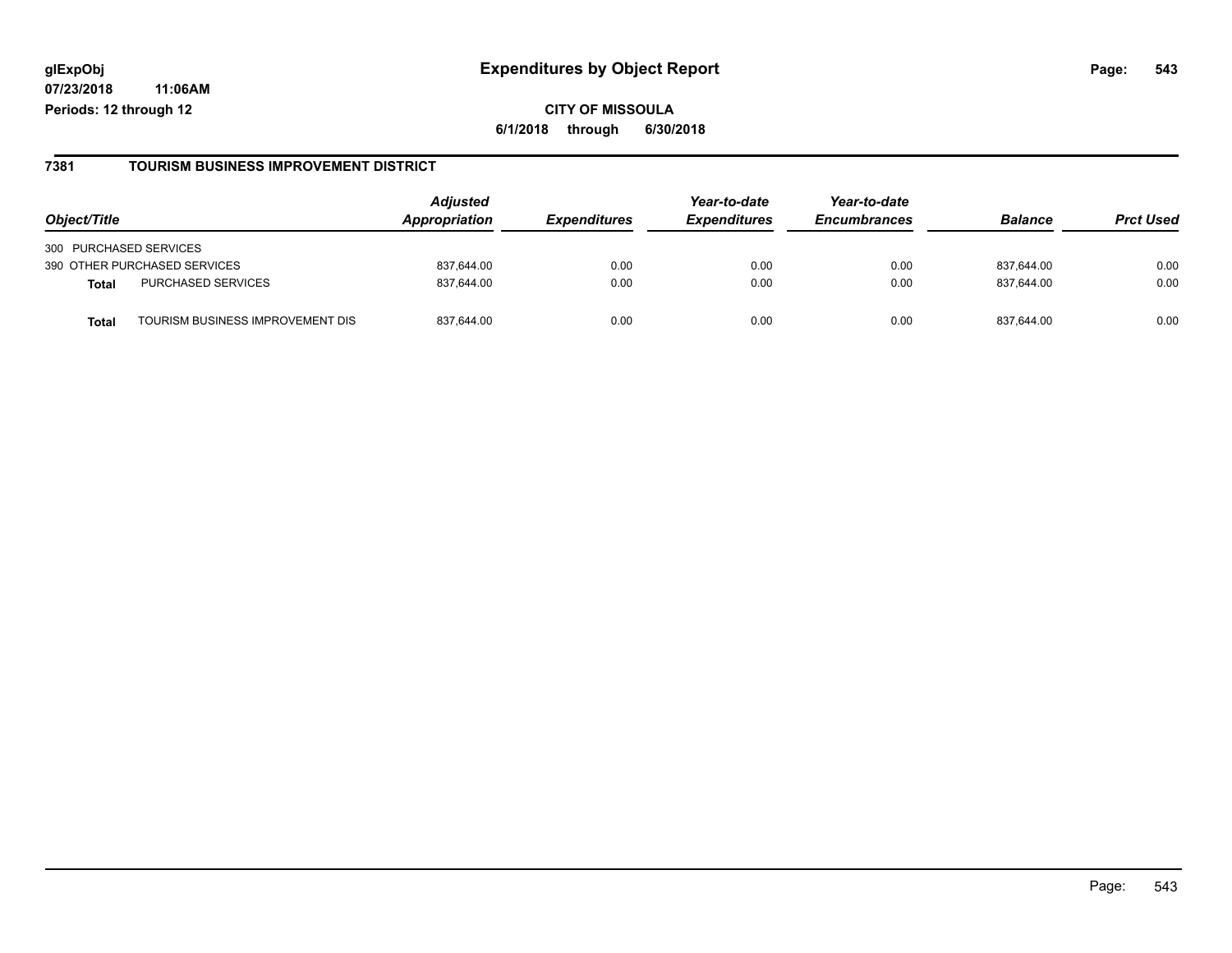**7383 RIVERFRONT TRIANGLE URD**

|                 |                                   | <b>Adjusted</b> |                     | Year-to-date        | Year-to-date        |                |                  |
|-----------------|-----------------------------------|-----------------|---------------------|---------------------|---------------------|----------------|------------------|
| Object/Title    |                                   | Appropriation   | <b>Expenditures</b> | <b>Expenditures</b> | <b>Encumbrances</b> | <b>Balance</b> | <b>Prct Used</b> |
|                 | 300 PURCHASED SERVICES            |                 |                     |                     |                     |                |                  |
|                 | 350 PROFESSIONAL SERVICES         | 0.00            | 0.00                | 500.00              | 0.00                | $-500.00$      | 0.00             |
| <b>Total</b>    | <b>PURCHASED SERVICES</b>         | 0.00            | 0.00                | 500.00              | 0.00                | $-500.00$      | 0.00             |
|                 | 700 GRANTS & CONTRIBUTIONS        |                 |                     |                     |                     |                |                  |
|                 | 700 GRANTS & CONTRIBUTIONS        | 1,512,105.00    | 25,500.00           | 25,500.00           | 0.00                | 1,486,605.00   | 1.69             |
| Total           | <b>GRANTS &amp; CONTRIBUTIONS</b> | 1,512,105.00    | 25,500.00           | 25,500.00           | 0.00                | 1,486,605.00   | 1.69             |
|                 | 800 OTHER OBJECTS                 |                 |                     |                     |                     |                |                  |
| 845 CONTINGENCY |                                   | 46,277.00       | 0.00                | 0.00                | 0.00                | 46,277.00      | 0.00             |
| <b>Total</b>    | OTHER OBJECTS                     | 46,277.00       | 0.00                | 0.00                | 0.00                | 46,277.00      | 0.00             |
|                 | 900 CAPITAL OUTLAY                |                 |                     |                     |                     |                |                  |
|                 | 940 MACHINERY & EQUIPMENT         | 0.00            | 0.00                | 16,680.50           | 0.00                | $-16,680.50$   | 0.00             |
| <b>Total</b>    | <b>CAPITAL OUTLAY</b>             | 0.00            | 0.00                | 16,680.50           | 0.00                | $-16,680.50$   | 0.00             |
| <b>Total</b>    | <b>MRA</b>                        | 1,558,382.00    | 25,500.00           | 42,680.50           | 0.00                | 1,515,701.50   | 2.74             |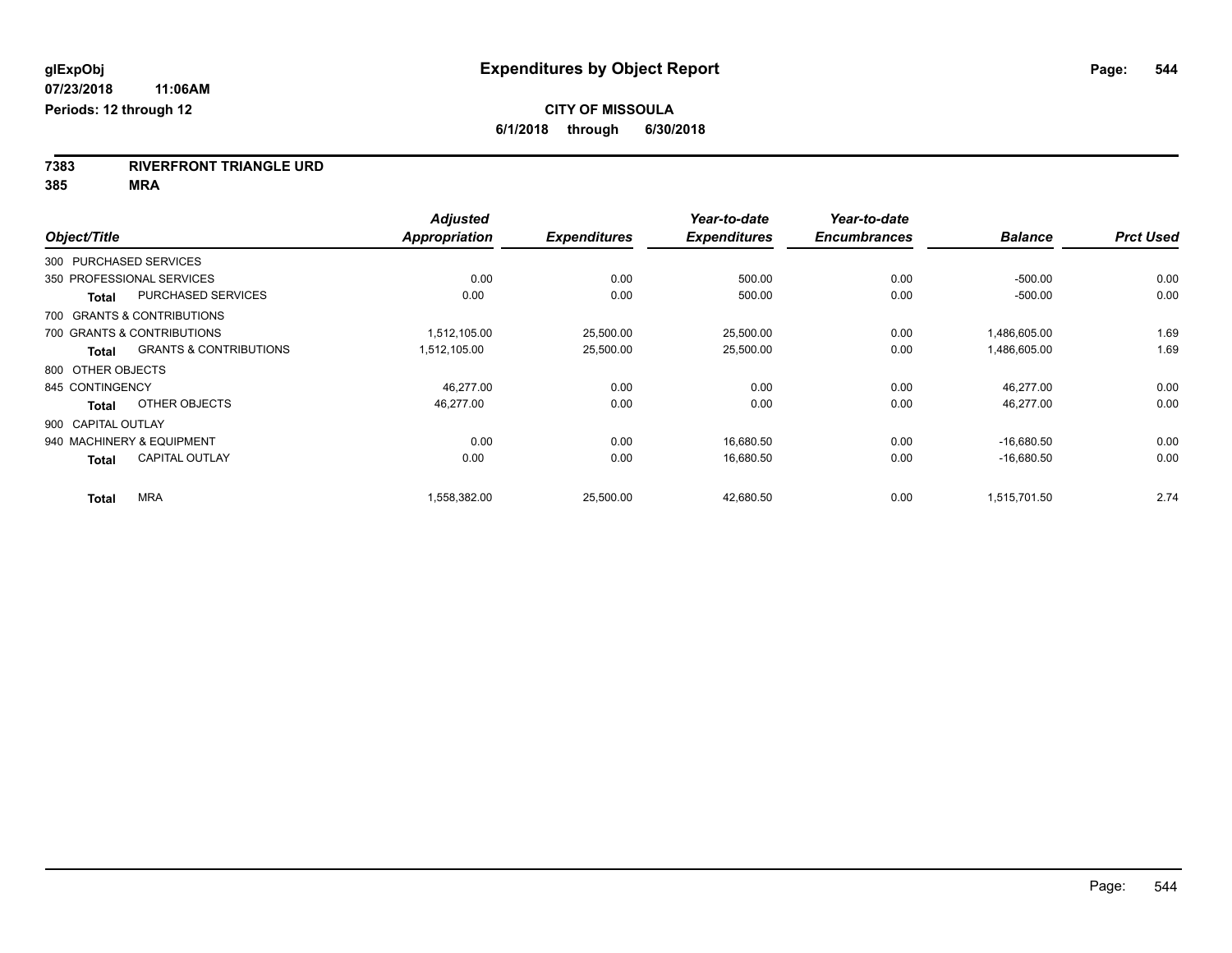### **7383 RIVERFRONT TRIANGLE URD**

|                    |                                   | <b>Adjusted</b> |                     | Year-to-date        | Year-to-date        |                |                  |
|--------------------|-----------------------------------|-----------------|---------------------|---------------------|---------------------|----------------|------------------|
| Object/Title       |                                   | Appropriation   | <b>Expenditures</b> | <b>Expenditures</b> | <b>Encumbrances</b> | <b>Balance</b> | <b>Prct Used</b> |
|                    | 300 PURCHASED SERVICES            |                 |                     |                     |                     |                |                  |
|                    | 350 PROFESSIONAL SERVICES         | 0.00            | 0.00                | 500.00              | 0.00                | $-500.00$      | 0.00             |
| Total              | <b>PURCHASED SERVICES</b>         | 0.00            | 0.00                | 500.00              | 0.00                | $-500.00$      | 0.00             |
|                    | 700 GRANTS & CONTRIBUTIONS        |                 |                     |                     |                     |                |                  |
|                    | 700 GRANTS & CONTRIBUTIONS        | 1,512,105.00    | 25,500.00           | 25,500.00           | 0.00                | 1,486,605.00   | 1.69             |
| <b>Total</b>       | <b>GRANTS &amp; CONTRIBUTIONS</b> | 1,512,105.00    | 25,500.00           | 25,500.00           | 0.00                | 1,486,605.00   | 1.69             |
| 800 OTHER OBJECTS  |                                   |                 |                     |                     |                     |                |                  |
| 845 CONTINGENCY    |                                   | 46,277.00       | 0.00                | 0.00                | 0.00                | 46,277.00      | 0.00             |
| Total              | <b>OTHER OBJECTS</b>              | 46,277.00       | 0.00                | 0.00                | 0.00                | 46,277.00      | 0.00             |
| 900 CAPITAL OUTLAY |                                   |                 |                     |                     |                     |                |                  |
|                    | 940 MACHINERY & EQUIPMENT         | 0.00            | 0.00                | 16,680.50           | 0.00                | $-16,680.50$   | 0.00             |
| Total              | <b>CAPITAL OUTLAY</b>             | 0.00            | 0.00                | 16,680.50           | 0.00                | $-16,680.50$   | 0.00             |
| <b>Total</b>       | RIVERFRONT TRIANGLE URD           | 1,558,382.00    | 25,500.00           | 42,680.50           | 0.00                | 1,515,701.50   | 2.74             |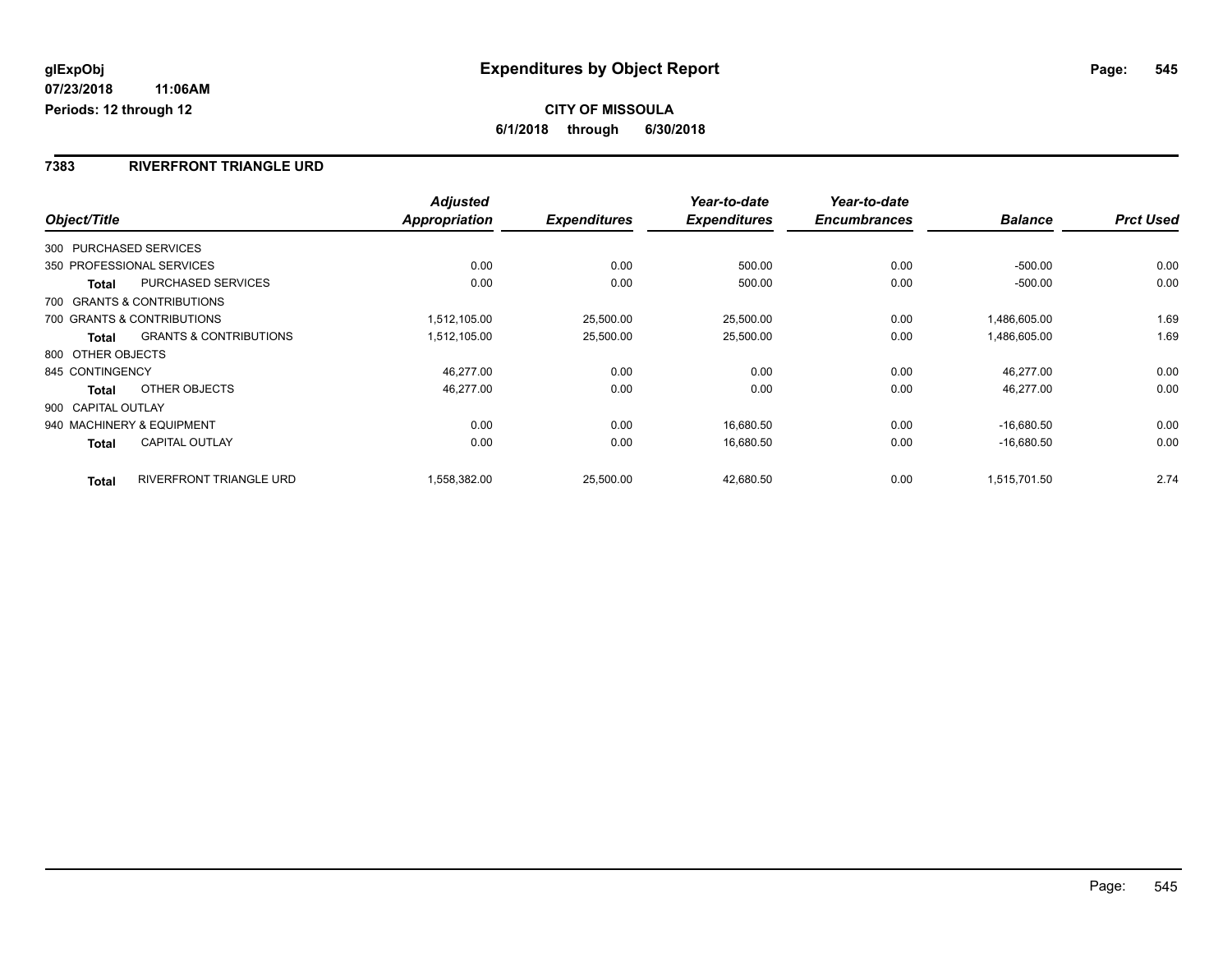## **CITY OF MISSOULA 6/1/2018 through 6/30/2018**

# **7384 NRSS DEBT SERVICE CLEARING**

| Object/Title                  | <b>Adjusted</b><br>Appropriation | <b>Expenditures</b> | Year-to-date<br><b>Expenditures</b> | Year-to-date<br><b>Encumbrances</b> | <b>Balance</b> | <b>Prct Used</b> |
|-------------------------------|----------------------------------|---------------------|-------------------------------------|-------------------------------------|----------------|------------------|
|                               |                                  |                     |                                     |                                     |                |                  |
| 800 OTHER OBJECTS             |                                  |                     |                                     |                                     |                |                  |
| 820 TRANSFERS TO OTHER FUNDS  | 60,183.00                        | 0.00                | 450,809.93                          | 0.00                                | -390.626.93    | 749.07           |
| OTHER OBJECTS<br><b>Total</b> | 60,183.00                        | 0.00                | 450.809.93                          | 0.00                                | $-390.626.93$  | 749.07           |
| MRA<br>Total                  | 60,183.00                        | 0.00                | 450,809.93                          | 0.00                                | $-390.626.93$  | 749.07           |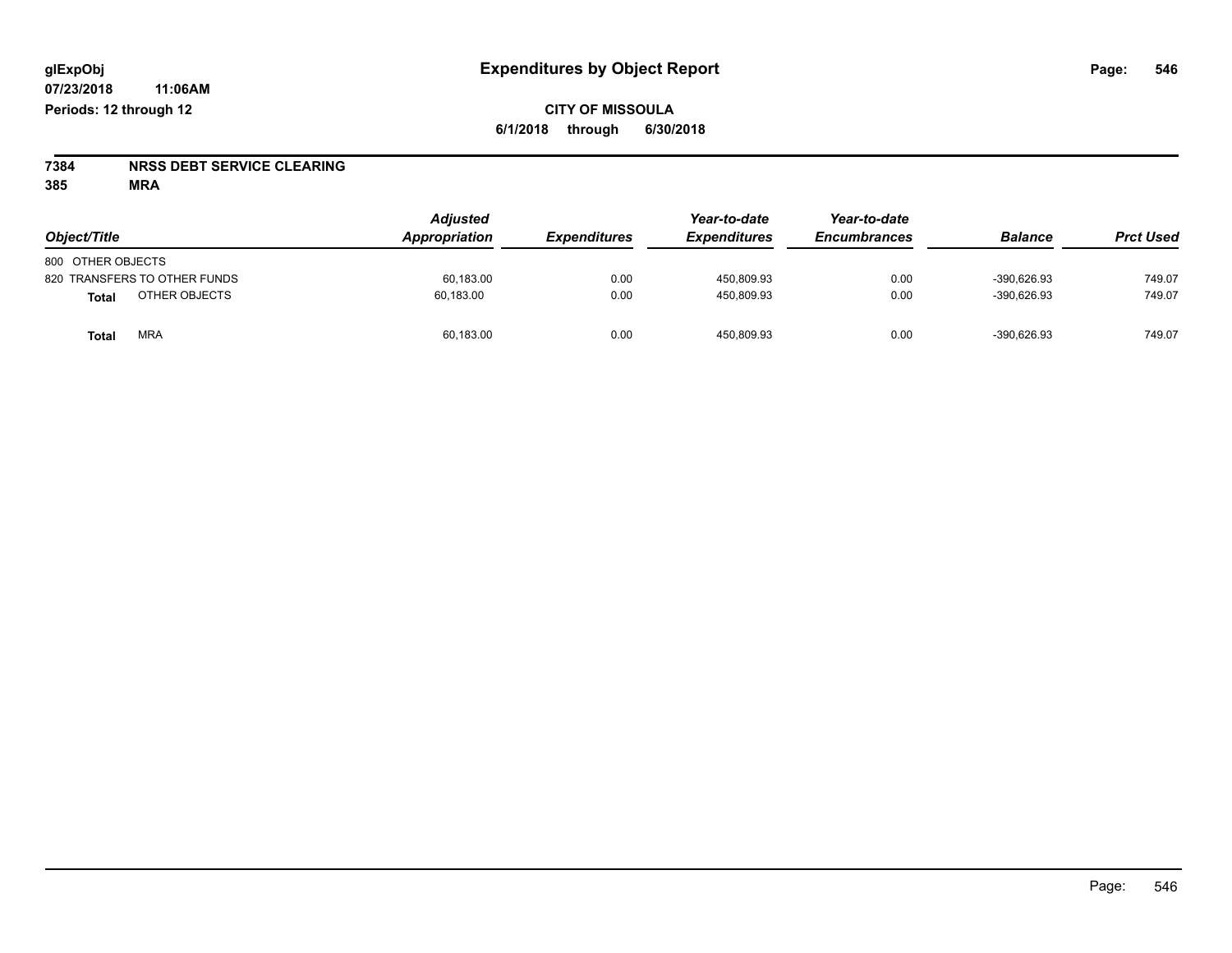**CITY OF MISSOULA 6/1/2018 through 6/30/2018**

#### **7384 NRSS DEBT SERVICE CLEARING**

|                                            | <b>Adjusted</b> |                     | Year-to-date        | Year-to-date        |                |                  |
|--------------------------------------------|-----------------|---------------------|---------------------|---------------------|----------------|------------------|
| Object/Title                               | Appropriation   | <b>Expenditures</b> | <b>Expenditures</b> | <b>Encumbrances</b> | <b>Balance</b> | <b>Prct Used</b> |
| 800 OTHER OBJECTS                          |                 |                     |                     |                     |                |                  |
| 820 TRANSFERS TO OTHER FUNDS               | 60.183.00       | 0.00                | 450.809.93          | 0.00                | $-390.626.93$  | 749.07           |
| OTHER OBJECTS<br>Total                     | 60,183.00       | 0.00                | 450.809.93          | 0.00                | -390.626.93    | 749.07           |
| NRSS DEBT SERVICE CLEARING<br><b>Total</b> | 60.183.00       | 0.00                | 450.809.93          | 0.00                | $-390.626.93$  | 749.07           |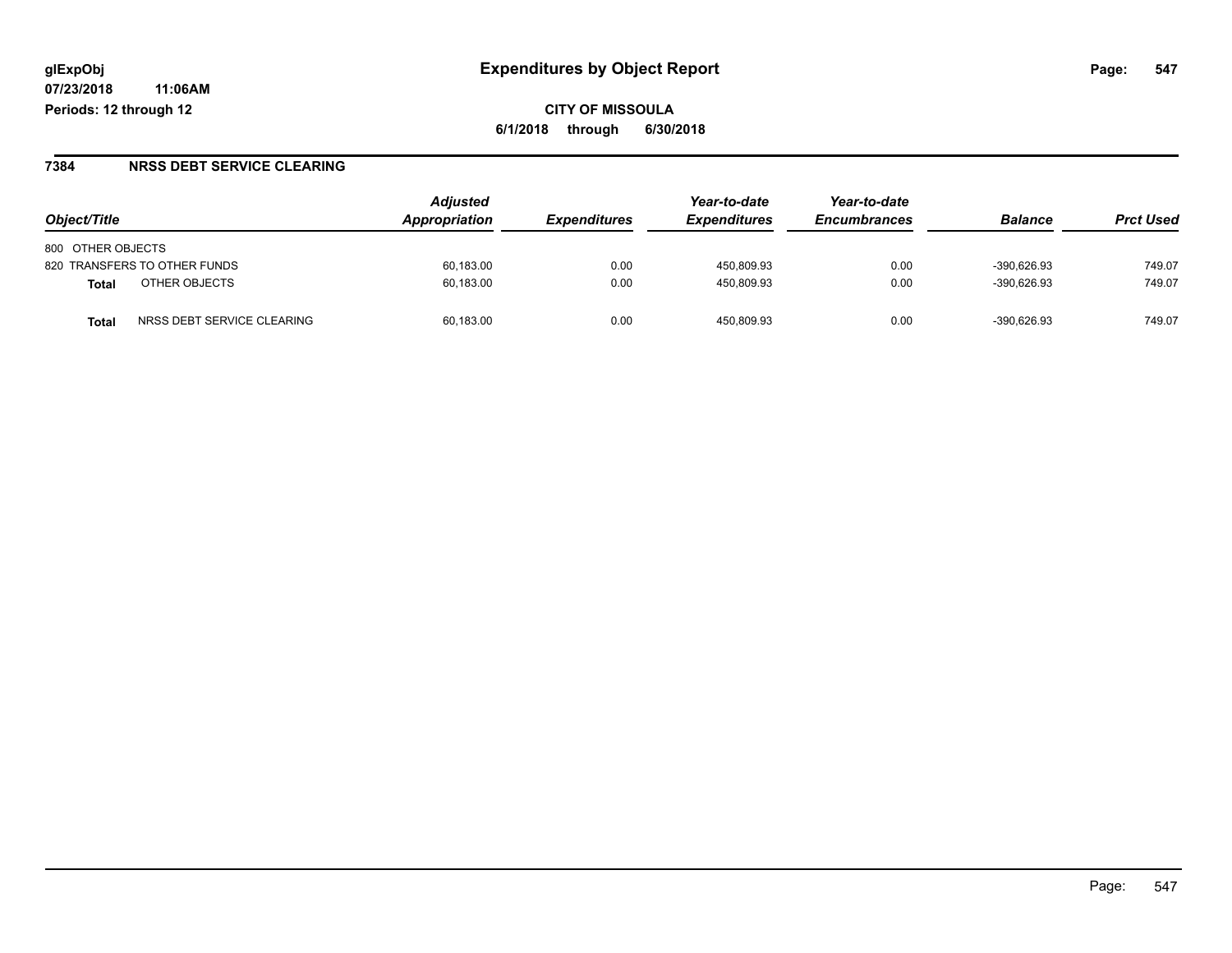**7385 FRONT STREET URD 385 MRA**

|                        |                                   | <b>Adjusted</b>      |                     | Year-to-date        | Year-to-date        |                |                  |
|------------------------|-----------------------------------|----------------------|---------------------|---------------------|---------------------|----------------|------------------|
| Object/Title           |                                   | <b>Appropriation</b> | <b>Expenditures</b> | <b>Expenditures</b> | <b>Encumbrances</b> | <b>Balance</b> | <b>Prct Used</b> |
| 300 PURCHASED SERVICES |                                   |                      |                     |                     |                     |                |                  |
|                        | 350 PROFESSIONAL SERVICES         | 0.00                 | 0.00                | 20,499.74           | 0.00                | $-20.499.74$   | 0.00             |
| <b>Total</b>           | <b>PURCHASED SERVICES</b>         | 0.00                 | 0.00                | 20,499.74           | 0.00                | $-20.499.74$   | 0.00             |
|                        | 700 GRANTS & CONTRIBUTIONS        |                      |                     |                     |                     |                |                  |
|                        | 700 GRANTS & CONTRIBUTIONS        | 91,220.00            | 45,764.50           | 96,031.00           | 0.00                | $-4,811.00$    | 105.27           |
| Total                  | <b>GRANTS &amp; CONTRIBUTIONS</b> | 91,220.00            | 45,764.50           | 96,031.00           | 0.00                | $-4,811.00$    | 105.27           |
| 800 OTHER OBJECTS      |                                   |                      |                     |                     |                     |                |                  |
| 845 CONTINGENCY        |                                   | 717,447.00           | 0.00                | 0.00                | 0.00                | 717,447.00     | 0.00             |
| Total                  | OTHER OBJECTS                     | 717,447.00           | 0.00                | 0.00                | 0.00                | 717,447.00     | 0.00             |
| 900 CAPITAL OUTLAY     |                                   |                      |                     |                     |                     |                |                  |
| 920 BUILDINGS          |                                   | 3,200,012.00         | 0.00                | 0.00                | 0.00                | 3,200,012.00   | 0.00             |
| 930 IMPROVEMENTS       |                                   | 56,103.00            | 0.00                | 34,500.00           | 0.00                | 21.603.00      | 61.49            |
| <b>Total</b>           | <b>CAPITAL OUTLAY</b>             | 3,256,115.00         | 0.00                | 34,500.00           | 0.00                | 3,221,615.00   | 1.06             |
| <b>Total</b>           | <b>MRA</b>                        | 4,064,782.00         | 45.764.50           | 151,030.74          | 0.00                | 3,913,751.26   | 3.72             |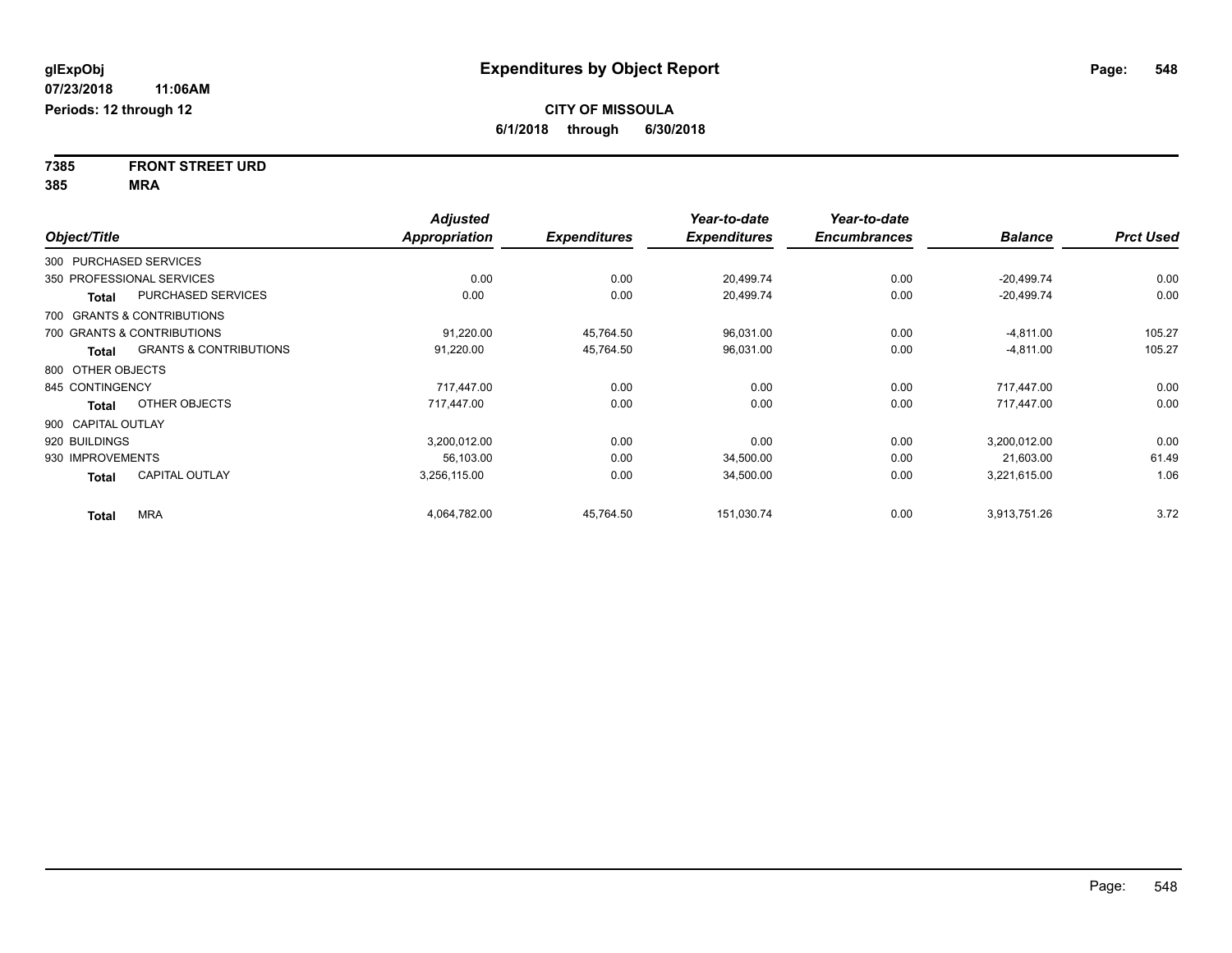#### **7385 FRONT STREET URD**

|                        |                                   | <b>Adjusted</b> |                     | Year-to-date        | Year-to-date        |                |                  |
|------------------------|-----------------------------------|-----------------|---------------------|---------------------|---------------------|----------------|------------------|
| Object/Title           |                                   | Appropriation   | <b>Expenditures</b> | <b>Expenditures</b> | <b>Encumbrances</b> | <b>Balance</b> | <b>Prct Used</b> |
| 300 PURCHASED SERVICES |                                   |                 |                     |                     |                     |                |                  |
|                        | 350 PROFESSIONAL SERVICES         | 0.00            | 0.00                | 20,499.74           | 0.00                | $-20,499.74$   | 0.00             |
| Total                  | <b>PURCHASED SERVICES</b>         | 0.00            | 0.00                | 20,499.74           | 0.00                | $-20,499.74$   | 0.00             |
|                        | 700 GRANTS & CONTRIBUTIONS        |                 |                     |                     |                     |                |                  |
|                        | 700 GRANTS & CONTRIBUTIONS        | 91,220.00       | 45,764.50           | 96,031.00           | 0.00                | $-4,811.00$    | 105.27           |
| Total                  | <b>GRANTS &amp; CONTRIBUTIONS</b> | 91,220.00       | 45,764.50           | 96,031.00           | 0.00                | $-4,811.00$    | 105.27           |
| 800 OTHER OBJECTS      |                                   |                 |                     |                     |                     |                |                  |
| 845 CONTINGENCY        |                                   | 717.447.00      | 0.00                | 0.00                | 0.00                | 717.447.00     | 0.00             |
| Total                  | OTHER OBJECTS                     | 717,447.00      | 0.00                | 0.00                | 0.00                | 717,447.00     | 0.00             |
| 900 CAPITAL OUTLAY     |                                   |                 |                     |                     |                     |                |                  |
| 920 BUILDINGS          |                                   | 3,200,012.00    | 0.00                | 0.00                | 0.00                | 3,200,012.00   | 0.00             |
| 930 IMPROVEMENTS       |                                   | 56,103.00       | 0.00                | 34,500.00           | 0.00                | 21,603.00      | 61.49            |
| Total                  | <b>CAPITAL OUTLAY</b>             | 3,256,115.00    | 0.00                | 34,500.00           | 0.00                | 3,221,615.00   | 1.06             |
| <b>Total</b>           | <b>FRONT STREET URD</b>           | 4,064,782.00    | 45,764.50           | 151,030.74          | 0.00                | 3,913,751.26   | 3.72             |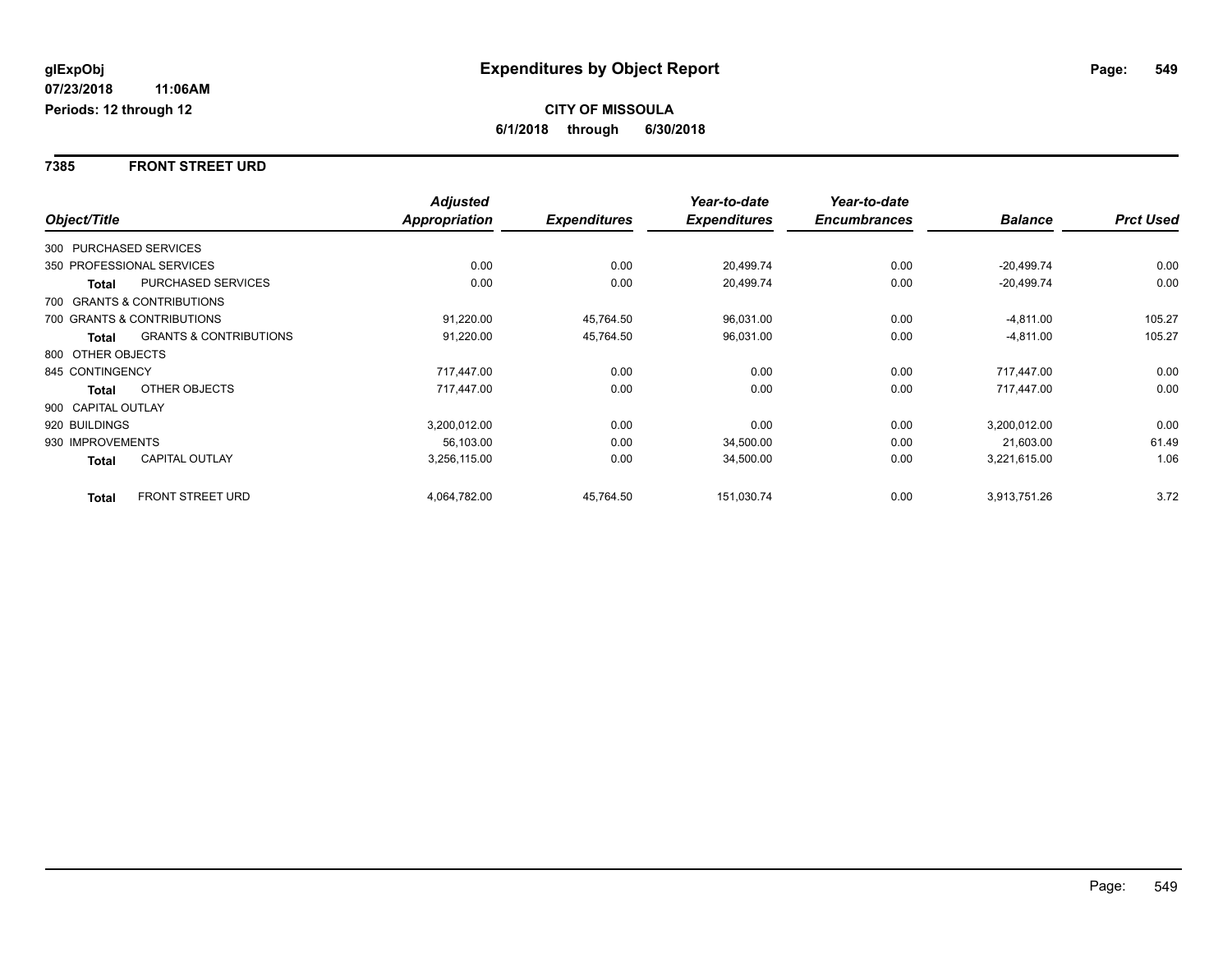## **7386 DEBT SERVICE-SAFEWAY/ST PAT 1.5M**

**390 NON-DEPARTMENTAL**

| Object/Title                        | <b>Adjusted</b><br><b>Appropriation</b> | <b>Expenditures</b> | Year-to-date<br><b>Expenditures</b> | Year-to-date<br><b>Encumbrances</b> | <b>Balance</b> | <b>Prct Used</b> |
|-------------------------------------|-----------------------------------------|---------------------|-------------------------------------|-------------------------------------|----------------|------------------|
| 600 DEBT SERVICE                    |                                         |                     |                                     |                                     |                |                  |
| 610 PRINCIPAL                       | 30,279.00                               | 0.00                | 34.708.25                           | 0.00                                | $-4,429.25$    | 114.63           |
| 620 INTEREST / SERVICE FEES         | 84,824.00                               | 0.00                | 84,823.75                           | 0.00                                | 0.25           | 100.00           |
| <b>DEBT SERVICE</b><br><b>Total</b> | 115,103.00                              | 0.00                | 119.532.00                          | 0.00                                | $-4,429.00$    | 103.85           |
| NON-DEPARTMENTAL<br><b>Total</b>    | 115.103.00                              | 0.00                | 119.532.00                          | 0.00                                | $-4,429.00$    | 103.85           |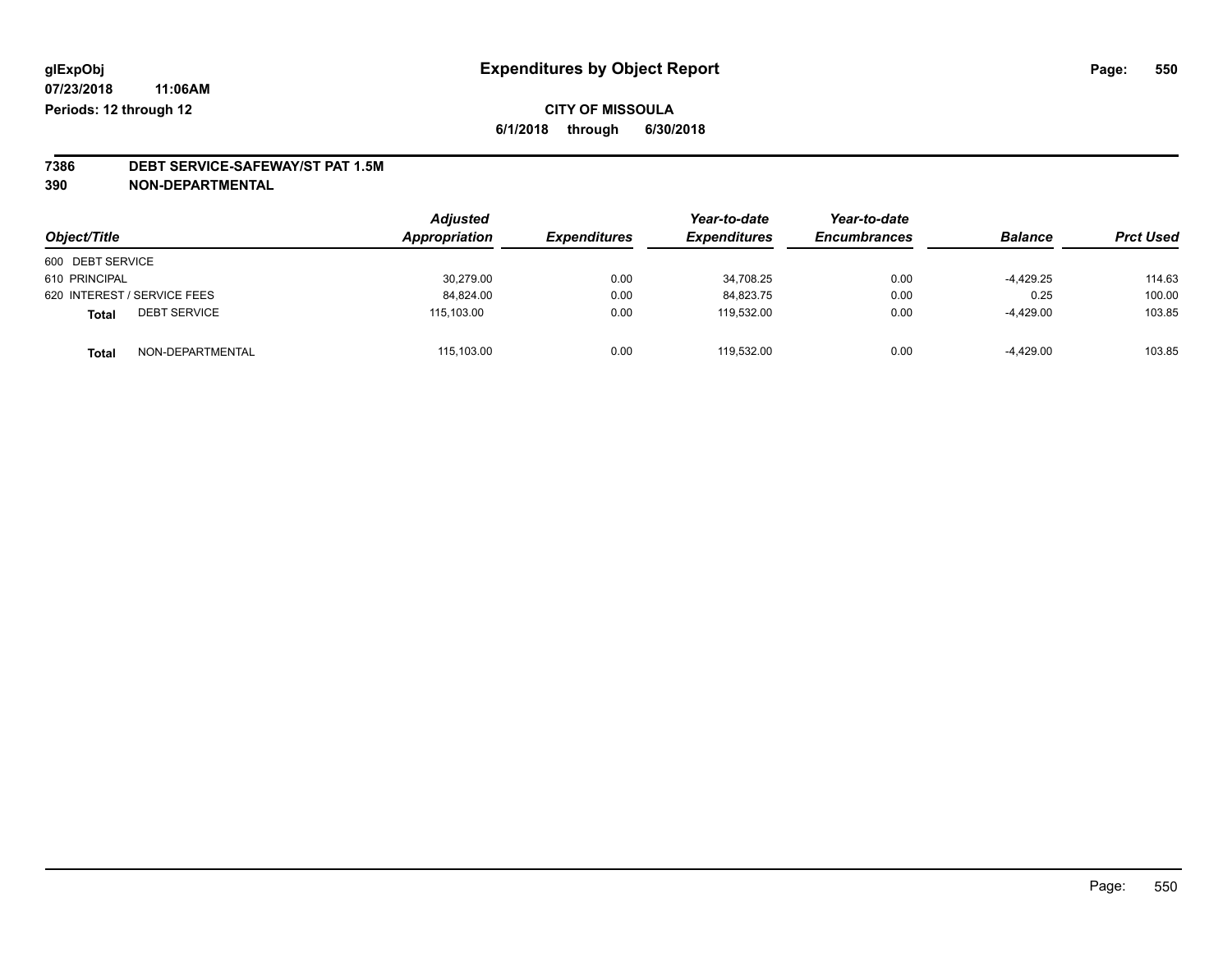**CITY OF MISSOULA 6/1/2018 through 6/30/2018**

### **7386 DEBT SERVICE-SAFEWAY/ST PAT 1.5M**

| Object/Title                                     | Adjusted<br>Appropriation | <b>Expenditures</b> | Year-to-date<br><b>Expenditures</b> | Year-to-date<br><b>Encumbrances</b> | <b>Balance</b> | <b>Prct Used</b> |
|--------------------------------------------------|---------------------------|---------------------|-------------------------------------|-------------------------------------|----------------|------------------|
| 600 DEBT SERVICE                                 |                           |                     |                                     |                                     |                |                  |
| 610 PRINCIPAL                                    | 30,279.00                 | 0.00                | 34,708.25                           | 0.00                                | $-4,429.25$    | 114.63           |
| 620 INTEREST / SERVICE FEES                      | 84,824.00                 | 0.00                | 84.823.75                           | 0.00                                | 0.25           | 100.00           |
| <b>DEBT SERVICE</b><br><b>Total</b>              | 115,103.00                | 0.00                | 119.532.00                          | 0.00                                | $-4,429.00$    | 103.85           |
| DEBT SERVICE-SAFEWAY/ST PAT 1.5M<br><b>Total</b> | 115.103.00                | 0.00                | 119.532.00                          | 0.00                                | $-4.429.00$    | 103.85           |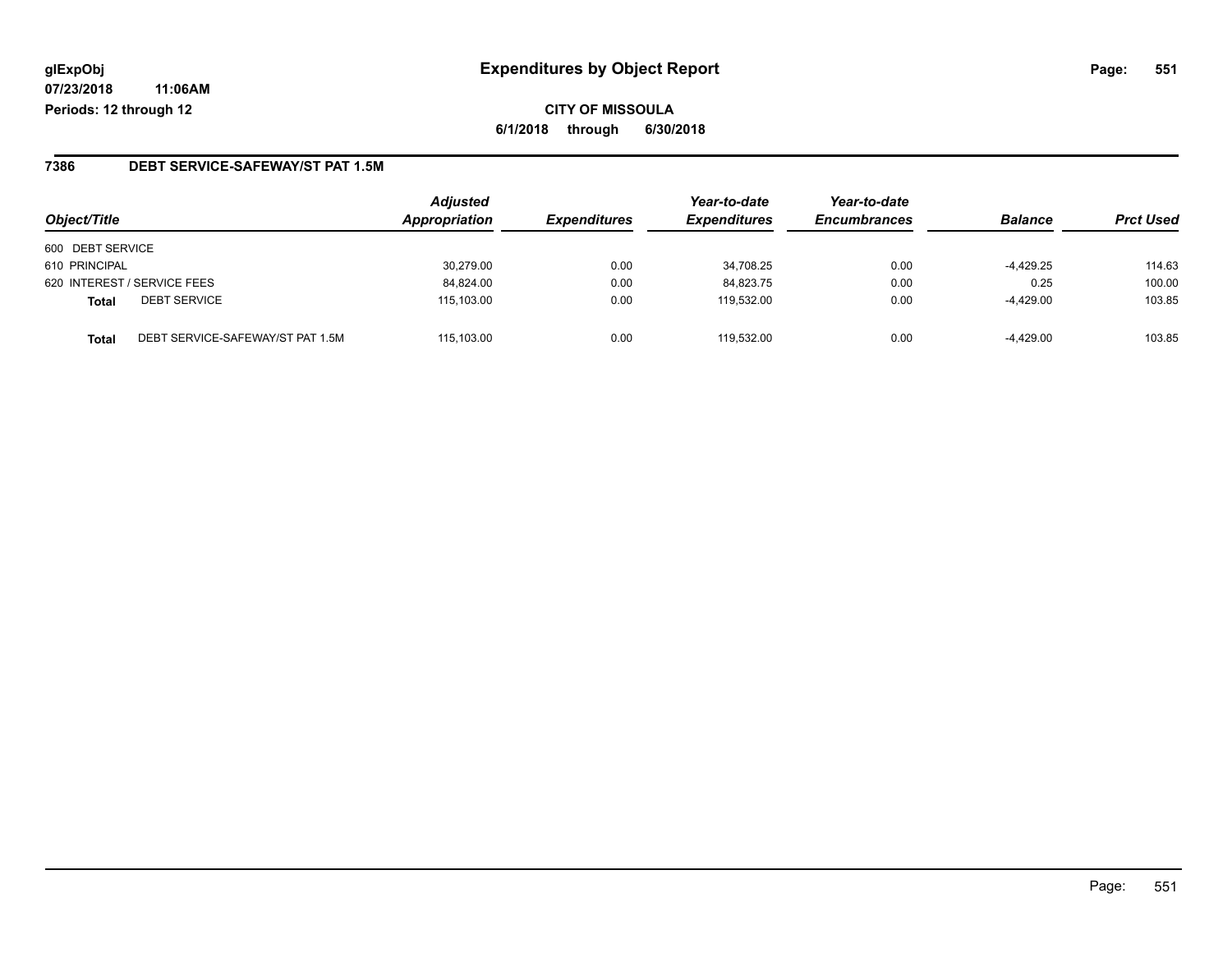## **7387 DEBT SERVICE-BROWNFIELD RLF 1.125M**

**390 NON-DEPARTMENTAL**

| Object/Title                        | <b>Adjusted</b><br>Appropriation | <b>Expenditures</b> | Year-to-date<br><b>Expenditures</b> | Year-to-date<br><b>Encumbrances</b> | <b>Balance</b> | <b>Prct Used</b> |
|-------------------------------------|----------------------------------|---------------------|-------------------------------------|-------------------------------------|----------------|------------------|
| 600 DEBT SERVICE                    |                                  |                     |                                     |                                     |                |                  |
| 610 PRINCIPAL                       | 33,623.00                        | 34,285.67           | 34,285.67                           | 0.00                                | $-662.67$      | 101.97           |
| 620 INTEREST / SERVICE FEES         | 24,469.00                        | 11,850.81           | 23,806.33                           | 0.00                                | 662.67         | 97.29            |
| <b>DEBT SERVICE</b><br><b>Total</b> | 58,092.00                        | 46,136.48           | 58,092.00                           | 0.00                                | 0.00           | 100.00           |
| NON-DEPARTMENTAL<br><b>Total</b>    | 58,092.00                        | 46,136.48           | 58,092.00                           | 0.00                                | 0.00           | 100.00           |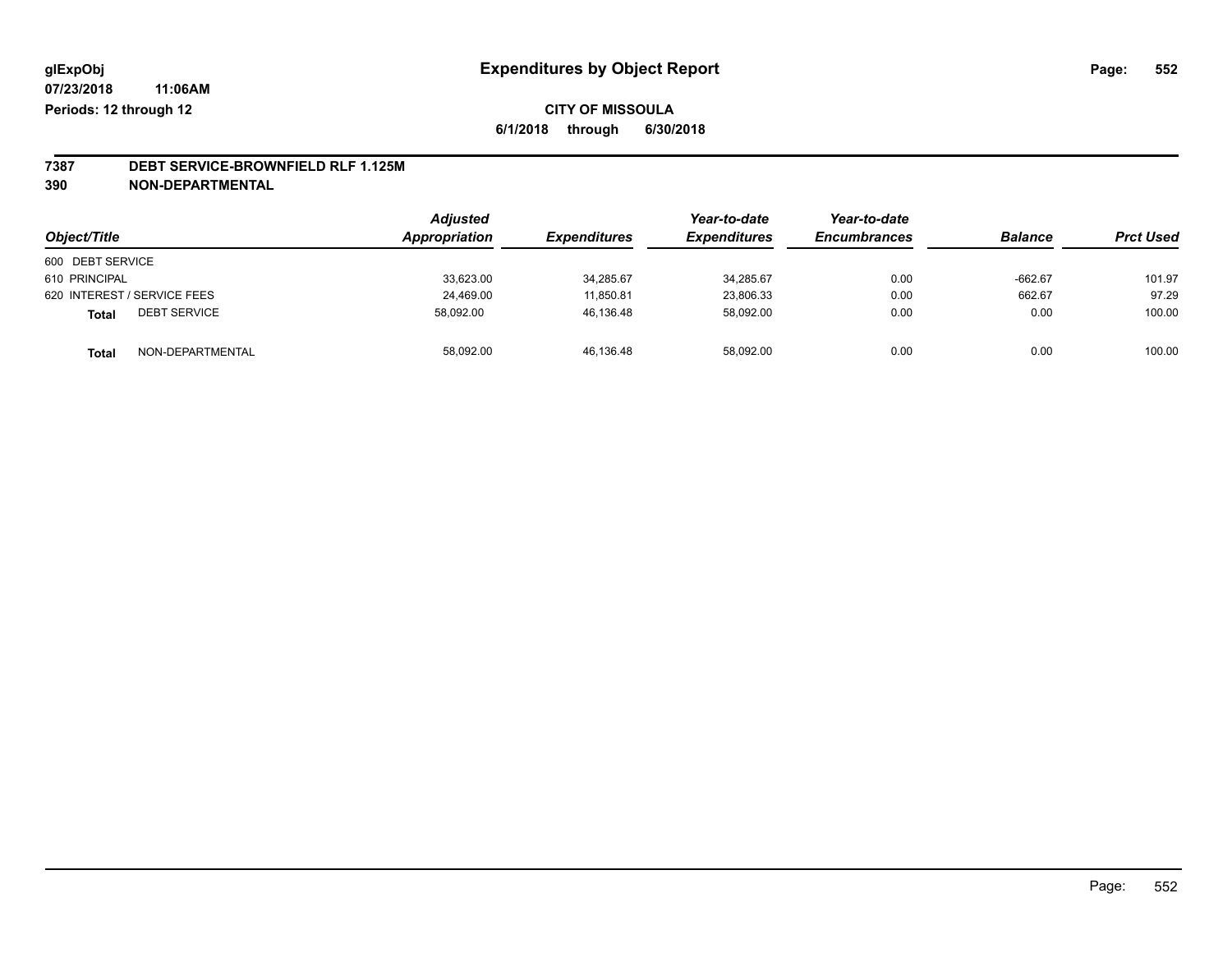## **glExpObj Expenditures by Object Report Page: 553**

**07/23/2018 11:06AM Periods: 12 through 12**

#### **7387 DEBT SERVICE-BROWNFIELD RLF 1.125M**

| Object/Title     |                                    | <b>Adjusted</b><br>Appropriation | <b>Expenditures</b> | Year-to-date<br><b>Expenditures</b> | Year-to-date<br><b>Encumbrances</b> | <b>Balance</b> | <b>Prct Used</b> |
|------------------|------------------------------------|----------------------------------|---------------------|-------------------------------------|-------------------------------------|----------------|------------------|
| 600 DEBT SERVICE |                                    |                                  |                     |                                     |                                     |                |                  |
| 610 PRINCIPAL    |                                    | 33,623.00                        | 34,285.67           | 34,285.67                           | 0.00                                | $-662.67$      | 101.97           |
|                  | 620 INTEREST / SERVICE FEES        | 24,469.00                        | 11.850.81           | 23,806.33                           | 0.00                                | 662.67         | 97.29            |
| <b>Total</b>     | <b>DEBT SERVICE</b>                | 58,092.00                        | 46,136.48           | 58.092.00                           | 0.00                                | 0.00           | 100.00           |
| <b>Total</b>     | DEBT SERVICE-BROWNFIELD RLF 1.125M | 58.092.00                        | 46.136.48           | 58.092.00                           | 0.00                                | 0.00           | 100.00           |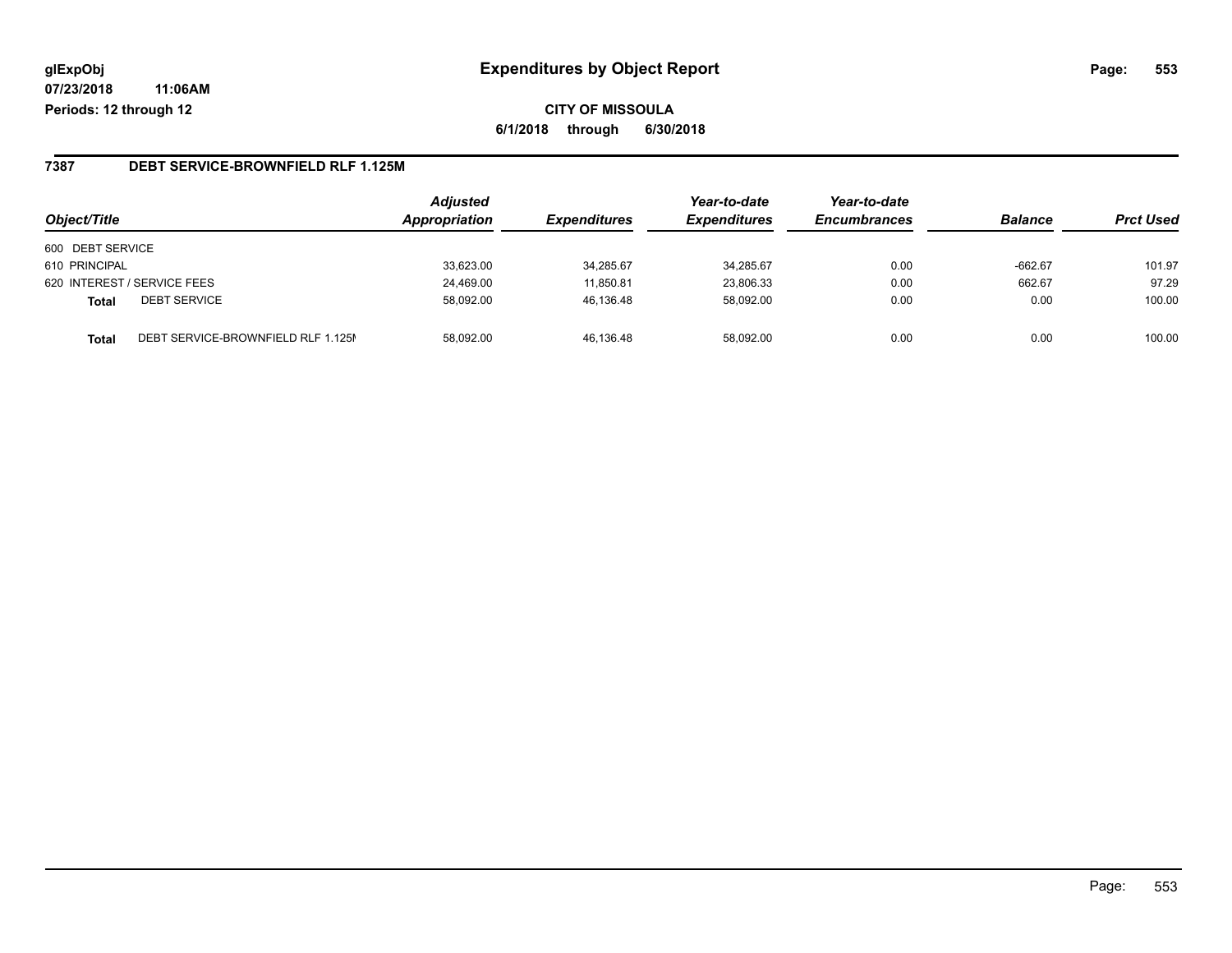# **7388 RESERVE-3.6m TIF**

**390 NON-DEPARTMENTAL**

|                              | <b>Adjusted</b> |                     | Year-to-date        | Year-to-date        |                |                  |
|------------------------------|-----------------|---------------------|---------------------|---------------------|----------------|------------------|
| Object/Title                 | Appropriation   | <b>Expenditures</b> | <b>Expenditures</b> | <b>Encumbrances</b> | <b>Balance</b> | <b>Prct Used</b> |
| 800 OTHER OBJECTS            |                 |                     |                     |                     |                |                  |
| 820 TRANSFERS TO OTHER FUNDS | 0.00            | 1.019.75            | 1.019.75            | 0.00                | $-1.019.75$    | 0.00             |
| OTHER OBJECTS<br>Total       | 0.00            | 1.019.75            | 1.019.75            | 0.00                | $-1,019.75$    | 0.00             |
| NON-DEPARTMENTAL<br>Total    | 0.00            | 1.019.75            | 1.019.75            | 0.00                | $-1.019.75$    | 0.00             |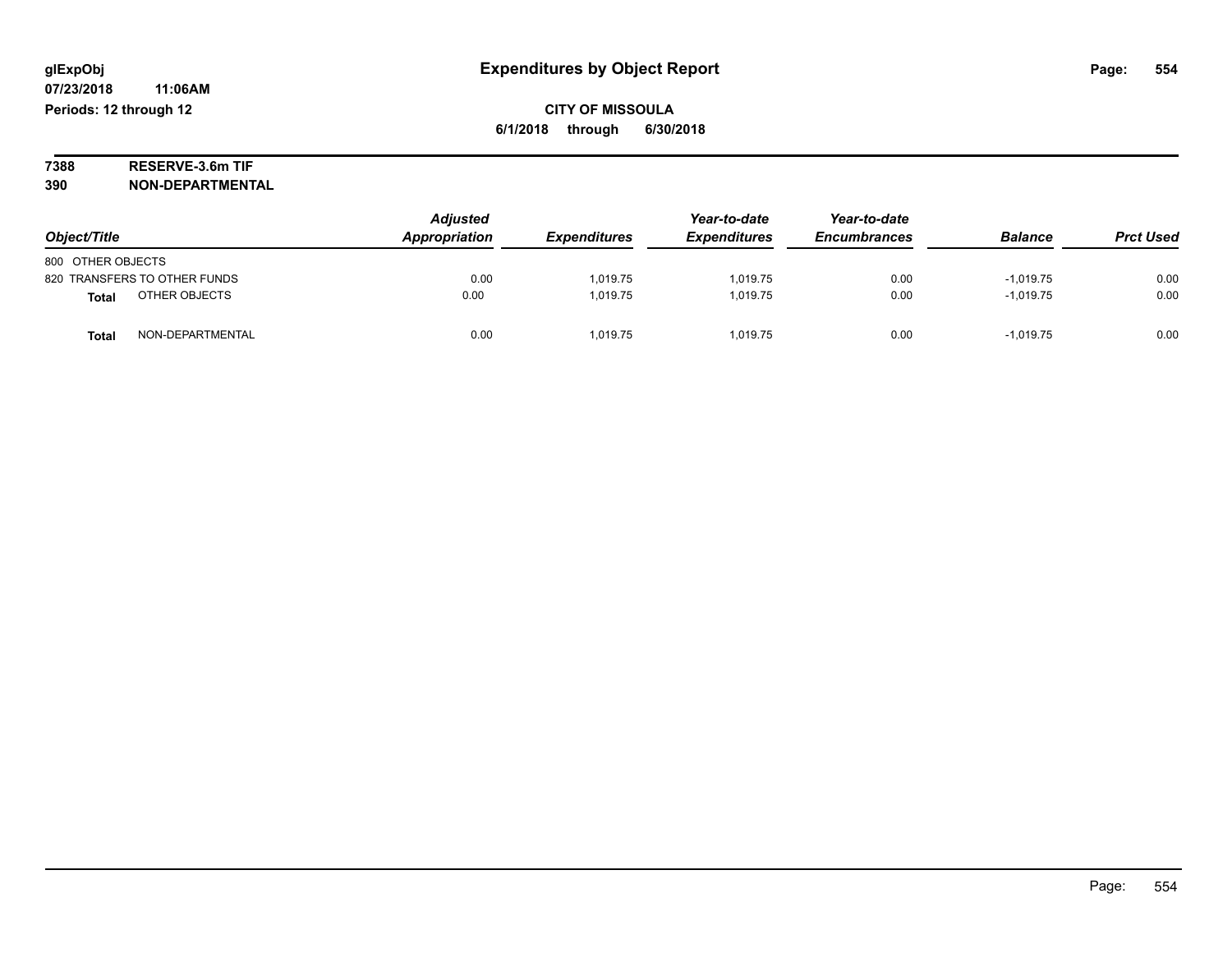**CITY OF MISSOULA 6/1/2018 through 6/30/2018**

**7388 RESERVE-3.6m TIF**

|                               | <b>Adjusted</b> |                            | Year-to-date        | Year-to-date        |                |                  |
|-------------------------------|-----------------|----------------------------|---------------------|---------------------|----------------|------------------|
| Object/Title                  | Appropriation   | <i><b>Expenditures</b></i> | <b>Expenditures</b> | <b>Encumbrances</b> | <b>Balance</b> | <b>Prct Used</b> |
| 800 OTHER OBJECTS             |                 |                            |                     |                     |                |                  |
| 820 TRANSFERS TO OTHER FUNDS  | 0.00            | 1,019.75                   | 1,019.75            | 0.00                | $-1,019.75$    | 0.00             |
| OTHER OBJECTS<br><b>Total</b> | 0.00            | 1.019.75                   | 1.019.75            | 0.00                | $-1,019.75$    | 0.00             |
| RESERVE-3.6m TIF<br>Total     | 0.00            | 1.019.75                   | 1.019.75            | 0.00                | $-1.019.75$    | 0.00             |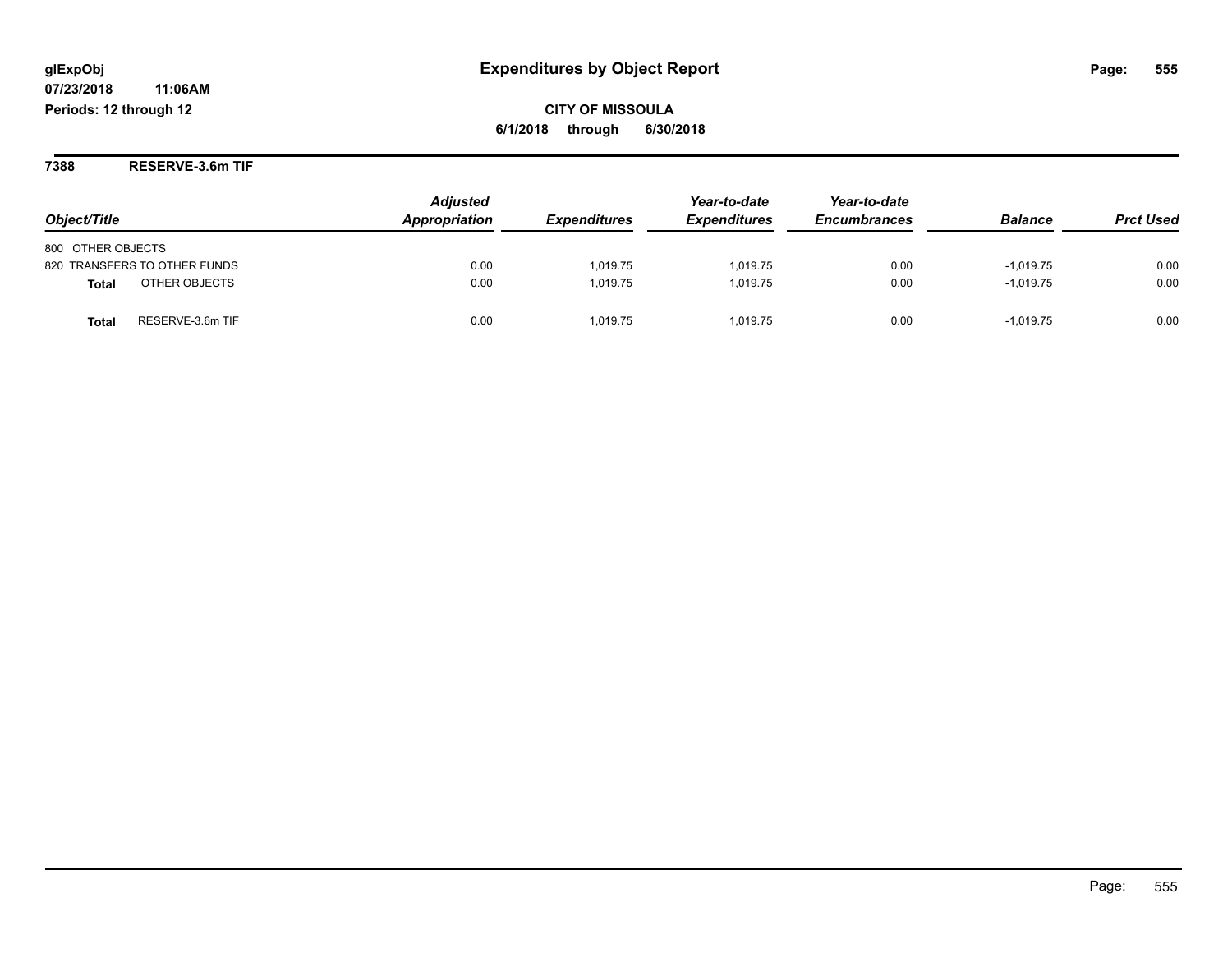**7389 DEBT SERVICE - 3.6M/5.75M**

**390 NON-DEPARTMENTAL**

| Object/Title                        | <b>Adjusted</b><br>Appropriation | <b>Expenditures</b> | Year-to-date<br><b>Expenditures</b> | Year-to-date<br><b>Encumbrances</b> | <b>Balance</b> | <b>Prct Used</b> |
|-------------------------------------|----------------------------------|---------------------|-------------------------------------|-------------------------------------|----------------|------------------|
| 600 DEBT SERVICE                    |                                  |                     |                                     |                                     |                |                  |
| 610 PRINCIPAL                       | 406.000.00                       | 269.000.00          | 406.000.00                          | 0.00                                | 0.00           | 100.00           |
| 620 INTEREST / SERVICE FEES         | 269.282.00                       | 133,662.00          | 269.631.75                          | 0.00                                | $-349.75$      | 100.13           |
| <b>DEBT SERVICE</b><br><b>Total</b> | 675.282.00                       | 402.662.00          | 675.631.75                          | 0.00                                | $-349.75$      | 100.05           |
| NON-DEPARTMENTAL<br>Total           | 675,282.00                       | 402,662.00          | 675,631.75                          | 0.00                                | $-349.75$      | 100.05           |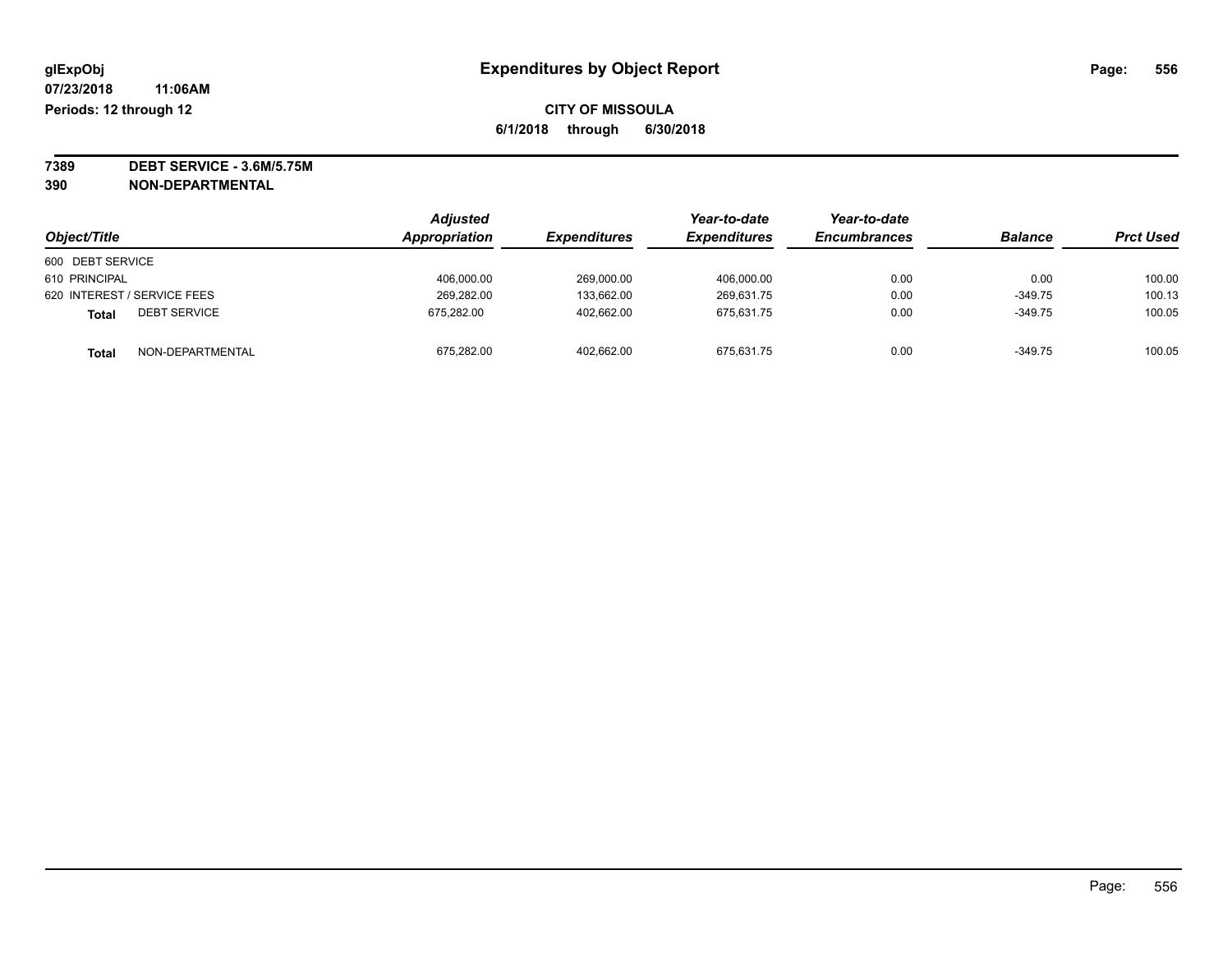**7389 DEBT SERVICE - 3.6M/5.75M**

| Object/Title                        | Adjusted<br>Appropriation | <b>Expenditures</b> | Year-to-date<br><b>Expenditures</b> | Year-to-date<br><b>Encumbrances</b> | <b>Balance</b> | <b>Prct Used</b> |
|-------------------------------------|---------------------------|---------------------|-------------------------------------|-------------------------------------|----------------|------------------|
| 600 DEBT SERVICE                    |                           |                     |                                     |                                     |                |                  |
| 610 PRINCIPAL                       | 406.000.00                | 269.000.00          | 406.000.00                          | 0.00                                | 0.00           | 100.00           |
| 620 INTEREST / SERVICE FEES         | 269,282.00                | 133,662.00          | 269,631.75                          | 0.00                                | $-349.75$      | 100.13           |
| <b>DEBT SERVICE</b><br><b>Total</b> | 675.282.00                | 402.662.00          | 675.631.75                          | 0.00                                | $-349.75$      | 100.05           |
| DEBT SERVICE - 3.6M/5.75M<br>Total  | 675.282.00                | 402.662.00          | 675.631.75                          | 0.00                                | $-349.75$      | 100.05           |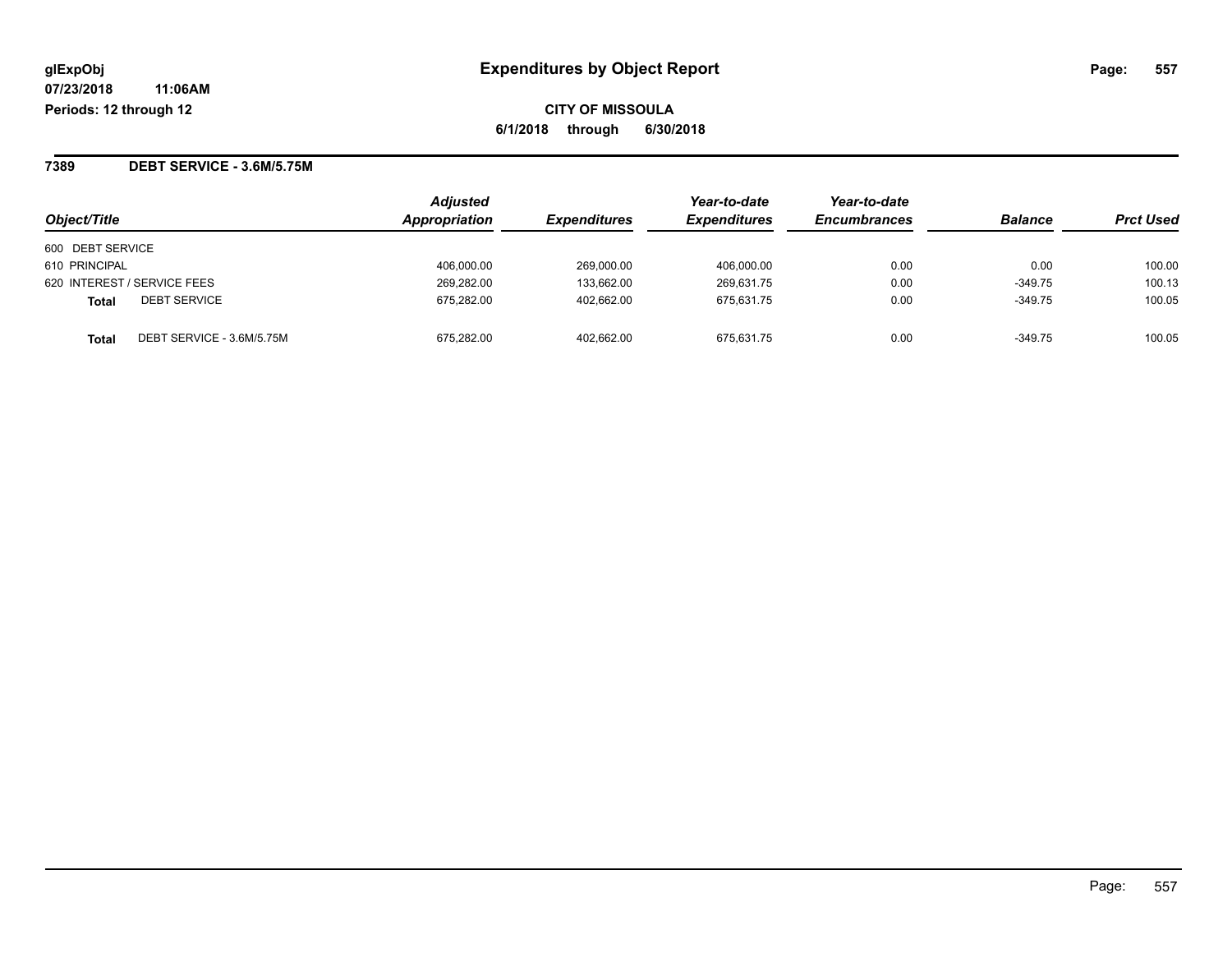**CITY OF MISSOULA 6/1/2018 through 6/30/2018**

**7390 URDII CLEARING - 3.6M TIF**

| Object/Title                  | <b>Adjusted</b><br>Appropriation | <b>Expenditures</b> | Year-to-date<br><b>Expenditures</b> | Year-to-date<br><b>Encumbrances</b> | <b>Balance</b> | <b>Prct Used</b> |
|-------------------------------|----------------------------------|---------------------|-------------------------------------|-------------------------------------|----------------|------------------|
| 800 OTHER OBJECTS             |                                  |                     |                                     |                                     |                |                  |
| 820 TRANSFERS TO OTHER FUNDS  | 0.00                             | 0.00                | 0.00                                | 0.00                                | 0.00           | 0.00             |
| OTHER OBJECTS<br><b>Total</b> | 0.00                             | 0.00                | 0.00                                | 0.00                                | 0.00           | 0.00             |
| <b>MRA</b><br><b>Total</b>    | 0.00                             | 0.00                | 0.00                                | 0.00                                | 0.00           | 0.00             |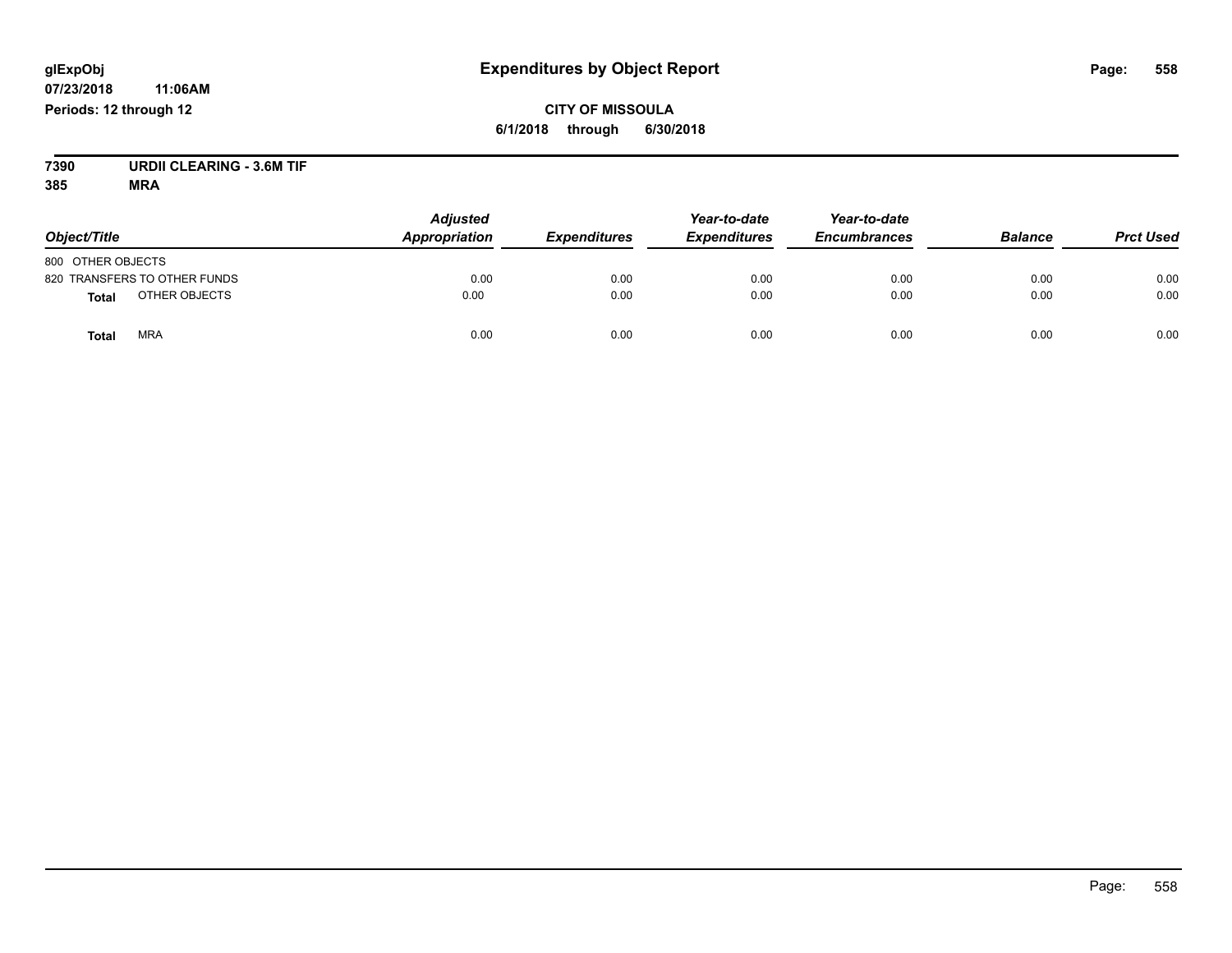**7390 URDII CLEARING - 3.6M TIF 390 NON-DEPARTMENTAL**

| Object/Title      |                              | Adjusted<br>Appropriation | <b>Expenditures</b> | Year-to-date<br><b>Expenditures</b> | Year-to-date<br><b>Encumbrances</b> | <b>Balance</b> | <b>Prct Used</b> |
|-------------------|------------------------------|---------------------------|---------------------|-------------------------------------|-------------------------------------|----------------|------------------|
| 800 OTHER OBJECTS |                              |                           |                     |                                     |                                     |                |                  |
|                   | 820 TRANSFERS TO OTHER FUNDS | 2,274,167.00              | 0.00                | 1,555,794.48                        | 0.00                                | 718.372.52     | 68.41            |
| <b>Total</b>      | OTHER OBJECTS                | 2,274,167.00              | 0.00                | 1,555,794.48                        | 0.00                                | 718.372.52     | 68.41            |
| <b>Total</b>      | NON-DEPARTMENTAL             | 2,274,167.00              | 0.00                | 1,555,794.48                        | 0.00                                | 718.372.52     | 68.41            |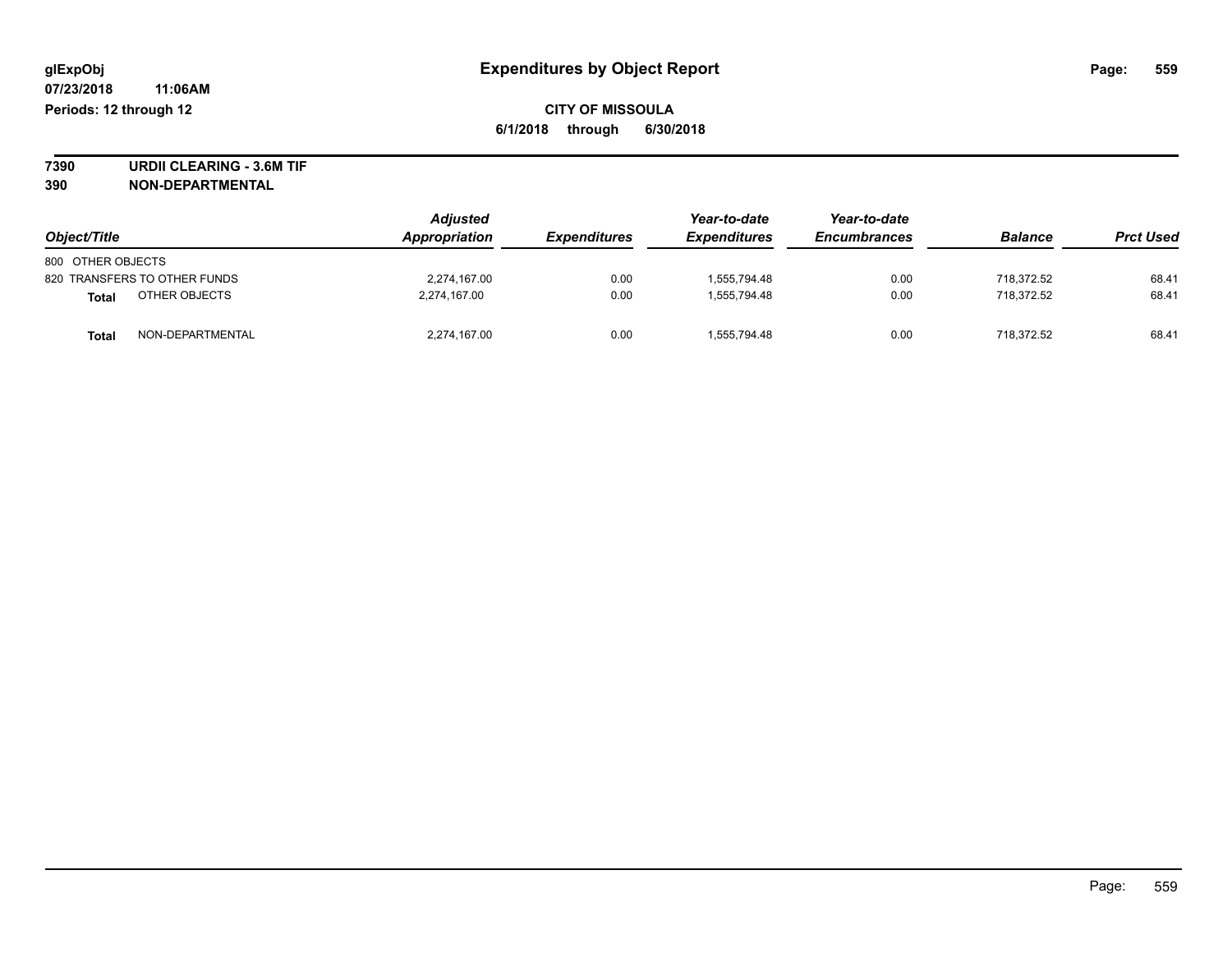**7390 URDII CLEARING - 3.6M TIF**

|                                    | <b>Adjusted</b>      |                            | Year-to-date               | Year-to-date        |                |                  |
|------------------------------------|----------------------|----------------------------|----------------------------|---------------------|----------------|------------------|
| Object/Title                       | <b>Appropriation</b> | <i><b>Expenditures</b></i> | <i><b>Expenditures</b></i> | <b>Encumbrances</b> | <b>Balance</b> | <b>Prct Used</b> |
| 800 OTHER OBJECTS                  |                      |                            |                            |                     |                |                  |
| 820 TRANSFERS TO OTHER FUNDS       | 2,274,167.00         | 0.00                       | 1,555,794.48               | 0.00                | 718.372.52     | 68.41            |
| OTHER OBJECTS<br>Total             | 2,274,167.00         | 0.00                       | 1.555.794.48               | 0.00                | 718.372.52     | 68.41            |
| URDII CLEARING - 3.6M TIF<br>Total | 2,274,167.00         | 0.00                       | 1.555.794.48               | 0.00                | 718.372.52     | 68.41            |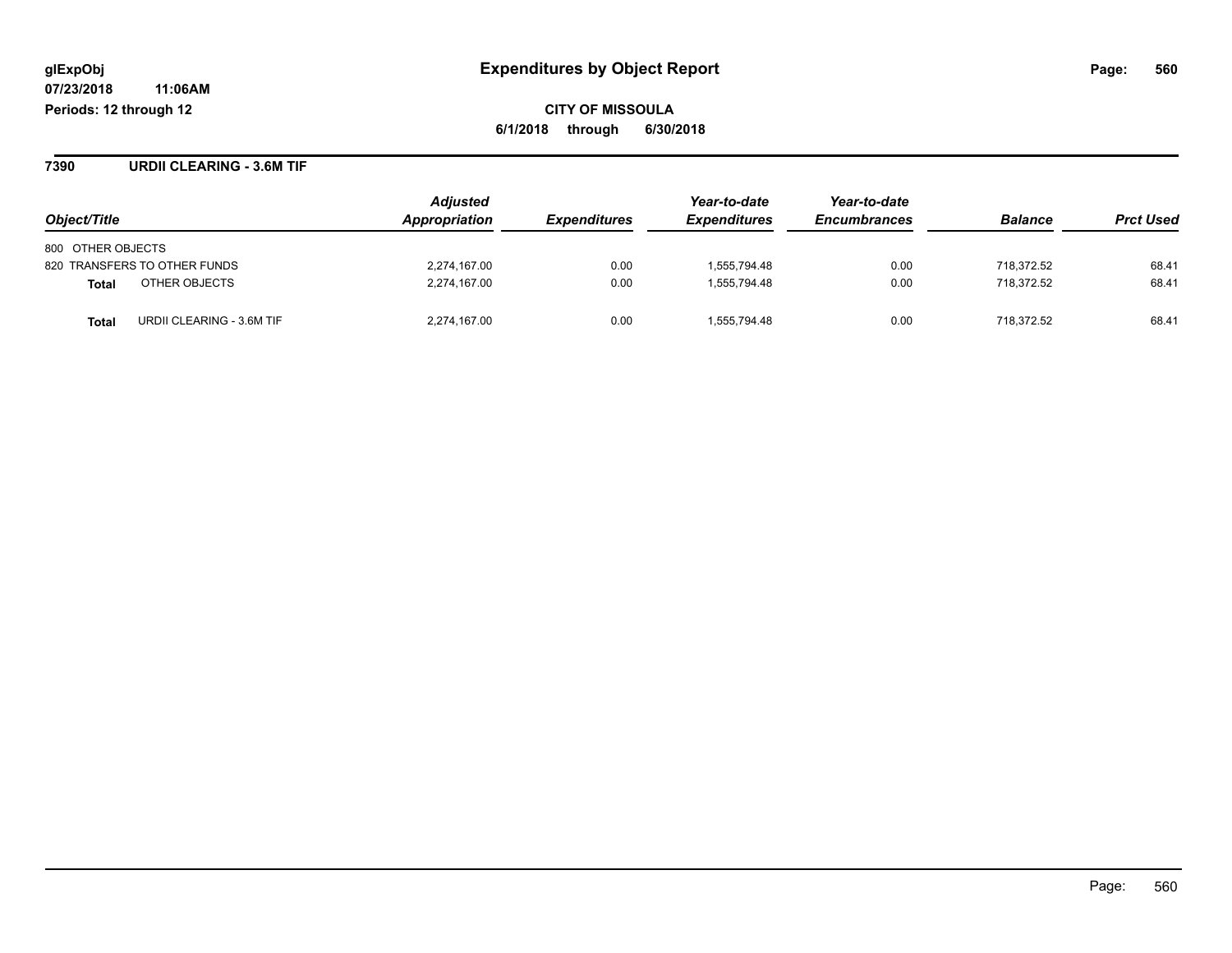**7392 MRA - URD II FUND 385 MRA**

| Object/Title                                      | <b>Adjusted</b><br>Appropriation | <b>Expenditures</b> | Year-to-date<br><b>Expenditures</b> | Year-to-date<br><b>Encumbrances</b> | <b>Balance</b> | <b>Prct Used</b> |
|---------------------------------------------------|----------------------------------|---------------------|-------------------------------------|-------------------------------------|----------------|------------------|
| 300 PURCHASED SERVICES                            |                                  |                     |                                     |                                     |                |                  |
| 350 PROFESSIONAL SERVICES                         | 32,551.00                        | 20,661.33           | 108,826.64                          | 0.00                                | $-76.275.64$   | 334.33           |
| <b>PURCHASED SERVICES</b><br><b>Total</b>         | 32,551.00                        | 20,661.33           | 108,826.64                          | 0.00                                | $-76,275.64$   | 334.33           |
| 700 GRANTS & CONTRIBUTIONS                        |                                  |                     |                                     |                                     |                |                  |
| 700 GRANTS & CONTRIBUTIONS                        | 261,500.00                       | 0.00                | 357,554.01                          | 0.00                                | $-96,054.01$   | 136.73           |
| <b>GRANTS &amp; CONTRIBUTIONS</b><br><b>Total</b> | 261,500.00                       | 0.00                | 357,554.01                          | 0.00                                | $-96,054.01$   | 136.73           |
| 800 OTHER OBJECTS                                 |                                  |                     |                                     |                                     |                |                  |
| 820 TRANSFERS TO OTHER FUNDS                      | 250,000.00                       | 0.00                | 0.00                                | 0.00                                | 250,000.00     | 0.00             |
| 845 CONTINGENCY                                   | 2,432,132.00                     | 0.00                | 0.00                                | 0.00                                | 2,432,132.00   | 0.00             |
| OTHER OBJECTS<br><b>Total</b>                     | 2,682,132.00                     | 0.00                | 0.00                                | 0.00                                | 2,682,132.00   | 0.00             |
| 900 CAPITAL OUTLAY                                |                                  |                     |                                     |                                     |                |                  |
| 930 IMPROVEMENTS                                  | 77,750.00                        | 0.00                | 0.00                                | 0.00                                | 77.750.00      | 0.00             |
| <b>CAPITAL OUTLAY</b><br><b>Total</b>             | 77,750.00                        | 0.00                | 0.00                                | 0.00                                | 77,750.00      | 0.00             |
| <b>MRA</b><br><b>Total</b>                        | 3,053,933.00                     | 20,661.33           | 466,380.65                          | 0.00                                | 2,587,552.35   | 15.27            |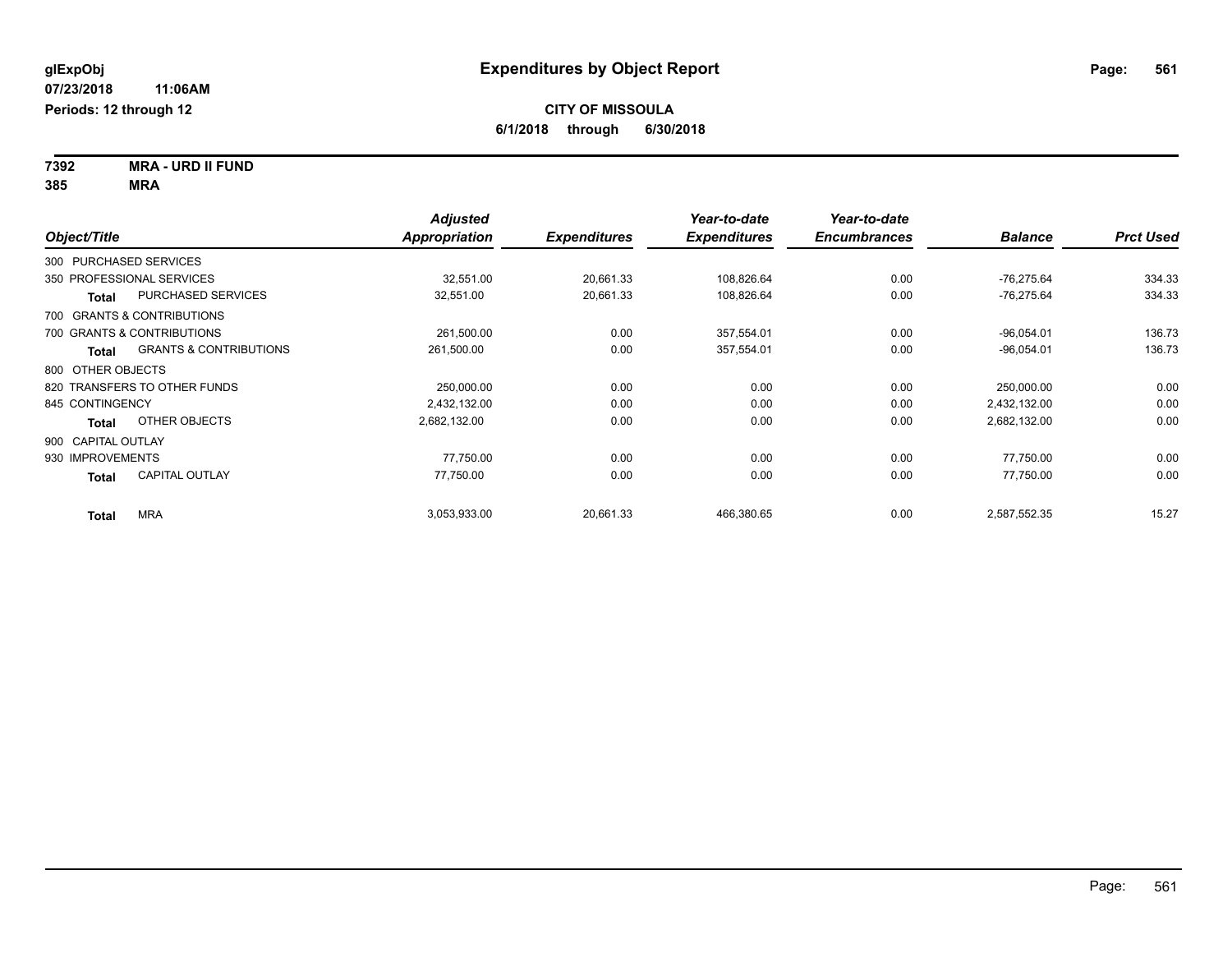#### **7392 MRA - URD II FUND**

|                    |                                   | <b>Adjusted</b>      |                     | Year-to-date        | Year-to-date        |                |                  |
|--------------------|-----------------------------------|----------------------|---------------------|---------------------|---------------------|----------------|------------------|
| Object/Title       |                                   | <b>Appropriation</b> | <b>Expenditures</b> | <b>Expenditures</b> | <b>Encumbrances</b> | <b>Balance</b> | <b>Prct Used</b> |
|                    | 300 PURCHASED SERVICES            |                      |                     |                     |                     |                |                  |
|                    | 350 PROFESSIONAL SERVICES         | 32,551.00            | 20,661.33           | 108,826.64          | 0.00                | $-76,275.64$   | 334.33           |
| Total              | <b>PURCHASED SERVICES</b>         | 32,551.00            | 20,661.33           | 108,826.64          | 0.00                | $-76,275.64$   | 334.33           |
|                    | 700 GRANTS & CONTRIBUTIONS        |                      |                     |                     |                     |                |                  |
|                    | 700 GRANTS & CONTRIBUTIONS        | 261,500.00           | 0.00                | 357,554.01          | 0.00                | $-96,054.01$   | 136.73           |
| <b>Total</b>       | <b>GRANTS &amp; CONTRIBUTIONS</b> | 261,500.00           | 0.00                | 357,554.01          | 0.00                | $-96,054.01$   | 136.73           |
| 800 OTHER OBJECTS  |                                   |                      |                     |                     |                     |                |                  |
|                    | 820 TRANSFERS TO OTHER FUNDS      | 250,000.00           | 0.00                | 0.00                | 0.00                | 250.000.00     | 0.00             |
| 845 CONTINGENCY    |                                   | 2,432,132.00         | 0.00                | 0.00                | 0.00                | 2,432,132.00   | 0.00             |
| Total              | OTHER OBJECTS                     | 2,682,132.00         | 0.00                | 0.00                | 0.00                | 2,682,132.00   | 0.00             |
| 900 CAPITAL OUTLAY |                                   |                      |                     |                     |                     |                |                  |
| 930 IMPROVEMENTS   |                                   | 77,750.00            | 0.00                | 0.00                | 0.00                | 77,750.00      | 0.00             |
| Total              | <b>CAPITAL OUTLAY</b>             | 77,750.00            | 0.00                | 0.00                | 0.00                | 77,750.00      | 0.00             |
| <b>Total</b>       | <b>MRA - URD II FUND</b>          | 3,053,933.00         | 20,661.33           | 466,380.65          | 0.00                | 2,587,552.35   | 15.27            |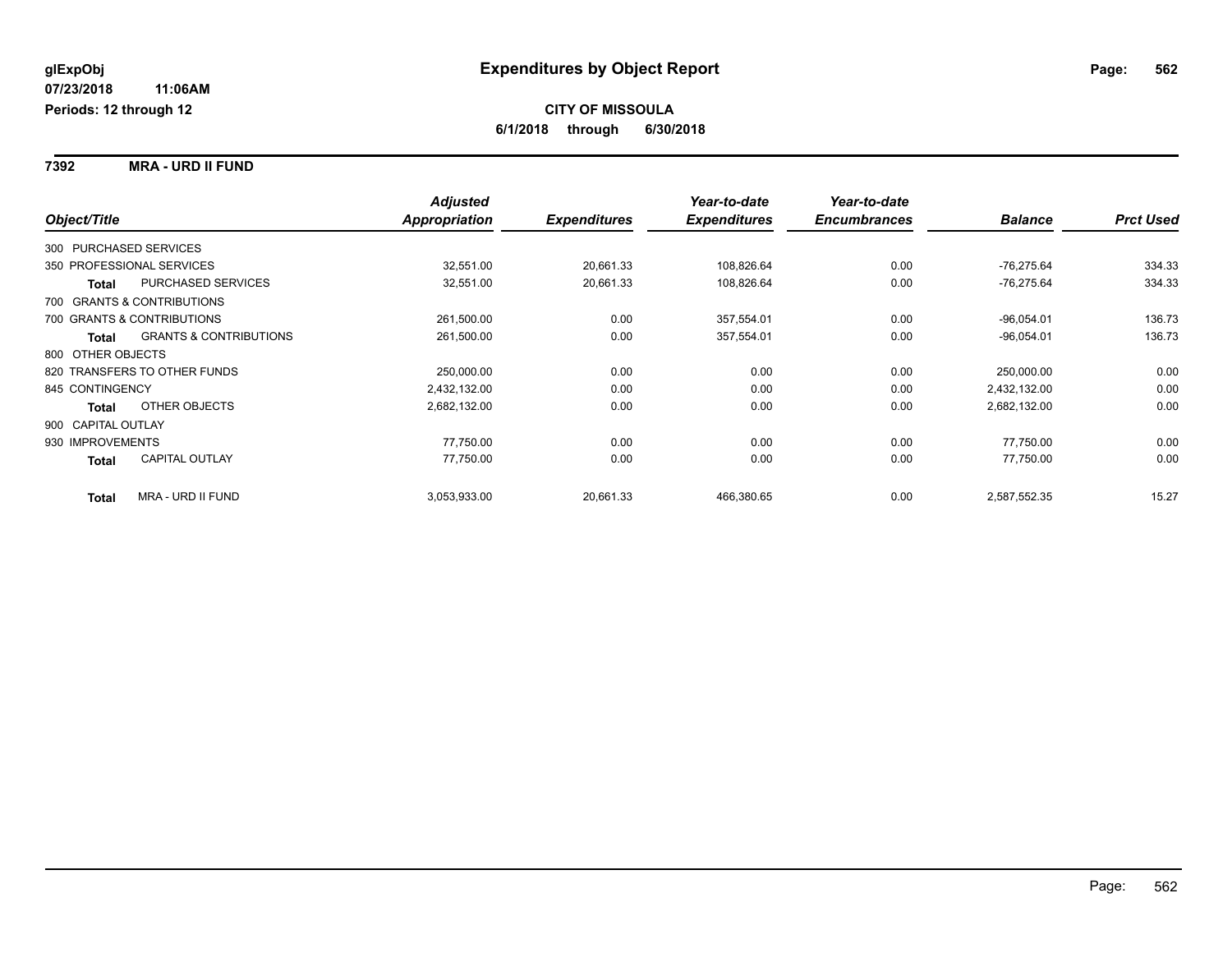**7393 MRA - URD III FUND 385 MRA**

| Object/Title<br><b>Appropriation</b><br><b>Expenditures</b><br><b>Encumbrances</b><br><b>Expenditures</b><br><b>Balance</b><br>100 PERSONAL SERVICES | <b>Prct Used</b><br>99.58 |
|------------------------------------------------------------------------------------------------------------------------------------------------------|---------------------------|
|                                                                                                                                                      |                           |
|                                                                                                                                                      |                           |
| 110 SALARIES AND WAGES<br>420,876.00<br>57,532.93<br>419,100.86<br>0.00<br>1,775.14                                                                  |                           |
| 120 OVERTIME<br>5,000.00<br>463.28<br>0.00<br>3,559.33<br>1,440.67                                                                                   | 28.81                     |
| 140 EMPLOYER CONTRIBUTIONS<br>135,737.00<br>15,320.14<br>139,643.91<br>0.00<br>$-3,906.91$                                                           | 102.88                    |
| <b>141 STATE RETIREMENT CONTRIBUTIONS</b><br>426.00<br>0.00<br>424.38<br>0.00                                                                        | 99.62<br>1.62             |
| 190 PENSION EXPENSE<br>0.00<br>0.00<br>0.00<br>0.00                                                                                                  | 0.00<br>0.00              |
| PERSONAL SERVICES<br>73,316.35<br>1,429.18<br>562,039.00<br>560,609.82<br>0.00<br>Total                                                              | 99.75                     |
| 200 SUPPLIES                                                                                                                                         |                           |
| 210 OFFICE SUPPLIES<br>4,000.00<br>106.02<br>9,191.52<br>0.00<br>$-5,191.52$                                                                         | 229.79                    |
| 220 OPERATING SUPPLIES<br>500.00<br>409.99<br>572.96<br>0.00                                                                                         | $-72.96$<br>114.59        |
| 230 REPAIR/MAINTENANCE<br>828.00<br>0.00<br>422.44<br>0.00                                                                                           | 51.02<br>405.56           |
| 400.00<br>231 GASOLINE<br>34.03<br>259.56<br>0.00                                                                                                    | 64.89<br>140.44           |
| 3,398.00<br>0.00<br>240 OTHER SUPPLIES<br>1,475.86<br>0.00<br>1,922.14                                                                               | 43.43                     |
| <b>SUPPLIES</b><br>9,126.00<br>550.04<br>11,922.34<br>$-2,796.34$<br>0.00<br>Total                                                                   | 130.64                    |
| 300 PURCHASED SERVICES                                                                                                                               |                           |
| 310 COMMUNICATIONS<br>800.00<br>0.00<br>72.43<br>0.00                                                                                                | 9.05<br>727.57            |
| 636.97<br>320 PRINTING & DUPLICATING<br>3,000.00<br>2,512.08<br>0.00                                                                                 | 487.92<br>83.74           |
| 510.00<br>330 PUBLICITY, SUBSCRIPTIONS & DUES<br>3,000.00<br>4,898.02<br>0.00<br>$-1,898.02$                                                         | 163.27                    |
| 344 TELEPHONE SERVICE<br>1,300.00<br>0.00<br>0.00<br>1,274.95<br>25.05                                                                               | 1.93                      |
| 565.00<br>0.00<br>345 GARBAGE<br>0.00<br>0.00                                                                                                        | 0.00<br>565.00            |
| 350 PROFESSIONAL SERVICES<br>1,076,507.00<br>125,360.32<br>601,793.30<br>0.00<br>474,713.70                                                          | 55.90                     |
| 360 REPAIR & MAINTENANCE<br>694.60<br>2,822.40<br>6,990.00<br>4,167.60<br>0.00                                                                       | 59.62                     |
| 370 TRAVEL<br>3,500.00<br>290.21<br>4,906.59<br>$-1,406.59$<br>0.00                                                                                  | 140.19                    |
| 380 TRAINING<br>4,500.00<br>2,235.16<br>0.00<br>2,264.84<br>0.00                                                                                     | 50.33                     |
| 390 OTHER PURCHASED SERVICES<br>500.00<br>0.00<br>0.00<br>0.00                                                                                       | 0.00<br>500.00            |
| PURCHASED SERVICES<br>1,100,662.00<br>480,022.09<br>127,492.10<br>620,639.91<br>0.00<br><b>Total</b>                                                 | 56.39                     |
| 600 DEBT SERVICE                                                                                                                                     |                           |
| 0.00<br>610 PRINCIPAL<br>0.00<br>0.00<br>0.00                                                                                                        | 0.00<br>0.00              |
| <b>DEBT SERVICE</b><br>0.00<br>0.00<br>0.00<br>0.00<br>Total                                                                                         | 0.00<br>0.00              |
| 700 GRANTS & CONTRIBUTIONS                                                                                                                           |                           |
| 700 GRANTS & CONTRIBUTIONS<br>6,514,995.00<br>152,860.69<br>2,976,186.55<br>3,538,808.45<br>0.00                                                     | 45.68                     |
| <b>GRANTS &amp; CONTRIBUTIONS</b><br>0.00<br>6,514,995.00<br>152,860.69<br>2,976,186.55<br>3,538,808.45<br>Total                                     | 45.68                     |
| 800 OTHER OBJECTS                                                                                                                                    |                           |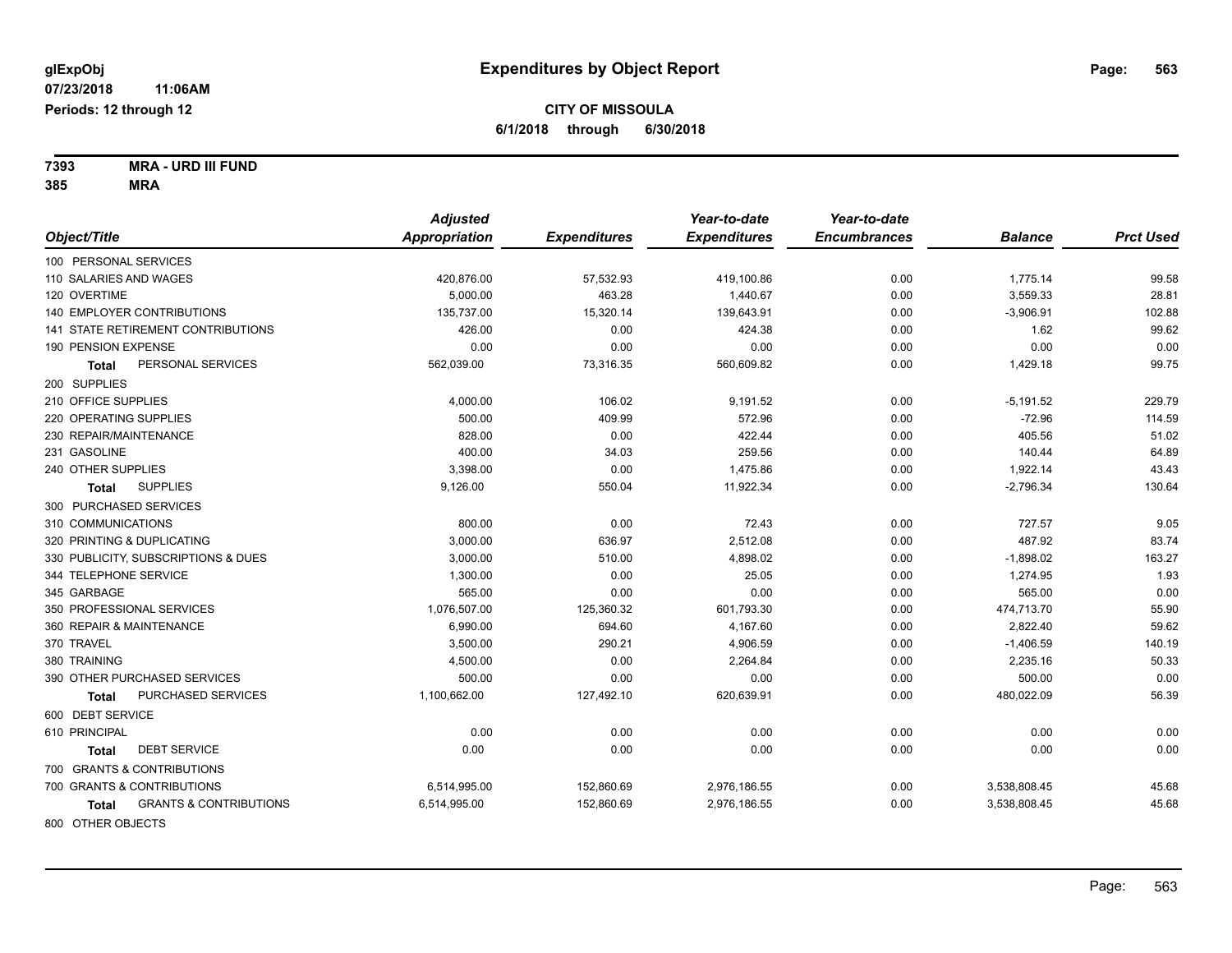| 7393 | <b>MRA - URD III FUND</b> |
|------|---------------------------|
| 385  | MRA                       |

|                    |                              | <b>Adjusted</b>      |                     | Year-to-date        | Year-to-date        |                |                  |
|--------------------|------------------------------|----------------------|---------------------|---------------------|---------------------|----------------|------------------|
| Object/Title       |                              | <b>Appropriation</b> | <b>Expenditures</b> | <b>Expenditures</b> | <b>Encumbrances</b> | <b>Balance</b> | <b>Prct Used</b> |
|                    | 820 TRANSFERS TO OTHER FUNDS | 0.00                 | 0.00                | 151.674.45          | 0.00                | $-151.674.45$  | 0.00             |
| 845 CONTINGENCY    |                              | 166.188.00           | 0.00                | 0.00                | 0.00                | 166.188.00     | 0.00             |
| <b>Total</b>       | OTHER OBJECTS                | 166.188.00           | 0.00                | 151.674.45          | 0.00                | 14.513.55      | 91.27            |
| 900 CAPITAL OUTLAY |                              |                      |                     |                     |                     |                |                  |
| 910 LAND           |                              | 1.611.000.00         | 0.00                | $-6.564.55$         | 0.00                | 1.617.564.55   | $-0.41$          |
| 930 IMPROVEMENTS   |                              | 4.546.517.00         | 696.293.51          | 2.274.845.13        | 0.00                | 2.271.671.87   | 50.03            |
| <b>Total</b>       | <b>CAPITAL OUTLAY</b>        | 6.157.517.00         | 696.293.51          | 2,268,280.58        | 0.00                | 3,889,236.42   | 36.84            |
| <b>Total</b>       | <b>MRA</b>                   | 14.510.527.00        | 1.050.512.69        | 6.589.313.65        | 0.00                | 7.921.213.35   | 45.41            |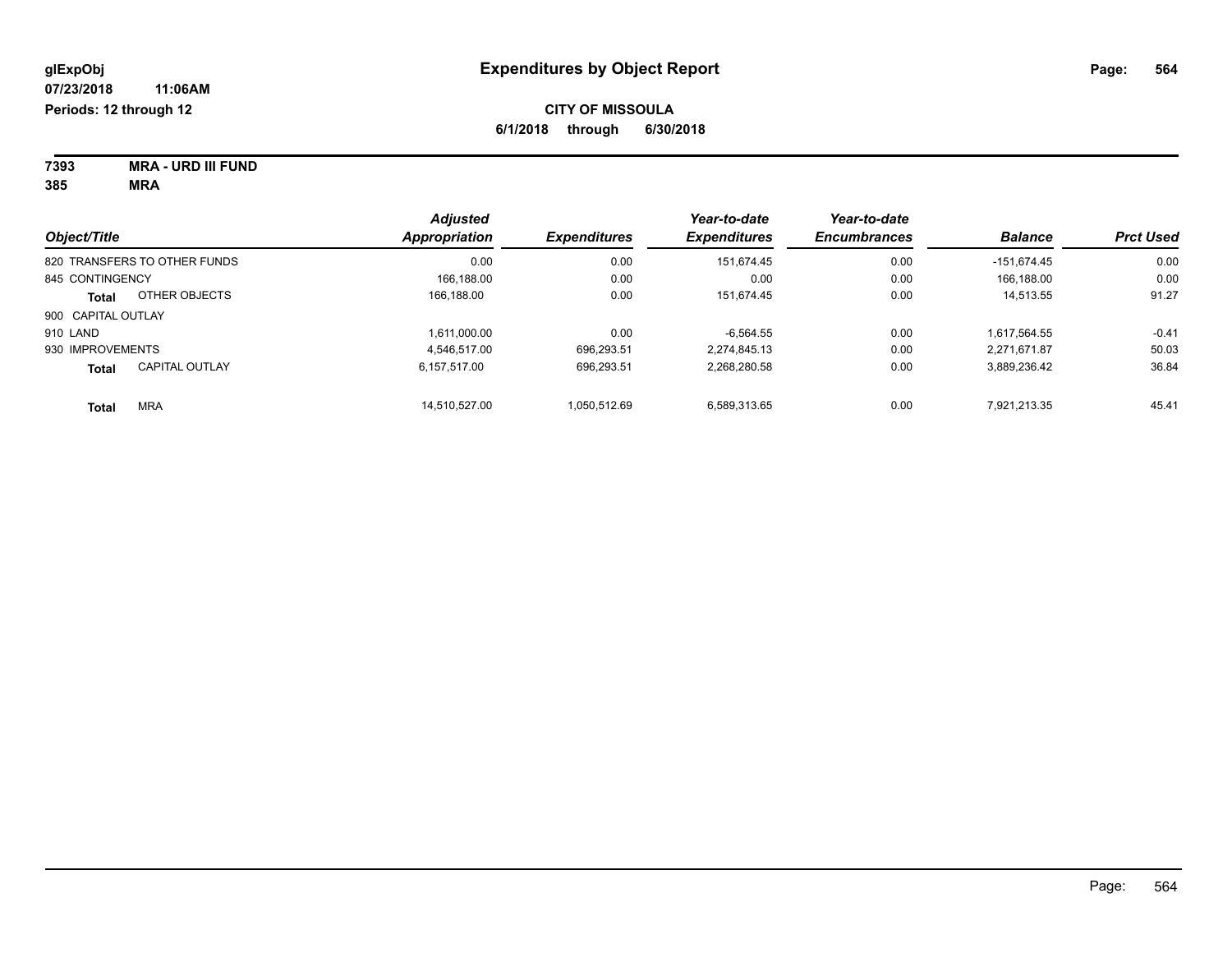**7393 MRA - URD III FUND**

|                                            | <b>Adjusted</b> |                     | Year-to-date        | Year-to-date        |                |                  |
|--------------------------------------------|-----------------|---------------------|---------------------|---------------------|----------------|------------------|
| Object/Title                               | Appropriation   | <b>Expenditures</b> | <b>Expenditures</b> | <b>Encumbrances</b> | <b>Balance</b> | <b>Prct Used</b> |
| 100 PERSONAL SERVICES                      |                 |                     |                     |                     |                |                  |
| 110 SALARIES AND WAGES                     | 420,876.00      | 57,532.93           | 419,100.86          | 0.00                | 1,775.14       | 99.58            |
| 120 OVERTIME                               | 5,000.00        | 463.28              | 1,440.67            | 0.00                | 3,559.33       | 28.81            |
| <b>140 EMPLOYER CONTRIBUTIONS</b>          | 135,737.00      | 15,320.14           | 139,643.91          | 0.00                | $-3,906.91$    | 102.88           |
| 141 STATE RETIREMENT CONTRIBUTIONS         | 426.00          | 0.00                | 424.38              | 0.00                | 1.62           | 99.62            |
| 190 PENSION EXPENSE                        | 0.00            | 0.00                | 0.00                | 0.00                | 0.00           | 0.00             |
| PERSONAL SERVICES<br>Total                 | 562,039.00      | 73,316.35           | 560,609.82          | 0.00                | 1,429.18       | 99.75            |
| 200 SUPPLIES                               |                 |                     |                     |                     |                |                  |
| 210 OFFICE SUPPLIES                        | 4,000.00        | 106.02              | 9,191.52            | 0.00                | $-5,191.52$    | 229.79           |
| 220 OPERATING SUPPLIES                     | 500.00          | 409.99              | 572.96              | 0.00                | $-72.96$       | 114.59           |
| 230 REPAIR/MAINTENANCE                     | 828.00          | 0.00                | 422.44              | 0.00                | 405.56         | 51.02            |
| 231 GASOLINE                               | 400.00          | 34.03               | 259.56              | 0.00                | 140.44         | 64.89            |
| 240 OTHER SUPPLIES                         | 3,398.00        | 0.00                | 1,475.86            | 0.00                | 1,922.14       | 43.43            |
| <b>SUPPLIES</b><br><b>Total</b>            | 9,126.00        | 550.04              | 11,922.34           | 0.00                | $-2,796.34$    | 130.64           |
| 300 PURCHASED SERVICES                     |                 |                     |                     |                     |                |                  |
| 310 COMMUNICATIONS                         | 800.00          | 0.00                | 72.43               | 0.00                | 727.57         | 9.05             |
| 320 PRINTING & DUPLICATING                 | 3,000.00        | 636.97              | 2,512.08            | 0.00                | 487.92         | 83.74            |
| 330 PUBLICITY, SUBSCRIPTIONS & DUES        | 3,000.00        | 510.00              | 4,898.02            | 0.00                | $-1,898.02$    | 163.27           |
| 344 TELEPHONE SERVICE                      | 1,300.00        | 0.00                | 25.05               | 0.00                | 1,274.95       | 1.93             |
| 345 GARBAGE                                | 565.00          | 0.00                | 0.00                | 0.00                | 565.00         | 0.00             |
| 350 PROFESSIONAL SERVICES                  | 1,076,507.00    | 125,360.32          | 601,793.30          | 0.00                | 474,713.70     | 55.90            |
| 360 REPAIR & MAINTENANCE                   | 6,990.00        | 694.60              | 4,167.60            | 0.00                | 2,822.40       | 59.62            |
| 370 TRAVEL                                 | 3,500.00        | 290.21              | 4,906.59            | 0.00                | $-1,406.59$    | 140.19           |
| 380 TRAINING                               | 4,500.00        | 0.00                | 2,264.84            | 0.00                | 2,235.16       | 50.33            |
| 390 OTHER PURCHASED SERVICES               | 500.00          | 0.00                | 0.00                | 0.00                | 500.00         | 0.00             |
| PURCHASED SERVICES<br><b>Total</b>         | 1,100,662.00    | 127,492.10          | 620,639.91          | 0.00                | 480,022.09     | 56.39            |
| 600 DEBT SERVICE                           |                 |                     |                     |                     |                |                  |
| 610 PRINCIPAL                              | 0.00            | 0.00                | 0.00                | 0.00                | 0.00           | 0.00             |
| <b>DEBT SERVICE</b><br><b>Total</b>        | 0.00            | 0.00                | 0.00                | 0.00                | 0.00           | 0.00             |
| 700 GRANTS & CONTRIBUTIONS                 |                 |                     |                     |                     |                |                  |
| 700 GRANTS & CONTRIBUTIONS                 | 6,514,995.00    | 152,860.69          | 2,976,186.55        | 0.00                | 3,538,808.45   | 45.68            |
| <b>GRANTS &amp; CONTRIBUTIONS</b><br>Total | 6,514,995.00    | 152,860.69          | 2,976,186.55        | 0.00                | 3,538,808.45   | 45.68            |
| 800 OTHER OBJECTS                          |                 |                     |                     |                     |                |                  |
| 820 TRANSFERS TO OTHER FUNDS               | 0.00            | 0.00                | 151,674.45          | 0.00                | $-151,674.45$  | 0.00             |
|                                            |                 |                     |                     |                     |                |                  |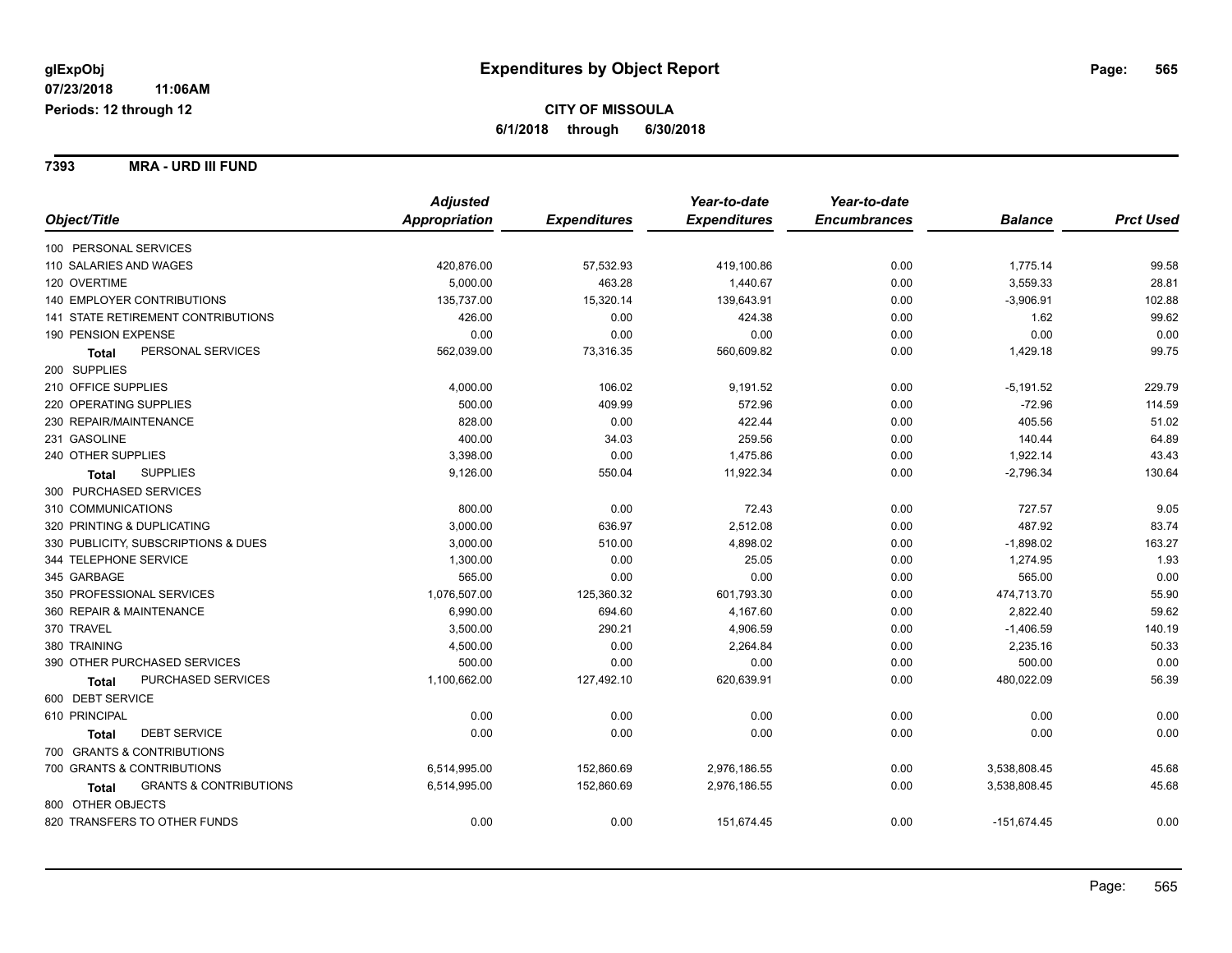**7393 MRA - URD III FUND**

| Object/Title       |                       | <b>Adjusted</b><br>Appropriation | <b>Expenditures</b> | Year-to-date<br><b>Expenditures</b> | Year-to-date<br><b>Encumbrances</b> | <b>Balance</b> | <b>Prct Used</b> |
|--------------------|-----------------------|----------------------------------|---------------------|-------------------------------------|-------------------------------------|----------------|------------------|
| 845 CONTINGENCY    |                       | 166,188.00                       | 0.00                | 0.00                                | 0.00                                | 166.188.00     | 0.00             |
| <b>Total</b>       | OTHER OBJECTS         | 166,188.00                       | 0.00                | 151,674.45                          | 0.00                                | 14,513.55      | 91.27            |
| 900 CAPITAL OUTLAY |                       |                                  |                     |                                     |                                     |                |                  |
| 910 LAND           |                       | 1,611,000.00                     | 0.00                | $-6,564.55$                         | 0.00                                | 1,617,564.55   | $-0.41$          |
| 930 IMPROVEMENTS   |                       | 4.546.517.00                     | 696,293.51          | 2,274,845.13                        | 0.00                                | 2,271,671.87   | 50.03            |
| <b>Total</b>       | <b>CAPITAL OUTLAY</b> | 6.157.517.00                     | 696,293.51          | 2,268,280.58                        | 0.00                                | 3,889,236.42   | 36.84            |
| <b>Total</b>       | MRA - URD III FUND    | 14.510.527.00                    | 1,050,512.69        | 6,589,313.65                        | 0.00                                | 7,921,213.35   | 45.41            |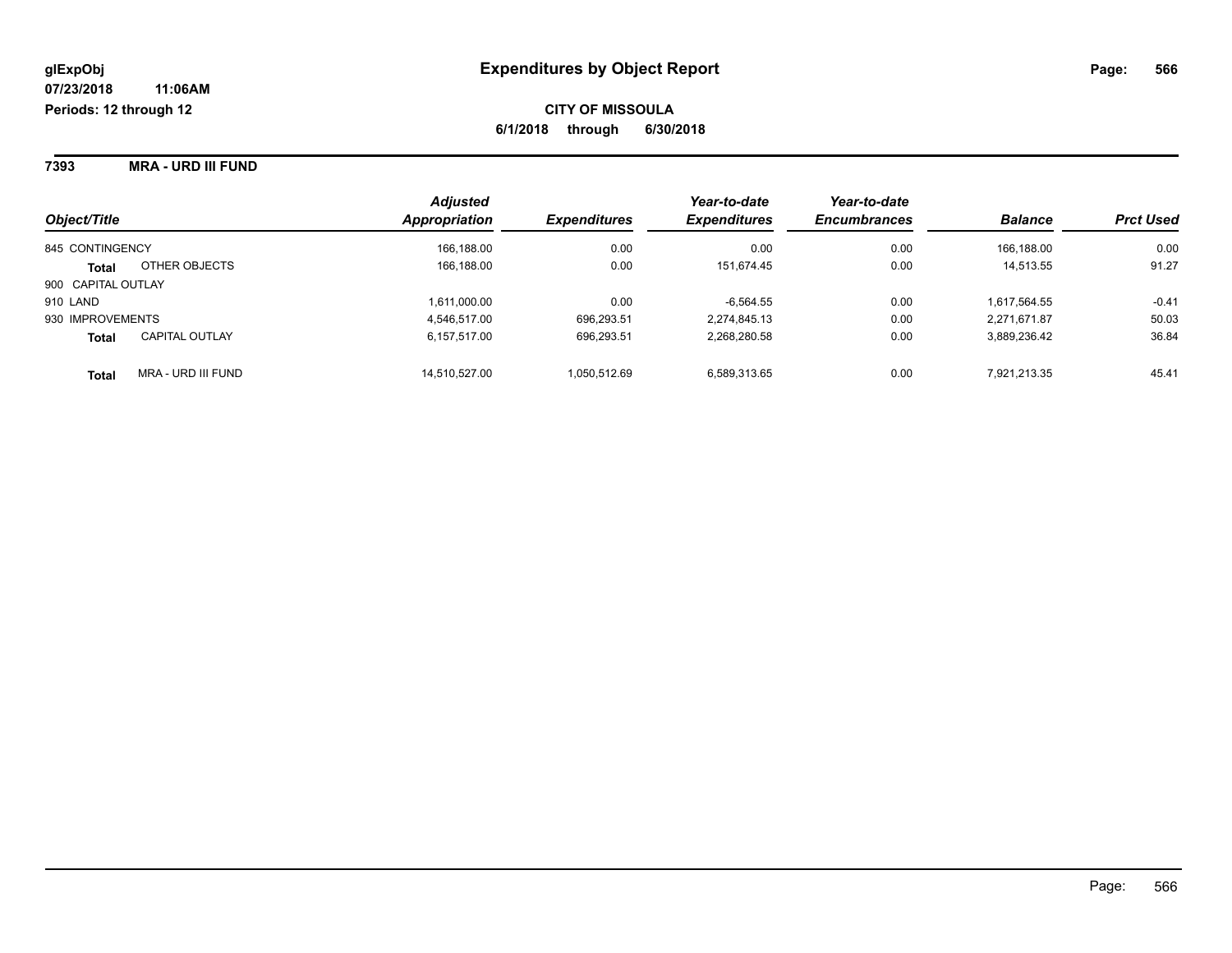## **CITY OF MISSOULA 6/1/2018 through 6/30/2018**

# **7394 MRA URD III TI DEBT CLEARING FUND**

| Object/Title                  | <b>Adjusted</b><br>Appropriation | <b>Expenditures</b> | Year-to-date<br><b>Expenditures</b> | Year-to-date<br><b>Encumbrances</b> | <b>Balance</b> | <b>Prct Used</b> |
|-------------------------------|----------------------------------|---------------------|-------------------------------------|-------------------------------------|----------------|------------------|
| 800 OTHER OBJECTS             |                                  |                     |                                     |                                     |                |                  |
| 820 TRANSFERS TO OTHER FUNDS  | 975,456.00                       | 0.00                | 1,650,703.32                        | 0.00                                | 324,752.68     | 83.56            |
| OTHER OBJECTS<br><b>Total</b> | 1,975,456.00                     | 0.00                | 1,650,703.32                        | 0.00                                | 324.752.68     | 83.56            |
| <b>MRA</b><br><b>Total</b>    | 975,456.00                       | 0.00                | 1,650,703.32                        | 0.00                                | 324,752.68     | 83.56            |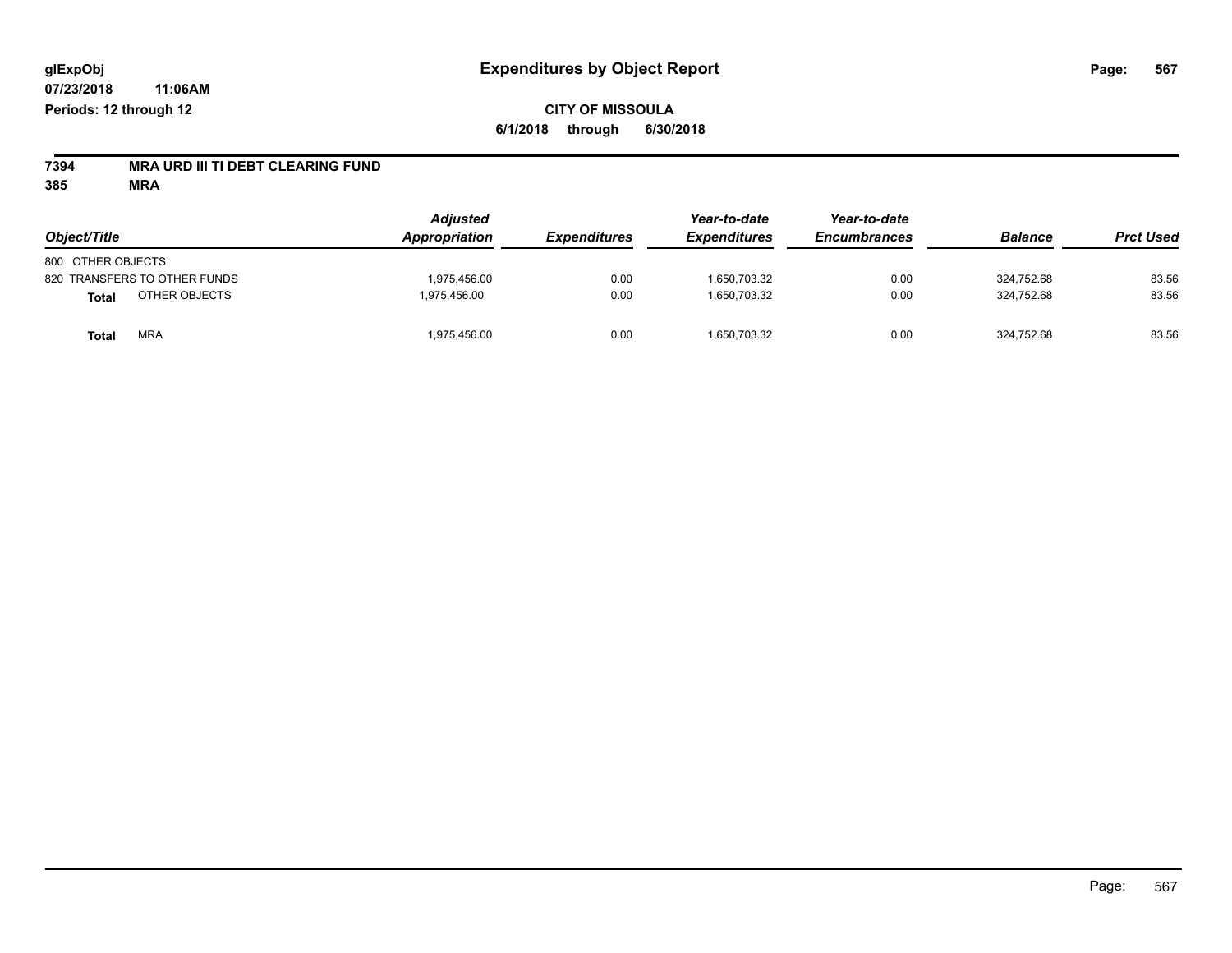**CITY OF MISSOULA 6/1/2018 through 6/30/2018**

#### **7394 MRA URD III TI DEBT CLEARING FUND**

| Object/Title                               | <b>Adjusted</b><br>Appropriation | <i><b>Expenditures</b></i> | Year-to-date<br><b>Expenditures</b> | Year-to-date<br><b>Encumbrances</b> | <b>Balance</b> | <b>Prct Used</b> |
|--------------------------------------------|----------------------------------|----------------------------|-------------------------------------|-------------------------------------|----------------|------------------|
|                                            |                                  |                            |                                     |                                     |                |                  |
| 800 OTHER OBJECTS                          |                                  |                            |                                     |                                     |                |                  |
| 820 TRANSFERS TO OTHER FUNDS               | 1.975.456.00                     | 0.00                       | 1,650,703.32                        | 0.00                                | 324.752.68     | 83.56            |
| OTHER OBJECTS<br><b>Total</b>              | 1.975.456.00                     | 0.00                       | 1,650,703.32                        | 0.00                                | 324.752.68     | 83.56            |
| MRA URD III TI DEBT CLEARING FUND<br>Total | 1.975.456.00                     | 0.00                       | 1,650,703.32                        | 0.00                                | 324.752.68     | 83.56            |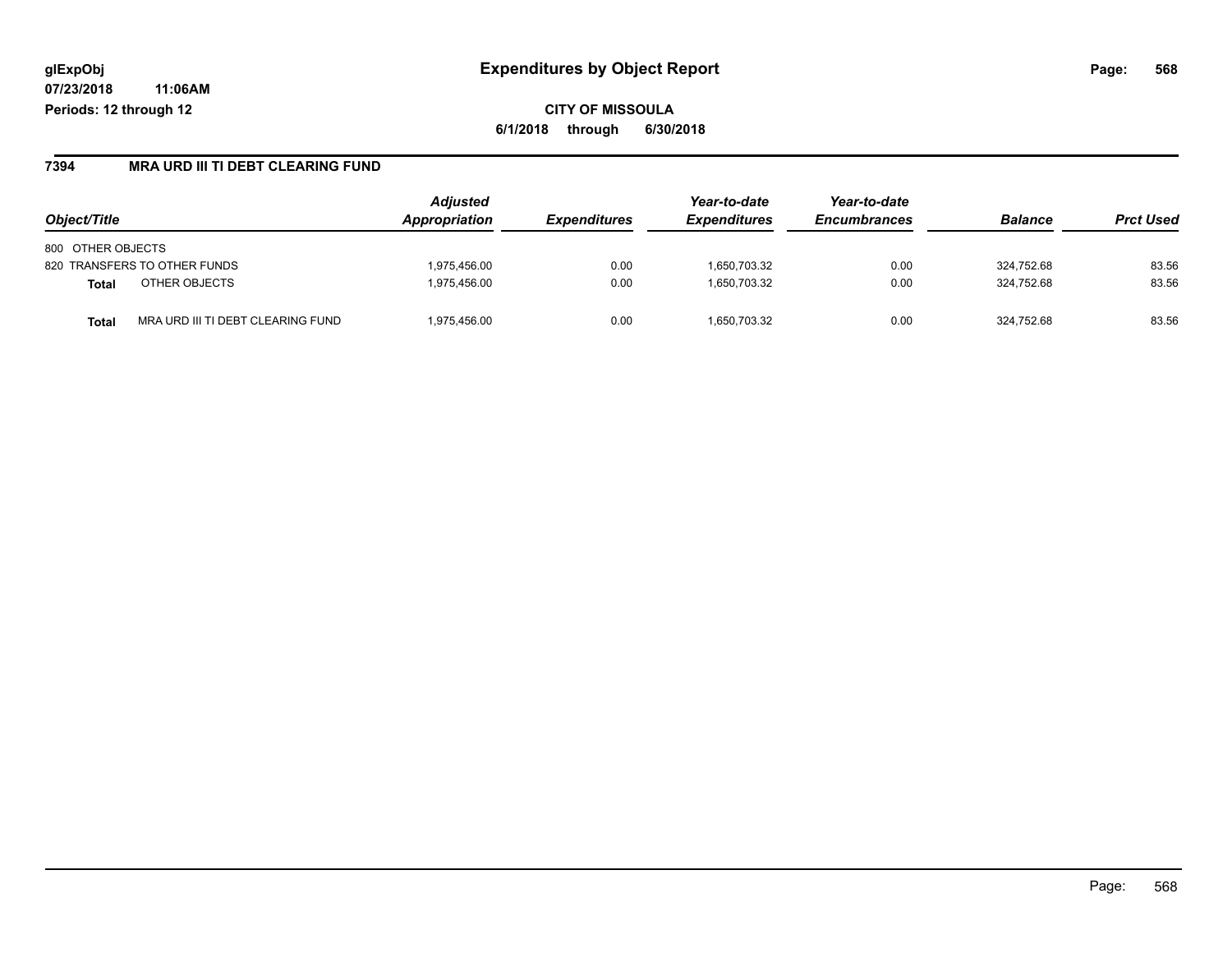## **CITY OF MISSOULA 6/1/2018 through 6/30/2018**

# **7395 MRA TAX INCREMENT DEBT SERVICE**

|                              | <b>Adjusted</b><br>Appropriation | <b>Expenditures</b> | Year-to-date<br><b>Expenditures</b> | Year-to-date        | <b>Balance</b> | <b>Prct Used</b> |
|------------------------------|----------------------------------|---------------------|-------------------------------------|---------------------|----------------|------------------|
| Object/Title                 |                                  |                     |                                     | <b>Encumbrances</b> |                |                  |
| 600 DEBT SERVICE             |                                  |                     |                                     |                     |                |                  |
| 610 PRINCIPAL                | 440,000.00                       | 230,000.00          | 360,000.00                          | 0.00                | 80,000.00      | 81.82            |
| 620 INTEREST / SERVICE FEES  | 744,513.00                       | 190,863.76          | 591,293.14                          | 0.00                | 153.219.86     | 79.42            |
| <b>DEBT SERVICE</b><br>Total | 1,184,513.00                     | 420,863.76          | 951,293.14                          | 0.00                | 233.219.86     | 80.31            |
| <b>MRA</b><br><b>Total</b>   | 1,184,513.00                     | 420,863.76          | 951,293.14                          | 0.00                | 233.219.86     | 80.31            |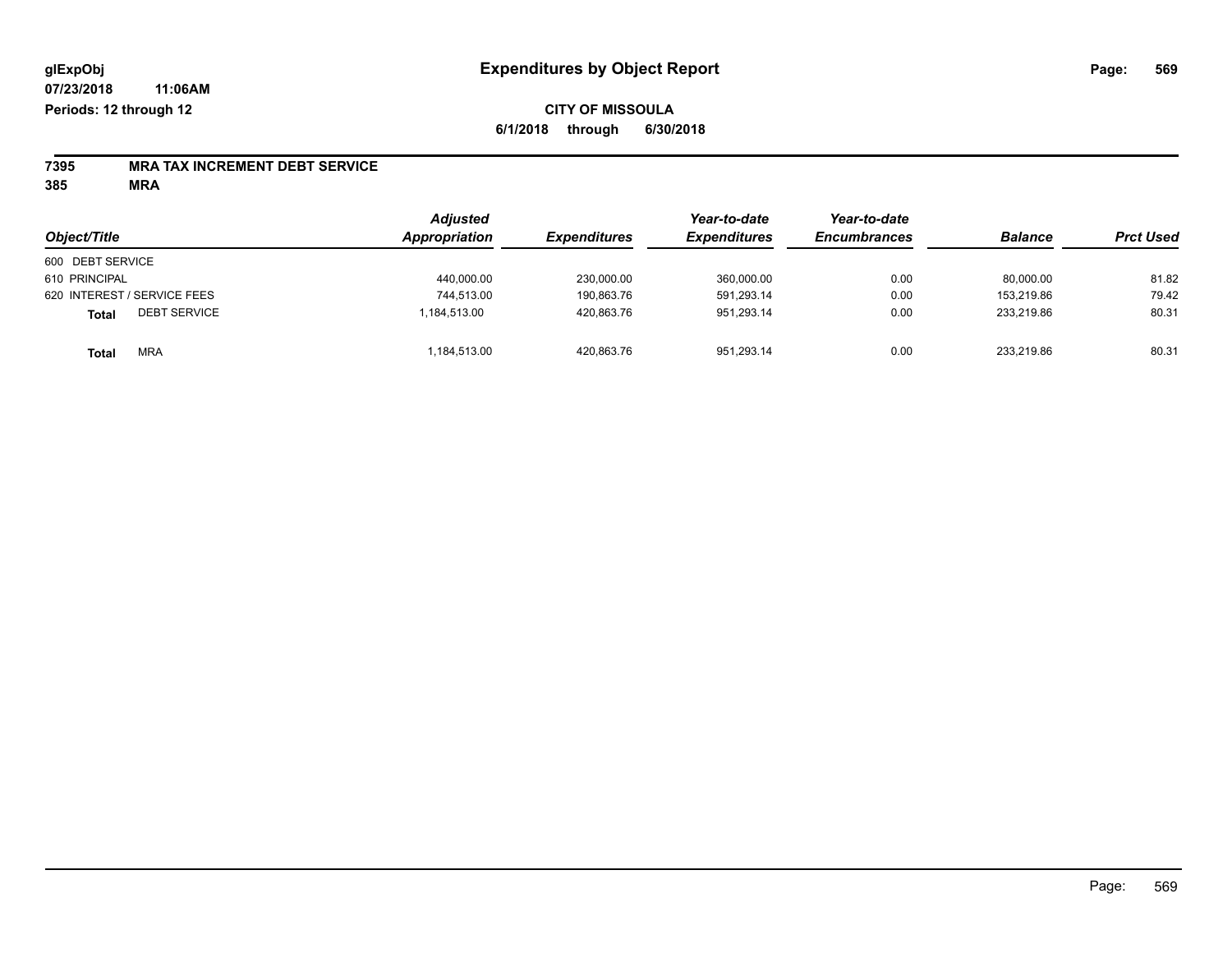**CITY OF MISSOULA 6/1/2018 through 6/30/2018**

### **7395 MRA TAX INCREMENT DEBT SERVICE**

| Object/Title                                   | <b>Adjusted</b> |                            | Year-to-date<br><b>Expenditures</b> | Year-to-date<br><b>Encumbrances</b> | <b>Balance</b> |                  |
|------------------------------------------------|-----------------|----------------------------|-------------------------------------|-------------------------------------|----------------|------------------|
|                                                | Appropriation   | <i><b>Expenditures</b></i> |                                     |                                     |                | <b>Prct Used</b> |
| 600 DEBT SERVICE                               |                 |                            |                                     |                                     |                |                  |
| 610 PRINCIPAL                                  | 440,000.00      | 230.000.00                 | 360.000.00                          | 0.00                                | 80.000.00      | 81.82            |
| 620 INTEREST / SERVICE FEES                    | 744,513.00      | 190,863.76                 | 591,293.14                          | 0.00                                | 153.219.86     | 79.42            |
| <b>DEBT SERVICE</b><br><b>Total</b>            | .184.513.00     | 420.863.76                 | 951.293.14                          | 0.00                                | 233.219.86     | 80.31            |
| MRA TAX INCREMENT DEBT SERVICE<br><b>Total</b> | .184.513.00     | 420.863.76                 | 951.293.14                          | 0.00                                | 233.219.86     | 80.31            |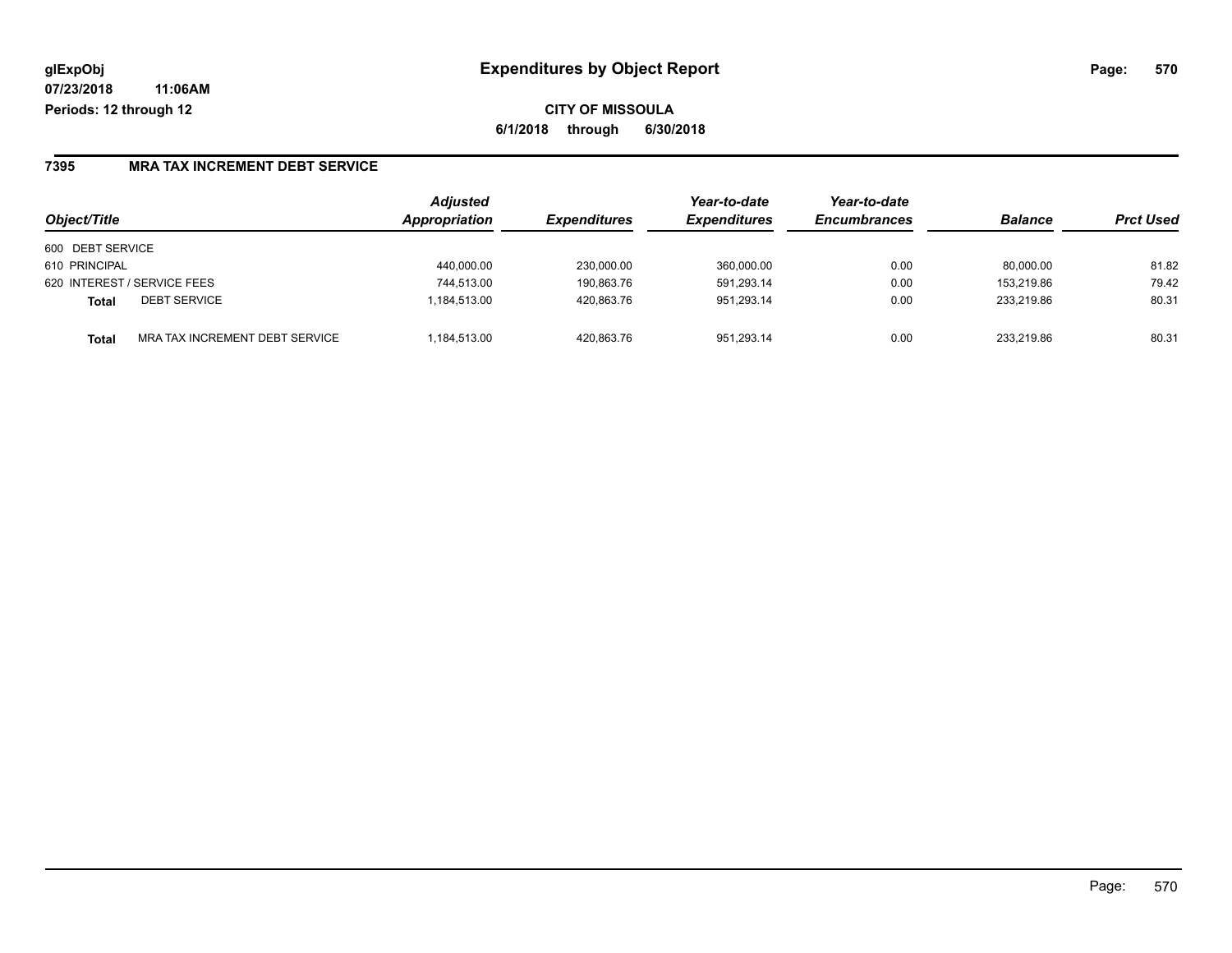## **CITY OF MISSOULA 6/1/2018 through 6/30/2018**

# **7396 NRSS DEBT SERVICE SINKING FUND**

|                               | <b>Adjusted</b>      | <b>Expenditures</b> | Year-to-date<br><b>Expenditures</b> | Year-to-date        | <b>Balance</b> | <b>Prct Used</b> |
|-------------------------------|----------------------|---------------------|-------------------------------------|---------------------|----------------|------------------|
| Object/Title                  | <b>Appropriation</b> |                     |                                     | <b>Encumbrances</b> |                |                  |
| 600 DEBT SERVICE              |                      |                     |                                     |                     |                |                  |
| 610 PRINCIPAL                 | 30.300.00            | 15.279.40           | 30.279.40                           | 0.00                | 20.60          | 99.93            |
| 620 INTEREST / SERVICE FEES   | 57.524.00            | 31.279.49           | 59.141.59                           | 0.00                | $-1.617.59$    | 102.81           |
| <b>DEBT SERVICE</b><br>Total  | 87.824.00            | 46,558.89           | 89.420.99                           | 0.00                | $-1,596.99$    | 101.82           |
| 800 OTHER OBJECTS             |                      |                     |                                     |                     |                |                  |
| 820 TRANSFERS TO OTHER FUNDS  | 0.00                 | 0.00                | 0.00                                | 0.00                | 0.00           | 0.00             |
| OTHER OBJECTS<br><b>Total</b> | 0.00                 | 0.00                | 0.00                                | 0.00                | 0.00           | 0.00             |
| <b>MRA</b><br><b>Total</b>    | 87.824.00            | 46.558.89           | 89.420.99                           | 0.00                | $-1.596.99$    | 101.82           |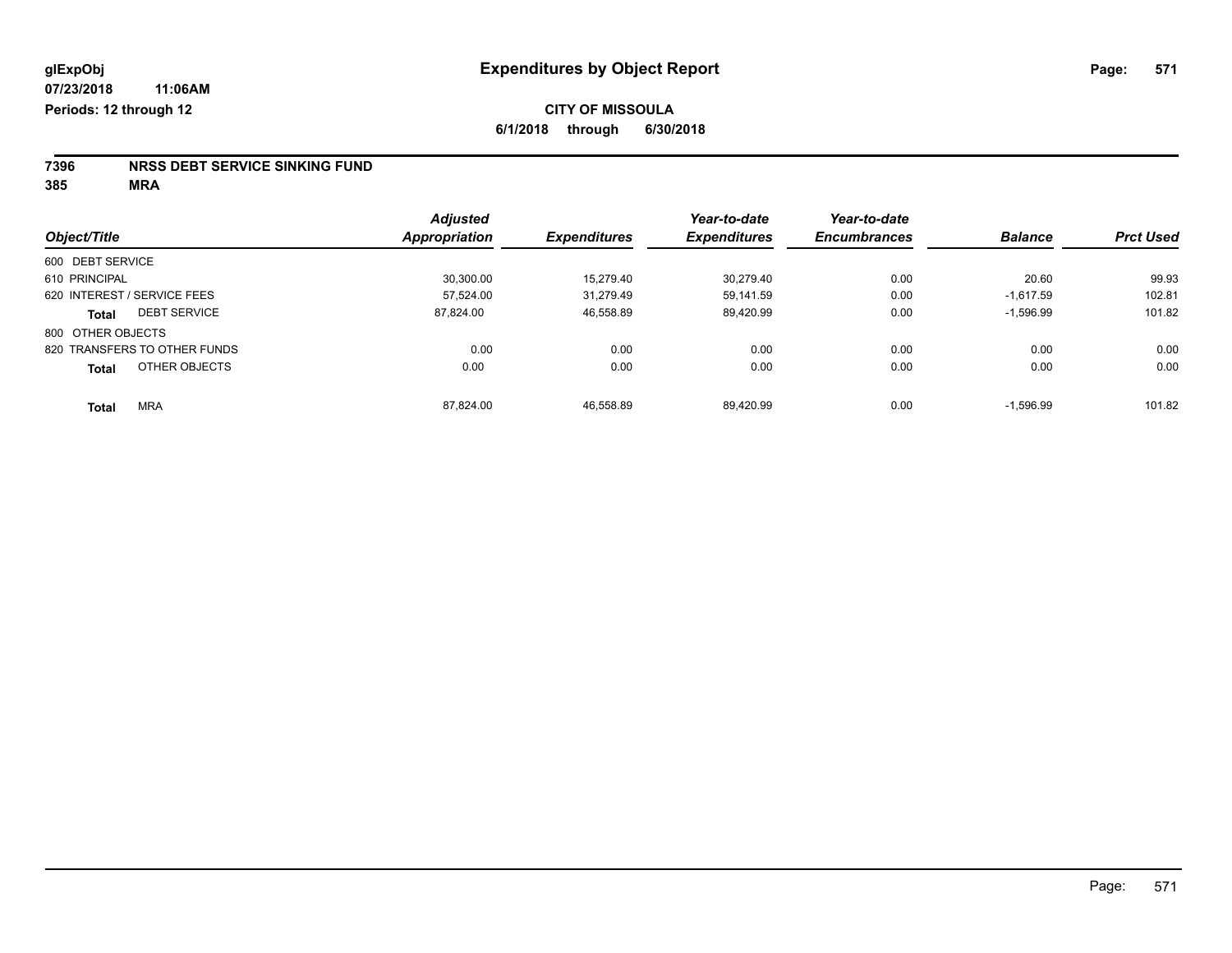**CITY OF MISSOULA 6/1/2018 through 6/30/2018**

### **7396 NRSS DEBT SERVICE SINKING FUND**

|                                                | <b>Adjusted</b> | <b>Expenditures</b> | Year-to-date<br><b>Expenditures</b> | Year-to-date<br><b>Encumbrances</b> | <b>Balance</b> | <b>Prct Used</b> |
|------------------------------------------------|-----------------|---------------------|-------------------------------------|-------------------------------------|----------------|------------------|
| Object/Title                                   | Appropriation   |                     |                                     |                                     |                |                  |
| 600 DEBT SERVICE                               |                 |                     |                                     |                                     |                |                  |
| 610 PRINCIPAL                                  | 30,300.00       | 15.279.40           | 30.279.40                           | 0.00                                | 20.60          | 99.93            |
| 620 INTEREST / SERVICE FEES                    | 57.524.00       | 31.279.49           | 59.141.59                           | 0.00                                | $-1.617.59$    | 102.81           |
| <b>DEBT SERVICE</b><br><b>Total</b>            | 87.824.00       | 46,558.89           | 89.420.99                           | 0.00                                | $-1,596.99$    | 101.82           |
| 800 OTHER OBJECTS                              |                 |                     |                                     |                                     |                |                  |
| 820 TRANSFERS TO OTHER FUNDS                   | 0.00            | 0.00                | 0.00                                | 0.00                                | 0.00           | 0.00             |
| OTHER OBJECTS<br><b>Total</b>                  | 0.00            | 0.00                | 0.00                                | 0.00                                | 0.00           | 0.00             |
| NRSS DEBT SERVICE SINKING FUND<br><b>Total</b> | 87.824.00       | 46.558.89           | 89.420.99                           | 0.00                                | $-1.596.99$    | 101.82           |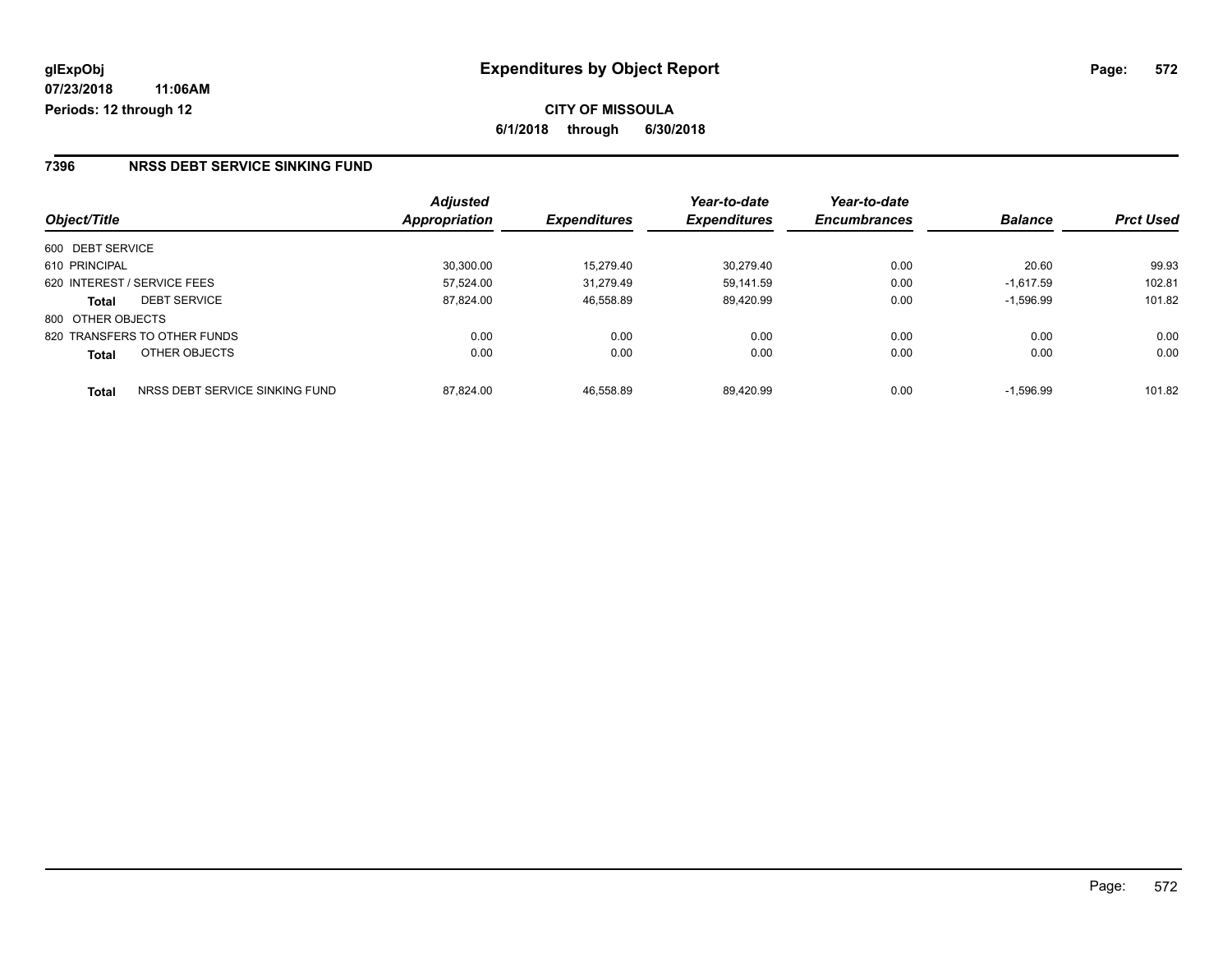**7397 NORTH RESERVE/SCOTT ST URD**

|                        |                                   | <b>Adjusted</b> |                     | Year-to-date        | Year-to-date        |                |                  |
|------------------------|-----------------------------------|-----------------|---------------------|---------------------|---------------------|----------------|------------------|
| Object/Title           |                                   | Appropriation   | <b>Expenditures</b> | <b>Expenditures</b> | <b>Encumbrances</b> | <b>Balance</b> | <b>Prct Used</b> |
| 300 PURCHASED SERVICES |                                   |                 |                     |                     |                     |                |                  |
|                        | 350 PROFESSIONAL SERVICES         | 47,000.00       | 0.00                | 34,917.07           | 0.00                | 12,082.93      | 74.29            |
| <b>Total</b>           | PURCHASED SERVICES                | 47,000.00       | 0.00                | 34,917.07           | 0.00                | 12,082.93      | 74.29            |
|                        | 700 GRANTS & CONTRIBUTIONS        |                 |                     |                     |                     |                |                  |
|                        | 700 GRANTS & CONTRIBUTIONS        | 865,730.00      | 0.00                | 528,230.00          | 0.00                | 337,500.00     | 61.02            |
| <b>Total</b>           | <b>GRANTS &amp; CONTRIBUTIONS</b> | 865,730.00      | 0.00                | 528,230.00          | 0.00                | 337,500.00     | 61.02            |
| 800 OTHER OBJECTS      |                                   |                 |                     |                     |                     |                |                  |
|                        | 820 TRANSFERS TO OTHER FUNDS      | 49,431.00       | 1,700.93            | 17,581.96           | 0.00                | 31,849.04      | 35.57            |
| 845 CONTINGENCY        |                                   | 99,624.00       | 0.00                | 0.00                | 0.00                | 99,624.00      | 0.00             |
| <b>Total</b>           | OTHER OBJECTS                     | 149,055.00      | 1,700.93            | 17,581.96           | 0.00                | 131,473.04     | 11.80            |
| 900 CAPITAL OUTLAY     |                                   |                 |                     |                     |                     |                |                  |
| 910 LAND               |                                   | 0.00            | 0.00                | 0.00                | 0.00                | 0.00           | 0.00             |
| 920 BUILDINGS          |                                   | 0.00            | 0.00                | 0.00                | 0.00                | 0.00           | 0.00             |
| 930 IMPROVEMENTS       |                                   | 0.00            | 0.00                | 0.00                | 0.00                | 0.00           | 0.00             |
| <b>Total</b>           | <b>CAPITAL OUTLAY</b>             | 0.00            | 0.00                | 0.00                | 0.00                | 0.00           | 0.00             |
| <b>Total</b>           | <b>MRA</b>                        | 1,061,785.00    | 1,700.93            | 580,729.03          | 0.00                | 481,055.97     | 54.69            |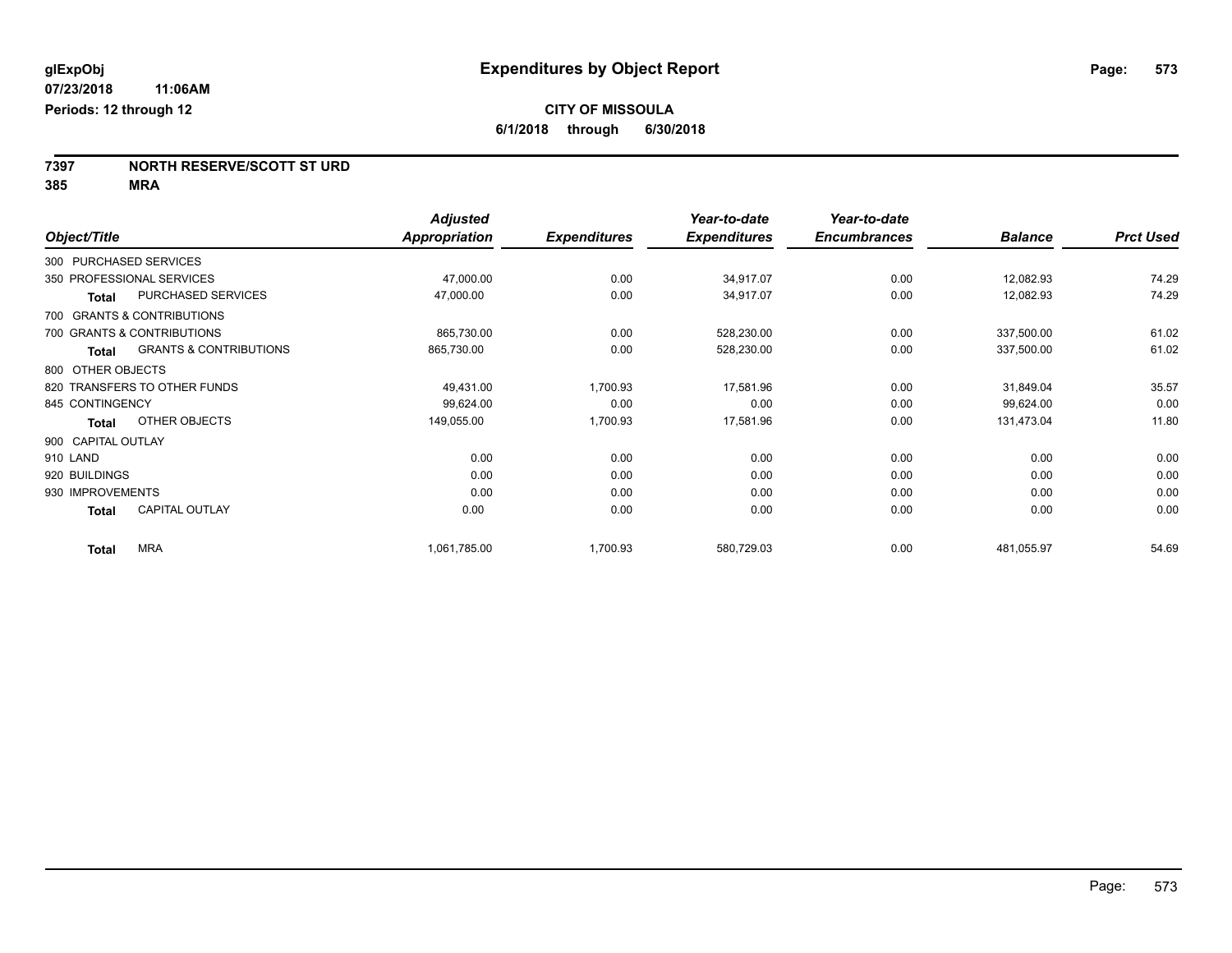### **7397 NORTH RESERVE/SCOTT ST URD**

|                    |                                   | <b>Adjusted</b> |                     | Year-to-date        | Year-to-date        |                |                  |
|--------------------|-----------------------------------|-----------------|---------------------|---------------------|---------------------|----------------|------------------|
| Object/Title       |                                   | Appropriation   | <b>Expenditures</b> | <b>Expenditures</b> | <b>Encumbrances</b> | <b>Balance</b> | <b>Prct Used</b> |
|                    | 300 PURCHASED SERVICES            |                 |                     |                     |                     |                |                  |
|                    | 350 PROFESSIONAL SERVICES         | 47,000.00       | 0.00                | 34,917.07           | 0.00                | 12,082.93      | 74.29            |
| <b>Total</b>       | PURCHASED SERVICES                | 47,000.00       | 0.00                | 34,917.07           | 0.00                | 12,082.93      | 74.29            |
|                    | 700 GRANTS & CONTRIBUTIONS        |                 |                     |                     |                     |                |                  |
|                    | 700 GRANTS & CONTRIBUTIONS        | 865,730.00      | 0.00                | 528,230.00          | 0.00                | 337,500.00     | 61.02            |
| <b>Total</b>       | <b>GRANTS &amp; CONTRIBUTIONS</b> | 865,730.00      | 0.00                | 528,230.00          | 0.00                | 337,500.00     | 61.02            |
| 800 OTHER OBJECTS  |                                   |                 |                     |                     |                     |                |                  |
|                    | 820 TRANSFERS TO OTHER FUNDS      | 49,431.00       | 1,700.93            | 17,581.96           | 0.00                | 31,849.04      | 35.57            |
| 845 CONTINGENCY    |                                   | 99,624.00       | 0.00                | 0.00                | 0.00                | 99,624.00      | 0.00             |
| <b>Total</b>       | OTHER OBJECTS                     | 149,055.00      | 1,700.93            | 17,581.96           | 0.00                | 131,473.04     | 11.80            |
| 900 CAPITAL OUTLAY |                                   |                 |                     |                     |                     |                |                  |
| 910 LAND           |                                   | 0.00            | 0.00                | 0.00                | 0.00                | 0.00           | 0.00             |
| 920 BUILDINGS      |                                   | 0.00            | 0.00                | 0.00                | 0.00                | 0.00           | 0.00             |
| 930 IMPROVEMENTS   |                                   | 0.00            | 0.00                | 0.00                | 0.00                | 0.00           | 0.00             |
| <b>Total</b>       | <b>CAPITAL OUTLAY</b>             | 0.00            | 0.00                | 0.00                | 0.00                | 0.00           | 0.00             |
| <b>Total</b>       | NORTH RESERVE/SCOTT ST URD        | 1,061,785.00    | 1,700.93            | 580,729.03          | 0.00                | 481,055.97     | 54.69            |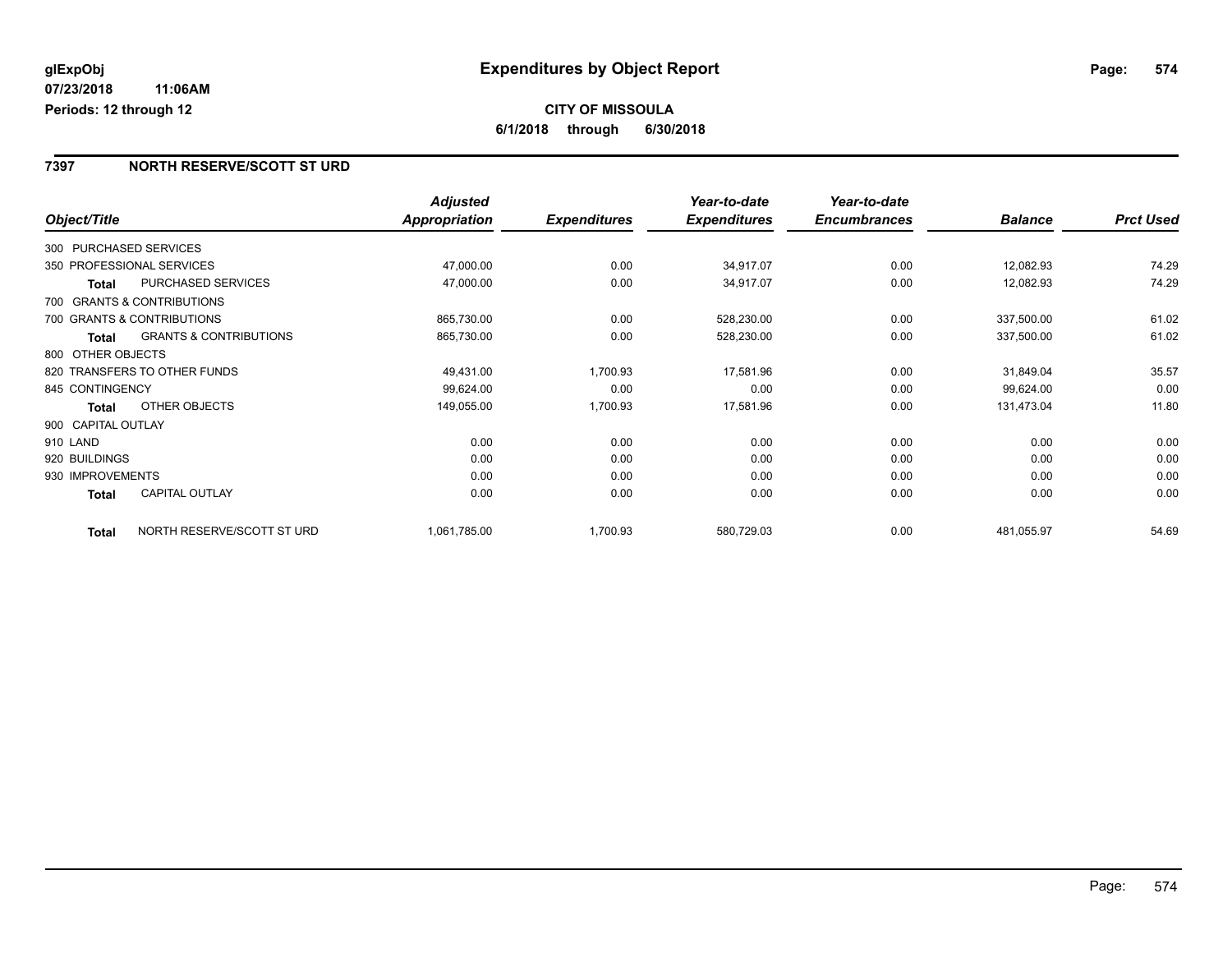## **CITY OF MISSOULA 6/1/2018 through 6/30/2018**

# **7399 INTERMOUNTAIN BOND DEBT SERVICE**

|                                     | <b>Adjusted</b><br>Appropriation | <b>Expenditures</b> | Year-to-date<br><b>Expenditures</b> | Year-to-date<br><b>Encumbrances</b> | <b>Balance</b> |                  |
|-------------------------------------|----------------------------------|---------------------|-------------------------------------|-------------------------------------|----------------|------------------|
| Object/Title                        |                                  |                     |                                     |                                     |                | <b>Prct Used</b> |
| 600 DEBT SERVICE                    |                                  |                     |                                     |                                     |                |                  |
| 610 PRINCIPAL                       | 81,500.00                        | 41,000.00           | 81,500.00                           | 0.00                                | 0.00           | 100.00           |
| 620 INTEREST / SERVICE FEES         | 64,658.00                        | 31,598.75           | 64,058.13                           | 0.00                                | 599.87         | 99.07            |
| <b>DEBT SERVICE</b><br><b>Total</b> | 146.158.00                       | 72,598.75           | 145.558.13                          | 0.00                                | 599.87         | 99.59            |
| <b>MRA</b><br><b>Total</b>          | 146,158.00                       | 72,598.75           | 145,558.13                          | 0.00                                | 599.87         | 99.59            |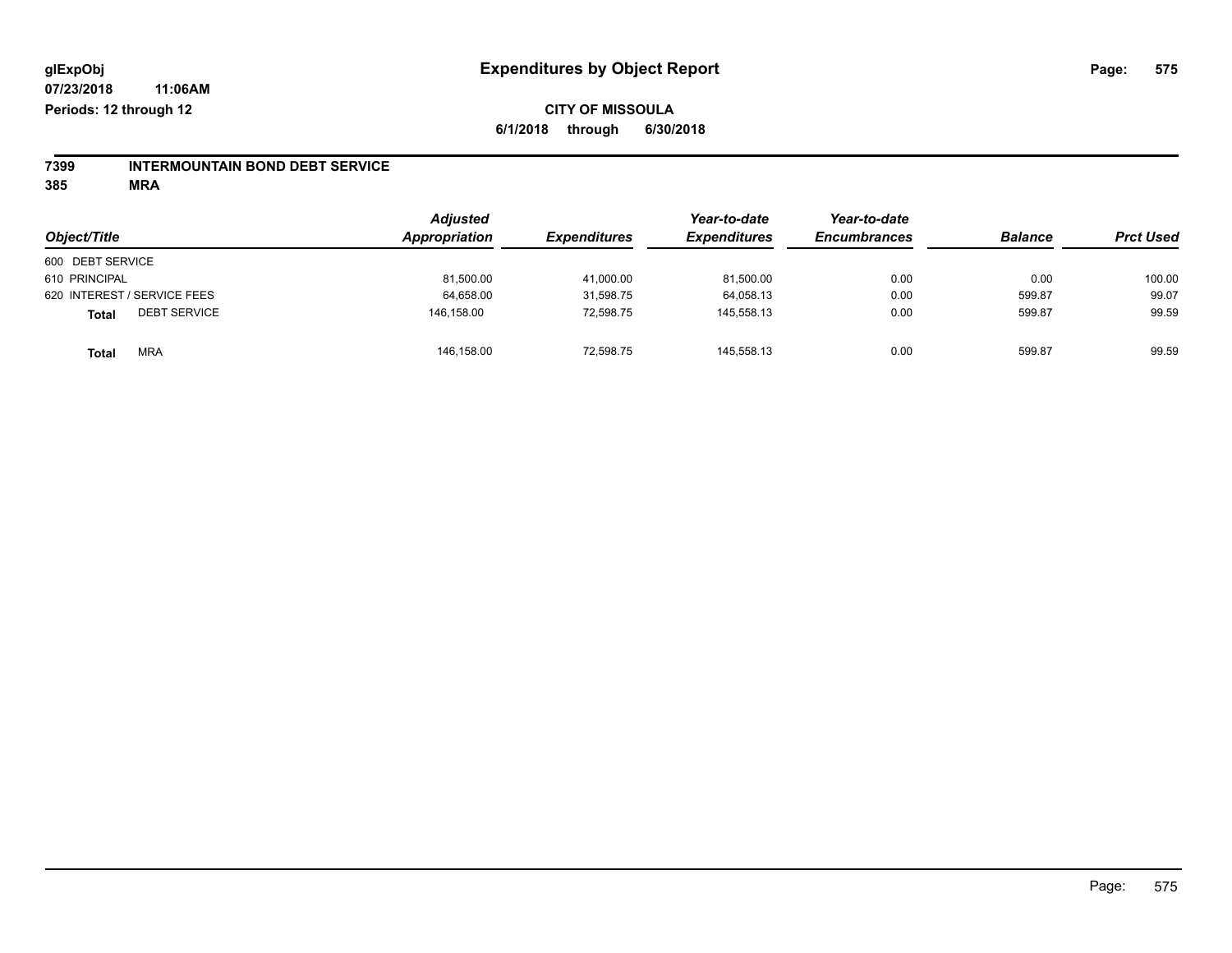**CITY OF MISSOULA 6/1/2018 through 6/30/2018**

#### **7399 INTERMOUNTAIN BOND DEBT SERVICE**

| Object/Title                                    | <b>Adjusted</b><br>Appropriation | <b>Expenditures</b> | Year-to-date<br><b>Expenditures</b> | Year-to-date<br><b>Encumbrances</b> | <b>Balance</b> | <b>Prct Used</b> |
|-------------------------------------------------|----------------------------------|---------------------|-------------------------------------|-------------------------------------|----------------|------------------|
| 600 DEBT SERVICE                                |                                  |                     |                                     |                                     |                |                  |
| 610 PRINCIPAL                                   | 81,500.00                        | 41,000.00           | 81,500.00                           | 0.00                                | 0.00           | 100.00           |
| 620 INTEREST / SERVICE FEES                     | 64,658.00                        | 31,598.75           | 64,058.13                           | 0.00                                | 599.87         | 99.07            |
| <b>DEBT SERVICE</b><br><b>Total</b>             | 146.158.00                       | 72.598.75           | 145.558.13                          | 0.00                                | 599.87         | 99.59            |
| INTERMOUNTAIN BOND DEBT SERVICE<br><b>Total</b> | 146.158.00                       | 72.598.75           | 145.558.13                          | 0.00                                | 599.87         | 99.59            |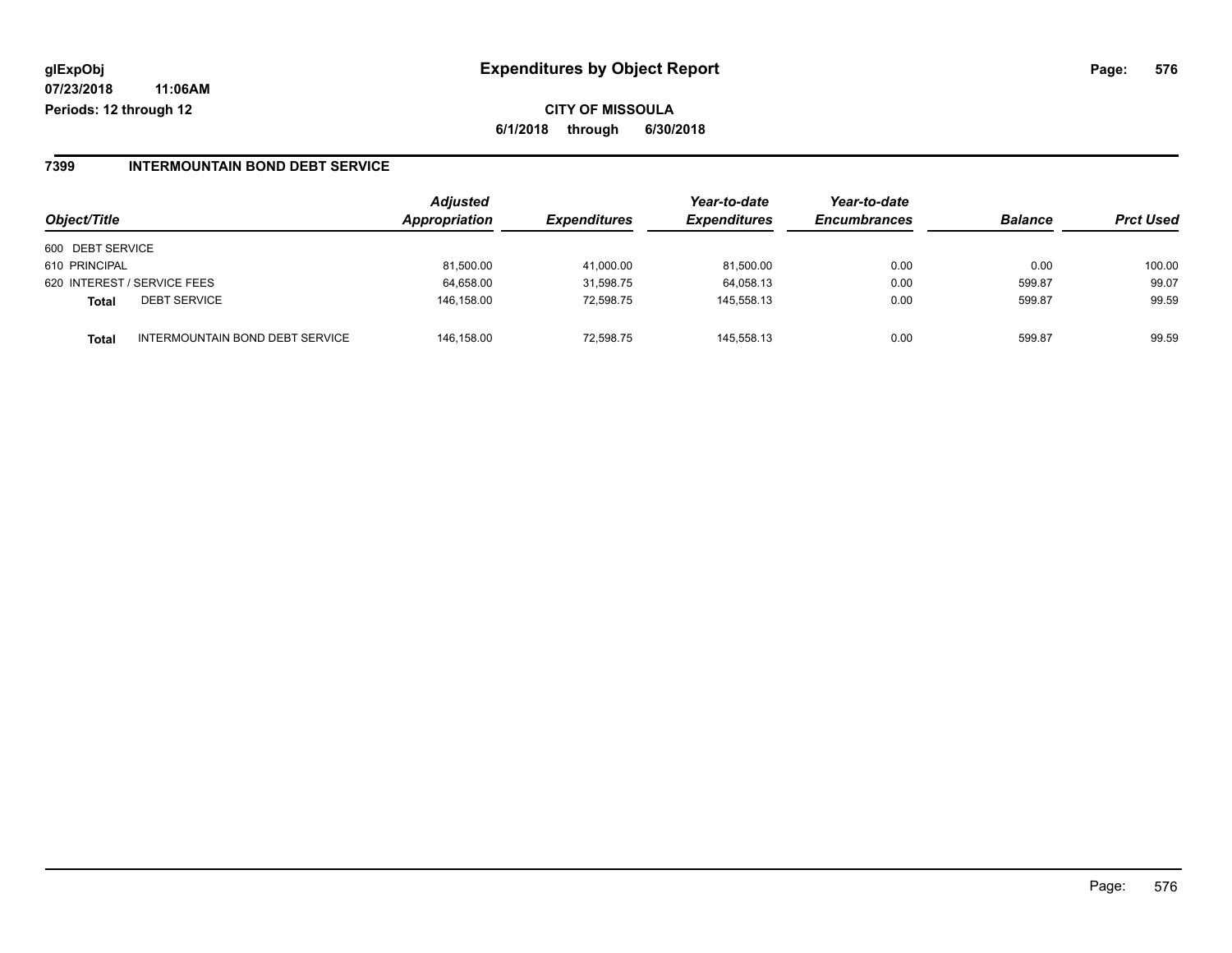**CITY OF MISSOULA 6/1/2018 through 6/30/2018**

**7400 FRONT ST BOND CLEARING**

**385 MRA**

| Object/Title                  | <b>Adjusted</b><br>Appropriation | <b>Expenditures</b> | Year-to-date<br><i><b>Expenditures</b></i> | Year-to-date<br><b>Encumbrances</b> | <b>Balance</b> | <b>Prct Used</b> |
|-------------------------------|----------------------------------|---------------------|--------------------------------------------|-------------------------------------|----------------|------------------|
| 800 OTHER OBJECTS             |                                  |                     |                                            |                                     |                |                  |
| 820 TRANSFERS TO OTHER FUNDS  | 411,730.00                       | 0.00                | 299,639.98                                 | 0.00                                | 112.090.02     | 72.78            |
| OTHER OBJECTS<br><b>Total</b> | 411.730.00                       | 0.00                | 299,639.98                                 | 0.00                                | 112.090.02     | 72.78            |
| <b>MRA</b><br>Total           | 411,730.00                       | 0.00                | 299,639.98                                 | 0.00                                | 112.090.02     | 72.78            |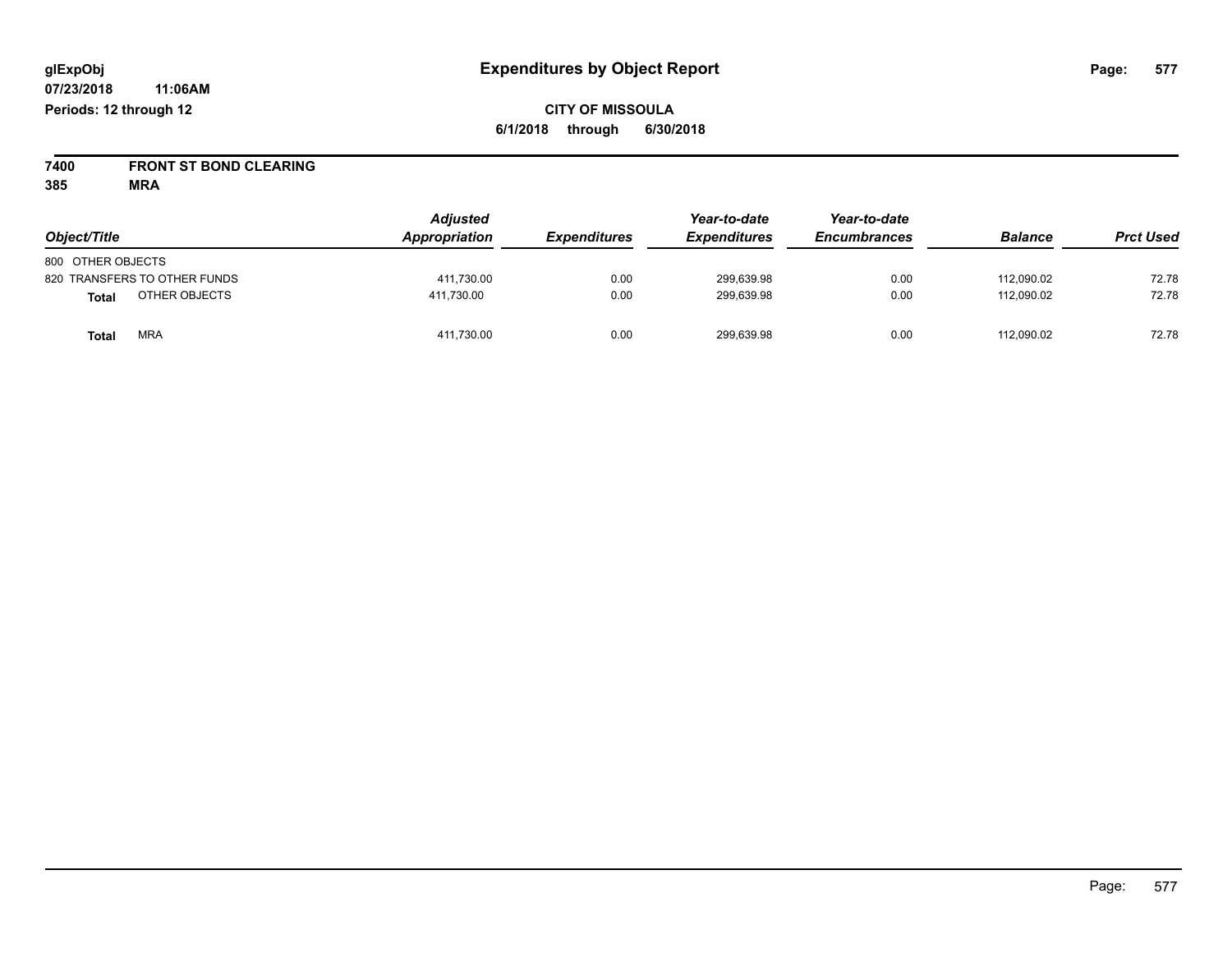### **7400 FRONT ST BOND CLEARING**

| Object/Title                                       | <b>Adjusted</b><br>Appropriation | <i><b>Expenditures</b></i> | Year-to-date<br><i><b>Expenditures</b></i> | Year-to-date<br><b>Encumbrances</b> | <b>Balance</b> | <b>Prct Used</b> |
|----------------------------------------------------|----------------------------------|----------------------------|--------------------------------------------|-------------------------------------|----------------|------------------|
|                                                    |                                  |                            |                                            |                                     |                |                  |
| 800 OTHER OBJECTS                                  |                                  |                            |                                            |                                     |                |                  |
| 820 TRANSFERS TO OTHER FUNDS                       | 411,730.00                       | 0.00                       | 299,639.98                                 | 0.00                                | 112.090.02     | 72.78            |
| OTHER OBJECTS<br><b>Total</b>                      | 411,730.00                       | 0.00                       | 299.639.98                                 | 0.00                                | 112.090.02     | 72.78            |
| <b>FRONT ST BOND CLEARING</b><br>Tota <sub>l</sub> | 411.730.00                       | 0.00                       | 299.639.98                                 | 0.00                                | 112.090.02     | 72.78            |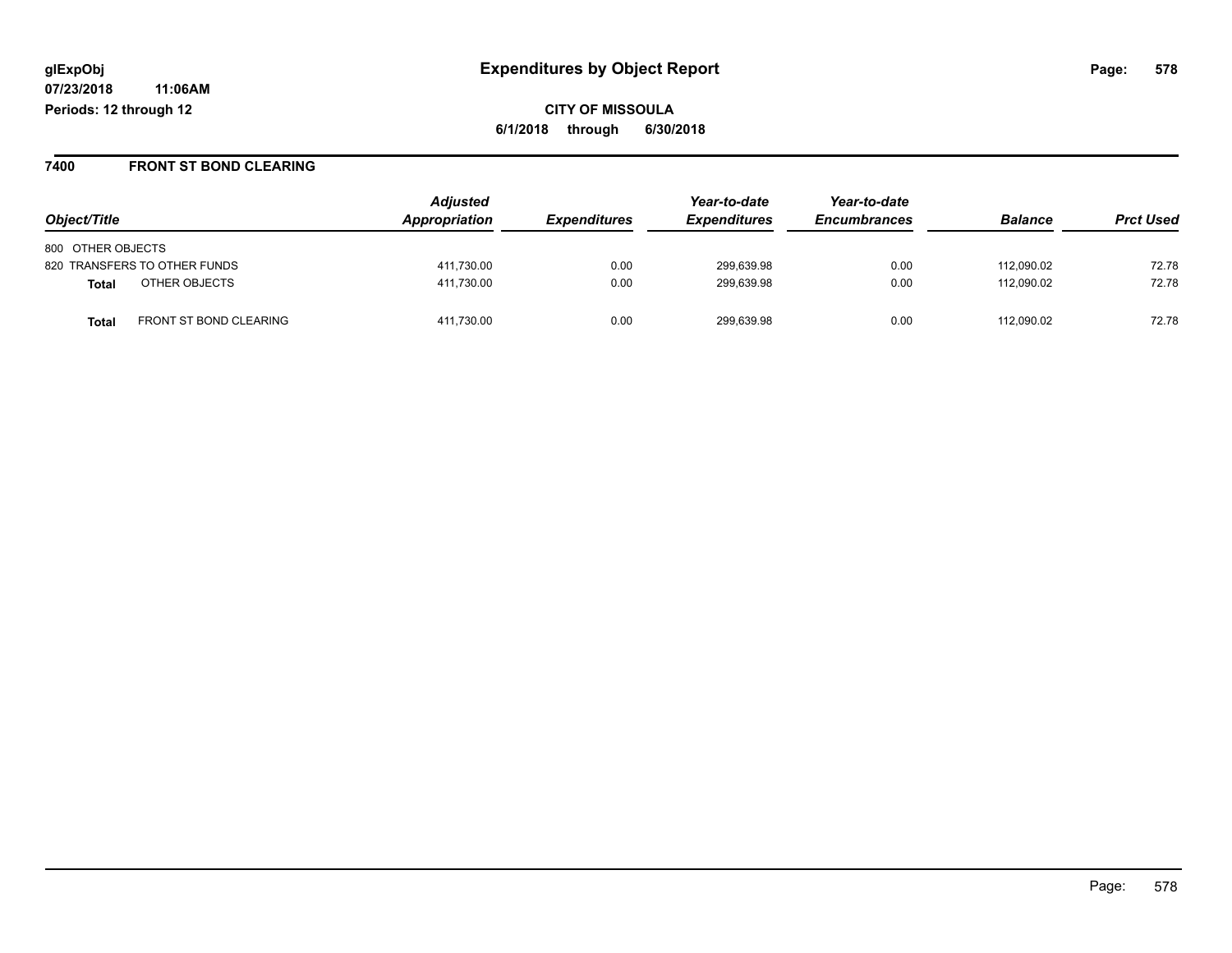# **7401 FRONT ST PARKING STRUCTURE**

**385 MRA**

|                                     | <b>Adjusted</b>      |                     | Year-to-date        | Year-to-date        |                |                  |
|-------------------------------------|----------------------|---------------------|---------------------|---------------------|----------------|------------------|
| Object/Title                        | <b>Appropriation</b> | <b>Expenditures</b> | <b>Expenditures</b> | <b>Encumbrances</b> | <b>Balance</b> | <b>Prct Used</b> |
| 600 DEBT SERVICE                    |                      |                     |                     |                     |                |                  |
| 610 PRINCIPAL                       | 102,000.00           | 0.00                | 102.000.00          | 0.00                | 0.00           | 100.00           |
| 620 INTEREST / SERVICE FEES         | 102,860.00           | 0.00                | 102,860.00          | 0.00                | 0.00           | 100.00           |
| <b>DEBT SERVICE</b><br><b>Total</b> | 204,860.00           | 0.00                | 204,860.00          | 0.00                | 0.00           | 100.00           |
| 800 OTHER OBJECTS                   |                      |                     |                     |                     |                |                  |
| 820 TRANSFERS TO OTHER FUNDS        | 0.00                 | 0.00                | 0.00                | 0.00                | 0.00           | 0.00             |
| OTHER OBJECTS<br><b>Total</b>       | 0.00                 | 0.00                | 0.00                | 0.00                | 0.00           | 0.00             |
| <b>MRA</b><br><b>Total</b>          | 204.860.00           | 0.00                | 204.860.00          | 0.00                | 0.00           | 100.00           |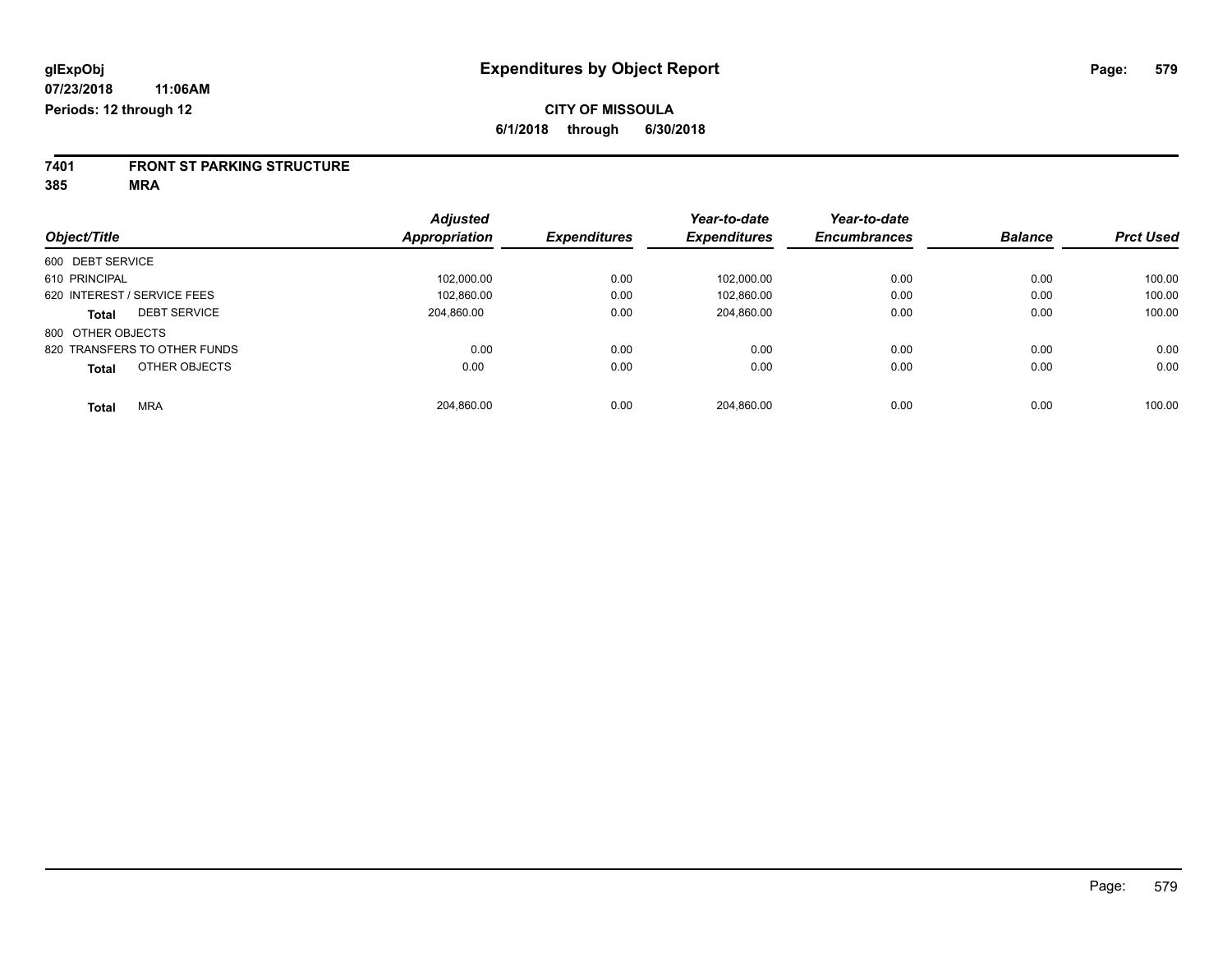**CITY OF MISSOULA 6/1/2018 through 6/30/2018**

## **7401 FRONT ST PARKING STRUCTURE**

|                                                   | <b>Adjusted</b> |                     | Year-to-date        | Year-to-date        |                |                  |
|---------------------------------------------------|-----------------|---------------------|---------------------|---------------------|----------------|------------------|
| Object/Title                                      | Appropriation   | <b>Expenditures</b> | <b>Expenditures</b> | <b>Encumbrances</b> | <b>Balance</b> | <b>Prct Used</b> |
| 600 DEBT SERVICE                                  |                 |                     |                     |                     |                |                  |
| 610 PRINCIPAL                                     | 102.000.00      | 0.00                | 102.000.00          | 0.00                | 0.00           | 100.00           |
| 620 INTEREST / SERVICE FEES                       | 102,860.00      | 0.00                | 102.860.00          | 0.00                | 0.00           | 100.00           |
| <b>DEBT SERVICE</b><br><b>Total</b>               | 204.860.00      | 0.00                | 204.860.00          | 0.00                | 0.00           | 100.00           |
| 800 OTHER OBJECTS                                 |                 |                     |                     |                     |                |                  |
| 820 TRANSFERS TO OTHER FUNDS                      | 0.00            | 0.00                | 0.00                | 0.00                | 0.00           | 0.00             |
| OTHER OBJECTS<br><b>Total</b>                     | 0.00            | 0.00                | 0.00                | 0.00                | 0.00           | 0.00             |
| <b>FRONT ST PARKING STRUCTURE</b><br><b>Total</b> | 204.860.00      | 0.00                | 204.860.00          | 0.00                | 0.00           | 100.00           |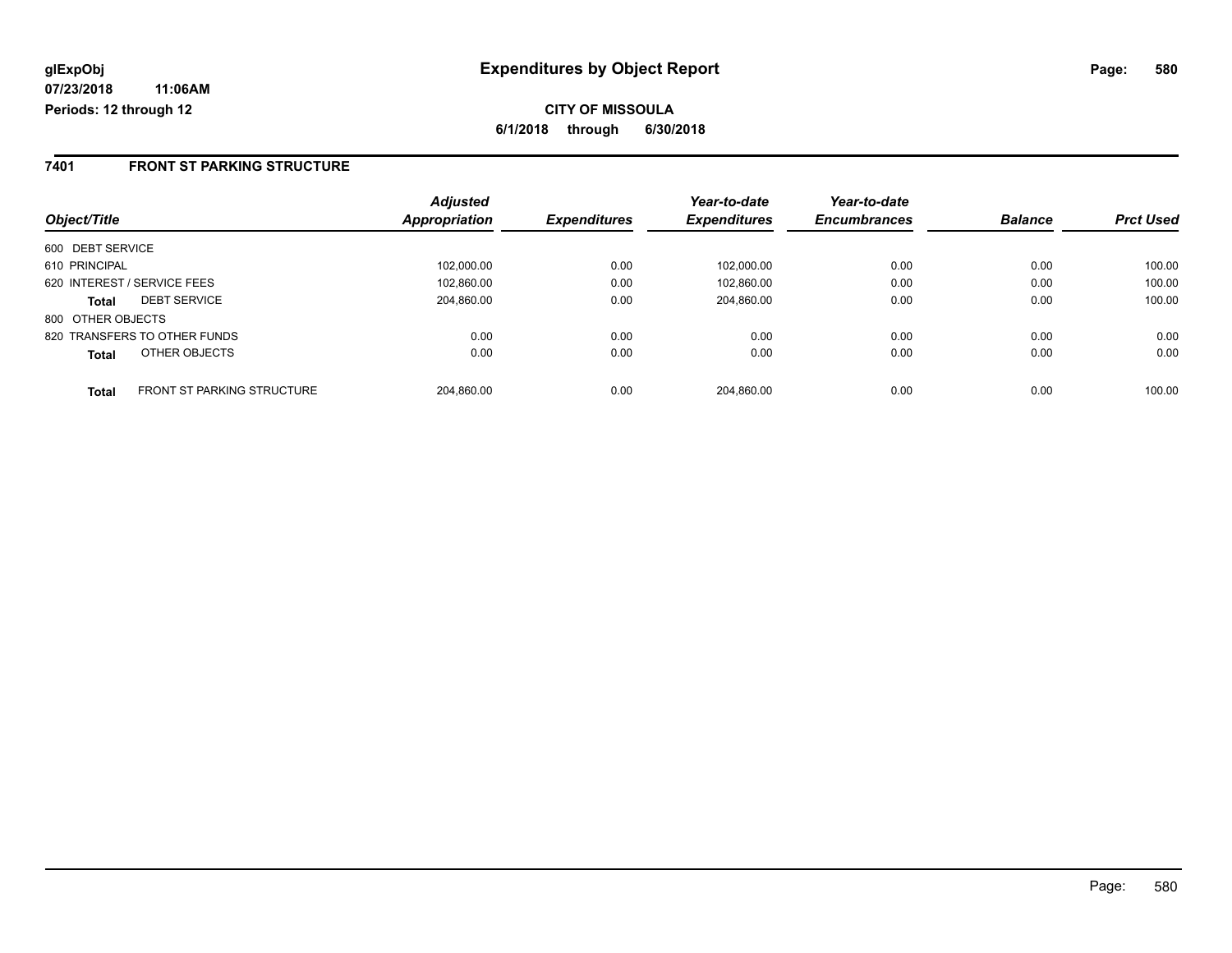# **CITY OF MISSOULA 6/1/2018 through 6/30/2018**

# **7402 FRONT ST SUBORDINATE LIEN NOTE**

**385 MRA**

|                             |                      | <b>Adjusted</b>      |                     | Year-to-date        | Year-to-date        |                |                  |
|-----------------------------|----------------------|----------------------|---------------------|---------------------|---------------------|----------------|------------------|
| Object/Title                |                      | <b>Appropriation</b> | <b>Expenditures</b> | <b>Expenditures</b> | <b>Encumbrances</b> | <b>Balance</b> | <b>Prct Used</b> |
| 500 FIXED CHARGES           |                      |                      |                     |                     |                     |                |                  |
| 550 MERCHANT SERVICE FEES   |                      | 0.00                 | 0.00                | 0.00                | 0.00                | 0.00           | 0.00             |
| <b>Total</b>                | <b>FIXED CHARGES</b> | 0.00                 | 0.00                | 0.00                | 0.00                | 0.00           | 0.00             |
| 600 DEBT SERVICE            |                      |                      |                     |                     |                     |                |                  |
| 610 PRINCIPAL               |                      | 30.000.00            | 30.000.00           | 30,000.00           | 0.00                | 0.00           | 100.00           |
| 620 INTEREST / SERVICE FEES |                      | 95.717.00            | 41,026.62           | 82,653.24           | 0.00                | 13.063.76      | 86.35            |
| <b>Total</b>                | <b>DEBT SERVICE</b>  | 125.717.00           | 71,026.62           | 112,653.24          | 0.00                | 13,063.76      | 89.61            |
| <b>MRA</b><br><b>Total</b>  |                      | 125.717.00           | 71.026.62           | 112.653.24          | 0.00                | 13.063.76      | 89.61            |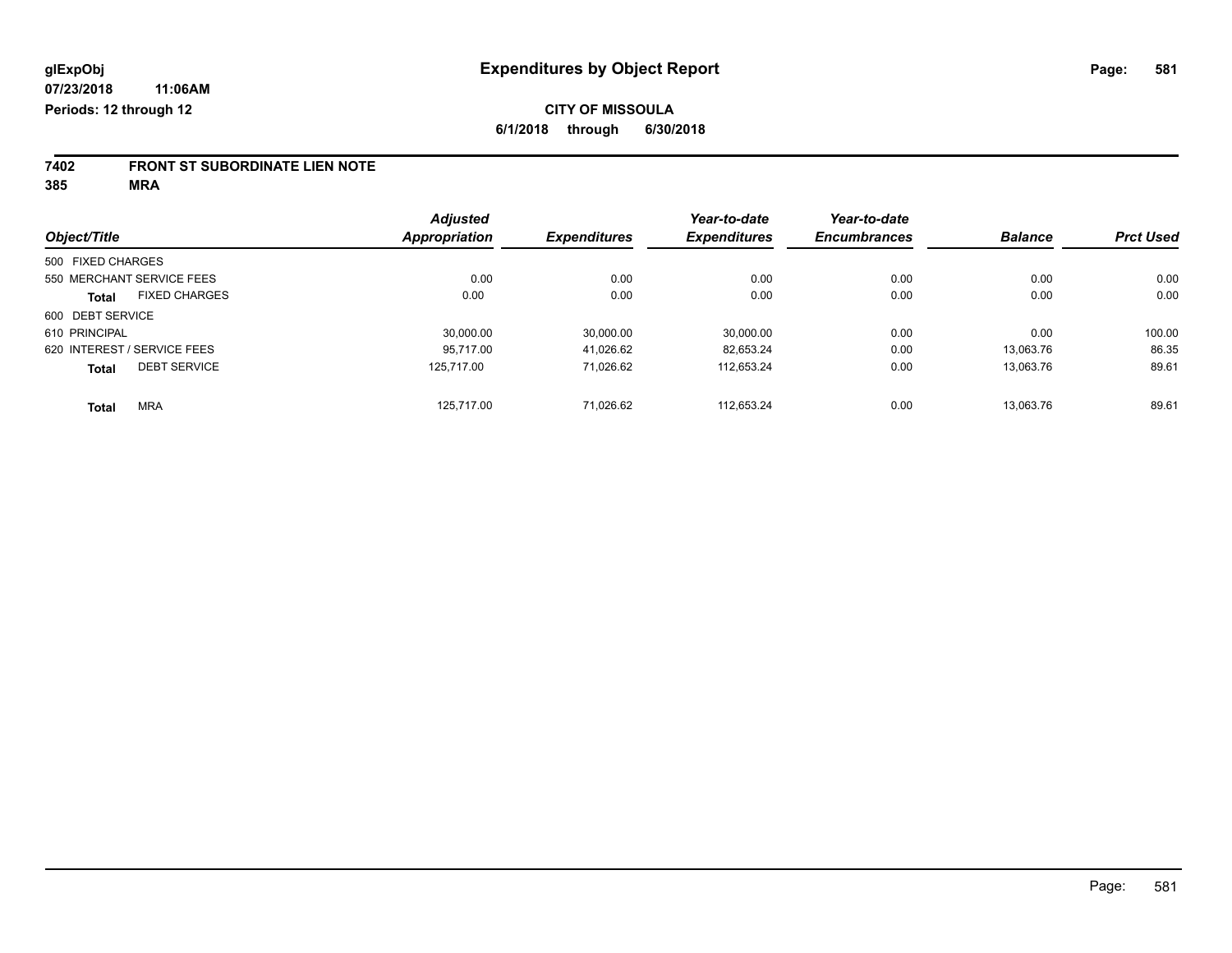**CITY OF MISSOULA 6/1/2018 through 6/30/2018**

## **7402 FRONT ST SUBORDINATE LIEN NOTE**

| Object/Title                                          | <b>Adjusted</b><br>Appropriation | <b>Expenditures</b> | Year-to-date<br><b>Expenditures</b> | Year-to-date<br><b>Encumbrances</b> | <b>Balance</b> | <b>Prct Used</b> |
|-------------------------------------------------------|----------------------------------|---------------------|-------------------------------------|-------------------------------------|----------------|------------------|
|                                                       |                                  |                     |                                     |                                     |                |                  |
| 500 FIXED CHARGES                                     |                                  |                     |                                     |                                     |                |                  |
| 550 MERCHANT SERVICE FEES                             | 0.00                             | 0.00                | 0.00                                | 0.00                                | 0.00           | 0.00             |
| <b>FIXED CHARGES</b><br><b>Total</b>                  | 0.00                             | 0.00                | 0.00                                | 0.00                                | 0.00           | 0.00             |
| 600 DEBT SERVICE                                      |                                  |                     |                                     |                                     |                |                  |
| 610 PRINCIPAL                                         | 30.000.00                        | 30.000.00           | 30.000.00                           | 0.00                                | 0.00           | 100.00           |
| 620 INTEREST / SERVICE FEES                           | 95.717.00                        | 41.026.62           | 82.653.24                           | 0.00                                | 13,063.76      | 86.35            |
| <b>DEBT SERVICE</b><br><b>Total</b>                   | 125,717.00                       | 71,026.62           | 112.653.24                          | 0.00                                | 13,063.76      | 89.61            |
| <b>FRONT ST SUBORDINATE LIEN NOTE</b><br><b>Total</b> | 125.717.00                       | 71.026.62           | 112.653.24                          | 0.00                                | 13.063.76      | 89.61            |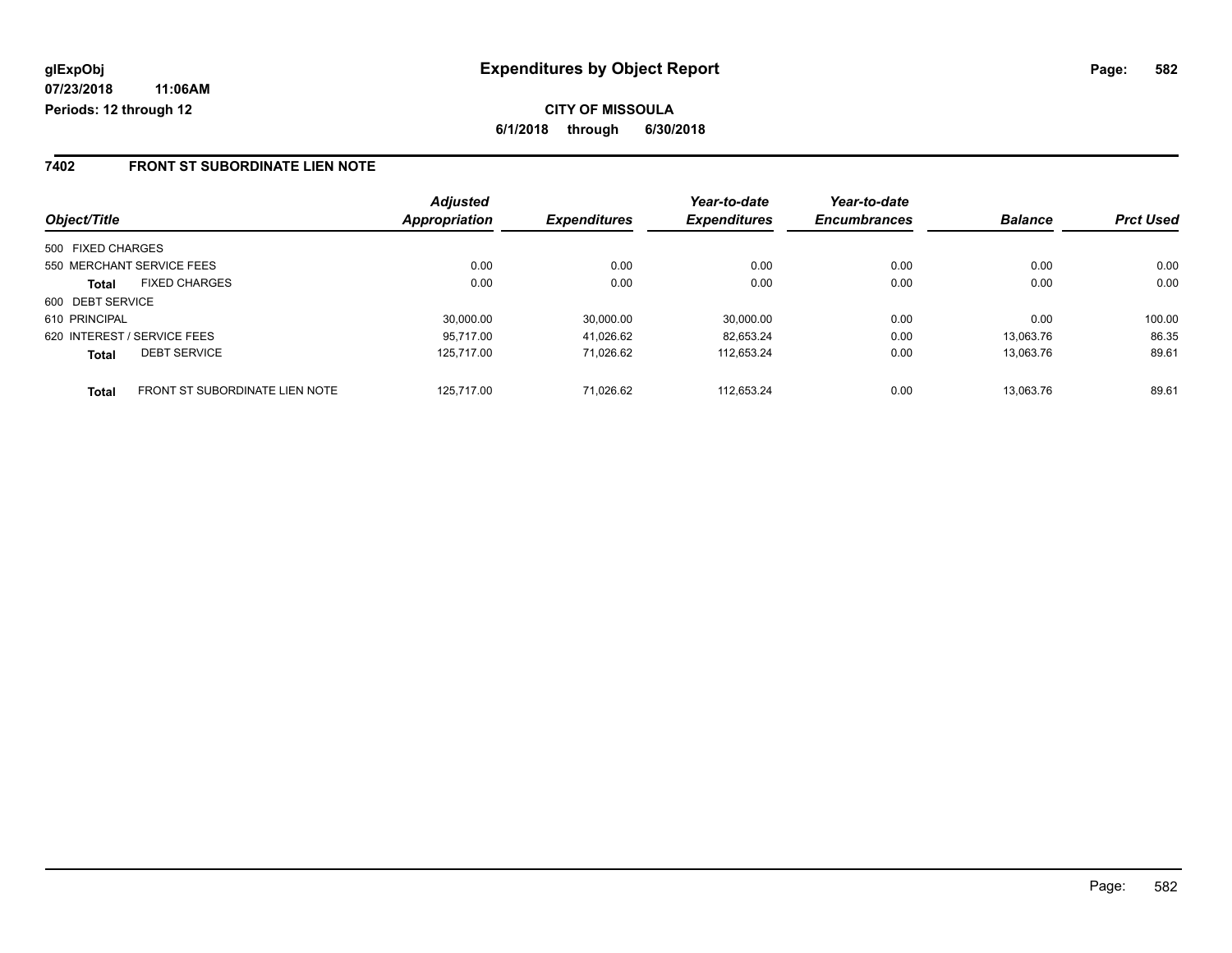# **CITY OF MISSOULA 6/1/2018 through 6/30/2018**

# **7447 COURT COLLECTED PARKING FINES**

**230 MUNICIPAL COURT**

| Object/Title      |                        | <b>Adjusted</b><br>Appropriation | <b>Expenditures</b> | Year-to-date<br><b>Expenditures</b> | Year-to-date<br><b>Encumbrances</b> | <b>Balance</b> | <b>Prct Used</b> |
|-------------------|------------------------|----------------------------------|---------------------|-------------------------------------|-------------------------------------|----------------|------------------|
| 500 FIXED CHARGES |                        |                                  |                     |                                     |                                     |                |                  |
| 500 FIXED CHARGES |                        | 0.00                             | 0.00                | 0.00                                | 0.00                                | 0.00           | 0.00             |
| <b>Total</b>      | <b>FIXED CHARGES</b>   | 0.00                             | 0.00                | 0.00                                | 0.00                                | 0.00           | 0.00             |
| <b>Total</b>      | <b>MUNICIPAL COURT</b> | 0.00                             | 0.00                | 0.00                                | 0.00                                | 0.00           | 0.00             |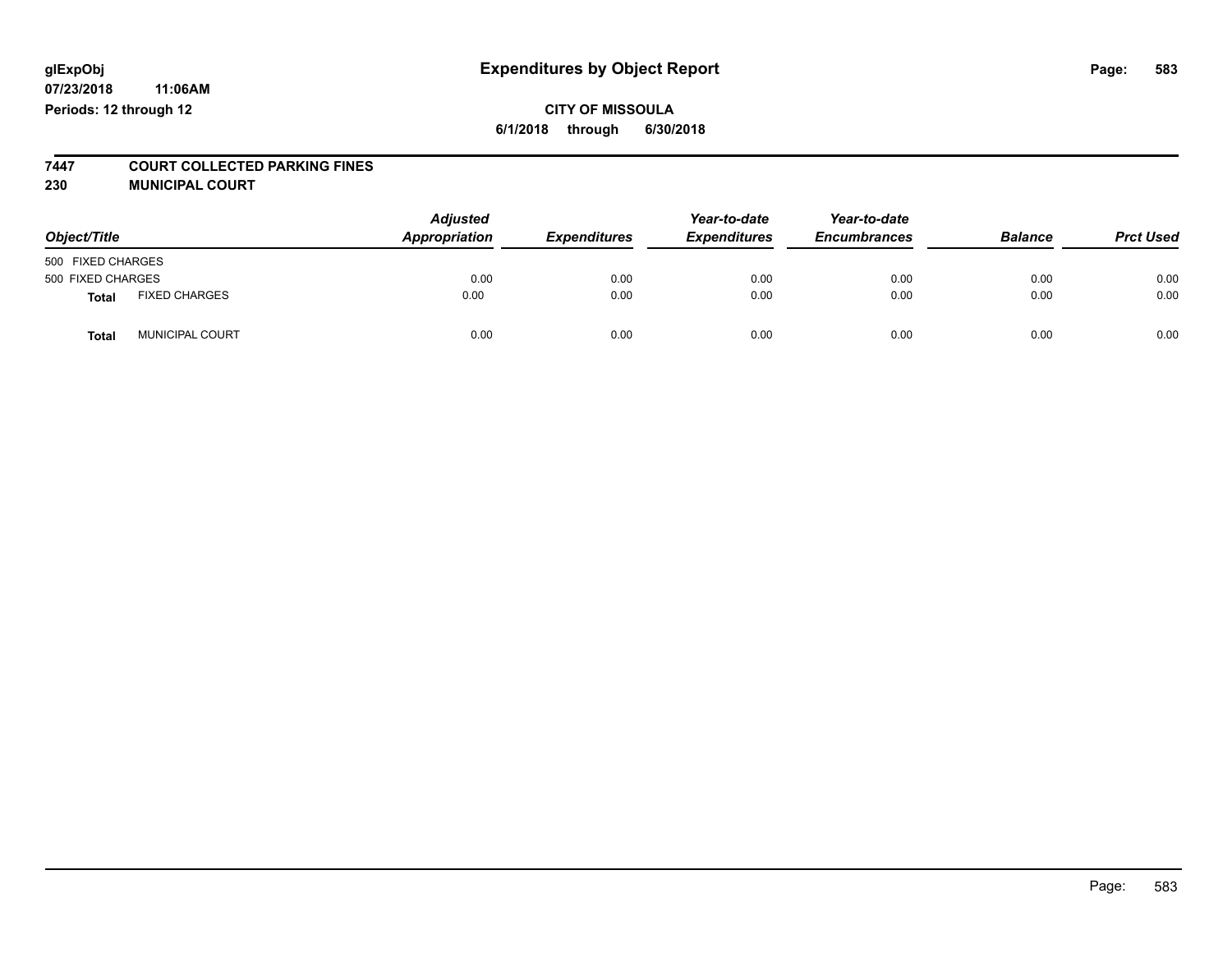# **glExpObj Expenditures by Object Report Page: 584**

**07/23/2018 11:06AM Periods: 12 through 12**

**CITY OF MISSOULA 6/1/2018 through 6/30/2018**

#### **7447 COURT COLLECTED PARKING FINES**

| Object/Title                                  | <b>Adjusted</b><br>Appropriation | <b>Expenditures</b> | Year-to-date<br><b>Expenditures</b> | Year-to-date<br><b>Encumbrances</b> | <b>Balance</b> | <b>Prct Used</b> |
|-----------------------------------------------|----------------------------------|---------------------|-------------------------------------|-------------------------------------|----------------|------------------|
| 500 FIXED CHARGES                             |                                  |                     |                                     |                                     |                |                  |
| 500 FIXED CHARGES                             | 0.00                             | 0.00                | 0.00                                | 0.00                                | 0.00           | 0.00             |
| <b>FIXED CHARGES</b><br><b>Total</b>          | 0.00                             | 0.00                | 0.00                                | 0.00                                | 0.00           | 0.00             |
| <b>COURT COLLECTED PARKING FINES</b><br>Total | 0.00                             | 0.00                | 0.00                                | 0.00                                | 0.00           | 0.00             |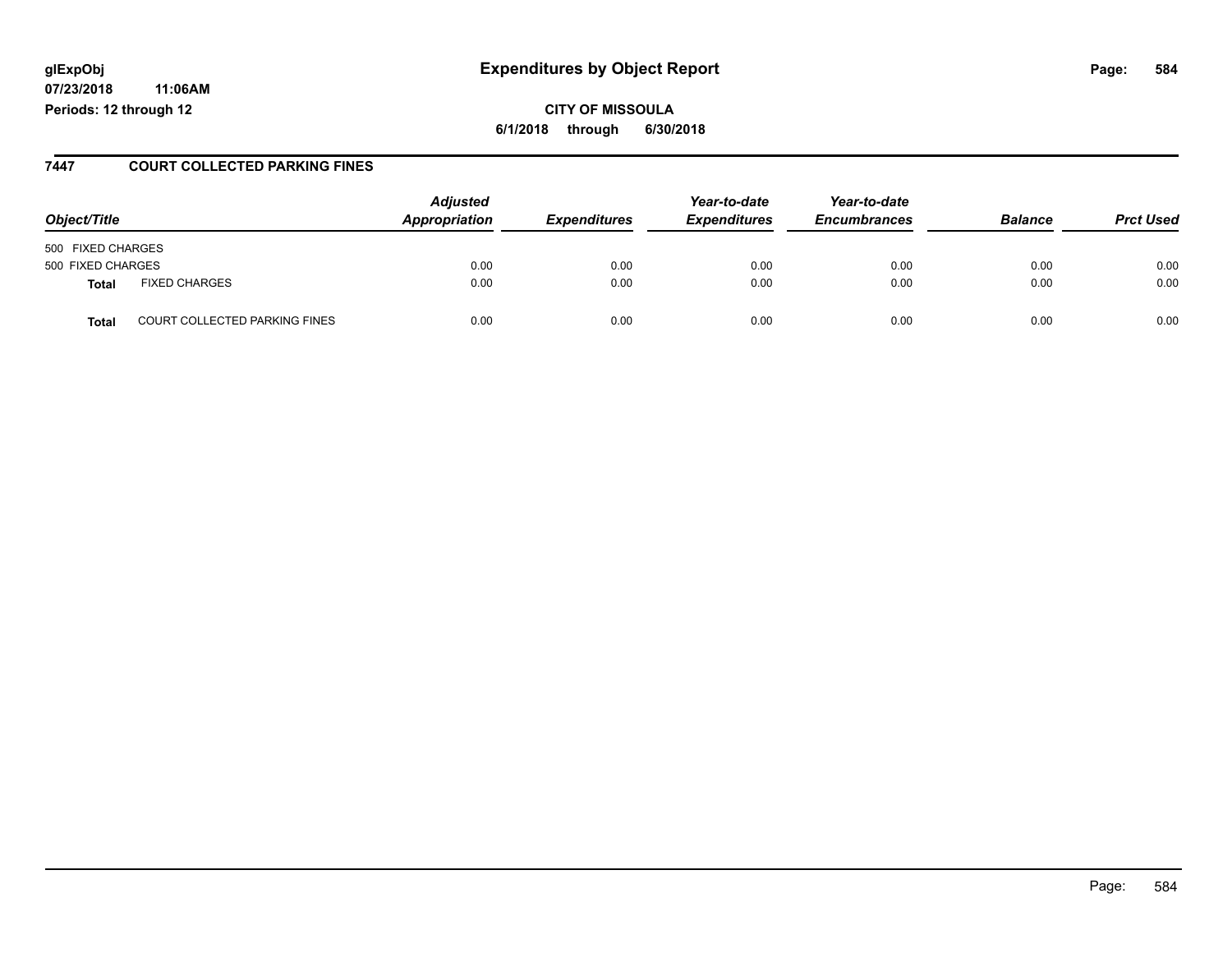**7458 COURT SURCHARGE 230 MUNICIPAL COURT**

| Object/Title      |                      | <b>Adjusted</b><br>Appropriation | <b>Expenditures</b> | Year-to-date<br><b>Expenditures</b> | Year-to-date<br><b>Encumbrances</b> | <b>Balance</b> | <b>Prct Used</b> |
|-------------------|----------------------|----------------------------------|---------------------|-------------------------------------|-------------------------------------|----------------|------------------|
| 500 FIXED CHARGES |                      |                                  |                     |                                     |                                     |                |                  |
| 500 FIXED CHARGES |                      | 0.00                             | 0.00                | 0.00                                | 0.00                                | 0.00           | 0.00             |
| <b>Total</b>      | <b>FIXED CHARGES</b> | 0.00                             | 0.00                | 0.00                                | 0.00                                | 0.00           | 0.00             |
| <b>Total</b>      | MUNICIPAL COURT      | 0.00                             | 0.00                | 0.00                                | 0.00                                | 0.00           | 0.00             |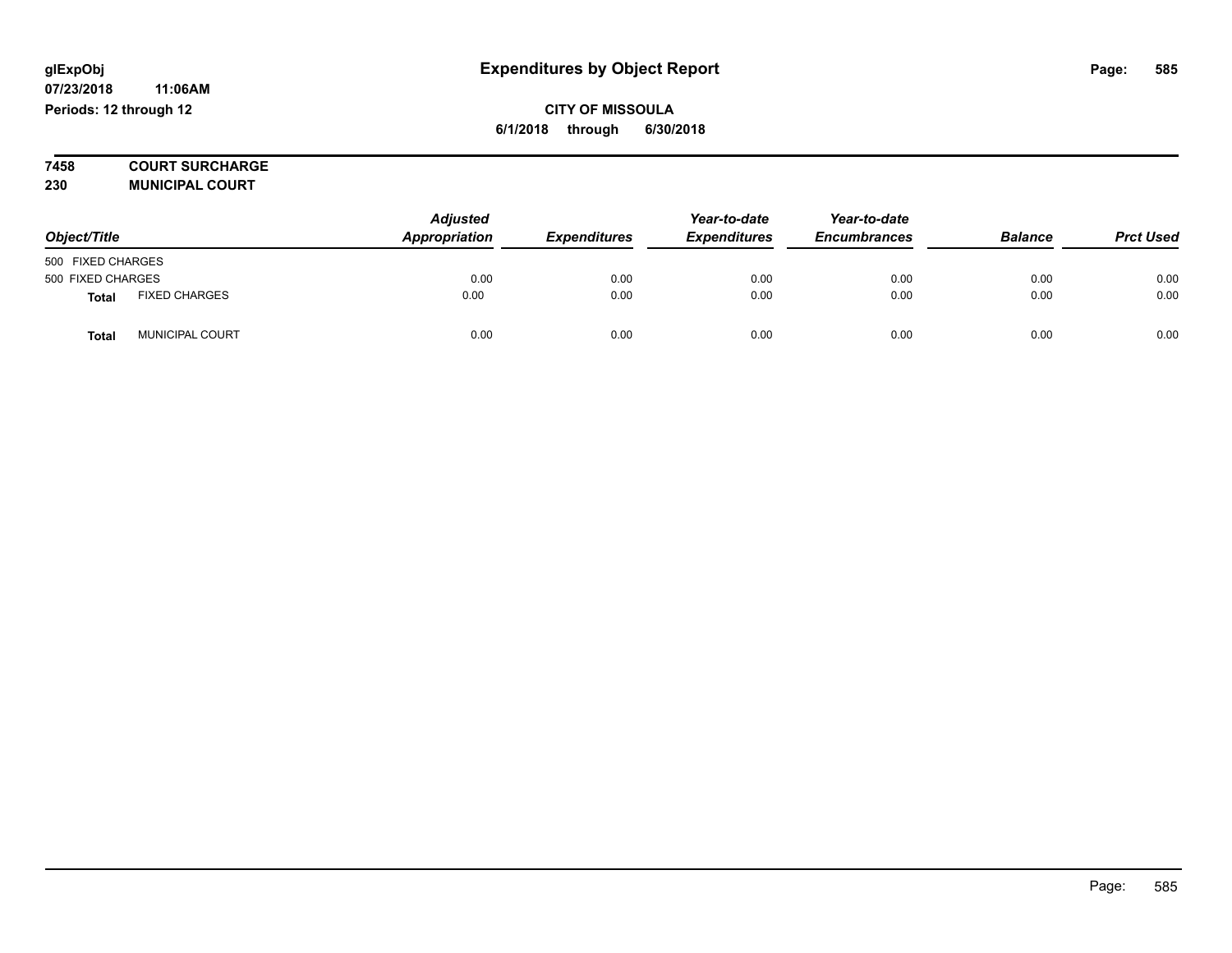# **CITY OF MISSOULA 6/1/2018 through 6/30/2018**

### **7458 COURT SURCHARGE**

| Object/Title      |                        | <b>Adjusted</b><br>Appropriation | <b>Expenditures</b> | Year-to-date<br><b>Expenditures</b> | Year-to-date<br><b>Encumbrances</b> | <b>Balance</b> | <b>Prct Used</b> |
|-------------------|------------------------|----------------------------------|---------------------|-------------------------------------|-------------------------------------|----------------|------------------|
| 500 FIXED CHARGES |                        |                                  |                     |                                     |                                     |                |                  |
| 500 FIXED CHARGES |                        | 0.00                             | 0.00                | 0.00                                | 0.00                                | 0.00           | 0.00             |
| <b>Total</b>      | <b>FIXED CHARGES</b>   | 0.00                             | 0.00                | 0.00                                | 0.00                                | 0.00           | 0.00             |
| Total             | <b>COURT SURCHARGE</b> | 0.00                             | 0.00                | 0.00                                | 0.00                                | 0.00           | 0.00             |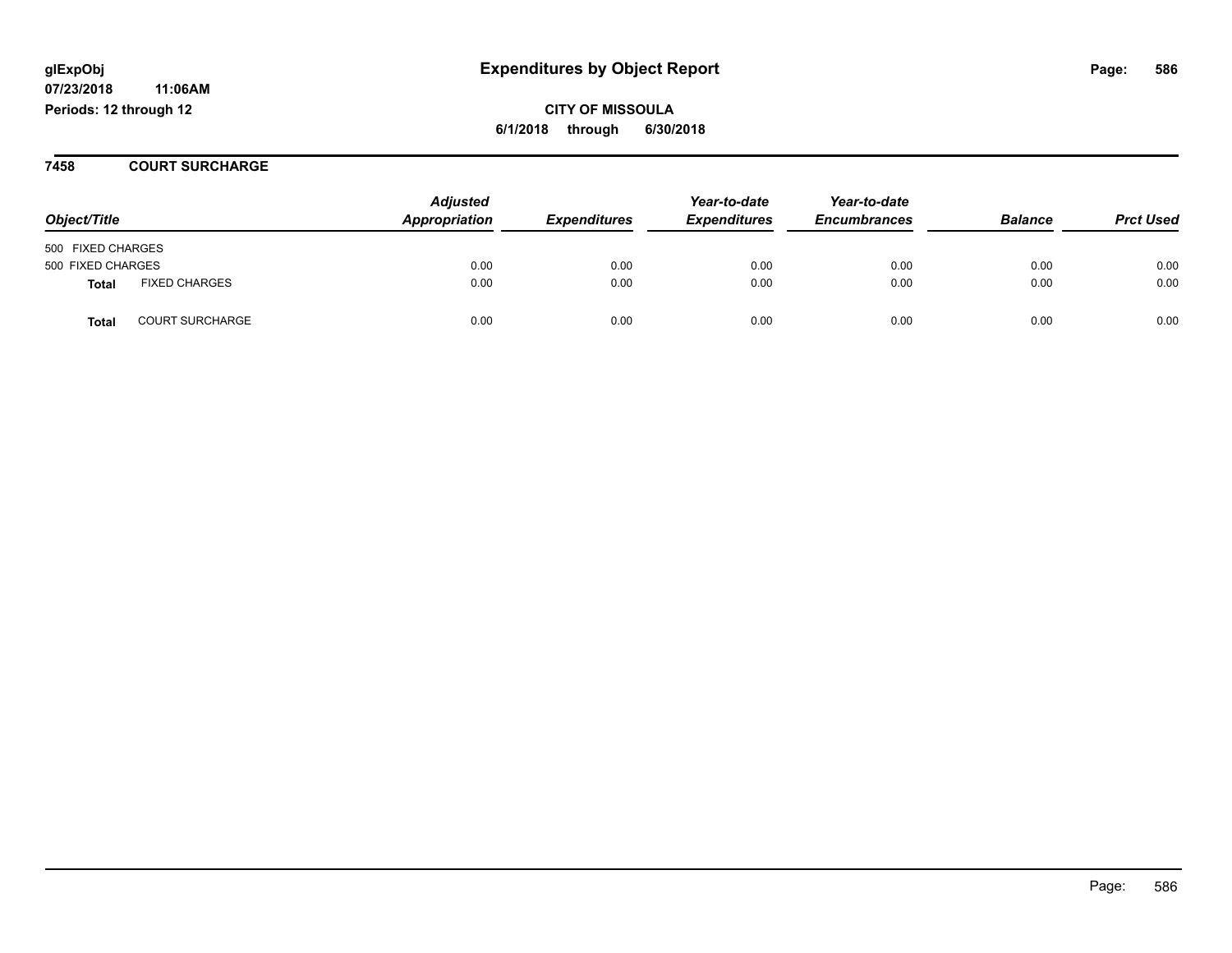# **CITY OF MISSOULA 6/1/2018 through 6/30/2018**

**7469 PUBLIC DEFENDER FEES 230 MUNICIPAL COURT**

| Object/Title      |                        | <b>Adjusted</b><br>Appropriation | <b>Expenditures</b> | Year-to-date<br><b>Expenditures</b> | Year-to-date<br><b>Encumbrances</b> | <b>Balance</b> | <b>Prct Used</b> |
|-------------------|------------------------|----------------------------------|---------------------|-------------------------------------|-------------------------------------|----------------|------------------|
| 500 FIXED CHARGES |                        |                                  |                     |                                     |                                     |                |                  |
| 500 FIXED CHARGES |                        | 0.00                             | 0.00                | 0.00                                | 0.00                                | 0.00           | 0.00             |
| <b>Total</b>      | <b>FIXED CHARGES</b>   | 0.00                             | 0.00                | 0.00                                | 0.00                                | 0.00           | 0.00             |
| <b>Total</b>      | <b>MUNICIPAL COURT</b> | 0.00                             | 0.00                | 0.00                                | 0.00                                | 0.00           | 0.00             |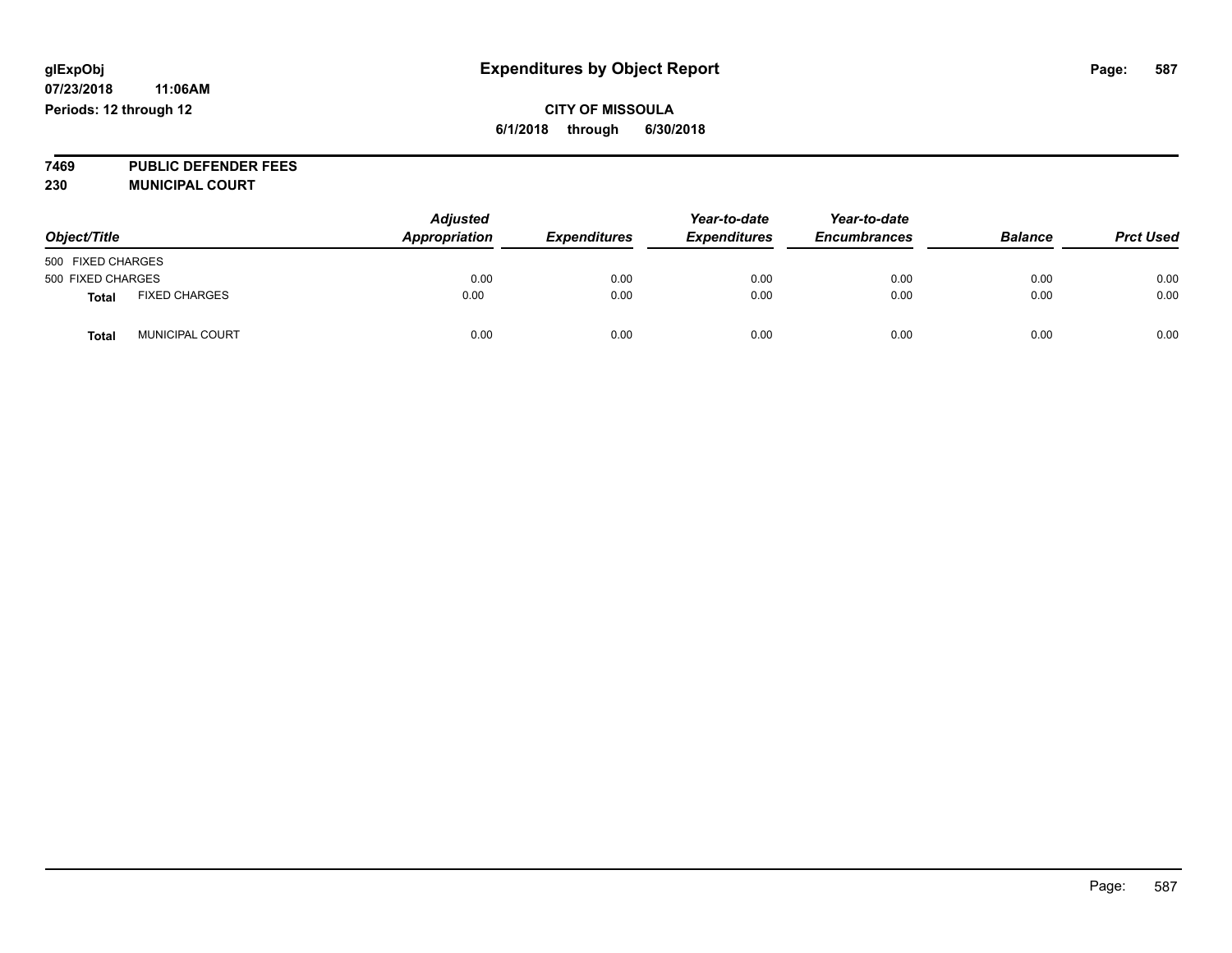# **CITY OF MISSOULA 6/1/2018 through 6/30/2018**

## **7469 PUBLIC DEFENDER FEES**

| Object/Title      |                      | <b>Adjusted</b><br>Appropriation | <b>Expenditures</b> | Year-to-date<br><b>Expenditures</b> | Year-to-date<br><b>Encumbrances</b> | <b>Balance</b> | <b>Prct Used</b> |
|-------------------|----------------------|----------------------------------|---------------------|-------------------------------------|-------------------------------------|----------------|------------------|
| 500 FIXED CHARGES |                      |                                  |                     |                                     |                                     |                |                  |
| 500 FIXED CHARGES |                      | 0.00                             | 0.00                | 0.00                                | 0.00                                | 0.00           | 0.00             |
| Total             | <b>FIXED CHARGES</b> | 0.00                             | 0.00                | 0.00                                | 0.00                                | 0.00           | 0.00             |
| Total             | PUBLIC DEFENDER FEES | 0.00                             | 0.00                | 0.00                                | 0.00                                | 0.00           | 0.00             |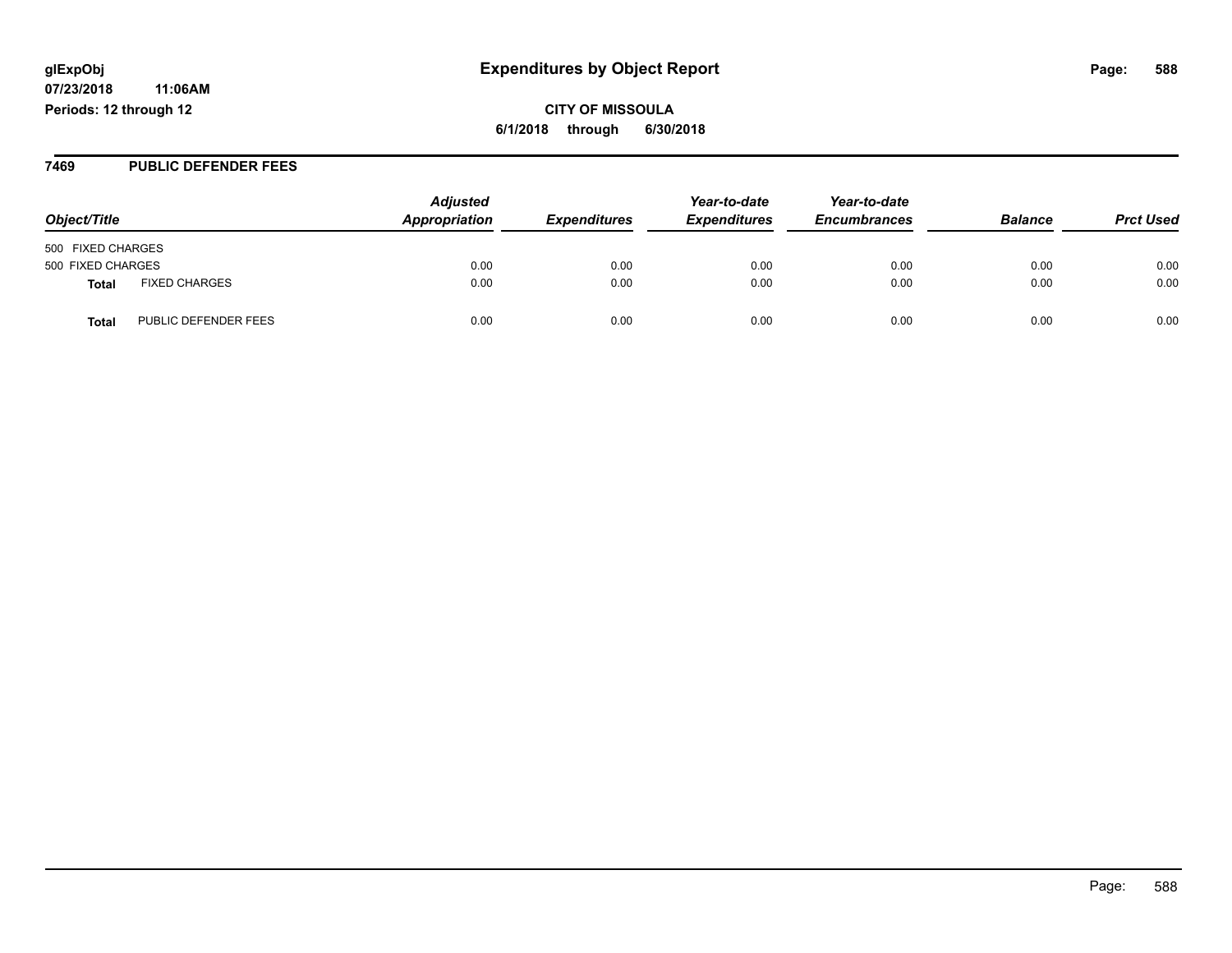#### **7903 COUNTY CLEARING 390 NON-DEPARTMENTAL**

| Object/Title      |                  | <b>Adjusted</b><br>Appropriation | <b>Expenditures</b> | Year-to-date<br><b>Expenditures</b> | Year-to-date<br><b>Encumbrances</b> | <b>Balance</b> | <b>Prct Used</b> |
|-------------------|------------------|----------------------------------|---------------------|-------------------------------------|-------------------------------------|----------------|------------------|
|                   |                  |                                  |                     |                                     |                                     |                |                  |
| 800 OTHER OBJECTS |                  |                                  |                     |                                     |                                     |                |                  |
| 845 CONTINGENCY   |                  | 0.00                             | 1,698.69            | 8.598.11                            | 0.00                                | $-8.598.11$    | 0.00             |
| Total             | OTHER OBJECTS    | 0.00                             | 1.698.69            | 8.598.11                            | 0.00                                | $-8.598.11$    | 0.00             |
| Total             | NON-DEPARTMENTAL | 0.00                             | 1,698.69            | 8,598.11                            | 0.00                                | $-8,598.11$    | 0.00             |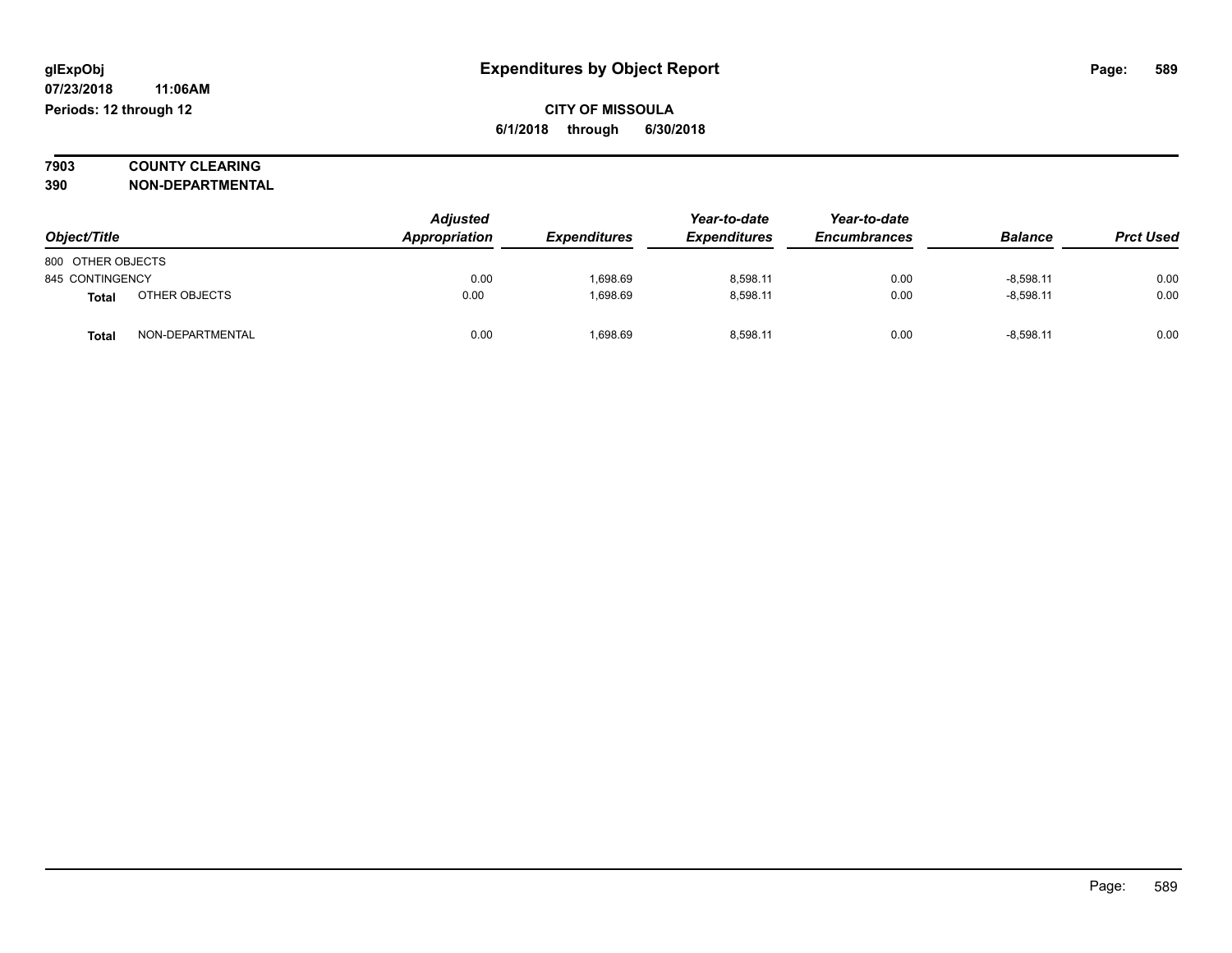# **CITY OF MISSOULA 6/1/2018 through 6/30/2018**

### **7903 COUNTY CLEARING**

| Object/Title      |                        | <b>Adjusted</b><br>Appropriation | <b>Expenditures</b> | Year-to-date<br><b>Expenditures</b> | Year-to-date<br><b>Encumbrances</b> | <b>Balance</b> | <b>Prct Used</b> |
|-------------------|------------------------|----------------------------------|---------------------|-------------------------------------|-------------------------------------|----------------|------------------|
| 800 OTHER OBJECTS |                        |                                  |                     |                                     |                                     |                |                  |
| 845 CONTINGENCY   |                        | 0.00                             | 1,698.69            | 8,598.11                            | 0.00                                | $-8,598.11$    | 0.00             |
| Total             | OTHER OBJECTS          | 0.00                             | 1,698.69            | 8,598.11                            | 0.00                                | $-8.598.11$    | 0.00             |
| <b>Total</b>      | <b>COUNTY CLEARING</b> | 0.00                             | 1.698.69            | 8.598.11                            | 0.00                                | $-8.598.11$    | 0.00             |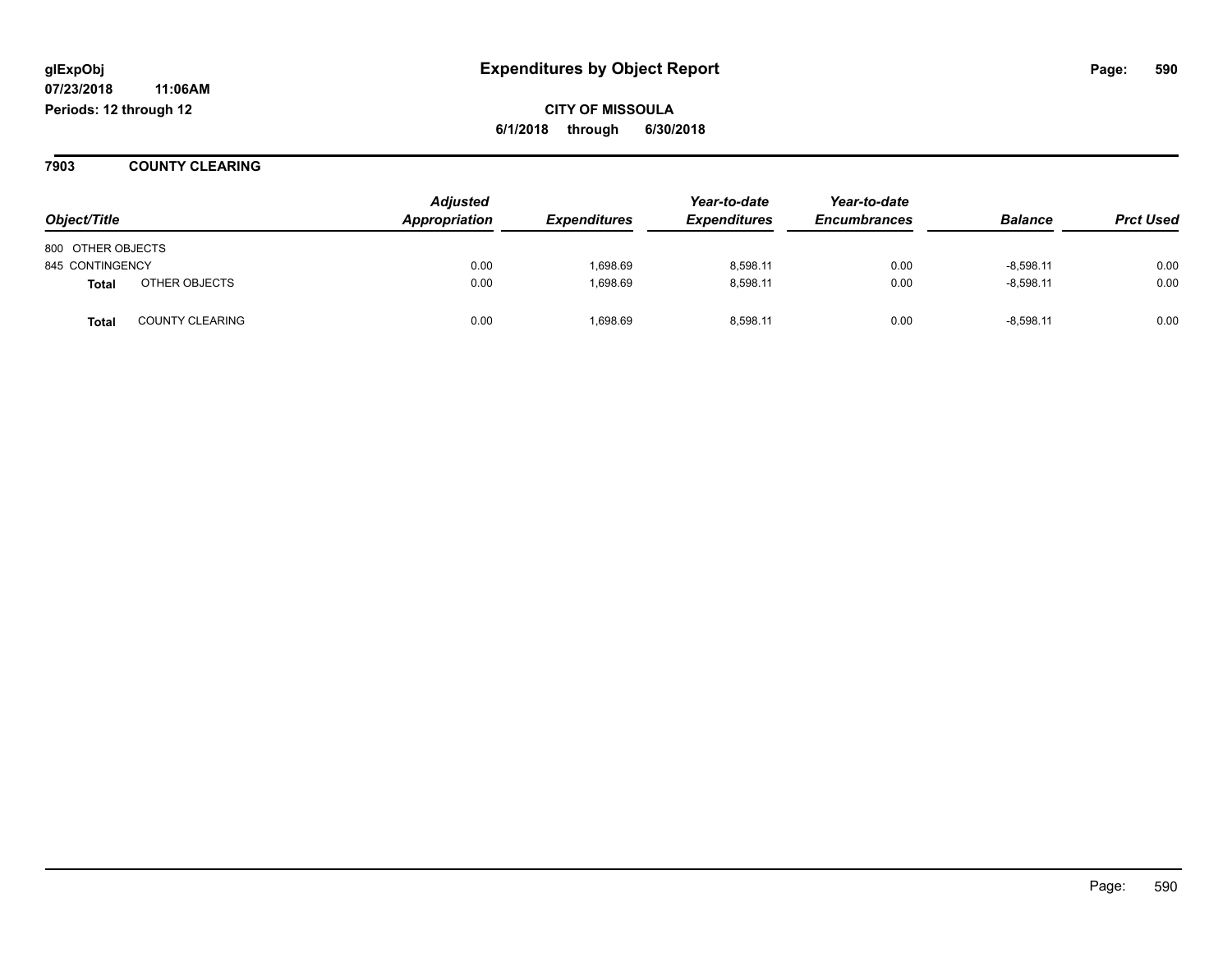# **7904 SEWER REBATE**

**280 PUBLIC WORKS ADMINISTRATION**

|                                             | <b>Adjusted</b>      |                     | Year-to-date        | Year-to-date        |                |                  |
|---------------------------------------------|----------------------|---------------------|---------------------|---------------------|----------------|------------------|
| Object/Title                                | <b>Appropriation</b> | <b>Expenditures</b> | <b>Expenditures</b> | <b>Encumbrances</b> | <b>Balance</b> | <b>Prct Used</b> |
| 500 FIXED CHARGES                           |                      |                     |                     |                     |                |                  |
| 500 FIXED CHARGES                           | 0.00                 | 0.00                | 0.00                | 0.00                | 0.00           | 0.00             |
| 550 MERCHANT SERVICE FEES                   | 0.00                 | 0.00                | 0.00                | 0.00                | 0.00           | 0.00             |
| <b>FIXED CHARGES</b><br><b>Total</b>        | 0.00                 | 0.00                | 0.00                | 0.00                | 0.00           | 0.00             |
| 800 OTHER OBJECTS                           |                      |                     |                     |                     |                |                  |
| 820 TRANSFERS TO OTHER FUNDS                | 0.00                 | 0.00                | 0.00                | 0.00                | 0.00           | 0.00             |
| OTHER OBJECTS<br><b>Total</b>               | 0.00                 | 0.00                | 0.00                | 0.00                | 0.00           | 0.00             |
| PUBLIC WORKS ADMINISTRATION<br><b>Total</b> | 0.00                 | 0.00                | 0.00                | 0.00                | 0.00           | 0.00             |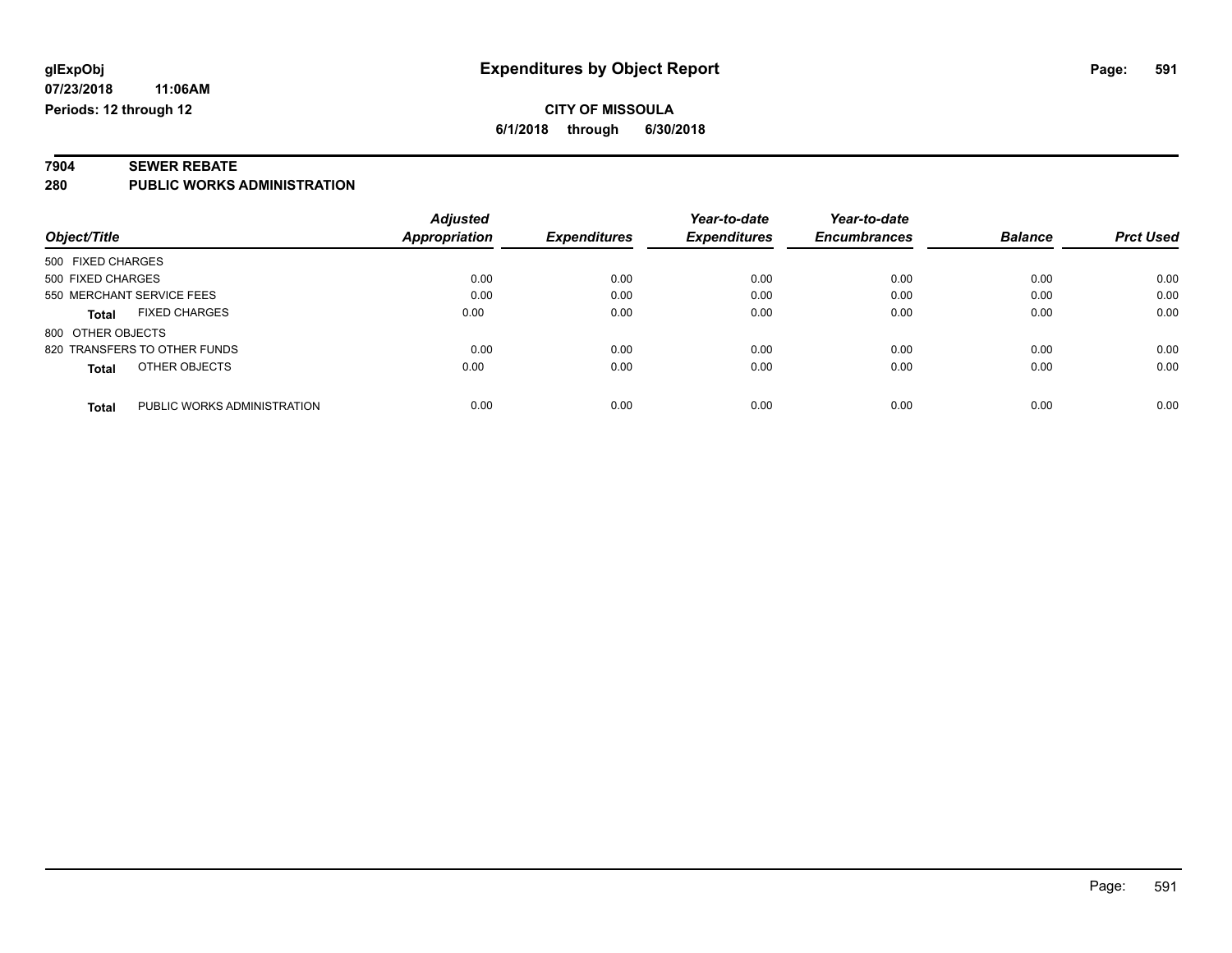**7904 SEWER REBATE**

|                                      | <b>Adjusted</b> |                     | Year-to-date        | Year-to-date        |                |                  |
|--------------------------------------|-----------------|---------------------|---------------------|---------------------|----------------|------------------|
| Object/Title                         | Appropriation   | <b>Expenditures</b> | <b>Expenditures</b> | <b>Encumbrances</b> | <b>Balance</b> | <b>Prct Used</b> |
| 500 FIXED CHARGES                    |                 |                     |                     |                     |                |                  |
| 500 FIXED CHARGES                    | 0.00            | 0.00                | 0.00                | 0.00                | 0.00           | 0.00             |
| 550 MERCHANT SERVICE FEES            | 0.00            | 0.00                | 0.00                | 0.00                | 0.00           | 0.00             |
| <b>FIXED CHARGES</b><br><b>Total</b> | 0.00            | 0.00                | 0.00                | 0.00                | 0.00           | 0.00             |
| 800 OTHER OBJECTS                    |                 |                     |                     |                     |                |                  |
| 820 TRANSFERS TO OTHER FUNDS         | 0.00            | 0.00                | 0.00                | 0.00                | 0.00           | 0.00             |
| OTHER OBJECTS<br><b>Total</b>        | 0.00            | 0.00                | 0.00                | 0.00                | 0.00           | 0.00             |
| <b>SEWER REBATE</b><br><b>Total</b>  | 0.00            | 0.00                | 0.00                | 0.00                | 0.00           | 0.00             |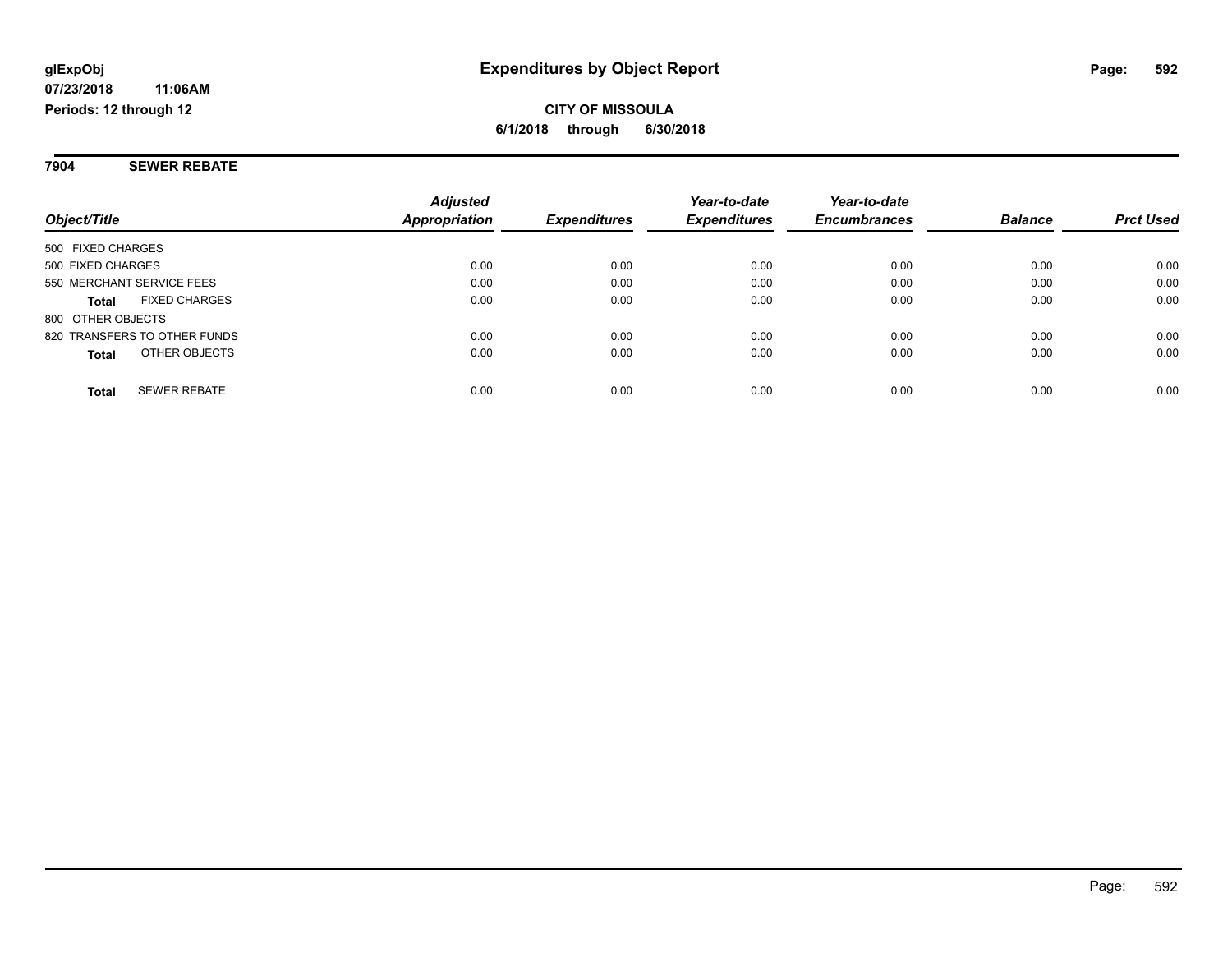**CITY OF MISSOULA 6/1/2018 through 6/30/2018**

# **7905 WYE SEWER RSID 8489**

**280 PUBLIC WORKS ADMINISTRATION**

| Object/Title                                | <b>Adjusted</b><br>Appropriation | <b>Expenditures</b> | Year-to-date<br><b>Expenditures</b> | Year-to-date<br><b>Encumbrances</b> | <b>Balance</b> | <b>Prct Used</b> |
|---------------------------------------------|----------------------------------|---------------------|-------------------------------------|-------------------------------------|----------------|------------------|
|                                             |                                  |                     |                                     |                                     |                |                  |
| 500 FIXED CHARGES                           |                                  |                     |                                     |                                     |                |                  |
| 500 FIXED CHARGES                           | 0.00                             | 0.00                | 0.00                                | 0.00                                | 0.00           | 0.00             |
| 550 MERCHANT SERVICE FEES                   | 0.00                             | 0.00                | 0.00                                | 0.00                                | 0.00           | 0.00             |
| <b>FIXED CHARGES</b><br><b>Total</b>        | 0.00                             | 0.00                | 0.00                                | 0.00                                | 0.00           | 0.00             |
| PUBLIC WORKS ADMINISTRATION<br><b>Total</b> | 0.00                             | 0.00                | 0.00                                | 0.00                                | 0.00           | 0.00             |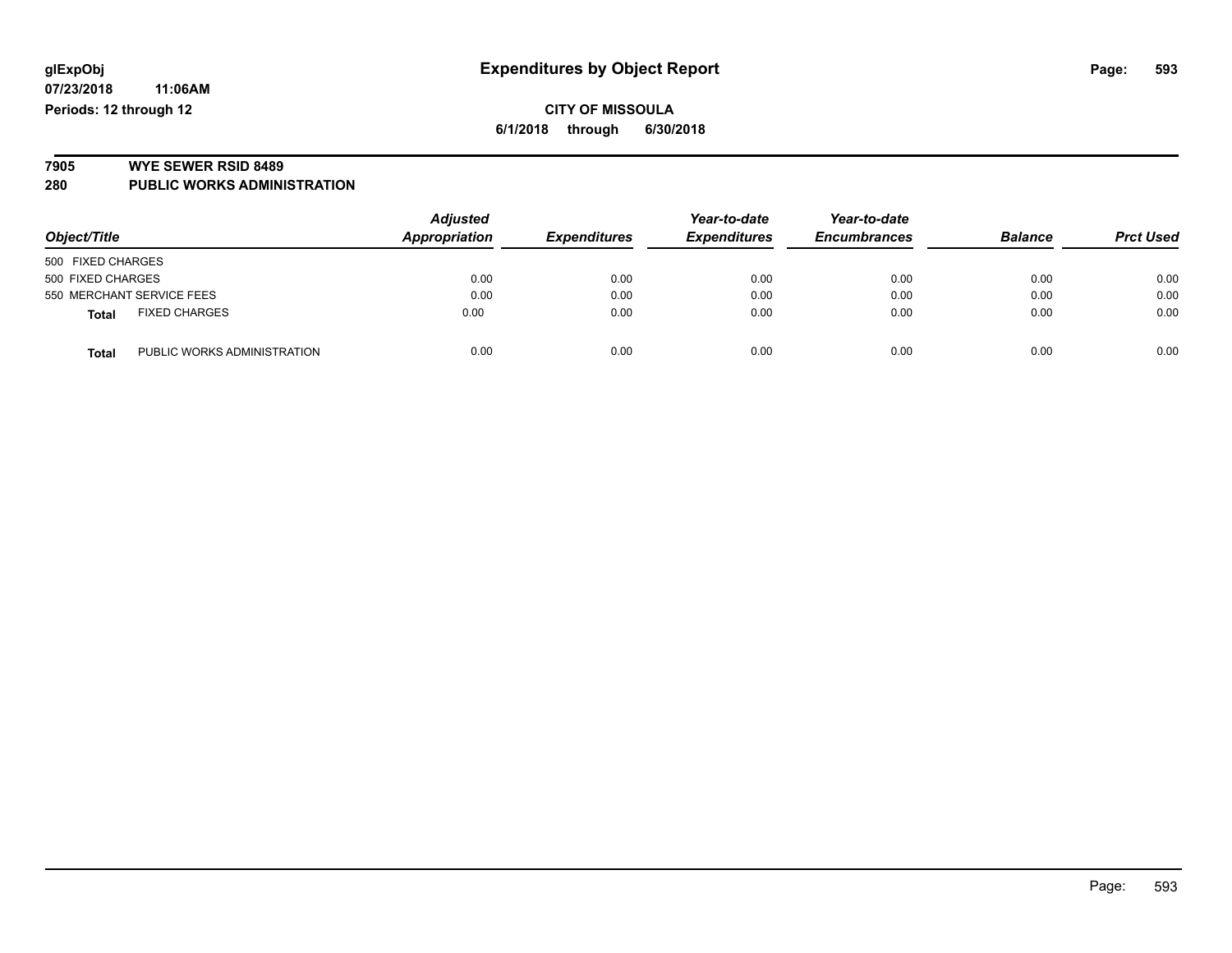**CITY OF MISSOULA 6/1/2018 through 6/30/2018**

**7905 WYE SEWER RSID 8489**

| Object/Title                         | <b>Adjusted</b><br><b>Appropriation</b> | <b>Expenditures</b> | Year-to-date<br><b>Expenditures</b> | Year-to-date<br><b>Encumbrances</b> | <b>Balance</b> | <b>Prct Used</b> |
|--------------------------------------|-----------------------------------------|---------------------|-------------------------------------|-------------------------------------|----------------|------------------|
| 500 FIXED CHARGES                    |                                         |                     |                                     |                                     |                |                  |
| 500 FIXED CHARGES                    | 0.00                                    | 0.00                | 0.00                                | 0.00                                | 0.00           | 0.00             |
| 550 MERCHANT SERVICE FEES            | 0.00                                    | 0.00                | 0.00                                | 0.00                                | 0.00           | 0.00             |
| <b>FIXED CHARGES</b><br><b>Total</b> | 0.00                                    | 0.00                | 0.00                                | 0.00                                | 0.00           | 0.00             |
| WYE SEWER RSID 8489<br><b>Total</b>  | 0.00                                    | 0.00                | 0.00                                | 0.00                                | 0.00           | 0.00             |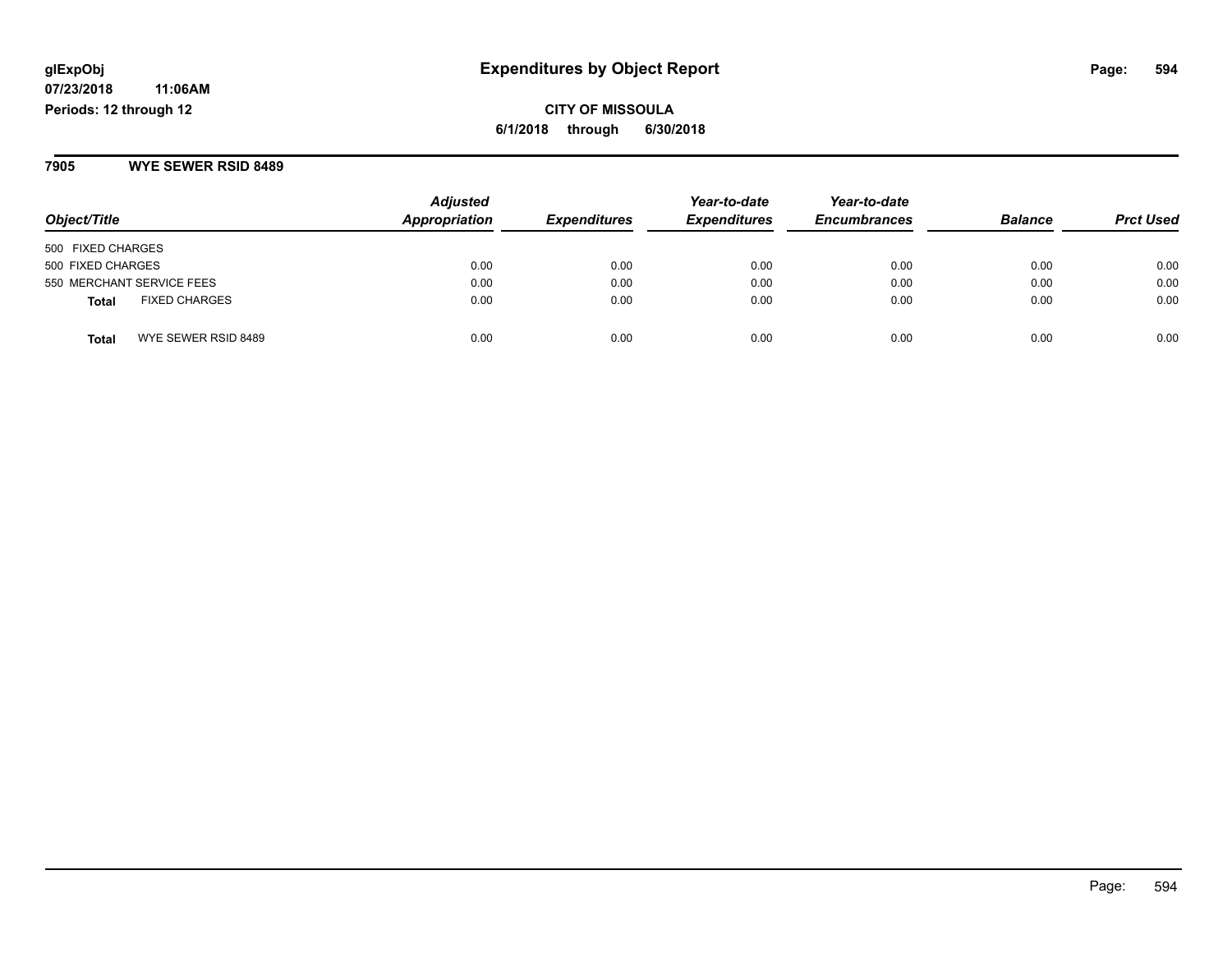# **7911 RESIDENTIAL INSPECTION FUND**

**310 BUILDING INSPECTION**

|                                            | <b>Adjusted</b>      |                     | Year-to-date        | Year-to-date        |                |                  |
|--------------------------------------------|----------------------|---------------------|---------------------|---------------------|----------------|------------------|
| Object/Title                               | <b>Appropriation</b> | <b>Expenditures</b> | <b>Expenditures</b> | <b>Encumbrances</b> | <b>Balance</b> | <b>Prct Used</b> |
| 200 SUPPLIES                               |                      |                     |                     |                     |                |                  |
| 220 OPERATING SUPPLIES                     | 0.00                 | 0.00                | 0.00                | 0.00                | 0.00           | 0.00             |
| 240 OTHER SUPPLIES                         | 0.00                 | 0.00                | 0.00                | 0.00                | 0.00           | 0.00             |
| <b>SUPPLIES</b><br><b>Total</b>            | 0.00                 | 0.00                | 0.00                | 0.00                | 0.00           | 0.00             |
| 300 PURCHASED SERVICES                     |                      |                     |                     |                     |                |                  |
| 310 COMMUNICATIONS                         | 0.00                 | 0.00                | 0.00                | 0.00                | 0.00           | 0.00             |
| 320 PRINTING & DUPLICATING                 | 0.00                 | 0.00                | 0.00                | 0.00                | 0.00           | 0.00             |
| 330 PUBLICITY, SUBSCRIPTIONS & DUES        | 0.00                 | 0.00                | 0.00                | 0.00                | 0.00           | 0.00             |
| PURCHASED SERVICES<br><b>Total</b>         | 0.00                 | 0.00                | 0.00                | 0.00                | 0.00           | 0.00             |
| 500 FIXED CHARGES                          |                      |                     |                     |                     |                |                  |
| 550 MERCHANT SERVICE FEES                  | 0.00                 | 0.00                | 0.00                | 0.00                | 0.00           | 0.00             |
| <b>FIXED CHARGES</b><br><b>Total</b>       | 0.00                 | 0.00                | 0.00                | 0.00                | 0.00           | 0.00             |
| <b>BUILDING INSPECTION</b><br><b>Total</b> | 0.00                 | 0.00                | 0.00                | 0.00                | 0.00           | 0.00             |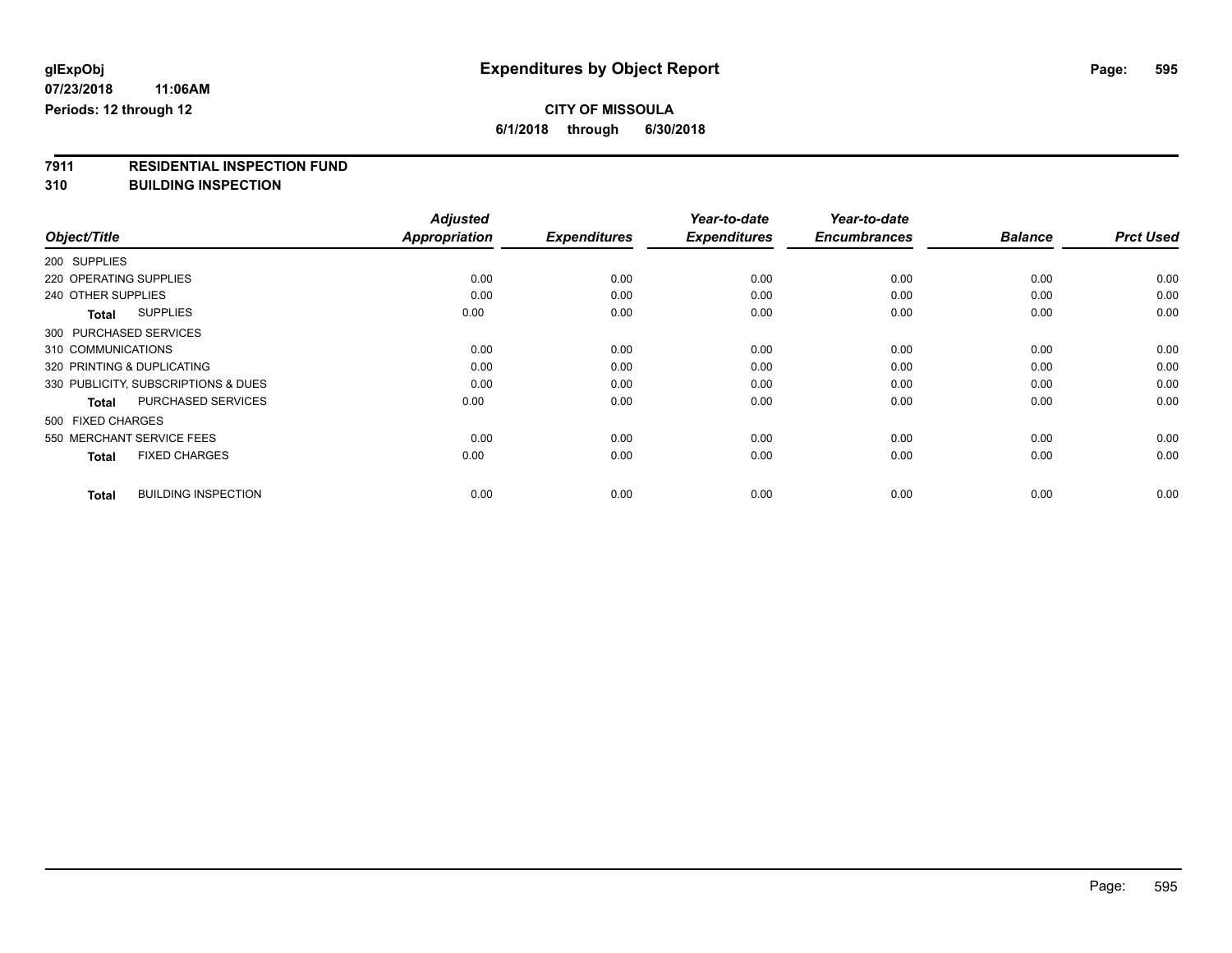**CITY OF MISSOULA 6/1/2018 through 6/30/2018**

### **7911 RESIDENTIAL INSPECTION FUND**

|                        |                                     | <b>Adjusted</b> |                     | Year-to-date        | Year-to-date        |                |                  |
|------------------------|-------------------------------------|-----------------|---------------------|---------------------|---------------------|----------------|------------------|
| Object/Title           |                                     | Appropriation   | <b>Expenditures</b> | <b>Expenditures</b> | <b>Encumbrances</b> | <b>Balance</b> | <b>Prct Used</b> |
| 200 SUPPLIES           |                                     |                 |                     |                     |                     |                |                  |
| 220 OPERATING SUPPLIES |                                     | 0.00            | 0.00                | 0.00                | 0.00                | 0.00           | 0.00             |
| 240 OTHER SUPPLIES     |                                     | 0.00            | 0.00                | 0.00                | 0.00                | 0.00           | 0.00             |
| <b>Total</b>           | <b>SUPPLIES</b>                     | 0.00            | 0.00                | 0.00                | 0.00                | 0.00           | 0.00             |
|                        | 300 PURCHASED SERVICES              |                 |                     |                     |                     |                |                  |
| 310 COMMUNICATIONS     |                                     | 0.00            | 0.00                | 0.00                | 0.00                | 0.00           | 0.00             |
|                        | 320 PRINTING & DUPLICATING          | 0.00            | 0.00                | 0.00                | 0.00                | 0.00           | 0.00             |
|                        | 330 PUBLICITY, SUBSCRIPTIONS & DUES | 0.00            | 0.00                | 0.00                | 0.00                | 0.00           | 0.00             |
| Total                  | <b>PURCHASED SERVICES</b>           | 0.00            | 0.00                | 0.00                | 0.00                | 0.00           | 0.00             |
| 500 FIXED CHARGES      |                                     |                 |                     |                     |                     |                |                  |
|                        | 550 MERCHANT SERVICE FEES           | 0.00            | 0.00                | 0.00                | 0.00                | 0.00           | 0.00             |
| <b>Total</b>           | <b>FIXED CHARGES</b>                | 0.00            | 0.00                | 0.00                | 0.00                | 0.00           | 0.00             |
| <b>Total</b>           | <b>RESIDENTIAL INSPECTION FUND</b>  | 0.00            | 0.00                | 0.00                | 0.00                | 0.00           | 0.00             |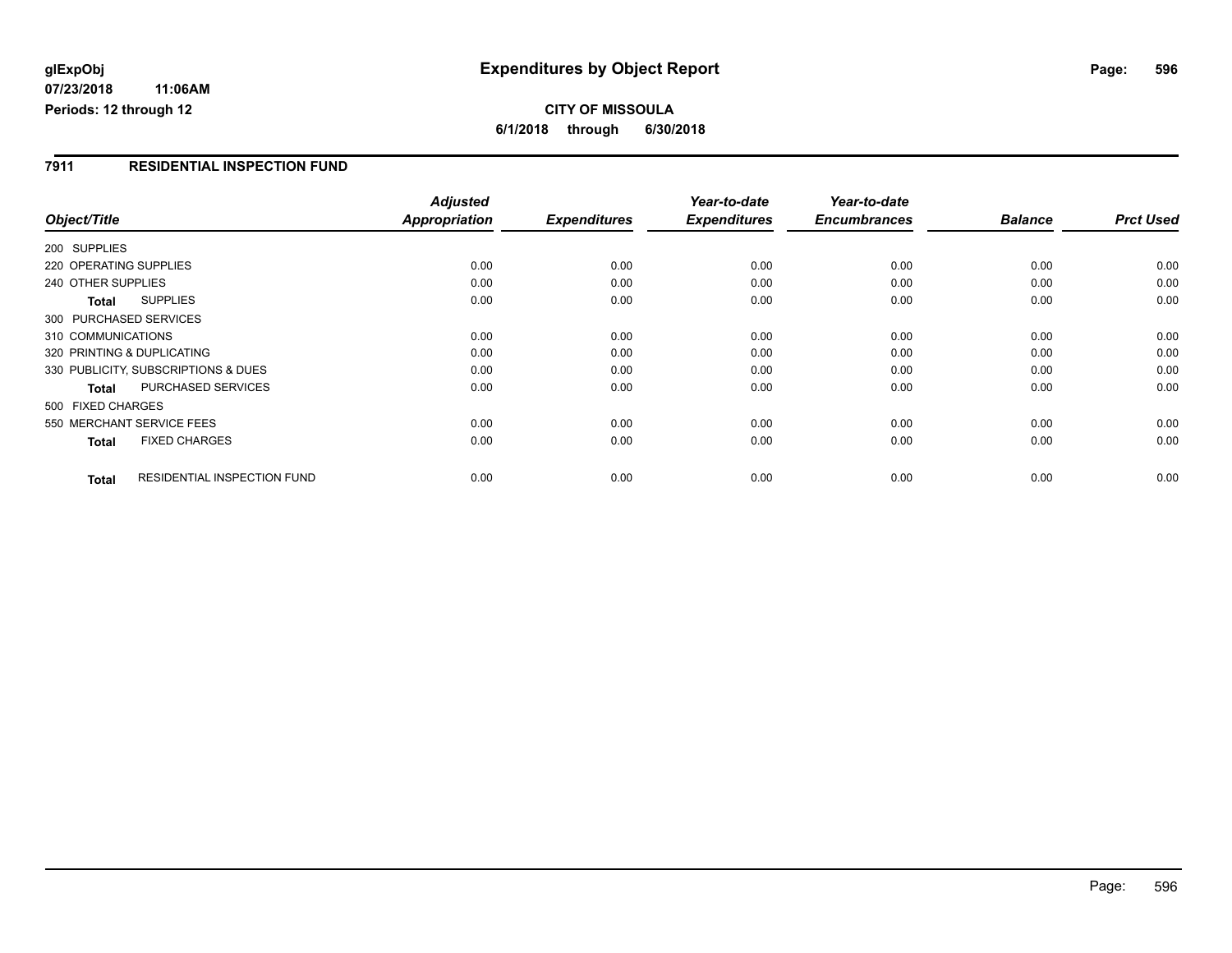# **9000 GENERAL FIXED ASSETS ACCOUNT GROUP**

**900 DEPRECIATION**

| Object/Title                          | <b>Adjusted</b><br><b>Appropriation</b> | <b>Expenditures</b> | Year-to-date<br><b>Expenditures</b> | Year-to-date<br><b>Encumbrances</b> | <b>Balance</b> | <b>Prct Used</b> |
|---------------------------------------|-----------------------------------------|---------------------|-------------------------------------|-------------------------------------|----------------|------------------|
| 800 OTHER OBJECTS                     |                                         |                     |                                     |                                     |                |                  |
| 830 DEPRECIATION                      | 0.00                                    | 0.00                | 0.00                                | 0.00                                | 0.00           | 0.00             |
| OTHER OBJECTS<br>Total                | 0.00                                    | 0.00                | 0.00                                | 0.00                                | 0.00           | 0.00             |
| 900 CAPITAL OUTLAY                    |                                         |                     |                                     |                                     |                |                  |
| 900 CAPITAL OUTLAY                    | 0.00                                    | 0.00                | 0.00                                | 0.00                                | 0.00           | 0.00             |
| <b>CAPITAL OUTLAY</b><br><b>Total</b> | 0.00                                    | 0.00                | 0.00                                | 0.00                                | 0.00           | 0.00             |
| <b>DEPRECIATION</b><br><b>Total</b>   | 0.00                                    | 0.00                | 0.00                                | 0.00                                | 0.00           | 0.00             |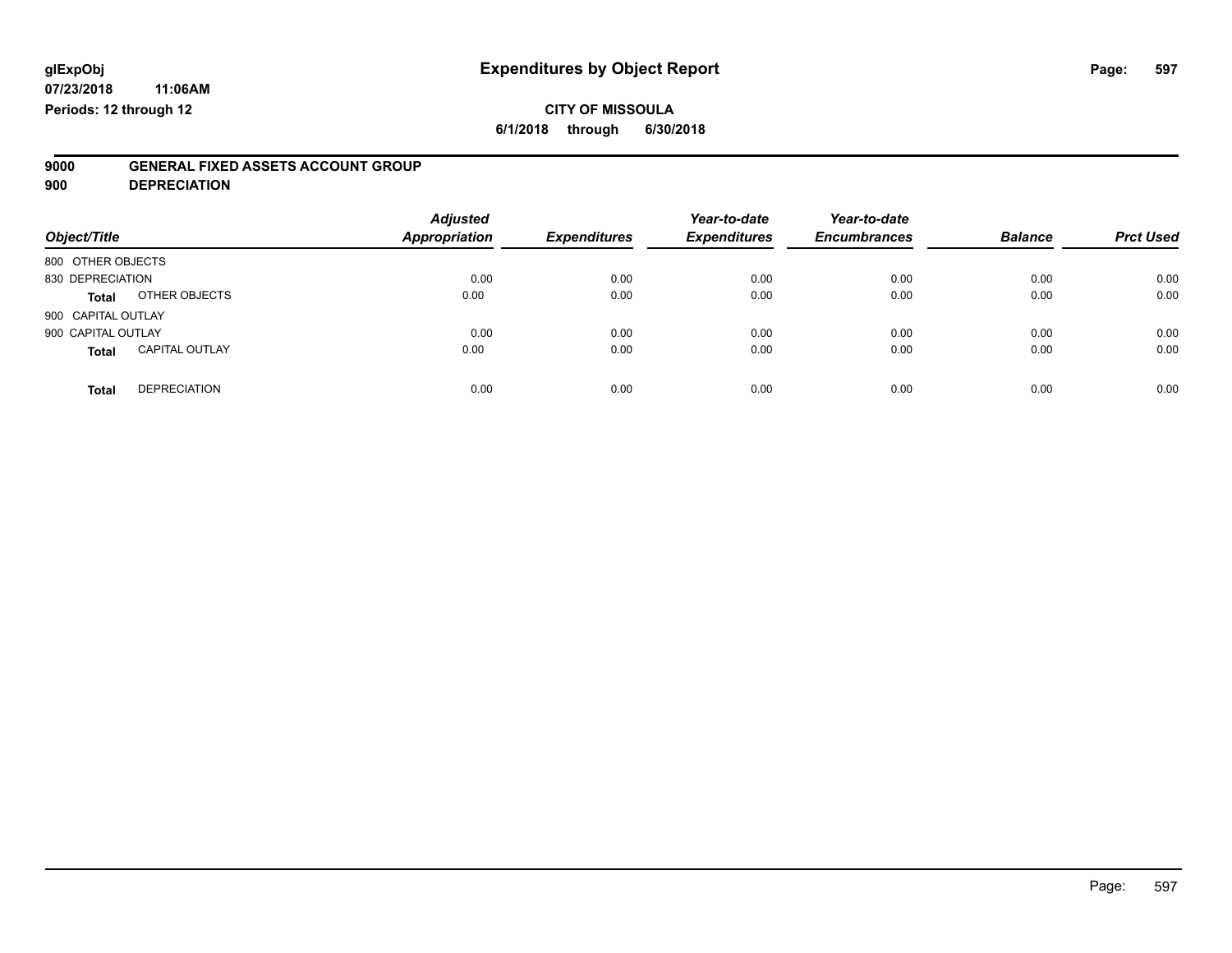# **glExpObj Expenditures by Object Report Page: 598**

**07/23/2018 11:06AM Periods: 12 through 12**

**CITY OF MISSOULA 6/1/2018 through 6/30/2018**

### **9000 GENERAL FIXED ASSETS ACCOUNT GROUP**

|                    |                                         | <b>Adjusted</b>      |                     | Year-to-date        | Year-to-date        |                |                  |
|--------------------|-----------------------------------------|----------------------|---------------------|---------------------|---------------------|----------------|------------------|
| Object/Title       |                                         | <b>Appropriation</b> | <b>Expenditures</b> | <b>Expenditures</b> | <b>Encumbrances</b> | <b>Balance</b> | <b>Prct Used</b> |
| 800 OTHER OBJECTS  |                                         |                      |                     |                     |                     |                |                  |
| 830 DEPRECIATION   |                                         | 0.00                 | 0.00                | 0.00                | 0.00                | 0.00           | 0.00             |
| Total              | OTHER OBJECTS                           | 0.00                 | 0.00                | 0.00                | 0.00                | 0.00           | 0.00             |
| 900 CAPITAL OUTLAY |                                         |                      |                     |                     |                     |                |                  |
| 900 CAPITAL OUTLAY |                                         | 0.00                 | 0.00                | 0.00                | 0.00                | 0.00           | 0.00             |
| <b>Total</b>       | <b>CAPITAL OUTLAY</b>                   | 0.00                 | 0.00                | 0.00                | 0.00                | 0.00           | 0.00             |
| <b>Total</b>       | <b>GENERAL FIXED ASSETS ACCOUNT GRC</b> | 0.00                 | 0.00                | 0.00                | 0.00                | 0.00           | 0.00             |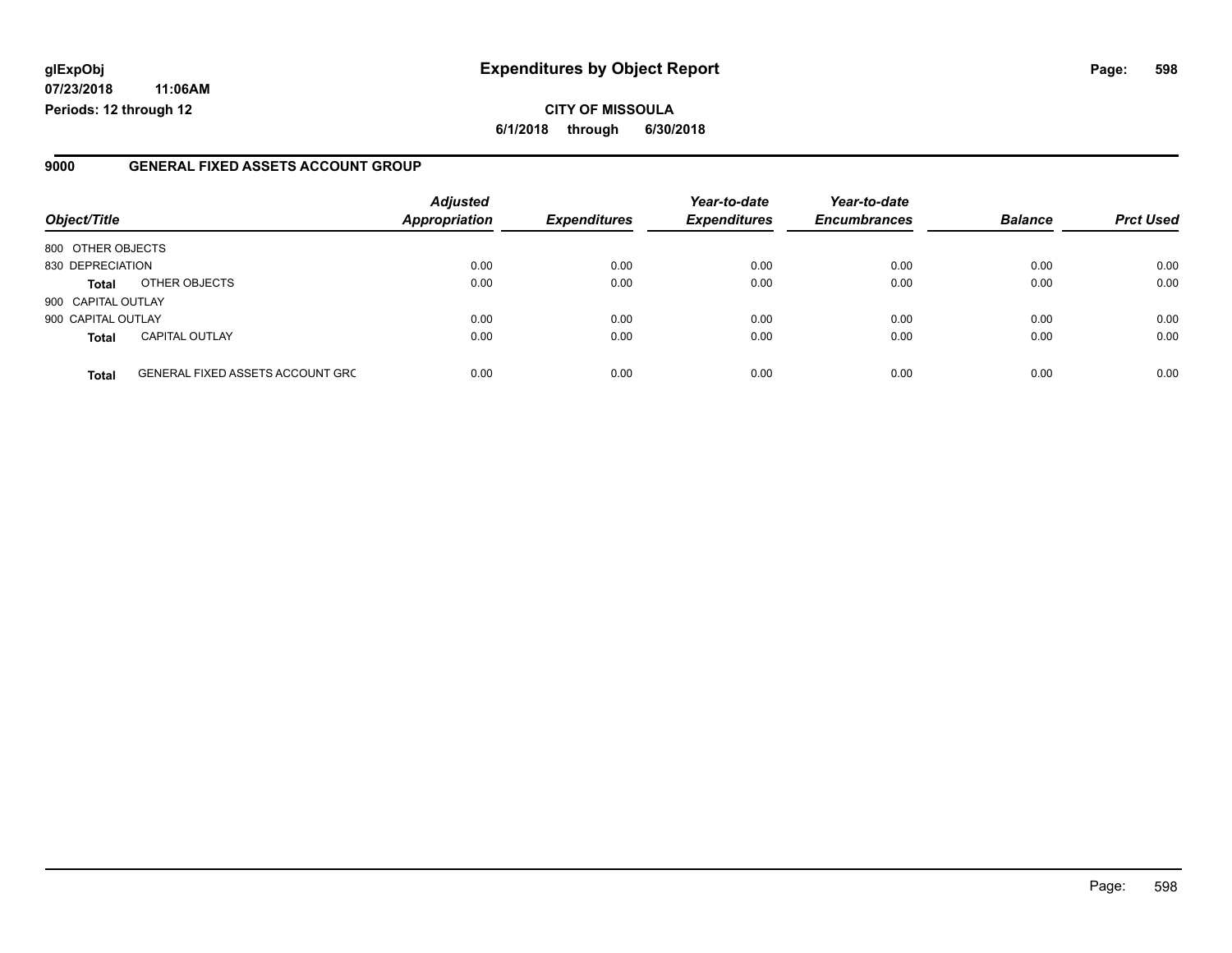#### *Grand Totals*

|                                           | <b>Adjusted</b>      |                     | Year-to-date        | Year-to-date        |                |                  |
|-------------------------------------------|----------------------|---------------------|---------------------|---------------------|----------------|------------------|
| Object/Title                              | <b>Appropriation</b> | <b>Expenditures</b> | <b>Expenditures</b> | <b>Encumbrances</b> | <b>Balance</b> | <b>Prct Uset</b> |
| 100 PERSONAL SERVICES                     |                      |                     |                     |                     |                |                  |
| 110 SALARIES AND WAGES                    | 35,612,214.00        | 4,906,364.45        | 35,004,954.23       | 0.00                | 607,259.77     | 98.2             |
| 111 INTERMITTENT SALARY & WAGES           | 0.00                 | 325.00              | 325.00              | 0.00                | $-325.00$      | 0.0              |
| 115 SALARIES/HEALTH INSURANCE BENEFIT     | 1,828,434.00         | 179,904.00          | 1,780,482.00        | 0.00                | 47,952.00      | 97.3             |
| 120 OVERTIME                              | 1,337,281.00         | 224,238.59          | 1,719,593.02        | 0.00                | $-382,312.02$  | 128.5            |
| 121 OUTSIDE HIRE OVERTIME                 | 604,665.00           | 21,960.09           | 149,225.03          | 0.00                | 455,439.97     | 24.6             |
| 122 COURT OVERTIME                        | 23,364.00            | 7,976.83            | 50,783.55           | 0.00                | $-27,419.55$   | 217.3            |
| 123 CELL PHONE OVERTIME                   | 60,690.00            | 0.00                | 9,971.71            | 0.00                | 50,718.29      | 16.4             |
| 130 OTHER                                 | 404,947.00           | 820.00              | 139,055.24          | 0.00                | 265,891.76     | 34.3             |
| 133 EDUCATION COMPENSATION                | 0.00                 | 2,415.00            | 18,407.50           | 0.00                | $-18,407.50$   | 0.0              |
| 135 OPEB EXPENSE                          | 0.00                 | 0.00                | 0.00                | 0.00                | 0.00           | 0.0              |
| 140 EMPLOYER CONTRIBUTIONS                | 12,437,314.00        | 1,511,341.51        | 11,971,655.04       | 0.00                | 465,658.96     | 96.2             |
| <b>141 STATE RETIREMENT CONTRIBUTIONS</b> | 5,127,478.00         | 500.88              | 4,474,721.15        | 0.00                | 652,756.85     | 87.2             |
| 143 INTERMITTENT EMPLOYER CONTRIBUTIONS   | 0.00                 | 0.00                | 0.00                | 0.00                | 0.00           | 0.0              |
| 145 OPEB CONTRIBUTION                     | 0.00                 | 0.00                | 0.00                | 0.00                | 0.00           | 0.0              |
| <b>150 STATE RETIREMENT</b>               | 119.00               | 0.00                | 0.00                | 0.00                | 119.00         | 0.0              |
| 190 PENSION EXPENSE                       | 0.00                 | 0.00                | 0.00                | 0.00                | 0.00           | 0.0              |
| PERSONAL SERVICES<br><b>Total</b>         | 57,436,506.00        | 6,855,846.35        | 55,319,173.47       | 0.00                | 2,117,332.53   | 96.3             |
| 200 SUPPLIES                              |                      |                     |                     |                     |                |                  |
| 210 OFFICE SUPPLIES                       | 189,906.00           | 30,183.80           | 191,222.28          | 0.00                | $-1,316.28$    | 100.6            |
| 220 OPERATING SUPPLIES                    | 2,047,352.00         | 341,237.29          | 2,023,569.40        | 0.00                | 23,782.60      | 98.8             |
| 230 REPAIR/MAINTENANCE                    | 1,289,814.00         | 195,158.02          | 1,300,209.82        | 0.00                | $-10,395.82$   | 100.8            |
| 231 GASOLINE                              | 804,803.00           | 116,558.28          | 602,210.73          | 0.00                | 202,592.27     | 74.8             |
| 240 OTHER SUPPLIES                        | 208,140.00           | 57,198.01           | 168,640.63          | 0.00                | 39,499.37      | 81.0             |
| 250 SUPPLIES FOR RESALE                   | 1,500.00             | 0.00                | 46.98               | 0.00                | 1,453.02       | 3.1              |
| <b>SUPPLIES</b><br>Total                  | 4,541,515.00         | 740,335.40          | 4,285,899.84        | 0.00                | 255,615.16     | 94.3             |
| 300 PURCHASED SERVICES                    |                      |                     |                     |                     |                |                  |
| 300 PURCHASED SERVICES                    | 0.00                 | 0.00                | 0.00                | 0.00                | 0.00           | 0.0              |
| 310 COMMUNICATIONS                        | 321,424.00           | 54,828.63           | 332,023.23          | 0.00                | $-10,599.23$   | 103.3            |
| 320 PRINTING & DUPLICATING                | 120,401.00           | 11,367.22           | 62,818.84           | 0.00                | 57,582.16      | 52.1             |
|                                           |                      |                     |                     |                     |                |                  |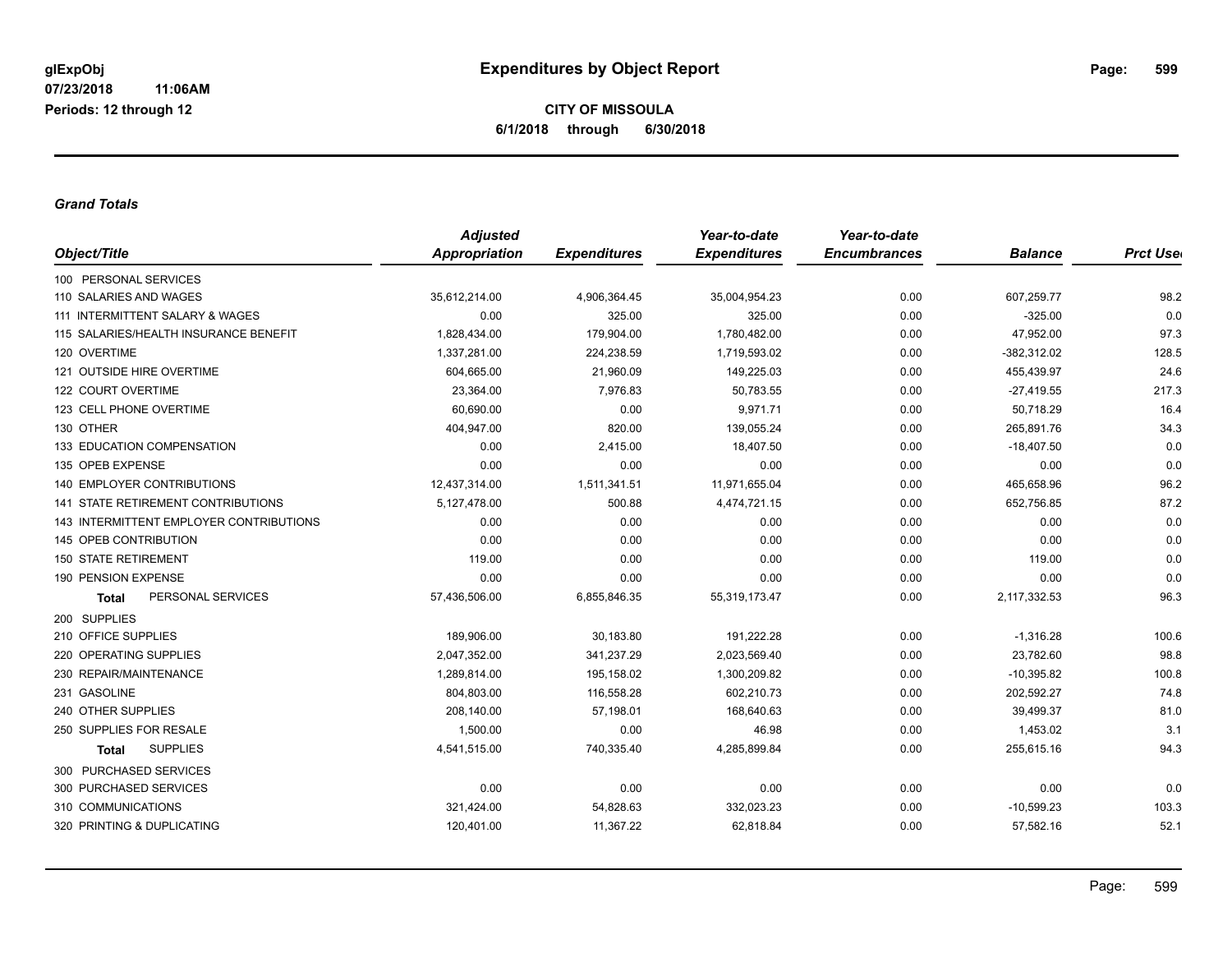*Grand Totals [Continued]*

|                                           | <b>Adjusted</b>      |                     | Year-to-date        | Year-to-date        |                |                  |
|-------------------------------------------|----------------------|---------------------|---------------------|---------------------|----------------|------------------|
| Object/Title                              | <b>Appropriation</b> | <b>Expenditures</b> | <b>Expenditures</b> | <b>Encumbrances</b> | <b>Balance</b> | <b>Prct Uset</b> |
| 330 PUBLICITY, SUBSCRIPTIONS & DUES       | 239,378.00           | 17,103.65           | 245,027.13          | 0.00                | $-5,649.13$    | 102.3            |
| 340 SEWER                                 | 21,957.00            | 0.00                | 19,723.81           | 0.00                | 2,233.19       | 89.8             |
| 341 ELECTRICITY & NATURAL GAS             | 3,589,048.00         | 489,360.78          | 3,254,944.14        | 0.00                | 334,103.86     | 90.6             |
| 342 STORM WATER                           | 22,163.00            | 0.00                | 11.50               | 0.00                | 22,151.50      | 0.0              |
| 343 WATER CHARGES                         | 246,092.00           | 39,471.84           | 246,359.35          | 0.00                | $-267.35$      | 100.1            |
| 344 TELEPHONE SERVICE                     | 407,778.00           | 37,357.71           | 375,592.84          | 0.00                | 32,185.16      | 92.1             |
| 345 GARBAGE                               | 166,691.00           | 19,809.18           | 173,633.92          | 0.00                | $-6,942.92$    | 104.1            |
| 350 PROFESSIONAL SERVICES                 | 3,940,100.00         | 506,325.27          | 4,772,166.47        | 0.00                | $-832,066.47$  | 121.1            |
| 351 INSURANCE CLAIMS                      | 6,490,000.00         | $-60,211.23$        | 6,089,934.69        | 0.00                | 400,065.31     | 93.8             |
| 352 HEALTH PROGRAMS                       | 100,000.00           | 19,963.96           | 69,973.23           | 0.00                | 30,026.77      | 69.9             |
| 353 ADMINISTRATION EXPENDITURES           | 846,720.00           | 69,295.80           | 817,625.15          | 0.00                | 29,094.85      | 96.5             |
| 354 TRANSITIONAL REINSURANCE PROGRAM      | 16,432.00            | 0.00                | 2,947.88            | 0.00                | 13,484.12      | 17.9             |
| 360 REPAIR & MAINTENANCE                  | 2,758,359.00         | 308,643.05          | 2,289,040.56        | 0.00                | 469,318.44     | 82.9             |
| 370 TRAVEL                                | 234,683.00           | 18,597.02           | 175,067.10          | 0.00                | 59,615.90      | 74.6             |
| 380 TRAINING                              | 217,106.00           | 16,065.25           | 141,633.40          | 0.00                | 75,472.60      | 65.2             |
| 390 OTHER PURCHASED SERVICES              | 1,756,287.00         | 353,296.03          | 819,823.72          | 0.00                | 936,463.28     | 46.6             |
| 392 DONATIONS AND SALES                   | 0.00                 | 661.85              | 7,278.30            | 0.00                | $-7,278.30$    | 0.0              |
| PURCHASED SERVICES<br>Total               | 21,494,619.00        | 1,901,936.01        | 19,895,625.26       | 0.00                | 1,598,993.74   | 92.5             |
| <b>400 BUILDING MATERIALS</b>             |                      |                     |                     |                     |                |                  |
| <b>400 BUILDING MATERIALS</b>             | 337,464.00           | 318.08              | 268,722.67          | 0.00                | 68,741.33      | 79.6             |
| <b>BUILDING MATERIALS</b><br><b>Total</b> | 337,464.00           | 318.08              | 268,722.67          | 0.00                | 68,741.33      | 79.6             |
| 500 FIXED CHARGES                         |                      |                     |                     |                     |                |                  |
| 500 FIXED CHARGES                         | 3,508,060.00         | 1,291,178.20        | 3,289,203.46        | 0.00                | 218,856.54     | 93.7             |
| 510 INSURANCE                             | 0.00                 | 0.00                | 70,256.61           | 0.00                | $-70,256.61$   | 0.0              |
| 530 RENT                                  | 117,714.00           | 500.72              | 13,430.86           | 0.00                | 104,283.14     | 11.4             |
| 550 MERCHANT SERVICE FEES                 | 51,300.00            | 870.25              | 12,366.40           | 0.00                | 38,933.60      | 24.1             |
| 590 *** Title Not Found ***               | 1,342,474.00         | 0.00                | 660,890.14          | 0.00                | 681,583.86     | 49.2             |
| <b>FIXED CHARGES</b><br>Total             | 5,019,548.00         | 1,292,549.17        | 4,046,147.47        | 0.00                | 973,400.53     | 80.6             |
| 600 DEBT SERVICE                          |                      |                     |                     |                     |                |                  |
| 610 PRINCIPAL                             | 8,183,365.00         | 1,912,709.37        | 7,746,366.75        | 0.00                | 436,998.25     | 94.6             |
| 615 JUDGMENT LEVY DEBT PAYMENT            | 0.00                 | 0.00                | 0.00                | 0.00                | 0.00           | 0.0              |